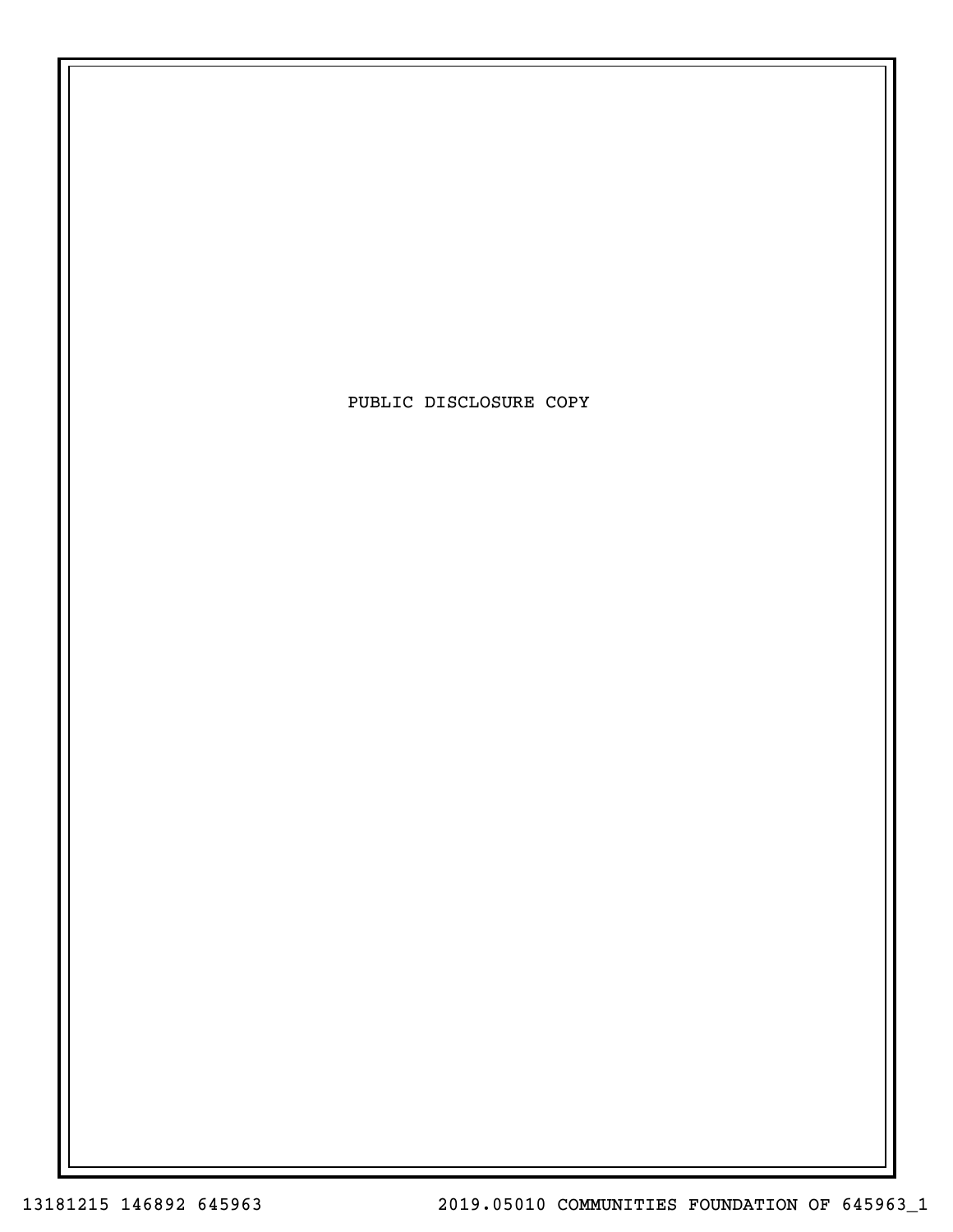|                                                          | PUBLIC DISCLOSURE COPY **<br>$\star\star$                                                                                                                                  |            |                                                                       |                             |
|----------------------------------------------------------|----------------------------------------------------------------------------------------------------------------------------------------------------------------------------|------------|-----------------------------------------------------------------------|-----------------------------|
|                                                          | <b>Return of Organization Exempt From Income Tax</b>                                                                                                                       |            |                                                                       | OMB No. 1545-0047           |
|                                                          | Under section 501(c), 527, or 4947(a)(1) of the Internal Revenue Code (except private foundations)                                                                         |            |                                                                       |                             |
| (Rev. January 2020)<br>Department of the Treasury        | Do not enter social security numbers on this form as it may be made public.                                                                                                |            |                                                                       | <b>Open to Public</b>       |
| Internal Revenue Service                                 | Go to www.irs.gov/Form990 for instructions and the latest information.                                                                                                     |            |                                                                       | Inspection                  |
|                                                          | A For the 2019 calendar year, or tax year beginning<br>JUL 1, 2019                                                                                                         |            | and ending JUN 30, 2020                                               |                             |
| <b>C</b> Name of organization                            |                                                                                                                                                                            |            | D Employer identification number                                      |                             |
|                                                          |                                                                                                                                                                            |            |                                                                       |                             |
|                                                          | COMMUNITIES FOUNDATION OF TEXAS INC                                                                                                                                        |            |                                                                       |                             |
| Doing business as                                        |                                                                                                                                                                            |            | 75-0964565                                                            |                             |
|                                                          | Number and street (or P.O. box if mail is not delivered to street address)                                                                                                 | Room/suite | E Telephone number                                                    |                             |
|                                                          | 5500 CARUTH HAVEN LANE                                                                                                                                                     |            | $214 - 750 - 4222$                                                    | 487,681,744.                |
| DALLAS, TX                                               | City or town, state or province, country, and ZIP or foreign postal code<br>75225                                                                                          |            | G Gross receipts \$                                                   |                             |
|                                                          | F Name and address of principal officer: DAVID J SCULLIN                                                                                                                   |            | H(a) Is this a group return                                           | ∣Yes ∣X∣No                  |
|                                                          | SAME AS C ABOVE                                                                                                                                                            |            | for subordinates?<br>$H(b)$ Are all subordinates included? $\Box$ Yes |                             |
| Tax-exempt status: $\boxed{\mathbf{X}}$ 501(c)(3)        | $501(c)$ (<br>4947(a)(1) or<br>$\blacktriangleleft$ (insert no.)                                                                                                           | 527        | If "No," attach a list. (see instructions)                            |                             |
|                                                          | J Website: WWW.CFTEXAS.ORG                                                                                                                                                 |            | $H(c)$ Group exemption number $\blacktriangleright$                   |                             |
| K Form of organization: $\boxed{\mathbf{X}}$ Corporation | Trust<br>Association<br>Other $\blacktriangleright$                                                                                                                        |            | L Year of formation: $1960$ M State of legal domicile: TX             |                             |
| Summary                                                  |                                                                                                                                                                            |            |                                                                       |                             |
|                                                          | Briefly describe the organization's mission or most significant activities: THE FOUNDATION IS COMMITTED                                                                    |            |                                                                       | TО                          |
|                                                          | SERVING CHARITABLE NEEDS BOTH DOMESTICALLY AND ABROAD THROUGH                                                                                                              |            |                                                                       |                             |
|                                                          | Check this box $\blacktriangleright$ $\blacksquare$ if the organization discontinued its operations or disposed of more than 25% of its net assets.                        |            |                                                                       |                             |
|                                                          | Number of voting members of the governing body (Part VI, line 1a)                                                                                                          |            | 3                                                                     |                             |
|                                                          |                                                                                                                                                                            |            | $\overline{\mathbf{4}}$                                               |                             |
|                                                          | Total number of individuals employed in calendar year 2019 (Part V, line 2a) manufacture controller to intervent                                                           |            | $\overline{5}$                                                        | 143                         |
|                                                          |                                                                                                                                                                            |            | $6\phantom{a}$                                                        | 2775                        |
|                                                          | 7 a Total unrelated business revenue from Part VIII, column (C), line 12 [11] [12] [11] [12] [11] [11] [12] [1                                                             |            | <b>7a</b>                                                             | $-561,471.$                 |
|                                                          |                                                                                                                                                                            |            | 7b                                                                    |                             |
|                                                          |                                                                                                                                                                            |            | <b>Prior Year</b>                                                     | <b>Current Year</b>         |
|                                                          | Contributions and grants (Part VIII, line 1h)                                                                                                                              |            | 128,780,418.                                                          | 176, 734, 228.              |
|                                                          | Program service revenue (Part VIII, line 2g)                                                                                                                               |            | 5,396,987.                                                            | 7,163,664.                  |
|                                                          |                                                                                                                                                                            |            | 18,950,748.                                                           | $\overline{22}$ , 362, 308. |
|                                                          | Other revenue (Part VIII, column (A), lines 5, 6d, 8c, 9c, 10c, and 11e)                                                                                                   |            | 302, 127.                                                             | $\overline{520}$ , 351.     |
|                                                          | Total revenue - add lines 8 through 11 (must equal Part VIII, column (A), line 12)                                                                                         |            | 153,430,280.                                                          | 206,780,551.                |
|                                                          | Grants and similar amounts paid (Part IX, column (A), lines 1-3)                                                                                                           |            | 113,092,024.                                                          | 134,033,413.                |
|                                                          | Benefits paid to or for members (Part IX, column (A), line 4)                                                                                                              |            | 0.                                                                    |                             |
|                                                          | 15 Salaries, other compensation, employee benefits (Part IX, column (A), lines 5-10)                                                                                       |            | 12,799,201.                                                           | 14, 155, 698.               |
|                                                          |                                                                                                                                                                            |            | 0.                                                                    |                             |
|                                                          |                                                                                                                                                                            |            |                                                                       |                             |
|                                                          |                                                                                                                                                                            |            | 12,438,649.                                                           | 13, 163, 607.               |
|                                                          | Total expenses. Add lines 13-17 (must equal Part IX, column (A), line 25)                                                                                                  |            | 138,329,874.                                                          | 161, 352, 718.              |
|                                                          | Revenue less expenses. Subtract line 18 from line 12                                                                                                                       |            | $\overline{15,100,406}$ .                                             | 45, 427, 833.               |
|                                                          |                                                                                                                                                                            |            | <b>Beginning of Current Year</b>                                      | <b>End of Year</b>          |
| Total assets (Part X, line 16)                           |                                                                                                                                                                            |            |                                                                       | 722,475,684.                |
| Total liabilities (Part X, line 26)                      |                                                                                                                                                                            |            |                                                                       | 75,089,812.                 |
|                                                          |                                                                                                                                                                            |            |                                                                       | 647, 385, 872.              |
|                                                          |                                                                                                                                                                            |            |                                                                       |                             |
| <b>Signature Block</b>                                   | Under penalties of perjury, I declare that I have examined this return, including accompanying schedules and statements, and to the best of my knowledge and belief, it is |            | 685, 116, 880.<br>79,185,970.<br>605,930,910.                         |                             |

true, correct, and complete. Declaration of preparer (other than officer) is based on all information of which preparer has any knowledge.

| Sign            | Signature of officer                                                              |                      | Date                                        |
|-----------------|-----------------------------------------------------------------------------------|----------------------|---------------------------------------------|
| Here            | SCULLIN, PRESIDENT AND CEO<br>DAVID<br>J                                          |                      |                                             |
|                 | Type or print name and title                                                      |                      |                                             |
|                 | Print/Type preparer's name                                                        | Preparer's signature | Date<br><b>PTIN</b><br>Check                |
| Paid            | PAMELA ALEXANDERSON                                                               | PAMELA ALEXANDERSON  | P01218925<br>12/15/20<br>self-employed      |
| Preparer        | Firm's name MOSS ADAMS LLP                                                        |                      | $^1$ Firm's EIN $\triangleright$ 91-0189318 |
| Use Only        | Firm's address 6565 AMERICAS PARKWAY NE                                           | <b>STE 600</b>       |                                             |
|                 | ALBUQUERQUE, NM 87110                                                             |                      | Phone no. $505 - 878 - 7200$                |
|                 | May the IRS discuss this return with the preparer shown above? (see instructions) |                      | $\overline{X}$ Yes<br><b>No</b>             |
| 932001 01-20-20 | LHA For Paperwork Reduction Act Notice, see the separate instructions.            |                      | Form 990 (2019)                             |

SEE SCHEDULE O FOR ORGANIZATION MISSION STATEMENT CONTINUATION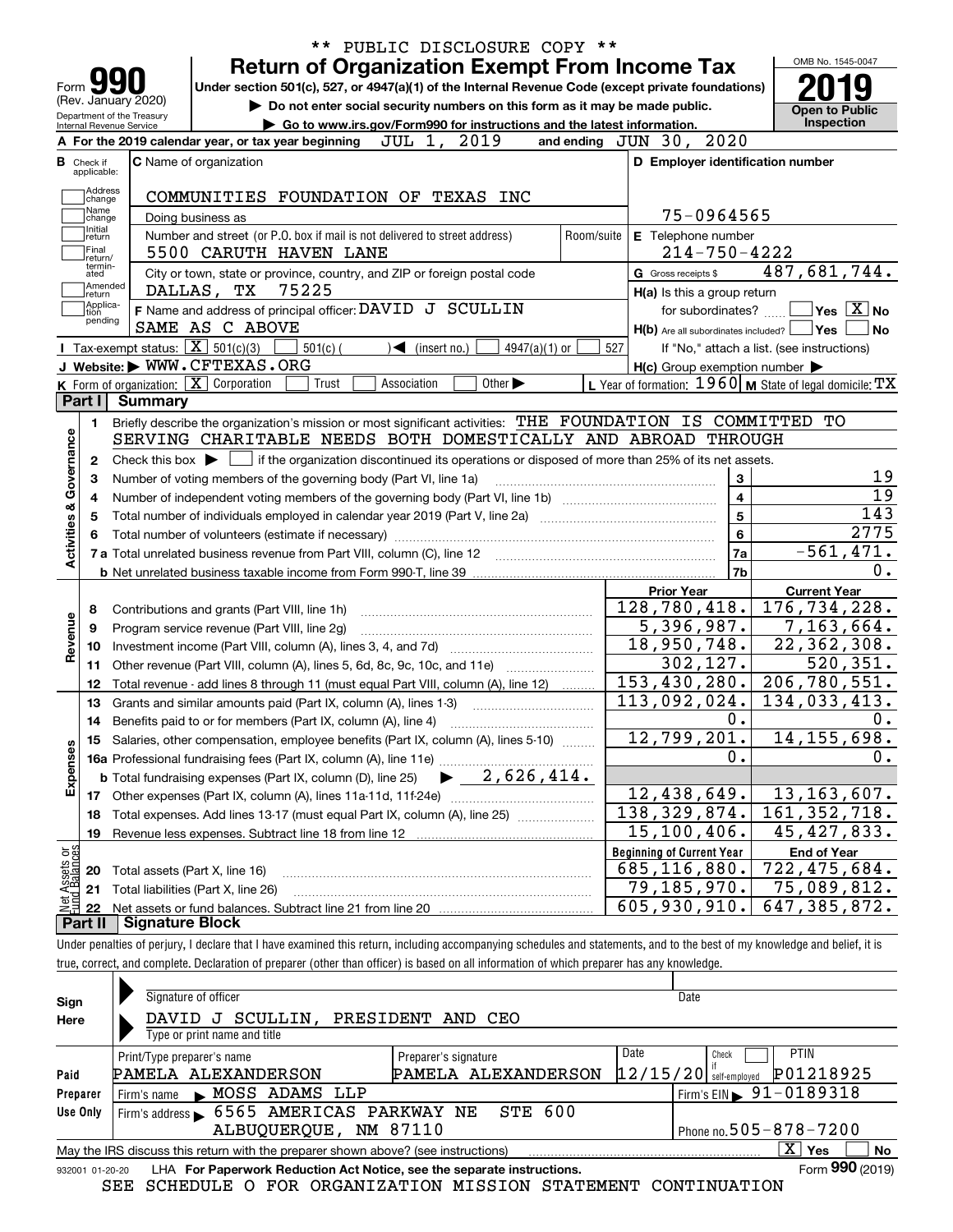|              | 75-0964565<br>COMMUNITIES FOUNDATION OF TEXAS INC<br>Page 2<br>Form 990 (2019)<br><b>Statement of Program Service Accomplishments</b><br>Part III |
|--------------|---------------------------------------------------------------------------------------------------------------------------------------------------|
|              |                                                                                                                                                   |
|              |                                                                                                                                                   |
| 1            | Briefly describe the organization's mission:                                                                                                      |
|              | THE FOUNDATION IS COMMITTED TO SERVING CHARITABLE NEEDS BOTH                                                                                      |
|              | DOMESTICALLY AND ABROAD THROUGH CHARITABLE GRANTS AND SERVICES AT<br>THE                                                                          |
|              | DISCRETION OF THE BOARD OF TRUSTEES.                                                                                                              |
|              |                                                                                                                                                   |
|              |                                                                                                                                                   |
| $\mathbf{2}$ | Did the organization undertake any significant program services during the year which were not listed on the                                      |
|              | $\sqrt{}$ Yes $\sqrt{}$ X $\sqrt{}$ No<br>prior Form 990 or 990-EZ?                                                                               |
|              | If "Yes," describe these new services on Schedule O.                                                                                              |
|              | $\overline{\ }$ Yes $\overline{\phantom{X}}$ No                                                                                                   |
| 3            | Did the organization cease conducting, or make significant changes in how it conducts, any program services?                                      |
|              | If "Yes," describe these changes on Schedule O.                                                                                                   |
| 4            | Describe the organization's program service accomplishments for each of its three largest program services, as measured by expenses.              |
|              | Section 501(c)(3) and 501(c)(4) organizations are required to report the amount of grants and allocations to others, the total expenses, and      |
|              |                                                                                                                                                   |
|              | revenue, if any, for each program service reported.                                                                                               |
| 4a           | 86,025,307. ) (Revenue \$<br>2,677,875.<br>89,472,498.<br>including grants of \$<br>(Expenses \$<br>(Code:                                        |
|              | THE FOUNDATION ACHIEVED ITS PRIMARY PURPOSE THROUGH NUMEROUS CHARITABLE                                                                           |
|              | GRANTS AND THE PROVISION OF CHARITABLE<br>SERVICES TO SUPPORT CHARITABLE                                                                          |
|              | NEEDS BOTH DOMESTICALLY AND ABROAD. SEE THE ATTACHED SCHEDULE<br>F AND                                                                            |
|              |                                                                                                                                                   |
|              | SCHEDULE I.                                                                                                                                       |
|              |                                                                                                                                                   |
|              |                                                                                                                                                   |
|              |                                                                                                                                                   |
|              |                                                                                                                                                   |
|              |                                                                                                                                                   |
|              |                                                                                                                                                   |
|              |                                                                                                                                                   |
|              |                                                                                                                                                   |
|              |                                                                                                                                                   |
|              |                                                                                                                                                   |
| 4b           | 14, 272, 984.<br>3,492,419. ) (Revenue \$<br>5, 132, 023.<br>(Expenses \$<br>including grants of \$<br>(Code:                                     |
|              | INITIATIVE OF COMMUNITIES FOUNDATION OF<br>EDUCATE TEXAS, A PUBLIC-PRIVATE                                                                        |
|              | INNOVATIVE ALLIANCE OF PUBLIC AND PRIVATE GROUPS THAT<br>IS AN<br>TEXAS,                                                                          |
|              |                                                                                                                                                   |
|              | SHARE A COMMON GOAL IMPROVING THE PUBLIC EDUCATION SYSTEM SO THAT EVERY                                                                           |
|              | TEXAS STUDENT IS PREPARED FOR SUCCESS IN SCHOOL,<br>IN THE WORKFORCE,<br>AND                                                                      |
|              | IN LIFE.                                                                                                                                          |
|              |                                                                                                                                                   |
|              |                                                                                                                                                   |
|              |                                                                                                                                                   |
|              |                                                                                                                                                   |
|              |                                                                                                                                                   |
|              |                                                                                                                                                   |
|              |                                                                                                                                                   |
|              |                                                                                                                                                   |
|              |                                                                                                                                                   |
| 4c           | 47,512,171.<br>189, 801.<br>44, 515, 687. ) (Revenue \$<br>including grants of \$<br>(Expenses \$<br>(Code:                                       |
|              | TEXAS GIVING DAY, LAUNCHED IN 2009 BY CFT, IS THE LARGEST GIVING<br>NORTH                                                                         |
|              |                                                                                                                                                   |
|              | IS AN ONLINE EVENT DEDICATED TO RAISING MONEY<br>IN THE NATION.<br>IT<br>DAY                                                                      |
|              | FOR NORTH TEXAS NONPROFITS.<br>BONUS FUNDS AND PRIZES ARE PROVIDED BY CFT                                                                         |
|              | AND OTHER LOCAL FOUNDATIONS,<br>CORPORATIONS AND INDIVIDUALS.                                                                                     |
|              |                                                                                                                                                   |
|              |                                                                                                                                                   |
|              |                                                                                                                                                   |
|              |                                                                                                                                                   |
|              |                                                                                                                                                   |
|              |                                                                                                                                                   |
|              |                                                                                                                                                   |
|              |                                                                                                                                                   |
|              |                                                                                                                                                   |
|              |                                                                                                                                                   |
| 4d           |                                                                                                                                                   |
|              | Other program services (Describe on Schedule O.)                                                                                                  |
|              | (Expenses \$<br>including grants of \$<br>Revenue \$                                                                                              |
| 4е           | 151, 257, 653.<br>Total program service expenses                                                                                                  |
|              | Form 990 (2019)                                                                                                                                   |
|              | 932002 01-20-20                                                                                                                                   |
|              | 4                                                                                                                                                 |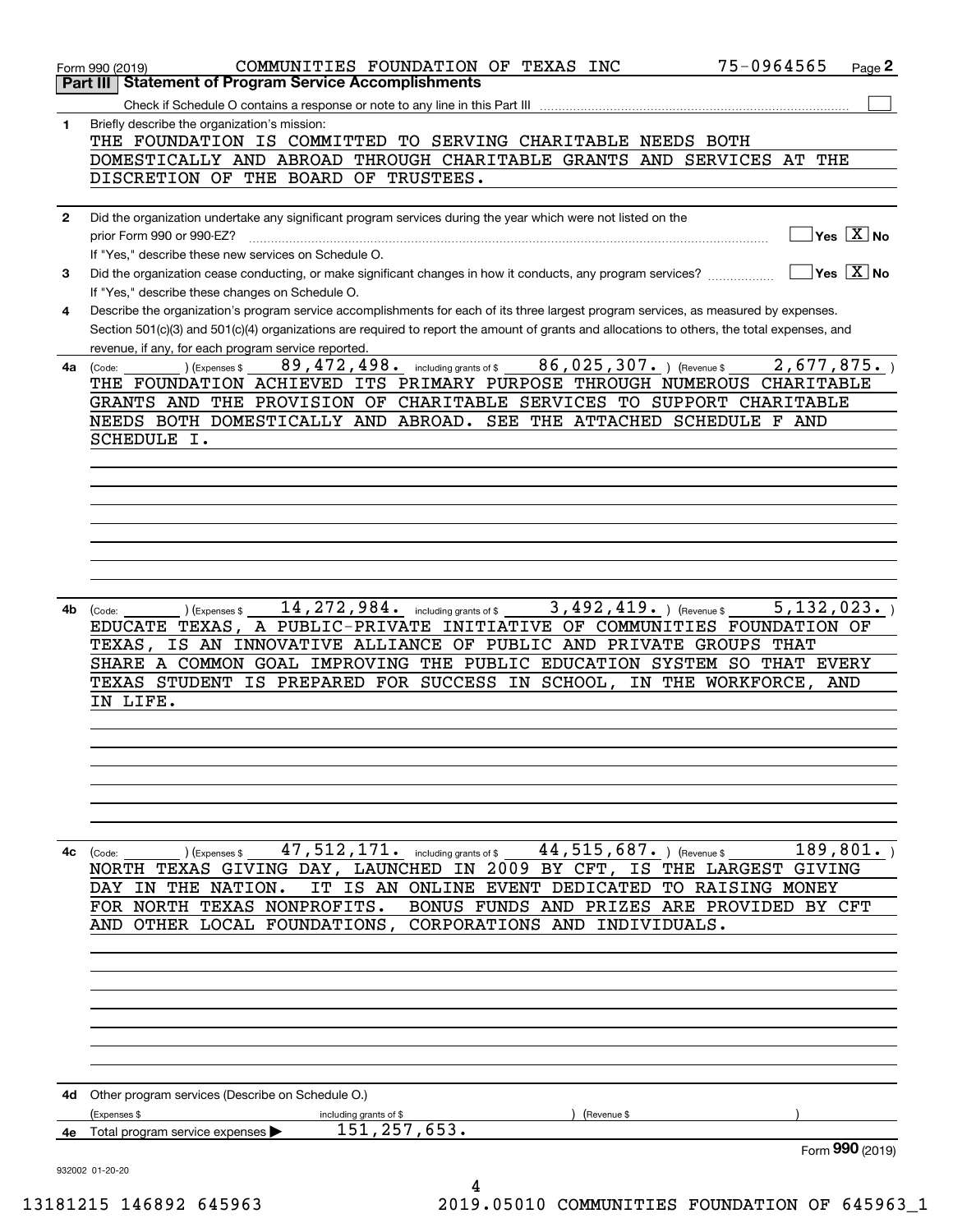|  | Form 990 (2019) |  |
|--|-----------------|--|

|     |                                                                                                                                                 |                 | Yes                     | No              |
|-----|-------------------------------------------------------------------------------------------------------------------------------------------------|-----------------|-------------------------|-----------------|
| 1   | Is the organization described in section $501(c)(3)$ or $4947(a)(1)$ (other than a private foundation)?                                         |                 |                         |                 |
|     |                                                                                                                                                 | 1.              | X                       |                 |
| 2   |                                                                                                                                                 | $\overline{2}$  | $\overline{\mathbf{x}}$ |                 |
| 3   | Did the organization engage in direct or indirect political campaign activities on behalf of or in opposition to candidates for                 |                 |                         |                 |
|     |                                                                                                                                                 | 3               |                         | X.              |
| 4   | Section 501(c)(3) organizations. Did the organization engage in lobbying activities, or have a section 501(h) election in effect                |                 |                         |                 |
|     |                                                                                                                                                 | 4               | X                       |                 |
| 5   | Is the organization a section 501(c)(4), 501(c)(5), or 501(c)(6) organization that receives membership dues, assessments, or                    |                 |                         |                 |
|     |                                                                                                                                                 | 5               |                         | x               |
| 6   | Did the organization maintain any donor advised funds or any similar funds or accounts for which donors have the right to                       |                 |                         |                 |
|     | provide advice on the distribution or investment of amounts in such funds or accounts? If "Yes," complete Schedule D, Part I                    | 6               | X                       |                 |
| 7   | Did the organization receive or hold a conservation easement, including easements to preserve open space,                                       |                 |                         |                 |
|     |                                                                                                                                                 | $\overline{7}$  |                         | x               |
| 8   | Did the organization maintain collections of works of art, historical treasures, or other similar assets? If "Yes," complete                    |                 | Х                       |                 |
|     |                                                                                                                                                 | 8               |                         |                 |
| 9   | Did the organization report an amount in Part X, line 21, for escrow or custodial account liability, serve as a custodian for                   |                 |                         |                 |
|     | amounts not listed in Part X; or provide credit counseling, debt management, credit repair, or debt negotiation services?                       |                 |                         | x               |
|     |                                                                                                                                                 | 9               |                         |                 |
| 10  | Did the organization, directly or through a related organization, hold assets in donor-restricted endowments                                    | 10              | Х                       |                 |
|     | If the organization's answer to any of the following questions is "Yes," then complete Schedule D, Parts VI, VII, VIII, IX, or X                |                 |                         |                 |
| 11  |                                                                                                                                                 |                 |                         |                 |
|     | as applicable.<br>a Did the organization report an amount for land, buildings, and equipment in Part X, line 10? If "Yes," complete Schedule D, |                 |                         |                 |
|     |                                                                                                                                                 | 11a             | X                       |                 |
| b   | Did the organization report an amount for investments - other securities in Part X, line 12, that is 5% or more of its total                    |                 |                         |                 |
|     |                                                                                                                                                 | 11 <sub>b</sub> |                         | x               |
| c   | Did the organization report an amount for investments - program related in Part X, line 13, that is 5% or more of its total                     |                 |                         |                 |
|     |                                                                                                                                                 | 11c             |                         | X.              |
|     | d Did the organization report an amount for other assets in Part X, line 15, that is 5% or more of its total assets reported in                 |                 |                         |                 |
|     |                                                                                                                                                 | 11d             |                         | X.              |
|     | e Did the organization report an amount for other liabilities in Part X, line 25? If "Yes," complete Schedule D, Part X                         | 11e             | $\mathbf X$             |                 |
| f   | Did the organization's separate or consolidated financial statements for the tax year include a footnote that addresses                         |                 |                         |                 |
|     | the organization's liability for uncertain tax positions under FIN 48 (ASC 740)? If "Yes," complete Schedule D, Part X                          | 11f             | х                       |                 |
|     | 12a Did the organization obtain separate, independent audited financial statements for the tax year? If "Yes," complete                         |                 |                         |                 |
|     |                                                                                                                                                 | 12a             |                         | X.              |
|     | <b>b</b> Was the organization included in consolidated, independent audited financial statements for the tax year?                              |                 |                         |                 |
|     | If "Yes," and if the organization answered "No" to line 12a, then completing Schedule D, Parts XI and XII is optional                           | 12b             | X                       |                 |
| 13  |                                                                                                                                                 | 13              |                         | х               |
| 14a | Did the organization maintain an office, employees, or agents outside of the United States?                                                     | 14a             |                         | х               |
| b   | Did the organization have aggregate revenues or expenses of more than \$10,000 from grantmaking, fundraising, business,                         |                 |                         |                 |
|     | investment, and program service activities outside the United States, or aggregate foreign investments valued at \$100,000                      |                 |                         |                 |
|     |                                                                                                                                                 | 14b             | x                       |                 |
| 15  | Did the organization report on Part IX, column (A), line 3, more than \$5,000 of grants or other assistance to or for any                       |                 |                         |                 |
|     |                                                                                                                                                 | 15              | X                       |                 |
| 16  | Did the organization report on Part IX, column (A), line 3, more than \$5,000 of aggregate grants or other assistance to                        |                 |                         |                 |
|     |                                                                                                                                                 | 16              |                         | x               |
| 17  | Did the organization report a total of more than \$15,000 of expenses for professional fundraising services on Part IX,                         |                 |                         |                 |
|     |                                                                                                                                                 | 17              |                         | x               |
| 18  | Did the organization report more than \$15,000 total of fundraising event gross income and contributions on Part VIII, lines                    |                 |                         |                 |
|     |                                                                                                                                                 | 18              |                         | x               |
| 19  | Did the organization report more than \$15,000 of gross income from gaming activities on Part VIII, line 9a? If "Yes."                          |                 |                         |                 |
|     |                                                                                                                                                 | 19              |                         | X               |
| 20a |                                                                                                                                                 | <b>20a</b>      |                         | х               |
| b   | If "Yes" to line 20a, did the organization attach a copy of its audited financial statements to this return?                                    | 20 <sub>b</sub> |                         |                 |
| 21  | Did the organization report more than \$5,000 of grants or other assistance to any domestic organization or                                     |                 |                         |                 |
|     |                                                                                                                                                 | 21              | х                       |                 |
|     | 932003 01-20-20                                                                                                                                 |                 |                         | Form 990 (2019) |

932003 01-20-20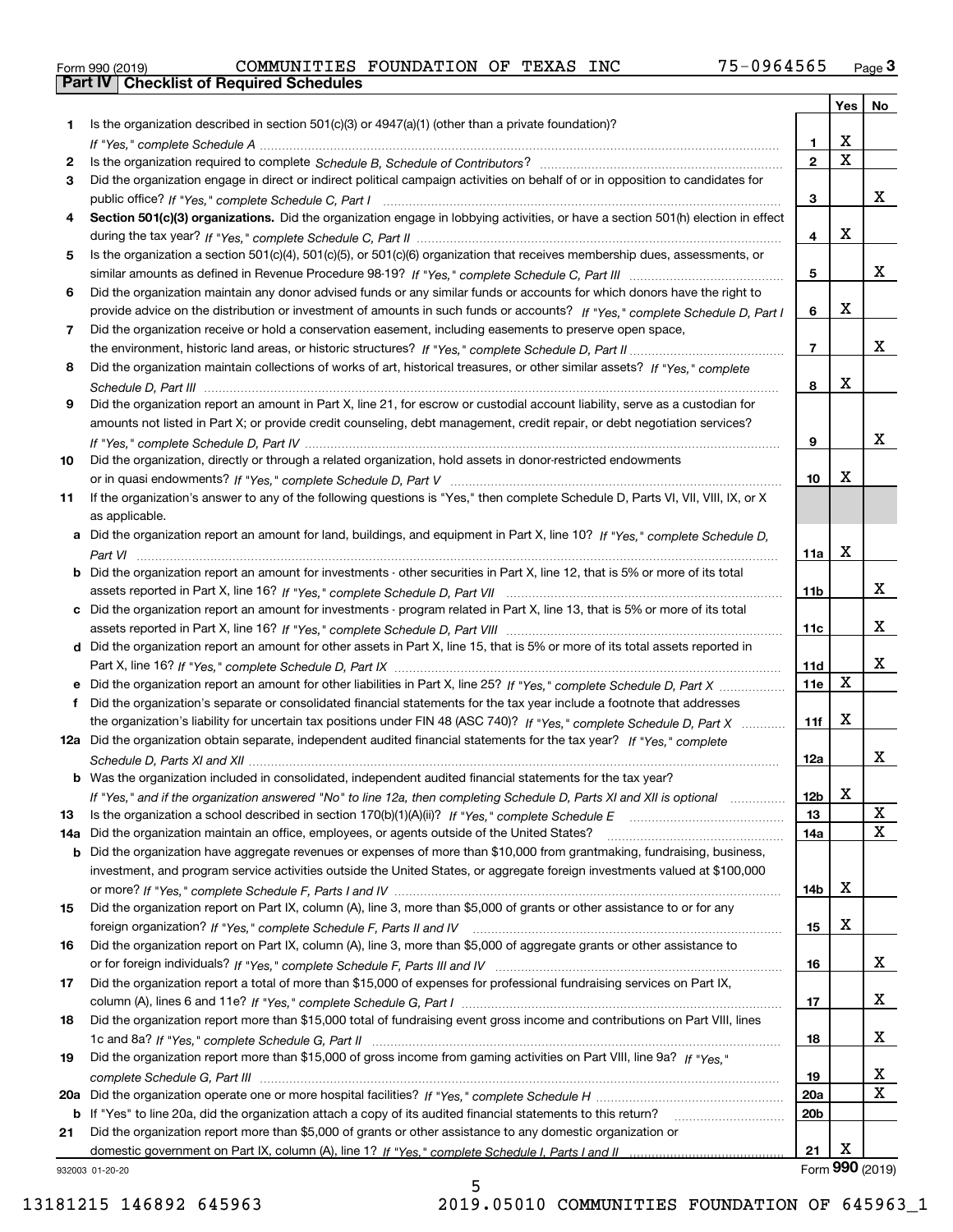|  | Form 990 (2019) |  |
|--|-----------------|--|

*(continued)*

|               |                                                                                                                                    |            | Yes | No                      |
|---------------|------------------------------------------------------------------------------------------------------------------------------------|------------|-----|-------------------------|
| 22            | Did the organization report more than \$5,000 of grants or other assistance to or for domestic individuals on                      |            |     |                         |
|               |                                                                                                                                    | 22         | X   |                         |
| 23            | Did the organization answer "Yes" to Part VII, Section A, line 3, 4, or 5 about compensation of the organization's current         |            |     |                         |
|               | and former officers, directors, trustees, key employees, and highest compensated employees? If "Yes," complete                     |            |     |                         |
|               |                                                                                                                                    | 23         | X   |                         |
|               | 24a Did the organization have a tax-exempt bond issue with an outstanding principal amount of more than \$100,000 as of the        |            |     |                         |
|               | last day of the year, that was issued after December 31, 2002? If "Yes," answer lines 24b through 24d and complete                 |            |     |                         |
|               |                                                                                                                                    | 24a        |     | x                       |
|               | <b>b</b> Did the organization invest any proceeds of tax-exempt bonds beyond a temporary period exception?                         | 24b        |     |                         |
|               | c Did the organization maintain an escrow account other than a refunding escrow at any time during the year to defease             |            |     |                         |
|               |                                                                                                                                    | 24c        |     |                         |
|               |                                                                                                                                    | 24d        |     |                         |
|               | 25a Section 501(c)(3), 501(c)(4), and 501(c)(29) organizations. Did the organization engage in an excess benefit                   |            |     |                         |
|               |                                                                                                                                    | 25a        |     | x                       |
|               | b Is the organization aware that it engaged in an excess benefit transaction with a disqualified person in a prior year, and       |            |     |                         |
|               | that the transaction has not been reported on any of the organization's prior Forms 990 or 990-EZ? If "Yes," complete              |            |     |                         |
|               | Schedule L. Part I                                                                                                                 | 25b        |     | X                       |
| 26            | Did the organization report any amount on Part X, line 5 or 22, for receivables from or payables to any current                    |            |     |                         |
|               | or former officer, director, trustee, key employee, creator or founder, substantial contributor, or 35%                            |            |     |                         |
|               |                                                                                                                                    | 26         |     | x                       |
| 27            | Did the organization provide a grant or other assistance to any current or former officer, director, trustee, key employee,        |            |     |                         |
|               | creator or founder, substantial contributor or employee thereof, a grant selection committee member, or to a 35% controlled        |            |     |                         |
|               | entity (including an employee thereof) or family member of any of these persons? If "Yes," complete Schedule L, Part III           | 27         |     | x                       |
| 28            | Was the organization a party to a business transaction with one of the following parties (see Schedule L, Part IV                  |            |     |                         |
|               | instructions, for applicable filing thresholds, conditions, and exceptions):                                                       |            |     |                         |
|               | a A current or former officer, director, trustee, key employee, creator or founder, or substantial contributor? If                 |            |     |                         |
|               |                                                                                                                                    | 28a        |     | x                       |
|               |                                                                                                                                    | 28b        |     | $\overline{\text{x}}$   |
|               | c A 35% controlled entity of one or more individuals and/or organizations described in lines 28a or 28b? If                        |            |     |                         |
|               |                                                                                                                                    | 28c        |     | x                       |
| 29            |                                                                                                                                    | 29         | X   |                         |
| 30            | Did the organization receive contributions of art, historical treasures, or other similar assets, or qualified conservation        |            |     |                         |
|               |                                                                                                                                    | 30         |     | х                       |
| 31            | Did the organization liquidate, terminate, or dissolve and cease operations? If "Yes," complete Schedule N, Part I                 | 31         |     | $\overline{\mathbf{x}}$ |
| 32            | Did the organization sell, exchange, dispose of, or transfer more than 25% of its net assets? If "Yes," complete                   |            |     |                         |
|               |                                                                                                                                    | 32         |     | х                       |
| 33            | Did the organization own 100% of an entity disregarded as separate from the organization under Regulations                         |            |     |                         |
|               |                                                                                                                                    | 33         | Χ   |                         |
| 34            | Was the organization related to any tax-exempt or taxable entity? If "Yes," complete Schedule R, Part II, III, or IV, and          |            |     |                         |
|               |                                                                                                                                    | 34         | X   |                         |
|               | 35a Did the organization have a controlled entity within the meaning of section 512(b)(13)?                                        | <b>35a</b> | X   |                         |
|               | <b>b</b> If "Yes" to line 35a, did the organization receive any payment from or engage in any transaction with a controlled entity |            |     |                         |
|               |                                                                                                                                    | 35b        | X   |                         |
| 36            | Section 501(c)(3) organizations. Did the organization make any transfers to an exempt non-charitable related organization?         |            |     |                         |
|               |                                                                                                                                    | 36         |     | x                       |
| 37            | Did the organization conduct more than 5% of its activities through an entity that is not a related organization                   |            |     |                         |
|               | and that is treated as a partnership for federal income tax purposes? If "Yes," complete Schedule R, Part VI                       | 37         |     | x                       |
| 38            | Did the organization complete Schedule O and provide explanations in Schedule O for Part VI, lines 11b and 19?                     |            |     |                         |
|               | Note: All Form 990 filers are required to complete Schedule O                                                                      | 38         | X   |                         |
| <b>Part V</b> | <b>Statements Regarding Other IRS Filings and Tax Compliance</b>                                                                   |            |     |                         |
|               | Check if Schedule O contains a response or note to any line in this Part V                                                         |            |     |                         |
|               |                                                                                                                                    |            | Yes | No                      |
|               | 194<br>1a Enter the number reported in Box 3 of Form 1096. Enter -0- if not applicable<br>1a                                       |            |     |                         |
|               | 0<br><b>b</b> Enter the number of Forms W-2G included in line 1a. Enter -0- if not applicable<br>1b                                |            |     |                         |
|               | c Did the organization comply with backup withholding rules for reportable payments to vendors and reportable gaming               |            |     |                         |
|               | (gambling) winnings to prize winners?                                                                                              | 1c         | х   |                         |
|               | 932004 01-20-20                                                                                                                    |            |     | Form 990 (2019)         |
|               | 6                                                                                                                                  |            |     |                         |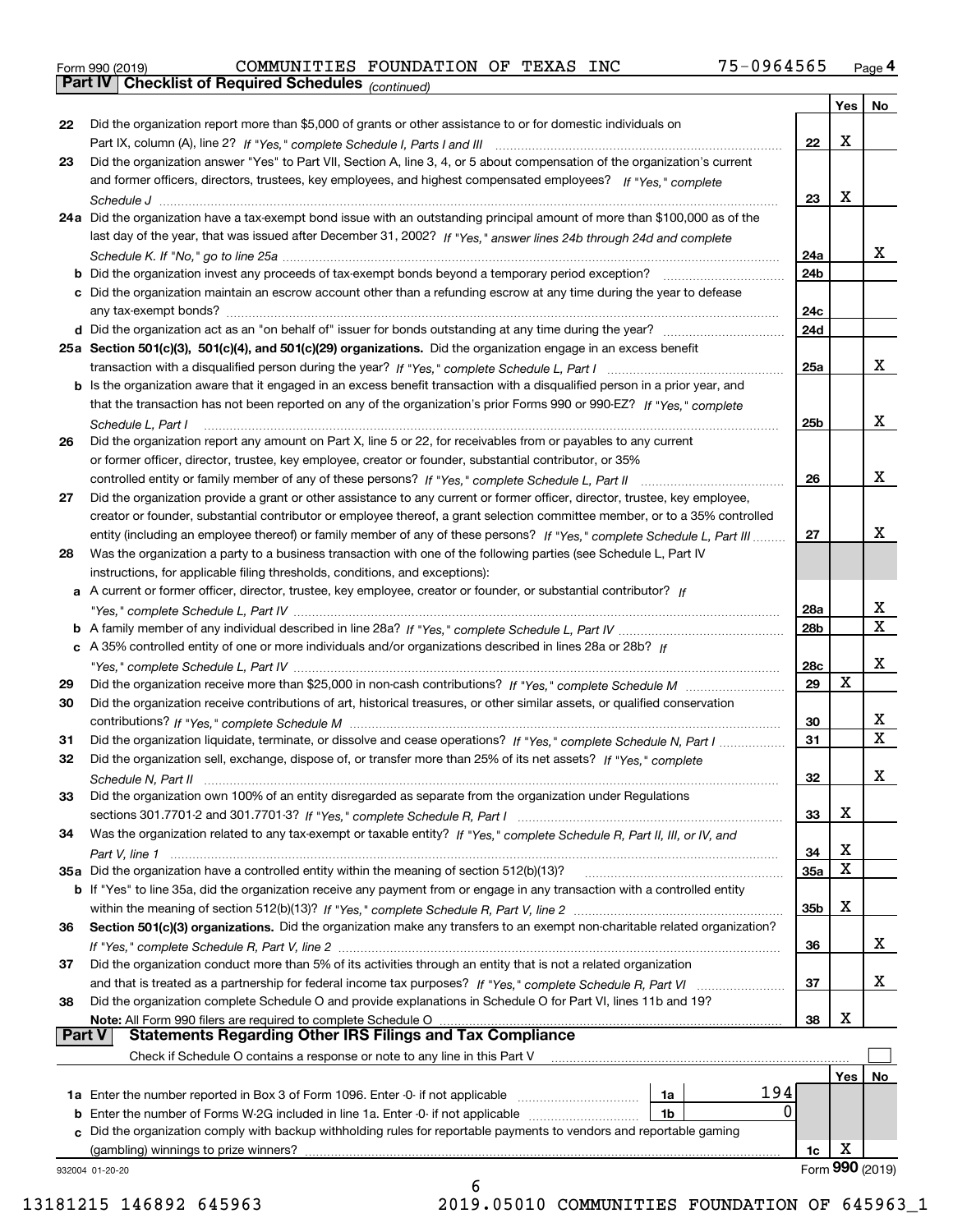| Form 990 (2019) | COMMUNITIES FOUNDATION OF TEXAS INC                                                            |  |  | 75-0964565 | Page 5 |
|-----------------|------------------------------------------------------------------------------------------------|--|--|------------|--------|
|                 | <b>Part V</b> Statements Regarding Other IRS Filings and Tax Compliance <sub>(continued)</sub> |  |  |            |        |

| Part V | Statements Regarding Other IRS Fillings and Tax Compilance $_{(continued)}$                                                                                                                                                                |                |        |    |
|--------|--------------------------------------------------------------------------------------------------------------------------------------------------------------------------------------------------------------------------------------------|----------------|--------|----|
|        |                                                                                                                                                                                                                                            |                | Yes    | No |
|        | 2a Enter the number of employees reported on Form W-3, Transmittal of Wage and Tax Statements,                                                                                                                                             |                |        |    |
|        | 143<br>filed for the calendar year ending with or within the year covered by this return<br>2a                                                                                                                                             |                |        |    |
|        |                                                                                                                                                                                                                                            | 2 <sub>b</sub> | X      |    |
|        |                                                                                                                                                                                                                                            |                |        |    |
|        | 3a Did the organization have unrelated business gross income of \$1,000 or more during the year?                                                                                                                                           | За             | X      |    |
|        | b If "Yes," has it filed a Form 990-T for this year? If "No" to line 3b, provide an explanation on Schedule O                                                                                                                              | 3b             | X      |    |
|        | 4a At any time during the calendar year, did the organization have an interest in, or a signature or other authority over, a                                                                                                               |                |        |    |
|        |                                                                                                                                                                                                                                            | 4a             |        | х  |
|        | <b>b</b> If "Yes," enter the name of the foreign country                                                                                                                                                                                   |                |        |    |
|        | See instructions for filing requirements for FinCEN Form 114, Report of Foreign Bank and Financial Accounts (FBAR).                                                                                                                        |                |        |    |
|        | 5a Was the organization a party to a prohibited tax shelter transaction at any time during the tax year?                                                                                                                                   | 5a             |        | х  |
|        |                                                                                                                                                                                                                                            | 5b             |        | X  |
|        |                                                                                                                                                                                                                                            | 5c             |        |    |
|        | 6a Does the organization have annual gross receipts that are normally greater than \$100,000, and did the organization solicit                                                                                                             |                |        |    |
|        | any contributions that were not tax deductible as charitable contributions?                                                                                                                                                                | 6a             |        | х  |
|        | <b>b</b> If "Yes," did the organization include with every solicitation an express statement that such contributions or gifts                                                                                                              |                |        |    |
|        | were not tax deductible?                                                                                                                                                                                                                   | 6b             |        |    |
| 7      | Organizations that may receive deductible contributions under section 170(c).                                                                                                                                                              |                |        |    |
| а      | Did the organization receive a payment in excess of \$75 made partly as a contribution and partly for goods and services provided to the payor?                                                                                            | 7a             | х<br>х |    |
| b      | If "Yes," did the organization notify the donor of the value of the goods or services provided?                                                                                                                                            | 7b             |        |    |
|        | c Did the organization sell, exchange, or otherwise dispose of tangible personal property for which it was required                                                                                                                        |                |        |    |
|        | to file Form 8282?<br>1                                                                                                                                                                                                                    | 7c             | x      |    |
|        | 7d<br>d If "Yes," indicate the number of Forms 8282 filed during the year                                                                                                                                                                  |                |        | х  |
| е      | Did the organization receive any funds, directly or indirectly, to pay premiums on a personal benefit contract?                                                                                                                            | 7е             |        | X  |
| f      | Did the organization, during the year, pay premiums, directly or indirectly, on a personal benefit contract?                                                                                                                               | 7f             |        |    |
| g      | If the organization received a contribution of qualified intellectual property, did the organization file Form 8899 as required?                                                                                                           | 7g             |        |    |
| h      | If the organization received a contribution of cars, boats, airplanes, or other vehicles, did the organization file a Form 1098-C?<br>Sponsoring organizations maintaining donor advised funds. Did a donor advised fund maintained by the | 7h             |        |    |
| 8      | sponsoring organization have excess business holdings at any time during the year?                                                                                                                                                         | 8              |        | х  |
| 9      | Sponsoring organizations maintaining donor advised funds.                                                                                                                                                                                  |                |        |    |
| а      | Did the sponsoring organization make any taxable distributions under section 4966?                                                                                                                                                         | 9а             |        | х  |
|        | <b>b</b> Did the sponsoring organization make a distribution to a donor, donor advisor, or related person?                                                                                                                                 | 9b             |        | х  |
| 10     | Section 501(c)(7) organizations. Enter:                                                                                                                                                                                                    |                |        |    |
| а      | Initiation fees and capital contributions included on Part VIII, line 12<br>10a                                                                                                                                                            |                |        |    |
|        | b Gross receipts, included on Form 990, Part VIII, line 12, for public use of club facilities<br>10 <sub>b</sub>                                                                                                                           |                |        |    |
| 11.    | Section 501(c)(12) organizations. Enter:                                                                                                                                                                                                   |                |        |    |
|        | 11a                                                                                                                                                                                                                                        |                |        |    |
|        | <b>b</b> Gross income from other sources (Do not net amounts due or paid to other sources against                                                                                                                                          |                |        |    |
|        | 11b                                                                                                                                                                                                                                        |                |        |    |
|        | 12a Section 4947(a)(1) non-exempt charitable trusts. Is the organization filing Form 990 in lieu of Form 1041?                                                                                                                             | 12a            |        |    |
|        | 12b<br><b>b</b> If "Yes," enter the amount of tax-exempt interest received or accrued during the year                                                                                                                                      |                |        |    |
| 13     | Section 501(c)(29) qualified nonprofit health insurance issuers.                                                                                                                                                                           |                |        |    |
|        | a Is the organization licensed to issue qualified health plans in more than one state?                                                                                                                                                     | 13a            |        |    |
|        | Note: See the instructions for additional information the organization must report on Schedule O.                                                                                                                                          |                |        |    |
|        | <b>b</b> Enter the amount of reserves the organization is required to maintain by the states in which the                                                                                                                                  |                |        |    |
|        | 13 <sub>b</sub>                                                                                                                                                                                                                            |                |        |    |
|        | 13с                                                                                                                                                                                                                                        |                |        |    |
|        | 14a Did the organization receive any payments for indoor tanning services during the tax year?                                                                                                                                             | 14a            |        | x  |
|        |                                                                                                                                                                                                                                            | 14b            |        |    |
| 15     | Is the organization subject to the section 4960 tax on payment(s) of more than \$1,000,000 in remuneration or                                                                                                                              |                |        |    |
|        |                                                                                                                                                                                                                                            | 15             |        | х  |
|        | If "Yes," see instructions and file Form 4720, Schedule N.                                                                                                                                                                                 |                |        |    |
| 16     | Is the organization an educational institution subject to the section 4968 excise tax on net investment income?                                                                                                                            | 16             |        | х  |
|        | If "Yes," complete Form 4720, Schedule O.                                                                                                                                                                                                  |                |        |    |

Form (2019) **990**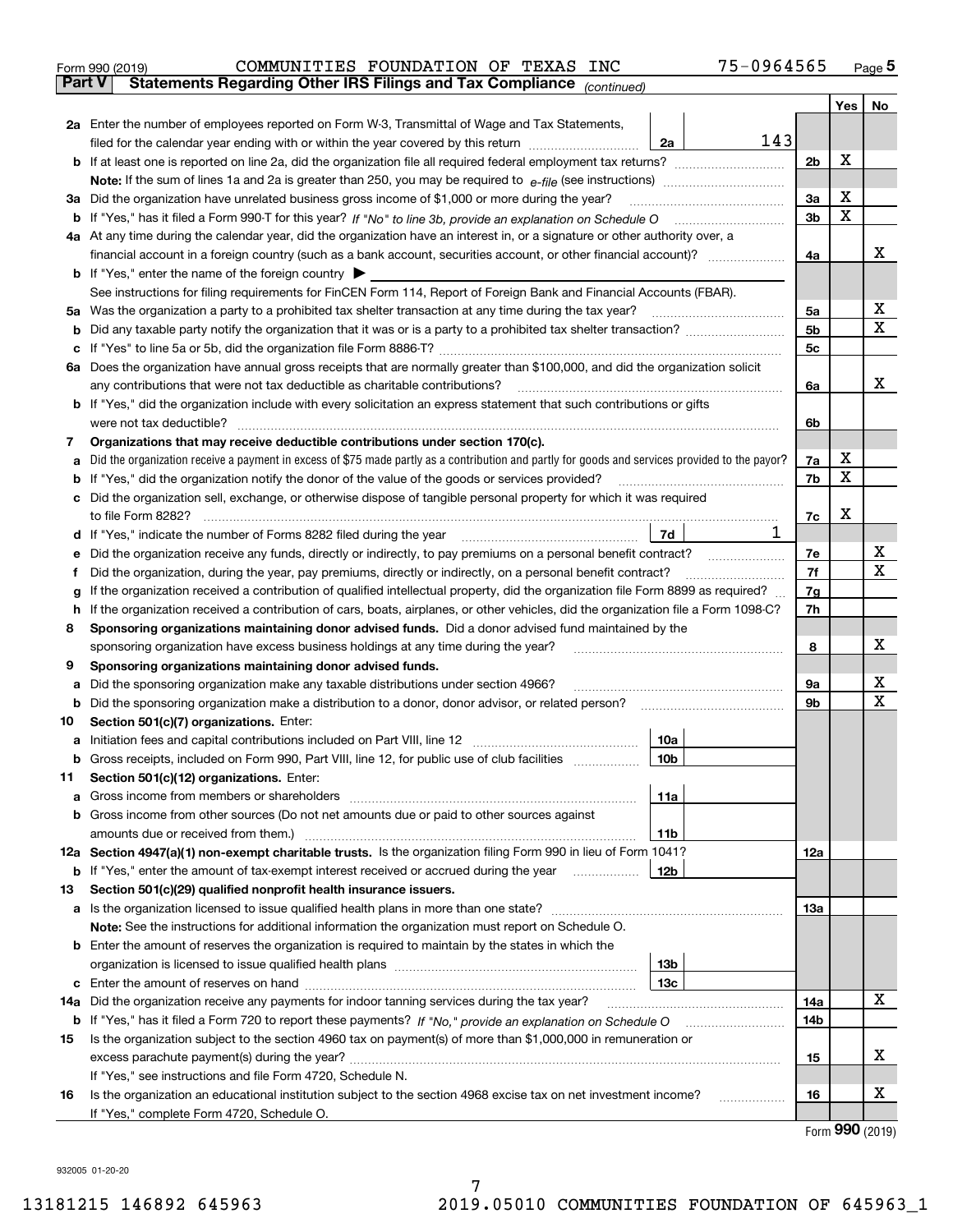| Form 990 (2019) |  |  |
|-----------------|--|--|
|                 |  |  |

| Form 990 (2019) | COMMUNITIES FOUNDATION OF TEXAS INC                                                                              |  |  | 75-0964565                                                                                                                  | $P_{\text{aqe}}$ 6 |
|-----------------|------------------------------------------------------------------------------------------------------------------|--|--|-----------------------------------------------------------------------------------------------------------------------------|--------------------|
|                 |                                                                                                                  |  |  | Part VI Governance, Management, and Disclosure For each "Yes" response to lines 2 through 7b below, and for a "No" response |                    |
|                 | to line 8a, 8b, or 10b below, describe the circumstances, processes, or changes on Schedule O. See instructions. |  |  |                                                                                                                             |                    |

|    |                                                                                                                                                                            |    |  |    |                 | Yes | No                      |  |  |
|----|----------------------------------------------------------------------------------------------------------------------------------------------------------------------------|----|--|----|-----------------|-----|-------------------------|--|--|
|    | <b>1a</b> Enter the number of voting members of the governing body at the end of the tax year                                                                              | 1a |  | 19 |                 |     |                         |  |  |
|    | If there are material differences in voting rights among members of the governing body, or if the governing                                                                |    |  |    |                 |     |                         |  |  |
|    | body delegated broad authority to an executive committee or similar committee, explain on Schedule O.                                                                      |    |  |    |                 |     |                         |  |  |
| b  | Enter the number of voting members included on line 1a, above, who are independent <i>manumum</i>                                                                          | 1b |  | 19 |                 |     |                         |  |  |
| 2  | Did any officer, director, trustee, or key employee have a family relationship or a business relationship with any other                                                   |    |  |    |                 |     |                         |  |  |
|    | officer, director, trustee, or key employee?                                                                                                                               |    |  |    | $\mathbf{2}$    |     | X                       |  |  |
| 3  | Did the organization delegate control over management duties customarily performed by or under the direct supervision                                                      |    |  |    |                 |     |                         |  |  |
|    |                                                                                                                                                                            |    |  |    | 3               |     | X                       |  |  |
| 4  | Did the organization make any significant changes to its governing documents since the prior Form 990 was filed?                                                           |    |  |    | 4               |     | $\overline{\mathbf{x}}$ |  |  |
| 5  |                                                                                                                                                                            |    |  |    | 5<br>6          |     | X<br>X                  |  |  |
| 6  | Did the organization have members or stockholders?                                                                                                                         |    |  |    |                 |     |                         |  |  |
| 7a | Did the organization have members, stockholders, or other persons who had the power to elect or appoint one or                                                             |    |  |    |                 |     |                         |  |  |
|    |                                                                                                                                                                            |    |  |    | 7a              |     | x                       |  |  |
|    | <b>b</b> Are any governance decisions of the organization reserved to (or subject to approval by) members, stockholders, or                                                |    |  |    |                 |     |                         |  |  |
|    | persons other than the governing body?                                                                                                                                     |    |  |    | 7b              |     | х                       |  |  |
| 8  | Did the organization contemporaneously document the meetings held or written actions undertaken during the year by the following:                                          |    |  |    |                 |     |                         |  |  |
| a  |                                                                                                                                                                            |    |  |    | 8a              | X   |                         |  |  |
| b  |                                                                                                                                                                            |    |  |    | 8b              | X   |                         |  |  |
| 9  | Is there any officer, director, trustee, or key employee listed in Part VII, Section A, who cannot be reached at the                                                       |    |  |    |                 |     |                         |  |  |
|    |                                                                                                                                                                            |    |  |    | 9               |     | x                       |  |  |
|    | <b>Section B. Policies</b> (This Section B requests information about policies not required by the Internal Revenue Code.)                                                 |    |  |    |                 |     |                         |  |  |
|    |                                                                                                                                                                            |    |  |    |                 | Yes | No                      |  |  |
|    |                                                                                                                                                                            |    |  |    | 10a             |     | X                       |  |  |
|    | <b>b</b> If "Yes," did the organization have written policies and procedures governing the activities of such chapters, affiliates,                                        |    |  |    |                 |     |                         |  |  |
|    |                                                                                                                                                                            |    |  |    | 10 <sub>b</sub> |     |                         |  |  |
|    | 11a Has the organization provided a complete copy of this Form 990 to all members of its governing body before filing the form?                                            |    |  |    | 11a             | X   |                         |  |  |
|    | <b>b</b> Describe in Schedule O the process, if any, used by the organization to review this Form 990.                                                                     |    |  |    |                 |     |                         |  |  |
|    |                                                                                                                                                                            |    |  |    | 12a             | X   |                         |  |  |
| b  |                                                                                                                                                                            |    |  |    | 12b             | X   |                         |  |  |
|    | c Did the organization regularly and consistently monitor and enforce compliance with the policy? If "Yes." describe                                                       |    |  |    |                 |     |                         |  |  |
|    | in Schedule O how this was done manufactured and continuum control of the state of the state of the state of t                                                             |    |  |    | 12c             | X   |                         |  |  |
| 13 |                                                                                                                                                                            |    |  |    | 13              | X   |                         |  |  |
| 14 | Did the organization have a written document retention and destruction policy? manufactured and the organization have a written document retention and destruction policy? |    |  |    | 14              | X   |                         |  |  |
| 15 | Did the process for determining compensation of the following persons include a review and approval by independent                                                         |    |  |    |                 |     |                         |  |  |
|    | persons, comparability data, and contemporaneous substantiation of the deliberation and decision?                                                                          |    |  |    |                 |     |                         |  |  |
|    |                                                                                                                                                                            |    |  |    |                 | X   |                         |  |  |
|    |                                                                                                                                                                            |    |  |    | 15a             | X   |                         |  |  |
|    |                                                                                                                                                                            |    |  |    | 15b             |     |                         |  |  |
|    | If "Yes" to line 15a or 15b, describe the process in Schedule O (see instructions).                                                                                        |    |  |    |                 |     |                         |  |  |
|    | 16a Did the organization invest in, contribute assets to, or participate in a joint venture or similar arrangement with a                                                  |    |  |    |                 |     | X                       |  |  |
|    | taxable entity during the year?                                                                                                                                            |    |  |    | 16a             |     |                         |  |  |
|    | b If "Yes," did the organization follow a written policy or procedure requiring the organization to evaluate its participation                                             |    |  |    |                 |     |                         |  |  |
|    | in joint venture arrangements under applicable federal tax law, and take steps to safeguard the organization's                                                             |    |  |    |                 |     |                         |  |  |
|    | exempt status with respect to such arrangements?                                                                                                                           |    |  |    | 16b             |     |                         |  |  |
|    | <b>Section C. Disclosure</b>                                                                                                                                               |    |  |    |                 |     |                         |  |  |
| 17 | List the states with which a copy of this Form 990 is required to be filed $\blacktriangleright$ AL, AR, CA, CO, CT, DC, FL, GA, HI, IL, KS                                |    |  |    |                 |     |                         |  |  |
| 18 | Section 6104 requires an organization to make its Forms 1023 (1024 or 1024-A, if applicable), 990, and 990-T (Section 501(c)(3)s only) available                           |    |  |    |                 |     |                         |  |  |
|    | for public inspection. Indicate how you made these available. Check all that apply.                                                                                        |    |  |    |                 |     |                         |  |  |
|    | $\boxed{\text{X}}$ Upon request<br>Another's website<br>Own website<br>Other (explain on Schedule O)                                                                       |    |  |    |                 |     |                         |  |  |
| 19 | Describe on Schedule O whether (and if so, how) the organization made its governing documents, conflict of interest policy, and financial                                  |    |  |    |                 |     |                         |  |  |
|    | statements available to the public during the tax year.                                                                                                                    |    |  |    |                 |     |                         |  |  |
| 20 | State the name, address, and telephone number of the person who possesses the organization's books and records                                                             |    |  |    |                 |     |                         |  |  |
|    | LEIGH SCHAEFERS - 214-750-4222                                                                                                                                             |    |  |    |                 |     |                         |  |  |
|    | 75225<br>5500 CARUTH HAVEN LANE, DALLAS,<br>TХ                                                                                                                             |    |  |    |                 |     |                         |  |  |
|    | SEE SCHEDULE O FOR FULL LIST OF STATES                                                                                                                                     |    |  |    |                 |     | Form 990 (2019)         |  |  |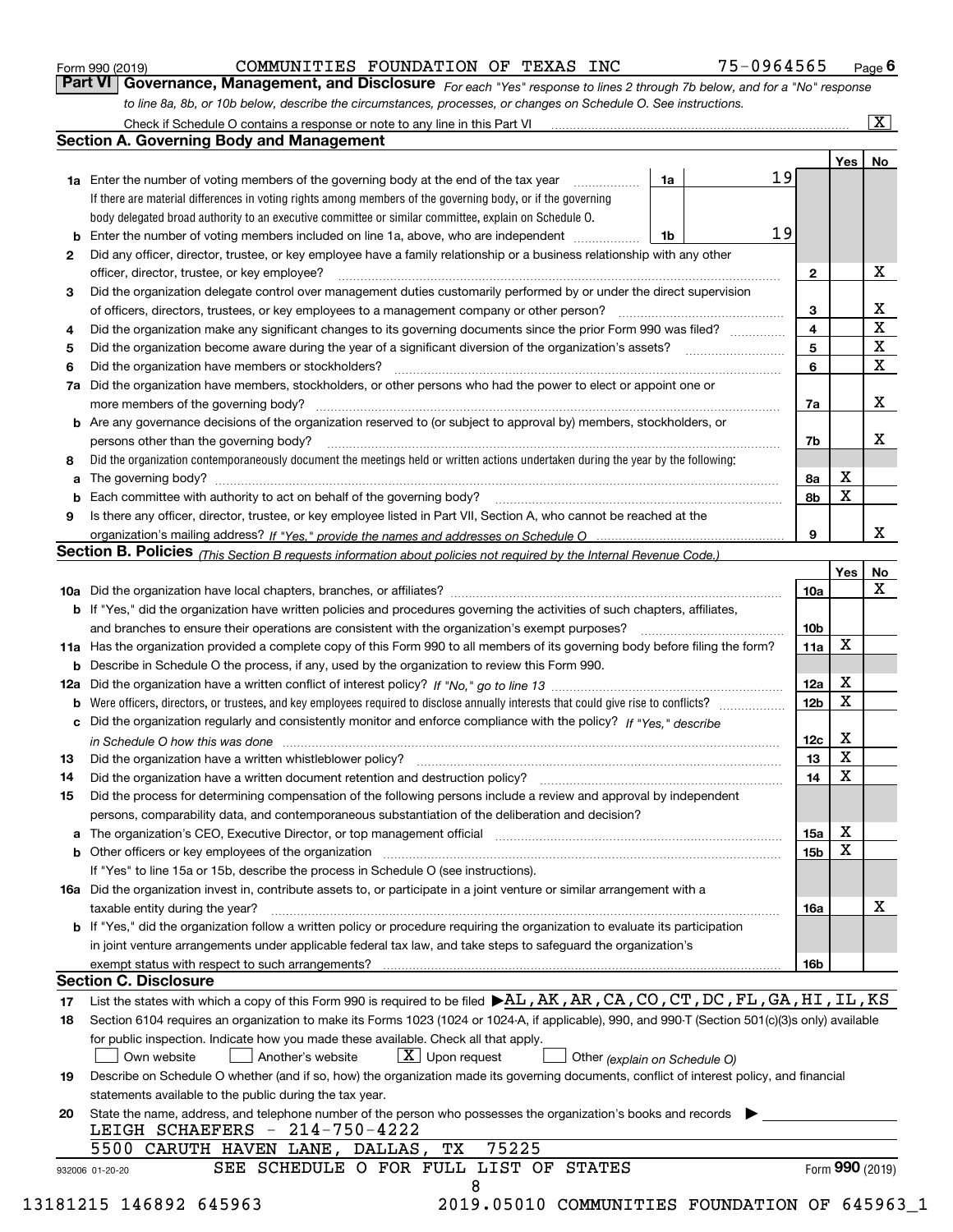<code>Form</code> 990 (2019) COMMUNITIES <code>FOUNDATION OF TEXAS INC</code> 75-0964565 <sub>Page</sub> **7Part VII Compensation of Officers, Directors, Trustees, Key Employees, Highest Compensated**

 $\mathcal{L}^{\text{max}}$ 

### **Employees, and Independent Contractors**

Check if Schedule O contains a response or note to any line in this Part VII

**Section A. Officers, Directors, Trustees, Key Employees, and Highest Compensated Employees**

**1a**  Complete this table for all persons required to be listed. Report compensation for the calendar year ending with or within the organization's tax year. **•** List all of the organization's current officers, directors, trustees (whether individuals or organizations), regardless of amount of compensation.

Enter -0- in columns (D), (E), and (F) if no compensation was paid.

 $\bullet$  List all of the organization's  $\,$ current key employees, if any. See instructions for definition of "key employee."

**•** List the organization's five current highest compensated employees (other than an officer, director, trustee, or key employee) who received reportable compensation (Box 5 of Form W-2 and/or Box 7 of Form 1099-MISC) of more than \$100,000 from the organization and any related organizations.

**•** List all of the organization's former officers, key employees, and highest compensated employees who received more than \$100,000 of reportable compensation from the organization and any related organizations.

**former directors or trustees**  ¥ List all of the organization's that received, in the capacity as a former director or trustee of the organization, more than \$10,000 of reportable compensation from the organization and any related organizations.

See instructions for the order in which to list the persons above.

Check this box if neither the organization nor any related organization compensated any current officer, director, or trustee.  $\mathcal{L}^{\text{max}}$ 

| (A)                        | (B)                      |                                |                                 | (C)      |              |                                  |        | (D)             | (E)             | (F)                         |
|----------------------------|--------------------------|--------------------------------|---------------------------------|----------|--------------|----------------------------------|--------|-----------------|-----------------|-----------------------------|
| Name and title             | Average                  |                                | (do not check more than one     | Position |              |                                  |        | Reportable      | Reportable      | Estimated                   |
|                            | hours per                |                                | box, unless person is both an   |          |              |                                  |        | compensation    | compensation    | amount of                   |
|                            | week                     |                                | officer and a director/trustee) |          |              |                                  |        | from            | from related    | other                       |
|                            | (list any                |                                |                                 |          |              |                                  |        | the             | organizations   | compensation                |
|                            | hours for                |                                |                                 |          |              |                                  |        | organization    | (W-2/1099-MISC) | from the                    |
|                            | related<br>organizations |                                |                                 |          |              |                                  |        | (W-2/1099-MISC) |                 | organization<br>and related |
|                            | below                    |                                |                                 |          |              |                                  |        |                 |                 | organizations               |
|                            | line)                    | Individual trustee or director | Institutional trustee           | Officer  | Key employee | Highest compensated<br> employee | Former |                 |                 |                             |
| <b>JIM BASS</b><br>(1)     | 3.00                     |                                |                                 |          |              |                                  |        |                 |                 |                             |
| <b>TRUSTEE</b>             |                          | $\overline{\mathbf{X}}$        |                                 |          |              |                                  |        | 0.              | 0.              | 0.                          |
| BOBBY B. LYLE<br>(2)       | 1.00                     |                                |                                 |          |              |                                  |        |                 |                 |                             |
| TRUSTEE (THROUGH 12/31/19) |                          | X                              |                                 |          |              |                                  |        | 0.              | 0.              | 0.                          |
| ALFREDA NORMAN<br>(3)      | 1.00                     |                                |                                 |          |              |                                  |        |                 |                 |                             |
| <b>TRUSTEE</b>             |                          | X                              |                                 |          |              |                                  |        | 0.              | 0.              | $0_{.}$                     |
| FLORENCE SHAPIRO<br>(4)    | 1.00                     |                                |                                 |          |              |                                  |        |                 |                 |                             |
| <b>TRUSTEE</b>             |                          | X                              |                                 |          |              |                                  |        | 0.              | 0.              | 0.                          |
| KENNETH A. HERSH<br>(5)    | 1.00                     |                                |                                 |          |              |                                  |        |                 |                 |                             |
| <b>TRUSTEE</b>             |                          | X                              |                                 |          |              |                                  |        | 0.              | 0.              | 0.                          |
| NICOLE SMALL<br>(6)        | 1.00                     |                                |                                 |          |              |                                  |        |                 |                 |                             |
| <b>TRUSTEE</b>             |                          | X                              |                                 |          |              |                                  |        | 0.              | 0.              | 0.                          |
| CHRIS KLEINERT<br>(7)      | 1.00                     |                                |                                 |          |              |                                  |        |                 |                 |                             |
| <b>TRUSTEE</b>             |                          | X                              |                                 |          |              |                                  |        | 0.              | 0.              | $\mathbf 0$ .               |
| (8)<br>SARAH LOSINGER      | 1.00                     |                                |                                 |          |              |                                  |        |                 |                 |                             |
| <b>TRUSTEE</b>             |                          | X                              |                                 |          |              |                                  |        | 0.              | 0.              | $\mathbf 0$ .               |
| RICHIE BUTLER<br>(9)       | 1.00                     |                                |                                 |          |              |                                  |        |                 |                 |                             |
| <b>TRUSTEE</b>             |                          | X                              |                                 |          |              |                                  |        | 0.              | 0.              | $\mathbf 0$ .               |
| (10) G. STACY SMITH        | 1.00                     |                                |                                 |          |              |                                  |        |                 |                 |                             |
| <b>TRUSTEE</b>             |                          | X                              |                                 |          |              |                                  |        | 0.              | 0.              | $\mathbf 0$ .               |
| (11) MICHAEL DARDICK       | 1.00                     |                                |                                 |          |              |                                  |        |                 |                 |                             |
| <b>TRUSTEE</b>             |                          | X                              |                                 |          |              |                                  |        | 0.              | 0.              | $\mathbf 0$ .               |
| (12) JOSE GUEVARA          | 1.00                     |                                |                                 |          |              |                                  |        |                 |                 |                             |
| <b>TRUSTEE</b>             |                          | X                              |                                 |          |              |                                  |        | 0.              | 0.              | $\mathbf 0$ .               |
| (13) TOM MONTGOMERY        | 1.00                     |                                |                                 |          |              |                                  |        |                 |                 |                             |
| <b>TRUSTEE</b>             |                          | X                              |                                 |          |              |                                  |        | 0.              | 0.              | $0$ .                       |
| (14) CONNIE O'NEILL        | 1.00                     |                                |                                 |          |              |                                  |        |                 |                 |                             |
| <b>TRUSTEE</b>             |                          | $\mathbf X$                    |                                 |          |              |                                  |        | 0.              | 0.              | 0.                          |
| (15) GUNJAN JAIN           | 1.00                     |                                |                                 |          |              |                                  |        |                 |                 |                             |
| TRUSTEE                    |                          | $\mathbf X$                    |                                 |          |              |                                  |        | $\mathbf 0$ .   | $\mathbf 0$ .   | 0.                          |
| (16) MATRICE ELLIS-KIRK    | 1.00                     |                                |                                 |          |              |                                  |        |                 |                 |                             |
| TRUSTEE                    |                          | $\mathbf X$                    |                                 |          |              |                                  |        | 0.              | $\mathbf 0$ .   | 0.                          |
| (17) DEBRA BRENNAN TAGG    | 1.00                     |                                |                                 |          |              |                                  |        |                 |                 |                             |
| TRUSTEE                    |                          | $\mathbf X$                    |                                 |          |              |                                  |        | 0.              | $\mathbf 0$ .   | 0.                          |
| 932007 01-20-20            |                          |                                |                                 |          |              |                                  |        |                 |                 | Form 990 (2019)             |

9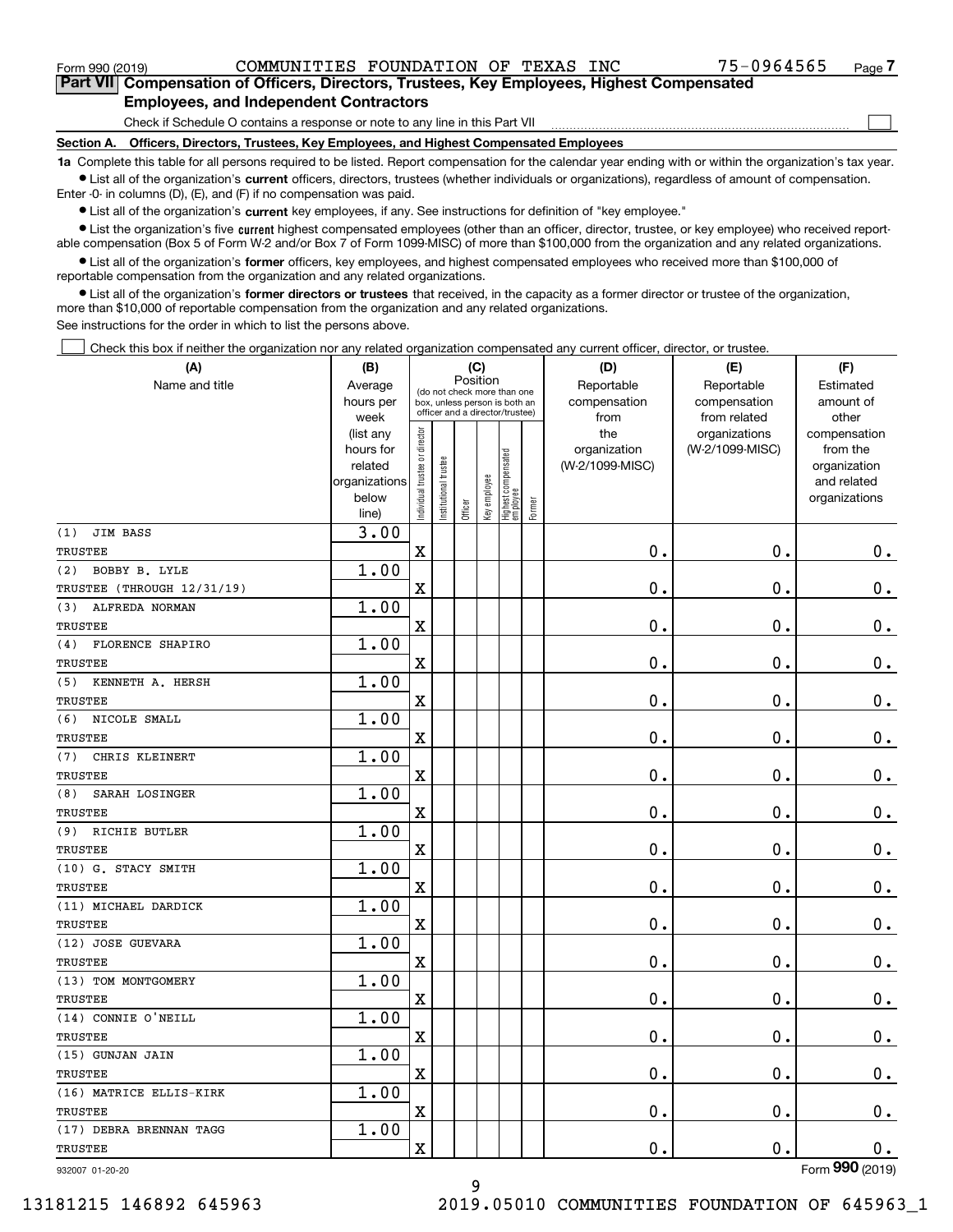| Form 990 (2019)                                                                                                                                      | COMMUNITIES FOUNDATION OF TEXAS INC |                               |                      |         |              |                                                                  |        |                                 | 75-0964565      |                     | Page 8                   |
|------------------------------------------------------------------------------------------------------------------------------------------------------|-------------------------------------|-------------------------------|----------------------|---------|--------------|------------------------------------------------------------------|--------|---------------------------------|-----------------|---------------------|--------------------------|
| <b>Part VII</b><br>Section A. Officers, Directors, Trustees, Key Employees, and Highest Compensated Employees (continued)                            |                                     |                               |                      |         |              |                                                                  |        |                                 |                 |                     |                          |
| (A)                                                                                                                                                  | (B)                                 |                               |                      |         | (C)          |                                                                  |        | (D)                             | (E)             |                     | (F)                      |
| Name and title                                                                                                                                       | Average                             |                               |                      |         | Position     | (do not check more than one                                      |        | Reportable                      | Reportable      |                     | Estimated                |
|                                                                                                                                                      | hours per                           |                               |                      |         |              | box, unless person is both an<br>officer and a director/trustee) |        | compensation                    | compensation    |                     | amount of                |
|                                                                                                                                                      | week                                |                               |                      |         |              |                                                                  |        | from                            | from related    |                     | other                    |
|                                                                                                                                                      | (list any<br>hours for              | ndividual trustee or director |                      |         |              |                                                                  |        | the                             | organizations   |                     | compensation             |
|                                                                                                                                                      | related                             |                               |                      |         |              |                                                                  |        | organization<br>(W-2/1099-MISC) | (W-2/1099-MISC) |                     | from the<br>organization |
|                                                                                                                                                      | organizations                       |                               |                      |         |              |                                                                  |        |                                 |                 |                     | and related              |
|                                                                                                                                                      | below                               |                               | nstitutional trustee |         |              |                                                                  |        |                                 |                 |                     | organizations            |
|                                                                                                                                                      | line)                               |                               |                      | Officer | Key employee | Highest compensated<br>employee                                  | Former |                                 |                 |                     |                          |
| (18) ARCILIA C. ACOSTA                                                                                                                               | 1.00                                |                               |                      |         |              |                                                                  |        |                                 |                 |                     |                          |
| TRUSTEE                                                                                                                                              |                                     | $\mathbf X$                   |                      |         |              |                                                                  |        | 0.                              | 0.              |                     | $0_{\cdot}$              |
| (19) GREG CAMPBELL                                                                                                                                   | 1.00                                |                               |                      |         |              |                                                                  |        |                                 |                 |                     |                          |
| TRUSTEE                                                                                                                                              |                                     | X                             |                      |         |              |                                                                  |        | 0.                              | 0.              |                     | $0_{.}$                  |
| (20) ROBERT WALTERS                                                                                                                                  | 1.00                                |                               |                      |         |              |                                                                  |        |                                 |                 |                     |                          |
| TRUSTEE                                                                                                                                              |                                     | X                             |                      |         |              |                                                                  |        | 0.                              | 0.              |                     | $0_{.}$                  |
| (21) DAVID J. SCULLIN                                                                                                                                | 40.00                               |                               |                      |         |              |                                                                  |        |                                 |                 |                     |                          |
| PRESIDENT AND CEO                                                                                                                                    |                                     |                               |                      | X       |              |                                                                  |        | 501,649.                        | 0.              |                     | 55,046.                  |
| (22) ELIZABETH W. BULL                                                                                                                               | 40.00                               |                               |                      |         |              |                                                                  |        |                                 |                 |                     |                          |
| SR. VP & CHIEF FINANCIAL A                                                                                                                           |                                     |                               |                      | X       |              |                                                                  |        | 340,252.                        | 0.              |                     | 42,822.                  |
| (23) SUSAN SWAN SMITH                                                                                                                                | 40.00                               |                               |                      |         |              |                                                                  |        |                                 |                 |                     |                          |
| CHIEF GIVING DAY OFFICER                                                                                                                             |                                     |                               |                      | X       |              |                                                                  |        | 249,388.                        | 0.              |                     | 32,436.                  |
| (24) BRIAN E DOYLE                                                                                                                                   | 40.00                               |                               |                      |         |              |                                                                  |        |                                 |                 |                     |                          |
| CHIEF INVESTMENT OFFICER                                                                                                                             |                                     |                               |                      | X       |              |                                                                  |        | 233,086.                        | 0.              |                     | 37,519.                  |
| (25) SARAH C NELSON                                                                                                                                  | 40.00                               |                               |                      |         |              |                                                                  |        |                                 |                 |                     |                          |
| CHIEF PHILANTHROPY OFFICER                                                                                                                           |                                     |                               |                      | X       |              |                                                                  |        | 234,394.                        | 0.              |                     | 31,570.                  |
| (26) MONICA EGERT SMITH                                                                                                                              | 40.00                               |                               |                      |         |              |                                                                  |        |                                 |                 |                     |                          |
| CHIEF RELATIONSHIP OFFICER                                                                                                                           |                                     |                               |                      | X       |              |                                                                  |        | 231,468.                        | $0$ .           |                     | 24,671.                  |
| 1b Subtotal                                                                                                                                          |                                     |                               |                      |         |              |                                                                  |        | 1,790,237.                      | 0.1             |                     | 224,064.                 |
|                                                                                                                                                      |                                     |                               |                      |         |              |                                                                  |        | 1,772,105.                      | 0.              |                     | 241,629.                 |
|                                                                                                                                                      |                                     |                               |                      |         |              |                                                                  |        | 3,562,342.                      | 0.              |                     | 465,693.                 |
| Total number of individuals (including but not limited to those listed above) who received more than \$100,000 of reportable<br>$\mathbf{2}$         |                                     |                               |                      |         |              |                                                                  |        |                                 |                 |                     |                          |
| compensation from the organization $\blacktriangleright$                                                                                             |                                     |                               |                      |         |              |                                                                  |        |                                 |                 |                     | 33                       |
|                                                                                                                                                      |                                     |                               |                      |         |              |                                                                  |        |                                 |                 |                     | <b>Yes</b><br>No         |
| 3<br>Did the organization list any former officer, director, trustee, key employee, or highest compensated employee on                               |                                     |                               |                      |         |              |                                                                  |        |                                 |                 |                     |                          |
| line 1a? If "Yes," complete Schedule J for such individual material content in the first of the New York of the                                      |                                     |                               |                      |         |              |                                                                  |        |                                 |                 | 3                   | x                        |
| 4<br>For any individual listed on line 1a, is the sum of reportable compensation and other compensation from the organization                        |                                     |                               |                      |         |              |                                                                  |        |                                 |                 |                     |                          |
|                                                                                                                                                      |                                     |                               |                      |         |              |                                                                  |        |                                 |                 | 4                   | X                        |
| Did any person listed on line 1a receive or accrue compensation from any unrelated organization or individual for services<br>5                      |                                     |                               |                      |         |              |                                                                  |        |                                 |                 |                     |                          |
|                                                                                                                                                      |                                     |                               |                      |         |              |                                                                  |        |                                 |                 | 5                   | X                        |
| <b>Section B. Independent Contractors</b>                                                                                                            |                                     |                               |                      |         |              |                                                                  |        |                                 |                 |                     |                          |
| Complete this table for your five highest compensated independent contractors that received more than \$100,000 of compensation from<br>$\mathbf{1}$ |                                     |                               |                      |         |              |                                                                  |        |                                 |                 |                     |                          |
| the organization. Report compensation for the calendar year ending with or within the organization's tax year.                                       |                                     |                               |                      |         |              |                                                                  |        |                                 |                 |                     |                          |
| (A)<br>Name and business address                                                                                                                     |                                     |                               |                      |         |              |                                                                  |        | (B)<br>Description of services  |                 | (C)<br>Compensation |                          |
| CIVICORE, LLC                                                                                                                                        |                                     |                               |                      |         |              |                                                                  |        |                                 |                 |                     |                          |
|                                                                                                                                                      |                                     |                               |                      |         |              |                                                                  |        | TECHNOLOGY PROVIDER             |                 |                     |                          |
| PO BOX 123978, DALLAS, TX 75312<br>GREENLIGHT CREDENTIALS, LLC, 13355 NOEL                                                                           |                                     |                               |                      |         |              |                                                                  |        |                                 |                 |                     | 553,066.                 |
| ROAD, SUITE 1100, DALLAS, TX 75240                                                                                                                   |                                     |                               |                      |         |              |                                                                  |        | CONSULTING                      |                 |                     | 500,000.                 |
| PRICEWATERHOUSECOOPERS ADVISORY SERVICES LL                                                                                                          |                                     |                               |                      |         |              |                                                                  |        |                                 |                 |                     |                          |
| 440 W BOY SCOUT BLVD, TAMPA, FL 33607                                                                                                                |                                     |                               |                      |         |              |                                                                  |        | CONSULTING                      |                 |                     | 400,000.                 |
| STRATEGIC FOCUS, LLC                                                                                                                                 |                                     |                               |                      |         |              |                                                                  |        |                                 |                 |                     |                          |
| 5057 KELLER SPRINGS, ADDISON, TX 75001                                                                                                               |                                     |                               |                      |         |              |                                                                  |        | CONSULTING                      |                 |                     | 192,059.                 |
| CAMBRIDGE ASSOCIATES LLC                                                                                                                             |                                     |                               |                      |         |              |                                                                  |        |                                 |                 |                     |                          |
| PO BOX 412015, BOSTON, MA 02241                                                                                                                      |                                     |                               |                      |         |              |                                                                  |        | CONSULTING                      |                 |                     | 175,000.                 |
|                                                                                                                                                      |                                     |                               |                      |         |              |                                                                  |        |                                 |                 |                     |                          |

**2**Total number of independent contractors (including but not limited to those listed above) who received more than \$100,000 of compensation from the organization 9 CONSULTING

SEE PART VII, SECTION A CONTINUATION SHEETS

Form (2019) **990**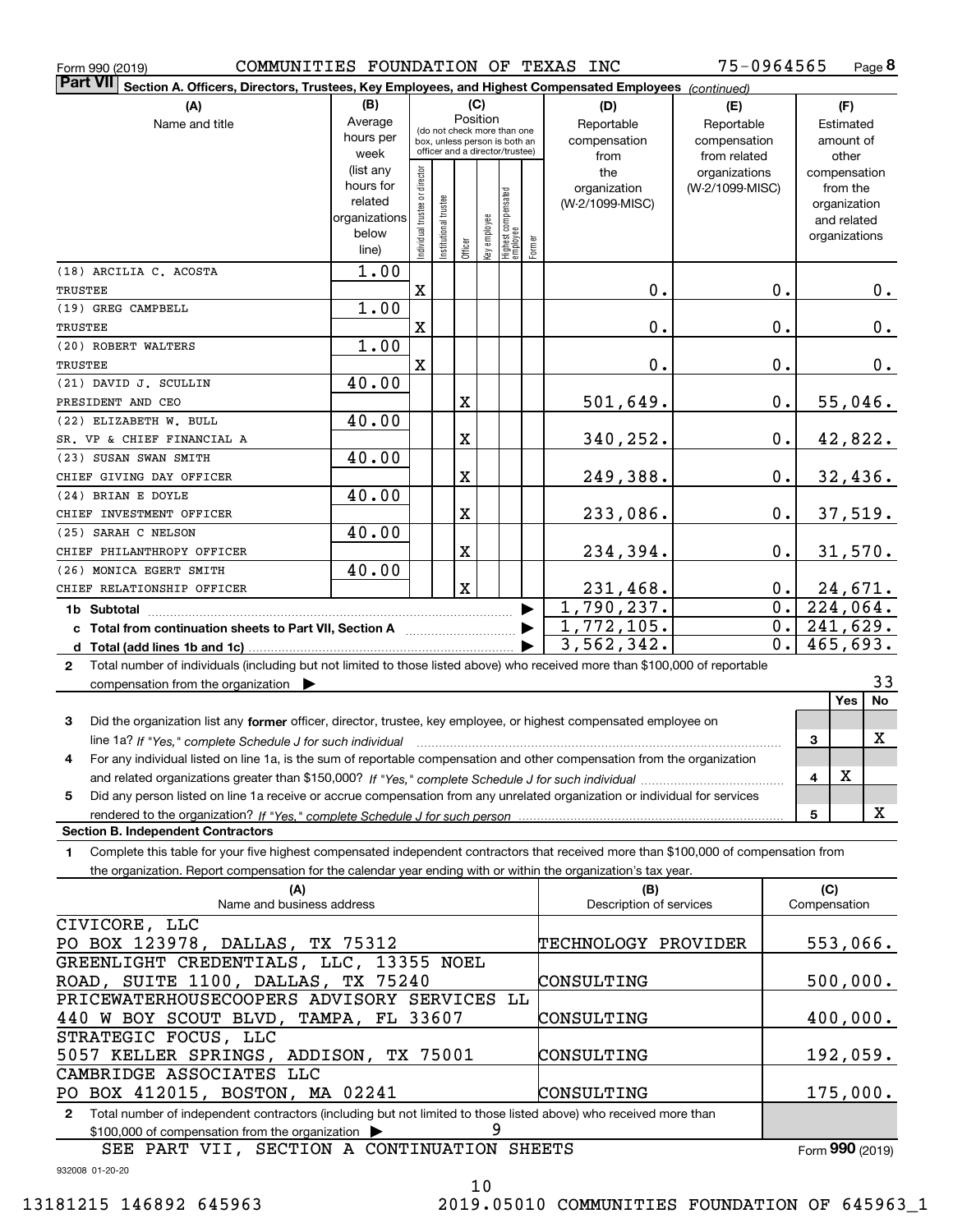| COMMUNITIES FOUNDATION OF TEXAS INC<br>Form 990                                                                              |                                                                                                                |  |                        |          |                         |                              |        |                                                | 75-0964565                                       |                                                                                   |
|------------------------------------------------------------------------------------------------------------------------------|----------------------------------------------------------------------------------------------------------------|--|------------------------|----------|-------------------------|------------------------------|--------|------------------------------------------------|--------------------------------------------------|-----------------------------------------------------------------------------------|
| <b>Part VII</b><br>Officers, Directors, Trustees, Key Employees, and Highest Compensated Employees (continued)<br>Section A. |                                                                                                                |  |                        |          |                         |                              |        |                                                |                                                  |                                                                                   |
| (A)<br>Name and title                                                                                                        | (B)<br>Average<br>hours<br>per                                                                                 |  | (check all that apply) | Position | (C)                     |                              |        | (D)<br>Reportable<br>compensation              | (E)<br>Reportable<br>compensation                | (F)<br>Estimated<br>amount of                                                     |
|                                                                                                                              | week<br>Individual trustee or director<br>(list any<br>hours for<br>related<br>organizations<br>below<br>line) |  | Institutional trustee  | Officer  | Key employee            | Highest compensated employee | Former | from<br>the<br>organization<br>(W-2/1099-MISC) | from related<br>organizations<br>(W-2/1099-MISC) | other<br>compensation<br>from the<br>organization<br>and related<br>organizations |
| (27) KRISTINE M THOMAS<br>VP OF FINANCE                                                                                      | 40.00                                                                                                          |  |                        | $\rm X$  |                         |                              |        | 174,801.                                       | $\mathbf 0$ .                                    | 25,586.                                                                           |
| (28) STEPHENIE BARR-HUGHES                                                                                                   | 40.00                                                                                                          |  |                        |          |                         |                              |        |                                                |                                                  |                                                                                   |
| DEPUTY SECRETARY                                                                                                             |                                                                                                                |  |                        | $\rm X$  |                         |                              |        | 85,701.                                        | $\mathbf 0$ .                                    | 18,061.                                                                           |
| (29) D'ETTA HUGHES                                                                                                           | 24.00                                                                                                          |  |                        |          |                         |                              |        |                                                |                                                  |                                                                                   |
| <b>SECRETARY</b>                                                                                                             |                                                                                                                |  |                        | $\rm X$  |                         |                              |        | 81,283.                                        | $\mathbf 0$ .                                    | 6,787.                                                                            |
| (30) JOHN J FITZPATRICK                                                                                                      | 40.00                                                                                                          |  |                        |          |                         |                              |        |                                                |                                                  |                                                                                   |
| EXECUTIVE DIRECTOR - EDUCA                                                                                                   |                                                                                                                |  |                        |          | X                       |                              |        | 299,107.                                       | $\mathbf 0$ .                                    | 33,901.                                                                           |
| (31) GEORGE TANG                                                                                                             | 40.00                                                                                                          |  |                        |          |                         |                              |        |                                                |                                                  |                                                                                   |
| MANAGING DIRECTOR, EDUCATE                                                                                                   |                                                                                                                |  |                        |          | $\overline{\textbf{X}}$ |                              |        | $259,581$ .                                    | $\mathbf 0$ .                                    | 38,682.                                                                           |
| (32) JOHN C COXON                                                                                                            | 40.00                                                                                                          |  |                        |          |                         | $\overline{\textbf{X}}$      |        |                                                | $\mathbf 0$ .                                    |                                                                                   |
| MANAGING DIRECTOR OF PROGR<br>(33) AMY GROFF                                                                                 | 40.00                                                                                                          |  |                        |          |                         |                              |        | 213,979.                                       |                                                  | 34,732.                                                                           |
| MANAGING DIRECTOR OF FINAN                                                                                                   |                                                                                                                |  |                        |          |                         | $\overline{\textbf{X}}$      |        | 188,559.                                       | $\mathbf 0$ .                                    | 28, 104.                                                                          |
| (34) CAROL GOGLIA                                                                                                            | 40.00                                                                                                          |  |                        |          |                         |                              |        |                                                |                                                  |                                                                                   |
| SR. DIRECTOR OF MARKETING                                                                                                    |                                                                                                                |  |                        |          |                         | $\overline{\textbf{X}}$      |        | 157,380.                                       | $\mathbf 0$ .                                    | 30, 343.                                                                          |
| (35) REO D PRUIETT                                                                                                           | 40.00                                                                                                          |  |                        |          |                         |                              |        |                                                |                                                  |                                                                                   |
| DIRECTOR OF PROGRAMS, EDUC                                                                                                   |                                                                                                                |  |                        |          |                         | $\overline{\textbf{X}}$      |        | 155, 463.                                      | $\mathbf 0$ .                                    | 13,168.                                                                           |
| (36) EARL BRADLEY FURRY                                                                                                      | 40.00                                                                                                          |  |                        |          |                         |                              |        |                                                |                                                  |                                                                                   |
| CHIEF INFORMATION OFFICER                                                                                                    |                                                                                                                |  |                        |          |                         | $\overline{\textbf{X}}$      |        | 156,251.                                       | 0.                                               | $12, 265$ .                                                                       |
|                                                                                                                              |                                                                                                                |  |                        |          |                         |                              |        |                                                |                                                  |                                                                                   |
|                                                                                                                              |                                                                                                                |  |                        |          |                         |                              |        |                                                |                                                  |                                                                                   |
|                                                                                                                              |                                                                                                                |  |                        |          |                         |                              |        |                                                |                                                  |                                                                                   |
|                                                                                                                              |                                                                                                                |  |                        |          |                         |                              |        |                                                |                                                  |                                                                                   |
|                                                                                                                              |                                                                                                                |  |                        |          |                         |                              |        |                                                |                                                  |                                                                                   |
|                                                                                                                              |                                                                                                                |  |                        |          |                         |                              |        |                                                |                                                  |                                                                                   |
|                                                                                                                              |                                                                                                                |  |                        |          |                         |                              |        |                                                |                                                  |                                                                                   |
|                                                                                                                              |                                                                                                                |  |                        |          |                         |                              |        |                                                |                                                  |                                                                                   |
|                                                                                                                              |                                                                                                                |  |                        |          |                         |                              |        |                                                |                                                  |                                                                                   |
|                                                                                                                              |                                                                                                                |  |                        |          |                         |                              |        |                                                |                                                  |                                                                                   |
|                                                                                                                              |                                                                                                                |  |                        |          |                         |                              |        |                                                |                                                  |                                                                                   |
|                                                                                                                              |                                                                                                                |  |                        |          |                         |                              |        |                                                |                                                  |                                                                                   |
| Total to Part VII, Section A, line 1c                                                                                        |                                                                                                                |  |                        |          |                         |                              |        | 1,772,105.                                     |                                                  | 241,629.                                                                          |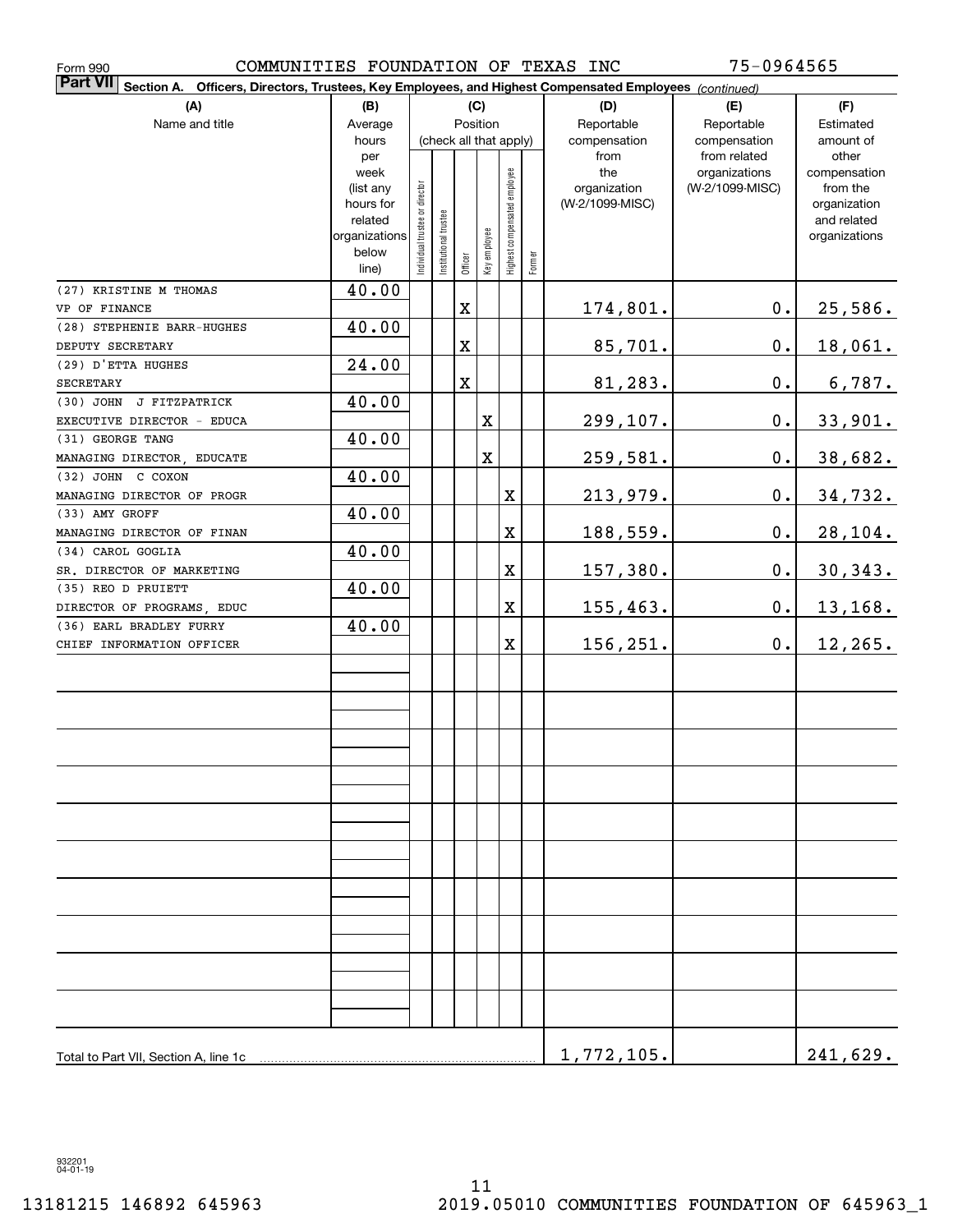| Check if Schedule O contains a response or note to any line in this Part VIII<br>(B)<br>(C)<br>(D)<br>(A)<br>Revenue excluded<br>Unrelated<br>Related or exempt<br>Total revenue<br>from tax under<br>function revenue<br>business revenue<br>Contributions, Gifts, Grants<br>and Other Similar Amounts<br><b>1 a</b> Federated campaigns<br>1a<br>.<br>1 <sub>b</sub><br><b>b</b> Membership dues<br>1 <sub>c</sub><br>c Fundraising events<br>8,584,600.<br>1 <sub>d</sub><br>d Related organizations<br>Government grants (contributions)<br>1e<br>f All other contributions, gifts, grants, and<br>168, 149, 628.<br>similar amounts not included above<br>1f<br>30, 224, 210,<br>$1g$ $\frac{1}{3}$<br>Noncash contributions included in lines 1a-1f<br>176, 734, 228.<br><b>Business Code</b><br>900099<br>EDUCATE TEXAS<br>5, 132, 023.<br>5, 132, 023.<br>2a<br>Program Service<br>Revenue<br>900099<br>SUPPORT FOUNDATION FEE<br>1,873,359.<br>1,873,359.<br>b<br>532000<br>158,282.<br>RENTAL INCOME<br>158,282.<br>C.<br>d<br>е<br>All other program service revenue<br>f<br>7,163,664.<br>3<br>Investment income (including dividends, interest, and<br>6,901,919.<br>Income from investment of tax-exempt bond proceeds<br>4<br>184,267.<br>5<br>(i) Real<br>(ii) Personal<br>6 a Gross rents<br>6а<br>.<br>6b<br>Less: rental expenses<br>b<br>6c<br>Rental income or (loss)<br>c<br>d Net rental income or (loss)<br>(i) Securities<br>(ii) Other<br>7 a Gross amount from sales of<br>$7a$ 296, 361, 582.<br>assets other than inventory<br><b>b</b> Less: cost or other basis<br>$7b$ $280, 901, 193.$<br>Revenue<br>and sales expenses<br>$7c$ 15, 460, 389.<br><b>c</b> Gain or (loss) $\ldots$<br>15,460,389.<br>15,460,389.<br>8 a Gross income from fundraising events (not<br>Othe<br>including \$<br>of<br>contributions reported on line 1c). See<br>8a<br>8b<br>c Net income or (loss) from fundraising events<br>9 a Gross income from gaming activities. See<br> 9a<br>9b<br><b>b</b> Less: direct expenses<br><u> Albanian (</u> † 1930)<br>c Net income or (loss) from gaming activities<br>10 a Gross sales of inventory, less returns<br> 10a<br>10 <sub>b</sub><br><b>b</b> Less: cost of goods sold<br>c Net income or (loss) from sales of inventory<br><b>Business Code</b><br>Miscellaneous<br>900099<br>61,520.<br>CONFERENCE FEES<br>61,520.<br>11 a<br>evenue<br>SECURITIES LENDING INCOME<br>900099<br>42,122.<br>42,122.<br>b<br>C PASSTHRU FROM PARTNERSHIP INCOME<br>900099<br>$-561, 471.$<br>$-541,701.$<br>19,770.<br>900099<br>774,143.<br>774,143.<br>336,084.<br>22,608,095.<br>206,780,551.<br>7,999,699.<br>$-561,471.$<br>12<br>Form 990 (2019)<br>932009 01-20-20 |  | <b>Part VIII</b> | <b>Statement of Revenue</b> |  |  |          |                    |
|-------------------------------------------------------------------------------------------------------------------------------------------------------------------------------------------------------------------------------------------------------------------------------------------------------------------------------------------------------------------------------------------------------------------------------------------------------------------------------------------------------------------------------------------------------------------------------------------------------------------------------------------------------------------------------------------------------------------------------------------------------------------------------------------------------------------------------------------------------------------------------------------------------------------------------------------------------------------------------------------------------------------------------------------------------------------------------------------------------------------------------------------------------------------------------------------------------------------------------------------------------------------------------------------------------------------------------------------------------------------------------------------------------------------------------------------------------------------------------------------------------------------------------------------------------------------------------------------------------------------------------------------------------------------------------------------------------------------------------------------------------------------------------------------------------------------------------------------------------------------------------------------------------------------------------------------------------------------------------------------------------------------------------------------------------------------------------------------------------------------------------------------------------------------------------------------------------------------------------------------------------------------------------------------------------------------------------------------------------------------------------------------------------------------------------------------------------------------------------------------------------------------------------------------------------------------------------------------------------------------------------------------------------------------------------------------------------------------------|--|------------------|-----------------------------|--|--|----------|--------------------|
|                                                                                                                                                                                                                                                                                                                                                                                                                                                                                                                                                                                                                                                                                                                                                                                                                                                                                                                                                                                                                                                                                                                                                                                                                                                                                                                                                                                                                                                                                                                                                                                                                                                                                                                                                                                                                                                                                                                                                                                                                                                                                                                                                                                                                                                                                                                                                                                                                                                                                                                                                                                                                                                                                                                         |  |                  |                             |  |  |          |                    |
|                                                                                                                                                                                                                                                                                                                                                                                                                                                                                                                                                                                                                                                                                                                                                                                                                                                                                                                                                                                                                                                                                                                                                                                                                                                                                                                                                                                                                                                                                                                                                                                                                                                                                                                                                                                                                                                                                                                                                                                                                                                                                                                                                                                                                                                                                                                                                                                                                                                                                                                                                                                                                                                                                                                         |  |                  |                             |  |  |          | sections 512 - 514 |
|                                                                                                                                                                                                                                                                                                                                                                                                                                                                                                                                                                                                                                                                                                                                                                                                                                                                                                                                                                                                                                                                                                                                                                                                                                                                                                                                                                                                                                                                                                                                                                                                                                                                                                                                                                                                                                                                                                                                                                                                                                                                                                                                                                                                                                                                                                                                                                                                                                                                                                                                                                                                                                                                                                                         |  |                  |                             |  |  |          |                    |
|                                                                                                                                                                                                                                                                                                                                                                                                                                                                                                                                                                                                                                                                                                                                                                                                                                                                                                                                                                                                                                                                                                                                                                                                                                                                                                                                                                                                                                                                                                                                                                                                                                                                                                                                                                                                                                                                                                                                                                                                                                                                                                                                                                                                                                                                                                                                                                                                                                                                                                                                                                                                                                                                                                                         |  |                  |                             |  |  |          |                    |
|                                                                                                                                                                                                                                                                                                                                                                                                                                                                                                                                                                                                                                                                                                                                                                                                                                                                                                                                                                                                                                                                                                                                                                                                                                                                                                                                                                                                                                                                                                                                                                                                                                                                                                                                                                                                                                                                                                                                                                                                                                                                                                                                                                                                                                                                                                                                                                                                                                                                                                                                                                                                                                                                                                                         |  |                  |                             |  |  |          |                    |
|                                                                                                                                                                                                                                                                                                                                                                                                                                                                                                                                                                                                                                                                                                                                                                                                                                                                                                                                                                                                                                                                                                                                                                                                                                                                                                                                                                                                                                                                                                                                                                                                                                                                                                                                                                                                                                                                                                                                                                                                                                                                                                                                                                                                                                                                                                                                                                                                                                                                                                                                                                                                                                                                                                                         |  |                  |                             |  |  |          |                    |
|                                                                                                                                                                                                                                                                                                                                                                                                                                                                                                                                                                                                                                                                                                                                                                                                                                                                                                                                                                                                                                                                                                                                                                                                                                                                                                                                                                                                                                                                                                                                                                                                                                                                                                                                                                                                                                                                                                                                                                                                                                                                                                                                                                                                                                                                                                                                                                                                                                                                                                                                                                                                                                                                                                                         |  |                  |                             |  |  |          |                    |
|                                                                                                                                                                                                                                                                                                                                                                                                                                                                                                                                                                                                                                                                                                                                                                                                                                                                                                                                                                                                                                                                                                                                                                                                                                                                                                                                                                                                                                                                                                                                                                                                                                                                                                                                                                                                                                                                                                                                                                                                                                                                                                                                                                                                                                                                                                                                                                                                                                                                                                                                                                                                                                                                                                                         |  |                  |                             |  |  |          |                    |
|                                                                                                                                                                                                                                                                                                                                                                                                                                                                                                                                                                                                                                                                                                                                                                                                                                                                                                                                                                                                                                                                                                                                                                                                                                                                                                                                                                                                                                                                                                                                                                                                                                                                                                                                                                                                                                                                                                                                                                                                                                                                                                                                                                                                                                                                                                                                                                                                                                                                                                                                                                                                                                                                                                                         |  |                  |                             |  |  |          |                    |
|                                                                                                                                                                                                                                                                                                                                                                                                                                                                                                                                                                                                                                                                                                                                                                                                                                                                                                                                                                                                                                                                                                                                                                                                                                                                                                                                                                                                                                                                                                                                                                                                                                                                                                                                                                                                                                                                                                                                                                                                                                                                                                                                                                                                                                                                                                                                                                                                                                                                                                                                                                                                                                                                                                                         |  |                  |                             |  |  |          |                    |
|                                                                                                                                                                                                                                                                                                                                                                                                                                                                                                                                                                                                                                                                                                                                                                                                                                                                                                                                                                                                                                                                                                                                                                                                                                                                                                                                                                                                                                                                                                                                                                                                                                                                                                                                                                                                                                                                                                                                                                                                                                                                                                                                                                                                                                                                                                                                                                                                                                                                                                                                                                                                                                                                                                                         |  |                  |                             |  |  |          |                    |
|                                                                                                                                                                                                                                                                                                                                                                                                                                                                                                                                                                                                                                                                                                                                                                                                                                                                                                                                                                                                                                                                                                                                                                                                                                                                                                                                                                                                                                                                                                                                                                                                                                                                                                                                                                                                                                                                                                                                                                                                                                                                                                                                                                                                                                                                                                                                                                                                                                                                                                                                                                                                                                                                                                                         |  |                  |                             |  |  |          |                    |
|                                                                                                                                                                                                                                                                                                                                                                                                                                                                                                                                                                                                                                                                                                                                                                                                                                                                                                                                                                                                                                                                                                                                                                                                                                                                                                                                                                                                                                                                                                                                                                                                                                                                                                                                                                                                                                                                                                                                                                                                                                                                                                                                                                                                                                                                                                                                                                                                                                                                                                                                                                                                                                                                                                                         |  |                  |                             |  |  |          |                    |
|                                                                                                                                                                                                                                                                                                                                                                                                                                                                                                                                                                                                                                                                                                                                                                                                                                                                                                                                                                                                                                                                                                                                                                                                                                                                                                                                                                                                                                                                                                                                                                                                                                                                                                                                                                                                                                                                                                                                                                                                                                                                                                                                                                                                                                                                                                                                                                                                                                                                                                                                                                                                                                                                                                                         |  |                  |                             |  |  |          |                    |
|                                                                                                                                                                                                                                                                                                                                                                                                                                                                                                                                                                                                                                                                                                                                                                                                                                                                                                                                                                                                                                                                                                                                                                                                                                                                                                                                                                                                                                                                                                                                                                                                                                                                                                                                                                                                                                                                                                                                                                                                                                                                                                                                                                                                                                                                                                                                                                                                                                                                                                                                                                                                                                                                                                                         |  |                  |                             |  |  |          |                    |
|                                                                                                                                                                                                                                                                                                                                                                                                                                                                                                                                                                                                                                                                                                                                                                                                                                                                                                                                                                                                                                                                                                                                                                                                                                                                                                                                                                                                                                                                                                                                                                                                                                                                                                                                                                                                                                                                                                                                                                                                                                                                                                                                                                                                                                                                                                                                                                                                                                                                                                                                                                                                                                                                                                                         |  |                  |                             |  |  |          |                    |
|                                                                                                                                                                                                                                                                                                                                                                                                                                                                                                                                                                                                                                                                                                                                                                                                                                                                                                                                                                                                                                                                                                                                                                                                                                                                                                                                                                                                                                                                                                                                                                                                                                                                                                                                                                                                                                                                                                                                                                                                                                                                                                                                                                                                                                                                                                                                                                                                                                                                                                                                                                                                                                                                                                                         |  |                  |                             |  |  |          |                    |
|                                                                                                                                                                                                                                                                                                                                                                                                                                                                                                                                                                                                                                                                                                                                                                                                                                                                                                                                                                                                                                                                                                                                                                                                                                                                                                                                                                                                                                                                                                                                                                                                                                                                                                                                                                                                                                                                                                                                                                                                                                                                                                                                                                                                                                                                                                                                                                                                                                                                                                                                                                                                                                                                                                                         |  |                  |                             |  |  |          |                    |
|                                                                                                                                                                                                                                                                                                                                                                                                                                                                                                                                                                                                                                                                                                                                                                                                                                                                                                                                                                                                                                                                                                                                                                                                                                                                                                                                                                                                                                                                                                                                                                                                                                                                                                                                                                                                                                                                                                                                                                                                                                                                                                                                                                                                                                                                                                                                                                                                                                                                                                                                                                                                                                                                                                                         |  |                  |                             |  |  |          |                    |
|                                                                                                                                                                                                                                                                                                                                                                                                                                                                                                                                                                                                                                                                                                                                                                                                                                                                                                                                                                                                                                                                                                                                                                                                                                                                                                                                                                                                                                                                                                                                                                                                                                                                                                                                                                                                                                                                                                                                                                                                                                                                                                                                                                                                                                                                                                                                                                                                                                                                                                                                                                                                                                                                                                                         |  |                  |                             |  |  |          | 6,901,919.         |
|                                                                                                                                                                                                                                                                                                                                                                                                                                                                                                                                                                                                                                                                                                                                                                                                                                                                                                                                                                                                                                                                                                                                                                                                                                                                                                                                                                                                                                                                                                                                                                                                                                                                                                                                                                                                                                                                                                                                                                                                                                                                                                                                                                                                                                                                                                                                                                                                                                                                                                                                                                                                                                                                                                                         |  |                  |                             |  |  |          |                    |
|                                                                                                                                                                                                                                                                                                                                                                                                                                                                                                                                                                                                                                                                                                                                                                                                                                                                                                                                                                                                                                                                                                                                                                                                                                                                                                                                                                                                                                                                                                                                                                                                                                                                                                                                                                                                                                                                                                                                                                                                                                                                                                                                                                                                                                                                                                                                                                                                                                                                                                                                                                                                                                                                                                                         |  |                  |                             |  |  | 184,267. |                    |
|                                                                                                                                                                                                                                                                                                                                                                                                                                                                                                                                                                                                                                                                                                                                                                                                                                                                                                                                                                                                                                                                                                                                                                                                                                                                                                                                                                                                                                                                                                                                                                                                                                                                                                                                                                                                                                                                                                                                                                                                                                                                                                                                                                                                                                                                                                                                                                                                                                                                                                                                                                                                                                                                                                                         |  |                  |                             |  |  |          |                    |
|                                                                                                                                                                                                                                                                                                                                                                                                                                                                                                                                                                                                                                                                                                                                                                                                                                                                                                                                                                                                                                                                                                                                                                                                                                                                                                                                                                                                                                                                                                                                                                                                                                                                                                                                                                                                                                                                                                                                                                                                                                                                                                                                                                                                                                                                                                                                                                                                                                                                                                                                                                                                                                                                                                                         |  |                  |                             |  |  |          |                    |
|                                                                                                                                                                                                                                                                                                                                                                                                                                                                                                                                                                                                                                                                                                                                                                                                                                                                                                                                                                                                                                                                                                                                                                                                                                                                                                                                                                                                                                                                                                                                                                                                                                                                                                                                                                                                                                                                                                                                                                                                                                                                                                                                                                                                                                                                                                                                                                                                                                                                                                                                                                                                                                                                                                                         |  |                  |                             |  |  |          |                    |
|                                                                                                                                                                                                                                                                                                                                                                                                                                                                                                                                                                                                                                                                                                                                                                                                                                                                                                                                                                                                                                                                                                                                                                                                                                                                                                                                                                                                                                                                                                                                                                                                                                                                                                                                                                                                                                                                                                                                                                                                                                                                                                                                                                                                                                                                                                                                                                                                                                                                                                                                                                                                                                                                                                                         |  |                  |                             |  |  |          |                    |
|                                                                                                                                                                                                                                                                                                                                                                                                                                                                                                                                                                                                                                                                                                                                                                                                                                                                                                                                                                                                                                                                                                                                                                                                                                                                                                                                                                                                                                                                                                                                                                                                                                                                                                                                                                                                                                                                                                                                                                                                                                                                                                                                                                                                                                                                                                                                                                                                                                                                                                                                                                                                                                                                                                                         |  |                  |                             |  |  |          |                    |
|                                                                                                                                                                                                                                                                                                                                                                                                                                                                                                                                                                                                                                                                                                                                                                                                                                                                                                                                                                                                                                                                                                                                                                                                                                                                                                                                                                                                                                                                                                                                                                                                                                                                                                                                                                                                                                                                                                                                                                                                                                                                                                                                                                                                                                                                                                                                                                                                                                                                                                                                                                                                                                                                                                                         |  |                  |                             |  |  |          |                    |
|                                                                                                                                                                                                                                                                                                                                                                                                                                                                                                                                                                                                                                                                                                                                                                                                                                                                                                                                                                                                                                                                                                                                                                                                                                                                                                                                                                                                                                                                                                                                                                                                                                                                                                                                                                                                                                                                                                                                                                                                                                                                                                                                                                                                                                                                                                                                                                                                                                                                                                                                                                                                                                                                                                                         |  |                  |                             |  |  |          |                    |
|                                                                                                                                                                                                                                                                                                                                                                                                                                                                                                                                                                                                                                                                                                                                                                                                                                                                                                                                                                                                                                                                                                                                                                                                                                                                                                                                                                                                                                                                                                                                                                                                                                                                                                                                                                                                                                                                                                                                                                                                                                                                                                                                                                                                                                                                                                                                                                                                                                                                                                                                                                                                                                                                                                                         |  |                  |                             |  |  |          |                    |
|                                                                                                                                                                                                                                                                                                                                                                                                                                                                                                                                                                                                                                                                                                                                                                                                                                                                                                                                                                                                                                                                                                                                                                                                                                                                                                                                                                                                                                                                                                                                                                                                                                                                                                                                                                                                                                                                                                                                                                                                                                                                                                                                                                                                                                                                                                                                                                                                                                                                                                                                                                                                                                                                                                                         |  |                  |                             |  |  |          |                    |
|                                                                                                                                                                                                                                                                                                                                                                                                                                                                                                                                                                                                                                                                                                                                                                                                                                                                                                                                                                                                                                                                                                                                                                                                                                                                                                                                                                                                                                                                                                                                                                                                                                                                                                                                                                                                                                                                                                                                                                                                                                                                                                                                                                                                                                                                                                                                                                                                                                                                                                                                                                                                                                                                                                                         |  |                  |                             |  |  |          |                    |
|                                                                                                                                                                                                                                                                                                                                                                                                                                                                                                                                                                                                                                                                                                                                                                                                                                                                                                                                                                                                                                                                                                                                                                                                                                                                                                                                                                                                                                                                                                                                                                                                                                                                                                                                                                                                                                                                                                                                                                                                                                                                                                                                                                                                                                                                                                                                                                                                                                                                                                                                                                                                                                                                                                                         |  |                  |                             |  |  |          |                    |
|                                                                                                                                                                                                                                                                                                                                                                                                                                                                                                                                                                                                                                                                                                                                                                                                                                                                                                                                                                                                                                                                                                                                                                                                                                                                                                                                                                                                                                                                                                                                                                                                                                                                                                                                                                                                                                                                                                                                                                                                                                                                                                                                                                                                                                                                                                                                                                                                                                                                                                                                                                                                                                                                                                                         |  |                  |                             |  |  |          |                    |
|                                                                                                                                                                                                                                                                                                                                                                                                                                                                                                                                                                                                                                                                                                                                                                                                                                                                                                                                                                                                                                                                                                                                                                                                                                                                                                                                                                                                                                                                                                                                                                                                                                                                                                                                                                                                                                                                                                                                                                                                                                                                                                                                                                                                                                                                                                                                                                                                                                                                                                                                                                                                                                                                                                                         |  |                  |                             |  |  |          |                    |
|                                                                                                                                                                                                                                                                                                                                                                                                                                                                                                                                                                                                                                                                                                                                                                                                                                                                                                                                                                                                                                                                                                                                                                                                                                                                                                                                                                                                                                                                                                                                                                                                                                                                                                                                                                                                                                                                                                                                                                                                                                                                                                                                                                                                                                                                                                                                                                                                                                                                                                                                                                                                                                                                                                                         |  |                  |                             |  |  |          |                    |
|                                                                                                                                                                                                                                                                                                                                                                                                                                                                                                                                                                                                                                                                                                                                                                                                                                                                                                                                                                                                                                                                                                                                                                                                                                                                                                                                                                                                                                                                                                                                                                                                                                                                                                                                                                                                                                                                                                                                                                                                                                                                                                                                                                                                                                                                                                                                                                                                                                                                                                                                                                                                                                                                                                                         |  |                  |                             |  |  |          |                    |
|                                                                                                                                                                                                                                                                                                                                                                                                                                                                                                                                                                                                                                                                                                                                                                                                                                                                                                                                                                                                                                                                                                                                                                                                                                                                                                                                                                                                                                                                                                                                                                                                                                                                                                                                                                                                                                                                                                                                                                                                                                                                                                                                                                                                                                                                                                                                                                                                                                                                                                                                                                                                                                                                                                                         |  |                  |                             |  |  |          |                    |
|                                                                                                                                                                                                                                                                                                                                                                                                                                                                                                                                                                                                                                                                                                                                                                                                                                                                                                                                                                                                                                                                                                                                                                                                                                                                                                                                                                                                                                                                                                                                                                                                                                                                                                                                                                                                                                                                                                                                                                                                                                                                                                                                                                                                                                                                                                                                                                                                                                                                                                                                                                                                                                                                                                                         |  |                  |                             |  |  |          |                    |
|                                                                                                                                                                                                                                                                                                                                                                                                                                                                                                                                                                                                                                                                                                                                                                                                                                                                                                                                                                                                                                                                                                                                                                                                                                                                                                                                                                                                                                                                                                                                                                                                                                                                                                                                                                                                                                                                                                                                                                                                                                                                                                                                                                                                                                                                                                                                                                                                                                                                                                                                                                                                                                                                                                                         |  |                  |                             |  |  |          |                    |
|                                                                                                                                                                                                                                                                                                                                                                                                                                                                                                                                                                                                                                                                                                                                                                                                                                                                                                                                                                                                                                                                                                                                                                                                                                                                                                                                                                                                                                                                                                                                                                                                                                                                                                                                                                                                                                                                                                                                                                                                                                                                                                                                                                                                                                                                                                                                                                                                                                                                                                                                                                                                                                                                                                                         |  |                  |                             |  |  |          |                    |
|                                                                                                                                                                                                                                                                                                                                                                                                                                                                                                                                                                                                                                                                                                                                                                                                                                                                                                                                                                                                                                                                                                                                                                                                                                                                                                                                                                                                                                                                                                                                                                                                                                                                                                                                                                                                                                                                                                                                                                                                                                                                                                                                                                                                                                                                                                                                                                                                                                                                                                                                                                                                                                                                                                                         |  |                  |                             |  |  |          |                    |
|                                                                                                                                                                                                                                                                                                                                                                                                                                                                                                                                                                                                                                                                                                                                                                                                                                                                                                                                                                                                                                                                                                                                                                                                                                                                                                                                                                                                                                                                                                                                                                                                                                                                                                                                                                                                                                                                                                                                                                                                                                                                                                                                                                                                                                                                                                                                                                                                                                                                                                                                                                                                                                                                                                                         |  |                  |                             |  |  |          |                    |
|                                                                                                                                                                                                                                                                                                                                                                                                                                                                                                                                                                                                                                                                                                                                                                                                                                                                                                                                                                                                                                                                                                                                                                                                                                                                                                                                                                                                                                                                                                                                                                                                                                                                                                                                                                                                                                                                                                                                                                                                                                                                                                                                                                                                                                                                                                                                                                                                                                                                                                                                                                                                                                                                                                                         |  |                  |                             |  |  |          |                    |
|                                                                                                                                                                                                                                                                                                                                                                                                                                                                                                                                                                                                                                                                                                                                                                                                                                                                                                                                                                                                                                                                                                                                                                                                                                                                                                                                                                                                                                                                                                                                                                                                                                                                                                                                                                                                                                                                                                                                                                                                                                                                                                                                                                                                                                                                                                                                                                                                                                                                                                                                                                                                                                                                                                                         |  |                  |                             |  |  |          |                    |
|                                                                                                                                                                                                                                                                                                                                                                                                                                                                                                                                                                                                                                                                                                                                                                                                                                                                                                                                                                                                                                                                                                                                                                                                                                                                                                                                                                                                                                                                                                                                                                                                                                                                                                                                                                                                                                                                                                                                                                                                                                                                                                                                                                                                                                                                                                                                                                                                                                                                                                                                                                                                                                                                                                                         |  |                  |                             |  |  |          |                    |
|                                                                                                                                                                                                                                                                                                                                                                                                                                                                                                                                                                                                                                                                                                                                                                                                                                                                                                                                                                                                                                                                                                                                                                                                                                                                                                                                                                                                                                                                                                                                                                                                                                                                                                                                                                                                                                                                                                                                                                                                                                                                                                                                                                                                                                                                                                                                                                                                                                                                                                                                                                                                                                                                                                                         |  |                  |                             |  |  |          |                    |
|                                                                                                                                                                                                                                                                                                                                                                                                                                                                                                                                                                                                                                                                                                                                                                                                                                                                                                                                                                                                                                                                                                                                                                                                                                                                                                                                                                                                                                                                                                                                                                                                                                                                                                                                                                                                                                                                                                                                                                                                                                                                                                                                                                                                                                                                                                                                                                                                                                                                                                                                                                                                                                                                                                                         |  |                  |                             |  |  |          |                    |
|                                                                                                                                                                                                                                                                                                                                                                                                                                                                                                                                                                                                                                                                                                                                                                                                                                                                                                                                                                                                                                                                                                                                                                                                                                                                                                                                                                                                                                                                                                                                                                                                                                                                                                                                                                                                                                                                                                                                                                                                                                                                                                                                                                                                                                                                                                                                                                                                                                                                                                                                                                                                                                                                                                                         |  |                  |                             |  |  |          |                    |
|                                                                                                                                                                                                                                                                                                                                                                                                                                                                                                                                                                                                                                                                                                                                                                                                                                                                                                                                                                                                                                                                                                                                                                                                                                                                                                                                                                                                                                                                                                                                                                                                                                                                                                                                                                                                                                                                                                                                                                                                                                                                                                                                                                                                                                                                                                                                                                                                                                                                                                                                                                                                                                                                                                                         |  |                  |                             |  |  |          |                    |
|                                                                                                                                                                                                                                                                                                                                                                                                                                                                                                                                                                                                                                                                                                                                                                                                                                                                                                                                                                                                                                                                                                                                                                                                                                                                                                                                                                                                                                                                                                                                                                                                                                                                                                                                                                                                                                                                                                                                                                                                                                                                                                                                                                                                                                                                                                                                                                                                                                                                                                                                                                                                                                                                                                                         |  |                  |                             |  |  |          |                    |
|                                                                                                                                                                                                                                                                                                                                                                                                                                                                                                                                                                                                                                                                                                                                                                                                                                                                                                                                                                                                                                                                                                                                                                                                                                                                                                                                                                                                                                                                                                                                                                                                                                                                                                                                                                                                                                                                                                                                                                                                                                                                                                                                                                                                                                                                                                                                                                                                                                                                                                                                                                                                                                                                                                                         |  |                  |                             |  |  |          |                    |
|                                                                                                                                                                                                                                                                                                                                                                                                                                                                                                                                                                                                                                                                                                                                                                                                                                                                                                                                                                                                                                                                                                                                                                                                                                                                                                                                                                                                                                                                                                                                                                                                                                                                                                                                                                                                                                                                                                                                                                                                                                                                                                                                                                                                                                                                                                                                                                                                                                                                                                                                                                                                                                                                                                                         |  |                  |                             |  |  |          |                    |

Form 990 (2019) Page COMMUNITIES FOUNDATION OF TEXAS INC

**9**

75-0964565

932009 01-20-20

12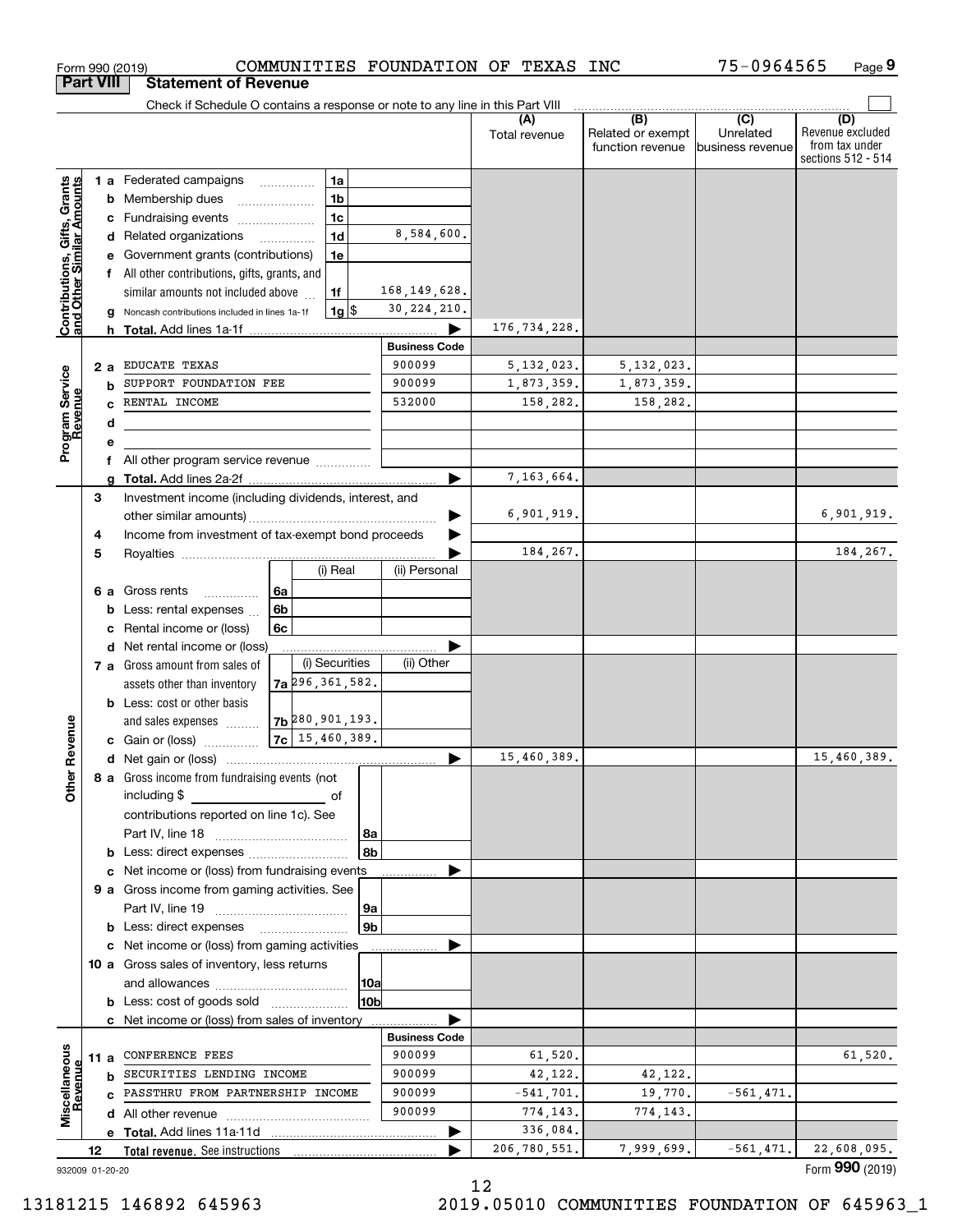**Part IX Statement of Functional Expenses**

<code>Form</code> 990 (2019) COMMUNITIES <code>FOUNDATION OF TEXAS INC  $75\text{--}0964565$  <code>Page</code></code> **10**

*Section 501(c)(3) and 501(c)(4) organizations must complete all columns. All other organizations must complete column (A).*

|                  | Check if Schedule O contains a response or note to any line in this Part IX                          |                                           |                             |                                    |                                |  |  |  |  |  |
|------------------|------------------------------------------------------------------------------------------------------|-------------------------------------------|-----------------------------|------------------------------------|--------------------------------|--|--|--|--|--|
|                  | Do not include amounts reported on lines 6b,<br>7b, 8b, 9b, and 10b of Part VIII.                    | Total expenses                            | Program service<br>expenses | Management and<br>general expenses | (D)<br>Fundraising<br>expenses |  |  |  |  |  |
| 1.               | Grants and other assistance to domestic organizations                                                |                                           |                             |                                    |                                |  |  |  |  |  |
|                  | and domestic governments. See Part IV, line 21                                                       | 132,288,335 <b>.</b> 132,288,335 <b>.</b> |                             |                                    |                                |  |  |  |  |  |
| $\mathbf{2}$     | Grants and other assistance to domestic                                                              |                                           |                             |                                    |                                |  |  |  |  |  |
|                  | individuals. See Part IV, line 22                                                                    | 1,443,836.                                | 1,443,836.                  |                                    |                                |  |  |  |  |  |
| 3                | Grants and other assistance to foreign                                                               |                                           |                             |                                    |                                |  |  |  |  |  |
|                  | organizations, foreign governments, and foreign                                                      |                                           |                             |                                    |                                |  |  |  |  |  |
|                  | individuals. See Part IV, lines 15 and 16                                                            | 301,242.                                  | 301,242.                    |                                    |                                |  |  |  |  |  |
| 4                | Benefits paid to or for members                                                                      |                                           |                             |                                    |                                |  |  |  |  |  |
| 5                | Compensation of current officers, directors,                                                         |                                           |                             |                                    |                                |  |  |  |  |  |
|                  | trustees, and key employees                                                                          | 3,013,501.                                | 1,837,484.                  | 748,093.                           | 427,924.                       |  |  |  |  |  |
| 6                | Compensation not included above to disqualified                                                      |                                           |                             |                                    |                                |  |  |  |  |  |
|                  | persons (as defined under section 4958(f)(1)) and                                                    |                                           |                             |                                    |                                |  |  |  |  |  |
|                  | persons described in section 4958(c)(3)(B)                                                           |                                           |                             |                                    |                                |  |  |  |  |  |
| 7                |                                                                                                      | 8,332,914.                                | 5,080,998.                  | 2,068,623.                         | 1, 183, 293.                   |  |  |  |  |  |
| 8                | Pension plan accruals and contributions (include                                                     |                                           |                             |                                    |                                |  |  |  |  |  |
|                  | section 401(k) and 403(b) employer contributions)                                                    | 825,527.                                  | 503, 365.                   | 204,935.                           | 117,227.                       |  |  |  |  |  |
| 9                |                                                                                                      | 1, 203, 811.                              | 734,024.                    | 298, 843.                          | 170,944.                       |  |  |  |  |  |
| 10               |                                                                                                      | 779,945.                                  | 475,572.                    | 193,619.                           | 110, 754.                      |  |  |  |  |  |
| 11               | Fees for services (nonemployees):                                                                    |                                           |                             |                                    |                                |  |  |  |  |  |
| a                |                                                                                                      |                                           |                             |                                    |                                |  |  |  |  |  |
| b                |                                                                                                      | 174,391.                                  | 13,570.                     | 160,821.                           |                                |  |  |  |  |  |
| с                |                                                                                                      | 200, 253.                                 |                             | 200, 253.                          |                                |  |  |  |  |  |
| d                |                                                                                                      | 18,900.                                   | 5,400.                      | 13,500.                            |                                |  |  |  |  |  |
| е                | Professional fundraising services. See Part IV, line 17                                              |                                           |                             |                                    |                                |  |  |  |  |  |
| f                |                                                                                                      | 229,759.                                  |                             | 229,759.                           |                                |  |  |  |  |  |
| a                | Other. (If line 11g amount exceeds 10% of line 25,                                                   |                                           |                             |                                    |                                |  |  |  |  |  |
|                  | column (A) amount, list line 11g expenses on Sch O.)                                                 | 5,817,478.                                | 4,635,372.                  | 1,131,628.                         | 50,478.                        |  |  |  |  |  |
| 12 <sup>12</sup> |                                                                                                      | 388,710.                                  | 200, 162.                   | 105,046.                           | 83,502.                        |  |  |  |  |  |
| 13               |                                                                                                      | 549,812.                                  | 449,790.                    | 62,760.                            | 37, 262.                       |  |  |  |  |  |
| 14               |                                                                                                      | 341, 582.                                 | 156,839.                    | 105, 343.                          | 79,400.                        |  |  |  |  |  |
| 15               |                                                                                                      |                                           |                             |                                    |                                |  |  |  |  |  |
| 16               |                                                                                                      | 846,621.                                  | 690,301.                    | 111,910.                           | 44,410.                        |  |  |  |  |  |
| 17               | Travel                                                                                               | 506, 661.                                 | 419,913.                    | 48,441.                            | 38,307.                        |  |  |  |  |  |
| 18               | Payments of travel or entertainment expenses                                                         |                                           |                             |                                    |                                |  |  |  |  |  |
|                  | for any federal, state, or local public officials                                                    | 744, 736.                                 | 379, 238.                   | 237,467.                           | 128,031.                       |  |  |  |  |  |
| 19               | Conferences, conventions, and meetings                                                               |                                           |                             |                                    |                                |  |  |  |  |  |
| 20               | Interest                                                                                             |                                           |                             |                                    |                                |  |  |  |  |  |
| 21<br>22         | Depreciation, depletion, and amortization                                                            | 1,441,857.                                | $\overline{1,122,247}$ .    | 228,572.                           | 91,038.                        |  |  |  |  |  |
| 23               | Insurance                                                                                            | 166,884.                                  | 114,511.                    | 36,873.                            | 15,500.                        |  |  |  |  |  |
| 24               | Other expenses. Itemize expenses not covered                                                         |                                           |                             |                                    |                                |  |  |  |  |  |
|                  | above (List miscellaneous expenses on line 24e. If                                                   |                                           |                             |                                    |                                |  |  |  |  |  |
|                  | line 24e amount exceeds 10% of line 25, column (A)<br>amount, list line 24e expenses on Schedule O.) |                                           |                             |                                    |                                |  |  |  |  |  |
| a                | CREDIT CARD PROCESSING                                                                               | 990, 860.                                 | 70,270.                     | 920,590.                           |                                |  |  |  |  |  |
| b                | COMMUNICATIONS EXPENSE                                                                               | 181,507.                                  | 151,667.                    | 14,920.                            | 14,920.                        |  |  |  |  |  |
| C                | DUES AND SUBSCRIPTIONS                                                                               | 166,134.                                  | 76,985.                     | 76,486.                            | 12,663.                        |  |  |  |  |  |
| d                | FEES                                                                                                 | 62,195.                                   | 27,702.                     | 34, 142.                           | 351.                           |  |  |  |  |  |
|                  | e All other expenses                                                                                 | 335, 267.                                 | 78,830.                     | 236,027.                           | 20,410.                        |  |  |  |  |  |
| 25               | Total functional expenses. Add lines 1 through 24e                                                   | 161, 352, 718. 151, 257, 653.             |                             | 7,468,651.                         | 2,626,414.                     |  |  |  |  |  |
| 26               | Joint costs. Complete this line only if the organization                                             |                                           |                             |                                    |                                |  |  |  |  |  |
|                  | reported in column (B) joint costs from a combined                                                   |                                           |                             |                                    |                                |  |  |  |  |  |
|                  | educational campaign and fundraising solicitation.                                                   |                                           |                             |                                    |                                |  |  |  |  |  |
|                  | Check here $\blacktriangleright$<br>if following SOP 98-2 (ASC 958-720)                              |                                           |                             |                                    |                                |  |  |  |  |  |
|                  | 932010 01-20-20                                                                                      |                                           |                             |                                    | Form 990 (2019)                |  |  |  |  |  |

13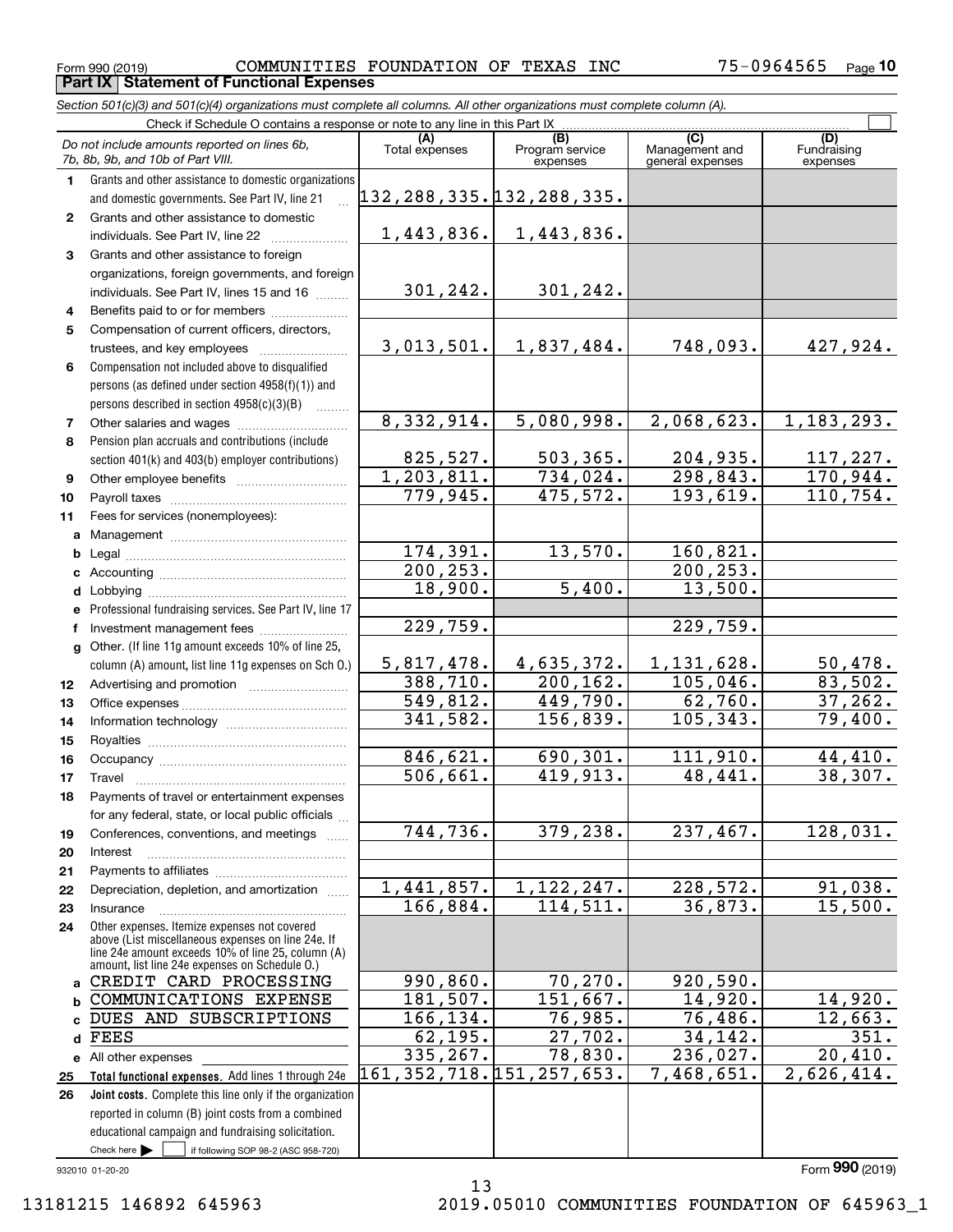|                      |    |                                                                                                                                          |               |            | (A)<br>Beginning of year |                 | (B)<br>End of year           |
|----------------------|----|------------------------------------------------------------------------------------------------------------------------------------------|---------------|------------|--------------------------|-----------------|------------------------------|
|                      | 1  |                                                                                                                                          |               |            | 3,559,562.               | $\mathbf{1}$    | 5,463,704.                   |
|                      | 2  |                                                                                                                                          |               |            | 10,647,473.              | $\overline{2}$  | 11,497,612.                  |
|                      | з  |                                                                                                                                          |               |            | 16,921,182.              | 3               | $\overline{21}$ , 834, 707.  |
|                      | 4  |                                                                                                                                          |               |            | 1,933,867.               | 4               | $\overline{1,354},542.$      |
|                      | 5  | Loans and other receivables from any current or former officer, director,                                                                |               |            |                          |                 |                              |
|                      |    | trustee, key employee, creator or founder, substantial contributor, or 35%                                                               |               |            |                          |                 |                              |
|                      |    |                                                                                                                                          |               |            |                          | 5               |                              |
|                      | 6  | Loans and other receivables from other disqualified persons (as defined                                                                  |               |            |                          |                 |                              |
|                      |    | under section $4958(f)(1)$ , and persons described in section $4958(c)(3)(B)$                                                            |               | $\ldots$   |                          | 6               |                              |
|                      | 7  |                                                                                                                                          |               |            |                          | $\overline{7}$  |                              |
| Assets               | 8  |                                                                                                                                          |               |            |                          | 8               |                              |
|                      | 9  |                                                                                                                                          |               | 9          |                          |                 |                              |
|                      |    | <b>10a</b> Land, buildings, and equipment: cost or other                                                                                 |               |            |                          |                 |                              |
|                      |    | basis. Complete Part VI of Schedule D    10a   37,929,689.                                                                               |               |            |                          |                 |                              |
|                      |    |                                                                                                                                          |               |            | 23,087,540.              | 10 <sub>c</sub> | 21,962,323.                  |
|                      | 11 |                                                                                                                                          |               |            | 618, 176, 812.           | 11              | $\overline{651, 702, 717}$ . |
|                      | 12 |                                                                                                                                          |               | 2,236,365. | 12                       | 2,346,247.      |                              |
|                      | 13 |                                                                                                                                          |               |            | 13                       |                 |                              |
|                      | 14 |                                                                                                                                          |               |            |                          | 14              |                              |
|                      | 15 |                                                                                                                                          | 8,554,079.    | 15         | 6, 313, 832.             |                 |                              |
|                      | 16 |                                                                                                                                          |               |            | 685, 116, 880.           | 16              | 722,475,684.                 |
|                      | 17 |                                                                                                                                          |               |            | 1,654,380.               | 17              | 1,225,469.                   |
|                      | 18 |                                                                                                                                          | 22, 228, 249. | 18         | 17,967,780.              |                 |                              |
|                      | 19 |                                                                                                                                          |               | 255,531.   | 19                       | 229,905.        |                              |
|                      | 20 |                                                                                                                                          |               |            |                          | 20              |                              |
|                      | 21 | Escrow or custodial account liability. Complete Part IV of Schedule D                                                                    |               |            |                          | 21              |                              |
|                      | 22 | Loans and other payables to any current or former officer, director,                                                                     |               |            |                          |                 |                              |
| Liabilities          |    | trustee, key employee, creator or founder, substantial contributor, or 35%                                                               |               |            |                          |                 |                              |
|                      |    |                                                                                                                                          |               |            |                          | 22              |                              |
|                      | 23 | Secured mortgages and notes payable to unrelated third parties                                                                           |               |            |                          | 23              |                              |
|                      | 24 |                                                                                                                                          |               |            |                          | 24              |                              |
|                      | 25 | Other liabilities (including federal income tax, payables to related third                                                               |               |            |                          |                 |                              |
|                      |    | parties, and other liabilities not included on lines 17-24). Complete Part X                                                             |               |            | $55,047,810.$ 25         |                 | 55,666,658.                  |
|                      |    |                                                                                                                                          |               |            | 79, 185, 970.            | 26              | 75,089,812.                  |
|                      | 26 | Total liabilities. Add lines 17 through 25<br>Organizations that follow FASB ASC 958, check here $\blacktriangleright \lfloor X \rfloor$ |               |            |                          |                 |                              |
|                      |    | and complete lines 27, 28, 32, and 33.                                                                                                   |               |            |                          |                 |                              |
|                      | 27 |                                                                                                                                          |               |            | 388, 314, 581.           | 27              | 431,037,759.                 |
|                      | 28 |                                                                                                                                          |               |            | 217,616,329.             | 28              | $\overline{216,348,113}$ .   |
| <b>Fund Balances</b> |    | Organizations that do not follow FASB ASC 958, check here $\blacktriangleright$                                                          |               |            |                          |                 |                              |
|                      |    | and complete lines 29 through 33.                                                                                                        |               |            |                          |                 |                              |
|                      | 29 |                                                                                                                                          |               |            |                          | 29              |                              |
|                      | 30 | Paid-in or capital surplus, or land, building, or equipment fund                                                                         |               |            |                          | 30              |                              |
|                      | 31 | Retained earnings, endowment, accumulated income, or other funds                                                                         |               |            |                          | 31              |                              |
| Net Assets or        | 32 |                                                                                                                                          |               |            | 605,930,910.             | 32              | $\overline{647}$ , 385, 872. |
|                      | 33 |                                                                                                                                          |               |            | 685, 116, 880.           | 33              | $\overline{722, 475, 684}$ . |

Form (2019) **990**

**Part X Balance Sheet**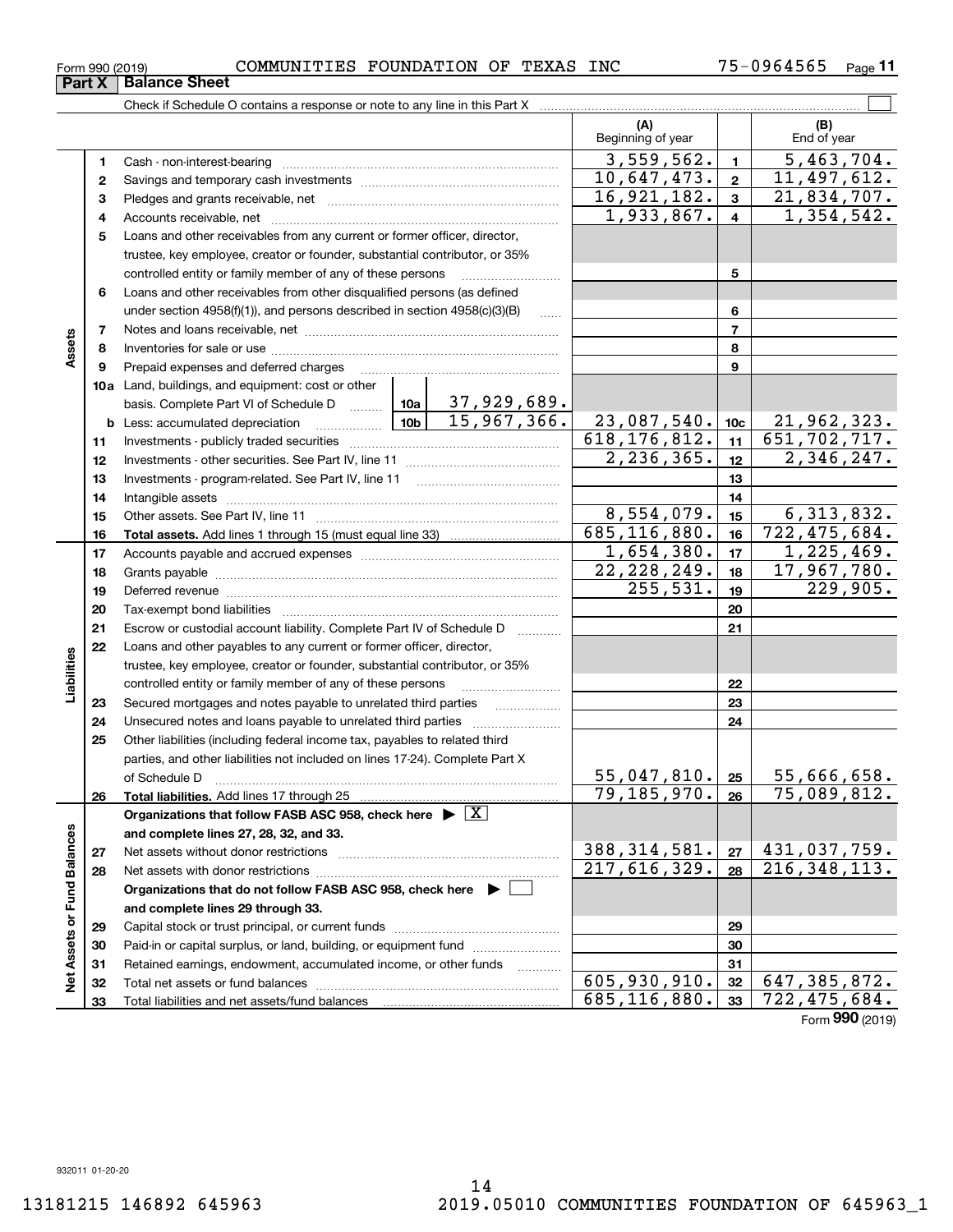|    | COMMUNITIES FOUNDATION OF TEXAS INC<br>Form 990 (2019)                                                                                                                                                                         |                         | 75-0964565     |                 |     | Page $12$               |
|----|--------------------------------------------------------------------------------------------------------------------------------------------------------------------------------------------------------------------------------|-------------------------|----------------|-----------------|-----|-------------------------|
|    | Part XI<br><b>Reconciliation of Net Assets</b>                                                                                                                                                                                 |                         |                |                 |     |                         |
|    |                                                                                                                                                                                                                                |                         |                |                 |     | $\overline{\mathbf{x}}$ |
|    |                                                                                                                                                                                                                                |                         |                |                 |     |                         |
| 1  |                                                                                                                                                                                                                                | 1                       | 206,780,551.   |                 |     |                         |
| 2  |                                                                                                                                                                                                                                | $\overline{2}$          | 161, 352, 718. |                 |     |                         |
| з  | Revenue less expenses. Subtract line 2 from line 1                                                                                                                                                                             | $\overline{3}$          |                | 45, 427, 833.   |     |                         |
| 4  |                                                                                                                                                                                                                                | $\overline{\mathbf{4}}$ | 605,930,910.   |                 |     |                         |
| 5  |                                                                                                                                                                                                                                | 5                       |                | $-2,837,510.$   |     |                         |
| 6  |                                                                                                                                                                                                                                | 6                       |                |                 |     |                         |
| 7  |                                                                                                                                                                                                                                | $\overline{7}$          |                |                 |     |                         |
| 8  | Prior period adjustments material contents and content of the content of the content of the content of the content of the content of the content of the content of the content of the content of the content of the content of | 8                       |                |                 |     |                         |
| 9  | Other changes in net assets or fund balances (explain on Schedule O)                                                                                                                                                           | 9                       |                | $-1, 135, 361.$ |     |                         |
| 10 | Net assets or fund balances at end of year. Combine lines 3 through 9 (must equal Part X, line 32,                                                                                                                             |                         |                |                 |     |                         |
|    |                                                                                                                                                                                                                                | 10                      | 647, 385, 872. |                 |     |                         |
|    | Part XII Financial Statements and Reporting                                                                                                                                                                                    |                         |                |                 |     |                         |
|    |                                                                                                                                                                                                                                |                         |                |                 |     |                         |
|    |                                                                                                                                                                                                                                |                         |                |                 | Yes | No                      |
| 1  | $\mathbf{X}$ Accrual<br>Accounting method used to prepare the Form 990: <u>I</u> Cash<br>Other<br>$\pm$                                                                                                                        |                         |                |                 |     |                         |
|    | If the organization changed its method of accounting from a prior year or checked "Other," explain in Schedule O.                                                                                                              |                         |                |                 |     |                         |
|    | 2a Were the organization's financial statements compiled or reviewed by an independent accountant?                                                                                                                             |                         |                | 2a              |     | X                       |
|    | If "Yes," check a box below to indicate whether the financial statements for the year were compiled or reviewed on a                                                                                                           |                         |                |                 |     |                         |
|    | separate basis, consolidated basis, or both:                                                                                                                                                                                   |                         |                |                 |     |                         |
|    | Both consolidated and separate basis<br>Separate basis<br>Consolidated basis                                                                                                                                                   |                         |                |                 |     |                         |
|    | <b>b</b> Were the organization's financial statements audited by an independent accountant?                                                                                                                                    |                         |                | 2 <sub>b</sub>  | х   |                         |
|    | If "Yes," check a box below to indicate whether the financial statements for the year were audited on a separate basis,                                                                                                        |                         |                |                 |     |                         |
|    | consolidated basis, or both:                                                                                                                                                                                                   |                         |                |                 |     |                         |
|    | $\vert$ X $\vert$ Consolidated basis<br>Both consolidated and separate basis<br>Separate basis                                                                                                                                 |                         |                |                 |     |                         |
|    | c If "Yes" to line 2a or 2b, does the organization have a committee that assumes responsibility for oversight of the audit,                                                                                                    |                         |                |                 |     |                         |
|    | review, or compilation of its financial statements and selection of an independent accountant?                                                                                                                                 |                         |                | 2c              | x   |                         |
|    | If the organization changed either its oversight process or selection process during the tax year, explain on Schedule O.                                                                                                      |                         |                |                 |     |                         |
|    | 3a As a result of a federal award, was the organization required to undergo an audit or audits as set forth in the Single Audit                                                                                                |                         |                |                 |     |                         |
|    |                                                                                                                                                                                                                                |                         |                | За              |     | х                       |
|    | <b>b</b> If "Yes," did the organization undergo the required audit or audits? If the organization did not undergo the required audit                                                                                           |                         |                |                 |     |                         |
|    | or audits, explain why on Schedule O and describe any steps taken to undergo such audits [11] content to under                                                                                                                 |                         |                | 3b              |     |                         |

Form (2019) **990**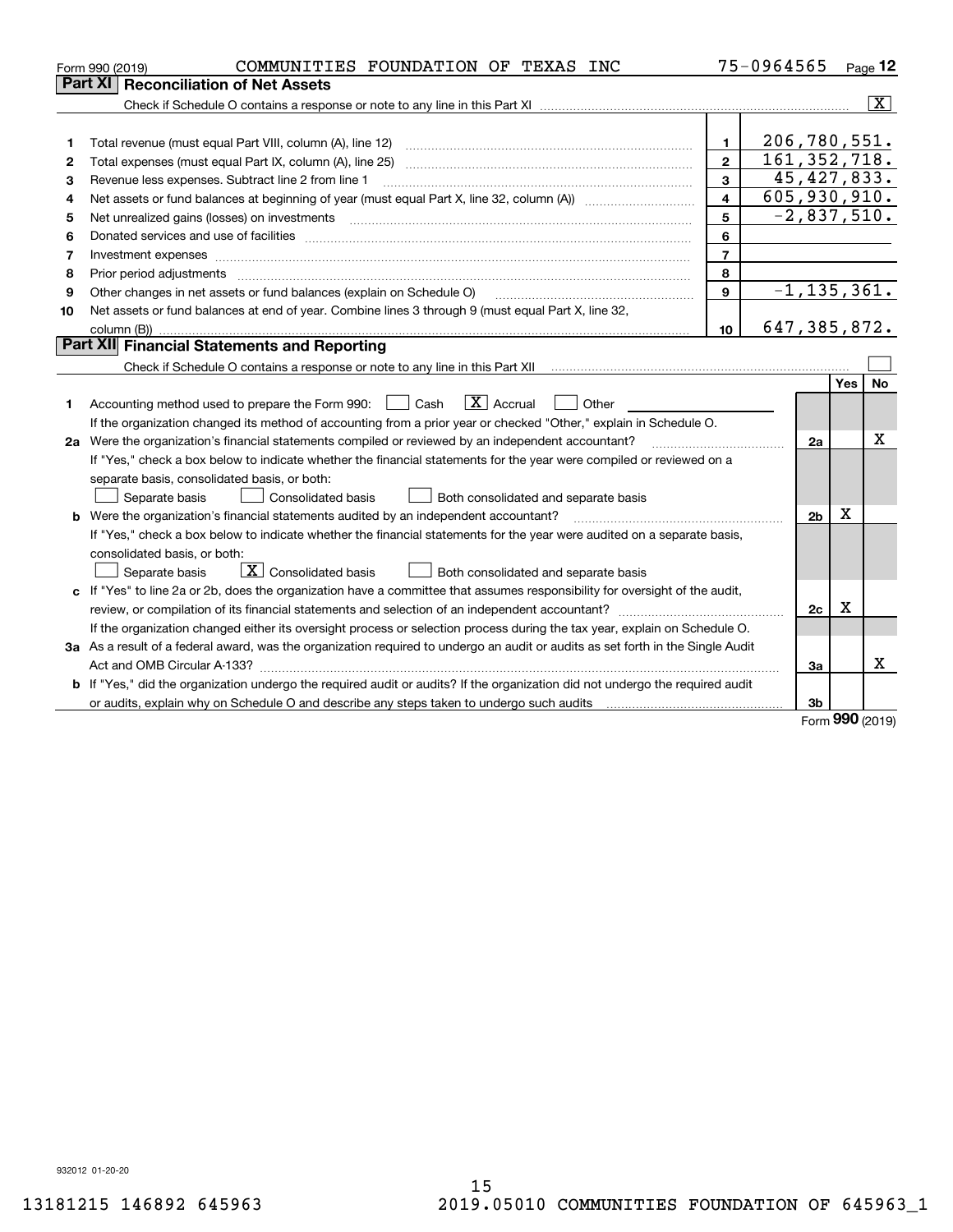| <b>SCHEDULE A</b> |
|-------------------|
|-------------------|

**(Form 990 or 990-EZ)**

## **Public Charity Status and Public Support**

**Complete if the organization is a section 501(c)(3) organization or a section 4947(a)(1) nonexempt charitable trust. | Attach to Form 990 or Form 990-EZ.** 

| OMB No. 1545-0047     |
|-----------------------|
| 201!                  |
| <b>Open to Public</b> |

| Department of the Treasury<br>Attach to Form 990 or Form 990-EZ.<br>Internal Revenue Service<br>$\blacktriangleright$ Go to www.irs.gov/Form990 for instructions and the latest information. |  |                                                                                                                                                                                                                                               |                                               |                                                                        |                                                                                                                                               | <b>Open to Public</b><br>Inspection |                                                                |                            |  |                                       |  |  |  |
|----------------------------------------------------------------------------------------------------------------------------------------------------------------------------------------------|--|-----------------------------------------------------------------------------------------------------------------------------------------------------------------------------------------------------------------------------------------------|-----------------------------------------------|------------------------------------------------------------------------|-----------------------------------------------------------------------------------------------------------------------------------------------|-------------------------------------|----------------------------------------------------------------|----------------------------|--|---------------------------------------|--|--|--|
|                                                                                                                                                                                              |  | Name of the organization                                                                                                                                                                                                                      |                                               |                                                                        |                                                                                                                                               |                                     |                                                                |                            |  | <b>Employer identification number</b> |  |  |  |
|                                                                                                                                                                                              |  |                                                                                                                                                                                                                                               |                                               |                                                                        | COMMUNITIES FOUNDATION OF TEXAS INC                                                                                                           |                                     |                                                                |                            |  | 75-0964565                            |  |  |  |
| Part I                                                                                                                                                                                       |  |                                                                                                                                                                                                                                               |                                               |                                                                        | Reason for Public Charity Status (All organizations must complete this part.) See instructions.                                               |                                     |                                                                |                            |  |                                       |  |  |  |
|                                                                                                                                                                                              |  |                                                                                                                                                                                                                                               |                                               |                                                                        | The organization is not a private foundation because it is: (For lines 1 through 12, check only one box.)                                     |                                     |                                                                |                            |  |                                       |  |  |  |
| 1.                                                                                                                                                                                           |  |                                                                                                                                                                                                                                               |                                               |                                                                        | A church, convention of churches, or association of churches described in section $170(b)(1)(A)(i)$ .                                         |                                     |                                                                |                            |  |                                       |  |  |  |
| 2                                                                                                                                                                                            |  |                                                                                                                                                                                                                                               |                                               |                                                                        | A school described in section 170(b)(1)(A)(ii). (Attach Schedule E (Form 990 or 990-EZ).)                                                     |                                     |                                                                |                            |  |                                       |  |  |  |
| з                                                                                                                                                                                            |  |                                                                                                                                                                                                                                               |                                               |                                                                        | A hospital or a cooperative hospital service organization described in section 170(b)(1)(A)(iii).                                             |                                     |                                                                |                            |  |                                       |  |  |  |
| 4                                                                                                                                                                                            |  |                                                                                                                                                                                                                                               |                                               |                                                                        | A medical research organization operated in conjunction with a hospital described in section 170(b)(1)(A)(iii). Enter the hospital's name,    |                                     |                                                                |                            |  |                                       |  |  |  |
|                                                                                                                                                                                              |  | city, and state:                                                                                                                                                                                                                              |                                               |                                                                        |                                                                                                                                               |                                     |                                                                |                            |  |                                       |  |  |  |
| 5                                                                                                                                                                                            |  |                                                                                                                                                                                                                                               |                                               |                                                                        | An organization operated for the benefit of a college or university owned or operated by a governmental unit described in                     |                                     |                                                                |                            |  |                                       |  |  |  |
|                                                                                                                                                                                              |  |                                                                                                                                                                                                                                               |                                               | section 170(b)(1)(A)(iv). (Complete Part II.)                          |                                                                                                                                               |                                     |                                                                |                            |  |                                       |  |  |  |
| 6                                                                                                                                                                                            |  |                                                                                                                                                                                                                                               |                                               |                                                                        |                                                                                                                                               |                                     |                                                                |                            |  |                                       |  |  |  |
| $7 \times$                                                                                                                                                                                   |  | A federal, state, or local government or governmental unit described in section 170(b)(1)(A)(v).<br>An organization that normally receives a substantial part of its support from a governmental unit or from the general public described in |                                               |                                                                        |                                                                                                                                               |                                     |                                                                |                            |  |                                       |  |  |  |
|                                                                                                                                                                                              |  | section 170(b)(1)(A)(vi). (Complete Part II.)                                                                                                                                                                                                 |                                               |                                                                        |                                                                                                                                               |                                     |                                                                |                            |  |                                       |  |  |  |
| 8                                                                                                                                                                                            |  | A community trust described in section 170(b)(1)(A)(vi). (Complete Part II.)                                                                                                                                                                  |                                               |                                                                        |                                                                                                                                               |                                     |                                                                |                            |  |                                       |  |  |  |
| 9                                                                                                                                                                                            |  |                                                                                                                                                                                                                                               |                                               |                                                                        | An agricultural research organization described in section 170(b)(1)(A)(ix) operated in conjunction with a land-grant college                 |                                     |                                                                |                            |  |                                       |  |  |  |
|                                                                                                                                                                                              |  |                                                                                                                                                                                                                                               |                                               |                                                                        | or university or a non-land-grant college of agriculture (see instructions). Enter the name, city, and state of the college or                |                                     |                                                                |                            |  |                                       |  |  |  |
|                                                                                                                                                                                              |  | university:                                                                                                                                                                                                                                   |                                               |                                                                        |                                                                                                                                               |                                     |                                                                |                            |  |                                       |  |  |  |
| 10                                                                                                                                                                                           |  |                                                                                                                                                                                                                                               |                                               |                                                                        | An organization that normally receives: (1) more than 33 1/3% of its support from contributions, membership fees, and gross receipts from     |                                     |                                                                |                            |  |                                       |  |  |  |
|                                                                                                                                                                                              |  |                                                                                                                                                                                                                                               |                                               |                                                                        | activities related to its exempt functions - subject to certain exceptions, and (2) no more than 33 1/3% of its support from gross investment |                                     |                                                                |                            |  |                                       |  |  |  |
|                                                                                                                                                                                              |  |                                                                                                                                                                                                                                               |                                               |                                                                        | income and unrelated business taxable income (less section 511 tax) from businesses acquired by the organization after June 30, 1975.         |                                     |                                                                |                            |  |                                       |  |  |  |
|                                                                                                                                                                                              |  |                                                                                                                                                                                                                                               |                                               | See section 509(a)(2). (Complete Part III.)                            |                                                                                                                                               |                                     |                                                                |                            |  |                                       |  |  |  |
| 11                                                                                                                                                                                           |  |                                                                                                                                                                                                                                               |                                               |                                                                        | An organization organized and operated exclusively to test for public safety. See section 509(a)(4).                                          |                                     |                                                                |                            |  |                                       |  |  |  |
| 12                                                                                                                                                                                           |  |                                                                                                                                                                                                                                               |                                               |                                                                        | An organization organized and operated exclusively for the benefit of, to perform the functions of, or to carry out the purposes of one or    |                                     |                                                                |                            |  |                                       |  |  |  |
|                                                                                                                                                                                              |  |                                                                                                                                                                                                                                               |                                               |                                                                        | more publicly supported organizations described in section 509(a)(1) or section 509(a)(2). See section 509(a)(3). Check the box in            |                                     |                                                                |                            |  |                                       |  |  |  |
|                                                                                                                                                                                              |  |                                                                                                                                                                                                                                               |                                               |                                                                        | lines 12a through 12d that describes the type of supporting organization and complete lines 12e, 12f, and 12g.                                |                                     |                                                                |                            |  |                                       |  |  |  |
| а                                                                                                                                                                                            |  |                                                                                                                                                                                                                                               |                                               |                                                                        | Type I. A supporting organization operated, supervised, or controlled by its supported organization(s), typically by giving                   |                                     |                                                                |                            |  |                                       |  |  |  |
|                                                                                                                                                                                              |  |                                                                                                                                                                                                                                               |                                               |                                                                        | the supported organization(s) the power to regularly appoint or elect a majority of the directors or trustees of the supporting               |                                     |                                                                |                            |  |                                       |  |  |  |
|                                                                                                                                                                                              |  |                                                                                                                                                                                                                                               |                                               | organization. You must complete Part IV, Sections A and B.             |                                                                                                                                               |                                     |                                                                |                            |  |                                       |  |  |  |
| b                                                                                                                                                                                            |  |                                                                                                                                                                                                                                               |                                               |                                                                        | Type II. A supporting organization supervised or controlled in connection with its supported organization(s), by having                       |                                     |                                                                |                            |  |                                       |  |  |  |
|                                                                                                                                                                                              |  |                                                                                                                                                                                                                                               |                                               |                                                                        | control or management of the supporting organization vested in the same persons that control or manage the supported                          |                                     |                                                                |                            |  |                                       |  |  |  |
|                                                                                                                                                                                              |  |                                                                                                                                                                                                                                               |                                               |                                                                        | organization(s). You must complete Part IV, Sections A and C.                                                                                 |                                     |                                                                |                            |  |                                       |  |  |  |
| с                                                                                                                                                                                            |  |                                                                                                                                                                                                                                               |                                               |                                                                        | Type III functionally integrated. A supporting organization operated in connection with, and functionally integrated with,                    |                                     |                                                                |                            |  |                                       |  |  |  |
|                                                                                                                                                                                              |  |                                                                                                                                                                                                                                               |                                               |                                                                        | its supported organization(s) (see instructions). You must complete Part IV, Sections A, D, and E.                                            |                                     |                                                                |                            |  |                                       |  |  |  |
| d                                                                                                                                                                                            |  |                                                                                                                                                                                                                                               |                                               |                                                                        | Type III non-functionally integrated. A supporting organization operated in connection with its supported organization(s)                     |                                     |                                                                |                            |  |                                       |  |  |  |
|                                                                                                                                                                                              |  |                                                                                                                                                                                                                                               |                                               |                                                                        | that is not functionally integrated. The organization generally must satisfy a distribution requirement and an attentiveness                  |                                     |                                                                |                            |  |                                       |  |  |  |
|                                                                                                                                                                                              |  |                                                                                                                                                                                                                                               |                                               |                                                                        | requirement (see instructions). You must complete Part IV, Sections A and D, and Part V.                                                      |                                     |                                                                |                            |  |                                       |  |  |  |
| е                                                                                                                                                                                            |  |                                                                                                                                                                                                                                               |                                               |                                                                        | Check this box if the organization received a written determination from the IRS that it is a Type I, Type II, Type III                       |                                     |                                                                |                            |  |                                       |  |  |  |
|                                                                                                                                                                                              |  |                                                                                                                                                                                                                                               |                                               |                                                                        | functionally integrated, or Type III non-functionally integrated supporting organization.                                                     |                                     |                                                                |                            |  |                                       |  |  |  |
|                                                                                                                                                                                              |  |                                                                                                                                                                                                                                               | f Enter the number of supported organizations |                                                                        |                                                                                                                                               |                                     |                                                                |                            |  |                                       |  |  |  |
|                                                                                                                                                                                              |  |                                                                                                                                                                                                                                               |                                               | Provide the following information about the supported organization(s). |                                                                                                                                               |                                     |                                                                |                            |  |                                       |  |  |  |
|                                                                                                                                                                                              |  | (i) Name of supported                                                                                                                                                                                                                         |                                               | (ii) EIN                                                               | (iii) Type of organization                                                                                                                    |                                     | (iv) Is the organization listed<br>in your governing document? | (v) Amount of monetary     |  | (vi) Amount of other                  |  |  |  |
|                                                                                                                                                                                              |  | organization                                                                                                                                                                                                                                  |                                               |                                                                        | (described on lines 1-10<br>above (see instructions))                                                                                         | Yes                                 | No                                                             | support (see instructions) |  | support (see instructions)            |  |  |  |
|                                                                                                                                                                                              |  |                                                                                                                                                                                                                                               |                                               |                                                                        |                                                                                                                                               |                                     |                                                                |                            |  |                                       |  |  |  |
|                                                                                                                                                                                              |  |                                                                                                                                                                                                                                               |                                               |                                                                        |                                                                                                                                               |                                     |                                                                |                            |  |                                       |  |  |  |
|                                                                                                                                                                                              |  |                                                                                                                                                                                                                                               |                                               |                                                                        |                                                                                                                                               |                                     |                                                                |                            |  |                                       |  |  |  |
|                                                                                                                                                                                              |  |                                                                                                                                                                                                                                               |                                               |                                                                        |                                                                                                                                               |                                     |                                                                |                            |  |                                       |  |  |  |
|                                                                                                                                                                                              |  |                                                                                                                                                                                                                                               |                                               |                                                                        |                                                                                                                                               |                                     |                                                                |                            |  |                                       |  |  |  |
|                                                                                                                                                                                              |  |                                                                                                                                                                                                                                               |                                               |                                                                        |                                                                                                                                               |                                     |                                                                |                            |  |                                       |  |  |  |
|                                                                                                                                                                                              |  |                                                                                                                                                                                                                                               |                                               |                                                                        |                                                                                                                                               |                                     |                                                                |                            |  |                                       |  |  |  |
|                                                                                                                                                                                              |  |                                                                                                                                                                                                                                               |                                               |                                                                        |                                                                                                                                               |                                     |                                                                |                            |  |                                       |  |  |  |
|                                                                                                                                                                                              |  |                                                                                                                                                                                                                                               |                                               |                                                                        |                                                                                                                                               |                                     |                                                                |                            |  |                                       |  |  |  |
|                                                                                                                                                                                              |  |                                                                                                                                                                                                                                               |                                               |                                                                        |                                                                                                                                               |                                     |                                                                |                            |  |                                       |  |  |  |
|                                                                                                                                                                                              |  |                                                                                                                                                                                                                                               |                                               |                                                                        |                                                                                                                                               |                                     |                                                                |                            |  |                                       |  |  |  |

**Total**

LHA For Paperwork Reduction Act Notice, see the Instructions for Form 990 or 990-EZ. 932021 09-25-19 Schedule A (Form 990 or 990-EZ) 2019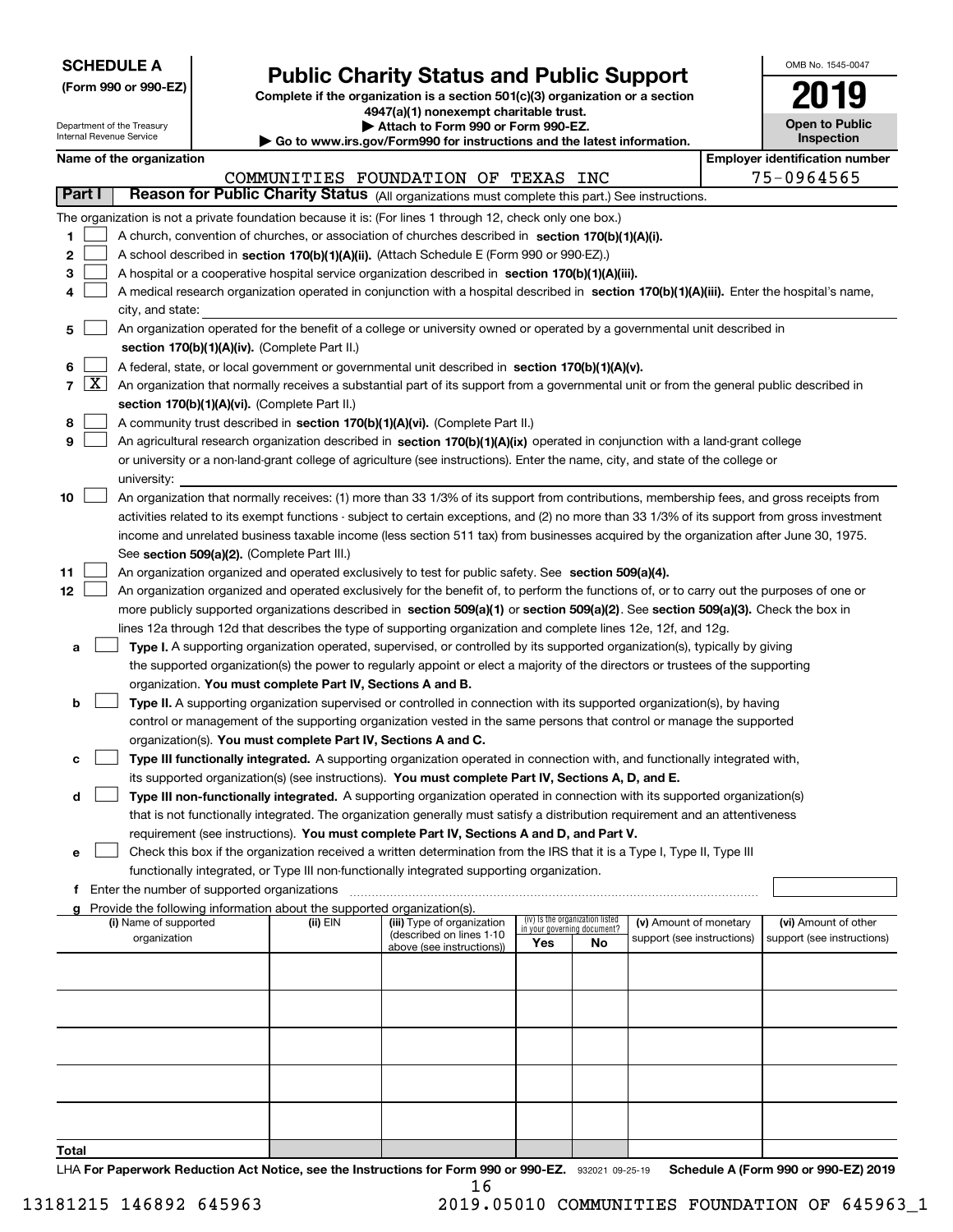### Schedule A (Form 990 or 990-EZ) 2019 Page COMMUNITIES FOUNDATION OF TEXAS INC 75-0964565 **Part II Support Schedule for Organizations Described in Sections 170(b)(1)(A)(iv) and 170(b)(1)(A)(vi)**

75-0964565 <sub>Page 2</sub>

(Complete only if you checked the box on line 5, 7, or 8 of Part I or if the organization failed to qualify under Part III. If the organization fails to qualify under the tests listed below, please complete Part III.)

|     | <b>Section A. Public Support</b>                                                                                                               |                                                       |            |            |                                                         |                                      |                                                        |
|-----|------------------------------------------------------------------------------------------------------------------------------------------------|-------------------------------------------------------|------------|------------|---------------------------------------------------------|--------------------------------------|--------------------------------------------------------|
|     | Calendar year (or fiscal year beginning in) $\blacktriangleright$                                                                              | (a) 2015                                              | $(b)$ 2016 | $(c)$ 2017 | $(d)$ 2018                                              | (e) 2019                             | (f) Total                                              |
|     | <b>1</b> Gifts, grants, contributions, and<br>membership fees received. (Do not                                                                |                                                       |            |            |                                                         |                                      |                                                        |
|     | include any "unusual grants.")                                                                                                                 | 05992483106394234122938454128780418176756180640861769 |            |            |                                                         |                                      |                                                        |
|     | 2 Tax revenues levied for the organ-<br>ization's benefit and either paid to<br>or expended on its behalf                                      |                                                       |            |            |                                                         |                                      |                                                        |
|     | 3 The value of services or facilities<br>furnished by a governmental unit to                                                                   |                                                       |            |            |                                                         |                                      |                                                        |
|     | the organization without charge                                                                                                                |                                                       |            |            |                                                         |                                      |                                                        |
|     | 4 Total. Add lines 1 through 3                                                                                                                 |                                                       |            |            |                                                         |                                      | 105992483106394234122938454128780418176756180640861769 |
| 5   | The portion of total contributions                                                                                                             |                                                       |            |            |                                                         |                                      |                                                        |
|     | by each person (other than a                                                                                                                   |                                                       |            |            |                                                         |                                      |                                                        |
|     | governmental unit or publicly                                                                                                                  |                                                       |            |            |                                                         |                                      |                                                        |
|     | supported organization) included                                                                                                               |                                                       |            |            |                                                         |                                      |                                                        |
|     | on line 1 that exceeds 2% of the                                                                                                               |                                                       |            |            |                                                         |                                      |                                                        |
|     | amount shown on line 11,                                                                                                                       |                                                       |            |            |                                                         |                                      |                                                        |
|     | column (f)                                                                                                                                     |                                                       |            |            |                                                         |                                      | 44479147.                                              |
|     | 6 Public support. Subtract line 5 from line 4.                                                                                                 |                                                       |            |            |                                                         |                                      | 596382622                                              |
|     | <b>Section B. Total Support</b>                                                                                                                |                                                       |            |            |                                                         |                                      |                                                        |
|     | Calendar year (or fiscal year beginning in)                                                                                                    | (a) 2015                                              | (b) 2016   | $(c)$ 2017 | $(d)$ 2018                                              | (e) 2019                             | (f) Total                                              |
|     | <b>7</b> Amounts from line 4                                                                                                                   |                                                       |            |            | 105992483106394234122938454128780418176756180 640861769 |                                      |                                                        |
|     | Gross income from interest,                                                                                                                    |                                                       |            |            |                                                         |                                      |                                                        |
|     | dividends, payments received on                                                                                                                |                                                       |            |            |                                                         |                                      |                                                        |
|     | securities loans, rents, royalties,                                                                                                            |                                                       |            |            |                                                         |                                      |                                                        |
|     | and income from similar sources                                                                                                                | 6100027.                                              | 6857125.   | 7241700.   | 7575349.                                                |                                      | 7086186.34860387.                                      |
|     | <b>9</b> Net income from unrelated business                                                                                                    |                                                       |            |            |                                                         |                                      |                                                        |
|     | activities, whether or not the                                                                                                                 |                                                       |            |            |                                                         |                                      |                                                        |
|     | business is regularly carried on                                                                                                               |                                                       |            |            |                                                         |                                      |                                                        |
|     | 10 Other income. Do not include gain                                                                                                           |                                                       |            |            |                                                         |                                      |                                                        |
|     | or loss from the sale of capital                                                                                                               |                                                       |            |            |                                                         |                                      |                                                        |
|     | assets (Explain in Part VI.)                                                                                                                   | 68,680.                                               | 46,300.    | 62,416.    | 63,615.                                                 |                                      | $61,520.$ 302,531.                                     |
|     | <b>11 Total support.</b> Add lines 7 through 10                                                                                                |                                                       |            |            |                                                         |                                      | 676024687                                              |
|     | 12 Gross receipts from related activities, etc. (see instructions)                                                                             |                                                       |            |            |                                                         | 12                                   | 31, 222, 790.                                          |
|     | 13 First five years. If the Form 990 is for the organization's first, second, third, fourth, or fifth tax year as a section 501(c)(3)          |                                                       |            |            |                                                         |                                      |                                                        |
|     | organization, check this box and stop here<br>Section C. Computation of Public Support Percentage                                              |                                                       |            |            |                                                         |                                      |                                                        |
|     | 14 Public support percentage for 2019 (line 6, column (f) divided by line 11, column (f) <i></i>                                               |                                                       |            |            |                                                         | 14                                   | 88.22<br>%                                             |
|     |                                                                                                                                                |                                                       |            |            |                                                         | 15                                   | 86.47<br>$\%$                                          |
|     | 16a 33 1/3% support test - 2019. If the organization did not check the box on line 13, and line 14 is 33 1/3% or more, check this box and      |                                                       |            |            |                                                         |                                      |                                                        |
|     | stop here. The organization qualifies as a publicly supported organization                                                                     |                                                       |            |            |                                                         |                                      | $\blacktriangleright$ $\boxed{\text{X}}$               |
|     | b 33 1/3% support test - 2018. If the organization did not check a box on line 13 or 16a, and line 15 is 33 1/3% or more, check this box       |                                                       |            |            |                                                         |                                      |                                                        |
|     | and <b>stop here.</b> The organization qualifies as a publicly supported organization                                                          |                                                       |            |            |                                                         |                                      |                                                        |
|     | 17a 10% -facts-and-circumstances test - 2019. If the organization did not check a box on line 13, 16a, or 16b, and line 14 is 10% or more,     |                                                       |            |            |                                                         |                                      |                                                        |
|     | and if the organization meets the "facts-and-circumstances" test, check this box and stop here. Explain in Part VI how the organization        |                                                       |            |            |                                                         |                                      |                                                        |
|     |                                                                                                                                                |                                                       |            |            |                                                         |                                      |                                                        |
|     | <b>b 10% -facts-and-circumstances test - 2018.</b> If the organization did not check a box on line 13, 16a, 16b, or 17a, and line 15 is 10% or |                                                       |            |            |                                                         |                                      |                                                        |
|     | more, and if the organization meets the "facts-and-circumstances" test, check this box and stop here. Explain in Part VI how the               |                                                       |            |            |                                                         |                                      |                                                        |
|     | organization meets the "facts-and-circumstances" test. The organization qualifies as a publicly supported organization                         |                                                       |            |            |                                                         |                                      |                                                        |
| 18. | Private foundation. If the organization did not check a box on line 13, 16a, 16b, 17a, or 17b, check this box and see instructions             |                                                       |            |            |                                                         |                                      |                                                        |
|     |                                                                                                                                                |                                                       |            |            |                                                         | Schedule A (Form 990 or 990-EZ) 2019 |                                                        |

932022 09-25-19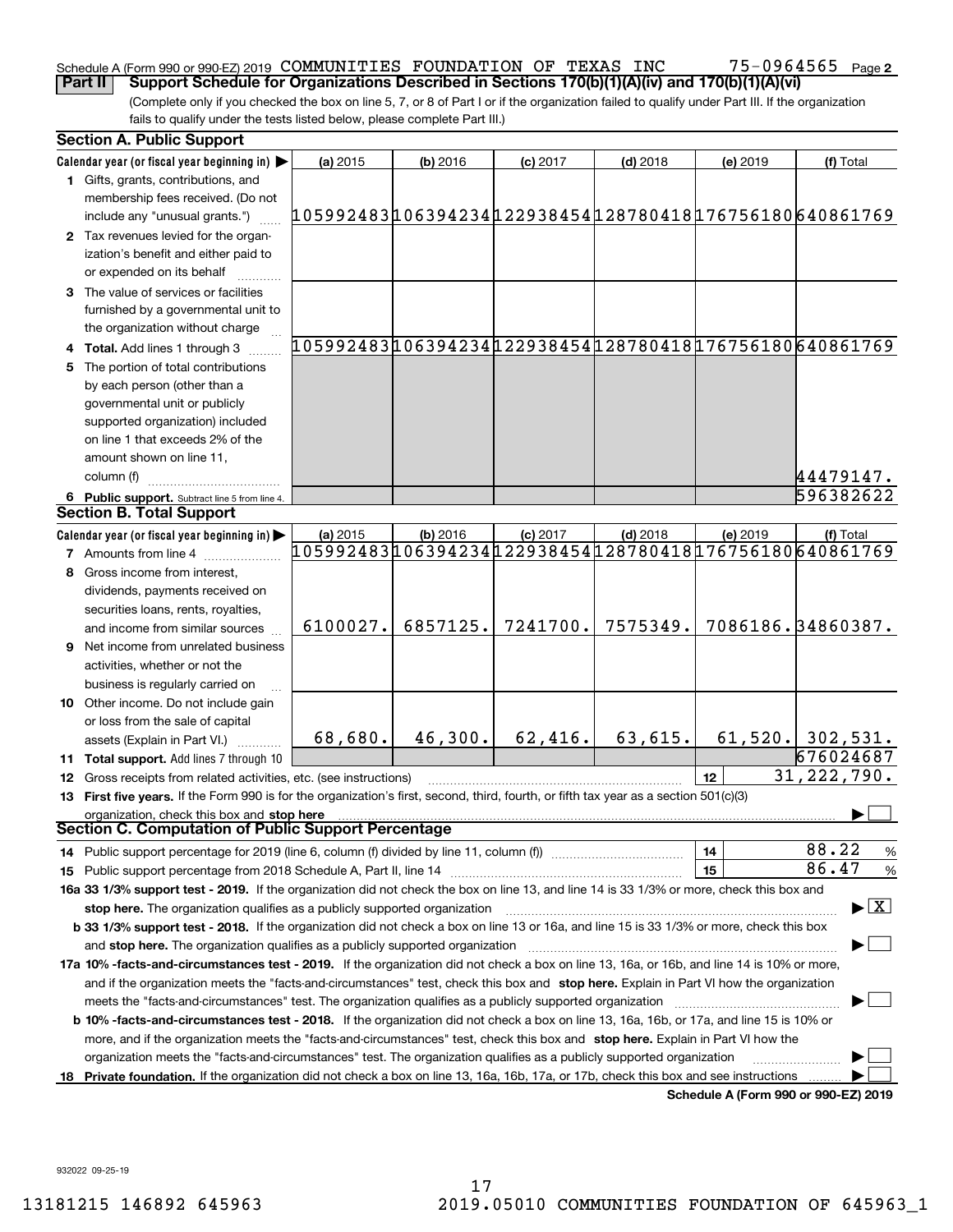### Schedule A (Form 990 or 990-EZ) 2019 Page COMMUNITIES FOUNDATION OF TEXAS INC 75-0964565 **Part III Support Schedule for Organizations Described in Section 509(a)(2)**

(Complete only if you checked the box on line 10 of Part I or if the organization failed to qualify under Part II. If the organization fails to qualify under the tests listed below, please complete Part II.)

|    | <b>Section A. Public Support</b>                                                                                                                                                                                               |          |          |                 |            |          |                                      |
|----|--------------------------------------------------------------------------------------------------------------------------------------------------------------------------------------------------------------------------------|----------|----------|-----------------|------------|----------|--------------------------------------|
|    | Calendar year (or fiscal year beginning in) $\blacktriangleright$                                                                                                                                                              | (a) 2015 | (b) 2016 | <b>(c)</b> 2017 | $(d)$ 2018 | (e) 2019 | (f) Total                            |
|    | 1 Gifts, grants, contributions, and                                                                                                                                                                                            |          |          |                 |            |          |                                      |
|    | membership fees received. (Do not                                                                                                                                                                                              |          |          |                 |            |          |                                      |
|    | include any "unusual grants.")                                                                                                                                                                                                 |          |          |                 |            |          |                                      |
|    | <b>2</b> Gross receipts from admissions,<br>merchandise sold or services per-<br>formed, or facilities furnished in<br>any activity that is related to the<br>organization's tax-exempt purpose                                |          |          |                 |            |          |                                      |
|    | 3 Gross receipts from activities that<br>are not an unrelated trade or bus-                                                                                                                                                    |          |          |                 |            |          |                                      |
|    | iness under section 513                                                                                                                                                                                                        |          |          |                 |            |          |                                      |
|    | 4 Tax revenues levied for the organ-<br>ization's benefit and either paid to                                                                                                                                                   |          |          |                 |            |          |                                      |
|    | or expended on its behalf                                                                                                                                                                                                      |          |          |                 |            |          |                                      |
|    | 5 The value of services or facilities<br>furnished by a governmental unit to                                                                                                                                                   |          |          |                 |            |          |                                      |
|    | the organization without charge                                                                                                                                                                                                |          |          |                 |            |          |                                      |
|    | <b>6 Total.</b> Add lines 1 through 5                                                                                                                                                                                          |          |          |                 |            |          |                                      |
|    | 7a Amounts included on lines 1, 2, and<br>3 received from disqualified persons                                                                                                                                                 |          |          |                 |            |          |                                      |
|    | <b>b</b> Amounts included on lines 2 and 3 received<br>from other than disqualified persons that<br>exceed the greater of \$5,000 or 1% of the<br>amount on line 13 for the year                                               |          |          |                 |            |          |                                      |
|    | c Add lines 7a and 7b                                                                                                                                                                                                          |          |          |                 |            |          |                                      |
|    | 8 Public support. (Subtract line 7c from line 6.)<br><b>Section B. Total Support</b>                                                                                                                                           |          |          |                 |            |          |                                      |
|    | Calendar year (or fiscal year beginning in)                                                                                                                                                                                    | (a) 2015 | (b) 2016 | $(c)$ 2017      | $(d)$ 2018 | (e) 2019 | (f) Total                            |
|    | 9 Amounts from line 6                                                                                                                                                                                                          |          |          |                 |            |          |                                      |
|    | <b>10a</b> Gross income from interest,<br>dividends, payments received on<br>securities loans, rents, royalties,<br>and income from similar sources                                                                            |          |          |                 |            |          |                                      |
|    | <b>b</b> Unrelated business taxable income<br>(less section 511 taxes) from businesses                                                                                                                                         |          |          |                 |            |          |                                      |
|    | acquired after June 30, 1975                                                                                                                                                                                                   |          |          |                 |            |          |                                      |
|    | c Add lines 10a and 10b<br>11 Net income from unrelated business<br>activities not included in line 10b,<br>whether or not the business is                                                                                     |          |          |                 |            |          |                                      |
|    | regularly carried on<br><b>12</b> Other income. Do not include gain<br>or loss from the sale of capital                                                                                                                        |          |          |                 |            |          |                                      |
|    | assets (Explain in Part VI.)<br>13 Total support. (Add lines 9, 10c, 11, and 12.)                                                                                                                                              |          |          |                 |            |          |                                      |
|    | 14 First five years. If the Form 990 is for the organization's first, second, third, fourth, or fifth tax year as a section 501(c)(3) organization,                                                                            |          |          |                 |            |          |                                      |
|    | check this box and stop here measurements and contact the contract of the contract of the contract of the contract of the contract of the contract of the contract of the contract of the contract of the contract of the cont |          |          |                 |            |          |                                      |
|    | <b>Section C. Computation of Public Support Percentage</b>                                                                                                                                                                     |          |          |                 |            |          |                                      |
|    |                                                                                                                                                                                                                                |          |          |                 |            | 15       | %                                    |
| 16 | Public support percentage from 2018 Schedule A, Part III, line 15                                                                                                                                                              |          |          |                 |            | 16       | %                                    |
|    | <b>Section D. Computation of Investment Income Percentage</b>                                                                                                                                                                  |          |          |                 |            |          |                                      |
|    | 17 Investment income percentage for 2019 (line 10c, column (f), divided by line 13, column (f))                                                                                                                                |          |          |                 |            | 17       | %                                    |
|    | 18 Investment income percentage from 2018 Schedule A, Part III, line 17                                                                                                                                                        |          |          |                 |            | 18       | %                                    |
|    | 19a 33 1/3% support tests - 2019. If the organization did not check the box on line 14, and line 15 is more than 33 1/3%, and line 17 is not                                                                                   |          |          |                 |            |          |                                      |
|    | more than 33 1/3%, check this box and stop here. The organization qualifies as a publicly supported organization                                                                                                               |          |          |                 |            |          |                                      |
|    | b 33 1/3% support tests - 2018. If the organization did not check a box on line 14 or line 19a, and line 16 is more than 33 1/3%, and                                                                                          |          |          |                 |            |          |                                      |
|    | line 18 is not more than 33 1/3%, check this box and stop here. The organization qualifies as a publicly supported organization                                                                                                |          |          |                 |            |          |                                      |
| 20 | <b>Private foundation.</b> If the organization did not check a box on line 14, 19a, or 19b, check this box and see instructions                                                                                                |          |          |                 |            |          | .                                    |
|    | 932023 09-25-19                                                                                                                                                                                                                |          | 18       |                 |            |          | Schedule A (Form 990 or 990-EZ) 2019 |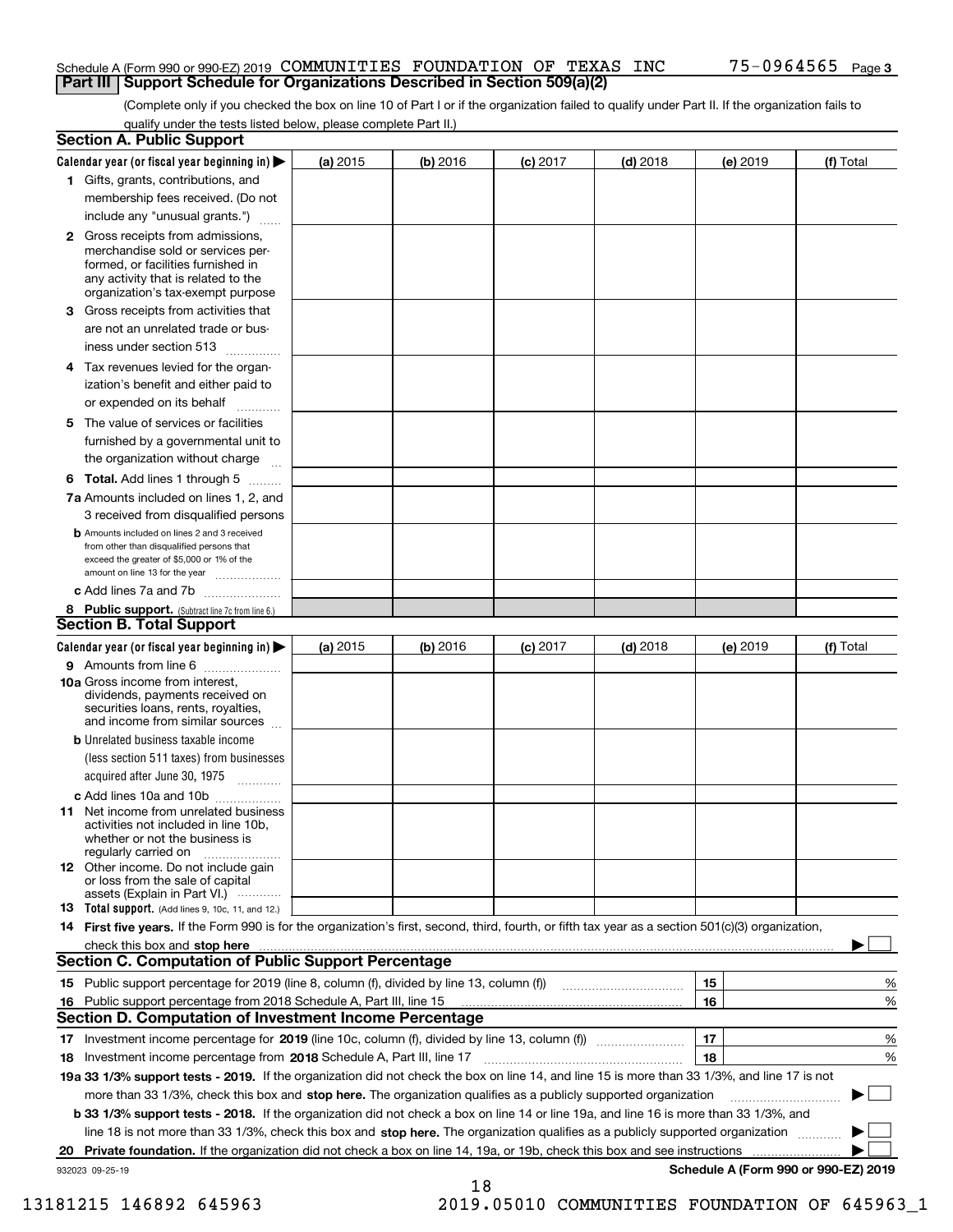**1**

**2**

**3a**

**3b**

**3c**

**4a**

**4b**

**YesNo**

## **Part IV Supporting Organizations**

(Complete only if you checked a box in line 12 on Part I. If you checked 12a of Part I, complete Sections A and B. If you checked 12b of Part I, complete Sections A and C. If you checked 12c of Part I, complete Sections A, D, and E. If you checked 12d of Part I, complete Sections A and D, and complete Part V.)

### **Section A. All Supporting Organizations**

- **1** Are all of the organization's supported organizations listed by name in the organization's governing documents? If "No," describe in **Part VI** how the supported organizations are designated. If designated by *class or purpose, describe the designation. If historic and continuing relationship, explain.*
- **2** Did the organization have any supported organization that does not have an IRS determination of status under section 509(a)(1) or (2)? If "Yes," explain in Part VI how the organization determined that the supported *organization was described in section 509(a)(1) or (2).*
- **3a** Did the organization have a supported organization described in section 501(c)(4), (5), or (6)? If "Yes," answer *(b) and (c) below.*
- **b** Did the organization confirm that each supported organization qualified under section 501(c)(4), (5), or (6) and satisfied the public support tests under section 509(a)(2)? If "Yes," describe in **Part VI** when and how the *organization made the determination.*
- **c**Did the organization ensure that all support to such organizations was used exclusively for section 170(c)(2)(B) purposes? If "Yes," explain in **Part VI** what controls the organization put in place to ensure such use.
- **4a***If* Was any supported organization not organized in the United States ("foreign supported organization")? *"Yes," and if you checked 12a or 12b in Part I, answer (b) and (c) below.*
- **b** Did the organization have ultimate control and discretion in deciding whether to make grants to the foreign supported organization? If "Yes," describe in **Part VI** how the organization had such control and discretion *despite being controlled or supervised by or in connection with its supported organizations.*
- **c** Did the organization support any foreign supported organization that does not have an IRS determination under sections 501(c)(3) and 509(a)(1) or (2)? If "Yes," explain in **Part VI** what controls the organization used *to ensure that all support to the foreign supported organization was used exclusively for section 170(c)(2)(B) purposes.*
- **5a** Did the organization add, substitute, or remove any supported organizations during the tax year? If "Yes," answer (b) and (c) below (if applicable). Also, provide detail in **Part VI,** including (i) the names and EIN *numbers of the supported organizations added, substituted, or removed; (ii) the reasons for each such action; (iii) the authority under the organization's organizing document authorizing such action; and (iv) how the action was accomplished (such as by amendment to the organizing document).*
- **b** Type I or Type II only. Was any added or substituted supported organization part of a class already designated in the organization's organizing document?
- **cSubstitutions only.**  Was the substitution the result of an event beyond the organization's control?
- **6** Did the organization provide support (whether in the form of grants or the provision of services or facilities) to **Part VI.** *If "Yes," provide detail in* support or benefit one or more of the filing organization's supported organizations? anyone other than (i) its supported organizations, (ii) individuals that are part of the charitable class benefited by one or more of its supported organizations, or (iii) other supporting organizations that also
- **7**Did the organization provide a grant, loan, compensation, or other similar payment to a substantial contributor *If "Yes," complete Part I of Schedule L (Form 990 or 990-EZ).* regard to a substantial contributor? (as defined in section 4958(c)(3)(C)), a family member of a substantial contributor, or a 35% controlled entity with
- **8** Did the organization make a loan to a disqualified person (as defined in section 4958) not described in line 7? *If "Yes," complete Part I of Schedule L (Form 990 or 990-EZ).*
- **9a** Was the organization controlled directly or indirectly at any time during the tax year by one or more in section 509(a)(1) or (2))? If "Yes," *provide detail in* <code>Part VI.</code> disqualified persons as defined in section 4946 (other than foundation managers and organizations described
- **b** Did one or more disqualified persons (as defined in line 9a) hold a controlling interest in any entity in which the supporting organization had an interest? If "Yes," provide detail in P**art VI**.
- **c**Did a disqualified person (as defined in line 9a) have an ownership interest in, or derive any personal benefit from, assets in which the supporting organization also had an interest? If "Yes," provide detail in P**art VI.**
- **10a** Was the organization subject to the excess business holdings rules of section 4943 because of section supporting organizations)? If "Yes," answer 10b below. 4943(f) (regarding certain Type II supporting organizations, and all Type III non-functionally integrated
- **b** Did the organization have any excess business holdings in the tax year? (Use Schedule C, Form 4720, to *determine whether the organization had excess business holdings.)*

932024 09-25-19

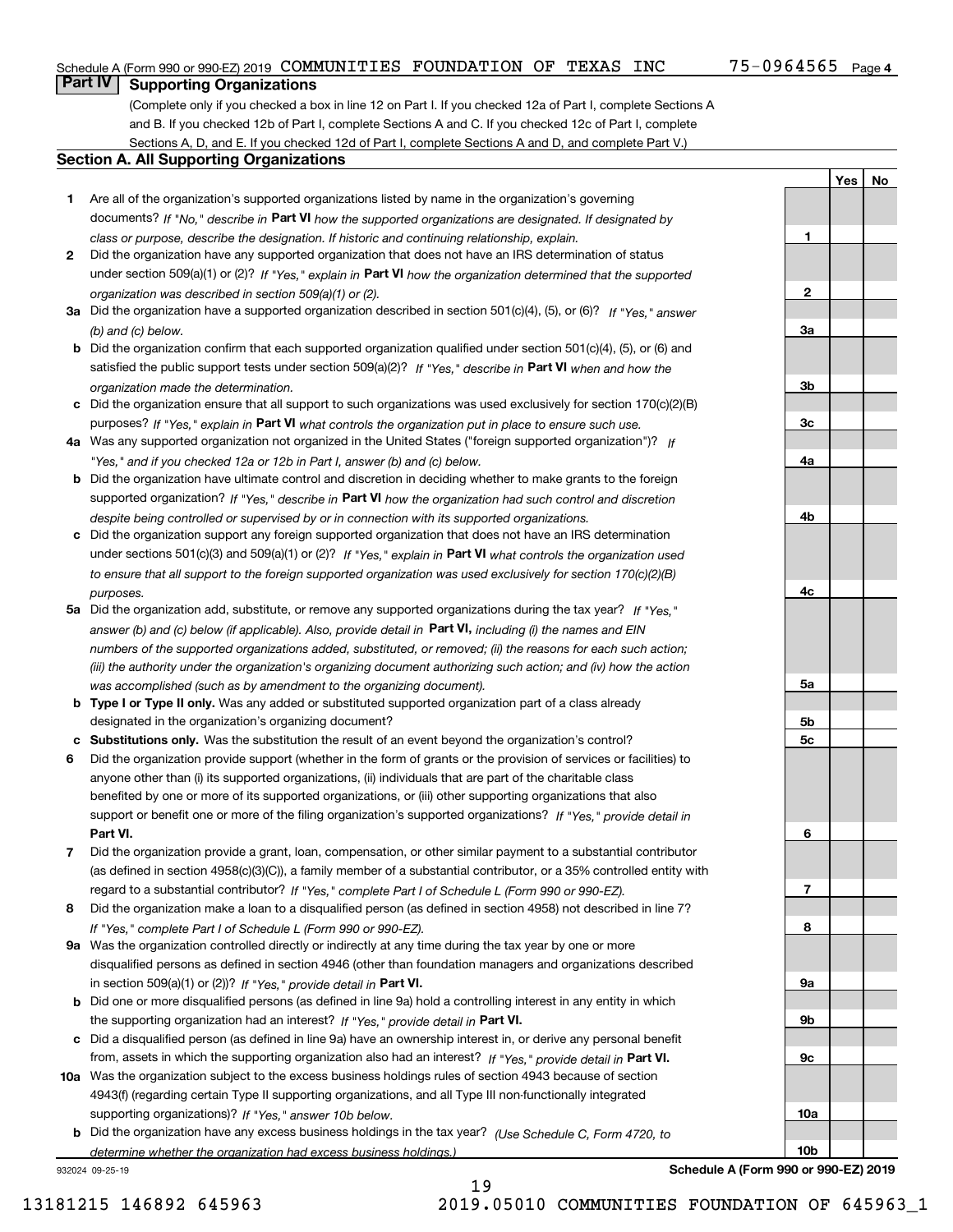## Schedule A (Form 990 or 990-EZ) 2019 Page COMMUNITIES FOUNDATION OF TEXAS INC 75-0964565 **Part IV** Supporting Organizations (*continued*)

|    |                                                                                                                                   |                 | Yes | No |
|----|-----------------------------------------------------------------------------------------------------------------------------------|-----------------|-----|----|
| 11 | Has the organization accepted a gift or contribution from any of the following persons?                                           |                 |     |    |
|    | a A person who directly or indirectly controls, either alone or together with persons described in (b) and (c)                    |                 |     |    |
|    | below, the governing body of a supported organization?                                                                            | 11a             |     |    |
|    | <b>b</b> A family member of a person described in (a) above?                                                                      | 11 <sub>b</sub> |     |    |
|    | c A 35% controlled entity of a person described in (a) or (b) above? If "Yes" to a, b, or c, provide detail in Part VI.           | 11c             |     |    |
|    | <b>Section B. Type I Supporting Organizations</b>                                                                                 |                 |     |    |
|    |                                                                                                                                   |                 | Yes | No |
| 1  | Did the directors, trustees, or membership of one or more supported organizations have the power to                               |                 |     |    |
|    | regularly appoint or elect at least a majority of the organization's directors or trustees at all times during the                |                 |     |    |
|    | tax year? If "No," describe in Part VI how the supported organization(s) effectively operated, supervised, or                     |                 |     |    |
|    | controlled the organization's activities. If the organization had more than one supported organization,                           |                 |     |    |
|    | describe how the powers to appoint and/or remove directors or trustees were allocated among the supported                         |                 |     |    |
|    | organizations and what conditions or restrictions, if any, applied to such powers during the tax year.                            | 1               |     |    |
| 2  | Did the organization operate for the benefit of any supported organization other than the supported                               |                 |     |    |
|    | organization(s) that operated, supervised, or controlled the supporting organization? If "Yes," explain in                        |                 |     |    |
|    | Part VI how providing such benefit carried out the purposes of the supported organization(s) that operated,                       |                 |     |    |
|    | supervised, or controlled the supporting organization.                                                                            | $\mathbf{2}$    |     |    |
|    | <b>Section C. Type II Supporting Organizations</b>                                                                                |                 |     |    |
|    |                                                                                                                                   |                 | Yes | No |
| 1. | Were a majority of the organization's directors or trustees during the tax year also a majority of the directors                  |                 |     |    |
|    | or trustees of each of the organization's supported organization(s)? If "No," describe in Part VI how control                     |                 |     |    |
|    | or management of the supporting organization was vested in the same persons that controlled or managed                            |                 |     |    |
|    | the supported organization(s).                                                                                                    | 1               |     |    |
|    | <b>Section D. All Type III Supporting Organizations</b>                                                                           |                 |     |    |
|    |                                                                                                                                   |                 | Yes | No |
| 1  | Did the organization provide to each of its supported organizations, by the last day of the fifth month of the                    |                 |     |    |
|    | organization's tax year, (i) a written notice describing the type and amount of support provided during the prior tax             |                 |     |    |
|    | year, (ii) a copy of the Form 990 that was most recently filed as of the date of notification, and (iii) copies of the            |                 |     |    |
|    | organization's governing documents in effect on the date of notification, to the extent not previously provided?                  | 1               |     |    |
| 2  | Were any of the organization's officers, directors, or trustees either (i) appointed or elected by the supported                  |                 |     |    |
|    | organization(s) or (ii) serving on the governing body of a supported organization? If "No," explain in Part VI how                |                 |     |    |
|    | the organization maintained a close and continuous working relationship with the supported organization(s).                       | $\mathbf{2}$    |     |    |
| 3  | By reason of the relationship described in (2), did the organization's supported organizations have a                             |                 |     |    |
|    | significant voice in the organization's investment policies and in directing the use of the organization's                        |                 |     |    |
|    | income or assets at all times during the tax year? If "Yes," describe in Part VI the role the organization's                      |                 |     |    |
|    | supported organizations played in this regard.                                                                                    | 3               |     |    |
|    | Section E. Type III Functionally Integrated Supporting Organizations                                                              |                 |     |    |
| 1  | Check the box next to the method that the organization used to satisfy the Integral Part Test during the year (see instructions). |                 |     |    |
| a  | The organization satisfied the Activities Test. Complete line 2 below.                                                            |                 |     |    |
| b  | The organization is the parent of each of its supported organizations. Complete line 3 below.                                     |                 |     |    |
| c  | The organization supported a governmental entity. Describe in Part VI how you supported a government entity (see instructions),   |                 |     |    |
| 2  | Activities Test. Answer (a) and (b) below.                                                                                        |                 | Yes | No |
| a  | Did substantially all of the organization's activities during the tax year directly further the exempt purposes of                |                 |     |    |
|    | the supported organization(s) to which the organization was responsive? If "Yes," then in Part VI identify                        |                 |     |    |
|    | those supported organizations and explain how these activities directly furthered their exempt purposes,                          |                 |     |    |
|    | how the organization was responsive to those supported organizations, and how the organization determined                         |                 |     |    |
|    | that these activities constituted substantially all of its activities.                                                            | 2a              |     |    |
| b  | Did the activities described in (a) constitute activities that, but for the organization's involvement, one or more               |                 |     |    |
|    | of the organization's supported organization(s) would have been engaged in? If "Yes," explain in Part VI the                      |                 |     |    |
|    | reasons for the organization's position that its supported organization(s) would have engaged in these                            |                 |     |    |
|    | activities but for the organization's involvement.                                                                                | 2b              |     |    |
| 3  | Parent of Supported Organizations. Answer (a) and (b) below.                                                                      |                 |     |    |
| а  | Did the organization have the power to regularly appoint or elect a majority of the officers, directors, or                       |                 |     |    |
|    | trustees of each of the supported organizations? Provide details in Part VI.                                                      | За              |     |    |
| b  | Did the organization exercise a substantial degree of direction over the policies, programs, and activities of each               |                 |     |    |
|    | of its supported organizations? If "Yes," describe in Part VI the role played by the organization in this regard.                 | 3b              |     |    |

20

932025 09-25-19

**Schedule A (Form 990 or 990-EZ) 2019**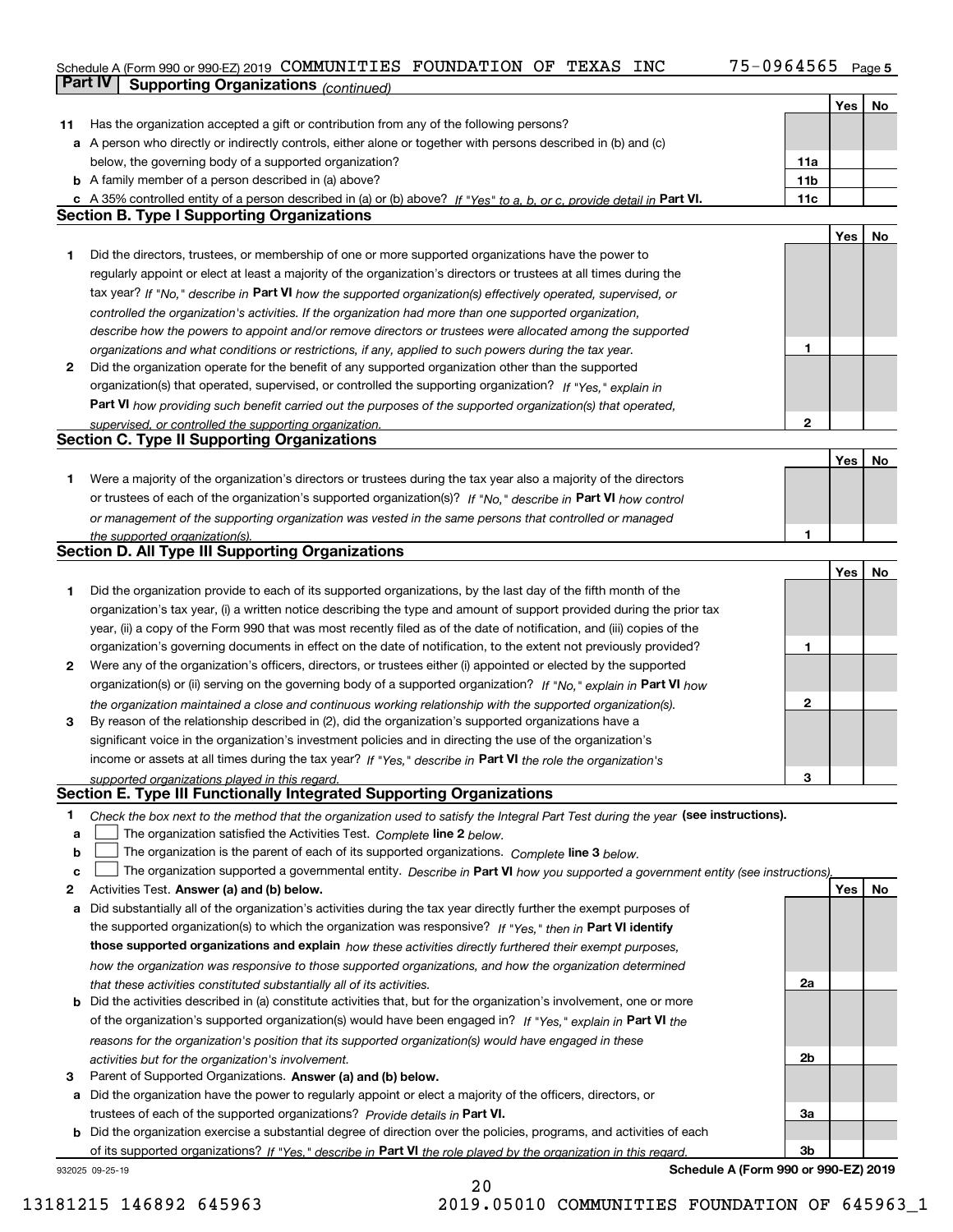| <b>Part V</b>  | Schedule A (Form 990 or 990-EZ) 2019 COMMUNITIES FOUNDATION OF TEXAS INC<br>Type III Non-Functionally Integrated 509(a)(3) Supporting Organizations |                |                | 75-0964565 Page 6              |
|----------------|-----------------------------------------------------------------------------------------------------------------------------------------------------|----------------|----------------|--------------------------------|
| 1              | Check here if the organization satisfied the Integral Part Test as a qualifying trust on Nov. 20, 1970 (explain in Part VI). See instructions. All  |                |                |                                |
|                | other Type III non-functionally integrated supporting organizations must complete Sections A through E.                                             |                |                |                                |
|                | <b>Section A - Adjusted Net Income</b>                                                                                                              |                | (A) Prior Year | (B) Current Year<br>(optional) |
|                | Net short-term capital gain                                                                                                                         | 1.             |                |                                |
| 2              | Recoveries of prior-year distributions                                                                                                              | $\mathbf{2}$   |                |                                |
| З              | Other gross income (see instructions)                                                                                                               | 3              |                |                                |
| 4              | Add lines 1 through 3.                                                                                                                              | 4              |                |                                |
| 5              | Depreciation and depletion                                                                                                                          | 5              |                |                                |
| 6              | Portion of operating expenses paid or incurred for production or                                                                                    |                |                |                                |
|                | collection of gross income or for management, conservation, or                                                                                      |                |                |                                |
|                | maintenance of property held for production of income (see instructions)                                                                            | 6              |                |                                |
| 7              | Other expenses (see instructions)                                                                                                                   | $\overline{7}$ |                |                                |
| 8              | Adjusted Net Income (subtract lines 5, 6, and 7 from line 4)                                                                                        | 8              |                |                                |
|                | <b>Section B - Minimum Asset Amount</b>                                                                                                             |                | (A) Prior Year | (B) Current Year<br>(optional) |
| 1              | Aggregate fair market value of all non-exempt-use assets (see                                                                                       |                |                |                                |
|                | instructions for short tax year or assets held for part of year):                                                                                   |                |                |                                |
|                | a Average monthly value of securities                                                                                                               | 1a             |                |                                |
|                | <b>b</b> Average monthly cash balances                                                                                                              | 1b             |                |                                |
|                | c Fair market value of other non-exempt-use assets                                                                                                  | 1c             |                |                                |
|                | d Total (add lines 1a, 1b, and 1c)                                                                                                                  | 1d             |                |                                |
|                | <b>e</b> Discount claimed for blockage or other                                                                                                     |                |                |                                |
|                | factors (explain in detail in Part VI):                                                                                                             |                |                |                                |
| 2              | Acquisition indebtedness applicable to non-exempt-use assets                                                                                        | $\mathbf{2}$   |                |                                |
| З              | Subtract line 2 from line 1d.                                                                                                                       | 3              |                |                                |
| 4              | Cash deemed held for exempt use. Enter 1-1/2% of line 3 (for greater amount,                                                                        |                |                |                                |
|                | see instructions).                                                                                                                                  | 4              |                |                                |
| 5              | Net value of non-exempt-use assets (subtract line 4 from line 3)                                                                                    | 5              |                |                                |
| 6              | Multiply line 5 by .035.                                                                                                                            | 6              |                |                                |
| 7              | Recoveries of prior-year distributions                                                                                                              | $\overline{7}$ |                |                                |
| 8              | Minimum Asset Amount (add line 7 to line 6)                                                                                                         | 8              |                |                                |
|                | <b>Section C - Distributable Amount</b>                                                                                                             |                |                | <b>Current Year</b>            |
|                | Adjusted net income for prior year (from Section A, line 8, Column A)                                                                               | 1              |                |                                |
|                | Enter 85% of line 1.                                                                                                                                | 2              |                |                                |
| 3              | Minimum asset amount for prior year (from Section B, line 8, Column A)                                                                              | 3              |                |                                |
| 4              | Enter greater of line 2 or line 3.                                                                                                                  | 4              |                |                                |
| 5              | Income tax imposed in prior year                                                                                                                    | 5              |                |                                |
| 6              | <b>Distributable Amount.</b> Subtract line 5 from line 4, unless subject to                                                                         |                |                |                                |
|                | emergency temporary reduction (see instructions).                                                                                                   | 6              |                |                                |
| $\overline{7}$ | Check here if the current year is the organization's first as a non-functionally integrated Type III supporting organization (see                   |                |                |                                |

instructions).

**Schedule A (Form 990 or 990-EZ) 2019**

932026 09-25-19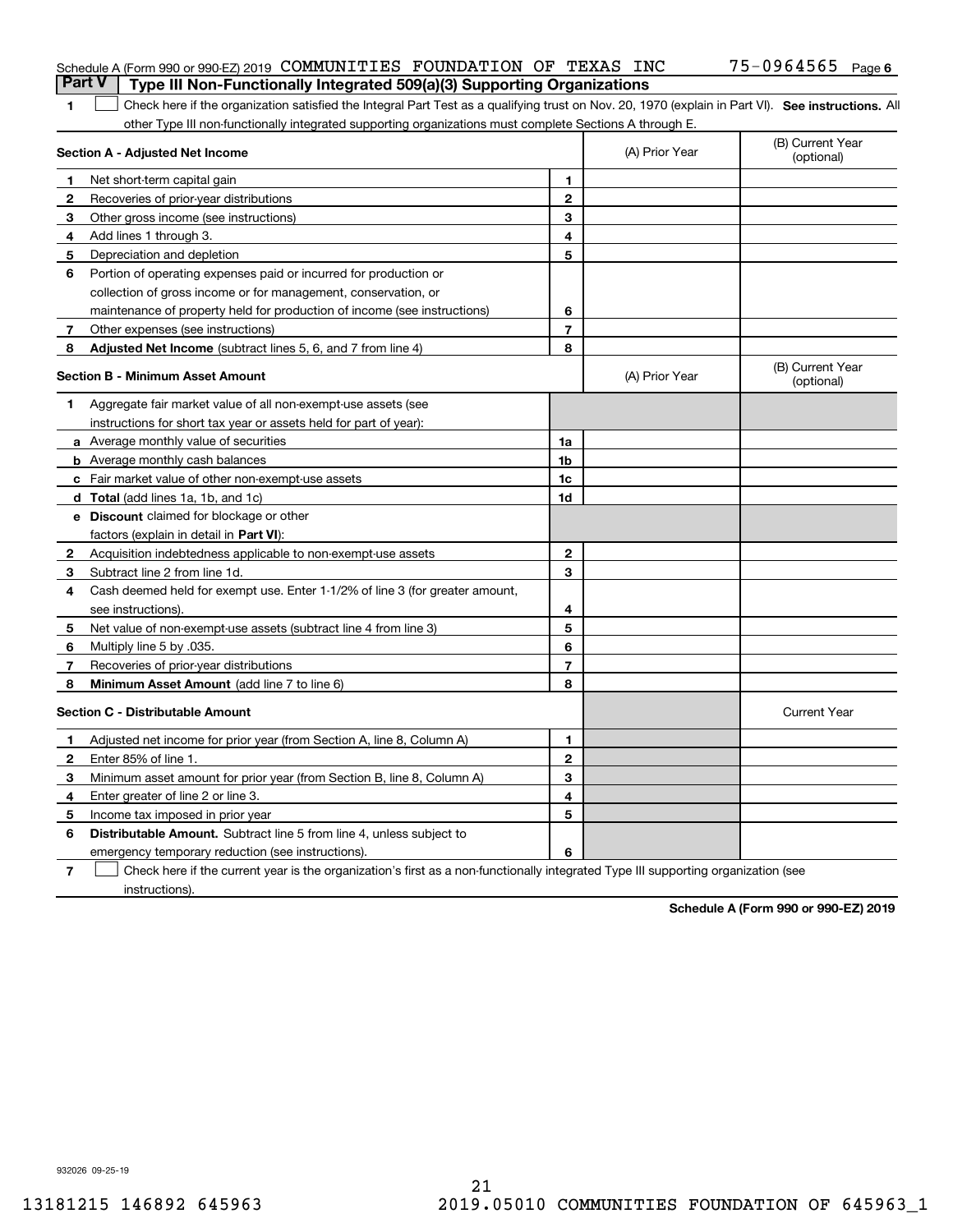### Schedule A (Form 990 or 990-EZ) 2019 COMMUNITILES FOUNDATION OF TEXAS INC 75─U964565 Page COMMUNITIES FOUNDATION OF TEXAS INC 75-0964565

| <b>Part V</b> | Type III Non-Functionally Integrated 509(a)(3) Supporting Organizations                    |                                    | (continued)                                    |                                                  |
|---------------|--------------------------------------------------------------------------------------------|------------------------------------|------------------------------------------------|--------------------------------------------------|
|               | <b>Section D - Distributions</b>                                                           |                                    |                                                | <b>Current Year</b>                              |
| 1             | Amounts paid to supported organizations to accomplish exempt purposes                      |                                    |                                                |                                                  |
| 2             | Amounts paid to perform activity that directly furthers exempt purposes of supported       |                                    |                                                |                                                  |
|               | organizations, in excess of income from activity                                           |                                    |                                                |                                                  |
| 3             | Administrative expenses paid to accomplish exempt purposes of supported organizations      |                                    |                                                |                                                  |
| 4             | Amounts paid to acquire exempt-use assets                                                  |                                    |                                                |                                                  |
| 5             | Qualified set-aside amounts (prior IRS approval required)                                  |                                    |                                                |                                                  |
| 6             | Other distributions (describe in Part VI). See instructions.                               |                                    |                                                |                                                  |
| 7             | Total annual distributions. Add lines 1 through 6.                                         |                                    |                                                |                                                  |
| 8             | Distributions to attentive supported organizations to which the organization is responsive |                                    |                                                |                                                  |
|               | (provide details in Part VI). See instructions.                                            |                                    |                                                |                                                  |
| 9             | Distributable amount for 2019 from Section C, line 6                                       |                                    |                                                |                                                  |
| 10            | Line 8 amount divided by line 9 amount                                                     |                                    |                                                |                                                  |
|               | <b>Section E - Distribution Allocations</b> (see instructions)                             | (i)<br><b>Excess Distributions</b> | (iii)<br><b>Underdistributions</b><br>Pre-2019 | (iii)<br><b>Distributable</b><br>Amount for 2019 |
| 1.            | Distributable amount for 2019 from Section C, line 6                                       |                                    |                                                |                                                  |
| 2             | Underdistributions, if any, for years prior to 2019 (reason-                               |                                    |                                                |                                                  |
|               | able cause required- explain in Part VI). See instructions.                                |                                    |                                                |                                                  |
| З             | Excess distributions carryover, if any, to 2019                                            |                                    |                                                |                                                  |
|               | <b>a</b> From 2014                                                                         |                                    |                                                |                                                  |
|               | <b>b</b> From 2015                                                                         |                                    |                                                |                                                  |
|               | $c$ From 2016                                                                              |                                    |                                                |                                                  |
|               | <b>d</b> From 2017                                                                         |                                    |                                                |                                                  |
|               | e From 2018                                                                                |                                    |                                                |                                                  |
|               | <b>Total</b> of lines 3a through e                                                         |                                    |                                                |                                                  |
|               | <b>g</b> Applied to underdistributions of prior years                                      |                                    |                                                |                                                  |
|               | <b>h</b> Applied to 2019 distributable amount                                              |                                    |                                                |                                                  |
|               | Carryover from 2014 not applied (see instructions)                                         |                                    |                                                |                                                  |
|               | Remainder. Subtract lines 3g, 3h, and 3i from 3f.                                          |                                    |                                                |                                                  |
| 4             | Distributions for 2019 from Section D,                                                     |                                    |                                                |                                                  |
|               | line $7:$                                                                                  |                                    |                                                |                                                  |
|               | <b>a</b> Applied to underdistributions of prior years                                      |                                    |                                                |                                                  |
|               | <b>b</b> Applied to 2019 distributable amount                                              |                                    |                                                |                                                  |
|               | c Remainder. Subtract lines 4a and 4b from 4.                                              |                                    |                                                |                                                  |
| 5             | Remaining underdistributions for years prior to 2019, if                                   |                                    |                                                |                                                  |
|               | any. Subtract lines 3g and 4a from line 2. For result greater                              |                                    |                                                |                                                  |
|               | than zero, explain in Part VI. See instructions.                                           |                                    |                                                |                                                  |
| 6             | Remaining underdistributions for 2019. Subtract lines 3h                                   |                                    |                                                |                                                  |
|               | and 4b from line 1. For result greater than zero, explain in                               |                                    |                                                |                                                  |
|               | Part VI. See instructions.                                                                 |                                    |                                                |                                                  |
| 7             | Excess distributions carryover to 2020. Add lines 3j                                       |                                    |                                                |                                                  |
|               | and 4c.                                                                                    |                                    |                                                |                                                  |
| 8             | Breakdown of line 7:                                                                       |                                    |                                                |                                                  |
|               | a Excess from 2015                                                                         |                                    |                                                |                                                  |
|               | <b>b</b> Excess from 2016                                                                  |                                    |                                                |                                                  |
|               | c Excess from 2017                                                                         |                                    |                                                |                                                  |
|               | d Excess from 2018                                                                         |                                    |                                                |                                                  |
|               | e Excess from 2019                                                                         |                                    |                                                |                                                  |

**Schedule A (Form 990 or 990-EZ) 2019**

932027 09-25-19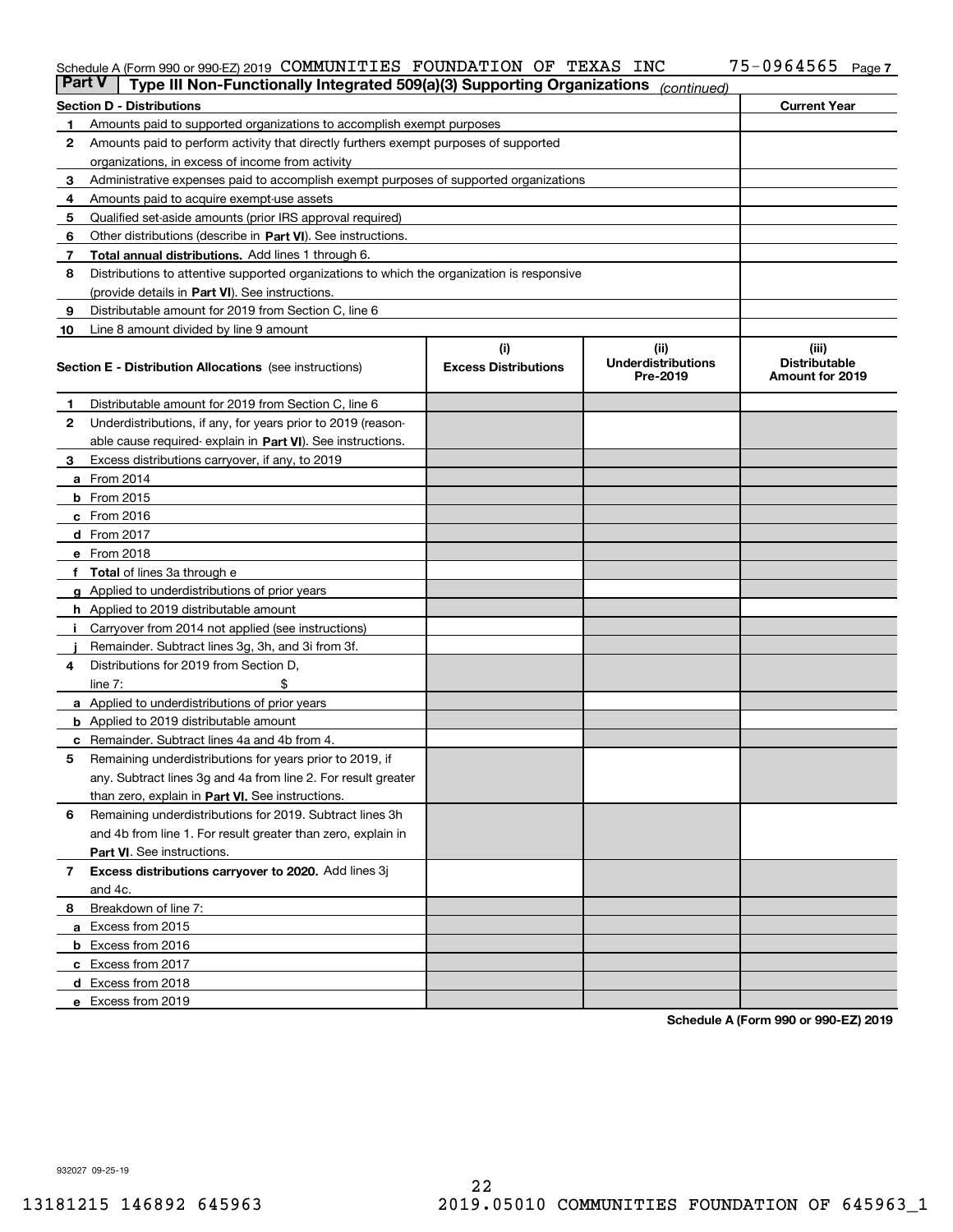**8** 75-0964565 Schedule A (Form 990 or 990-EZ) 2019 Page COMMUNITIES FOUNDATION OF TEXAS INC

Part VI | Supplemental Information. Provide the explanations required by Part II, line 10; Part II, line 17a or 17b; Part III, line 12; Part IV, Section A, lines 1, 2, 3b, 3c, 4b, 4c, 5a, 6, 9a, 9b, 9c, 11a, 11b, and 11c; Part IV, Section B, lines 1 and 2; Part IV, Section C, line 1; Part IV, Section D, lines 2 and 3; Part IV, Section E, lines 1c, 2a, 2b, 3a, and 3b; Part V, line 1; Part V, Section B, line 1e; Part V, Section D, lines 5, 6, and 8; and Part V, Section E, lines 2, 5, and 6. Also complete this part for any additional information. (See instructions.)

SCHEDULE A, PART II, LINE 10, EXPLANATION FOR OTHER INCOME:

|                 | <b>CONFERENCE FEES</b> |         |         |    |                                                                                                                                                                                                                               |                                      |
|-----------------|------------------------|---------|---------|----|-------------------------------------------------------------------------------------------------------------------------------------------------------------------------------------------------------------------------------|--------------------------------------|
|                 | 2015 AMOUNT: \$        | 68,680. |         |    | <u> 1980 - Johann Barn, mars and de Branch Barn, mars and de Branch Barn, mars and de Branch Barn, mars and de Br</u>                                                                                                         |                                      |
|                 | 2016 AMOUNT: \$        |         | 46,300. |    |                                                                                                                                                                                                                               |                                      |
| 2017            | AMOUNT: \$             |         | 62,416. |    |                                                                                                                                                                                                                               |                                      |
|                 | 2018 AMOUNT: \$        |         | 63,615. |    |                                                                                                                                                                                                                               |                                      |
|                 | 2019 AMOUNT: \$        | 61,520. |         |    | the control of the control of the control of the control of the control of the control of the control of the control of the control of the control of the control of the control of the control of the control of the control |                                      |
|                 |                        |         |         |    |                                                                                                                                                                                                                               |                                      |
|                 |                        |         |         |    |                                                                                                                                                                                                                               |                                      |
|                 |                        |         |         |    |                                                                                                                                                                                                                               |                                      |
|                 |                        |         |         |    |                                                                                                                                                                                                                               |                                      |
|                 |                        |         |         |    |                                                                                                                                                                                                                               |                                      |
|                 |                        |         |         |    |                                                                                                                                                                                                                               |                                      |
|                 |                        |         |         |    |                                                                                                                                                                                                                               |                                      |
|                 |                        |         |         |    |                                                                                                                                                                                                                               |                                      |
|                 |                        |         |         |    |                                                                                                                                                                                                                               |                                      |
|                 |                        |         |         |    |                                                                                                                                                                                                                               |                                      |
|                 |                        |         |         |    |                                                                                                                                                                                                                               |                                      |
|                 |                        |         |         |    |                                                                                                                                                                                                                               |                                      |
|                 |                        |         |         |    |                                                                                                                                                                                                                               |                                      |
|                 |                        |         |         |    |                                                                                                                                                                                                                               |                                      |
|                 |                        |         |         |    |                                                                                                                                                                                                                               |                                      |
|                 |                        |         |         |    |                                                                                                                                                                                                                               |                                      |
|                 |                        |         |         |    |                                                                                                                                                                                                                               |                                      |
|                 |                        |         |         |    |                                                                                                                                                                                                                               |                                      |
|                 |                        |         |         |    |                                                                                                                                                                                                                               |                                      |
|                 |                        |         |         |    |                                                                                                                                                                                                                               |                                      |
| 932028 09-25-19 |                        |         |         | 23 |                                                                                                                                                                                                                               | Schedule A (Form 990 or 990-EZ) 2019 |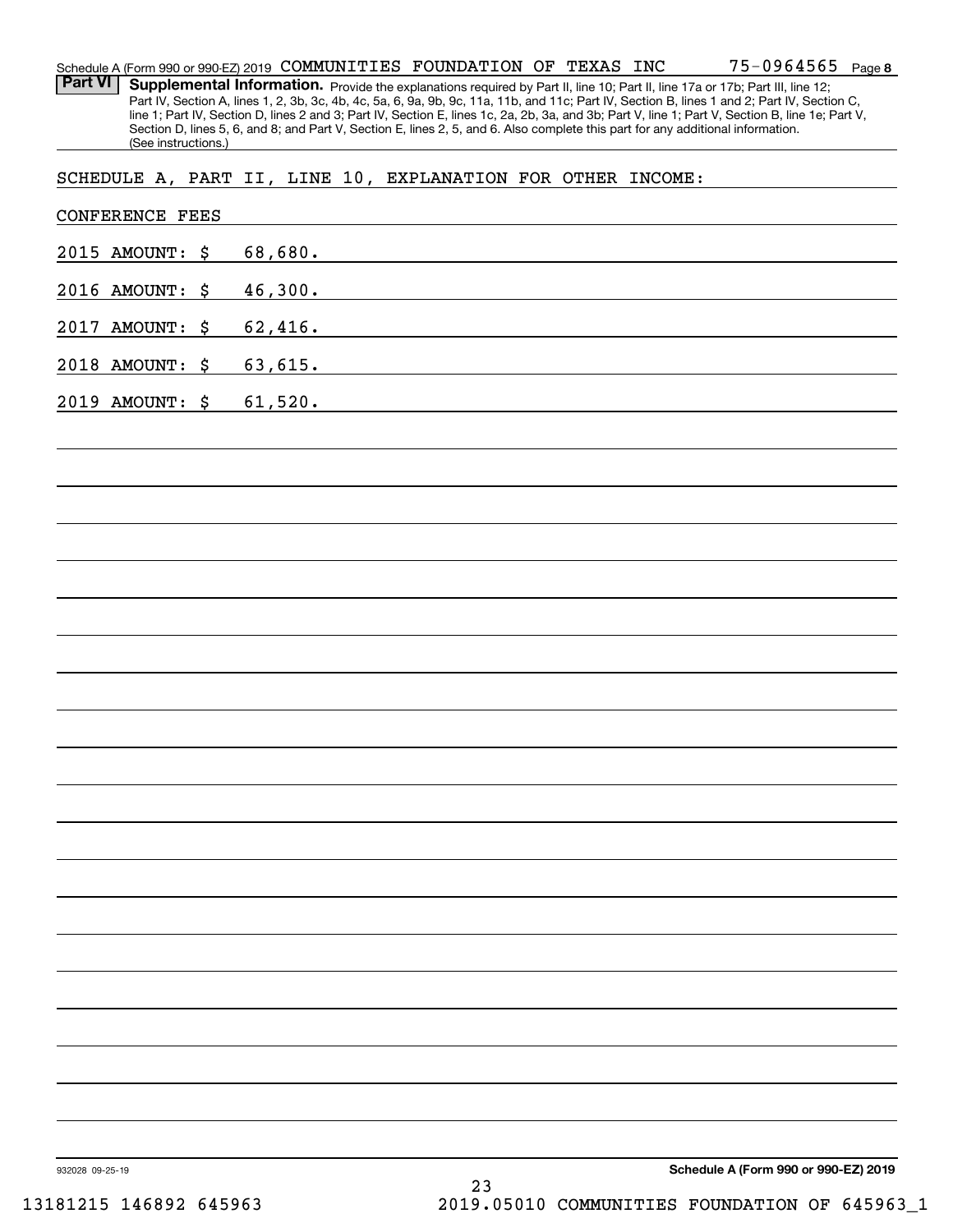Department of the Treasury Internal Revenue Service **(Form 990, 990-EZ, or 990-PF)**

Name of the organization

**Organization type** (check one):

### \*\* PUBLIC DISCLOSURE COPY \*\*

# **Schedule B Schedule of Contributors**

**| Attach to Form 990, Form 990-EZ, or Form 990-PF. | Go to www.irs.gov/Form990 for the latest information.** OMB No. 1545-0047

**2019**

**Employer identification number**

| COMMUNITIES FOUNDATION OF |  |  |
|---------------------------|--|--|
|                           |  |  |

TEXAS INC 75-0964565

| Filers of:         | Section:                                                                    |
|--------------------|-----------------------------------------------------------------------------|
| Form 990 or 990-EZ | $\lfloor x \rfloor$ 501(c)( 3) (enter number) organization                  |
|                    | $4947(a)(1)$ nonexempt charitable trust not treated as a private foundation |
|                    | 527 political organization                                                  |
| Form 990-PF        | 501(c)(3) exempt private foundation                                         |
|                    | 4947(a)(1) nonexempt charitable trust treated as a private foundation       |
|                    | 501(c)(3) taxable private foundation                                        |

Check if your organization is covered by the **General Rule** or a **Special Rule. Note:**  Only a section 501(c)(7), (8), or (10) organization can check boxes for both the General Rule and a Special Rule. See instructions.

### **General Rule**

 $\mathcal{L}^{\text{max}}$ 

For an organization filing Form 990, 990-EZ, or 990-PF that received, during the year, contributions totaling \$5,000 or more (in money or property) from any one contributor. Complete Parts I and II. See instructions for determining a contributor's total contributions.

### **Special Rules**

any one contributor, during the year, total contributions of the greater of  $\,$  (1) \$5,000; or **(2)** 2% of the amount on (i) Form 990, Part VIII, line 1h;  $\boxed{\textbf{X}}$  For an organization described in section 501(c)(3) filing Form 990 or 990-EZ that met the 33 1/3% support test of the regulations under sections 509(a)(1) and 170(b)(1)(A)(vi), that checked Schedule A (Form 990 or 990-EZ), Part II, line 13, 16a, or 16b, and that received from or (ii) Form 990-EZ, line 1. Complete Parts I and II.

year, total contributions of more than \$1,000 *exclusively* for religious, charitable, scientific, literary, or educational purposes, or for the For an organization described in section 501(c)(7), (8), or (10) filing Form 990 or 990-EZ that received from any one contributor, during the prevention of cruelty to children or animals. Complete Parts I, II, and III.  $\mathcal{L}^{\text{max}}$ 

purpose. Don't complete any of the parts unless the **General Rule** applies to this organization because it received *nonexclusively* year, contributions <sub>exclusively</sub> for religious, charitable, etc., purposes, but no such contributions totaled more than \$1,000. If this box is checked, enter here the total contributions that were received during the year for an  $\;$ exclusively religious, charitable, etc., For an organization described in section 501(c)(7), (8), or (10) filing Form 990 or 990-EZ that received from any one contributor, during the religious, charitable, etc., contributions totaling \$5,000 or more during the year  $\Box$ — $\Box$   $\Box$  $\mathcal{L}^{\text{max}}$ 

**Caution:**  An organization that isn't covered by the General Rule and/or the Special Rules doesn't file Schedule B (Form 990, 990-EZ, or 990-PF),  **must** but it answer "No" on Part IV, line 2, of its Form 990; or check the box on line H of its Form 990-EZ or on its Form 990-PF, Part I, line 2, to certify that it doesn't meet the filing requirements of Schedule B (Form 990, 990-EZ, or 990-PF).

**For Paperwork Reduction Act Notice, see the instructions for Form 990, 990-EZ, or 990-PF. Schedule B (Form 990, 990-EZ, or 990-PF) (2019)** LHA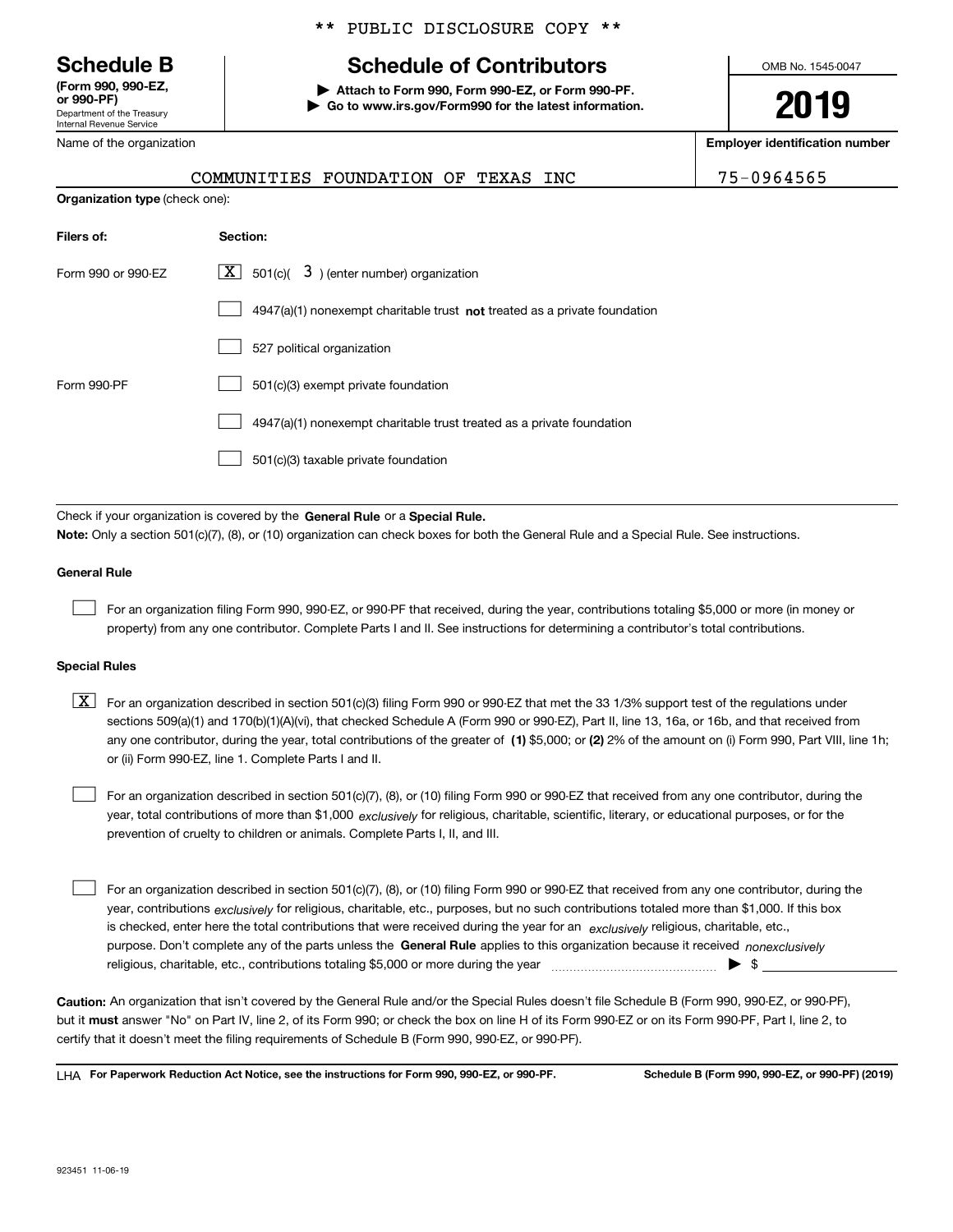$|X|$  $\mathcal{L}^{\text{max}}$  $\mathcal{L}^{\text{max}}$ 

 $\boxed{\text{X}}$  $\mathcal{L}^{\text{max}}$  $\mathcal{L}^{\text{max}}$ 

 $|X|$  $\mathcal{L}^{\text{max}}$  $\mathcal{L}^{\text{max}}$ 

 $\boxed{\text{X}}$  $\mathcal{L}^{\text{max}}$  $\lceil \text{X} \rceil$ 

 $\boxed{\text{X}}$  $\mathcal{L}^{\text{max}}$  $\mathcal{L}^{\text{max}}$ 

 $\mathcal{L}^{\text{max}}$  $\mathcal{L}^{\text{max}}$  $\mathbf{X}$ 

**Employer identification number**

**(a)No.(b)Name, address, and ZIP + 4 (c)Total contributions (d)Type of contribution PersonPayrollNoncash (a)No.(b)Name, address, and ZIP + 4 (c)Total contributions (d)Type of contribution PersonPayrollNoncash (a)No.(b)Name, address, and ZIP + 4 (c)Total contributions (d)Type of contribution PersonPayrollNoncash (a) No.(b) Name, address, and ZIP + 4 (c) Total contributions (d) Type of contribution PersonPayrollNoncash(a) No.(b) Name, address, and ZIP + 4 (c) Total contributions (d) Type of contribution PersonPayrollNoncash(a) No.(b)Name, address, and ZIP + 4 (c) Total contributions (d)Type of contribution PersonPayrollNoncash** Name of organization **Contributors** (see instructions). Use duplicate copies of Part I if additional space is needed. \$(Complete Part II for noncash contributions.) \$(Complete Part II for noncash contributions.) \$(Complete Part II for noncash contributions.) \$(Complete Part II for noncash contributions.) \$(Complete Part II for noncash contributions.) \$(Complete Part II for Chedule B (Form 990, 990-EZ, or 990-PF) (2019)<br>Iame of organization<br>**2Part I 2Part I 2Part I Contributors** (see instructions). Use duplicate copies of Part I if additional space is needed.  $\begin{array}{c|c|c|c|c|c} 1 & \hspace{1.5cm} & \hspace{1.5cm} & \hspace{1.5cm} & \hspace{1.5cm} & \hspace{1.5cm} & \hspace{1.5cm} & \hspace{1.5cm} & \hspace{1.5cm} & \hspace{1.5cm} & \hspace{1.5cm} & \hspace{1.5cm} & \hspace{1.5cm} & \hspace{1.5cm} & \hspace{1.5cm} & \hspace{1.5cm} & \hspace{1.5cm} & \hspace{1.5cm} & \hspace{1.5cm} & \hspace{1.5cm} & \hspace{1.5cm} &$ 6,200,000.  $2$  | Person  $\overline{\text{X}}$ 6,169,600.  $\overline{3}$  | Person  $\overline{X}$ 5,857,772.  $4$  | Person  $\overline{\text{X}}$  $5,173,258.$  $\sim$  5 | Person X 4,870,982. 6 4,251,332. X COMMUNITIES FOUNDATION OF TEXAS INC 75-0964565

923452 11-06-19 **Schedule B (Form 990, 990-EZ, or 990-PF) (2019)**

noncash contributions.)

13181215 146892 645963 2019.05010 COMMUNITIES FOUNDATION OF 645963\_1

25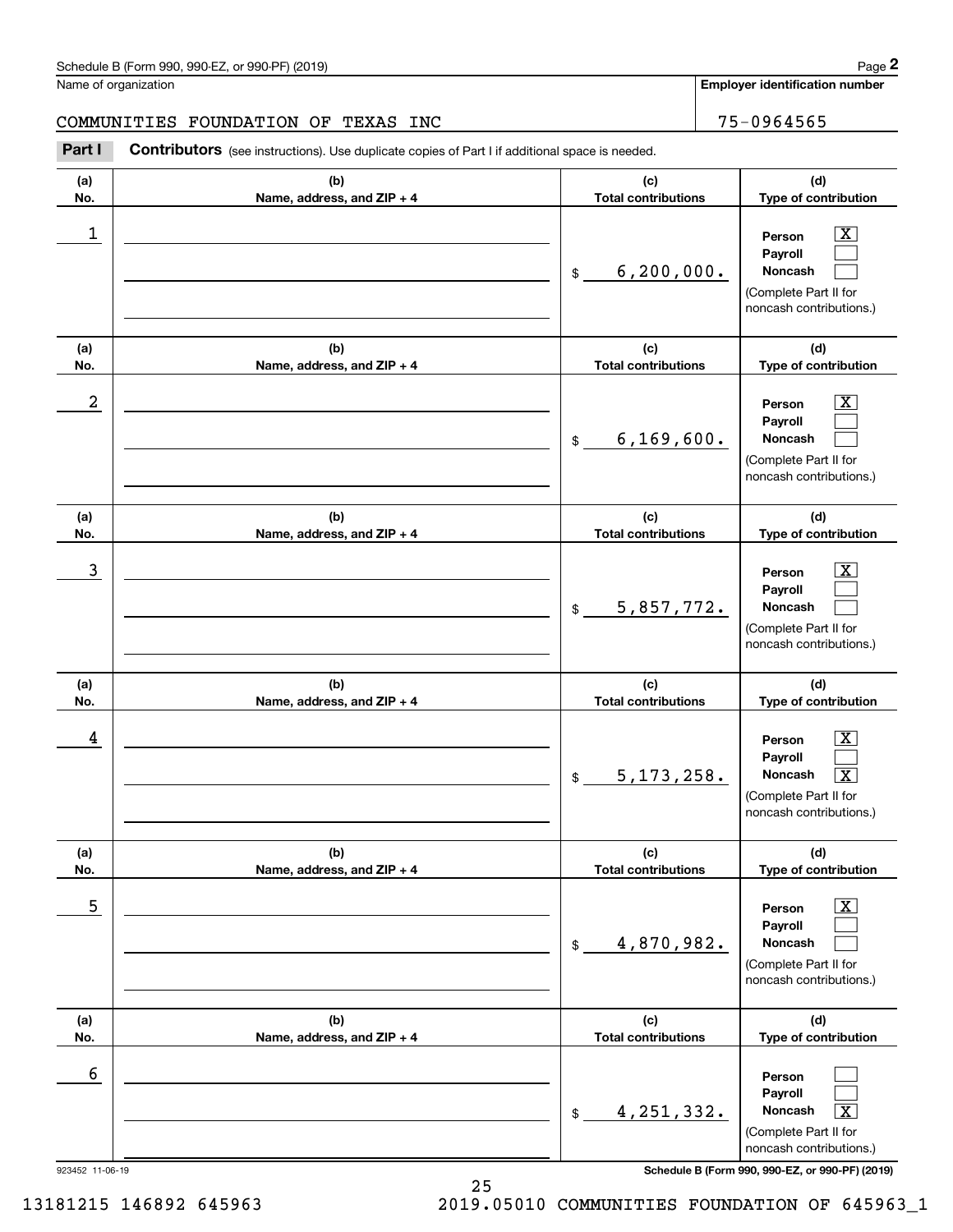**Employer identification number**

**(a)No.(b)Name, address, and ZIP + 4 (c)Total contributions (d)Type of contribution PersonPayrollNoncash (a)No.(b)Name, address, and ZIP + 4 (c)Total contributions (d)Type of contribution PersonPayrollNoncash (a)No.(b)Name, address, and ZIP + 4 (c)Total contributions (d)Type of contribution PersonPayrollNoncash (a) No.(b) Name, address, and ZIP + 4 (c) Total contributions (d) Type of contribution PersonPayrollNoncash(a) No.(b) Name, address, and ZIP + 4 (c) Total contributions (d) Type of contribution Person PayrollNoncash(a) No.(b)Name, address, and ZIP + 4 (c) Total contributions (d)Type of contribution PersonPayrollNoncash** Contributors (see instructions). Use duplicate copies of Part I if additional space is needed. \$(Complete Part II for noncash contributions.) \$(Complete Part II for noncash contributions.) \$(Complete Part II for noncash contributions.) \$(Complete Part II for noncash contributions.) \$(Complete Part II for noncash contributions.) \$(Complete Part II for Chedule B (Form 990, 990-EZ, or 990-PF) (2019)<br>Iame of organization<br>**2Part I 2Part I 2Part I Contributors** (see instructions). Use duplicate copies of Part I if additional space is needed.  $|X|$  $\mathcal{L}^{\text{max}}$  $\mathcal{L}^{\text{max}}$  $\mathcal{L}^{\text{max}}$  $\mathcal{L}^{\text{max}}$  $\overline{\mathbf{X}}$  $\mathcal{L}^{\text{max}}$  $\mathcal{L}^{\text{max}}$  $\mathcal{L}^{\text{max}}$  $\mathcal{L}^{\text{max}}$  $\mathcal{L}^{\text{max}}$  $\mathcal{L}^{\text{max}}$  $\mathcal{L}^{\text{max}}$  $\mathcal{L}^{\text{max}}$  $\mathcal{L}^{\text{max}}$  $\mathcal{L}^{\text{max}}$  $\mathcal{L}^{\text{max}}$  $\mathcal{L}^{\text{max}}$ 7 X 4,000,000. 8 3,553,892. X COMMUNITIES FOUNDATION OF TEXAS INC 75-0964565

923452 11-06-19 **Schedule B (Form 990, 990-EZ, or 990-PF) (2019)**

noncash contributions.)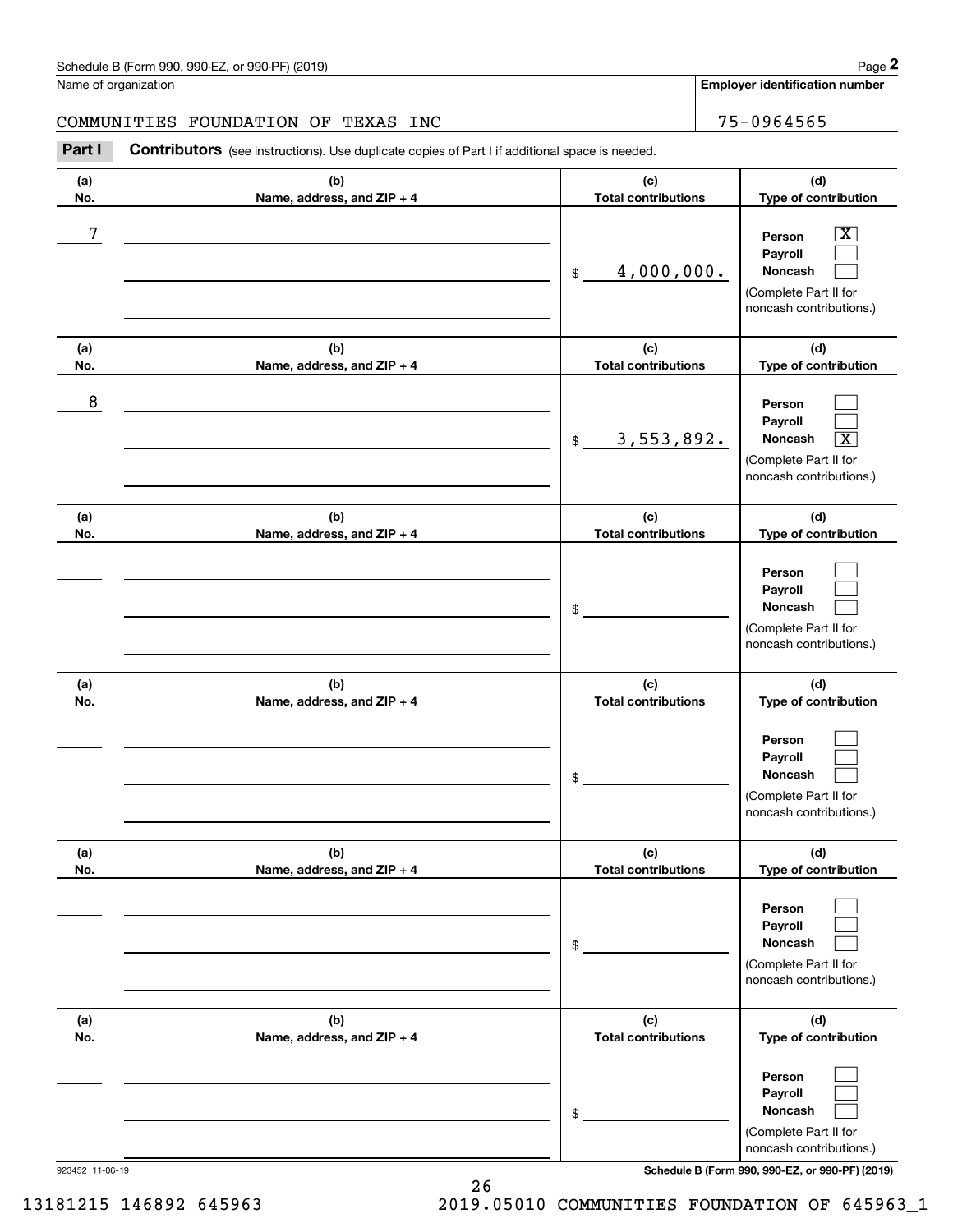|                              | Schedule B (Form 990, 990-EZ, or 990-PF) (2019)                                                     |                                                 | Page 3                                          |
|------------------------------|-----------------------------------------------------------------------------------------------------|-------------------------------------------------|-------------------------------------------------|
|                              | Name of organization                                                                                |                                                 | <b>Employer identification number</b>           |
|                              | COMMUNITIES FOUNDATION OF TEXAS INC                                                                 |                                                 | 75-0964565                                      |
| Part II                      | Noncash Property (see instructions). Use duplicate copies of Part II if additional space is needed. |                                                 |                                                 |
| (a)<br>No.<br>from<br>Part I | (b)<br>Description of noncash property given                                                        | (c)<br>FMV (or estimate)<br>(See instructions.) | (d)<br>Date received                            |
| 4                            | <b>STOCK</b>                                                                                        |                                                 |                                                 |
|                              |                                                                                                     |                                                 |                                                 |
|                              |                                                                                                     | 4,837,664.<br>$\mathfrak{S}$                    | 06/02/20                                        |
| (a)<br>No.<br>from<br>Part I | (b)<br>Description of noncash property given                                                        | (c)<br>FMV (or estimate)<br>(See instructions.) | (d)<br>Date received                            |
|                              | INDIVIDUAL RETIREMENT ACCOUNT                                                                       |                                                 |                                                 |
| 6                            |                                                                                                     | 4, 251, 332.<br>$\mathfrak s$                   | 12/26/20                                        |
| (a)                          |                                                                                                     |                                                 |                                                 |
| No.<br>from<br>Part I        | (b)<br>Description of noncash property given                                                        | (c)<br>FMV (or estimate)<br>(See instructions.) | (d)<br>Date received                            |
|                              | <b>STOCK</b>                                                                                        |                                                 |                                                 |
| 8                            |                                                                                                     |                                                 |                                                 |
|                              |                                                                                                     | 3,553,892.<br>$\mathfrak{S}$                    | 12/17/19                                        |
| (a)<br>No.<br>from<br>Part I | (b)<br>Description of noncash property given                                                        | (c)<br>FMV (or estimate)<br>(See instructions.) | (d)<br>Date received                            |
|                              |                                                                                                     |                                                 |                                                 |
|                              |                                                                                                     |                                                 |                                                 |
|                              |                                                                                                     | \$                                              |                                                 |
| (a)<br>No.<br>from<br>Part I | (b)<br>Description of noncash property given                                                        | (c)<br>FMV (or estimate)<br>(See instructions.) | (d)<br>Date received                            |
|                              |                                                                                                     |                                                 |                                                 |
|                              |                                                                                                     | \$                                              |                                                 |
| (a)<br>No.<br>from<br>Part I | (b)<br>Description of noncash property given                                                        | (c)<br>FMV (or estimate)<br>(See instructions.) | (d)<br>Date received                            |
|                              |                                                                                                     |                                                 |                                                 |
|                              |                                                                                                     |                                                 |                                                 |
|                              |                                                                                                     | \$                                              | Schedule B (Form 990, 990-EZ, or 990-PF) (2019) |

27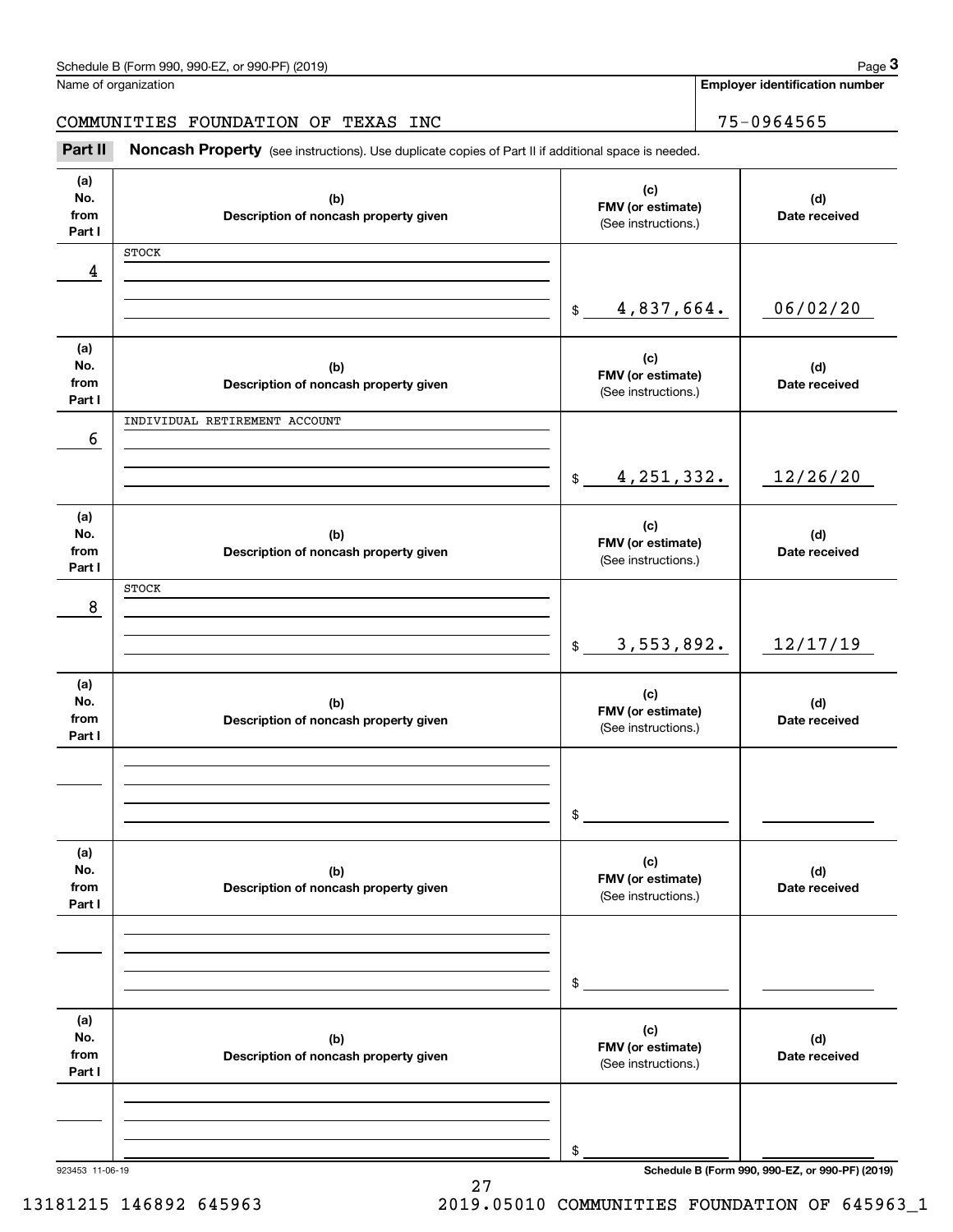|                           | Schedule B (Form 990, 990-EZ, or 990-PF) (2019)                                                                                                                                                                                                      |                      | Page 4                                                                                                                                                         |  |  |  |
|---------------------------|------------------------------------------------------------------------------------------------------------------------------------------------------------------------------------------------------------------------------------------------------|----------------------|----------------------------------------------------------------------------------------------------------------------------------------------------------------|--|--|--|
|                           | Name of organization                                                                                                                                                                                                                                 |                      | <b>Employer identification number</b>                                                                                                                          |  |  |  |
|                           | COMMUNITIES FOUNDATION OF TEXAS INC                                                                                                                                                                                                                  |                      | 75-0964565                                                                                                                                                     |  |  |  |
| Part III                  | from any one contributor. Complete columns (a) through (e) and the following line entry. For organizations                                                                                                                                           |                      | Exclusively religious, charitable, etc., contributions to organizations described in section 501(c)(7), (8), or (10) that total more than \$1,000 for the year |  |  |  |
|                           | completing Part III, enter the total of exclusively religious, charitable, etc., contributions of \$1,000 or less for the year. (Enter this info. once.) $\blacktriangleright$ \$<br>Use duplicate copies of Part III if additional space is needed. |                      |                                                                                                                                                                |  |  |  |
| (a) No.<br>from<br>Part I | (b) Purpose of gift                                                                                                                                                                                                                                  | (c) Use of gift      | (d) Description of how gift is held                                                                                                                            |  |  |  |
|                           |                                                                                                                                                                                                                                                      |                      |                                                                                                                                                                |  |  |  |
|                           |                                                                                                                                                                                                                                                      | (e) Transfer of gift |                                                                                                                                                                |  |  |  |
|                           | Transferee's name, address, and ZIP + 4                                                                                                                                                                                                              |                      | Relationship of transferor to transferee                                                                                                                       |  |  |  |
|                           |                                                                                                                                                                                                                                                      |                      |                                                                                                                                                                |  |  |  |
| (a) No.<br>from<br>Part I | (b) Purpose of gift                                                                                                                                                                                                                                  | (c) Use of gift      | (d) Description of how gift is held                                                                                                                            |  |  |  |
|                           |                                                                                                                                                                                                                                                      |                      |                                                                                                                                                                |  |  |  |
|                           |                                                                                                                                                                                                                                                      |                      |                                                                                                                                                                |  |  |  |
|                           |                                                                                                                                                                                                                                                      | (e) Transfer of gift |                                                                                                                                                                |  |  |  |
|                           | Transferee's name, address, and ZIP + 4                                                                                                                                                                                                              |                      | Relationship of transferor to transferee                                                                                                                       |  |  |  |
|                           |                                                                                                                                                                                                                                                      |                      |                                                                                                                                                                |  |  |  |
| (a) No.<br>from<br>Part I | (b) Purpose of gift                                                                                                                                                                                                                                  | (c) Use of gift      | (d) Description of how gift is held                                                                                                                            |  |  |  |
|                           |                                                                                                                                                                                                                                                      |                      |                                                                                                                                                                |  |  |  |
|                           |                                                                                                                                                                                                                                                      | (e) Transfer of gift |                                                                                                                                                                |  |  |  |
|                           | Transferee's name, address, and $ZIP + 4$                                                                                                                                                                                                            |                      | Relationship of transferor to transferee                                                                                                                       |  |  |  |
|                           |                                                                                                                                                                                                                                                      |                      |                                                                                                                                                                |  |  |  |
| (a) No.<br>from           | (b) Purpose of gift                                                                                                                                                                                                                                  | (c) Use of gift      | (d) Description of how gift is held                                                                                                                            |  |  |  |
| Part I                    |                                                                                                                                                                                                                                                      |                      |                                                                                                                                                                |  |  |  |
|                           |                                                                                                                                                                                                                                                      |                      |                                                                                                                                                                |  |  |  |
|                           | (e) Transfer of gift                                                                                                                                                                                                                                 |                      |                                                                                                                                                                |  |  |  |
|                           | Transferee's name, address, and $ZIP + 4$                                                                                                                                                                                                            |                      | Relationship of transferor to transferee                                                                                                                       |  |  |  |
|                           |                                                                                                                                                                                                                                                      |                      |                                                                                                                                                                |  |  |  |
| 923454 11-06-19           |                                                                                                                                                                                                                                                      |                      | Schedule B (Form 990, 990-EZ, or 990-PF) (2019)                                                                                                                |  |  |  |
|                           |                                                                                                                                                                                                                                                      | 28                   |                                                                                                                                                                |  |  |  |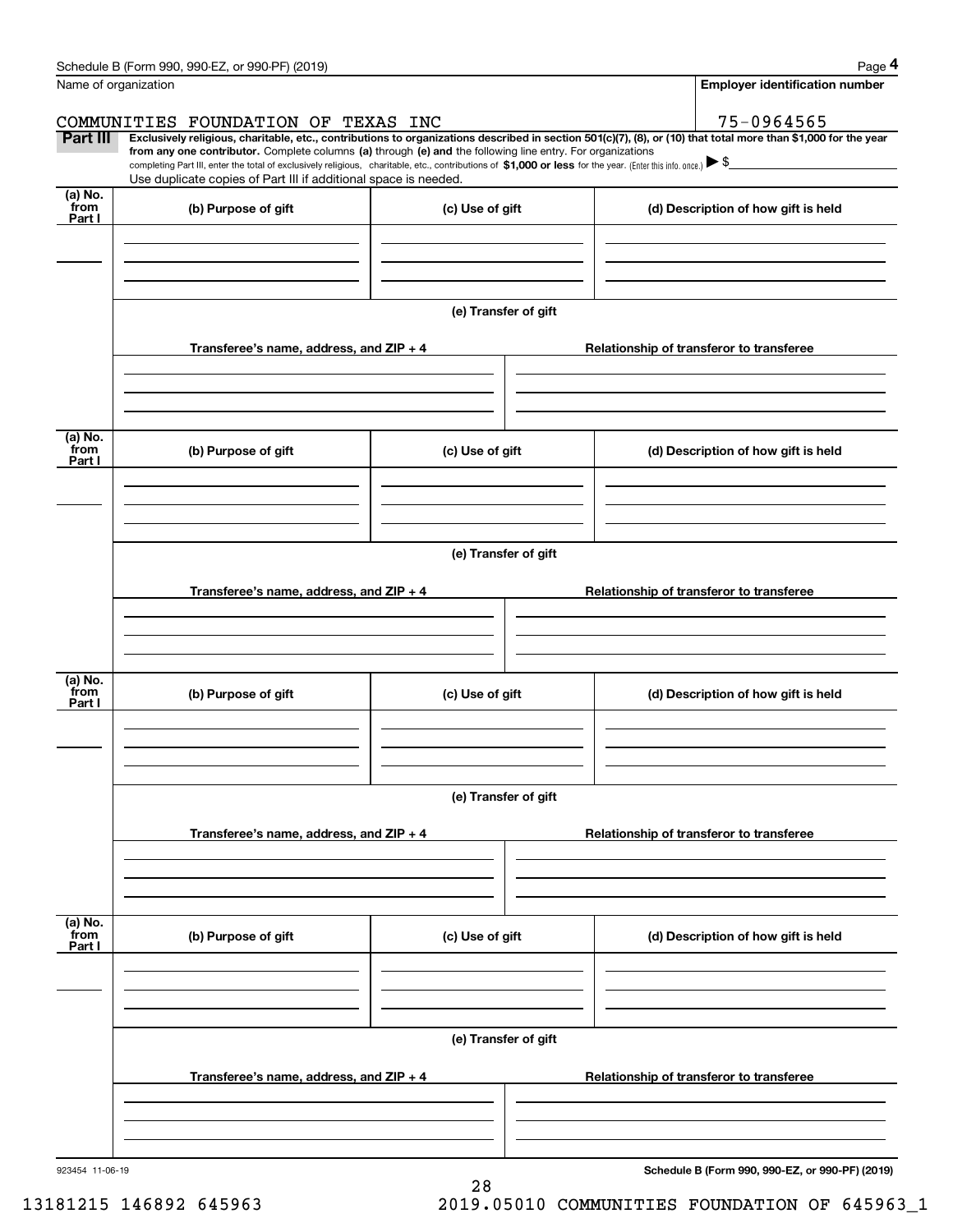| <b>Political Campaign and Lobbying Activities</b><br><b>SCHEDULE C</b> |                                                                                                                                |                                                                                                                                                                          |           |                                                     |                          | OMB No. 1545-0047                                   |  |  |  |  |
|------------------------------------------------------------------------|--------------------------------------------------------------------------------------------------------------------------------|--------------------------------------------------------------------------------------------------------------------------------------------------------------------------|-----------|-----------------------------------------------------|--------------------------|-----------------------------------------------------|--|--|--|--|
| (Form 990 or 990-EZ)                                                   |                                                                                                                                |                                                                                                                                                                          |           |                                                     |                          |                                                     |  |  |  |  |
|                                                                        |                                                                                                                                | For Organizations Exempt From Income Tax Under section 501(c) and section 527<br>► Complete if the organization is described below. ► Attach to Form 990 or Form 990-EZ. |           |                                                     |                          |                                                     |  |  |  |  |
| Department of the Treasury<br>Internal Revenue Service                 |                                                                                                                                | Go to www.irs.gov/Form990 for instructions and the latest information.                                                                                                   |           |                                                     |                          | <b>Open to Public</b><br>Inspection                 |  |  |  |  |
|                                                                        |                                                                                                                                | If the organization answered "Yes," on Form 990, Part IV, line 3, or Form 990-EZ, Part V, line 46 (Political Campaign Activities), then                                  |           |                                                     |                          |                                                     |  |  |  |  |
|                                                                        | • Section 501(c)(3) organizations: Complete Parts I-A and B. Do not complete Part I-C.                                         |                                                                                                                                                                          |           |                                                     |                          |                                                     |  |  |  |  |
|                                                                        |                                                                                                                                | • Section 501(c) (other than section 501(c)(3)) organizations: Complete Parts I-A and C below. Do not complete Part I-B.                                                 |           |                                                     |                          |                                                     |  |  |  |  |
| • Section 527 organizations: Complete Part I-A only.                   |                                                                                                                                |                                                                                                                                                                          |           |                                                     |                          |                                                     |  |  |  |  |
|                                                                        | If the organization answered "Yes," on Form 990, Part IV, line 4, or Form 990-EZ, Part VI, line 47 (Lobbying Activities), then |                                                                                                                                                                          |           |                                                     |                          |                                                     |  |  |  |  |
|                                                                        |                                                                                                                                | • Section 501(c)(3) organizations that have filed Form 5768 (election under section 501(h)): Complete Part II-A. Do not complete Part II-B.                              |           |                                                     |                          |                                                     |  |  |  |  |
|                                                                        |                                                                                                                                | • Section 501(c)(3) organizations that have NOT filed Form 5768 (election under section 501(h)): Complete Part II-B. Do not complete Part II-A.                          |           |                                                     |                          |                                                     |  |  |  |  |
| Tax) (see separate instructions), then                                 |                                                                                                                                | If the organization answered "Yes," on Form 990, Part IV, line 5 (Proxy Tax) (see separate instructions) or Form 990-EZ, Part V, line 35c (Proxy                         |           |                                                     |                          |                                                     |  |  |  |  |
|                                                                        |                                                                                                                                | • Section 501(c)(4), (5), or (6) organizations: Complete Part III.                                                                                                       |           |                                                     |                          |                                                     |  |  |  |  |
| Name of organization                                                   |                                                                                                                                |                                                                                                                                                                          |           |                                                     |                          | <b>Employer identification number</b>               |  |  |  |  |
|                                                                        |                                                                                                                                | COMMUNITIES FOUNDATION OF TEXAS INC                                                                                                                                      |           |                                                     |                          | 75-0964565                                          |  |  |  |  |
| Part I-A                                                               |                                                                                                                                | Complete if the organization is exempt under section 501(c) or is a section 527 organization.                                                                            |           |                                                     |                          |                                                     |  |  |  |  |
|                                                                        |                                                                                                                                |                                                                                                                                                                          |           |                                                     |                          |                                                     |  |  |  |  |
|                                                                        |                                                                                                                                | 1 Provide a description of the organization's direct and indirect political campaign activities in Part IV.                                                              |           |                                                     |                          |                                                     |  |  |  |  |
| <b>2</b> Political campaign activity expenditures                      |                                                                                                                                |                                                                                                                                                                          |           |                                                     | $\blacktriangleright$ \$ |                                                     |  |  |  |  |
| 3 Volunteer hours for political campaign activities                    |                                                                                                                                |                                                                                                                                                                          |           |                                                     |                          |                                                     |  |  |  |  |
| Part I-B                                                               |                                                                                                                                | Complete if the organization is exempt under section 501(c)(3).                                                                                                          |           |                                                     |                          |                                                     |  |  |  |  |
|                                                                        |                                                                                                                                | 1 Enter the amount of any excise tax incurred by the organization under section 4955                                                                                     |           |                                                     |                          |                                                     |  |  |  |  |
|                                                                        |                                                                                                                                | 2 Enter the amount of any excise tax incurred by organization managers under section 4955                                                                                |           | $\bullet$ $\bullet$ $\bullet$ $\bullet$ $\bullet$   |                          |                                                     |  |  |  |  |
| З                                                                      |                                                                                                                                |                                                                                                                                                                          |           |                                                     |                          | Yes<br>No                                           |  |  |  |  |
|                                                                        |                                                                                                                                |                                                                                                                                                                          |           |                                                     |                          | Yes<br>No                                           |  |  |  |  |
| <b>b</b> If "Yes," describe in Part IV.                                |                                                                                                                                | Part I-C   Complete if the organization is exempt under section 501(c), except section 501(c)(3).                                                                        |           |                                                     |                          |                                                     |  |  |  |  |
|                                                                        |                                                                                                                                |                                                                                                                                                                          |           |                                                     |                          |                                                     |  |  |  |  |
|                                                                        |                                                                                                                                | 1 Enter the amount directly expended by the filing organization for section 527 exempt function activities                                                               |           |                                                     | $\blacktriangleright$ \$ |                                                     |  |  |  |  |
| exempt function activities                                             |                                                                                                                                | 2 Enter the amount of the filing organization's funds contributed to other organizations for section 527                                                                 |           |                                                     | $\blacktriangleright$ \$ |                                                     |  |  |  |  |
|                                                                        |                                                                                                                                | 3 Total exempt function expenditures. Add lines 1 and 2. Enter here and on Form 1120-POL,                                                                                |           |                                                     |                          |                                                     |  |  |  |  |
|                                                                        |                                                                                                                                |                                                                                                                                                                          |           |                                                     | $\triangleright$ \$      |                                                     |  |  |  |  |
|                                                                        |                                                                                                                                |                                                                                                                                                                          |           |                                                     |                          | <b>No</b><br>Yes                                    |  |  |  |  |
| 5                                                                      |                                                                                                                                | Enter the names, addresses and employer identification number (EIN) of all section 527 political organizations to which the filing organization                          |           |                                                     |                          |                                                     |  |  |  |  |
|                                                                        |                                                                                                                                | made payments. For each organization listed, enter the amount paid from the filing organization's funds. Also enter the amount of political                              |           |                                                     |                          |                                                     |  |  |  |  |
|                                                                        |                                                                                                                                | contributions received that were promptly and directly delivered to a separate political organization, such as a separate segregated fund or a                           |           |                                                     |                          |                                                     |  |  |  |  |
|                                                                        |                                                                                                                                | political action committee (PAC). If additional space is needed, provide information in Part IV.                                                                         |           |                                                     |                          |                                                     |  |  |  |  |
| (a) Name                                                               |                                                                                                                                | (b) Address                                                                                                                                                              | $(c)$ EIN | (d) Amount paid from                                |                          | (e) Amount of political                             |  |  |  |  |
|                                                                        |                                                                                                                                |                                                                                                                                                                          |           | filing organization's<br>funds. If none, enter -0-. |                          | contributions received and<br>promptly and directly |  |  |  |  |
|                                                                        |                                                                                                                                |                                                                                                                                                                          |           |                                                     |                          | delivered to a separate                             |  |  |  |  |
|                                                                        |                                                                                                                                |                                                                                                                                                                          |           |                                                     |                          | political organization.<br>If none, enter -0-.      |  |  |  |  |
|                                                                        |                                                                                                                                |                                                                                                                                                                          |           |                                                     |                          |                                                     |  |  |  |  |
|                                                                        |                                                                                                                                |                                                                                                                                                                          |           |                                                     |                          |                                                     |  |  |  |  |
|                                                                        |                                                                                                                                |                                                                                                                                                                          |           |                                                     |                          |                                                     |  |  |  |  |
|                                                                        |                                                                                                                                |                                                                                                                                                                          |           |                                                     |                          |                                                     |  |  |  |  |
|                                                                        |                                                                                                                                |                                                                                                                                                                          |           |                                                     |                          |                                                     |  |  |  |  |
|                                                                        |                                                                                                                                |                                                                                                                                                                          |           |                                                     |                          |                                                     |  |  |  |  |
|                                                                        |                                                                                                                                |                                                                                                                                                                          |           |                                                     |                          |                                                     |  |  |  |  |

**For Paperwork Reduction Act Notice, see the Instructions for Form 990 or 990-EZ. Schedule C (Form 990 or 990-EZ) 2019** LHA

932041 11-26-19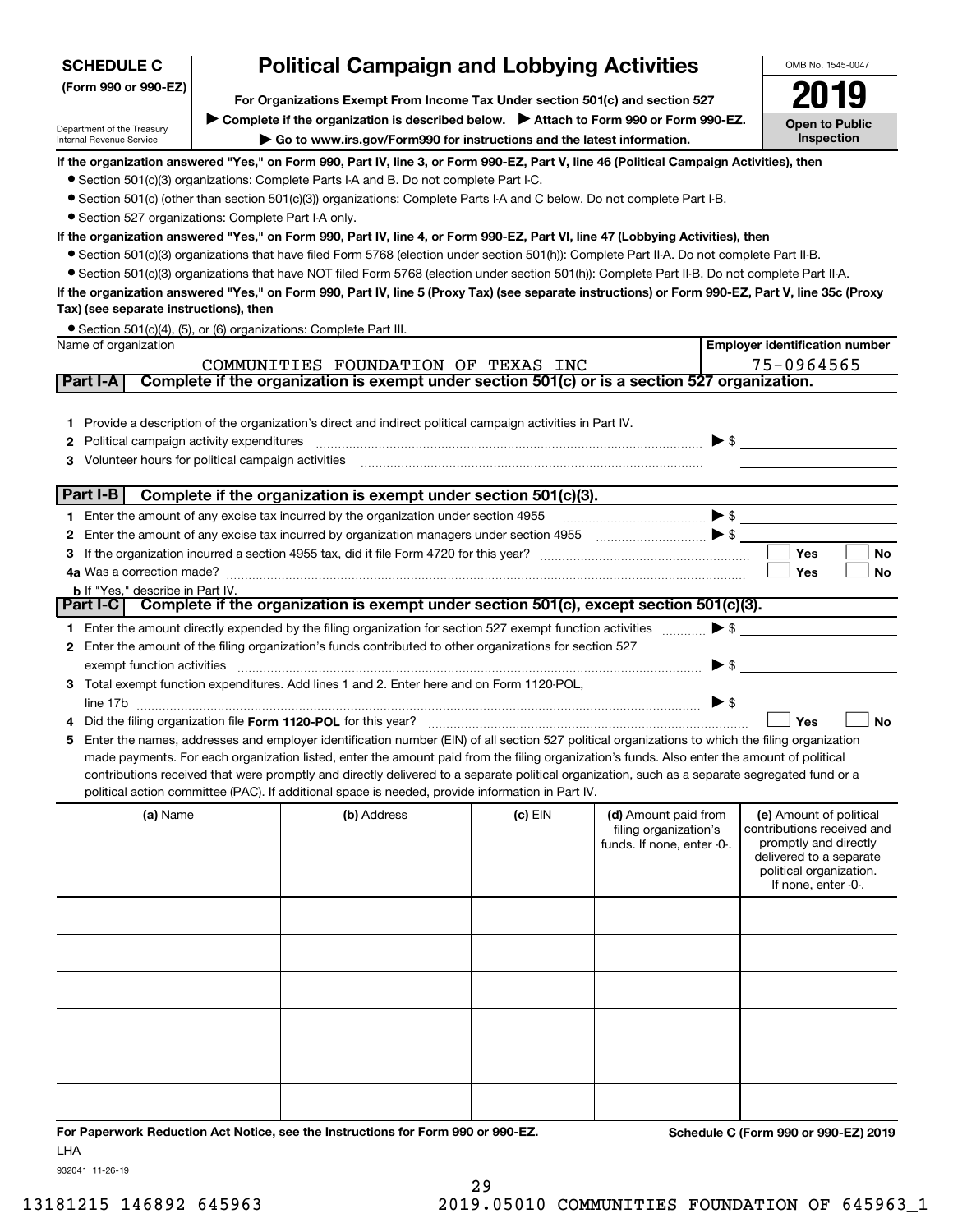| Schedule C (Form 990 or 990-EZ) 2019 COMMUNITIES FOUNDATION OF TEXAS INC                                                            |                                        |                                                                                  |                                                                                                                                   |                              | $75 - 0964565$ Page 2 |
|-------------------------------------------------------------------------------------------------------------------------------------|----------------------------------------|----------------------------------------------------------------------------------|-----------------------------------------------------------------------------------------------------------------------------------|------------------------------|-----------------------|
| Complete if the organization is exempt under section 501(c)(3) and filed Form 5768 (election under<br>Part II-A<br>section 501(h)). |                                        |                                                                                  |                                                                                                                                   |                              |                       |
|                                                                                                                                     |                                        |                                                                                  |                                                                                                                                   |                              |                       |
| A Check $\blacktriangleright$                                                                                                       |                                        |                                                                                  | if the filing organization belongs to an affiliated group (and list in Part IV each affiliated group member's name, address, EIN, |                              |                       |
| expenses, and share of excess lobbying expenditures).                                                                               |                                        |                                                                                  |                                                                                                                                   |                              |                       |
| B Check D                                                                                                                           | <b>Limits on Lobbying Expenditures</b> | if the filing organization checked box A and "limited control" provisions apply. |                                                                                                                                   | (a) Filing<br>organization's | (b) Affiliated group  |
|                                                                                                                                     |                                        | (The term "expenditures" means amounts paid or incurred.)                        |                                                                                                                                   | totals                       | totals                |
| 1a Total lobbying expenditures to influence public opinion (grassroots lobbying)                                                    |                                        |                                                                                  |                                                                                                                                   |                              |                       |
| <b>b</b> Total lobbying expenditures to influence a legislative body (direct lobbying)                                              |                                        |                                                                                  |                                                                                                                                   |                              |                       |
| c                                                                                                                                   |                                        |                                                                                  |                                                                                                                                   |                              |                       |
| <b>d</b> Other exempt purpose expenditures                                                                                          |                                        |                                                                                  |                                                                                                                                   |                              |                       |
|                                                                                                                                     |                                        |                                                                                  |                                                                                                                                   |                              |                       |
| f Lobbying nontaxable amount. Enter the amount from the following table in both columns.                                            |                                        |                                                                                  |                                                                                                                                   |                              |                       |
| If the amount on line 1e, column (a) or (b) is:                                                                                     |                                        | The lobbying nontaxable amount is:                                               |                                                                                                                                   |                              |                       |
| Not over \$500,000                                                                                                                  |                                        | 20% of the amount on line 1e.                                                    |                                                                                                                                   |                              |                       |
| Over \$500,000 but not over \$1,000,000                                                                                             |                                        | \$100,000 plus 15% of the excess over \$500,000.                                 |                                                                                                                                   |                              |                       |
| Over \$1,000,000 but not over \$1,500,000                                                                                           |                                        | \$175,000 plus 10% of the excess over \$1,000,000.                               |                                                                                                                                   |                              |                       |
| Over \$1,500,000 but not over \$17,000,000                                                                                          |                                        | \$225,000 plus 5% of the excess over \$1,500,000.                                |                                                                                                                                   |                              |                       |
| Over \$17,000,000                                                                                                                   | \$1,000,000.                           |                                                                                  |                                                                                                                                   |                              |                       |
|                                                                                                                                     |                                        |                                                                                  |                                                                                                                                   |                              |                       |
| g Grassroots nontaxable amount (enter 25% of line 1f)                                                                               |                                        |                                                                                  |                                                                                                                                   |                              |                       |
| <b>h</b> Subtract line 1g from line 1a. If zero or less, enter -0-                                                                  |                                        |                                                                                  |                                                                                                                                   |                              |                       |
| i Subtract line 1f from line 1c. If zero or less, enter -0-                                                                         |                                        |                                                                                  |                                                                                                                                   |                              |                       |
| If there is an amount other than zero on either line 1h or line 1i, did the organization file Form 4720                             |                                        |                                                                                  |                                                                                                                                   |                              |                       |
| reporting section 4911 tax for this year?                                                                                           |                                        |                                                                                  |                                                                                                                                   |                              | Yes<br>No             |
|                                                                                                                                     |                                        | 4-Year Averaging Period Under Section 501(h)                                     |                                                                                                                                   |                              |                       |
| (Some organizations that made a section 501(h) election do not have to complete all of the five columns below.                      |                                        | See the separate instructions for lines 2a through 2f.)                          |                                                                                                                                   |                              |                       |
|                                                                                                                                     |                                        | Lobbying Expenditures During 4-Year Averaging Period                             |                                                                                                                                   |                              |                       |
| Calendar year                                                                                                                       |                                        |                                                                                  |                                                                                                                                   |                              |                       |
| (or fiscal year beginning in)                                                                                                       | (a) 2016                               | (b) $2017$                                                                       | $(c)$ 2018                                                                                                                        | $(d)$ 2019                   | (e) Total             |
|                                                                                                                                     |                                        |                                                                                  |                                                                                                                                   |                              |                       |
| 2a Lobbying nontaxable amount                                                                                                       |                                        |                                                                                  |                                                                                                                                   |                              |                       |
| <b>b</b> Lobbying ceiling amount<br>(150% of line 2a, column(e))                                                                    |                                        |                                                                                  |                                                                                                                                   |                              |                       |
|                                                                                                                                     |                                        |                                                                                  |                                                                                                                                   |                              |                       |
| c Total lobbying expenditures                                                                                                       |                                        |                                                                                  |                                                                                                                                   |                              |                       |
|                                                                                                                                     |                                        |                                                                                  |                                                                                                                                   |                              |                       |
| d Grassroots nontaxable amount                                                                                                      |                                        |                                                                                  |                                                                                                                                   |                              |                       |
| e Grassroots ceiling amount                                                                                                         |                                        |                                                                                  |                                                                                                                                   |                              |                       |
| (150% of line 2d, column (e))                                                                                                       |                                        |                                                                                  |                                                                                                                                   |                              |                       |
| f Grassroots lobbying expenditures                                                                                                  |                                        |                                                                                  |                                                                                                                                   |                              |                       |
|                                                                                                                                     |                                        |                                                                                  |                                                                                                                                   |                              |                       |

**Schedule C (Form 990 or 990-EZ) 2019**

932042 11-26-19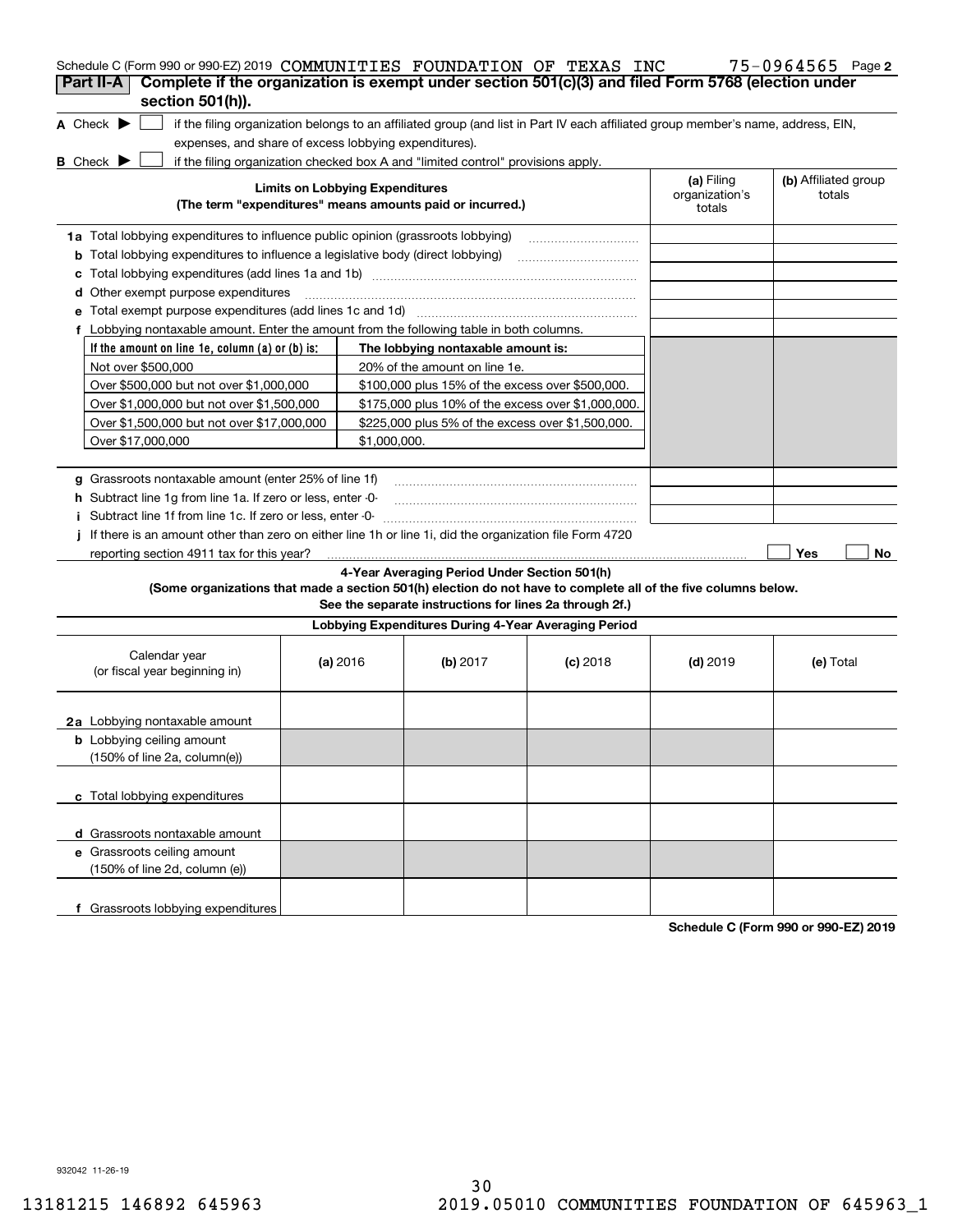### **3** Schedule C (Form 990 or 990-EZ) 2019 Page **Part II-B Complete if the organization is exempt under section 501(c)(3) and has NOT filed Form 5768 (election under section 501(h)).** COMMUNITIES FOUNDATION OF TEXAS INC 75-0964565

| For each "Yes" response on lines 1a through 1i below, provide in Part IV a detailed description |                                                                                                                                                                                                                                                                                                                                                                                                                                                                                             | (a) |                                      | (b)    |         |
|-------------------------------------------------------------------------------------------------|---------------------------------------------------------------------------------------------------------------------------------------------------------------------------------------------------------------------------------------------------------------------------------------------------------------------------------------------------------------------------------------------------------------------------------------------------------------------------------------------|-----|--------------------------------------|--------|---------|
|                                                                                                 | of the lobbying activity.                                                                                                                                                                                                                                                                                                                                                                                                                                                                   | Yes | No                                   | Amount |         |
| 1.                                                                                              | During the year, did the filing organization attempt to influence foreign, national, state, or<br>local legislation, including any attempt to influence public opinion on a legislative matter<br>or referendum, through the use of:                                                                                                                                                                                                                                                        |     |                                      |        |         |
|                                                                                                 |                                                                                                                                                                                                                                                                                                                                                                                                                                                                                             |     | х                                    |        |         |
|                                                                                                 | <b>b</b> Paid staff or management (include compensation in expenses reported on lines 1c through 1i)?<br>$\mathbf{r}$                                                                                                                                                                                                                                                                                                                                                                       |     | х                                    |        |         |
|                                                                                                 |                                                                                                                                                                                                                                                                                                                                                                                                                                                                                             |     | X                                    |        |         |
|                                                                                                 |                                                                                                                                                                                                                                                                                                                                                                                                                                                                                             |     | X                                    |        |         |
|                                                                                                 | e Publications, or published or broadcast statements?                                                                                                                                                                                                                                                                                                                                                                                                                                       |     | X                                    |        |         |
|                                                                                                 | f Grants to other organizations for lobbying purposes?                                                                                                                                                                                                                                                                                                                                                                                                                                      |     | х                                    |        |         |
|                                                                                                 | g Direct contact with legislators, their staffs, government officials, or a legislative body?                                                                                                                                                                                                                                                                                                                                                                                               | x   |                                      |        | 18,900. |
|                                                                                                 | h Rallies, demonstrations, seminars, conventions, speeches, lectures, or any similar means?                                                                                                                                                                                                                                                                                                                                                                                                 |     | х                                    |        |         |
|                                                                                                 | <i>i</i> Other activities?                                                                                                                                                                                                                                                                                                                                                                                                                                                                  |     | х                                    |        |         |
|                                                                                                 |                                                                                                                                                                                                                                                                                                                                                                                                                                                                                             |     |                                      |        | 18,900. |
|                                                                                                 | 2a Did the activities in line 1 cause the organization to be not described in section 501(c)(3)?                                                                                                                                                                                                                                                                                                                                                                                            |     | х                                    |        |         |
|                                                                                                 |                                                                                                                                                                                                                                                                                                                                                                                                                                                                                             |     |                                      |        |         |
|                                                                                                 | c If "Yes," enter the amount of any tax incurred by organization managers under section 4912                                                                                                                                                                                                                                                                                                                                                                                                |     |                                      |        |         |
|                                                                                                 | d If the filing organization incurred a section 4912 tax, did it file Form 4720 for this year?                                                                                                                                                                                                                                                                                                                                                                                              |     |                                      |        |         |
|                                                                                                 | Complete if the organization is exempt under section 501(c)(4), section 501(c)(5), or section<br> Part III-A <br>$501(c)(6)$ .                                                                                                                                                                                                                                                                                                                                                              |     |                                      |        |         |
|                                                                                                 |                                                                                                                                                                                                                                                                                                                                                                                                                                                                                             |     |                                      | Yes    | No      |
| 1                                                                                               |                                                                                                                                                                                                                                                                                                                                                                                                                                                                                             |     | 1                                    |        |         |
| 2                                                                                               |                                                                                                                                                                                                                                                                                                                                                                                                                                                                                             |     | $\mathbf{2}$                         |        |         |
| 3                                                                                               | Did the organization agree to carry over lobbying and political campaign activity expenditures from the prior year?                                                                                                                                                                                                                                                                                                                                                                         |     | 3                                    |        |         |
|                                                                                                 | Complete if the organization is exempt under section 501(c)(4), section 501(c)(5), or section<br> Part III-B                                                                                                                                                                                                                                                                                                                                                                                |     |                                      |        |         |
|                                                                                                 | 501(c)(6) and if either (a) BOTH Part III-A, lines 1 and 2, are answered "No" OR (b) Part III-A, line 3, is                                                                                                                                                                                                                                                                                                                                                                                 |     |                                      |        |         |
|                                                                                                 | answered "Yes."                                                                                                                                                                                                                                                                                                                                                                                                                                                                             |     |                                      |        |         |
| 1                                                                                               | Dues, assessments and similar amounts from members [111] www.communicallynews.communicallyness.communicallyness.com                                                                                                                                                                                                                                                                                                                                                                         |     | 1                                    |        |         |
| 2                                                                                               | Section 162(e) nondeductible lobbying and political expenditures (do not include amounts of political                                                                                                                                                                                                                                                                                                                                                                                       |     |                                      |        |         |
|                                                                                                 | expenses for which the section 527(f) tax was paid).                                                                                                                                                                                                                                                                                                                                                                                                                                        |     |                                      |        |         |
|                                                                                                 |                                                                                                                                                                                                                                                                                                                                                                                                                                                                                             |     | 2a                                   |        |         |
|                                                                                                 | <b>b</b> Carryover from last year                                                                                                                                                                                                                                                                                                                                                                                                                                                           |     | 2b                                   |        |         |
| c                                                                                               | $\textbf{Total} \textcolor{red}{\overbrace{\hspace{15em}}\hspace{15em}}\hspace{15em}\textcolor{red}{\overbrace{\hspace{15em}}\hspace{15em}}\hspace{15em}\textcolor{red}{\overbrace{\hspace{15em}}\hspace{15em}}\hspace{15em}\textcolor{red}{\overbrace{\hspace{15em}}\hspace{15em}}\hspace{15em}\textcolor{red}{\overbrace{\hspace{15em}}\hspace{15em}}\hspace{15em}\textcolor{red}{\overbrace{\hspace{15em}}\hspace{15em}}\hspace{15em}\textcolor{red}{\overbrace{\hspace{15em}}\hspace{1$ |     | 2c                                   |        |         |
|                                                                                                 | Aggregate amount reported in section 6033(e)(1)(A) notices of nondeductible section 162(e) dues                                                                                                                                                                                                                                                                                                                                                                                             |     | 3                                    |        |         |
| 4                                                                                               | If notices were sent and the amount on line 2c exceeds the amount on line 3, what portion of the excess                                                                                                                                                                                                                                                                                                                                                                                     |     |                                      |        |         |
|                                                                                                 | does the organization agree to carryover to the reasonable estimate of nondeductible lobbying and political                                                                                                                                                                                                                                                                                                                                                                                 |     |                                      |        |         |
|                                                                                                 | expenditure next year?                                                                                                                                                                                                                                                                                                                                                                                                                                                                      |     | 4                                    |        |         |
| 5                                                                                               | Taxable amount of lobbying and political expenditures (see instructions)                                                                                                                                                                                                                                                                                                                                                                                                                    |     | 5                                    |        |         |
| <b>Part IV</b>                                                                                  | <b>Supplemental Information</b>                                                                                                                                                                                                                                                                                                                                                                                                                                                             |     |                                      |        |         |
|                                                                                                 | Provide the descriptions required for Part I-A, line 1; Part I-B, line 4; Part I-C, line 5; Part II-A (affiliated group list); Part II-A, lines 1 and 2 (see                                                                                                                                                                                                                                                                                                                                |     |                                      |        |         |
|                                                                                                 | instructions); and Part II-B, line 1. Also, complete this part for any additional information.                                                                                                                                                                                                                                                                                                                                                                                              |     |                                      |        |         |
|                                                                                                 | PART II-B, LINE 1, LOBBYING ACTIVITIES:                                                                                                                                                                                                                                                                                                                                                                                                                                                     |     |                                      |        |         |
|                                                                                                 |                                                                                                                                                                                                                                                                                                                                                                                                                                                                                             |     |                                      |        |         |
|                                                                                                 | REPRESENTS A PRO-RATA SHARE OF EXPENSES ASSOCIATED WITH THE COMMUNITY                                                                                                                                                                                                                                                                                                                                                                                                                       |     |                                      |        |         |
|                                                                                                 |                                                                                                                                                                                                                                                                                                                                                                                                                                                                                             |     |                                      |        |         |
|                                                                                                 | FOUNDATION PUBLIC AWARENESS INITIATIVE.<br>THIS INITIATIVE REPRESENTS A                                                                                                                                                                                                                                                                                                                                                                                                                     |     |                                      |        |         |
|                                                                                                 |                                                                                                                                                                                                                                                                                                                                                                                                                                                                                             |     |                                      |        |         |
|                                                                                                 | COALITION OF MORE THAN 100 COMMUNITY FOUNDATIONS NATIONWIDE WITH THE                                                                                                                                                                                                                                                                                                                                                                                                                        |     |                                      |        |         |
|                                                                                                 |                                                                                                                                                                                                                                                                                                                                                                                                                                                                                             |     |                                      |        |         |
|                                                                                                 | INTENT OF HELPING MEMBERS OF CONGRESS AND THEIR STAFFS BETTER                                                                                                                                                                                                                                                                                                                                                                                                                               |     |                                      |        |         |
|                                                                                                 | UNDERSTAND THE WORK OF COMMUNITY FOUNDATIONS, AND HOW THEY DIFFER FROM                                                                                                                                                                                                                                                                                                                                                                                                                      |     |                                      |        |         |
|                                                                                                 |                                                                                                                                                                                                                                                                                                                                                                                                                                                                                             |     | Schedule C (Form 990 or 990-EZ) 2019 |        |         |
|                                                                                                 | 932043 11-26-19                                                                                                                                                                                                                                                                                                                                                                                                                                                                             |     |                                      |        |         |

31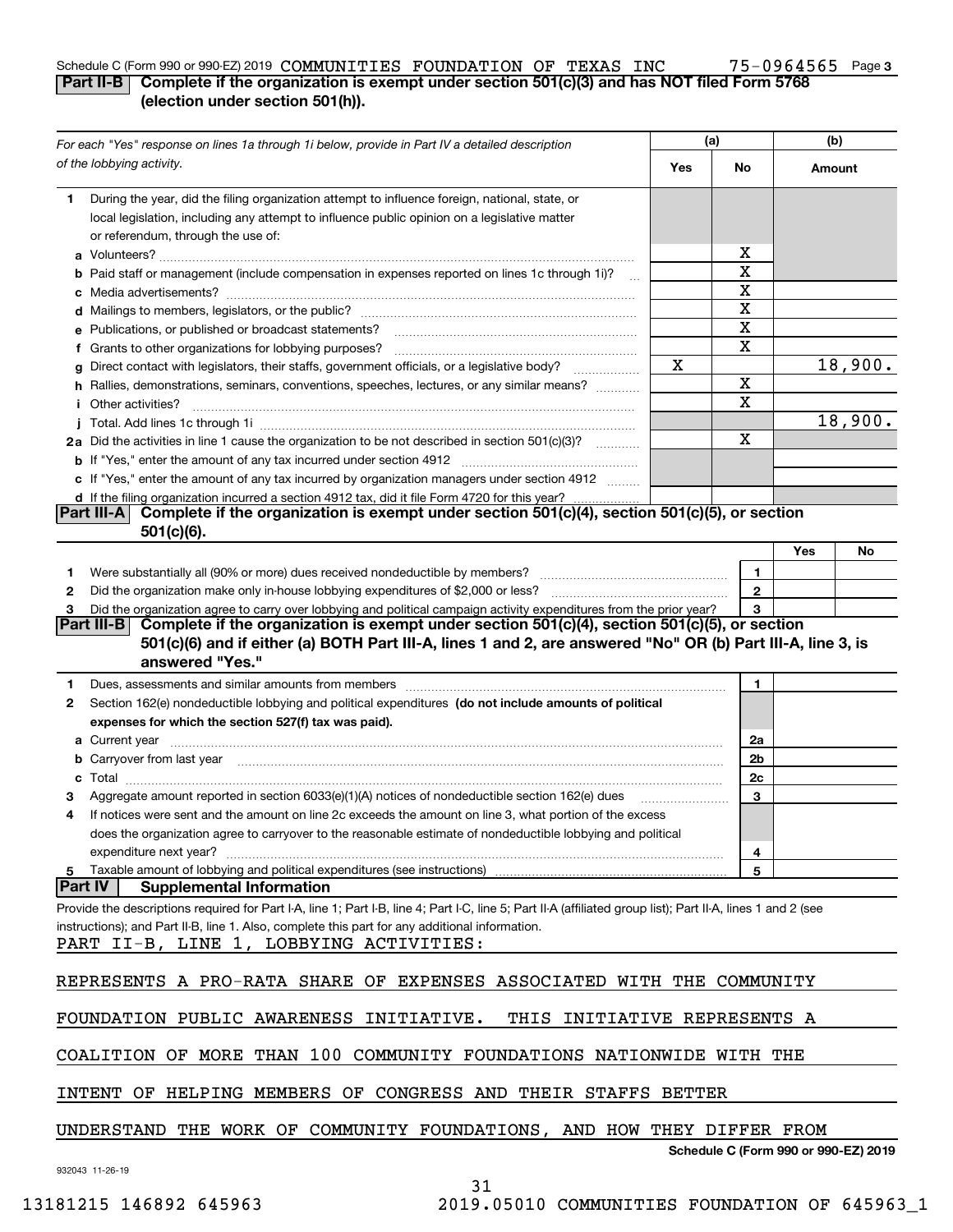|                                                                                                                                            |  | 75-0964565 Page 4                    |
|--------------------------------------------------------------------------------------------------------------------------------------------|--|--------------------------------------|
| Schedule C (Form 990 or 990-EZ) 2019 COMMUNITIES FOUNDATION OF TEXAS INC<br><b>Part IV</b> Supplemental Information <sub>(continued)</sub> |  |                                      |
|                                                                                                                                            |  |                                      |
| PRIVATE FOUNDATIONS.                                                                                                                       |  |                                      |
|                                                                                                                                            |  |                                      |
|                                                                                                                                            |  |                                      |
|                                                                                                                                            |  |                                      |
|                                                                                                                                            |  |                                      |
|                                                                                                                                            |  |                                      |
|                                                                                                                                            |  |                                      |
|                                                                                                                                            |  |                                      |
|                                                                                                                                            |  |                                      |
|                                                                                                                                            |  |                                      |
|                                                                                                                                            |  |                                      |
|                                                                                                                                            |  |                                      |
|                                                                                                                                            |  |                                      |
|                                                                                                                                            |  |                                      |
|                                                                                                                                            |  |                                      |
|                                                                                                                                            |  |                                      |
|                                                                                                                                            |  |                                      |
|                                                                                                                                            |  |                                      |
|                                                                                                                                            |  |                                      |
|                                                                                                                                            |  |                                      |
|                                                                                                                                            |  |                                      |
|                                                                                                                                            |  |                                      |
|                                                                                                                                            |  |                                      |
|                                                                                                                                            |  |                                      |
|                                                                                                                                            |  |                                      |
|                                                                                                                                            |  |                                      |
|                                                                                                                                            |  |                                      |
|                                                                                                                                            |  |                                      |
|                                                                                                                                            |  |                                      |
|                                                                                                                                            |  |                                      |
|                                                                                                                                            |  |                                      |
|                                                                                                                                            |  |                                      |
|                                                                                                                                            |  |                                      |
|                                                                                                                                            |  |                                      |
|                                                                                                                                            |  |                                      |
|                                                                                                                                            |  |                                      |
|                                                                                                                                            |  |                                      |
|                                                                                                                                            |  |                                      |
|                                                                                                                                            |  |                                      |
|                                                                                                                                            |  |                                      |
|                                                                                                                                            |  |                                      |
|                                                                                                                                            |  |                                      |
|                                                                                                                                            |  |                                      |
|                                                                                                                                            |  |                                      |
|                                                                                                                                            |  |                                      |
|                                                                                                                                            |  |                                      |
|                                                                                                                                            |  | Schodule C (Form 000 or 000 EZ) 2010 |

**Schedule C (Form 990 or 990-EZ) 2019**

932044 11-26-19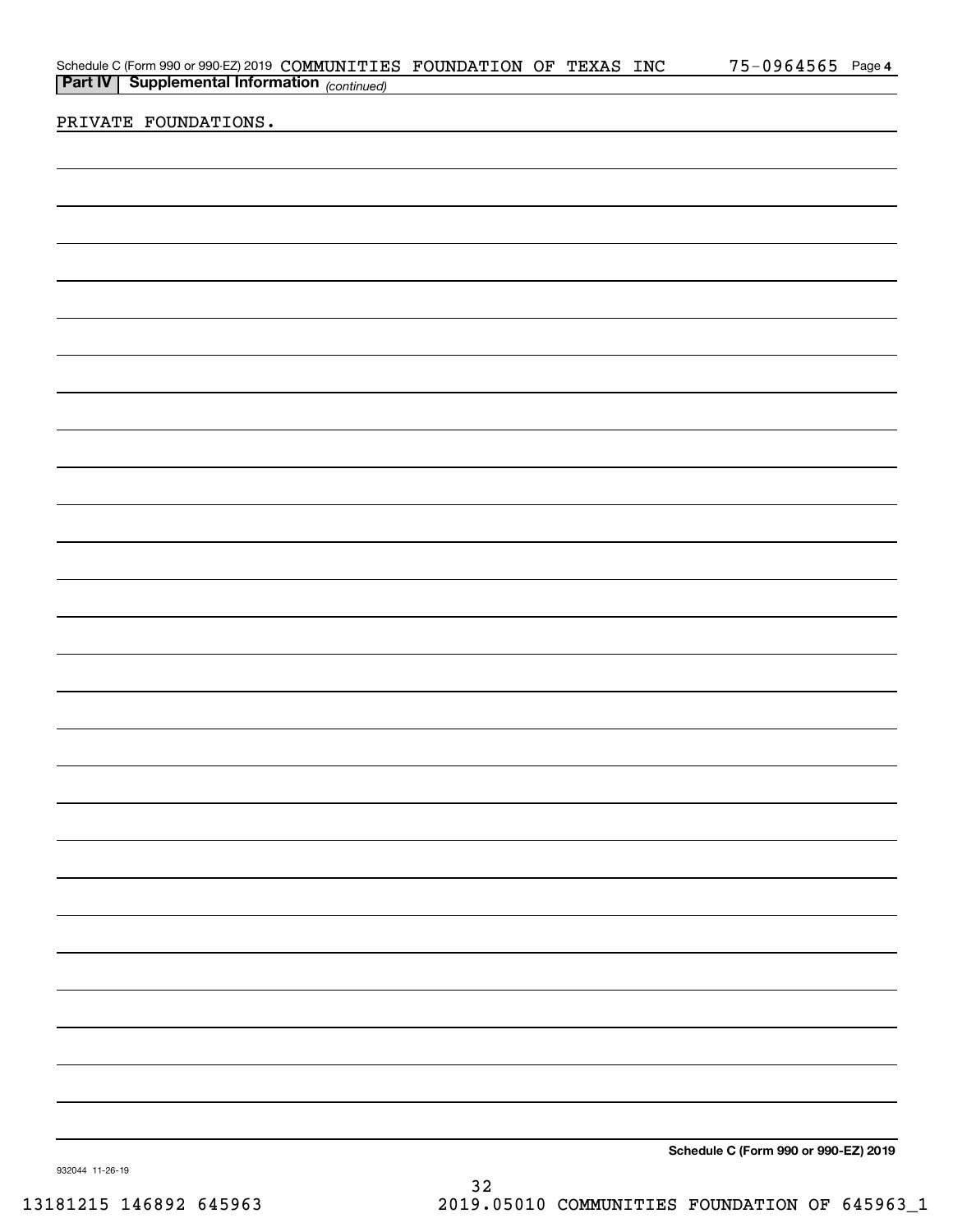# **SCHEDULE D Supplemental Financial Statements**

(Form 990)<br>
Pepartment of the Treasury<br>
Department of the Treasury<br>
Department of the Treasury<br>
Department of the Treasury<br> **Co to www.irs.gov/Form990 for instructions and the latest information.**<br> **Co to www.irs.gov/Form9** 



Department of the Treasury Internal Revenue Service

**Name of the organization Employer identification number**

| COMMUNITIES FOUNDATION OF TEXAS INC |  |  | 75-0964565 |
|-------------------------------------|--|--|------------|

| Part I  | <b>Organizations Maintaining Donor Advised Funds or Other Similar Funds or Accounts.</b> Complete if the                                                                                                                      |                         |                                                    |
|---------|-------------------------------------------------------------------------------------------------------------------------------------------------------------------------------------------------------------------------------|-------------------------|----------------------------------------------------|
|         | organization answered "Yes" on Form 990, Part IV, line 6.                                                                                                                                                                     | (a) Donor advised funds | (b) Funds and other accounts                       |
| 1       |                                                                                                                                                                                                                               | 813                     | 580                                                |
| 2       | Aggregate value of contributions to (during year)                                                                                                                                                                             | 79,348,809.             | 99,725,069.                                        |
| 3       | Aggregate value of grants from (during year)                                                                                                                                                                                  | 5,533,811.              | 78,699,601.                                        |
| 4       |                                                                                                                                                                                                                               | 323,796,998.            |                                                    |
| 5       | Did the organization inform all donors and donor advisors in writing that the assets held in donor advised funds                                                                                                              | 367,687,977.            |                                                    |
|         |                                                                                                                                                                                                                               |                         | $\boxed{\text{X}}$ Yes<br>No                       |
| 6       | Did the organization inform all grantees, donors, and donor advisors in writing that grant funds can be used only                                                                                                             |                         |                                                    |
|         | for charitable purposes and not for the benefit of the donor or donor advisor, or for any other purpose conferring                                                                                                            |                         |                                                    |
|         |                                                                                                                                                                                                                               |                         | $\boxed{\text{X}}$ Yes<br>No                       |
| Part II | Conservation Easements. Complete if the organization answered "Yes" on Form 990, Part IV, line 7.                                                                                                                             |                         |                                                    |
| 1       | Purpose(s) of conservation easements held by the organization (check all that apply).                                                                                                                                         |                         |                                                    |
|         | Preservation of land for public use (for example, recreation or education)                                                                                                                                                    |                         | Preservation of a historically important land area |
|         | Protection of natural habitat                                                                                                                                                                                                 |                         | Preservation of a certified historic structure     |
|         | Preservation of open space                                                                                                                                                                                                    |                         |                                                    |
| 2       | Complete lines 2a through 2d if the organization held a qualified conservation contribution in the form of a conservation easement on the last                                                                                |                         |                                                    |
|         | day of the tax year.                                                                                                                                                                                                          |                         | Held at the End of the Tax Year                    |
| а       | Total number of conservation easements                                                                                                                                                                                        |                         | 2a                                                 |
|         | Total acreage restricted by conservation easements                                                                                                                                                                            |                         | 2b                                                 |
|         |                                                                                                                                                                                                                               |                         | 2c                                                 |
|         | Number of conservation easements included in (c) acquired after 7/25/06, and not on a historic structure                                                                                                                      |                         |                                                    |
| d       |                                                                                                                                                                                                                               |                         |                                                    |
|         | listed in the National Register [111] Marshall Register [11] Marshall Register [11] Marshall Register [11] Marshall Register [11] Marshall Register [11] Marshall Register [11] Marshall Register [11] Marshall Register [11] |                         | 2d                                                 |
| 3       | Number of conservation easements modified, transferred, released, extinguished, or terminated by the organization during the tax                                                                                              |                         |                                                    |
|         | year                                                                                                                                                                                                                          |                         |                                                    |
| 4       | Number of states where property subject to conservation easement is located >                                                                                                                                                 |                         |                                                    |
| 5       | Does the organization have a written policy regarding the periodic monitoring, inspection, handling of                                                                                                                        |                         |                                                    |
|         | violations, and enforcement of the conservation easements it holds?                                                                                                                                                           |                         | Yes<br>No                                          |
| 6       | Staff and volunteer hours devoted to monitoring, inspecting, handling of violations, and enforcing conservation easements during the year                                                                                     |                         |                                                    |
|         |                                                                                                                                                                                                                               |                         |                                                    |
| 7       | Amount of expenses incurred in monitoring, inspecting, handling of violations, and enforcing conservation easements during the year                                                                                           |                         |                                                    |
|         | $\blacktriangleright$ \$                                                                                                                                                                                                      |                         |                                                    |
| 8       | Does each conservation easement reported on line 2(d) above satisfy the requirements of section 170(h)(4)(B)(i)                                                                                                               |                         |                                                    |
|         |                                                                                                                                                                                                                               |                         | Yes<br>No                                          |
| 9       | In Part XIII, describe how the organization reports conservation easements in its revenue and expense statement and                                                                                                           |                         |                                                    |
|         | balance sheet, and include, if applicable, the text of the footnote to the organization's financial statements that describes the                                                                                             |                         |                                                    |
|         | organization's accounting for conservation easements.                                                                                                                                                                         |                         |                                                    |
|         | Organizations Maintaining Collections of Art, Historical Treasures, or Other Similar Assets.<br>Part III                                                                                                                      |                         |                                                    |
|         | Complete if the organization answered "Yes" on Form 990, Part IV, line 8.                                                                                                                                                     |                         |                                                    |
|         | 1a If the organization elected, as permitted under FASB ASC 958, not to report in its revenue statement and balance sheet works                                                                                               |                         |                                                    |
|         | of art, historical treasures, or other similar assets held for public exhibition, education, or research in furtherance of public                                                                                             |                         |                                                    |
|         | service, provide in Part XIII the text of the footnote to its financial statements that describes these items.                                                                                                                |                         |                                                    |
|         | <b>b</b> If the organization elected, as permitted under FASB ASC 958, to report in its revenue statement and balance sheet works of                                                                                          |                         |                                                    |
|         | art, historical treasures, or other similar assets held for public exhibition, education, or research in furtherance of public service,                                                                                       |                         |                                                    |
|         | provide the following amounts relating to these items:                                                                                                                                                                        |                         |                                                    |
|         | (i)                                                                                                                                                                                                                           |                         |                                                    |
|         | (ii) Assets included in Form 990, Part X                                                                                                                                                                                      |                         | 689,006.<br>$\blacktriangleright$ \$               |
| 2       | If the organization received or held works of art, historical treasures, or other similar assets for financial gain, provide                                                                                                  |                         |                                                    |
|         | the following amounts required to be reported under FASB ASC 958 relating to these items:                                                                                                                                     |                         |                                                    |
| а       |                                                                                                                                                                                                                               |                         |                                                    |
|         |                                                                                                                                                                                                                               |                         | - \$                                               |
|         | LHA For Paperwork Reduction Act Notice, see the Instructions for Form 990.                                                                                                                                                    |                         | Schedule D (Form 990) 2019                         |
|         | 932051 10-02-19                                                                                                                                                                                                               |                         |                                                    |

33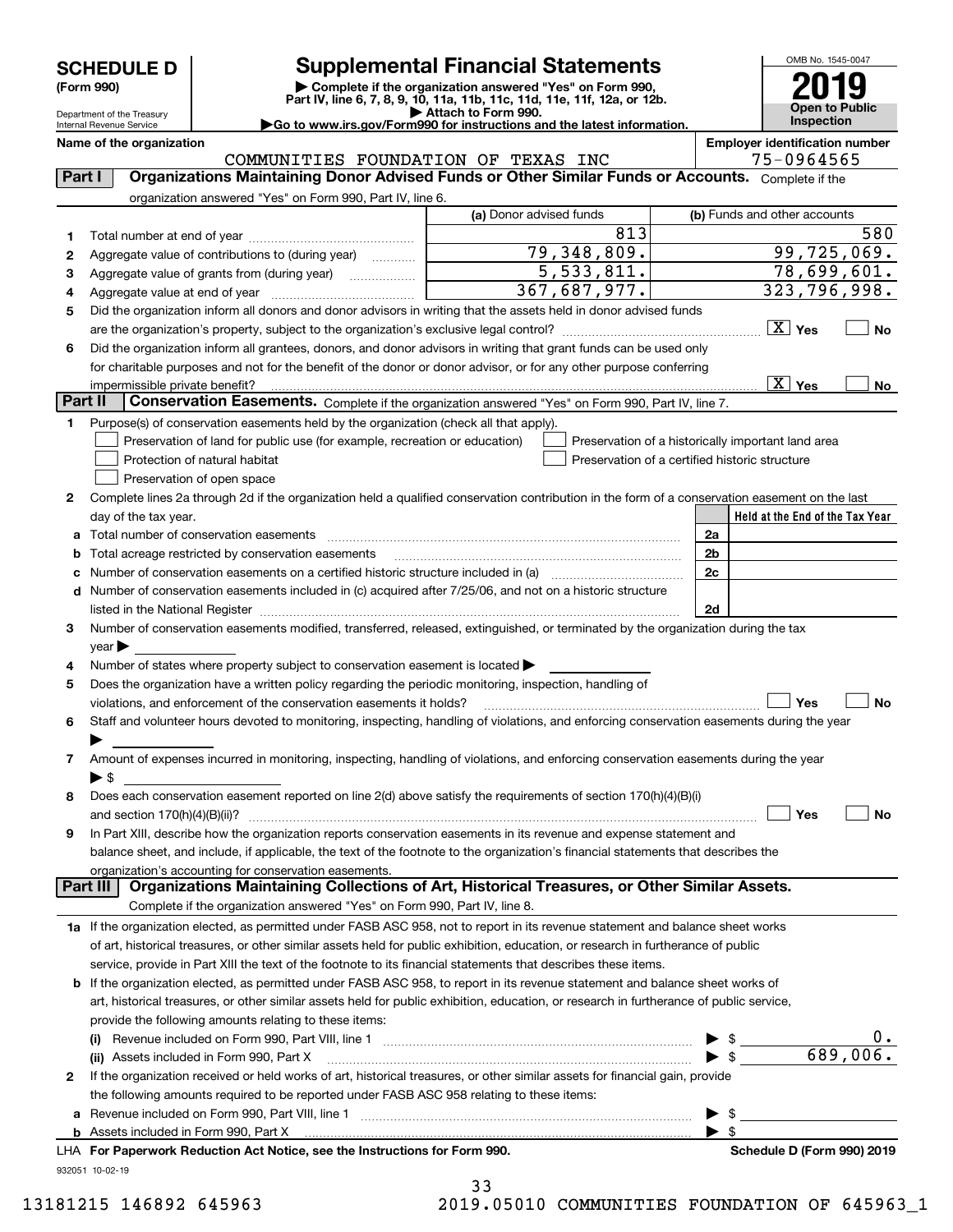| Part III<br>Organizations Maintaining Collections of Art, Historical Treasures, or Other Similar Assets (continued)<br>Using the organization's acquisition, accession, and other records, check any of the following that make significant use of its<br>3<br>collection items (check all that apply):<br>Loan or exchange program<br>Public exhibition<br>d<br>а<br>$\boxed{\text{X}}$ Other DISPLAY AT HEADQUARTERS<br>Scholarly research<br>e<br>b<br>Preservation for future generations<br>c<br>Provide a description of the organization's collections and explain how they further the organization's exempt purpose in Part XIII.<br>4<br>During the year, did the organization solicit or receive donations of art, historical treasures, or other similar assets<br>5<br>$\boxed{\text{X}}$ No<br>Yes<br>Part IV<br>Escrow and Custodial Arrangements. Complete if the organization answered "Yes" on Form 990, Part IV, line 9, or<br>reported an amount on Form 990, Part X, line 21. |           |
|----------------------------------------------------------------------------------------------------------------------------------------------------------------------------------------------------------------------------------------------------------------------------------------------------------------------------------------------------------------------------------------------------------------------------------------------------------------------------------------------------------------------------------------------------------------------------------------------------------------------------------------------------------------------------------------------------------------------------------------------------------------------------------------------------------------------------------------------------------------------------------------------------------------------------------------------------------------------------------------------------|-----------|
|                                                                                                                                                                                                                                                                                                                                                                                                                                                                                                                                                                                                                                                                                                                                                                                                                                                                                                                                                                                                    |           |
|                                                                                                                                                                                                                                                                                                                                                                                                                                                                                                                                                                                                                                                                                                                                                                                                                                                                                                                                                                                                    |           |
|                                                                                                                                                                                                                                                                                                                                                                                                                                                                                                                                                                                                                                                                                                                                                                                                                                                                                                                                                                                                    |           |
|                                                                                                                                                                                                                                                                                                                                                                                                                                                                                                                                                                                                                                                                                                                                                                                                                                                                                                                                                                                                    |           |
|                                                                                                                                                                                                                                                                                                                                                                                                                                                                                                                                                                                                                                                                                                                                                                                                                                                                                                                                                                                                    |           |
|                                                                                                                                                                                                                                                                                                                                                                                                                                                                                                                                                                                                                                                                                                                                                                                                                                                                                                                                                                                                    |           |
|                                                                                                                                                                                                                                                                                                                                                                                                                                                                                                                                                                                                                                                                                                                                                                                                                                                                                                                                                                                                    |           |
|                                                                                                                                                                                                                                                                                                                                                                                                                                                                                                                                                                                                                                                                                                                                                                                                                                                                                                                                                                                                    |           |
|                                                                                                                                                                                                                                                                                                                                                                                                                                                                                                                                                                                                                                                                                                                                                                                                                                                                                                                                                                                                    |           |
| 1a Is the organization an agent, trustee, custodian or other intermediary for contributions or other assets not included                                                                                                                                                                                                                                                                                                                                                                                                                                                                                                                                                                                                                                                                                                                                                                                                                                                                           |           |
| Yes                                                                                                                                                                                                                                                                                                                                                                                                                                                                                                                                                                                                                                                                                                                                                                                                                                                                                                                                                                                                | <b>No</b> |
| <b>b</b> If "Yes," explain the arrangement in Part XIII and complete the following table:                                                                                                                                                                                                                                                                                                                                                                                                                                                                                                                                                                                                                                                                                                                                                                                                                                                                                                          |           |
| Amount                                                                                                                                                                                                                                                                                                                                                                                                                                                                                                                                                                                                                                                                                                                                                                                                                                                                                                                                                                                             |           |
|                                                                                                                                                                                                                                                                                                                                                                                                                                                                                                                                                                                                                                                                                                                                                                                                                                                                                                                                                                                                    |           |
| Beginning balance<br>1c<br>c                                                                                                                                                                                                                                                                                                                                                                                                                                                                                                                                                                                                                                                                                                                                                                                                                                                                                                                                                                       |           |
| 1d                                                                                                                                                                                                                                                                                                                                                                                                                                                                                                                                                                                                                                                                                                                                                                                                                                                                                                                                                                                                 |           |
| Distributions during the year manufactured and continuum and contact the year manufactured and contact the year<br>1e<br>е<br>1f                                                                                                                                                                                                                                                                                                                                                                                                                                                                                                                                                                                                                                                                                                                                                                                                                                                                   |           |
| Ending balance material content contracts and all the content of the content of the content of the content of the content of the content of the content of the content of the content of the content of the content of the con<br>f<br>Did the organization include an amount on Form 990, Part X, line 21, for escrow or custodial account liability?<br>Yes<br>2a                                                                                                                                                                                                                                                                                                                                                                                                                                                                                                                                                                                                                                | No        |
| b If "Yes," explain the arrangement in Part XIII. Check here if the explanation has been provided on Part XIII                                                                                                                                                                                                                                                                                                                                                                                                                                                                                                                                                                                                                                                                                                                                                                                                                                                                                     |           |
| Part V<br>Endowment Funds. Complete if the organization answered "Yes" on Form 990, Part IV, line 10.                                                                                                                                                                                                                                                                                                                                                                                                                                                                                                                                                                                                                                                                                                                                                                                                                                                                                              |           |
| (a) Current year<br>(b) Prior year<br>(c) Two years back<br>(d) Three years back<br>(e) Four years back                                                                                                                                                                                                                                                                                                                                                                                                                                                                                                                                                                                                                                                                                                                                                                                                                                                                                            |           |
| 221,190,000.<br>200,922,000.<br>169,782,000.<br>160,669,000.<br>188,141,000.<br>Beginning of year balance<br>1a                                                                                                                                                                                                                                                                                                                                                                                                                                                                                                                                                                                                                                                                                                                                                                                                                                                                                    |           |
| 5,678,000.<br>16,762,000.<br>6,737,000.<br>4,798,000.<br>17,664,000.<br>b                                                                                                                                                                                                                                                                                                                                                                                                                                                                                                                                                                                                                                                                                                                                                                                                                                                                                                                          |           |
| 4,314,000.<br>9,084,000.<br>19, 343, 000.<br>12,779,000.<br>$-1,768,000.$<br>Net investment earnings, gains, and losses<br>с                                                                                                                                                                                                                                                                                                                                                                                                                                                                                                                                                                                                                                                                                                                                                                                                                                                                       |           |
| 4,788,000.<br>5,422,000.<br>6,735,000.<br>4,486,000.<br>2,665,000.<br>Grants or scholarships [ <i>[[[[[[[[[[[[[[[[[[[[[[[[[[[[[[[]]]]]</i><br>d                                                                                                                                                                                                                                                                                                                                                                                                                                                                                                                                                                                                                                                                                                                                                                                                                                                    |           |
| e Other expenditures for facilities                                                                                                                                                                                                                                                                                                                                                                                                                                                                                                                                                                                                                                                                                                                                                                                                                                                                                                                                                                |           |
| 3,682,000.<br>156,000.<br>and programs                                                                                                                                                                                                                                                                                                                                                                                                                                                                                                                                                                                                                                                                                                                                                                                                                                                                                                                                                             |           |
| 1,296,000.<br>4,118,000.<br>f Administrative expenses                                                                                                                                                                                                                                                                                                                                                                                                                                                                                                                                                                                                                                                                                                                                                                                                                                                                                                                                              |           |
| 222, 712, 000.<br>221, 190, 000.<br>200,922,000.<br>188, 141, 000.<br>169,782,000.<br>End of year balance<br>g                                                                                                                                                                                                                                                                                                                                                                                                                                                                                                                                                                                                                                                                                                                                                                                                                                                                                     |           |
| Provide the estimated percentage of the current year end balance (line 1g, column (a)) held as:<br>2                                                                                                                                                                                                                                                                                                                                                                                                                                                                                                                                                                                                                                                                                                                                                                                                                                                                                               |           |
| 10.60<br>Board designated or quasi-endowment ><br>%<br>a                                                                                                                                                                                                                                                                                                                                                                                                                                                                                                                                                                                                                                                                                                                                                                                                                                                                                                                                           |           |
| 2,00<br>Permanent endowment<br>%<br>b                                                                                                                                                                                                                                                                                                                                                                                                                                                                                                                                                                                                                                                                                                                                                                                                                                                                                                                                                              |           |
| 87.40<br>Term endowment ><br>%<br>c                                                                                                                                                                                                                                                                                                                                                                                                                                                                                                                                                                                                                                                                                                                                                                                                                                                                                                                                                                |           |
| The percentages on lines 2a, 2b, and 2c should equal 100%.                                                                                                                                                                                                                                                                                                                                                                                                                                                                                                                                                                                                                                                                                                                                                                                                                                                                                                                                         |           |
| 3a Are there endowment funds not in the possession of the organization that are held and administered for the organization                                                                                                                                                                                                                                                                                                                                                                                                                                                                                                                                                                                                                                                                                                                                                                                                                                                                         |           |
| Yes<br>by:                                                                                                                                                                                                                                                                                                                                                                                                                                                                                                                                                                                                                                                                                                                                                                                                                                                                                                                                                                                         | No        |
| 3a(i)<br>(i)                                                                                                                                                                                                                                                                                                                                                                                                                                                                                                                                                                                                                                                                                                                                                                                                                                                                                                                                                                                       | х         |
| 3a(ii)<br>(ii)                                                                                                                                                                                                                                                                                                                                                                                                                                                                                                                                                                                                                                                                                                                                                                                                                                                                                                                                                                                     | X         |
| 3b                                                                                                                                                                                                                                                                                                                                                                                                                                                                                                                                                                                                                                                                                                                                                                                                                                                                                                                                                                                                 |           |
| Describe in Part XIII the intended uses of the organization's endowment funds.<br>4                                                                                                                                                                                                                                                                                                                                                                                                                                                                                                                                                                                                                                                                                                                                                                                                                                                                                                                |           |
| Land, Buildings, and Equipment.<br><b>Part VI</b>                                                                                                                                                                                                                                                                                                                                                                                                                                                                                                                                                                                                                                                                                                                                                                                                                                                                                                                                                  |           |
| Complete if the organization answered "Yes" on Form 990, Part IV, line 11a. See Form 990, Part X, line 10.                                                                                                                                                                                                                                                                                                                                                                                                                                                                                                                                                                                                                                                                                                                                                                                                                                                                                         |           |
|                                                                                                                                                                                                                                                                                                                                                                                                                                                                                                                                                                                                                                                                                                                                                                                                                                                                                                                                                                                                    |           |
|                                                                                                                                                                                                                                                                                                                                                                                                                                                                                                                                                                                                                                                                                                                                                                                                                                                                                                                                                                                                    |           |
| (a) Cost or other<br>(b) Cost or other<br>Description of property<br>(c) Accumulated<br>(d) Book value<br>basis (investment)<br>basis (other)<br>depreciation                                                                                                                                                                                                                                                                                                                                                                                                                                                                                                                                                                                                                                                                                                                                                                                                                                      |           |
| 2,100.                                                                                                                                                                                                                                                                                                                                                                                                                                                                                                                                                                                                                                                                                                                                                                                                                                                                                                                                                                                             |           |
| 6, 564, 950.<br>6, 567, 050.<br>28,807,360.<br>15,286,878.<br>b                                                                                                                                                                                                                                                                                                                                                                                                                                                                                                                                                                                                                                                                                                                                                                                                                                                                                                                                    |           |
| 13,520,482.<br>c                                                                                                                                                                                                                                                                                                                                                                                                                                                                                                                                                                                                                                                                                                                                                                                                                                                                                                                                                                                   |           |
| d                                                                                                                                                                                                                                                                                                                                                                                                                                                                                                                                                                                                                                                                                                                                                                                                                                                                                                                                                                                                  |           |
| 2,555,279.<br>2,446,884.<br>108, 395.<br>е                                                                                                                                                                                                                                                                                                                                                                                                                                                                                                                                                                                                                                                                                                                                                                                                                                                                                                                                                         |           |
| Other.<br>21,962,323.                                                                                                                                                                                                                                                                                                                                                                                                                                                                                                                                                                                                                                                                                                                                                                                                                                                                                                                                                                              |           |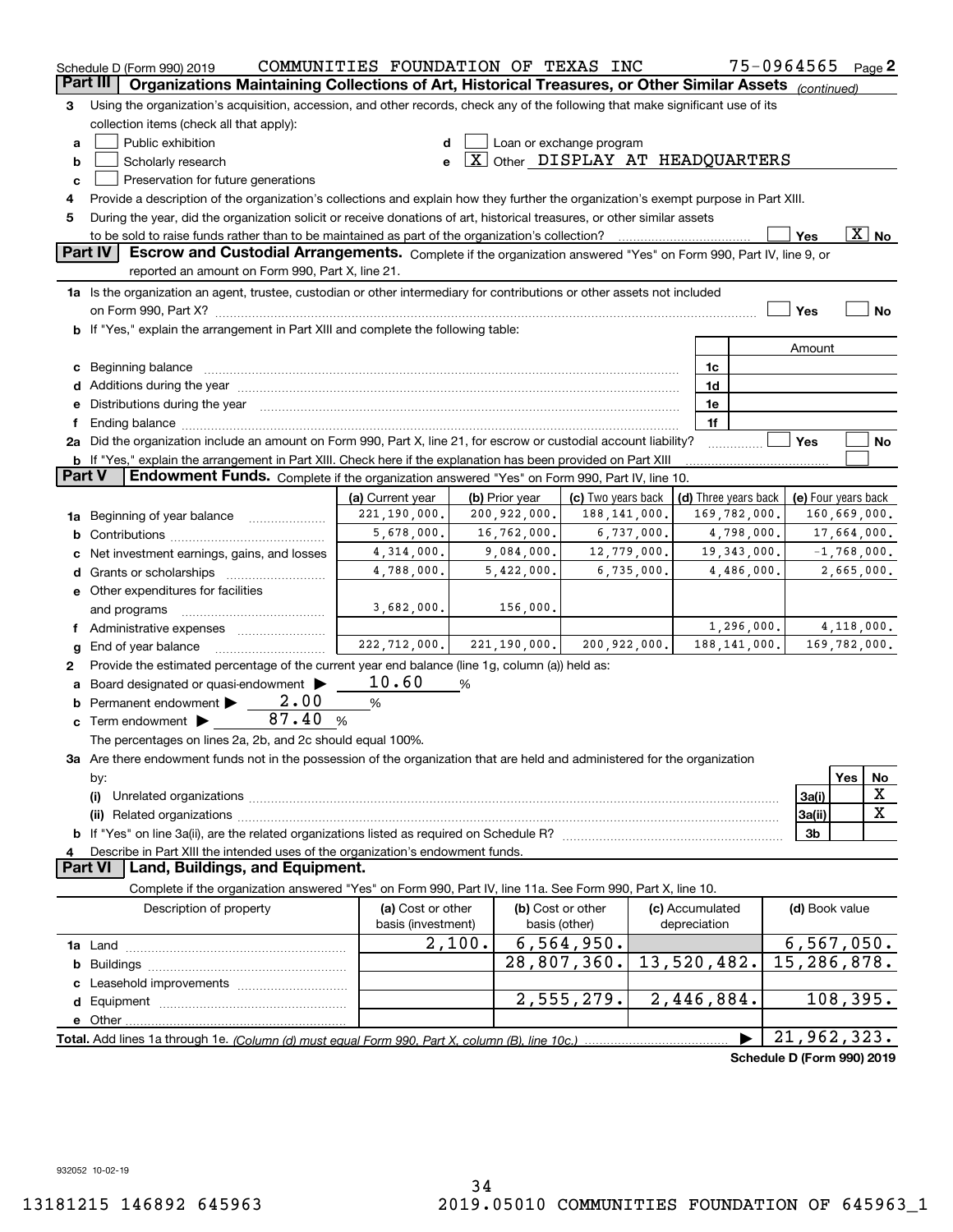| Schedule D (Form 990) 2019 | COMMUNITIES FOUNDATION OF TEXAS INC      |  |  | 75-0964565 | Page 3 |
|----------------------------|------------------------------------------|--|--|------------|--------|
|                            | Part VII Investments - Other Securities. |  |  |            |        |

|  | art VII Investments - Other Securities. |
|--|-----------------------------------------|
|--|-----------------------------------------|

Complete if the organization answered "Yes" on Form 990, Part IV, line 11b. See Form 990, Part X, line 12.

| (a) Description of security or category (including name of security)                   | (b) Book value | (c) Method of valuation: Cost or end-of-year market value |
|----------------------------------------------------------------------------------------|----------------|-----------------------------------------------------------|
| (1) Financial derivatives                                                              |                |                                                           |
| (2) Closely held equity interests                                                      |                |                                                           |
| $(3)$ Other                                                                            |                |                                                           |
| (A)                                                                                    |                |                                                           |
| (B)                                                                                    |                |                                                           |
| (C)                                                                                    |                |                                                           |
| (D)                                                                                    |                |                                                           |
| (E)                                                                                    |                |                                                           |
| (F)                                                                                    |                |                                                           |
| (G)                                                                                    |                |                                                           |
| (H)                                                                                    |                |                                                           |
| Total. (Col. (b) must equal Form 990, Part X, col. (B) line 12.) $\blacktriangleright$ |                |                                                           |

## **Part VIII Investments - Program Related.**

Complete if the organization answered "Yes" on Form 990, Part IV, line 11c. See Form 990, Part X, line 13.

| (a) Description of investment                                    | (b) Book value | (c) Method of valuation: Cost or end-of-year market value |
|------------------------------------------------------------------|----------------|-----------------------------------------------------------|
| (1)                                                              |                |                                                           |
| (2)                                                              |                |                                                           |
| $\frac{1}{(3)}$                                                  |                |                                                           |
| (4)                                                              |                |                                                           |
| $\left(5\right)$                                                 |                |                                                           |
| (6)                                                              |                |                                                           |
| (7)                                                              |                |                                                           |
| (8)                                                              |                |                                                           |
| (9)                                                              |                |                                                           |
| Total. (Col. (b) must equal Form 990, Part X, col. (B) line 13.) |                |                                                           |

### **Part IX Other Assets.**

Complete if the organization answered "Yes" on Form 990, Part IV, line 11d. See Form 990, Part X, line 15.

|                                    | (a) Description                                                                                                   | (b) Book value |
|------------------------------------|-------------------------------------------------------------------------------------------------------------------|----------------|
| (1)                                |                                                                                                                   |                |
| (2)                                |                                                                                                                   |                |
| (3)                                |                                                                                                                   |                |
| (4)                                |                                                                                                                   |                |
| (5)                                |                                                                                                                   |                |
| (6)                                |                                                                                                                   |                |
| (7)                                |                                                                                                                   |                |
| (8)                                |                                                                                                                   |                |
| (9)                                |                                                                                                                   |                |
|                                    |                                                                                                                   |                |
| <b>Part X   Other Liabilities.</b> |                                                                                                                   |                |
|                                    | Complete if the organization answered "Yes" on Form 990, Part IV, line 11e or 11f. See Form 990, Part X, line 25. |                |

| 1.  | (a) Description of liability | (b) Book value |
|-----|------------------------------|----------------|
| (1) | Federal income taxes         |                |
| (2) | LIABILITIES ASSOCIATED WITH  |                |
| (3) | SPLIT-INTEREST AGREEMENTS    | 2,549,076.     |
| (4) | FUNDS HELD FOR OTHERS        | 53, 117, 582.  |
| (5) |                              |                |
| (6) |                              |                |
| (7) |                              |                |
| (8) |                              |                |
| (9) |                              |                |
|     |                              | 55,666,658.    |

**2.** Liability for uncertain tax positions. In Part XIII, provide the text of the footnote to the organization's financial statements that reports the organization's liability for uncertain tax positions under FASB ASC 740. Check here if the text of the footnote has been provided in Part XIII  $\boxed{\text{X}}$ 

**Schedule D (Form 990) 2019**

932053 10-02-19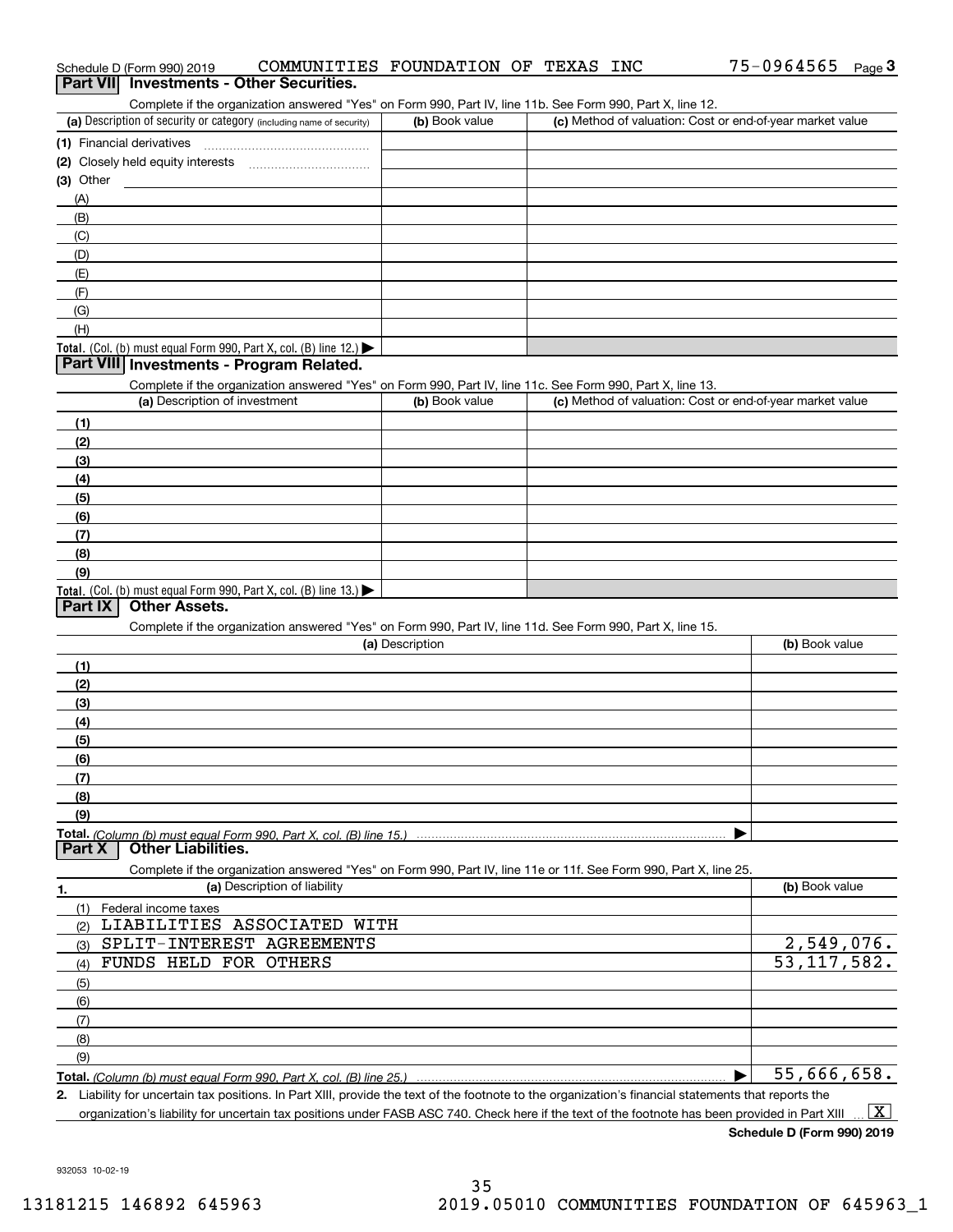|    | COMMUNITIES FOUNDATION OF TEXAS INC<br>Schedule D (Form 990) 2019                                                                                                                                                              |                | 75-0964565     | Page 4 |
|----|--------------------------------------------------------------------------------------------------------------------------------------------------------------------------------------------------------------------------------|----------------|----------------|--------|
|    | Reconciliation of Revenue per Audited Financial Statements With Revenue per Return.<br>Part XI                                                                                                                                 |                |                |        |
|    | Complete if the organization answered "Yes" on Form 990, Part IV, line 12a.                                                                                                                                                    |                |                |        |
| 1  | Total revenue, gains, and other support per audited financial statements                                                                                                                                                       |                | $\blacksquare$ |        |
| 2  | Amounts included on line 1 but not on Form 990, Part VIII, line 12:                                                                                                                                                            |                |                |        |
| a  |                                                                                                                                                                                                                                | 2a             |                |        |
|    |                                                                                                                                                                                                                                | 2 <sub>b</sub> |                |        |
|    | Recoveries of prior year grants [11] matter contracts and prior year grants [11] matter contracts and prior year grants and all the contracts and all the contracts of prior year.                                             | 2c             |                |        |
| d  | Other (Describe in Part XIII.) <b>Construction Contract Construction</b> Chemistry Chemistry Chemistry Chemistry Chemistry                                                                                                     | 2d             |                |        |
| е  | Add lines 2a through 2d                                                                                                                                                                                                        |                | 2e             |        |
| з  |                                                                                                                                                                                                                                |                | 3              |        |
| 4  | Amounts included on Form 990, Part VIII, line 12, but not on line 1:                                                                                                                                                           |                |                |        |
| a  |                                                                                                                                                                                                                                | 4a             |                |        |
| b  |                                                                                                                                                                                                                                | 4 <sub>b</sub> |                |        |
| c. | Add lines 4a and 4b                                                                                                                                                                                                            |                | 4c             |        |
|    |                                                                                                                                                                                                                                |                | 5              |        |
|    | Part XII   Reconciliation of Expenses per Audited Financial Statements With Expenses per Return.                                                                                                                               |                |                |        |
|    | Complete if the organization answered "Yes" on Form 990, Part IV, line 12a.                                                                                                                                                    |                |                |        |
| 1  |                                                                                                                                                                                                                                |                | $\blacksquare$ |        |
| 2  | Amounts included on line 1 but not on Form 990, Part IX, line 25:                                                                                                                                                              |                |                |        |
| a  |                                                                                                                                                                                                                                | 2a             |                |        |
| b  |                                                                                                                                                                                                                                | 2 <sub>b</sub> |                |        |
| C. |                                                                                                                                                                                                                                | 2c             |                |        |
| d  |                                                                                                                                                                                                                                | 2d             |                |        |
|    | Add lines 2a through 2d <b>contract and a contract and a contract a</b> contract a contract and a contract a contract a                                                                                                        |                | 2e             |        |
| 3  |                                                                                                                                                                                                                                |                | 3              |        |
| 4  | Amounts included on Form 990, Part IX, line 25, but not on line 1:                                                                                                                                                             |                |                |        |
|    | Investment expenses not included on Form 990, Part VIII, line 7b [100] [100] [100] [100] [100] [100] [100] [100] [100] [100] [100] [100] [100] [100] [100] [100] [100] [100] [100] [100] [100] [100] [100] [100] [100] [100] [ | 4a l           |                |        |
| b  |                                                                                                                                                                                                                                | 4b             |                |        |
|    | Add lines 4a and 4b                                                                                                                                                                                                            |                | 4c             |        |
|    |                                                                                                                                                                                                                                |                | 5              |        |
|    | Part XIII Supplemental Information.                                                                                                                                                                                            |                |                |        |

Provide the descriptions required for Part II, lines 3, 5, and 9; Part III, lines 1a and 4; Part IV, lines 1b and 2b; Part V, line 4; Part X, line 2; Part XI, lines 2d and 4b; and Part XII, lines 2d and 4b. Also complete this part to provide any additional information.

### PART III, LINE 4:

### DISPLAY AT HEADQUARTERS AS PART OF MAKING A PUBLIC SPACE FOR NONPROFIT

EVENTS.

PART V, LINE 4:

USED TO ENABLE COMMUNITY SUPPORT IN PERPETUITY

PART X, LINE 2:

THE COMMUNITY FOUNDATION AND THE SUPPORTING ORGANIZATIONS ARE EXEMPT FROM

FEDERAL INCOME TAX UNDER SECTION 501(A) OF THE INTERNAL REVENUE CODE

(IRC), AS ORGANIZATIONS DESCRIBED IN IRC SECTION 501(C)(3), AND HAVE BEEN

### DETERMINED NOT TO BE PRIVATE FOUNDATIONS UNDER SECTION 509(A) OF THE IRC.

**Schedule D (Form 990) 2019**

932054 10-02-19

36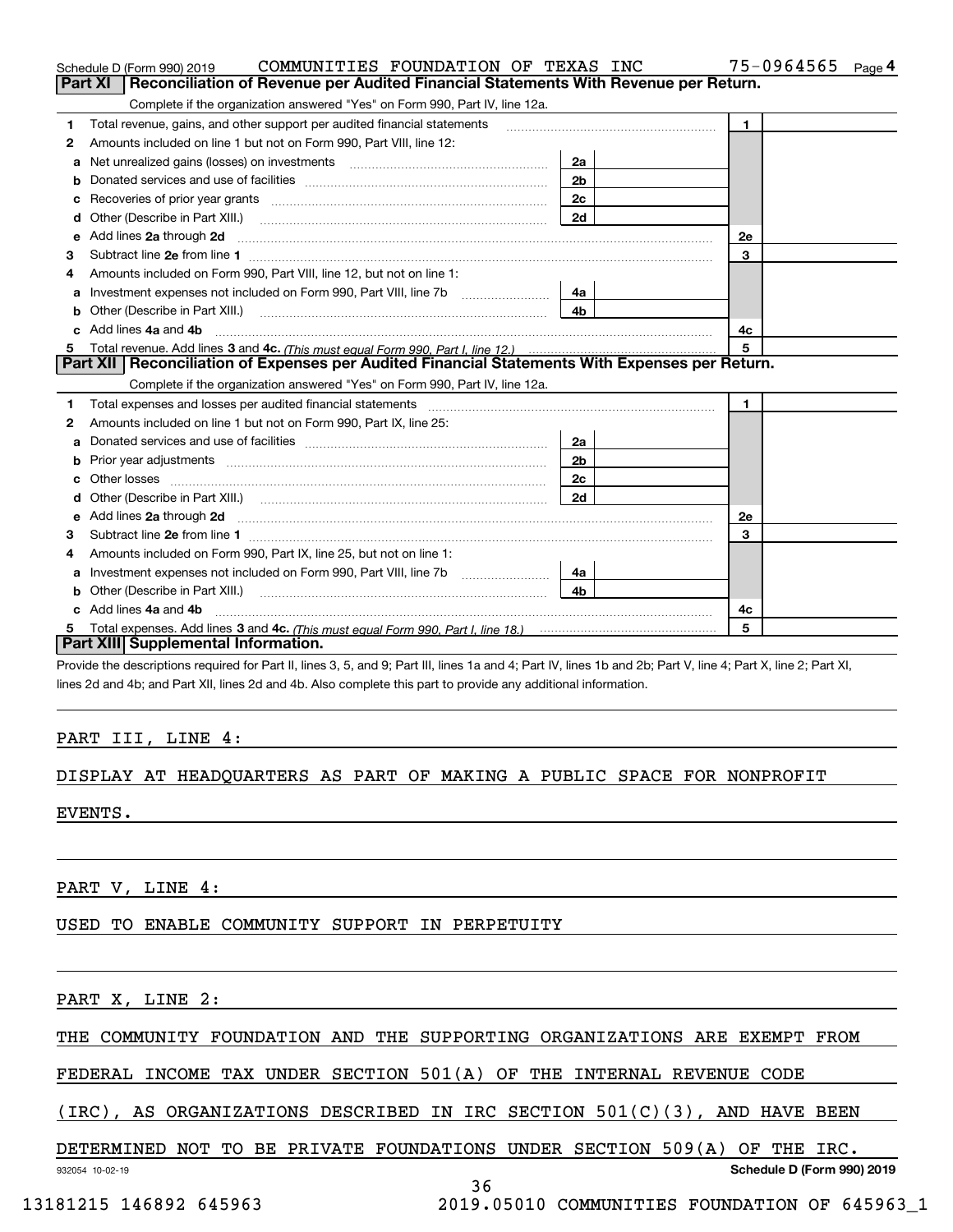75-0964565 Page 5 *(continued)* **Part XIII Supplemental Information**  Schedule D (Form 990) 2019 CO**MMUNITIES FOUNDATION OF TEXAS INC** 75-0964565 Page ACCORDINGLY, NO PROVISION FOR INCOME TAXES HAS BEEN MADE RELATED TO THE FOUNDATION; HOWEVER, SHOULD THE FOUNDATION ENGAGE IN ACTIVITIES UNRELATED TO THE PURPOSE FOR WHICH IT WAS CREATED, TAXABLE INCOME COULD RESULT. NO TAXES WERE INCURRED FOR THE YEAR ENDED JUNE 30, 2020. FOR THE YEAR ENDED JUNE 30, 2019, THE FOUNDTION ACCRUED APPROXIMATELY \$250,000 IN ESTIMATED TAXES IN OTHER EXPENSES IN THE CONSOLIDATED STATEMENT OF FUNCTIONAL EXPENSES. THIS TAX IS THE RESULT OF GAINS ON THE SALE OF PROPERTY BY A CORPORATION THAT WAS PREVIOUSLY DONATED.

THE ASC PROVIDES GUIDANCE FOR HOW UNCERTAIN TAX POSITIONS SHOULD BE RECOGNIZED, MEASURED, DISCLOSED AND PRESENTED IN THE FINANCIAL STATEMENTS. THIS REQUIRES THE EVALUATION OF TAX POSITIONS TAKEN OR EXPECTED TO BE TAKEN IN THE COURSE OF PREPARING THE FOUNDATION'S TAX RETURNS TO DETERMINE WHETHER THE TAX POSITIONS ARE MORE LIKELY THAN NOT OF BEING SUSTAINED WHEN CHALLENGED OR WHEN EXAMINED BY THE APPLICABLE TAX AUTHORITY. TAX POSITIONS NOT DEEMED TO MEET THE MORE LIKELY THAN NOT THRESHOLD WOULD BE RECORDED AS A TAX BENEFIT OR EXPENSE AND LIABILITY IN THE CURRENT YEAR. MANAGEMENT HAS DETERMINED THAT THERE ARE NO MATERIAL UNCERTAIN INCOME TAX POSITIONS.

**Schedule D (Form 990) 2019**

932055 10-02-19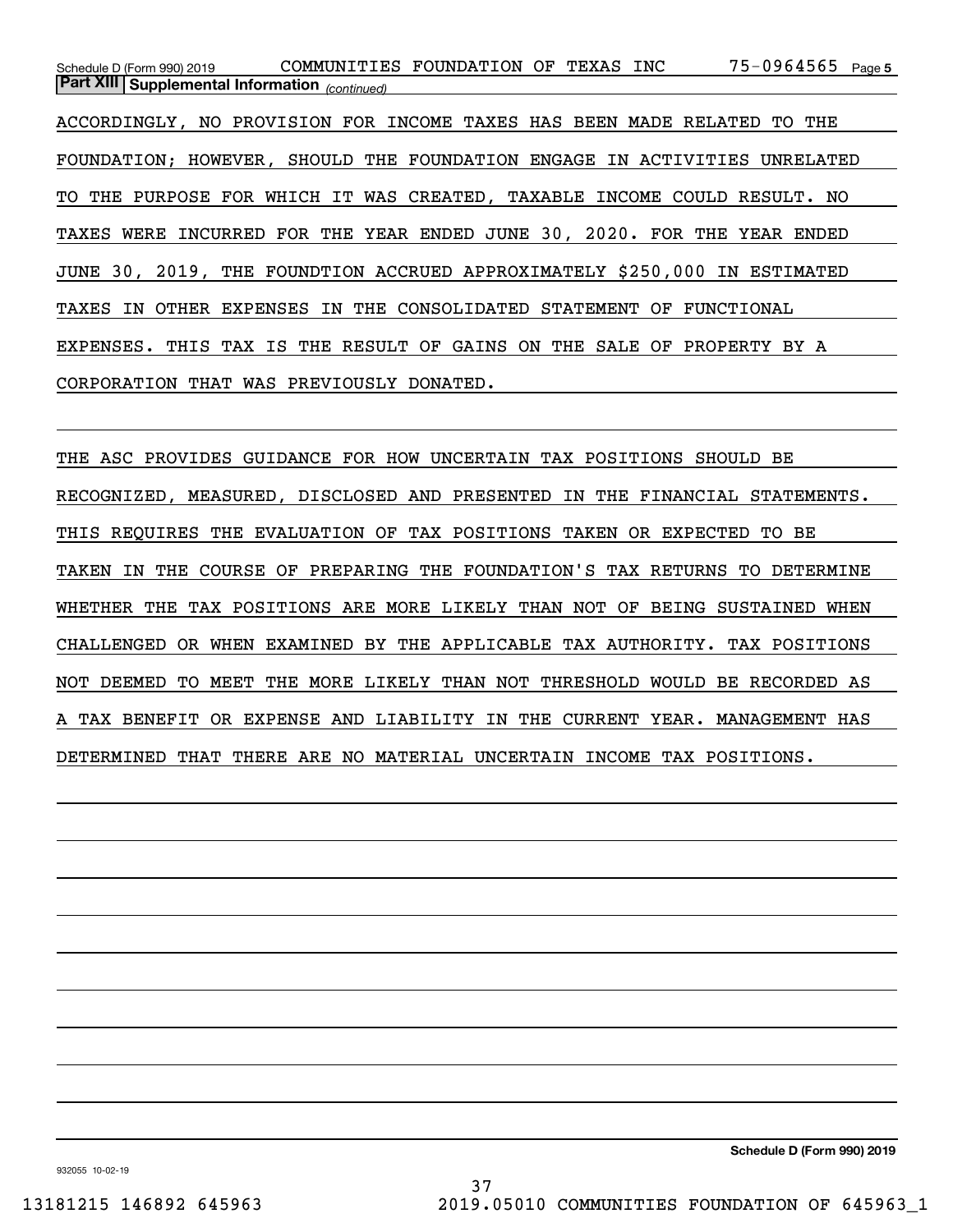932071 10-12-19

**3 a** Subtotal .................. **b** Total from continuation

**c Totals**  (add lines 3a

and 3b)

sheets to Part  $1$  ........

# 38 13181215 146892 645963 2019.05010 COMMUNITIES FOUNDATION OF 645963\_1

0.

| United States.                                               |                                           |                                                                                           |                                                                                                                                                               |                                                                                                                 |                                                                      |
|--------------------------------------------------------------|-------------------------------------------|-------------------------------------------------------------------------------------------|---------------------------------------------------------------------------------------------------------------------------------------------------------------|-----------------------------------------------------------------------------------------------------------------|----------------------------------------------------------------------|
|                                                              |                                           |                                                                                           | 3 Activities per Region. (The following Part I, line 3 table can be duplicated if additional space is needed.)                                                |                                                                                                                 |                                                                      |
| (a) Region                                                   | (b) Number of<br>offices<br>in the region | (c) Number of<br>employees,<br>agents, and<br>independent<br>contractors<br>in the region | (d) Activities conducted in the region<br>(by type) (such as, fundraising, pro-<br>gram services, investments, grants to<br>recipients located in the region) | (e) If activity listed in (d)<br>is a program service,<br>describe specific type<br>of service(s) in the region | (f) Total<br>expenditures<br>for and<br>investments<br>in the region |
| EUROPE (INCLUDING                                            |                                           |                                                                                           |                                                                                                                                                               |                                                                                                                 |                                                                      |
| ICELAND & GREENLAND)                                         |                                           |                                                                                           |                                                                                                                                                               |                                                                                                                 |                                                                      |
| - ALBANIA, ANDORRA,                                          |                                           |                                                                                           |                                                                                                                                                               |                                                                                                                 |                                                                      |
| AUSTRIA, BELGIUM                                             | 0                                         | 0                                                                                         | GRANTMAKING & INVESTING                                                                                                                                       |                                                                                                                 | 25,978,048.                                                          |
| CENTRAL AMERICA AND<br>THE CARIBBEAN -<br>ANTIGUA & BARBUDA, |                                           |                                                                                           |                                                                                                                                                               |                                                                                                                 |                                                                      |
| ARUBA, BAHAMAS,                                              | 0                                         | 0                                                                                         | GRANTMAKING & INVESTING                                                                                                                                       |                                                                                                                 | 22, 247, 709.                                                        |
|                                                              |                                           |                                                                                           |                                                                                                                                                               |                                                                                                                 |                                                                      |
|                                                              |                                           |                                                                                           |                                                                                                                                                               |                                                                                                                 |                                                                      |
|                                                              |                                           |                                                                                           |                                                                                                                                                               |                                                                                                                 |                                                                      |
|                                                              |                                           |                                                                                           |                                                                                                                                                               |                                                                                                                 |                                                                      |

**For Paperwork Reduction Act Notice, see the Instructions for Form 990. Schedule F (Form 990) 2019** LHA

0

0

0

0

0

0

**Yes** X the grantees' eligibility for the grants or assistance, and the selection criteria used to award the grants or assistance?

**Part I**  $\parallel$  General Information on Activities Outside the United States. Complete if the organization answered "Yes" on

**1For grantmakers.**  Does the organization maintain records to substantiate the amount of its grants and other assistance,

**2For grantmakers.**  Describe in Part V the organization's procedures for monitoring the use of its grants and other assistance outside the

|  | 3 Activities per Region. (The following Part I. line 3 table can be duplicated if additional space is needed.) |  |
|--|----------------------------------------------------------------------------------------------------------------|--|

| vallie of the organization. |                                     |  |  |  |
|-----------------------------|-------------------------------------|--|--|--|
|                             |                                     |  |  |  |
|                             | COMMINITTES FOUNDATION OF TEXAS INC |  |  |  |

## **F Statement of Activities Outside the United States**

**| Complete if the organization answered "Yes" on Form 990, Part IV, line 14b, 15, or 16.**

**| Attach to Form 990. | Go to www.irs.gov/Form990 for instructions and the latest information.**

OMB No. 1545-0047 **Open to Public Inspection2019**

**No**

48,225,757.

48,225,757.

**Employer identification number**

 $75 - 0964565$ 

|            | <b>SCHEDULE</b> |
|------------|-----------------|
| (Form 990) |                 |

Department of the Treasury

Name of the organization

| Internal Revenue Service |  |  |
|--------------------------|--|--|
| Namo of the organization |  |  |

Form 990, Part IV, line 14b.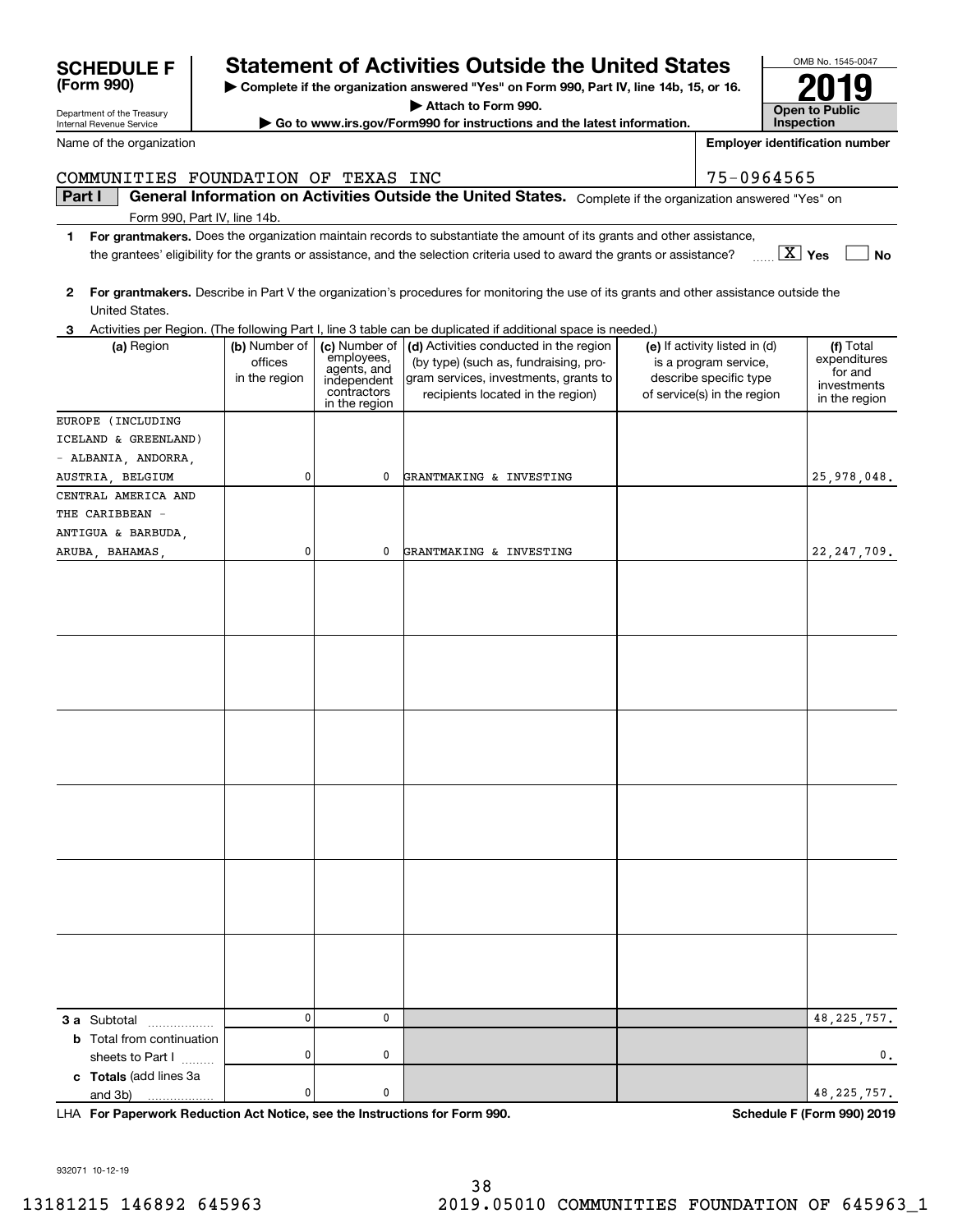### Part II | Grants and Other Assistance to Organizations or Entities Outside the United States. Complete if the organization answered "Yes" on Form 990, Part IV, line 15, for any recipient who received more than \$5,000. Part II can be duplicated if additional space is needed.

| 1<br>(a) Name of organization                           | (b) IRS code section<br>and EIN (if applicable) | (c) Region        | (d) Purpose of<br>grant                                                                                                                      | (e) Amount<br>of cash grant | (f) Manner of<br>cash disbursement | (g) Amount of<br>noncash<br>assistance | (h) Description<br>of noncash<br>assistance | (i) Method of<br>valuation (book, FMV,<br>appraisal, other) |
|---------------------------------------------------------|-------------------------------------------------|-------------------|----------------------------------------------------------------------------------------------------------------------------------------------|-----------------------------|------------------------------------|----------------------------------------|---------------------------------------------|-------------------------------------------------------------|
|                                                         |                                                 | CENTRAL AMERICA   |                                                                                                                                              |                             |                                    |                                        |                                             |                                                             |
|                                                         |                                                 | AND THE CARIBBEAN |                                                                                                                                              |                             |                                    |                                        |                                             |                                                             |
|                                                         |                                                 | ANTIGUA &         | ORPHANAGE IN COSTA                                                                                                                           |                             |                                    |                                        |                                             |                                                             |
|                                                         |                                                 | BARBUDA, ARUBA,   | RICA                                                                                                                                         | 254,500. WIRE               |                                    | $\mathbf{0}$ .                         |                                             |                                                             |
|                                                         |                                                 | EUROPE (INCLUDING |                                                                                                                                              |                             |                                    |                                        |                                             |                                                             |
|                                                         |                                                 | ICELAND AND       |                                                                                                                                              |                             |                                    |                                        |                                             |                                                             |
|                                                         |                                                 | GREENLAND)        | CHURCH MAINTENANCE                                                                                                                           | 46,742. WIRE                |                                    | $\mathbf{0}$                           |                                             |                                                             |
|                                                         |                                                 |                   |                                                                                                                                              |                             |                                    |                                        |                                             |                                                             |
|                                                         |                                                 |                   |                                                                                                                                              |                             |                                    |                                        |                                             |                                                             |
|                                                         |                                                 |                   |                                                                                                                                              |                             |                                    |                                        |                                             |                                                             |
|                                                         |                                                 |                   |                                                                                                                                              |                             |                                    |                                        |                                             |                                                             |
|                                                         |                                                 |                   |                                                                                                                                              |                             |                                    |                                        |                                             |                                                             |
|                                                         |                                                 |                   |                                                                                                                                              |                             |                                    |                                        |                                             |                                                             |
|                                                         |                                                 |                   |                                                                                                                                              |                             |                                    |                                        |                                             |                                                             |
|                                                         |                                                 |                   |                                                                                                                                              |                             |                                    |                                        |                                             |                                                             |
|                                                         |                                                 |                   |                                                                                                                                              |                             |                                    |                                        |                                             |                                                             |
|                                                         |                                                 |                   |                                                                                                                                              |                             |                                    |                                        |                                             |                                                             |
|                                                         |                                                 |                   |                                                                                                                                              |                             |                                    |                                        |                                             |                                                             |
|                                                         |                                                 |                   |                                                                                                                                              |                             |                                    |                                        |                                             |                                                             |
|                                                         |                                                 |                   |                                                                                                                                              |                             |                                    |                                        |                                             |                                                             |
|                                                         |                                                 |                   |                                                                                                                                              |                             |                                    |                                        |                                             |                                                             |
|                                                         |                                                 |                   |                                                                                                                                              |                             |                                    |                                        |                                             |                                                             |
|                                                         |                                                 |                   |                                                                                                                                              |                             |                                    |                                        |                                             |                                                             |
|                                                         |                                                 |                   |                                                                                                                                              |                             |                                    |                                        |                                             |                                                             |
|                                                         |                                                 |                   |                                                                                                                                              |                             |                                    |                                        |                                             |                                                             |
|                                                         |                                                 |                   |                                                                                                                                              |                             |                                    |                                        |                                             |                                                             |
|                                                         |                                                 |                   |                                                                                                                                              |                             |                                    |                                        |                                             |                                                             |
|                                                         |                                                 |                   |                                                                                                                                              |                             |                                    |                                        |                                             |                                                             |
| $\mathbf{2}$                                            |                                                 |                   | Enter total number of recipient organizations listed above that are recognized as charities by the foreign country, recognized as tax-exempt |                             |                                    |                                        |                                             |                                                             |
|                                                         |                                                 |                   |                                                                                                                                              |                             |                                    |                                        |                                             |                                                             |
| 3 Enter total number of other organizations or entities |                                                 |                   |                                                                                                                                              |                             |                                    |                                        |                                             | $\frac{2}{0}$                                               |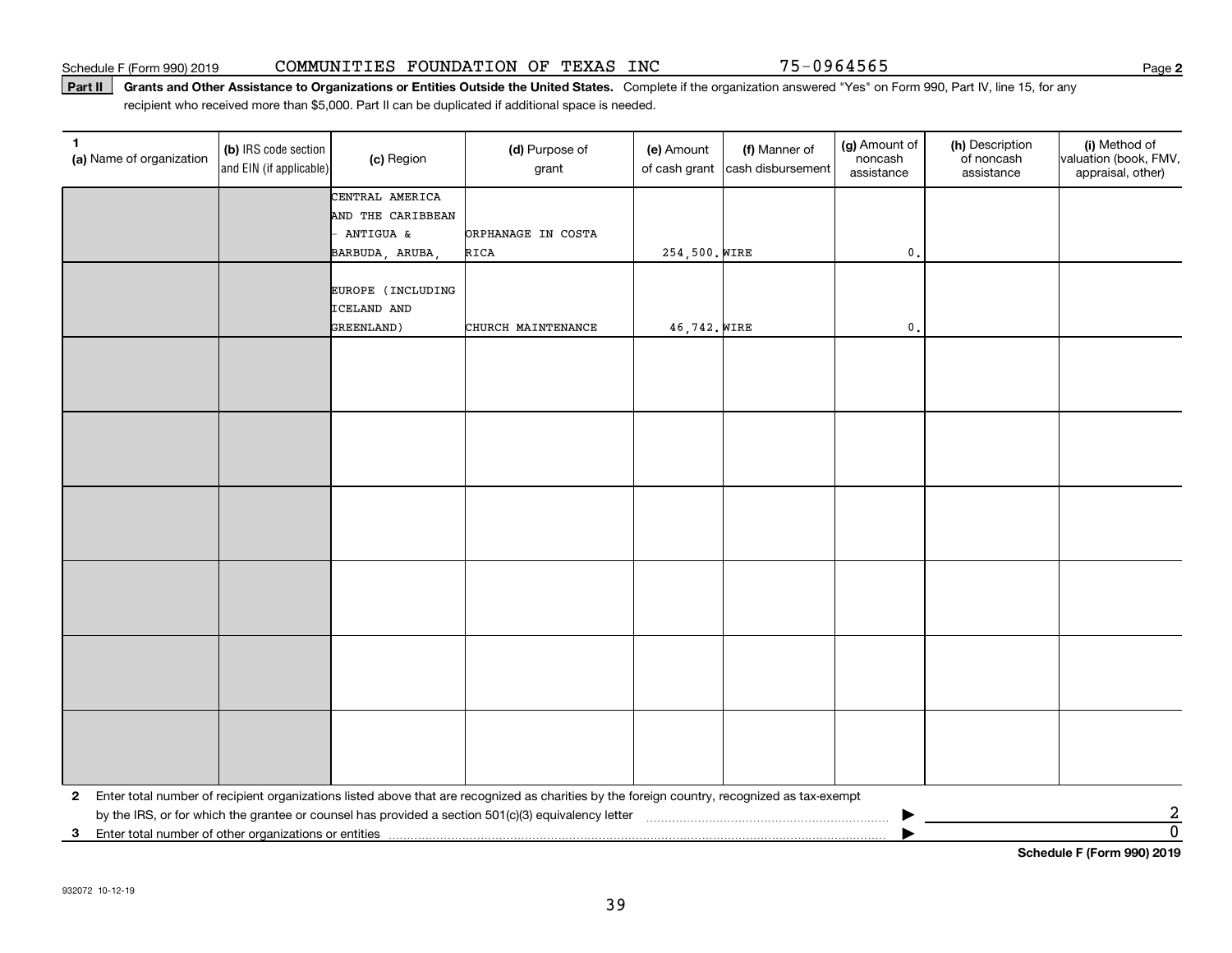$\overline{\phantom{0}}$ 

 $\overline{\phantom{0}}$ 

### Part III Grants and Other Assistance to Individuals Outside the United States. Complete if the organization answered "Yes" on Form 990, Part IV, line 16.

 $\overline{1}$ 

Part III can be duplicated if additional space is needed.

| (a) Type of grant or assistance | (b) Region | <b>(c)</b> Number of <b>(d)</b> Amount of recipients cash grant | e) Manner of<br>cash disbursement | <b>f)</b> Amount of<br>noncash<br>assistance | (g) Description of<br>noncash assistance | (h) Method of<br>valuation<br>(book, FMV,<br>appraisal, other) |
|---------------------------------|------------|-----------------------------------------------------------------|-----------------------------------|----------------------------------------------|------------------------------------------|----------------------------------------------------------------|
|                                 |            |                                                                 |                                   |                                              |                                          |                                                                |
|                                 |            |                                                                 |                                   |                                              |                                          |                                                                |
|                                 |            |                                                                 |                                   |                                              |                                          |                                                                |
|                                 |            |                                                                 |                                   |                                              |                                          |                                                                |
|                                 |            |                                                                 |                                   |                                              |                                          |                                                                |
|                                 |            |                                                                 |                                   |                                              |                                          |                                                                |
|                                 |            |                                                                 |                                   |                                              |                                          |                                                                |
|                                 |            |                                                                 |                                   |                                              |                                          |                                                                |
|                                 |            |                                                                 |                                   |                                              |                                          |                                                                |
|                                 |            |                                                                 |                                   |                                              |                                          |                                                                |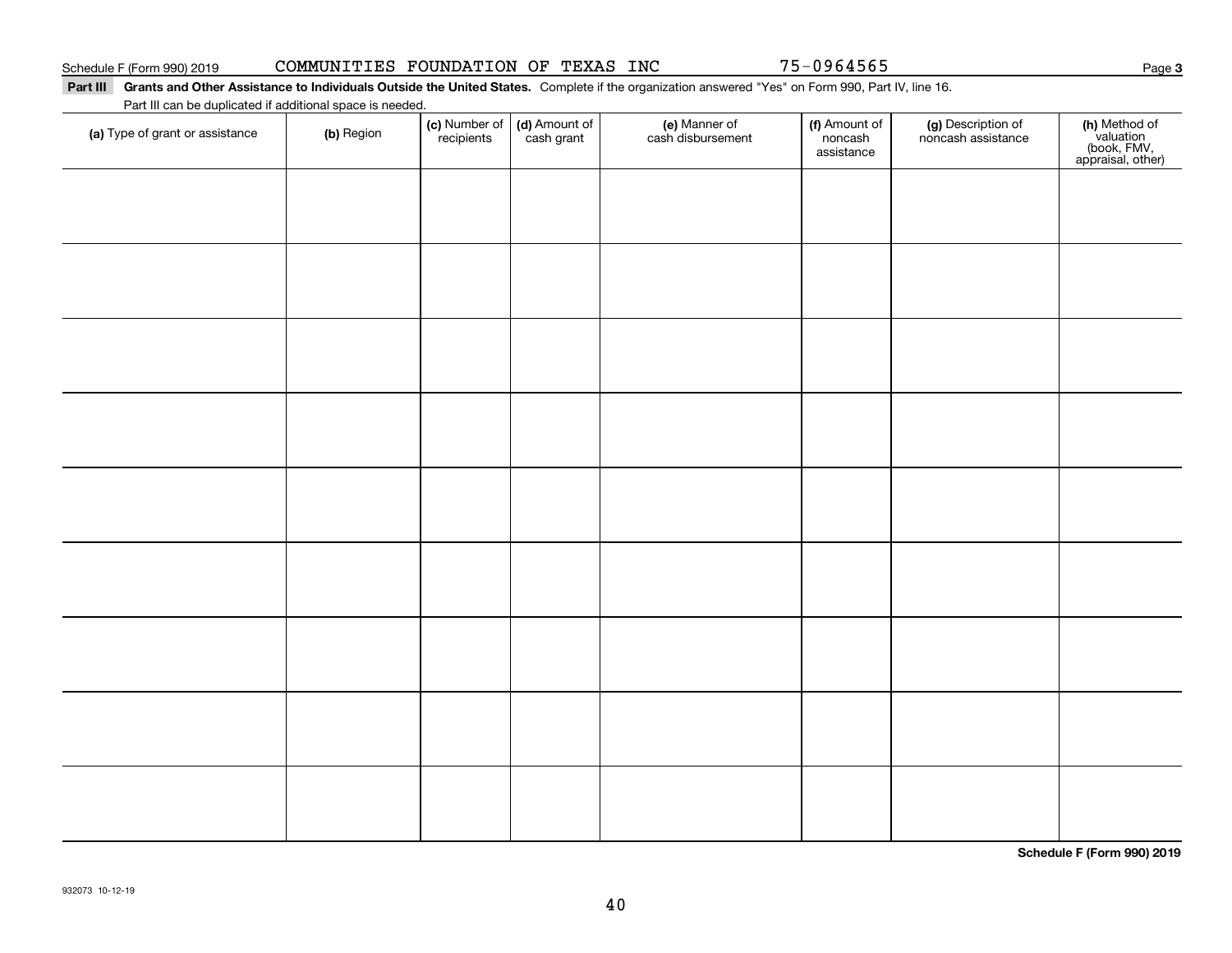| Schedule F (Form 990) 2019     | COMMUNITIES FOUNDATION OF TEXAS |  | <b>INC</b> | 75-0964565 | Page 4 |
|--------------------------------|---------------------------------|--|------------|------------|--------|
| <b>Part IV   Foreign Forms</b> |                                 |  |            |            |        |

| 1            | Was the organization a U.S. transferor of property to a foreign corporation during the tax year? If "Yes," the<br>organization may be required to file Form 926, Return by a U.S. Transferor of Property to a Foreign         |                        |       |
|--------------|-------------------------------------------------------------------------------------------------------------------------------------------------------------------------------------------------------------------------------|------------------------|-------|
|              | Corporation (see Instructions for Form 926) <i>manual content content corporation</i> (see Instructions for Form 926)                                                                                                         | $\boxed{\text{X}}$ Yes | No    |
| $\mathbf{2}$ | Did the organization have an interest in a foreign trust during the tax year? If "Yes," the organization                                                                                                                      |                        |       |
|              | may be required to separately file Form 3520, Annual Return To Report Transactions With Foreign                                                                                                                               |                        |       |
|              | Trusts and Receipt of Certain Foreign Gifts, and/or Form 3520-A, Annual Information Return of Foreign                                                                                                                         |                        |       |
|              |                                                                                                                                                                                                                               | Yes                    | X∣No  |
| 3            | Did the organization have an ownership interest in a foreign corporation during the tax year? If "Yes."                                                                                                                       |                        |       |
|              | the organization may be required to file Form 5471, Information Return of U.S. Persons With Respect to                                                                                                                        |                        |       |
|              | Certain Foreign Corporations (see Instructions for Form 5471) <i>manual contention contention contention</i> contents                                                                                                         | Yes                    | ∣X∣no |
| 4            | Was the organization a direct or indirect shareholder of a passive foreign investment company or a                                                                                                                            |                        |       |
|              | qualified electing fund during the tax year? If "Yes," the organization may be required to file Form 8621,                                                                                                                    |                        |       |
|              | Information Return by a Shareholder of a Passive Foreign Investment Company or Qualified Electing Fund<br>(see Instructions for Form 8621)                                                                                    | ∣ X ∣ Yes              | Nο    |
| 5            | Did the organization have an ownership interest in a foreign partnership during the tax year? If "Yes."                                                                                                                       |                        |       |
|              | the organization may be required to file Form 8865, Return of U.S. Persons With Respect to Certain                                                                                                                            |                        |       |
|              | Foreign Partnerships (see Instructions for Form 8865) manufactured contain the control of the control of the control of the control of the control of the control of the control of the control of the control of the control | $\boxed{\text{X}}$ Yes | Nο    |
| 6            | Did the organization have any operations in or related to any boycotting countries during the tax year? If                                                                                                                    |                        |       |
|              | "Yes," the organization may be required to separately file Form 5713, International Boycott Report (see                                                                                                                       |                        |       |
|              |                                                                                                                                                                                                                               | Yes                    |       |
|              |                                                                                                                                                                                                                               |                        |       |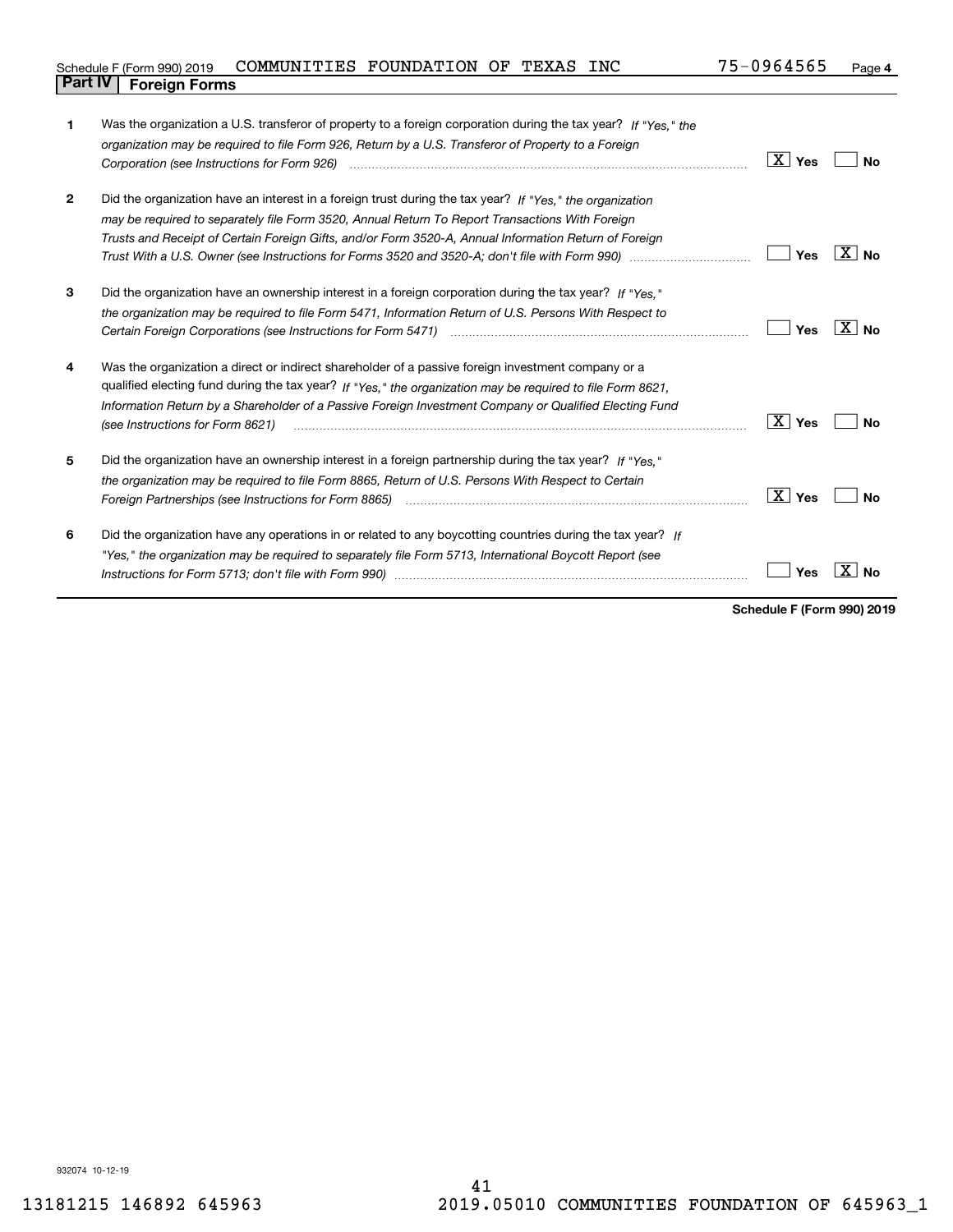| Schedule F (Form 990) 2019 |                                      | COMMUNITIES FOUNDATION OF TEXAS INC |                 | 75-0964565<br>Page 5                                                                                                                  |
|----------------------------|--------------------------------------|-------------------------------------|-----------------|---------------------------------------------------------------------------------------------------------------------------------------|
| Part V                     | <b>Supplemental Information</b>      |                                     |                 |                                                                                                                                       |
|                            |                                      |                                     |                 | Provide the information required by Part I, line 2 (monitoring of funds); Part I, line 3, column (f) (accounting method; amounts of   |
|                            |                                      |                                     |                 | investments vs. expenditures per region); Part II, line 1 (accounting method); Part III (accounting method); and Part III, column (c) |
|                            |                                      |                                     |                 | (estimated number of recipients), as applicable. Also complete this part to provide any additional information. See instructions.     |
|                            |                                      |                                     |                 |                                                                                                                                       |
| PART I, LINE 2:            |                                      |                                     |                 |                                                                                                                                       |
|                            |                                      |                                     |                 |                                                                                                                                       |
| COMMUNITIES FOUNDATION OF  |                                      |                                     |                 | TEXAS ENGAGES PARAGON PHILANTHROPY TO VET ALL                                                                                         |
|                            |                                      |                                     |                 |                                                                                                                                       |
| INTERNATIONAL NONPROFIT    |                                      | ORGANIZATIONS.                      | PARAGON REPORTS | THEIR FINDINGS                                                                                                                        |
|                            |                                      |                                     |                 |                                                                                                                                       |
| AND                        |                                      |                                     |                 | RECOMMENDATIONS ON THE NONPROFIT ORGANIZATION, WHICH IS VALID FOR TEN                                                                 |
|                            |                                      |                                     |                 |                                                                                                                                       |
| DAYS.                      | PARAGON WILL ALSO FOLLOW-UP WITH THE |                                     |                 | INTERNATIONAL NONPROFIT ON                                                                                                            |
|                            |                                      |                                     |                 |                                                                                                                                       |
|                            |                                      |                                     |                 | ANY REPORTING REOUIREMENTS AND FORWARDS TO COMMUNITIES FOUNDATION OF                                                                  |
|                            |                                      |                                     |                 |                                                                                                                                       |
| TEXAS.                     |                                      |                                     |                 |                                                                                                                                       |
|                            |                                      |                                     |                 |                                                                                                                                       |
|                            |                                      |                                     |                 |                                                                                                                                       |
|                            |                                      |                                     |                 |                                                                                                                                       |
| PART                       | I, LINE 3, COLUMN F:                 |                                     |                 |                                                                                                                                       |
|                            |                                      |                                     |                 |                                                                                                                                       |
| METHOD<br>OF               | ACCOUNTING:<br>ACCRUAL               |                                     |                 |                                                                                                                                       |
|                            |                                      |                                     |                 |                                                                                                                                       |
|                            |                                      |                                     |                 |                                                                                                                                       |
|                            |                                      |                                     |                 |                                                                                                                                       |
|                            |                                      |                                     |                 |                                                                                                                                       |
|                            |                                      |                                     |                 |                                                                                                                                       |
|                            |                                      |                                     |                 |                                                                                                                                       |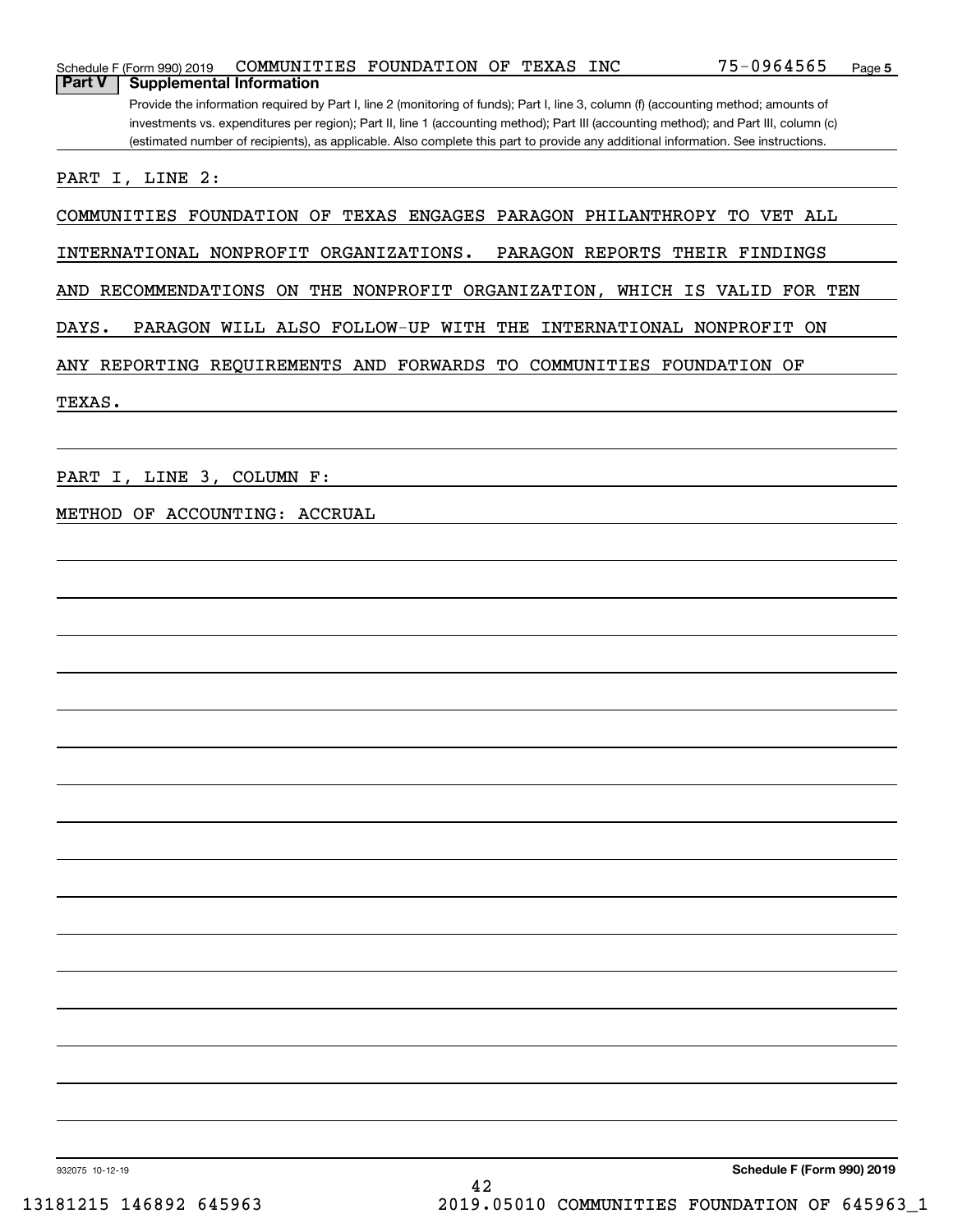| <b>SCHEDULE I</b>                                                                                                                                                              |                        | <b>Grants and Other Assistance to Organizations,</b>                                                                                  |                                                       |                                         |                                                                |                                          | OMB No. 1545-0047                                   |
|--------------------------------------------------------------------------------------------------------------------------------------------------------------------------------|------------------------|---------------------------------------------------------------------------------------------------------------------------------------|-------------------------------------------------------|-----------------------------------------|----------------------------------------------------------------|------------------------------------------|-----------------------------------------------------|
| (Form 990)                                                                                                                                                                     |                        | Governments, and Individuals in the United States<br>Complete if the organization answered "Yes" on Form 990, Part IV, line 21 or 22. |                                                       |                                         |                                                                |                                          | 2019                                                |
| Department of the Treasury                                                                                                                                                     |                        |                                                                                                                                       | Attach to Form 990.                                   |                                         |                                                                |                                          | <b>Open to Public</b>                               |
| Internal Revenue Service                                                                                                                                                       |                        |                                                                                                                                       | Go to www.irs.gov/Form990 for the latest information. |                                         |                                                                |                                          | Inspection                                          |
| Name of the organization                                                                                                                                                       |                        | COMMUNITIES FOUNDATION OF TEXAS INC                                                                                                   |                                                       |                                         |                                                                |                                          | <b>Employer identification number</b><br>75-0964565 |
| Part I<br><b>General Information on Grants and Assistance</b>                                                                                                                  |                        |                                                                                                                                       |                                                       |                                         |                                                                |                                          |                                                     |
| Does the organization maintain records to substantiate the amount of the grants or assistance, the grantees' eligibility for the grants or assistance, and the selection<br>1. |                        |                                                                                                                                       |                                                       |                                         |                                                                |                                          |                                                     |
|                                                                                                                                                                                |                        |                                                                                                                                       |                                                       |                                         |                                                                |                                          | $\boxed{\text{X}}$ Yes<br>$\exists$ No              |
| 2 Describe in Part IV the organization's procedures for monitoring the use of grant funds in the United States.                                                                |                        |                                                                                                                                       |                                                       |                                         |                                                                |                                          |                                                     |
| Part II<br>Grants and Other Assistance to Domestic Organizations and Domestic Governments. Complete if the organization answered "Yes" on Form 990, Part IV, line 21, for any  |                        |                                                                                                                                       |                                                       |                                         |                                                                |                                          |                                                     |
| recipient that received more than \$5,000. Part II can be duplicated if additional space is needed.                                                                            |                        |                                                                                                                                       |                                                       |                                         |                                                                |                                          |                                                     |
| 1 (a) Name and address of organization<br>or government                                                                                                                        | $(b)$ EIN              | (c) IRC section<br>(if applicable)                                                                                                    | (d) Amount of<br>cash grant                           | (e) Amount of<br>non-cash<br>assistance | (f) Method of<br>valuation (book,<br>FMV, appraisal,<br>other) | (g) Description of<br>noncash assistance | (h) Purpose of grant<br>or assistance               |
|                                                                                                                                                                                |                        |                                                                                                                                       |                                                       |                                         |                                                                |                                          |                                                     |
| NORTH TEXAS FOOD BANK<br>3677 MAPLESHADE LANE                                                                                                                                  |                        |                                                                                                                                       |                                                       |                                         |                                                                |                                          | THIS GRANT IS DESIGNATED                            |
| PLANO, TX 75075                                                                                                                                                                | $75 - 1785357$ 501(C)3 |                                                                                                                                       | 4,508,281.                                            | 0.                                      |                                                                |                                          | FOR GENERAL SUPPORT.                                |
|                                                                                                                                                                                |                        |                                                                                                                                       |                                                       |                                         |                                                                |                                          |                                                     |
| HIGHLAND PARK UNITED METHODIST                                                                                                                                                 |                        |                                                                                                                                       |                                                       |                                         |                                                                |                                          |                                                     |
| CHURCH - 3300 MOCKINGBIRD LANE -                                                                                                                                               |                        |                                                                                                                                       |                                                       |                                         |                                                                |                                          | THIS GRANT IS DESIGNATED                            |
| DALLAS, TX 75205                                                                                                                                                               | $75 - 0808794$ 501(C)3 |                                                                                                                                       | 3,698,320,                                            | $\mathbf{0}$ .                          |                                                                |                                          | FOR GENERAL SUPPORT.                                |
|                                                                                                                                                                                |                        |                                                                                                                                       |                                                       |                                         |                                                                |                                          |                                                     |
| SOUTHERN METHODIST UNIVERSITY                                                                                                                                                  |                        |                                                                                                                                       |                                                       |                                         |                                                                |                                          |                                                     |
| P.O. BOX 750100                                                                                                                                                                |                        |                                                                                                                                       |                                                       |                                         |                                                                |                                          | THIS GRANT IS DESIGNATED                            |
| DALLAS, TX 75275                                                                                                                                                               | $75 - 0800689$ 501(C)3 |                                                                                                                                       | 2,659,573.                                            | 0.                                      |                                                                |                                          | FOR GENERAL SUPPORT.                                |
|                                                                                                                                                                                |                        |                                                                                                                                       |                                                       |                                         |                                                                |                                          |                                                     |
| THE SALVATION ARMY                                                                                                                                                             |                        |                                                                                                                                       |                                                       |                                         |                                                                |                                          |                                                     |
| 9216 HARRY HINES BOULEVARD                                                                                                                                                     |                        |                                                                                                                                       |                                                       |                                         |                                                                |                                          | THIS GRANT IS DESIGNATED                            |
| DALLAS TX 75235                                                                                                                                                                | $58 - 0660607$ 501(C)3 |                                                                                                                                       | 2.436.317.                                            | $\mathbf{0}$ .                          |                                                                |                                          | FOR GENERAL SUPPORT.                                |
| THE UNIVERSITY OF TEXAS                                                                                                                                                        |                        |                                                                                                                                       |                                                       |                                         |                                                                |                                          |                                                     |
| SOUTHWESTERN MEDICAL CENTER DALLAS                                                                                                                                             |                        |                                                                                                                                       |                                                       |                                         |                                                                |                                          |                                                     |
| $-$ P.O. BOX 910888 - DALLAS, TX                                                                                                                                               |                        |                                                                                                                                       |                                                       |                                         |                                                                |                                          | THIS GRANT IS DESIGNATED                            |
| 75391-0888                                                                                                                                                                     | $75 - 6002868$ 501(C)3 |                                                                                                                                       | 2,258,353.                                            | $\mathbf{0}$ .                          |                                                                |                                          | FOR GENERAL SUPPORT.                                |
| THE UNIVERSITY OF TEXAS AT DALLAS                                                                                                                                              |                        |                                                                                                                                       |                                                       |                                         |                                                                |                                          |                                                     |
| CENTER FOR BRAINHEALTH - 2200 WEST                                                                                                                                             |                        |                                                                                                                                       |                                                       |                                         |                                                                |                                          |                                                     |
| MOCKINGBIRD LANE - DALLAS, TX                                                                                                                                                  |                        |                                                                                                                                       |                                                       |                                         |                                                                |                                          | THIS GRANT IS DESIGNATED                            |
| 75235                                                                                                                                                                          | 75-1305566 501(C)3     |                                                                                                                                       | 2.063.433.                                            | 0.                                      |                                                                |                                          | FOR GENERAL SUPPORT.                                |
| 2 Enter total number of section 501(c)(3) and government organizations listed in the line 1 table                                                                              |                        |                                                                                                                                       |                                                       |                                         |                                                                |                                          | 2,008.<br>▶                                         |
| Enter total number of other organizations listed in the line 1 table<br>3                                                                                                      |                        |                                                                                                                                       |                                                       |                                         |                                                                |                                          | 3.                                                  |

**For Paperwork Reduction Act Notice, see the Instructions for Form 990. Schedule I (Form 990) (2019)** LHA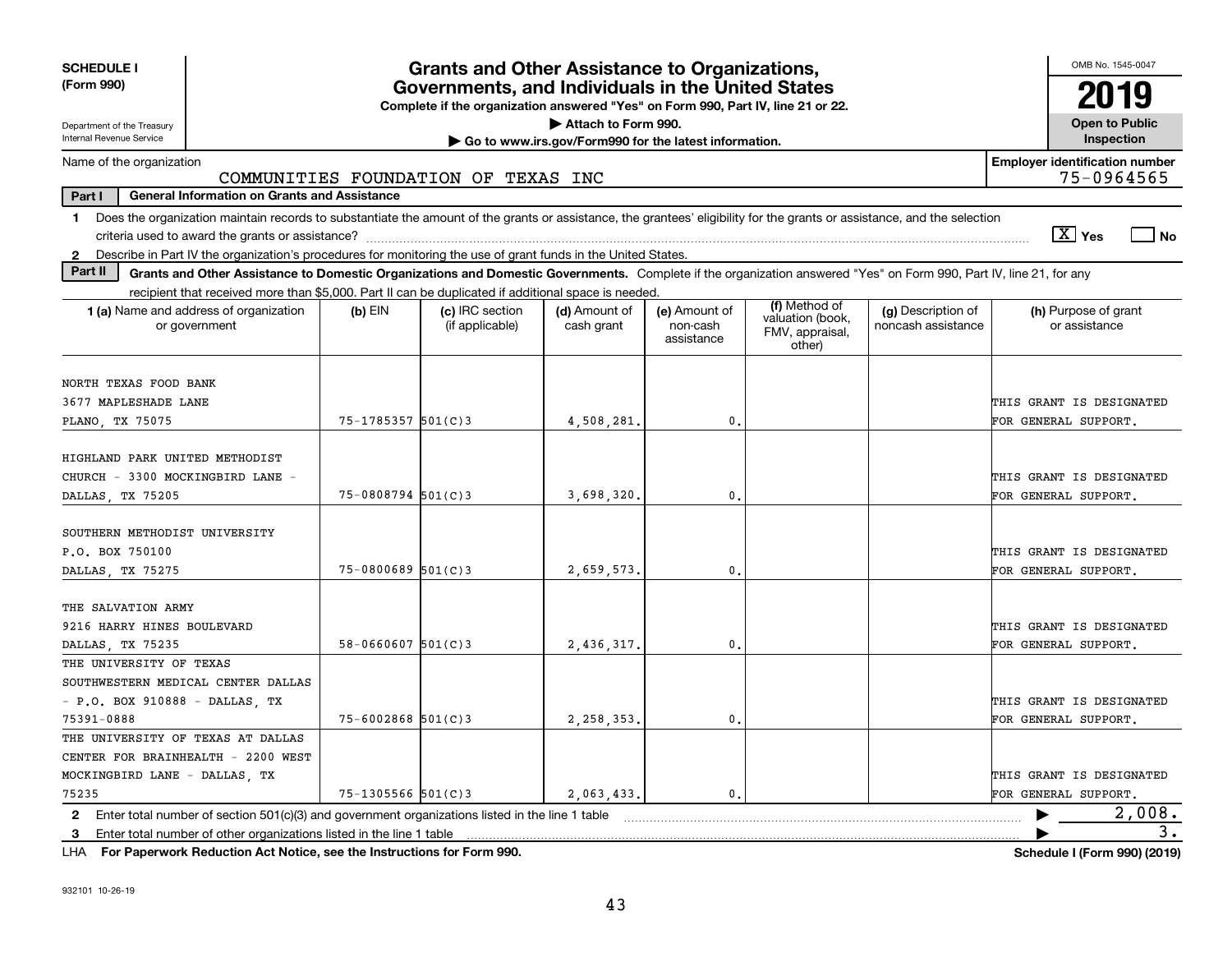| Part II   Continuation of Grants and Other Assistance to Governments and Organizations in the United States (Schedule I (Form 990), Part II.) |                        |                                  |                             |                                         |                                                                |                                           |                                       |
|-----------------------------------------------------------------------------------------------------------------------------------------------|------------------------|----------------------------------|-----------------------------|-----------------------------------------|----------------------------------------------------------------|-------------------------------------------|---------------------------------------|
| (a) Name and address of<br>organization or government                                                                                         | $(b)$ EIN              | (c) IRC section<br>if applicable | (d) Amount of<br>cash grant | (e) Amount of<br>non-cash<br>assistance | (f) Method of<br>valuation<br>(book, FMV,<br>appraisal, other) | (g) Description of<br>non-cash assistance | (h) Purpose of grant<br>or assistance |
| DALLAS HOLOCAUST MUSEUM                                                                                                                       |                        |                                  |                             |                                         |                                                                |                                           |                                       |
| 300 NORTH HOUSTON, SUITE 100                                                                                                                  |                        |                                  |                             |                                         |                                                                |                                           | THIS GRANT IS DESIGNATED              |
| DALLAS, TX 75202                                                                                                                              | 75-2113723 501(C)3     |                                  | 1,893,891.                  | 0.                                      |                                                                |                                           | FOR GENERAL SUPPORT.                  |
|                                                                                                                                               |                        |                                  |                             |                                         |                                                                |                                           |                                       |
| AFRICA UNIVERSITY, INC.                                                                                                                       |                        |                                  |                             |                                         |                                                                |                                           |                                       |
| P.O. BOX 340007                                                                                                                               |                        |                                  |                             |                                         |                                                                |                                           | THIS GRANT IS DESIGNATED              |
| NASHVILLE, TN 37203                                                                                                                           | $62 - 1356848$ 501(C)3 |                                  | 1,600,000,                  | 0.                                      |                                                                |                                           | FOR GENERAL SUPPORT.                  |
|                                                                                                                                               |                        |                                  |                             |                                         |                                                                |                                           |                                       |
| SHIFTSMART, INC.                                                                                                                              |                        |                                  |                             |                                         |                                                                |                                           |                                       |
| 16000 NORTH DALLAS PARKWAY, SUITE 5                                                                                                           |                        |                                  |                             |                                         |                                                                |                                           | THIS GRANT IS DESIGNATED              |
| DALLAS, TX 75248                                                                                                                              | 47-4937163 OTHER       |                                  | 1,268,739.                  | $\mathbf{0}$ .                          |                                                                |                                           | FOR GENERAL SUPPORT.                  |
| SHELTER MINISTRIES OF DALLAS                                                                                                                  |                        |                                  |                             |                                         |                                                                |                                           |                                       |
| P.O. BOX 710729                                                                                                                               |                        |                                  |                             |                                         |                                                                |                                           | THIS GRANT IS DESIGNATED              |
| DALLAS, TX 75371-0729                                                                                                                         | $75 - 1881365$ 501(C)3 |                                  | 1,247,777.                  | $\mathbf{0}$                            |                                                                |                                           | FOR GENERAL SUPPORT.                  |
|                                                                                                                                               |                        |                                  |                             |                                         |                                                                |                                           |                                       |
| THE COOPER INSTITUTE                                                                                                                          |                        |                                  |                             |                                         |                                                                |                                           |                                       |
| 12330 PRESTON ROAD                                                                                                                            |                        |                                  |                             |                                         |                                                                |                                           | THIS GRANT IS DESIGNATED              |
| DALLAS, TX 75230                                                                                                                              | $23 - 7075529$ 501(C)3 |                                  | 1, 135, 728.                | $\mathbf{0}$                            |                                                                |                                           | FOR GENERAL SUPPORT.                  |
|                                                                                                                                               |                        |                                  |                             |                                         |                                                                |                                           |                                       |
| DALLAS FOUNDATION A TX NONPROFIT                                                                                                              |                        |                                  |                             |                                         |                                                                |                                           |                                       |
| CORPORATION - 3963 MAPLE AVENUE,                                                                                                              |                        |                                  |                             |                                         |                                                                |                                           | THIS GRANT IS DESIGNATED              |
| SUITE 390 - DALLAS, TX 75219-3239                                                                                                             | $75 - 2890371$ 501(C)3 |                                  | 1,124,391.                  | 0.                                      |                                                                |                                           | FOR GENERAL SUPPORT.                  |
|                                                                                                                                               |                        |                                  |                             |                                         |                                                                |                                           |                                       |
| RICHARDSON INDEPENDENT SCHOOL                                                                                                                 |                        |                                  |                             |                                         |                                                                |                                           |                                       |
| DISTRICT - 400 SOUTH GREENVILLE                                                                                                               |                        |                                  |                             |                                         |                                                                |                                           | THIS GRANT IS DESIGNATED              |
| AVENUE - RICHARDSON, TX 75081                                                                                                                 | 75-6002311 115         |                                  | 1,055,810.                  | $^{\rm 0}$ .                            |                                                                |                                           | FOR GENERAL SUPPORT.                  |
|                                                                                                                                               |                        |                                  |                             |                                         |                                                                |                                           |                                       |
| HIGHLAND PARK PRESBYTERIAN CHURCH                                                                                                             |                        |                                  |                             |                                         |                                                                |                                           |                                       |
| 3821 UNIVERSITY BOULEVARD                                                                                                                     |                        |                                  |                             |                                         |                                                                |                                           | THIS GRANT IS DESIGNATED              |
| DALLAS, TX 75205-1710                                                                                                                         | 75-0808795 501(C)3     |                                  | 1,045,000.                  | $\mathfrak{o}$ .                        |                                                                |                                           | FOR GENERAL SUPPORT.                  |
| THE UNIVERSITY OF TEXAS M.D.                                                                                                                  |                        |                                  |                             |                                         |                                                                |                                           |                                       |
| ANDERSON CANCER CENTER - P.O. BOX                                                                                                             |                        |                                  |                             |                                         |                                                                |                                           | THIS GRANT IS DESIGNATED              |
| 4464 - HOUSTON, TX 77210                                                                                                                      | $74 - 6000203$ 501(C)3 |                                  | 1,045,000.                  | $\mathbf{0}$ .                          |                                                                |                                           | FOR GENERAL SUPPORT.                  |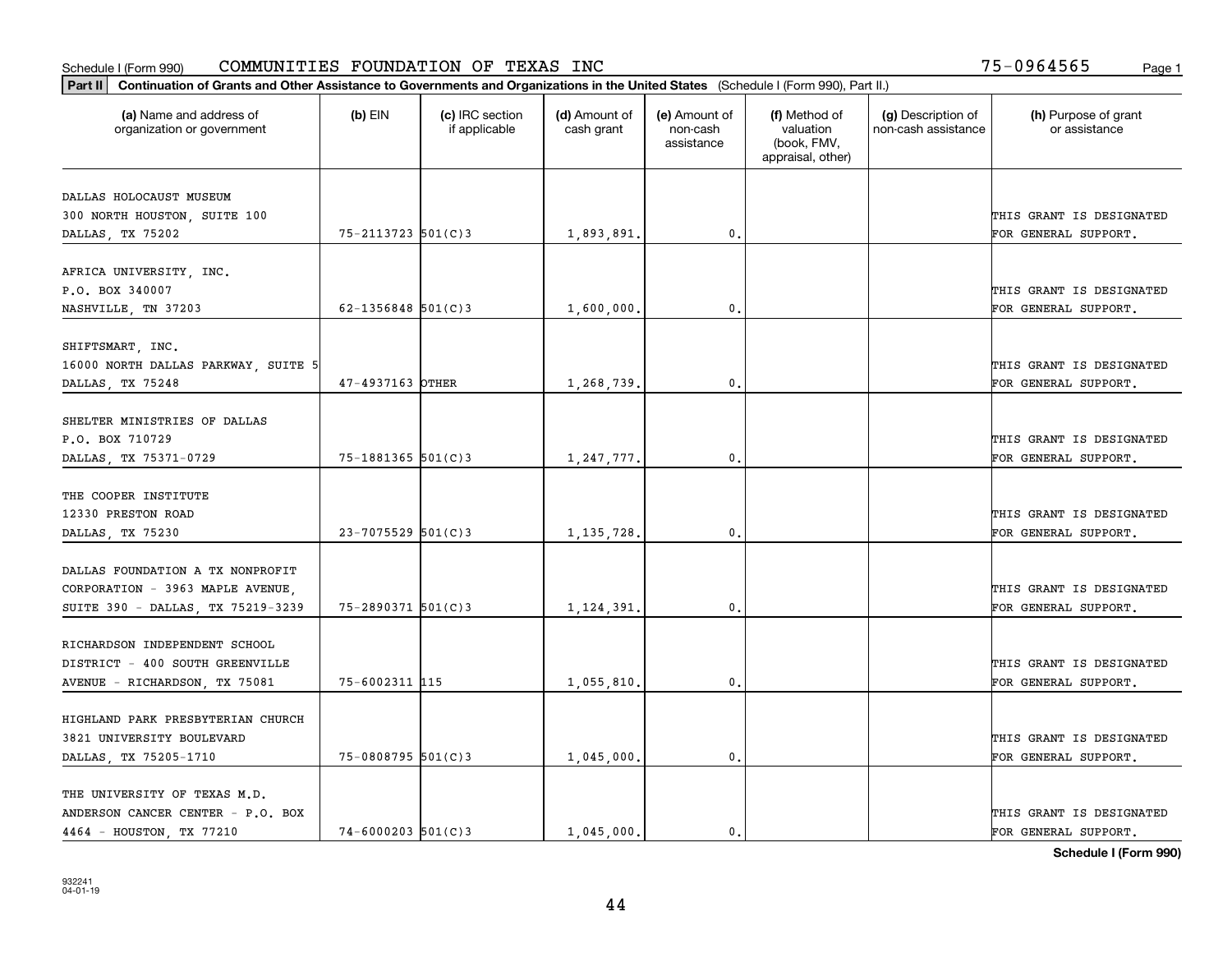| (a) Name and address of<br>organization or government | $(b)$ EIN              | (c) IRC section<br>if applicable | (d) Amount of<br>cash grant | (e) Amount of<br>non-cash<br>assistance | (f) Method of<br>valuation<br>(book, FMV,<br>appraisal, other) | (g) Description of<br>non-cash assistance | (h) Purpose of grant<br>or assistance |
|-------------------------------------------------------|------------------------|----------------------------------|-----------------------------|-----------------------------------------|----------------------------------------------------------------|-------------------------------------------|---------------------------------------|
| THIRD OPTION FOUNDATION                               |                        |                                  |                             |                                         |                                                                |                                           |                                       |
| 11160-C1 SOUTH LAKES DRIVE, SUITE 1                   |                        |                                  |                             |                                         |                                                                |                                           | THIS GRANT IS DESIGNATED              |
| RESTON, VA 20191                                      | $46 - 4884866$ 501(C)3 |                                  | 1,000,000.                  | 0.                                      |                                                                |                                           | FOR GENERAL SUPPORT.                  |
|                                                       |                        |                                  |                             |                                         |                                                                |                                           |                                       |
| LIFTFUND, INC.                                        |                        |                                  |                             |                                         |                                                                |                                           |                                       |
| 2007 W. MARTIN STREET                                 |                        |                                  |                             |                                         |                                                                |                                           | THIS GRANT IS DESIGNATED              |
| SAN ANTONIO, TX 78207                                 | 74-2712770 501(C)3     |                                  | 950,000                     | 0.                                      |                                                                |                                           | FOR GENERAL SUPPORT.                  |
|                                                       |                        |                                  |                             |                                         |                                                                |                                           |                                       |
| SPCA OF TEXAS                                         |                        |                                  |                             |                                         |                                                                |                                           |                                       |
| 2400 LONE STAR DRIVE                                  |                        |                                  |                             |                                         |                                                                |                                           | THIS GRANT IS DESIGNATED              |
| DALLAS, TX 75212-6309                                 | $75 - 1216660$ 501(C)3 |                                  | 896,197.                    | $\mathfrak{o}$ .                        |                                                                |                                           | FOR GENERAL SUPPORT.                  |
| CHILDREN'S MEDICAL CENTER                             |                        |                                  |                             |                                         |                                                                |                                           |                                       |
| FOUNDATION - 2777 NORTH STEMMONS                      |                        |                                  |                             |                                         |                                                                |                                           |                                       |
| FREEWAY, SUITE 1700 - DALLAS, TX                      |                        |                                  |                             |                                         |                                                                |                                           | THIS GRANT IS DESIGNATED              |
| 75207                                                 | $75 - 2062015$ 501(C)3 |                                  | 876,596.                    | $\mathbf{0}$                            |                                                                |                                           | FOR GENERAL SUPPORT.                  |
|                                                       |                        |                                  |                             |                                         |                                                                |                                           |                                       |
| FIRST BAPTIST CHURCH                                  |                        |                                  |                             |                                         |                                                                |                                           |                                       |
| 1707 SAN JACINTO STREET                               |                        |                                  |                             |                                         |                                                                |                                           | THIS GRANT IS DESIGNATED              |
| DALLAS, TX 75201                                      | $75-0926762$ 501(C)3   |                                  | 801,200                     | $\mathbf{0}$                            |                                                                |                                           | FOR GENERAL SUPPORT.                  |
| ST. MARKS SCHOOL OF TEXAS                             |                        |                                  |                             |                                         |                                                                |                                           |                                       |
| 10600 PRESTON ROAD                                    |                        |                                  |                             |                                         |                                                                |                                           | THIS GRANT IS DESIGNATED              |
| DALLAS, TX 75230                                      | 75-0827460 501(C)3     |                                  | 686,418.                    | $\mathbf{0}$                            |                                                                |                                           | FOR GENERAL SUPPORT.                  |
|                                                       |                        |                                  |                             |                                         |                                                                |                                           |                                       |
| PARKLAND FOUNDATION                                   |                        |                                  |                             |                                         |                                                                |                                           |                                       |
| 1341 WEST MOCKINGBIRD LANE, SUITE 1                   |                        |                                  |                             |                                         |                                                                |                                           | THIS GRANT IS DESIGNATED              |
| DALLAS, TX 75247                                      | 75-2089180 501(C)3     |                                  | 674,853.                    | $^{\circ}$ .                            |                                                                |                                           | FOR GENERAL SUPPORT.                  |
| UNIVERSITY OF NORTH TEXAS AT                          |                        |                                  |                             |                                         |                                                                |                                           |                                       |
| DALLAS FOUNDATION - 7300                              |                        |                                  |                             |                                         |                                                                |                                           |                                       |
| UNIVERSITY HILLS BOULEVARD -                          |                        |                                  |                             |                                         |                                                                |                                           | THIS GRANT IS DESIGNATED              |
| DALLAS, TX 75241                                      | $45 - 3072303$ 501(C)3 |                                  | 656,180.                    | $\mathbf{0}$                            |                                                                |                                           | FOR GENERAL SUPPORT.                  |
|                                                       |                        |                                  |                             |                                         |                                                                |                                           |                                       |
| AMERICAN NATIONAL RED CROSS                           |                        |                                  |                             |                                         |                                                                |                                           |                                       |
| 2055 KENDALL DRIVE                                    |                        |                                  |                             |                                         |                                                                |                                           | THIS GRANT IS DESIGNATED              |
| DALLAS TX 75235                                       | $53-0196605$ $501(C)3$ |                                  | 642.249.                    | $\mathbf{0}$ .                          |                                                                |                                           | FOR GENERAL SUPPORT.                  |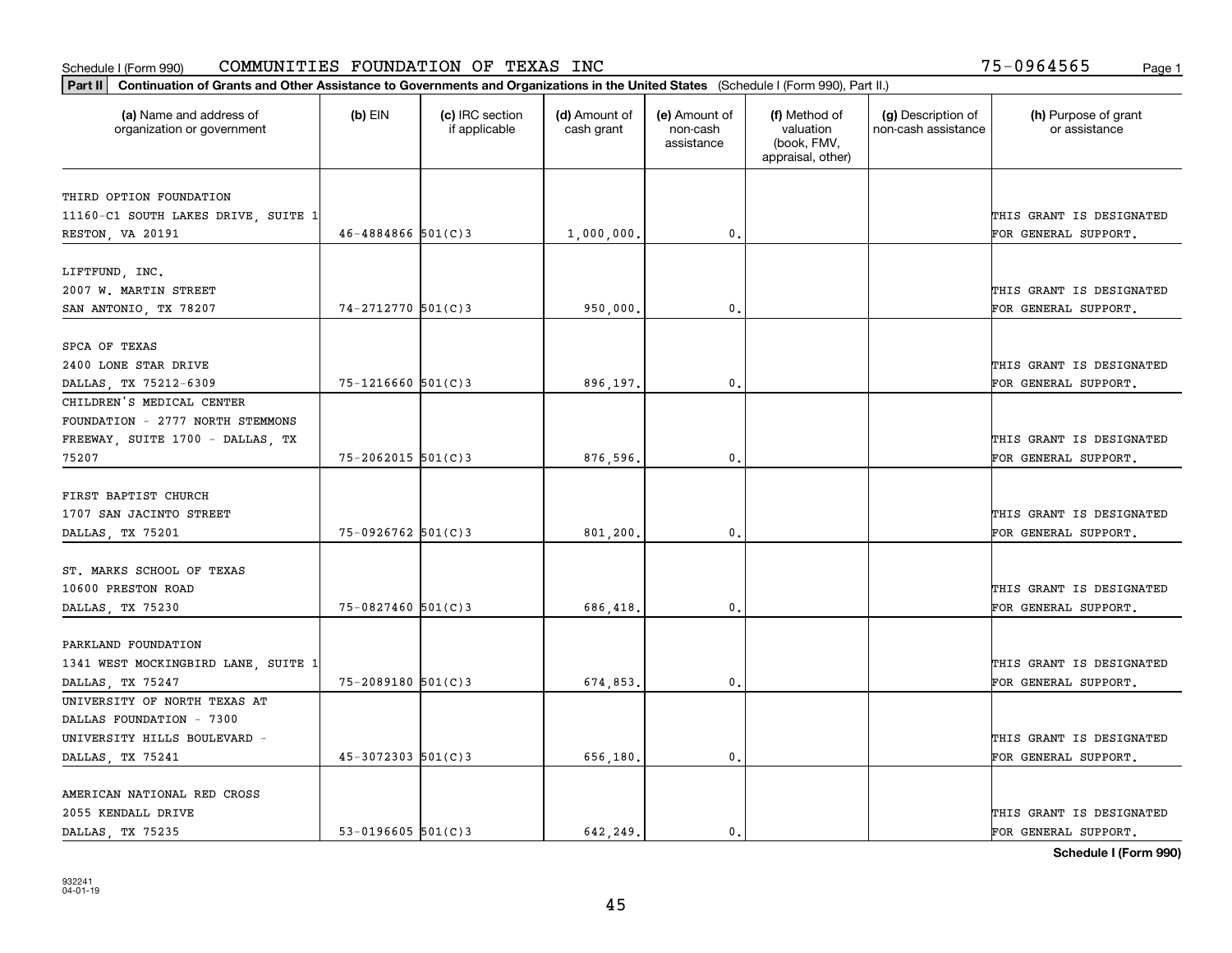| Part II   Continuation of Grants and Other Assistance to Governments and Organizations in the United States (Schedule I (Form 990), Part II.) |                        |                                  |                             |                                         |                                                                |                                           |                                                  |
|-----------------------------------------------------------------------------------------------------------------------------------------------|------------------------|----------------------------------|-----------------------------|-----------------------------------------|----------------------------------------------------------------|-------------------------------------------|--------------------------------------------------|
| (a) Name and address of<br>organization or government                                                                                         | $(b)$ EIN              | (c) IRC section<br>if applicable | (d) Amount of<br>cash grant | (e) Amount of<br>non-cash<br>assistance | (f) Method of<br>valuation<br>(book, FMV,<br>appraisal, other) | (g) Description of<br>non-cash assistance | (h) Purpose of grant<br>or assistance            |
| ADVOCATES FOR COMMUNITY                                                                                                                       |                        |                                  |                             |                                         |                                                                |                                           |                                                  |
| TRANSFORMATION - P.O. BOX 225225 -                                                                                                            |                        |                                  |                             |                                         |                                                                |                                           | THIS GRANT IS DESIGNATED                         |
| DALLAS, TX 75222                                                                                                                              | $27 - 0178272$ 501(C)3 |                                  | 639,513.                    | 0.                                      |                                                                |                                           | FOR GENERAL SUPPORT.                             |
|                                                                                                                                               |                        |                                  |                             |                                         |                                                                |                                           |                                                  |
| AMERICAN HEART ASSOCIATION, INC.                                                                                                              |                        |                                  |                             |                                         |                                                                |                                           |                                                  |
| 105 DECKER DRIVE, SUITE 200                                                                                                                   |                        |                                  |                             |                                         |                                                                |                                           | THIS GRANT IS DESIGNATED                         |
| IRVING, TX 75062                                                                                                                              | $13 - 5613797$ 501(C)3 |                                  | 630,826.                    | 0.                                      |                                                                |                                           | FOR GENERAL SUPPORT.                             |
| CHILDREN'S ADVOCACY CENTER OF                                                                                                                 |                        |                                  |                             |                                         |                                                                |                                           |                                                  |
| COLLIN COUNTY, INC. - 2205 LOS                                                                                                                |                        |                                  |                             |                                         |                                                                |                                           |                                                  |
| RIOS BOULEVARD - PLANO, TX                                                                                                                    |                        |                                  |                             |                                         |                                                                |                                           | THIS GRANT IS DESIGNATED                         |
| 75074-3422                                                                                                                                    | $75 - 2389095$ 501(C)3 |                                  | 615,741.                    | $\mathfrak{o}$ .                        |                                                                |                                           | FOR GENERAL SUPPORT.                             |
|                                                                                                                                               |                        |                                  |                             |                                         |                                                                |                                           |                                                  |
| SOUTHWESTERN MEDICAL FOUNDATION                                                                                                               |                        |                                  |                             |                                         |                                                                |                                           |                                                  |
| 3889 MAPLE AVENUE, SUITE 100                                                                                                                  | 75-0945939 501(C)3     |                                  |                             | 0.                                      |                                                                |                                           | THIS GRANT IS DESIGNATED<br>FOR GENERAL SUPPORT. |
| DALLAS, TX 75219-3914                                                                                                                         |                        |                                  | 608,180.                    |                                         |                                                                |                                           |                                                  |
| THE NANCY ANN HUNT FOUNDATION                                                                                                                 |                        |                                  |                             |                                         |                                                                |                                           |                                                  |
| 1900 NORTH AKARD STREET                                                                                                                       |                        |                                  |                             |                                         |                                                                |                                           | THIS GRANT IS DESIGNATED                         |
| DALLAS, TX 75201-2300                                                                                                                         | $75 - 2251332$ 501(C)3 |                                  | 600,804.                    | $\mathbf{0}$                            |                                                                |                                           | FOR GENERAL SUPPORT.                             |
|                                                                                                                                               |                        |                                  |                             |                                         |                                                                |                                           |                                                  |
| NORTH TEXAS PUBLIC BROADCASTING,                                                                                                              |                        |                                  |                             |                                         |                                                                |                                           |                                                  |
| INC. - 3000 HARRY HINES BOULEVARD                                                                                                             |                        |                                  |                             |                                         |                                                                |                                           | THIS GRANT IS DESIGNATED                         |
| - DALLAS, TX 75201-1012                                                                                                                       | $75 - 2084961$ 501(C)3 |                                  | 583,977.                    | $\mathbf{0}$                            |                                                                |                                           | FOR GENERAL SUPPORT.                             |
|                                                                                                                                               |                        |                                  |                             |                                         |                                                                |                                           |                                                  |
| DENISON MINISTRIES                                                                                                                            |                        |                                  |                             |                                         |                                                                |                                           |                                                  |
| 17304 PRESTON ROAD, SUITE 1060                                                                                                                |                        |                                  |                             |                                         |                                                                |                                           | THIS GRANT IS DESIGNATED                         |
| DALLAS, TX 75252                                                                                                                              | $26 - 3191442$ 501(C)3 |                                  | 582,550.                    | $\mathbf{0}$ .                          |                                                                |                                           | FOR GENERAL SUPPORT.                             |
|                                                                                                                                               |                        |                                  |                             |                                         |                                                                |                                           |                                                  |
| TEXAS WOMEN'S FOUNDATION                                                                                                                      |                        |                                  |                             |                                         |                                                                |                                           |                                                  |
| 8150 NORTH CENTRAL EXPRESSWAY, SUIT                                                                                                           |                        |                                  |                             |                                         |                                                                |                                           | THIS GRANT IS DESIGNATED                         |
| DALLAS, TX 75206                                                                                                                              | $75 - 2048261$ 501(C)3 |                                  | 581,483.                    | $\mathbf{0}$ .                          |                                                                |                                           | FOR GENERAL SUPPORT.                             |
| WESTLAKE ACADEMY FOUNDATION                                                                                                                   |                        |                                  |                             |                                         |                                                                |                                           |                                                  |
| 2600 JT OTTINGER ROAD                                                                                                                         |                        |                                  |                             |                                         |                                                                |                                           | THIS GRANT IS DESIGNATED                         |
| ROANOKE, TX 76262                                                                                                                             | $20 - 0033926$ 501(C)3 |                                  | 566.672.                    | $\mathfrak{o}$ .                        |                                                                |                                           | FOR GENERAL SUPPORT.                             |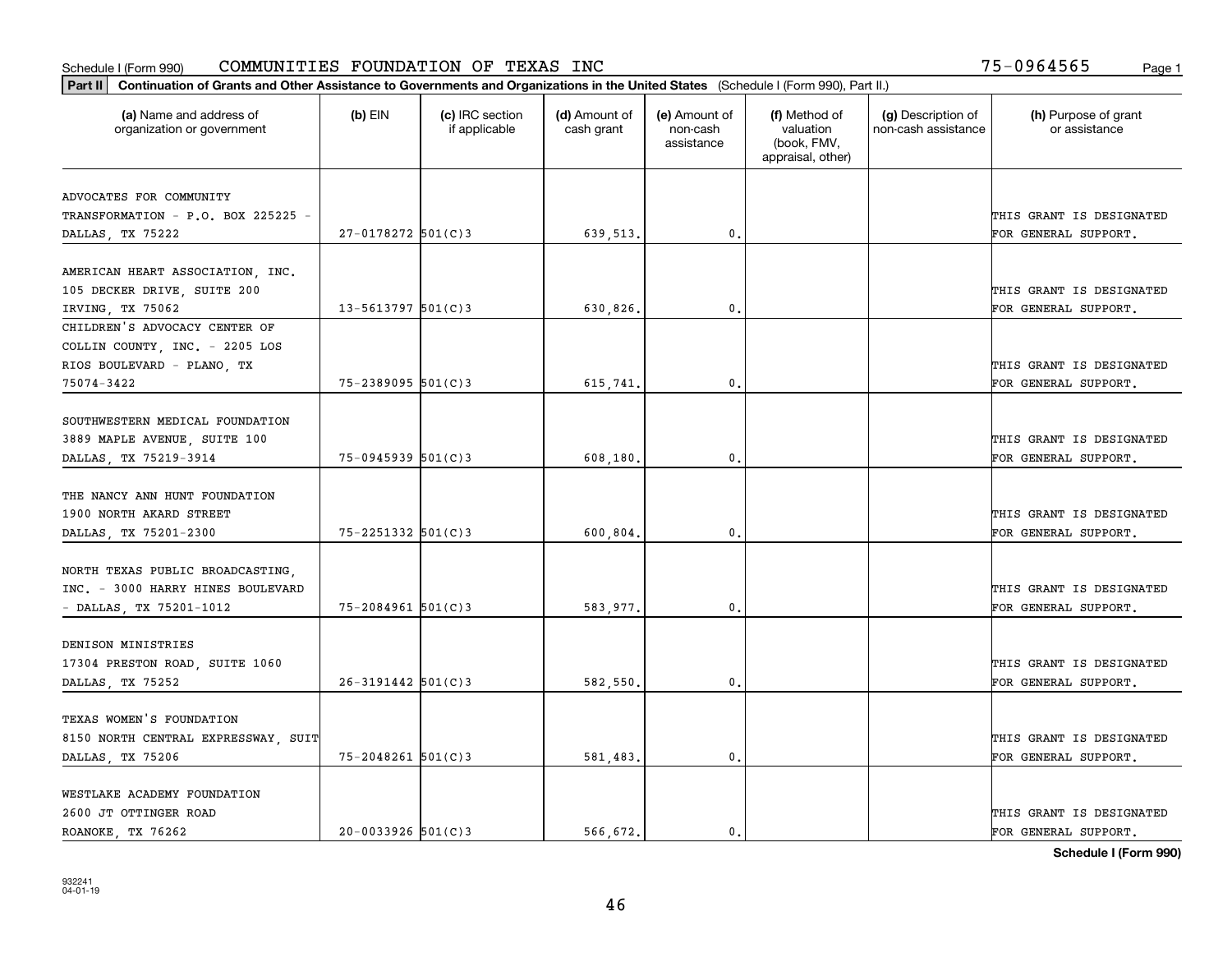| Part II   Continuation of Grants and Other Assistance to Governments and Organizations in the United States (Schedule I (Form 990), Part II.) |                         |                                  |                             |                                         |                                                                |                                           |                                       |
|-----------------------------------------------------------------------------------------------------------------------------------------------|-------------------------|----------------------------------|-----------------------------|-----------------------------------------|----------------------------------------------------------------|-------------------------------------------|---------------------------------------|
| (a) Name and address of<br>organization or government                                                                                         | $(b)$ EIN               | (c) IRC section<br>if applicable | (d) Amount of<br>cash grant | (e) Amount of<br>non-cash<br>assistance | (f) Method of<br>valuation<br>(book, FMV,<br>appraisal, other) | (g) Description of<br>non-cash assistance | (h) Purpose of grant<br>or assistance |
| CISTERCIAN PREPARATORY SCHOOL                                                                                                                 |                         |                                  |                             |                                         |                                                                |                                           |                                       |
| 3660 CISTERCIAN ROAD                                                                                                                          |                         |                                  |                             |                                         |                                                                |                                           | THIS GRANT IS DESIGNATED              |
| IRVING, TX 75039                                                                                                                              | $75 - 1087167$ 501(C)3  |                                  | 563,275.                    | 0.                                      |                                                                |                                           | FOR GENERAL SUPPORT.                  |
|                                                                                                                                               |                         |                                  |                             |                                         |                                                                |                                           |                                       |
| CATHOLIC CHARITIES OF DALLAS, INC.                                                                                                            |                         |                                  |                             |                                         |                                                                |                                           |                                       |
| 1421 WEST MOCKINGBIRD LANE                                                                                                                    |                         |                                  |                             |                                         |                                                                |                                           | THIS GRANT IS DESIGNATED              |
| DALLAS, TX 75247                                                                                                                              | $75 - 2745221$ 501(C)3  |                                  | 481,320.                    | 0.                                      |                                                                |                                           | FOR GENERAL SUPPORT.                  |
|                                                                                                                                               |                         |                                  |                             |                                         |                                                                |                                           |                                       |
| DALLAS FILM SOCIETY, INC.                                                                                                                     |                         |                                  |                             |                                         |                                                                |                                           |                                       |
| 110 LESLIE STREET, SUITE 200                                                                                                                  |                         |                                  |                             |                                         |                                                                |                                           | THIS GRANT IS DESIGNATED              |
| DALLAS, TX 75207                                                                                                                              | $20 - 4849503$ 501(C) 3 |                                  | 481, 313.                   | $\mathbf{0}$ .                          |                                                                |                                           | FOR GENERAL SUPPORT.                  |
|                                                                                                                                               |                         |                                  |                             |                                         |                                                                |                                           |                                       |
| BAYLOR HEALTH CARE SYSTEM                                                                                                                     |                         |                                  |                             |                                         |                                                                |                                           |                                       |
| FOUNDATION - 3600 GASTON AVENUE,                                                                                                              |                         |                                  |                             | $\mathbf{0}$ .                          |                                                                |                                           | THIS GRANT IS DESIGNATED              |
| SUITE 100 - DALLAS, TX 75246-1800                                                                                                             | 75-1606705 501(C)3      |                                  | 459,905.                    |                                         |                                                                |                                           | FOR GENERAL SUPPORT.                  |
| UNITED WAY OF METROPOLITAN DALLAS,                                                                                                            |                         |                                  |                             |                                         |                                                                |                                           |                                       |
| INC. - 1800 NORTH LAMAR STREET -                                                                                                              |                         |                                  |                             |                                         |                                                                |                                           | THIS GRANT IS DESIGNATED              |
| DALLAS, TX 75202                                                                                                                              | $75 - 6005352$ 501(C)3  |                                  | 445,201.                    | 0.                                      |                                                                |                                           | FOR GENERAL SUPPORT.                  |
|                                                                                                                                               |                         |                                  |                             |                                         |                                                                |                                           |                                       |
| TEXAS HEALTH RESOURCES FOUNDATION                                                                                                             |                         |                                  |                             |                                         |                                                                |                                           |                                       |
| 612 EAST LAMAR BOULEVARD, SUITE 300                                                                                                           |                         |                                  |                             |                                         |                                                                |                                           | THIS GRANT IS DESIGNATED              |
| ARLINGTON, TX 76011                                                                                                                           | $75 - 2022128$ 501(C)3  |                                  | 422,304.                    | 0.                                      |                                                                |                                           | FOR GENERAL SUPPORT.                  |
| EAST-WEST MINISTRIES,                                                                                                                         |                         |                                  |                             |                                         |                                                                |                                           |                                       |
| INTERNATIONAL - 2001 WEST PLANO                                                                                                               |                         |                                  |                             |                                         |                                                                |                                           |                                       |
| PARKWAY, SUITE 3000 - PLANO, TX                                                                                                               |                         |                                  |                             |                                         |                                                                |                                           | THIS GRANT IS DESIGNATED              |
| 75075-8644                                                                                                                                    | 75-2486132 501(C)3      |                                  | 421,842.                    | $\mathbf{0}$ .                          |                                                                |                                           | FOR GENERAL SUPPORT.                  |
|                                                                                                                                               |                         |                                  |                             |                                         |                                                                |                                           |                                       |
| THIRD CHURCH OF CHRIST, SCIENTIST                                                                                                             |                         |                                  |                             |                                         |                                                                |                                           |                                       |
| 4419 OAK LAWN AVENUE                                                                                                                          |                         |                                  |                             |                                         |                                                                |                                           | THIS GRANT IS DESIGNATED              |
| DALLAS, TX 75219                                                                                                                              | 75-0974357 501(C)3      |                                  | 420,000.                    | $\mathbf{0}$ .                          |                                                                |                                           | FOR GENERAL SUPPORT.                  |
|                                                                                                                                               |                         |                                  |                             |                                         |                                                                |                                           |                                       |
| TRINITY CHRISTIAN ACADEMY                                                                                                                     |                         |                                  |                             |                                         |                                                                |                                           |                                       |
| 17001 ADDISON ROAD                                                                                                                            |                         |                                  |                             |                                         |                                                                |                                           | THIS GRANT IS DESIGNATED              |
| ADDISON, TX 75001-5096                                                                                                                        | $75 - 1324332$ 501(C)3  |                                  | 417, 135.                   | $\mathbf{0}$ .                          |                                                                |                                           | FOR GENERAL SUPPORT.                  |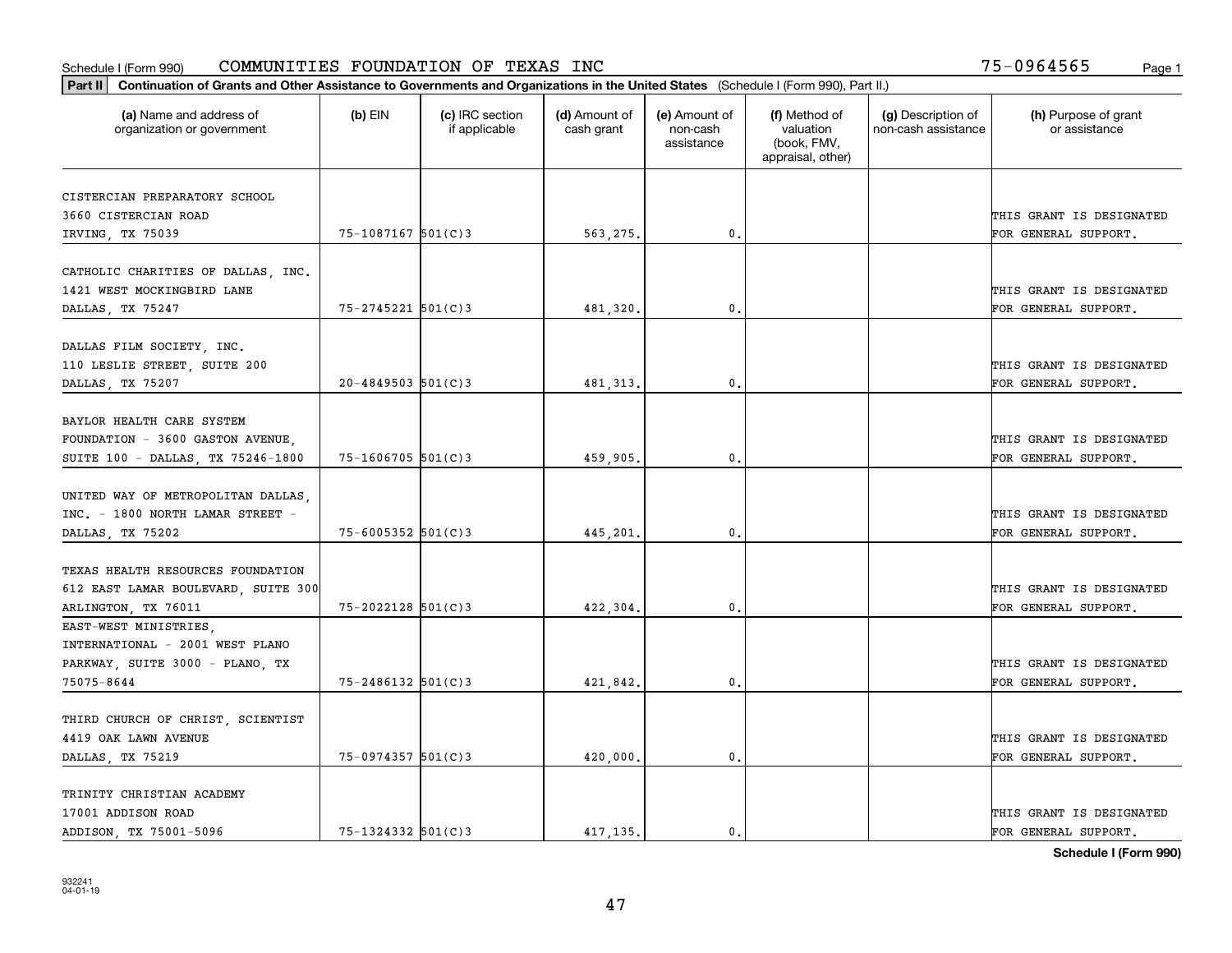| Part II   Continuation of Grants and Other Assistance to Governments and Organizations in the United States (Schedule I (Form 990), Part II.) |                          |                                  |                             |                                         |                                                                |                                           |                                       |
|-----------------------------------------------------------------------------------------------------------------------------------------------|--------------------------|----------------------------------|-----------------------------|-----------------------------------------|----------------------------------------------------------------|-------------------------------------------|---------------------------------------|
| (a) Name and address of<br>organization or government                                                                                         | $(b)$ EIN                | (c) IRC section<br>if applicable | (d) Amount of<br>cash grant | (e) Amount of<br>non-cash<br>assistance | (f) Method of<br>valuation<br>(book, FMV,<br>appraisal, other) | (g) Description of<br>non-cash assistance | (h) Purpose of grant<br>or assistance |
|                                                                                                                                               |                          |                                  |                             |                                         |                                                                |                                           |                                       |
| BOYS & GIRLS CLUBS OF AMERICA<br>ATTN: SOUTHEAST REGION P.O. BOX 117                                                                          |                          |                                  |                             |                                         |                                                                |                                           | THIS GRANT IS DESIGNATED              |
| ATLANTA, GA 30368-7431                                                                                                                        | $13 - 5562976$ 501(C)3   |                                  | 404,595.                    | 0.                                      |                                                                |                                           | FOR GENERAL SUPPORT.                  |
|                                                                                                                                               |                          |                                  |                             |                                         |                                                                |                                           |                                       |
| INTERFAITH FAMILY SERVICES                                                                                                                    |                          |                                  |                             |                                         |                                                                |                                           |                                       |
| P.O. BOX 720206                                                                                                                               |                          |                                  |                             |                                         |                                                                |                                           | THIS GRANT IS DESIGNATED              |
| DALLAS, TX 75372-0206                                                                                                                         | 75-2028254 501(C)3       |                                  | 398,303.                    | 0.                                      |                                                                |                                           | FOR GENERAL SUPPORT.                  |
|                                                                                                                                               |                          |                                  |                             |                                         |                                                                |                                           |                                       |
| FRISCO FAMILY SERVICES CENTER                                                                                                                 |                          |                                  |                             |                                         |                                                                |                                           |                                       |
| P.O. BOX 1387                                                                                                                                 |                          |                                  |                             |                                         |                                                                |                                           | THIS GRANT IS DESIGNATED              |
| FRISCO, TX 75034                                                                                                                              | $75 - 2530888$ 501(C)3   |                                  | 397,283.                    | $\mathbf{0}$ .                          |                                                                |                                           | FOR GENERAL SUPPORT.                  |
|                                                                                                                                               |                          |                                  |                             |                                         |                                                                |                                           |                                       |
| PLANNED PARENTHOOD OF GREATER                                                                                                                 |                          |                                  |                             |                                         |                                                                |                                           |                                       |
| TEXAS - 7424 GREENVILLE AVENUE.                                                                                                               |                          |                                  |                             |                                         |                                                                |                                           | THIS GRANT IS DESIGNATED              |
| SUITE 206 - DALLAS, TX 75231-4534                                                                                                             | $52 - 1243220$ $501(C)3$ |                                  | 394,334.                    | $\mathbf{0}$                            |                                                                |                                           | FOR GENERAL SUPPORT.                  |
|                                                                                                                                               |                          |                                  |                             |                                         |                                                                |                                           |                                       |
| PRESTONWOOD CHRISTIAN ACADEMY                                                                                                                 |                          |                                  |                             |                                         |                                                                |                                           |                                       |
| 6801 W PARK BOULEVARD                                                                                                                         |                          |                                  |                             |                                         |                                                                |                                           | THIS GRANT IS DESIGNATED              |
| PLANO, TX 75093-6389                                                                                                                          | 75-2707809 501(C)3       |                                  | 392,547.                    | $\mathbf{0}$                            |                                                                |                                           | FOR GENERAL SUPPORT.                  |
| CITYSQUARE                                                                                                                                    |                          |                                  |                             |                                         |                                                                |                                           |                                       |
| 1610 SOUTH MALCOLM X BOULEVARD                                                                                                                |                          |                                  |                             |                                         |                                                                |                                           | THIS GRANT IS DESIGNATED              |
| DALLAS, TX 75226                                                                                                                              | 75-2332948 501(C)3       |                                  | 389,996.                    | 0.                                      |                                                                |                                           | FOR GENERAL SUPPORT.                  |
|                                                                                                                                               |                          |                                  |                             |                                         |                                                                |                                           |                                       |
| FIRST PRESBYTERIAN CHURCH                                                                                                                     |                          |                                  |                             |                                         |                                                                |                                           |                                       |
| THE STEWPOT 1835 YOUNG STREET                                                                                                                 |                          |                                  |                             |                                         |                                                                |                                           | THIS GRANT IS DESIGNATED              |
| DALLAS, TX 75201                                                                                                                              | 75-0871727 501(C)3       |                                  | 388,390.                    | $^{\rm 0}$ .                            |                                                                |                                           | FOR GENERAL SUPPORT.                  |
|                                                                                                                                               |                          |                                  |                             |                                         |                                                                |                                           |                                       |
| OPERATION KINDNESS                                                                                                                            |                          |                                  |                             |                                         |                                                                |                                           |                                       |
| 3201 EARHART DRIVE                                                                                                                            |                          |                                  |                             |                                         |                                                                |                                           | THIS GRANT IS DESIGNATED              |
| CARROLLTON, TX 75006-5025                                                                                                                     | 75-1553350 501(C)3       |                                  | 372,014.                    | $\mathfrak{o}$ .                        |                                                                |                                           | FOR GENERAL SUPPORT.                  |
|                                                                                                                                               |                          |                                  |                             |                                         |                                                                |                                           |                                       |
| UGM OF DALLAS                                                                                                                                 |                          |                                  |                             |                                         |                                                                |                                           |                                       |
| 3211 IRVING BOULEVARD                                                                                                                         |                          |                                  |                             |                                         |                                                                |                                           | THIS GRANT IS DESIGNATED              |
| DALLAS, TX 75247                                                                                                                              | $75 - 6003612$ 501(C)3   |                                  | 370.954.                    | $\mathbf{0}$ .                          |                                                                |                                           | FOR GENERAL SUPPORT.                  |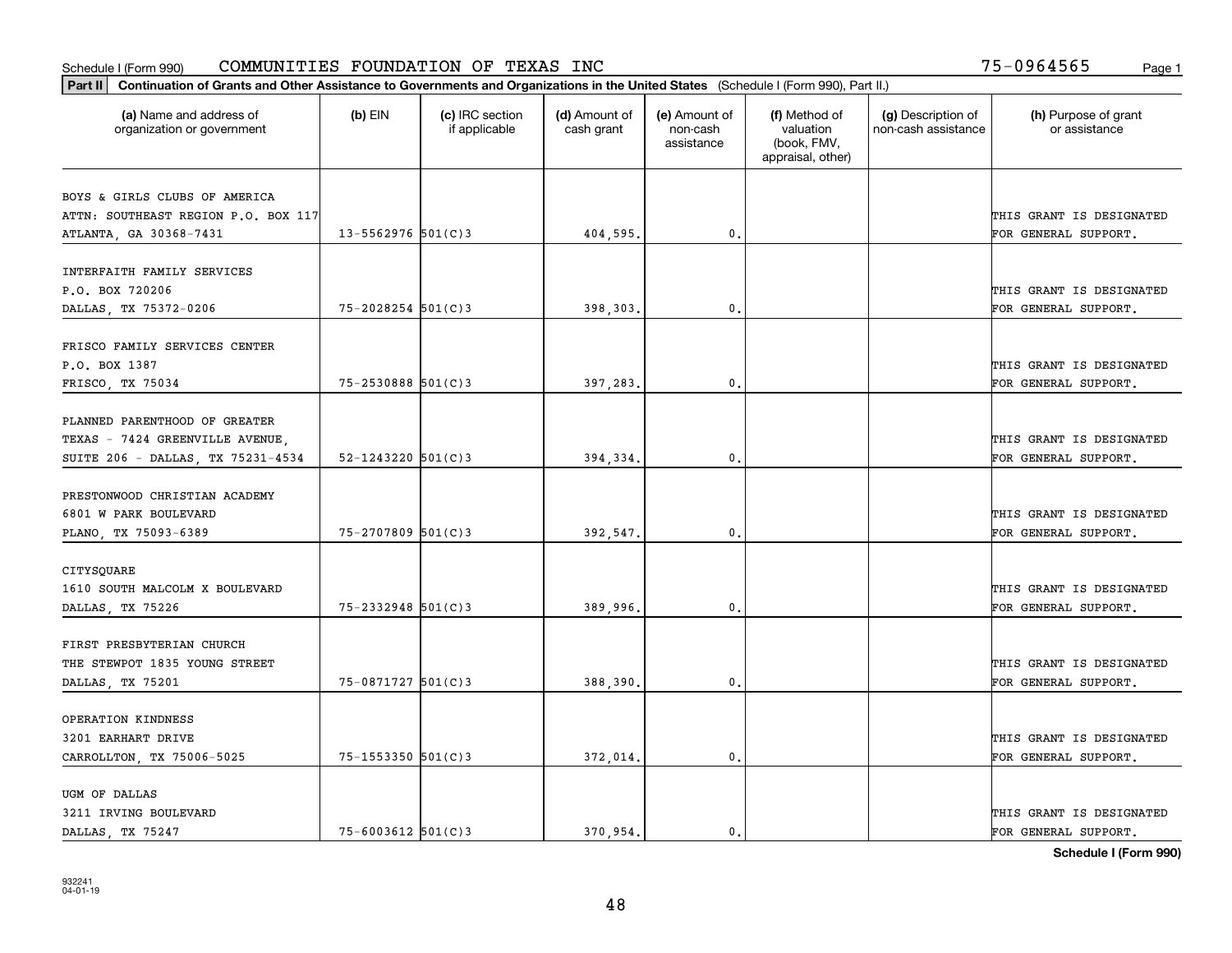| Part II   Continuation of Grants and Other Assistance to Governments and Organizations in the United States (Schedule I (Form 990), Part II.) |                          |                                  |                             |                                         |                                                                |                                           |                                                  |
|-----------------------------------------------------------------------------------------------------------------------------------------------|--------------------------|----------------------------------|-----------------------------|-----------------------------------------|----------------------------------------------------------------|-------------------------------------------|--------------------------------------------------|
| (a) Name and address of<br>organization or government                                                                                         | $(b)$ EIN                | (c) IRC section<br>if applicable | (d) Amount of<br>cash grant | (e) Amount of<br>non-cash<br>assistance | (f) Method of<br>valuation<br>(book, FMV,<br>appraisal, other) | (g) Description of<br>non-cash assistance | (h) Purpose of grant<br>or assistance            |
| LEARNING FORWARD                                                                                                                              |                          |                                  |                             |                                         |                                                                |                                           |                                                  |
| 17330 PRESTON ROAD, SUITE 106D                                                                                                                |                          |                                  |                             |                                         |                                                                |                                           | THIS GRANT IS DESIGNATED                         |
| DALLAS, TX 75252                                                                                                                              | $31 - 0955962$ 501(C)3   |                                  | 365,536.                    | $\mathfrak{o}$ .                        |                                                                |                                           | FOR GENERAL SUPPORT.                             |
|                                                                                                                                               |                          |                                  |                             |                                         |                                                                |                                           |                                                  |
| THE CRYSTAL CHARITY BALL                                                                                                                      |                          |                                  |                             |                                         |                                                                |                                           |                                                  |
| 3838 OAK LAWN AVENUE, SUITE L150                                                                                                              |                          |                                  |                             |                                         |                                                                |                                           | THIS GRANT IS DESIGNATED                         |
| DALLAS, TX 75219                                                                                                                              | $75 - 6035893$ $501(C)3$ |                                  | 361,150                     | 0.                                      |                                                                |                                           | FOR GENERAL SUPPORT.                             |
| BOY SCOUTS OF AMERICA                                                                                                                         |                          |                                  |                             |                                         |                                                                |                                           |                                                  |
| 1101 WEST TEXAS AVENUE                                                                                                                        |                          |                                  |                             |                                         |                                                                |                                           | THIS GRANT IS DESIGNATED                         |
| MIDLAND, TX 79701                                                                                                                             | $75 - 0800616$ 501(C)3   |                                  | 359,013.                    | $\mathbf{0}$                            |                                                                |                                           | FOR GENERAL SUPPORT.                             |
|                                                                                                                                               |                          |                                  |                             |                                         |                                                                |                                           |                                                  |
| UNION DEVELOPMENT CORPORATION                                                                                                                 |                          |                                  |                             |                                         |                                                                |                                           |                                                  |
| P.O. BOX 224486                                                                                                                               |                          |                                  |                             |                                         |                                                                |                                           | THIS GRANT IS DESIGNATED                         |
| DALLAS, TX 75222                                                                                                                              | $02 - 0683218$ 501(C)3   |                                  | 358,007.                    | 0.                                      |                                                                |                                           | FOR GENERAL SUPPORT.                             |
|                                                                                                                                               |                          |                                  |                             |                                         |                                                                |                                           |                                                  |
| DALLAS SYMPHONY ASSOCIATION, INC.<br>2301 FLORA STREET                                                                                        |                          |                                  |                             |                                         |                                                                |                                           |                                                  |
| DALLAS, TX 75201-2413                                                                                                                         | $75 - 0705442$ 501(C)3   |                                  | 357,745.                    | $\mathbf{0}$ .                          |                                                                |                                           | THIS GRANT IS DESIGNATED<br>FOR GENERAL SUPPORT. |
|                                                                                                                                               |                          |                                  |                             |                                         |                                                                |                                           |                                                  |
| HAPPY HILL FARM CHILDREN'S HOME,                                                                                                              |                          |                                  |                             |                                         |                                                                |                                           |                                                  |
| $INC. = 3846 NOTH HIGHWAY 144 -$                                                                                                              |                          |                                  |                             |                                         |                                                                |                                           | THIS GRANT IS DESIGNATED                         |
| GRANBURY, TX 76048                                                                                                                            | $51 - 0236530$ $501(C)3$ |                                  | 353,284.                    | 0.                                      |                                                                |                                           | FOR GENERAL SUPPORT.                             |
|                                                                                                                                               |                          |                                  |                             |                                         |                                                                |                                           |                                                  |
| HOMEWARD BOUND, INC.                                                                                                                          |                          |                                  |                             |                                         |                                                                |                                           |                                                  |
| P.O. BOX 222194                                                                                                                               |                          |                                  |                             |                                         |                                                                |                                           | THIS GRANT IS DESIGNATED                         |
| DALLAS, TX 75222                                                                                                                              | 74-2127841 501(C)3       |                                  | 350,000.                    | 0.                                      |                                                                |                                           | FOR GENERAL SUPPORT.                             |
| ALCUIN SCHOOL                                                                                                                                 |                          |                                  |                             |                                         |                                                                |                                           |                                                  |
| 6144 CHURCHILL WAY                                                                                                                            |                          |                                  |                             |                                         |                                                                |                                           | THIS GRANT IS DESIGNATED                         |
| DALLAS, TX 75230                                                                                                                              | $75 - 1175632$ 501(C)3   |                                  | 349,238.                    | $\mathfrak{o}$ .                        |                                                                |                                           | FOR GENERAL SUPPORT.                             |
|                                                                                                                                               |                          |                                  |                             |                                         |                                                                |                                           |                                                  |
| CAFE MOMENTUM                                                                                                                                 |                          |                                  |                             |                                         |                                                                |                                           |                                                  |
| 1510 PACIFIC AVENUE                                                                                                                           |                          |                                  |                             |                                         |                                                                |                                           | THIS GRANT IS DESIGNATED                         |
| DALLAS, TX 75201                                                                                                                              | $32 - 0384561$ 501(C)3   |                                  | 340,549.                    | $\mathbf{0}$ .                          |                                                                |                                           | FOR GENERAL SUPPORT.                             |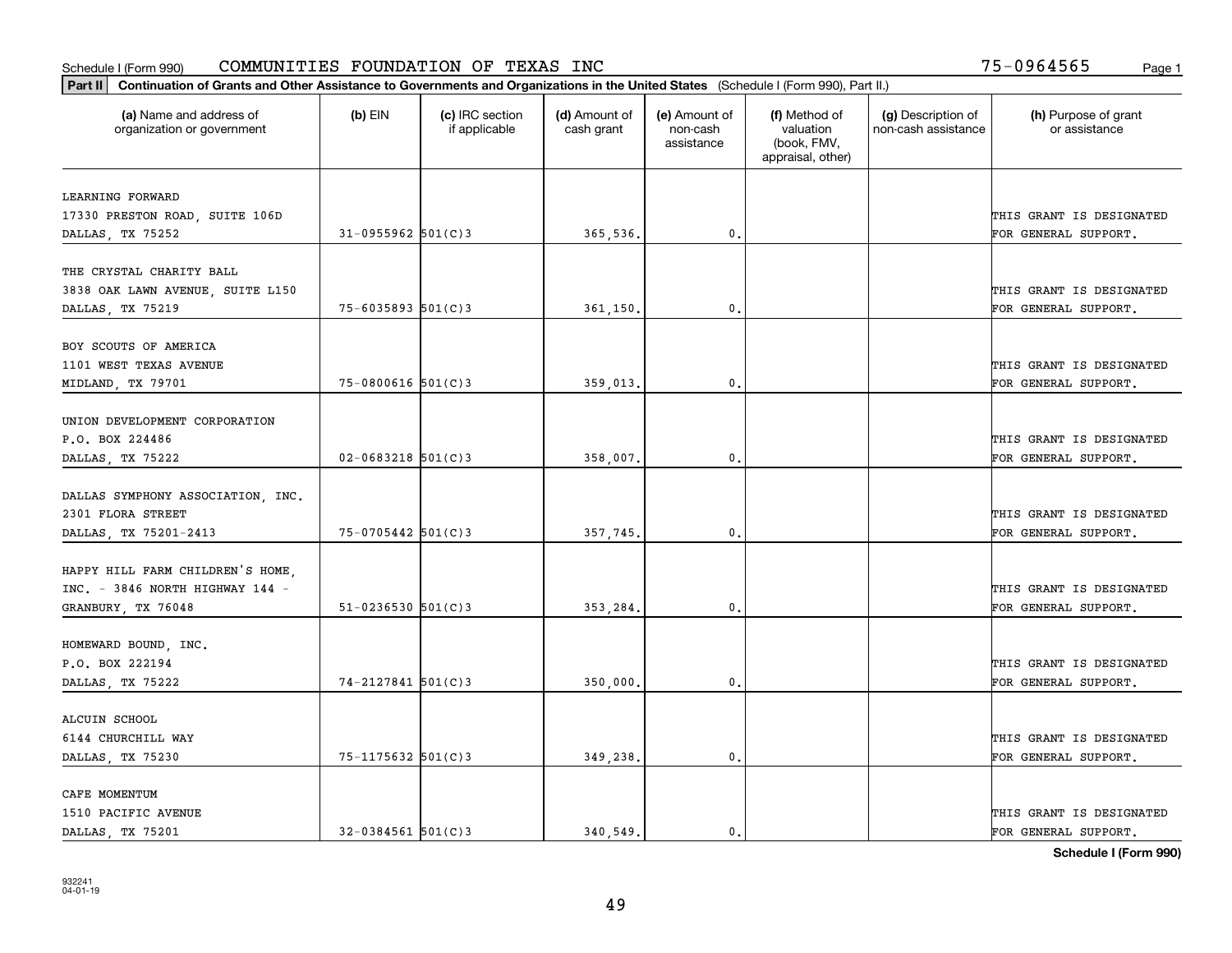| Part II   Continuation of Grants and Other Assistance to Governments and Organizations in the United States (Schedule I (Form 990), Part II.) |                        |                                  |                             |                                         |                                                                |                                           |                                       |
|-----------------------------------------------------------------------------------------------------------------------------------------------|------------------------|----------------------------------|-----------------------------|-----------------------------------------|----------------------------------------------------------------|-------------------------------------------|---------------------------------------|
| (a) Name and address of<br>organization or government                                                                                         | $(b)$ EIN              | (c) IRC section<br>if applicable | (d) Amount of<br>cash grant | (e) Amount of<br>non-cash<br>assistance | (f) Method of<br>valuation<br>(book, FMV,<br>appraisal, other) | (g) Description of<br>non-cash assistance | (h) Purpose of grant<br>or assistance |
| PARK CITIES PRESBYTERIAN CHURCH                                                                                                               |                        |                                  |                             |                                         |                                                                |                                           |                                       |
| 4124 OAK LAWN AVENUE                                                                                                                          |                        |                                  |                             |                                         |                                                                |                                           | THIS GRANT IS DESIGNATED              |
| DALLAS, TX 75219                                                                                                                              | $75 - 2348585$ 501(C)3 |                                  | 340,475.                    | $\mathfrak{o}$ .                        |                                                                |                                           | FOR GENERAL SUPPORT.                  |
|                                                                                                                                               |                        |                                  |                             |                                         |                                                                |                                           |                                       |
| BISHOP LYNCH HIGH SCHOOL                                                                                                                      |                        |                                  |                             |                                         |                                                                |                                           |                                       |
| 9750 FERGUSON ROAD                                                                                                                            |                        |                                  |                             |                                         |                                                                |                                           | THIS GRANT IS DESIGNATED              |
| DALLAS, TX 75228                                                                                                                              | 75-1450046 501(C)3     |                                  | 334,766.                    | 0.                                      |                                                                |                                           | FOR GENERAL SUPPORT.                  |
|                                                                                                                                               |                        |                                  |                             |                                         |                                                                |                                           |                                       |
| HIWAY 80 RESCUE MISSION                                                                                                                       |                        |                                  |                             |                                         |                                                                |                                           |                                       |
| P.O. BOX 3223                                                                                                                                 |                        |                                  |                             |                                         |                                                                |                                           | THIS GRANT IS DESIGNATED              |
| LONGVIEW, TX 75606                                                                                                                            | $23 - 7112088$ 501(C)3 |                                  | 325,000.                    | $\mathfrak{o}$ .                        |                                                                |                                           | FOR GENERAL SUPPORT.                  |
|                                                                                                                                               |                        |                                  |                             |                                         |                                                                |                                           |                                       |
| THE UNIVERSITY OF TEXAS AT AUSTIN                                                                                                             |                        |                                  |                             |                                         |                                                                |                                           |                                       |
| GIFT PROCESSING P.O. BOX 7458                                                                                                                 |                        |                                  |                             |                                         |                                                                |                                           | THIS GRANT IS DESIGNATED              |
| AUSTIN, TX 78713-7458                                                                                                                         | $74 - 6000203$ 501(C)3 |                                  | 323,742.                    | $\mathbf{0}$                            |                                                                |                                           | FOR GENERAL SUPPORT.                  |
| BUCKNER CHILDREN AND FAMILY                                                                                                                   |                        |                                  |                             |                                         |                                                                |                                           |                                       |
| SERVICES, INC. - 700 N. PEARL                                                                                                                 |                        |                                  |                             |                                         |                                                                |                                           |                                       |
| STREET, SUITE 1200 - DALLAS, TX                                                                                                               |                        |                                  |                             |                                         |                                                                |                                           | THIS GRANT IS DESIGNATED              |
| 75201                                                                                                                                         | 75-2571395 501(C)3     |                                  | 321,713.                    | $\mathbf{0}$                            |                                                                |                                           | FOR GENERAL SUPPORT.                  |
| OUR CALLING, INC.                                                                                                                             |                        |                                  |                             |                                         |                                                                |                                           |                                       |
| 1702 SOUTH CESAR CHAVEZ BOULEVARD                                                                                                             |                        |                                  |                             |                                         |                                                                |                                           | THIS GRANT IS DESIGNATED              |
| DALLAS, TX 75215                                                                                                                              | $26 - 4430860$ 501(C)3 |                                  | 314,745.                    | 0.                                      |                                                                |                                           | FOR GENERAL SUPPORT.                  |
|                                                                                                                                               |                        |                                  |                             |                                         |                                                                |                                           |                                       |
| TARRANT AREA FOOD BANK                                                                                                                        |                        |                                  |                             |                                         |                                                                |                                           |                                       |
| 2525 CULLEN STREET                                                                                                                            |                        |                                  |                             |                                         |                                                                |                                           | THIS GRANT IS DESIGNATED              |
| FORT WORTH, TX 76107                                                                                                                          | 75-1822473 501(C)3     |                                  | 300,771.                    | $^{\rm 0}$ .                            |                                                                |                                           | FOR GENERAL SUPPORT.                  |
|                                                                                                                                               |                        |                                  |                             |                                         |                                                                |                                           |                                       |
| DSC FOUNDATION, INC.                                                                                                                          |                        |                                  |                             |                                         |                                                                |                                           |                                       |
| 13709 GAMMA ROAD                                                                                                                              |                        |                                  |                             |                                         |                                                                |                                           | THIS GRANT IS DESIGNATED              |
| DALLAS, TX 75244                                                                                                                              | $47 - 5373716$ 501(C)3 |                                  | 300,000.                    | $^{\circ}$ .                            |                                                                |                                           | FOR GENERAL SUPPORT.                  |
|                                                                                                                                               |                        |                                  |                             |                                         |                                                                |                                           |                                       |
| <b>BRIDGE STEPS</b>                                                                                                                           |                        |                                  |                             |                                         |                                                                |                                           |                                       |
| 1818 CORSICANA STREET                                                                                                                         |                        |                                  |                             |                                         |                                                                |                                           | THIS GRANT IS DESIGNATED              |
| DALLAS, TX 75201                                                                                                                              | $45 - 3452817$ 501(C)3 |                                  | 293.038.                    | $\mathbf{0}$ .                          |                                                                |                                           | FOR GENERAL SUPPORT.                  |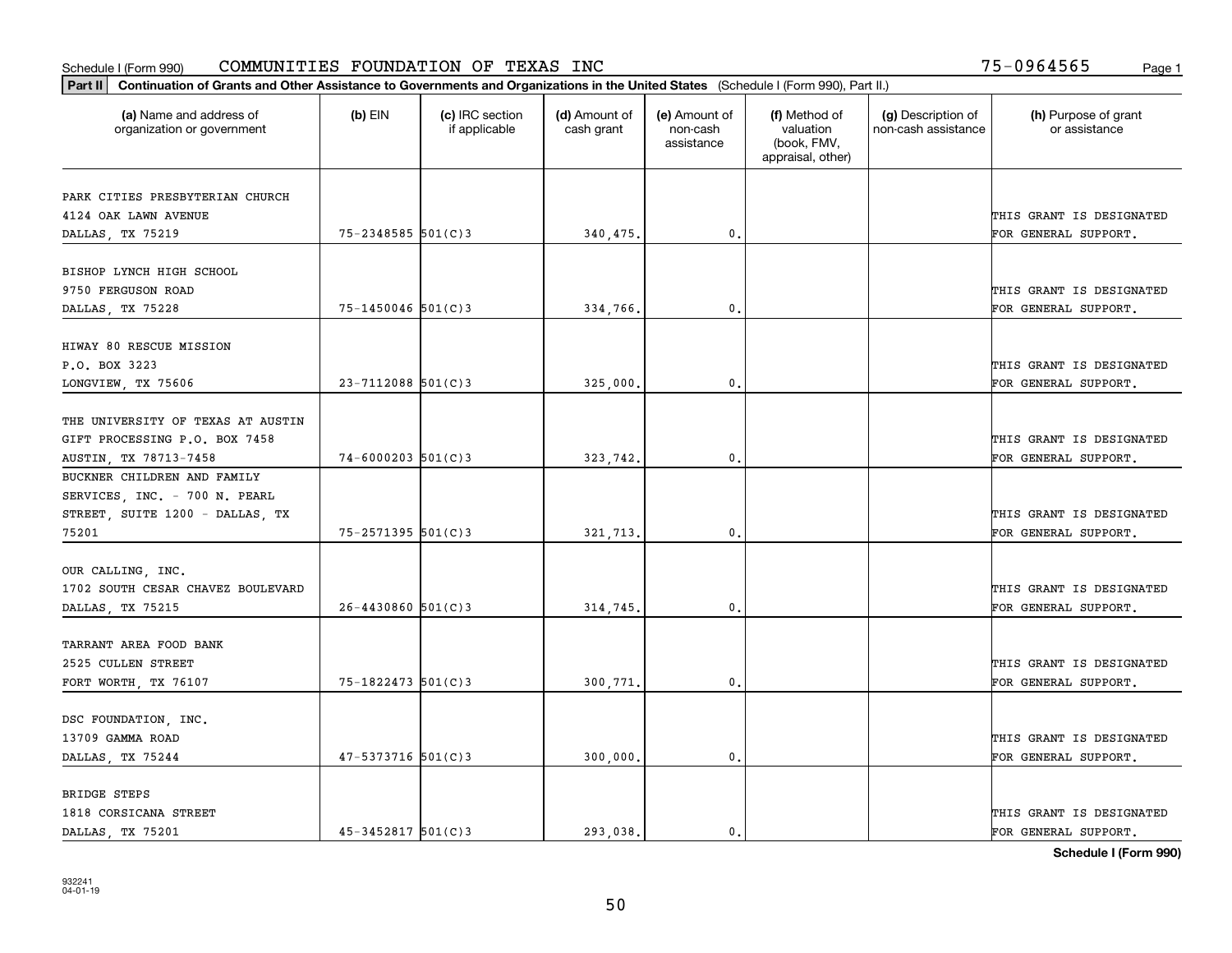| Part II   Continuation of Grants and Other Assistance to Governments and Organizations in the United States (Schedule I (Form 990), Part II.) |                          |                                  |                             |                                         |                                                                |                                           |                                       |
|-----------------------------------------------------------------------------------------------------------------------------------------------|--------------------------|----------------------------------|-----------------------------|-----------------------------------------|----------------------------------------------------------------|-------------------------------------------|---------------------------------------|
| (a) Name and address of<br>organization or government                                                                                         | $(b)$ EIN                | (c) IRC section<br>if applicable | (d) Amount of<br>cash grant | (e) Amount of<br>non-cash<br>assistance | (f) Method of<br>valuation<br>(book, FMV,<br>appraisal, other) | (g) Description of<br>non-cash assistance | (h) Purpose of grant<br>or assistance |
|                                                                                                                                               |                          |                                  |                             |                                         |                                                                |                                           |                                       |
| NETWORK OF COMMUNITY MINISTRIES,<br>INC. - 741 SOUTH SHERMAN STREET -                                                                         |                          |                                  |                             |                                         |                                                                |                                           | THIS GRANT IS DESIGNATED              |
| RICHARDSON, TX 75081-4029                                                                                                                     | $75 - 2060900$ 501(C)3   |                                  | 290,859.                    | $\mathbf{0}$ .                          |                                                                |                                           | FOR GENERAL SUPPORT.                  |
|                                                                                                                                               |                          |                                  |                             |                                         |                                                                |                                           |                                       |
| LIBERTY INSTITUTE                                                                                                                             |                          |                                  |                             |                                         |                                                                |                                           |                                       |
| 2001 W. PLANO PARKWAY, SUITE 1600                                                                                                             |                          |                                  |                             |                                         |                                                                |                                           | THIS GRANT IS DESIGNATED              |
| PLANO, TX 75075                                                                                                                               | $75 - 1403169$ 501(C)3   |                                  | 288,791                     | 0.                                      |                                                                |                                           | FOR GENERAL SUPPORT.                  |
|                                                                                                                                               |                          |                                  |                             |                                         |                                                                |                                           |                                       |
| UNIVERSITY OF NORTH TEXAS                                                                                                                     |                          |                                  |                             |                                         |                                                                |                                           |                                       |
| 1155 UNION CIRCLE #311250                                                                                                                     |                          |                                  |                             |                                         |                                                                |                                           | THIS GRANT IS DESIGNATED              |
| DENTON, TX 76203                                                                                                                              | 75-6002149 501(C)3       |                                  | 287,900.                    | 0.                                      |                                                                |                                           | FOR GENERAL SUPPORT.                  |
|                                                                                                                                               |                          |                                  |                             |                                         |                                                                |                                           |                                       |
| JEWISH FEDERATION OF GREATER                                                                                                                  |                          |                                  |                             |                                         |                                                                |                                           |                                       |
| DALLAS - 7800 NORTHAVEN ROAD,                                                                                                                 |                          |                                  |                             |                                         |                                                                |                                           | THIS GRANT IS DESIGNATED              |
| SUITE A - DALLAS, TX 75230-3226                                                                                                               | $75 - 0800654$ 501(C)3   |                                  | 283,577.                    | $\mathfrak{o}$ .                        |                                                                |                                           | FOR GENERAL SUPPORT.                  |
|                                                                                                                                               |                          |                                  |                             |                                         |                                                                |                                           |                                       |
| OPERATION BLUE SHIELD                                                                                                                         |                          |                                  |                             |                                         |                                                                |                                           | THIS GRANT IS DESIGNATED              |
| 5949 SHERRY LANE, SUITE 1635<br>DALLAS, TX 75225                                                                                              | $47 - 4896404$ 501(C)3   |                                  | 280,000,                    | 0.                                      |                                                                |                                           | FOR GENERAL SUPPORT.                  |
|                                                                                                                                               |                          |                                  |                             |                                         |                                                                |                                           |                                       |
| VISITING NURSE ASSOCIATION OF                                                                                                                 |                          |                                  |                             |                                         |                                                                |                                           |                                       |
| TEXAS - 1600 VICEROY DRIVE, SUITE                                                                                                             |                          |                                  |                             |                                         |                                                                |                                           | THIS GRANT IS DESIGNATED              |
| 400 - DALLAS, TX 75235                                                                                                                        | $75 - 0800692$ 501(C)3   |                                  | 278,978.                    | $\mathbf{0}$ .                          |                                                                |                                           | FOR GENERAL SUPPORT.                  |
|                                                                                                                                               |                          |                                  |                             |                                         |                                                                |                                           |                                       |
| ST. PHILIPS SCHOOL AND COMMUNITY                                                                                                              |                          |                                  |                             |                                         |                                                                |                                           |                                       |
| CENTER - 1600 PENNSYLVANIA AVENUE                                                                                                             |                          |                                  |                             |                                         |                                                                |                                           | THIS GRANT IS DESIGNATED              |
| - DALLAS, TX 75215-3239                                                                                                                       | 75-1097360 501(C)3       |                                  | 266,278.                    | 0.                                      |                                                                |                                           | FOR GENERAL SUPPORT.                  |
|                                                                                                                                               |                          |                                  |                             |                                         |                                                                |                                           |                                       |
| MY POSSIBILITIES                                                                                                                              |                          |                                  |                             |                                         |                                                                |                                           |                                       |
| 3601 MAPLESHADE LANE                                                                                                                          |                          |                                  |                             |                                         |                                                                |                                           | THIS GRANT IS DESIGNATED              |
| PLANO, TX 75075                                                                                                                               | $26 - 1509133$ $501(C)3$ |                                  | 265,386.                    | 0.                                      |                                                                |                                           | FOR GENERAL SUPPORT.                  |
|                                                                                                                                               |                          |                                  |                             |                                         |                                                                |                                           |                                       |
| CRISTO REY DALLAS HIGH SCHOOL                                                                                                                 |                          |                                  |                             |                                         |                                                                |                                           |                                       |
| 1064 NORTH SAINT AUGUSTINE DRIVE                                                                                                              |                          |                                  |                             |                                         |                                                                |                                           | THIS GRANT IS DESIGNATED              |
| DALLAS, TX 75217                                                                                                                              | $46 - 3737066$ 501(C)3   |                                  | 265,010.                    | $\mathbf{0}$ .                          |                                                                |                                           | FOR GENERAL SUPPORT.                  |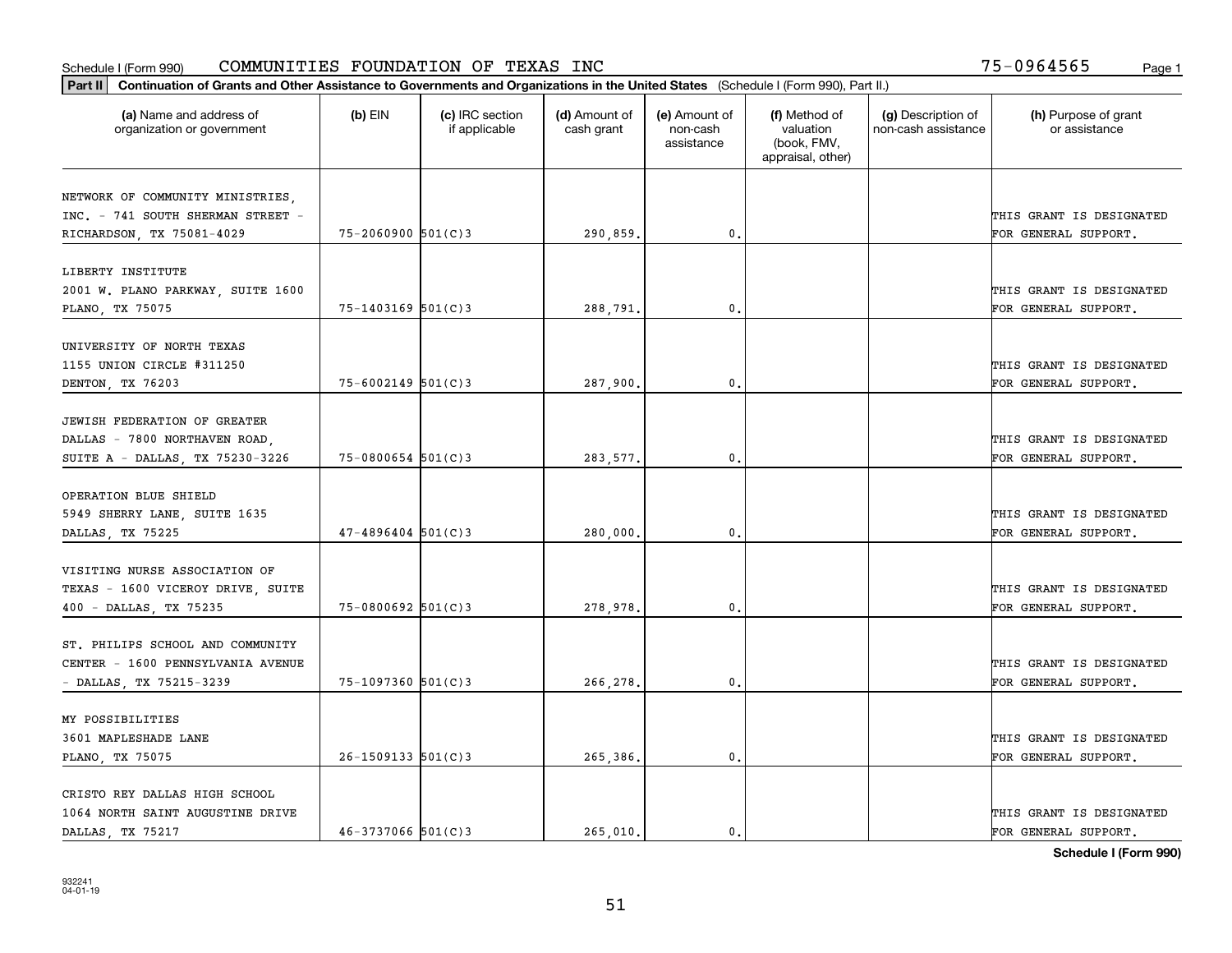| Part II   Continuation of Grants and Other Assistance to Governments and Organizations in the United States (Schedule I (Form 990), Part II.) |                          |                                  |                             |                                         |                                                                |                                           |                                       |
|-----------------------------------------------------------------------------------------------------------------------------------------------|--------------------------|----------------------------------|-----------------------------|-----------------------------------------|----------------------------------------------------------------|-------------------------------------------|---------------------------------------|
| (a) Name and address of<br>organization or government                                                                                         | $(b)$ EIN                | (c) IRC section<br>if applicable | (d) Amount of<br>cash grant | (e) Amount of<br>non-cash<br>assistance | (f) Method of<br>valuation<br>(book, FMV,<br>appraisal, other) | (g) Description of<br>non-cash assistance | (h) Purpose of grant<br>or assistance |
| SENIOR CITIZENS OF GREATER DALLAS,                                                                                                            |                          |                                  |                             |                                         |                                                                |                                           |                                       |
| INC. - 3910 HARRY HINES BOULEVARD                                                                                                             |                          |                                  |                             |                                         |                                                                |                                           | THIS GRANT IS DESIGNATED              |
| - DALLAS, TX 75219-3204                                                                                                                       | 75-1085555 501(C)3       |                                  | 254,169.                    | $\mathbf{0}$ .                          |                                                                |                                           | FOR GENERAL SUPPORT.                  |
|                                                                                                                                               |                          |                                  |                             |                                         |                                                                |                                           |                                       |
| DEAF ACTION CENTER                                                                                                                            |                          |                                  |                             |                                         |                                                                |                                           |                                       |
| 3110 CEDAR PLAZA LANE                                                                                                                         |                          |                                  |                             |                                         |                                                                |                                           | THIS GRANT IS DESIGNATED              |
| DALLAS, TX 75235                                                                                                                              | $75 - 1575599$ $501(C)3$ |                                  | 250,607.                    | 0.                                      |                                                                |                                           | FOR GENERAL SUPPORT.                  |
| MOMENTOUS INSTITUTE                                                                                                                           |                          |                                  |                             |                                         |                                                                |                                           |                                       |
| 106 EAST 10TH STREET                                                                                                                          |                          |                                  |                             |                                         |                                                                |                                           | THIS GRANT IS DESIGNATED              |
| DALLAS, TX 75203-2236                                                                                                                         | $75 - 1855620$ $501(C)3$ |                                  | 250,271.                    | 0.                                      |                                                                |                                           | FOR GENERAL SUPPORT.                  |
|                                                                                                                                               |                          |                                  |                             |                                         |                                                                |                                           |                                       |
| TEXAS METHODIST FOUNDATION                                                                                                                    |                          |                                  |                             |                                         |                                                                |                                           |                                       |
| 11709 BOULDER LANE, SUITE 100                                                                                                                 |                          |                                  |                             |                                         |                                                                |                                           | THIS GRANT IS DESIGNATED              |
| AUSTIN, TX 78726                                                                                                                              | $74-1363741$ 501(C)3     |                                  | 250,000.                    | 0.                                      |                                                                |                                           | FOR GENERAL SUPPORT.                  |
| UNIVERSITY OF RHODE ISLAND                                                                                                                    |                          |                                  |                             |                                         |                                                                |                                           |                                       |
| FOUNDATION & ALUMNI ENGAGEMENT -                                                                                                              |                          |                                  |                             |                                         |                                                                |                                           |                                       |
| 79 UPPER COLLEGE ROAD - KINGSTON,                                                                                                             |                          |                                  |                             |                                         |                                                                |                                           | THIS GRANT IS DESIGNATED              |
| RI 02881                                                                                                                                      | $05 - 6014351$ 501(C)3   |                                  | 250,000.                    | 0.                                      |                                                                |                                           | FOR GENERAL SUPPORT.                  |
|                                                                                                                                               |                          |                                  |                             |                                         |                                                                |                                           |                                       |
| BROTHER BILL'S HELPING HAND                                                                                                                   |                          |                                  |                             |                                         |                                                                |                                           |                                       |
| 3906 NORTH WESTMORELAND ROAD                                                                                                                  |                          |                                  |                             |                                         |                                                                |                                           | THIS GRANT IS DESIGNATED              |
| DALLAS, TX 75212                                                                                                                              | $75 - 6027740$ 501(C)3   |                                  | 236,698.                    | 0.                                      |                                                                |                                           | FOR GENERAL SUPPORT.                  |
| GEORGE W. BUSH FOUNDATION                                                                                                                     |                          |                                  |                             |                                         |                                                                |                                           |                                       |
| 2943 SMU BOULEVARD                                                                                                                            |                          |                                  |                             |                                         |                                                                |                                           | THIS GRANT IS DESIGNATED              |
| DALLAS, TX 75205-2563                                                                                                                         | $20 - 4119317$ 501(C)3   |                                  | 234,747.                    | 0.                                      |                                                                |                                           | FOR GENERAL SUPPORT.                  |
|                                                                                                                                               |                          |                                  |                             |                                         |                                                                |                                           |                                       |
| ALL STARS PROJECT, INC.                                                                                                                       |                          |                                  |                             |                                         |                                                                |                                           |                                       |
| 517 NORTH HASKELL AVENUE                                                                                                                      |                          |                                  |                             |                                         |                                                                |                                           | THIS GRANT IS DESIGNATED              |
| DALLAS, TX 75246                                                                                                                              | $13 - 3148295$ 501(C) 3  |                                  | 234,524.                    | 0.                                      |                                                                |                                           | FOR GENERAL SUPPORT.                  |
| THE UNIVERSITY OF TEXAS                                                                                                                       |                          |                                  |                             |                                         |                                                                |                                           |                                       |
| SOUTHWESTERN MEDICAL CENTER - P.O.                                                                                                            |                          |                                  |                             |                                         |                                                                |                                           | THIS GRANT IS DESIGNATED              |
| BOX 910888 - DALLAS, TX 75391-0888                                                                                                            | $75 - 6002868$ 501(C)3   |                                  | 228,900.                    | $\mathbf{0}$ .                          |                                                                |                                           | FOR GENERAL SUPPORT.                  |
|                                                                                                                                               |                          |                                  |                             |                                         |                                                                |                                           |                                       |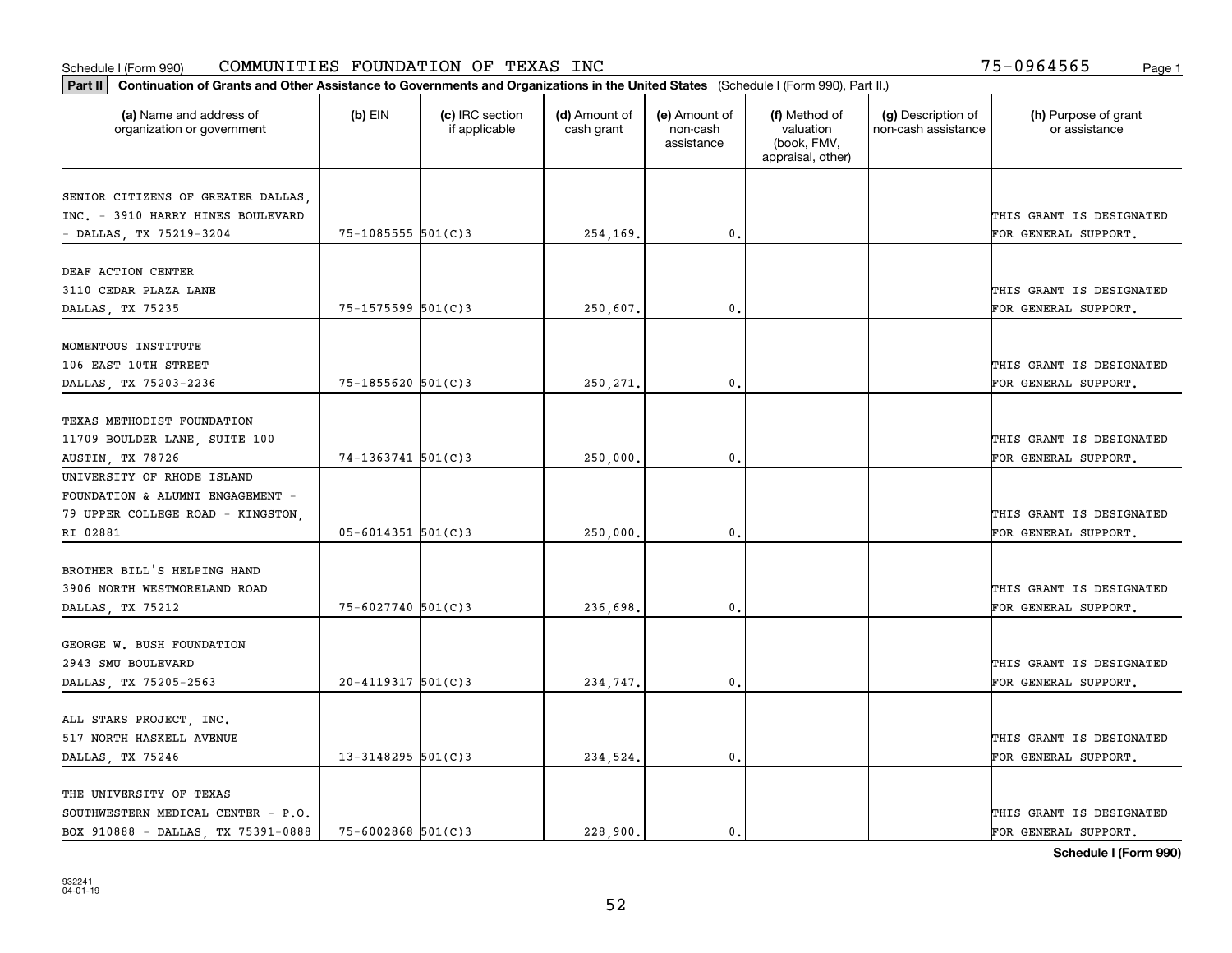| Part II   Continuation of Grants and Other Assistance to Governments and Organizations in the United States (Schedule I (Form 990), Part II.) |                        |                                  |                             |                                         |                                                                |                                           |                                       |
|-----------------------------------------------------------------------------------------------------------------------------------------------|------------------------|----------------------------------|-----------------------------|-----------------------------------------|----------------------------------------------------------------|-------------------------------------------|---------------------------------------|
| (a) Name and address of<br>organization or government                                                                                         | (b) $EIN$              | (c) IRC section<br>if applicable | (d) Amount of<br>cash grant | (e) Amount of<br>non-cash<br>assistance | (f) Method of<br>valuation<br>(book, FMV,<br>appraisal, other) | (g) Description of<br>non-cash assistance | (h) Purpose of grant<br>or assistance |
|                                                                                                                                               |                        |                                  |                             |                                         |                                                                |                                           |                                       |
| TEXAS SCOTTISH RITE HOSPITAL FOR                                                                                                              |                        |                                  |                             |                                         |                                                                |                                           |                                       |
| CRIPPLED CHILDREN - 2222 WELBORN                                                                                                              | 75-0818178 501(C)3     |                                  |                             | $\mathbf{0}$ .                          |                                                                |                                           | THIS GRANT IS DESIGNATED              |
| STREET - DALLAS, TX 75219                                                                                                                     |                        |                                  | 226,760.                    |                                         |                                                                |                                           | FOR GENERAL SUPPORT.                  |
| TEACH PLUS INCORPORATED                                                                                                                       |                        |                                  |                             |                                         |                                                                |                                           |                                       |
| 2500 ELLISE AVENUE                                                                                                                            |                        |                                  |                             |                                         |                                                                |                                           | THIS GRANT IS DESIGNATED              |
| AUSTIN, TX 78757                                                                                                                              | $26 - 3849472$ 501(C)3 |                                  | 225,000                     | 0.                                      |                                                                |                                           | FOR GENERAL SUPPORT.                  |
|                                                                                                                                               |                        |                                  |                             |                                         |                                                                |                                           |                                       |
| CROSSROADS COMMUNITY SERVICES,                                                                                                                |                        |                                  |                             |                                         |                                                                |                                           |                                       |
| INC. - 4500 SOUTH COCKRELL HILL                                                                                                               |                        |                                  |                             |                                         |                                                                |                                           | THIS GRANT IS DESIGNATED              |
| ROAD - DALLAS, TX 75236                                                                                                                       | $47 - 2676714$ 501(C)3 |                                  | 222,982.                    | 0.                                      |                                                                |                                           | FOR GENERAL SUPPORT.                  |
|                                                                                                                                               |                        |                                  |                             |                                         |                                                                |                                           |                                       |
| THE FAMILY PLACE, INC.                                                                                                                        |                        |                                  |                             |                                         |                                                                |                                           |                                       |
| P.O. BOX 7999                                                                                                                                 |                        |                                  |                             |                                         |                                                                |                                           | THIS GRANT IS DESIGNATED              |
| DALLAS, TX 75209                                                                                                                              | 75-1590896 501(C)3     |                                  | 222,969.                    | $\mathbf{0}$ .                          |                                                                |                                           | FOR GENERAL SUPPORT.                  |
|                                                                                                                                               |                        |                                  |                             |                                         |                                                                |                                           |                                       |
| THE TEACHING TRUST                                                                                                                            |                        |                                  |                             |                                         |                                                                |                                           |                                       |
| 1349 EMPIRE CENTRAL DRIVE, SUITE 40                                                                                                           |                        |                                  |                             |                                         |                                                                |                                           | THIS GRANT IS DESIGNATED              |
| DALLAS, TX 75247                                                                                                                              | $27 - 2485117$ 501(C)3 |                                  | 215,878.                    | 0.                                      |                                                                |                                           | FOR GENERAL SUPPORT.                  |
|                                                                                                                                               |                        |                                  |                             |                                         |                                                                |                                           |                                       |
| PRINCE OF PEACE CATHOLIC SCHOOL                                                                                                               |                        |                                  |                             |                                         |                                                                |                                           |                                       |
| 5100 PLANO PARKWAY WEST                                                                                                                       |                        |                                  |                             |                                         |                                                                |                                           | THIS GRANT IS DESIGNATED              |
| PLANO, TX 75093                                                                                                                               | 80-0518685 $501(C)3$   |                                  | 211,000,                    | $\mathbf{0}$ .                          |                                                                |                                           | FOR GENERAL SUPPORT.                  |
|                                                                                                                                               |                        |                                  |                             |                                         |                                                                |                                           |                                       |
| FAMILY LEGACY MISSIONS                                                                                                                        |                        |                                  |                             |                                         |                                                                |                                           |                                       |
| INTERNATIONAL - 5005 WEST ROYAL                                                                                                               |                        |                                  |                             |                                         |                                                                |                                           | THIS GRANT IS DESIGNATED              |
| LANE, SUITE 252 - IRVING, TX 75063                                                                                                            | 75-2897392 501(C)3     |                                  | 210,728.                    | 0.                                      |                                                                |                                           | FOR GENERAL SUPPORT.                  |
|                                                                                                                                               |                        |                                  |                             |                                         |                                                                |                                           |                                       |
| BIG BROTHERS BIG SISTERS LONE STAR                                                                                                            |                        |                                  |                             |                                         |                                                                |                                           |                                       |
| 450 E JOHN CARPENTER FWY STE 300                                                                                                              |                        |                                  |                             |                                         |                                                                |                                           | THIS GRANT IS DESIGNATED              |
| IRVING, TX 75062-3914                                                                                                                         | $75 - 0800632$ 501(C)3 |                                  | 210, 119.                   | 0.                                      |                                                                |                                           | FOR GENERAL SUPPORT.                  |
| JESUIT COLLEGE PREPARATORY SCHOOL                                                                                                             |                        |                                  |                             |                                         |                                                                |                                           |                                       |
| OF DALLAS, INC. - 12345 INWOOD                                                                                                                |                        |                                  |                             |                                         |                                                                |                                           | THIS GRANT IS DESIGNATED              |
| ROAD - DALLAS, TX 75244                                                                                                                       | $75 - 1016663$ 501(C)3 |                                  | 208,321.                    | 0.                                      |                                                                |                                           | FOR GENERAL SUPPORT.                  |
|                                                                                                                                               |                        |                                  |                             |                                         |                                                                |                                           |                                       |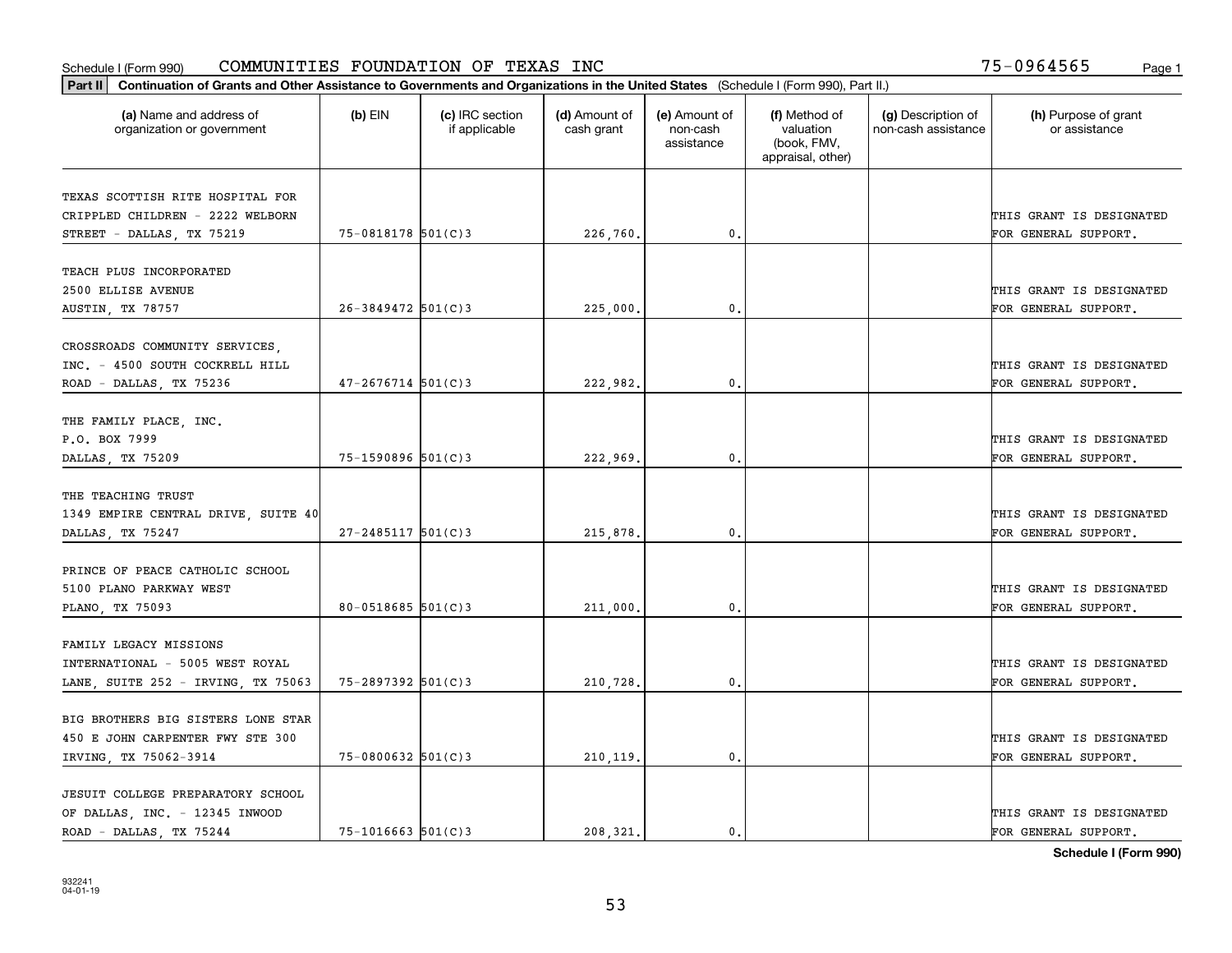| Part II   Continuation of Grants and Other Assistance to Governments and Organizations in the United States (Schedule I (Form 990), Part II.) |                          |                                  |                             |                                         |                                                                |                                           |                                       |
|-----------------------------------------------------------------------------------------------------------------------------------------------|--------------------------|----------------------------------|-----------------------------|-----------------------------------------|----------------------------------------------------------------|-------------------------------------------|---------------------------------------|
| (a) Name and address of<br>organization or government                                                                                         | $(b)$ EIN                | (c) IRC section<br>if applicable | (d) Amount of<br>cash grant | (e) Amount of<br>non-cash<br>assistance | (f) Method of<br>valuation<br>(book, FMV,<br>appraisal, other) | (g) Description of<br>non-cash assistance | (h) Purpose of grant<br>or assistance |
| TEXAS A&M FOUNDATION                                                                                                                          |                          |                                  |                             |                                         |                                                                |                                           |                                       |
| 401 GEORGE BUSH DRIVE                                                                                                                         |                          |                                  |                             |                                         |                                                                |                                           | THIS GRANT IS DESIGNATED              |
| COLLEGE STATION, TX 77840-2811                                                                                                                | 74-2245072 501(C)3       |                                  | 207,823.                    | 0.                                      |                                                                |                                           | FOR GENERAL SUPPORT.                  |
|                                                                                                                                               |                          |                                  |                             |                                         |                                                                |                                           |                                       |
| YOUNG LIFE                                                                                                                                    |                          |                                  |                             |                                         |                                                                |                                           |                                       |
| P.O. BOX 520                                                                                                                                  |                          |                                  |                             |                                         |                                                                |                                           | THIS GRANT IS DESIGNATED              |
| COLORADO SPRINGS, CO 80901-0520                                                                                                               | $84 - 0385934$ 501(C)3   |                                  | 205,959.                    | 0.                                      |                                                                |                                           | FOR GENERAL SUPPORT.                  |
|                                                                                                                                               |                          |                                  |                             |                                         |                                                                |                                           |                                       |
| PARISH EPISCOPAL SCHOOL                                                                                                                       |                          |                                  |                             |                                         |                                                                |                                           |                                       |
| 4101 SIGMA ROAD                                                                                                                               |                          |                                  |                             |                                         |                                                                |                                           | THIS GRANT IS DESIGNATED              |
| DALLAS, TX 75244                                                                                                                              | $75 - 1390485$ 501(C)3   |                                  | 205,654.                    | $\mathbf{0}$ .                          |                                                                |                                           | FOR GENERAL SUPPORT.                  |
|                                                                                                                                               |                          |                                  |                             |                                         |                                                                |                                           |                                       |
| STAND FOR CHILDREN LEADERSHIP                                                                                                                 |                          |                                  |                             |                                         |                                                                |                                           |                                       |
| CENTER - 1800 NORTH LAMAR STREET -                                                                                                            |                          |                                  |                             |                                         |                                                                |                                           | THIS GRANT IS DESIGNATED              |
| DALLAS, TX 75202                                                                                                                              | $52 - 1957214$ $501(C)3$ |                                  | 205,000,                    | $\mathbf{0}$                            |                                                                |                                           | FOR GENERAL SUPPORT.                  |
|                                                                                                                                               |                          |                                  |                             |                                         |                                                                |                                           |                                       |
| TRINITY PARK CONSERVANCY                                                                                                                      |                          |                                  |                             |                                         |                                                                |                                           |                                       |
| 1444 OAK LAWN AVENUE SUITE 200                                                                                                                |                          |                                  |                             |                                         |                                                                |                                           | THIS GRANT IS DESIGNATED              |
| DALLAS, TX 75207                                                                                                                              | $20 - 2948236$ 501(C)3   |                                  | 203,017.                    | $\mathbf{0}$                            |                                                                |                                           | FOR GENERAL SUPPORT.                  |
|                                                                                                                                               |                          |                                  |                             |                                         |                                                                |                                           |                                       |
| LINCOLN COUNTY R-III SCHOOL                                                                                                                   |                          |                                  |                             |                                         |                                                                |                                           |                                       |
| DISTRICT - 951 WEST COLLEGE -                                                                                                                 |                          |                                  |                             |                                         |                                                                |                                           | THIS GRANT IS DESIGNATED              |
| TROY, MO 63379                                                                                                                                | 43-6004414 115           |                                  | 200,435.                    | $\mathbf{0}$                            |                                                                |                                           | FOR GENERAL SUPPORT.                  |
| DISABILITY RESOURCES, INC.                                                                                                                    |                          |                                  |                             |                                         |                                                                |                                           |                                       |
| P.O. BOX 1880                                                                                                                                 |                          |                                  |                             |                                         |                                                                |                                           | THIS GRANT IS DESIGNATED              |
| ABILENE, TX 79604                                                                                                                             | 75-2157839 501(C)3       |                                  | 200,000                     | $^{\rm 0}$ .                            |                                                                |                                           | FOR GENERAL SUPPORT.                  |
| HARLINGEN CONSOLIDATED INDEPENDENT                                                                                                            |                          |                                  |                             |                                         |                                                                |                                           |                                       |
| SCHOOL DISTRICT - 407 N. 77                                                                                                                   |                          |                                  |                             |                                         |                                                                |                                           |                                       |
| SUNSHINE STRIP - HARLINGEN, TX                                                                                                                |                          |                                  |                             |                                         |                                                                |                                           | THIS GRANT IS DESIGNATED              |
| 78550                                                                                                                                         | 74-6001053 115           |                                  | 200,000.                    | $\mathfrak{o}$ .                        |                                                                |                                           | FOR GENERAL SUPPORT.                  |
|                                                                                                                                               |                          |                                  |                             |                                         |                                                                |                                           |                                       |
| USA WATER POLO, INC.                                                                                                                          |                          |                                  |                             |                                         |                                                                |                                           |                                       |
| 6 MORGAN, SUITE 150                                                                                                                           |                          |                                  |                             |                                         |                                                                |                                           | THIS GRANT IS DESIGNATED              |
| IRVINE, CA 92618                                                                                                                              | $84-1357609$ 501(C)3     |                                  | 200.000.                    | $\mathbf{0}$ .                          |                                                                |                                           | FOR GENERAL SUPPORT.                  |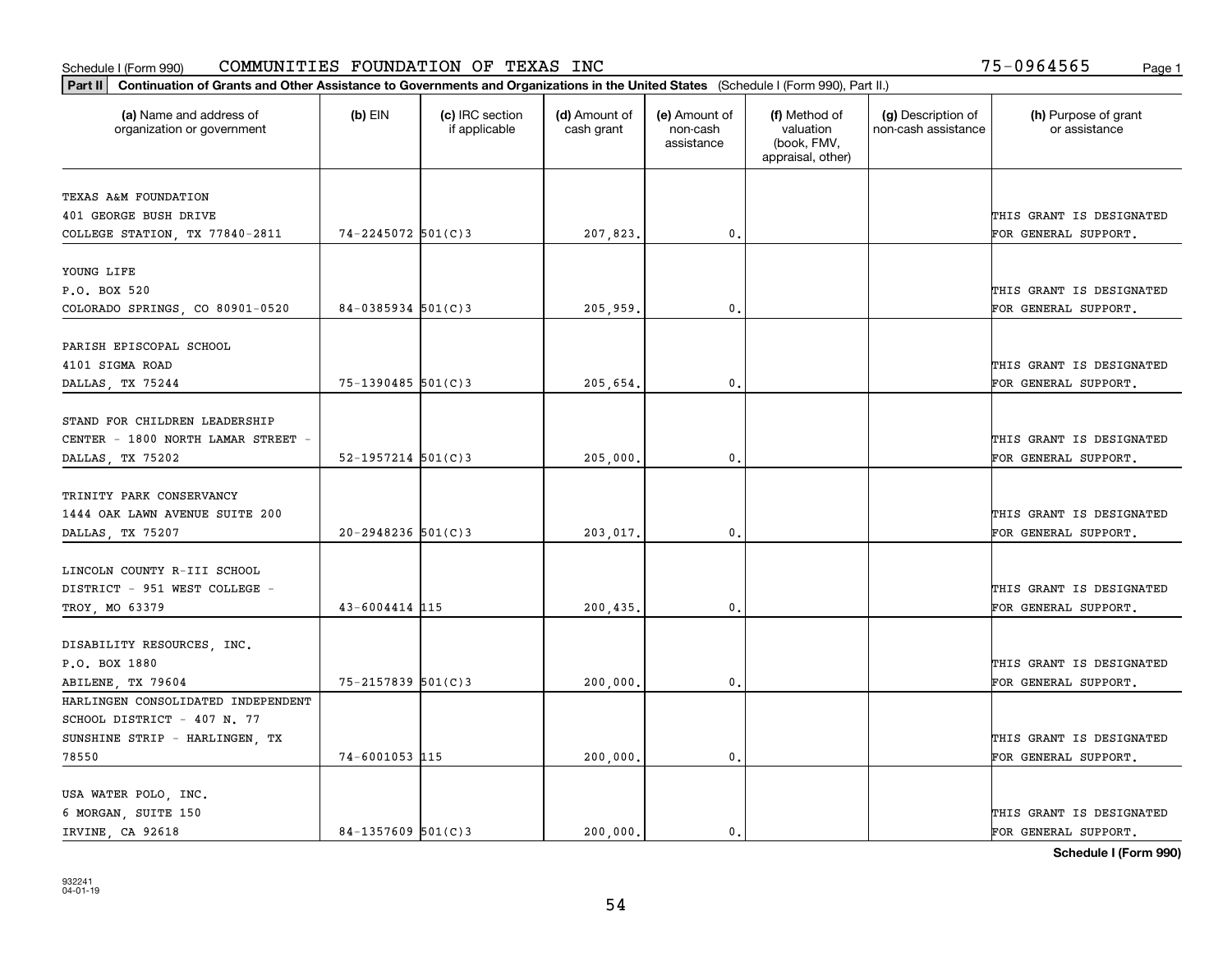| Part II   Continuation of Grants and Other Assistance to Governments and Organizations in the United States (Schedule I (Form 990), Part II.) |                        |                                  |                             |                                         |                                                                |                                           |                                       |
|-----------------------------------------------------------------------------------------------------------------------------------------------|------------------------|----------------------------------|-----------------------------|-----------------------------------------|----------------------------------------------------------------|-------------------------------------------|---------------------------------------|
| (a) Name and address of<br>organization or government                                                                                         | $(b)$ EIN              | (c) IRC section<br>if applicable | (d) Amount of<br>cash grant | (e) Amount of<br>non-cash<br>assistance | (f) Method of<br>valuation<br>(book, FMV,<br>appraisal, other) | (g) Description of<br>non-cash assistance | (h) Purpose of grant<br>or assistance |
| JUNE SHELTON SCHOOL AND EVALUATION                                                                                                            |                        |                                  |                             |                                         |                                                                |                                           |                                       |
| CENTER - 17301 PRESTON ROAD -                                                                                                                 |                        |                                  |                             |                                         |                                                                |                                           | THIS GRANT IS DESIGNATED              |
| DALLAS, TX 75252                                                                                                                              | 75-1507280 501(C)3     |                                  | 199,329.                    | $\mathfrak{o}$ .                        |                                                                |                                           | FOR GENERAL SUPPORT.                  |
|                                                                                                                                               |                        |                                  |                             |                                         |                                                                |                                           |                                       |
| SHARING LIFE COMMUNITY OUTREACH,                                                                                                              |                        |                                  |                             |                                         |                                                                |                                           |                                       |
| INC. - 3544 EAST EMPORIUM CIRCLE -                                                                                                            |                        |                                  |                             |                                         |                                                                |                                           | THIS GRANT IS DESIGNATED              |
| MESQUITE, TX 75150                                                                                                                            | $75 - 2831756$ 501(C)3 |                                  | 199,124.                    | 0.                                      |                                                                |                                           | FOR GENERAL SUPPORT.                  |
|                                                                                                                                               |                        |                                  |                             |                                         |                                                                |                                           |                                       |
| C.C. YOUNG MEMORIAL HOME                                                                                                                      |                        |                                  |                             |                                         |                                                                |                                           |                                       |
| 4847 WEST LAWTHER DRIVE, SUITE 100                                                                                                            |                        |                                  |                             |                                         |                                                                |                                           | THIS GRANT IS DESIGNATED              |
| DALLAS, TX 75214                                                                                                                              | $75 - 0800694$ 501(C)3 |                                  | 198,509.                    | $\mathfrak{o}$ .                        |                                                                |                                           | FOR GENERAL SUPPORT.                  |
|                                                                                                                                               |                        |                                  |                             |                                         |                                                                |                                           |                                       |
| DALLAS AREA HABITAT FOR HUMANITY,                                                                                                             |                        |                                  |                             |                                         |                                                                |                                           |                                       |
| INC. - 2800 N HAMPTON ROAD -                                                                                                                  |                        |                                  |                             |                                         |                                                                |                                           | THIS GRANT IS DESIGNATED              |
| DALLAS, TX 75212-5029                                                                                                                         | $75 - 2097161$ 501(C)3 |                                  | 197,390.                    | $\mathbf{0}$                            |                                                                |                                           | FOR GENERAL SUPPORT.                  |
| CDM CENTER OF HOPE, INC.                                                                                                                      |                        |                                  |                             |                                         |                                                                |                                           |                                       |
| P.O. BOX 141345                                                                                                                               |                        |                                  |                             |                                         |                                                                |                                           | THIS GRANT IS DESIGNATED              |
| DALLAS, TX 75214                                                                                                                              | $27-1957083$ 501(C)3   |                                  | 195,000,                    | $\mathbf{0}$                            |                                                                |                                           | FOR GENERAL SUPPORT.                  |
|                                                                                                                                               |                        |                                  |                             |                                         |                                                                |                                           |                                       |
| WATERMARK HEALTH, A NON-PROFIT                                                                                                                |                        |                                  |                             |                                         |                                                                |                                           |                                       |
| CORPORATION - 7616 LBJ FREEWAY,                                                                                                               |                        |                                  |                             |                                         |                                                                |                                           | THIS GRANT IS DESIGNATED              |
| SUITE 405 - DALLAS, TX 75251                                                                                                                  | $26 - 3381206$ 501(C)3 |                                  | 194,807.                    | 0.                                      |                                                                |                                           | FOR GENERAL SUPPORT.                  |
|                                                                                                                                               |                        |                                  |                             |                                         |                                                                |                                           |                                       |
| JOHN PAUL II HIGH SCHOOL                                                                                                                      |                        |                                  |                             |                                         |                                                                |                                           |                                       |
| 900 COIT ROAD                                                                                                                                 |                        |                                  |                             |                                         |                                                                |                                           | THIS GRANT IS DESIGNATED              |
| PLANO, TX 75075                                                                                                                               | $75 - 2679651$ 501(C)3 |                                  | 190,790.                    | $^{\circ}$ .                            |                                                                |                                           | FOR GENERAL SUPPORT.                  |
|                                                                                                                                               |                        |                                  |                             |                                         |                                                                |                                           |                                       |
| GIRLS INCORPORATED OF METROPOLITAN                                                                                                            |                        |                                  |                             |                                         |                                                                |                                           |                                       |
| DALLAS - 2040 EMPIRE CENTRAL DRIVE                                                                                                            |                        |                                  |                             |                                         |                                                                |                                           | THIS GRANT IS DESIGNATED              |
| - DALLAS, TX 75235-4304                                                                                                                       | 75-1305705 501(C)3     |                                  | 185,356.                    | $\mathbf{0}$ .                          |                                                                |                                           | FOR GENERAL SUPPORT.                  |
| METROCREST SERVICES                                                                                                                           |                        |                                  |                             |                                         |                                                                |                                           |                                       |
| 13801 HUTTON DRIVE, SUITE 150                                                                                                                 |                        |                                  |                             |                                         |                                                                |                                           | THIS GRANT IS DESIGNATED              |
| FARMERS BRANCH, TX 75234-9040                                                                                                                 | 75-1548334 501(C)3     |                                  | 184.798.                    | $\mathbf{0}$ .                          |                                                                |                                           | FOR GENERAL SUPPORT.                  |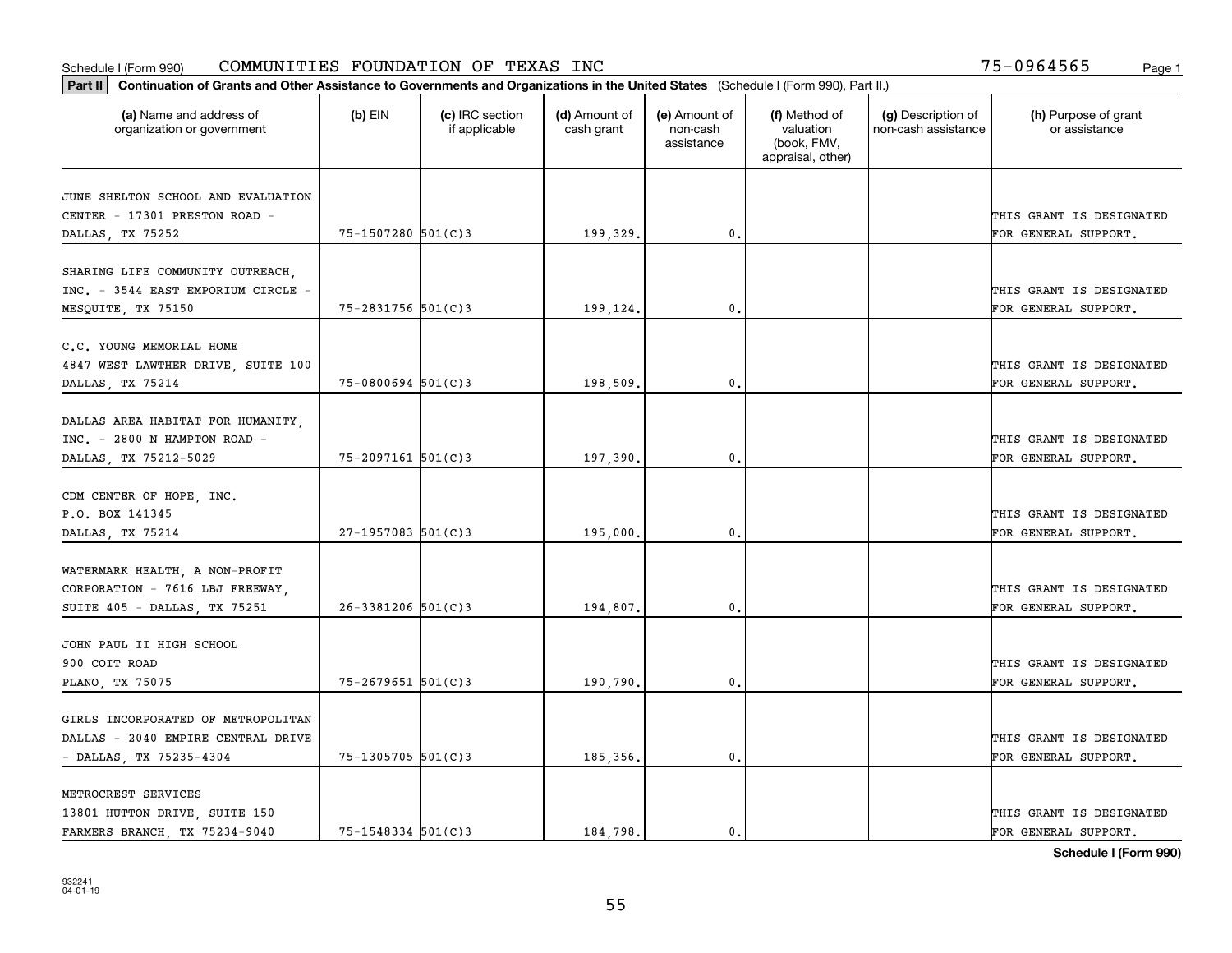| Part II   Continuation of Grants and Other Assistance to Governments and Organizations in the United States (Schedule I (Form 990), Part II.) |                          |                                  |                             |                                         |                                                                |                                           |                                       |
|-----------------------------------------------------------------------------------------------------------------------------------------------|--------------------------|----------------------------------|-----------------------------|-----------------------------------------|----------------------------------------------------------------|-------------------------------------------|---------------------------------------|
| (a) Name and address of<br>organization or government                                                                                         | $(b)$ EIN                | (c) IRC section<br>if applicable | (d) Amount of<br>cash grant | (e) Amount of<br>non-cash<br>assistance | (f) Method of<br>valuation<br>(book, FMV,<br>appraisal, other) | (g) Description of<br>non-cash assistance | (h) Purpose of grant<br>or assistance |
| UNIVERSITY OF DALLAS                                                                                                                          |                          |                                  |                             |                                         |                                                                |                                           |                                       |
| 1845 EAST NORTHGATE DRIVE                                                                                                                     |                          |                                  |                             |                                         |                                                                |                                           | THIS GRANT IS DESIGNATED              |
| IRVING, TX 75062-4736                                                                                                                         | 75-0926755 501(C)3       |                                  | 184,475.                    | $\mathbf{0}$ .                          |                                                                |                                           | FOR GENERAL SUPPORT.                  |
|                                                                                                                                               |                          |                                  |                             |                                         |                                                                |                                           |                                       |
| STOREHOUSE OF COLLIN COUNTY                                                                                                                   |                          |                                  |                             |                                         |                                                                |                                           |                                       |
| 1401 MIRA VISTA BLVD                                                                                                                          |                          |                                  |                             |                                         |                                                                |                                           | THIS GRANT IS DESIGNATED              |
| PLANO, TX 75093-2406                                                                                                                          | $27 - 1883333$ $501(C)3$ |                                  | 183,865,                    | 0.                                      |                                                                |                                           | FOR GENERAL SUPPORT.                  |
|                                                                                                                                               |                          |                                  |                             |                                         |                                                                |                                           |                                       |
| KIPP DALLAS-FORT WORTH, INC.                                                                                                                  |                          |                                  |                             |                                         |                                                                |                                           |                                       |
| KIPP TEXAS FUNDRAISING DFW P.O. BOX                                                                                                           |                          |                                  |                             |                                         |                                                                |                                           | THIS GRANT IS DESIGNATED              |
| DALLAS, TX 75267-4443                                                                                                                         | 82-0578155 501(C)3       |                                  | 180,648.                    | $\mathbf{0}$ .                          |                                                                |                                           | FOR GENERAL SUPPORT.                  |
| YMCA OF METROPOLITAN DALLAS                                                                                                                   |                          |                                  |                             |                                         |                                                                |                                           |                                       |
| 601 NORTH AKARD STREET                                                                                                                        |                          |                                  |                             |                                         |                                                                |                                           | THIS GRANT IS DESIGNATED              |
|                                                                                                                                               | 75-0800696 501(C)3       |                                  | 176,094.                    | $\mathbf{0}$ .                          |                                                                |                                           | FOR GENERAL SUPPORT.                  |
| DALLAS, TX 75201                                                                                                                              |                          |                                  |                             |                                         |                                                                |                                           |                                       |
| DE BEAUMONT FOUNDATION, INC.                                                                                                                  |                          |                                  |                             |                                         |                                                                |                                           |                                       |
| 7501 WISCONSIN AVENUE, SUITE 1310E                                                                                                            |                          |                                  |                             |                                         |                                                                |                                           | THIS GRANT IS DESIGNATED              |
| BETHESDA, MD 20814                                                                                                                            | $04 - 3467074$ 501(C)3   |                                  | 175,000.                    | 0.                                      |                                                                |                                           | FOR GENERAL SUPPORT.                  |
|                                                                                                                                               |                          |                                  |                             |                                         |                                                                |                                           |                                       |
| NEW FRIENDS NEW LIFE                                                                                                                          |                          |                                  |                             |                                         |                                                                |                                           |                                       |
| P.O. BOX 192378                                                                                                                               |                          |                                  |                             |                                         |                                                                |                                           | THIS GRANT IS DESIGNATED              |
| DALLAS, TX 75219                                                                                                                              | 75-2820473 501(C)3       |                                  | 174,392.                    | $\mathbf{0}$ .                          |                                                                |                                           | FOR GENERAL SUPPORT.                  |
|                                                                                                                                               |                          |                                  |                             |                                         |                                                                |                                           |                                       |
| TEXAS BUSINESS HALL OF FAME                                                                                                                   |                          |                                  |                             |                                         |                                                                |                                           |                                       |
| FOUNDATION - P.O. BOX 22048 -                                                                                                                 |                          |                                  |                             |                                         |                                                                |                                           | THIS GRANT IS DESIGNATED              |
| HOUSTON, TX 77027                                                                                                                             | 75-1842638 501(C)3       |                                  | 172,548.                    | $\mathfrak{o}$ .                        |                                                                |                                           | FOR GENERAL SUPPORT.                  |
| ALLEN COMMUNITY OUTREACH                                                                                                                      |                          |                                  |                             |                                         |                                                                |                                           |                                       |
|                                                                                                                                               |                          |                                  |                             |                                         |                                                                |                                           |                                       |
| 801 EAST MAIN STREET                                                                                                                          |                          |                                  |                             | $\mathfrak o$ .                         |                                                                |                                           | THIS GRANT IS DESIGNATED              |
| ALLEN, TX 75002                                                                                                                               | $75-1986190$ 501(C)3     |                                  | 171,849.                    |                                         |                                                                |                                           | FOR GENERAL SUPPORT.                  |
| MERCY STREET, INC.                                                                                                                            |                          |                                  |                             |                                         |                                                                |                                           |                                       |
| 3801 HOLYSTONE STREET                                                                                                                         |                          |                                  |                             |                                         |                                                                |                                           | THIS GRANT IS DESIGNATED              |
| DALLAS, TX 75212-1524                                                                                                                         | $45 - 0536344$ 501(C)3   |                                  | 171.411.                    | $\mathbf{0}$ .                          |                                                                |                                           | FOR GENERAL SUPPORT.                  |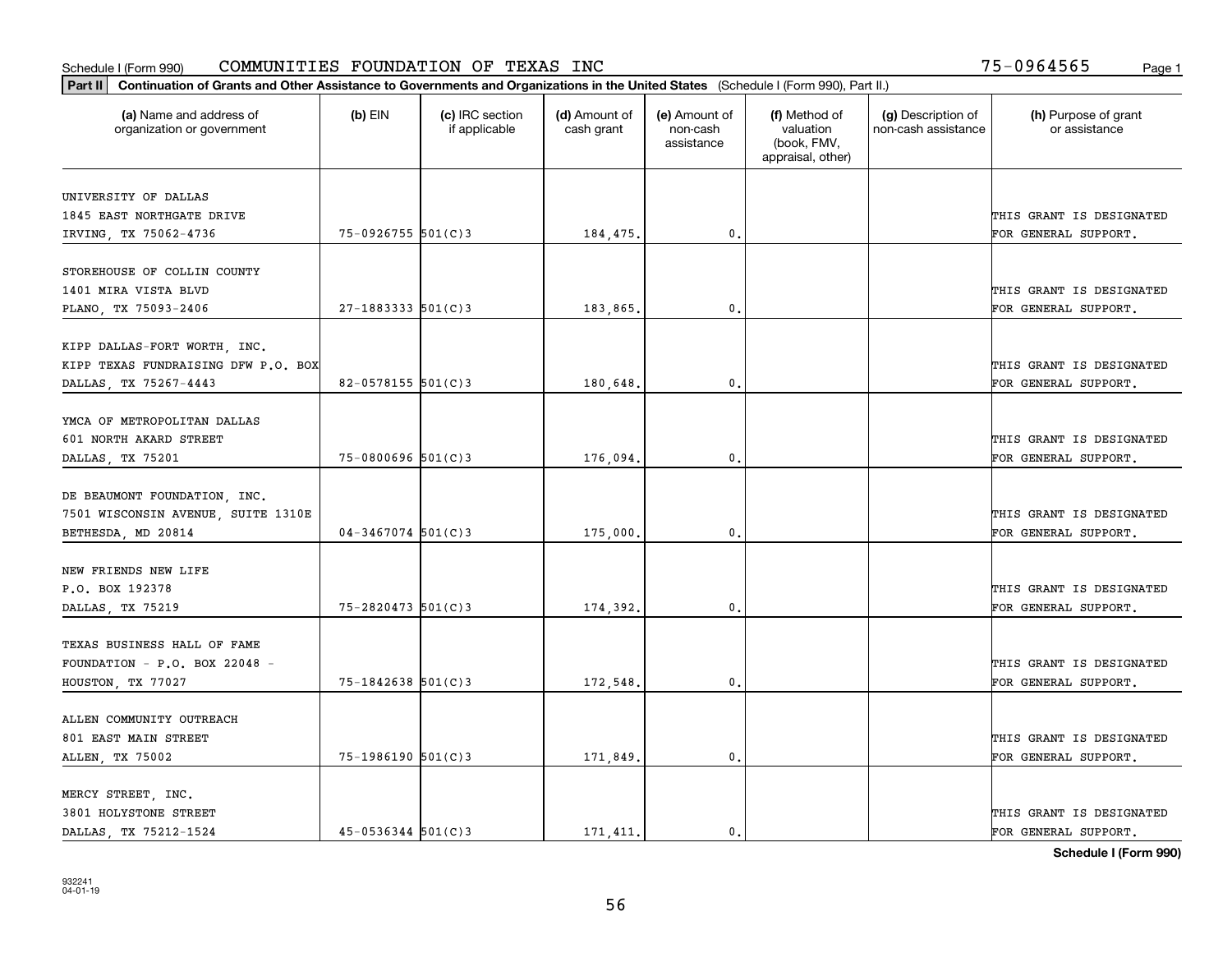| Part II   Continuation of Grants and Other Assistance to Governments and Organizations in the United States (Schedule I (Form 990), Part II.) |                        |                                  |                             |                                         |                                                                |                                           |                                       |  |
|-----------------------------------------------------------------------------------------------------------------------------------------------|------------------------|----------------------------------|-----------------------------|-----------------------------------------|----------------------------------------------------------------|-------------------------------------------|---------------------------------------|--|
| (a) Name and address of<br>organization or government                                                                                         | $(b)$ EIN              | (c) IRC section<br>if applicable | (d) Amount of<br>cash grant | (e) Amount of<br>non-cash<br>assistance | (f) Method of<br>valuation<br>(book, FMV,<br>appraisal, other) | (g) Description of<br>non-cash assistance | (h) Purpose of grant<br>or assistance |  |
|                                                                                                                                               |                        |                                  |                             |                                         |                                                                |                                           |                                       |  |
| DALLAS MISSION FOR LIFE, INC.<br>1100 CADIZ STREET                                                                                            |                        |                                  |                             |                                         |                                                                |                                           | THIS GRANT IS DESIGNATED              |  |
| DALLAS, TX 75215-1012                                                                                                                         | 75-2336522 501(C)3     |                                  | 170,306.                    | 0.                                      |                                                                |                                           | FOR GENERAL SUPPORT.                  |  |
|                                                                                                                                               |                        |                                  |                             |                                         |                                                                |                                           |                                       |  |
| TEXAS CHRISTIAN UNIVERSITY                                                                                                                    |                        |                                  |                             |                                         |                                                                |                                           |                                       |  |
| OFFICE OF UNIVERSITY                                                                                                                          |                        |                                  |                             |                                         |                                                                |                                           | THIS GRANT IS DESIGNATED              |  |
| FORT WORTH, TX 76129-0001                                                                                                                     | 75-0827465 501(C)3     |                                  | 170,000,                    | 0.                                      |                                                                |                                           | FOR GENERAL SUPPORT.                  |  |
|                                                                                                                                               |                        |                                  |                             |                                         |                                                                |                                           |                                       |  |
| WHITE ROCK UNITED METHODIST CHURCH                                                                                                            |                        |                                  |                             |                                         |                                                                |                                           |                                       |  |
| 1450 OLD GATE LANE                                                                                                                            |                        |                                  |                             |                                         |                                                                |                                           | THIS GRANT IS DESIGNATED              |  |
| DALLAS, TX 75238                                                                                                                              | $75 - 0871731$ 501(C)3 |                                  | 170,000,                    | $\mathbf{0}$ .                          |                                                                |                                           | FOR GENERAL SUPPORT.                  |  |
|                                                                                                                                               |                        |                                  |                             |                                         |                                                                |                                           |                                       |  |
| PATRIOT PAWS SERVICE DOGS                                                                                                                     |                        |                                  |                             |                                         |                                                                |                                           |                                       |  |
| 254 RANCH TRAIL                                                                                                                               |                        |                                  |                             |                                         |                                                                |                                           | THIS GRANT IS DESIGNATED              |  |
| ROCKWALL, TX 75032                                                                                                                            | $04 - 3815107$ 501(C)3 |                                  | 167,458.                    | $\mathbf{0}$                            |                                                                |                                           | FOR GENERAL SUPPORT.                  |  |
| MEALS ON WHEELS, INC. OF TARRANT                                                                                                              |                        |                                  |                             |                                         |                                                                |                                           |                                       |  |
| COUNTY - 5740 AIRPORT FREEWAY -                                                                                                               |                        |                                  |                             |                                         |                                                                |                                           | THIS GRANT IS DESIGNATED              |  |
| HALTOM CITY, TX 76117-6005                                                                                                                    | 75-1568798 501(C)3     |                                  | 166,120,                    | $\mathbf{0}$                            |                                                                |                                           | FOR GENERAL SUPPORT.                  |  |
|                                                                                                                                               |                        |                                  |                             |                                         |                                                                |                                           |                                       |  |
| EMERGENCY ASSISTANCE FOUNDATION,                                                                                                              |                        |                                  |                             |                                         |                                                                |                                           |                                       |  |
| INC. - 3713 PINE STREET -                                                                                                                     |                        |                                  |                             |                                         |                                                                |                                           | THIS GRANT IS DESIGNATED              |  |
| JACKSONVILLE, FL 32205                                                                                                                        | $45 - 1813056$ 501(C)3 |                                  | 165,000                     | 0.                                      |                                                                |                                           | FOR GENERAL SUPPORT.                  |  |
|                                                                                                                                               |                        |                                  |                             |                                         |                                                                |                                           |                                       |  |
| MINNIE'S FOOD PANTRY, INC.                                                                                                                    |                        |                                  |                             |                                         |                                                                |                                           |                                       |  |
| 671 18TH STREET                                                                                                                               |                        |                                  |                             |                                         |                                                                |                                           | THIS GRANT IS DESIGNATED              |  |
| PLANO, TX 75074                                                                                                                               | $27 - 2363211$ 501(C)3 |                                  | 164,886.                    | $^{\rm 0}$ .                            |                                                                |                                           | FOR GENERAL SUPPORT.                  |  |
|                                                                                                                                               |                        |                                  |                             |                                         |                                                                |                                           |                                       |  |
| DALLAS SCI RECOVERY                                                                                                                           |                        |                                  |                             |                                         |                                                                |                                           |                                       |  |
| 15046 BELTWAY DRIVE                                                                                                                           |                        |                                  |                             |                                         |                                                                |                                           | THIS GRANT IS DESIGNATED              |  |
| ADDISON, TX 75001                                                                                                                             | $45 - 3060615$ 501(C)3 |                                  | 163,813.                    | $\mathfrak{o}$ .                        |                                                                |                                           | FOR GENERAL SUPPORT.                  |  |
|                                                                                                                                               |                        |                                  |                             |                                         |                                                                |                                           |                                       |  |
| WFAA-TV                                                                                                                                       |                        |                                  |                             |                                         |                                                                |                                           |                                       |  |
| 606 YOUNG STREET                                                                                                                              |                        |                                  |                             |                                         |                                                                |                                           | THIS GRANT IS DESIGNATED              |  |
| DALLAS, TX 75202-4810                                                                                                                         |                        | OTHER                            | 163.618.                    | $\mathbf{0}$ .                          |                                                                |                                           | FOR GENERAL SUPPORT.                  |  |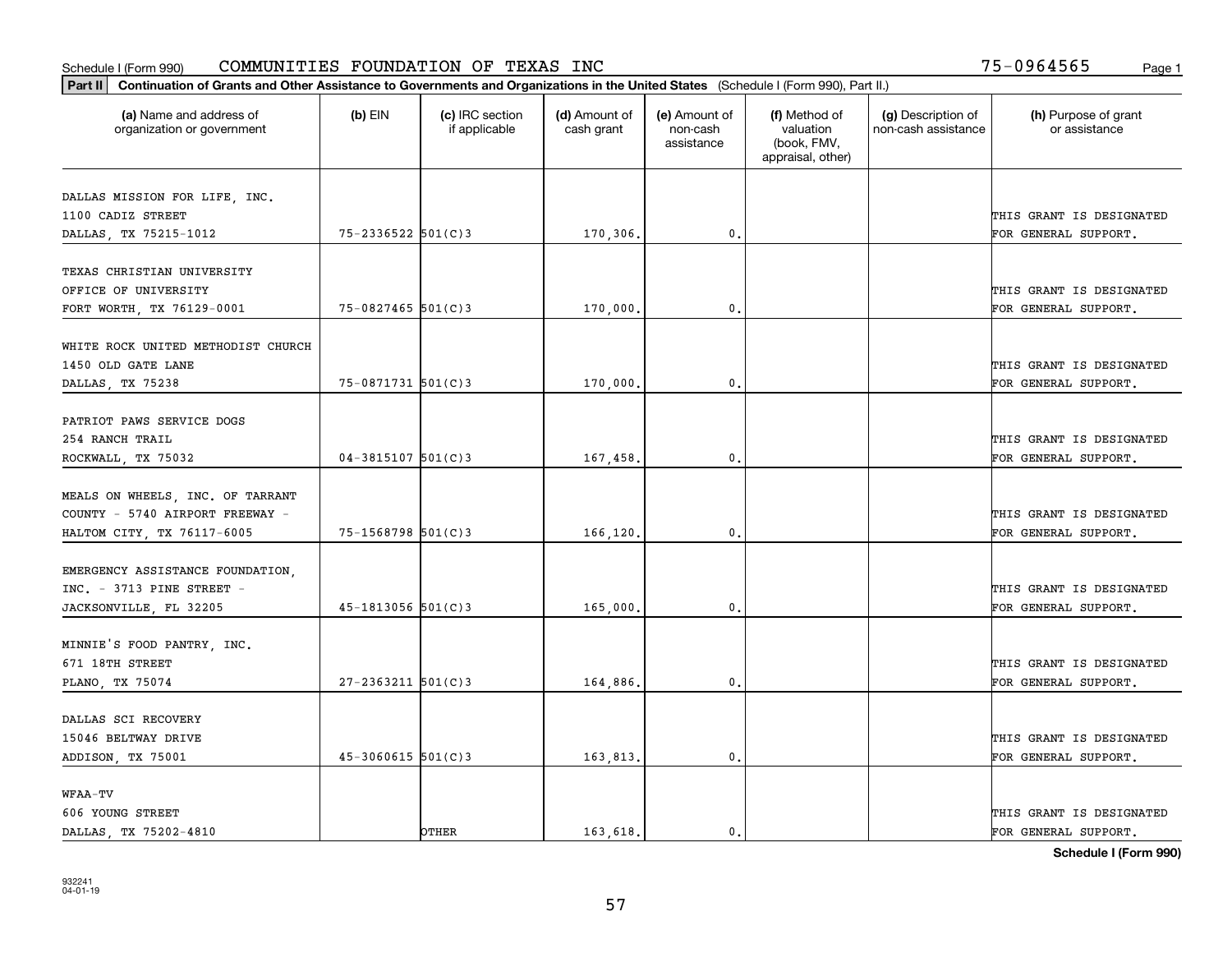| (a) Name and address of<br>(c) IRC section<br>(d) Amount of<br>(f) Method of<br>(g) Description of<br>(h) Purpose of grant<br>$(b)$ EIN<br>(e) Amount of<br>valuation<br>organization or government<br>if applicable<br>cash grant<br>non-cash<br>non-cash assistance<br>or assistance<br>(book, FMV,<br>assistance<br>appraisal, other)<br>VARIETY, THE CHILDREN'S CHARITY OF<br>TEXAS - 12750 MERIT DRIVE, SUITE<br>THIS GRANT IS DESIGNATED<br>$75 - 0630233$ 501(C)3<br>0.<br>800 - DALLAS, TX 75251<br>162,173.<br>FOR GENERAL SUPPORT.<br>TEXAS BALLET THEATER, INC.<br>1540 MALL CIRCLE<br>$84 - 1622654$ 501(C)3<br>160,686.<br>0.<br>FORT WORTH, TX 76116-1535<br>FOR GENERAL SUPPORT.<br>UNITED WAY OF SOUTHERN CAMERON<br>COUNTY - 634 E. LEVEE STREET -<br>$74 - 1241385$ 501(C)3<br>$\mathfrak{o}$ .<br>BROWNSVILLE, TX 78520<br>160,000,<br>FOR GENERAL SUPPORT.<br>PROMISE HOUSE, INC.<br>224 WEST PAGE AVENUE<br>75-2180083 501(C)3<br>DALLAS, TX 75208<br>159,459.<br>$\mathbf{0}$<br>FOR GENERAL SUPPORT.<br>DALLAS CASA<br>2757 SWISS AVENUE<br>$75 - 1866204$ 501(C)3<br>158,912.<br>$\mathbf{0}$<br>FOR GENERAL SUPPORT.<br>DALLAS, TX 75204<br>THE ARLINGTON LIFE SHELTER<br>325 WEST DIVISION STREET<br>75-2235099 501(C)3<br>0.<br>ARLINGTON, TX 76011<br>158,847.<br>FOR GENERAL SUPPORT.<br>FAMILY GATEWAY, INC.<br>711 SOUTH STREET PAUL STREET<br>THIS GRANT IS DESIGNATED<br>75-2105579 501(C)3<br>158,811.<br>$^{\rm 0}$ .<br>FOR GENERAL SUPPORT.<br>DALLAS, TX 75201<br>VICKERY MEADOW LEARNING CENTER<br>THIS GRANT IS DESIGNATED<br>1408 NORTH RIVERFRONT BOULEVARD, SU<br>75-2708992 501(C)3<br>158,245.<br>$^{\circ}$ .<br>FOR GENERAL SUPPORT.<br>DALLAS, TX 75207 | Part II   Continuation of Grants and Other Assistance to Governments and Organizations in the United States (Schedule I (Form 990), Part II.) |  |  |  |  |  |                          |  |  |
|---------------------------------------------------------------------------------------------------------------------------------------------------------------------------------------------------------------------------------------------------------------------------------------------------------------------------------------------------------------------------------------------------------------------------------------------------------------------------------------------------------------------------------------------------------------------------------------------------------------------------------------------------------------------------------------------------------------------------------------------------------------------------------------------------------------------------------------------------------------------------------------------------------------------------------------------------------------------------------------------------------------------------------------------------------------------------------------------------------------------------------------------------------------------------------------------------------------------------------------------------------------------------------------------------------------------------------------------------------------------------------------------------------------------------------------------------------------------------------------------------------------------------------------------------------------------------------------------------------------------------------------------------------------------------------------------------------|-----------------------------------------------------------------------------------------------------------------------------------------------|--|--|--|--|--|--------------------------|--|--|
|                                                                                                                                                                                                                                                                                                                                                                                                                                                                                                                                                                                                                                                                                                                                                                                                                                                                                                                                                                                                                                                                                                                                                                                                                                                                                                                                                                                                                                                                                                                                                                                                                                                                                                         |                                                                                                                                               |  |  |  |  |  |                          |  |  |
|                                                                                                                                                                                                                                                                                                                                                                                                                                                                                                                                                                                                                                                                                                                                                                                                                                                                                                                                                                                                                                                                                                                                                                                                                                                                                                                                                                                                                                                                                                                                                                                                                                                                                                         |                                                                                                                                               |  |  |  |  |  |                          |  |  |
|                                                                                                                                                                                                                                                                                                                                                                                                                                                                                                                                                                                                                                                                                                                                                                                                                                                                                                                                                                                                                                                                                                                                                                                                                                                                                                                                                                                                                                                                                                                                                                                                                                                                                                         |                                                                                                                                               |  |  |  |  |  |                          |  |  |
|                                                                                                                                                                                                                                                                                                                                                                                                                                                                                                                                                                                                                                                                                                                                                                                                                                                                                                                                                                                                                                                                                                                                                                                                                                                                                                                                                                                                                                                                                                                                                                                                                                                                                                         |                                                                                                                                               |  |  |  |  |  |                          |  |  |
|                                                                                                                                                                                                                                                                                                                                                                                                                                                                                                                                                                                                                                                                                                                                                                                                                                                                                                                                                                                                                                                                                                                                                                                                                                                                                                                                                                                                                                                                                                                                                                                                                                                                                                         |                                                                                                                                               |  |  |  |  |  |                          |  |  |
|                                                                                                                                                                                                                                                                                                                                                                                                                                                                                                                                                                                                                                                                                                                                                                                                                                                                                                                                                                                                                                                                                                                                                                                                                                                                                                                                                                                                                                                                                                                                                                                                                                                                                                         |                                                                                                                                               |  |  |  |  |  |                          |  |  |
|                                                                                                                                                                                                                                                                                                                                                                                                                                                                                                                                                                                                                                                                                                                                                                                                                                                                                                                                                                                                                                                                                                                                                                                                                                                                                                                                                                                                                                                                                                                                                                                                                                                                                                         |                                                                                                                                               |  |  |  |  |  | THIS GRANT IS DESIGNATED |  |  |
|                                                                                                                                                                                                                                                                                                                                                                                                                                                                                                                                                                                                                                                                                                                                                                                                                                                                                                                                                                                                                                                                                                                                                                                                                                                                                                                                                                                                                                                                                                                                                                                                                                                                                                         |                                                                                                                                               |  |  |  |  |  |                          |  |  |
|                                                                                                                                                                                                                                                                                                                                                                                                                                                                                                                                                                                                                                                                                                                                                                                                                                                                                                                                                                                                                                                                                                                                                                                                                                                                                                                                                                                                                                                                                                                                                                                                                                                                                                         |                                                                                                                                               |  |  |  |  |  |                          |  |  |
|                                                                                                                                                                                                                                                                                                                                                                                                                                                                                                                                                                                                                                                                                                                                                                                                                                                                                                                                                                                                                                                                                                                                                                                                                                                                                                                                                                                                                                                                                                                                                                                                                                                                                                         |                                                                                                                                               |  |  |  |  |  |                          |  |  |
|                                                                                                                                                                                                                                                                                                                                                                                                                                                                                                                                                                                                                                                                                                                                                                                                                                                                                                                                                                                                                                                                                                                                                                                                                                                                                                                                                                                                                                                                                                                                                                                                                                                                                                         |                                                                                                                                               |  |  |  |  |  | THIS GRANT IS DESIGNATED |  |  |
|                                                                                                                                                                                                                                                                                                                                                                                                                                                                                                                                                                                                                                                                                                                                                                                                                                                                                                                                                                                                                                                                                                                                                                                                                                                                                                                                                                                                                                                                                                                                                                                                                                                                                                         |                                                                                                                                               |  |  |  |  |  |                          |  |  |
|                                                                                                                                                                                                                                                                                                                                                                                                                                                                                                                                                                                                                                                                                                                                                                                                                                                                                                                                                                                                                                                                                                                                                                                                                                                                                                                                                                                                                                                                                                                                                                                                                                                                                                         |                                                                                                                                               |  |  |  |  |  |                          |  |  |
|                                                                                                                                                                                                                                                                                                                                                                                                                                                                                                                                                                                                                                                                                                                                                                                                                                                                                                                                                                                                                                                                                                                                                                                                                                                                                                                                                                                                                                                                                                                                                                                                                                                                                                         |                                                                                                                                               |  |  |  |  |  |                          |  |  |
|                                                                                                                                                                                                                                                                                                                                                                                                                                                                                                                                                                                                                                                                                                                                                                                                                                                                                                                                                                                                                                                                                                                                                                                                                                                                                                                                                                                                                                                                                                                                                                                                                                                                                                         |                                                                                                                                               |  |  |  |  |  | THIS GRANT IS DESIGNATED |  |  |
|                                                                                                                                                                                                                                                                                                                                                                                                                                                                                                                                                                                                                                                                                                                                                                                                                                                                                                                                                                                                                                                                                                                                                                                                                                                                                                                                                                                                                                                                                                                                                                                                                                                                                                         |                                                                                                                                               |  |  |  |  |  |                          |  |  |
|                                                                                                                                                                                                                                                                                                                                                                                                                                                                                                                                                                                                                                                                                                                                                                                                                                                                                                                                                                                                                                                                                                                                                                                                                                                                                                                                                                                                                                                                                                                                                                                                                                                                                                         |                                                                                                                                               |  |  |  |  |  |                          |  |  |
|                                                                                                                                                                                                                                                                                                                                                                                                                                                                                                                                                                                                                                                                                                                                                                                                                                                                                                                                                                                                                                                                                                                                                                                                                                                                                                                                                                                                                                                                                                                                                                                                                                                                                                         |                                                                                                                                               |  |  |  |  |  |                          |  |  |
|                                                                                                                                                                                                                                                                                                                                                                                                                                                                                                                                                                                                                                                                                                                                                                                                                                                                                                                                                                                                                                                                                                                                                                                                                                                                                                                                                                                                                                                                                                                                                                                                                                                                                                         |                                                                                                                                               |  |  |  |  |  | THIS GRANT IS DESIGNATED |  |  |
|                                                                                                                                                                                                                                                                                                                                                                                                                                                                                                                                                                                                                                                                                                                                                                                                                                                                                                                                                                                                                                                                                                                                                                                                                                                                                                                                                                                                                                                                                                                                                                                                                                                                                                         |                                                                                                                                               |  |  |  |  |  |                          |  |  |
|                                                                                                                                                                                                                                                                                                                                                                                                                                                                                                                                                                                                                                                                                                                                                                                                                                                                                                                                                                                                                                                                                                                                                                                                                                                                                                                                                                                                                                                                                                                                                                                                                                                                                                         |                                                                                                                                               |  |  |  |  |  |                          |  |  |
|                                                                                                                                                                                                                                                                                                                                                                                                                                                                                                                                                                                                                                                                                                                                                                                                                                                                                                                                                                                                                                                                                                                                                                                                                                                                                                                                                                                                                                                                                                                                                                                                                                                                                                         |                                                                                                                                               |  |  |  |  |  |                          |  |  |
|                                                                                                                                                                                                                                                                                                                                                                                                                                                                                                                                                                                                                                                                                                                                                                                                                                                                                                                                                                                                                                                                                                                                                                                                                                                                                                                                                                                                                                                                                                                                                                                                                                                                                                         |                                                                                                                                               |  |  |  |  |  | THIS GRANT IS DESIGNATED |  |  |
|                                                                                                                                                                                                                                                                                                                                                                                                                                                                                                                                                                                                                                                                                                                                                                                                                                                                                                                                                                                                                                                                                                                                                                                                                                                                                                                                                                                                                                                                                                                                                                                                                                                                                                         |                                                                                                                                               |  |  |  |  |  |                          |  |  |
|                                                                                                                                                                                                                                                                                                                                                                                                                                                                                                                                                                                                                                                                                                                                                                                                                                                                                                                                                                                                                                                                                                                                                                                                                                                                                                                                                                                                                                                                                                                                                                                                                                                                                                         |                                                                                                                                               |  |  |  |  |  |                          |  |  |
|                                                                                                                                                                                                                                                                                                                                                                                                                                                                                                                                                                                                                                                                                                                                                                                                                                                                                                                                                                                                                                                                                                                                                                                                                                                                                                                                                                                                                                                                                                                                                                                                                                                                                                         |                                                                                                                                               |  |  |  |  |  |                          |  |  |
|                                                                                                                                                                                                                                                                                                                                                                                                                                                                                                                                                                                                                                                                                                                                                                                                                                                                                                                                                                                                                                                                                                                                                                                                                                                                                                                                                                                                                                                                                                                                                                                                                                                                                                         |                                                                                                                                               |  |  |  |  |  |                          |  |  |
|                                                                                                                                                                                                                                                                                                                                                                                                                                                                                                                                                                                                                                                                                                                                                                                                                                                                                                                                                                                                                                                                                                                                                                                                                                                                                                                                                                                                                                                                                                                                                                                                                                                                                                         |                                                                                                                                               |  |  |  |  |  |                          |  |  |
|                                                                                                                                                                                                                                                                                                                                                                                                                                                                                                                                                                                                                                                                                                                                                                                                                                                                                                                                                                                                                                                                                                                                                                                                                                                                                                                                                                                                                                                                                                                                                                                                                                                                                                         |                                                                                                                                               |  |  |  |  |  |                          |  |  |
|                                                                                                                                                                                                                                                                                                                                                                                                                                                                                                                                                                                                                                                                                                                                                                                                                                                                                                                                                                                                                                                                                                                                                                                                                                                                                                                                                                                                                                                                                                                                                                                                                                                                                                         |                                                                                                                                               |  |  |  |  |  |                          |  |  |
|                                                                                                                                                                                                                                                                                                                                                                                                                                                                                                                                                                                                                                                                                                                                                                                                                                                                                                                                                                                                                                                                                                                                                                                                                                                                                                                                                                                                                                                                                                                                                                                                                                                                                                         |                                                                                                                                               |  |  |  |  |  |                          |  |  |
|                                                                                                                                                                                                                                                                                                                                                                                                                                                                                                                                                                                                                                                                                                                                                                                                                                                                                                                                                                                                                                                                                                                                                                                                                                                                                                                                                                                                                                                                                                                                                                                                                                                                                                         |                                                                                                                                               |  |  |  |  |  |                          |  |  |
| HOCKADAY SCHOOL                                                                                                                                                                                                                                                                                                                                                                                                                                                                                                                                                                                                                                                                                                                                                                                                                                                                                                                                                                                                                                                                                                                                                                                                                                                                                                                                                                                                                                                                                                                                                                                                                                                                                         |                                                                                                                                               |  |  |  |  |  |                          |  |  |
| 11600 WELCH ROAD                                                                                                                                                                                                                                                                                                                                                                                                                                                                                                                                                                                                                                                                                                                                                                                                                                                                                                                                                                                                                                                                                                                                                                                                                                                                                                                                                                                                                                                                                                                                                                                                                                                                                        |                                                                                                                                               |  |  |  |  |  | THIS GRANT IS DESIGNATED |  |  |
| $75 - 0800650$ 501(C)3<br>157.672.<br>DALLAS, TX 75229-2999<br>$\mathbf{0}$ .<br>FOR GENERAL SUPPORT.                                                                                                                                                                                                                                                                                                                                                                                                                                                                                                                                                                                                                                                                                                                                                                                                                                                                                                                                                                                                                                                                                                                                                                                                                                                                                                                                                                                                                                                                                                                                                                                                   |                                                                                                                                               |  |  |  |  |  |                          |  |  |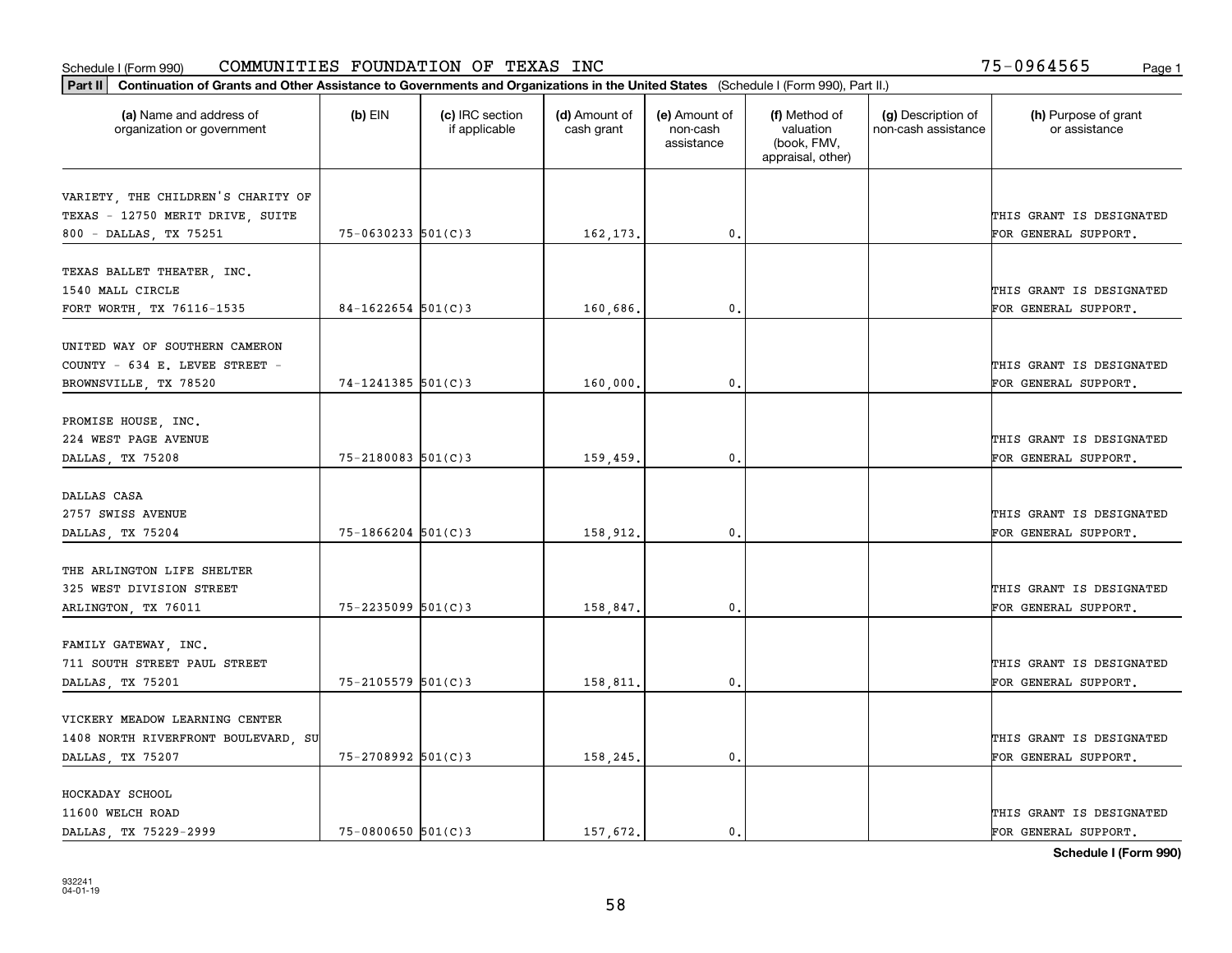| Part II   Continuation of Grants and Other Assistance to Governments and Organizations in the United States (Schedule I (Form 990), Part II.) |                        |                                  |                             |                                         |                                                                |                                           |                                       |
|-----------------------------------------------------------------------------------------------------------------------------------------------|------------------------|----------------------------------|-----------------------------|-----------------------------------------|----------------------------------------------------------------|-------------------------------------------|---------------------------------------|
| (a) Name and address of<br>organization or government                                                                                         | $(b)$ EIN              | (c) IRC section<br>if applicable | (d) Amount of<br>cash grant | (e) Amount of<br>non-cash<br>assistance | (f) Method of<br>valuation<br>(book, FMV,<br>appraisal, other) | (g) Description of<br>non-cash assistance | (h) Purpose of grant<br>or assistance |
| <b>TOLSON GROUP</b>                                                                                                                           |                        |                                  |                             |                                         |                                                                |                                           |                                       |
| 3419 WESTMINSTER AVENUE, SUITE 293                                                                                                            |                        |                                  |                             |                                         |                                                                |                                           | THIS GRANT IS DESIGNATED              |
| DALLAS, TX 75205                                                                                                                              | $35 - 2244262$ 501(C)3 |                                  | 156,344.                    | 0.                                      |                                                                |                                           | FOR GENERAL SUPPORT.                  |
|                                                                                                                                               |                        |                                  |                             |                                         |                                                                |                                           |                                       |
| OAKRIDGE SCHOOL, INC.                                                                                                                         |                        |                                  |                             |                                         |                                                                |                                           |                                       |
| 5900 W. PIONEER PARKWAY                                                                                                                       |                        |                                  |                             |                                         |                                                                |                                           | THIS GRANT IS DESIGNATED              |
| ARLINGTON, TX 76013                                                                                                                           | $75 - 1656802$ 501(C)3 |                                  | 154,651.                    | $\mathfrak{o}$ .                        |                                                                |                                           | FOR GENERAL SUPPORT.                  |
|                                                                                                                                               |                        |                                  |                             |                                         |                                                                |                                           |                                       |
| SOCIETY OF ST. VINCENT DE PAUL                                                                                                                |                        |                                  |                             |                                         |                                                                |                                           |                                       |
| DIOCESAN COUNCIL OF DALLAS - 3826                                                                                                             |                        |                                  |                             |                                         |                                                                |                                           | THIS GRANT IS DESIGNATED              |
| GILBERT AVENUE - DALLAS, TX 75219                                                                                                             | 75-1630370 501(C)3     |                                  | 152,921.                    | $\mathfrak{o}$ .                        |                                                                |                                           | FOR GENERAL SUPPORT.                  |
| DALLAS ARBORETUM & BOTANICAL                                                                                                                  |                        |                                  |                             |                                         |                                                                |                                           |                                       |
| SOCIETY, INC. - 8617 GARLAND ROAD                                                                                                             |                        |                                  |                             |                                         |                                                                |                                           | THIS GRANT IS DESIGNATED              |
| $-$ DALLAS, TX 75218                                                                                                                          | $23 - 7375815$ 501(C)3 |                                  | 151,532.                    | 0.                                      |                                                                |                                           | FOR GENERAL SUPPORT.                  |
|                                                                                                                                               |                        |                                  |                             |                                         |                                                                |                                           |                                       |
| GRANT HALLIBURTON FOUNDATION, INC.                                                                                                            |                        |                                  |                             |                                         |                                                                |                                           |                                       |
| 6390 LBJ FREEWAY, SUITE 100                                                                                                                   |                        |                                  |                             |                                         |                                                                |                                           | THIS GRANT IS DESIGNATED              |
| DALLAS, TX 75240                                                                                                                              | $20 - 5643050$ 501(C)3 |                                  | 150,352.                    | $\mathbf{0}$                            |                                                                |                                           | FOR GENERAL SUPPORT.                  |
|                                                                                                                                               |                        |                                  |                             |                                         |                                                                |                                           |                                       |
| PROMISE ACADEMY                                                                                                                               |                        |                                  |                             |                                         |                                                                |                                           |                                       |
| 504 WEST 32ND STREET                                                                                                                          |                        |                                  |                             |                                         |                                                                |                                           | THIS GRANT IS DESIGNATED              |
| TYLER, TX 75702                                                                                                                               | $35 - 2519571$ 501(C)3 |                                  | 150,000.                    | $\mathfrak o$ .                         |                                                                |                                           | FOR GENERAL SUPPORT.                  |
|                                                                                                                                               |                        |                                  |                             |                                         |                                                                |                                           |                                       |
| TACA, INC.                                                                                                                                    |                        |                                  |                             |                                         |                                                                |                                           |                                       |
| ONE ARTS PLAZA 1722 ROUTH STREET                                                                                                              |                        |                                  |                             |                                         |                                                                |                                           | THIS GRANT IS DESIGNATED              |
| DALLAS, TX 75201                                                                                                                              | $75 - 6061186$ 501(C)3 |                                  | 149,222.                    | $\mathbf{0}$ .                          |                                                                |                                           | FOR GENERAL SUPPORT.                  |
| ST. JOHN'S EPISCOPAL SCHOOL                                                                                                                   |                        |                                  |                             |                                         |                                                                |                                           |                                       |
| 848 HARTER ROAD                                                                                                                               |                        |                                  |                             |                                         |                                                                |                                           | THIS GRANT IS DESIGNATED              |
| DALLAS, TX 75218                                                                                                                              | $75 - 2147746$ 501(C)3 |                                  | 148,285.                    | $\mathfrak o$ .                         |                                                                |                                           | FOR GENERAL SUPPORT.                  |
|                                                                                                                                               |                        |                                  |                             |                                         |                                                                |                                           |                                       |
| CURE RTD FOUNDATION                                                                                                                           |                        |                                  |                             |                                         |                                                                |                                           |                                       |
| 6228 NORTHAVEN ROAD                                                                                                                           |                        |                                  |                             |                                         |                                                                |                                           | THIS GRANT IS DESIGNATED              |
| DALLAS, TX 75230                                                                                                                              | $82 - 0864340$ 501(C)3 |                                  | 147.976.                    | $\mathbf{0}$ .                          |                                                                |                                           | FOR GENERAL SUPPORT.                  |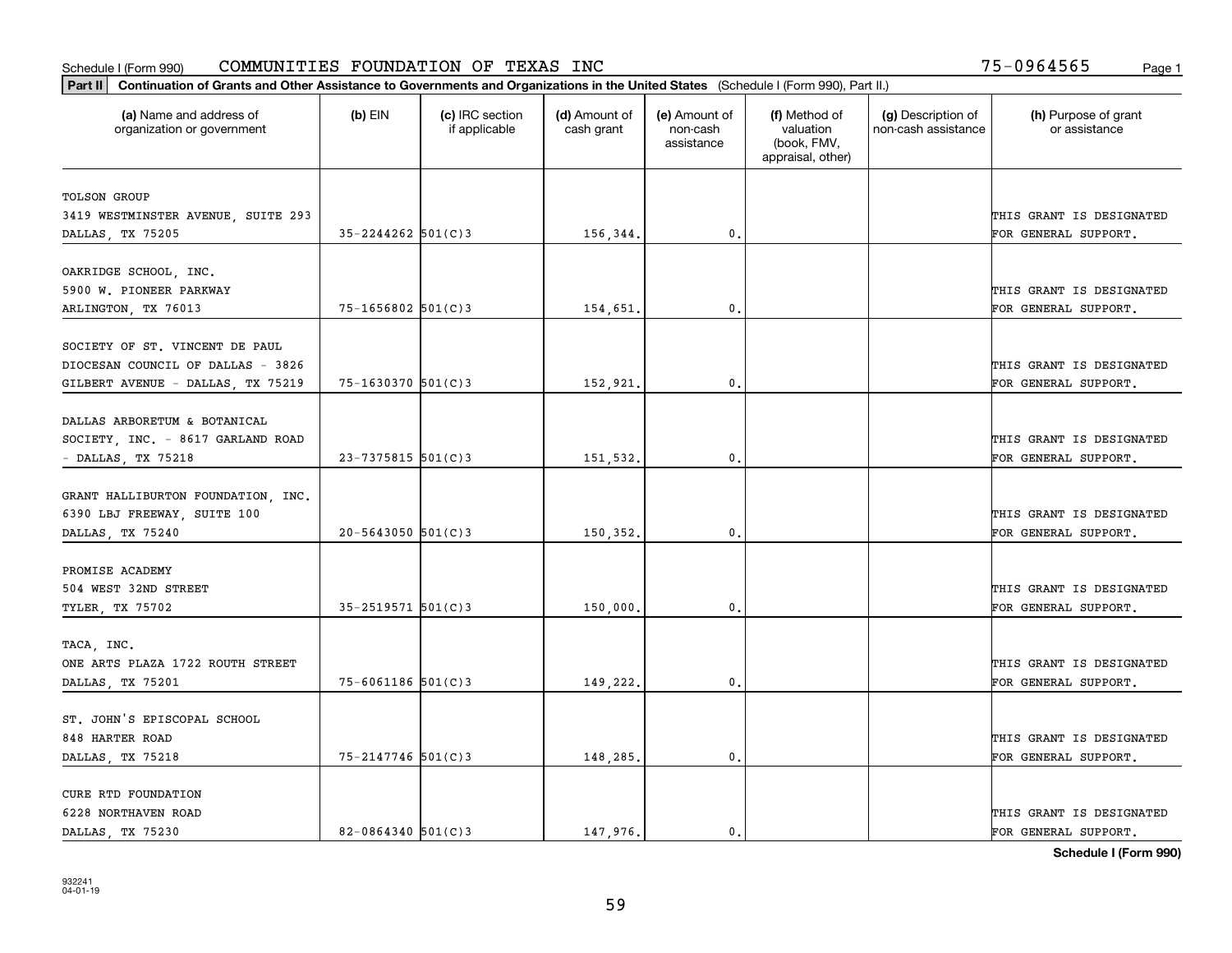| Part II   Continuation of Grants and Other Assistance to Governments and Organizations in the United States (Schedule I (Form 990), Part II.) |                        |                                  |                             |                                         |                                                                |                                           |                                       |
|-----------------------------------------------------------------------------------------------------------------------------------------------|------------------------|----------------------------------|-----------------------------|-----------------------------------------|----------------------------------------------------------------|-------------------------------------------|---------------------------------------|
| (a) Name and address of<br>organization or government                                                                                         | $(b)$ EIN              | (c) IRC section<br>if applicable | (d) Amount of<br>cash grant | (e) Amount of<br>non-cash<br>assistance | (f) Method of<br>valuation<br>(book, FMV,<br>appraisal, other) | (g) Description of<br>non-cash assistance | (h) Purpose of grant<br>or assistance |
|                                                                                                                                               |                        |                                  |                             |                                         |                                                                |                                           |                                       |
| PROVIDENCE CHRISTIAN SCHOOL OF<br>TEXAS - 5002 W. LOVERS LANE -                                                                               |                        |                                  |                             |                                         |                                                                |                                           | THIS GRANT IS DESIGNATED              |
| DALLAS, TX 75209                                                                                                                              | $75 - 2247092$ 501(C)3 |                                  | 147,528.                    | 0.                                      |                                                                |                                           | FOR GENERAL SUPPORT.                  |
|                                                                                                                                               |                        |                                  |                             |                                         |                                                                |                                           |                                       |
| VOLUNTEERNOW                                                                                                                                  |                        |                                  |                             |                                         |                                                                |                                           |                                       |
| 2800 LIVE OAK STREET                                                                                                                          |                        |                                  |                             |                                         |                                                                |                                           | THIS GRANT IS DESIGNATED              |
| DALLAS, TX 75204-5750                                                                                                                         | 75-1364145 501(C)3     |                                  | 145,956.                    | 0.                                      |                                                                |                                           | FOR GENERAL SUPPORT.                  |
|                                                                                                                                               |                        |                                  |                             |                                         |                                                                |                                           |                                       |
| IN-SYNC EXOTICS, INC.                                                                                                                         |                        |                                  |                             |                                         |                                                                |                                           |                                       |
| 3430 SKYVIEW DRIVE                                                                                                                            |                        |                                  |                             |                                         |                                                                |                                           | THIS GRANT IS DESIGNATED              |
| WYLIE, TX 75098-5776                                                                                                                          | $31 - 1726497$ 501(C)3 |                                  | 144,047.                    | $\mathbf{0}$ .                          |                                                                |                                           | FOR GENERAL SUPPORT.                  |
|                                                                                                                                               |                        |                                  |                             |                                         |                                                                |                                           |                                       |
| DALLAS BAPTIST UNIVERSITY                                                                                                                     |                        |                                  |                             |                                         |                                                                |                                           |                                       |
| 3000 MOUNTAIN CREEK PARKWAY                                                                                                                   |                        |                                  |                             |                                         |                                                                |                                           | THIS GRANT IS DESIGNATED              |
| DALLAS, TX 75211                                                                                                                              | 75-6001300 501(C)3     |                                  | 142,540.                    | 0.                                      |                                                                |                                           | FOR GENERAL SUPPORT.                  |
|                                                                                                                                               |                        |                                  |                             |                                         |                                                                |                                           |                                       |
| <b>DALLAS DOGRRR</b>                                                                                                                          |                        |                                  |                             |                                         |                                                                |                                           |                                       |
| 1314 WEST MCDERMOTT, SUITE 106-741                                                                                                            |                        |                                  |                             |                                         |                                                                |                                           | THIS GRANT IS DESIGNATED              |
| ALLEN, TX 75013                                                                                                                               | $47 - 4386830$ 501(C)3 |                                  | 141,848.                    | 0.                                      |                                                                |                                           | FOR GENERAL SUPPORT.                  |
| AMERICA'S CHARITIES                                                                                                                           |                        |                                  |                             |                                         |                                                                |                                           |                                       |
|                                                                                                                                               |                        |                                  |                             |                                         |                                                                |                                           | THIS GRANT IS DESIGNATED              |
| 14150 NEWBROOK DRIVE, SUITE 110                                                                                                               | $54 - 1517707$ 501(C)3 |                                  | 140,000,                    | 0.                                      |                                                                |                                           | FOR GENERAL SUPPORT.                  |
| CHANTILLY, VA 20151                                                                                                                           |                        |                                  |                             |                                         |                                                                |                                           |                                       |
| URSULINE ACADEMY OF DALLAS                                                                                                                    |                        |                                  |                             |                                         |                                                                |                                           |                                       |
| FOUNDATION, INC. - 4900 WALNUT                                                                                                                |                        |                                  |                             |                                         |                                                                |                                           | THIS GRANT IS DESIGNATED              |
| HILL LANE - DALLAS, TX 75229                                                                                                                  | $75 - 2789158$ 501(C)3 |                                  | 138,186.                    | $\mathbf{0}$ .                          |                                                                |                                           | FOR GENERAL SUPPORT.                  |
|                                                                                                                                               |                        |                                  |                             |                                         |                                                                |                                           |                                       |
| DALLAS LIFE, INC.                                                                                                                             |                        |                                  |                             |                                         |                                                                |                                           |                                       |
| 6500 GREENVILLE AVENUE, SUITE 600                                                                                                             |                        |                                  |                             |                                         |                                                                |                                           | THIS GRANT IS DESIGNATED              |
| DALLAS, TX 75206                                                                                                                              | 75-1853520 501(C)3     |                                  | 137,476.                    | 0.                                      |                                                                |                                           | FOR GENERAL SUPPORT.                  |
|                                                                                                                                               |                        |                                  |                             |                                         |                                                                |                                           |                                       |
| WEST DALLAS COMMUNITY SCHOOL                                                                                                                  |                        |                                  |                             |                                         |                                                                |                                           |                                       |
| 2300 CANADA DRIVE                                                                                                                             |                        |                                  |                             |                                         |                                                                |                                           | THIS GRANT IS DESIGNATED              |
| DALLAS, TX 75212                                                                                                                              | 75-2576975 501(C)3     |                                  | 132,905.                    | 0.                                      |                                                                |                                           | FOR GENERAL SUPPORT.                  |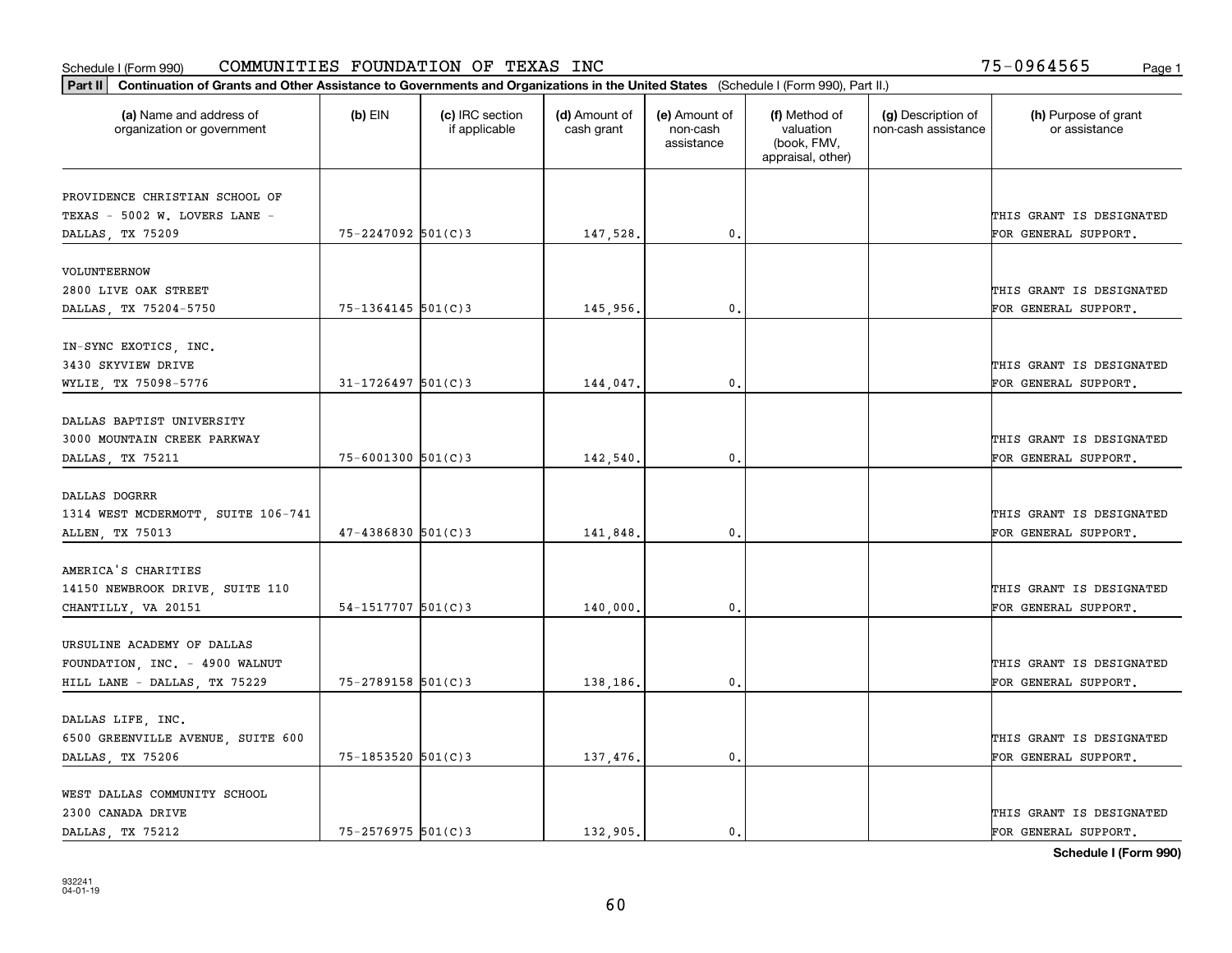| Part II   Continuation of Grants and Other Assistance to Governments and Organizations in the United States (Schedule I (Form 990), Part II.) |                        |                                  |                             |                                         |                                                                |                                           |                                       |
|-----------------------------------------------------------------------------------------------------------------------------------------------|------------------------|----------------------------------|-----------------------------|-----------------------------------------|----------------------------------------------------------------|-------------------------------------------|---------------------------------------|
| (a) Name and address of<br>organization or government                                                                                         | $(b)$ EIN              | (c) IRC section<br>if applicable | (d) Amount of<br>cash grant | (e) Amount of<br>non-cash<br>assistance | (f) Method of<br>valuation<br>(book, FMV,<br>appraisal, other) | (g) Description of<br>non-cash assistance | (h) Purpose of grant<br>or assistance |
| WINSTON SCHOOL                                                                                                                                |                        |                                  |                             |                                         |                                                                |                                           |                                       |
| 5707 ROYAL LANE                                                                                                                               |                        |                                  |                             |                                         |                                                                |                                           | THIS GRANT IS DESIGNATED              |
| DALLAS, TX 75229-5536                                                                                                                         | 75-1450819 501(C)3     |                                  | 132,734.                    | $\mathbf{0}$ .                          |                                                                |                                           | FOR GENERAL SUPPORT.                  |
|                                                                                                                                               |                        |                                  |                             |                                         |                                                                |                                           |                                       |
| CATHOLIC CHARITIES OF FORT WORTH,                                                                                                             |                        |                                  |                             |                                         |                                                                |                                           |                                       |
| INC. - P.O. BOX 15610 - FORT                                                                                                                  |                        |                                  |                             |                                         |                                                                |                                           | THIS GRANT IS DESIGNATED              |
| WORTH, TX 76119                                                                                                                               | $75 - 0808769$ 501(C)3 |                                  | 130,485.                    | 0.                                      |                                                                |                                           | FOR GENERAL SUPPORT.                  |
|                                                                                                                                               |                        |                                  |                             |                                         |                                                                |                                           |                                       |
| HUMANE SOCIETY OF NORTH TEXAS                                                                                                                 |                        |                                  |                             |                                         |                                                                |                                           |                                       |
| 1840 EAST LANCASTER AVENUE                                                                                                                    |                        |                                  |                             |                                         |                                                                |                                           | THIS GRANT IS DESIGNATED              |
| FORT WORTH, TX 76103                                                                                                                          | 75-1245911 501(C)3     |                                  | 130,147.                    | $\mathbf{0}$ .                          |                                                                |                                           | FOR GENERAL SUPPORT.                  |
|                                                                                                                                               |                        |                                  |                             |                                         |                                                                |                                           |                                       |
| LA UNION DEL PUEBLO ENTERO                                                                                                                    |                        |                                  |                             |                                         |                                                                |                                           |                                       |
| P.O. BOX 188                                                                                                                                  |                        |                                  |                             |                                         |                                                                |                                           | THIS GRANT IS DESIGNATED              |
| SAN JUAN, TX 78589                                                                                                                            | 93-1029197 501(C)3     |                                  | 130,000.                    | 0.                                      |                                                                |                                           | FOR GENERAL SUPPORT.                  |
|                                                                                                                                               |                        |                                  |                             |                                         |                                                                |                                           |                                       |
| DALLAS ZOOLOGICAL SOCIETY                                                                                                                     |                        |                                  |                             |                                         |                                                                |                                           |                                       |
| 650 S R L THORNTON FREEWAY                                                                                                                    |                        |                                  |                             |                                         |                                                                |                                           | THIS GRANT IS DESIGNATED              |
| DALLAS, TX 75203-3013                                                                                                                         | 75-0964982 501(C)3     |                                  | 129,204.                    | 0.                                      |                                                                |                                           | FOR GENERAL SUPPORT.                  |
| MONTESSORI TRAINING AND RESEARCH                                                                                                              |                        |                                  |                             |                                         |                                                                |                                           |                                       |
| CENTER OF DALLAS - 13612 MIDWAY                                                                                                               |                        |                                  |                             |                                         |                                                                |                                           | THIS GRANT IS DESIGNATED              |
| ROAD, SUITE 292 - DALLAS, TX 75244                                                                                                            | $20 - 0088952$ 501(C)3 |                                  | 127,776.                    | 0.                                      |                                                                |                                           | FOR GENERAL SUPPORT.                  |
|                                                                                                                                               |                        |                                  |                             |                                         |                                                                |                                           |                                       |
| FELLOWSHIP OF CHRISTIAN ATHLETES                                                                                                              |                        |                                  |                             |                                         |                                                                |                                           |                                       |
| 2001 W. PLANO PARKWAY, SUITE 2050                                                                                                             |                        |                                  |                             |                                         |                                                                |                                           | THIS GRANT IS DESIGNATED              |
| PLANO, TX 75075                                                                                                                               | $23 - 7000363$ 501(C)3 |                                  | 127,297.                    | $\mathbf{0}$ .                          |                                                                |                                           | FOR GENERAL SUPPORT.                  |
|                                                                                                                                               |                        |                                  |                             |                                         |                                                                |                                           |                                       |
| VOICE OF HOPE MINISTRIES                                                                                                                      |                        |                                  |                             |                                         |                                                                |                                           |                                       |
| P.O. BOX 224845                                                                                                                               |                        |                                  |                             |                                         |                                                                |                                           | THIS GRANT IS DESIGNATED              |
| DALLAS, TX 75222-4845                                                                                                                         | 75-1850380 501(C)3     |                                  | 126,661.                    | $\mathbf{0}$ .                          |                                                                |                                           | FOR GENERAL SUPPORT.                  |
|                                                                                                                                               |                        |                                  |                             |                                         |                                                                |                                           |                                       |
| APARTMENT LIFE, INC.                                                                                                                          |                        |                                  |                             |                                         |                                                                |                                           |                                       |
| 610 SOUTH INDUSTRIAL BOULEVARD, SUI                                                                                                           |                        |                                  |                             |                                         |                                                                |                                           | THIS GRANT IS DESIGNATED              |
| EULESS, TX 76040                                                                                                                              | $75 - 2868621$ 501(C)3 |                                  | 126,104.                    | $\mathbf{0}$ .                          |                                                                |                                           | FOR GENERAL SUPPORT.                  |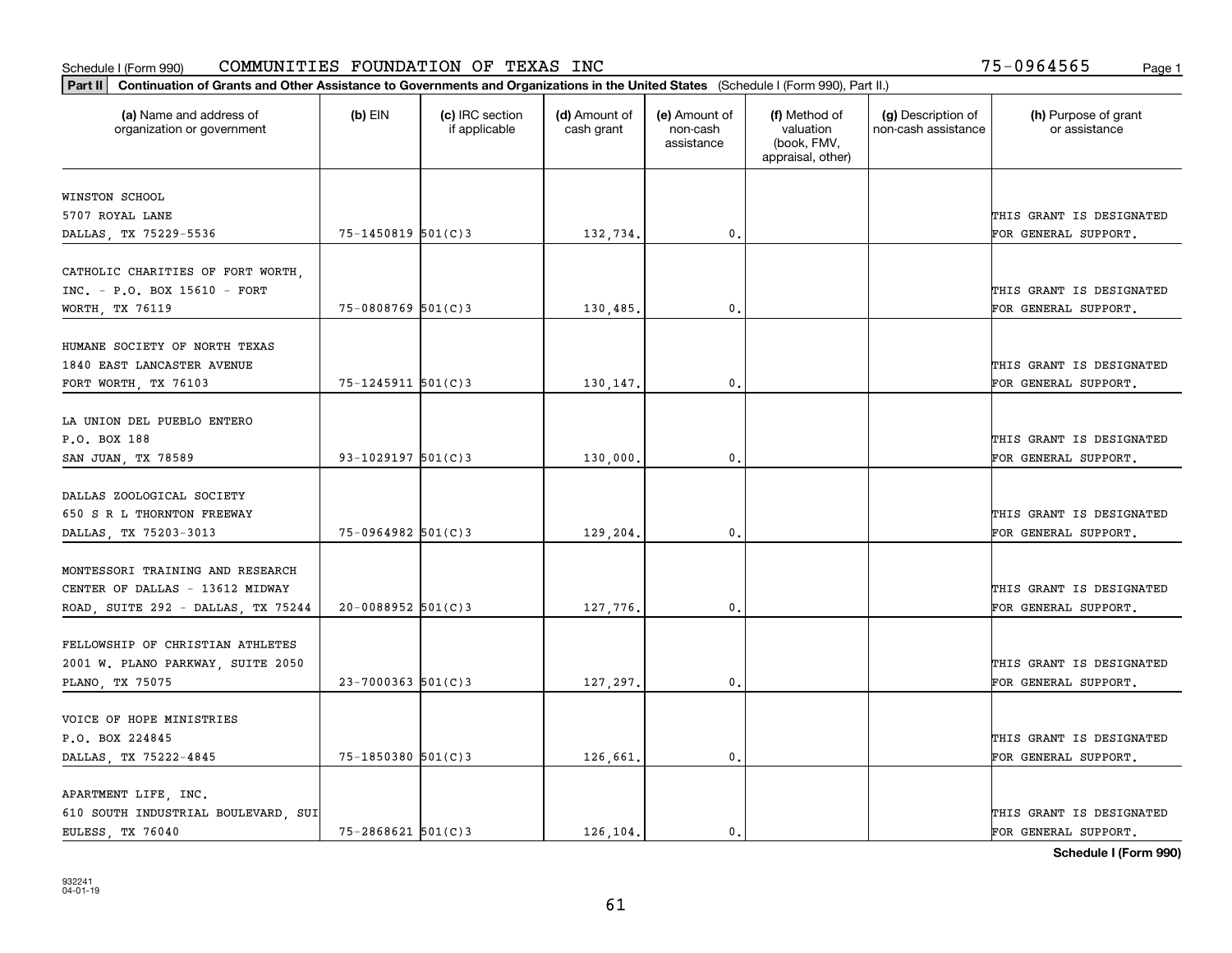#### Schedule I (Form 990) Page 1 COMMUNITIES FOUNDATION OF TEXAS INC 75-0964565

| Part II   Continuation of Grants and Other Assistance to Governments and Organizations in the United States (Schedule I (Form 990), Part II.) |                        |                                  |                             |                                         |                                                                |                                           |                                       |
|-----------------------------------------------------------------------------------------------------------------------------------------------|------------------------|----------------------------------|-----------------------------|-----------------------------------------|----------------------------------------------------------------|-------------------------------------------|---------------------------------------|
| (a) Name and address of<br>organization or government                                                                                         | $(b)$ EIN              | (c) IRC section<br>if applicable | (d) Amount of<br>cash grant | (e) Amount of<br>non-cash<br>assistance | (f) Method of<br>valuation<br>(book, FMV,<br>appraisal, other) | (g) Description of<br>non-cash assistance | (h) Purpose of grant<br>or assistance |
|                                                                                                                                               |                        |                                  |                             |                                         |                                                                |                                           |                                       |
| JUNIOR LEAGUE OF DALLAS CENTENNIAL                                                                                                            |                        |                                  |                             |                                         |                                                                |                                           |                                       |
| ENDOWMENT FOUNDATION - 8003 INWOOD                                                                                                            |                        |                                  |                             |                                         |                                                                |                                           | THIS GRANT IS DESIGNATED              |
| ROAD - DALLAS, TX 75209                                                                                                                       | 83-0857488 501(C)3     |                                  | 125,000.                    | 0.                                      |                                                                |                                           | FOR GENERAL SUPPORT.                  |
| NORTH TEXAS FAMILY HEALTH<br>FOUNDATION - 6657 VIRGINIA                                                                                       |                        |                                  |                             |                                         |                                                                |                                           |                                       |
|                                                                                                                                               |                        |                                  |                             |                                         |                                                                |                                           |                                       |
| PARKWAY, SUITE 600 - MCKINNEY, TX                                                                                                             |                        |                                  |                             |                                         |                                                                |                                           | THIS GRANT IS DESIGNATED              |
| 75071                                                                                                                                         | $81 - 4126222$ 501(C)3 |                                  | 125,000                     | 0.                                      |                                                                |                                           | FOR GENERAL SUPPORT.                  |
| COVENANT KNIGHTS SCHOOL                                                                                                                       |                        |                                  |                             |                                         |                                                                |                                           |                                       |
| 7300 VALLEY VIEW LANE                                                                                                                         |                        |                                  |                             |                                         |                                                                |                                           | THIS GRANT IS DESIGNATED              |
| DALLAS, TX 75240                                                                                                                              | $75 - 2642656$ 501(C)3 |                                  | 124,242.                    | 0.                                      |                                                                |                                           | FOR GENERAL SUPPORT.                  |
|                                                                                                                                               |                        |                                  |                             |                                         |                                                                |                                           |                                       |
| MISSISSIPPI STATE UNIVERSITY                                                                                                                  |                        |                                  |                             |                                         |                                                                |                                           |                                       |
| FOUNDATION, INC. - P.O. BOX 6149 -                                                                                                            |                        |                                  |                             |                                         |                                                                |                                           | THIS GRANT IS DESIGNATED              |
| MS. STATE UNIV., MS 39762                                                                                                                     | $64 - 0410581$ 501(C)3 |                                  | 123,926.                    | 0.                                      |                                                                |                                           | FOR GENERAL SUPPORT.                  |
|                                                                                                                                               |                        |                                  |                             |                                         |                                                                |                                           |                                       |
| FRONTIERS OF FLIGHT MUSEUM, INC.                                                                                                              |                        |                                  |                             |                                         |                                                                |                                           |                                       |
| 6911 LEMMON AVENUE                                                                                                                            |                        |                                  |                             |                                         |                                                                |                                           | THIS GRANT IS DESIGNATED              |
|                                                                                                                                               | 75-2244531 501(C)3     |                                  | 123,758.                    | $\mathbf{0}$ .                          |                                                                |                                           | FOR GENERAL SUPPORT.                  |
| DALLAS, TX 75209                                                                                                                              |                        |                                  |                             |                                         |                                                                |                                           |                                       |
| WESLEY RANKIN COMMUNITY CENTER,                                                                                                               |                        |                                  |                             |                                         |                                                                |                                           |                                       |
| INC. - 3100 CROSSMAN AVENUE -                                                                                                                 |                        |                                  |                             |                                         |                                                                |                                           | THIS GRANT IS DESIGNATED              |
|                                                                                                                                               | 75-0808775 501(C)3     |                                  | 123, 173,                   | 0.                                      |                                                                |                                           | FOR GENERAL SUPPORT.                  |
| DALLAS, TX 75212                                                                                                                              |                        |                                  |                             |                                         |                                                                |                                           |                                       |
| BOYS & GIRLS CLUBS OF GREATER                                                                                                                 |                        |                                  |                             |                                         |                                                                |                                           |                                       |
| DALLAS, INC. - 4816 WORTH STREET -                                                                                                            |                        |                                  |                             |                                         |                                                                |                                           | THIS GRANT IS DESIGNATED              |
|                                                                                                                                               | 75-1152657 501(C)3     |                                  |                             | 0.                                      |                                                                |                                           | FOR GENERAL SUPPORT.                  |
| DALLAS, TX 75246-1154                                                                                                                         |                        |                                  | 122,300.                    |                                         |                                                                |                                           |                                       |
| OUR DAILY BREAD                                                                                                                               |                        |                                  |                             |                                         |                                                                |                                           |                                       |
|                                                                                                                                               |                        |                                  |                             |                                         |                                                                |                                           | THIS GRANT IS DESIGNATED              |
| 300 WEST OAK STREET, SUITE 100                                                                                                                | $61 - 1698166$ 501(C)3 |                                  |                             |                                         |                                                                |                                           |                                       |
| DENTON, TX 76201-9090                                                                                                                         |                        |                                  | 121,687.                    | 0.                                      |                                                                |                                           | FOR GENERAL SUPPORT.                  |
| OAK CLIFF BIBLE FELLOWSHIP                                                                                                                    |                        |                                  |                             |                                         |                                                                |                                           |                                       |
| 7125 S. POLK                                                                                                                                  |                        |                                  |                             |                                         |                                                                |                                           | THIS GRANT IS DESIGNATED              |
| DALLAS TX 75232                                                                                                                               | $75 - 1548305$ 501(C)3 |                                  | 121,289.                    | $\mathbf{0}$ .                          |                                                                |                                           | FOR GENERAL SUPPORT.                  |
|                                                                                                                                               |                        |                                  |                             |                                         |                                                                |                                           |                                       |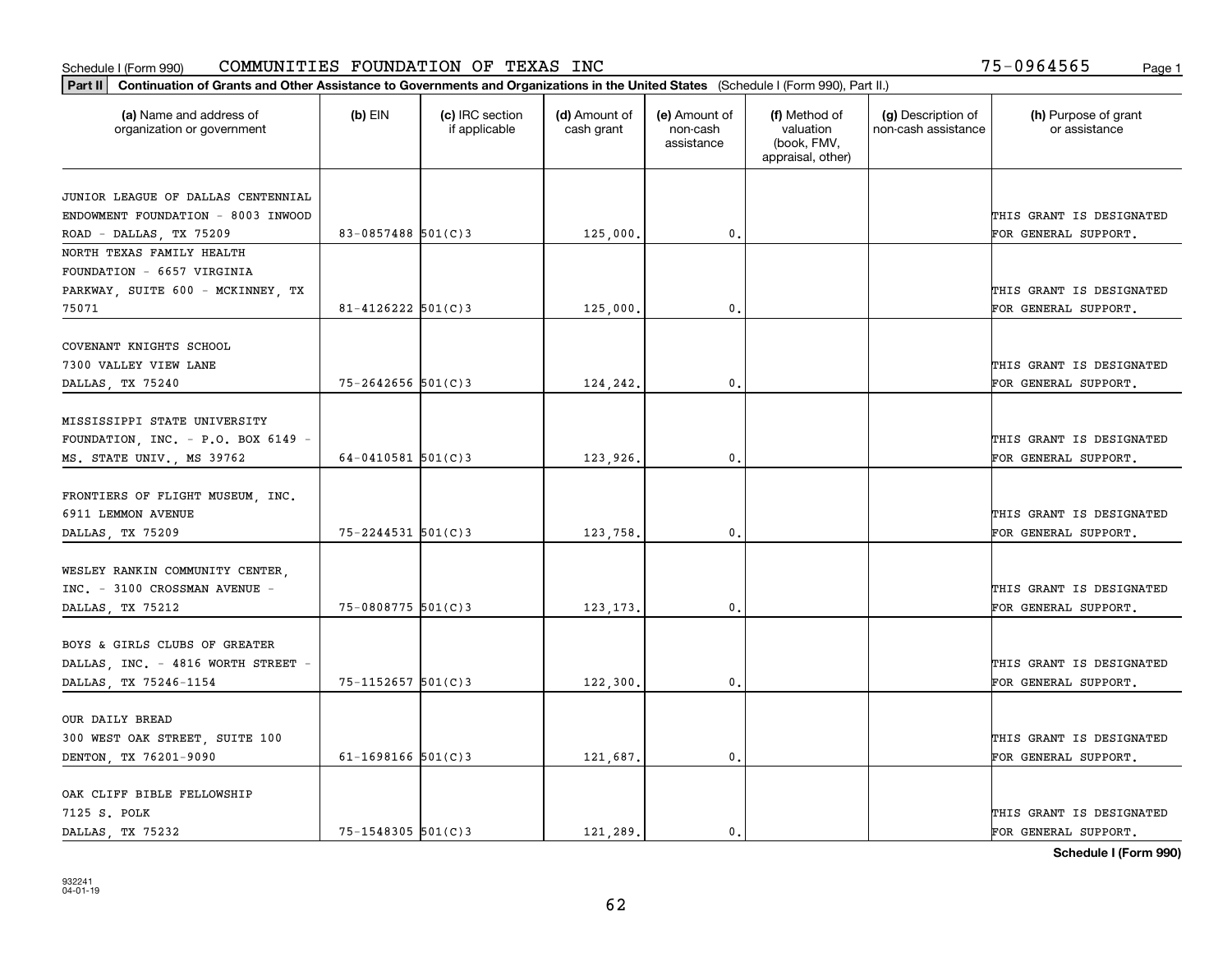|                                                                    | Part II   Continuation of Grants and Other Assistance to Governments and Organizations in the United States (Schedule I (Form 990), Part II.) |                                  |                             |                                         |                                                                |                                           |                                       |  |  |
|--------------------------------------------------------------------|-----------------------------------------------------------------------------------------------------------------------------------------------|----------------------------------|-----------------------------|-----------------------------------------|----------------------------------------------------------------|-------------------------------------------|---------------------------------------|--|--|
| (a) Name and address of<br>organization or government              | $(b)$ EIN                                                                                                                                     | (c) IRC section<br>if applicable | (d) Amount of<br>cash grant | (e) Amount of<br>non-cash<br>assistance | (f) Method of<br>valuation<br>(book, FMV,<br>appraisal, other) | (g) Description of<br>non-cash assistance | (h) Purpose of grant<br>or assistance |  |  |
|                                                                    |                                                                                                                                               |                                  |                             |                                         |                                                                |                                           |                                       |  |  |
| FRIENDS OF THE KATY TRAIL, INC.<br>5207 MCKINNEY AVENUE, SUITE 19A |                                                                                                                                               |                                  |                             |                                         |                                                                |                                           | THIS GRANT IS DESIGNATED              |  |  |
| DALLAS, TX 75205                                                   | 75-2708139 501(C)3                                                                                                                            |                                  | 120,592.                    | $\mathfrak{o}$ .                        |                                                                |                                           | FOR GENERAL SUPPORT.                  |  |  |
|                                                                    |                                                                                                                                               |                                  |                             |                                         |                                                                |                                           |                                       |  |  |
| CONSERVATION EARTH, INC.                                           |                                                                                                                                               |                                  |                             |                                         |                                                                |                                           |                                       |  |  |
| P. O. BOX 3098                                                     |                                                                                                                                               |                                  |                             |                                         |                                                                |                                           | THIS GRANT IS DESIGNATED              |  |  |
| HALF MOON BAY, CA 94019                                            | $94 - 2924999$ 501(C)3                                                                                                                        |                                  | 120,550,                    | 0.                                      |                                                                |                                           | FOR GENERAL SUPPORT.                  |  |  |
|                                                                    |                                                                                                                                               |                                  |                             |                                         |                                                                |                                           |                                       |  |  |
| PRESTONWOOD BAPTIST CHURCH                                         |                                                                                                                                               |                                  |                             |                                         |                                                                |                                           |                                       |  |  |
| 6801 WEST PARK BOULEVARD                                           |                                                                                                                                               |                                  |                             |                                         |                                                                |                                           | THIS GRANT IS DESIGNATED              |  |  |
| PLANO, TX 75093                                                    | $75 - 1543546$ 501(C)3                                                                                                                        |                                  | 120,000.                    | $\mathfrak{o}$ .                        |                                                                |                                           | FOR GENERAL SUPPORT.                  |  |  |
|                                                                    |                                                                                                                                               |                                  |                             |                                         |                                                                |                                           |                                       |  |  |
| THE TAUBMAN MUSEUM OF ART                                          |                                                                                                                                               |                                  |                             |                                         |                                                                |                                           |                                       |  |  |
| 110 SALEM AVENUE SE                                                |                                                                                                                                               |                                  |                             |                                         |                                                                |                                           | THIS GRANT IS DESIGNATED              |  |  |
| ROANOAKE, VA 24011                                                 | $54 - 6026841$ 501(C)3                                                                                                                        |                                  | 120,000.                    | $\mathbf{0}$                            |                                                                |                                           | FOR GENERAL SUPPORT.                  |  |  |
| PTA TEXAS CONGRESS                                                 |                                                                                                                                               |                                  |                             |                                         |                                                                |                                           |                                       |  |  |
| 2211 CADDO STREET                                                  |                                                                                                                                               |                                  |                             |                                         |                                                                |                                           | THIS GRANT IS DESIGNATED              |  |  |
| DALLAS, TX 75204                                                   | $83 - 2411082$ 501(C)3                                                                                                                        |                                  | 118,483.                    | $\mathbf{0}$                            |                                                                |                                           | FOR GENERAL SUPPORT.                  |  |  |
|                                                                    |                                                                                                                                               |                                  |                             |                                         |                                                                |                                           |                                       |  |  |
| DALLAS BLACK DANCE THEATRE, INC.                                   |                                                                                                                                               |                                  |                             |                                         |                                                                |                                           |                                       |  |  |
| 2700 ANN WILLIAMS WAY                                              |                                                                                                                                               |                                  |                             |                                         |                                                                |                                           | THIS GRANT IS DESIGNATED              |  |  |
| DALLAS, TX 75201                                                   | 75-1756215 501(C)3                                                                                                                            |                                  | 117,825.                    | 0.                                      |                                                                |                                           | FOR GENERAL SUPPORT.                  |  |  |
|                                                                    |                                                                                                                                               |                                  |                             |                                         |                                                                |                                           |                                       |  |  |
| CENTERS FOR SPIRITUAL LIVING                                       |                                                                                                                                               |                                  |                             |                                         |                                                                |                                           |                                       |  |  |
| 4801 SPRING VALLEY ROAD, SUITE 115                                 |                                                                                                                                               |                                  |                             |                                         |                                                                |                                           | THIS GRANT IS DESIGNATED              |  |  |
| DALLAS, TX 75244-3984                                              | $75 - 6029151$ 501(C)3                                                                                                                        |                                  | 117,294.                    | $^{\rm 0}$ .                            |                                                                |                                           | FOR GENERAL SUPPORT.                  |  |  |
|                                                                    |                                                                                                                                               |                                  |                             |                                         |                                                                |                                           |                                       |  |  |
| INTERNATIONAL RESCUE COMMITTEE,                                    |                                                                                                                                               |                                  |                             |                                         |                                                                |                                           |                                       |  |  |
| $INC. - 122$ EAST 42ND STREET - NEW                                |                                                                                                                                               |                                  |                             |                                         |                                                                |                                           | THIS GRANT IS DESIGNATED              |  |  |
| YORK, NY 10168-1289                                                | $13 - 5660870$ 501(C)3                                                                                                                        |                                  | 116,242.                    | $^{\circ}$ .                            |                                                                |                                           | FOR GENERAL SUPPORT.                  |  |  |
|                                                                    |                                                                                                                                               |                                  |                             |                                         |                                                                |                                           |                                       |  |  |
| TEXAS DISCOVERY GARDENS                                            |                                                                                                                                               |                                  |                             |                                         |                                                                |                                           |                                       |  |  |
| P.O. BOX 152537                                                    |                                                                                                                                               |                                  |                             |                                         |                                                                |                                           | THIS GRANT IS DESIGNATED              |  |  |
| DALLAS, TX 75315-2537                                              | $75-0974342$ 501(C)3                                                                                                                          |                                  | 113.399.                    | $\mathbf{0}$ .                          |                                                                |                                           | FOR GENERAL SUPPORT.                  |  |  |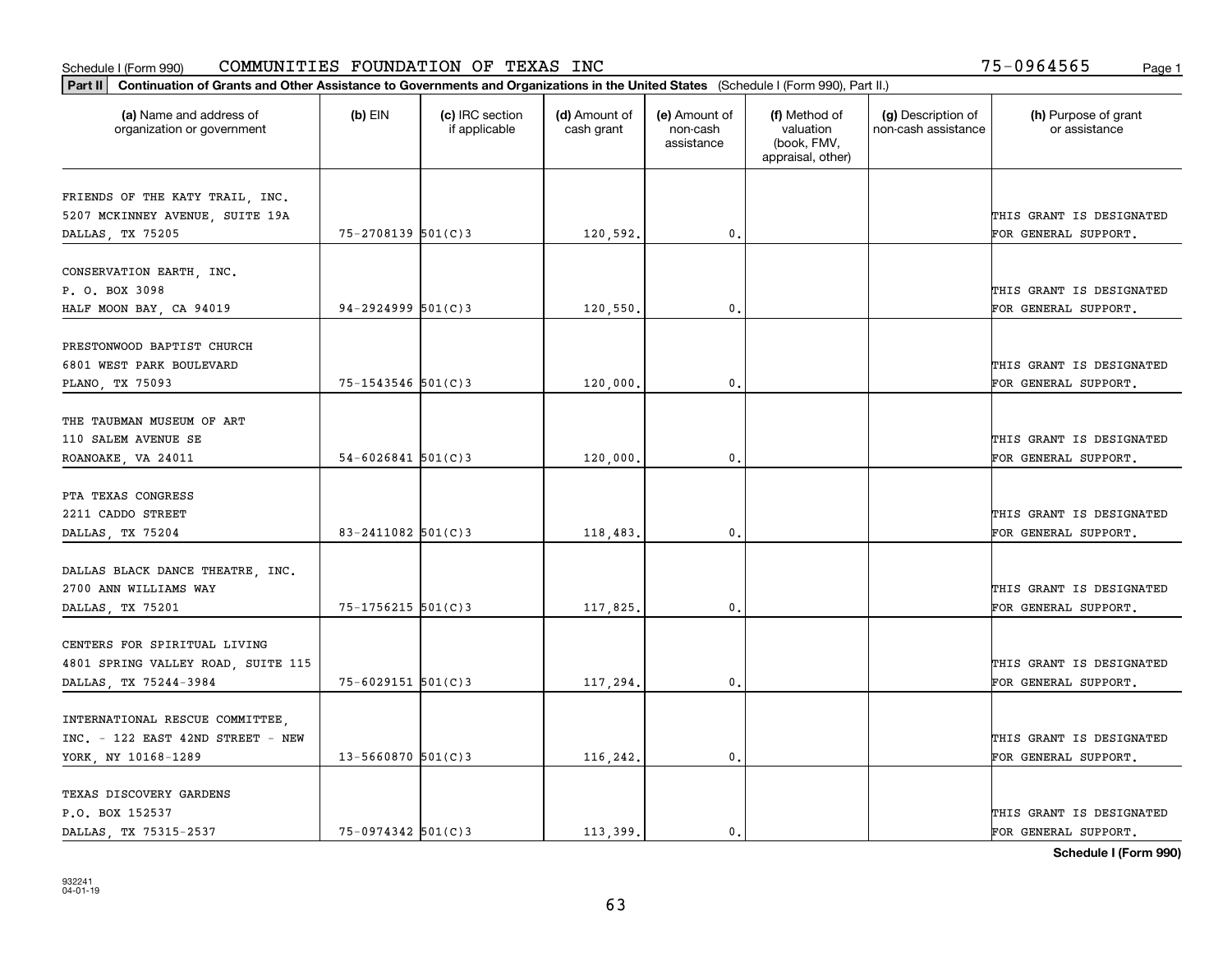| Part II   Continuation of Grants and Other Assistance to Governments and Organizations in the United States (Schedule I (Form 990), Part II.) |                        |                                  |                             |                                         |                                                                |                                           |                                                  |  |
|-----------------------------------------------------------------------------------------------------------------------------------------------|------------------------|----------------------------------|-----------------------------|-----------------------------------------|----------------------------------------------------------------|-------------------------------------------|--------------------------------------------------|--|
| (a) Name and address of<br>organization or government                                                                                         | $(b)$ EIN              | (c) IRC section<br>if applicable | (d) Amount of<br>cash grant | (e) Amount of<br>non-cash<br>assistance | (f) Method of<br>valuation<br>(book, FMV,<br>appraisal, other) | (g) Description of<br>non-cash assistance | (h) Purpose of grant<br>or assistance            |  |
|                                                                                                                                               |                        |                                  |                             |                                         |                                                                |                                           |                                                  |  |
| SWEETHEART BALL, INC.                                                                                                                         |                        |                                  |                             |                                         |                                                                |                                           |                                                  |  |
| 6801 TURTLE CREEK BOULEVARD                                                                                                                   | $75 - 1795399$ 501(C)3 |                                  |                             | 0.                                      |                                                                |                                           | THIS GRANT IS DESIGNATED<br>FOR GENERAL SUPPORT. |  |
| DALLAS, TX 75205                                                                                                                              |                        |                                  | 111,770.                    |                                         |                                                                |                                           |                                                  |  |
| OPEN ARMS, INC.                                                                                                                               |                        |                                  |                             |                                         |                                                                |                                           |                                                  |  |
| P.O. BOX 35868                                                                                                                                |                        |                                  |                             |                                         |                                                                |                                           | THIS GRANT IS DESIGNATED                         |  |
| DALLAS, TX 75235-0868                                                                                                                         | 75-2217559 501(C)3     |                                  | 111,507.                    | 0.                                      |                                                                |                                           | FOR GENERAL SUPPORT.                             |  |
|                                                                                                                                               |                        |                                  |                             |                                         |                                                                |                                           |                                                  |  |
| NATIONAL MULTIPLE SCLEROSIS                                                                                                                   |                        |                                  |                             |                                         |                                                                |                                           |                                                  |  |
| SOCIETY - 733 THIRD AVENUE, 3RD                                                                                                               |                        |                                  |                             |                                         |                                                                |                                           | THIS GRANT IS DESIGNATED                         |  |
| FLOOR - NEW YORK, NY 10017                                                                                                                    | $13 - 5661935$ 501(C)3 |                                  | 110,549.                    | $\mathbf{0}$ .                          |                                                                |                                           | FOR GENERAL SUPPORT.                             |  |
| DALLAS SPARK!                                                                                                                                 |                        |                                  |                             |                                         |                                                                |                                           |                                                  |  |
| ATTN: BEVERLY DAVIS 1409 SOUTH                                                                                                                |                        |                                  |                             |                                         |                                                                |                                           |                                                  |  |
| LAMAR STREET, SUITE 004 - DALLAS,                                                                                                             |                        |                                  |                             |                                         |                                                                |                                           | THIS GRANT IS DESIGNATED                         |  |
| TX 75215                                                                                                                                      | $27 - 2797033$ 501(C)3 |                                  | 109,586.                    | 0.                                      |                                                                |                                           | FOR GENERAL SUPPORT.                             |  |
|                                                                                                                                               |                        |                                  |                             |                                         |                                                                |                                           |                                                  |  |
| RAINBOW DAYS, INC.                                                                                                                            |                        |                                  |                             |                                         |                                                                |                                           |                                                  |  |
| 8150 N. CENTRAL EXPRESSWAY, SUITE M                                                                                                           |                        |                                  |                             |                                         |                                                                |                                           | THIS GRANT IS DESIGNATED                         |  |
| DALLAS, TX 75206                                                                                                                              | $75 - 1844908$ 501(C)3 |                                  | 108,552.                    | $\mathfrak{o}$ .                        |                                                                |                                           | FOR GENERAL SUPPORT.                             |  |
|                                                                                                                                               |                        |                                  |                             |                                         |                                                                |                                           |                                                  |  |
| FAMILY COMPASS                                                                                                                                |                        |                                  |                             |                                         |                                                                |                                           |                                                  |  |
| 4210 JUNIUS STREET                                                                                                                            |                        |                                  |                             |                                         |                                                                |                                           | THIS GRANT IS DESIGNATED                         |  |
| DALLAS, TX 75246-1429                                                                                                                         | $75 - 2400158$ 501(C)3 |                                  | 108,426.                    | 0.                                      |                                                                |                                           | FOR GENERAL SUPPORT.                             |  |
|                                                                                                                                               |                        |                                  |                             |                                         |                                                                |                                           |                                                  |  |
| FOUNDATION FOR LOVEJOY SCHOOLS                                                                                                                |                        |                                  |                             |                                         |                                                                |                                           |                                                  |  |
| 259 COUNTRY CLUB ROAD                                                                                                                         |                        |                                  |                             |                                         |                                                                |                                           | THIS GRANT IS DESIGNATED                         |  |
| ALLEN, TX 75002                                                                                                                               | $81 - 0625033$ 501(C)3 |                                  | 108,070.                    | $\mathbf{0}$ .                          |                                                                |                                           | FOR GENERAL SUPPORT.                             |  |
|                                                                                                                                               |                        |                                  |                             |                                         |                                                                |                                           |                                                  |  |
| WIPE OUT KIDS CANCER, INC.                                                                                                                    |                        |                                  |                             |                                         |                                                                |                                           | THIS GRANT IS DESIGNATED                         |  |
| 1349 EMPIRE CENTRAL, SUITE 100                                                                                                                |                        |                                  |                             |                                         |                                                                |                                           |                                                  |  |
| DALLAS, TX 75247                                                                                                                              | 75-1892051 501(C)3     |                                  | 107,906.                    | 0.                                      |                                                                |                                           | FOR GENERAL SUPPORT.                             |  |
| THE SAMARITAN INN                                                                                                                             |                        |                                  |                             |                                         |                                                                |                                           |                                                  |  |
| 1725 NORTH MCDONALD STREET                                                                                                                    |                        |                                  |                             |                                         |                                                                |                                           | THIS GRANT IS DESIGNATED                         |  |
| MCKINNEY TX 75071                                                                                                                             | $75 - 1984285$ 501(C)3 |                                  | 106,639.                    | $\mathbf{0}$ .                          |                                                                |                                           | FOR GENERAL SUPPORT.                             |  |
|                                                                                                                                               |                        |                                  |                             |                                         |                                                                |                                           |                                                  |  |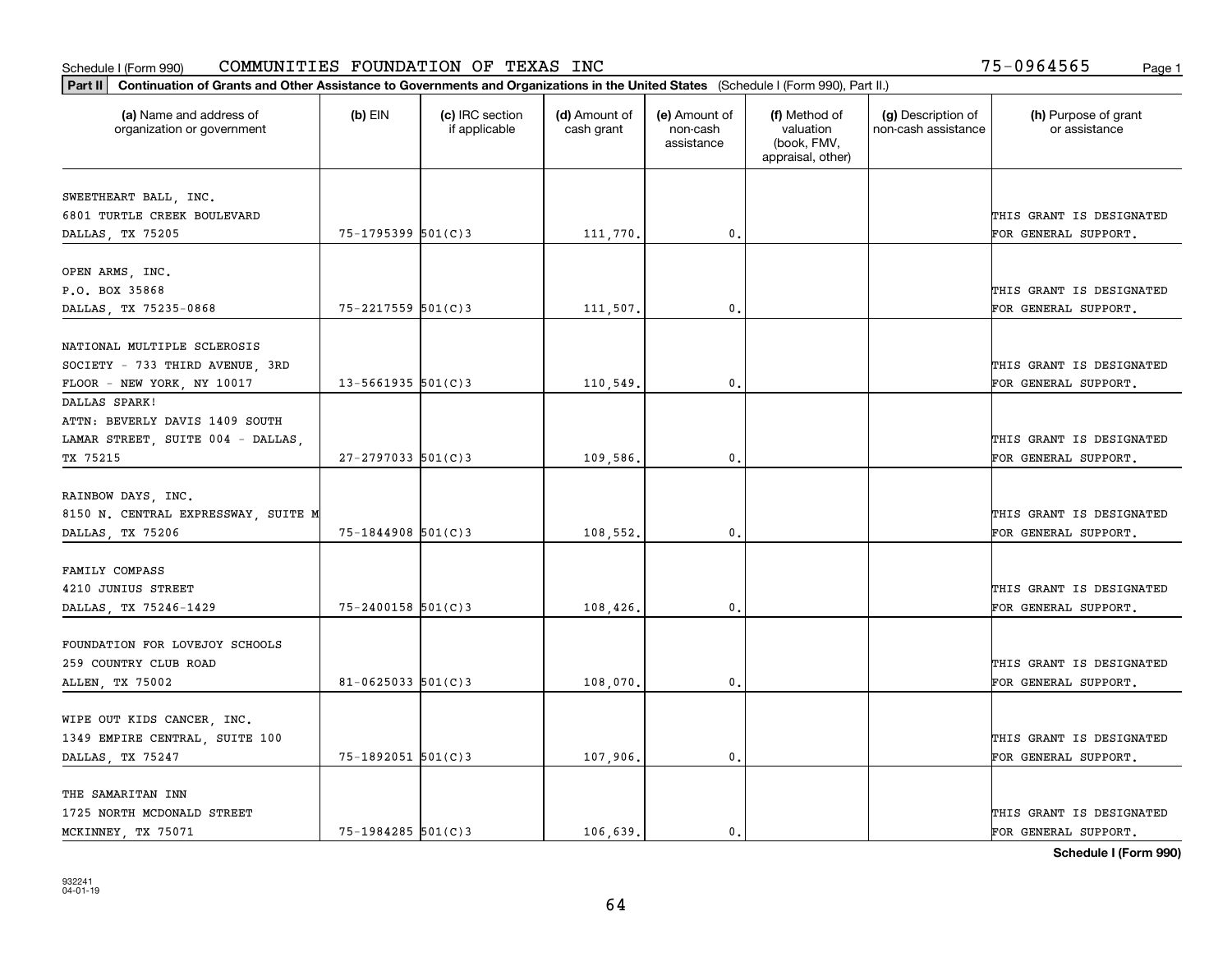| Part II   Continuation of Grants and Other Assistance to Governments and Organizations in the United States (Schedule I (Form 990), Part II.) |                        |                                  |                             |                                         |                                                                |                                           |                                                  |
|-----------------------------------------------------------------------------------------------------------------------------------------------|------------------------|----------------------------------|-----------------------------|-----------------------------------------|----------------------------------------------------------------|-------------------------------------------|--------------------------------------------------|
| (a) Name and address of<br>organization or government                                                                                         | $(b)$ EIN              | (c) IRC section<br>if applicable | (d) Amount of<br>cash grant | (e) Amount of<br>non-cash<br>assistance | (f) Method of<br>valuation<br>(book, FMV,<br>appraisal, other) | (g) Description of<br>non-cash assistance | (h) Purpose of grant<br>or assistance            |
| DALLAS COUNTY COMMUNITY COLLEGE                                                                                                               |                        |                                  |                             |                                         |                                                                |                                           |                                                  |
| DISTRICT FOUNDATION, INC. - 1601                                                                                                              |                        |                                  |                             |                                         |                                                                |                                           |                                                  |
| S. LAMAR STREET, SUITE 130 -                                                                                                                  |                        |                                  |                             |                                         |                                                                |                                           | THIS GRANT IS DESIGNATED                         |
| DALLAS, TX 75215-1816                                                                                                                         | $23 - 7326612$ 501(C)3 |                                  | 106,358.                    | 0.                                      |                                                                |                                           | FOR GENERAL SUPPORT.                             |
| TEXAS BAPTIST INSTITUTE & SEMINARY<br>P.O. BOX 570 1300 LONGVIEW DRIVE<br>HENDERSON, TX 75653                                                 | $75 - 6038571$ 501(C)3 |                                  | 105,507.                    | $\mathbf{0}$                            |                                                                |                                           | THIS GRANT IS DESIGNATED<br>FOR GENERAL SUPPORT. |
|                                                                                                                                               |                        |                                  |                             |                                         |                                                                |                                           |                                                  |
| CITY HOUSE, INC.<br>805 CENTRAL PARKWAY EAST, SUITE 350<br>PLANO, TX 75074-5830                                                               | 75-2213291 501(C)3     |                                  | 104,888,                    | $\mathbf{0}$ .                          |                                                                |                                           | THIS GRANT IS DESIGNATED<br>FOR GENERAL SUPPORT. |
|                                                                                                                                               |                        |                                  |                             |                                         |                                                                |                                           |                                                  |
| MISSION AVIATION FELLOWSHIP                                                                                                                   |                        |                                  |                             |                                         |                                                                |                                           |                                                  |
| P.O. BOX 47                                                                                                                                   |                        |                                  |                             |                                         |                                                                |                                           | THIS GRANT IS DESIGNATED                         |
| NAMPA, ID 83653                                                                                                                               | $95-1920983$ 501(C)3   |                                  | 104,281.                    | $\mathbf{0}$ .                          |                                                                |                                           | FOR GENERAL SUPPORT.                             |
| NOTRE DAME OF DALLAS SCHOOLS, INC.<br>2018 ALLEN STREET                                                                                       |                        |                                  |                             |                                         |                                                                |                                           | THIS GRANT IS DESIGNATED                         |
| DALLAS, TX 75204                                                                                                                              | $75 - 2056943$ 501(C)3 |                                  | 103,699,                    | 0.                                      |                                                                |                                           | FOR GENERAL SUPPORT.                             |
| HORATIO ALGER ASSOCIATION OF<br>DISTINGUISHED AMERICANS, INC. - 99<br>CANAL CENTER PLAZA, SUITE 320 -                                         |                        |                                  |                             |                                         |                                                                |                                           | THIS GRANT IS DESIGNATED                         |
| ALEXANDRIA, VA 22314                                                                                                                          | $13 - 1669975$ 501(C)3 |                                  | 103,520,                    | $\mathbf{0}$                            |                                                                |                                           | FOR GENERAL SUPPORT.                             |
| MEALS ON WHEELS COLLIN COUNTY<br>600 N.TENNESSEE STREET<br>MCKINNEY, TX 75069                                                                 | $75 - 1544507$ 501(C)3 |                                  | 102,982.                    | 0.                                      |                                                                |                                           | THIS GRANT IS DESIGNATED<br>FOR GENERAL SUPPORT. |
|                                                                                                                                               |                        |                                  |                             |                                         |                                                                |                                           |                                                  |
| JEWISH FAMILY SERVICE OF DALLAS,<br>INC. - 5402 ARAPAHO ROAD - DALLAS.<br>TX 75248-3420                                                       | 75-1992728 501(C)3     |                                  | 102,682.                    | $^{\circ}$ .                            |                                                                |                                           | THIS GRANT IS DESIGNATED<br>FOR GENERAL SUPPORT. |
| NEIGHBOR UP                                                                                                                                   |                        |                                  |                             |                                         |                                                                |                                           |                                                  |
| 1808 SOUTH GOOD LATIMER<br>EXPRESSWAY, SUITE 102 - DALLAS, TX                                                                                 |                        |                                  |                             |                                         |                                                                |                                           | THIS GRANT IS DESIGNATED                         |
| 75226                                                                                                                                         | $47 - 3863079$ 501(C)3 |                                  | 102.580.                    | $\mathfrak{o}$ .                        |                                                                |                                           | FOR GENERAL SUPPORT.                             |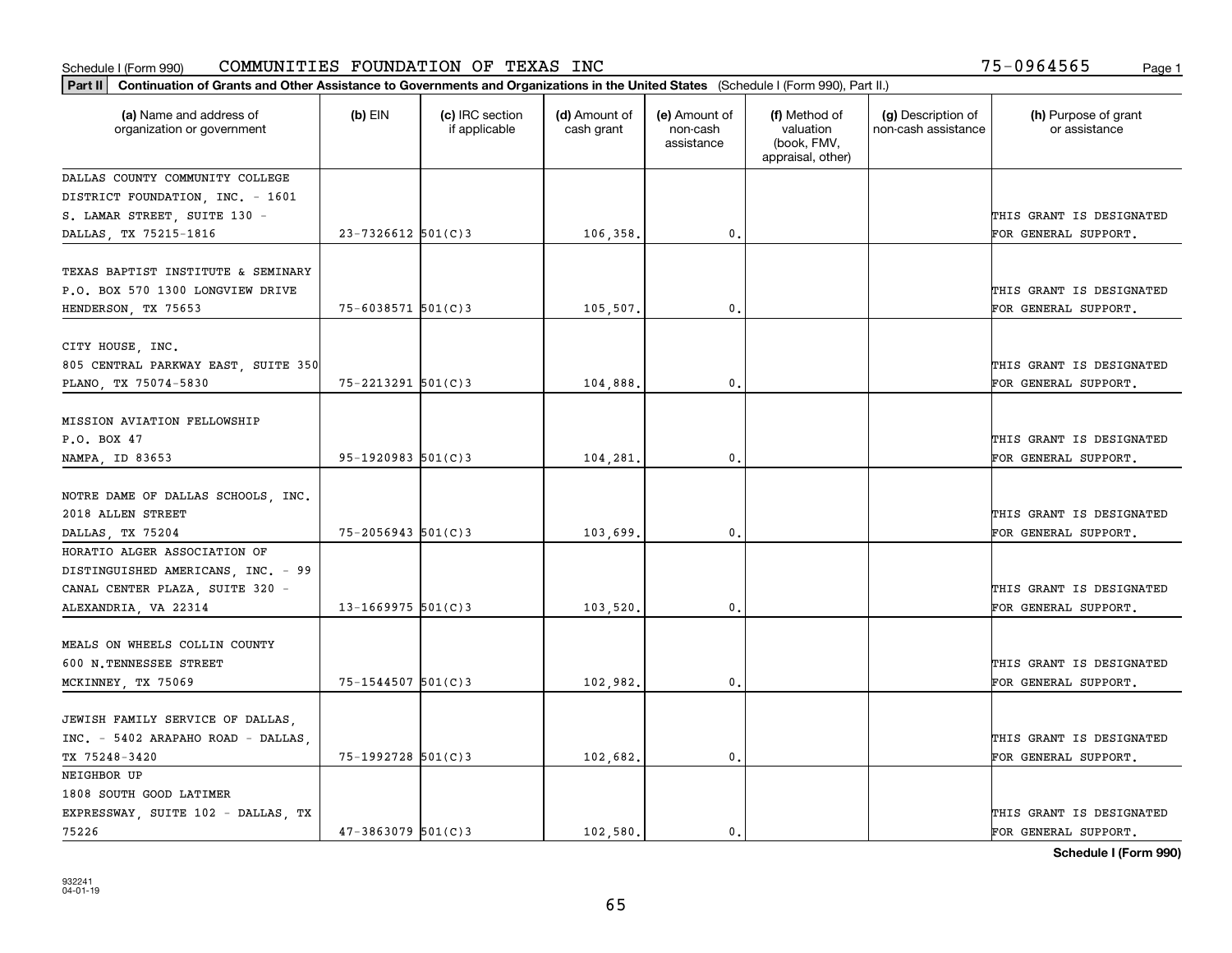| Part II   Continuation of Grants and Other Assistance to Governments and Organizations in the United States (Schedule I (Form 990), Part II.) |                        |                                  |                             |                                         |                                                                |                                           |                                       |
|-----------------------------------------------------------------------------------------------------------------------------------------------|------------------------|----------------------------------|-----------------------------|-----------------------------------------|----------------------------------------------------------------|-------------------------------------------|---------------------------------------|
| (a) Name and address of<br>organization or government                                                                                         | $(b)$ EIN              | (c) IRC section<br>if applicable | (d) Amount of<br>cash grant | (e) Amount of<br>non-cash<br>assistance | (f) Method of<br>valuation<br>(book, FMV,<br>appraisal, other) | (g) Description of<br>non-cash assistance | (h) Purpose of grant<br>or assistance |
|                                                                                                                                               |                        |                                  |                             |                                         |                                                                |                                           |                                       |
| DALLAS MUSEUM OF ART                                                                                                                          |                        |                                  |                             |                                         |                                                                |                                           |                                       |
| 1717 NORTH HARWOOD STREET                                                                                                                     |                        |                                  |                             |                                         |                                                                |                                           | THIS GRANT IS DESIGNATED              |
| DALLAS, TX 75201                                                                                                                              | $75 - 0808774$ 501(C)3 |                                  | 102,252.                    | 0.                                      |                                                                |                                           | FOR GENERAL SUPPORT.                  |
| HOPE SUPPLY CO.                                                                                                                               |                        |                                  |                             |                                         |                                                                |                                           |                                       |
| 10480 SHADY TRAIL, SUITE 104                                                                                                                  |                        |                                  |                             |                                         |                                                                |                                           | THIS GRANT IS DESIGNATED              |
| DALLAS, TX 75220-2533                                                                                                                         | $75 - 2284779$ 501(C)3 |                                  | 101,674.                    | 0.                                      |                                                                |                                           | FOR GENERAL SUPPORT.                  |
|                                                                                                                                               |                        |                                  |                             |                                         |                                                                |                                           |                                       |
| GPA MINISTRIES, INC.                                                                                                                          |                        |                                  |                             |                                         |                                                                |                                           |                                       |
| 3300 W. INTERSTATE 20                                                                                                                         |                        |                                  |                             |                                         |                                                                |                                           | THIS GRANT IS DESIGNATED              |
| ARLINGTON, TX 76017                                                                                                                           | 75-2484732 501(C)3     |                                  | 101,414.                    | $^{\circ}$ .                            |                                                                |                                           | FOR GENERAL SUPPORT.                  |
| ALZHEIMERS DISEASE AND RELATED                                                                                                                |                        |                                  |                             |                                         |                                                                |                                           |                                       |
| DISORDERS ASSOCIATION - 3001 KNOX                                                                                                             |                        |                                  |                             |                                         |                                                                |                                           |                                       |
| STREET, SUITE 200 - DALLAS, TX                                                                                                                |                        |                                  |                             |                                         |                                                                |                                           | THIS GRANT IS DESIGNATED              |
| 75205                                                                                                                                         | $75 - 2041194$ 501(C)3 |                                  | 101,138.                    | $\mathbf{0}$ .                          |                                                                |                                           | FOR GENERAL SUPPORT.                  |
|                                                                                                                                               |                        |                                  |                             |                                         |                                                                |                                           |                                       |
| ROCKWALL COUNTY HELPING HANDS                                                                                                                 |                        |                                  |                             |                                         |                                                                |                                           |                                       |
| 950 WILLIAMS STREET STE 100                                                                                                                   |                        |                                  |                             |                                         |                                                                |                                           | THIS GRANT IS DESIGNATED              |
| ROCKWALL, TX 75087-2655                                                                                                                       | 75-2402276 501(C)3     |                                  | 100,768.                    | 0.                                      |                                                                |                                           | FOR GENERAL SUPPORT.                  |
|                                                                                                                                               |                        |                                  |                             |                                         |                                                                |                                           |                                       |
| ALL SAINTS EPISCOPAL SCHOOL OF                                                                                                                |                        |                                  |                             |                                         |                                                                |                                           |                                       |
| TYLER - 2695 S. SOUTHWEST LOOP 323                                                                                                            |                        |                                  |                             |                                         |                                                                |                                           | THIS GRANT IS DESIGNATED              |
| - TYLER, TX 75701-0753                                                                                                                        | $75 - 1520564$ 501(C)3 |                                  | 100,000                     | $\mathbf{0}$ .                          |                                                                |                                           | FOR GENERAL SUPPORT.                  |
|                                                                                                                                               |                        |                                  |                             |                                         |                                                                |                                           |                                       |
| CEDARS CAMPS                                                                                                                                  |                        |                                  |                             |                                         |                                                                |                                           |                                       |
| 410 SOVEREIGN COURT #8                                                                                                                        |                        |                                  |                             |                                         |                                                                |                                           | THIS GRANT IS DESIGNATED              |
| BALLWIN, MO 63011                                                                                                                             | $44-0663883$ 501(C)3   |                                  | 100,000                     | 0.                                      |                                                                |                                           | FOR GENERAL SUPPORT.                  |
|                                                                                                                                               |                        |                                  |                             |                                         |                                                                |                                           |                                       |
| EDWARDSVILLE YMCA FOUNDATION                                                                                                                  |                        |                                  |                             |                                         |                                                                |                                           |                                       |
| 1200 ESIC DRIVE                                                                                                                               |                        |                                  |                             |                                         |                                                                |                                           | THIS GRANT IS DESIGNATED              |
| EDWARDSVILLE, IL 62025                                                                                                                        | $37-1029828$ 501(C)3   |                                  | 100,000                     | $\mathbf{0}$ .                          |                                                                |                                           | FOR GENERAL SUPPORT.                  |
| GREATER WASHINGTON COMMUNITY                                                                                                                  |                        |                                  |                             |                                         |                                                                |                                           |                                       |
| FOUNDATION - 1325 G STREET                                                                                                                    |                        |                                  |                             |                                         |                                                                |                                           |                                       |
| NORTHWEST, SUITE 480 - WASHINGTON,                                                                                                            |                        |                                  |                             |                                         |                                                                |                                           | THIS GRANT IS DESIGNATED              |
| DC 20005                                                                                                                                      | $23 - 7343119$ 501(C)3 |                                  | 100,000.                    | $\mathbf{0}$ .                          |                                                                |                                           | FOR GENERAL SUPPORT.                  |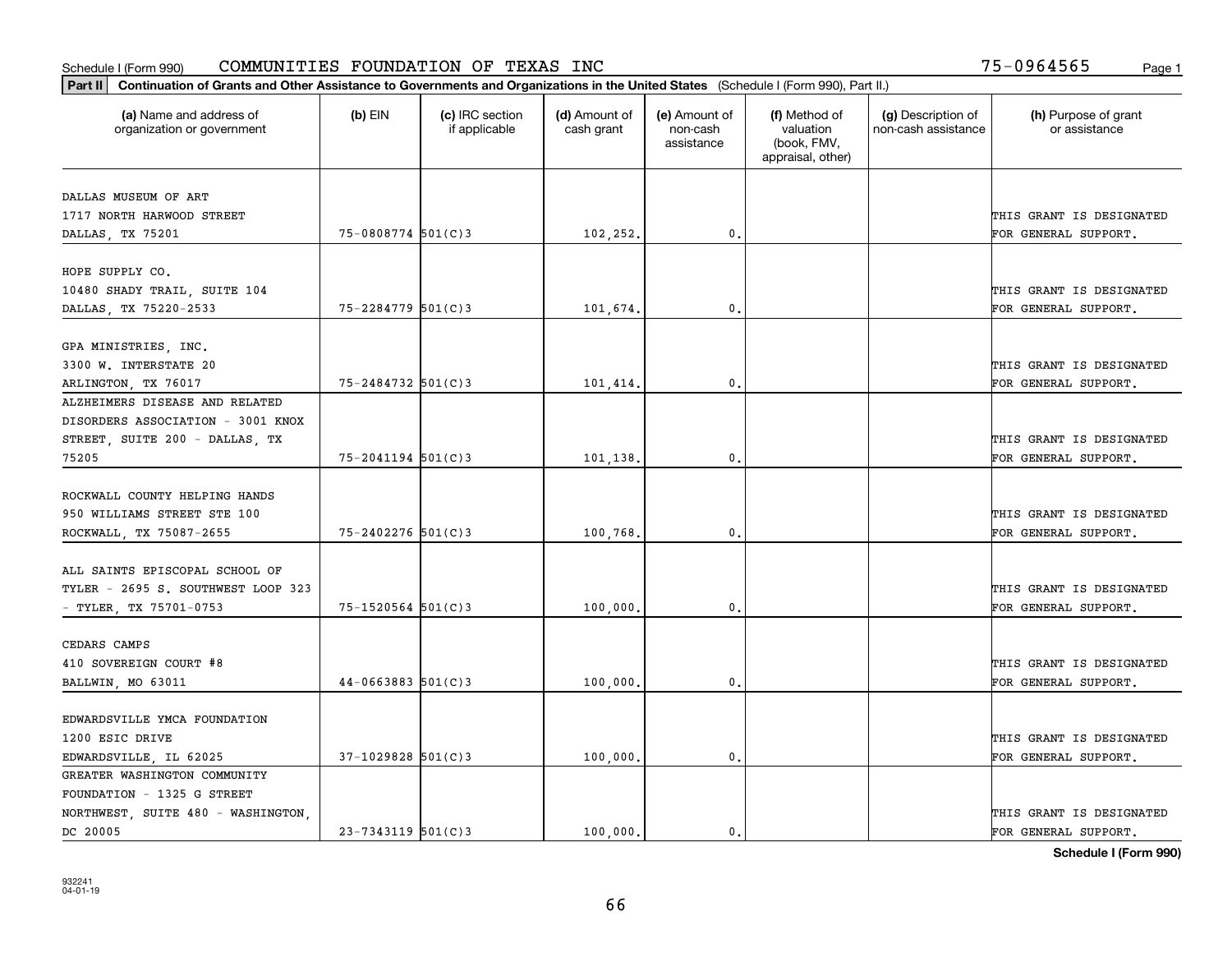| Part II   Continuation of Grants and Other Assistance to Governments and Organizations in the United States (Schedule I (Form 990), Part II.) |                          |                                  |                             |                                         |                                                                |                                           |                                       |
|-----------------------------------------------------------------------------------------------------------------------------------------------|--------------------------|----------------------------------|-----------------------------|-----------------------------------------|----------------------------------------------------------------|-------------------------------------------|---------------------------------------|
| (a) Name and address of<br>organization or government                                                                                         | $(b)$ EIN                | (c) IRC section<br>if applicable | (d) Amount of<br>cash grant | (e) Amount of<br>non-cash<br>assistance | (f) Method of<br>valuation<br>(book, FMV,<br>appraisal, other) | (g) Description of<br>non-cash assistance | (h) Purpose of grant<br>or assistance |
|                                                                                                                                               |                          |                                  |                             |                                         |                                                                |                                           |                                       |
| GREEN ACRES BAPTIST CHURCH<br>1607 TROUP HIGHWAY                                                                                              |                          |                                  |                             |                                         |                                                                |                                           | THIS GRANT IS DESIGNATED              |
| TYLER, TX 75701                                                                                                                               | 75-1092783 501(C)3       |                                  | 100,000.                    | 0.                                      |                                                                |                                           | FOR GENERAL SUPPORT.                  |
|                                                                                                                                               |                          |                                  |                             |                                         |                                                                |                                           |                                       |
| MCKENDREE UNIVERSITY                                                                                                                          |                          |                                  |                             |                                         |                                                                |                                           |                                       |
| 701 COLLEGE ROAD                                                                                                                              |                          |                                  |                             |                                         |                                                                |                                           | THIS GRANT IS DESIGNATED              |
| LEBANON, IL 62254                                                                                                                             | $37 - 0661219$ 501(C)3   |                                  | 100,000                     | 0.                                      |                                                                |                                           | FOR GENERAL SUPPORT.                  |
|                                                                                                                                               |                          |                                  |                             |                                         |                                                                |                                           |                                       |
| POSTON GARDENS FOUNDATION, INC.                                                                                                               |                          |                                  |                             |                                         |                                                                |                                           |                                       |
| 900 CANTRELL STREET                                                                                                                           |                          |                                  |                             |                                         |                                                                |                                           | THIS GRANT IS DESIGNATED              |
| WAXAHACHIE, TX 75165                                                                                                                          | 83-2892920 $501(C)3$     |                                  | 100,000                     | 0.                                      |                                                                |                                           | FOR GENERAL SUPPORT.                  |
|                                                                                                                                               |                          |                                  |                             |                                         |                                                                |                                           |                                       |
| SISTERS OF THE INCARNATE WORD AND                                                                                                             |                          |                                  |                             |                                         |                                                                |                                           |                                       |
| BLESSED SACRAMENT - 1101 NORTHEAST                                                                                                            |                          |                                  |                             |                                         |                                                                |                                           | THIS GRANT IS DESIGNATED              |
| WATER STREET - VICTORIA, TX 77904                                                                                                             | $74 - 6055910$ $501(C)3$ |                                  | 100,000                     | 0.                                      |                                                                |                                           | FOR GENERAL SUPPORT.                  |
|                                                                                                                                               |                          |                                  |                             |                                         |                                                                |                                           |                                       |
| ST. MARK THE EVANGELIST CATHOLIC                                                                                                              |                          |                                  |                             |                                         |                                                                |                                           |                                       |
| CHURCH - 1105 W. 15TH STREET -                                                                                                                |                          |                                  |                             |                                         |                                                                |                                           | THIS GRANT IS DESIGNATED              |
| PLANO, TX 75075                                                                                                                               | 75-1234792 501(C)3       |                                  | 100,000                     | 0.                                      |                                                                |                                           | FOR GENERAL SUPPORT.                  |
|                                                                                                                                               |                          |                                  |                             |                                         |                                                                |                                           |                                       |
| THE BAYOU CHURCH                                                                                                                              |                          |                                  |                             |                                         |                                                                |                                           |                                       |
| 2234 KALISTE SALOOM ROAD                                                                                                                      |                          |                                  |                             |                                         |                                                                |                                           | THIS GRANT IS DESIGNATED              |
| LAFAYETTE, LA 70508                                                                                                                           | $72 - 0694235$ 501(C)3   |                                  | 100,000                     | 0.                                      |                                                                |                                           | FOR GENERAL SUPPORT.                  |
|                                                                                                                                               |                          |                                  |                             |                                         |                                                                |                                           |                                       |
| THE SEMINAR NETWORK, INC.                                                                                                                     |                          |                                  |                             |                                         |                                                                |                                           | THIS GRANT IS DESIGNATED              |
| 2300 WILSON BOULEVARD, SUITE 500                                                                                                              |                          |                                  |                             |                                         |                                                                |                                           |                                       |
| ARLINGTON, VA 22201                                                                                                                           | $46 - 3508366$ 501(C)3   |                                  | 100,000                     | 0.                                      |                                                                |                                           | FOR GENERAL SUPPORT.                  |
| FEED MY STARVING CHILDREN                                                                                                                     |                          |                                  |                             |                                         |                                                                |                                           |                                       |
| 401 93RD AVENUE NW                                                                                                                            |                          |                                  |                             |                                         |                                                                |                                           | THIS GRANT IS DESIGNATED              |
| COON RAPIDS, MN 55433                                                                                                                         | $41 - 1601449$ 501(C)3   |                                  | 99,650                      | 0.                                      |                                                                |                                           | FOR GENERAL SUPPORT.                  |
|                                                                                                                                               |                          |                                  |                             |                                         |                                                                |                                           |                                       |
| CORAM DEO ACADEMY, INC.                                                                                                                       |                          |                                  |                             |                                         |                                                                |                                           |                                       |
| 4900 WICHITA TRAIL                                                                                                                            |                          |                                  |                             |                                         |                                                                |                                           | THIS GRANT IS DESIGNATED              |
| FLOWER MOUND, TX 75022                                                                                                                        | $75 - 2749298$ 501(C)3   |                                  | 99,569.                     | $\mathbf{0}$ .                          |                                                                |                                           | FOR GENERAL SUPPORT.                  |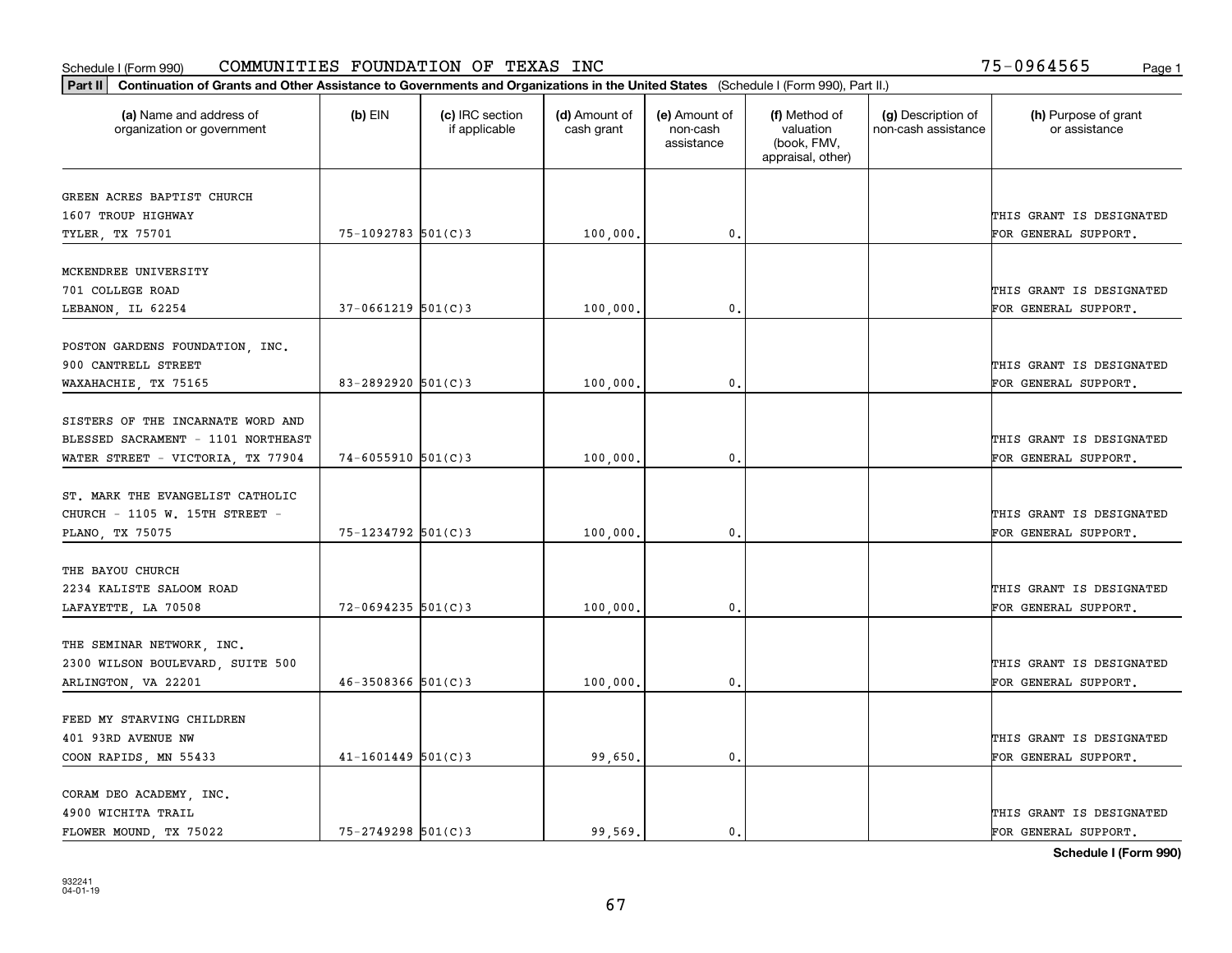| Part II   Continuation of Grants and Other Assistance to Governments and Organizations in the United States (Schedule I (Form 990), Part II.) |                        |                                  |                             |                                         |                                                                |                                           |                                       |  |
|-----------------------------------------------------------------------------------------------------------------------------------------------|------------------------|----------------------------------|-----------------------------|-----------------------------------------|----------------------------------------------------------------|-------------------------------------------|---------------------------------------|--|
| (a) Name and address of<br>organization or government                                                                                         | $(b)$ EIN              | (c) IRC section<br>if applicable | (d) Amount of<br>cash grant | (e) Amount of<br>non-cash<br>assistance | (f) Method of<br>valuation<br>(book, FMV,<br>appraisal, other) | (g) Description of<br>non-cash assistance | (h) Purpose of grant<br>or assistance |  |
| THE RICHARDSON SYMPHONY, INC.                                                                                                                 |                        |                                  |                             |                                         |                                                                |                                           |                                       |  |
| 399 W. CAMPBELL ROAD, #200A                                                                                                                   |                        |                                  |                             |                                         |                                                                |                                           | THIS GRANT IS DESIGNATED              |  |
| RICHARDSON, TX 75080                                                                                                                          | $75 - 1186008$ 501(C)3 |                                  | 99,236.                     | 0.                                      |                                                                |                                           | FOR GENERAL SUPPORT.                  |  |
|                                                                                                                                               |                        |                                  |                             |                                         |                                                                |                                           |                                       |  |
| DALLAS CHILDREN'S ADVOCACY CENTER                                                                                                             |                        |                                  |                             |                                         |                                                                |                                           |                                       |  |
| 5351 SAMUELL BOULEVARD                                                                                                                        |                        |                                  |                             |                                         |                                                                |                                           | THIS GRANT IS DESIGNATED              |  |
| DALLAS, TX 75228                                                                                                                              | $75 - 2303404$ 501(C)3 |                                  | 99,207.                     | 0.                                      |                                                                |                                           | FOR GENERAL SUPPORT.                  |  |
|                                                                                                                                               |                        |                                  |                             |                                         |                                                                |                                           |                                       |  |
| CATHOLIC DIOCESE OF FORT WORTH                                                                                                                |                        |                                  |                             |                                         |                                                                |                                           |                                       |  |
| 800 W. LOOP 820 SOUTH                                                                                                                         |                        |                                  |                             |                                         |                                                                |                                           | THIS GRANT IS DESIGNATED              |  |
| FORT WORTH, TX 76108                                                                                                                          | $23 - 7052369$ 501(C)3 |                                  | 99,026.                     | $\mathbf{0}$ .                          |                                                                |                                           | FOR GENERAL SUPPORT.                  |  |
|                                                                                                                                               |                        |                                  |                             |                                         |                                                                |                                           |                                       |  |
| DALLAS THEATER CENTER                                                                                                                         |                        |                                  |                             |                                         |                                                                |                                           |                                       |  |
| 2400 FLORA STREET                                                                                                                             | $75 - 0959992$ 501(C)3 |                                  |                             |                                         |                                                                |                                           | THIS GRANT IS DESIGNATED              |  |
| DALLAS, TX 75201-2401                                                                                                                         |                        |                                  | 98,594.                     | $\mathbf{0}$                            |                                                                |                                           | FOR GENERAL SUPPORT.                  |  |
| DALLAS ART FAIR FOUNDATION                                                                                                                    |                        |                                  |                             |                                         |                                                                |                                           |                                       |  |
| P.O. BOX 191408                                                                                                                               |                        |                                  |                             |                                         |                                                                |                                           | THIS GRANT IS DESIGNATED              |  |
| DALLAS, TX 75219-8408                                                                                                                         | $46 - 1227056$ 501(C)3 |                                  | 97,953.                     | 0.                                      |                                                                |                                           | FOR GENERAL SUPPORT.                  |  |
|                                                                                                                                               |                        |                                  |                             |                                         |                                                                |                                           |                                       |  |
| DOCUMENTARY ARTS, INC.                                                                                                                        |                        |                                  |                             |                                         |                                                                |                                           |                                       |  |
| P.O. BOX 140244                                                                                                                               |                        |                                  |                             |                                         |                                                                |                                           | THIS GRANT IS DESIGNATED              |  |
| DALLAS, TX 75214                                                                                                                              | $75 - 2076780$ 501(C)3 |                                  | 97,820.                     | $\mathbf{0}$                            |                                                                |                                           | FOR GENERAL SUPPORT.                  |  |
|                                                                                                                                               |                        |                                  |                             |                                         |                                                                |                                           |                                       |  |
| GRAPEVINE RELIEF AND COMMUNITY                                                                                                                |                        |                                  |                             |                                         |                                                                |                                           |                                       |  |
| EXCHANGE - 837 EAST WALNUT DRIVE -                                                                                                            |                        |                                  |                             |                                         |                                                                |                                           | THIS GRANT IS DESIGNATED              |  |
| GRAPEVINE, TX 76099                                                                                                                           | 75-2195702 501(C)3     |                                  | 97,779.                     | $^{\rm 0}$ .                            |                                                                |                                           | FOR GENERAL SUPPORT.                  |  |
|                                                                                                                                               |                        |                                  |                             |                                         |                                                                |                                           |                                       |  |
| METRO DALLAS HOMELESS ALLIANCE                                                                                                                |                        |                                  |                             |                                         |                                                                |                                           |                                       |  |
| 2816 SWISS AVENUE                                                                                                                             |                        |                                  |                             |                                         |                                                                |                                           | THIS GRANT IS DESIGNATED              |  |
| DALLAS, TX 75204-5958                                                                                                                         | $75 - 2461679$ 501(C)3 |                                  | 97,635.                     | $^{\circ}$ .                            |                                                                |                                           | FOR GENERAL SUPPORT.                  |  |
|                                                                                                                                               |                        |                                  |                             |                                         |                                                                |                                           |                                       |  |
| EDUCATION OPENS DOORS, INC.                                                                                                                   |                        |                                  |                             |                                         |                                                                |                                           |                                       |  |
| 2804 SWISS AVENUE                                                                                                                             |                        |                                  |                             |                                         |                                                                |                                           | THIS GRANT IS DESIGNATED              |  |
| DALLAS, TX 75204                                                                                                                              | $46 - 0781846$ 501(C)3 |                                  | 96.987.                     | $\mathbf{0}$ .                          |                                                                |                                           | FOR GENERAL SUPPORT.                  |  |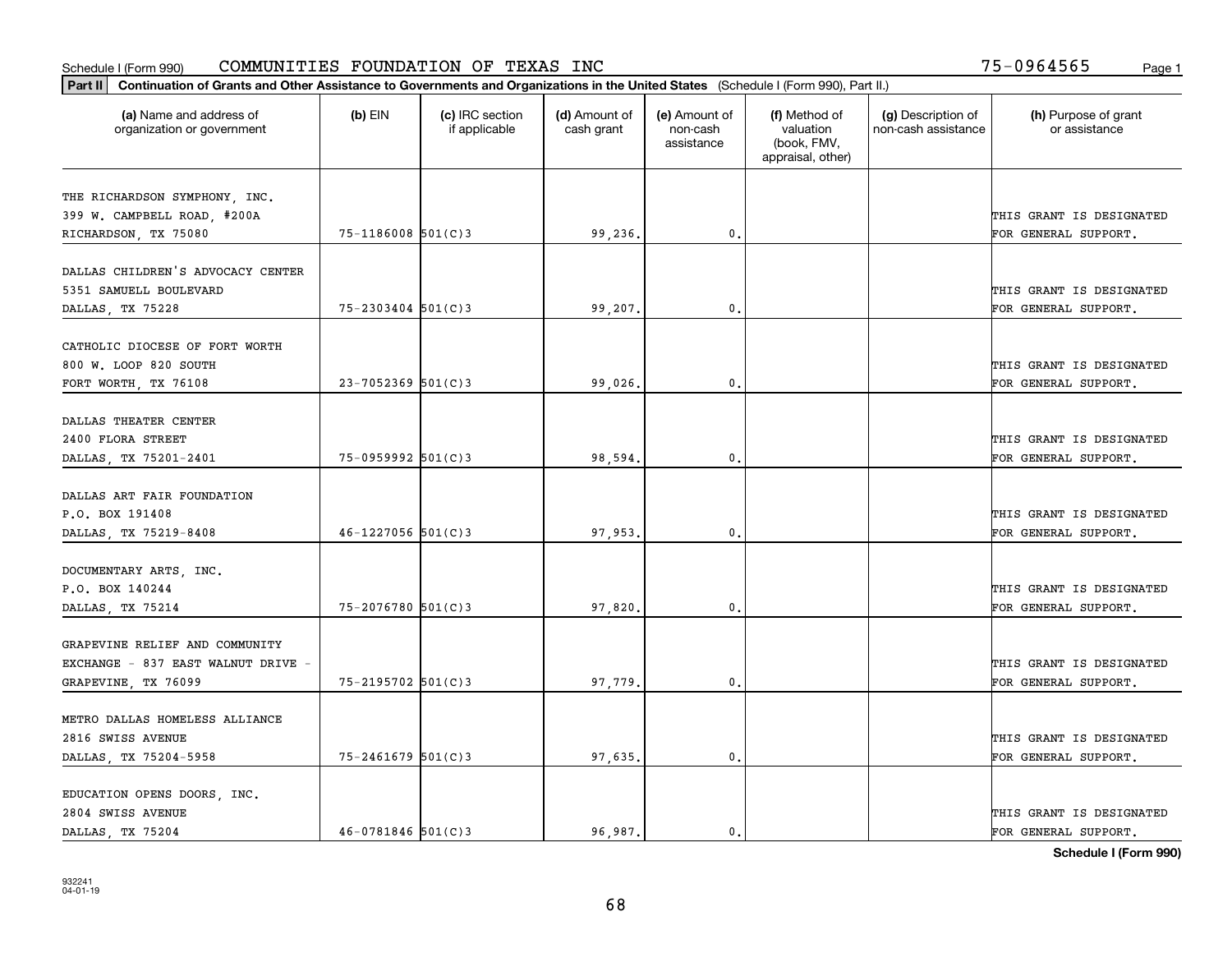| (a) Name and address of<br>organization or government | $(b)$ EIN                | (c) IRC section<br>if applicable | (d) Amount of<br>cash grant | (e) Amount of<br>non-cash<br>assistance | (f) Method of<br>valuation<br>(book, FMV,<br>appraisal, other) | (g) Description of<br>non-cash assistance | (h) Purpose of grant<br>or assistance |
|-------------------------------------------------------|--------------------------|----------------------------------|-----------------------------|-----------------------------------------|----------------------------------------------------------------|-------------------------------------------|---------------------------------------|
| HEALING HANDS MINISTRIES, INC.                        |                          |                                  |                             |                                         |                                                                |                                           |                                       |
| 8515 GREENVILLE AVENUE, SUITE N-108                   |                          |                                  |                             |                                         |                                                                |                                           | THIS GRANT IS DESIGNATED              |
| DALLAS, TX 75243                                      | 65-1259379 $501(C)$ 3    |                                  | 95,946.                     | 0.                                      |                                                                |                                           | FOR GENERAL SUPPORT.                  |
| CONNECTING POINT OF PARK CITIES                       |                          |                                  |                             |                                         |                                                                |                                           |                                       |
| 4516 LOVERS LANE, SUITE #212                          |                          |                                  |                             |                                         |                                                                |                                           | THIS GRANT IS DESIGNATED              |
| DALLAS, TX 75225                                      | $46 - 1101711$ $501(C)3$ |                                  | 95,767.                     | $\mathbf{0}$ .                          |                                                                |                                           | FOR GENERAL SUPPORT.                  |
|                                                       |                          |                                  |                             |                                         |                                                                |                                           |                                       |
| POETIC                                                |                          |                                  |                             |                                         |                                                                |                                           |                                       |
| P.O. BOX 132633                                       | $82 - 2526057$ 501(C) 3  |                                  |                             | $\mathbf{0}$ .                          |                                                                |                                           | THIS GRANT IS DESIGNATED              |
| DALLAS, TX 75313                                      |                          |                                  | 95,664.                     |                                         |                                                                |                                           | FOR GENERAL SUPPORT.                  |
| GIFT4S GIVING INDIVIDUALS THE                         |                          |                                  |                             |                                         |                                                                |                                           |                                       |
| FUNDAMENTAL TOOLS 4 SUCCESS - P.O.                    |                          |                                  |                             |                                         |                                                                |                                           | THIS GRANT IS DESIGNATED              |
| BOX 560823 - THE COLONY, TX 75056                     | 82-3947947 $501(C)3$     |                                  | 95,358.                     | 0.                                      |                                                                |                                           | FOR GENERAL SUPPORT.                  |
|                                                       |                          |                                  |                             |                                         |                                                                |                                           |                                       |
| ALL SAINTS CATHOLIC SCHOOL DALLAS                     |                          |                                  |                             |                                         |                                                                |                                           |                                       |
| 7777 OSAGE PLAZA PARKWAY                              |                          |                                  |                             |                                         |                                                                |                                           | THIS GRANT IS DESIGNATED              |
| DALLAS, TX 75252                                      | $80 - 0518642$ 501(C)3   |                                  | 94,924.                     | $\mathbf{0}$                            |                                                                |                                           | FOR GENERAL SUPPORT.                  |
| SAINT MICHAEL AND ALL ANGELS                          |                          |                                  |                             |                                         |                                                                |                                           |                                       |
| CHURCH - 8011 DOUGLAS AVENUE -                        |                          |                                  |                             |                                         |                                                                |                                           | THIS GRANT IS DESIGNATED              |
| DALLAS, TX 75225                                      | $75 - 0800676$ 501(C)3   |                                  | 94,900.                     | 0.                                      |                                                                |                                           | FOR GENERAL SUPPORT.                  |
|                                                       |                          |                                  |                             |                                         |                                                                |                                           |                                       |
| EQUEST<br>P.O. BOX 171779                             |                          |                                  |                             |                                         |                                                                |                                           | THIS GRANT IS DESIGNATED              |
| DALLAS, TX 75217                                      | $75 - 1823701$ 501(C)3   |                                  | 93,957.                     | $\mathbf{0}$ .                          |                                                                |                                           | FOR GENERAL SUPPORT.                  |
|                                                       |                          |                                  |                             |                                         |                                                                |                                           |                                       |
| AFTER8TOEDUCATE                                       |                          |                                  |                             |                                         |                                                                |                                           |                                       |
| 2904 FLOYD STREET, SUITE B                            |                          |                                  |                             |                                         |                                                                |                                           | THIS GRANT IS DESIGNATED              |
| DALLAS, TX 75204                                      | $82 - 3145228$ 501(C)3   |                                  | 93,774.                     | 0.                                      |                                                                |                                           | FOR GENERAL SUPPORT.                  |
| STRONGHOLD MINISTRY                                   |                          |                                  |                             |                                         |                                                                |                                           |                                       |
| 7407 STONECREST DRIVE                                 |                          |                                  |                             |                                         |                                                                |                                           | THIS GRANT IS DESIGNATED              |
| DALLAS, TX 75254                                      | $26 - 1656081$ 501(C)3   |                                  | 93.483.                     | $\mathbf{0}$ .                          |                                                                |                                           | FOR GENERAL SUPPORT.                  |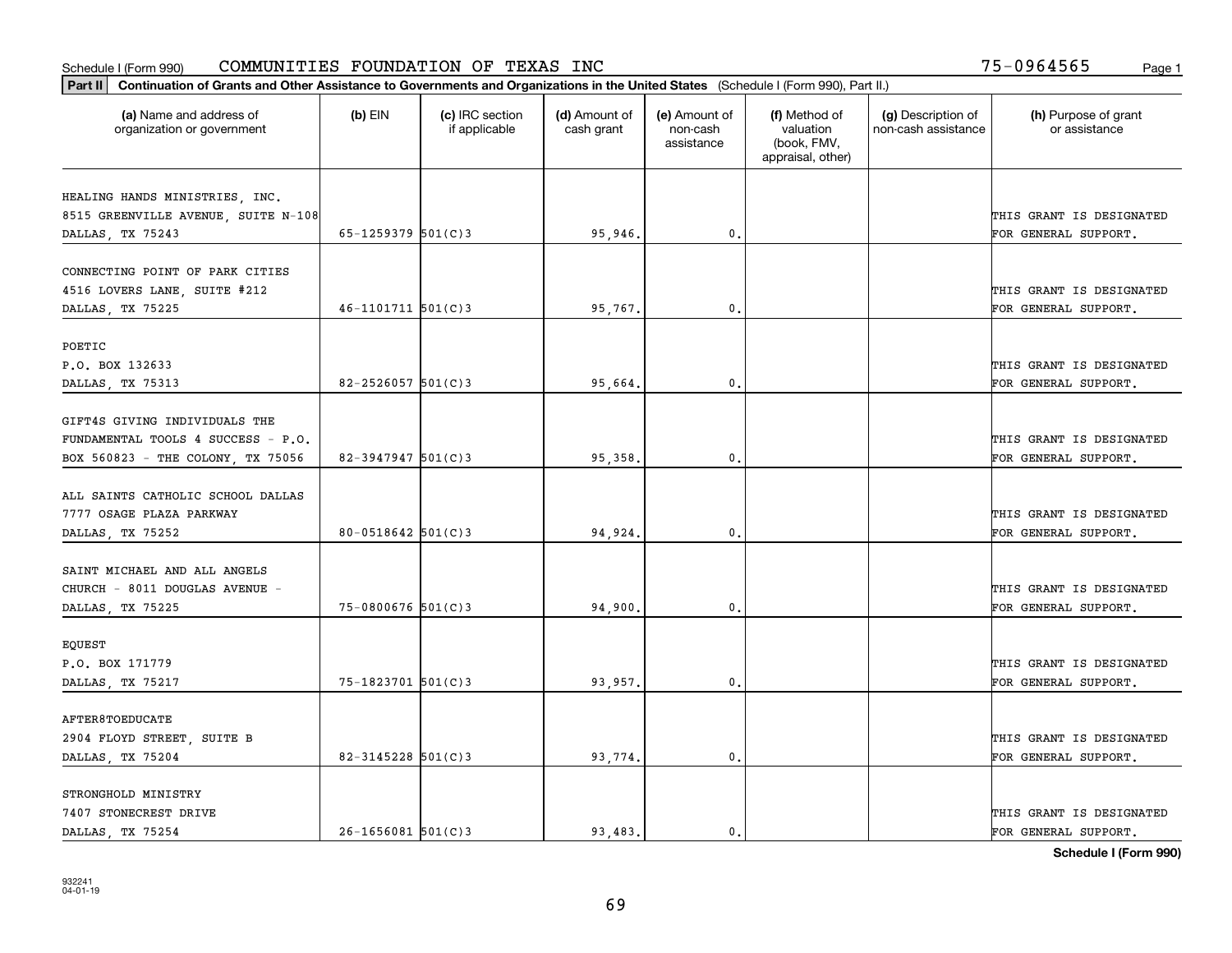| Part II   Continuation of Grants and Other Assistance to Governments and Organizations in the United States (Schedule I (Form 990), Part II.) |                        |                                  |                             |                                         |                                                                |                                           |                                       |
|-----------------------------------------------------------------------------------------------------------------------------------------------|------------------------|----------------------------------|-----------------------------|-----------------------------------------|----------------------------------------------------------------|-------------------------------------------|---------------------------------------|
| (a) Name and address of<br>organization or government                                                                                         | $(b)$ EIN              | (c) IRC section<br>if applicable | (d) Amount of<br>cash grant | (e) Amount of<br>non-cash<br>assistance | (f) Method of<br>valuation<br>(book, FMV,<br>appraisal, other) | (g) Description of<br>non-cash assistance | (h) Purpose of grant<br>or assistance |
|                                                                                                                                               |                        |                                  |                             |                                         |                                                                |                                           |                                       |
| THE CAMBRIDGE SCHOOL OF DALLAS<br>P.O. BOX 59895                                                                                              |                        |                                  |                             |                                         |                                                                |                                           | THIS GRANT IS DESIGNATED              |
|                                                                                                                                               | $30 - 0007306$ 501(C)3 |                                  |                             | 0.                                      |                                                                |                                           | FOR GENERAL SUPPORT.                  |
| DALLAS, TX 75229<br>HARMONY COMMUNITY DEVELOPMENT                                                                                             |                        |                                  | 93,148.                     |                                         |                                                                |                                           |                                       |
| CORPORATION - 6969 PASTOR BAILEY                                                                                                              |                        |                                  |                             |                                         |                                                                |                                           |                                       |
| DRIVE, SUITE 110 - DALLAS, TX                                                                                                                 |                        |                                  |                             |                                         |                                                                |                                           | THIS GRANT IS DESIGNATED              |
| 75237                                                                                                                                         | $26 - 1245799$ 501(C)3 |                                  | 92,536.                     | 0.                                      |                                                                |                                           | FOR GENERAL SUPPORT.                  |
|                                                                                                                                               |                        |                                  |                             |                                         |                                                                |                                           |                                       |
| RESOURCE CENTER OF DALLAS, INC.                                                                                                               |                        |                                  |                             |                                         |                                                                |                                           |                                       |
| 5750 CEDAR SPRINGS ROAD                                                                                                                       |                        |                                  |                             |                                         |                                                                |                                           | THIS GRANT IS DESIGNATED              |
| DALLAS, TX 75235-6802                                                                                                                         | 75-1892059 501(C)3     |                                  | 92,235.                     | $\mathbf{0}$ .                          |                                                                |                                           | FOR GENERAL SUPPORT.                  |
|                                                                                                                                               |                        |                                  |                             |                                         |                                                                |                                           |                                       |
| N OF ONE AUTISM RESEARCH                                                                                                                      |                        |                                  |                             |                                         |                                                                |                                           |                                       |
| FOUNDATION - 3208 ST. JOHNS DRIVE                                                                                                             |                        |                                  |                             |                                         |                                                                |                                           | THIS GRANT IS DESIGNATED              |
| - DALLAS, TX 75205                                                                                                                            | $46 - 4870147$ 501(C)3 |                                  | 92,079.                     | 0.                                      |                                                                |                                           | FOR GENERAL SUPPORT.                  |
|                                                                                                                                               |                        |                                  |                             |                                         |                                                                |                                           |                                       |
| READERS 2 LEADERS                                                                                                                             |                        |                                  |                             |                                         |                                                                |                                           |                                       |
| 2223 SINGLETON BOULEVARD, SUITE 140                                                                                                           |                        |                                  |                             |                                         |                                                                |                                           | THIS GRANT IS DESIGNATED              |
| DALLAS, TX 75212                                                                                                                              | $90 - 0641325$ 501(C)3 |                                  | 91,073.                     | 0.                                      |                                                                |                                           | FOR GENERAL SUPPORT.                  |
|                                                                                                                                               |                        |                                  |                             |                                         |                                                                |                                           |                                       |
| DALLAS WIND SYMPHONY                                                                                                                          |                        |                                  |                             |                                         |                                                                |                                           |                                       |
| P.O. BOX 140398                                                                                                                               |                        |                                  |                             |                                         |                                                                |                                           | THIS GRANT IS DESIGNATED              |
| DALLAS, TX 75214                                                                                                                              | $75 - 2076805$ 501(C)3 |                                  | 90,443.                     | 0.                                      |                                                                |                                           | FOR GENERAL SUPPORT.                  |
|                                                                                                                                               |                        |                                  |                             |                                         |                                                                |                                           |                                       |
| ST. JOSEPH CATHOLIC SCHOOL                                                                                                                    |                        |                                  |                             |                                         |                                                                |                                           |                                       |
| 2015 SW GREEN OAKS BOULEVARD                                                                                                                  |                        |                                  |                             |                                         |                                                                |                                           | THIS GRANT IS DESIGNATED              |
| ARLINGTON, TX 76017                                                                                                                           | 75-2601978 501(C)3     |                                  | 90,412.                     | $\mathbf{0}$ .                          |                                                                |                                           | FOR GENERAL SUPPORT.                  |
|                                                                                                                                               |                        |                                  |                             |                                         |                                                                |                                           |                                       |
| THE EPISCOPAL SCHOOL OF DALLAS,                                                                                                               |                        |                                  |                             |                                         |                                                                |                                           |                                       |
| INC. - 4100 MERRELL ROAD - DALLAS.                                                                                                            |                        |                                  |                             |                                         |                                                                |                                           | THIS GRANT IS DESIGNATED              |
| TX 75229                                                                                                                                      | 75-1451116 501(C)3     |                                  | 90,284.                     | 0.                                      |                                                                |                                           | FOR GENERAL SUPPORT.                  |
|                                                                                                                                               |                        |                                  |                             |                                         |                                                                |                                           |                                       |
| CHRISTIAN RELIEF FUND                                                                                                                         |                        |                                  |                             |                                         |                                                                |                                           |                                       |
| P.O. BOX 19670                                                                                                                                |                        |                                  |                             |                                         |                                                                |                                           | THIS GRANT IS DESIGNATED              |
| AMARILLO, TX 79114-1670                                                                                                                       | $51 - 0183054$ 501(C)3 |                                  | 90.111.                     | $\mathbf{0}$ .                          |                                                                |                                           | FOR GENERAL SUPPORT.                  |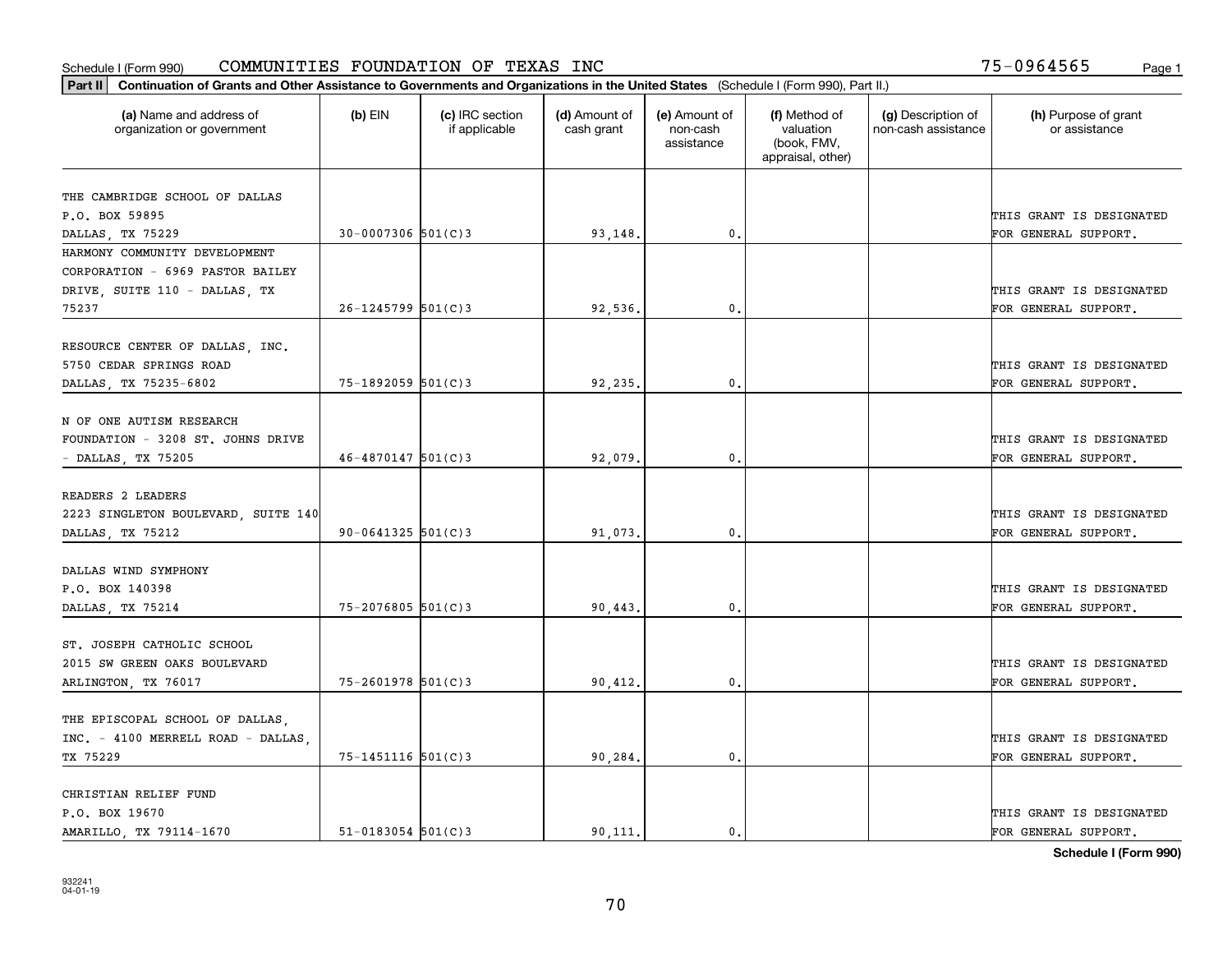|                                                                                                         | Part II   Continuation of Grants and Other Assistance to Governments and Organizations in the United States (Schedule I (Form 990), Part II.) |                                  |                             |                                         |                                                                |                                           |                                                  |  |  |
|---------------------------------------------------------------------------------------------------------|-----------------------------------------------------------------------------------------------------------------------------------------------|----------------------------------|-----------------------------|-----------------------------------------|----------------------------------------------------------------|-------------------------------------------|--------------------------------------------------|--|--|
| (a) Name and address of<br>organization or government                                                   | $(b)$ EIN                                                                                                                                     | (c) IRC section<br>if applicable | (d) Amount of<br>cash grant | (e) Amount of<br>non-cash<br>assistance | (f) Method of<br>valuation<br>(book, FMV,<br>appraisal, other) | (g) Description of<br>non-cash assistance | (h) Purpose of grant<br>or assistance            |  |  |
|                                                                                                         |                                                                                                                                               |                                  |                             |                                         |                                                                |                                           |                                                  |  |  |
| PROYECTO AZTECA, INC.<br>PO BOX 27                                                                      |                                                                                                                                               |                                  |                             |                                         |                                                                |                                           | THIS GRANT IS DESIGNATED                         |  |  |
| SAN JUAN, TX 78589                                                                                      | $74 - 2609516$ 501(C)3                                                                                                                        |                                  | 90,000.                     | 0.                                      |                                                                |                                           | FOR GENERAL SUPPORT.                             |  |  |
|                                                                                                         |                                                                                                                                               |                                  |                             |                                         |                                                                |                                           |                                                  |  |  |
| BEHIND EVERY DOOR MINISTRIES, INC.<br>2824 SWISS AVENUE                                                 |                                                                                                                                               |                                  |                             |                                         |                                                                |                                           | THIS GRANT IS DESIGNATED                         |  |  |
| DALLAS, TX 75204                                                                                        | $27 - 1805416$ 501(C)3                                                                                                                        |                                  | 89.975.                     | 0.                                      |                                                                |                                           | FOR GENERAL SUPPORT.                             |  |  |
| FOUNDATION FOR THE CALLIER CENTER<br>& COMMUNICATION DISORDERS - 1966<br>INWOOD ROAD - DALLAS, TX 75235 | $75 - 6035865$ 501(C)3                                                                                                                        |                                  | 89,156.                     | 0.                                      |                                                                |                                           | THIS GRANT IS DESIGNATED<br>FOR GENERAL SUPPORT. |  |  |
|                                                                                                         |                                                                                                                                               |                                  |                             |                                         |                                                                |                                           |                                                  |  |  |
| LUMIN EDUCATION                                                                                         |                                                                                                                                               |                                  |                             |                                         |                                                                |                                           |                                                  |  |  |
| 924 WAYNE STREET                                                                                        |                                                                                                                                               |                                  |                             |                                         |                                                                |                                           | THIS GRANT IS DESIGNATED                         |  |  |
| DALLAS, TX 75223-1649                                                                                   | 75-1612054 501(C)3                                                                                                                            |                                  | 88,509.                     | $\mathbf{0}$ .                          |                                                                |                                           | FOR GENERAL SUPPORT.                             |  |  |
| NORTH DALLAS ADVENTIST ACADEMY<br>2800 CUSTER PARKWAY                                                   |                                                                                                                                               |                                  |                             |                                         |                                                                |                                           | THIS GRANT IS DESIGNATED                         |  |  |
| RICHARDSON, TX 75080                                                                                    | 80-0169752 501(C)3                                                                                                                            |                                  | 88,186.                     | 0.                                      |                                                                |                                           | FOR GENERAL SUPPORT.                             |  |  |
|                                                                                                         |                                                                                                                                               |                                  |                             |                                         |                                                                |                                           |                                                  |  |  |
| DALLAS PETS ALIVE                                                                                       |                                                                                                                                               |                                  |                             |                                         |                                                                |                                           |                                                  |  |  |
| 11700 PRESTON ROAD, SUITE 660, #263                                                                     |                                                                                                                                               |                                  |                             |                                         |                                                                |                                           | THIS GRANT IS DESIGNATED                         |  |  |
| DALLAS, TX 75230                                                                                        | $46 - 2768869$ 501(C)3                                                                                                                        |                                  | 88,175.                     | 0.                                      |                                                                |                                           | FOR GENERAL SUPPORT.                             |  |  |
| SALESMANSHIP CLUB CHARITABLE GOLF                                                                       |                                                                                                                                               |                                  |                             |                                         |                                                                |                                           |                                                  |  |  |
| OF DALLAS, INC. - 106 EAST 10TH                                                                         |                                                                                                                                               |                                  |                             |                                         |                                                                |                                           |                                                  |  |  |
| STREET, SUITE 200 - DALLAS, TX                                                                          |                                                                                                                                               |                                  |                             |                                         |                                                                |                                           | THIS GRANT IS DESIGNATED                         |  |  |
| 75203-2296                                                                                              | $86 - 1118804$ 501(C)3                                                                                                                        |                                  | 87,400                      | $\mathbf{0}$ .                          |                                                                |                                           | FOR GENERAL SUPPORT.                             |  |  |
|                                                                                                         |                                                                                                                                               |                                  |                             |                                         |                                                                |                                           |                                                  |  |  |
| CORNERSTONE COMMUNITY DEVELOPMENT                                                                       |                                                                                                                                               |                                  |                             |                                         |                                                                |                                           |                                                  |  |  |
| CORPORATION, INC. - P.O. BOX                                                                            |                                                                                                                                               |                                  |                             |                                         |                                                                |                                           | THIS GRANT IS DESIGNATED                         |  |  |
| 152551 - DALLAS, TX 75315-2551                                                                          | 75-2623357 501(C)3                                                                                                                            |                                  | 86,583.                     | 0.                                      |                                                                |                                           | FOR GENERAL SUPPORT.                             |  |  |
| DALLAS FORT WORTH LABRADOR                                                                              |                                                                                                                                               |                                  |                             |                                         |                                                                |                                           |                                                  |  |  |
| RETRIEVER RESCUE CLUB, INC. - 3100                                                                      |                                                                                                                                               |                                  |                             |                                         |                                                                |                                           |                                                  |  |  |
| INDEPENDENCE PARKWAY, SUITE 311,                                                                        |                                                                                                                                               |                                  |                             |                                         |                                                                |                                           | THIS GRANT IS DESIGNATED                         |  |  |
| PMB 352 - PLANO, TX 75075                                                                               | $75 - 2787244$ 501(C)3                                                                                                                        |                                  | 86.514.                     | $\mathbf{0}$ .                          |                                                                |                                           | FOR GENERAL SUPPORT.                             |  |  |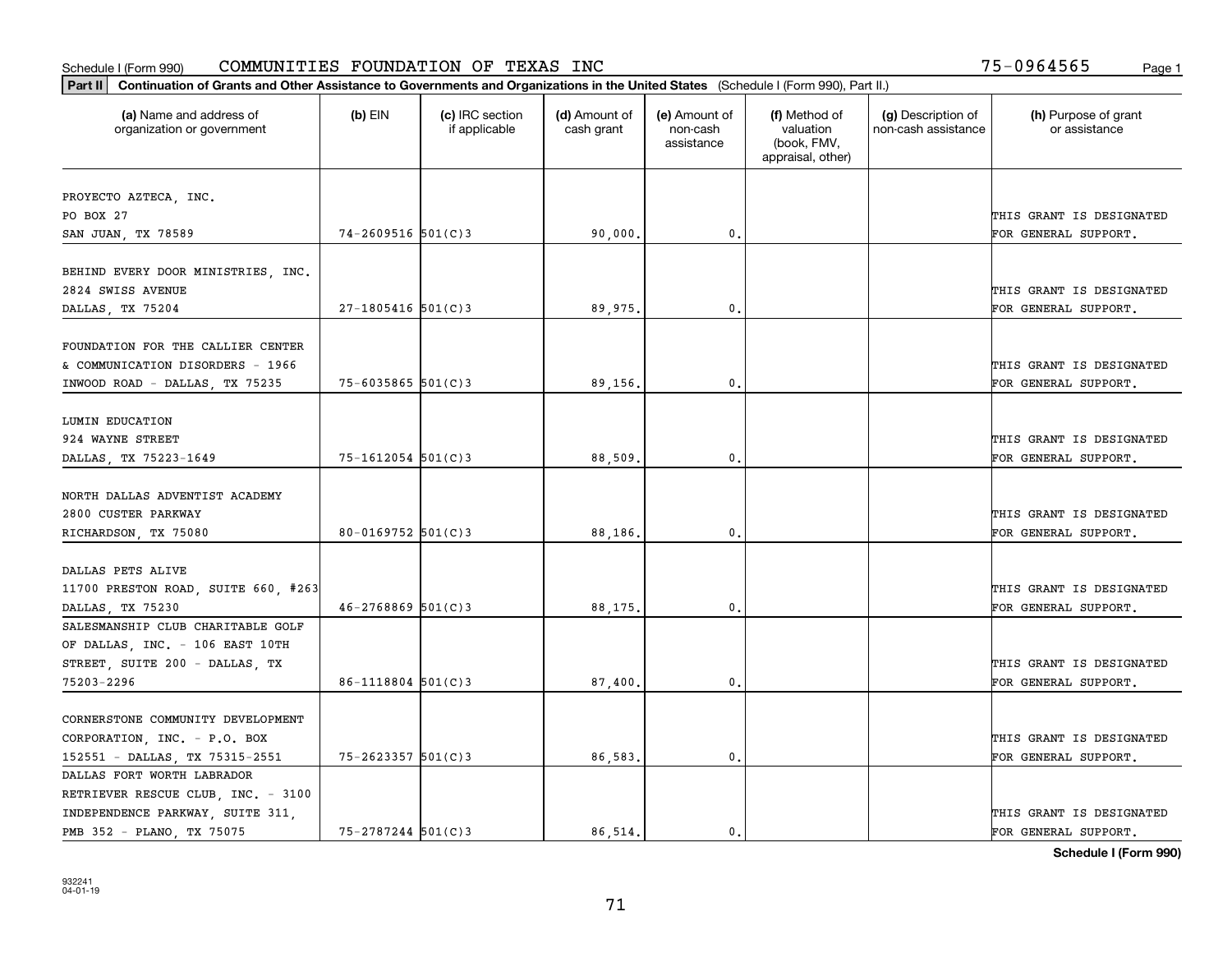| Part II   Continuation of Grants and Other Assistance to Governments and Organizations in the United States (Schedule I (Form 990), Part II.) |                        |                                  |                             |                                         |                                                                |                                           |                                       |
|-----------------------------------------------------------------------------------------------------------------------------------------------|------------------------|----------------------------------|-----------------------------|-----------------------------------------|----------------------------------------------------------------|-------------------------------------------|---------------------------------------|
| (a) Name and address of<br>organization or government                                                                                         | $(b)$ EIN              | (c) IRC section<br>if applicable | (d) Amount of<br>cash grant | (e) Amount of<br>non-cash<br>assistance | (f) Method of<br>valuation<br>(book, FMV,<br>appraisal, other) | (g) Description of<br>non-cash assistance | (h) Purpose of grant<br>or assistance |
| CLIFF TEMPLE BAPTIST CHURCH                                                                                                                   |                        |                                  |                             |                                         |                                                                |                                           |                                       |
| 111 SOUTH BECKLEY                                                                                                                             |                        |                                  |                             |                                         |                                                                |                                           | THIS GRANT IS DESIGNATED              |
| DALLAS, TX 75203                                                                                                                              | 75-0926759 501(C)3     |                                  | 86,178.                     | 0.                                      |                                                                |                                           | FOR GENERAL SUPPORT.                  |
|                                                                                                                                               |                        |                                  |                             |                                         |                                                                |                                           |                                       |
| SCOFIELD MEMORIAL CHURCH                                                                                                                      |                        |                                  |                             |                                         |                                                                |                                           |                                       |
| 7730 ABRAMS ROAD                                                                                                                              |                        |                                  |                             |                                         |                                                                |                                           | THIS GRANT IS DESIGNATED              |
| DALLAS, TX 75231                                                                                                                              | 75-0878551 501(C)3     |                                  | 84,703.                     | 0.                                      |                                                                |                                           | FOR GENERAL SUPPORT.                  |
|                                                                                                                                               |                        |                                  |                             |                                         |                                                                |                                           |                                       |
| ST. PATRICK CATHOLIC SCHOOL                                                                                                                   |                        |                                  |                             |                                         |                                                                |                                           |                                       |
| 9635 FERNDALE                                                                                                                                 |                        |                                  |                             |                                         |                                                                |                                           | THIS GRANT IS DESIGNATED              |
| DALLAS, TX 75238                                                                                                                              | $80 - 0518665$ 501(C)3 |                                  | 84,630.                     | $\mathbf{0}$ .                          |                                                                |                                           | FOR GENERAL SUPPORT.                  |
| CROWLEY INDEPENDENT SCHOOL                                                                                                                    |                        |                                  |                             |                                         |                                                                |                                           |                                       |
| DISTRICT - 512 PEACH STREET -                                                                                                                 |                        |                                  |                             |                                         |                                                                |                                           | THIS GRANT IS DESIGNATED              |
| CROWLEY, TX 76036                                                                                                                             | $75 - 1247307$ 501(C)3 |                                  | 84,625.                     | 0.                                      |                                                                |                                           | FOR GENERAL SUPPORT.                  |
|                                                                                                                                               |                        |                                  |                             |                                         |                                                                |                                           |                                       |
| UNITED TO LEARN                                                                                                                               |                        |                                  |                             |                                         |                                                                |                                           |                                       |
| 5310 HARVEST HILL ROAD, SUITE 190                                                                                                             |                        |                                  |                             |                                         |                                                                |                                           | THIS GRANT IS DESIGNATED              |
| DALLAS, TX 75230                                                                                                                              | 82-2121965 $501(C)$ 3  |                                  | 84,620.                     | 0.                                      |                                                                |                                           | FOR GENERAL SUPPORT.                  |
|                                                                                                                                               |                        |                                  |                             |                                         |                                                                |                                           |                                       |
| SPAY NEUTER NETWORK                                                                                                                           |                        |                                  |                             |                                         |                                                                |                                           |                                       |
| P.O. BOX 515                                                                                                                                  |                        |                                  |                             |                                         |                                                                |                                           | THIS GRANT IS DESIGNATED              |
| KAUFMAN, TX 75142                                                                                                                             | $20 - 0276988$ 501(C)3 |                                  | 84,101                      | 0.                                      |                                                                |                                           | FOR GENERAL SUPPORT.                  |
|                                                                                                                                               |                        |                                  |                             |                                         |                                                                |                                           |                                       |
| GEARY GIRLS RANCH NORTH DBA GEARY                                                                                                             |                        |                                  |                             |                                         |                                                                |                                           |                                       |
| FOSTER FOUNDATIONS - P.O. BOX 790                                                                                                             |                        |                                  |                             |                                         |                                                                |                                           | THIS GRANT IS DESIGNATED              |
| - TIOGA, TX 76271                                                                                                                             | $82 - 2711438$ 501(C)3 |                                  | 83,713.                     | $^{\circ}$ .                            |                                                                |                                           | FOR GENERAL SUPPORT.                  |
| TELLURIDE MOUNTAINFILM, LTD.                                                                                                                  |                        |                                  |                             |                                         |                                                                |                                           |                                       |
| P.O. BOX 1088                                                                                                                                 |                        |                                  |                             |                                         |                                                                |                                           | THIS GRANT IS DESIGNATED              |
| TELLURIDE, CO 81435                                                                                                                           | $84-1271056$ 501(C)3   |                                  | 83, 333.                    | $\mathbf{0}$ .                          |                                                                |                                           | FOR GENERAL SUPPORT.                  |
|                                                                                                                                               |                        |                                  |                             |                                         |                                                                |                                           |                                       |
| ABILITY CONNECTION TEXAS                                                                                                                      |                        |                                  |                             |                                         |                                                                |                                           |                                       |
| 8802 HARRY HINES BOULEVARD                                                                                                                    |                        |                                  |                             |                                         |                                                                |                                           | THIS GRANT IS DESIGNATED              |
| DALLAS, TX 75235                                                                                                                              | 75-0875525 501(C)3     |                                  | 83.245.                     | $\mathbf{0}$ .                          |                                                                |                                           | FOR GENERAL SUPPORT.                  |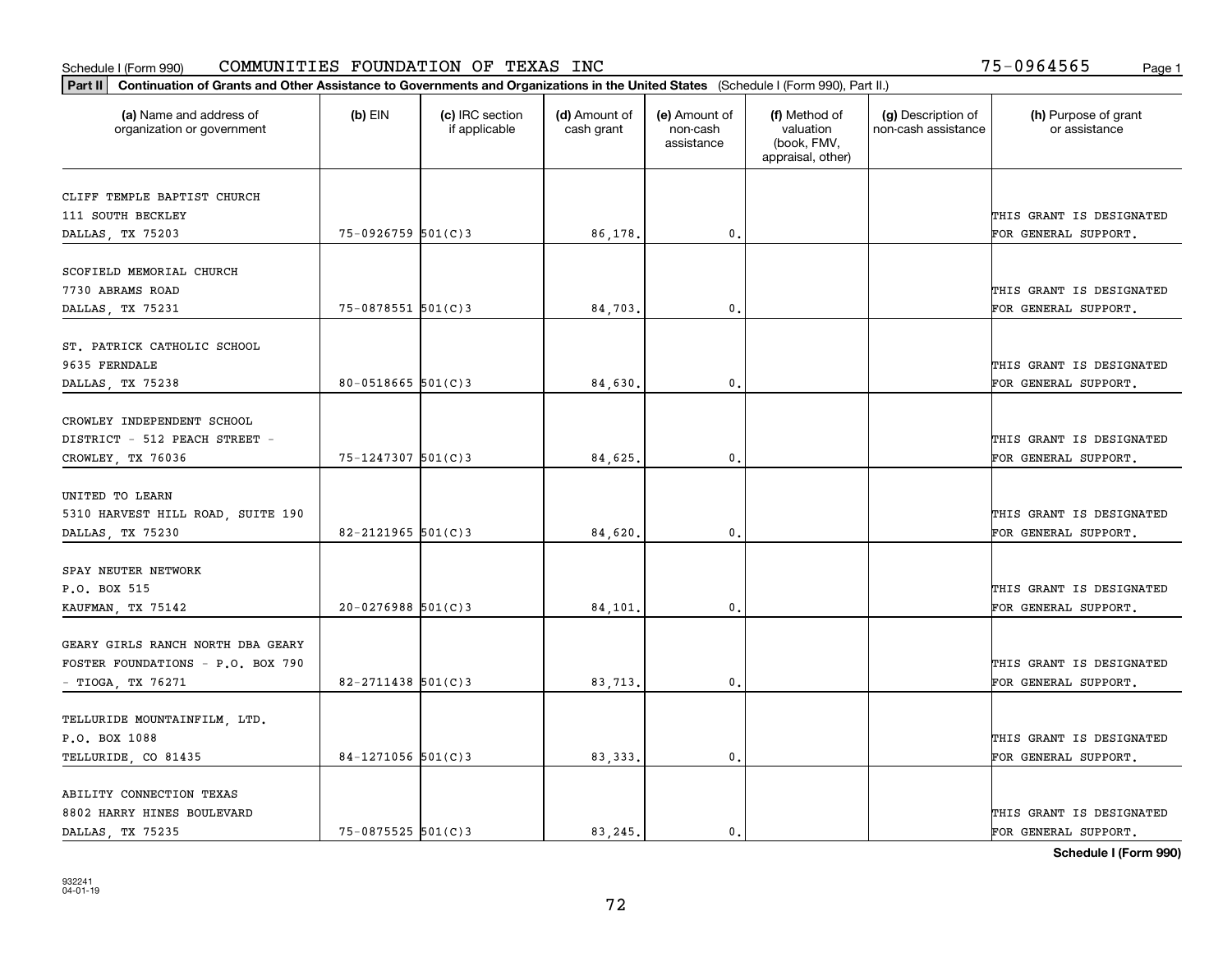|                                                       | Part II   Continuation of Grants and Other Assistance to Governments and Organizations in the United States (Schedule I (Form 990), Part II.) |                                  |                             |                                         |                                                                |                                           |                                       |  |  |
|-------------------------------------------------------|-----------------------------------------------------------------------------------------------------------------------------------------------|----------------------------------|-----------------------------|-----------------------------------------|----------------------------------------------------------------|-------------------------------------------|---------------------------------------|--|--|
| (a) Name and address of<br>organization or government | $(b)$ EIN                                                                                                                                     | (c) IRC section<br>if applicable | (d) Amount of<br>cash grant | (e) Amount of<br>non-cash<br>assistance | (f) Method of<br>valuation<br>(book, FMV,<br>appraisal, other) | (g) Description of<br>non-cash assistance | (h) Purpose of grant<br>or assistance |  |  |
| MONTESSORI ADVANCEMENT                                |                                                                                                                                               |                                  |                             |                                         |                                                                |                                           |                                       |  |  |
| ORGANIZATION - 3420 CLAYTON ROAD                      |                                                                                                                                               |                                  |                             |                                         |                                                                |                                           | THIS GRANT IS DESIGNATED              |  |  |
| EAST - FORT WORTH, TX 76116                           | 86-1175341 501(C)3                                                                                                                            |                                  | 83,221.                     | $\mathfrak{o}$ .                        |                                                                |                                           | FOR GENERAL SUPPORT.                  |  |  |
|                                                       |                                                                                                                                               |                                  |                             |                                         |                                                                |                                           |                                       |  |  |
| READING PARTNERS                                      |                                                                                                                                               |                                  |                             |                                         |                                                                |                                           |                                       |  |  |
| 2910 SWISS AVENUE                                     |                                                                                                                                               |                                  |                             |                                         |                                                                |                                           | THIS GRANT IS DESIGNATED              |  |  |
| DALLAS, TX 75204-5962                                 | $77 - 0568469$ 501(C)3                                                                                                                        |                                  | 83,183                      | 0.                                      |                                                                |                                           | FOR GENERAL SUPPORT.                  |  |  |
|                                                       |                                                                                                                                               |                                  |                             |                                         |                                                                |                                           |                                       |  |  |
| LEUKEMIA & LYMPHOMA SOCIETY, INC.                     |                                                                                                                                               |                                  |                             |                                         |                                                                |                                           |                                       |  |  |
| 8111 LBJ FREEWAY, SUITE 425                           |                                                                                                                                               |                                  |                             |                                         |                                                                |                                           | THIS GRANT IS DESIGNATED              |  |  |
| DALLAS, TX 75251                                      | $13 - 5644916$ 501(C)3                                                                                                                        |                                  | 83,060.                     | $\mathbf{0}$ .                          |                                                                |                                           | FOR GENERAL SUPPORT.                  |  |  |
| AFRICA NEW LIFE MINISTRIES                            |                                                                                                                                               |                                  |                             |                                         |                                                                |                                           |                                       |  |  |
| INTERNATIONAL - 7405 SOUTHWEST                        |                                                                                                                                               |                                  |                             |                                         |                                                                |                                           |                                       |  |  |
| TECH CENTER DRIVE, SUITE 144 -                        |                                                                                                                                               |                                  |                             |                                         |                                                                |                                           | THIS GRANT IS DESIGNATED              |  |  |
| PORTLAND, OR 97223                                    | $48 - 1291935$ 501(C)3                                                                                                                        |                                  | 83,000.                     | 0.                                      |                                                                |                                           | FOR GENERAL SUPPORT.                  |  |  |
|                                                       |                                                                                                                                               |                                  |                             |                                         |                                                                |                                           |                                       |  |  |
| MANEGAIT                                              |                                                                                                                                               |                                  |                             |                                         |                                                                |                                           |                                       |  |  |
| 3160 NORTH CUSTER ROAD                                |                                                                                                                                               |                                  |                             |                                         |                                                                |                                           | THIS GRANT IS DESIGNATED              |  |  |
| MCKINNEY, TX 75071-3051                               | $26 - 1525268$ 501(C)3                                                                                                                        |                                  | 82,107.                     | 0.                                      |                                                                |                                           | FOR GENERAL SUPPORT.                  |  |  |
|                                                       |                                                                                                                                               |                                  |                             |                                         |                                                                |                                           |                                       |  |  |
| THE AGAPE CLINIC                                      |                                                                                                                                               |                                  |                             |                                         |                                                                |                                           |                                       |  |  |
| 4104 JUNIUS STREET                                    |                                                                                                                                               |                                  |                             |                                         |                                                                |                                           | THIS GRANT IS DESIGNATED              |  |  |
| DALLAS, TX 75246                                      | $14-1847977$ 501(C)3                                                                                                                          |                                  | 82,078                      | 0.                                      |                                                                |                                           | FOR GENERAL SUPPORT.                  |  |  |
| DALLAS CENTER FOR THE PERFORMING                      |                                                                                                                                               |                                  |                             |                                         |                                                                |                                           |                                       |  |  |
| ARTS FOUNDATION, INC. - 700 NORTH                     |                                                                                                                                               |                                  |                             |                                         |                                                                |                                           |                                       |  |  |
| PEARL STREET, SUITE N1800 -                           |                                                                                                                                               |                                  |                             |                                         |                                                                |                                           | THIS GRANT IS DESIGNATED              |  |  |
| DALLAS, TX 75201-2824                                 | $75 - 2890923$ 501(C)3                                                                                                                        |                                  | 81,051                      | $\mathbf{0}$ .                          |                                                                |                                           | FOR GENERAL SUPPORT.                  |  |  |
|                                                       |                                                                                                                                               |                                  |                             |                                         |                                                                |                                           |                                       |  |  |
| NATURE CONSERVANCY, INC.                              |                                                                                                                                               |                                  |                             |                                         |                                                                |                                           |                                       |  |  |
| 4245 N. FAIRFAX DRIVE, SUITE 100                      |                                                                                                                                               |                                  |                             |                                         |                                                                |                                           | THIS GRANT IS DESIGNATED              |  |  |
| ARLINGTON, VA 22203-1637                              | 53-0242652 501(C)3                                                                                                                            |                                  | 81,050.                     | 0.                                      |                                                                |                                           | FOR GENERAL SUPPORT.                  |  |  |
|                                                       |                                                                                                                                               |                                  |                             |                                         |                                                                |                                           |                                       |  |  |
| NANCY LIEBERMAN CHARITIES                             |                                                                                                                                               |                                  |                             |                                         |                                                                |                                           |                                       |  |  |
| P.O. BOX 261233                                       |                                                                                                                                               |                                  |                             |                                         |                                                                |                                           | THIS GRANT IS DESIGNATED              |  |  |
| PLANO, TX 75026                                       | $36 - 4642743$ 501(C)3                                                                                                                        |                                  | 81.046.                     | $\mathbf{0}$ .                          |                                                                |                                           | FOR GENERAL SUPPORT.                  |  |  |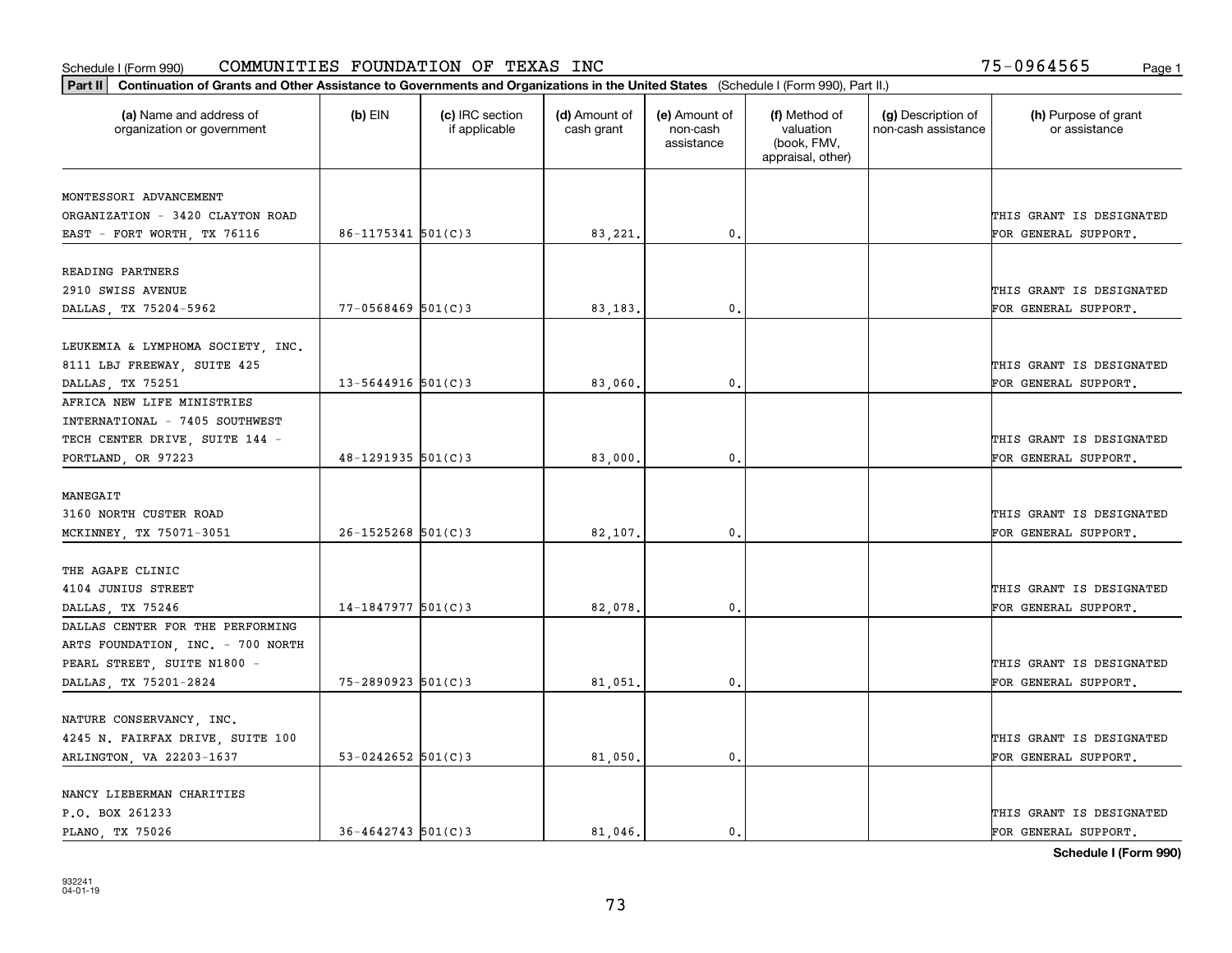|                                                       | Part II   Continuation of Grants and Other Assistance to Governments and Organizations in the United States (Schedule I (Form 990), Part II.) |                                  |                             |                                         |                                                                |                                           |                                       |  |  |  |  |
|-------------------------------------------------------|-----------------------------------------------------------------------------------------------------------------------------------------------|----------------------------------|-----------------------------|-----------------------------------------|----------------------------------------------------------------|-------------------------------------------|---------------------------------------|--|--|--|--|
| (a) Name and address of<br>organization or government | $(b)$ EIN                                                                                                                                     | (c) IRC section<br>if applicable | (d) Amount of<br>cash grant | (e) Amount of<br>non-cash<br>assistance | (f) Method of<br>valuation<br>(book, FMV,<br>appraisal, other) | (g) Description of<br>non-cash assistance | (h) Purpose of grant<br>or assistance |  |  |  |  |
| DALLAS OPERA                                          |                                                                                                                                               |                                  |                             |                                         |                                                                |                                           |                                       |  |  |  |  |
| 2403 FLORA STREET, SUITE 500                          |                                                                                                                                               |                                  |                             |                                         |                                                                |                                           | THIS GRANT IS DESIGNATED              |  |  |  |  |
| DALLAS, TX 75201-2415                                 | $75 - 6004746$ 501(C)3                                                                                                                        |                                  | 80,613.                     | $\mathfrak o$ .                         |                                                                |                                           | FOR GENERAL SUPPORT.                  |  |  |  |  |
|                                                       |                                                                                                                                               |                                  |                             |                                         |                                                                |                                           |                                       |  |  |  |  |
| BISHOP DUNNE CATHOLIC SCHOOL, INC.                    |                                                                                                                                               |                                  |                             |                                         |                                                                |                                           |                                       |  |  |  |  |
| 3900 RUGGED DRIVE                                     |                                                                                                                                               |                                  |                             |                                         |                                                                |                                           | THIS GRANT IS DESIGNATED              |  |  |  |  |
| DALLAS, TX 75224                                      | $75 - 2883025$ 501(C)3                                                                                                                        |                                  | 79,739.                     | $\mathfrak{o}$ .                        |                                                                |                                           | FOR GENERAL SUPPORT.                  |  |  |  |  |
|                                                       |                                                                                                                                               |                                  |                             |                                         |                                                                |                                           |                                       |  |  |  |  |
| MOMMIES IN NEED                                       |                                                                                                                                               |                                  |                             |                                         |                                                                |                                           |                                       |  |  |  |  |
| 2904 FLOYD STREET                                     |                                                                                                                                               |                                  |                             |                                         |                                                                |                                           | THIS GRANT IS DESIGNATED              |  |  |  |  |
| DALLAS, TX 75204                                      | $47 - 2248716$ 501(C)3                                                                                                                        |                                  | 79,466.                     | $\mathfrak{o}$ .                        |                                                                |                                           | FOR GENERAL SUPPORT.                  |  |  |  |  |
| THE CLARIDEN SCHOOL                                   |                                                                                                                                               |                                  |                             |                                         |                                                                |                                           |                                       |  |  |  |  |
| 100 CLARIDEN RANCH ROAD                               |                                                                                                                                               |                                  |                             |                                         |                                                                |                                           | THIS GRANT IS DESIGNATED              |  |  |  |  |
| SOUTHLAKE, TX 76092                                   | $75 - 2599601$ 501(C)3                                                                                                                        |                                  | 78,823.                     | 0.                                      |                                                                |                                           | FOR GENERAL SUPPORT.                  |  |  |  |  |
|                                                       |                                                                                                                                               |                                  |                             |                                         |                                                                |                                           |                                       |  |  |  |  |
| LIVING HOPE MINISTRIES, INC.                          |                                                                                                                                               |                                  |                             |                                         |                                                                |                                           |                                       |  |  |  |  |
| P.O. BOX 2239                                         |                                                                                                                                               |                                  |                             |                                         |                                                                |                                           | THIS GRANT IS DESIGNATED              |  |  |  |  |
| ARLINGTON, TX 76004                                   | $75 - 2612813$ 501(C)3                                                                                                                        |                                  | 78,796.                     | 0                                       |                                                                |                                           | FOR GENERAL SUPPORT.                  |  |  |  |  |
|                                                       |                                                                                                                                               |                                  |                             |                                         |                                                                |                                           |                                       |  |  |  |  |
| UNION COFFEE HOUSE MINISTRY, INC.                     |                                                                                                                                               |                                  |                             |                                         |                                                                |                                           |                                       |  |  |  |  |
| 3705 CEDAR SPRINGS ROAD                               |                                                                                                                                               |                                  |                             |                                         |                                                                |                                           | THIS GRANT IS DESIGNATED              |  |  |  |  |
| DALLAS, TX 75219                                      | $45 - 5582386$ 501(C)3                                                                                                                        |                                  | 78,793.                     | $\mathbf{0}$                            |                                                                |                                           | FOR GENERAL SUPPORT.                  |  |  |  |  |
|                                                       |                                                                                                                                               |                                  |                             |                                         |                                                                |                                           |                                       |  |  |  |  |
| HIGHLANDS SCHOOL, INC.                                |                                                                                                                                               |                                  |                             |                                         |                                                                |                                           |                                       |  |  |  |  |
| 1451 E. NORTHGATE DRIVE                               |                                                                                                                                               |                                  |                             |                                         |                                                                |                                           | THIS GRANT IS DESIGNATED              |  |  |  |  |
| IRVING, TX 75062                                      | $06 - 1482655$ 501(C)3                                                                                                                        |                                  | 78,319.                     | $\mathfrak{o}$ .                        |                                                                |                                           | FOR GENERAL SUPPORT.                  |  |  |  |  |
|                                                       |                                                                                                                                               |                                  |                             |                                         |                                                                |                                           |                                       |  |  |  |  |
| RONALD MCDONALD HOUSE OF DALLAS,                      |                                                                                                                                               |                                  |                             |                                         |                                                                |                                           |                                       |  |  |  |  |
| INC. - 4707 BENGAL STREET -                           |                                                                                                                                               |                                  |                             |                                         |                                                                |                                           | THIS GRANT IS DESIGNATED              |  |  |  |  |
| DALLAS, TX 75235                                      | $75 - 1609401$ 501(C)3                                                                                                                        |                                  | 78,049.                     | $\mathfrak{o}$ .                        |                                                                |                                           | FOR GENERAL SUPPORT.                  |  |  |  |  |
| AMERICAN CANCER SOCIETY, INC.                         |                                                                                                                                               |                                  |                             |                                         |                                                                |                                           |                                       |  |  |  |  |
| 2304 WEST WADLEY AVENUE                               |                                                                                                                                               |                                  |                             |                                         |                                                                |                                           | THIS GRANT IS DESIGNATED              |  |  |  |  |
| MIDLAND, TX 79705                                     | $13 - 1788491$ 501(C)3                                                                                                                        |                                  | 77.868.                     | $\mathfrak{o}$ .                        |                                                                |                                           | FOR GENERAL SUPPORT.                  |  |  |  |  |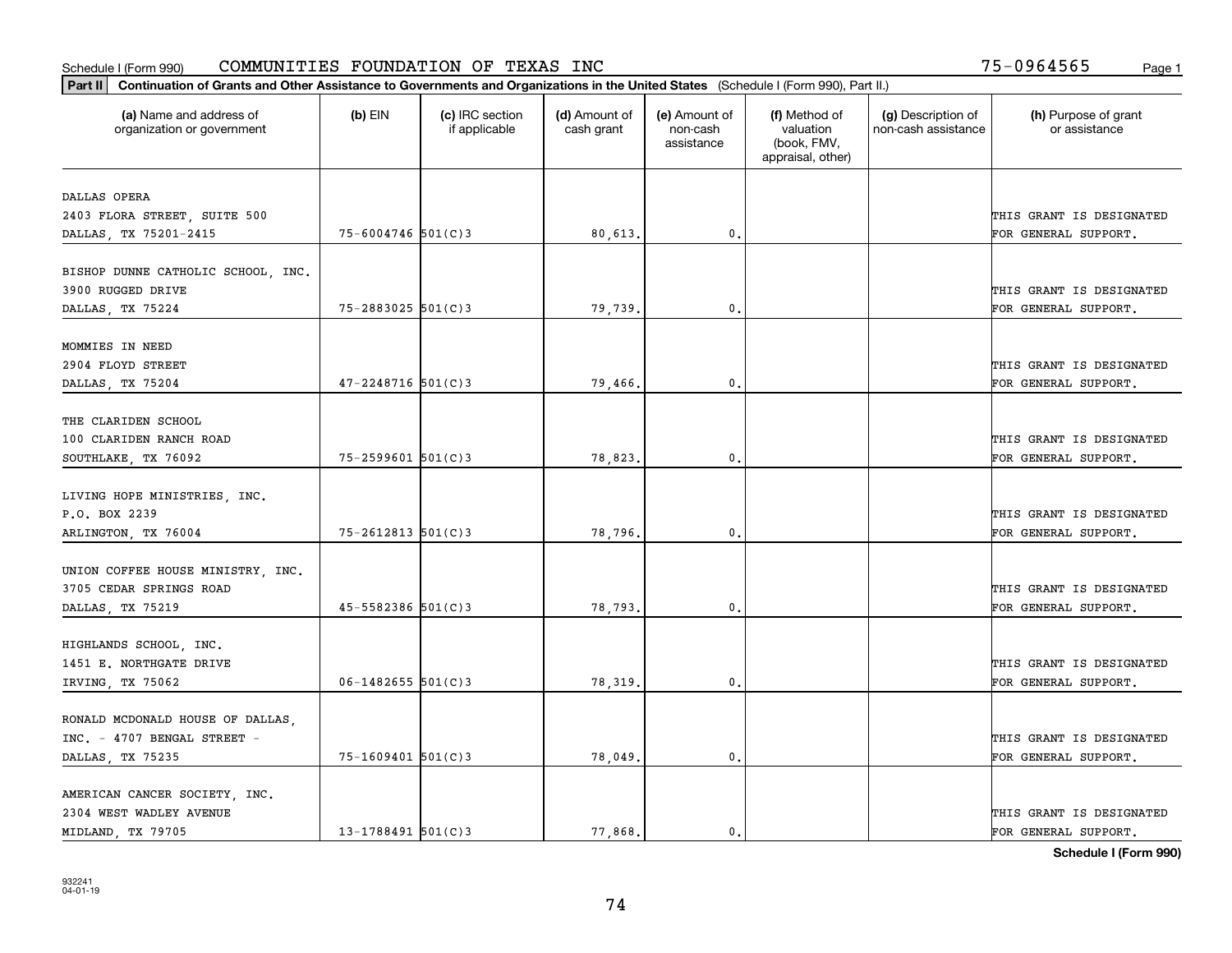| Part II   Continuation of Grants and Other Assistance to Governments and Organizations in the United States (Schedule I (Form 990), Part II.) |                        |                                  |                             |                                         |                                                                |                                           |                                       |
|-----------------------------------------------------------------------------------------------------------------------------------------------|------------------------|----------------------------------|-----------------------------|-----------------------------------------|----------------------------------------------------------------|-------------------------------------------|---------------------------------------|
| (a) Name and address of<br>organization or government                                                                                         | $(b)$ EIN              | (c) IRC section<br>if applicable | (d) Amount of<br>cash grant | (e) Amount of<br>non-cash<br>assistance | (f) Method of<br>valuation<br>(book, FMV,<br>appraisal, other) | (g) Description of<br>non-cash assistance | (h) Purpose of grant<br>or assistance |
| MAKE-A-WISH FOUNDATION OF NORTH                                                                                                               |                        |                                  |                             |                                         |                                                                |                                           |                                       |
| TEXAS - 16803 DALLAS PARKWAY,                                                                                                                 |                        |                                  |                             |                                         |                                                                |                                           | THIS GRANT IS DESIGNATED              |
| SUITE 100 - ADDISON, TX 75001                                                                                                                 | $75 - 1889666$ 501(C)3 |                                  | 77,138.                     | 0.                                      |                                                                |                                           | FOR GENERAL SUPPORT.                  |
|                                                                                                                                               |                        |                                  |                             |                                         |                                                                |                                           |                                       |
| DALLAS THEOLOGICAL SEMINARY                                                                                                                   |                        |                                  |                             |                                         |                                                                |                                           |                                       |
| 3909 SWISS AVENUE                                                                                                                             |                        |                                  |                             |                                         |                                                                |                                           | THIS GRANT IS DESIGNATED              |
| DALLAS, TX 75204                                                                                                                              | 75-0827421 501(C)3     |                                  | 76,503.                     | $\mathbf{0}$                            |                                                                |                                           | FOR GENERAL SUPPORT.                  |
|                                                                                                                                               |                        |                                  |                             |                                         |                                                                |                                           |                                       |
| CITY OF DALLAS                                                                                                                                |                        |                                  |                             |                                         |                                                                |                                           |                                       |
| 1500 MARILLA STREET, 4EN                                                                                                                      |                        |                                  |                             |                                         |                                                                |                                           | THIS GRANT IS DESIGNATED              |
| DALLAS, TX 75201                                                                                                                              | 75-6000508 115         |                                  | 76,471.                     | $\mathbf{0}$ .                          |                                                                |                                           | FOR GENERAL SUPPORT.                  |
| CEDAR HILL SHARES, INC.                                                                                                                       |                        |                                  |                             |                                         |                                                                |                                           |                                       |
| 403 HOUSTON STREET, P.O. BOX 2694                                                                                                             |                        |                                  |                             |                                         |                                                                |                                           | THIS GRANT IS DESIGNATED              |
| CEDAR HILL, TX 75104                                                                                                                          | $75 - 2486449$ 501(C)3 |                                  | 76,414.                     | $\mathbf{0}$                            |                                                                |                                           | FOR GENERAL SUPPORT.                  |
|                                                                                                                                               |                        |                                  |                             |                                         |                                                                |                                           |                                       |
| HOLY TRINITY CATHOLIC SCHOOL                                                                                                                  |                        |                                  |                             |                                         |                                                                |                                           |                                       |
| 3750 WILLIAM D. TATE AVE                                                                                                                      |                        |                                  |                             |                                         |                                                                |                                           | THIS GRANT IS DESIGNATED              |
| GRAPEVINE, TX 76051                                                                                                                           | $75 - 2507903$ 501(C)3 |                                  | 76,336.                     | $\mathbf{0}$                            |                                                                |                                           | FOR GENERAL SUPPORT.                  |
|                                                                                                                                               |                        |                                  |                             |                                         |                                                                |                                           |                                       |
| FORERUNNER FUND                                                                                                                               |                        |                                  |                             |                                         |                                                                |                                           |                                       |
| 10228 EAST NORTHWEST HIGHWAY, BOX 2                                                                                                           |                        |                                  |                             |                                         |                                                                |                                           | THIS GRANT IS DESIGNATED              |
| DALLAS, TX 75238                                                                                                                              | $27 - 1615273$ 501(C)3 |                                  | 76,295.                     | $\mathbf{0}$                            |                                                                |                                           | FOR GENERAL SUPPORT.                  |
|                                                                                                                                               |                        |                                  |                             |                                         |                                                                |                                           |                                       |
| SOUTHWEST CHRISTIAN SCHOOL, INC.                                                                                                              |                        |                                  |                             |                                         |                                                                |                                           |                                       |
| 6801 DAN DANCIGER ROAD                                                                                                                        |                        |                                  |                             |                                         |                                                                |                                           | THIS GRANT IS DESIGNATED              |
| FORT WORTH, TX 76133                                                                                                                          | 75-1305937 501(C)3     |                                  | 76,108.                     | $^{\rm 0}$ .                            |                                                                |                                           | FOR GENERAL SUPPORT.                  |
|                                                                                                                                               |                        |                                  |                             |                                         |                                                                |                                           |                                       |
| FIRST BAPTIST ACADEMY                                                                                                                         |                        |                                  |                             |                                         |                                                                |                                           |                                       |
| 7898 SAMUELL BOULEVARD                                                                                                                        |                        |                                  |                             |                                         |                                                                |                                           | THIS GRANT IS DESIGNATED              |
| DALLAS, TX 75228                                                                                                                              | 75-1548710 501(C)3     |                                  | 76,060.                     | $^{\circ}$ .                            |                                                                |                                           | FOR GENERAL SUPPORT.                  |
| BEACON HILL PREPARATORY INSTITUTE                                                                                                             |                        |                                  |                             |                                         |                                                                |                                           |                                       |
| 1402 NORTH CORINTH STREET, SUITE 25                                                                                                           |                        |                                  |                             |                                         |                                                                |                                           | THIS GRANT IS DESIGNATED              |
| DALLAS, TX 75215                                                                                                                              | $42 - 1624235$ 501(C)3 |                                  | 76.039.                     | $\mathbf{0}$ .                          |                                                                |                                           | FOR GENERAL SUPPORT.                  |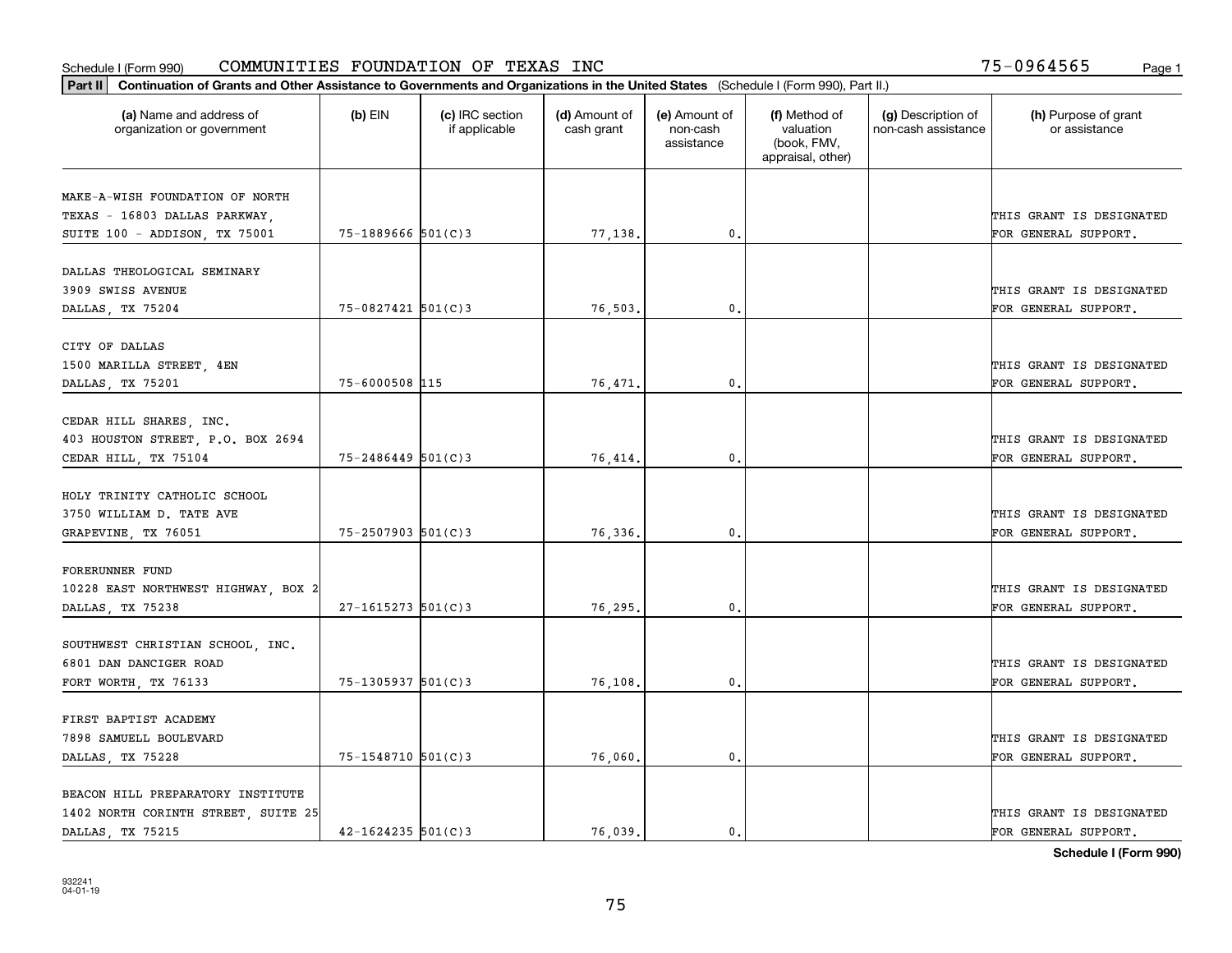| (a) Name and address of<br>organization or government | $(b)$ EIN               | (c) IRC section<br>if applicable | (d) Amount of<br>cash grant | (e) Amount of<br>non-cash<br>assistance | (f) Method of<br>valuation<br>(book, FMV,<br>appraisal, other) | (g) Description of<br>non-cash assistance | (h) Purpose of grant<br>or assistance |
|-------------------------------------------------------|-------------------------|----------------------------------|-----------------------------|-----------------------------------------|----------------------------------------------------------------|-------------------------------------------|---------------------------------------|
|                                                       |                         |                                  |                             |                                         |                                                                |                                           |                                       |
| HIGHLAND PARK PRESBYTERIAN DAY                        |                         |                                  |                             |                                         |                                                                |                                           |                                       |
| SCHOOL - 3821 UNIVERSITY BOULEVARD                    |                         |                                  |                             |                                         |                                                                |                                           | THIS GRANT IS DESIGNATED              |
| - DALLAS, TX 75205                                    | $20 - 4184295$ 501(C)3  |                                  | 75,926.                     | 0.                                      |                                                                |                                           | FOR GENERAL SUPPORT.                  |
| HABITAT OF COLLIN COUNTY                              |                         |                                  |                             |                                         |                                                                |                                           |                                       |
| 2060 COUCH DRIVE                                      |                         |                                  |                             |                                         |                                                                |                                           | THIS GRANT IS DESIGNATED              |
| MCKINNEY, TX 75069                                    | $75 - 2443511$ 501(C)3  |                                  | 75,301                      | 0.                                      |                                                                |                                           | FOR GENERAL SUPPORT.                  |
|                                                       |                         |                                  |                             |                                         |                                                                |                                           |                                       |
| UPTOWN PLAYERS, INC.                                  |                         |                                  |                             |                                         |                                                                |                                           |                                       |
| P.O. BOX 192264                                       |                         |                                  |                             |                                         |                                                                |                                           | THIS GRANT IS DESIGNATED              |
| DALLAS, TX 75219                                      | $36 - 4591959$ 501(C) 3 |                                  | 75,095.                     | $\mathfrak{o}$ .                        |                                                                |                                           | FOR GENERAL SUPPORT.                  |
|                                                       |                         |                                  |                             |                                         |                                                                |                                           |                                       |
| TROUT UNLIMITED                                       |                         |                                  |                             |                                         |                                                                |                                           |                                       |
| 2409 WINTER PARK STREET                               |                         |                                  |                             |                                         |                                                                |                                           | THIS GRANT IS DESIGNATED              |
| LOVELAND, CO 80538                                    | $84 - 0628113$ 501(C)3  |                                  | 75,000.                     | 0.                                      |                                                                |                                           | FOR GENERAL SUPPORT.                  |
|                                                       |                         |                                  |                             |                                         |                                                                |                                           |                                       |
| CHILD PROTECTIVE SERVICES,                            |                         |                                  |                             |                                         |                                                                |                                           |                                       |
| COMMUNITY PARTNERS, INC. - 7950                       |                         |                                  |                             |                                         |                                                                |                                           | THIS GRANT IS DESIGNATED              |
| ELMBROOK DRIVE - DALLAS, TX 75247                     | $75 - 2468034$ 501(C)3  |                                  | 74,978.                     | $\mathfrak o$ .                         |                                                                |                                           | FOR GENERAL SUPPORT.                  |
| GREAT HEARTS AMERICA-TEXAS                            |                         |                                  |                             |                                         |                                                                |                                           |                                       |
| 7633 HARRIS PARKWAY                                   |                         |                                  |                             |                                         |                                                                |                                           | THIS GRANT IS DESIGNATED              |
| FORT WORTH, TX 76123                                  | $43 - 1973126$ 501(C)3  |                                  | 74,803.                     | $\mathbf{0}$ .                          |                                                                |                                           | FOR GENERAL SUPPORT.                  |
|                                                       |                         |                                  |                             |                                         |                                                                |                                           |                                       |
| MISSION METROPLEX, INC.                               |                         |                                  |                             |                                         |                                                                |                                           |                                       |
| 210 WEST SOUTH STREET                                 |                         |                                  |                             |                                         |                                                                |                                           | THIS GRANT IS DESIGNATED              |
| ARLINGTON, TX 76010                                   | $75 - 2354962$ 501(C)3  |                                  | 74,147.                     | $^{\circ}$ .                            |                                                                |                                           | FOR GENERAL SUPPORT.                  |
|                                                       |                         |                                  |                             |                                         |                                                                |                                           |                                       |
| TD JAKES FOUNDATION                                   |                         |                                  |                             |                                         |                                                                |                                           |                                       |
| 5500 PRESTON ROAD, SUITE 250                          |                         |                                  |                             |                                         |                                                                |                                           | THIS GRANT IS DESIGNATED              |
| DALLAS, TX 75205                                      | $84 - 4667327$ 501(C)3  |                                  | 74,144.                     | $\mathbf{0}$                            |                                                                |                                           | FOR GENERAL SUPPORT.                  |
|                                                       |                         |                                  |                             |                                         |                                                                |                                           |                                       |
| <b>BLUE LEARNING</b>                                  |                         |                                  |                             |                                         |                                                                |                                           |                                       |
| 1301 WATERS RIDGE DRIVE                               |                         |                                  |                             |                                         |                                                                |                                           | THIS GRANT IS DESIGNATED              |
| LEWISVILLE, TX 75057                                  | $75 - 2822205$ 501(C)3  |                                  | 74.041.                     | $\mathbf{0}$ .                          |                                                                |                                           | FOR GENERAL SUPPORT.                  |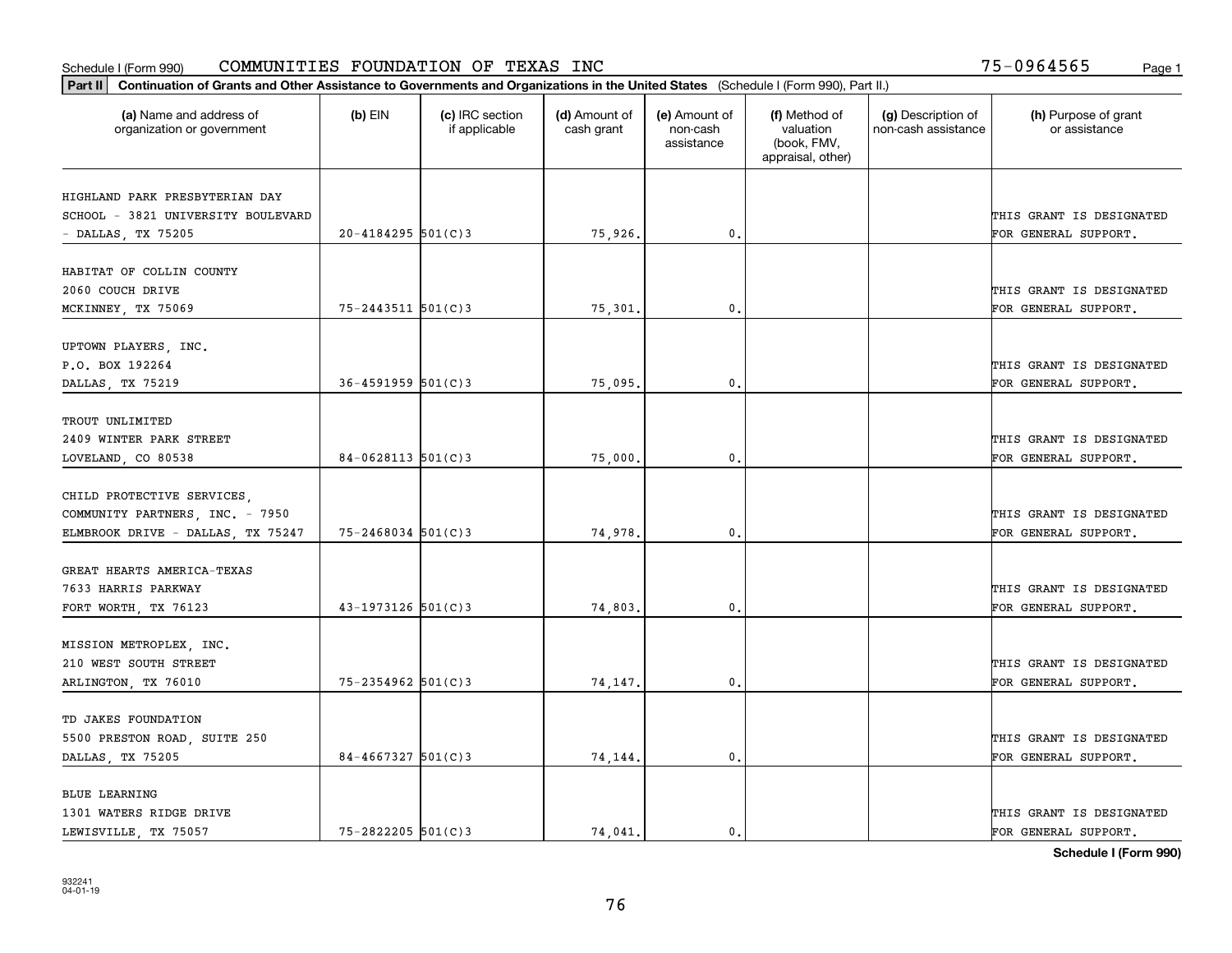| Part II   Continuation of Grants and Other Assistance to Governments and Organizations in the United States (Schedule I (Form 990), Part II.) |                        |                                  |                             |                                         |                                                                |                                           |                                       |
|-----------------------------------------------------------------------------------------------------------------------------------------------|------------------------|----------------------------------|-----------------------------|-----------------------------------------|----------------------------------------------------------------|-------------------------------------------|---------------------------------------|
| (a) Name and address of<br>organization or government                                                                                         | $(b)$ EIN              | (c) IRC section<br>if applicable | (d) Amount of<br>cash grant | (e) Amount of<br>non-cash<br>assistance | (f) Method of<br>valuation<br>(book, FMV,<br>appraisal, other) | (g) Description of<br>non-cash assistance | (h) Purpose of grant<br>or assistance |
|                                                                                                                                               |                        |                                  |                             |                                         |                                                                |                                           |                                       |
| YOUNG WOMEN'S PREPARATORY NETWORK<br>ONE ARTS PLAZA 1722 ROUTH STREET, S                                                                      |                        |                                  |                             |                                         |                                                                |                                           | THIS GRANT IS DESIGNATED              |
| DALLAS, TX 75201                                                                                                                              | $47-0902114$ 501(C)3   |                                  | 73,992.                     | 0.                                      |                                                                |                                           | FOR GENERAL SUPPORT.                  |
|                                                                                                                                               |                        |                                  |                             |                                         |                                                                |                                           |                                       |
| WILKINSON CENTER                                                                                                                              |                        |                                  |                             |                                         |                                                                |                                           |                                       |
| P.O. BOX 720248                                                                                                                               |                        |                                  |                             |                                         |                                                                |                                           | THIS GRANT IS DESIGNATED              |
| DALLAS, TX 75372-0248                                                                                                                         | $75 - 2712117$ 501(C)3 |                                  | 73,967.                     | 0.                                      |                                                                |                                           | FOR GENERAL SUPPORT.                  |
|                                                                                                                                               |                        |                                  |                             |                                         |                                                                |                                           |                                       |
| DALLAS METHODIST HOSPITALS                                                                                                                    |                        |                                  |                             |                                         |                                                                |                                           |                                       |
| FOUNDATION, INC. - P.O. BOX 655999                                                                                                            |                        |                                  |                             |                                         |                                                                |                                           | THIS GRANT IS DESIGNATED              |
| - DALLAS, TX 75203                                                                                                                            | 75-1548343 501(C)3     |                                  | 73,472.                     | $^{\rm 0}$ .                            |                                                                |                                           | FOR GENERAL SUPPORT.                  |
|                                                                                                                                               |                        |                                  |                             |                                         |                                                                |                                           |                                       |
| UNION GOSPEL MISSION OF TARRANT                                                                                                               |                        |                                  |                             |                                         |                                                                |                                           |                                       |
| COUNTY - 1321 EAST LANCASTER                                                                                                                  |                        |                                  |                             |                                         |                                                                |                                           | THIS GRANT IS DESIGNATED              |
| AVENUE - FORT WORTH, TX 76102                                                                                                                 | 75-6054677 501(C)3     |                                  | 72,957.                     | $\mathbf{0}$                            |                                                                |                                           | FOR GENERAL SUPPORT.                  |
|                                                                                                                                               |                        |                                  |                             |                                         |                                                                |                                           |                                       |
| COACHES OUTREACH                                                                                                                              |                        |                                  |                             |                                         |                                                                |                                           |                                       |
| 14140 MIDWAY ROAD, SUITE 102                                                                                                                  |                        |                                  |                             |                                         |                                                                |                                           | THIS GRANT IS DESIGNATED              |
| DALLAS, TX 75244                                                                                                                              | 74-2587034 501(C)3     |                                  | 72,950                      | 0.                                      |                                                                |                                           | FOR GENERAL SUPPORT.                  |
|                                                                                                                                               |                        |                                  |                             |                                         |                                                                |                                           |                                       |
| CAMP SUMMIT, INC.                                                                                                                             |                        |                                  |                             |                                         |                                                                |                                           | THIS GRANT IS DESIGNATED              |
| 17210 CAMPBELL ROAD, SUITE 180W                                                                                                               | $75 - 2488486$ 501(C)3 |                                  |                             | $\mathbf{0}$                            |                                                                |                                           |                                       |
| DALLAS, TX 75252-4202                                                                                                                         |                        |                                  | 72,497.                     |                                         |                                                                |                                           | FOR GENERAL SUPPORT.                  |
| BUILDING COMMUNITY WORKSHOP                                                                                                                   |                        |                                  |                             |                                         |                                                                |                                           |                                       |
| 1414 BELLEVIEW STREET, SUITE 150                                                                                                              |                        |                                  |                             |                                         |                                                                |                                           | THIS GRANT IS DESIGNATED              |
| DALLAS, TX 75201                                                                                                                              | $26 - 2132264$ 501(C)3 |                                  | 72,353.                     | $^{\rm 0}$ .                            |                                                                |                                           | FOR GENERAL SUPPORT.                  |
|                                                                                                                                               |                        |                                  |                             |                                         |                                                                |                                           |                                       |
| DALLAS 24 HOUR CLUB, INC.                                                                                                                     |                        |                                  |                             |                                         |                                                                |                                           |                                       |
| 4636 ROSS AVENUE                                                                                                                              |                        |                                  |                             |                                         |                                                                |                                           | THIS GRANT IS DESIGNATED              |
| DALLAS, TX 75204                                                                                                                              | 75-2231077 501(C)3     |                                  | 72,072.                     | $^{\circ}$ .                            |                                                                |                                           | FOR GENERAL SUPPORT.                  |
|                                                                                                                                               |                        |                                  |                             |                                         |                                                                |                                           |                                       |
| OUR FRIENDS PLACE                                                                                                                             |                        |                                  |                             |                                         |                                                                |                                           |                                       |
| 6500 GREENVILLE AVENUE, SUITE 620                                                                                                             |                        |                                  |                             |                                         |                                                                |                                           | THIS GRANT IS DESIGNATED              |
| DALLAS, TX 75206                                                                                                                              | $75 - 2077719$ 501(C)3 |                                  | 71.971.                     | $\mathbf{0}$ .                          |                                                                |                                           | FOR GENERAL SUPPORT.                  |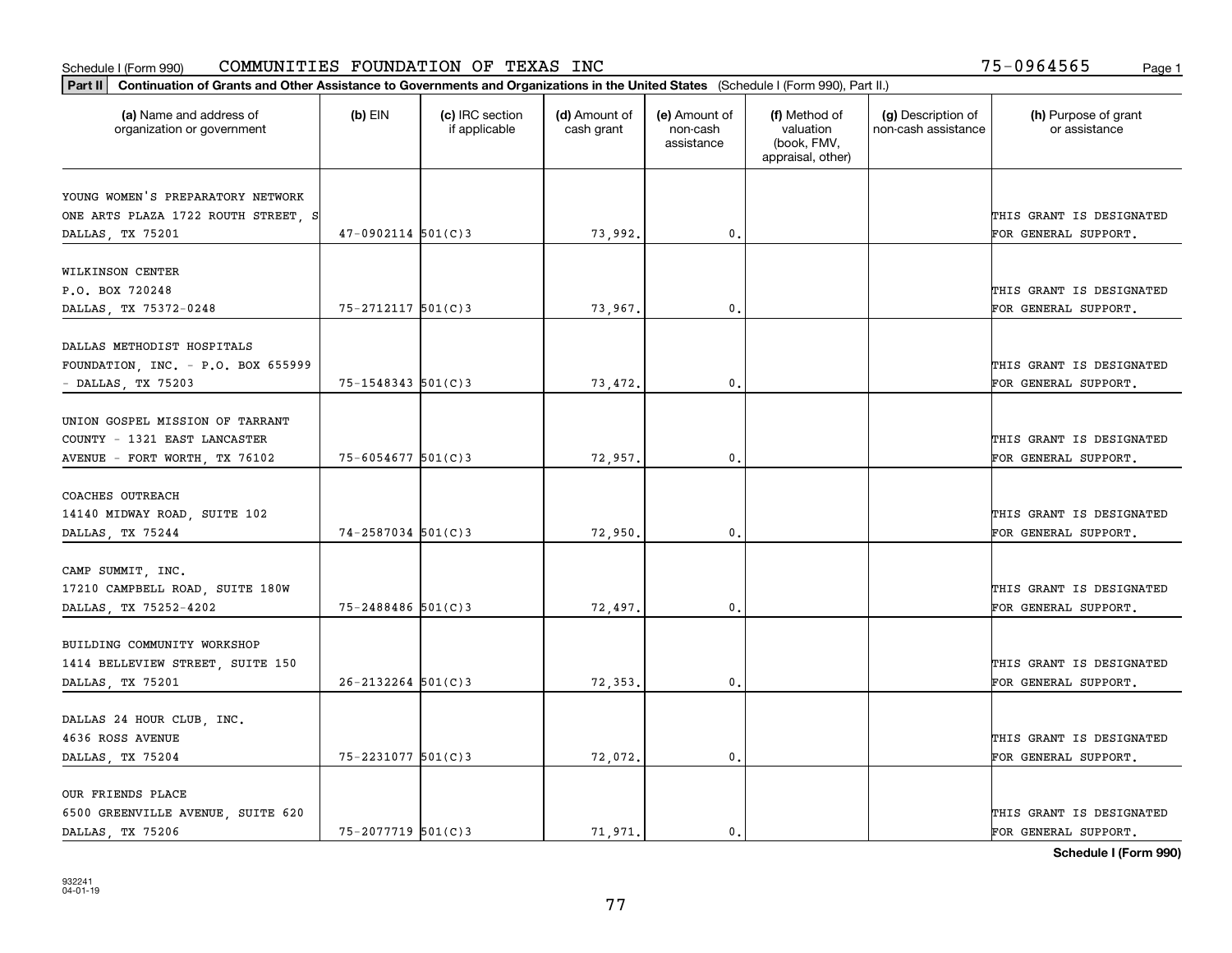#### Schedule I (Form 990) Page 1 COMMUNITIES FOUNDATION OF TEXAS INC 75-0964565

| Part II   Continuation of Grants and Other Assistance to Governments and Organizations in the United States (Schedule I (Form 990), Part II.) |                        |                                  |                             |                                         |                                                                |                                           |                                       |
|-----------------------------------------------------------------------------------------------------------------------------------------------|------------------------|----------------------------------|-----------------------------|-----------------------------------------|----------------------------------------------------------------|-------------------------------------------|---------------------------------------|
| (a) Name and address of<br>organization or government                                                                                         | $(b)$ EIN              | (c) IRC section<br>if applicable | (d) Amount of<br>cash grant | (e) Amount of<br>non-cash<br>assistance | (f) Method of<br>valuation<br>(book, FMV,<br>appraisal, other) | (g) Description of<br>non-cash assistance | (h) Purpose of grant<br>or assistance |
|                                                                                                                                               |                        |                                  |                             |                                         |                                                                |                                           |                                       |
| PRESBYTERIAN NIGHT SHELTER OF<br>TARRANT COUNTY - P.O. BOX 2645 -                                                                             |                        |                                  |                             |                                         |                                                                |                                           | THIS GRANT IS DESIGNATED              |
| FORT WORTH, TX 76113                                                                                                                          | 75-1985591 501(C)3     |                                  | 71,811.                     | 0.                                      |                                                                |                                           | FOR GENERAL SUPPORT.                  |
|                                                                                                                                               |                        |                                  |                             |                                         |                                                                |                                           |                                       |
| LET'S START TALKING MINISTRY                                                                                                                  |                        |                                  |                             |                                         |                                                                |                                           |                                       |
| 7650 PRECINCT LINE ROAD                                                                                                                       |                        |                                  |                             |                                         |                                                                |                                           | THIS GRANT IS DESIGNATED              |
| HURST, TX 76054-2354                                                                                                                          | $73 - 1570162$ 501(C)3 |                                  | 71,775.                     | 0.                                      |                                                                |                                           | FOR GENERAL SUPPORT.                  |
|                                                                                                                                               |                        |                                  |                             |                                         |                                                                |                                           |                                       |
| DALLAS BETHLEHEM CENTER, INC.                                                                                                                 |                        |                                  |                             |                                         |                                                                |                                           |                                       |
| 4410 LELAND AVENUE                                                                                                                            |                        |                                  |                             |                                         |                                                                |                                           | THIS GRANT IS DESIGNATED              |
| DALLAS, TX 75215                                                                                                                              | $75 - 0800667$ 501(C)3 |                                  | 71,716.                     | $\mathbf{0}$ .                          |                                                                |                                           | FOR GENERAL SUPPORT.                  |
|                                                                                                                                               |                        |                                  |                             |                                         |                                                                |                                           |                                       |
| DALLAS INTERNATIONAL SCHOOL                                                                                                                   |                        |                                  |                             |                                         |                                                                |                                           |                                       |
| 6039 CHURCHILL WAY                                                                                                                            |                        |                                  |                             |                                         |                                                                |                                           | THIS GRANT IS DESIGNATED              |
| DALLAS, TX 75230                                                                                                                              | $75 - 2421413$ 501(C)3 |                                  | 71,311.                     | 0.                                      |                                                                |                                           | FOR GENERAL SUPPORT.                  |
|                                                                                                                                               |                        |                                  |                             |                                         |                                                                |                                           |                                       |
| RICHARDSON CHAMBER OF COMMERCE                                                                                                                |                        |                                  |                             |                                         |                                                                |                                           |                                       |
| 411 BELLE GROVE DRIVE                                                                                                                         |                        |                                  |                             |                                         |                                                                |                                           | THIS GRANT IS DESIGNATED              |
| RICHARDSON, TX 75080                                                                                                                          | $75 - 0959636$ 501(C)6 |                                  | 71,235.                     | 0.                                      |                                                                |                                           | FOR GENERAL SUPPORT.                  |
|                                                                                                                                               |                        |                                  |                             |                                         |                                                                |                                           |                                       |
| A TIME TO REVIVE<br>P.O. BOX 835943                                                                                                           |                        |                                  |                             |                                         |                                                                |                                           | THIS GRANT IS DESIGNATED              |
|                                                                                                                                               | $26 - 4731843$ 501(C)3 |                                  | 71,204.                     | 0.                                      |                                                                |                                           | FOR GENERAL SUPPORT.                  |
| RICHARDSON, TX 75083                                                                                                                          |                        |                                  |                             |                                         |                                                                |                                           |                                       |
| SCHOLARSHOT, INC.                                                                                                                             |                        |                                  |                             |                                         |                                                                |                                           |                                       |
| 2904 SWISS AVENUE                                                                                                                             |                        |                                  |                             |                                         |                                                                |                                           | THIS GRANT IS DESIGNATED              |
| DALLAS, TX 75204                                                                                                                              | $27 - 0232250$ 501(C)3 |                                  | 71,149                      | 0.                                      |                                                                |                                           | FOR GENERAL SUPPORT.                  |
|                                                                                                                                               |                        |                                  |                             |                                         |                                                                |                                           |                                       |
| BOTH ENDS BURNING CAMPAIGN, INC.                                                                                                              |                        |                                  |                             |                                         |                                                                |                                           |                                       |
| 5101 TENNYSON PARKWAY                                                                                                                         |                        |                                  |                             |                                         |                                                                |                                           | THIS GRANT IS DESIGNATED              |
| PLANO, TX 75024                                                                                                                               | $27 - 2916150$ 501(C)3 |                                  | 71,134.                     | 0.                                      |                                                                |                                           | FOR GENERAL SUPPORT.                  |
|                                                                                                                                               |                        |                                  |                             |                                         |                                                                |                                           |                                       |
| TEXAS 2036                                                                                                                                    |                        |                                  |                             |                                         |                                                                |                                           |                                       |
| 3963 MAPLE AVENUE, SUITE 290                                                                                                                  |                        |                                  |                             |                                         |                                                                |                                           | THIS GRANT IS DESIGNATED              |
| DALLAS, TX 75219                                                                                                                              | $81 - 3063099$ 501(C)3 |                                  | 71,000.                     | 0.                                      |                                                                |                                           | FOR GENERAL SUPPORT.                  |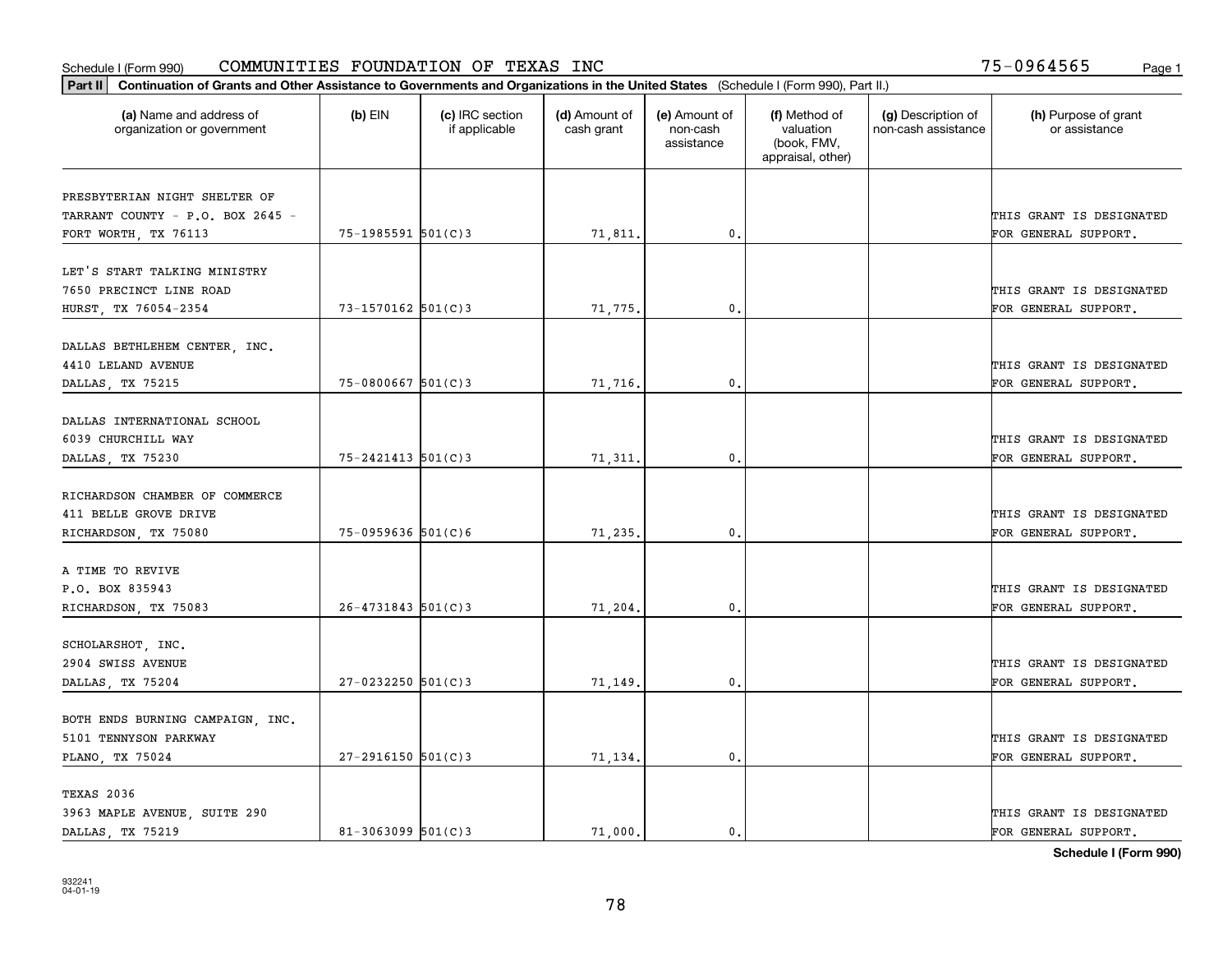| Part II   Continuation of Grants and Other Assistance to Governments and Organizations in the United States (Schedule I (Form 990), Part II.) |                        |                                  |                             |                                         |                                                                |                                           |                                       |
|-----------------------------------------------------------------------------------------------------------------------------------------------|------------------------|----------------------------------|-----------------------------|-----------------------------------------|----------------------------------------------------------------|-------------------------------------------|---------------------------------------|
| (a) Name and address of<br>organization or government                                                                                         | $(b)$ EIN              | (c) IRC section<br>if applicable | (d) Amount of<br>cash grant | (e) Amount of<br>non-cash<br>assistance | (f) Method of<br>valuation<br>(book, FMV,<br>appraisal, other) | (g) Description of<br>non-cash assistance | (h) Purpose of grant<br>or assistance |
| CHRISTS HAVEN FOR CHILDREN                                                                                                                    |                        |                                  |                             |                                         |                                                                |                                           |                                       |
| 4200 KELLER HASLET RD.                                                                                                                        |                        |                                  |                             |                                         |                                                                |                                           | THIS GRANT IS DESIGNATED              |
| KELLER, TX 76244                                                                                                                              | $23 - 7164673$ 501(C)3 |                                  | 70,648.                     | 0.                                      |                                                                |                                           | FOR GENERAL SUPPORT.                  |
|                                                                                                                                               |                        |                                  |                             |                                         |                                                                |                                           |                                       |
| AFTER-SCHOOL ALL-STARS                                                                                                                        |                        |                                  |                             |                                         |                                                                |                                           |                                       |
| 2902 SWISS AVENUE                                                                                                                             |                        |                                  |                             |                                         |                                                                |                                           | THIS GRANT IS DESIGNATED              |
| DALLAS, TX 75204                                                                                                                              | $95 - 4441208$ 501(C)3 |                                  | 70,059.                     | 0.                                      |                                                                |                                           | FOR GENERAL SUPPORT.                  |
|                                                                                                                                               |                        |                                  |                             |                                         |                                                                |                                           |                                       |
| CONVENCION BAUTISTA HISPANA DE                                                                                                                |                        |                                  |                             |                                         |                                                                |                                           |                                       |
| TEXAS - P.O. BOX 761264 - SAN                                                                                                                 |                        |                                  |                             |                                         |                                                                |                                           | THIS GRANT IS DESIGNATED              |
| ANTONIO, TX 78245                                                                                                                             | $27 - 4647546$ 501(C)3 |                                  | 70,000.                     | $\mathbf{0}$ .                          |                                                                |                                           | FOR GENERAL SUPPORT.                  |
| COWBOY HERITAGE ASSOCIATION OF                                                                                                                |                        |                                  |                             |                                         |                                                                |                                           |                                       |
| FORT WORTH - P.O. BOX 136639 -                                                                                                                |                        |                                  |                             |                                         |                                                                |                                           | THIS GRANT IS DESIGNATED              |
| FORT WORTH, TX 76136                                                                                                                          | 75-2882189 501(C)3     |                                  | 70,000.                     | 0.                                      |                                                                |                                           | FOR GENERAL SUPPORT.                  |
|                                                                                                                                               |                        |                                  |                             |                                         |                                                                |                                           |                                       |
| SOUTH TEXAS COLLEGE                                                                                                                           |                        |                                  |                             |                                         |                                                                |                                           |                                       |
| 3201 WEST PECAN BOULEVARD P.O. BOX                                                                                                            |                        |                                  |                             |                                         |                                                                |                                           | THIS GRANT IS DESIGNATED              |
| MCALLEN, TX 78502                                                                                                                             | $74 - 2683499$ 501(C)3 |                                  | 70,000.                     | 0.                                      |                                                                |                                           | FOR GENERAL SUPPORT.                  |
| STOCKYARDS PRESERVATION FOUNDATION                                                                                                            |                        |                                  |                             |                                         |                                                                |                                           |                                       |
| OF FORT WORTH TEXAS, INC. - 500                                                                                                               |                        |                                  |                             |                                         |                                                                |                                           |                                       |
| NORTHEAST 23RD STREET - FORT                                                                                                                  |                        |                                  |                             |                                         |                                                                |                                           | THIS GRANT IS DESIGNATED              |
| WORTH, TX 76164                                                                                                                               | $20 - 3413890$ 501(C)3 |                                  | 70,000.                     | 0.                                      |                                                                |                                           | FOR GENERAL SUPPORT.                  |
|                                                                                                                                               |                        |                                  |                             |                                         |                                                                |                                           |                                       |
| VISION AFRICA MINISTRIES, INC.                                                                                                                |                        |                                  |                             |                                         |                                                                |                                           |                                       |
| P.O. BOX 600008                                                                                                                               |                        |                                  |                             |                                         |                                                                |                                           | THIS GRANT IS DESIGNATED              |
| DALLAS, TX 75360-0008                                                                                                                         | 75-2819939 501(C)3     |                                  | 70,000.                     | $\mathfrak{o}$ .                        |                                                                |                                           | FOR GENERAL SUPPORT.                  |
|                                                                                                                                               |                        |                                  |                             |                                         |                                                                |                                           |                                       |
| FRIENDS OF SOLAR PREP                                                                                                                         |                        |                                  |                             |                                         |                                                                |                                           |                                       |
| 3963 MAPLE AVENUE, SUITE 300                                                                                                                  |                        |                                  |                             |                                         |                                                                |                                           | THIS GRANT IS DESIGNATED              |
| DALLAS, TX 75219                                                                                                                              | 81-3913957 $501(C)$ 3  |                                  | 69,841.                     | $\mathfrak o$ .                         |                                                                |                                           | FOR GENERAL SUPPORT.                  |
| CATCH UP & READ                                                                                                                               |                        |                                  |                             |                                         |                                                                |                                           |                                       |
| 3001 KNOX STREET, SUITE 405                                                                                                                   |                        |                                  |                             |                                         |                                                                |                                           | THIS GRANT IS DESIGNATED              |
| DALLAS, TX 75205                                                                                                                              | $45 - 3533496$ 501(C)3 |                                  | 69.829.                     | $\mathbf{0}$ .                          |                                                                |                                           | FOR GENERAL SUPPORT.                  |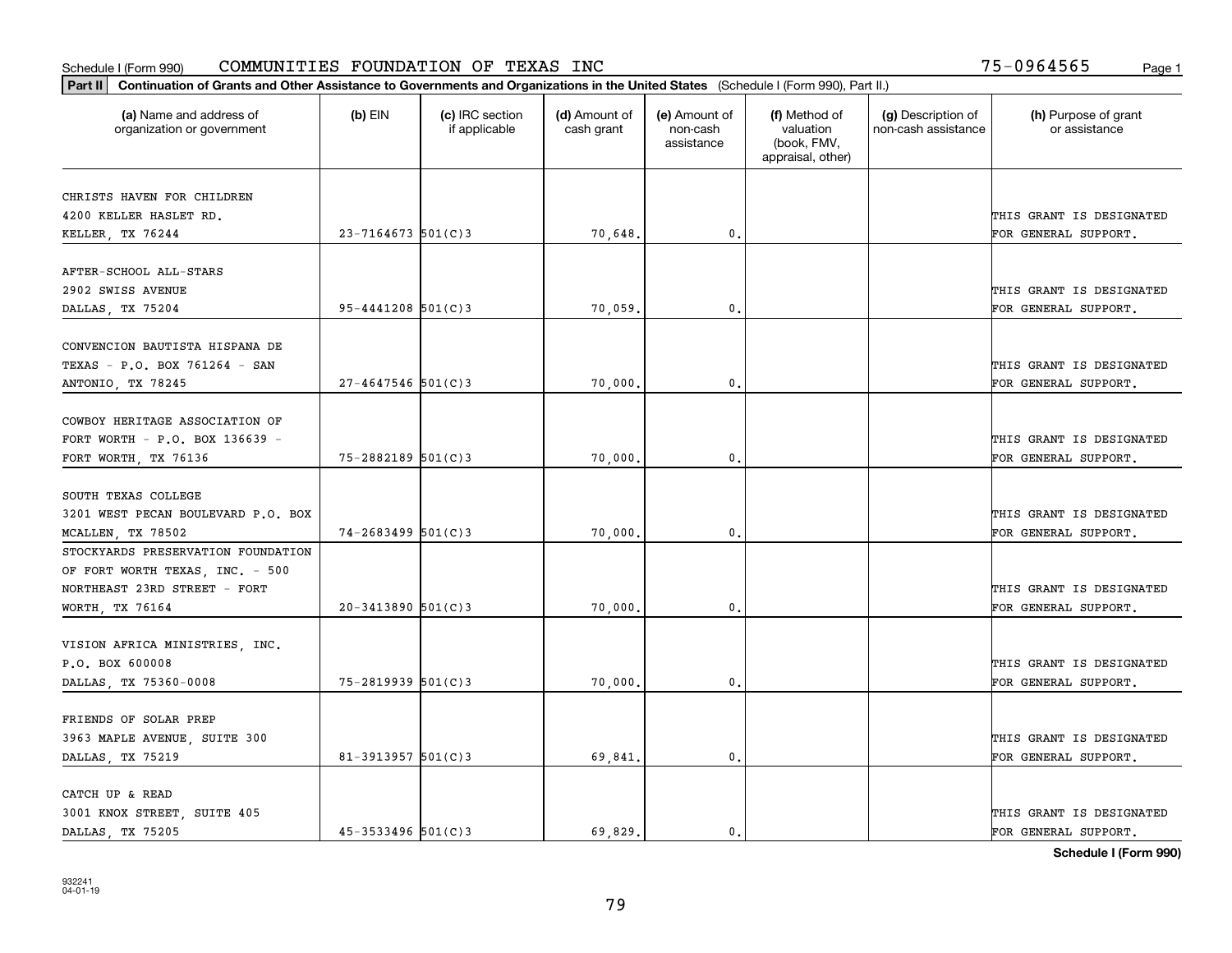|                                                       | Part II   Continuation of Grants and Other Assistance to Governments and Organizations in the United States (Schedule I (Form 990), Part II.) |                                  |                             |                                         |                                                                |                                           |                                       |  |  |  |  |
|-------------------------------------------------------|-----------------------------------------------------------------------------------------------------------------------------------------------|----------------------------------|-----------------------------|-----------------------------------------|----------------------------------------------------------------|-------------------------------------------|---------------------------------------|--|--|--|--|
| (a) Name and address of<br>organization or government | $(b)$ EIN                                                                                                                                     | (c) IRC section<br>if applicable | (d) Amount of<br>cash grant | (e) Amount of<br>non-cash<br>assistance | (f) Method of<br>valuation<br>(book, FMV,<br>appraisal, other) | (g) Description of<br>non-cash assistance | (h) Purpose of grant<br>or assistance |  |  |  |  |
| FRIENDS OF SKY RANCH INC.                             |                                                                                                                                               |                                  |                             |                                         |                                                                |                                           |                                       |  |  |  |  |
| 7616 LYNDON B. JOHNSON FREEWAY, SUI                   |                                                                                                                                               |                                  |                             |                                         |                                                                |                                           | THIS GRANT IS DESIGNATED              |  |  |  |  |
| DALLAS, TX 75251                                      | $27 - 4018395$ 501(C)3                                                                                                                        |                                  | 69,780.                     | $\mathbf{0}$ .                          |                                                                |                                           | FOR GENERAL SUPPORT.                  |  |  |  |  |
|                                                       |                                                                                                                                               |                                  |                             |                                         |                                                                |                                           |                                       |  |  |  |  |
| EDUCATIONAL FIRST STEPS                               |                                                                                                                                               |                                  |                             |                                         |                                                                |                                           |                                       |  |  |  |  |
| 2815 GASTON AVENUE                                    |                                                                                                                                               |                                  |                             |                                         |                                                                |                                           | THIS GRANT IS DESIGNATED              |  |  |  |  |
| DALLAS, TX 75226                                      | $75 - 2334053$ 501(C)3                                                                                                                        |                                  | 69.614.                     | 0.                                      |                                                                |                                           | FOR GENERAL SUPPORT.                  |  |  |  |  |
|                                                       |                                                                                                                                               |                                  |                             |                                         |                                                                |                                           |                                       |  |  |  |  |
| DALLAS SOCIAL VENTURE PARTNERS                        |                                                                                                                                               |                                  |                             |                                         |                                                                |                                           |                                       |  |  |  |  |
| PO BOX 670546                                         |                                                                                                                                               |                                  |                             |                                         |                                                                |                                           | THIS GRANT IS DESIGNATED              |  |  |  |  |
| DALLAS, TX 75367<br>FRIENDS OF IMAGINE INTERNATIONAL  | $75 - 2945359$ 501(C)3                                                                                                                        |                                  | 68,680,                     | $\mathfrak{o}$ .                        |                                                                |                                           | FOR GENERAL SUPPORT.                  |  |  |  |  |
| ACADEMY OF NORTH TEXAS - 2860                         |                                                                                                                                               |                                  |                             |                                         |                                                                |                                           |                                       |  |  |  |  |
| VIRGINIA PARKWAY - MCKINNEY, TX                       |                                                                                                                                               |                                  |                             |                                         |                                                                |                                           | THIS GRANT IS DESIGNATED              |  |  |  |  |
| 75071                                                 | $26 - 2761185$ 501(C)3                                                                                                                        |                                  | 68,665.                     | $\mathbf{0}$                            |                                                                |                                           | FOR GENERAL SUPPORT.                  |  |  |  |  |
|                                                       |                                                                                                                                               |                                  |                             |                                         |                                                                |                                           |                                       |  |  |  |  |
| METRO RELIEF                                          |                                                                                                                                               |                                  |                             |                                         |                                                                |                                           |                                       |  |  |  |  |
| 5201 SOUTH COLONY BOULEVARD, SUITE                    |                                                                                                                                               |                                  |                             |                                         |                                                                |                                           | THIS GRANT IS DESIGNATED              |  |  |  |  |
| THE COLONY, TX 75056                                  | $45 - 2389719$ 501(C)3                                                                                                                        |                                  | 68,554.                     | $\mathbf{0}$                            |                                                                |                                           | FOR GENERAL SUPPORT.                  |  |  |  |  |
|                                                       |                                                                                                                                               |                                  |                             |                                         |                                                                |                                           |                                       |  |  |  |  |
| TRAFFICK911                                           |                                                                                                                                               |                                  |                             |                                         |                                                                |                                           |                                       |  |  |  |  |
| 4575 CLAIRE CHENNAULT ST                              |                                                                                                                                               |                                  |                             |                                         |                                                                |                                           | THIS GRANT IS DESIGNATED              |  |  |  |  |
| ADDISON, TX 75001                                     | $27 - 1111529$ 501(C)3                                                                                                                        |                                  | 68,510.                     | $\mathbf{0}$ .                          |                                                                |                                           | FOR GENERAL SUPPORT.                  |  |  |  |  |
|                                                       |                                                                                                                                               |                                  |                             |                                         |                                                                |                                           |                                       |  |  |  |  |
| INCARNATION HOUSE<br>4061 CENTRAL EXPRESSWAY          |                                                                                                                                               |                                  |                             |                                         |                                                                |                                           | THIS GRANT IS DESIGNATED              |  |  |  |  |
| DALLAS, TX 75204                                      | $47-1994852$ 501(C)3                                                                                                                          |                                  | 68,390.                     | $^{\circ}$ .                            |                                                                |                                           | FOR GENERAL SUPPORT.                  |  |  |  |  |
|                                                       |                                                                                                                                               |                                  |                             |                                         |                                                                |                                           |                                       |  |  |  |  |
| CHILDCAREGROUP                                        |                                                                                                                                               |                                  |                             |                                         |                                                                |                                           |                                       |  |  |  |  |
| 1420 WEST MOCKINGBIRD LANE, SUITE 3                   |                                                                                                                                               |                                  |                             |                                         |                                                                |                                           | THIS GRANT IS DESIGNATED              |  |  |  |  |
| DALLAS, TX 75231                                      | $75 - 0800634$ 501(C)3                                                                                                                        |                                  | 68,322.                     | $\mathbf{0}$                            |                                                                |                                           | FOR GENERAL SUPPORT.                  |  |  |  |  |
|                                                       |                                                                                                                                               |                                  |                             |                                         |                                                                |                                           |                                       |  |  |  |  |
| CONSERVATIVE JEWISH DAY SCHOOL OF                     |                                                                                                                                               |                                  |                             |                                         |                                                                |                                           |                                       |  |  |  |  |
| DALLAS, INC. - 18011 HILLCREST                        |                                                                                                                                               |                                  |                             |                                         |                                                                |                                           | THIS GRANT IS DESIGNATED              |  |  |  |  |
| ROAD - DALLAS, TX 75252                               | $75 - 2714693$ 501(C)3                                                                                                                        |                                  | 67.770.                     | $\mathfrak{o}$ .                        |                                                                |                                           | FOR GENERAL SUPPORT.                  |  |  |  |  |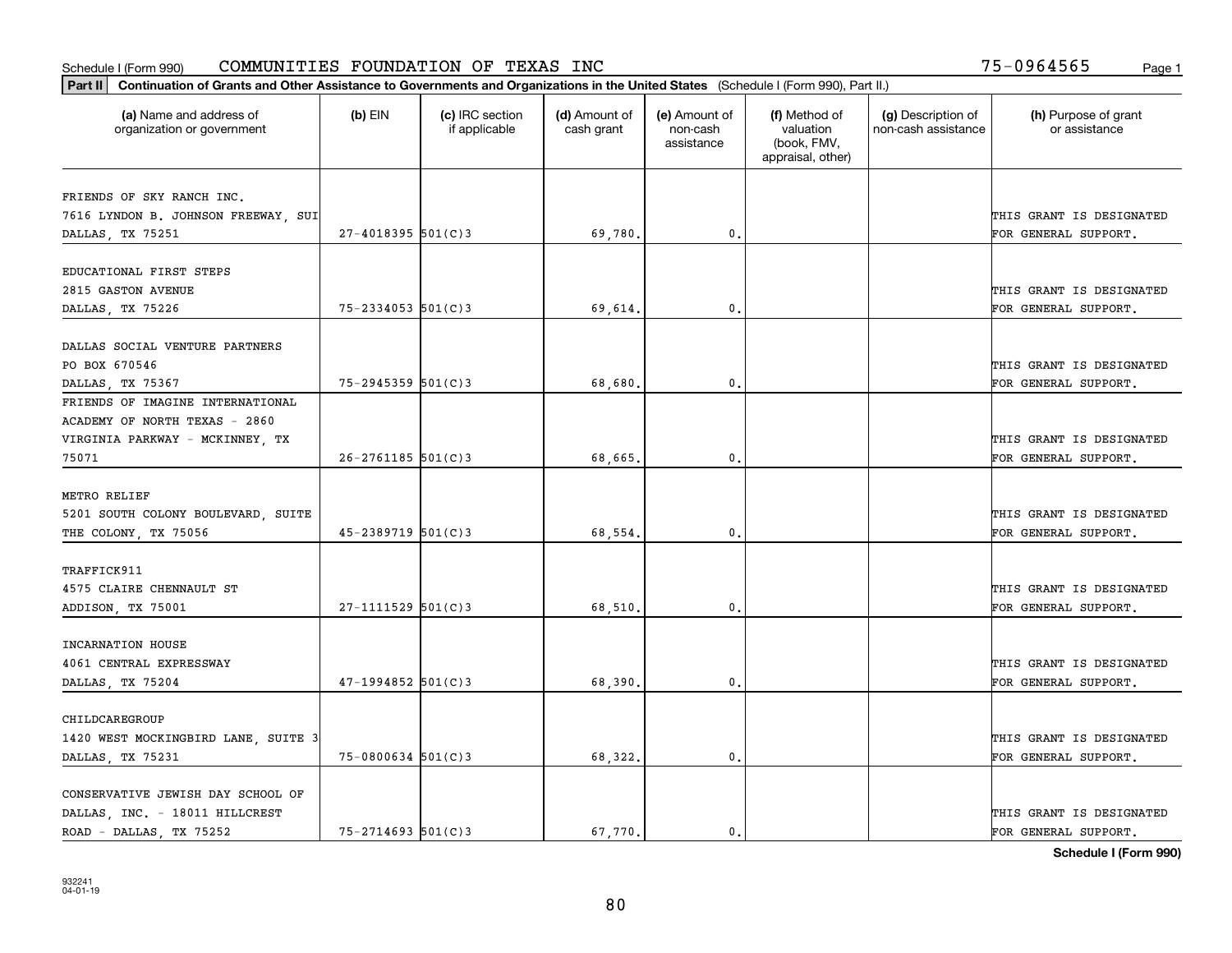| (a) Name and address of<br>organization or government | $(b)$ EIN                | (c) IRC section<br>if applicable | (d) Amount of<br>cash grant | (e) Amount of<br>non-cash<br>assistance | (f) Method of<br>valuation<br>(book, FMV,<br>appraisal, other) | (g) Description of<br>non-cash assistance | (h) Purpose of grant<br>or assistance |
|-------------------------------------------------------|--------------------------|----------------------------------|-----------------------------|-----------------------------------------|----------------------------------------------------------------|-------------------------------------------|---------------------------------------|
| LIFELINE FOR FAMILIES, INC.                           |                          |                                  |                             |                                         |                                                                |                                           |                                       |
| 123 WEST MAIN STREET, SUITE 300                       |                          |                                  |                             |                                         |                                                                |                                           | THIS GRANT IS DESIGNATED              |
| GRAND PRAIRIE, TX 75050                               | $20 - 0337330$ 501(C)3   |                                  | 67,762.                     | 0.                                      |                                                                |                                           | FOR GENERAL SUPPORT.                  |
|                                                       |                          |                                  |                             |                                         |                                                                |                                           |                                       |
| UNITED STATES CONFERENCE OF                           |                          |                                  |                             |                                         |                                                                |                                           |                                       |
| CATHOLIC BISHOPS - 4100 COLGATE -                     |                          |                                  |                             |                                         |                                                                |                                           | THIS GRANT IS DESIGNATED              |
| DALLAS, TX 75225                                      | $53 - 0196617$ $501(C)3$ |                                  | 67.649.                     | 0.                                      |                                                                |                                           | FOR GENERAL SUPPORT.                  |
|                                                       |                          |                                  |                             |                                         |                                                                |                                           |                                       |
| VOGEL ALCOVE                                          |                          |                                  |                             |                                         |                                                                |                                           |                                       |
| P.O. BOX 150948                                       |                          |                                  |                             |                                         |                                                                |                                           | THIS GRANT IS DESIGNATED              |
| DALLAS, TX 75315                                      | $75 - 2133827$ 501(C)3   |                                  | 67,272.                     | $\mathfrak{o}$ .                        |                                                                |                                           | FOR GENERAL SUPPORT.                  |
| RICHARDSON CANYON CREEK PROJECT                       |                          |                                  |                             |                                         |                                                                |                                           |                                       |
| 2800 CUSTER PARKWAY                                   |                          |                                  |                             |                                         |                                                                |                                           | THIS GRANT IS DESIGNATED              |
| RICHARDSON, TX 75080                                  | $83 - 0953003$ 501(C)3   |                                  | 67,000                      | 0.                                      |                                                                |                                           | FOR GENERAL SUPPORT.                  |
|                                                       |                          |                                  |                             |                                         |                                                                |                                           |                                       |
| CHILDREN'S ADVOCACY CENTER FOR                        |                          |                                  |                             |                                         |                                                                |                                           |                                       |
| DENTON COUNTY, INC. - 1854 CAIN                       |                          |                                  |                             |                                         |                                                                |                                           | THIS GRANT IS DESIGNATED              |
| DRIVE - LEWISVILLE, TX 75077-2146                     | $75 - 2559765$ 501(C)3   |                                  | 66,836.                     | $\mathbf 0$ .                           |                                                                |                                           | FOR GENERAL SUPPORT.                  |
|                                                       |                          |                                  |                             |                                         |                                                                |                                           |                                       |
| WESTWOOD SCHOOL CORP.                                 |                          |                                  |                             |                                         |                                                                |                                           |                                       |
| 14340 PROTON ROAD                                     |                          |                                  |                             |                                         |                                                                |                                           | THIS GRANT IS DESIGNATED              |
| DALLAS, TX 75244                                      | $02 - 0725734$ 501(C)3   |                                  | 66,682.                     | $\mathbf{0}$                            |                                                                |                                           | FOR GENERAL SUPPORT.                  |
|                                                       |                          |                                  |                             |                                         |                                                                |                                           |                                       |
| COURT APPOINTED SPECIAL ADVOCATES                     |                          |                                  |                             |                                         |                                                                |                                           |                                       |
| OF COLLIN COUNTY, INC. - 101 EAST                     |                          |                                  |                             |                                         |                                                                |                                           | THIS GRANT IS DESIGNATED              |
| DAVIS STREET - MCKINNEY, TX 75069                     | $75 - 2391961$ 501(C)3   |                                  | 66,565                      | 0.                                      |                                                                |                                           | FOR GENERAL SUPPORT.                  |
| LIFT                                                  |                          |                                  |                             |                                         |                                                                |                                           |                                       |
| P.O. BOX 570159                                       |                          |                                  |                             |                                         |                                                                |                                           | THIS GRANT IS DESIGNATED              |
| DALLAS, TX 75357                                      | $75 - 1095223$ $501(C)3$ |                                  | 66,385.                     | $\mathbf{0}$ .                          |                                                                |                                           | FOR GENERAL SUPPORT.                  |
|                                                       |                          |                                  |                             |                                         |                                                                |                                           |                                       |
| CANINE COMPANIONS FOR INDEPENDENCE                    |                          |                                  |                             |                                         |                                                                |                                           |                                       |
| 7710 LAS COLINAS RIDGE                                |                          |                                  |                             |                                         |                                                                |                                           | THIS GRANT IS DESIGNATED              |
| IRVING TX 75063                                       | $94 - 2494324$ 501(C)3   |                                  | 66,175.                     | $\mathbf{0}$ .                          |                                                                |                                           | FOR GENERAL SUPPORT.                  |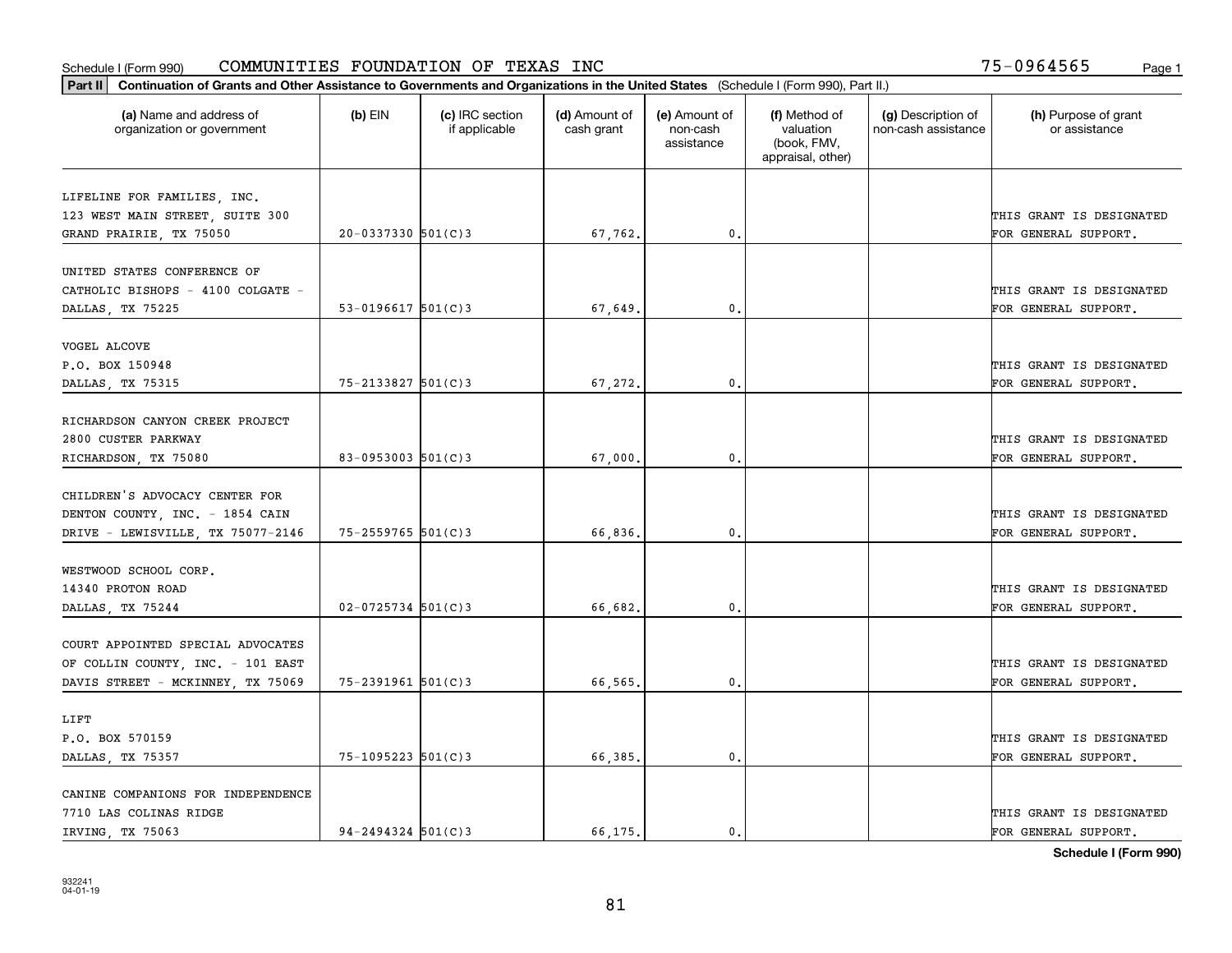| Part II   Continuation of Grants and Other Assistance to Governments and Organizations in the United States (Schedule I (Form 990), Part II.) |                          |                                  |                             |                                         |                                                                |                                           |                                       |
|-----------------------------------------------------------------------------------------------------------------------------------------------|--------------------------|----------------------------------|-----------------------------|-----------------------------------------|----------------------------------------------------------------|-------------------------------------------|---------------------------------------|
| (a) Name and address of<br>organization or government                                                                                         | $(b)$ EIN                | (c) IRC section<br>if applicable | (d) Amount of<br>cash grant | (e) Amount of<br>non-cash<br>assistance | (f) Method of<br>valuation<br>(book, FMV,<br>appraisal, other) | (g) Description of<br>non-cash assistance | (h) Purpose of grant<br>or assistance |
|                                                                                                                                               |                          |                                  |                             |                                         |                                                                |                                           |                                       |
| FOSSIL RIM WILDLIFE CENTER, INC.<br>2155 COUNTY ROAD 2008                                                                                     |                          |                                  |                             |                                         |                                                                |                                           | THIS GRANT IS DESIGNATED              |
| GLEN ROSE, TX 76043                                                                                                                           | 75-2327438 501(C)3       |                                  | 66,084.                     | 0.                                      |                                                                |                                           | FOR GENERAL SUPPORT.                  |
|                                                                                                                                               |                          |                                  |                             |                                         |                                                                |                                           |                                       |
| DUNCANVILLE OUTREACH MINISTRY                                                                                                                 |                          |                                  |                             |                                         |                                                                |                                           |                                       |
| 202 E. CHERRY STREET                                                                                                                          |                          |                                  |                             |                                         |                                                                |                                           | THIS GRANT IS DESIGNATED              |
| DUNCANVILLE, TX 75116                                                                                                                         | $75 - 2254616$ 501(C)3   |                                  | 66,042.                     | 0.                                      |                                                                |                                           | FOR GENERAL SUPPORT.                  |
|                                                                                                                                               |                          |                                  |                             |                                         |                                                                |                                           |                                       |
| NORTH DALLAS SHARED MINISTRIES,                                                                                                               |                          |                                  |                             |                                         |                                                                |                                           |                                       |
| INC. - 2875 MERRELL ROAD - DALLAS.                                                                                                            |                          |                                  |                             |                                         |                                                                |                                           | THIS GRANT IS DESIGNATED              |
| TX 75229                                                                                                                                      | $75 - 1908563$ 501(C)3   |                                  | 65,690.                     | $\mathbf{0}$ .                          |                                                                |                                           | FOR GENERAL SUPPORT.                  |
| HOPE CLINIC OF MCKINNEY                                                                                                                       |                          |                                  |                             |                                         |                                                                |                                           |                                       |
| 103 EAST LAMAR STREET                                                                                                                         |                          |                                  |                             |                                         |                                                                |                                           | THIS GRANT IS DESIGNATED              |
| MCKINNEY, TX 75069                                                                                                                            | $81 - 3813928$ 501(C)3   |                                  | 65,448.                     | $\mathbf{0}$                            |                                                                |                                           | FOR GENERAL SUPPORT.                  |
|                                                                                                                                               |                          |                                  |                             |                                         |                                                                |                                           |                                       |
| CHRISTIAN COMMUNITY ACTION                                                                                                                    |                          |                                  |                             |                                         |                                                                |                                           |                                       |
| 200 SOUTH MILL STREET                                                                                                                         |                          |                                  |                             |                                         |                                                                |                                           | THIS GRANT IS DESIGNATED              |
| LEWISVILLE, TX 75057-3944                                                                                                                     | $23 - 7319371$ 501(C)3   |                                  | 65,369                      | $\mathbf{0}$                            |                                                                |                                           | FOR GENERAL SUPPORT.                  |
|                                                                                                                                               |                          |                                  |                             |                                         |                                                                |                                           |                                       |
| ST. ANDREWS CATHOLIC SCHOOL                                                                                                                   |                          |                                  |                             |                                         |                                                                |                                           |                                       |
| 3304 DRYDEN ROAD                                                                                                                              |                          |                                  |                             |                                         |                                                                |                                           | THIS GRANT IS DESIGNATED              |
| FORT WORTH, TX 76109                                                                                                                          | $75 - 6004189$ 501(C)3   |                                  | 65,005.                     | 0.                                      |                                                                |                                           | FOR GENERAL SUPPORT.                  |
|                                                                                                                                               |                          |                                  |                             |                                         |                                                                |                                           |                                       |
| ROOM TO READ                                                                                                                                  |                          |                                  |                             |                                         |                                                                |                                           |                                       |
| 456 CALIFORNIA STREET, SUITE 1000                                                                                                             |                          |                                  |                             |                                         |                                                                |                                           | THIS GRANT IS DESIGNATED              |
| SAN FRANCISCO, CA 94104                                                                                                                       | $91 - 2003533$ $501(C)3$ |                                  | 65,000                      | $^{\rm 0}$ .                            |                                                                |                                           | FOR GENERAL SUPPORT.                  |
|                                                                                                                                               |                          |                                  |                             |                                         |                                                                |                                           |                                       |
| GOLDEN RETRIEVER RESCUE OF NORTH                                                                                                              |                          |                                  |                             |                                         |                                                                |                                           |                                       |
| TEXAS - P.O. BOX 670031 - DALLAS,                                                                                                             |                          |                                  |                             |                                         |                                                                |                                           | THIS GRANT IS DESIGNATED              |
| TX 75367                                                                                                                                      | 75-2721349 501(C)3       |                                  | 64,766.                     | $\mathfrak{o}$ .                        |                                                                |                                           | FOR GENERAL SUPPORT.                  |
| THE WELL COMMUNITY                                                                                                                            |                          |                                  |                             |                                         |                                                                |                                           |                                       |
| 125 SUNSET AVENUE                                                                                                                             |                          |                                  |                             |                                         |                                                                |                                           | THIS GRANT IS DESIGNATED              |
| DALLAS, TX 75208-4516                                                                                                                         | $74 - 3071281$ 501(C)3   |                                  | 64.652.                     | $\mathbf{0}$ .                          |                                                                |                                           | FOR GENERAL SUPPORT.                  |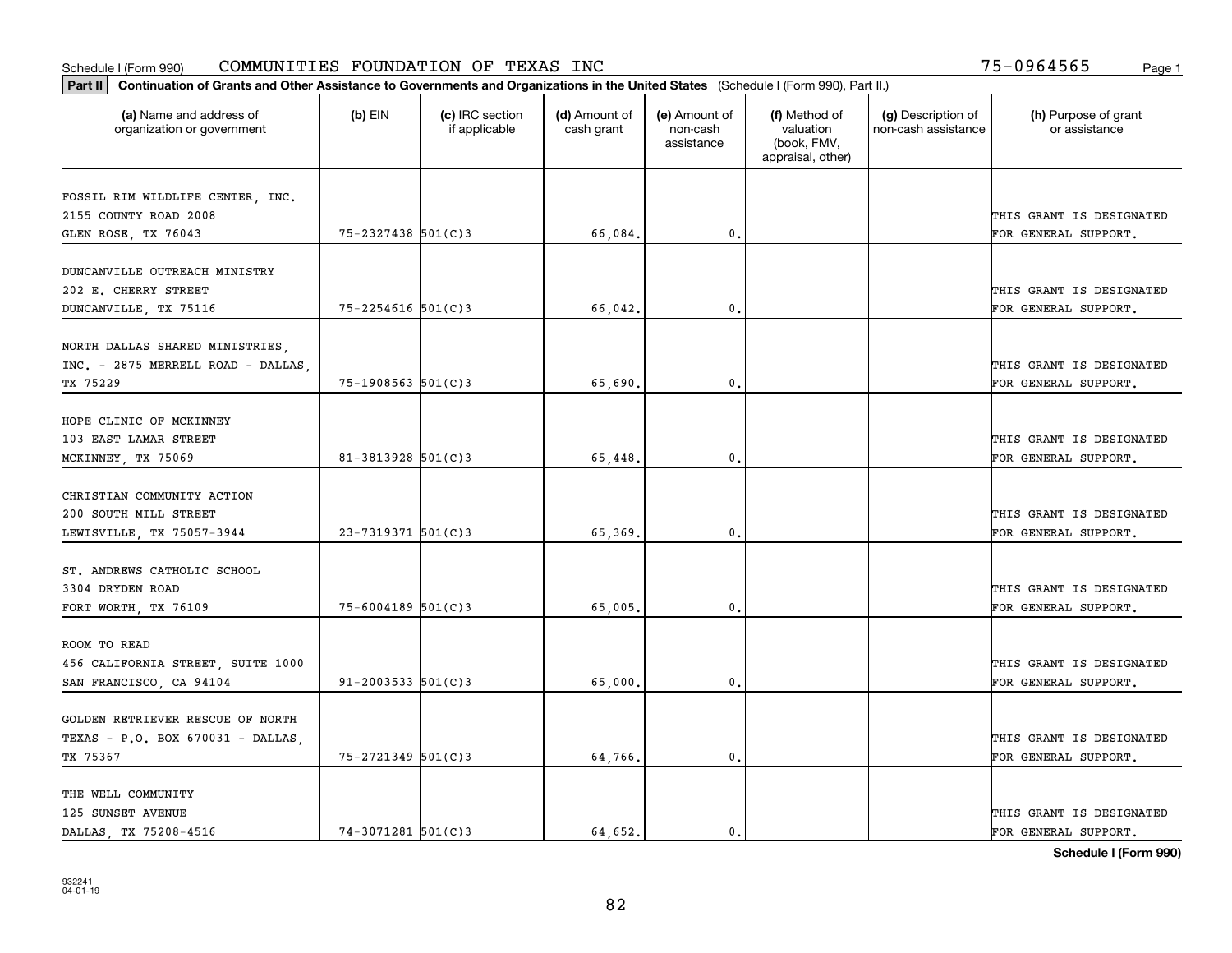| Part II   Continuation of Grants and Other Assistance to Governments and Organizations in the United States (Schedule I (Form 990), Part II.) |                        |                                  |                             |                                         |                                                                |                                           |                                       |
|-----------------------------------------------------------------------------------------------------------------------------------------------|------------------------|----------------------------------|-----------------------------|-----------------------------------------|----------------------------------------------------------------|-------------------------------------------|---------------------------------------|
| (a) Name and address of<br>organization or government                                                                                         | $(b)$ EIN              | (c) IRC section<br>if applicable | (d) Amount of<br>cash grant | (e) Amount of<br>non-cash<br>assistance | (f) Method of<br>valuation<br>(book, FMV,<br>appraisal, other) | (g) Description of<br>non-cash assistance | (h) Purpose of grant<br>or assistance |
| SHAKESPEARE FESTIVAL OF DALLAS                                                                                                                |                        |                                  |                             |                                         |                                                                |                                           |                                       |
| 1250 MAJESTY DRIVE                                                                                                                            |                        |                                  |                             |                                         |                                                                |                                           | THIS GRANT IS DESIGNATED              |
| DALLAS, TX 75247                                                                                                                              | 23-7227157 501(C)3     |                                  | 64,631.                     | $\mathbf{0}$ .                          |                                                                |                                           | FOR GENERAL SUPPORT.                  |
|                                                                                                                                               |                        |                                  |                             |                                         |                                                                |                                           |                                       |
| DUNCANVILLE INDEPENDENT SCHOOL                                                                                                                |                        |                                  |                             |                                         |                                                                |                                           |                                       |
| DISTRICT - 710 SOUTH CEDAR RIDGE                                                                                                              |                        |                                  |                             |                                         |                                                                |                                           | THIS GRANT IS DESIGNATED              |
| DRIVE - DUNCANVILLE, TX 75137                                                                                                                 | $75 - 6001336$ 501(C)3 |                                  | 64,625                      | 0.                                      |                                                                |                                           | FOR GENERAL SUPPORT.                  |
|                                                                                                                                               |                        |                                  |                             |                                         |                                                                |                                           |                                       |
| SANDHILLS COMMUNITY COLLEGE                                                                                                                   |                        |                                  |                             |                                         |                                                                |                                           |                                       |
| FOUNDATION, INC. - 3395 AIRPORT                                                                                                               |                        |                                  |                             |                                         |                                                                |                                           | THIS GRANT IS DESIGNATED              |
| ROAD - PINEHURST, NC 28374                                                                                                                    | $56-0946799$ $501(C)3$ |                                  | 64,254                      | $\mathbf{0}$ .                          |                                                                |                                           | FOR GENERAL SUPPORT.                  |
|                                                                                                                                               |                        |                                  |                             |                                         |                                                                |                                           |                                       |
| CRYSTAL CATHEDRAL MINISTRIES                                                                                                                  |                        |                                  |                             |                                         |                                                                |                                           |                                       |
| 4445 ALTON PARKWAY                                                                                                                            |                        |                                  |                             |                                         |                                                                |                                           | THIS GRANT IS DESIGNATED              |
| IRVINE, CA 92604                                                                                                                              | $95 - 2651592$ 501(C)3 |                                  | 64,132.                     | 0.                                      |                                                                |                                           | FOR GENERAL SUPPORT.                  |
| ADVISORY BOARD OF BOOKER T.                                                                                                                   |                        |                                  |                             |                                         |                                                                |                                           |                                       |
| WASHINGTON HIGH SCHOOL - P.O. BOX                                                                                                             |                        |                                  |                             |                                         |                                                                |                                           | THIS GRANT IS DESIGNATED              |
| 192648 - DALLAS, TX 75219                                                                                                                     | $74 - 3068174$ 501(C)3 |                                  | 64,002.                     | 0.                                      |                                                                |                                           | FOR GENERAL SUPPORT.                  |
|                                                                                                                                               |                        |                                  |                             |                                         |                                                                |                                           |                                       |
| METHODIST UNIVERSITY, INC.                                                                                                                    |                        |                                  |                             |                                         |                                                                |                                           |                                       |
| 5400 RAMSEY STREET                                                                                                                            |                        |                                  |                             |                                         |                                                                |                                           | THIS GRANT IS DESIGNATED              |
| FAYETTEVILLE, NC 28311-1498                                                                                                                   | $56 - 0657294$ 501(C)3 |                                  | 63,828                      | 0.                                      |                                                                |                                           | FOR GENERAL SUPPORT.                  |
|                                                                                                                                               |                        |                                  |                             |                                         |                                                                |                                           |                                       |
| FOOD FOUNDATION                                                                                                                               |                        |                                  |                             |                                         |                                                                |                                           |                                       |
| 3116 SYLVAN AVENUE                                                                                                                            |                        |                                  |                             |                                         |                                                                |                                           | THIS GRANT IS DESIGNATED              |
| DALLAS, TX 75212-4027                                                                                                                         | 75-2911547 501(C)3     |                                  | 63,302.                     | $\mathbf{0}$ .                          |                                                                |                                           | FOR GENERAL SUPPORT.                  |
|                                                                                                                                               |                        |                                  |                             |                                         |                                                                |                                           |                                       |
| NORTHWOOD UNIVERSITY                                                                                                                          |                        |                                  |                             |                                         |                                                                |                                           |                                       |
| 4000 WHITING DRIVE                                                                                                                            |                        |                                  |                             |                                         |                                                                |                                           | THIS GRANT IS DESIGNATED              |
| MIDLAND, MI 48640-2398                                                                                                                        | $38 - 1624684$ 501(C)3 |                                  | 63,226.                     | 0.                                      |                                                                |                                           | FOR GENERAL SUPPORT.                  |
| JOHNSON & WALES UNIVERSITY                                                                                                                    |                        |                                  |                             |                                         |                                                                |                                           |                                       |
| RESOURCE DEVELOPMENT 8 ABBOTT PARK                                                                                                            |                        |                                  |                             |                                         |                                                                |                                           | THIS GRANT IS DESIGNATED              |
| PROVIDENCE, RI 02903                                                                                                                          | $05 - 0306206$ 501(C)3 |                                  | 62.945.                     | $\mathbf{0}$ .                          |                                                                |                                           | FOR GENERAL SUPPORT.                  |
|                                                                                                                                               |                        |                                  |                             |                                         |                                                                |                                           |                                       |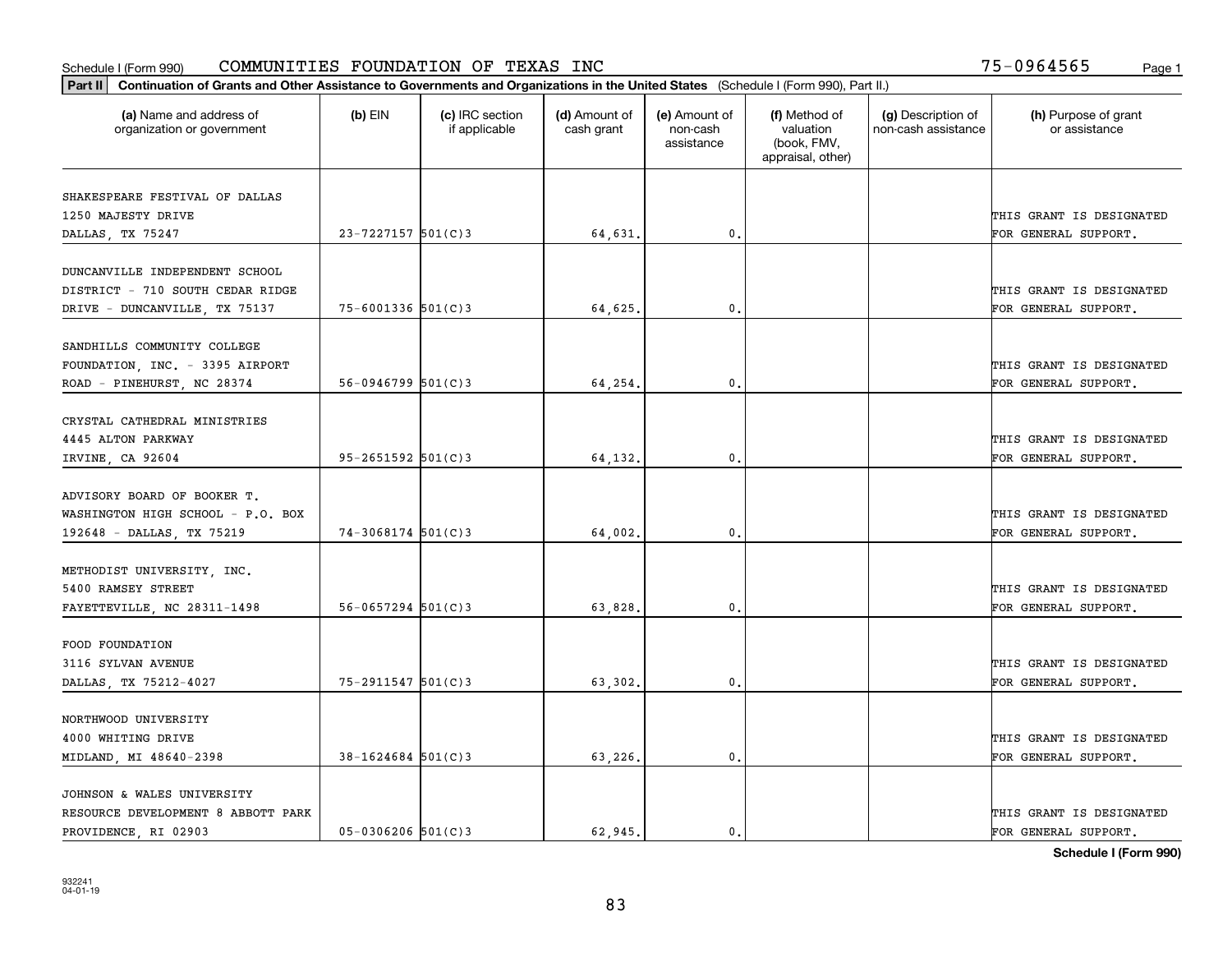| Part II   Continuation of Grants and Other Assistance to Governments and Organizations in the United States (Schedule I (Form 990), Part II.) |                         |                                  |                             |                                         |                                                                |                                           |                                                  |
|-----------------------------------------------------------------------------------------------------------------------------------------------|-------------------------|----------------------------------|-----------------------------|-----------------------------------------|----------------------------------------------------------------|-------------------------------------------|--------------------------------------------------|
| (a) Name and address of<br>organization or government                                                                                         | $(b)$ EIN               | (c) IRC section<br>if applicable | (d) Amount of<br>cash grant | (e) Amount of<br>non-cash<br>assistance | (f) Method of<br>valuation<br>(book, FMV,<br>appraisal, other) | (g) Description of<br>non-cash assistance | (h) Purpose of grant<br>or assistance            |
| DON'T FORGET TO FEED ME PET FOOD                                                                                                              |                         |                                  |                             |                                         |                                                                |                                           |                                                  |
| BANK, INC. - P.O. BOX 471277 -                                                                                                                |                         |                                  |                             |                                         |                                                                |                                           | THIS GRANT IS DESIGNATED                         |
| FORT WORTH, TX 76147                                                                                                                          | $27 - 4230499$ 501(C)3  |                                  | 62,821.                     | 0.                                      |                                                                |                                           | FOR GENERAL SUPPORT.                             |
| CITY OF RIO GRANDE CITY                                                                                                                       |                         |                                  |                             |                                         |                                                                |                                           |                                                  |
| 5332 E US HIGHWAY 83 STE B                                                                                                                    |                         |                                  |                             |                                         |                                                                |                                           | THIS GRANT IS DESIGNATED                         |
| RIO GRANDE CITY, TX 78582-9475                                                                                                                | 74-2699221 115          |                                  | 62,800                      | 0.                                      |                                                                |                                           | FOR GENERAL SUPPORT.                             |
|                                                                                                                                               |                         |                                  |                             |                                         |                                                                |                                           |                                                  |
| CITYLAB FOUNDATION                                                                                                                            |                         |                                  |                             |                                         |                                                                |                                           |                                                  |
| P.O. BOX 132189                                                                                                                               |                         |                                  |                             |                                         |                                                                |                                           | THIS GRANT IS DESIGNATED                         |
| DALLAS, TX 75313                                                                                                                              | 83-1298312 501(C)3      |                                  | 62,391.                     | 0.                                      |                                                                |                                           | FOR GENERAL SUPPORT.                             |
| TRINITY RIVER MISSION, INC.                                                                                                                   |                         |                                  |                             |                                         |                                                                |                                           |                                                  |
| 2060 SINGLETON BOULEVARD, SUITE 104                                                                                                           |                         |                                  |                             |                                         |                                                                |                                           | THIS GRANT IS DESIGNATED                         |
| DALLAS, TX 75212-3872                                                                                                                         | $75 - 6055203$ 501(C)3  |                                  | 62,120.                     | 0.                                      |                                                                |                                           | FOR GENERAL SUPPORT.                             |
|                                                                                                                                               |                         |                                  |                             |                                         |                                                                |                                           |                                                  |
| ST. MONICA CATHOLIC SCHOOL                                                                                                                    |                         |                                  |                             |                                         |                                                                |                                           |                                                  |
| 4140 WALNUT HILL LANE                                                                                                                         |                         |                                  |                             |                                         |                                                                |                                           | THIS GRANT IS DESIGNATED                         |
| DALLAS, TX 75229                                                                                                                              | $80 - 0518663$ 501(C) 3 |                                  | 62,113.                     | 0.                                      |                                                                |                                           | FOR GENERAL SUPPORT.                             |
|                                                                                                                                               |                         |                                  |                             |                                         |                                                                |                                           |                                                  |
| SPECIAL CAMPS FOR SPECIAL KIDS                                                                                                                |                         |                                  |                             |                                         |                                                                |                                           |                                                  |
| CAMP JOHN MARC 2824 SWISS AVENUE                                                                                                              |                         |                                  |                             |                                         |                                                                |                                           | THIS GRANT IS DESIGNATED                         |
| DALLAS, TX 75204                                                                                                                              | $75 - 2205242$ 501(C)3  |                                  | 61,571,                     | 0.                                      |                                                                |                                           | FOR GENERAL SUPPORT.                             |
| MIDLAND COLLEGE FOUNDATION, INC.                                                                                                              |                         |                                  |                             |                                         |                                                                |                                           |                                                  |
| 3600 NORTH GARFIELD STREET                                                                                                                    |                         |                                  |                             |                                         |                                                                |                                           | THIS GRANT IS DESIGNATED                         |
| MIDLAND, TX 79705                                                                                                                             | $23 - 7315067$ 501(C)3  |                                  | 61,478.                     | $\mathfrak{o}$ .                        |                                                                |                                           | FOR GENERAL SUPPORT.                             |
|                                                                                                                                               |                         |                                  |                             |                                         |                                                                |                                           |                                                  |
| TAKE ME HOME PET RESCUE                                                                                                                       |                         |                                  |                             |                                         |                                                                |                                           |                                                  |
| 561 W. CAMPBELL ROAD, SUITE 303                                                                                                               |                         |                                  |                             |                                         |                                                                |                                           | THIS GRANT IS DESIGNATED                         |
| RICHARDSON, TX 75080                                                                                                                          | $26 - 2318535$ 501(C)3  |                                  | 61,397.                     | $\mathbf{0}$                            |                                                                |                                           | FOR GENERAL SUPPORT.                             |
|                                                                                                                                               |                         |                                  |                             |                                         |                                                                |                                           |                                                  |
| PRESTONWOOD CARING PEOPLE NETWORK                                                                                                             |                         |                                  |                             |                                         |                                                                |                                           |                                                  |
| 690 W. CAMPBELL ROAD, SUITE 150<br>RICHARDSON, TX 75080                                                                                       | $75 - 2891044$ 501(C)3  |                                  | 61.393.                     | $\mathbf{0}$ .                          |                                                                |                                           | THIS GRANT IS DESIGNATED<br>FOR GENERAL SUPPORT. |
|                                                                                                                                               |                         |                                  |                             |                                         |                                                                |                                           |                                                  |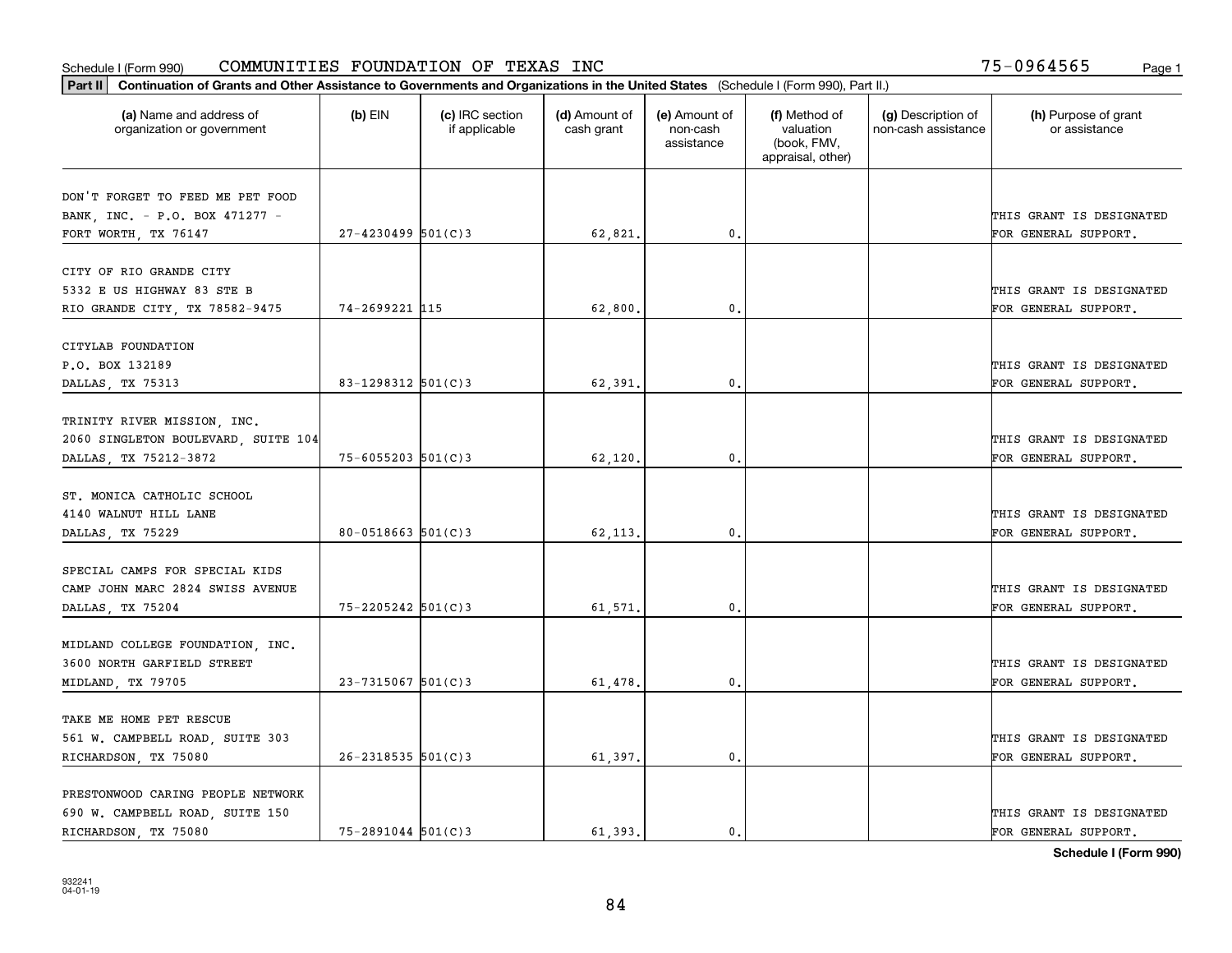| Part II   Continuation of Grants and Other Assistance to Governments and Organizations in the United States (Schedule I (Form 990), Part II.) |                        |                                  |                             |                                         |                                                                |                                           |                                       |
|-----------------------------------------------------------------------------------------------------------------------------------------------|------------------------|----------------------------------|-----------------------------|-----------------------------------------|----------------------------------------------------------------|-------------------------------------------|---------------------------------------|
| (a) Name and address of<br>organization or government                                                                                         | $(b)$ EIN              | (c) IRC section<br>if applicable | (d) Amount of<br>cash grant | (e) Amount of<br>non-cash<br>assistance | (f) Method of<br>valuation<br>(book, FMV,<br>appraisal, other) | (g) Description of<br>non-cash assistance | (h) Purpose of grant<br>or assistance |
| CHRIST'S FOUNDRY UNITED METHODIST                                                                                                             |                        |                                  |                             |                                         |                                                                |                                           |                                       |
| MISSION - P.O. BOX 29126 - DALLAS,                                                                                                            |                        |                                  |                             |                                         |                                                                |                                           | THIS GRANT IS DESIGNATED              |
| TX 75229-0126                                                                                                                                 | $27 - 5012107$ 501(C)3 |                                  | 61,202.                     | $\mathbf{0}$ .                          |                                                                |                                           | FOR GENERAL SUPPORT.                  |
|                                                                                                                                               |                        |                                  |                             |                                         |                                                                |                                           |                                       |
| MEN OF NEHEMIAH, INC.                                                                                                                         |                        |                                  |                             |                                         |                                                                |                                           |                                       |
| 2010 AL LIPSCOMB WAY                                                                                                                          |                        |                                  |                             |                                         |                                                                |                                           | THIS GRANT IS DESIGNATED              |
| DALLAS, TX 75215                                                                                                                              | $45 - 2041299$ 501(C)3 |                                  | 61,122.                     | 0.                                      |                                                                |                                           | FOR GENERAL SUPPORT.                  |
|                                                                                                                                               |                        |                                  |                             |                                         |                                                                |                                           |                                       |
| SHILOH PLACE                                                                                                                                  |                        |                                  |                             |                                         |                                                                |                                           |                                       |
| P.O. BOX 2731                                                                                                                                 |                        |                                  |                             |                                         |                                                                |                                           | THIS GRANT IS DESIGNATED              |
| MCKINNEY, TX 75070                                                                                                                            | $45 - 2032784$ 501(C)3 |                                  | 61,038.                     | $\mathbf{0}$ .                          |                                                                |                                           | FOR GENERAL SUPPORT.                  |
|                                                                                                                                               |                        |                                  |                             |                                         |                                                                |                                           |                                       |
| 2ND SATURDAY COMMUNITY DEVELOPMENT                                                                                                            |                        |                                  |                             |                                         |                                                                |                                           |                                       |
| CORPORATION - 2428 PINE STREET -                                                                                                              |                        |                                  |                             |                                         |                                                                |                                           | THIS GRANT IS DESIGNATED              |
| DALLAS, TX 75215                                                                                                                              | $27 - 3341860$ 501(C)3 |                                  | 60,729.                     | 0.                                      |                                                                |                                           | FOR GENERAL SUPPORT.                  |
|                                                                                                                                               |                        |                                  |                             |                                         |                                                                |                                           |                                       |
| HUMAN RIGHTS INITIATIVE OF NORTH                                                                                                              |                        |                                  |                             |                                         |                                                                |                                           |                                       |
| TEXAS, INC. - 2801 SWISS AVENUE -                                                                                                             |                        |                                  |                             |                                         |                                                                |                                           | THIS GRANT IS DESIGNATED              |
| DALLAS, TX 75204                                                                                                                              | $75 - 2842602$ 501(C)3 |                                  | 60,481                      | 0.                                      |                                                                |                                           | FOR GENERAL SUPPORT.                  |
| STRONG MARRIAGES                                                                                                                              |                        |                                  |                             |                                         |                                                                |                                           |                                       |
| 5999 SUMMERSIDE DRIVE, SUITE 106                                                                                                              |                        |                                  |                             |                                         |                                                                |                                           | THIS GRANT IS DESIGNATED              |
| DALLAS, TX 75252                                                                                                                              | $20 - 5559617$ 501(C)3 |                                  | 60.392.                     | 0.                                      |                                                                |                                           | FOR GENERAL SUPPORT.                  |
|                                                                                                                                               |                        |                                  |                             |                                         |                                                                |                                           |                                       |
| BCFS HEALTH AND HUMAN SERVICES                                                                                                                |                        |                                  |                             |                                         |                                                                |                                           |                                       |
| 1506 BEXAR CROSSING                                                                                                                           |                        |                                  |                             |                                         |                                                                |                                           | THIS GRANT IS DESIGNATED              |
| SAN ANTONIO, TX 78232                                                                                                                         | 74-1260710 501(C)3     |                                  | 60,000.                     | $\mathbf{0}$ .                          |                                                                |                                           | FOR GENERAL SUPPORT.                  |
|                                                                                                                                               |                        |                                  |                             |                                         |                                                                |                                           |                                       |
| CITY OF WACO                                                                                                                                  |                        |                                  |                             |                                         |                                                                |                                           |                                       |
| 300 AUSTIN AVENUE P.O.BOX 2570                                                                                                                |                        |                                  |                             |                                         |                                                                |                                           | THIS GRANT IS DESIGNATED              |
| WACO, TX 76702-2570                                                                                                                           | 74-6002468 115         |                                  | 60,000.                     | 0.                                      |                                                                |                                           | FOR GENERAL SUPPORT.                  |
|                                                                                                                                               |                        |                                  |                             |                                         |                                                                |                                           |                                       |
| HOUSTON COMMUNITY COLLEGE                                                                                                                     |                        |                                  |                             |                                         |                                                                |                                           |                                       |
| FOUNDATION - 3100 MAIN, SUITE                                                                                                                 |                        |                                  |                             |                                         |                                                                |                                           | THIS GRANT IS DESIGNATED              |
| 12B12, MC 1148 - HOUSTON, TX 77002                                                                                                            | $74 - 1885205$ 501(C)3 |                                  | 60,000.                     | $\mathbf{0}$ .                          |                                                                |                                           | FOR GENERAL SUPPORT.                  |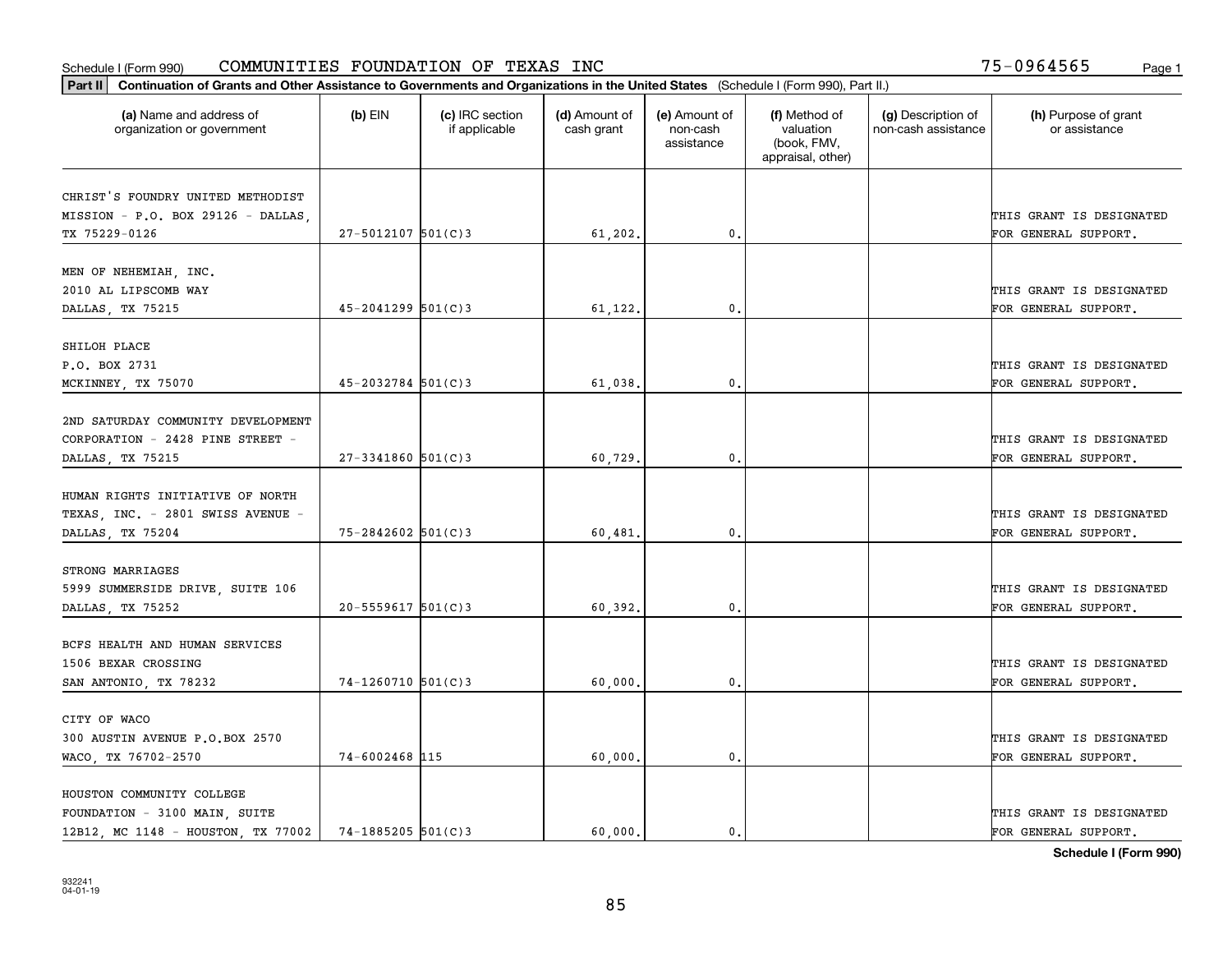| Part II   Continuation of Grants and Other Assistance to Governments and Organizations in the United States (Schedule I (Form 990), Part II.) |                        |                                  |                             |                                         |                                                                |                                           |                                       |
|-----------------------------------------------------------------------------------------------------------------------------------------------|------------------------|----------------------------------|-----------------------------|-----------------------------------------|----------------------------------------------------------------|-------------------------------------------|---------------------------------------|
| (a) Name and address of<br>organization or government                                                                                         | $(b)$ EIN              | (c) IRC section<br>if applicable | (d) Amount of<br>cash grant | (e) Amount of<br>non-cash<br>assistance | (f) Method of<br>valuation<br>(book, FMV,<br>appraisal, other) | (g) Description of<br>non-cash assistance | (h) Purpose of grant<br>or assistance |
|                                                                                                                                               |                        |                                  |                             |                                         |                                                                |                                           |                                       |
| NORTH TEXAS COMMISSION FOUNDATION                                                                                                             |                        |                                  |                             |                                         |                                                                |                                           |                                       |
| 8445 FREEPORT PARKWAY, SUITE 640                                                                                                              |                        |                                  |                             |                                         |                                                                |                                           | THIS GRANT IS DESIGNATED              |
| IRVING, TX 75063                                                                                                                              | $75 - 2948710$ 501(C)3 |                                  | 60,000,                     | 0.                                      |                                                                |                                           | FOR GENERAL SUPPORT.                  |
| PELLOW OUTREACH INC                                                                                                                           |                        |                                  |                             |                                         |                                                                |                                           |                                       |
| 6904 BRIAR CREEK DRIVE                                                                                                                        |                        |                                  |                             |                                         |                                                                |                                           | THIS GRANT IS DESIGNATED              |
| OKLAHOMA CITY, OK 73162                                                                                                                       | $82 - 4419127$ 501(C)3 |                                  | 60,000                      | 0.                                      |                                                                |                                           | FOR GENERAL SUPPORT.                  |
|                                                                                                                                               |                        |                                  |                             |                                         |                                                                |                                           |                                       |
| WESTMINSTER PRESBYTERIAN CHURCH                                                                                                               |                        |                                  |                             |                                         |                                                                |                                           |                                       |
| 8200 DEVONSHIRE DR.                                                                                                                           |                        |                                  |                             |                                         |                                                                |                                           | THIS GRANT IS DESIGNATED              |
| DALLAS, TX 75209                                                                                                                              | $75 - 6002847$ 501(C)3 |                                  | 60,000                      | 0.                                      |                                                                |                                           | FOR GENERAL SUPPORT.                  |
|                                                                                                                                               |                        |                                  |                             |                                         |                                                                |                                           |                                       |
| THE HUMAN IMPACT                                                                                                                              |                        |                                  |                             |                                         |                                                                |                                           |                                       |
| 9540 GARLAND ROAD, SUITE 381-398                                                                                                              |                        |                                  |                             |                                         |                                                                |                                           | THIS GRANT IS DESIGNATED              |
| DALLAS, TX 75218                                                                                                                              | $47 - 3506016$ 501(C)3 |                                  | 59,803.                     | 0.                                      |                                                                |                                           | FOR GENERAL SUPPORT.                  |
|                                                                                                                                               |                        |                                  |                             |                                         |                                                                |                                           |                                       |
| DFW RESCUE ME, INC.                                                                                                                           |                        |                                  |                             |                                         |                                                                |                                           |                                       |
| P.O. BOX 51652                                                                                                                                |                        |                                  |                             |                                         |                                                                |                                           | THIS GRANT IS DESIGNATED              |
| DENTON, TX 76206                                                                                                                              | $27 - 4646693$ 501(C)3 |                                  | 59,336.                     | 0.                                      |                                                                |                                           | FOR GENERAL SUPPORT.                  |
|                                                                                                                                               |                        |                                  |                             |                                         |                                                                |                                           |                                       |
| BOYS & GIRLS CLUB OF COLLIN COUNTY                                                                                                            |                        |                                  |                             |                                         |                                                                |                                           |                                       |
| 7700 WEST MAIN STREET, SUITE E                                                                                                                |                        |                                  |                             |                                         |                                                                |                                           | THIS GRANT IS DESIGNATED              |
| FRISCO, TX 75033                                                                                                                              | $75 - 1296869$ 501(C)3 |                                  | 59,265.                     | 0.                                      |                                                                |                                           | FOR GENERAL SUPPORT.                  |
|                                                                                                                                               |                        |                                  |                             |                                         |                                                                |                                           |                                       |
| FERAL FRIENDS COMMUNITY CAT                                                                                                                   |                        |                                  |                             |                                         |                                                                |                                           |                                       |
| ALLIANCE - P.O. BOX 832857 -                                                                                                                  |                        |                                  |                             |                                         |                                                                |                                           | THIS GRANT IS DESIGNATED              |
| RICHARDSON, TX 75083                                                                                                                          | $75 - 2761441$ 501(C)3 |                                  | 58,728.                     | 0.                                      |                                                                |                                           | FOR GENERAL SUPPORT.                  |
|                                                                                                                                               |                        |                                  |                             |                                         |                                                                |                                           |                                       |
| SAFEHAVEN OF TARRANT COUNTY                                                                                                                   |                        |                                  |                             |                                         |                                                                |                                           |                                       |
| 1010 NORTH CENTER STREET                                                                                                                      |                        |                                  |                             |                                         |                                                                |                                           | THIS GRANT IS DESIGNATED              |
| ARLINGTON, TX 76011                                                                                                                           | $75 - 1670281$ 501(C)3 |                                  | 58,289.                     | 0.                                      |                                                                |                                           | FOR GENERAL SUPPORT.                  |
| PARKINSON VOICE PROJECT, INC.                                                                                                                 |                        |                                  |                             |                                         |                                                                |                                           |                                       |
| 646 N. COIT ROAD, SUITE 2250                                                                                                                  |                        |                                  |                             |                                         |                                                                |                                           | THIS GRANT IS DESIGNATED              |
| RICHARDSON, TX 75080                                                                                                                          | $20-3940037$ 501(C)3   |                                  | 57.964.                     | $\mathbf{0}$ .                          |                                                                |                                           | FOR GENERAL SUPPORT.                  |
|                                                                                                                                               |                        |                                  |                             |                                         |                                                                |                                           |                                       |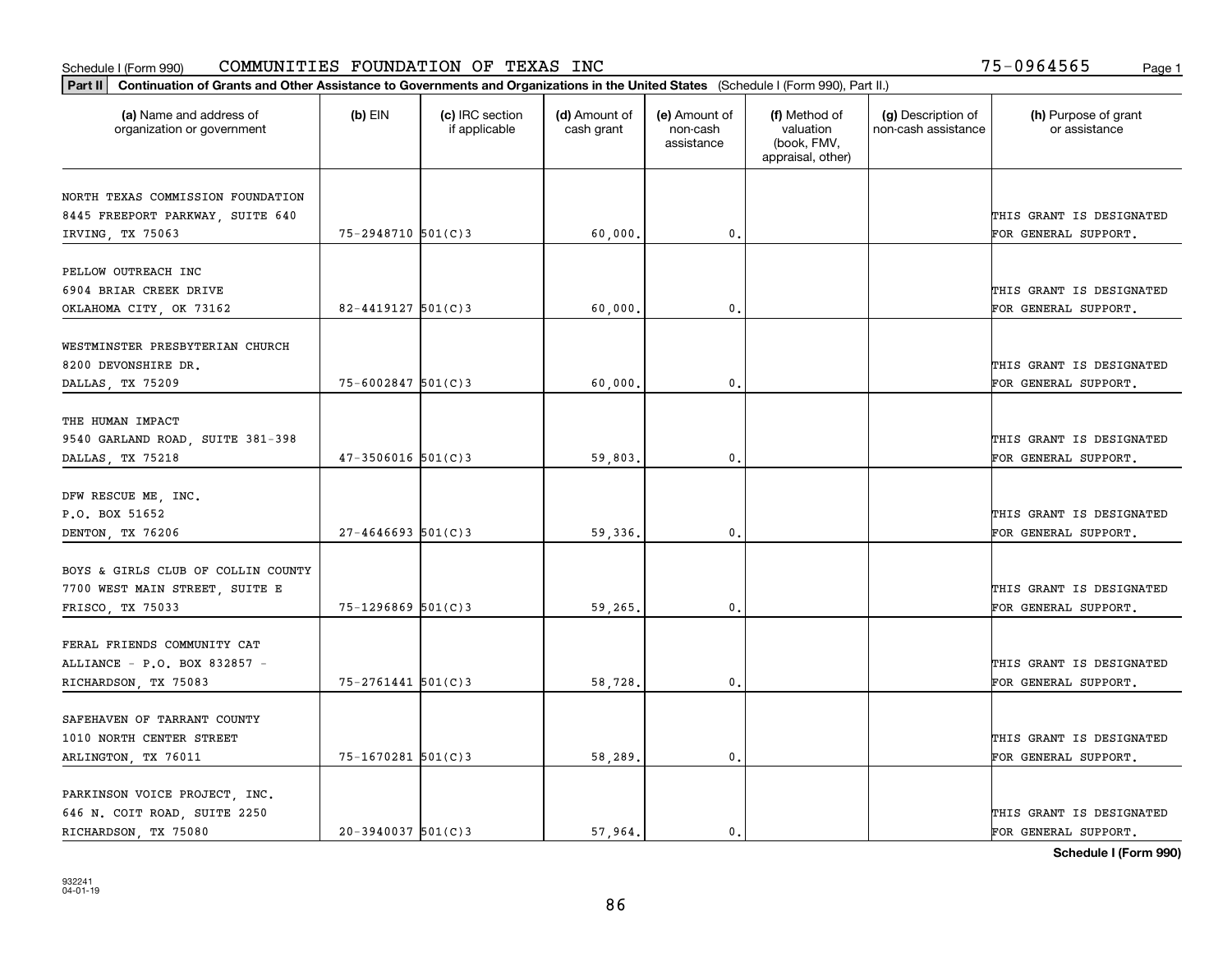| Part II   Continuation of Grants and Other Assistance to Governments and Organizations in the United States (Schedule I (Form 990), Part II.) |                          |                                  |                             |                                         |                                                                |                                           |                                       |
|-----------------------------------------------------------------------------------------------------------------------------------------------|--------------------------|----------------------------------|-----------------------------|-----------------------------------------|----------------------------------------------------------------|-------------------------------------------|---------------------------------------|
| (a) Name and address of<br>organization or government                                                                                         | $(b)$ EIN                | (c) IRC section<br>if applicable | (d) Amount of<br>cash grant | (e) Amount of<br>non-cash<br>assistance | (f) Method of<br>valuation<br>(book, FMV,<br>appraisal, other) | (g) Description of<br>non-cash assistance | (h) Purpose of grant<br>or assistance |
|                                                                                                                                               |                          |                                  |                             |                                         |                                                                |                                           |                                       |
| 6 STONES MISSION NETWORK                                                                                                                      |                          |                                  |                             |                                         |                                                                |                                           |                                       |
| 209 N. INDUSTRIAL BOULEVARD, SUITE                                                                                                            |                          |                                  |                             |                                         |                                                                |                                           | THIS GRANT IS DESIGNATED              |
| BEDFORD, TX 76021                                                                                                                             | $26 - 4829432$ 501(C)3   |                                  | 57,683.                     | 0.                                      |                                                                |                                           | FOR GENERAL SUPPORT.                  |
| ARLINGTON URBAN MINISTRIES                                                                                                                    |                          |                                  |                             |                                         |                                                                |                                           |                                       |
| 701 DUGAN STREET                                                                                                                              |                          |                                  |                             |                                         |                                                                |                                           | THIS GRANT IS DESIGNATED              |
|                                                                                                                                               |                          |                                  |                             |                                         |                                                                |                                           |                                       |
| ARLINGTON, TX 76010                                                                                                                           | $75 - 2959884$ 501(C)3   |                                  | 57,579                      | 0.                                      |                                                                |                                           | FOR GENERAL SUPPORT.                  |
| CORNERSTONE MINISTRIES, INC.                                                                                                                  |                          |                                  |                             |                                         |                                                                |                                           |                                       |
| 3933 COUNTY ROAD 317                                                                                                                          |                          |                                  |                             |                                         |                                                                |                                           | THIS GRANT IS DESIGNATED              |
| MCKINNEY, TX 75069                                                                                                                            | $41 - 2053259$ 501(C)3   |                                  | 57,548                      | 0.                                      |                                                                |                                           | FOR GENERAL SUPPORT.                  |
|                                                                                                                                               |                          |                                  |                             |                                         |                                                                |                                           |                                       |
| THE FOUNDATION FOR AIDS RESEARCH                                                                                                              |                          |                                  |                             |                                         |                                                                |                                           |                                       |
| 120 WALL STREET, 13TH FLOOR                                                                                                                   |                          |                                  |                             |                                         |                                                                |                                           | THIS GRANT IS DESIGNATED              |
| NEW YORK, NY 10005                                                                                                                            | $13 - 3163817$ 501(C)3   |                                  | 57,450.                     | $\mathbf{0}$ .                          |                                                                |                                           | FOR GENERAL SUPPORT.                  |
|                                                                                                                                               |                          |                                  |                             |                                         |                                                                |                                           |                                       |
| GIRL SCOUTS OF NORTHEAST TEXAS                                                                                                                |                          |                                  |                             |                                         |                                                                |                                           |                                       |
| 6001 SUMMERSIDE DR                                                                                                                            |                          |                                  |                             |                                         |                                                                |                                           | THIS GRANT IS DESIGNATED              |
| DALLAS, TX 75252-5335                                                                                                                         | 75-1101571 501(C)3       |                                  | 57,148.                     | 0.                                      |                                                                |                                           | FOR GENERAL SUPPORT.                  |
|                                                                                                                                               |                          |                                  |                             |                                         |                                                                |                                           |                                       |
| AMON CARTER MUSEUM OF WESTERN ART                                                                                                             |                          |                                  |                             |                                         |                                                                |                                           |                                       |
| 3501 CAMP BOWIE BOULEVARD                                                                                                                     |                          |                                  |                             |                                         |                                                                |                                           | THIS GRANT IS DESIGNATED              |
| FORT WORTH, TX 76107                                                                                                                          | 75-1077979 501(C)3       |                                  | 57,126.                     | 0.                                      |                                                                |                                           | FOR GENERAL SUPPORT.                  |
|                                                                                                                                               |                          |                                  |                             |                                         |                                                                |                                           |                                       |
| MOSAIC FAMILY SERVICES, INC.                                                                                                                  |                          |                                  |                             |                                         |                                                                |                                           |                                       |
| 12225 GREENVILLE AVENUE STE 800                                                                                                               |                          |                                  |                             |                                         |                                                                |                                           | THIS GRANT IS DESIGNATED              |
| DALLAS, TX 75243-9338                                                                                                                         | $75 - 2484565$ 501(C)3   |                                  | 56,926.                     | 0.                                      |                                                                |                                           | FOR GENERAL SUPPORT.                  |
|                                                                                                                                               |                          |                                  |                             |                                         |                                                                |                                           |                                       |
| SOUTHWESTERN DIABETIC FOUNDATION,                                                                                                             |                          |                                  |                             |                                         |                                                                |                                           |                                       |
| INC. - 8355 WALNUT HILL LANE,                                                                                                                 |                          |                                  |                             |                                         |                                                                |                                           | THIS GRANT IS DESIGNATED              |
| SUITE 205 - DALLAS, TX 75231                                                                                                                  | $75 - 6002547$ 501(C)3   |                                  | 56,900                      | 0.                                      |                                                                |                                           | FOR GENERAL SUPPORT.                  |
| NATIONAL CHRISTIAN CHARITABLE                                                                                                                 |                          |                                  |                             |                                         |                                                                |                                           |                                       |
| FOUNDATION, INC. - 11625 RAINWATER                                                                                                            |                          |                                  |                             |                                         |                                                                |                                           |                                       |
| DRIVE, SUITE 500 - ALPHARETTA, GA                                                                                                             |                          |                                  |                             |                                         |                                                                |                                           | THIS GRANT IS DESIGNATED              |
| 30009                                                                                                                                         | $58 - 1493949$ $501(C)3$ |                                  | 56.846.                     | $\mathbf{0}$ .                          |                                                                |                                           |                                       |
|                                                                                                                                               |                          |                                  |                             |                                         |                                                                |                                           | FOR GENERAL SUPPORT.                  |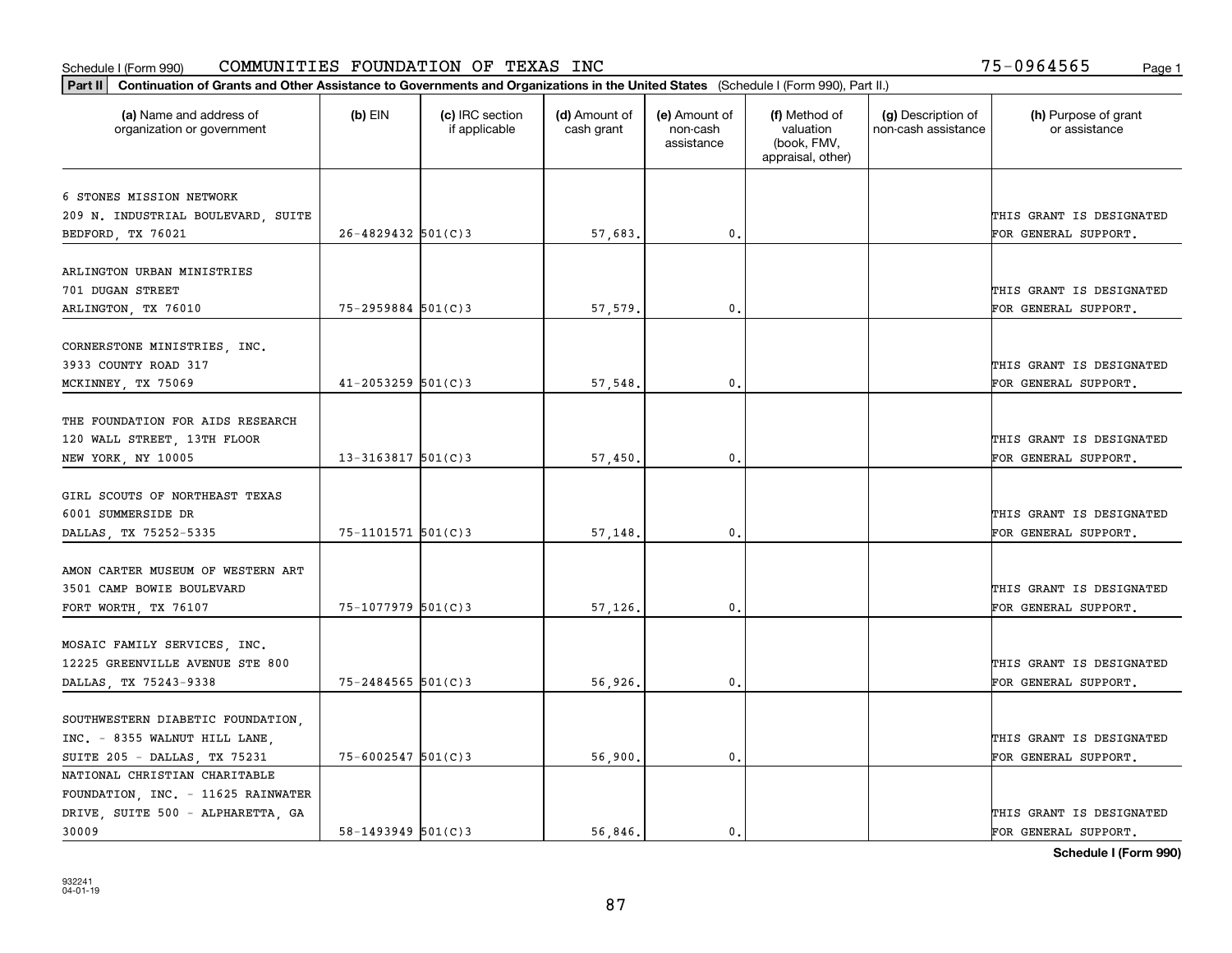| Part II   Continuation of Grants and Other Assistance to Governments and Organizations in the United States (Schedule I (Form 990), Part II.) |                        |                                  |                             |                                         |                                                                |                                           |                                                  |
|-----------------------------------------------------------------------------------------------------------------------------------------------|------------------------|----------------------------------|-----------------------------|-----------------------------------------|----------------------------------------------------------------|-------------------------------------------|--------------------------------------------------|
| (a) Name and address of<br>organization or government                                                                                         | $(b)$ EIN              | (c) IRC section<br>if applicable | (d) Amount of<br>cash grant | (e) Amount of<br>non-cash<br>assistance | (f) Method of<br>valuation<br>(book, FMV,<br>appraisal, other) | (g) Description of<br>non-cash assistance | (h) Purpose of grant<br>or assistance            |
|                                                                                                                                               |                        |                                  |                             |                                         |                                                                |                                           |                                                  |
| WOMEN IN NEED OF GENEROUS SUPPORT<br>2603 INWOOD ROAD                                                                                         |                        |                                  |                             |                                         |                                                                |                                           | THIS GRANT IS DESIGNATED                         |
| DALLAS, TX 75235-7423                                                                                                                         | $75 - 0800699$ 501(C)3 |                                  | 56,732.                     | 0.                                      |                                                                |                                           | FOR GENERAL SUPPORT.                             |
|                                                                                                                                               |                        |                                  |                             |                                         |                                                                |                                           |                                                  |
| DENTON ASSISTANCE CENTER, INC.<br>306 NORTH LOOP 288, SUITE 100                                                                               |                        |                                  |                             |                                         |                                                                |                                           | THIS GRANT IS DESIGNATED                         |
| DENTON, TX 76209                                                                                                                              | $75 - 2946412$ 501(C)3 |                                  | 56,544.                     | $\mathbf{0}$                            |                                                                |                                           | FOR GENERAL SUPPORT.                             |
| W.I. COOK FOUNDATION, INC.<br>801 7TH AVENUE                                                                                                  |                        |                                  |                             |                                         |                                                                |                                           | THIS GRANT IS DESIGNATED                         |
| FORT WORTH, TX 76104                                                                                                                          | $75 - 2051649$ 501(C)3 |                                  | 56,476.                     | $\mathfrak{o}$ .                        |                                                                |                                           | FOR GENERAL SUPPORT.                             |
| EMILYS PLACE INC.<br>P.O. BOX 860911<br>PLANO, TX 75074                                                                                       | $04 - 3726675$ 501(C)3 |                                  | 56,425.                     | $\mathbf{0}$                            |                                                                |                                           | THIS GRANT IS DESIGNATED<br>FOR GENERAL SUPPORT. |
|                                                                                                                                               |                        |                                  |                             |                                         |                                                                |                                           |                                                  |
| DENTON ANIMAL SHELTER FOUNDATION,<br>$INC. - P.O. BOX 486 - DENTON. TX$                                                                       |                        |                                  |                             |                                         |                                                                |                                           | THIS GRANT IS DESIGNATED                         |
| 76202-0486                                                                                                                                    | $20 - 4712596$ 501(C)3 |                                  | 56,122.                     | 0.                                      |                                                                |                                           | FOR GENERAL SUPPORT.                             |
| CATHOLIC CRISIS PREGNANCY CENTER<br>OF DALLAS TEXAS, INC. - 8610<br>GREENVILLE AVENUE, SUITE 200 -                                            |                        |                                  |                             |                                         |                                                                |                                           | THIS GRANT IS DESIGNATED                         |
| DALLAS, TX 75243-7141                                                                                                                         | $26 - 4478516$ 501(C)3 |                                  | 55,914.                     | $\mathbf{0}$                            |                                                                |                                           | FOR GENERAL SUPPORT.                             |
| FRIENDS OF THE DALLAS PUBLIC<br>LIBRARY, INC. - 1515 YOUNG STREET,<br>7TH FLOOR - DALLAS, TX 75201                                            | $75 - 2033106$ 501(C)3 |                                  | 55,576,                     | $^{\rm 0}$ .                            |                                                                |                                           | THIS GRANT IS DESIGNATED<br>FOR GENERAL SUPPORT. |
|                                                                                                                                               |                        |                                  |                             |                                         |                                                                |                                           |                                                  |
| AGAPE RESOURCE & ASSISTANCE<br>CENTER, INC. - P.O. BOX 861664 -                                                                               |                        |                                  |                             |                                         |                                                                |                                           | THIS GRANT IS DESIGNATED                         |
| PLANO, TX 75086-1664                                                                                                                          | 75-2942035 501(C)3     |                                  | 55,428.                     | $^{\circ}$ .                            |                                                                |                                           | FOR GENERAL SUPPORT.                             |
| HERITAGE SCHOOL OF TEXAS<br>8409 PICKWICK LANE #322<br>DALLAS, TX 75225                                                                       | $45 - 1780194$ 501(C)3 |                                  | 55.361.                     | $\mathbf{0}$ .                          |                                                                |                                           | THIS GRANT IS DESIGNATED<br>FOR GENERAL SUPPORT. |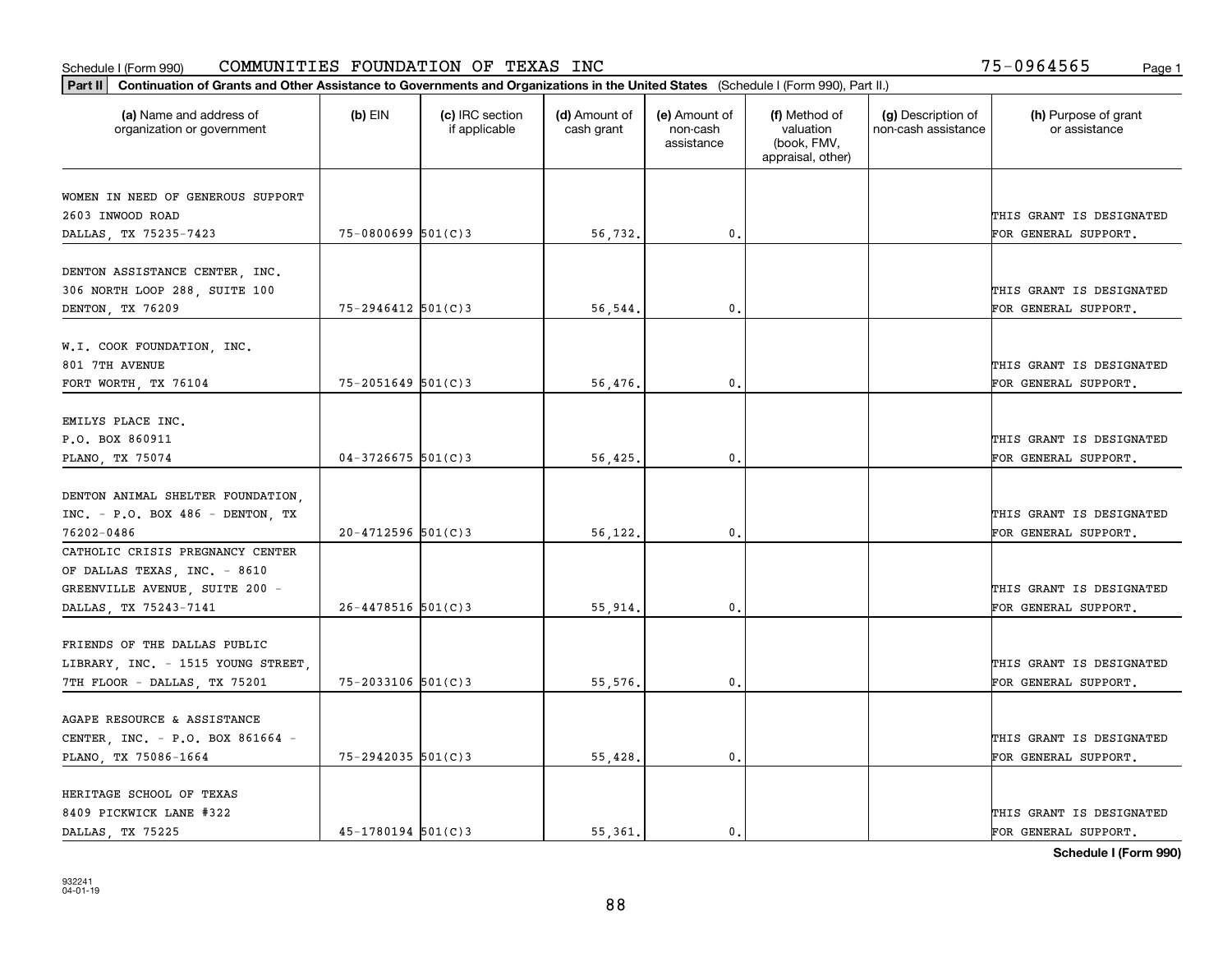| Part II   Continuation of Grants and Other Assistance to Governments and Organizations in the United States (Schedule I (Form 990), Part II.) |                        |                                  |                             |                                         |                                                                |                                           |                                       |
|-----------------------------------------------------------------------------------------------------------------------------------------------|------------------------|----------------------------------|-----------------------------|-----------------------------------------|----------------------------------------------------------------|-------------------------------------------|---------------------------------------|
| (a) Name and address of<br>organization or government                                                                                         | $(b)$ EIN              | (c) IRC section<br>if applicable | (d) Amount of<br>cash grant | (e) Amount of<br>non-cash<br>assistance | (f) Method of<br>valuation<br>(book, FMV,<br>appraisal, other) | (g) Description of<br>non-cash assistance | (h) Purpose of grant<br>or assistance |
| CARTER BLOODCARE                                                                                                                              |                        |                                  |                             |                                         |                                                                |                                           |                                       |
| 2205 HIGHWAY 121                                                                                                                              |                        |                                  |                             |                                         |                                                                |                                           | THIS GRANT IS DESIGNATED              |
| BEDFORD, TX 76021                                                                                                                             | $75 - 1035606$ 501(C)3 |                                  | 55, 335.                    | 0.                                      |                                                                |                                           | FOR GENERAL SUPPORT.                  |
| CAMPUS CRUSADE FOR CHRIST                                                                                                                     |                        |                                  |                             |                                         |                                                                |                                           |                                       |
| INTERNATIONAL - 1700 GEORGE BUSH                                                                                                              |                        |                                  |                             |                                         |                                                                |                                           |                                       |
| DRIVE E., SUITE 220 - COLLEGE                                                                                                                 |                        |                                  |                             |                                         |                                                                |                                           | THIS GRANT IS DESIGNATED              |
| STATION, TX 77840                                                                                                                             | 33-0863088 501(C)3     |                                  | 55,100                      | $\mathbf{0}$                            |                                                                |                                           | FOR GENERAL SUPPORT.                  |
|                                                                                                                                               |                        |                                  |                             |                                         |                                                                |                                           |                                       |
| DALLAS TRUTH, RACIAL HEALING AND                                                                                                              |                        |                                  |                             |                                         |                                                                |                                           |                                       |
| TRANSFORMATION - 5500 CARUTH HAVEN                                                                                                            |                        |                                  |                             |                                         |                                                                |                                           | THIS GRANT IS DESIGNATED              |
| LANE - DALLAS, TX 75225                                                                                                                       | 84-2744666 $501(C)3$   |                                  | 55,000                      | $\mathbf{0}$                            |                                                                |                                           | FOR GENERAL SUPPORT.                  |
|                                                                                                                                               |                        |                                  |                             |                                         |                                                                |                                           |                                       |
| GEORGETOWN UNIVERSITY                                                                                                                         |                        |                                  |                             |                                         |                                                                |                                           |                                       |
| 37TH & O STREETS NW                                                                                                                           |                        |                                  |                             |                                         |                                                                |                                           | THIS GRANT IS DESIGNATED              |
| WASHINGTON, DC 20057                                                                                                                          | $53-0196603$ $501(C)3$ |                                  | 55,000                      | $\mathbf{0}$                            |                                                                |                                           | FOR GENERAL SUPPORT.                  |
|                                                                                                                                               |                        |                                  |                             |                                         |                                                                |                                           |                                       |
|                                                                                                                                               |                        |                                  |                             |                                         |                                                                |                                           |                                       |
| THE PEGASUS PROJECT, INC.                                                                                                                     |                        |                                  |                             |                                         |                                                                |                                           |                                       |
| P.O. BOX 26                                                                                                                                   |                        |                                  |                             |                                         |                                                                |                                           | THIS GRANT IS DESIGNATED              |
| BEN WHEELER, TX 75754                                                                                                                         | $27 - 2108244$ 501(C)3 |                                  | 54,998                      | $\mathbf{0}$                            |                                                                |                                           | FOR GENERAL SUPPORT.                  |
|                                                                                                                                               |                        |                                  |                             |                                         |                                                                |                                           |                                       |
| CHRISTIAN LIFE PREPARATORY SCHOOL                                                                                                             |                        |                                  |                             |                                         |                                                                |                                           |                                       |
| 5253 ALTAMESA BOULEVARD                                                                                                                       |                        |                                  |                             |                                         |                                                                |                                           | THIS GRANT IS DESIGNATED              |
| FORT WORTH, TX 76123                                                                                                                          | $46 - 2765382$ 501(C)3 |                                  | 54,548                      | $\mathbf{0}$ .                          |                                                                |                                           | FOR GENERAL SUPPORT.                  |
|                                                                                                                                               |                        |                                  |                             |                                         |                                                                |                                           |                                       |
| HIGHLAND PARK ISD EDUCATION                                                                                                                   |                        |                                  |                             |                                         |                                                                |                                           |                                       |
| FOUNDATION - 4201 GRASSMERE LANE -                                                                                                            |                        |                                  |                             |                                         |                                                                |                                           | THIS GRANT IS DESIGNATED              |
| DALLAS, TX 75205                                                                                                                              | 75-1999200 501(C)3     |                                  | 54,523                      | $\mathbf{0}$ .                          |                                                                |                                           | FOR GENERAL SUPPORT.                  |
| THE CENTER FOR INTEGRATIVE                                                                                                                    |                        |                                  |                             |                                         |                                                                |                                           |                                       |
| COUNSELING AND PSYCHOLOGY - 4305                                                                                                              |                        |                                  |                             |                                         |                                                                |                                           |                                       |
| MACARTHUR AVENUE - DALLAS, TX                                                                                                                 |                        |                                  |                             |                                         |                                                                |                                           | THIS GRANT IS DESIGNATED              |
| 75209                                                                                                                                         | $75 - 1494691$ 501(C)3 |                                  | 54,476.                     | $\mathbf{0}$ .                          |                                                                |                                           | FOR GENERAL SUPPORT.                  |
|                                                                                                                                               |                        |                                  |                             |                                         |                                                                |                                           |                                       |
| LOVE PIT                                                                                                                                      |                        |                                  |                             |                                         |                                                                |                                           |                                       |
| 2029 EAST LEVEE STREET                                                                                                                        |                        |                                  |                             |                                         |                                                                |                                           | THIS GRANT IS DESIGNATED              |
| DALLAS TX 75207                                                                                                                               | $47 - 5439776$ 501(C)3 |                                  | 53,759.                     | $\mathbf{0}$ .                          |                                                                |                                           | FOR GENERAL SUPPORT.                  |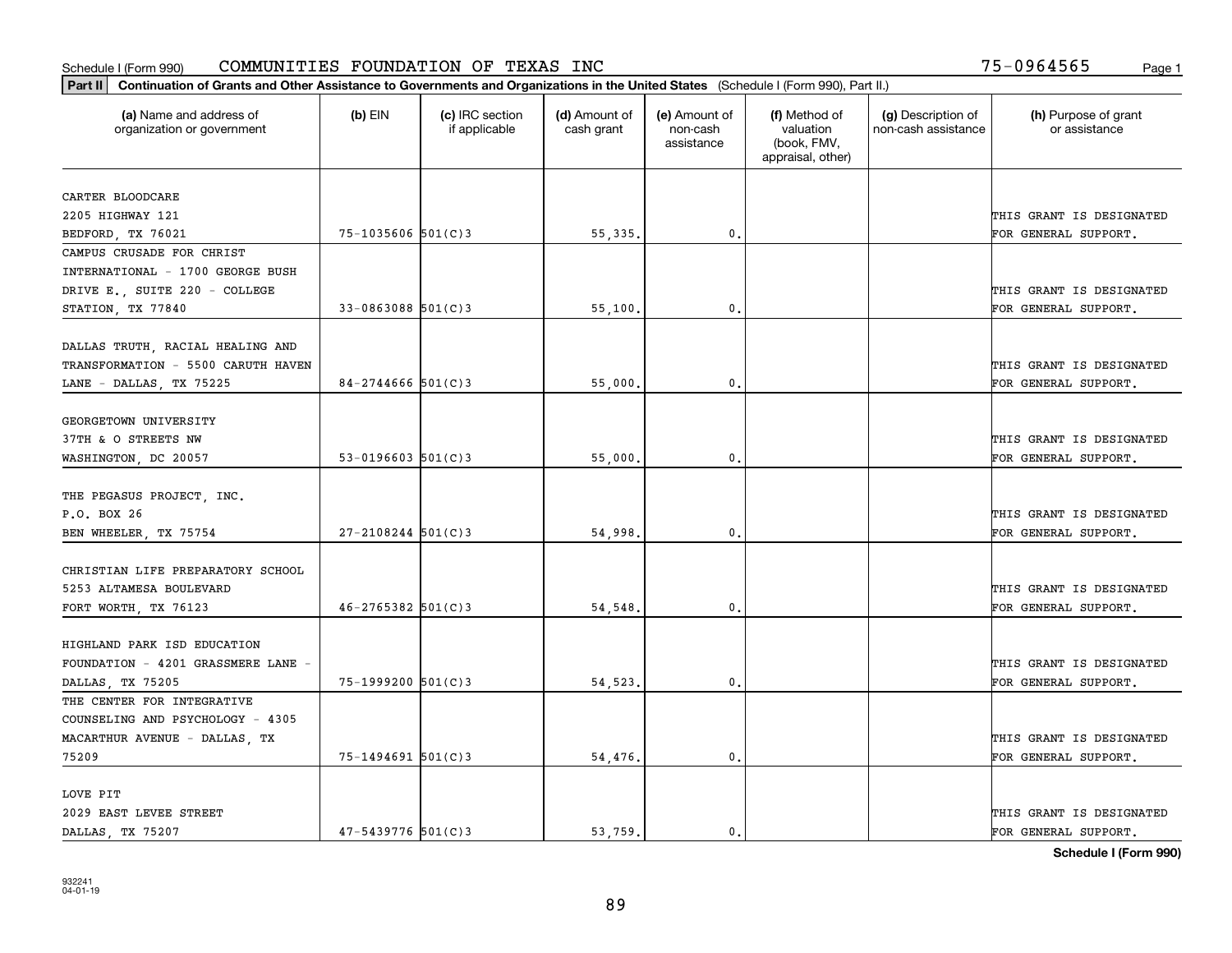| (a) Name and address of<br>organization or government       | $(b)$ EIN              | (c) IRC section<br>if applicable | (d) Amount of<br>cash grant | (e) Amount of<br>non-cash<br>assistance | (f) Method of<br>valuation<br>(book, FMV,<br>appraisal, other) | (g) Description of<br>non-cash assistance | (h) Purpose of grant<br>or assistance |
|-------------------------------------------------------------|------------------------|----------------------------------|-----------------------------|-----------------------------------------|----------------------------------------------------------------|-------------------------------------------|---------------------------------------|
| UPLIFT EDUCATION                                            |                        |                                  |                             |                                         |                                                                |                                           |                                       |
| 3000 PEGASUS PARK, BUILDING 2                               |                        |                                  |                             |                                         |                                                                |                                           | THIS GRANT IS DESIGNATED              |
| DALLAS, TX 75247                                            | $75 - 2659683$ 501(C)3 |                                  | 53,253.                     | $\mathbf{0}$ .                          |                                                                |                                           | FOR GENERAL SUPPORT.                  |
| UNIVERSITY OF NORTH TEXAS                                   |                        |                                  |                             |                                         |                                                                |                                           |                                       |
| FOUNDATION, INC. - 1155 UNION                               |                        |                                  |                             |                                         |                                                                |                                           |                                       |
| CIRCLE # 311250 - DENTON, TX                                |                        |                                  |                             |                                         |                                                                |                                           | THIS GRANT IS DESIGNATED              |
| 76203-5017                                                  | $23 - 7232618$ 501(C)3 |                                  | 53,202.                     | 0.                                      |                                                                |                                           | FOR GENERAL SUPPORT.                  |
|                                                             |                        |                                  |                             |                                         |                                                                |                                           |                                       |
| FEEDING TEXAS                                               |                        |                                  |                             |                                         |                                                                |                                           |                                       |
| 1524 SOUTH IH-35, SUITE 342                                 |                        |                                  |                             |                                         |                                                                |                                           | THIS GRANT IS DESIGNATED              |
| AUSTIN, TX 78704                                            | $74 - 2762542$ 501(C)3 |                                  | 53,025.                     | $\mathbf{0}$ .                          |                                                                |                                           | FOR GENERAL SUPPORT.                  |
| COUNCIL OF DALLAS                                           |                        |                                  |                             |                                         |                                                                |                                           |                                       |
| 3826 GILBERT AVENUE                                         |                        |                                  |                             |                                         |                                                                |                                           | THIS GRANT IS DESIGNATED              |
| DALLAS, TX 75219                                            | $75 - 1630370$ 501(C)3 |                                  | 52,926.                     | $\mathbf{0}$                            |                                                                |                                           | FOR GENERAL SUPPORT.                  |
|                                                             |                        |                                  |                             |                                         |                                                                |                                           |                                       |
| BROTHERS OF BAND OF BROTHERS                                |                        |                                  |                             |                                         |                                                                |                                           |                                       |
| 7263 PALDAO DRIVE                                           |                        |                                  |                             |                                         |                                                                |                                           | THIS GRANT IS DESIGNATED              |
| DALLAS, TX 75240                                            | $47 - 1873376$ 501(C)3 |                                  | 52,900                      | $\mathfrak o$ .                         |                                                                |                                           | FOR GENERAL SUPPORT.                  |
| MARY IMMACULATE CATHOLIC SCHOOL                             |                        |                                  |                             |                                         |                                                                |                                           |                                       |
| 14032 DENNIS LANE                                           |                        |                                  |                             |                                         |                                                                |                                           | THIS GRANT IS DESIGNATED              |
| DALLAS, TX 75234                                            | 75-1744351 501(C)3     |                                  | 52,859                      | 0.                                      |                                                                |                                           | FOR GENERAL SUPPORT.                  |
|                                                             |                        |                                  |                             |                                         |                                                                |                                           |                                       |
| ROGERS WILDLIFE REHABILITATION,                             |                        |                                  |                             |                                         |                                                                |                                           |                                       |
| INC. - 1430 E. CLEVELAND ROAD -                             |                        |                                  |                             |                                         |                                                                |                                           | THIS GRANT IS DESIGNATED              |
| HUTCHINS, TX 75141                                          | $01 - 0571276$ 501(C)3 |                                  | 52,514                      | $\mathbf{0}$ .                          |                                                                |                                           | FOR GENERAL SUPPORT.                  |
| BOYS & GIRLS CLUBS OF GREATER                               |                        |                                  |                             |                                         |                                                                |                                           |                                       |
| TARRANT COUNTY, INC. - 3218 EAST                            |                        |                                  |                             |                                         |                                                                |                                           |                                       |
| BELKNAP STREET - FORT WORTH, TX                             |                        |                                  |                             |                                         |                                                                |                                           | THIS GRANT IS DESIGNATED              |
| 76111-4739                                                  | 75-0808785 501(C)3     |                                  | 52,494.                     | 0.                                      |                                                                |                                           | FOR GENERAL SUPPORT.                  |
|                                                             |                        |                                  |                             |                                         |                                                                |                                           |                                       |
| JUNIOR PLAYERS GUILD<br>12225 GREENVILLE AVENUE, SUITE 1020 |                        |                                  |                             |                                         |                                                                |                                           | THIS GRANT IS DESIGNATED              |
|                                                             | $75 - 6061082$ 501(C)3 |                                  | 52,488.                     | $\mathbf{0}$ .                          |                                                                |                                           | FOR GENERAL SUPPORT.                  |
| DALLAS TX 75243                                             |                        |                                  |                             |                                         |                                                                |                                           |                                       |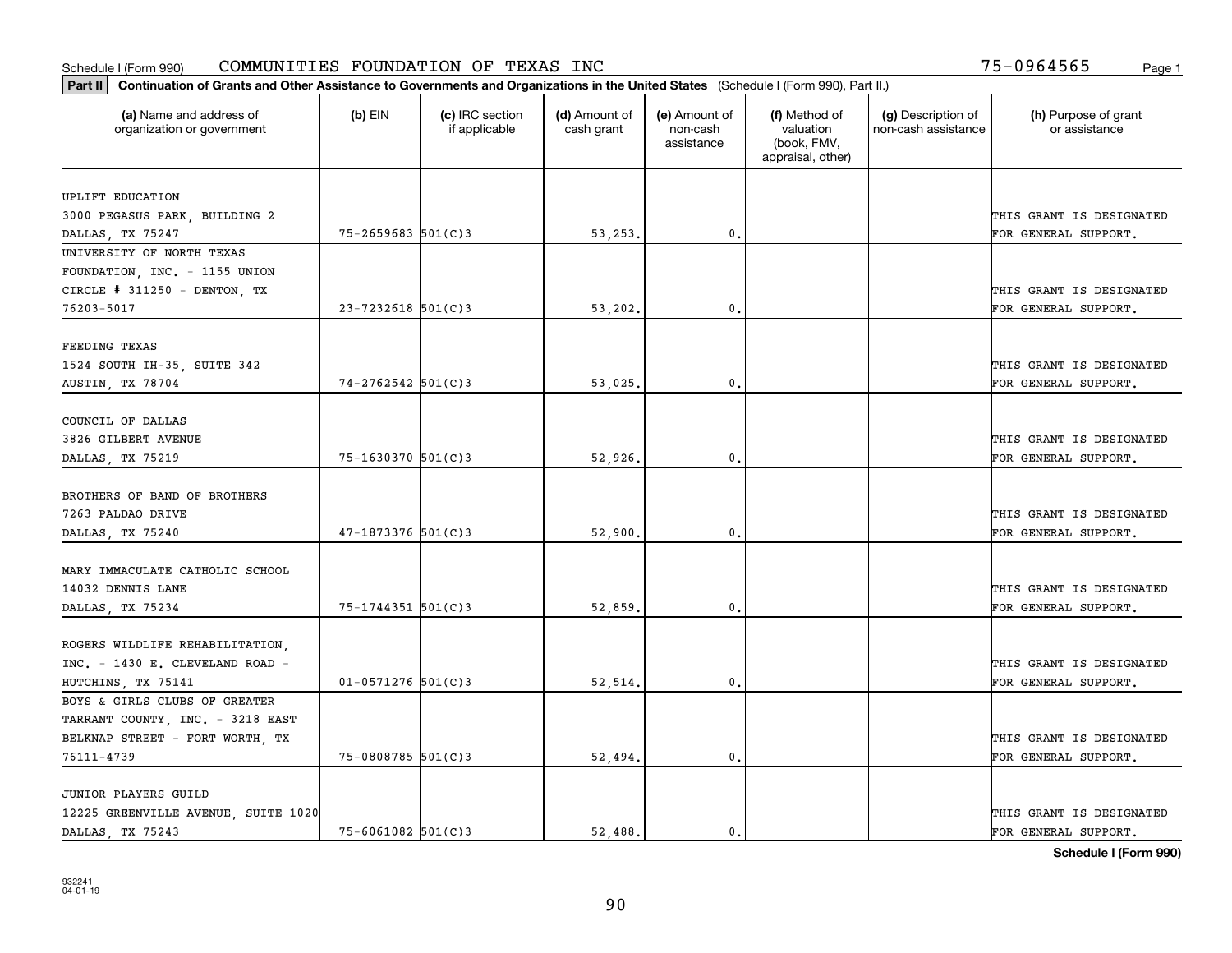| Part II   Continuation of Grants and Other Assistance to Governments and Organizations in the United States (Schedule I (Form 990), Part II.) |                          |                                  |                             |                                         |                                                                |                                           |                                                  |
|-----------------------------------------------------------------------------------------------------------------------------------------------|--------------------------|----------------------------------|-----------------------------|-----------------------------------------|----------------------------------------------------------------|-------------------------------------------|--------------------------------------------------|
| (a) Name and address of<br>organization or government                                                                                         | $(b)$ EIN                | (c) IRC section<br>if applicable | (d) Amount of<br>cash grant | (e) Amount of<br>non-cash<br>assistance | (f) Method of<br>valuation<br>(book, FMV,<br>appraisal, other) | (g) Description of<br>non-cash assistance | (h) Purpose of grant<br>or assistance            |
|                                                                                                                                               |                          |                                  |                             |                                         |                                                                |                                           |                                                  |
| JUBILEE PARK & COMMUNITY CENTER                                                                                                               |                          |                                  |                             |                                         |                                                                |                                           |                                                  |
| CORPORATION - P.O. BOX 710759 -                                                                                                               | 75-2726296 501(C)3       |                                  | 52,445.                     | $\mathbf{0}$ .                          |                                                                |                                           | THIS GRANT IS DESIGNATED<br>FOR GENERAL SUPPORT. |
| DALLAS, TX 75371                                                                                                                              |                          |                                  |                             |                                         |                                                                |                                           |                                                  |
| ANGEL FLIGHT, INC.                                                                                                                            |                          |                                  |                             |                                         |                                                                |                                           |                                                  |
| P.O. BOX 763760                                                                                                                               |                          |                                  |                             |                                         |                                                                |                                           | THIS GRANT IS DESIGNATED                         |
| DALLAS, TX 75376                                                                                                                              | $75 - 2406237$ 501(C)3   |                                  | 52,169                      | 0.                                      |                                                                |                                           | FOR GENERAL SUPPORT.                             |
|                                                                                                                                               |                          |                                  |                             |                                         |                                                                |                                           |                                                  |
| FIRST UNITED METHODIST CHURCH OF                                                                                                              |                          |                                  |                             |                                         |                                                                |                                           |                                                  |
| RICHARDSON - 503 N. CENTRAL                                                                                                                   |                          |                                  |                             |                                         |                                                                |                                           | THIS GRANT IS DESIGNATED                         |
| EXPRESSWAY - RICHARDSON, TX 75080                                                                                                             | $75 - 0891454$ 501(C)3   |                                  | 52,100.                     | 0.                                      |                                                                |                                           | FOR GENERAL SUPPORT.                             |
|                                                                                                                                               |                          |                                  |                             |                                         |                                                                |                                           |                                                  |
| PROVIDENCE ACADEMY                                                                                                                            |                          |                                  |                             |                                         |                                                                |                                           |                                                  |
| 1388 SOUTH STATE HIGHWAY 205                                                                                                                  |                          |                                  |                             |                                         |                                                                |                                           | THIS GRANT IS DESIGNATED                         |
| ROCKWALL, TX 75032                                                                                                                            | $26 - 4580334$ 501(C)3   |                                  | 52,067.                     | 0.                                      |                                                                |                                           | FOR GENERAL SUPPORT.                             |
|                                                                                                                                               |                          |                                  |                             |                                         |                                                                |                                           |                                                  |
| STRAYDOG, INC.                                                                                                                                |                          |                                  |                             |                                         |                                                                |                                           |                                                  |
| P.O. BOX 1465                                                                                                                                 |                          |                                  |                             |                                         |                                                                |                                           | THIS GRANT IS DESIGNATED                         |
| GUN BARREL CITY, TX 75147                                                                                                                     | 75-2756374 501(C)3       |                                  | 51,972.                     | $\mathbf{0}$ .                          |                                                                |                                           | FOR GENERAL SUPPORT.                             |
|                                                                                                                                               |                          |                                  |                             |                                         |                                                                |                                           |                                                  |
| CASA OF TARRANT COUNTY, INC.                                                                                                                  |                          |                                  |                             |                                         |                                                                |                                           |                                                  |
| 101 SUMMITT AVENUE, SUITE 505                                                                                                                 |                          |                                  |                             |                                         |                                                                |                                           | THIS GRANT IS DESIGNATED                         |
| FORT WORTH, TX 76102                                                                                                                          | 75-1895412 501(C)3       |                                  | 51,836.                     | $\mathbf{0}$ .                          |                                                                |                                           | FOR GENERAL SUPPORT.                             |
|                                                                                                                                               |                          |                                  |                             |                                         |                                                                |                                           |                                                  |
| EDUCATIONAL OPPORTUNITIES, INC.                                                                                                               |                          |                                  |                             |                                         |                                                                |                                           |                                                  |
| 3419 WESTMINSTER AVENUE, SUITE 218                                                                                                            |                          |                                  |                             |                                         |                                                                |                                           | THIS GRANT IS DESIGNATED                         |
| DALLAS, TX 75205                                                                                                                              | 75-6043290 501(C)3       |                                  | 51,616.                     | 0.                                      |                                                                |                                           | FOR GENERAL SUPPORT.                             |
|                                                                                                                                               |                          |                                  |                             |                                         |                                                                |                                           |                                                  |
| TRINITY HABITAT FOR HUMANITY                                                                                                                  |                          |                                  |                             |                                         |                                                                |                                           |                                                  |
| 9333 N. NORMANDALE STREET                                                                                                                     |                          |                                  |                             |                                         |                                                                |                                           | THIS GRANT IS DESIGNATED                         |
| FORT WORTH, TX 76116                                                                                                                          | 75-2239189 501(C)3       |                                  | 51,542.                     | $\mathfrak{o}$ .                        |                                                                |                                           | FOR GENERAL SUPPORT.                             |
|                                                                                                                                               |                          |                                  |                             |                                         |                                                                |                                           |                                                  |
| SECOND CHANCE SPCA                                                                                                                            |                          |                                  |                             |                                         |                                                                |                                           |                                                  |
| 1700 J AVENUE                                                                                                                                 |                          |                                  |                             |                                         |                                                                |                                           | THIS GRANT IS DESIGNATED                         |
| PLANO, TX 75074                                                                                                                               | $54 - 2181108$ $501(C)3$ |                                  | 51,527.                     | $\mathbf{0}$ .                          |                                                                |                                           | FOR GENERAL SUPPORT.                             |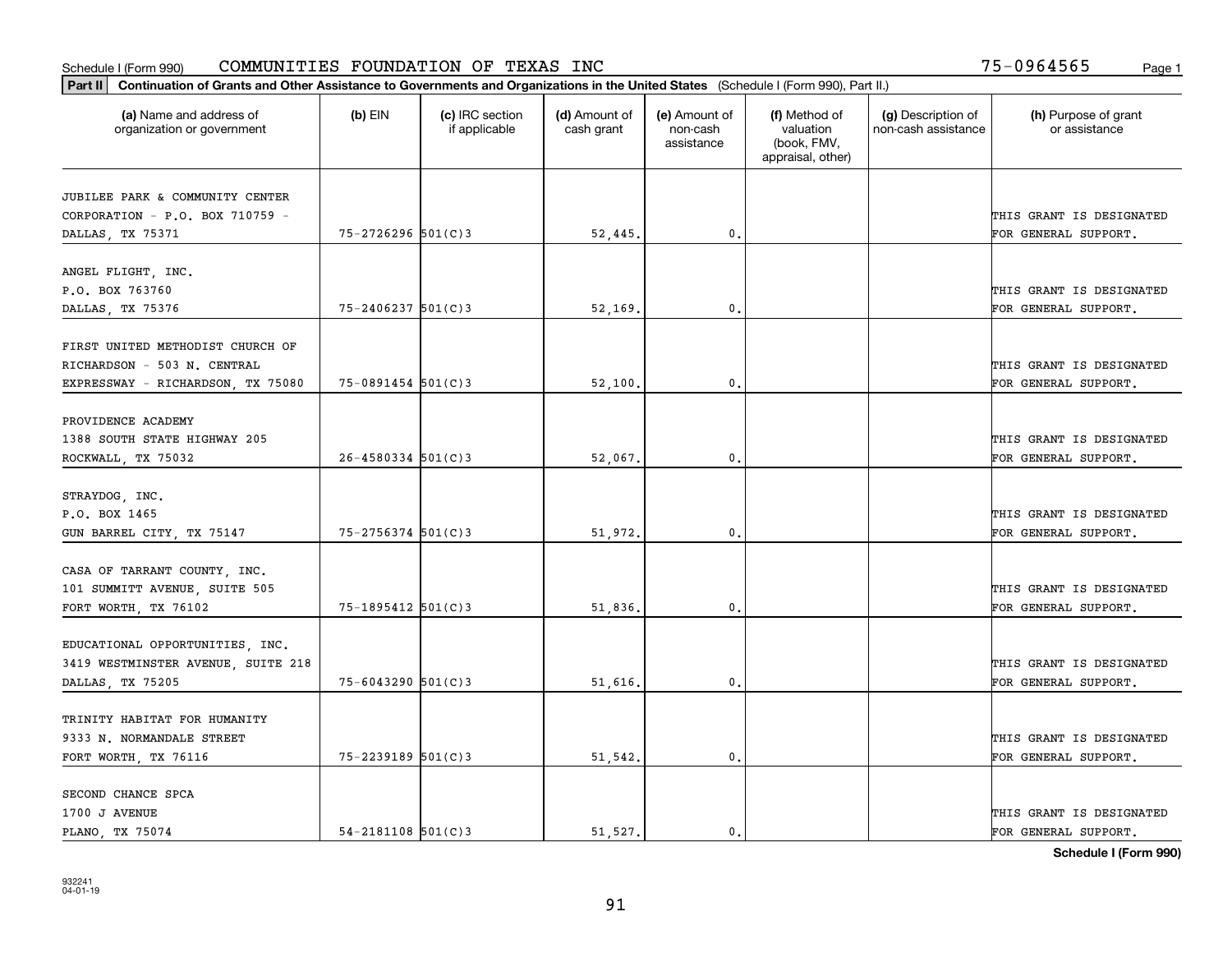| Part II   Continuation of Grants and Other Assistance to Governments and Organizations in the United States (Schedule I (Form 990), Part II.) |                        |                                  |                             |                                         |                                                                |                                           |                                                  |
|-----------------------------------------------------------------------------------------------------------------------------------------------|------------------------|----------------------------------|-----------------------------|-----------------------------------------|----------------------------------------------------------------|-------------------------------------------|--------------------------------------------------|
| (a) Name and address of<br>organization or government                                                                                         | $(b)$ EIN              | (c) IRC section<br>if applicable | (d) Amount of<br>cash grant | (e) Amount of<br>non-cash<br>assistance | (f) Method of<br>valuation<br>(book, FMV,<br>appraisal, other) | (g) Description of<br>non-cash assistance | (h) Purpose of grant<br>or assistance            |
| METHODIST JUSTICE MINISTRY OF                                                                                                                 |                        |                                  |                             |                                         |                                                                |                                           |                                                  |
| FIRST UNITED METHODIST CHURCH -                                                                                                               |                        |                                  |                             |                                         |                                                                |                                           |                                                  |
| 750 W. 5TH STREET - FORT WORTH, TX                                                                                                            |                        |                                  |                             |                                         |                                                                |                                           | THIS GRANT IS DESIGNATED                         |
| 76102                                                                                                                                         | $20 - 4204172$ 501(C)3 |                                  | 51,386.                     | 0.                                      |                                                                |                                           | FOR GENERAL SUPPORT.                             |
| UNIVERSITY OF TEXAS AT DALLAS<br>800 WEST CAMPBELL ROAD                                                                                       |                        |                                  |                             |                                         |                                                                |                                           | THIS GRANT IS DESIGNATED                         |
| RICHARDSON, TX 75080                                                                                                                          | $75 - 1305566$ 501(C)3 |                                  | 51, 313.                    | $^{\circ}$ .                            |                                                                |                                           | FOR GENERAL SUPPORT.                             |
| DALLAS COUNTY, TEXAS                                                                                                                          |                        |                                  |                             |                                         |                                                                |                                           |                                                  |
| OFFICE OF COUNTY JUDGE CLAY<br>JENKINS 411 ELM STREET, #200 -                                                                                 |                        |                                  |                             |                                         |                                                                |                                           | THIS GRANT IS DESIGNATED                         |
| DALLAS, TX 75202                                                                                                                              | 75-1285603 115         |                                  | 51,211.                     | $\mathbf{0}$ .                          |                                                                |                                           | FOR GENERAL SUPPORT.                             |
| <b>BIG THOUGHT</b><br>1409 S LAMAR STREET, SUITE 1015<br>DALLAS, TX 75215-6863                                                                | 75-2170035 501(C)3     |                                  | 51,152.                     | 0.                                      |                                                                |                                           | THIS GRANT IS DESIGNATED<br>FOR GENERAL SUPPORT. |
| BOYS & GIRLS CLUB OF ENNIS<br>P.O. BOX 722<br>ENNIS, TX 75120                                                                                 | $75 - 2746070$ 501(C)3 |                                  | 50,626.                     | 0.                                      |                                                                |                                           | THIS GRANT IS DESIGNATED<br>FOR GENERAL SUPPORT. |
| DALLAS SUMMER MUSICALS, INC. DTD<br>121862 - 909 1ST AVENUE - DALLAS,<br>TX 75210                                                             | $75 - 1104793$ 501(C)3 |                                  | 50.567.                     | 0.                                      |                                                                |                                           | THIS GRANT IS DESIGNATED<br>FOR GENERAL SUPPORT. |
| PLANO SYMPHONY ORCHESTRA<br>NON-PROFIT CORP. - 1635 DORCHESTER<br>DRIVE - PLANO, TX 75075                                                     | $75 - 1929103$ 501(C)3 |                                  | 50,556.                     | $\mathbf{0}$ .                          |                                                                |                                           | THIS GRANT IS DESIGNATED<br>FOR GENERAL SUPPORT. |
| FOR THE NATIONS REFUGEE OUTREACH<br>P.O. BOX 850064<br>RICHARDSON, TX 75085                                                                   | $45 - 2256540$ 501(C)3 |                                  | 50,496.                     | 0.                                      |                                                                |                                           | THIS GRANT IS DESIGNATED<br>FOR GENERAL SUPPORT. |
| PEROT MUSEUM OF NATURE AND SCIENCE<br>2201 NORTH FIELD STREET<br>DALLAS TX 75201                                                              | $75 - 6067569$ 501(C)3 |                                  | 50.353.                     | $\mathbf{0}$ .                          |                                                                |                                           | THIS GRANT IS DESIGNATED<br>FOR GENERAL SUPPORT. |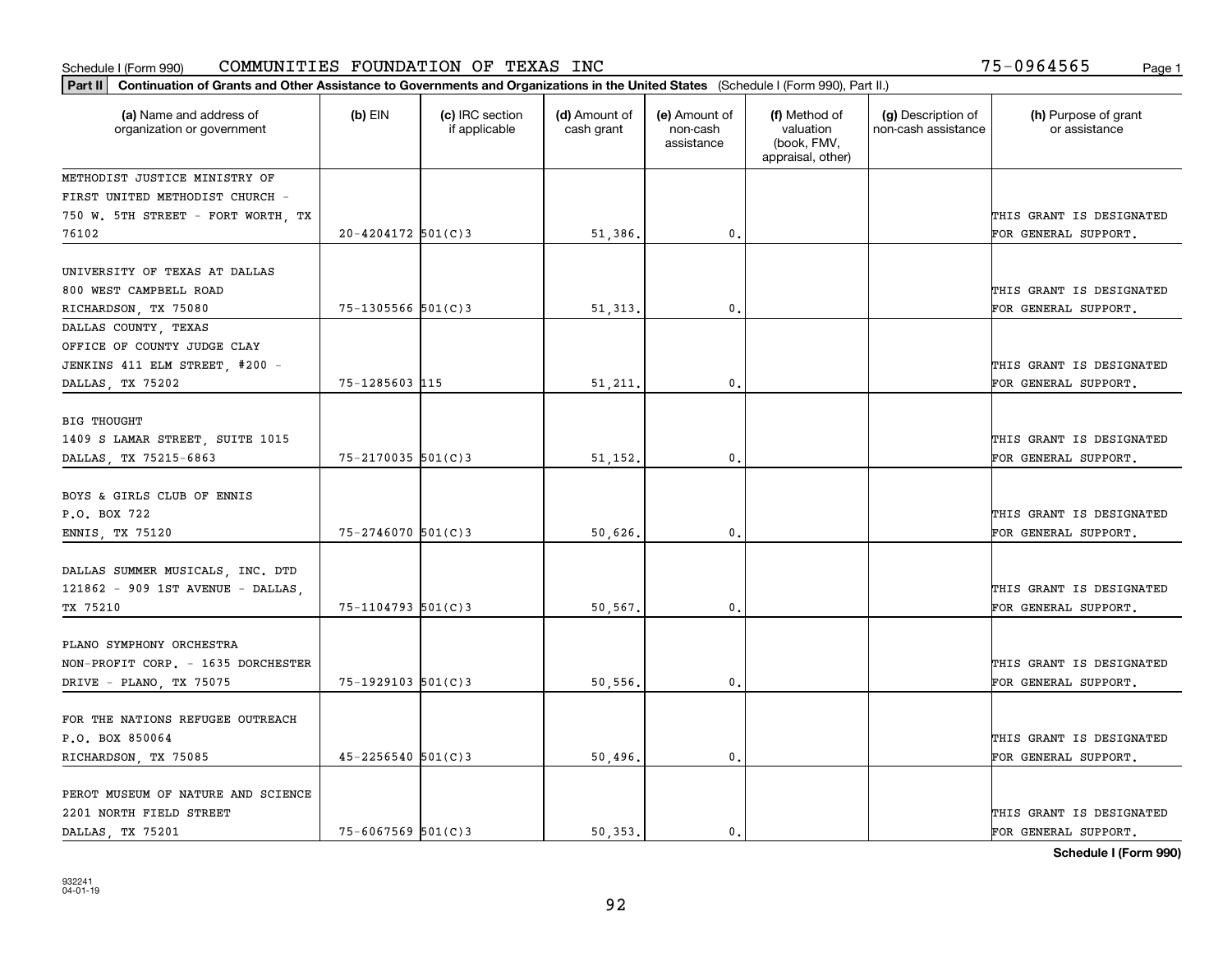| Part II   Continuation of Grants and Other Assistance to Governments and Organizations in the United States (Schedule I (Form 990), Part II.) |                        |                                  |                             |                                         |                                                                |                                           |                                       |
|-----------------------------------------------------------------------------------------------------------------------------------------------|------------------------|----------------------------------|-----------------------------|-----------------------------------------|----------------------------------------------------------------|-------------------------------------------|---------------------------------------|
| (a) Name and address of<br>organization or government                                                                                         | $(b)$ EIN              | (c) IRC section<br>if applicable | (d) Amount of<br>cash grant | (e) Amount of<br>non-cash<br>assistance | (f) Method of<br>valuation<br>(book, FMV,<br>appraisal, other) | (g) Description of<br>non-cash assistance | (h) Purpose of grant<br>or assistance |
|                                                                                                                                               |                        |                                  |                             |                                         |                                                                |                                           |                                       |
| MANSFIELD MISSION CENTER, INC.<br>901 WEST BROAD STREET                                                                                       |                        |                                  |                             |                                         |                                                                |                                           | THIS GRANT IS DESIGNATED              |
| MANSFIELD, TX 76063                                                                                                                           | $36 - 4753862$ 501(C)3 |                                  | 50,225.                     | 0.                                      |                                                                |                                           | FOR GENERAL SUPPORT.                  |
|                                                                                                                                               |                        |                                  |                             |                                         |                                                                |                                           |                                       |
| ABILENE LIBRARY CONSORTIUM                                                                                                                    |                        |                                  |                             |                                         |                                                                |                                           |                                       |
| 3305 NORTH 3RD STREET, SUITE 301                                                                                                              |                        |                                  |                             |                                         |                                                                |                                           | THIS GRANT IS DESIGNATED              |
| ABILENE, TX 79601                                                                                                                             | $75 - 2216565$ 501(C)3 |                                  | 50,000                      | $\mathbf{0}$                            |                                                                |                                           | FOR GENERAL SUPPORT.                  |
|                                                                                                                                               |                        |                                  |                             |                                         |                                                                |                                           |                                       |
| AUSTIN FILM SOCIETY                                                                                                                           |                        |                                  |                             |                                         |                                                                |                                           |                                       |
| 1901 E. 51ST STREET                                                                                                                           |                        |                                  |                             |                                         |                                                                |                                           | THIS GRANT IS DESIGNATED              |
| AUSTIN, TX 78723                                                                                                                              | $74 - 2433823$ 501(C)3 |                                  | 50,000.                     | $\mathbf{0}$ .                          |                                                                |                                           | FOR GENERAL SUPPORT.                  |
| BROADCASTERS FOUNDATION OF AMERICA                                                                                                            |                        |                                  |                             |                                         |                                                                |                                           |                                       |
| 125 W. 55TH STREET, 4TH FLOOR                                                                                                                 |                        |                                  |                             |                                         |                                                                |                                           | THIS GRANT IS DESIGNATED              |
| NEW YORK, NY 10019-5366                                                                                                                       | $13 - 1975618$ 501(C)3 |                                  | 50,000                      | $\mathbf{0}$                            |                                                                |                                           | FOR GENERAL SUPPORT.                  |
|                                                                                                                                               |                        |                                  |                             |                                         |                                                                |                                           |                                       |
| CHRISTIAN UNION, INC.                                                                                                                         |                        |                                  |                             |                                         |                                                                |                                           |                                       |
| 19 VANDEVENTER AVENUE                                                                                                                         |                        |                                  |                             |                                         |                                                                |                                           | THIS GRANT IS DESIGNATED              |
| PRINCETON, NJ 08542                                                                                                                           | $22 - 3834440$ 501(C)3 |                                  | 50,000                      | $\mathbf{0}$                            |                                                                |                                           | FOR GENERAL SUPPORT.                  |
|                                                                                                                                               |                        |                                  |                             |                                         |                                                                |                                           |                                       |
| COTUIT ATHLETIC ASSOCIATION, INC.                                                                                                             |                        |                                  |                             |                                         |                                                                |                                           |                                       |
| P.O. BOX 411                                                                                                                                  |                        |                                  |                             |                                         |                                                                |                                           | THIS GRANT IS DESIGNATED              |
| COTUIT, MA 02635                                                                                                                              | $04 - 6064917$ 501(C)3 |                                  | 50,000.                     | $\mathbf{0}$                            |                                                                |                                           | FOR GENERAL SUPPORT.                  |
|                                                                                                                                               |                        |                                  |                             |                                         |                                                                |                                           |                                       |
| EAST HAMPTON HISTORICAL SOCIETY,<br>INC. - 101 MAIN STREET - EAST                                                                             |                        |                                  |                             |                                         |                                                                |                                           | THIS GRANT IS DESIGNATED              |
| HAMPTON, NY 11937                                                                                                                             | $11 - 6035631$ 501(C)3 |                                  | 50,000                      | $^{\rm 0}$ .                            |                                                                |                                           | FOR GENERAL SUPPORT.                  |
|                                                                                                                                               |                        |                                  |                             |                                         |                                                                |                                           |                                       |
| FISHER HOUSE FOUNDATION, INC.                                                                                                                 |                        |                                  |                             |                                         |                                                                |                                           |                                       |
| 12300 TWINBROOK PARKWAY, SUITE 410                                                                                                            |                        |                                  |                             |                                         |                                                                |                                           | THIS GRANT IS DESIGNATED              |
| ROCKVILLE, MD 20852                                                                                                                           | $11 - 3158401$ 501(C)3 |                                  | 50,000.                     | $\mathfrak{o}$ .                        |                                                                |                                           | FOR GENERAL SUPPORT.                  |
| HEALTH ALLIANCE FOR AUSTIN                                                                                                                    |                        |                                  |                             |                                         |                                                                |                                           |                                       |
| MUSICIANS - 3010 SOUTH LAMAR                                                                                                                  |                        |                                  |                             |                                         |                                                                |                                           |                                       |
| BOULEVARD, SUITE 200 - AUSTIN, TX                                                                                                             |                        |                                  |                             |                                         |                                                                |                                           | THIS GRANT IS DESIGNATED              |
| 78704                                                                                                                                         | $80 - 0147620$ 501(C)3 |                                  | 50.000.                     | $\mathfrak{o}$ .                        |                                                                |                                           | FOR GENERAL SUPPORT.                  |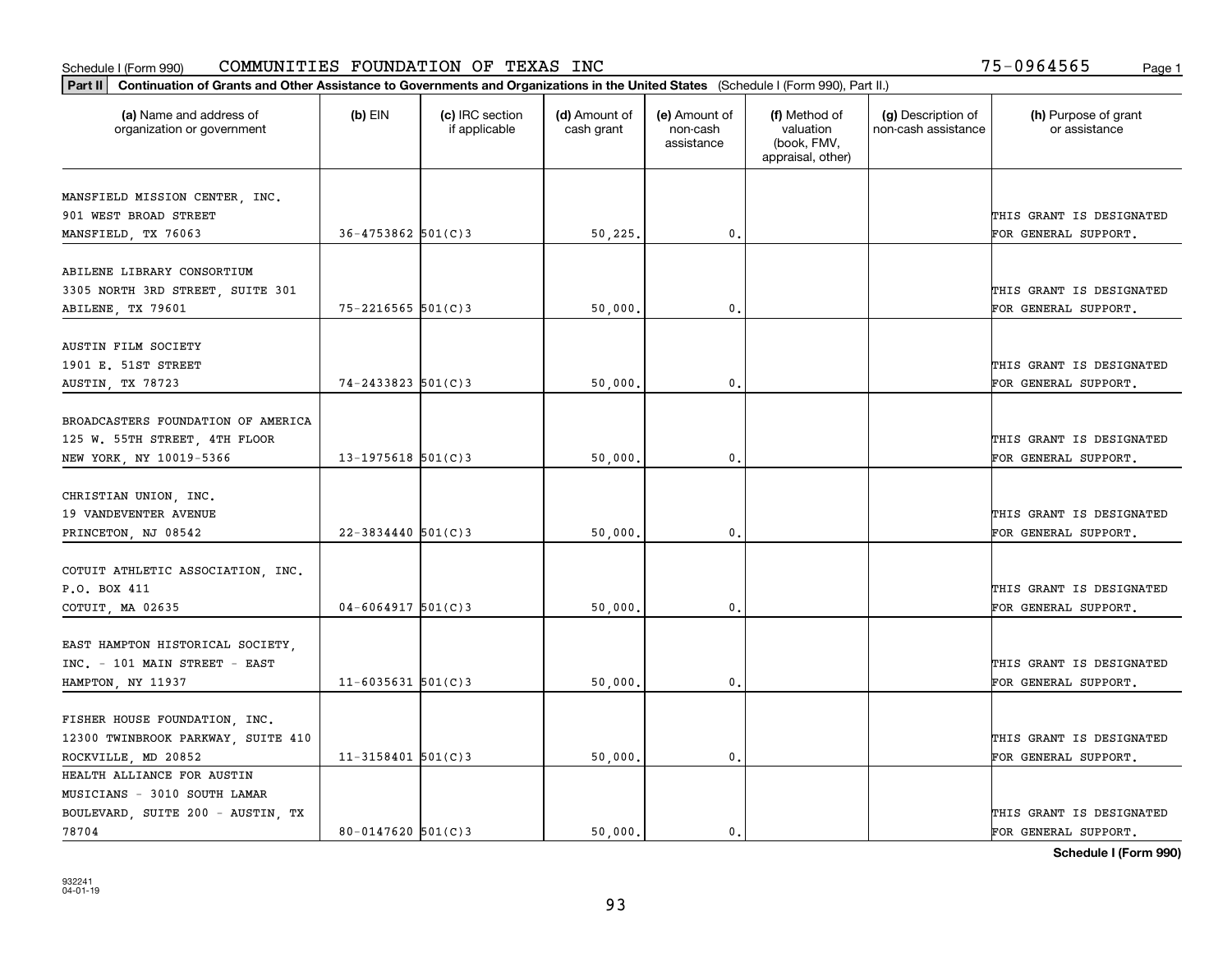| Part II   Continuation of Grants and Other Assistance to Governments and Organizations in the United States (Schedule I (Form 990), Part II.) |                          |                                  |                             |                                         |                                                                |                                           |                                       |
|-----------------------------------------------------------------------------------------------------------------------------------------------|--------------------------|----------------------------------|-----------------------------|-----------------------------------------|----------------------------------------------------------------|-------------------------------------------|---------------------------------------|
| (a) Name and address of<br>organization or government                                                                                         | $(b)$ EIN                | (c) IRC section<br>if applicable | (d) Amount of<br>cash grant | (e) Amount of<br>non-cash<br>assistance | (f) Method of<br>valuation<br>(book, FMV,<br>appraisal, other) | (g) Description of<br>non-cash assistance | (h) Purpose of grant<br>or assistance |
| LSU FOUNDATION                                                                                                                                |                          |                                  |                             |                                         |                                                                |                                           |                                       |
| 3796 NICHOLSON DRIVE                                                                                                                          |                          |                                  |                             |                                         |                                                                |                                           | THIS GRANT IS DESIGNATED              |
| BATON ROUGE, LA 70802                                                                                                                         | $72 - 6020969$ 501(C)3   |                                  | 50,000.                     | 0.                                      |                                                                |                                           | FOR GENERAL SUPPORT.                  |
|                                                                                                                                               |                          |                                  |                             |                                         |                                                                |                                           |                                       |
| MISSION HOUSE, INC.                                                                                                                           |                          |                                  |                             |                                         |                                                                |                                           |                                       |
| 800 SHETTER AVENUE                                                                                                                            |                          |                                  |                             |                                         |                                                                |                                           | THIS GRANT IS DESIGNATED              |
| JACKSONVILLE BEACH, FL 32250                                                                                                                  | $59 - 3376704$ 501(C)3   |                                  | 50,000                      | 0.                                      |                                                                |                                           | FOR GENERAL SUPPORT.                  |
|                                                                                                                                               |                          |                                  |                             |                                         |                                                                |                                           |                                       |
| MONTAGE HEALTH FOUNDATION                                                                                                                     |                          |                                  |                             |                                         |                                                                |                                           |                                       |
| 40 RYAN COURT, SUITE 200                                                                                                                      |                          |                                  |                             |                                         |                                                                |                                           | THIS GRANT IS DESIGNATED              |
| MONTEREY, CA 93940                                                                                                                            | $81 - 2889645$ 501(C)3   |                                  | 50,000.                     | $\mathbf{0}$ .                          |                                                                |                                           | FOR GENERAL SUPPORT.                  |
|                                                                                                                                               |                          |                                  |                             |                                         |                                                                |                                           |                                       |
| MOONLIGHT FUND, INC.                                                                                                                          |                          |                                  |                             |                                         |                                                                |                                           |                                       |
| P.O. BOX 1299                                                                                                                                 |                          |                                  |                             |                                         |                                                                |                                           | THIS GRANT IS DESIGNATED              |
| BANDERA, TX 78003                                                                                                                             | $74 - 3016074$ 501(C)3   |                                  | 50,000.                     | 0.                                      |                                                                |                                           | FOR GENERAL SUPPORT.                  |
| NATIONAL DISASTER SEARCH DOG                                                                                                                  |                          |                                  |                             |                                         |                                                                |                                           |                                       |
| FOUNDATION, INC. - 6800 WHEELER                                                                                                               |                          |                                  |                             |                                         |                                                                |                                           |                                       |
| CANYON ROAD - SANTA PAULA, CA                                                                                                                 |                          |                                  |                             |                                         |                                                                |                                           | THIS GRANT IS DESIGNATED              |
| 93060                                                                                                                                         | $77 - 0412509$ 501(C)3   |                                  | 50,000.                     | 0.                                      |                                                                |                                           | FOR GENERAL SUPPORT.                  |
| PARKLAND CENTER FOR CLINICAL                                                                                                                  |                          |                                  |                             |                                         |                                                                |                                           |                                       |
| INNOVATION - 8435 N STEMMONS                                                                                                                  |                          |                                  |                             |                                         |                                                                |                                           |                                       |
| FREEWAY STE 1150 - DALLAS, TX                                                                                                                 |                          |                                  |                             |                                         |                                                                |                                           | THIS GRANT IS DESIGNATED              |
| 75247-3962                                                                                                                                    | $45 - 5363543$ $501(C)3$ |                                  | 50,000                      | 0.                                      |                                                                |                                           | FOR GENERAL SUPPORT.                  |
|                                                                                                                                               |                          |                                  |                             |                                         |                                                                |                                           |                                       |
| POLICE FOUNDATION                                                                                                                             |                          |                                  |                             |                                         |                                                                |                                           |                                       |
| 2550 SOUTH CLARK STREET, SUITE 1130                                                                                                           |                          |                                  |                             |                                         |                                                                |                                           | THIS GRANT IS DESIGNATED              |
| ARLINGTON, VA 22202                                                                                                                           | 52-0906599 $501(C)3$     |                                  | 50,000                      | 0.                                      |                                                                |                                           | FOR GENERAL SUPPORT.                  |
| QUALITY OF LIFE FOUNDATION FOR                                                                                                                |                          |                                  |                             |                                         |                                                                |                                           |                                       |
| METROPOLITAN DALLAS - 500 N. AKARD                                                                                                            |                          |                                  |                             |                                         |                                                                |                                           |                                       |
| STREET, SUITE 2600 - DALLAS, TX                                                                                                               |                          |                                  |                             |                                         |                                                                |                                           | THIS GRANT IS DESIGNATED              |
| 75201                                                                                                                                         | $23 - 7360214$ 501(C)3   |                                  | 50,000                      | 0.                                      |                                                                |                                           | FOR GENERAL SUPPORT.                  |
| REGION 10 EDUCATION SERVICE CENTER                                                                                                            |                          |                                  |                             |                                         |                                                                |                                           |                                       |
| 400 E SPRING VALLEY ROAD                                                                                                                      |                          |                                  |                             |                                         |                                                                |                                           | THIS GRANT IS DESIGNATED              |
| RICHARDSON, TX 75081-5101                                                                                                                     | $75 - 1249185$ 501(C)3   |                                  | 50.000.                     | 0.                                      |                                                                |                                           | FOR GENERAL SUPPORT.                  |
|                                                                                                                                               |                          |                                  |                             |                                         |                                                                |                                           |                                       |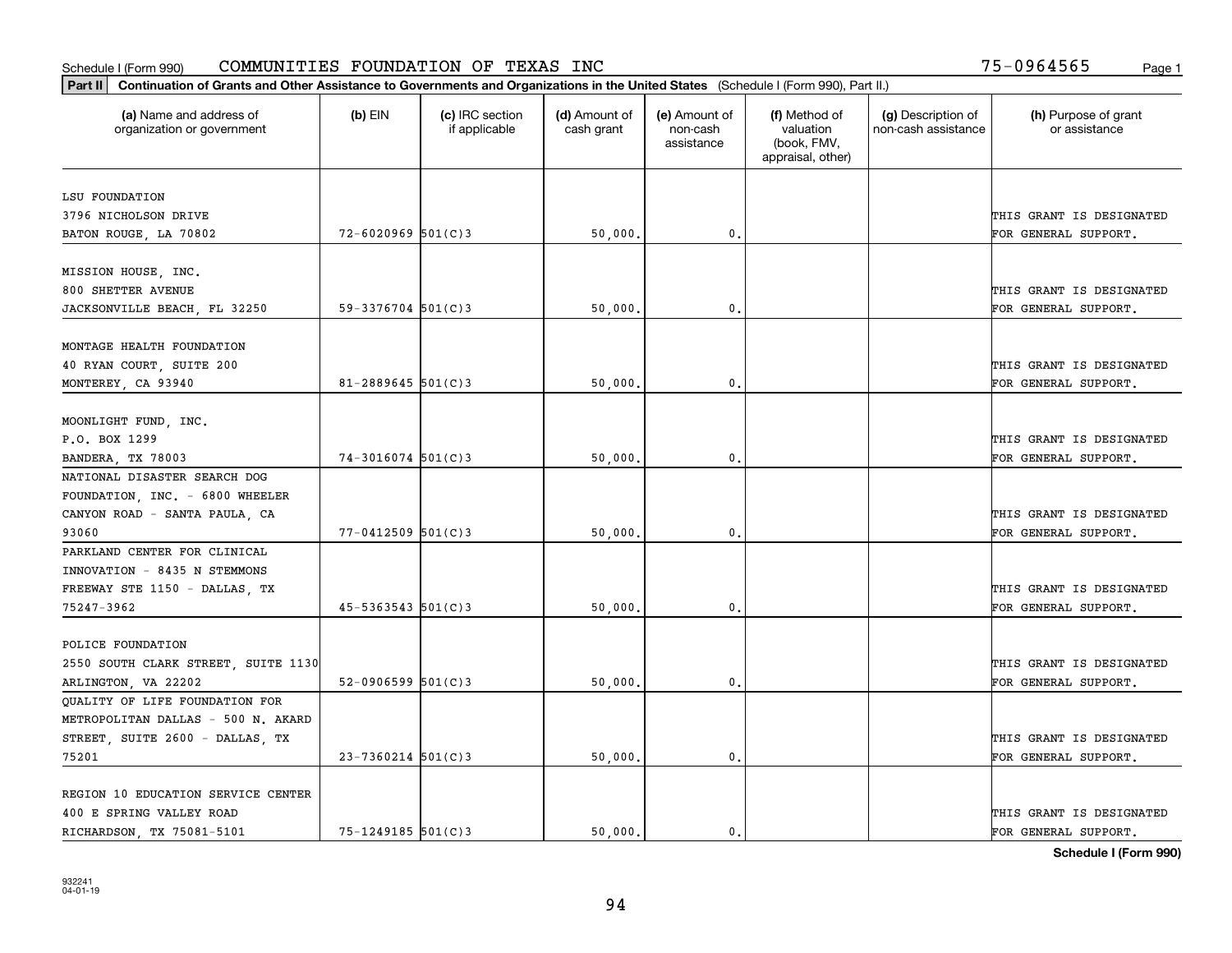| Part II   Continuation of Grants and Other Assistance to Governments and Organizations in the United States (Schedule I (Form 990), Part II.) |                         |                                  |                             |                                         |                                                                |                                           |                                       |
|-----------------------------------------------------------------------------------------------------------------------------------------------|-------------------------|----------------------------------|-----------------------------|-----------------------------------------|----------------------------------------------------------------|-------------------------------------------|---------------------------------------|
| (a) Name and address of<br>organization or government                                                                                         | $(b)$ EIN               | (c) IRC section<br>if applicable | (d) Amount of<br>cash grant | (e) Amount of<br>non-cash<br>assistance | (f) Method of<br>valuation<br>(book, FMV,<br>appraisal, other) | (g) Description of<br>non-cash assistance | (h) Purpose of grant<br>or assistance |
| ROANOKE COLLEGE                                                                                                                               |                         |                                  |                             |                                         |                                                                |                                           |                                       |
| 221 COLLEGE LANE                                                                                                                              |                         |                                  |                             |                                         |                                                                |                                           | THIS GRANT IS DESIGNATED              |
| SALEM, VA 24153                                                                                                                               | $54 - 0505945$ 501(C)3  |                                  | 50,000.                     | $\mathbf{0}$ .                          |                                                                |                                           | FOR GENERAL SUPPORT.                  |
|                                                                                                                                               |                         |                                  |                             |                                         |                                                                |                                           |                                       |
| SONGWRITINGWITH, INC.<br>632 FOGG STREET SUITE 8                                                                                              |                         |                                  |                             |                                         |                                                                |                                           |                                       |
|                                                                                                                                               | $26 - 1626709$ 501(C)3  |                                  |                             |                                         |                                                                |                                           | THIS GRANT IS DESIGNATED              |
| NASHVILLE, TN 37203                                                                                                                           |                         |                                  | 50,000                      | 0.                                      |                                                                |                                           | FOR GENERAL SUPPORT.                  |
| STAND TOGETHER FOUNDATION                                                                                                                     |                         |                                  |                             |                                         |                                                                |                                           |                                       |
| 1320 N. COURTHOUSE ROAD, SUITE 500                                                                                                            |                         |                                  |                             |                                         |                                                                |                                           | THIS GRANT IS DESIGNATED              |
| ARLINGTON, VA 22201                                                                                                                           | $27 - 3197768$ 501(C) 3 |                                  | 50,000.                     | $\mathfrak o$ .                         |                                                                |                                           | FOR GENERAL SUPPORT.                  |
|                                                                                                                                               |                         |                                  |                             |                                         |                                                                |                                           |                                       |
| TEXAS HEARING AND SERVICE DOGS,                                                                                                               |                         |                                  |                             |                                         |                                                                |                                           |                                       |
| INC. - 4925 BELL SPRINGS ROAD -                                                                                                               |                         |                                  |                             |                                         |                                                                |                                           | THIS GRANT IS DESIGNATED              |
| DRIPPING SPRINGS, TX 78620                                                                                                                    | $76 - 0260567$ 501(C)3  |                                  | 50,000                      | $\mathbf{0}$                            |                                                                |                                           | FOR GENERAL SUPPORT.                  |
| UNIVERSITY OF NORTH TEXAS AT                                                                                                                  |                         |                                  |                             |                                         |                                                                |                                           |                                       |
| DALLAS - 7400 UNIVERSITY HILLS                                                                                                                |                         |                                  |                             |                                         |                                                                |                                           | THIS GRANT IS DESIGNATED              |
| BOULEVARD - DALLAS, TX 75241                                                                                                                  | $75 - 6002149$ 501(C)3  |                                  | 50,000                      | 0.                                      |                                                                |                                           | FOR GENERAL SUPPORT.                  |
|                                                                                                                                               |                         |                                  |                             |                                         |                                                                |                                           |                                       |
| WEBB COUNTY                                                                                                                                   |                         |                                  |                             |                                         |                                                                |                                           |                                       |
| 1110 WASHINGTON STREET, SUITE 202                                                                                                             |                         |                                  |                             |                                         |                                                                |                                           | THIS GRANT IS DESIGNATED              |
| LAREDO, TX 78040                                                                                                                              | $74 - 6001587$ 501(C)3  |                                  | 50,000                      | $\mathfrak{o}$ .                        |                                                                |                                           | FOR GENERAL SUPPORT.                  |
|                                                                                                                                               |                         |                                  |                             |                                         |                                                                |                                           |                                       |
| YOUTH WITH A MISSION COSTA RICA                                                                                                               |                         |                                  |                             |                                         |                                                                |                                           |                                       |
| P.O. BOX 603                                                                                                                                  |                         |                                  |                             |                                         |                                                                |                                           | THIS GRANT IS DESIGNATED              |
| BENTONVILLE, AR 72712                                                                                                                         | $81 - 1177382$ 501(C)3  |                                  | 50,000.                     | $\mathfrak{o}$ .                        |                                                                |                                           | FOR GENERAL SUPPORT.                  |
| <b>JUST SAY YES</b>                                                                                                                           |                         |                                  |                             |                                         |                                                                |                                           |                                       |
| 17817 DAVENPORT ROAD, SUITE 245                                                                                                               |                         |                                  |                             |                                         |                                                                |                                           | THIS GRANT IS DESIGNATED              |
| DALLAS, TX 75252                                                                                                                              | $27 - 0005595$ 501(C)3  |                                  | 49,928                      | 0.                                      |                                                                |                                           | FOR GENERAL SUPPORT.                  |
|                                                                                                                                               |                         |                                  |                             |                                         |                                                                |                                           |                                       |
| DALLAS BAR ASSOCIATION COMMUNITY                                                                                                              |                         |                                  |                             |                                         |                                                                |                                           |                                       |
| SERVICE FUND, INC. - 2101 ROSS                                                                                                                |                         |                                  |                             |                                         |                                                                |                                           | THIS GRANT IS DESIGNATED              |
| AVENUE - DALLAS, TX 75201                                                                                                                     | 75-2410525 501(C)3      |                                  | 49.904.                     | $\mathbf{0}$ .                          |                                                                |                                           | FOR GENERAL SUPPORT.                  |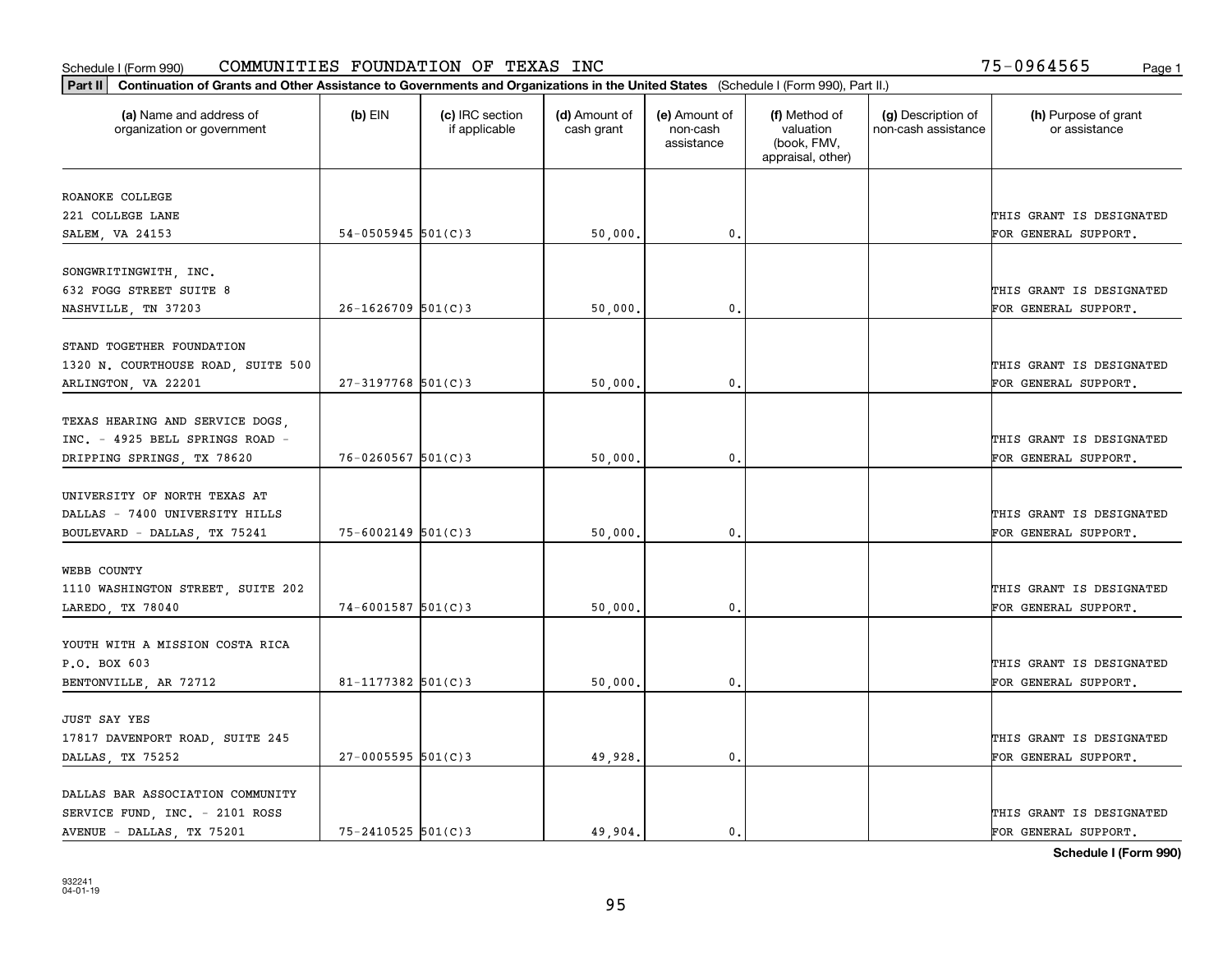| Part II   Continuation of Grants and Other Assistance to Governments and Organizations in the United States (Schedule I (Form 990), Part II.) |                        |                                  |                             |                                         |                                                                |                                           |                                       |
|-----------------------------------------------------------------------------------------------------------------------------------------------|------------------------|----------------------------------|-----------------------------|-----------------------------------------|----------------------------------------------------------------|-------------------------------------------|---------------------------------------|
| (a) Name and address of<br>organization or government                                                                                         | $(b)$ EIN              | (c) IRC section<br>if applicable | (d) Amount of<br>cash grant | (e) Amount of<br>non-cash<br>assistance | (f) Method of<br>valuation<br>(book, FMV,<br>appraisal, other) | (g) Description of<br>non-cash assistance | (h) Purpose of grant<br>or assistance |
| FAITH LUTHERAN CHURCH                                                                                                                         |                        |                                  |                             |                                         |                                                                |                                           |                                       |
| 1701 E. PARK BOULEVARD                                                                                                                        |                        |                                  |                             |                                         |                                                                |                                           | THIS GRANT IS DESIGNATED              |
| PLANO, TX 75074                                                                                                                               | 75-1317882 501(C)3     |                                  | 49,792.                     | $\mathbf{0}$ .                          |                                                                |                                           | FOR GENERAL SUPPORT.                  |
|                                                                                                                                               |                        |                                  |                             |                                         |                                                                |                                           |                                       |
| DALLAS CHILDREN'S THEATER, INC.                                                                                                               |                        |                                  |                             |                                         |                                                                |                                           |                                       |
| 5938 SKILLMAN STREET                                                                                                                          |                        |                                  |                             |                                         |                                                                |                                           | THIS GRANT IS DESIGNATED              |
| DALLAS TX 75231                                                                                                                               | 75-1967052 501(C)3     |                                  | 49.759                      | 0.                                      |                                                                |                                           | FOR GENERAL SUPPORT.                  |
| FRIENDS OF THE HIGH LINE, INC                                                                                                                 |                        |                                  |                             |                                         |                                                                |                                           |                                       |
| THE DILLER - VON FURSTENBERG                                                                                                                  |                        |                                  |                             |                                         |                                                                |                                           |                                       |
| BUILDING 820 WASHINGTON STREET -                                                                                                              |                        |                                  |                             |                                         |                                                                |                                           | THIS GRANT IS DESIGNATED              |
| NEW YORK, NY 1                                                                                                                                | $31 - 1734086$ 501(C)3 |                                  | 49,400.                     | $\mathbf{0}$ .                          |                                                                |                                           | FOR GENERAL SUPPORT.                  |
| THE UNIVERSITY OF TEXAS AT                                                                                                                    |                        |                                  |                             |                                         |                                                                |                                           |                                       |
| ARLINGTON - UNIVERSITY ADVANCEMENT                                                                                                            |                        |                                  |                             |                                         |                                                                |                                           |                                       |
| P.O. BOX 19198 701 SOUTH NEDDERMAN                                                                                                            |                        |                                  |                             |                                         |                                                                |                                           | THIS GRANT IS DESIGNATED              |
|                                                                                                                                               | $75 - 6000121$ 501(C)3 |                                  | 49,322.                     | 0.                                      |                                                                |                                           | FOR GENERAL SUPPORT.                  |
| DRIVE - ARLINGTON, TX 76019                                                                                                                   |                        |                                  |                             |                                         |                                                                |                                           |                                       |
| PAMPER LAKE HIGHLANDS                                                                                                                         |                        |                                  |                             |                                         |                                                                |                                           |                                       |
|                                                                                                                                               |                        |                                  |                             |                                         |                                                                |                                           | THIS GRANT IS DESIGNATED              |
| 10228 EAST NORTHWEST HIGHWAY, SUITE                                                                                                           | $46 - 5752673$ 501(C)3 |                                  |                             |                                         |                                                                |                                           |                                       |
| DALLAS, TX 75238                                                                                                                              |                        |                                  | 49,168.                     | $\mathbf 0$ .                           |                                                                |                                           | FOR GENERAL SUPPORT.                  |
| VICKERY MEADOW YOUTH DEVELOPMENT                                                                                                              |                        |                                  |                             |                                         |                                                                |                                           |                                       |
| FOUNDATION - 4809 COLE AVENUE                                                                                                                 |                        |                                  |                             |                                         |                                                                |                                           | THIS GRANT IS DESIGNATED              |
|                                                                                                                                               | $26 - 1199982$ 501(C)3 |                                  | 49,070.                     | 0.                                      |                                                                |                                           |                                       |
| SUITE 375 - DALLAS, TX 75205-3552                                                                                                             |                        |                                  |                             |                                         |                                                                |                                           | FOR GENERAL SUPPORT.                  |
| FRIENDS OF WRR                                                                                                                                |                        |                                  |                             |                                         |                                                                |                                           |                                       |
|                                                                                                                                               |                        |                                  |                             |                                         |                                                                |                                           | THIS GRANT IS DESIGNATED              |
| 12900 PRESTON ROAD, SUITE 1210                                                                                                                |                        |                                  |                             |                                         |                                                                |                                           |                                       |
| DALLAS, TX 75230                                                                                                                              | 75-2351450 501(C)3     |                                  | 49,001                      | 0.                                      |                                                                |                                           | FOR GENERAL SUPPORT.                  |
| THE MAGDALEN HOUSE                                                                                                                            |                        |                                  |                             |                                         |                                                                |                                           |                                       |
|                                                                                                                                               |                        |                                  |                             |                                         |                                                                |                                           |                                       |
| 1302 REDWOOD CIRCLE                                                                                                                           |                        |                                  |                             |                                         |                                                                |                                           | THIS GRANT IS DESIGNATED              |
| DALLAS, TX 75218-3654                                                                                                                         | 75-2178327 501(C)3     |                                  | 48,847                      | $\mathbf{0}$ .                          |                                                                |                                           | FOR GENERAL SUPPORT.                  |
| COVENANT CLASSICAL SCHOOL                                                                                                                     |                        |                                  |                             |                                         |                                                                |                                           |                                       |
| 1701 WIND STAR WAY                                                                                                                            |                        |                                  |                             |                                         |                                                                |                                           | THIS GRANT IS DESIGNATED              |
| FORT WORTH TX 76108-7067                                                                                                                      | $75 - 2821065$ 501(C)3 |                                  | 48,657.                     | $\mathbf{0}$ .                          |                                                                |                                           | FOR GENERAL SUPPORT.                  |
|                                                                                                                                               |                        |                                  |                             |                                         |                                                                |                                           |                                       |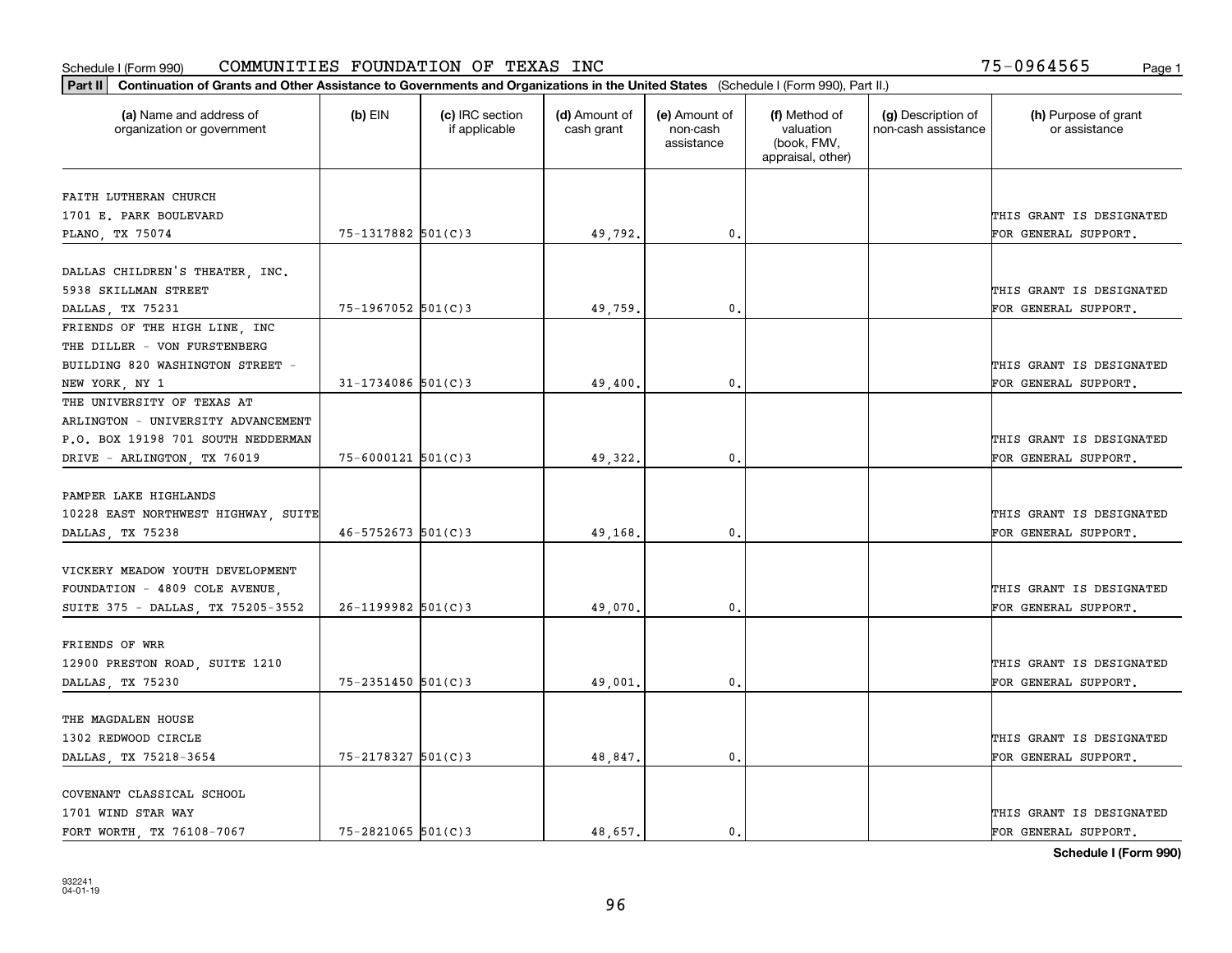| Part II   Continuation of Grants and Other Assistance to Governments and Organizations in the United States (Schedule I (Form 990), Part II.) |                        |                                  |                             |                                         |                                                                |                                           |                                       |
|-----------------------------------------------------------------------------------------------------------------------------------------------|------------------------|----------------------------------|-----------------------------|-----------------------------------------|----------------------------------------------------------------|-------------------------------------------|---------------------------------------|
| (a) Name and address of<br>organization or government                                                                                         | $(b)$ EIN              | (c) IRC section<br>if applicable | (d) Amount of<br>cash grant | (e) Amount of<br>non-cash<br>assistance | (f) Method of<br>valuation<br>(book, FMV,<br>appraisal, other) | (g) Description of<br>non-cash assistance | (h) Purpose of grant<br>or assistance |
| SOUTHERN BIBLE TRAINING SCHOOL,                                                                                                               |                        |                                  |                             |                                         |                                                                |                                           |                                       |
| INC. - P.O. BOX 763609 - DALLAS,                                                                                                              |                        |                                  |                             |                                         |                                                                |                                           | THIS GRANT IS DESIGNATED              |
| TX 75376                                                                                                                                      | $75 - 0891475$ 501(C)3 |                                  | 48,616.                     | 0.                                      |                                                                |                                           | FOR GENERAL SUPPORT.                  |
|                                                                                                                                               |                        |                                  |                             |                                         |                                                                |                                           |                                       |
| GREEN OAKS SCHOOL                                                                                                                             |                        |                                  |                             |                                         |                                                                |                                           |                                       |
| 500 HOUSTON STREET                                                                                                                            |                        |                                  |                             |                                         |                                                                |                                           | THIS GRANT IS DESIGNATED              |
| ARLINGTON, TX 76011                                                                                                                           | $75 - 2905106$ 501(C)3 |                                  | 48,574                      | 0.                                      |                                                                |                                           | FOR GENERAL SUPPORT.                  |
|                                                                                                                                               |                        |                                  |                             |                                         |                                                                |                                           |                                       |
| COURT APPOINTED SPECIAL ADVOCATES                                                                                                             |                        |                                  |                             |                                         |                                                                |                                           |                                       |
| OF DENTON COUNTY, INC. - 614 N.                                                                                                               |                        |                                  |                             |                                         |                                                                |                                           | THIS GRANT IS DESIGNATED              |
| BELL AVENUE - DENTON, TX 76209                                                                                                                | $75 - 2417472$ 501(C)3 |                                  | 48,474.                     | $\mathbf{0}$ .                          |                                                                |                                           | FOR GENERAL SUPPORT.                  |
|                                                                                                                                               |                        |                                  |                             |                                         |                                                                |                                           |                                       |
| FAITH & GRIEF MINISTRIES, INC.                                                                                                                |                        |                                  |                             |                                         |                                                                |                                           |                                       |
| P.O. BOX 670134                                                                                                                               |                        |                                  |                             |                                         |                                                                |                                           | THIS GRANT IS DESIGNATED              |
| DALLAS, TX 75367                                                                                                                              | 45-3959179 501(C)3     |                                  | 48,348.                     | $\mathbf{0}$ .                          |                                                                |                                           | FOR GENERAL SUPPORT.                  |
| NORTH TEXAS BUSINESS COUNCIL FOR                                                                                                              |                        |                                  |                             |                                         |                                                                |                                           |                                       |
| THE ARTS - 8687 NORTH CENTRAL                                                                                                                 |                        |                                  |                             |                                         |                                                                |                                           |                                       |
| EXPRESSWAY, SUITE 2131 - DALLAS,                                                                                                              |                        |                                  |                             |                                         |                                                                |                                           | THIS GRANT IS DESIGNATED              |
| TX 75225                                                                                                                                      | 75-2232449 501(C)3     |                                  | 48,210.                     | 0.                                      |                                                                |                                           | FOR GENERAL SUPPORT.                  |
|                                                                                                                                               |                        |                                  |                             |                                         |                                                                |                                           |                                       |
| IT'S A SENSORY WORLD, INC.                                                                                                                    |                        |                                  |                             |                                         |                                                                |                                           |                                       |
| 13617 NEUTRON ROAD                                                                                                                            |                        |                                  |                             |                                         |                                                                |                                           | THIS GRANT IS DESIGNATED              |
| FARMERS BRANCH, TX 75244                                                                                                                      | $46 - 5572398$ 501(C)3 |                                  | 48,116.                     | 0.                                      |                                                                |                                           | FOR GENERAL SUPPORT.                  |
| NOLAN HIGH SCHOOL                                                                                                                             |                        |                                  |                             |                                         |                                                                |                                           |                                       |
| 4501 BRIDGE STREET                                                                                                                            |                        |                                  |                             |                                         |                                                                |                                           | THIS GRANT IS DESIGNATED              |
|                                                                                                                                               | $75 - 6005367$ 501(C)3 |                                  |                             |                                         |                                                                |                                           |                                       |
| FORT WORTH, TX 76103                                                                                                                          |                        |                                  | 47,908.                     | $\mathbf{0}$ .                          |                                                                |                                           | FOR GENERAL SUPPORT.                  |
| DALLAS LEADERSHIP FOUNDATION                                                                                                                  |                        |                                  |                             |                                         |                                                                |                                           |                                       |
| 3101 GREENWOOD STREET                                                                                                                         |                        |                                  |                             |                                         |                                                                |                                           | THIS GRANT IS DESIGNATED              |
| DALLAS, TX 75204                                                                                                                              | 75-2583815 501(C)3     |                                  | 47,671.                     | $\mathfrak o$ .                         |                                                                |                                           | FOR GENERAL SUPPORT.                  |
|                                                                                                                                               |                        |                                  |                             |                                         |                                                                |                                           |                                       |
| HUMANE TOMORROW                                                                                                                               |                        |                                  |                             |                                         |                                                                |                                           |                                       |
| 1601 ARROWHEAD DRIVE                                                                                                                          |                        |                                  |                             |                                         |                                                                |                                           | THIS GRANT IS DESIGNATED              |
| FLOWER MOUND, TX 75028-2636                                                                                                                   | $75 - 2727224$ 501(C)3 |                                  | 47,663.                     | $\mathbf{0}$ .                          |                                                                |                                           | FOR GENERAL SUPPORT.                  |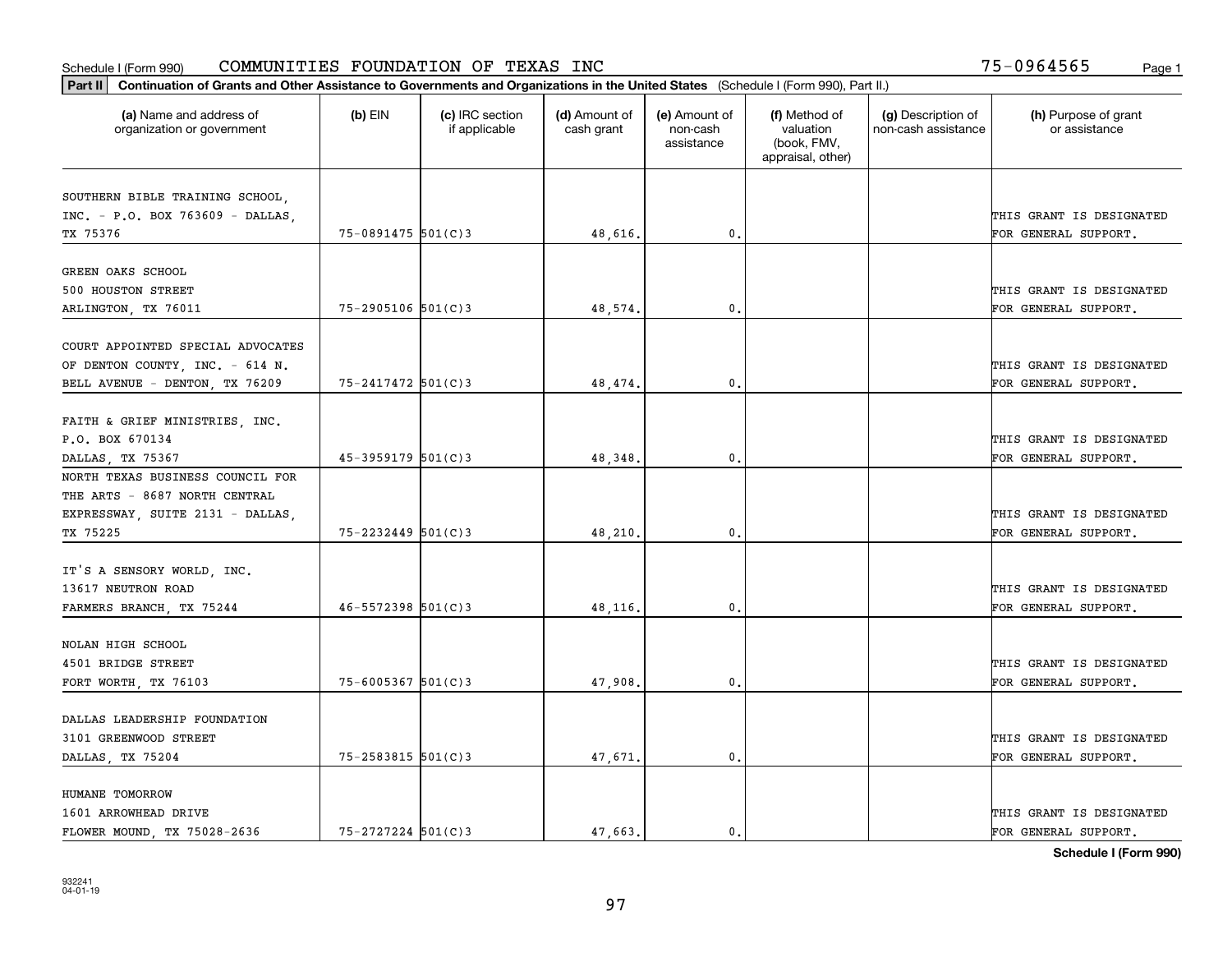| Part II   Continuation of Grants and Other Assistance to Governments and Organizations in the United States (Schedule I (Form 990), Part II.) |                        |                                  |                             |                                         |                                                                |                                           |                                       |
|-----------------------------------------------------------------------------------------------------------------------------------------------|------------------------|----------------------------------|-----------------------------|-----------------------------------------|----------------------------------------------------------------|-------------------------------------------|---------------------------------------|
| (a) Name and address of<br>organization or government                                                                                         | $(b)$ EIN              | (c) IRC section<br>if applicable | (d) Amount of<br>cash grant | (e) Amount of<br>non-cash<br>assistance | (f) Method of<br>valuation<br>(book, FMV,<br>appraisal, other) | (g) Description of<br>non-cash assistance | (h) Purpose of grant<br>or assistance |
|                                                                                                                                               |                        |                                  |                             |                                         |                                                                |                                           |                                       |
| DFW HUMANE SOCIETY OF IRVING, INC.<br>4140 VALLEY VIEW LANE                                                                                   |                        |                                  |                             |                                         |                                                                |                                           | THIS GRANT IS DESIGNATED              |
| IRVING, TX 75038                                                                                                                              | 75-1433154 501(C)3     |                                  | 47,655.                     | 0.                                      |                                                                |                                           | FOR GENERAL SUPPORT.                  |
|                                                                                                                                               |                        |                                  |                             |                                         |                                                                |                                           |                                       |
| THE PINES EDUCATION GROUP                                                                                                                     |                        |                                  |                             |                                         |                                                                |                                           |                                       |
| 14833 MIDWAY ROAD, SUITE 210                                                                                                                  |                        |                                  |                             |                                         |                                                                |                                           | THIS GRANT IS DESIGNATED              |
| ADDISON, TX 75001                                                                                                                             | $75 - 2255462$ 501(C)3 |                                  | 47,518.                     | 0.                                      |                                                                |                                           | FOR GENERAL SUPPORT.                  |
|                                                                                                                                               |                        |                                  |                             |                                         |                                                                |                                           |                                       |
| RANCH HANDS RESCUE                                                                                                                            |                        |                                  |                             |                                         |                                                                |                                           |                                       |
| 8827 HIGHWAY 377 SOUTH                                                                                                                        |                        |                                  |                             |                                         |                                                                |                                           | THIS GRANT IS DESIGNATED              |
| ARGYLE, TX 76226                                                                                                                              | $26 - 4610450$ 501(C)3 |                                  | 47,441.                     | $\mathbf{0}$ .                          |                                                                |                                           | FOR GENERAL SUPPORT.                  |
|                                                                                                                                               |                        |                                  |                             |                                         |                                                                |                                           |                                       |
| WHAT ABOUT REMEMBERING ME CENTER,                                                                                                             |                        |                                  |                             |                                         |                                                                |                                           |                                       |
| INC. - 809 LIPSCOMB STREET - FORT                                                                                                             |                        |                                  |                             |                                         |                                                                |                                           | THIS GRANT IS DESIGNATED              |
| WORTH, TX 76104                                                                                                                               | 75-2220859 501(C)3     |                                  | 47,358.                     | $\mathbf{0}$                            |                                                                |                                           | FOR GENERAL SUPPORT.                  |
|                                                                                                                                               |                        |                                  |                             |                                         |                                                                |                                           |                                       |
| TZU ZOO RESCUE                                                                                                                                |                        |                                  |                             |                                         |                                                                |                                           |                                       |
| P.O. BOX 3752                                                                                                                                 |                        |                                  |                             |                                         |                                                                |                                           | THIS GRANT IS DESIGNATED              |
| GRAPEVINE, TX 76099                                                                                                                           | $26 - 2753192$ 501(C)3 |                                  | 47,294.                     | $\mathbf{0}$                            |                                                                |                                           | FOR GENERAL SUPPORT.                  |
| <b>AUSTIN COLLEGE</b>                                                                                                                         |                        |                                  |                             |                                         |                                                                |                                           |                                       |
| OFFICE OF DEVELOPMENT 900 NORTH                                                                                                               |                        |                                  |                             |                                         |                                                                |                                           |                                       |
| GRAND AVENUE, SUITE 6P - SHERMAN,                                                                                                             |                        |                                  |                             |                                         |                                                                |                                           | THIS GRANT IS DESIGNATED              |
| TX 75090-4                                                                                                                                    | $75 - 0827409$ 501(C)3 |                                  | 47,048.                     | $\mathbf{0}$                            |                                                                |                                           | FOR GENERAL SUPPORT.                  |
|                                                                                                                                               |                        |                                  |                             |                                         |                                                                |                                           |                                       |
| EVANTELL, INC.                                                                                                                                |                        |                                  |                             |                                         |                                                                |                                           |                                       |
| 17110 DALLAS PARKWAY, SUITE 140                                                                                                               |                        |                                  |                             |                                         |                                                                |                                           | THIS GRANT IS DESIGNATED              |
| DALLAS, TX 75248                                                                                                                              | $23 - 7281987$ 501(C)3 |                                  | 46,969.                     | $^{\rm 0}$ .                            |                                                                |                                           | FOR GENERAL SUPPORT.                  |
|                                                                                                                                               |                        |                                  |                             |                                         |                                                                |                                           |                                       |
| MISSION CENTRAL METROPLEX, INC.                                                                                                               |                        |                                  |                             |                                         |                                                                |                                           |                                       |
| 740 EAST PIPELINE ROAD                                                                                                                        |                        |                                  |                             |                                         |                                                                |                                           | THIS GRANT IS DESIGNATED              |
| HURST, TX 76053                                                                                                                               | $06 - 1709651$ 501(C)3 |                                  | 46,729.                     | $\mathfrak{o}$ .                        |                                                                |                                           | FOR GENERAL SUPPORT.                  |
|                                                                                                                                               |                        |                                  |                             |                                         |                                                                |                                           |                                       |
| NO BORDERS BULLDOG RESCUE, INC.<br>3014 ABBEY LANE                                                                                            |                        |                                  |                             |                                         |                                                                |                                           | THIS GRANT IS DESIGNATED              |
| DALLAS, TX 75234                                                                                                                              | $81 - 0869820$ 501(C)3 |                                  | 46.383.                     | $\mathbf{0}$ .                          |                                                                |                                           | FOR GENERAL SUPPORT.                  |
|                                                                                                                                               |                        |                                  |                             |                                         |                                                                |                                           |                                       |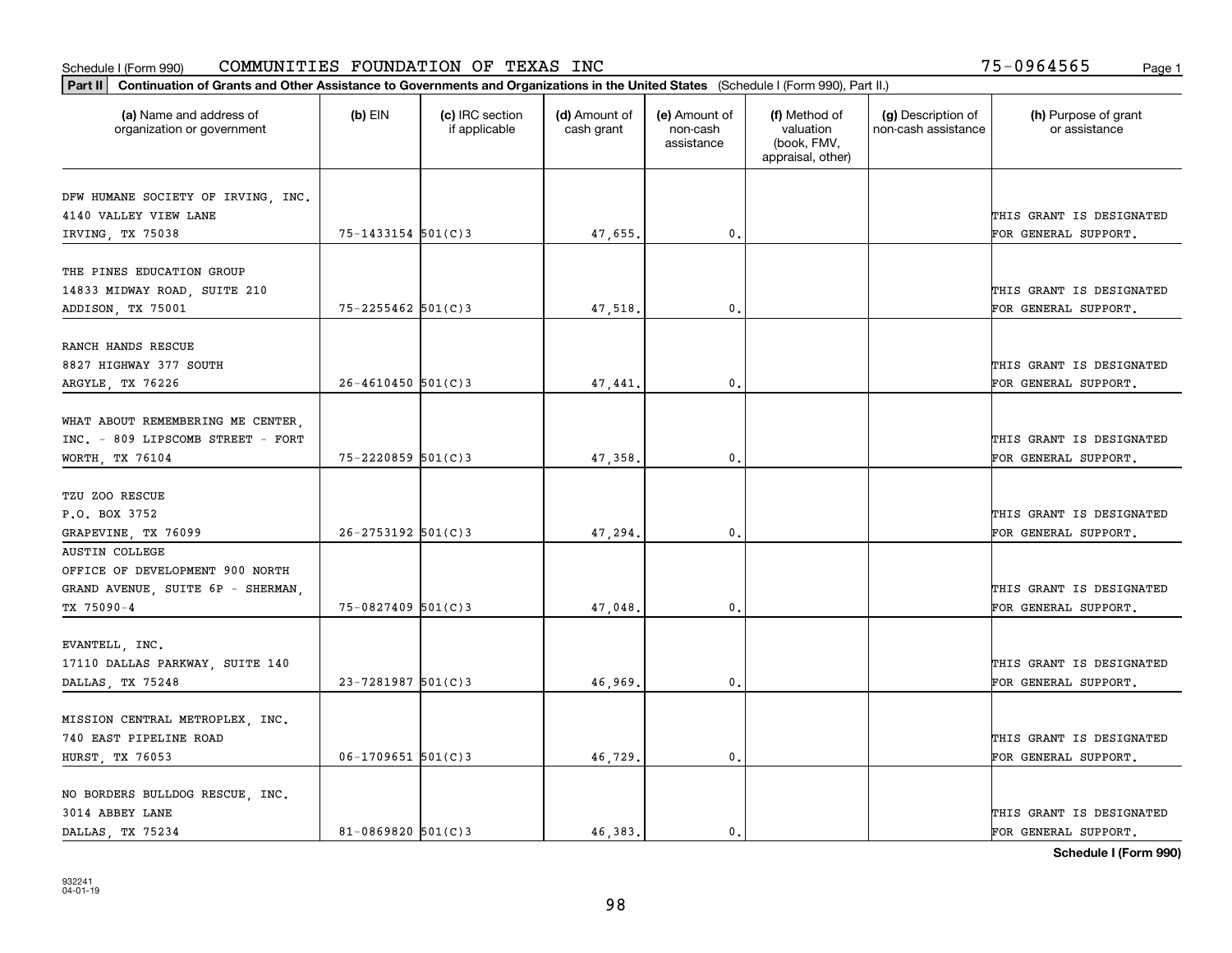| Part II   Continuation of Grants and Other Assistance to Governments and Organizations in the United States (Schedule I (Form 990), Part II.) |                         |                                  |                             |                                         |                                                                |                                           |                                                  |
|-----------------------------------------------------------------------------------------------------------------------------------------------|-------------------------|----------------------------------|-----------------------------|-----------------------------------------|----------------------------------------------------------------|-------------------------------------------|--------------------------------------------------|
| (a) Name and address of<br>organization or government                                                                                         | $(b)$ EIN               | (c) IRC section<br>if applicable | (d) Amount of<br>cash grant | (e) Amount of<br>non-cash<br>assistance | (f) Method of<br>valuation<br>(book, FMV,<br>appraisal, other) | (g) Description of<br>non-cash assistance | (h) Purpose of grant<br>or assistance            |
| 29 ACRES INC                                                                                                                                  |                         |                                  |                             |                                         |                                                                |                                           |                                                  |
| 3000 MOSELEY ROAD                                                                                                                             |                         |                                  |                             |                                         |                                                                |                                           | THIS GRANT IS DESIGNATED                         |
| CROSSROADS, TX 76227                                                                                                                          | 27-5537523 501(C)3      |                                  | 46,352.                     | 0.                                      |                                                                |                                           | FOR GENERAL SUPPORT.                             |
|                                                                                                                                               |                         |                                  |                             |                                         |                                                                |                                           |                                                  |
| METROPORT MEALS ON WHEELS, INC.                                                                                                               |                         |                                  |                             |                                         |                                                                |                                           |                                                  |
| P.O. BOX 204                                                                                                                                  |                         |                                  |                             |                                         |                                                                |                                           | THIS GRANT IS DESIGNATED                         |
| ROANOKE, TX 76262-2040                                                                                                                        | $75 - 2298847$ 501(C)3  |                                  | 46,069.                     | 0.                                      |                                                                |                                           | FOR GENERAL SUPPORT.                             |
|                                                                                                                                               |                         |                                  |                             |                                         |                                                                |                                           |                                                  |
| DALLAS STREET DOG ADVOCATES                                                                                                                   |                         |                                  |                             |                                         |                                                                |                                           |                                                  |
| 508 WEST LOOKOUT DRIVE, SUITE 1420                                                                                                            |                         |                                  |                             |                                         |                                                                |                                           | THIS GRANT IS DESIGNATED                         |
| RICHARDSON, TX 75080                                                                                                                          | $82 - 2501672$ 501(C) 3 |                                  | 45,991.                     | $\mathbf{0}$ .                          |                                                                |                                           | FOR GENERAL SUPPORT.                             |
| WEIMARANER RESCUE OF NORTH TEXAS,                                                                                                             |                         |                                  |                             |                                         |                                                                |                                           |                                                  |
|                                                                                                                                               |                         |                                  |                             |                                         |                                                                |                                           | THIS GRANT IS DESIGNATED                         |
| INC. - SUITE 130, BOX 184 -<br>DALLAS, TX 75220                                                                                               | 75-2739729 501(C)3      |                                  | 45,975.                     | 0.                                      |                                                                |                                           | FOR GENERAL SUPPORT.                             |
|                                                                                                                                               |                         |                                  |                             |                                         |                                                                |                                           |                                                  |
| CHRISTIAN WORKS FOR CHILDREN, INC.                                                                                                            |                         |                                  |                             |                                         |                                                                |                                           |                                                  |
| 5440 HARVEST HILL ROAD, SUITE 140                                                                                                             |                         |                                  |                             |                                         |                                                                |                                           | THIS GRANT IS DESIGNATED                         |
| DALLAS, TX 75230                                                                                                                              | $75 - 1246028$ 501(C)3  |                                  | 45,954.                     | 0.                                      |                                                                |                                           | FOR GENERAL SUPPORT.                             |
|                                                                                                                                               |                         |                                  |                             |                                         |                                                                |                                           |                                                  |
| TEXAS COALITION FOR ANIMAL                                                                                                                    |                         |                                  |                             |                                         |                                                                |                                           |                                                  |
| PROTECTION - P.O. BOX 77016 - FORT                                                                                                            |                         |                                  |                             |                                         |                                                                |                                           | THIS GRANT IS DESIGNATED                         |
| WORTH, TX 76177                                                                                                                               | $75 - 2915935$ 501(C)3  |                                  | 45,927.                     | 0.                                      |                                                                |                                           | FOR GENERAL SUPPORT.                             |
|                                                                                                                                               |                         |                                  |                             |                                         |                                                                |                                           |                                                  |
| TEMPLE EMANU-EL                                                                                                                               |                         |                                  |                             |                                         |                                                                |                                           |                                                  |
| 8500 HILLCREST ROAD                                                                                                                           |                         |                                  |                             |                                         |                                                                |                                           | THIS GRANT IS DESIGNATED                         |
| DALLAS, TX 75225                                                                                                                              | 75-0808773 501(C)3      |                                  | 45,850.                     | $\mathbf{0}$ .                          |                                                                |                                           | FOR GENERAL SUPPORT.                             |
|                                                                                                                                               |                         |                                  |                             |                                         |                                                                |                                           |                                                  |
| DENTON FREEDOM HOUSE                                                                                                                          |                         |                                  |                             |                                         |                                                                |                                           |                                                  |
| 3083 TRAILS END                                                                                                                               | $03 - 0540364$ 501(C)3  |                                  |                             | $\mathbf{0}$ .                          |                                                                |                                           | THIS GRANT IS DESIGNATED<br>FOR GENERAL SUPPORT. |
| <b>AUBREY, TX 76227</b>                                                                                                                       |                         |                                  | 45,746.                     |                                         |                                                                |                                           |                                                  |
| FAITH IN TEXAS - PICO                                                                                                                         |                         |                                  |                             |                                         |                                                                |                                           |                                                  |
| 1111 WEST MOCKINGBIRD LANE, SUITE 2                                                                                                           |                         |                                  |                             |                                         |                                                                |                                           | THIS GRANT IS DESIGNATED                         |
| DALLAS, TX 75247                                                                                                                              | $47 - 3005234$ 501(C)3  |                                  | 45,487.                     | $\mathbf{0}$ .                          |                                                                |                                           | FOR GENERAL SUPPORT.                             |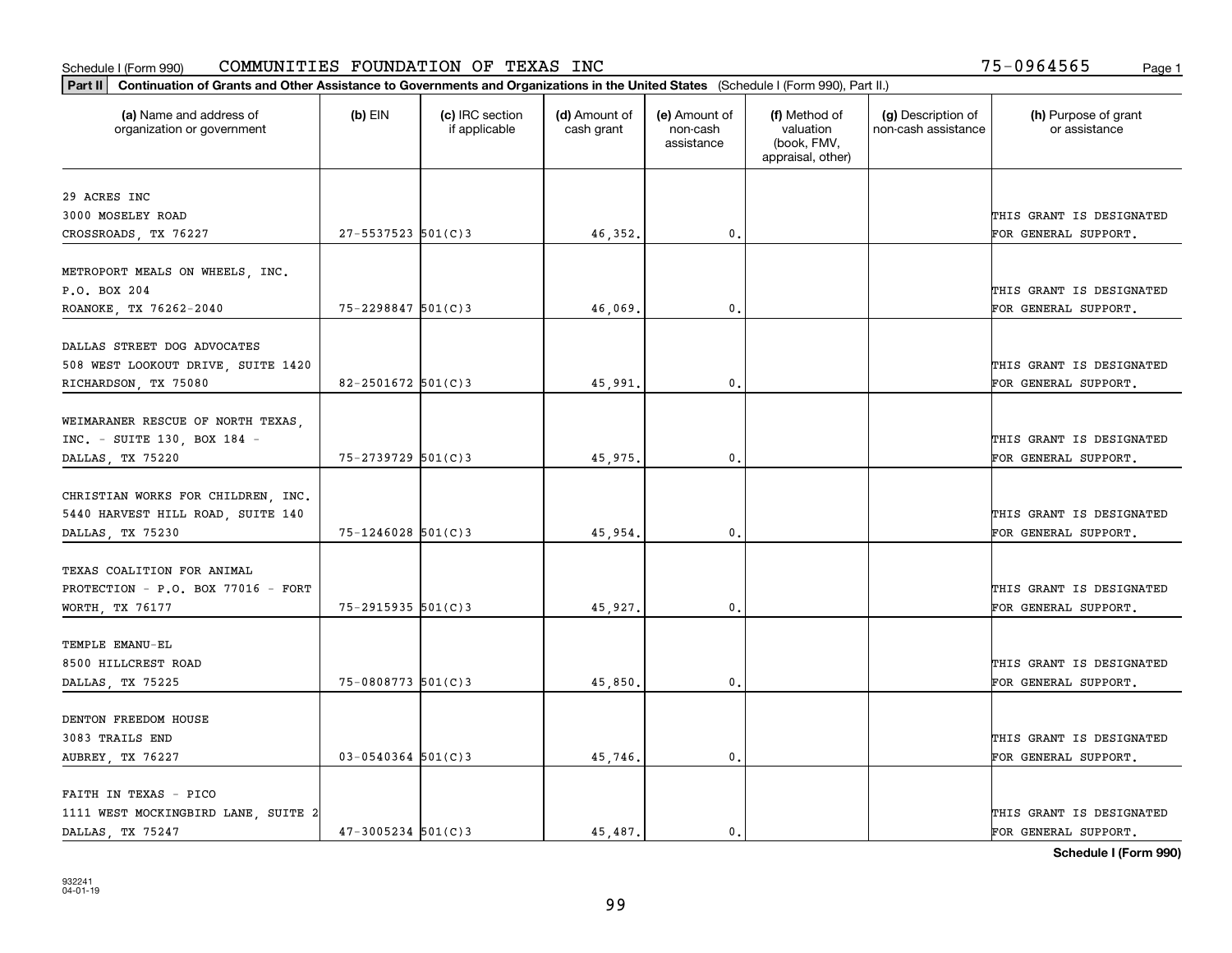|                                                              | Part II   Continuation of Grants and Other Assistance to Governments and Organizations in the United States (Schedule I (Form 990), Part II.) |                                  |                             |                                         |                                                                |                                           |                                       |  |  |  |  |
|--------------------------------------------------------------|-----------------------------------------------------------------------------------------------------------------------------------------------|----------------------------------|-----------------------------|-----------------------------------------|----------------------------------------------------------------|-------------------------------------------|---------------------------------------|--|--|--|--|
| (a) Name and address of<br>organization or government        | $(b)$ EIN                                                                                                                                     | (c) IRC section<br>if applicable | (d) Amount of<br>cash grant | (e) Amount of<br>non-cash<br>assistance | (f) Method of<br>valuation<br>(book, FMV,<br>appraisal, other) | (g) Description of<br>non-cash assistance | (h) Purpose of grant<br>or assistance |  |  |  |  |
| PRESBYTERIAN CHILDREN'S HOMES AND                            |                                                                                                                                               |                                  |                             |                                         |                                                                |                                           |                                       |  |  |  |  |
| SERVICES - 5920 WEST WILLIAM                                 |                                                                                                                                               |                                  |                             |                                         |                                                                |                                           |                                       |  |  |  |  |
| CANNON DRIVE BUILDING 3, SUITE 100                           |                                                                                                                                               |                                  |                             |                                         |                                                                |                                           | THIS GRANT IS DESIGNATED              |  |  |  |  |
| - AUSTIN, TX 78749                                           | 75-0818172 501(C)3                                                                                                                            |                                  | 45,368.                     | $\mathbf{0}$ .                          |                                                                |                                           | FOR GENERAL SUPPORT.                  |  |  |  |  |
| BETHESDA HEALTH CLINIC                                       |                                                                                                                                               |                                  |                             |                                         |                                                                |                                           |                                       |  |  |  |  |
| 409 WEST FERGUSON                                            |                                                                                                                                               |                                  |                             |                                         |                                                                |                                           | THIS GRANT IS DESIGNATED              |  |  |  |  |
| TYLER, TX 75702                                              | $26 - 0036674$ 501(C)3                                                                                                                        |                                  | 45,000                      | 0.                                      |                                                                |                                           | FOR GENERAL SUPPORT.                  |  |  |  |  |
|                                                              |                                                                                                                                               |                                  |                             |                                         |                                                                |                                           |                                       |  |  |  |  |
| ELEPHANT HAVENS WILDLIFE                                     |                                                                                                                                               |                                  |                             |                                         |                                                                |                                           |                                       |  |  |  |  |
| FOUNDATION, INC. - 4104 CALCULUS                             |                                                                                                                                               |                                  |                             |                                         |                                                                |                                           | THIS GRANT IS DESIGNATED              |  |  |  |  |
| DRIVE - DALLAS, TX 75244                                     | $82 - 3352560$ 501(C) 3                                                                                                                       |                                  | 45,000.                     | $\mathbf{0}$ .                          |                                                                |                                           | FOR GENERAL SUPPORT.                  |  |  |  |  |
| PURPOSE DRIVEN CONNECTION                                    |                                                                                                                                               |                                  |                             |                                         |                                                                |                                           |                                       |  |  |  |  |
| 29881 SANTA MARGARITA PARKWAY                                |                                                                                                                                               |                                  |                             |                                         |                                                                |                                           | THIS GRANT IS DESIGNATED              |  |  |  |  |
| RANCHO SANTA MARGARITA, CA 92688                             | $26 - 3854748$ 501(C)3                                                                                                                        |                                  | 45,000.                     | 0.                                      |                                                                |                                           | FOR GENERAL SUPPORT.                  |  |  |  |  |
|                                                              |                                                                                                                                               |                                  |                             |                                         |                                                                |                                           |                                       |  |  |  |  |
| SERVICES OF HOPE ENTITIES, INC.                              |                                                                                                                                               |                                  |                             |                                         |                                                                |                                           |                                       |  |  |  |  |
| 5470 ELLSWORTH AVENUE                                        |                                                                                                                                               |                                  |                             |                                         |                                                                |                                           | THIS GRANT IS DESIGNATED              |  |  |  |  |
| DALLAS, TX 75206                                             | $33 - 1104425$ 501(C) 3                                                                                                                       |                                  | 45,000.                     | 0.                                      |                                                                |                                           | FOR GENERAL SUPPORT.                  |  |  |  |  |
| DALLAS AFTERSCHOOL                                           |                                                                                                                                               |                                  |                             |                                         |                                                                |                                           |                                       |  |  |  |  |
| 3900 WILLOW STREET, SUITE 110                                |                                                                                                                                               |                                  |                             |                                         |                                                                |                                           | THIS GRANT IS DESIGNATED              |  |  |  |  |
| DALLAS, TX 75226                                             | $76 - 0838983$ $501(C)3$                                                                                                                      |                                  | 44,949.                     | 0.                                      |                                                                |                                           | FOR GENERAL SUPPORT.                  |  |  |  |  |
|                                                              |                                                                                                                                               |                                  |                             |                                         |                                                                |                                           |                                       |  |  |  |  |
| TEACH FOR AMERICA, INC<br>600 NORTH PEARL STREET, SUITE 2300 |                                                                                                                                               |                                  |                             |                                         |                                                                |                                           | THIS GRANT IS DESIGNATED              |  |  |  |  |
| DALLAS, TX 75201-7473                                        | $13 - 3541913$ $501(C)3$                                                                                                                      |                                  | 44,761                      | 0.                                      |                                                                |                                           | FOR GENERAL SUPPORT.                  |  |  |  |  |
|                                                              |                                                                                                                                               |                                  |                             |                                         |                                                                |                                           |                                       |  |  |  |  |
| CORNERSTONE ACHIEVEMENT CENTER                               |                                                                                                                                               |                                  |                             |                                         |                                                                |                                           |                                       |  |  |  |  |
| 5439 GLEN LAKES                                              |                                                                                                                                               |                                  |                             |                                         |                                                                |                                           | THIS GRANT IS DESIGNATED              |  |  |  |  |
| DALLAS, TX 75231                                             | $47 - 1380990$ 501(C)3                                                                                                                        |                                  | 44,716.                     | $\mathbf{0}$ .                          |                                                                |                                           | FOR GENERAL SUPPORT.                  |  |  |  |  |
| H.I.S. BRIDGE BUILDERS                                       |                                                                                                                                               |                                  |                             |                                         |                                                                |                                           |                                       |  |  |  |  |
| P.O. BOX 702545                                              |                                                                                                                                               |                                  |                             |                                         |                                                                |                                           | THIS GRANT IS DESIGNATED              |  |  |  |  |
| DALLAS, TX 75370                                             | $75 - 2596111$ $501(C)3$                                                                                                                      |                                  | 44.561.                     | $\mathbf{0}$ .                          |                                                                |                                           | FOR GENERAL SUPPORT.                  |  |  |  |  |
|                                                              |                                                                                                                                               |                                  |                             |                                         |                                                                |                                           |                                       |  |  |  |  |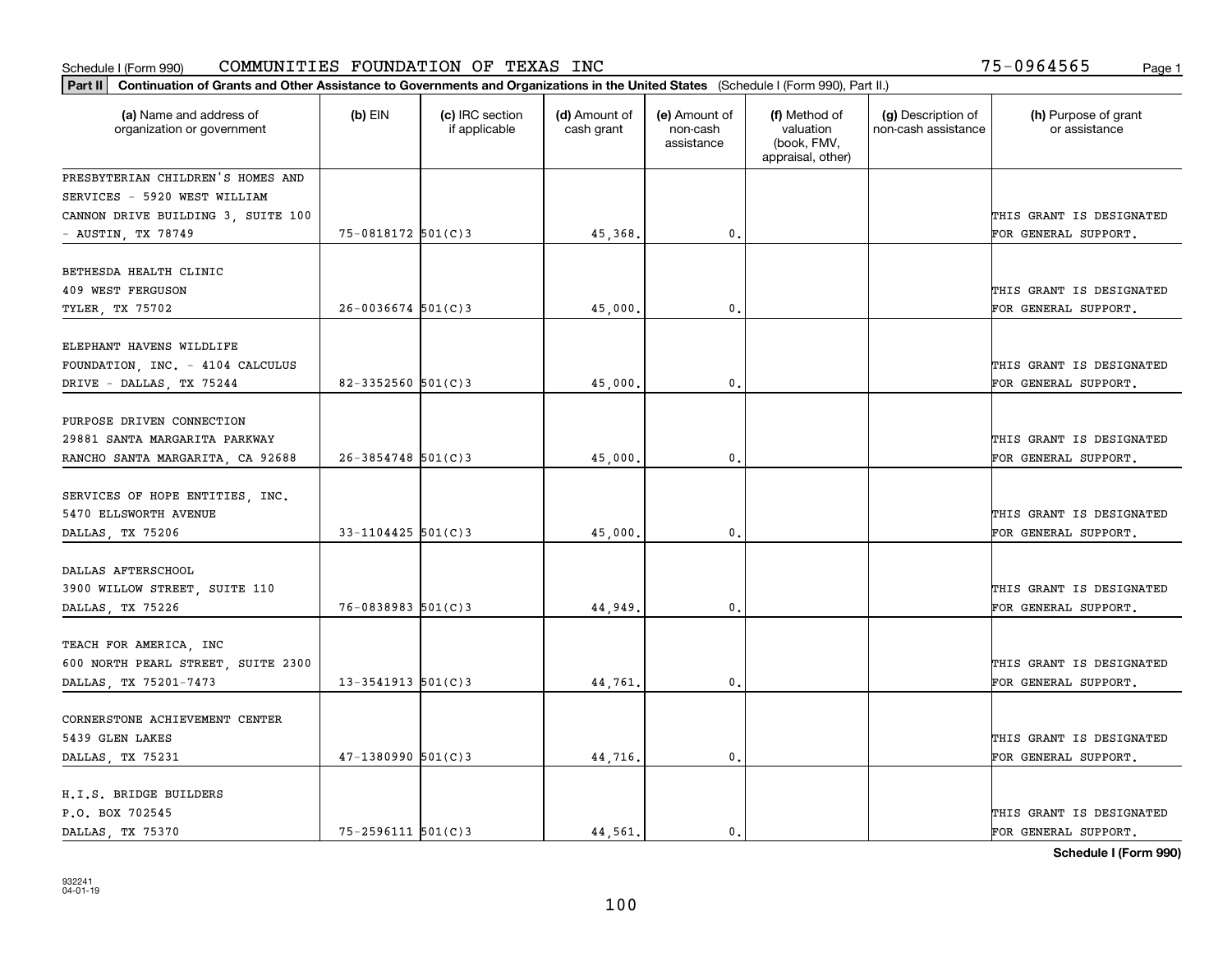| (a) Name and address of<br>organization or government | $(b)$ EIN              | (c) IRC section<br>if applicable | (d) Amount of<br>cash grant | (e) Amount of<br>non-cash<br>assistance | (f) Method of<br>valuation<br>(book, FMV,<br>appraisal, other) | (g) Description of<br>non-cash assistance | (h) Purpose of grant<br>or assistance |
|-------------------------------------------------------|------------------------|----------------------------------|-----------------------------|-----------------------------------------|----------------------------------------------------------------|-------------------------------------------|---------------------------------------|
| JUNIOR LEAGUE OF DALLAS, INC.                         |                        |                                  |                             |                                         |                                                                |                                           |                                       |
| 8003 INWOOD ROAD                                      |                        |                                  |                             |                                         |                                                                |                                           | THIS GRANT IS DESIGNATED              |
| DALLAS, TX 75209-3335                                 | $75 - 1004680$ 501(C)3 |                                  | 44,505.                     | 0.                                      |                                                                |                                           | FOR GENERAL SUPPORT.                  |
| PROJECT TRANSFORMATION                                |                        |                                  |                             |                                         |                                                                |                                           |                                       |
| 4024 CARUTH BOULEVARD                                 |                        |                                  |                             |                                         |                                                                |                                           | THIS GRANT IS DESIGNATED              |
| DALLAS, TX 75225-5403                                 | $75 - 2930405$ 501(C)3 |                                  | 44,443                      | $\mathbf{0}$                            |                                                                |                                           | FOR GENERAL SUPPORT.                  |
|                                                       |                        |                                  |                             |                                         |                                                                |                                           |                                       |
| TEXAS A&M UNIVERSITY 12TH MAN                         |                        |                                  |                             |                                         |                                                                |                                           |                                       |
| FOUNDATION - P.O. BOX 2800 -                          |                        |                                  |                             |                                         |                                                                |                                           | THIS GRANT IS DESIGNATED              |
| COLLEGE STATION, TX 77841                             | 74-1185725 501(C)3     |                                  | 44,200.                     | $\mathbf{0}$ .                          |                                                                |                                           | FOR GENERAL SUPPORT.                  |
| EAST LAKE PET ORPHANAGE                               |                        |                                  |                             |                                         |                                                                |                                           |                                       |
| 10101 E. NORTHWEST HIGHWAY                            |                        |                                  |                             |                                         |                                                                |                                           | THIS GRANT IS DESIGNATED              |
| DALLAS, TX 75238                                      | $75 - 2905418$ 501(C)3 |                                  | 44,157                      | 0.                                      |                                                                |                                           | FOR GENERAL SUPPORT.                  |
|                                                       |                        |                                  |                             |                                         |                                                                |                                           |                                       |
| TEXAS TECH FOUNDATION, INC.                           |                        |                                  |                             |                                         |                                                                |                                           |                                       |
| P.O. BOX 41081                                        |                        |                                  |                             |                                         |                                                                |                                           | THIS GRANT IS DESIGNATED              |
| LUBBOCK, TX 79409                                     | $75 - 6043842$ 501(C)3 |                                  | 44,049                      | 0.                                      |                                                                |                                           | FOR GENERAL SUPPORT.                  |
|                                                       |                        |                                  |                             |                                         |                                                                |                                           |                                       |
| WARREN CENTER, INC.<br>320 CUSTER ROAD                |                        |                                  |                             |                                         |                                                                |                                           | THIS GRANT IS DESIGNATED              |
| RICHARDSON, TX 75080-5623                             | 75-1282040 501(C)3     |                                  | 43,994                      | $\mathbf{0}$                            |                                                                |                                           | FOR GENERAL SUPPORT.                  |
|                                                       |                        |                                  |                             |                                         |                                                                |                                           |                                       |
| BAT WORLD SANCTUARY                                   |                        |                                  |                             |                                         |                                                                |                                           |                                       |
| 299 HIGH POINT ROAD                                   |                        |                                  |                             |                                         |                                                                |                                           | THIS GRANT IS DESIGNATED              |
| WEATHERFORD, TX 76088                                 | $75 - 2503642$ 501(C)3 |                                  | 43,944                      | $\mathsf{o}\,$ .                        |                                                                |                                           | FOR GENERAL SUPPORT.                  |
|                                                       |                        |                                  |                             |                                         |                                                                |                                           |                                       |
| LUTHERAN SECONDARY ASSOCIATION OF                     |                        |                                  |                             |                                         |                                                                |                                           |                                       |
| DALLAS INC. - 8494 STULTS ROAD -                      |                        |                                  |                             |                                         |                                                                |                                           | THIS GRANT IS DESIGNATED              |
| DALLAS, TX 75243                                      | $75 - 6210162$ 501(C)3 |                                  | 43,775                      | 0.                                      |                                                                |                                           | FOR GENERAL SUPPORT.                  |
| DAUNTLESS RESCUE, INC.                                |                        |                                  |                             |                                         |                                                                |                                           |                                       |
| 6915 HUNTERS RIDGE                                    |                        |                                  |                             |                                         |                                                                |                                           | THIS GRANT IS DESIGNATED              |
| DALLAS TX 75248                                       | $81 - 2244610$ 501(C)3 |                                  | 43.757.                     | 0.                                      |                                                                |                                           | FOR GENERAL SUPPORT.                  |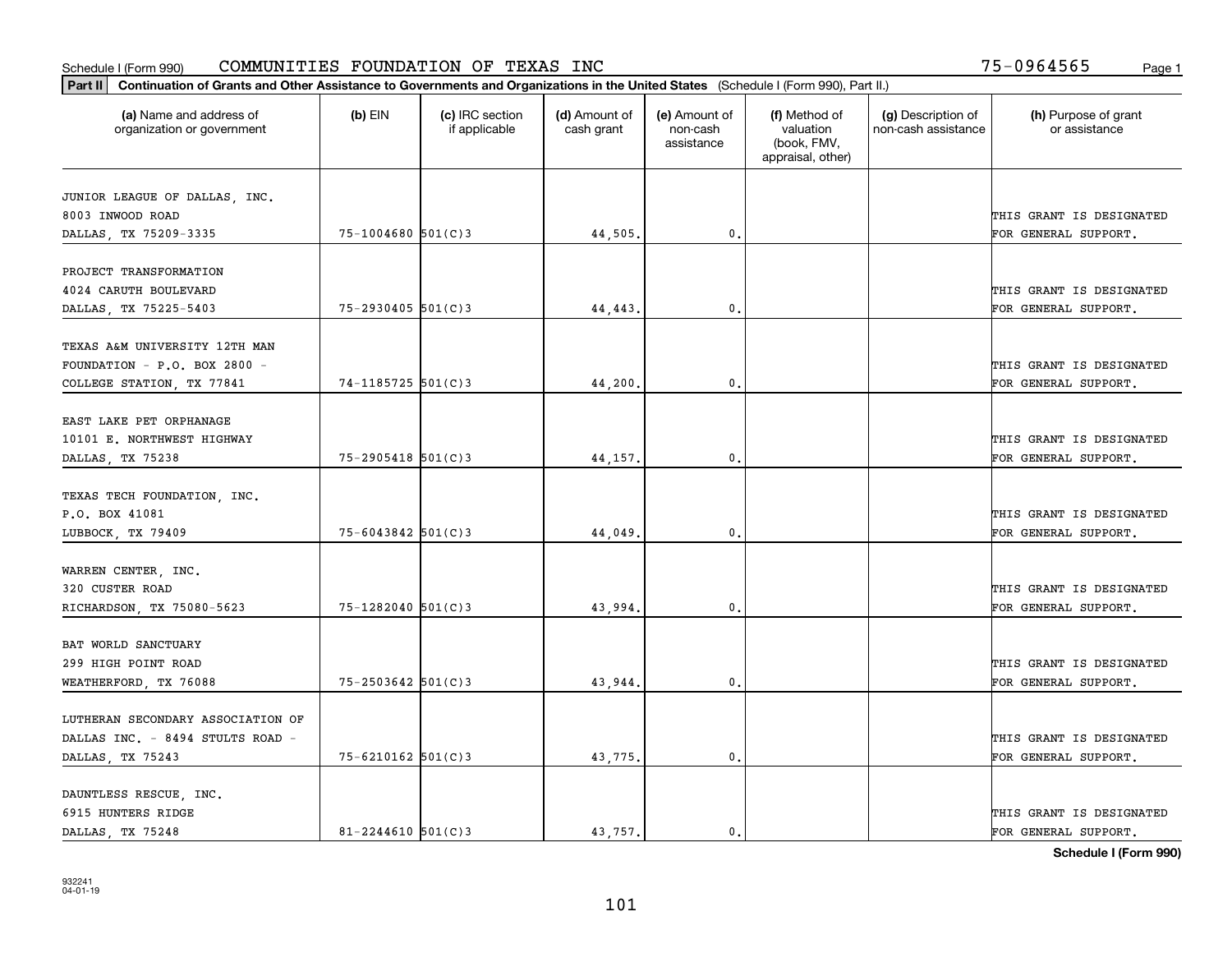| Part II   Continuation of Grants and Other Assistance to Governments and Organizations in the United States (Schedule I (Form 990), Part II.) |                         |                                  |                             |                                         |                                                                |                                           |                                       |
|-----------------------------------------------------------------------------------------------------------------------------------------------|-------------------------|----------------------------------|-----------------------------|-----------------------------------------|----------------------------------------------------------------|-------------------------------------------|---------------------------------------|
| (a) Name and address of<br>organization or government                                                                                         | $(b)$ EIN               | (c) IRC section<br>if applicable | (d) Amount of<br>cash grant | (e) Amount of<br>non-cash<br>assistance | (f) Method of<br>valuation<br>(book, FMV,<br>appraisal, other) | (g) Description of<br>non-cash assistance | (h) Purpose of grant<br>or assistance |
| TEXAS WOMAN'S UNIVERSITY                                                                                                                      |                         |                                  |                             |                                         |                                                                |                                           |                                       |
| FOUNDATION - P.O. BOX 425618 -                                                                                                                |                         |                                  |                             |                                         |                                                                |                                           | THIS GRANT IS DESIGNATED              |
| DENTON, TX 76204-5618                                                                                                                         | 75-1292762 501(C)3      |                                  | 43,718.                     | $\mathbf{0}$ .                          |                                                                |                                           | FOR GENERAL SUPPORT.                  |
|                                                                                                                                               |                         |                                  |                             |                                         |                                                                |                                           |                                       |
| WHITE ROCK CENTER OF HOPE                                                                                                                     |                         |                                  |                             |                                         |                                                                |                                           |                                       |
| P.O. BOX 180358                                                                                                                               |                         |                                  |                             |                                         |                                                                |                                           | THIS GRANT IS DESIGNATED              |
| DALLAS, TX 75218                                                                                                                              | 75-2248813 501(C)3      |                                  | 43,662.                     | 0.                                      |                                                                |                                           | FOR GENERAL SUPPORT.                  |
| BAYLOR UNIVERSITY LOUISE                                                                                                                      |                         |                                  |                             |                                         |                                                                |                                           |                                       |
| HERRINGTON SCHOOL OF NURSING - 333                                                                                                            |                         |                                  |                             |                                         |                                                                |                                           |                                       |
|                                                                                                                                               |                         |                                  |                             |                                         |                                                                |                                           | THIS GRANT IS DESIGNATED              |
| NORTH WASHINGTON AVENUE - DALLAS,<br>TX 75246                                                                                                 | $74 - 1159753$ 501(C) 3 |                                  | 43,614.                     | $\mathbf{0}$ .                          |                                                                |                                           | FOR GENERAL SUPPORT.                  |
|                                                                                                                                               |                         |                                  |                             |                                         |                                                                |                                           |                                       |
| DALLAS UNITED CREW, INC.                                                                                                                      |                         |                                  |                             |                                         |                                                                |                                           |                                       |
| P.O. BOX 195863                                                                                                                               |                         |                                  |                             |                                         |                                                                |                                           | THIS GRANT IS DESIGNATED              |
| DALLAS, TX 75219                                                                                                                              | $41 - 2072595$ 501(C)3  |                                  | 43,528.                     | 0.                                      |                                                                |                                           | FOR GENERAL SUPPORT.                  |
|                                                                                                                                               |                         |                                  |                             |                                         |                                                                |                                           |                                       |
| GROUNDWORK DALLAS, INC.                                                                                                                       |                         |                                  |                             |                                         |                                                                |                                           |                                       |
| 3001 QUEBEC STREET STE 201                                                                                                                    |                         |                                  |                             |                                         |                                                                |                                           | THIS GRANT IS DESIGNATED              |
| DALLAS, TX 75247-6718                                                                                                                         | $20 - 3398696$ 501(C)3  |                                  | 43,506.                     | 0.                                      |                                                                |                                           | FOR GENERAL SUPPORT.                  |
|                                                                                                                                               |                         |                                  |                             |                                         |                                                                |                                           |                                       |
| CHICAGO HOPE ACADEMY                                                                                                                          |                         |                                  |                             |                                         |                                                                |                                           |                                       |
| 2189 W. BOWLER STREET                                                                                                                         |                         |                                  |                             |                                         |                                                                |                                           | THIS GRANT IS DESIGNATED              |
| CHICAGO, IL 60612                                                                                                                             | $36 - 4244054$ 501(C)3  |                                  | 43,500.                     | $\mathbf{0}$ .                          |                                                                |                                           | FOR GENERAL SUPPORT.                  |
|                                                                                                                                               |                         |                                  |                             |                                         |                                                                |                                           |                                       |
| THE OAK HILL ACADEMY                                                                                                                          |                         |                                  |                             |                                         |                                                                |                                           |                                       |
| 9407 MIDWAY ROAD                                                                                                                              |                         |                                  |                             |                                         |                                                                |                                           | THIS GRANT IS DESIGNATED              |
| DALLAS, TX 75220                                                                                                                              | $75 - 2911494$ 501(C)3  |                                  | 43,433.                     | $\mathbf{0}$ .                          |                                                                |                                           | FOR GENERAL SUPPORT.                  |
|                                                                                                                                               |                         |                                  |                             |                                         |                                                                |                                           |                                       |
| SOUPMOBILE, INC.                                                                                                                              |                         |                                  |                             |                                         |                                                                |                                           |                                       |
| 2423 SOUTH GOOD LATIMER                                                                                                                       |                         |                                  |                             |                                         |                                                                |                                           | THIS GRANT IS DESIGNATED              |
|                                                                                                                                               |                         |                                  |                             |                                         |                                                                |                                           |                                       |
| DALLAS, TX 75215                                                                                                                              | $20 - 0154935$ 501(C)3  |                                  | 43,422.                     | $\mathfrak o$ .                         |                                                                |                                           | FOR GENERAL SUPPORT.                  |
| DWELL WITH DIGNITY FOUNDATION,                                                                                                                |                         |                                  |                             |                                         |                                                                |                                           |                                       |
| INC. - 1127 CONVEYOR LANE -                                                                                                                   |                         |                                  |                             |                                         |                                                                |                                           | THIS GRANT IS DESIGNATED              |
| DALLAS, TX 75247                                                                                                                              | $26 - 4658235$ 501(C)3  |                                  | 43.253.                     | $\mathbf{0}$ .                          |                                                                |                                           | FOR GENERAL SUPPORT.                  |
|                                                                                                                                               |                         |                                  |                             |                                         |                                                                |                                           |                                       |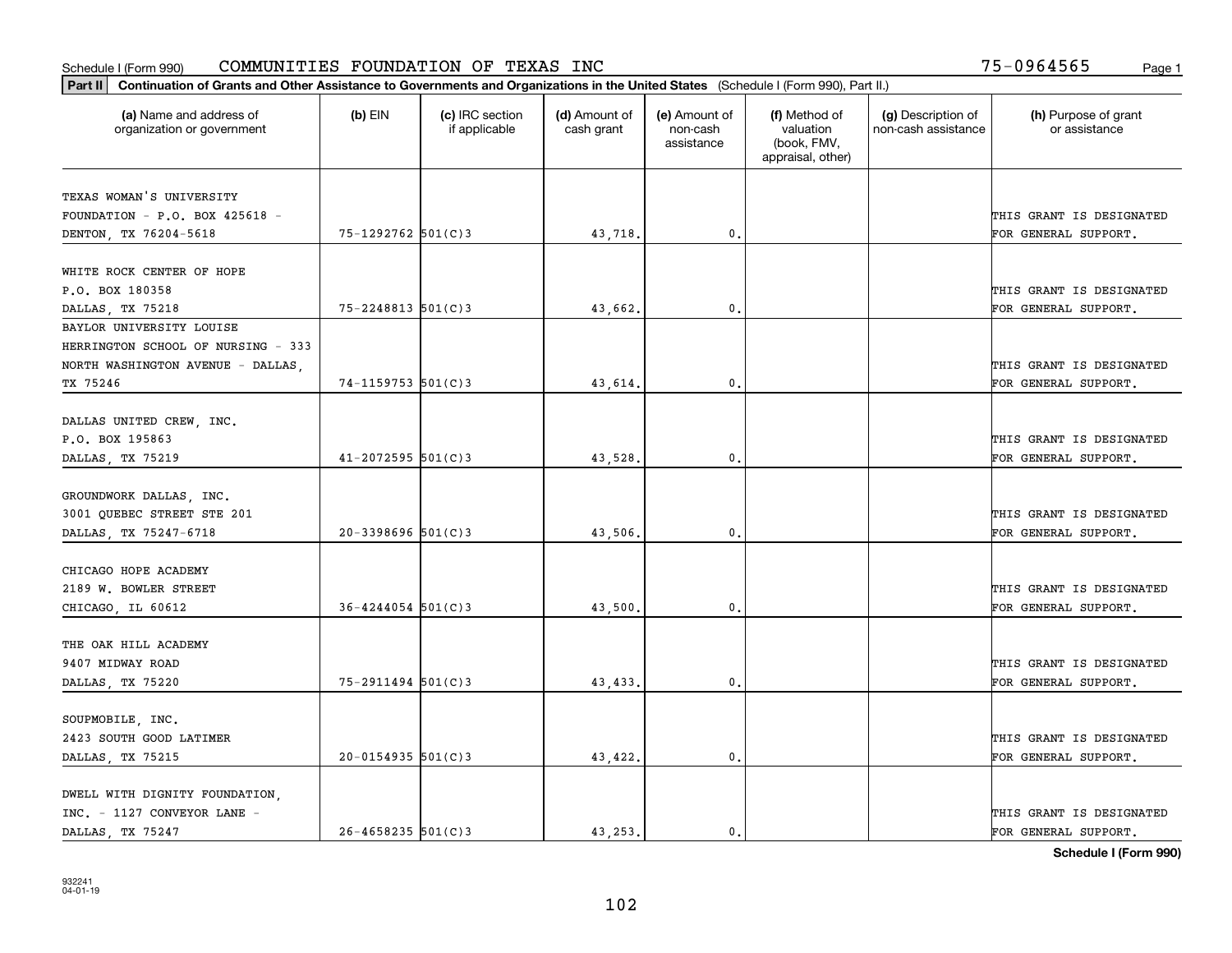| Part II   Continuation of Grants and Other Assistance to Governments and Organizations in the United States (Schedule I (Form 990), Part II.) |                        |                                  |                             |                                         |                                                                |                                           |                                       |
|-----------------------------------------------------------------------------------------------------------------------------------------------|------------------------|----------------------------------|-----------------------------|-----------------------------------------|----------------------------------------------------------------|-------------------------------------------|---------------------------------------|
| (a) Name and address of<br>organization or government                                                                                         | $(b)$ EIN              | (c) IRC section<br>if applicable | (d) Amount of<br>cash grant | (e) Amount of<br>non-cash<br>assistance | (f) Method of<br>valuation<br>(book, FMV,<br>appraisal, other) | (g) Description of<br>non-cash assistance | (h) Purpose of grant<br>or assistance |
|                                                                                                                                               |                        |                                  |                             |                                         |                                                                |                                           |                                       |
| YOUTH BELIEVING IN CHANGE, INC.<br>8574 STULTS ROAD                                                                                           |                        |                                  |                             |                                         |                                                                |                                           | THIS GRANT IS DESIGNATED              |
| DALLAS, TX 75243                                                                                                                              | 75-2714750 501(C)3     |                                  | 43,198.                     | $\mathfrak{o}$ .                        |                                                                |                                           | FOR GENERAL SUPPORT.                  |
|                                                                                                                                               |                        |                                  |                             |                                         |                                                                |                                           |                                       |
| DALLAS ARTS DISTRICT FOUNDATION                                                                                                               |                        |                                  |                             |                                         |                                                                |                                           |                                       |
| 750 NORTH ST. PAUL STREET, SUITE 16                                                                                                           |                        |                                  |                             |                                         |                                                                |                                           | THIS GRANT IS DESIGNATED              |
| DALLAS, TX 75201                                                                                                                              | $75 - 1970472$ 501(C)3 |                                  | 43,172.                     | 0.                                      |                                                                |                                           | FOR GENERAL SUPPORT.                  |
|                                                                                                                                               |                        |                                  |                             |                                         |                                                                |                                           |                                       |
| GOLDEN RETRIEVER RESCUE ALLIANCE                                                                                                              |                        |                                  |                             |                                         |                                                                |                                           |                                       |
| P.O. BOX 161792                                                                                                                               |                        |                                  |                             |                                         |                                                                |                                           | THIS GRANT IS DESIGNATED              |
| FORT WORTH, TX 76161                                                                                                                          | $27-1398056$ 501(C)3   |                                  | 43,037.                     | $\mathbf{0}$ .                          |                                                                |                                           | FOR GENERAL SUPPORT.                  |
| MI ESCUELITA PRESCHOOL, INC.                                                                                                                  |                        |                                  |                             |                                         |                                                                |                                           |                                       |
| 4231 MAPLE AVENUE                                                                                                                             |                        |                                  |                             |                                         |                                                                |                                           | THIS GRANT IS DESIGNATED              |
| DALLAS, TX 75219                                                                                                                              | 75-1728505 501(C)3     |                                  | 43,016.                     | $\mathbf{0}$                            |                                                                |                                           | FOR GENERAL SUPPORT.                  |
|                                                                                                                                               |                        |                                  |                             |                                         |                                                                |                                           |                                       |
| DEEP EAST TEXAS COUNCIL OF                                                                                                                    |                        |                                  |                             |                                         |                                                                |                                           |                                       |
| GOVERNMENTS - 1405 KURTH DRIVE -                                                                                                              |                        |                                  |                             |                                         |                                                                |                                           | THIS GRANT IS DESIGNATED              |
| LUFKIN, TX 75904                                                                                                                              | 75-1251001 501(C)3     |                                  | 43,000                      | $\mathbf{0}$                            |                                                                |                                           | FOR GENERAL SUPPORT.                  |
|                                                                                                                                               |                        |                                  |                             |                                         |                                                                |                                           |                                       |
| NORTHRIDGE PRESBYTERIAN CHURCH                                                                                                                |                        |                                  |                             |                                         |                                                                |                                           |                                       |
| 6920 BOB-O-LINK DRIVE                                                                                                                         |                        |                                  |                             |                                         |                                                                |                                           | THIS GRANT IS DESIGNATED              |
| DALLAS, TX 75214                                                                                                                              | $75 - 0846305$ 501(C)3 |                                  | 43,000.                     | 0.                                      |                                                                |                                           | FOR GENERAL SUPPORT.                  |
|                                                                                                                                               |                        |                                  |                             |                                         |                                                                |                                           |                                       |
| YOUTH WITH A MISSION OF MONTANA A                                                                                                             |                        |                                  |                             |                                         |                                                                |                                           |                                       |
| CORP. - 501 BLACKTAIL ROAD -                                                                                                                  | $81 - 6037128$ 501(C)3 |                                  |                             | $^{\rm 0}$ .                            |                                                                |                                           | THIS GRANT IS DESIGNATED              |
| LAKESIDE, MT 59922                                                                                                                            |                        |                                  | 43,000                      |                                         |                                                                |                                           | FOR GENERAL SUPPORT.                  |
| TOWN OF ADDISON                                                                                                                               |                        |                                  |                             |                                         |                                                                |                                           |                                       |
| P.O. BOX 9010                                                                                                                                 |                        |                                  |                             |                                         |                                                                |                                           | THIS GRANT IS DESIGNATED              |
| ADDISON, TX 75001-9010                                                                                                                        | 75-1333555 115         |                                  | 42,827.                     | $\mathfrak{o}$ .                        |                                                                |                                           | FOR GENERAL SUPPORT.                  |
|                                                                                                                                               |                        |                                  |                             |                                         |                                                                |                                           |                                       |
| REAL SCHOOL GARDENS                                                                                                                           |                        |                                  |                             |                                         |                                                                |                                           |                                       |
| 1700 UNIVERSITY DRIVE, SUITE 260                                                                                                              |                        |                                  |                             |                                         |                                                                |                                           | THIS GRANT IS DESIGNATED              |
| FORT WORTH, TX 76107                                                                                                                          | $20 - 5946552$ 501(C)3 |                                  | 42.821.                     | $\mathbf{0}$ .                          |                                                                |                                           | FOR GENERAL SUPPORT.                  |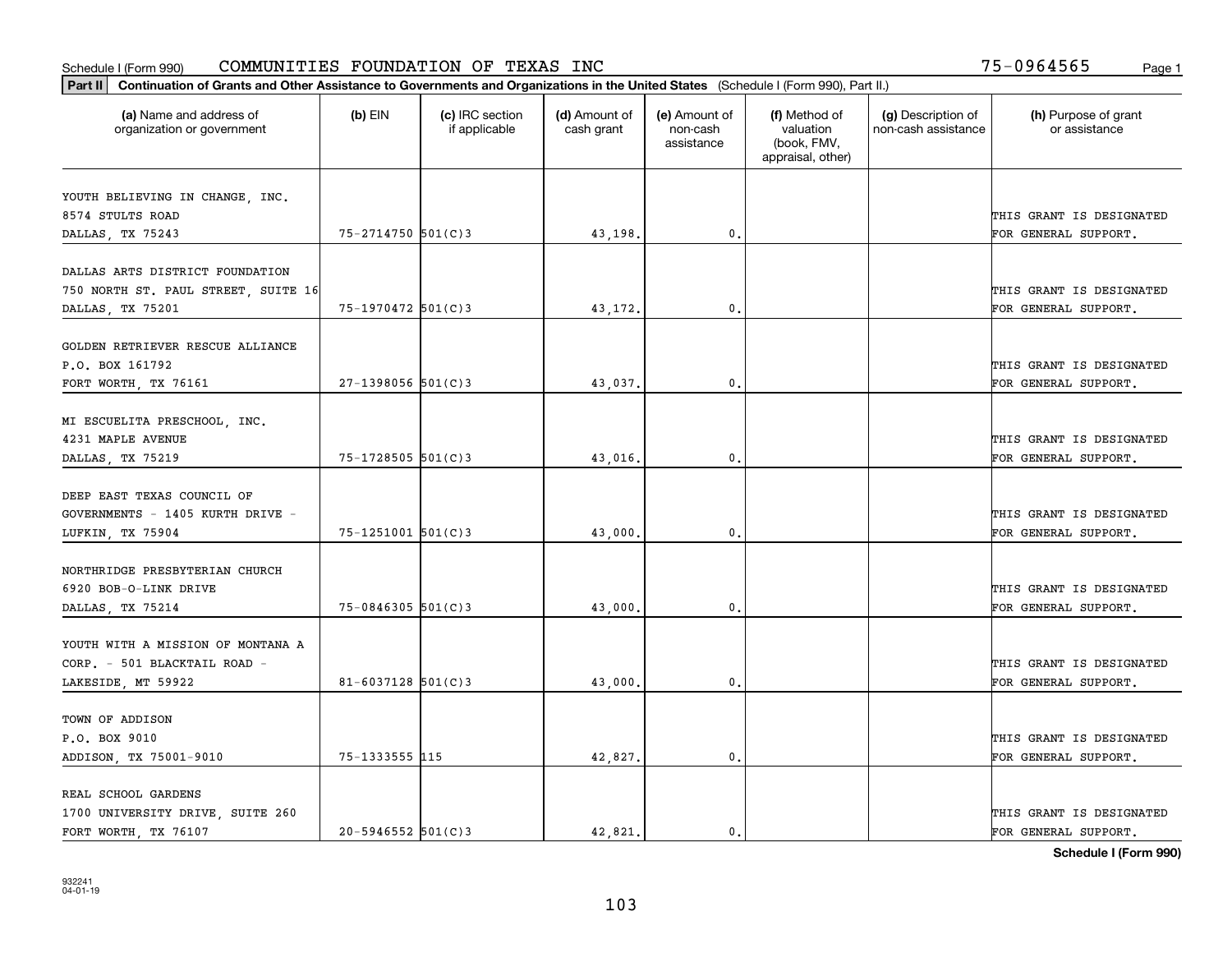| Part II   Continuation of Grants and Other Assistance to Governments and Organizations in the United States (Schedule I (Form 990), Part II.) |                          |                                  |                             |                                         |                                                                |                                           |                                       |
|-----------------------------------------------------------------------------------------------------------------------------------------------|--------------------------|----------------------------------|-----------------------------|-----------------------------------------|----------------------------------------------------------------|-------------------------------------------|---------------------------------------|
| (a) Name and address of<br>organization or government                                                                                         | $(b)$ EIN                | (c) IRC section<br>if applicable | (d) Amount of<br>cash grant | (e) Amount of<br>non-cash<br>assistance | (f) Method of<br>valuation<br>(book, FMV,<br>appraisal, other) | (g) Description of<br>non-cash assistance | (h) Purpose of grant<br>or assistance |
| CRY HAVOC THEATER COMPANY                                                                                                                     |                          |                                  |                             |                                         |                                                                |                                           |                                       |
| 2919 COMMERCE STREET, SUITE 103                                                                                                               |                          |                                  |                             |                                         |                                                                |                                           | THIS GRANT IS DESIGNATED              |
| DALLAS, TX 75226                                                                                                                              | $47 - 3352255$ 501(C)3   |                                  | 42,767.                     | $\mathbf{0}$ .                          |                                                                |                                           | FOR GENERAL SUPPORT.                  |
|                                                                                                                                               |                          |                                  |                             |                                         |                                                                |                                           |                                       |
| GLADNEY CENTER FOR ADOPTION                                                                                                                   |                          |                                  |                             |                                         |                                                                |                                           |                                       |
| 6300 JOHN RYAN DRIVE                                                                                                                          |                          |                                  |                             |                                         |                                                                |                                           | THIS GRANT IS DESIGNATED              |
| FORT WORTH, TX 76132                                                                                                                          | $75 - 0917409$ 501(C)3   |                                  | 42,651                      | 0.                                      |                                                                |                                           | FOR GENERAL SUPPORT.                  |
|                                                                                                                                               |                          |                                  |                             |                                         |                                                                |                                           |                                       |
| NORTHWESTERN UNIVERSITY                                                                                                                       |                          |                                  |                             |                                         |                                                                |                                           |                                       |
| 1800 SHERIDAN ROAD                                                                                                                            |                          |                                  |                             |                                         |                                                                |                                           | THIS GRANT IS DESIGNATED              |
| EVANSTON, IL 60208                                                                                                                            | $36 - 2167817$ 501(C) 3  |                                  | 42,600.                     | $\mathbf{0}$ .                          |                                                                |                                           | FOR GENERAL SUPPORT.                  |
| THE GOLDEN SEEDS FOUNDATION                                                                                                                   |                          |                                  |                             |                                         |                                                                |                                           |                                       |
| 1128 REVEREND CBT SMITH STREET                                                                                                                |                          |                                  |                             |                                         |                                                                |                                           | THIS GRANT IS DESIGNATED              |
| DALLAS, TX 75203                                                                                                                              | $32 - 0216688$ 501(C)3   |                                  | 42,500.                     | 0.                                      |                                                                |                                           | FOR GENERAL SUPPORT.                  |
|                                                                                                                                               |                          |                                  |                             |                                         |                                                                |                                           |                                       |
| COLLEYVILLE COVENANT CHRISTIAN                                                                                                                |                          |                                  |                             |                                         |                                                                |                                           |                                       |
| ACADEMY - 901 CREEK SPARGER ROAD,                                                                                                             |                          |                                  |                             |                                         |                                                                |                                           | THIS GRANT IS DESIGNATED              |
| BUILDING A - COLLEYVILLE, TX 76034                                                                                                            | $75 - 2623331$ $501(C)3$ |                                  | 42,347.                     | 0.                                      |                                                                |                                           | FOR GENERAL SUPPORT.                  |
|                                                                                                                                               |                          |                                  |                             |                                         |                                                                |                                           |                                       |
| INSTITUTE FOR CREATION RESEARCH                                                                                                               |                          |                                  |                             |                                         |                                                                |                                           |                                       |
| 1806 ROYAL LANE                                                                                                                               |                          |                                  |                             |                                         |                                                                |                                           | THIS GRANT IS DESIGNATED              |
| DALLAS, TX 75229                                                                                                                              | $95 - 3523177$ $501(C)3$ |                                  | 41,940.                     | 0.                                      |                                                                |                                           | FOR GENERAL SUPPORT.                  |
|                                                                                                                                               |                          |                                  |                             |                                         |                                                                |                                           |                                       |
| MARY CROWLEY MEDICAL RESEARCH                                                                                                                 |                          |                                  |                             |                                         |                                                                |                                           |                                       |
| CENTER - 12222 MERRIT DRIVE, SUITE                                                                                                            |                          |                                  |                             |                                         |                                                                |                                           | THIS GRANT IS DESIGNATED              |
| 1500 - DALLAS, TX 75251                                                                                                                       | 75-2727375 501(C)3       |                                  | 41,890.                     | 0.                                      |                                                                |                                           | FOR GENERAL SUPPORT.                  |
| OUR LADY OF PERPETUAL HELP SCHOOL                                                                                                             |                          |                                  |                             |                                         |                                                                |                                           |                                       |
| 7625 CORTLAND AVENUE                                                                                                                          |                          |                                  |                             |                                         |                                                                |                                           | THIS GRANT IS DESIGNATED              |
|                                                                                                                                               | $30 - 0439313$ $501(C)3$ |                                  |                             | $\mathbf{0}$ .                          |                                                                |                                           | FOR GENERAL SUPPORT.                  |
| DALLAS, TX 75235                                                                                                                              |                          |                                  | 41,678.                     |                                         |                                                                |                                           |                                       |
| VIDEO ASSOCIATION OF DALLAS, INC.                                                                                                             |                          |                                  |                             |                                         |                                                                |                                           |                                       |
| 1405 WOODLAWN AVENUE                                                                                                                          |                          |                                  |                             |                                         |                                                                |                                           | THIS GRANT IS DESIGNATED              |
| DALLAS TX 75208                                                                                                                               | 75-2281874 501(C)3       |                                  | 41,539.                     | $\mathbf{0}$ .                          |                                                                |                                           | FOR GENERAL SUPPORT.                  |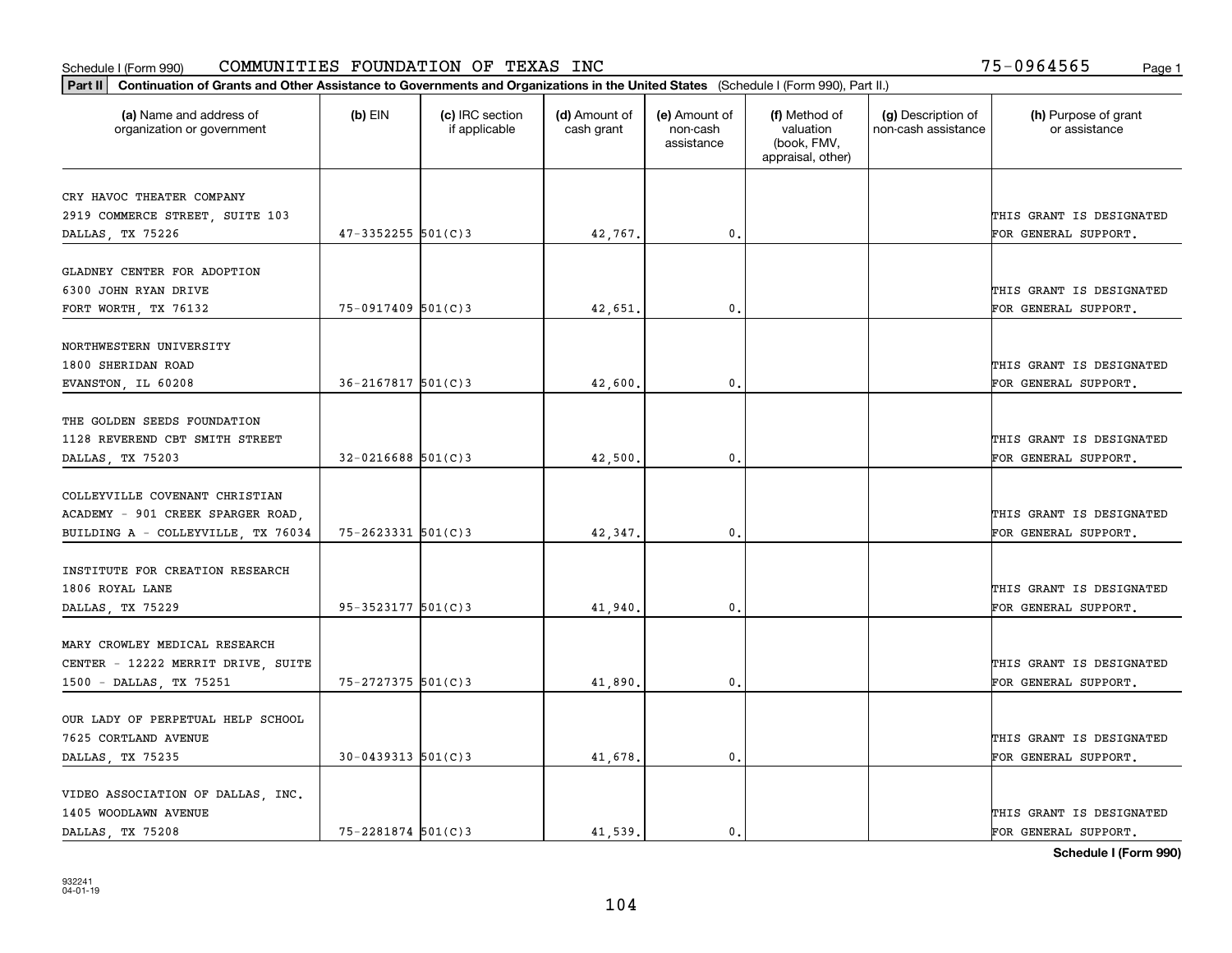| Part II   Continuation of Grants and Other Assistance to Governments and Organizations in the United States (Schedule I (Form 990), Part II.) |                        |                                  |                             |                                         |                                                                |                                           |                                       |
|-----------------------------------------------------------------------------------------------------------------------------------------------|------------------------|----------------------------------|-----------------------------|-----------------------------------------|----------------------------------------------------------------|-------------------------------------------|---------------------------------------|
| (a) Name and address of<br>organization or government                                                                                         | $(b)$ EIN              | (c) IRC section<br>if applicable | (d) Amount of<br>cash grant | (e) Amount of<br>non-cash<br>assistance | (f) Method of<br>valuation<br>(book, FMV,<br>appraisal, other) | (g) Description of<br>non-cash assistance | (h) Purpose of grant<br>or assistance |
| GREYHOUND ADOPTION LEAGUE OF                                                                                                                  |                        |                                  |                             |                                         |                                                                |                                           |                                       |
| TEXAS, INC. - 3400 CARLISLE                                                                                                                   |                        |                                  |                             |                                         |                                                                |                                           |                                       |
| STREET, SUITE 310 - DALLAS, TX                                                                                                                |                        |                                  |                             |                                         |                                                                |                                           | THIS GRANT IS DESIGNATED              |
| 75204                                                                                                                                         | $75 - 2930618$ 501(C)3 |                                  | 41,492.                     | 0.                                      |                                                                |                                           | FOR GENERAL SUPPORT.                  |
| ENNIS PUBLIC THEATRE<br>P.O. BOX 37                                                                                                           |                        |                                  |                             |                                         |                                                                |                                           | THIS GRANT IS DESIGNATED              |
| ENNIS, TX 75120                                                                                                                               | $20 - 1566968$ 501(C)3 |                                  | 41,443                      | $\mathbf{0}$                            |                                                                |                                           | FOR GENERAL SUPPORT.                  |
|                                                                                                                                               |                        |                                  |                             |                                         |                                                                |                                           |                                       |
| HUMANE SOCIETY OF DALLAS                                                                                                                      |                        |                                  |                             |                                         |                                                                |                                           |                                       |
| COUNTY/DOG & KITTY CITY - 2719                                                                                                                |                        |                                  |                             |                                         |                                                                |                                           | THIS GRANT IS DESIGNATED              |
| MANOR WAY - DALLAS, TX 75235                                                                                                                  | $23 - 7361482$ 501(C)3 |                                  | 41,369                      | $\mathbf{0}$ .                          |                                                                |                                           | FOR GENERAL SUPPORT.                  |
| WOMEN'S CENTER OF TARRANT COUNTY,                                                                                                             |                        |                                  |                             |                                         |                                                                |                                           |                                       |
| INC. - 1723 HEMPHILL STREET - FORT                                                                                                            |                        |                                  |                             |                                         |                                                                |                                           | THIS GRANT IS DESIGNATED              |
| WORTH, TX 76110                                                                                                                               | 75-1501868 501(C)3     |                                  | 41,230                      | $\mathbf{0}$                            |                                                                |                                           | FOR GENERAL SUPPORT.                  |
| TRUSTEES OF THE SMITH COLLEGE                                                                                                                 |                        |                                  |                             |                                         |                                                                |                                           |                                       |
| THE SMITH FUND SMITH COLLEGE OF                                                                                                               |                        |                                  |                             |                                         |                                                                |                                           |                                       |
| GIFT ACCOUNTING STODDARD ANNEX, 23                                                                                                            |                        |                                  |                             |                                         |                                                                |                                           | THIS GRANT IS DESIGNATED              |
| ELM STREE                                                                                                                                     | $04-1843040$ 501(C)3   |                                  | 41,000                      | $\mathbf{0}$                            |                                                                |                                           | FOR GENERAL SUPPORT.                  |
|                                                                                                                                               |                        |                                  |                             |                                         |                                                                |                                           |                                       |
| MEDIA PROJECTS INC                                                                                                                            |                        |                                  |                             |                                         |                                                                |                                           |                                       |
| 5215 HOMER STREET                                                                                                                             |                        |                                  |                             |                                         |                                                                |                                           | THIS GRANT IS DESIGNATED              |
| DALLAS, TX 75206                                                                                                                              | 75-1607761 501(C)3     |                                  | 40,935                      | $\mathbf{0}$                            |                                                                |                                           | FOR GENERAL SUPPORT.                  |
| PROJECTHANDUP                                                                                                                                 |                        |                                  |                             |                                         |                                                                |                                           |                                       |
| P.O. BOX 398                                                                                                                                  |                        |                                  |                             |                                         |                                                                |                                           | THIS GRANT IS DESIGNATED              |
| GRAPEVINE, TX 76051                                                                                                                           | $90-0705496$ 501(C)3   |                                  | 40,643                      | $\mathbf{0}$ .                          |                                                                |                                           | FOR GENERAL SUPPORT.                  |
|                                                                                                                                               |                        |                                  |                             |                                         |                                                                |                                           |                                       |
| PRESBYTERIAN COMMUNITIES AND                                                                                                                  |                        |                                  |                             |                                         |                                                                |                                           |                                       |
| SERVICES FOUNDATION - 12467 MERIT                                                                                                             |                        |                                  |                             |                                         |                                                                |                                           | THIS GRANT IS DESIGNATED              |
| DRIVE - DALLAS, TX 75251-2344                                                                                                                 | $75 - 1910084$ 501(C)3 |                                  | 40,628.                     | $\mathbf{0}$ .                          |                                                                |                                           | FOR GENERAL SUPPORT.                  |
| NEW DAY                                                                                                                                       |                        |                                  |                             |                                         |                                                                |                                           |                                       |
| P.O. BOX 171722                                                                                                                               |                        |                                  |                             |                                         |                                                                |                                           | THIS GRANT IS DESIGNATED              |
| ARLINGTON, TX 76003                                                                                                                           | $80 - 0789676$ 501(C)3 |                                  | 40.424.                     | $\mathbf{0}$ .                          |                                                                |                                           | FOR GENERAL SUPPORT.                  |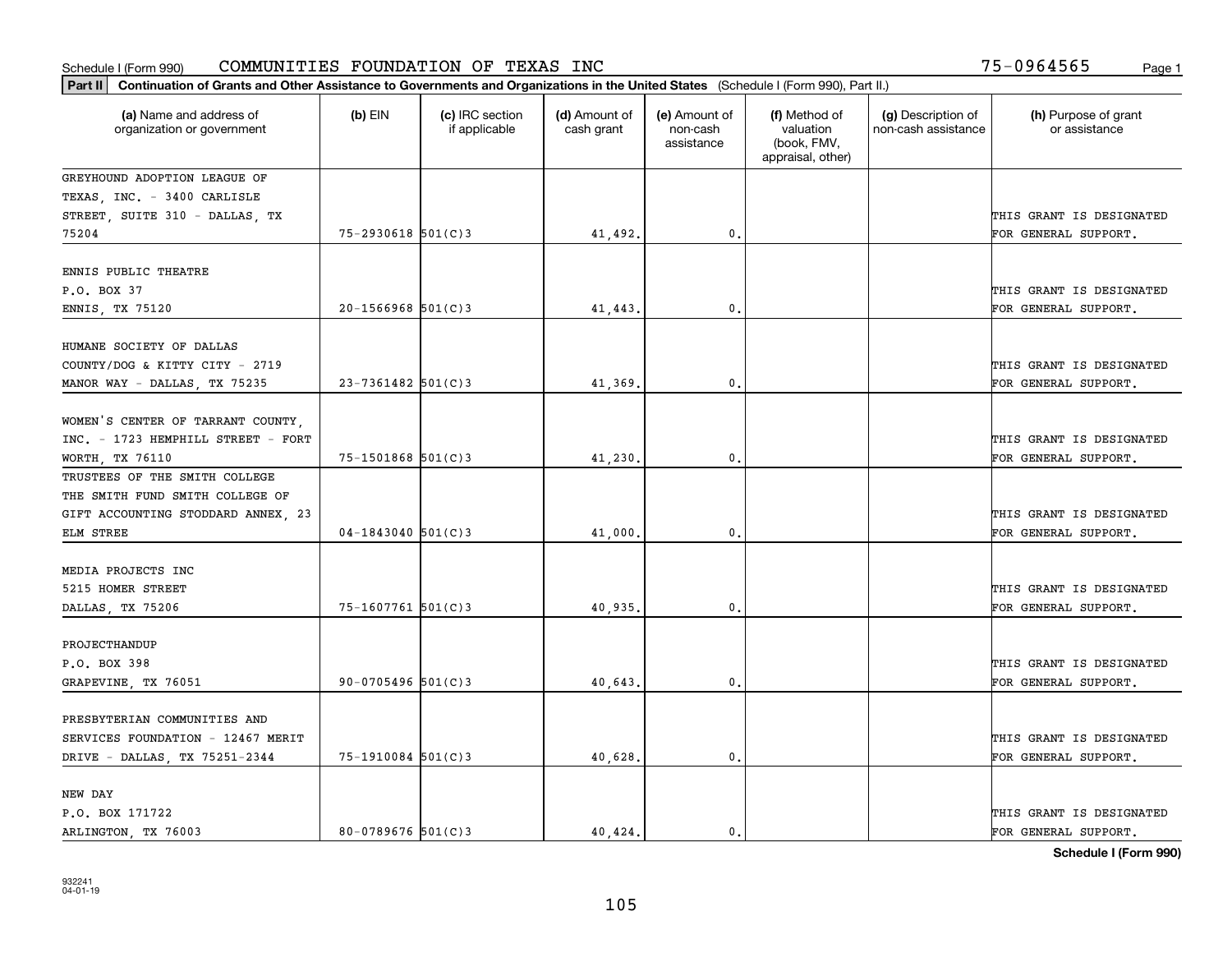| Part II   Continuation of Grants and Other Assistance to Governments and Organizations in the United States (Schedule I (Form 990), Part II.) |                          |                                  |                             |                                         |                                                                |                                           |                                       |
|-----------------------------------------------------------------------------------------------------------------------------------------------|--------------------------|----------------------------------|-----------------------------|-----------------------------------------|----------------------------------------------------------------|-------------------------------------------|---------------------------------------|
| (a) Name and address of<br>organization or government                                                                                         | $(b)$ EIN                | (c) IRC section<br>if applicable | (d) Amount of<br>cash grant | (e) Amount of<br>non-cash<br>assistance | (f) Method of<br>valuation<br>(book, FMV,<br>appraisal, other) | (g) Description of<br>non-cash assistance | (h) Purpose of grant<br>or assistance |
| GOOD SHEPHERD CATHOLIC SCHOOL                                                                                                                 |                          |                                  |                             |                                         |                                                                |                                           |                                       |
| 214 S. GARLAND AVENUE                                                                                                                         |                          |                                  |                             |                                         |                                                                |                                           | THIS GRANT IS DESIGNATED              |
| GARLAND, TX 75040                                                                                                                             | $80 - 0518647$ 501(C)3   |                                  | 40,376.                     | 0.                                      |                                                                |                                           | FOR GENERAL SUPPORT.                  |
| NEW PHILHARMONIC ORCHESTRA OF                                                                                                                 |                          |                                  |                             |                                         |                                                                |                                           |                                       |
| IRVING, INC. - 3333 N. MACARTHUR                                                                                                              |                          |                                  |                             |                                         |                                                                |                                           |                                       |
| BOULEVARD, SUITE 300 - IRVING, TX                                                                                                             |                          |                                  |                             |                                         |                                                                |                                           | THIS GRANT IS DESIGNATED              |
| 75062                                                                                                                                         | $75 - 2239724$ 501(C)3   |                                  | 40,254.                     | 0.                                      |                                                                |                                           | FOR GENERAL SUPPORT.                  |
|                                                                                                                                               |                          |                                  |                             |                                         |                                                                |                                           |                                       |
| KID NET FOUNDATION                                                                                                                            |                          |                                  |                             |                                         |                                                                |                                           |                                       |
| PO BOX 140085                                                                                                                                 |                          |                                  |                             |                                         |                                                                |                                           | THIS GRANT IS DESIGNATED              |
| DALLAS, TX 75214-0085                                                                                                                         | $75 - 2389331$ 501(C)3   |                                  | 40,177.                     | $\mathbf 0$ .                           |                                                                |                                           | FOR GENERAL SUPPORT.                  |
|                                                                                                                                               |                          |                                  |                             |                                         |                                                                |                                           |                                       |
| ASHEVILLE POVERTY INITIATIVE                                                                                                                  |                          |                                  |                             |                                         |                                                                |                                           |                                       |
| 789 MERRIMON AVENUE                                                                                                                           |                          |                                  |                             |                                         |                                                                |                                           | THIS GRANT IS DESIGNATED              |
| ASHEVILLE, NC 28804                                                                                                                           | 81-0757744 $501(C)3$     |                                  | 40,000                      | 0.                                      |                                                                |                                           | FOR GENERAL SUPPORT.                  |
|                                                                                                                                               |                          |                                  |                             |                                         |                                                                |                                           |                                       |
| AUSTIN THEATRE ALLIANCE                                                                                                                       |                          |                                  |                             |                                         |                                                                |                                           |                                       |
| P.O. BOX 1566                                                                                                                                 |                          |                                  |                             |                                         |                                                                |                                           | THIS GRANT IS DESIGNATED              |
| AUSTIN, TX 78767                                                                                                                              | $74 - 2975922$ 501(C)3   |                                  | 40,000                      | 0                                       |                                                                |                                           | FOR GENERAL SUPPORT.                  |
|                                                                                                                                               |                          |                                  |                             |                                         |                                                                |                                           |                                       |
| BERKSHIRE GARDEN CENTER, INC.                                                                                                                 |                          |                                  |                             |                                         |                                                                |                                           |                                       |
| 5 WEST STOCKBRIDGE ROAD, P.O. BOX 8                                                                                                           |                          |                                  |                             |                                         |                                                                |                                           | THIS GRANT IS DESIGNATED              |
| STOCKBRIDGE, MA 01262                                                                                                                         | $04 - 2125011$ $501(C)3$ |                                  | 40,000                      | $\mathbf{0}$                            |                                                                |                                           | FOR GENERAL SUPPORT.                  |
| BEXAR COUNTY COMMUNITY HEALTH                                                                                                                 |                          |                                  |                             |                                         |                                                                |                                           |                                       |
| COLLABORATIVE - 2300 WEST                                                                                                                     |                          |                                  |                             |                                         |                                                                |                                           |                                       |
| COMMERCE, SUITE 201 - SAN ANTONIO,                                                                                                            |                          |                                  |                             |                                         |                                                                |                                           | THIS GRANT IS DESIGNATED              |
| TX 78212                                                                                                                                      | 74-2953076 501(C)3       |                                  | 40,000                      | $\mathfrak{o}$ .                        |                                                                |                                           | FOR GENERAL SUPPORT.                  |
|                                                                                                                                               |                          |                                  |                             |                                         |                                                                |                                           |                                       |
| GIRLS INCORPORATED OF SANTA FE,                                                                                                               |                          |                                  |                             |                                         |                                                                |                                           |                                       |
| INC. - 301 HILLSIDE AVENUE - SANTA                                                                                                            |                          |                                  |                             |                                         |                                                                |                                           | THIS GRANT IS DESIGNATED              |
| FE, NM 87501                                                                                                                                  | $85 - 0129250$ 501(C)3   |                                  | 40,000.                     | $\mathfrak{o}$ .                        |                                                                |                                           | FOR GENERAL SUPPORT.                  |
|                                                                                                                                               |                          |                                  |                             |                                         |                                                                |                                           |                                       |
| NEW DAY OUTREACH                                                                                                                              |                          |                                  |                             |                                         |                                                                |                                           |                                       |
| 1408 ROMO PLAZA                                                                                                                               | $41 - 2188012$ 501(C)3   |                                  | 40.000.                     |                                         |                                                                |                                           | THIS GRANT IS DESIGNATED              |
| DALLAS, TX 75211                                                                                                                              |                          |                                  |                             | $\mathfrak{o}$ .                        |                                                                |                                           | FOR GENERAL SUPPORT.                  |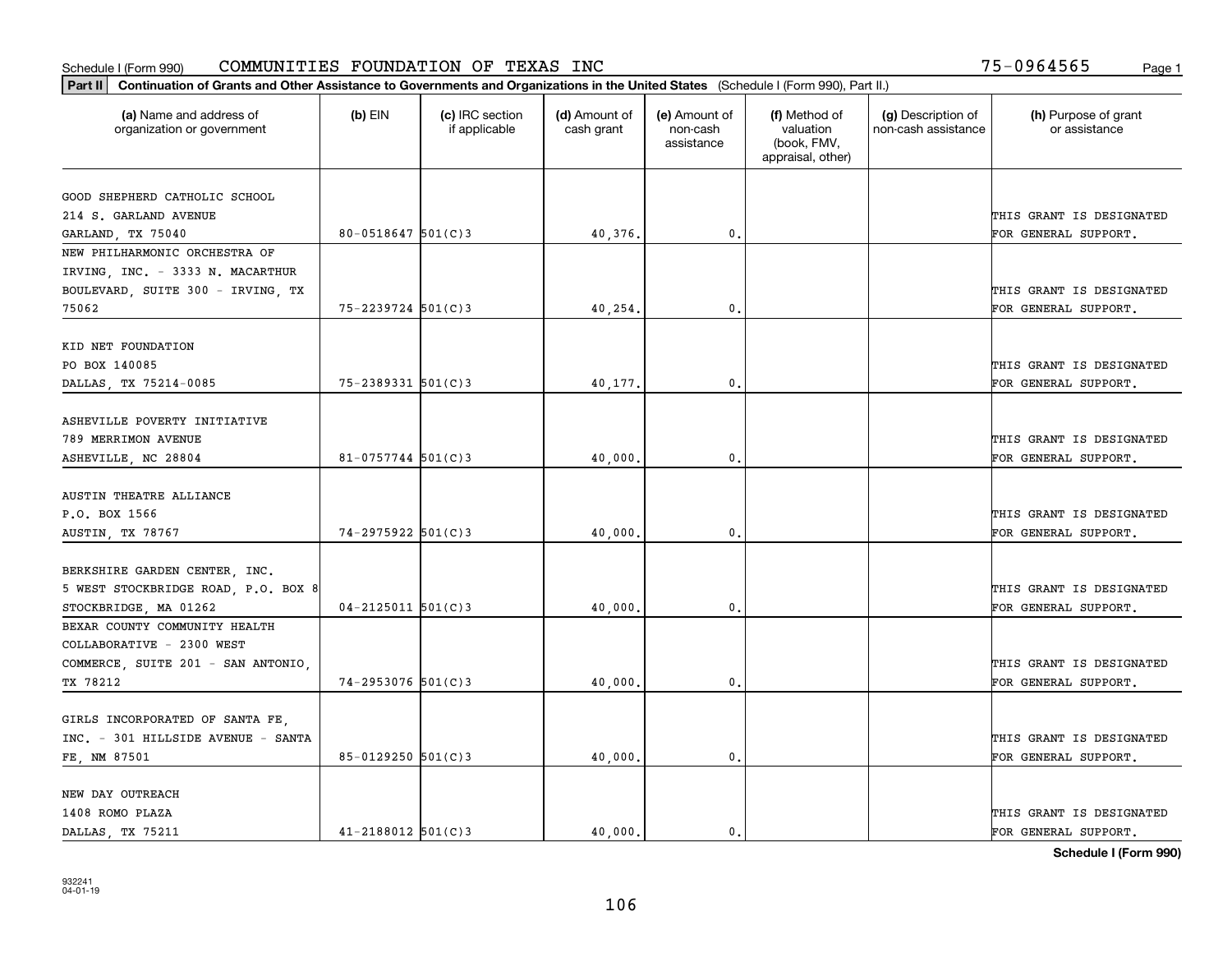| (a) Name and address of<br>organization or government | $(b)$ EIN              | (c) IRC section<br>if applicable | (d) Amount of<br>cash grant | (e) Amount of<br>non-cash<br>assistance | (f) Method of<br>valuation<br>(book, FMV,<br>appraisal, other) | (g) Description of<br>non-cash assistance | (h) Purpose of grant<br>or assistance |
|-------------------------------------------------------|------------------------|----------------------------------|-----------------------------|-----------------------------------------|----------------------------------------------------------------|-------------------------------------------|---------------------------------------|
|                                                       |                        |                                  |                             |                                         |                                                                |                                           |                                       |
| NURU INTERNATIONAL<br>5405 ALTON PARKWAY, SUITE A-474 |                        |                                  |                             |                                         |                                                                |                                           | THIS GRANT IS DESIGNATED              |
| IRVINE, CA 92604                                      | $26 - 1250716$ 501(C)3 |                                  | 40,000.                     | $\mathfrak{o}$ .                        |                                                                |                                           | FOR GENERAL SUPPORT.                  |
|                                                       |                        |                                  |                             |                                         |                                                                |                                           |                                       |
| UNITED INDEPENDENT SCHOOL DISTRICT                    |                        |                                  |                             |                                         |                                                                |                                           |                                       |
| 201 LINDENWOOD DRIVE                                  |                        |                                  |                             |                                         |                                                                |                                           | THIS GRANT IS DESIGNATED              |
| LAREDO, TX 78045                                      | $74 - 6028859$ 501(C)3 |                                  | 40,000                      | 0.                                      |                                                                |                                           | FOR GENERAL SUPPORT.                  |
|                                                       |                        |                                  |                             |                                         |                                                                |                                           |                                       |
| CATHOLIC PRO-LIFE COMMITTEE, INC.                     |                        |                                  |                             |                                         |                                                                |                                           |                                       |
| 14675 MIDWAY ROAD, SUITE 121                          |                        |                                  |                             |                                         |                                                                |                                           | THIS GRANT IS DESIGNATED              |
| ADDISON, TX 75001                                     | $75 - 2896391$ 501(C)3 |                                  | 39,868.                     | 0.                                      |                                                                |                                           | FOR GENERAL SUPPORT.                  |
| DOWNWINDERS AT RISK EDUCATION FUND                    |                        |                                  |                             |                                         |                                                                |                                           |                                       |
| 1808 SOUTH GOOD LATIMER                               |                        |                                  |                             |                                         |                                                                |                                           | THIS GRANT IS DESIGNATED              |
| DALLAS, TX 75226                                      | $75 - 2643308$ 501(C)3 |                                  | 39,765.                     | 0.                                      |                                                                |                                           | FOR GENERAL SUPPORT.                  |
|                                                       |                        |                                  |                             |                                         |                                                                |                                           |                                       |
| PEDIPLACE                                             |                        |                                  |                             |                                         |                                                                |                                           |                                       |
| 502 S. OLD ORCHARD LANE, SUITE 126                    |                        |                                  |                             |                                         |                                                                |                                           | THIS GRANT IS DESIGNATED              |
| LEWISVILLE, TX 75067-4374                             | $75 - 2512752$ 501(C)3 |                                  | 39,662.                     | 0.                                      |                                                                |                                           | FOR GENERAL SUPPORT.                  |
|                                                       |                        |                                  |                             |                                         |                                                                |                                           |                                       |
| DOWNTOWN PREGNANCY CENTER                             |                        |                                  |                             |                                         |                                                                |                                           |                                       |
| 525 N. ERVAY STREET                                   |                        |                                  |                             |                                         |                                                                |                                           | THIS GRANT IS DESIGNATED              |
| DALLAS, TX 75201-3149                                 | $25-1902817$ 501(C)3   |                                  | 39,593,                     | 0.                                      |                                                                |                                           | FOR GENERAL SUPPORT.                  |
| RAPE CRISIS CENTER OF COLLIN                          |                        |                                  |                             |                                         |                                                                |                                           |                                       |
| COUNTY - 3325 SILVERSTONE DRIVE -                     |                        |                                  |                             |                                         |                                                                |                                           | THIS GRANT IS DESIGNATED              |
| PLANO, TX 75023                                       | $75 - 2065785$ 501(C)3 |                                  | 39,443.                     | $\mathfrak{o}$ .                        |                                                                |                                           | FOR GENERAL SUPPORT.                  |
|                                                       |                        |                                  |                             |                                         |                                                                |                                           |                                       |
| WINGS OF HOPE EQUITHERAPY                             |                        |                                  |                             |                                         |                                                                |                                           |                                       |
| P.O. BOX 445                                          |                        |                                  |                             |                                         |                                                                |                                           | THIS GRANT IS DESIGNATED              |
| BURLESON, TX 76097                                    | $75 - 2646324$ 501(C)3 |                                  | 39,431                      | $\mathbf{0}$                            |                                                                |                                           | FOR GENERAL SUPPORT.                  |
|                                                       |                        |                                  |                             |                                         |                                                                |                                           |                                       |
| THE NET FORT WORTH, INC.                              |                        |                                  |                             |                                         |                                                                |                                           |                                       |
| P.O. BOX 470928                                       |                        |                                  |                             |                                         |                                                                |                                           | THIS GRANT IS DESIGNATED              |
| FORT WORTH, TX 76147                                  | $46 - 2575043$ 501(C)3 |                                  | 39,418.                     | $\mathbf{0}$ .                          |                                                                |                                           | FOR GENERAL SUPPORT.                  |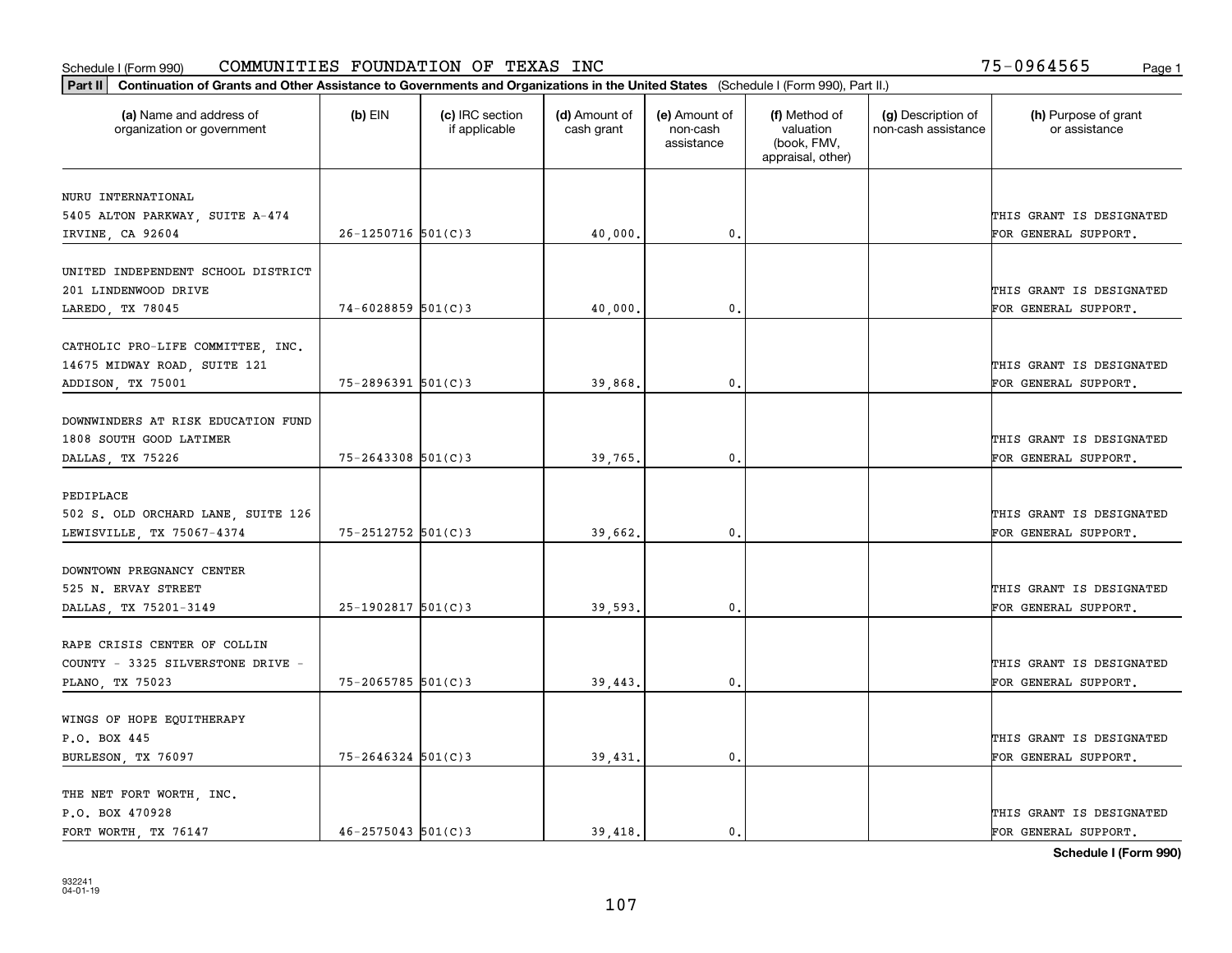| (a) Name and address of<br>organization or government | (b) EIN                | (c) IRC section<br>if applicable | (d) Amount of<br>cash grant | (e) Amount of<br>non-cash<br>assistance | (f) Method of<br>valuation<br>(book, FMV,<br>appraisal, other) | (g) Description of<br>non-cash assistance | (h) Purpose of grant<br>or assistance            |
|-------------------------------------------------------|------------------------|----------------------------------|-----------------------------|-----------------------------------------|----------------------------------------------------------------|-------------------------------------------|--------------------------------------------------|
|                                                       |                        |                                  |                             |                                         |                                                                |                                           |                                                  |
| BOWEN FAMILY FOUNDATION<br>P.O. BOX 21983             |                        |                                  |                             |                                         |                                                                |                                           | THIS GRANT IS DESIGNATED                         |
| WACO, TX 76702                                        | $46 - 2429962$ 501(C)3 |                                  | 39,008.                     | 0.                                      |                                                                |                                           | FOR GENERAL SUPPORT.                             |
|                                                       |                        |                                  |                             |                                         |                                                                |                                           |                                                  |
| MHMR VISIONS                                          |                        |                                  |                             |                                         |                                                                |                                           |                                                  |
| 3840 HULEN STREET, SUITE 538                          |                        |                                  |                             |                                         |                                                                |                                           | THIS GRANT IS DESIGNATED                         |
| FORT WORTH, TX 76107                                  | 75-2890731 501(C)3     |                                  | 38,935                      | $\mathbf{0}$                            |                                                                |                                           | FOR GENERAL SUPPORT.                             |
|                                                       |                        |                                  |                             |                                         |                                                                |                                           |                                                  |
| BEAUTIFUL FEET CHURCH S B C INC                       |                        |                                  |                             |                                         |                                                                |                                           |                                                  |
| 1709 E. HATTIE STREET                                 | $75 - 2316728$ 501(C)3 |                                  | 38,819                      | $\mathbf{0}$ .                          |                                                                |                                           | THIS GRANT IS DESIGNATED<br>FOR GENERAL SUPPORT. |
| FORT WORTH, TX 76104                                  |                        |                                  |                             |                                         |                                                                |                                           |                                                  |
| RICHARDSON ADULT LITERACY CENTER                      |                        |                                  |                             |                                         |                                                                |                                           |                                                  |
| P.O. BOX 835936                                       |                        |                                  |                             |                                         |                                                                |                                           | THIS GRANT IS DESIGNATED                         |
| RICHARDSON, TX 75083                                  | $75 - 2337073$ 501(C)3 |                                  | 38,788                      | $\mathbf{0}$                            |                                                                |                                           | FOR GENERAL SUPPORT.                             |
|                                                       |                        |                                  |                             |                                         |                                                                |                                           |                                                  |
| HEARTS FOR HOMES                                      |                        |                                  |                             |                                         |                                                                |                                           |                                                  |
| 826 E. MCKINNEY STREET                                |                        |                                  |                             |                                         |                                                                |                                           | THIS GRANT IS DESIGNATED                         |
| DENTON, TX 76209                                      | $20 - 4637974$ 501(C)3 |                                  | 38,725                      | 0.                                      |                                                                |                                           | FOR GENERAL SUPPORT.                             |
| REFUGEE & IMMIGRANT CENTER FOR                        |                        |                                  |                             |                                         |                                                                |                                           |                                                  |
| EDUCATION & LEGAL SERVICES - 1910                     |                        |                                  |                             |                                         |                                                                |                                           |                                                  |
| PACIFIC AVENUE, SUITE 5045 -                          |                        |                                  |                             |                                         |                                                                |                                           | THIS GRANT IS DESIGNATED                         |
| DALLAS, TX 75201                                      | $74 - 2436920$ 501(C)3 |                                  | 38,599                      | $\mathbf{0}$                            |                                                                |                                           | FOR GENERAL SUPPORT.                             |
|                                                       |                        |                                  |                             |                                         |                                                                |                                           |                                                  |
| CANE ROSSO RESCUE                                     |                        |                                  |                             |                                         |                                                                |                                           | THIS GRANT IS DESIGNATED                         |
| 13636 NEUTRON ROAD                                    | $47-1946972$ 501(C)3   |                                  |                             | $\mathbf{0}$ .                          |                                                                |                                           |                                                  |
| FARMERS BRANCH, TX 75244                              |                        |                                  | 38,518                      |                                         |                                                                |                                           | FOR GENERAL SUPPORT.                             |
| REAL OPTIONS FOR WOMEN                                |                        |                                  |                             |                                         |                                                                |                                           |                                                  |
| 1776 WEST MCDERMOTT DRIVE, SUITE 10                   |                        |                                  |                             |                                         |                                                                |                                           | THIS GRANT IS DESIGNATED                         |
| ALLEN, TX 75013                                       | $75 - 2140460$ 501(C)3 |                                  | 38,489                      | $\mathbf{0}$                            |                                                                |                                           | FOR GENERAL SUPPORT.                             |
|                                                       |                        |                                  |                             |                                         |                                                                |                                           |                                                  |
| BRAVO! COLORADO AT VAIL-BEAVER                        |                        |                                  |                             |                                         |                                                                |                                           |                                                  |
| CREEK - 2271 N. FRONTAGE ROAD W.                      |                        |                                  |                             |                                         |                                                                |                                           | THIS GRANT IS DESIGNATED                         |
| SUITE C - VAIL, CO 81657                              | $84-1074065$ 501(C)3   |                                  | 38.299.                     | 0.                                      |                                                                |                                           | FOR GENERAL SUPPORT.                             |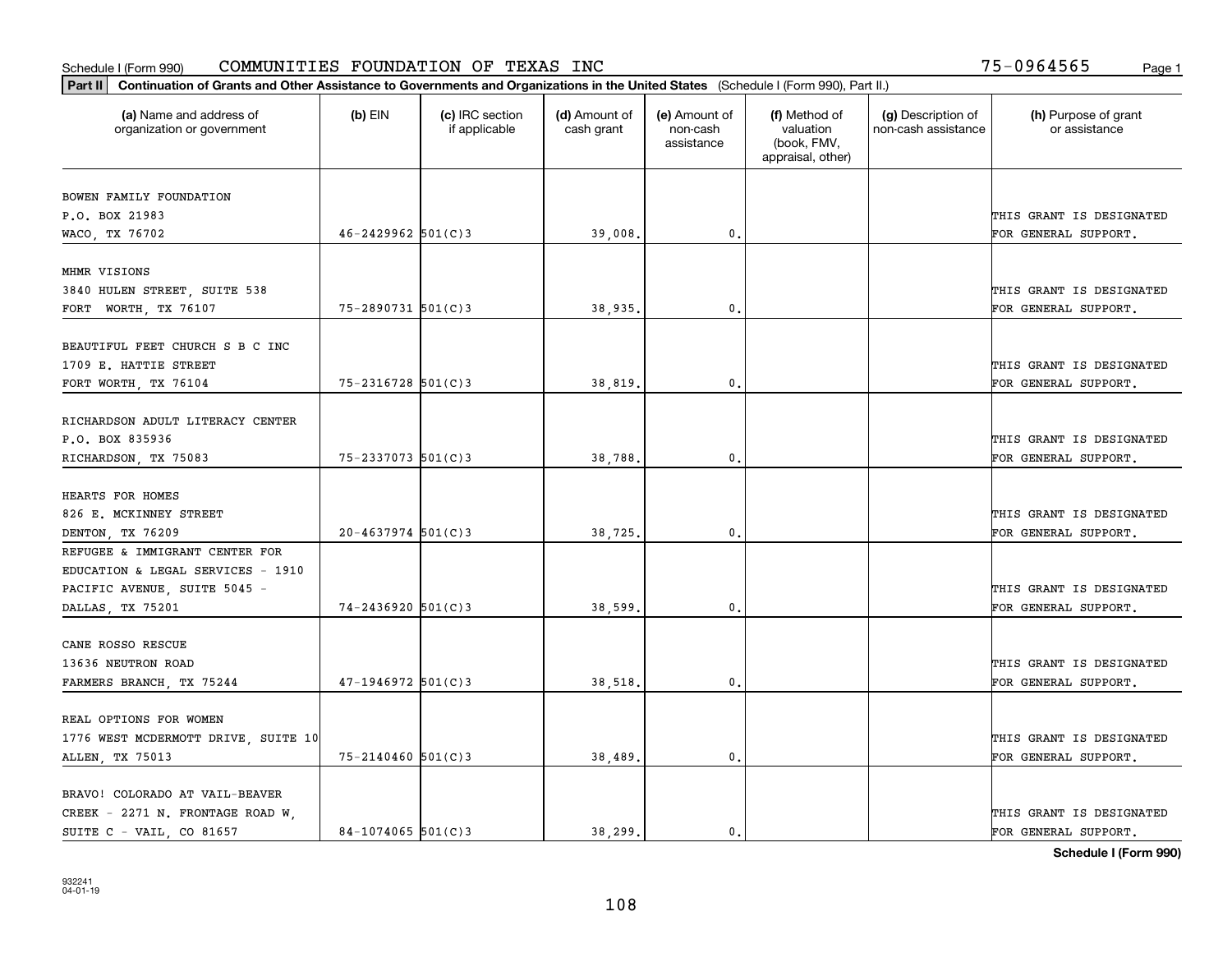| Part II   Continuation of Grants and Other Assistance to Governments and Organizations in the United States (Schedule I (Form 990), Part II.) |                          |                                  |                             |                                         |                                                                |                                           |                                                  |
|-----------------------------------------------------------------------------------------------------------------------------------------------|--------------------------|----------------------------------|-----------------------------|-----------------------------------------|----------------------------------------------------------------|-------------------------------------------|--------------------------------------------------|
| (a) Name and address of<br>organization or government                                                                                         | $(b)$ EIN                | (c) IRC section<br>if applicable | (d) Amount of<br>cash grant | (e) Amount of<br>non-cash<br>assistance | (f) Method of<br>valuation<br>(book, FMV,<br>appraisal, other) | (g) Description of<br>non-cash assistance | (h) Purpose of grant<br>or assistance            |
|                                                                                                                                               |                          |                                  |                             |                                         |                                                                |                                           |                                                  |
| CHRISTIAN CARE CENTERS FOUNDATION,                                                                                                            |                          |                                  |                             |                                         |                                                                |                                           |                                                  |
| INC. - 900 WIGGINS PARKWAY -<br>MESQUITE, TX 75150                                                                                            | $75 - 0859664$ 501(C)3   |                                  | 38,102.                     | $\mathbf{0}$ .                          |                                                                |                                           | THIS GRANT IS DESIGNATED<br>FOR GENERAL SUPPORT. |
| DALLAS COUNTY MENTAL HEALTH &                                                                                                                 |                          |                                  |                             |                                         |                                                                |                                           |                                                  |
| MENTAL RETARDATION CENTER - 1345                                                                                                              |                          |                                  |                             |                                         |                                                                |                                           |                                                  |
| RIVER BEND DRIVE - DALLAS, TX                                                                                                                 |                          |                                  |                             |                                         |                                                                |                                           | THIS GRANT IS DESIGNATED                         |
| 75247                                                                                                                                         | $75 - 1285603$ $501(C)3$ |                                  | 38,020,                     | 0.                                      |                                                                |                                           | FOR GENERAL SUPPORT.                             |
|                                                                                                                                               |                          |                                  |                             |                                         |                                                                |                                           |                                                  |
| COMMUNITY LINK MISSION, INC.                                                                                                                  |                          |                                  |                             |                                         |                                                                |                                           |                                                  |
| 300 SOUTH BELMONT STREET                                                                                                                      |                          |                                  |                             |                                         |                                                                |                                           | THIS GRANT IS DESIGNATED                         |
| FORT WORTH, TX 76179                                                                                                                          | $20 - 3579283$ 501(C) 3  |                                  | 38,020.                     | $\mathbf{0}$ .                          |                                                                |                                           | FOR GENERAL SUPPORT.                             |
|                                                                                                                                               |                          |                                  |                             |                                         |                                                                |                                           |                                                  |
| YOUTH REVIVE, INC.                                                                                                                            |                          |                                  |                             |                                         |                                                                |                                           |                                                  |
| P.O. BOX 850896                                                                                                                               |                          |                                  |                             |                                         |                                                                |                                           | THIS GRANT IS DESIGNATED                         |
| MESQUITE, TX 75185                                                                                                                            | $46 - 4680632$ 501(C)3   |                                  | 38,000.                     | 0.                                      |                                                                |                                           | FOR GENERAL SUPPORT.                             |
|                                                                                                                                               |                          |                                  |                             |                                         |                                                                |                                           |                                                  |
| PREMIER LONE STAR WIND ORCHESTRA                                                                                                              |                          |                                  |                             |                                         |                                                                |                                           |                                                  |
| 12740 HILLCREST DRIVE, SUITE 175-B                                                                                                            |                          |                                  |                             |                                         |                                                                |                                           | THIS GRANT IS DESIGNATED                         |
| DALLAS, TX 75230                                                                                                                              | $20 - 4836314$ 501(C)3   |                                  | 37,944.                     | 0.                                      |                                                                |                                           | FOR GENERAL SUPPORT.                             |
| THE CLAYTON DABNEY FOUNDATION FOR                                                                                                             |                          |                                  |                             |                                         |                                                                |                                           |                                                  |
| KIDS WITH CANCER - 6500 GREENVILLE                                                                                                            |                          |                                  |                             |                                         |                                                                |                                           |                                                  |
| AVENUE, SUITE 342 - DALLAS, TX                                                                                                                |                          |                                  |                             |                                         |                                                                |                                           | THIS GRANT IS DESIGNATED                         |
| 75206                                                                                                                                         | $75 - 2641482$ 501(C)3   |                                  | 37,878.                     | 0.                                      |                                                                |                                           | FOR GENERAL SUPPORT.                             |
|                                                                                                                                               |                          |                                  |                             |                                         |                                                                |                                           |                                                  |
| NEW ROOM COMMUNITY CENTER, INC.                                                                                                               |                          |                                  |                             |                                         |                                                                |                                           |                                                  |
| P.O. BOX 550852                                                                                                                               |                          |                                  |                             |                                         |                                                                |                                           | THIS GRANT IS DESIGNATED                         |
| DALLAS, TX 75355                                                                                                                              | $45 - 4202463$ 501(C)3   |                                  | 37,802.                     | 0.                                      |                                                                |                                           | FOR GENERAL SUPPORT.                             |
|                                                                                                                                               |                          |                                  |                             |                                         |                                                                |                                           |                                                  |
| OFICINA LEGAL DEL PUEBLO UNIDO,                                                                                                               |                          |                                  |                             |                                         |                                                                |                                           |                                                  |
| INC. - 1405 MONTOPOLIS DRIVE -                                                                                                                |                          |                                  |                             |                                         |                                                                |                                           | THIS GRANT IS DESIGNATED                         |
| AUSTIN, TX 78741                                                                                                                              | 74-1995879 501(C)3       |                                  | 37,642.                     | $\mathbf{0}$ .                          |                                                                |                                           | FOR GENERAL SUPPORT.                             |
|                                                                                                                                               |                          |                                  |                             |                                         |                                                                |                                           |                                                  |
| ZAN WESLEY HOLMES JR. COMMUNITY                                                                                                               |                          |                                  |                             |                                         |                                                                |                                           | THIS GRANT IS DESIGNATED                         |
| OUTREACH CENTER - P.O. BOX 571513<br>- DALLAS, TX 75357-1513                                                                                  | $27 - 0054084$ 501(C)3   |                                  | 37,607.                     | $\mathbf{0}$ .                          |                                                                |                                           | FOR GENERAL SUPPORT.                             |
|                                                                                                                                               |                          |                                  |                             |                                         |                                                                |                                           |                                                  |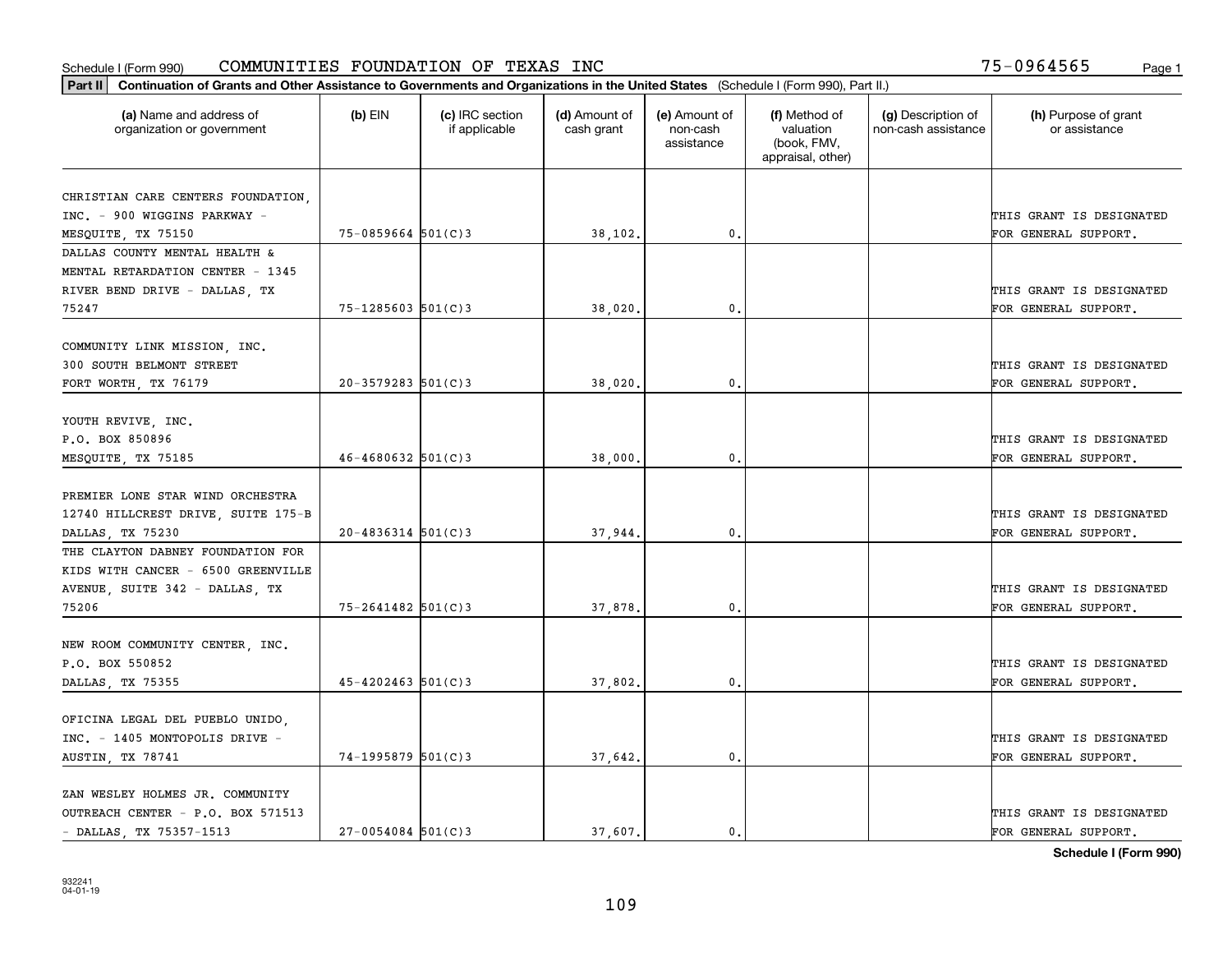| Part II   Continuation of Grants and Other Assistance to Governments and Organizations in the United States (Schedule I (Form 990), Part II.) |                          |                                  |                             |                                         |                                                                |                                           |                                       |
|-----------------------------------------------------------------------------------------------------------------------------------------------|--------------------------|----------------------------------|-----------------------------|-----------------------------------------|----------------------------------------------------------------|-------------------------------------------|---------------------------------------|
| (a) Name and address of<br>organization or government                                                                                         | $(b)$ EIN                | (c) IRC section<br>if applicable | (d) Amount of<br>cash grant | (e) Amount of<br>non-cash<br>assistance | (f) Method of<br>valuation<br>(book, FMV,<br>appraisal, other) | (g) Description of<br>non-cash assistance | (h) Purpose of grant<br>or assistance |
|                                                                                                                                               |                          |                                  |                             |                                         |                                                                |                                           |                                       |
| COMMUNITY FOOD BANK<br>3000 GALVEZ AVENUE                                                                                                     |                          |                                  |                             |                                         |                                                                |                                           | THIS GRANT IS DESIGNATED              |
| FORT WORTH, TX 76111                                                                                                                          | 75-1813170 501(C)3       |                                  | 37,181.                     | $\mathbf{0}$ .                          |                                                                |                                           | FOR GENERAL SUPPORT.                  |
|                                                                                                                                               |                          |                                  |                             |                                         |                                                                |                                           |                                       |
| TASTE PROJECT                                                                                                                                 |                          |                                  |                             |                                         |                                                                |                                           |                                       |
| 1200 SOUTH MAIN STREET                                                                                                                        |                          |                                  |                             |                                         |                                                                |                                           | THIS GRANT IS DESIGNATED              |
| FORT WORTH, TX 76104                                                                                                                          | $45 - 5471587$ 501(C)3   |                                  | 37,176                      | 0.                                      |                                                                |                                           | FOR GENERAL SUPPORT.                  |
|                                                                                                                                               |                          |                                  |                             |                                         |                                                                |                                           |                                       |
| GENERAL BOARD OF GLOBAL MINISTRIES                                                                                                            |                          |                                  |                             |                                         |                                                                |                                           |                                       |
| OF THE UMC - ADVANCE GCFA P.O. BOX                                                                                                            |                          |                                  |                             |                                         |                                                                |                                           | THIS GRANT IS DESIGNATED              |
| 9068 - NEW YORK, NY 10087-9068                                                                                                                | $13 - 5565089$ 501(C)3   |                                  | 37,000                      | 0.                                      |                                                                |                                           | FOR GENERAL SUPPORT.                  |
|                                                                                                                                               |                          |                                  |                             |                                         |                                                                |                                           |                                       |
| FRIENDS OF THE LEVITT                                                                                                                         |                          |                                  |                             |                                         |                                                                |                                           |                                       |
| PAVILION-ARLINGTON - 505 E. BORDER                                                                                                            |                          |                                  |                             |                                         |                                                                |                                           | THIS GRANT IS DESIGNATED              |
| STREET - ARLINGTON, TX 76010                                                                                                                  | $26 - 0849441$ 501(C)3   |                                  | 36,975.                     | 0.                                      |                                                                |                                           | FOR GENERAL SUPPORT.                  |
|                                                                                                                                               |                          |                                  |                             |                                         |                                                                |                                           |                                       |
| VETERANS AFFAIRS NORTH TEXAS                                                                                                                  |                          |                                  |                             |                                         |                                                                |                                           |                                       |
| HEALTH CARE SYSTEM - 4500 S.                                                                                                                  |                          |                                  |                             |                                         |                                                                |                                           | THIS GRANT IS DESIGNATED              |
| LANCASTER ROAD - DALLAS, TX 75216                                                                                                             | $47 - 1465856$ 115       |                                  | 36,966.                     | $\mathbf{0}$ .                          |                                                                |                                           | FOR GENERAL SUPPORT.                  |
|                                                                                                                                               |                          |                                  |                             |                                         |                                                                |                                           |                                       |
| ALLIED THEATRE GROUP, INC.                                                                                                                    |                          |                                  |                             |                                         |                                                                |                                           |                                       |
| 821 W. VICKERY BOULEVARD                                                                                                                      |                          |                                  |                             |                                         |                                                                |                                           | THIS GRANT IS DESIGNATED              |
| FORT WORTH, TX 76104                                                                                                                          | 75-2495487 501(C)3       |                                  | 36,883                      | 0.                                      |                                                                |                                           | FOR GENERAL SUPPORT.                  |
| MILES OF FREEDOM                                                                                                                              |                          |                                  |                             |                                         |                                                                |                                           |                                       |
| 2922 MARTIN LUTHER KING JR.                                                                                                                   |                          |                                  |                             |                                         |                                                                |                                           |                                       |
| BOULEVARD, BUILDING A, SUITE 118B                                                                                                             |                          |                                  |                             |                                         |                                                                |                                           | THIS GRANT IS DESIGNATED              |
| - DALLAS, TX 7                                                                                                                                | $45 - 4959062$ 501(C)3   |                                  | 36,858                      | 0.                                      |                                                                |                                           | FOR GENERAL SUPPORT.                  |
|                                                                                                                                               |                          |                                  |                             |                                         |                                                                |                                           |                                       |
| RETINA FOUNDATION OF THE SOUTHWEST                                                                                                            |                          |                                  |                             |                                         |                                                                |                                           |                                       |
| 9600 N CENTRAL EXPRESSWAY SUITE 200                                                                                                           |                          |                                  |                             |                                         |                                                                |                                           | THIS GRANT IS DESIGNATED              |
| DALLAS, TX 75231-5080                                                                                                                         | $51 - 0151514$ $501(C)3$ |                                  | 36,764.                     | 0.                                      |                                                                |                                           | FOR GENERAL SUPPORT.                  |
|                                                                                                                                               |                          |                                  |                             |                                         |                                                                |                                           |                                       |
| PARK CITIES BAPTIST CHURCH                                                                                                                    |                          |                                  |                             |                                         |                                                                |                                           |                                       |
| P.O. BOX 12068                                                                                                                                |                          |                                  |                             |                                         |                                                                |                                           | THIS GRANT IS DESIGNATED              |
| DALLAS TX 75225                                                                                                                               | $75 - 0897960$ 501(C)3   |                                  | 36,600.                     | $\mathbf{0}$ .                          |                                                                |                                           | FOR GENERAL SUPPORT.                  |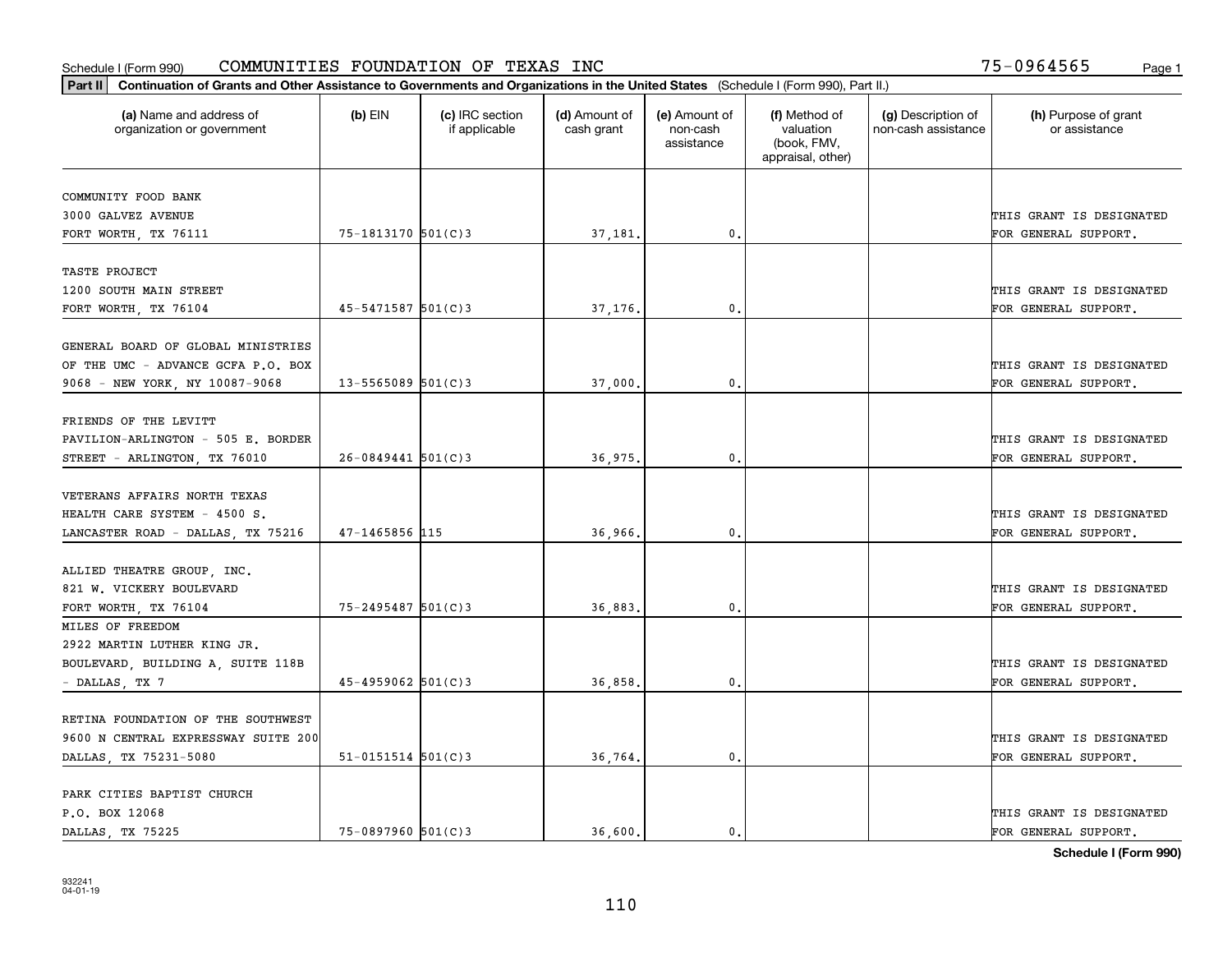| Part II   Continuation of Grants and Other Assistance to Governments and Organizations in the United States (Schedule I (Form 990), Part II.) |                          |                                  |                             |                                         |                                                                |                                           |                                       |
|-----------------------------------------------------------------------------------------------------------------------------------------------|--------------------------|----------------------------------|-----------------------------|-----------------------------------------|----------------------------------------------------------------|-------------------------------------------|---------------------------------------|
| (a) Name and address of<br>organization or government                                                                                         | $(b)$ EIN                | (c) IRC section<br>if applicable | (d) Amount of<br>cash grant | (e) Amount of<br>non-cash<br>assistance | (f) Method of<br>valuation<br>(book, FMV,<br>appraisal, other) | (g) Description of<br>non-cash assistance | (h) Purpose of grant<br>or assistance |
|                                                                                                                                               |                          |                                  |                             |                                         |                                                                |                                           |                                       |
| RONALD MCDONALD HOUSE OF FORT                                                                                                                 |                          |                                  |                             |                                         |                                                                |                                           |                                       |
| WORTH, INC. - 1001 8TH AVENUE -                                                                                                               |                          |                                  |                             |                                         |                                                                |                                           | THIS GRANT IS DESIGNATED              |
| FORT WORTH, TX 76104                                                                                                                          | 75-1754490 501(C)3       |                                  | 36,593.                     | $\mathbf{0}$ .                          |                                                                |                                           | FOR GENERAL SUPPORT.                  |
| ANTI-DEFAMATION LEAGUE                                                                                                                        |                          |                                  |                             |                                         |                                                                |                                           |                                       |
| 5720 LYNDON B. JOHNSON FREEWAY, SUI                                                                                                           |                          |                                  |                             |                                         |                                                                |                                           | THIS GRANT IS DESIGNATED              |
| DALLAS, TX 75240                                                                                                                              | 13-1818723 $501(C)$ 3    |                                  | 36,428                      | 0.                                      |                                                                |                                           | FOR GENERAL SUPPORT.                  |
|                                                                                                                                               |                          |                                  |                             |                                         |                                                                |                                           |                                       |
| HOLY TRINITY SEMINARY                                                                                                                         |                          |                                  |                             |                                         |                                                                |                                           |                                       |
| 3131 VINCE HAGAN DRIVE                                                                                                                        |                          |                                  |                             |                                         |                                                                |                                           | THIS GRANT IS DESIGNATED              |
| IRVING, TX 75062                                                                                                                              | 75-6045735 501(C)3       |                                  | 36,380.                     | $\mathbf{0}$ .                          |                                                                |                                           | FOR GENERAL SUPPORT.                  |
|                                                                                                                                               |                          |                                  |                             |                                         |                                                                |                                           |                                       |
| THE INCLUSIVE COMMUNITIES PROJECT                                                                                                             |                          |                                  |                             |                                         |                                                                |                                           |                                       |
| 3301 ELM STREET                                                                                                                               |                          |                                  |                             |                                         |                                                                |                                           | THIS GRANT IS DESIGNATED              |
| DALLAS, TX 75226                                                                                                                              | 75-2352462 501(C)3       |                                  | 36,372.                     | 0.                                      |                                                                |                                           | FOR GENERAL SUPPORT.                  |
|                                                                                                                                               |                          |                                  |                             |                                         |                                                                |                                           |                                       |
| DUCK TEAM 6                                                                                                                                   |                          |                                  |                             |                                         |                                                                |                                           |                                       |
| 7324 GASTON AVENUE, SUITE 124-355                                                                                                             |                          |                                  |                             |                                         |                                                                |                                           | THIS GRANT IS DESIGNATED              |
| DALLAS, TX 75214                                                                                                                              | $46 - 0853833$ $501(C)3$ |                                  | 36,238.                     | 0.                                      |                                                                |                                           | FOR GENERAL SUPPORT.                  |
|                                                                                                                                               |                          |                                  |                             |                                         |                                                                |                                           |                                       |
| WHITE ROCK LAKE CONSERVANCY, INC.                                                                                                             |                          |                                  |                             |                                         |                                                                |                                           |                                       |
| P.O. BOX 140227                                                                                                                               |                          |                                  |                             |                                         |                                                                |                                           | THIS GRANT IS DESIGNATED              |
| DALLAS, TX 75214                                                                                                                              | $27 - 3741373$ 501(C)3   |                                  | 36, 219.                    | 0.                                      |                                                                |                                           | FOR GENERAL SUPPORT.                  |
|                                                                                                                                               |                          |                                  |                             |                                         |                                                                |                                           |                                       |
| SUICIDE AND CRISIS CENTER OF NORTH                                                                                                            |                          |                                  |                             |                                         |                                                                |                                           |                                       |
| TEXAS - 2808 SWISS AVENUE -                                                                                                                   |                          |                                  |                             |                                         |                                                                |                                           | THIS GRANT IS DESIGNATED              |
| DALLAS, TX 75204                                                                                                                              | $75 - 1285669$ 501(C)3   |                                  | 36,081.                     | $\mathbf{0}$ .                          |                                                                |                                           | FOR GENERAL SUPPORT.                  |
|                                                                                                                                               |                          |                                  |                             |                                         |                                                                |                                           |                                       |
| CARRY THE LOAD                                                                                                                                |                          |                                  |                             |                                         |                                                                |                                           |                                       |
| 514 SOUTH HALL STREET                                                                                                                         |                          |                                  |                             |                                         |                                                                |                                           | THIS GRANT IS DESIGNATED              |
| DALLAS, TX 75226                                                                                                                              | $27 - 4568835$ 501(C)3   |                                  | 36,064.                     | 0.                                      |                                                                |                                           | FOR GENERAL SUPPORT.                  |
| BRAIN INJURY NETWORK OF DALLAS                                                                                                                |                          |                                  |                             |                                         |                                                                |                                           |                                       |
| 1416 GABLES COURT                                                                                                                             |                          |                                  |                             |                                         |                                                                |                                           | THIS GRANT IS DESIGNATED              |
| PLANO, TX 75075                                                                                                                               | $90 - 0764467$ 501(C)3   |                                  | 36,039.                     | $\mathbf{0}$ .                          |                                                                |                                           | FOR GENERAL SUPPORT.                  |
|                                                                                                                                               |                          |                                  |                             |                                         |                                                                |                                           |                                       |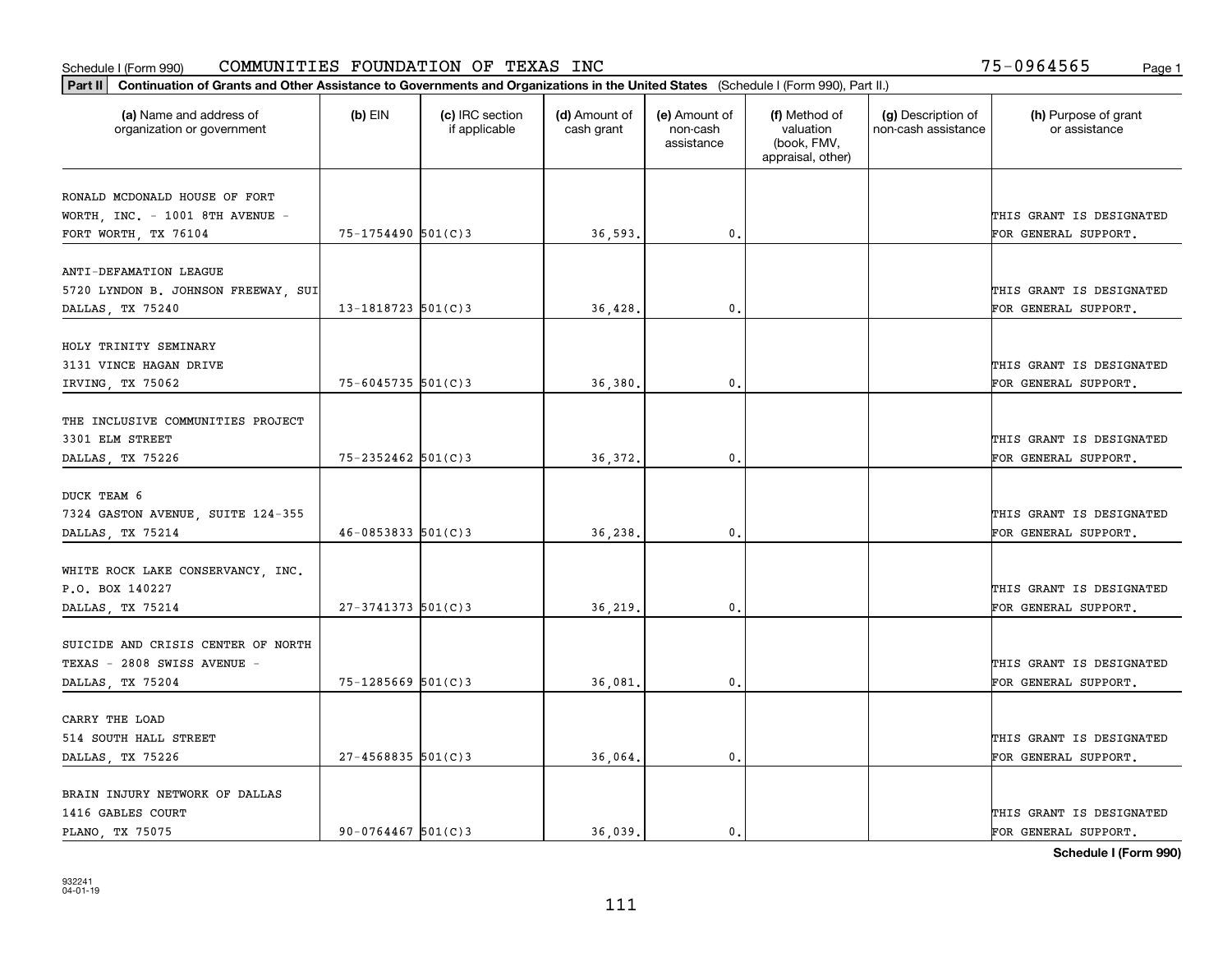| Part II   Continuation of Grants and Other Assistance to Governments and Organizations in the United States (Schedule I (Form 990), Part II.) |                        |                                  |                             |                                         |                                                                |                                           |                                       |
|-----------------------------------------------------------------------------------------------------------------------------------------------|------------------------|----------------------------------|-----------------------------|-----------------------------------------|----------------------------------------------------------------|-------------------------------------------|---------------------------------------|
| (a) Name and address of<br>organization or government                                                                                         | $(b)$ EIN              | (c) IRC section<br>if applicable | (d) Amount of<br>cash grant | (e) Amount of<br>non-cash<br>assistance | (f) Method of<br>valuation<br>(book, FMV,<br>appraisal, other) | (g) Description of<br>non-cash assistance | (h) Purpose of grant<br>or assistance |
|                                                                                                                                               |                        |                                  |                             |                                         |                                                                |                                           |                                       |
| EL PASO COMMUNITY FOUNDATION<br>P.O. BOX 272                                                                                                  |                        |                                  |                             |                                         |                                                                |                                           | THIS GRANT IS DESIGNATED              |
| EL PASO, TX 79943-0272                                                                                                                        | 74-1839536 501(C)3     |                                  | 36,000                      | 0.                                      |                                                                |                                           | FOR GENERAL SUPPORT.                  |
|                                                                                                                                               |                        |                                  |                             |                                         |                                                                |                                           |                                       |
| TRAVIS COUNTY                                                                                                                                 |                        |                                  |                             |                                         |                                                                |                                           |                                       |
| 700 LAVACA                                                                                                                                    |                        |                                  |                             |                                         |                                                                |                                           | THIS GRANT IS DESIGNATED              |
| AUSTIN, TX 78701                                                                                                                              | 74-6000192 115         |                                  | 36,000                      | 0.                                      |                                                                |                                           | FOR GENERAL SUPPORT.                  |
|                                                                                                                                               |                        |                                  |                             |                                         |                                                                |                                           |                                       |
| THE RYAN FOUNDATION, INC.                                                                                                                     |                        |                                  |                             |                                         |                                                                |                                           |                                       |
| 2025 JACKSON ROAD                                                                                                                             |                        |                                  |                             |                                         |                                                                |                                           | THIS GRANT IS DESIGNATED              |
| CARROLLTON, TX 75006                                                                                                                          | 75-2579252 501(C)3     |                                  | 35,920                      | 0.                                      |                                                                |                                           | FOR GENERAL SUPPORT.                  |
|                                                                                                                                               |                        |                                  |                             |                                         |                                                                |                                           |                                       |
| COALITION FOR VISION                                                                                                                          |                        |                                  |                             |                                         |                                                                |                                           |                                       |
| 12655 NORTH CENTRAL EXPRESSWAY, SUI                                                                                                           |                        |                                  |                             |                                         |                                                                |                                           | THIS GRANT IS DESIGNATED              |
| DALLAS, TX 75243-1700                                                                                                                         | 82-1879282 501(C)3     |                                  | 35,811.                     | 0.                                      |                                                                |                                           | FOR GENERAL SUPPORT.                  |
| BILL GLASS MINISTRIES                                                                                                                         |                        |                                  |                             |                                         |                                                                |                                           |                                       |
|                                                                                                                                               |                        |                                  |                             |                                         |                                                                |                                           |                                       |
| 1101 S. CEDAR RIDGE DRIVE                                                                                                                     | 75-2733954 501(C)3     |                                  |                             |                                         |                                                                |                                           | THIS GRANT IS DESIGNATED              |
| DUNCANVILLE, TX 75137                                                                                                                         |                        |                                  | 35,731                      | 0.                                      |                                                                |                                           | FOR GENERAL SUPPORT.                  |
| FRAZIER REVITALIZATION, INC.                                                                                                                  |                        |                                  |                             |                                         |                                                                |                                           |                                       |
| 4716 ELSIE FAYE HEGGINS STREET                                                                                                                |                        |                                  |                             |                                         |                                                                |                                           | THIS GRANT IS DESIGNATED              |
| DALLAS, TX 75210                                                                                                                              | $20-3395474$ 501(C)3   |                                  | 35,709                      | 0.                                      |                                                                |                                           | FOR GENERAL SUPPORT.                  |
|                                                                                                                                               |                        |                                  |                             |                                         |                                                                |                                           |                                       |
| COUNCIL FOR LIFE                                                                                                                              |                        |                                  |                             |                                         |                                                                |                                           |                                       |
| 4516 LOVERS LANE, PMB 103                                                                                                                     |                        |                                  |                             |                                         |                                                                |                                           | THIS GRANT IS DESIGNATED              |
| DALLAS, TX 75225                                                                                                                              | $05 - 0532415$ 501(C)3 |                                  | 35,490                      | $\mathbf{0}$ .                          |                                                                |                                           | FOR GENERAL SUPPORT.                  |
|                                                                                                                                               |                        |                                  |                             |                                         |                                                                |                                           |                                       |
| DALLAS SERVICES                                                                                                                               |                        |                                  |                             |                                         |                                                                |                                           |                                       |
| 5442 LA SIERRA DRIVE                                                                                                                          |                        |                                  |                             |                                         |                                                                |                                           | THIS GRANT IS DESIGNATED              |
| DALLAS, TX 75231                                                                                                                              | $75-0958408$ 501(C)3   |                                  | 35,441.                     | $\mathbf{0}$ .                          |                                                                |                                           | FOR GENERAL SUPPORT.                  |
|                                                                                                                                               |                        |                                  |                             |                                         |                                                                |                                           |                                       |
| INJURED MARINE SEMPER FI FUND                                                                                                                 |                        |                                  |                             |                                         |                                                                |                                           |                                       |
| 825 COLLEGE BOULEVARD, SUITE 102, P                                                                                                           |                        |                                  |                             |                                         |                                                                |                                           | THIS GRANT IS DESIGNATED              |
| OCEANSIDE, CA 92057                                                                                                                           | $26 - 0086305$ 501(C)3 |                                  | 35.350.                     | $\mathbf{0}$ .                          |                                                                |                                           | FOR GENERAL SUPPORT.                  |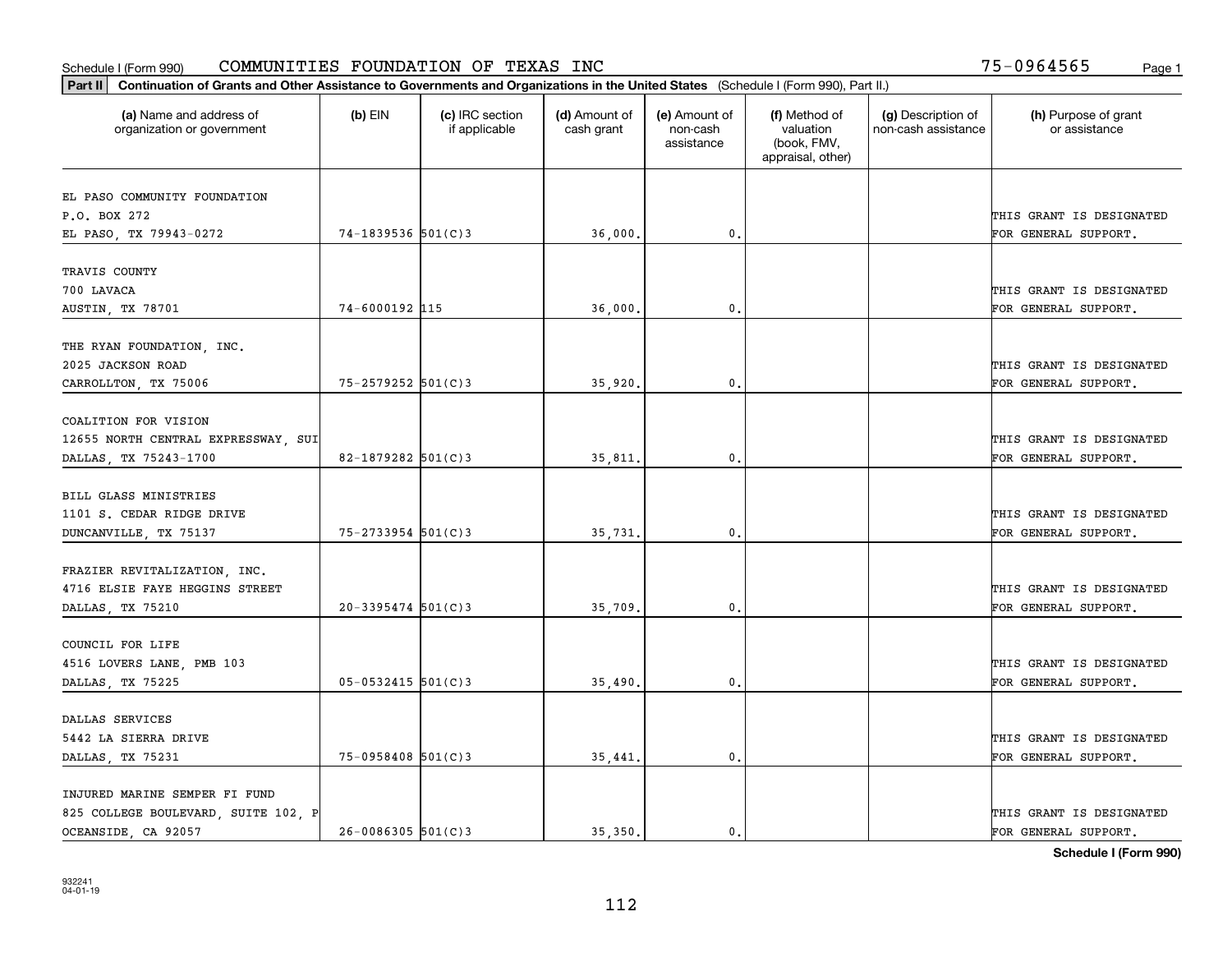| Part II   Continuation of Grants and Other Assistance to Governments and Organizations in the United States (Schedule I (Form 990), Part II.) |                        |                                  |                             |                                         |                                                                |                                           |                                       |
|-----------------------------------------------------------------------------------------------------------------------------------------------|------------------------|----------------------------------|-----------------------------|-----------------------------------------|----------------------------------------------------------------|-------------------------------------------|---------------------------------------|
| (a) Name and address of<br>organization or government                                                                                         | $(b)$ EIN              | (c) IRC section<br>if applicable | (d) Amount of<br>cash grant | (e) Amount of<br>non-cash<br>assistance | (f) Method of<br>valuation<br>(book, FMV,<br>appraisal, other) | (g) Description of<br>non-cash assistance | (h) Purpose of grant<br>or assistance |
|                                                                                                                                               |                        |                                  |                             |                                         |                                                                |                                           |                                       |
| HIGH SOARING EAGLE CENTER, INC.                                                                                                               |                        |                                  |                             |                                         |                                                                |                                           | THIS GRANT IS DESIGNATED              |
| 107 EXECUTIVE WAY, SUITE 101<br>DESOTO, TX 75115                                                                                              | $30 - 0208824$ 501(C)3 |                                  | 35,258.                     | 0.                                      |                                                                |                                           | FOR GENERAL SUPPORT.                  |
|                                                                                                                                               |                        |                                  |                             |                                         |                                                                |                                           |                                       |
| THE EVANGELICAL LUTHERAN GOOD                                                                                                                 |                        |                                  |                             |                                         |                                                                |                                           |                                       |
| SAMARITAN SOCIETY - 3901 MONTECITO                                                                                                            |                        |                                  |                             |                                         |                                                                |                                           | THIS GRANT IS DESIGNATED              |
| RD. - DENTON, TX 76210                                                                                                                        | $45 - 0228055$ 501(C)3 |                                  | 35,205                      | 0.                                      |                                                                |                                           | FOR GENERAL SUPPORT.                  |
|                                                                                                                                               |                        |                                  |                             |                                         |                                                                |                                           |                                       |
| BRIDGE LACROSSE DALLAS, INC.                                                                                                                  |                        |                                  |                             |                                         |                                                                |                                           |                                       |
| P.O. BOX 190844                                                                                                                               |                        |                                  |                             |                                         |                                                                |                                           | THIS GRANT IS DESIGNATED              |
| DALLAS, TX 75219                                                                                                                              | $16 - 1671742$ 501(C)3 |                                  | 35,132.                     | $\mathbf{0}$ .                          |                                                                |                                           | FOR GENERAL SUPPORT.                  |
|                                                                                                                                               |                        |                                  |                             |                                         |                                                                |                                           |                                       |
| DFW PUG RESCUE CLUB, INC                                                                                                                      |                        |                                  |                             |                                         |                                                                |                                           |                                       |
| P.O. BOX 2591                                                                                                                                 |                        |                                  |                             |                                         |                                                                |                                           | THIS GRANT IS DESIGNATED              |
| GRAPEVINE, TX 76099                                                                                                                           | $94 - 3433206$ 501(C)3 |                                  | 35,103.                     | 0.                                      |                                                                |                                           | FOR GENERAL SUPPORT.                  |
|                                                                                                                                               |                        |                                  |                             |                                         |                                                                |                                           |                                       |
| OUR FATHER'S CHILDREN, INC.                                                                                                                   |                        |                                  |                             |                                         |                                                                |                                           |                                       |
| 6250 NE LOOP 820                                                                                                                              |                        |                                  |                             |                                         |                                                                |                                           | THIS GRANT IS DESIGNATED              |
| NORTH RICHLAND HILLS, TX 76180                                                                                                                | $20 - 0647744$ 501(C)3 |                                  | 35,015.                     | 0.                                      |                                                                |                                           | FOR GENERAL SUPPORT.                  |
| ASIAN PACIFIC ISLANDER AMERICAN                                                                                                               |                        |                                  |                             |                                         |                                                                |                                           |                                       |
| COMMUNITY ED FOUNDATION - APAPA                                                                                                               |                        |                                  |                             |                                         |                                                                |                                           |                                       |
| AUSTIN TX CHAPTER 6200 BRODIE LANE                                                                                                            |                        |                                  |                             |                                         |                                                                |                                           | THIS GRANT IS DESIGNATED              |
| - AUSTIN, TX 78745                                                                                                                            | $55 - 0849384$ 501(C)3 |                                  | 35,000                      | 0.                                      |                                                                |                                           | FOR GENERAL SUPPORT.                  |
|                                                                                                                                               |                        |                                  |                             |                                         |                                                                |                                           |                                       |
| CONSCIOUS CAPITALISM, INC.                                                                                                                    |                        |                                  |                             |                                         |                                                                |                                           |                                       |
| P.O. BOX 5458                                                                                                                                 |                        |                                  |                             |                                         |                                                                |                                           | THIS GRANT IS DESIGNATED              |
|                                                                                                                                               | $20 - 2238653$ 501(C)3 |                                  | 35,000.                     | $\mathbf{0}$ .                          |                                                                |                                           | FOR GENERAL SUPPORT.                  |
| WARREN, MI 48090                                                                                                                              |                        |                                  |                             |                                         |                                                                |                                           |                                       |
| JEWEL CHARITY BALL, INC.                                                                                                                      |                        |                                  |                             |                                         |                                                                |                                           |                                       |
| 3301 HAMILTON AVENUE, SUITE 121                                                                                                               |                        |                                  |                             |                                         |                                                                |                                           | THIS GRANT IS DESIGNATED              |
|                                                                                                                                               | 75-2267609 501(C)3     |                                  |                             | 0.                                      |                                                                |                                           | FOR GENERAL SUPPORT.                  |
| FORT WORTH, TX 76107                                                                                                                          |                        |                                  | 35,000.                     |                                         |                                                                |                                           |                                       |
| PRESTON HOLLOW PRESBYTERIAN CHURCH                                                                                                            |                        |                                  |                             |                                         |                                                                |                                           |                                       |
| 9800 PRESTON ROAD                                                                                                                             |                        |                                  |                             |                                         |                                                                |                                           | THIS GRANT IS DESIGNATED              |
| DALLAS TX 75230                                                                                                                               | 75-0843201 501(C)3     |                                  | 35,000.                     | $\mathbf{0}$ .                          |                                                                |                                           | FOR GENERAL SUPPORT.                  |
|                                                                                                                                               |                        |                                  |                             |                                         |                                                                |                                           |                                       |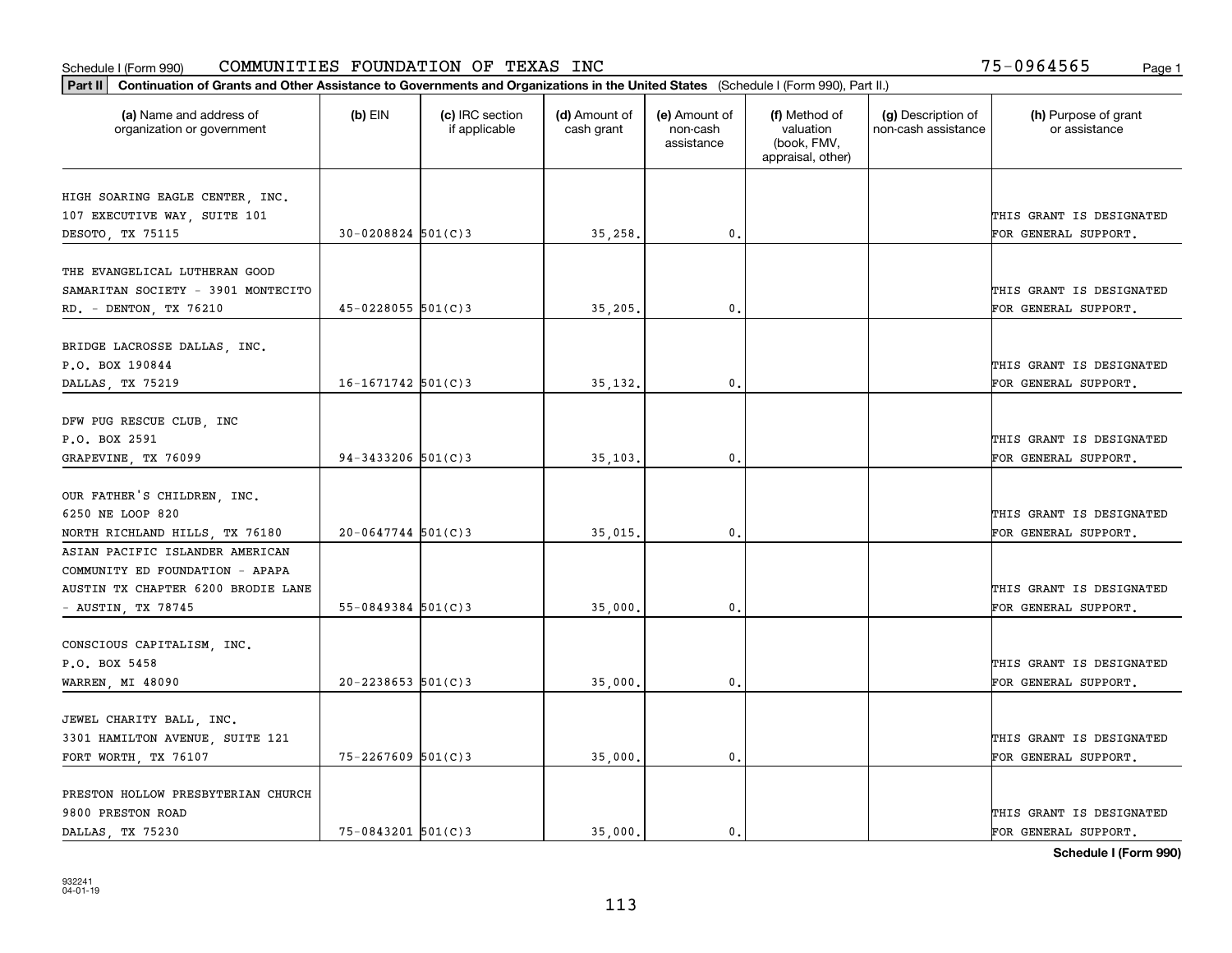| Part II   Continuation of Grants and Other Assistance to Governments and Organizations in the United States (Schedule I (Form 990), Part II.) |                        |                                  |                             |                                         |                                                                |                                           |                                       |
|-----------------------------------------------------------------------------------------------------------------------------------------------|------------------------|----------------------------------|-----------------------------|-----------------------------------------|----------------------------------------------------------------|-------------------------------------------|---------------------------------------|
| (a) Name and address of<br>organization or government                                                                                         | $(b)$ EIN              | (c) IRC section<br>if applicable | (d) Amount of<br>cash grant | (e) Amount of<br>non-cash<br>assistance | (f) Method of<br>valuation<br>(book, FMV,<br>appraisal, other) | (g) Description of<br>non-cash assistance | (h) Purpose of grant<br>or assistance |
| SOUTHERN DALLAS LINK, INC.                                                                                                                    |                        |                                  |                             |                                         |                                                                |                                           |                                       |
| 1020 SCOTLAND DRIVE, SUITE 3115                                                                                                               |                        |                                  |                             |                                         |                                                                |                                           | THIS GRANT IS DESIGNATED              |
| DESOTO, TX 75115                                                                                                                              | $82 - 2392922$ 501(C)3 |                                  | 35,000.                     | 0.                                      |                                                                |                                           | FOR GENERAL SUPPORT.                  |
|                                                                                                                                               |                        |                                  |                             |                                         |                                                                |                                           |                                       |
| SUNCREEK UNITED METHODIST CHURCH                                                                                                              |                        |                                  |                             |                                         |                                                                |                                           |                                       |
| 1517 W. MCDERMOTT DRIVE                                                                                                                       |                        |                                  |                             |                                         |                                                                |                                           | THIS GRANT IS DESIGNATED              |
| ALLEN, TX 75013                                                                                                                               | 75-2627837 501(C)3     |                                  | 35,000,                     | $\mathbf{0}$ .                          |                                                                |                                           | FOR GENERAL SUPPORT.                  |
| UNIVERSITY OF DELAWARE                                                                                                                        |                        |                                  |                             |                                         |                                                                |                                           |                                       |
| 83 EAST MAIN STREET, THIRD FLOOR                                                                                                              |                        |                                  |                             |                                         |                                                                |                                           | THIS GRANT IS DESIGNATED              |
| NEWARK, DE 19716                                                                                                                              | $51 - 6000297$ 501(C)3 |                                  | 35,000.                     | $\mathbf{0}$ .                          |                                                                |                                           | FOR GENERAL SUPPORT.                  |
|                                                                                                                                               |                        |                                  |                             |                                         |                                                                |                                           |                                       |
| A WISH WITH WINGS, INC.                                                                                                                       |                        |                                  |                             |                                         |                                                                |                                           |                                       |
| 3751 W FREEWAY                                                                                                                                |                        |                                  |                             |                                         |                                                                |                                           | THIS GRANT IS DESIGNATED              |
| FORT WORTH, TX 76107                                                                                                                          | 75-1890339 501(C)3     |                                  | 34,919.                     | 0.                                      |                                                                |                                           | FOR GENERAL SUPPORT.                  |
|                                                                                                                                               |                        |                                  |                             |                                         |                                                                |                                           |                                       |
| LONE STAR JUSTICE ALLIANCE                                                                                                                    |                        |                                  |                             |                                         |                                                                |                                           |                                       |
| 1411 WEST AVENUE, SUITE 200                                                                                                                   |                        |                                  |                             |                                         |                                                                |                                           | THIS GRANT IS DESIGNATED              |
| AUSTIN, TX 78701                                                                                                                              | $82 - 2345921$ 501(C)3 |                                  | 34,768.                     | $\mathbf{0}$                            |                                                                |                                           | FOR GENERAL SUPPORT.                  |
| RISD EXCELLENCE IN EDUCATION                                                                                                                  |                        |                                  |                             |                                         |                                                                |                                           |                                       |
| FOUNDATION, INC. - 400 SOUTH                                                                                                                  |                        |                                  |                             |                                         |                                                                |                                           |                                       |
| GREENVILLE AVENUE - RICHARDSON, TX                                                                                                            |                        |                                  |                             |                                         |                                                                |                                           | THIS GRANT IS DESIGNATED              |
| 75081                                                                                                                                         | $75 - 1945087$ 501(C)3 |                                  | 34,626.                     | 0.                                      |                                                                |                                           | FOR GENERAL SUPPORT.                  |
| HELPING HANDS OF ENNIS                                                                                                                        |                        |                                  |                             |                                         |                                                                |                                           |                                       |
| P.O. BOX 472 604 NE MAIN STREET                                                                                                               |                        |                                  |                             |                                         |                                                                |                                           | THIS GRANT IS DESIGNATED              |
|                                                                                                                                               |                        |                                  |                             |                                         |                                                                |                                           |                                       |
| ENNIS, TX 75120-0472                                                                                                                          | $75 - 2255724$ 501(C)3 |                                  | 34,532.                     | $\mathfrak{o}$ .                        |                                                                |                                           | FOR GENERAL SUPPORT.                  |
| MAKE ART WITH PURPOSE, INC.                                                                                                                   |                        |                                  |                             |                                         |                                                                |                                           |                                       |
| 726 HAINES STREET                                                                                                                             |                        |                                  |                             |                                         |                                                                |                                           | THIS GRANT IS DESIGNATED              |
| DALLAS, TX 75208                                                                                                                              | $46 - 0641239$ 501(C)3 |                                  | 34,450.                     | $\mathbf{0}$ .                          |                                                                |                                           | FOR GENERAL SUPPORT.                  |
|                                                                                                                                               |                        |                                  |                             |                                         |                                                                |                                           |                                       |
| SECOND CHANCE FARM                                                                                                                            |                        |                                  |                             |                                         |                                                                |                                           |                                       |
| P.O. BOX 1085                                                                                                                                 |                        |                                  |                             |                                         |                                                                |                                           | THIS GRANT IS DESIGNATED              |
| GRANBURY, TX 76048                                                                                                                            | $46 - 1170928$ 501(C)3 |                                  | 34.313.                     | $\mathbf{0}$ .                          |                                                                |                                           | FOR GENERAL SUPPORT.                  |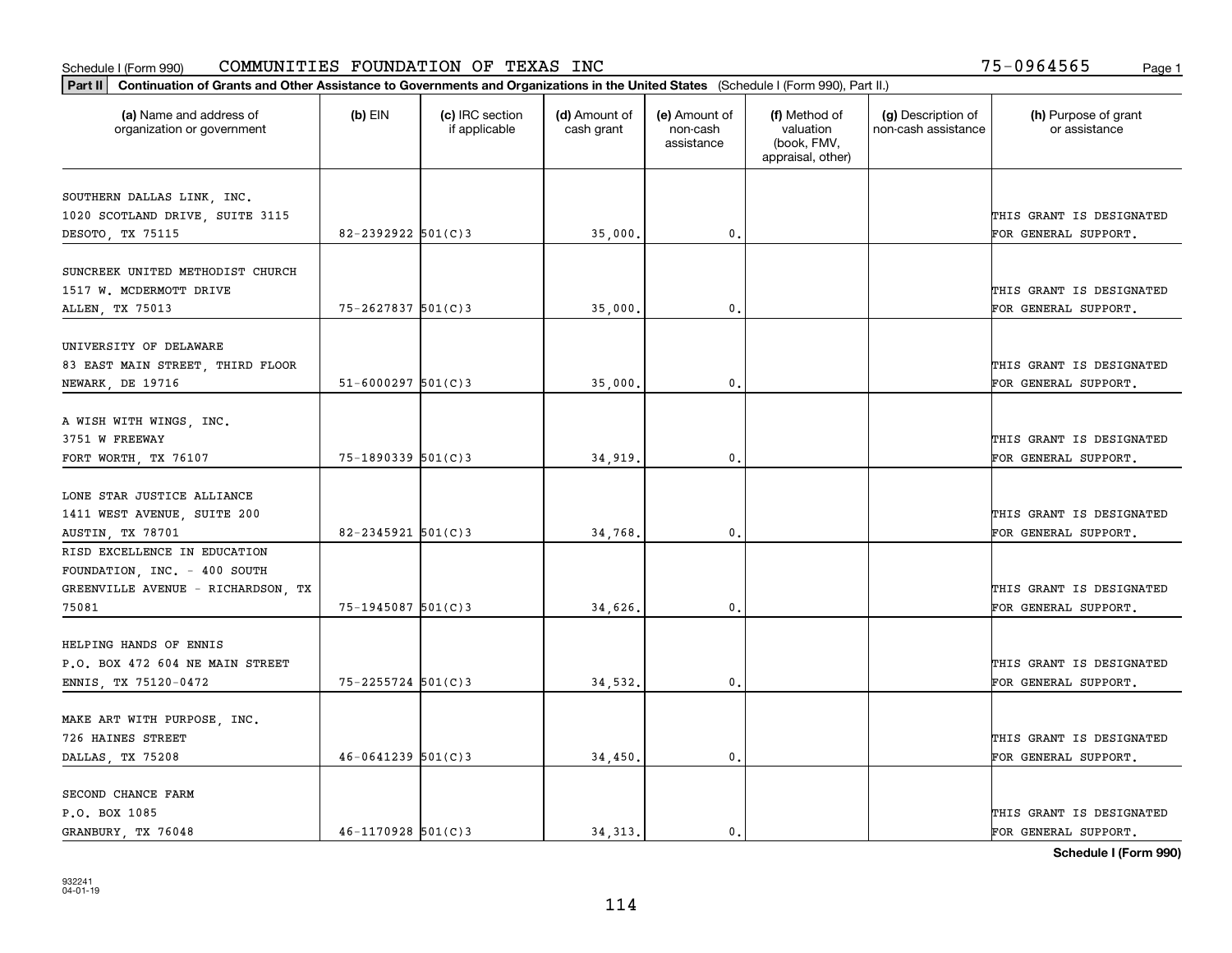|                                                                    | Part II   Continuation of Grants and Other Assistance to Governments and Organizations in the United States (Schedule I (Form 990), Part II.) |                                  |                             |                                         |                                                                |                                           |                                       |  |  |  |  |
|--------------------------------------------------------------------|-----------------------------------------------------------------------------------------------------------------------------------------------|----------------------------------|-----------------------------|-----------------------------------------|----------------------------------------------------------------|-------------------------------------------|---------------------------------------|--|--|--|--|
| (a) Name and address of<br>organization or government              | $(b)$ EIN                                                                                                                                     | (c) IRC section<br>if applicable | (d) Amount of<br>cash grant | (e) Amount of<br>non-cash<br>assistance | (f) Method of<br>valuation<br>(book, FMV,<br>appraisal, other) | (g) Description of<br>non-cash assistance | (h) Purpose of grant<br>or assistance |  |  |  |  |
| DALLAS CHINESE COMMUNITY CENTER                                    |                                                                                                                                               |                                  |                             |                                         |                                                                |                                           |                                       |  |  |  |  |
| 400 NORTH GREENVILLE AVENUE. SUITE                                 |                                                                                                                                               |                                  |                             |                                         |                                                                |                                           | THIS GRANT IS DESIGNATED              |  |  |  |  |
| RICHARDSON, TX 75081                                               | $75 - 2456463$ 501(C)3                                                                                                                        |                                  | 34,289.                     | $\mathfrak o$ .                         |                                                                |                                           | FOR GENERAL SUPPORT.                  |  |  |  |  |
|                                                                    |                                                                                                                                               |                                  |                             |                                         |                                                                |                                           |                                       |  |  |  |  |
| FOR LOVE & ART                                                     |                                                                                                                                               |                                  |                             |                                         |                                                                |                                           |                                       |  |  |  |  |
| 4848 LEMMON AVENUE, SUITE 100-623                                  |                                                                                                                                               |                                  |                             |                                         |                                                                |                                           | THIS GRANT IS DESIGNATED              |  |  |  |  |
| DALLAS, TX 75219                                                   | $45 - 3765824$ 501(C)3                                                                                                                        |                                  | 34,267.                     | 0.                                      |                                                                |                                           | FOR GENERAL SUPPORT.                  |  |  |  |  |
|                                                                    |                                                                                                                                               |                                  |                             |                                         |                                                                |                                           |                                       |  |  |  |  |
| AMPHIBIAN PRODUCTIONS, INC.                                        |                                                                                                                                               |                                  |                             |                                         |                                                                |                                           |                                       |  |  |  |  |
| 120 SOUTH MAIN STREET                                              |                                                                                                                                               |                                  |                             |                                         |                                                                |                                           | THIS GRANT IS DESIGNATED              |  |  |  |  |
| FORT WORTH, TX 76104                                               | $75 - 2920347$ 501(C)3                                                                                                                        |                                  | 34,109.                     | $\mathbf 0$ .                           |                                                                |                                           | FOR GENERAL SUPPORT.                  |  |  |  |  |
| HIGH ADVENTURE TREKS FOR DADS &                                    |                                                                                                                                               |                                  |                             |                                         |                                                                |                                           |                                       |  |  |  |  |
| DAUGHTERS - 750 INTERNATIONAL                                      |                                                                                                                                               |                                  |                             |                                         |                                                                |                                           |                                       |  |  |  |  |
| PARKWAY, SUITE 115 - RICHARDSON,                                   |                                                                                                                                               |                                  |                             |                                         |                                                                |                                           | THIS GRANT IS DESIGNATED              |  |  |  |  |
| TX 75081                                                           | 75-2967146 501(C)3                                                                                                                            |                                  | 33,858.                     | 0.                                      |                                                                |                                           | FOR GENERAL SUPPORT.                  |  |  |  |  |
|                                                                    |                                                                                                                                               |                                  |                             |                                         |                                                                |                                           |                                       |  |  |  |  |
| LTN LOVE THY NEIGHBOR, INC.<br>2201 LONG PRAIRIE ROAD, SUITE 107-7 |                                                                                                                                               |                                  |                             |                                         |                                                                |                                           | THIS GRANT IS DESIGNATED              |  |  |  |  |
| FLOWER MOUND, TX 75022                                             | $35 - 2447655$ 501(C)3                                                                                                                        |                                  | 33,730                      | 0                                       |                                                                |                                           | FOR GENERAL SUPPORT.                  |  |  |  |  |
|                                                                    |                                                                                                                                               |                                  |                             |                                         |                                                                |                                           |                                       |  |  |  |  |
| MAZIE'S MISSION                                                    |                                                                                                                                               |                                  |                             |                                         |                                                                |                                           |                                       |  |  |  |  |
| 2501 EAST HEBRON PARKWAY, SUITE 200                                |                                                                                                                                               |                                  |                             |                                         |                                                                |                                           | THIS GRANT IS DESIGNATED              |  |  |  |  |
| CARROLLTON, TX 75010                                               | $27 - 0571618$ 501(C)3                                                                                                                        |                                  | 33,659.                     | $\mathbf{0}$                            |                                                                |                                           | FOR GENERAL SUPPORT.                  |  |  |  |  |
|                                                                    |                                                                                                                                               |                                  |                             |                                         |                                                                |                                           |                                       |  |  |  |  |
| CENTER FOR CHURCH RENEWAL                                          |                                                                                                                                               |                                  |                             |                                         |                                                                |                                           |                                       |  |  |  |  |
| 241 LEGACY DRIVE                                                   |                                                                                                                                               |                                  |                             |                                         |                                                                |                                           | THIS GRANT IS DESIGNATED              |  |  |  |  |
| PLANO, TX 75023                                                    | $75 - 1688685$ 501(C)3                                                                                                                        |                                  | 33,472.                     | $\mathfrak{o}$ .                        |                                                                |                                           | FOR GENERAL SUPPORT.                  |  |  |  |  |
|                                                                    |                                                                                                                                               |                                  |                             |                                         |                                                                |                                           |                                       |  |  |  |  |
| VOLUNTEER SERVICES COUNCIL FOR THE                                 |                                                                                                                                               |                                  |                             |                                         |                                                                |                                           |                                       |  |  |  |  |
| DENTON STATE SUPPORTED - P.O. BOX                                  |                                                                                                                                               |                                  |                             |                                         |                                                                |                                           | THIS GRANT IS DESIGNATED              |  |  |  |  |
| 368 - DENTON, TX 76202                                             | $75 - 2179603$ 501(C)3                                                                                                                        |                                  | 33,447.                     | $\mathfrak{o}$ .                        |                                                                |                                           | FOR GENERAL SUPPORT.                  |  |  |  |  |
|                                                                    |                                                                                                                                               |                                  |                             |                                         |                                                                |                                           |                                       |  |  |  |  |
| MINDLEAPS                                                          |                                                                                                                                               |                                  |                             |                                         |                                                                |                                           |                                       |  |  |  |  |
| 315 WEST 36TH STREET, 2ND FLOOR                                    |                                                                                                                                               |                                  |                             |                                         |                                                                |                                           | THIS GRANT IS DESIGNATED              |  |  |  |  |
| NEW YORK, NY 10018                                                 | $20 - 2041093$ 501(C)3                                                                                                                        |                                  | 33.436.                     | $\mathfrak{o}$ .                        |                                                                |                                           | FOR GENERAL SUPPORT.                  |  |  |  |  |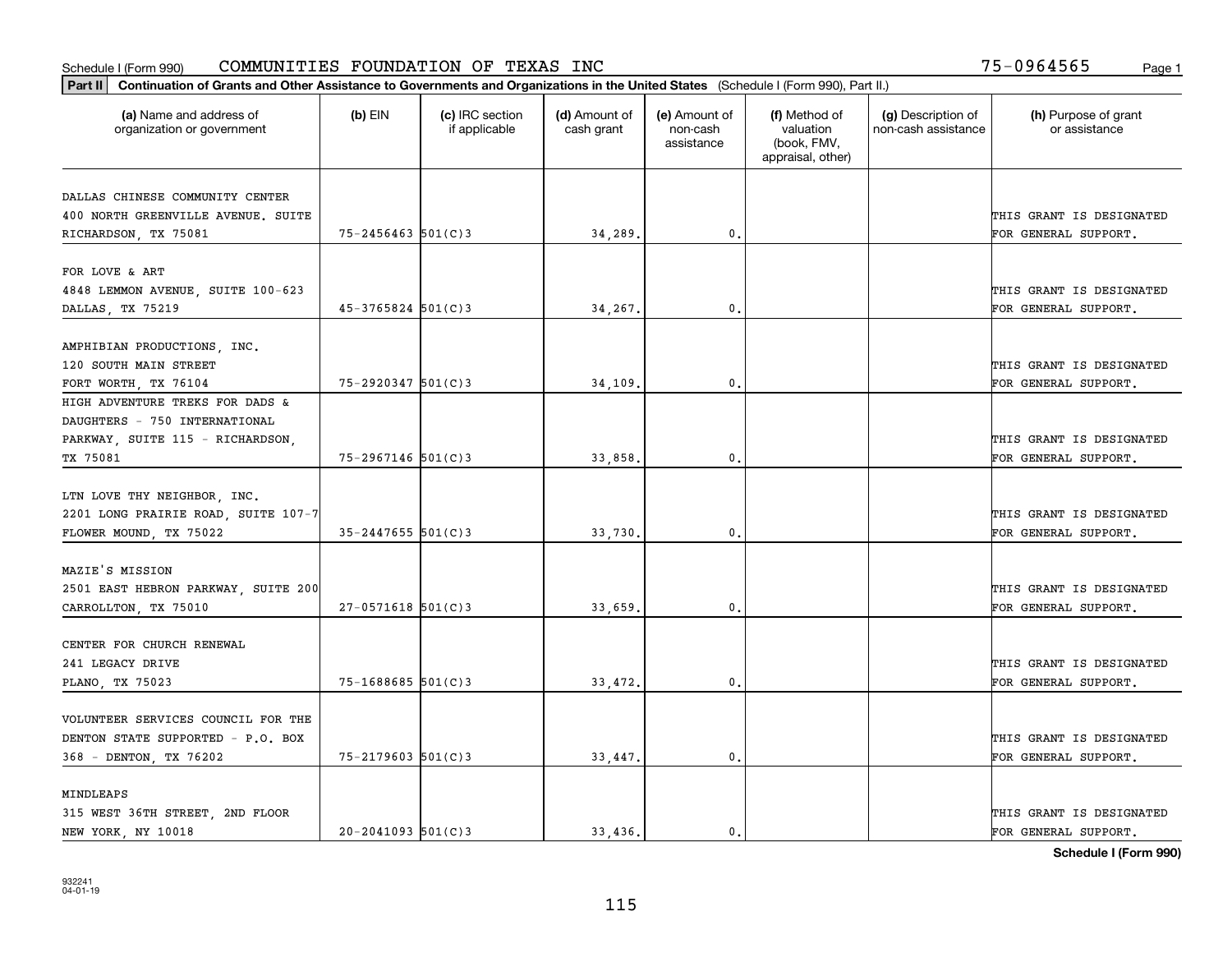| Part II   Continuation of Grants and Other Assistance to Governments and Organizations in the United States (Schedule I (Form 990), Part II.) |                        |                                  |                             |                                         |                                                                |                                           |                                                  |
|-----------------------------------------------------------------------------------------------------------------------------------------------|------------------------|----------------------------------|-----------------------------|-----------------------------------------|----------------------------------------------------------------|-------------------------------------------|--------------------------------------------------|
| (a) Name and address of<br>organization or government                                                                                         | $(b)$ EIN              | (c) IRC section<br>if applicable | (d) Amount of<br>cash grant | (e) Amount of<br>non-cash<br>assistance | (f) Method of<br>valuation<br>(book, FMV,<br>appraisal, other) | (g) Description of<br>non-cash assistance | (h) Purpose of grant<br>or assistance            |
|                                                                                                                                               |                        |                                  |                             |                                         |                                                                |                                           |                                                  |
| SOUTHAMPTON HOSPITAL FOUNDATION,<br>INC. - 240 MEETING HOUSE LANE -                                                                           |                        |                                  |                             |                                         |                                                                |                                           | THIS GRANT IS DESIGNATED                         |
| SOUTHAMPTON, NY 11968                                                                                                                         | $11 - 3466516$ 501(C)3 |                                  | 33, 333.                    | $\mathfrak{o}$ .                        |                                                                |                                           | FOR GENERAL SUPPORT.                             |
|                                                                                                                                               |                        |                                  |                             |                                         |                                                                |                                           |                                                  |
| BACK ON MY FEET                                                                                                                               |                        |                                  |                             |                                         |                                                                |                                           |                                                  |
| P.O. BOX 4430                                                                                                                                 |                        |                                  |                             |                                         |                                                                |                                           | THIS GRANT IS DESIGNATED                         |
| DALLAS, TX 75208                                                                                                                              | $26 - 2109809$ 501(C)3 |                                  | 33,294.                     | 0.                                      |                                                                |                                           | FOR GENERAL SUPPORT.                             |
|                                                                                                                                               |                        |                                  |                             |                                         |                                                                |                                           |                                                  |
| HOPE FOR THE HEART                                                                                                                            |                        |                                  |                             |                                         |                                                                |                                           |                                                  |
| 2001 W. PLANO PARKWAY, SUITE 1000                                                                                                             |                        |                                  |                             |                                         |                                                                |                                           | THIS GRANT IS DESIGNATED                         |
| PLANO, TX 75075                                                                                                                               | $75 - 2191528$ 501(C)3 |                                  | 33,243.                     | $\mathbf{0}$ .                          |                                                                |                                           | FOR GENERAL SUPPORT.                             |
|                                                                                                                                               |                        |                                  |                             |                                         |                                                                |                                           |                                                  |
| BRUCE WOOD DANCE CO., INC.                                                                                                                    |                        |                                  |                             |                                         |                                                                |                                           |                                                  |
| 3630 HARRY HINES BOULEVARD, BOX 36<br>DALLAS, TX 75219                                                                                        | 74-2780534 501(C)3     |                                  | 33,183.                     | $\mathbf{0}$                            |                                                                |                                           | THIS GRANT IS DESIGNATED<br>FOR GENERAL SUPPORT. |
|                                                                                                                                               |                        |                                  |                             |                                         |                                                                |                                           |                                                  |
| ROSA ES ROJO, INC.                                                                                                                            |                        |                                  |                             |                                         |                                                                |                                           |                                                  |
| P.O. BOX 250435                                                                                                                               |                        |                                  |                             |                                         |                                                                |                                           | THIS GRANT IS DESIGNATED                         |
| PLANO, TX 75025-0435                                                                                                                          | $81 - 3557997$ 501(C)3 |                                  | 33,161                      | $\mathbf{0}$                            |                                                                |                                           | FOR GENERAL SUPPORT.                             |
|                                                                                                                                               |                        |                                  |                             |                                         |                                                                |                                           |                                                  |
| MOUNT ST. MICHAEL CATHOLIC SCHOOL                                                                                                             |                        |                                  |                             |                                         |                                                                |                                           |                                                  |
| P.O. BOX 225159                                                                                                                               |                        |                                  |                             |                                         |                                                                |                                           | THIS GRANT IS DESIGNATED                         |
| DALLAS, TX 75222                                                                                                                              | $81 - 0704170$ 501(C)3 |                                  | 33,150.                     | 0.                                      |                                                                |                                           | FOR GENERAL SUPPORT.                             |
|                                                                                                                                               |                        |                                  |                             |                                         |                                                                |                                           |                                                  |
| R O D MINISTRIES                                                                                                                              |                        |                                  |                             |                                         |                                                                |                                           |                                                  |
| 4209 SAMUELL BOULEVARD                                                                                                                        |                        |                                  |                             |                                         |                                                                |                                           | THIS GRANT IS DESIGNATED                         |
| DALLAS, TX 75228                                                                                                                              | 75-2961800 501(C)3     |                                  | 33, 117.                    | $^{\rm 0}$ .                            |                                                                |                                           | FOR GENERAL SUPPORT.                             |
|                                                                                                                                               |                        |                                  |                             |                                         |                                                                |                                           |                                                  |
| EAST TEXAS FOOD BANK<br>3201 ROBERTSON ROAD                                                                                                   |                        |                                  |                             |                                         |                                                                |                                           | THIS GRANT IS DESIGNATED                         |
|                                                                                                                                               | 75-2222686 501(C)3     |                                  | 33,000.                     | $^{\circ}$ .                            |                                                                |                                           | FOR GENERAL SUPPORT.                             |
| <b>TYLER, TX 75701</b>                                                                                                                        |                        |                                  |                             |                                         |                                                                |                                           |                                                  |
| MASTER CARES FOUNDATION, INC.                                                                                                                 |                        |                                  |                             |                                         |                                                                |                                           |                                                  |
| 9300 WADE BOULEVARD, SUITE 330                                                                                                                |                        |                                  |                             |                                         |                                                                |                                           | THIS GRANT IS DESIGNATED                         |
| FRISCO, TX 75035                                                                                                                              | $46 - 3829284$ 501(C)3 |                                  | 32.977.                     | $\mathbf{0}$ .                          |                                                                |                                           | FOR GENERAL SUPPORT.                             |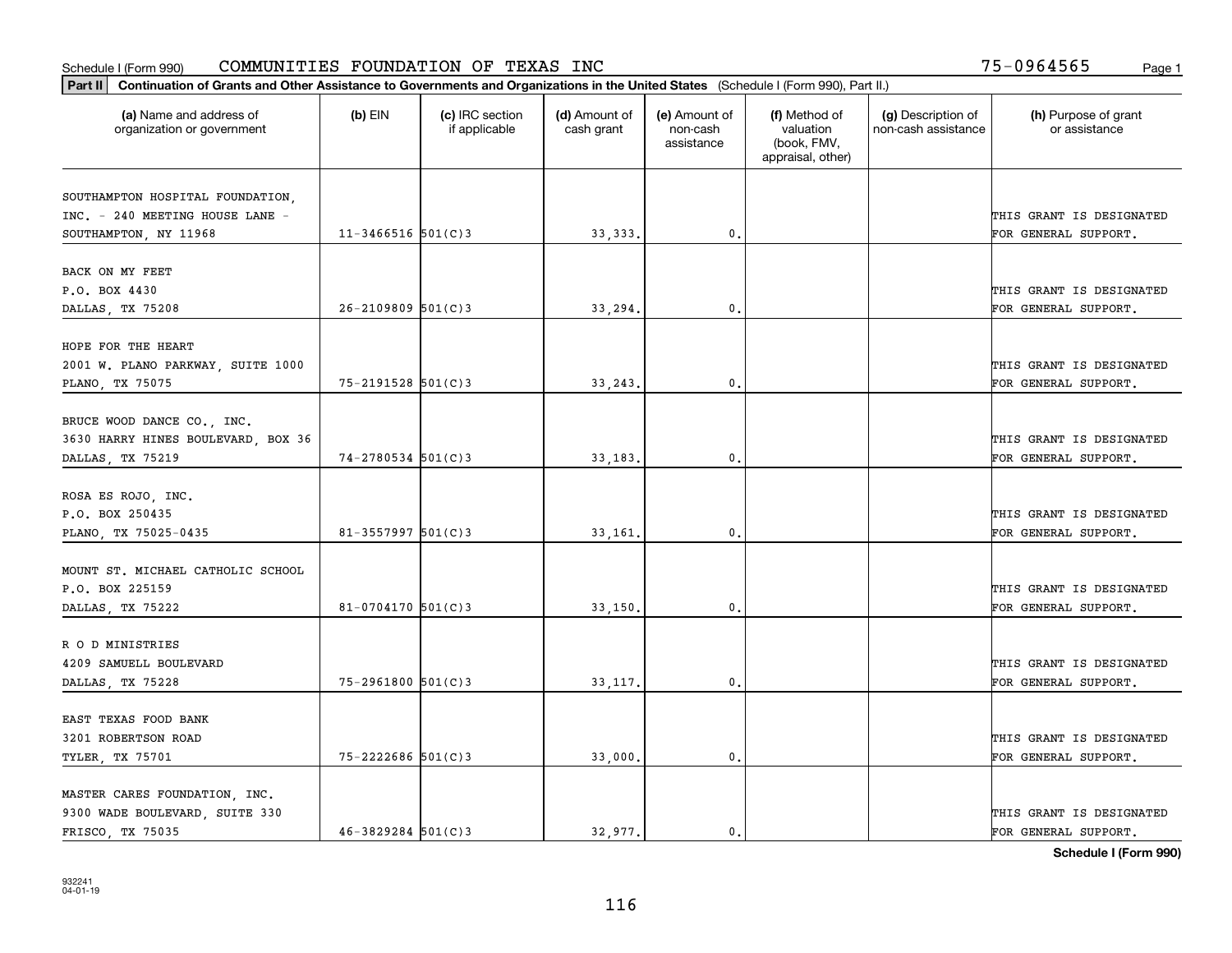| Part II   Continuation of Grants and Other Assistance to Governments and Organizations in the United States (Schedule I (Form 990), Part II.) |                        |                                  |                             |                                         |                                                                |                                           |                                       |
|-----------------------------------------------------------------------------------------------------------------------------------------------|------------------------|----------------------------------|-----------------------------|-----------------------------------------|----------------------------------------------------------------|-------------------------------------------|---------------------------------------|
| (a) Name and address of<br>organization or government                                                                                         | $(b)$ EIN              | (c) IRC section<br>if applicable | (d) Amount of<br>cash grant | (e) Amount of<br>non-cash<br>assistance | (f) Method of<br>valuation<br>(book, FMV,<br>appraisal, other) | (g) Description of<br>non-cash assistance | (h) Purpose of grant<br>or assistance |
| FAIRHILL SCHOOL                                                                                                                               |                        |                                  |                             |                                         |                                                                |                                           |                                       |
| 16150 PRESTON ROAD                                                                                                                            |                        |                                  |                             |                                         |                                                                |                                           | THIS GRANT IS DESIGNATED              |
| DALLAS, TX 75248                                                                                                                              | $75 - 1406064$ 501(C)3 |                                  | 32,969.                     | $\mathfrak o$ .                         |                                                                |                                           | FOR GENERAL SUPPORT.                  |
|                                                                                                                                               |                        |                                  |                             |                                         |                                                                |                                           |                                       |
| CASA MANANA, INC.                                                                                                                             |                        |                                  |                             |                                         |                                                                |                                           |                                       |
| 3101 W. LANCASTER AVENUE                                                                                                                      |                        |                                  |                             |                                         |                                                                |                                           | THIS GRANT IS DESIGNATED              |
| FORT WORTH, TX 76107-3042                                                                                                                     | $75 - 0987585$ 501(C)3 |                                  | 32,758                      | 0.                                      |                                                                |                                           | FOR GENERAL SUPPORT.                  |
|                                                                                                                                               |                        |                                  |                             |                                         |                                                                |                                           |                                       |
| JONI AND FRIENDS                                                                                                                              |                        |                                  |                             |                                         |                                                                |                                           |                                       |
| 28720 CANWOOD ST., STE 102                                                                                                                    |                        |                                  |                             |                                         |                                                                |                                           | THIS GRANT IS DESIGNATED              |
| AGOURA HILLS, CA 91301                                                                                                                        | $95 - 3402002$ 501(C)3 |                                  | 32,669.                     | $\mathfrak{o}$ .                        |                                                                |                                           | FOR GENERAL SUPPORT.                  |
| BAPTIST GENERAL CONVENTION OF                                                                                                                 |                        |                                  |                             |                                         |                                                                |                                           |                                       |
| TEXAS - 7557 RAMBLER ROAD, SUITE                                                                                                              |                        |                                  |                             |                                         |                                                                |                                           | THIS GRANT IS DESIGNATED              |
| 1200 - DALLAS, TX 75231                                                                                                                       | $75 - 6044885$ 501(C)3 |                                  | 32,618.                     | 0.                                      |                                                                |                                           | FOR GENERAL SUPPORT.                  |
|                                                                                                                                               |                        |                                  |                             |                                         |                                                                |                                           |                                       |
| SPAN INCORPORATED                                                                                                                             |                        |                                  |                             |                                         |                                                                |                                           |                                       |
| 1800 MALONE STREET                                                                                                                            |                        |                                  |                             |                                         |                                                                |                                           | THIS GRANT IS DESIGNATED              |
| DENTON, TX 76201                                                                                                                              | 75-1497010 501(C)3     |                                  | 32,567.                     | 0                                       |                                                                |                                           | FOR GENERAL SUPPORT.                  |
|                                                                                                                                               |                        |                                  |                             |                                         |                                                                |                                           |                                       |
| POLISH MINISTRIES, INC.                                                                                                                       |                        |                                  |                             |                                         |                                                                |                                           |                                       |
| P.O. BOX 38112                                                                                                                                |                        |                                  |                             |                                         |                                                                |                                           | THIS GRANT IS DESIGNATED              |
| DALLAS, TX 75238                                                                                                                              | $26 - 3706805$ 501(C)3 |                                  | 32,509.                     | $\mathbf{0}$                            |                                                                |                                           | FOR GENERAL SUPPORT.                  |
|                                                                                                                                               |                        |                                  |                             |                                         |                                                                |                                           |                                       |
| NAMI NORTH TEXAS                                                                                                                              |                        |                                  |                             |                                         |                                                                |                                           |                                       |
| 2812 SWISS AVENUE                                                                                                                             |                        |                                  |                             |                                         |                                                                |                                           | THIS GRANT IS DESIGNATED              |
| DALLAS, TX 75204                                                                                                                              | $75 - 1875023$ 501(C)3 |                                  | 32,391                      | $\mathfrak{o}$ .                        |                                                                |                                           | FOR GENERAL SUPPORT.                  |
| FORT WORTH JUNIOR GOLF FOUNDATION                                                                                                             |                        |                                  |                             |                                         |                                                                |                                           |                                       |
|                                                                                                                                               |                        |                                  |                             |                                         |                                                                |                                           | THIS GRANT IS DESIGNATED              |
| INCORPORATED - P.O. BOX 4767 -                                                                                                                | $20 - 5545252$ 501(C)3 |                                  |                             | $\mathfrak{o}$ .                        |                                                                |                                           | FOR GENERAL SUPPORT.                  |
| FORT WORTH, TX 76164                                                                                                                          |                        |                                  | 32,297.                     |                                         |                                                                |                                           |                                       |
| IRVING CARES, INC.                                                                                                                            |                        |                                  |                             |                                         |                                                                |                                           |                                       |
| 440 SOUTH NURSERY ROAD P.O. BOX 177                                                                                                           |                        |                                  |                             |                                         |                                                                |                                           | THIS GRANT IS DESIGNATED              |
| IRVING, TX 75017-3158                                                                                                                         | $75 - 1436937$ 501(C)3 |                                  | 32.152.                     | $\mathfrak{o}$ .                        |                                                                |                                           | FOR GENERAL SUPPORT.                  |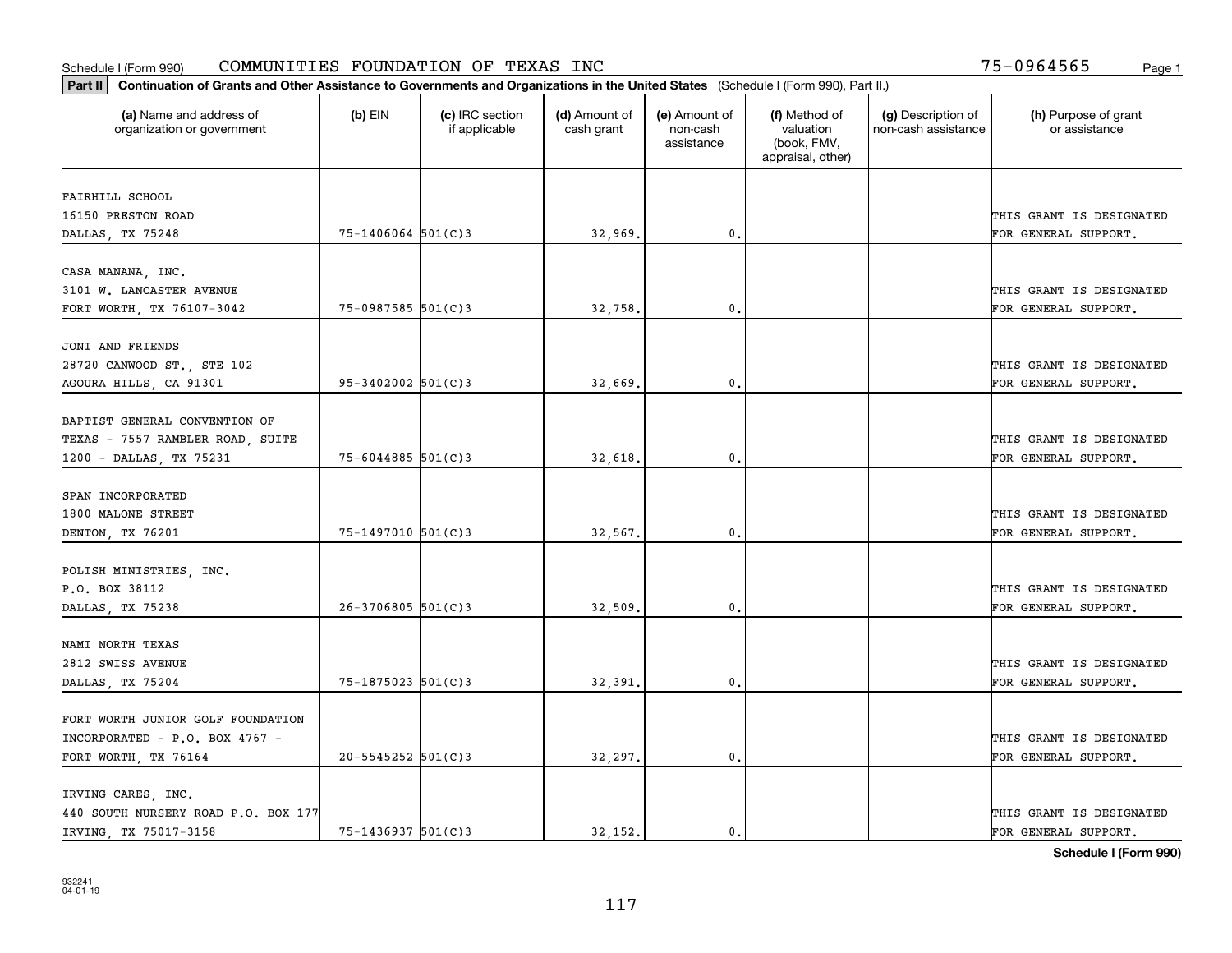| (a) Name and address of<br>organization or government | $(b)$ EIN              | (c) IRC section<br>if applicable | (d) Amount of<br>cash grant | (e) Amount of<br>non-cash<br>assistance | (f) Method of<br>valuation<br>(book, FMV,<br>appraisal, other) | (g) Description of<br>non-cash assistance | (h) Purpose of grant<br>or assistance |
|-------------------------------------------------------|------------------------|----------------------------------|-----------------------------|-----------------------------------------|----------------------------------------------------------------|-------------------------------------------|---------------------------------------|
| PAWS IN THE CITY                                      |                        |                                  |                             |                                         |                                                                |                                           |                                       |
| 3824 CEDAR SPRINGS, #360                              |                        |                                  |                             |                                         |                                                                |                                           | THIS GRANT IS DESIGNATED              |
| DALLAS, TX 75219                                      | 75-2672168 501(C)3     |                                  | 32,067.                     | $\mathbf{0}$ .                          |                                                                |                                           | FOR GENERAL SUPPORT.                  |
| TEXAS ASSOCIATION OF COMMUNITY                        |                        |                                  |                             |                                         |                                                                |                                           |                                       |
| DEVELOPMENT CORPORATIONS - 1910 E                     |                        |                                  |                             |                                         |                                                                |                                           |                                       |
| MARTIN LUTHER KING, JR. BLVD -                        |                        |                                  |                             |                                         |                                                                |                                           | THIS GRANT IS DESIGNATED              |
| <b>AUSTIN, TX 78702</b>                               | 74-2789235 501(C)3     |                                  | 32,000                      | 0.                                      |                                                                |                                           | FOR GENERAL SUPPORT.                  |
| ONE MAN'S TREASURE                                    |                        |                                  |                             |                                         |                                                                |                                           |                                       |
| 519 I-30 EAST, #211                                   |                        |                                  |                             |                                         |                                                                |                                           | THIS GRANT IS DESIGNATED              |
| ROCKWALL, TX 75087                                    | $46 - 1866831$ 501(C)3 |                                  | 31,906.                     | $\mathbf{0}$ .                          |                                                                |                                           | FOR GENERAL SUPPORT.                  |
|                                                       |                        |                                  |                             |                                         |                                                                |                                           |                                       |
| METHODIST CHILDREN'S HOME                             |                        |                                  |                             |                                         |                                                                |                                           |                                       |
| 8820 NORTH MACARTHUR BOULEVARD                        |                        |                                  |                             |                                         |                                                                |                                           | THIS GRANT IS DESIGNATED              |
| IRVING, TX 75063                                      | $74 - 1109750$ 501(C)3 |                                  | 31,836.                     | 0.                                      |                                                                |                                           | FOR GENERAL SUPPORT.                  |
|                                                       |                        |                                  |                             |                                         |                                                                |                                           |                                       |
| IGNITE                                                |                        |                                  |                             |                                         |                                                                |                                           |                                       |
| 5201 NORTH O'CONNOR BOULEVARD, SUIT                   |                        |                                  |                             |                                         |                                                                |                                           | THIS GRANT IS DESIGNATED              |
| IRVING, TX 75039                                      | $38 - 3819049$ 501(C)3 |                                  | 31,803.                     | 0.                                      |                                                                |                                           | FOR GENERAL SUPPORT.                  |
| ST. MARIA GORETTI CATHOLIC SCHOOL                     |                        |                                  |                             |                                         |                                                                |                                           |                                       |
| 1200 SOUTH DAVIS DRIVE                                |                        |                                  |                             |                                         |                                                                |                                           | THIS GRANT IS DESIGNATED              |
| ARLINGTON, TX 76013                                   | $48 - 1286678$ 501(C)3 |                                  | 31,722.                     | 0.                                      |                                                                |                                           | FOR GENERAL SUPPORT.                  |
|                                                       |                        |                                  |                             |                                         |                                                                |                                           |                                       |
| CARE CENTER MINISTRIES, INC.                          |                        |                                  |                             |                                         |                                                                |                                           |                                       |
| P.O. BOX 171059                                       |                        |                                  |                             |                                         |                                                                |                                           | THIS GRANT IS DESIGNATED              |
| DALLAS, TX 75217                                      | 75-2306428 501(C)3     |                                  | 31,664                      | 0.                                      |                                                                |                                           | FOR GENERAL SUPPORT.                  |
| TEXAS BEST CHOICES ANIMAL RESCUE                      |                        |                                  |                             |                                         |                                                                |                                           |                                       |
| 2502 RED BUD TRAIL                                    |                        |                                  |                             |                                         |                                                                |                                           | THIS GRANT IS DESIGNATED              |
| QUINLAN, TX 75474                                     | $20 - 8018478$ 501(C)3 |                                  | 31,361                      | $\mathbf{0}$ .                          |                                                                |                                           | FOR GENERAL SUPPORT.                  |
|                                                       |                        |                                  |                             |                                         |                                                                |                                           |                                       |
| CASSATA HIGH SCHOOL                                   |                        |                                  |                             |                                         |                                                                |                                           |                                       |
| 1400 HEMPHILL STREET                                  |                        |                                  |                             |                                         |                                                                |                                           | THIS GRANT IS DESIGNATED              |
| FORT WORTH, TX 76104                                  | 75-1578757 501(C)3     |                                  | 31.329.                     | $\mathbf{0}$ .                          |                                                                |                                           | FOR GENERAL SUPPORT.                  |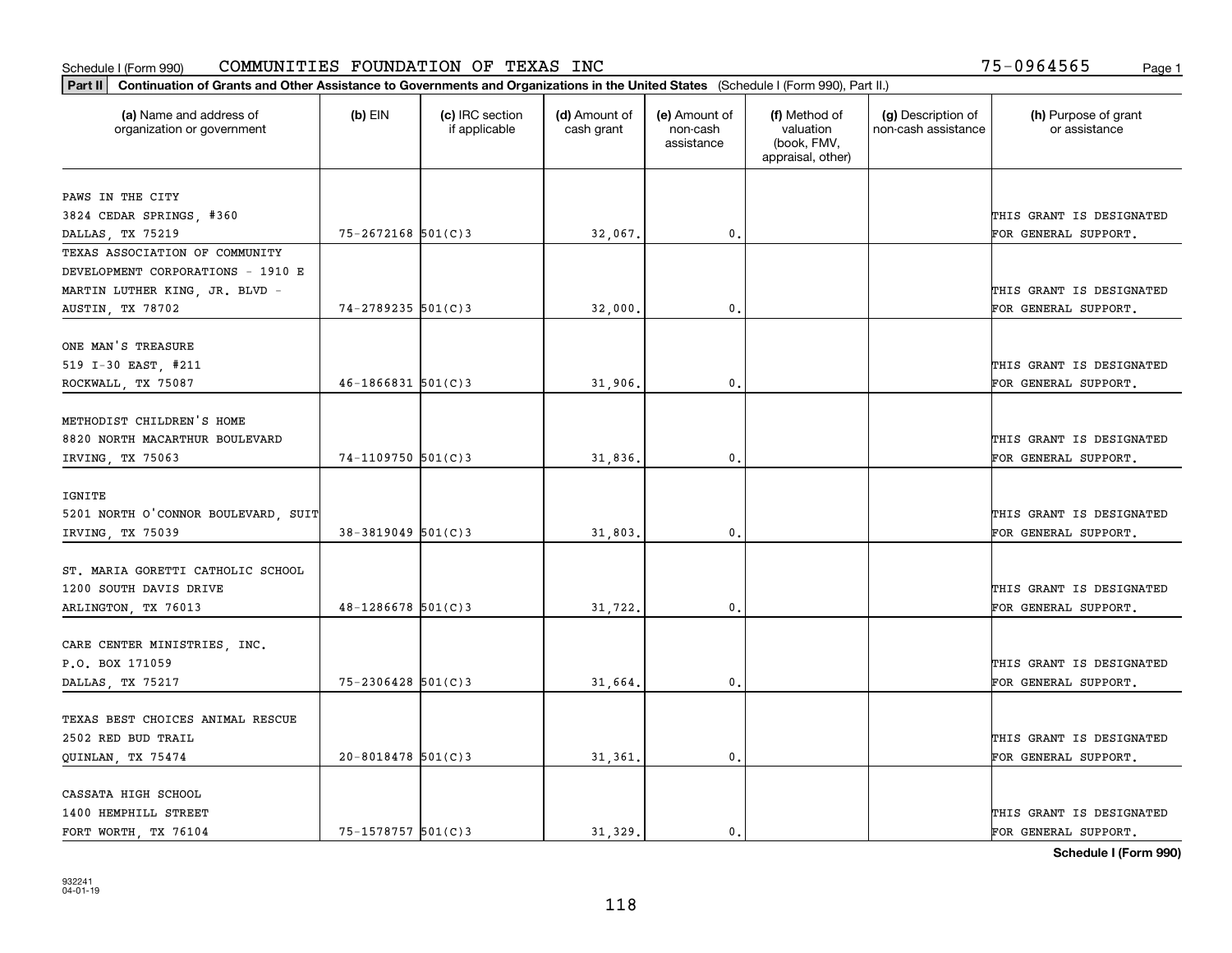| Part II   Continuation of Grants and Other Assistance to Governments and Organizations in the United States (Schedule I (Form 990), Part II.) |                          |                                  |                             |                                         |                                                                |                                           |                                       |  |  |  |
|-----------------------------------------------------------------------------------------------------------------------------------------------|--------------------------|----------------------------------|-----------------------------|-----------------------------------------|----------------------------------------------------------------|-------------------------------------------|---------------------------------------|--|--|--|
| (a) Name and address of<br>organization or government                                                                                         | $(b)$ EIN                | (c) IRC section<br>if applicable | (d) Amount of<br>cash grant | (e) Amount of<br>non-cash<br>assistance | (f) Method of<br>valuation<br>(book, FMV,<br>appraisal, other) | (g) Description of<br>non-cash assistance | (h) Purpose of grant<br>or assistance |  |  |  |
| PERFORMING ARTS FORT WORTH                                                                                                                    |                          |                                  |                             |                                         |                                                                |                                           |                                       |  |  |  |
| MADDOX-MUSE ADMINISTRATION HALL                                                                                                               |                          |                                  |                             |                                         |                                                                |                                           |                                       |  |  |  |
| 330 EAST 4TH STREET - FORT WORTH,                                                                                                             |                          |                                  |                             |                                         |                                                                |                                           | THIS GRANT IS DESIGNATED              |  |  |  |
| TX 76102                                                                                                                                      | 75-2457270 501(C)3       |                                  | 31,234.                     | 0.                                      |                                                                |                                           | FOR GENERAL SUPPORT.                  |  |  |  |
| DALLAS CAT LADY                                                                                                                               |                          |                                  |                             |                                         |                                                                |                                           |                                       |  |  |  |
| 9870 KINGSMAN DRIVE                                                                                                                           |                          |                                  |                             |                                         |                                                                |                                           | THIS GRANT IS DESIGNATED              |  |  |  |
| DALLAS, TX 75228                                                                                                                              | $45 - 2647771$ 501(C)3   |                                  | 31,142.                     | 0.                                      |                                                                |                                           | FOR GENERAL SUPPORT.                  |  |  |  |
|                                                                                                                                               |                          |                                  |                             |                                         |                                                                |                                           |                                       |  |  |  |
| UNITED STATES FUND FOR UNICEF                                                                                                                 |                          |                                  |                             |                                         |                                                                |                                           |                                       |  |  |  |
| 520 POST OAK BOULEVARD, SUITE 280                                                                                                             |                          |                                  |                             |                                         |                                                                |                                           | THIS GRANT IS DESIGNATED              |  |  |  |
| HOUSTON, TX 77027                                                                                                                             | $13-1760110$ 501(C)3     |                                  | 31,044.                     | $\mathbf{0}$ .                          |                                                                |                                           | FOR GENERAL SUPPORT.                  |  |  |  |
|                                                                                                                                               |                          |                                  |                             |                                         |                                                                |                                           |                                       |  |  |  |
| POIEMA FOUNDATION                                                                                                                             |                          |                                  |                             |                                         |                                                                |                                           |                                       |  |  |  |
| P.O. BOX 757                                                                                                                                  |                          |                                  |                             |                                         |                                                                |                                           | THIS GRANT IS DESIGNATED              |  |  |  |
| ROCKWALL, TX 75087                                                                                                                            | $46 - 4133090$ 501(C)3   |                                  | 31,004.                     | 0.                                      |                                                                |                                           | FOR GENERAL SUPPORT.                  |  |  |  |
| ST. JAMES EPISCOPAL SCHOOL OF                                                                                                                 |                          |                                  |                             |                                         |                                                                |                                           |                                       |  |  |  |
| DALLAS INC - 9845 MCCREE ROAD -                                                                                                               |                          |                                  |                             |                                         |                                                                |                                           | THIS GRANT IS DESIGNATED              |  |  |  |
| DALLAS, TX 75238                                                                                                                              | 75-2367341 501(C)3       |                                  | 30,997.                     | 0.                                      |                                                                |                                           | FOR GENERAL SUPPORT.                  |  |  |  |
|                                                                                                                                               |                          |                                  |                             |                                         |                                                                |                                           |                                       |  |  |  |
| KITCHEN DOG THEATER COMPANY                                                                                                                   |                          |                                  |                             |                                         |                                                                |                                           |                                       |  |  |  |
| 4774 ALGIERS STREET, SUITE 180                                                                                                                |                          |                                  |                             |                                         |                                                                |                                           | THIS GRANT IS DESIGNATED              |  |  |  |
| DALLAS, TX 75207                                                                                                                              | $75 - 2363639$ $501(C)3$ |                                  | 30,940                      | 0.                                      |                                                                |                                           | FOR GENERAL SUPPORT.                  |  |  |  |
|                                                                                                                                               |                          |                                  |                             |                                         |                                                                |                                           |                                       |  |  |  |
| AUSTIN PARKS FOUNDATION                                                                                                                       |                          |                                  |                             |                                         |                                                                |                                           |                                       |  |  |  |
| 1023 SPRINGDALE ROAD, SUITE 4B                                                                                                                |                          |                                  |                             |                                         |                                                                |                                           | THIS GRANT IS DESIGNATED              |  |  |  |
| AUSTIN, TX 78721                                                                                                                              | $74 - 2648803$ 501(C)3   |                                  | 30,850.                     | $\mathbf{0}$ .                          |                                                                |                                           | FOR GENERAL SUPPORT.                  |  |  |  |
|                                                                                                                                               |                          |                                  |                             |                                         |                                                                |                                           |                                       |  |  |  |
| <b>JPS FOUNDATION</b><br>1223 S. MAIN STREET                                                                                                  |                          |                                  |                             |                                         |                                                                |                                           | THIS GRANT IS DESIGNATED              |  |  |  |
| FORT WORTH, TX 76104                                                                                                                          | 75-2717782 501(C)3       |                                  | 30,822.                     | 0.                                      |                                                                |                                           | FOR GENERAL SUPPORT.                  |  |  |  |
|                                                                                                                                               |                          |                                  |                             |                                         |                                                                |                                           |                                       |  |  |  |
| CUMBERLAND PRESBYTERIAN CHILDREN'S                                                                                                            |                          |                                  |                             |                                         |                                                                |                                           |                                       |  |  |  |
| HOME - 909 GREENLEE STREET -                                                                                                                  |                          |                                  |                             |                                         |                                                                |                                           | THIS GRANT IS DESIGNATED              |  |  |  |
| DENTON TX 76201                                                                                                                               | $75 - 0878543$ 501(C)3   |                                  | 30.749.                     | $\mathbf{0}$ .                          |                                                                |                                           | FOR GENERAL SUPPORT.                  |  |  |  |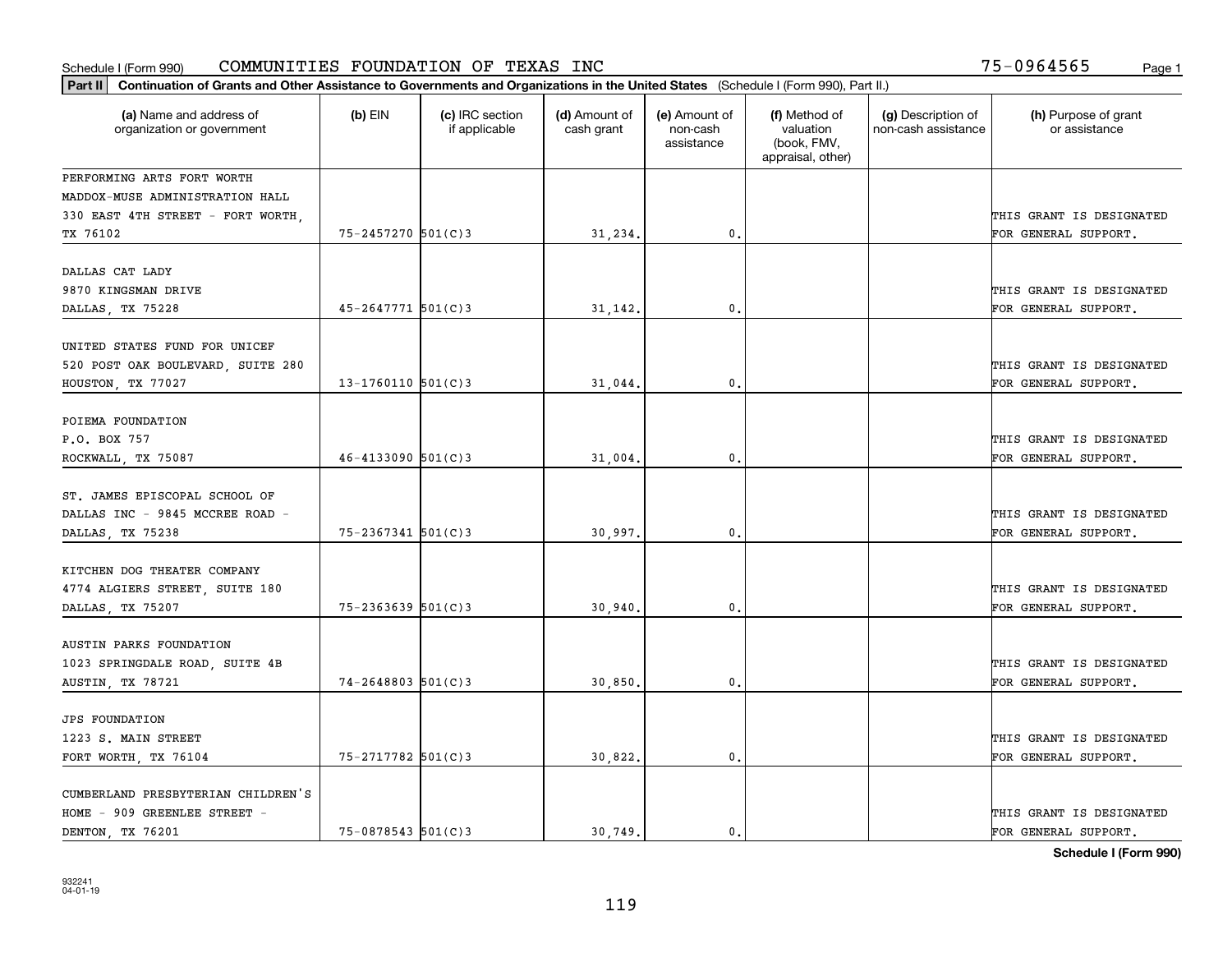| Part II   Continuation of Grants and Other Assistance to Governments and Organizations in the United States (Schedule I (Form 990), Part II.) |                        |                                  |                             |                                         |                                                                |                                           |                                       |
|-----------------------------------------------------------------------------------------------------------------------------------------------|------------------------|----------------------------------|-----------------------------|-----------------------------------------|----------------------------------------------------------------|-------------------------------------------|---------------------------------------|
| (a) Name and address of<br>organization or government                                                                                         | $(b)$ EIN              | (c) IRC section<br>if applicable | (d) Amount of<br>cash grant | (e) Amount of<br>non-cash<br>assistance | (f) Method of<br>valuation<br>(book, FMV,<br>appraisal, other) | (g) Description of<br>non-cash assistance | (h) Purpose of grant<br>or assistance |
| ARLINGTON CLASSICS ACADEMY                                                                                                                    |                        |                                  |                             |                                         |                                                                |                                           |                                       |
| 5206 SOUTH BOWEN ROAD                                                                                                                         |                        |                                  |                             |                                         |                                                                |                                           | THIS GRANT IS DESIGNATED              |
| ARLINGTON, TX 76017                                                                                                                           | 75-2734435 501(C)3     |                                  | 30,733.                     | $\mathbf{0}$ .                          |                                                                |                                           | FOR GENERAL SUPPORT.                  |
|                                                                                                                                               |                        |                                  |                             |                                         |                                                                |                                           |                                       |
| ABERG CENTER FOR LITERACY                                                                                                                     |                        |                                  |                             |                                         |                                                                |                                           |                                       |
| 5100 ROSS AVENUE                                                                                                                              |                        |                                  |                             |                                         |                                                                |                                           | THIS GRANT IS DESIGNATED              |
| DALLAS, TX 75206                                                                                                                              | $02 - 0706898$ 501(C)3 |                                  | 30.654.                     | 0.                                      |                                                                |                                           | FOR GENERAL SUPPORT.                  |
|                                                                                                                                               |                        |                                  |                             |                                         |                                                                |                                           |                                       |
| LOS BARRIOS UNIDOS COMMUNITY                                                                                                                  |                        |                                  |                             |                                         |                                                                |                                           |                                       |
| CLINIC - 809 SINGLETON BOULEVARD -                                                                                                            |                        |                                  |                             |                                         |                                                                |                                           | THIS GRANT IS DESIGNATED              |
| DALLAS, TX 75212                                                                                                                              | $75 - 1378664$ 501(C)3 |                                  | 30,608.                     | $\mathfrak{o}$ .                        |                                                                |                                           | FOR GENERAL SUPPORT.                  |
| B. H. CARROLL THEOLOGICAL                                                                                                                     |                        |                                  |                             |                                         |                                                                |                                           |                                       |
| INSTITUTE - 6500 NORTH BELT LINE                                                                                                              |                        |                                  |                             |                                         |                                                                |                                           | THIS GRANT IS DESIGNATED              |
| ROAD, SUITE 100 - IRVING, TX 75063                                                                                                            | $75 - 3116657$ 501(C)3 |                                  | 30,545.                     | $\mathbf{0}$                            |                                                                |                                           | FOR GENERAL SUPPORT.                  |
|                                                                                                                                               |                        |                                  |                             |                                         |                                                                |                                           |                                       |
| COALITION FOR AGING LGBT                                                                                                                      |                        |                                  |                             |                                         |                                                                |                                           |                                       |
| P.O. BOX 793329                                                                                                                               |                        |                                  |                             |                                         |                                                                |                                           | THIS GRANT IS DESIGNATED              |
| DALLAS, TX 75379                                                                                                                              | $81 - 1968355$ 501(C)3 |                                  | 30,545.                     | $\mathbf{0}$                            |                                                                |                                           | FOR GENERAL SUPPORT.                  |
|                                                                                                                                               |                        |                                  |                             |                                         |                                                                |                                           |                                       |
| OUTSIDE IN                                                                                                                                    |                        |                                  |                             |                                         |                                                                |                                           |                                       |
| 1132 SW 13TH AVENUE                                                                                                                           |                        |                                  |                             |                                         |                                                                |                                           | THIS GRANT IS DESIGNATED              |
| PORTLAND, OH 97205                                                                                                                            | $93 - 0567549$ 501(C)3 |                                  | 30,500.                     | $\mathbf{0}$ .                          |                                                                |                                           | FOR GENERAL SUPPORT.                  |
|                                                                                                                                               |                        |                                  |                             |                                         |                                                                |                                           |                                       |
| HILL SCHOOL OF FORT WORTH, INC.                                                                                                               |                        |                                  |                             |                                         |                                                                |                                           |                                       |
| 4817 ODESSA AVENUE                                                                                                                            |                        |                                  |                             |                                         |                                                                |                                           | THIS GRANT IS DESIGNATED              |
| FORT WORTH, TX 76133                                                                                                                          | 75-1829184 501(C)3     |                                  | 30,455.                     | $^{\circ}$ .                            |                                                                |                                           | FOR GENERAL SUPPORT.                  |
|                                                                                                                                               |                        |                                  |                             |                                         |                                                                |                                           |                                       |
| RIVERTREE ACADEMY, INC.<br>5439 BONNELL AVENUE                                                                                                |                        |                                  |                             |                                         |                                                                |                                           | THIS GRANT IS DESIGNATED              |
|                                                                                                                                               | $45 - 2668753$ 501(C)3 |                                  | 30,394.                     | $\mathbf{0}$ .                          |                                                                |                                           | FOR GENERAL SUPPORT.                  |
| FORT WORTH, TX 76107                                                                                                                          |                        |                                  |                             |                                         |                                                                |                                           |                                       |
| NORTHWOOD WOMAN'S CLUB CHARITABLE                                                                                                             |                        |                                  |                             |                                         |                                                                |                                           |                                       |
| FUND - 3838 AZURE LANE - ADDISON,                                                                                                             |                        |                                  |                             |                                         |                                                                |                                           | THIS GRANT IS DESIGNATED              |
| TX 75001                                                                                                                                      | $23 - 7398020$ 501(C)3 |                                  | 30, 364.                    | $\mathbf{0}$ .                          |                                                                |                                           | FOR GENERAL SUPPORT.                  |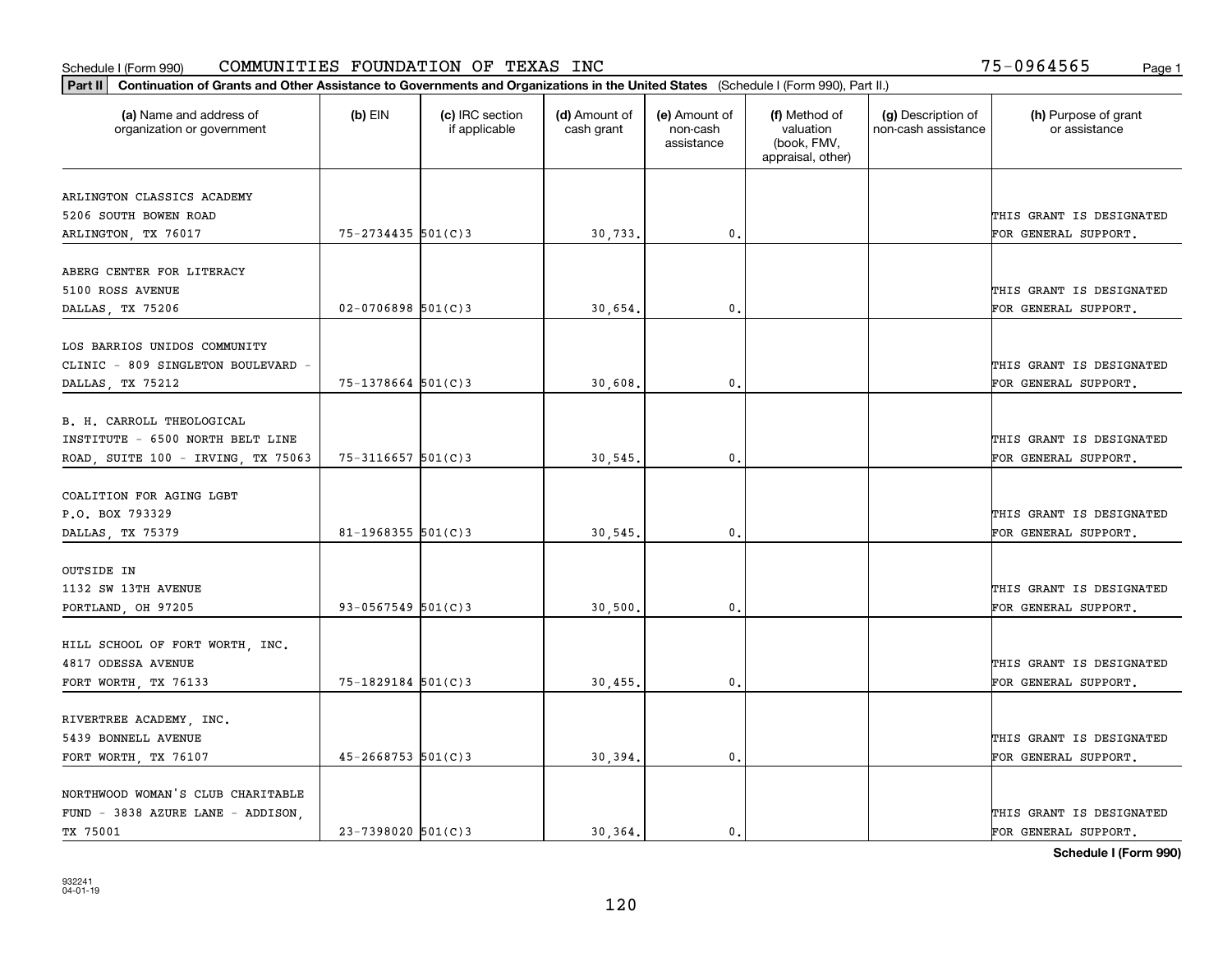| Part II   Continuation of Grants and Other Assistance to Governments and Organizations in the United States (Schedule I (Form 990), Part II.) |                        |                                  |                             |                                         |                                                                |                                           |                                       |
|-----------------------------------------------------------------------------------------------------------------------------------------------|------------------------|----------------------------------|-----------------------------|-----------------------------------------|----------------------------------------------------------------|-------------------------------------------|---------------------------------------|
| (a) Name and address of<br>organization or government                                                                                         | $(b)$ EIN              | (c) IRC section<br>if applicable | (d) Amount of<br>cash grant | (e) Amount of<br>non-cash<br>assistance | (f) Method of<br>valuation<br>(book, FMV,<br>appraisal, other) | (g) Description of<br>non-cash assistance | (h) Purpose of grant<br>or assistance |
|                                                                                                                                               |                        |                                  |                             |                                         |                                                                |                                           |                                       |
| BURTON ADVENTIST ACADEMY<br>4611 KELLY ELLIOTT ROAD                                                                                           |                        |                                  |                             |                                         |                                                                |                                           | THIS GRANT IS DESIGNATED              |
| ARLINGTON, TX 76017                                                                                                                           | 75-2090200 501(C)3     |                                  | 30,257.                     | $\mathbf{0}$ .                          |                                                                |                                           | FOR GENERAL SUPPORT.                  |
|                                                                                                                                               |                        |                                  |                             |                                         |                                                                |                                           |                                       |
| EXODUS MINISTRIES, INC.                                                                                                                       |                        |                                  |                             |                                         |                                                                |                                           |                                       |
| 4630 MUNGER AVENUE, #110                                                                                                                      |                        |                                  |                             |                                         |                                                                |                                           | THIS GRANT IS DESIGNATED              |
| DALLAS, TX 75204                                                                                                                              | 75-2204582 501(C)3     |                                  | 30,052.                     | 0.                                      |                                                                |                                           | FOR GENERAL SUPPORT.                  |
| ADVENTIST DEVELOPMENT AND RELIEF                                                                                                              |                        |                                  |                             |                                         |                                                                |                                           |                                       |
| AGENCY INTERNATIONAL - 12501 OLD                                                                                                              |                        |                                  |                             |                                         |                                                                |                                           |                                       |
| COLUMBIA PIKE - SILVER SPRING, MD                                                                                                             |                        |                                  |                             |                                         |                                                                |                                           | THIS GRANT IS DESIGNATED              |
| 20904                                                                                                                                         | $52 - 1314847$ 501(C)3 |                                  | 30,000.                     | $\mathfrak{o}$ .                        |                                                                |                                           | FOR GENERAL SUPPORT.                  |
|                                                                                                                                               |                        |                                  |                             |                                         |                                                                |                                           |                                       |
| AVANCE, INC.                                                                                                                                  |                        |                                  |                             |                                         |                                                                |                                           |                                       |
| 118 NORTH MEDINA                                                                                                                              |                        |                                  |                             |                                         |                                                                |                                           | THIS GRANT IS DESIGNATED              |
| SAN ANTONIO, TX 78207                                                                                                                         | $74 - 1769114$ 501(C)3 |                                  | 30,000                      | $\mathbf{0}$                            |                                                                |                                           | FOR GENERAL SUPPORT.                  |
|                                                                                                                                               |                        |                                  |                             |                                         |                                                                |                                           |                                       |
| CHANGE HAPPENS!                                                                                                                               |                        |                                  |                             |                                         |                                                                |                                           |                                       |
| 3353 ELGIN STREET                                                                                                                             |                        |                                  |                             |                                         |                                                                |                                           | THIS GRANT IS DESIGNATED              |
| HOUSTON, TX 77004                                                                                                                             | $76 - 0297531$ 501(C)3 |                                  | 30,000                      | $\mathfrak o$ .                         |                                                                |                                           | FOR GENERAL SUPPORT.                  |
|                                                                                                                                               |                        |                                  |                             |                                         |                                                                |                                           |                                       |
| CHILDREN'S ADVOCACY CENTER OF                                                                                                                 |                        |                                  |                             |                                         |                                                                |                                           |                                       |
| SMITH COUNTY - 2210 FRANKSTON                                                                                                                 |                        |                                  |                             |                                         |                                                                |                                           | THIS GRANT IS DESIGNATED              |
| HIGHWAY - TYLER, TX 75701-8900                                                                                                                | 75-2748697 501(C)3     |                                  | 30,000.                     | $\mathbf{0}$                            |                                                                |                                           | FOR GENERAL SUPPORT.                  |
|                                                                                                                                               |                        |                                  |                             |                                         |                                                                |                                           |                                       |
| HEART OF TEXAS COMMUNITY HEALTH                                                                                                               |                        |                                  |                             |                                         |                                                                |                                           |                                       |
| CENTER, INC. - 1600 PROVIDENCE                                                                                                                |                        |                                  |                             |                                         |                                                                |                                           | THIS GRANT IS DESIGNATED              |
| DRIVE - WACO, TX 76707                                                                                                                        | 74-2867580 501(C)3     |                                  | 30,000                      | $^{\circ}$ .                            |                                                                |                                           | FOR GENERAL SUPPORT.                  |
| HELPING HANDS OF MIDLAND                                                                                                                      |                        |                                  |                             |                                         |                                                                |                                           |                                       |
| 1301 BRINSON LANE                                                                                                                             |                        |                                  |                             |                                         |                                                                |                                           | THIS GRANT IS DESIGNATED              |
|                                                                                                                                               | 75-2778962 501(C)3     |                                  |                             | $\mathbf{0}$                            |                                                                |                                           | FOR GENERAL SUPPORT.                  |
| MIDLAND, TX 79703                                                                                                                             |                        |                                  | 30,000                      |                                         |                                                                |                                           |                                       |
| INSTITUTE FOR THE STUDY OF EARTH                                                                                                              |                        |                                  |                             |                                         |                                                                |                                           |                                       |
| AND MAN - P.O. BOX 750274 -                                                                                                                   |                        |                                  |                             |                                         |                                                                |                                           | THIS GRANT IS DESIGNATED              |
| DALLAS TX 75275-0274                                                                                                                          | $75 - 6052408$ 501(C)3 |                                  | 30.000.                     | $\mathbf{0}$ .                          |                                                                |                                           | FOR GENERAL SUPPORT.                  |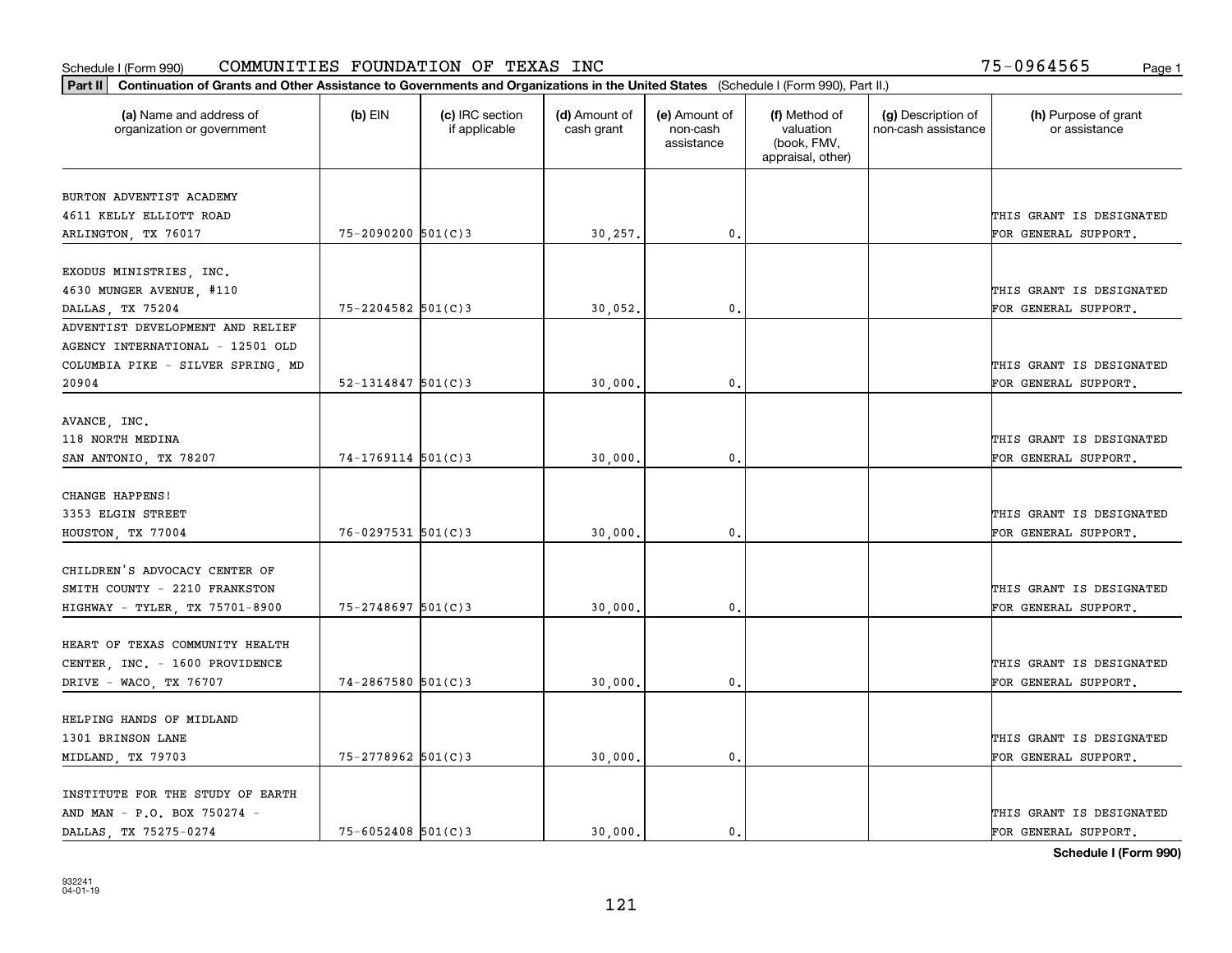| Part II   Continuation of Grants and Other Assistance to Governments and Organizations in the United States (Schedule I (Form 990), Part II.) |                          |                                  |                             |                                         |                                                                |                                           |                                       |
|-----------------------------------------------------------------------------------------------------------------------------------------------|--------------------------|----------------------------------|-----------------------------|-----------------------------------------|----------------------------------------------------------------|-------------------------------------------|---------------------------------------|
| (a) Name and address of<br>organization or government                                                                                         | $(b)$ EIN                | (c) IRC section<br>if applicable | (d) Amount of<br>cash grant | (e) Amount of<br>non-cash<br>assistance | (f) Method of<br>valuation<br>(book, FMV,<br>appraisal, other) | (g) Description of<br>non-cash assistance | (h) Purpose of grant<br>or assistance |
| MUSEUM OF CONTEMPORARY ART                                                                                                                    |                          |                                  |                             |                                         |                                                                |                                           |                                       |
| 220 EAST CHICAGO AVENUE                                                                                                                       |                          |                                  |                             |                                         |                                                                |                                           | THIS GRANT IS DESIGNATED              |
| CHICAGO, IL 60611                                                                                                                             | $36 - 6154098$ 501(C) 3  |                                  | 30,000.                     | $\mathfrak o$ .                         |                                                                |                                           | FOR GENERAL SUPPORT.                  |
|                                                                                                                                               |                          |                                  |                             |                                         |                                                                |                                           |                                       |
| PI KAPPA ALPHA FOUNDATION                                                                                                                     |                          |                                  |                             |                                         |                                                                |                                           |                                       |
| 8347 WEST RANGE COVE                                                                                                                          |                          |                                  |                             |                                         |                                                                |                                           | THIS GRANT IS DESIGNATED              |
| MEMPHIS, TN 38125                                                                                                                             | $62 - 6039877$ 501(C)3   |                                  | 30,000                      | $\mathfrak{o}$ .                        |                                                                |                                           | FOR GENERAL SUPPORT.                  |
|                                                                                                                                               |                          |                                  |                             |                                         |                                                                |                                           |                                       |
| PINE COVE, INC.                                                                                                                               |                          |                                  |                             |                                         |                                                                |                                           |                                       |
| 4410 KINSEY DRIVE                                                                                                                             |                          |                                  |                             |                                         |                                                                |                                           | THIS GRANT IS DESIGNATED              |
| TYLER, TX 75703                                                                                                                               | $75 - 1254353$ $501(C)3$ |                                  | 30,000,                     | $\mathfrak{o}$ .                        |                                                                |                                           | FOR GENERAL SUPPORT.                  |
| SIMS FOUNDATION, INC.                                                                                                                         |                          |                                  |                             |                                         |                                                                |                                           |                                       |
| P.O. BOX 2152                                                                                                                                 |                          |                                  |                             |                                         |                                                                |                                           | THIS GRANT IS DESIGNATED              |
| AUSTIN, TX 78768                                                                                                                              | $74 - 2766013$ 501(C)3   |                                  | 30,000.                     | 0.                                      |                                                                |                                           | FOR GENERAL SUPPORT.                  |
|                                                                                                                                               |                          |                                  |                             |                                         |                                                                |                                           |                                       |
| TEXAS FAIR DEFENSE PROJECT                                                                                                                    |                          |                                  |                             |                                         |                                                                |                                           |                                       |
| 314 EAST HIGHLAND MALL, SUITE 108                                                                                                             |                          |                                  |                             |                                         |                                                                |                                           | THIS GRANT IS DESIGNATED              |
| <b>AUSTIN, TX 78752</b>                                                                                                                       | $38-3740913$ 501(C)3     |                                  | 30,000                      | $\mathbf{0}$                            |                                                                |                                           | FOR GENERAL SUPPORT.                  |
|                                                                                                                                               |                          |                                  |                             |                                         |                                                                |                                           |                                       |
| WEST TEXAS FOOD BANK                                                                                                                          |                          |                                  |                             |                                         |                                                                |                                           |                                       |
| P.O BOX 4242                                                                                                                                  |                          |                                  |                             |                                         |                                                                |                                           | THIS GRANT IS DESIGNATED              |
| ODESSA, TX 79760                                                                                                                              | $75 - 2057692$ 501(C)3   |                                  | 30,000,                     | $\mathbf{0}$                            |                                                                |                                           | FOR GENERAL SUPPORT.                  |
|                                                                                                                                               |                          |                                  |                             |                                         |                                                                |                                           |                                       |
| WILLIAMSON COUNTY AND CITIES<br>HEALTH DISTRICT - 355 TEXAS AVENUE                                                                            |                          |                                  |                             |                                         |                                                                |                                           | THIS GRANT IS DESIGNATED              |
|                                                                                                                                               | 74-2896906 115           |                                  |                             |                                         |                                                                |                                           |                                       |
| - ROUND ROCK, TX 78664                                                                                                                        |                          |                                  | 30,000                      | $\mathfrak{o}$ .                        |                                                                |                                           | FOR GENERAL SUPPORT.                  |
| ST. MARY OF CARMEL CATHOLIC SCHOOL                                                                                                            |                          |                                  |                             |                                         |                                                                |                                           |                                       |
| 1716 SINGLETON BOULEVARD                                                                                                                      |                          |                                  |                             |                                         |                                                                |                                           | THIS GRANT IS DESIGNATED              |
| DALLAS, TX 75212                                                                                                                              | $75 - 1248930$ 501(C)3   |                                  | 29,986.                     | $\mathfrak{o}$ .                        |                                                                |                                           | FOR GENERAL SUPPORT.                  |
|                                                                                                                                               |                          |                                  |                             |                                         |                                                                |                                           |                                       |
| RISE SCHOOL OF DALLAS                                                                                                                         |                          |                                  |                             |                                         |                                                                |                                           |                                       |
| 6000 PRESTON ROAD                                                                                                                             |                          |                                  |                             |                                         |                                                                |                                           | THIS GRANT IS DESIGNATED              |
| DALLAS, TX 75205                                                                                                                              | $75 - 2749017$ 501(C)3   |                                  | 29.957.                     | $\mathfrak{o}$ .                        |                                                                |                                           | FOR GENERAL SUPPORT.                  |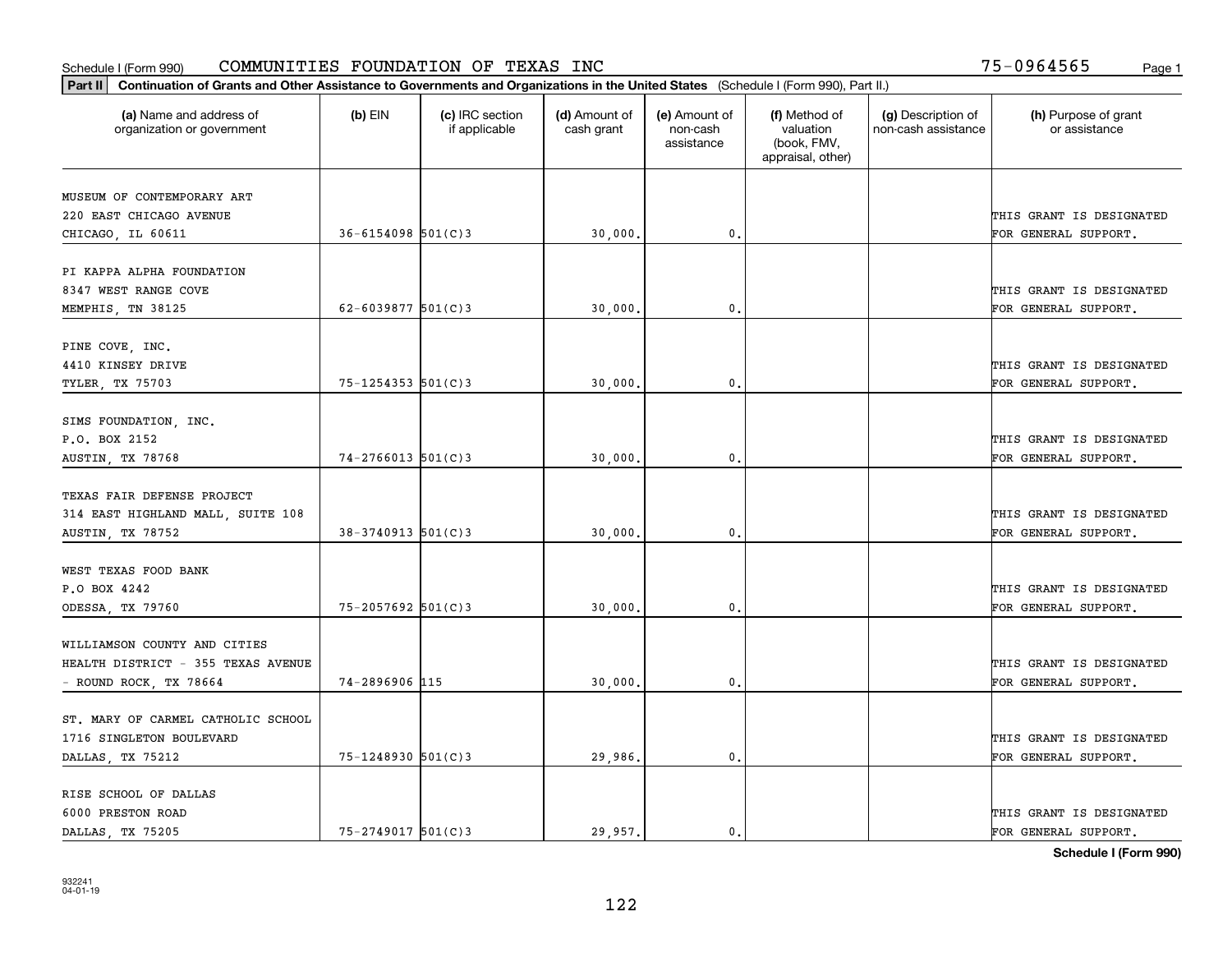|                                                       | Part II   Continuation of Grants and Other Assistance to Governments and Organizations in the United States (Schedule I (Form 990), Part II.) |                                  |                             |                                         |                                                                |                                           |                                       |  |  |  |  |
|-------------------------------------------------------|-----------------------------------------------------------------------------------------------------------------------------------------------|----------------------------------|-----------------------------|-----------------------------------------|----------------------------------------------------------------|-------------------------------------------|---------------------------------------|--|--|--|--|
| (a) Name and address of<br>organization or government | $(b)$ EIN                                                                                                                                     | (c) IRC section<br>if applicable | (d) Amount of<br>cash grant | (e) Amount of<br>non-cash<br>assistance | (f) Method of<br>valuation<br>(book, FMV,<br>appraisal, other) | (g) Description of<br>non-cash assistance | (h) Purpose of grant<br>or assistance |  |  |  |  |
| DALLAS HOPE CHARITIES                                 |                                                                                                                                               |                                  |                             |                                         |                                                                |                                           |                                       |  |  |  |  |
| 4740 WEST MOCKINGBIRD LANE, SUITE C                   |                                                                                                                                               |                                  |                             |                                         |                                                                |                                           | THIS GRANT IS DESIGNATED              |  |  |  |  |
| DALLAS, TX 75209                                      | $81 - 2568424$ 501(C)3                                                                                                                        |                                  | 29,937.                     | 0.                                      |                                                                |                                           | FOR GENERAL SUPPORT.                  |  |  |  |  |
|                                                       |                                                                                                                                               |                                  |                             |                                         |                                                                |                                           |                                       |  |  |  |  |
| LEGACY BOXER RESCUE, INC.                             |                                                                                                                                               |                                  |                             |                                         |                                                                |                                           |                                       |  |  |  |  |
| 424 PLAINVIEW DRIVE                                   |                                                                                                                                               |                                  |                             |                                         |                                                                |                                           | THIS GRANT IS DESIGNATED              |  |  |  |  |
| HURST, TX 76054                                       | $20-0891607$ $501(C)3$                                                                                                                        |                                  | 29,887.                     | 0.                                      |                                                                |                                           | FOR GENERAL SUPPORT.                  |  |  |  |  |
|                                                       |                                                                                                                                               |                                  |                             |                                         |                                                                |                                           |                                       |  |  |  |  |
| RECYCLED POMERANIANS & SCHIPPERKES                    |                                                                                                                                               |                                  |                             |                                         |                                                                |                                           |                                       |  |  |  |  |
| RESCUE - 1530 TURNING LEAF LANE -                     |                                                                                                                                               |                                  |                             |                                         |                                                                |                                           | THIS GRANT IS DESIGNATED              |  |  |  |  |
| GARLAND, TX 75040                                     | $80 - 0385916$ 501(C)3                                                                                                                        |                                  | 29,874.                     | $\mathbf{0}$ .                          |                                                                |                                           | FOR GENERAL SUPPORT.                  |  |  |  |  |
| DALLAS ACADEMY                                        |                                                                                                                                               |                                  |                             |                                         |                                                                |                                           |                                       |  |  |  |  |
| 950 TIFFANY WAY                                       |                                                                                                                                               |                                  |                             |                                         |                                                                |                                           | THIS GRANT IS DESIGNATED              |  |  |  |  |
| DALLAS, TX 75218                                      | 75-1247831 501(C)3                                                                                                                            |                                  | 29,856.                     | $\mathbf{0}$                            |                                                                |                                           | FOR GENERAL SUPPORT.                  |  |  |  |  |
|                                                       |                                                                                                                                               |                                  |                             |                                         |                                                                |                                           |                                       |  |  |  |  |
| REFUGE FOR WOMEN                                      |                                                                                                                                               |                                  |                             |                                         |                                                                |                                           |                                       |  |  |  |  |
| 306 NORTH LOOP 288, SUITE 199                         |                                                                                                                                               |                                  |                             |                                         |                                                                |                                           | THIS GRANT IS DESIGNATED              |  |  |  |  |
| DENTON, TX 76209                                      | $26 - 4388243$ 501(C)3                                                                                                                        |                                  | 29,795.                     | $\mathbf{0}$                            |                                                                |                                           | FOR GENERAL SUPPORT.                  |  |  |  |  |
|                                                       |                                                                                                                                               |                                  |                             |                                         |                                                                |                                           |                                       |  |  |  |  |
| GUIDE DOGS OF TEXAS                                   |                                                                                                                                               |                                  |                             |                                         |                                                                |                                           |                                       |  |  |  |  |
| 2111 JACQUELINE DRIVE                                 |                                                                                                                                               |                                  |                             |                                         |                                                                |                                           | THIS GRANT IS DESIGNATED              |  |  |  |  |
| DENTON, TX 76205                                      | $74 - 2530268$ 501(C)3                                                                                                                        |                                  | 29,772.                     | 0.                                      |                                                                |                                           | FOR GENERAL SUPPORT.                  |  |  |  |  |
|                                                       |                                                                                                                                               |                                  |                             |                                         |                                                                |                                           |                                       |  |  |  |  |
| REFUGEE SERVICES OF NORTH TEXAS                       |                                                                                                                                               |                                  |                             |                                         |                                                                |                                           |                                       |  |  |  |  |
| 9241 LBJ FREEWAY, SUITE 210                           |                                                                                                                                               |                                  |                             |                                         |                                                                |                                           | THIS GRANT IS DESIGNATED              |  |  |  |  |
| DALLAS, TX 75243                                      | 75-1618251 501(C)3                                                                                                                            |                                  | 29,749.                     | $^{\rm 0}$ .                            |                                                                |                                           | FOR GENERAL SUPPORT.                  |  |  |  |  |
| TEXAS WINDS MUSICAL OUTREACH, INC.                    |                                                                                                                                               |                                  |                             |                                         |                                                                |                                           |                                       |  |  |  |  |
| 6211 WEST NORTHWEST HIGHWAY, SUITE                    |                                                                                                                                               |                                  |                             |                                         |                                                                |                                           | THIS GRANT IS DESIGNATED              |  |  |  |  |
| DALLAS, TX 75225                                      | 75-2131920 501(C)3                                                                                                                            |                                  | 29,704.                     | $\mathfrak{o}$ .                        |                                                                |                                           | FOR GENERAL SUPPORT.                  |  |  |  |  |
|                                                       |                                                                                                                                               |                                  |                             |                                         |                                                                |                                           |                                       |  |  |  |  |
| <b>BUDDIES PLACE</b>                                  |                                                                                                                                               |                                  |                             |                                         |                                                                |                                           |                                       |  |  |  |  |
| P.O. BOX 123593                                       |                                                                                                                                               |                                  |                             |                                         |                                                                |                                           | THIS GRANT IS DESIGNATED              |  |  |  |  |
| FORT WORTH, TX 76121                                  | $26 - 1379675$ 501(C)3                                                                                                                        |                                  | 29.652.                     | $\mathbf{0}$ .                          |                                                                |                                           | FOR GENERAL SUPPORT.                  |  |  |  |  |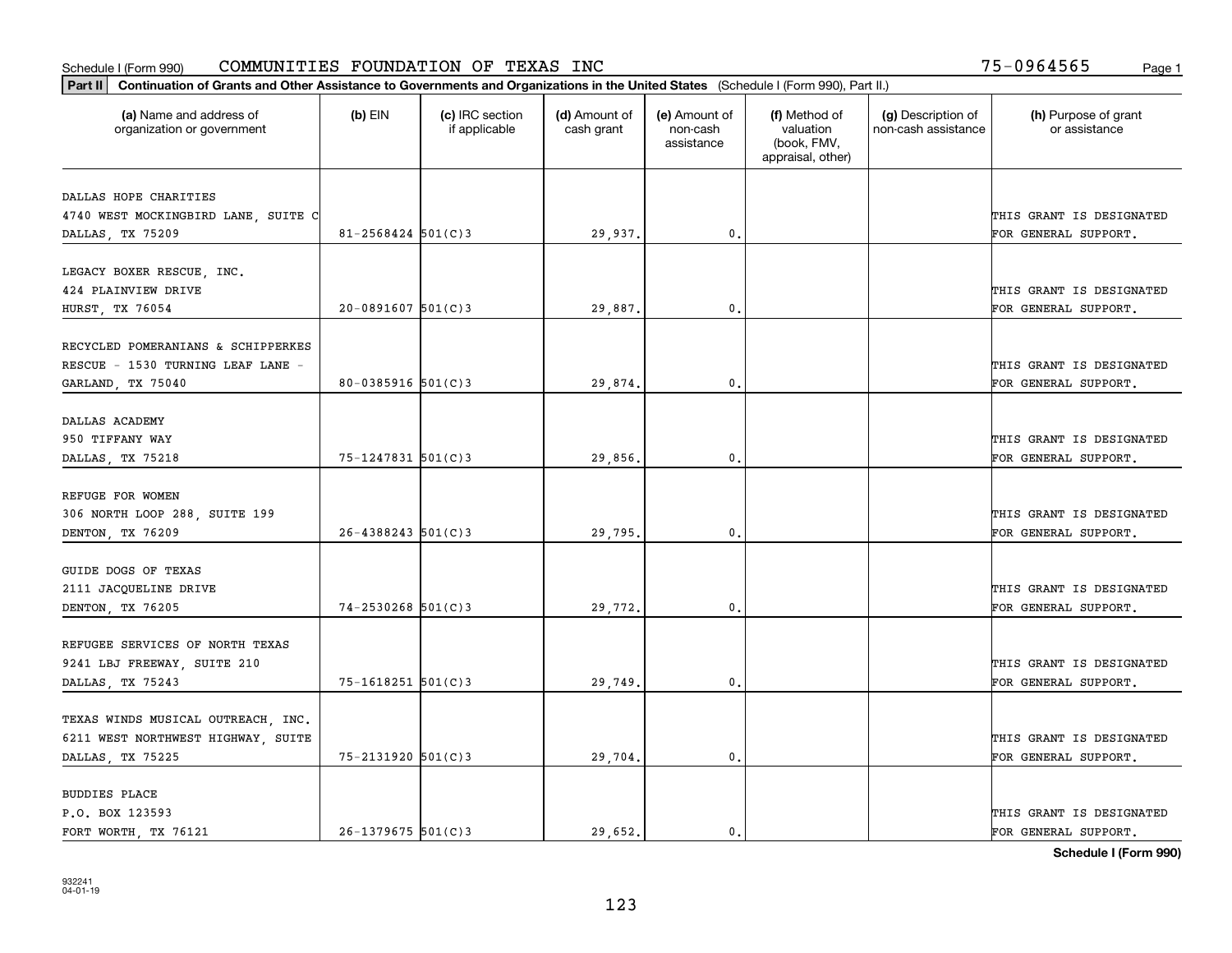|                                                                  | Part II   Continuation of Grants and Other Assistance to Governments and Organizations in the United States (Schedule I (Form 990), Part II.) |                                  |                             |                                         |                                                                |                                           |                                                  |  |  |  |  |
|------------------------------------------------------------------|-----------------------------------------------------------------------------------------------------------------------------------------------|----------------------------------|-----------------------------|-----------------------------------------|----------------------------------------------------------------|-------------------------------------------|--------------------------------------------------|--|--|--|--|
| (a) Name and address of<br>organization or government            | $(b)$ EIN                                                                                                                                     | (c) IRC section<br>if applicable | (d) Amount of<br>cash grant | (e) Amount of<br>non-cash<br>assistance | (f) Method of<br>valuation<br>(book, FMV,<br>appraisal, other) | (g) Description of<br>non-cash assistance | (h) Purpose of grant<br>or assistance            |  |  |  |  |
| VARIETY THE CHILDREN'S CHARITY OF                                |                                                                                                                                               |                                  |                             |                                         |                                                                |                                           |                                                  |  |  |  |  |
| ST. LOUIS - 11840 WESTLINE                                       |                                                                                                                                               |                                  |                             |                                         |                                                                |                                           |                                                  |  |  |  |  |
| INDUSTRIAL DRIVE, SUITE 220 - ST.                                |                                                                                                                                               |                                  |                             |                                         |                                                                |                                           | THIS GRANT IS DESIGNATED                         |  |  |  |  |
| LOUIS, MO 63146                                                  | $43 - 6078016$ 501(C)3                                                                                                                        |                                  | 29,600.                     | 0.                                      |                                                                |                                           | FOR GENERAL SUPPORT.                             |  |  |  |  |
| ST. ANDREW UNITED METHODIST CHURCH<br>5801 W. PLANO PARKWAY      |                                                                                                                                               |                                  |                             |                                         |                                                                |                                           | THIS GRANT IS DESIGNATED                         |  |  |  |  |
| PLANO, TX 75093                                                  | $75 - 2182676$ 501(C)3                                                                                                                        |                                  | 29,500.                     | $\mathbf{0}$ .                          |                                                                |                                           | FOR GENERAL SUPPORT.                             |  |  |  |  |
| CITY OF LONGVIEW<br>300 WEST COTTON STREET<br>LONGVIEW, TX 75602 | 75-6000588 115                                                                                                                                |                                  | 29,400.                     | $\mathbf{0}$ .                          |                                                                |                                           | THIS GRANT IS DESIGNATED<br>FOR GENERAL SUPPORT. |  |  |  |  |
|                                                                  |                                                                                                                                               |                                  |                             |                                         |                                                                |                                           |                                                  |  |  |  |  |
| AKOLA PROJECT                                                    |                                                                                                                                               |                                  |                             |                                         |                                                                |                                           |                                                  |  |  |  |  |
| 411 NORTH AKARD STREET, SUITE 150                                |                                                                                                                                               |                                  |                             |                                         |                                                                |                                           | THIS GRANT IS DESIGNATED                         |  |  |  |  |
| DALLAS, TX 75201                                                 | $20 - 4560040$ 501(C)3                                                                                                                        |                                  | 29, 317.                    | 0.                                      |                                                                |                                           | FOR GENERAL SUPPORT.                             |  |  |  |  |
| NEW KEY SCHOOL, INC.<br>3947 E. LOOP 820 S.                      |                                                                                                                                               |                                  |                             |                                         |                                                                |                                           | THIS GRANT IS DESIGNATED                         |  |  |  |  |
| FORT WORTH, TX 76119                                             | $81 - 0661502$ 501(C)3                                                                                                                        |                                  | 29,289.                     | $\mathbf{0}$                            |                                                                |                                           | FOR GENERAL SUPPORT.                             |  |  |  |  |
| STREETSIDE SHOWERS, INC.<br>P.O. BOX 2623<br>MCKINNEY, TX 75070  | $82 - 2043901$ 501(C)3                                                                                                                        |                                  | 29,265.                     | 0.                                      |                                                                |                                           | THIS GRANT IS DESIGNATED<br>FOR GENERAL SUPPORT. |  |  |  |  |
|                                                                  |                                                                                                                                               |                                  |                             |                                         |                                                                |                                           |                                                  |  |  |  |  |
| HOPE CLINIC OF GARLAND, INC.                                     |                                                                                                                                               |                                  |                             |                                         |                                                                |                                           |                                                  |  |  |  |  |
| 800 SOUTH SIXTH STREET, SUITE 100                                |                                                                                                                                               |                                  |                             |                                         |                                                                |                                           | THIS GRANT IS DESIGNATED                         |  |  |  |  |
| GARLAND, TX 75040                                                | $75 - 2960314$ 501(C)3                                                                                                                        |                                  | 29,239.                     | $\mathbf{0}$ .                          |                                                                |                                           | FOR GENERAL SUPPORT.                             |  |  |  |  |
| GIRL SCOUTS OF TEXAS OKLAHOMA<br>PLAINS - 4901 BRIARHAVEN ROAD - |                                                                                                                                               |                                  |                             |                                         |                                                                |                                           | THIS GRANT IS DESIGNATED                         |  |  |  |  |
| FORT WORTH, TX 76109                                             | $75 - 0818162$ 501(C)3                                                                                                                        |                                  | 29,103.                     | $\mathbf{0}$ .                          |                                                                |                                           | FOR GENERAL SUPPORT.                             |  |  |  |  |
|                                                                  |                                                                                                                                               |                                  |                             |                                         |                                                                |                                           |                                                  |  |  |  |  |
| AVANCE, INC                                                      |                                                                                                                                               |                                  |                             |                                         |                                                                |                                           |                                                  |  |  |  |  |
| 2060 SINGLETON BOULEVARD, SUITE 103                              |                                                                                                                                               |                                  |                             |                                         |                                                                |                                           | THIS GRANT IS DESIGNATED                         |  |  |  |  |
| DALLAS, TX 75212                                                 | $75 - 2699260$ 501(C)3                                                                                                                        |                                  | 29.070.                     | $\mathbf{0}$ .                          |                                                                |                                           | FOR GENERAL SUPPORT.                             |  |  |  |  |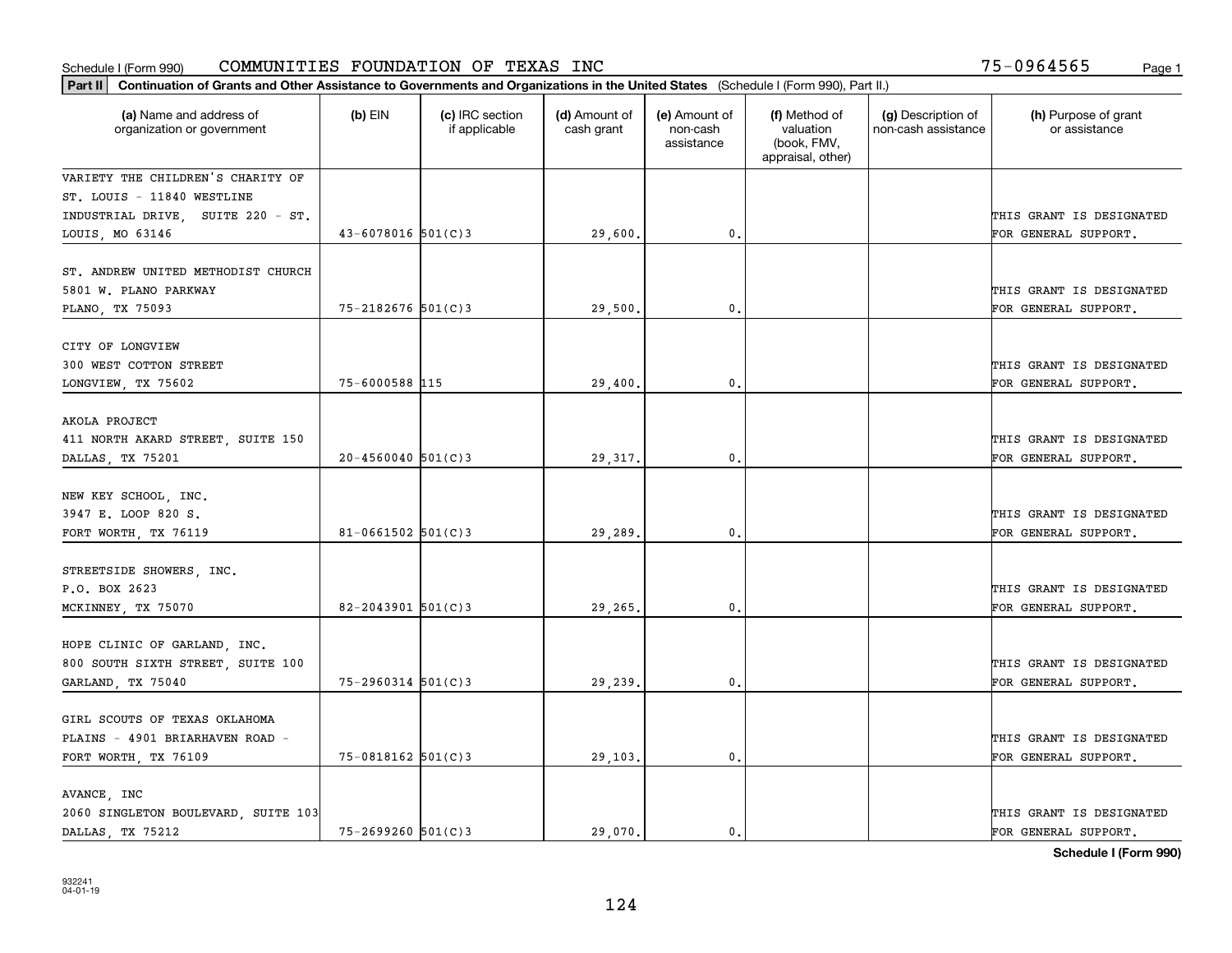| Part II   Continuation of Grants and Other Assistance to Governments and Organizations in the United States (Schedule I (Form 990), Part II.) |                          |                                  |                             |                                         |                                                                |                                           |                                       |
|-----------------------------------------------------------------------------------------------------------------------------------------------|--------------------------|----------------------------------|-----------------------------|-----------------------------------------|----------------------------------------------------------------|-------------------------------------------|---------------------------------------|
| (a) Name and address of<br>organization or government                                                                                         | $(b)$ EIN                | (c) IRC section<br>if applicable | (d) Amount of<br>cash grant | (e) Amount of<br>non-cash<br>assistance | (f) Method of<br>valuation<br>(book, FMV,<br>appraisal, other) | (g) Description of<br>non-cash assistance | (h) Purpose of grant<br>or assistance |
| VILLAGE TECH SCHOOLS                                                                                                                          |                          |                                  |                             |                                         |                                                                |                                           |                                       |
| 402 WEST DANIELDALE ROAD                                                                                                                      |                          |                                  |                             |                                         |                                                                |                                           | THIS GRANT IS DESIGNATED              |
| DUNCANVILLE, TX 75137                                                                                                                         | 45-5607359 501(C)3       |                                  | 29,022.                     | $\mathbf{0}$ .                          |                                                                |                                           | FOR GENERAL SUPPORT.                  |
|                                                                                                                                               |                          |                                  |                             |                                         |                                                                |                                           |                                       |
| HUGS CAFE                                                                                                                                     |                          |                                  |                             |                                         |                                                                |                                           |                                       |
| 224 E. VIRGINIA STREET                                                                                                                        |                          |                                  |                             |                                         |                                                                |                                           | THIS GRANT IS DESIGNATED              |
| MCKINNEY, TX 75069                                                                                                                            | $46 - 2332714$ 501(C)3   |                                  | 28,994                      | $\mathbf 0$ .                           |                                                                |                                           | FOR GENERAL SUPPORT.                  |
| HOPE MATTERS MARRIAGE MINISTRIES                                                                                                              |                          |                                  |                             |                                         |                                                                |                                           |                                       |
| 2001 WEST PLANO PARKWAY, #3424                                                                                                                |                          |                                  |                             |                                         |                                                                |                                           | THIS GRANT IS DESIGNATED              |
| PLANO, TX 75075                                                                                                                               | $20-0895198$ 501(C)3     |                                  | 28,928                      | 0.                                      |                                                                |                                           | FOR GENERAL SUPPORT.                  |
|                                                                                                                                               |                          |                                  |                             |                                         |                                                                |                                           |                                       |
| YMA FASHION SCHOLARSHIP FUND                                                                                                                  |                          |                                  |                             |                                         |                                                                |                                           |                                       |
| 1501 BROADWAY, SUITE 2001                                                                                                                     |                          |                                  |                             |                                         |                                                                |                                           | THIS GRANT IS DESIGNATED              |
| NEW YORK, NY 10036                                                                                                                            | $20 - 8513748$ 501(C)3   |                                  | 28,875                      | $\mathbf{0}$                            |                                                                |                                           | FOR GENERAL SUPPORT.                  |
| NEXUS RECOVERY CENTER, INC.                                                                                                                   |                          |                                  |                             |                                         |                                                                |                                           |                                       |
| 8733 LA PRADA DRIVE                                                                                                                           |                          |                                  |                             |                                         |                                                                |                                           | THIS GRANT IS DESIGNATED              |
| DALLAS, TX 75228                                                                                                                              | $23 - 7169388$ 501(C)3   |                                  | 28,816                      | 0.                                      |                                                                |                                           | FOR GENERAL SUPPORT.                  |
|                                                                                                                                               |                          |                                  |                             |                                         |                                                                |                                           |                                       |
| HOUSE OF SHINE, INC.                                                                                                                          |                          |                                  |                             |                                         |                                                                |                                           |                                       |
| 334 SOUTH BARTON STREET                                                                                                                       |                          |                                  |                             |                                         |                                                                |                                           | THIS GRANT IS DESIGNATED              |
| GRAPEVINE, TX 76051                                                                                                                           | $46 - 5153923$ $501(C)3$ |                                  | 28,793                      | $\mathbf{0}$                            |                                                                |                                           | FOR GENERAL SUPPORT.                  |
| REDEEMED WOMEN                                                                                                                                |                          |                                  |                             |                                         |                                                                |                                           |                                       |
| P.O. BOX 600623                                                                                                                               |                          |                                  |                             |                                         |                                                                |                                           | THIS GRANT IS DESIGNATED              |
| DALLAS, TX 75360                                                                                                                              | 82-0971627 $501(C)3$     |                                  | 28,731.                     | $\mathbf{0}$ .                          |                                                                |                                           | FOR GENERAL SUPPORT.                  |
|                                                                                                                                               |                          |                                  |                             |                                         |                                                                |                                           |                                       |
| ARMS OF HOPE                                                                                                                                  |                          |                                  |                             |                                         |                                                                |                                           |                                       |
| 7065 LOVE                                                                                                                                     |                          |                                  |                             |                                         |                                                                |                                           | THIS GRANT IS DESIGNATED              |
| QUINLAN, TX 75474-4609                                                                                                                        | $51 - 0416193$ $501(C)3$ |                                  | 28,730                      | 0.                                      |                                                                |                                           | FOR GENERAL SUPPORT.                  |
| WPA MINISTRIES                                                                                                                                |                          |                                  |                             |                                         |                                                                |                                           |                                       |
| 4110 SKYVIEW COURT P.O. BOX 2273                                                                                                              |                          |                                  |                             |                                         |                                                                |                                           | THIS GRANT IS DESIGNATED              |
| WYLIE, TX 75098                                                                                                                               | $75 - 2942442$ 501(C)3   |                                  | 28.716.                     | $\mathbf{0}$ .                          |                                                                |                                           | FOR GENERAL SUPPORT.                  |
|                                                                                                                                               |                          |                                  |                             |                                         |                                                                |                                           |                                       |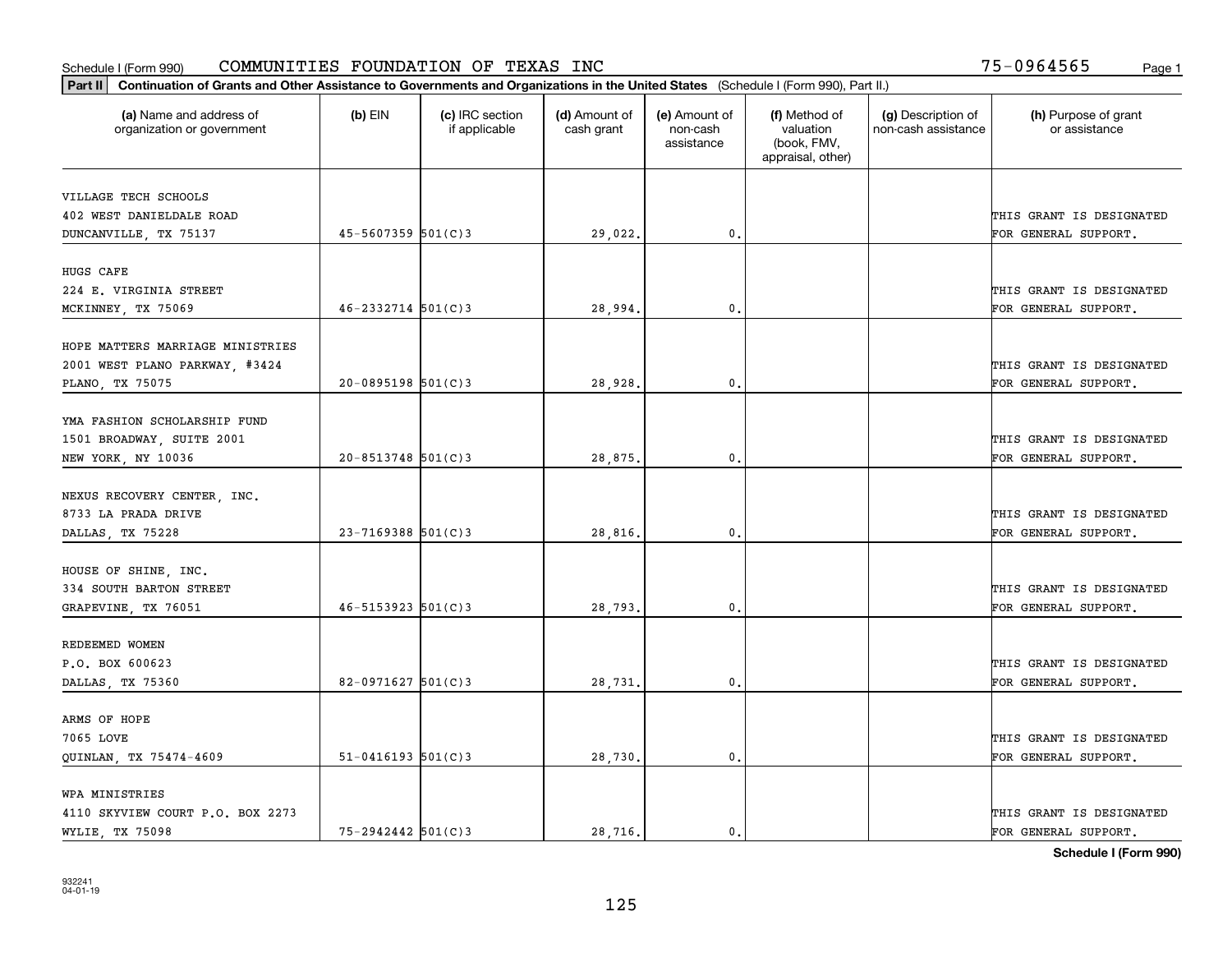|                                                       | Part II   Continuation of Grants and Other Assistance to Governments and Organizations in the United States (Schedule I (Form 990), Part II.) |                                  |                             |                                         |                                                                |                                           |                                       |  |  |  |  |
|-------------------------------------------------------|-----------------------------------------------------------------------------------------------------------------------------------------------|----------------------------------|-----------------------------|-----------------------------------------|----------------------------------------------------------------|-------------------------------------------|---------------------------------------|--|--|--|--|
| (a) Name and address of<br>organization or government | $(b)$ EIN                                                                                                                                     | (c) IRC section<br>if applicable | (d) Amount of<br>cash grant | (e) Amount of<br>non-cash<br>assistance | (f) Method of<br>valuation<br>(book, FMV,<br>appraisal, other) | (g) Description of<br>non-cash assistance | (h) Purpose of grant<br>or assistance |  |  |  |  |
| SENIORS PET ASSISTANCE NETWORK                        |                                                                                                                                               |                                  |                             |                                         |                                                                |                                           |                                       |  |  |  |  |
| P.O. BOX 821173                                       |                                                                                                                                               |                                  |                             |                                         |                                                                |                                           | THIS GRANT IS DESIGNATED              |  |  |  |  |
| DALLAS, TX 75382                                      | $20 - 5464573$ 501(C)3                                                                                                                        |                                  | 28,708.                     | 0.                                      |                                                                |                                           | FOR GENERAL SUPPORT.                  |  |  |  |  |
|                                                       |                                                                                                                                               |                                  |                             |                                         |                                                                |                                           |                                       |  |  |  |  |
| <b>CHETNA</b>                                         |                                                                                                                                               |                                  |                             |                                         |                                                                |                                           |                                       |  |  |  |  |
| P.O. BOX 832802                                       |                                                                                                                                               |                                  |                             |                                         |                                                                |                                           | THIS GRANT IS DESIGNATED              |  |  |  |  |
| RICHARDSON, TX 75083-2802                             | $20 - 2359084$ 501(C)3                                                                                                                        |                                  | 28,606,                     | 0.                                      |                                                                |                                           | FOR GENERAL SUPPORT.                  |  |  |  |  |
|                                                       |                                                                                                                                               |                                  |                             |                                         |                                                                |                                           |                                       |  |  |  |  |
| UNDERMAIN THEATRE                                     |                                                                                                                                               |                                  |                             |                                         |                                                                |                                           |                                       |  |  |  |  |
| P.O. BOX 140193                                       |                                                                                                                                               |                                  |                             |                                         |                                                                |                                           | THIS GRANT IS DESIGNATED              |  |  |  |  |
| DALLAS, TX 75214                                      | $75 - 1961619$ $501(C)3$                                                                                                                      |                                  | 28,593.                     | 0.                                      |                                                                |                                           | FOR GENERAL SUPPORT.                  |  |  |  |  |
|                                                       |                                                                                                                                               |                                  |                             |                                         |                                                                |                                           |                                       |  |  |  |  |
| DFW TZUS AND MORE RESCUE                              |                                                                                                                                               |                                  |                             |                                         |                                                                |                                           |                                       |  |  |  |  |
| P.O. 1519                                             |                                                                                                                                               |                                  |                             |                                         |                                                                |                                           | THIS GRANT IS DESIGNATED              |  |  |  |  |
| EULESS, TX 76039                                      | $26 - 0643510$ 501(C)3                                                                                                                        |                                  | 28,553.                     | $\mathfrak{o}$ .                        |                                                                |                                           | FOR GENERAL SUPPORT.                  |  |  |  |  |
|                                                       |                                                                                                                                               |                                  |                             |                                         |                                                                |                                           |                                       |  |  |  |  |
| FRIENDS OF DALLAS ANIMAL SERVICES                     |                                                                                                                                               |                                  |                             |                                         |                                                                |                                           |                                       |  |  |  |  |
| 1214 W DAVIS STREET                                   |                                                                                                                                               |                                  |                             |                                         |                                                                |                                           | THIS GRANT IS DESIGNATED              |  |  |  |  |
| DALLAS, TX 75208                                      | 83-4099633 $501(C)$ 3                                                                                                                         |                                  | 28,511                      | 0.                                      |                                                                |                                           | FOR GENERAL SUPPORT.                  |  |  |  |  |
|                                                       |                                                                                                                                               |                                  |                             |                                         |                                                                |                                           |                                       |  |  |  |  |
| JULIETTE FOWLER COMMUNITIES                           |                                                                                                                                               |                                  |                             |                                         |                                                                |                                           |                                       |  |  |  |  |
| 1234 ABRAMS ROAD                                      |                                                                                                                                               |                                  |                             |                                         |                                                                |                                           | THIS GRANT IS DESIGNATED              |  |  |  |  |
| DALLAS, TX 75214-4850                                 | $75 - 0800655$ 501(C)3                                                                                                                        |                                  | 28,488.                     | 0.                                      |                                                                |                                           | FOR GENERAL SUPPORT.                  |  |  |  |  |
| MCKINNEY CHRISTIAN SCHOOL                             |                                                                                                                                               |                                  |                             |                                         |                                                                |                                           |                                       |  |  |  |  |
| 3601 BOIS D ARC ROAD                                  |                                                                                                                                               |                                  |                             |                                         |                                                                |                                           | THIS GRANT IS DESIGNATED              |  |  |  |  |
| MCKINNEY, TX 75071-3237                               | 75-2440342 501(C)3                                                                                                                            |                                  | 28,487.                     | 0.                                      |                                                                |                                           | FOR GENERAL SUPPORT.                  |  |  |  |  |
|                                                       |                                                                                                                                               |                                  |                             |                                         |                                                                |                                           |                                       |  |  |  |  |
| MARKETPLACE MINISTRIES, INC.                          |                                                                                                                                               |                                  |                             |                                         |                                                                |                                           |                                       |  |  |  |  |
| 2001 WEST PLANO PARKWAY, SUITE 3200                   |                                                                                                                                               |                                  |                             |                                         |                                                                |                                           | THIS GRANT IS DESIGNATED              |  |  |  |  |
| PLANO, TX 75075-8646                                  | 75-1977793 501(C)3                                                                                                                            |                                  | 28,464.                     | 0.                                      |                                                                |                                           | FOR GENERAL SUPPORT.                  |  |  |  |  |
|                                                       |                                                                                                                                               |                                  |                             |                                         |                                                                |                                           |                                       |  |  |  |  |
| TORAH DAY SCHOOL OF DALLAS                            |                                                                                                                                               |                                  |                             |                                         |                                                                |                                           |                                       |  |  |  |  |
| 6921 FRANKFORD ROAD                                   |                                                                                                                                               |                                  |                             |                                         |                                                                |                                           | THIS GRANT IS DESIGNATED              |  |  |  |  |
| DALLAS TX 75252                                       | $16 - 1626550$ 501(C)3                                                                                                                        |                                  | 28,424.                     | $\mathbf{0}$ .                          |                                                                |                                           | FOR GENERAL SUPPORT.                  |  |  |  |  |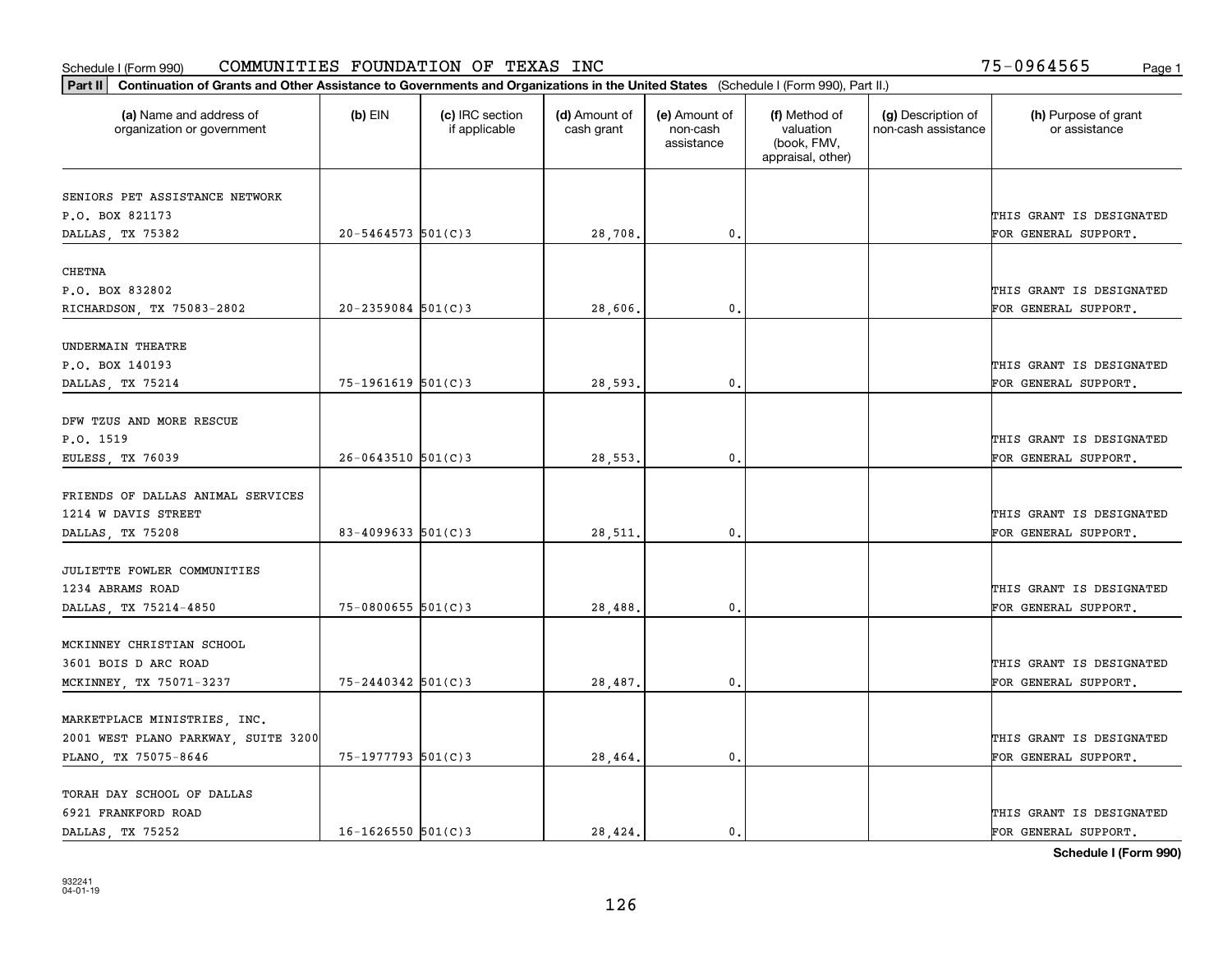| Part II   Continuation of Grants and Other Assistance to Governments and Organizations in the United States (Schedule I (Form 990), Part II.) |                        |                                  |                             |                                         |                                                                |                                           |                                       |
|-----------------------------------------------------------------------------------------------------------------------------------------------|------------------------|----------------------------------|-----------------------------|-----------------------------------------|----------------------------------------------------------------|-------------------------------------------|---------------------------------------|
| (a) Name and address of<br>organization or government                                                                                         | $(b)$ EIN              | (c) IRC section<br>if applicable | (d) Amount of<br>cash grant | (e) Amount of<br>non-cash<br>assistance | (f) Method of<br>valuation<br>(book, FMV,<br>appraisal, other) | (g) Description of<br>non-cash assistance | (h) Purpose of grant<br>or assistance |
| VERA AQUA VERA VITA                                                                                                                           |                        |                                  |                             |                                         |                                                                |                                           |                                       |
| 6060 VILLAGE BEND DRIVE, APARTMENT                                                                                                            |                        |                                  |                             |                                         |                                                                |                                           | THIS GRANT IS DESIGNATED              |
| DALLAS, TX 75206                                                                                                                              | 82-1884413 $501(C)$ 3  |                                  | 28,340.                     | $\mathbf{0}$ .                          |                                                                |                                           | FOR GENERAL SUPPORT.                  |
|                                                                                                                                               |                        |                                  |                             |                                         |                                                                |                                           |                                       |
| ALLIANCE FOR CHILDREN, INC.                                                                                                                   |                        |                                  |                             |                                         |                                                                |                                           |                                       |
| 908 SOUTHLAND AVENUE                                                                                                                          |                        |                                  |                             |                                         |                                                                |                                           | THIS GRANT IS DESIGNATED              |
| FORT WORTH, TX 76104                                                                                                                          | $75 - 2363035$ 501(C)3 |                                  | 28,334                      | 0.                                      |                                                                |                                           | FOR GENERAL SUPPORT.                  |
|                                                                                                                                               |                        |                                  |                             |                                         |                                                                |                                           |                                       |
| LEGAL AID OF NORTHWEST TEXAS                                                                                                                  |                        |                                  |                             |                                         |                                                                |                                           |                                       |
| 600 EAST WEATHERFORD STREET                                                                                                                   |                        |                                  |                             |                                         |                                                                |                                           | THIS GRANT IS DESIGNATED              |
| FORT WORTH, TX 76102-3264                                                                                                                     | $75 - 0856086$ 501(C)3 |                                  | 28,309                      | $\mathbf{0}$ .                          |                                                                |                                           | FOR GENERAL SUPPORT.                  |
|                                                                                                                                               |                        |                                  |                             |                                         |                                                                |                                           |                                       |
| GRIEF AND LOSS CENTER OF NORTH                                                                                                                |                        |                                  |                             |                                         |                                                                |                                           |                                       |
| TEXAS - 4316 ABRAMS ROAD - DALLAS                                                                                                             |                        |                                  |                             |                                         |                                                                |                                           | THIS GRANT IS DESIGNATED              |
| TX 75214                                                                                                                                      | $45 - 1584986$ 501(C)3 |                                  | 28,202.                     | 0.                                      |                                                                |                                           | FOR GENERAL SUPPORT.                  |
|                                                                                                                                               |                        |                                  |                             |                                         |                                                                |                                           |                                       |
| TEXAS TREES FOUNDATION                                                                                                                        |                        |                                  |                             |                                         |                                                                |                                           |                                       |
| 2906 SWISS AVENUE                                                                                                                             |                        |                                  |                             |                                         |                                                                |                                           | THIS GRANT IS DESIGNATED              |
| DALLAS, TX 75204                                                                                                                              | 75-1886520 501(C)3     |                                  | 28,195                      | 0.                                      |                                                                |                                           | FOR GENERAL SUPPORT.                  |
|                                                                                                                                               |                        |                                  |                             |                                         |                                                                |                                           |                                       |
| THE CONCILIO                                                                                                                                  |                        |                                  |                             |                                         |                                                                |                                           |                                       |
| 650 FORT WORTH AVENUE, SUITE 250                                                                                                              |                        |                                  |                             |                                         |                                                                |                                           | THIS GRANT IS DESIGNATED              |
| DALLAS, TX 75208                                                                                                                              | $75 - 1770140$ 501(C)3 |                                  | 28,183                      | 0.                                      |                                                                |                                           | FOR GENERAL SUPPORT.                  |
| IMMACULATE CONCEPTION CATHOLIC                                                                                                                |                        |                                  |                             |                                         |                                                                |                                           |                                       |
|                                                                                                                                               |                        |                                  |                             |                                         |                                                                |                                           | THIS GRANT IS DESIGNATED              |
| SCHOOL - 2301 N. BONNIE BRAE ROAD                                                                                                             |                        |                                  |                             |                                         |                                                                |                                           |                                       |
| - DENTON, TX 76207                                                                                                                            | 75-2578943 501(C)3     |                                  | 28,140.                     | $\mathbf{0}$ .                          |                                                                |                                           | FOR GENERAL SUPPORT.                  |
|                                                                                                                                               |                        |                                  |                             |                                         |                                                                |                                           |                                       |
| NORTHSIDE INTER-COMMUNITY AGENCY,<br>INC. - 1600 CIRCLE PARK BOULEVARD                                                                        |                        |                                  |                             |                                         |                                                                |                                           | THIS GRANT IS DESIGNATED              |
|                                                                                                                                               |                        |                                  |                             |                                         |                                                                |                                           |                                       |
| - FORT WORTH, TX $76164$                                                                                                                      | $75 - 1554285$ 501(C)3 |                                  | 28,106.                     | 0.                                      |                                                                |                                           | FOR GENERAL SUPPORT.                  |
| BECKY'S HOPE HORSE RESCUE, INC.                                                                                                               |                        |                                  |                             |                                         |                                                                |                                           |                                       |
| 4760 PRESTON ROAD, #244-313                                                                                                                   |                        |                                  |                             |                                         |                                                                |                                           | THIS GRANT IS DESIGNATED              |
| FRISCO TX 75034                                                                                                                               | $27 - 0223069$ 501(C)3 |                                  | 28,067.                     | 0.                                      |                                                                |                                           | FOR GENERAL SUPPORT.                  |
|                                                                                                                                               |                        |                                  |                             |                                         |                                                                |                                           |                                       |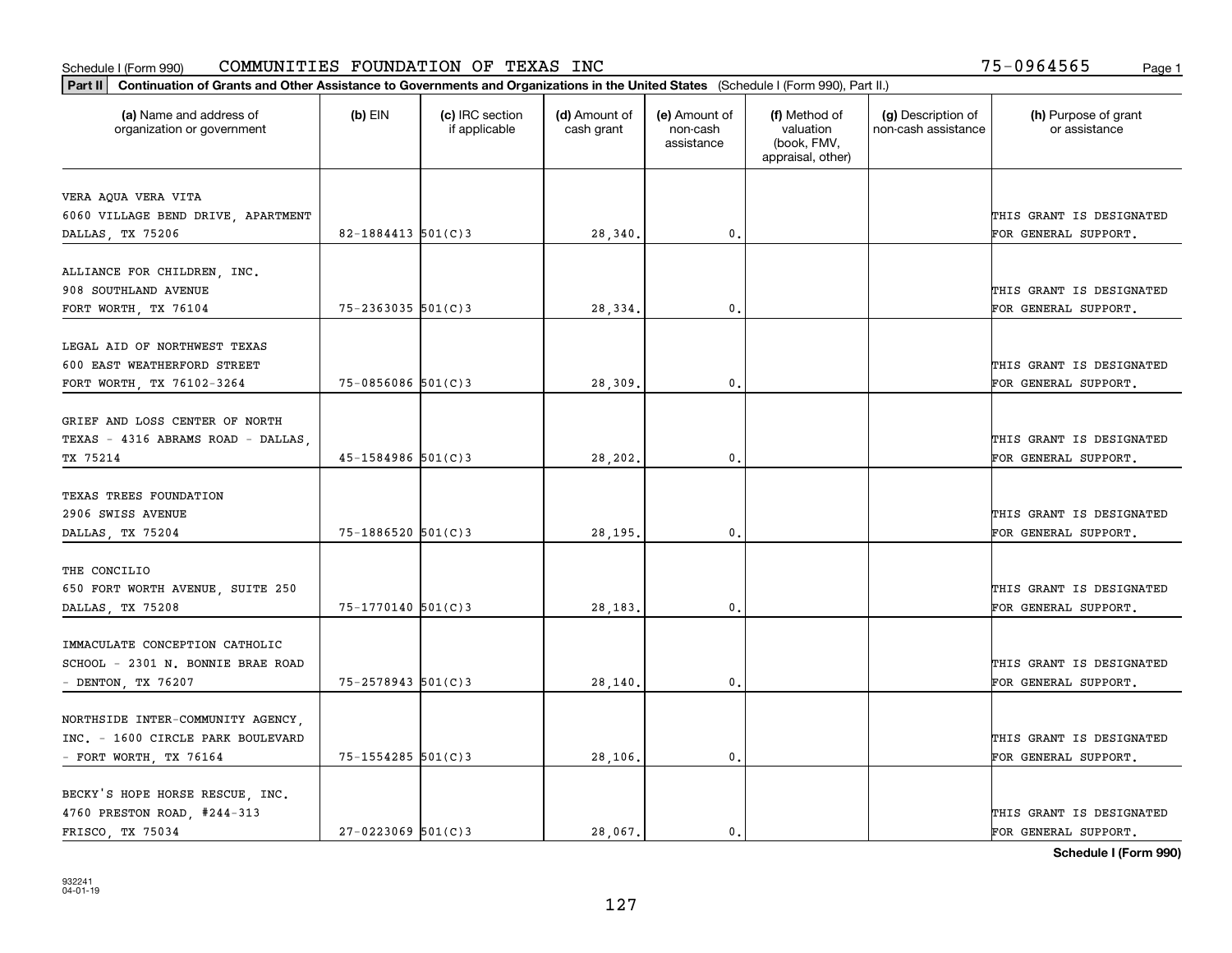|                                                           | Part II   Continuation of Grants and Other Assistance to Governments and Organizations in the United States (Schedule I (Form 990), Part II.) |                                  |                             |                                         |                                                                |                                           |                                       |  |  |  |
|-----------------------------------------------------------|-----------------------------------------------------------------------------------------------------------------------------------------------|----------------------------------|-----------------------------|-----------------------------------------|----------------------------------------------------------------|-------------------------------------------|---------------------------------------|--|--|--|
| (a) Name and address of<br>organization or government     | $(b)$ EIN                                                                                                                                     | (c) IRC section<br>if applicable | (d) Amount of<br>cash grant | (e) Amount of<br>non-cash<br>assistance | (f) Method of<br>valuation<br>(book, FMV,<br>appraisal, other) | (g) Description of<br>non-cash assistance | (h) Purpose of grant<br>or assistance |  |  |  |
|                                                           |                                                                                                                                               |                                  |                             |                                         |                                                                |                                           |                                       |  |  |  |
| TEXAS RANGERS BASEBALL FOUNDATION                         |                                                                                                                                               |                                  |                             |                                         |                                                                |                                           |                                       |  |  |  |
| 734 STADIUM DRIVE                                         |                                                                                                                                               |                                  |                             |                                         |                                                                |                                           | THIS GRANT IS DESIGNATED              |  |  |  |
| ARLINGTON, TX 76011                                       | 75-2404714 501(C)3                                                                                                                            |                                  | 27,971.                     | $\mathfrak{o}$ .                        |                                                                |                                           | FOR GENERAL SUPPORT.                  |  |  |  |
|                                                           |                                                                                                                                               |                                  |                             |                                         |                                                                |                                           |                                       |  |  |  |
| BRIDGES SAFEHOUSE, INC.<br>306 HARDY STREET               |                                                                                                                                               |                                  |                             |                                         |                                                                |                                           |                                       |  |  |  |
|                                                           |                                                                                                                                               |                                  |                             |                                         |                                                                |                                           | THIS GRANT IS DESIGNATED              |  |  |  |
| CEDAR HILL, TX 75104<br>TEXAS COMPANION ANIMAL RESOURCE & | $75 - 2864224$ 501(C)3                                                                                                                        |                                  | 27,927                      | 0.                                      |                                                                |                                           | FOR GENERAL SUPPORT.                  |  |  |  |
|                                                           |                                                                                                                                               |                                  |                             |                                         |                                                                |                                           |                                       |  |  |  |
| EDUCATION SOCIETY - 18484 PRESTON                         |                                                                                                                                               |                                  |                             |                                         |                                                                |                                           |                                       |  |  |  |
| ROAD, SUITE 102, PMB 169 - DALLAS,                        |                                                                                                                                               |                                  |                             |                                         |                                                                |                                           | THIS GRANT IS DESIGNATED              |  |  |  |
| TX 75252                                                  | $75 - 2489842$ 501(C)3                                                                                                                        |                                  | 27,850.                     | $\mathfrak{o}$ .                        |                                                                |                                           | FOR GENERAL SUPPORT.                  |  |  |  |
| ARLINGTON MASTER CHORALE                                  |                                                                                                                                               |                                  |                             |                                         |                                                                |                                           |                                       |  |  |  |
| P.O. BOX 459                                              |                                                                                                                                               |                                  |                             |                                         |                                                                |                                           | THIS GRANT IS DESIGNATED              |  |  |  |
|                                                           |                                                                                                                                               |                                  |                             | 0.                                      |                                                                |                                           |                                       |  |  |  |
| ARLINGTON, TX 76004                                       | $23 - 7390028$ 501(C)3                                                                                                                        |                                  | 27,574.                     |                                         |                                                                |                                           | FOR GENERAL SUPPORT.                  |  |  |  |
| <b>COVENTRY RESERVE</b>                                   |                                                                                                                                               |                                  |                             |                                         |                                                                |                                           |                                       |  |  |  |
| P.O. BOX 1134 2004 PARKER ROAD                            |                                                                                                                                               |                                  |                             |                                         |                                                                |                                           | THIS GRANT IS DESIGNATED              |  |  |  |
|                                                           | $20 - 0476382$ 501(C)3                                                                                                                        |                                  |                             | 0.                                      |                                                                |                                           | FOR GENERAL SUPPORT.                  |  |  |  |
| WYLIE, TX 75098                                           |                                                                                                                                               |                                  | 27,515.                     |                                         |                                                                |                                           |                                       |  |  |  |
| THANKS-GIVING FOUNDATION                                  |                                                                                                                                               |                                  |                             |                                         |                                                                |                                           |                                       |  |  |  |
| 1627 PACIFIC AVENUE                                       |                                                                                                                                               |                                  |                             |                                         |                                                                |                                           | THIS GRANT IS DESIGNATED              |  |  |  |
| DALLAS, TX 75201                                          | $75 - 6036406$ 501(C)3                                                                                                                        |                                  | 27,514.                     | 0.                                      |                                                                |                                           | FOR GENERAL SUPPORT.                  |  |  |  |
|                                                           |                                                                                                                                               |                                  |                             |                                         |                                                                |                                           |                                       |  |  |  |
| FRISCO STUDENT FASTPACS                                   |                                                                                                                                               |                                  |                             |                                         |                                                                |                                           |                                       |  |  |  |
| 124 ROSE LANE, SUITE 603                                  |                                                                                                                                               |                                  |                             |                                         |                                                                |                                           | THIS GRANT IS DESIGNATED              |  |  |  |
| FRISCO, TX 75034                                          | $46 - 4148733$ 501(C)3                                                                                                                        |                                  | 27,465.                     | 0.                                      |                                                                |                                           | FOR GENERAL SUPPORT.                  |  |  |  |
|                                                           |                                                                                                                                               |                                  |                             |                                         |                                                                |                                           |                                       |  |  |  |
| JORDAN ELIZABETH HARRIS FOUNDATION                        |                                                                                                                                               |                                  |                             |                                         |                                                                |                                           |                                       |  |  |  |
| 2830 SOUTH HULEN STREET, SUITE #139                       |                                                                                                                                               |                                  |                             |                                         |                                                                |                                           | THIS GRANT IS DESIGNATED              |  |  |  |
|                                                           | $46 - 5708450$ 501(C)3                                                                                                                        |                                  |                             | $\mathbf{0}$ .                          |                                                                |                                           |                                       |  |  |  |
| FORT WORTH, TX 76109                                      |                                                                                                                                               |                                  | 27,350.                     |                                         |                                                                |                                           | FOR GENERAL SUPPORT.                  |  |  |  |
| VETERANS CENTER OF NORTH TEXAS,                           |                                                                                                                                               |                                  |                             |                                         |                                                                |                                           |                                       |  |  |  |
| INC. - 900 E. PARK BOULEVARD,                             |                                                                                                                                               |                                  |                             |                                         |                                                                |                                           | THIS GRANT IS DESIGNATED              |  |  |  |
| SUITE 170 - PLANO, TX 75074                               | $47 - 1465856$ 501(C)3                                                                                                                        |                                  | 27.347.                     | $\mathbf{0}$ .                          |                                                                |                                           | FOR GENERAL SUPPORT.                  |  |  |  |
|                                                           |                                                                                                                                               |                                  |                             |                                         |                                                                |                                           |                                       |  |  |  |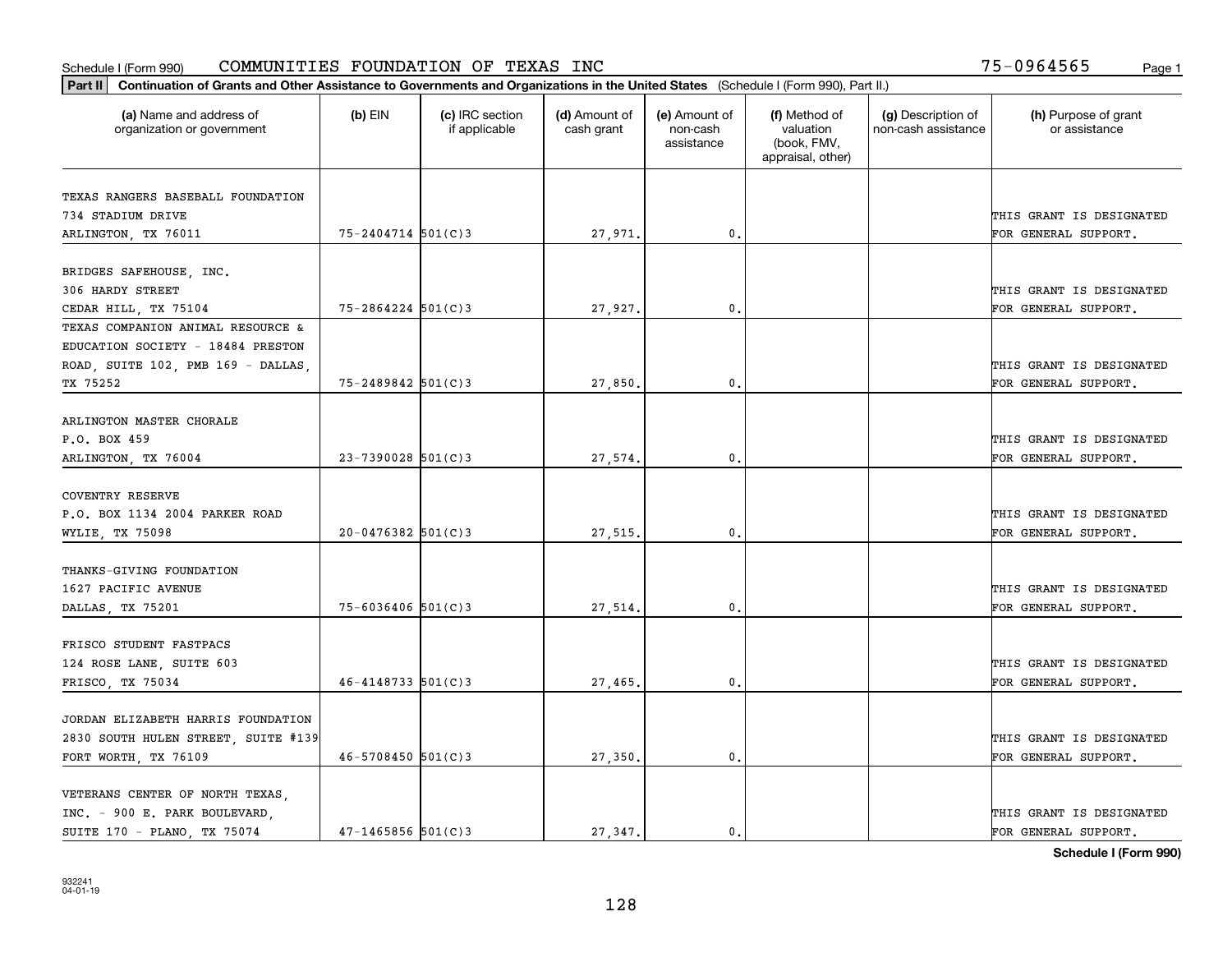|                                                       | Part II   Continuation of Grants and Other Assistance to Governments and Organizations in the United States (Schedule I (Form 990), Part II.) |                                  |                             |                                         |                                                                |                                           |                                       |  |  |  |  |
|-------------------------------------------------------|-----------------------------------------------------------------------------------------------------------------------------------------------|----------------------------------|-----------------------------|-----------------------------------------|----------------------------------------------------------------|-------------------------------------------|---------------------------------------|--|--|--|--|
| (a) Name and address of<br>organization or government | $(b)$ EIN                                                                                                                                     | (c) IRC section<br>if applicable | (d) Amount of<br>cash grant | (e) Amount of<br>non-cash<br>assistance | (f) Method of<br>valuation<br>(book, FMV,<br>appraisal, other) | (g) Description of<br>non-cash assistance | (h) Purpose of grant<br>or assistance |  |  |  |  |
|                                                       |                                                                                                                                               |                                  |                             |                                         |                                                                |                                           |                                       |  |  |  |  |
| DALLAS CHRISTIAN WOMEN'S JOB                          |                                                                                                                                               |                                  |                             |                                         |                                                                |                                           | THIS GRANT IS DESIGNATED              |  |  |  |  |
| CORPS, INC. - P.O. BOX 181451 -                       | 75-2924518 501(C)3                                                                                                                            |                                  |                             | 0.                                      |                                                                |                                           |                                       |  |  |  |  |
| DALLAS, TX 75218-1451                                 |                                                                                                                                               |                                  | 27,208.                     |                                         |                                                                |                                           | FOR GENERAL SUPPORT.                  |  |  |  |  |
| DALLAS COUNTY HERITAGE SOCIETY,                       |                                                                                                                                               |                                  |                             |                                         |                                                                |                                           |                                       |  |  |  |  |
| INC - 1515 S HARWOOD STREET -                         |                                                                                                                                               |                                  |                             |                                         |                                                                |                                           | THIS GRANT IS DESIGNATED              |  |  |  |  |
| DALLAS, TX 75215-1204                                 | 75-6057722 501(C)3                                                                                                                            |                                  | 27,085.                     | 0.                                      |                                                                |                                           | FOR GENERAL SUPPORT.                  |  |  |  |  |
|                                                       |                                                                                                                                               |                                  |                             |                                         |                                                                |                                           |                                       |  |  |  |  |
| PRESERVATION DALLAS                                   |                                                                                                                                               |                                  |                             |                                         |                                                                |                                           |                                       |  |  |  |  |
| 2922 SWISS AVENUE                                     |                                                                                                                                               |                                  |                             |                                         |                                                                |                                           | THIS GRANT IS DESIGNATED              |  |  |  |  |
| DALLAS, TX 75204-5928                                 | $23 - 7258521$ 501(C)3                                                                                                                        |                                  | 27,082.                     | $\mathbf{0}$ .                          |                                                                |                                           | FOR GENERAL SUPPORT.                  |  |  |  |  |
|                                                       |                                                                                                                                               |                                  |                             |                                         |                                                                |                                           |                                       |  |  |  |  |
| SAINT FRANCIS MONTESSORI                              |                                                                                                                                               |                                  |                             |                                         |                                                                |                                           |                                       |  |  |  |  |
| 1412 E. UNION BOWER ROAD                              |                                                                                                                                               |                                  |                             |                                         |                                                                |                                           | THIS GRANT IS DESIGNATED              |  |  |  |  |
| IRVING, TX 75061                                      | $26 - 4141394$ 501(C)3                                                                                                                        |                                  | 27,035.                     | 0.                                      |                                                                |                                           | FOR GENERAL SUPPORT.                  |  |  |  |  |
| HELPING EVERYONE REACH OUTSTANDING                    |                                                                                                                                               |                                  |                             |                                         |                                                                |                                           |                                       |  |  |  |  |
| EDUCATIONAL SUCCESS - 101 S. COIT                     |                                                                                                                                               |                                  |                             |                                         |                                                                |                                           |                                       |  |  |  |  |
| ROAD, SUITE 36-348 - DALLAS, TX                       |                                                                                                                                               |                                  |                             |                                         |                                                                |                                           | THIS GRANT IS DESIGNATED              |  |  |  |  |
| 75248                                                 | $46 - 3401959$ 501(C)3                                                                                                                        |                                  | 27,016.                     | 0.                                      |                                                                |                                           | FOR GENERAL SUPPORT.                  |  |  |  |  |
|                                                       |                                                                                                                                               |                                  |                             |                                         |                                                                |                                           |                                       |  |  |  |  |
| SOUTH DALLAS COMMUNITY SCHOOL                         |                                                                                                                                               |                                  |                             |                                         |                                                                |                                           |                                       |  |  |  |  |
| 1819 MARTIN LUTHER KING JR. BLVD.                     |                                                                                                                                               |                                  |                             |                                         |                                                                |                                           | THIS GRANT IS DESIGNATED              |  |  |  |  |
| DALLAS, TX 75215                                      | 83-1363524 $501(C)$ 3                                                                                                                         |                                  | 27,004.                     | 0.                                      |                                                                |                                           | FOR GENERAL SUPPORT.                  |  |  |  |  |
|                                                       |                                                                                                                                               |                                  |                             |                                         |                                                                |                                           |                                       |  |  |  |  |
| LEGACY AT MIDTOWN PARK, INC.                          |                                                                                                                                               |                                  |                             |                                         |                                                                |                                           |                                       |  |  |  |  |
| 6101 OHIO DRIVE, SUITE 100                            |                                                                                                                                               |                                  |                             |                                         |                                                                |                                           | THIS GRANT IS DESIGNATED              |  |  |  |  |
| PLANO, TX 75024                                       | $47 - 2890521$ 501(C)3                                                                                                                        |                                  | 27,000.                     | $\mathbf{0}$ .                          |                                                                |                                           | FOR GENERAL SUPPORT.                  |  |  |  |  |
|                                                       |                                                                                                                                               |                                  |                             |                                         |                                                                |                                           |                                       |  |  |  |  |
| MEMORIAL SLOAN-KETTERING CANCER                       |                                                                                                                                               |                                  |                             |                                         |                                                                |                                           |                                       |  |  |  |  |
| CENTER - P.O. BOX 27106 - NEW                         |                                                                                                                                               |                                  |                             |                                         |                                                                |                                           | THIS GRANT IS DESIGNATED              |  |  |  |  |
| YORK, NY 10087-7106                                   | $91 - 2154267$ 501(C)3                                                                                                                        |                                  | 27,000                      | 0.                                      |                                                                |                                           | FOR GENERAL SUPPORT.                  |  |  |  |  |
|                                                       |                                                                                                                                               |                                  |                             |                                         |                                                                |                                           |                                       |  |  |  |  |
| SEAL LEGACY FOUNDATION                                |                                                                                                                                               |                                  |                             |                                         |                                                                |                                           |                                       |  |  |  |  |
| 2525 WALLINGWOOD DRIVE BUILDING 1,                    |                                                                                                                                               |                                  |                             |                                         |                                                                |                                           | THIS GRANT IS DESIGNATED              |  |  |  |  |
| AUSTIN, TX 78746                                      | $45 - 3117712$ 501(C)3                                                                                                                        |                                  | 27,000.                     | $\mathbf{0}$ .                          |                                                                |                                           | FOR GENERAL SUPPORT.                  |  |  |  |  |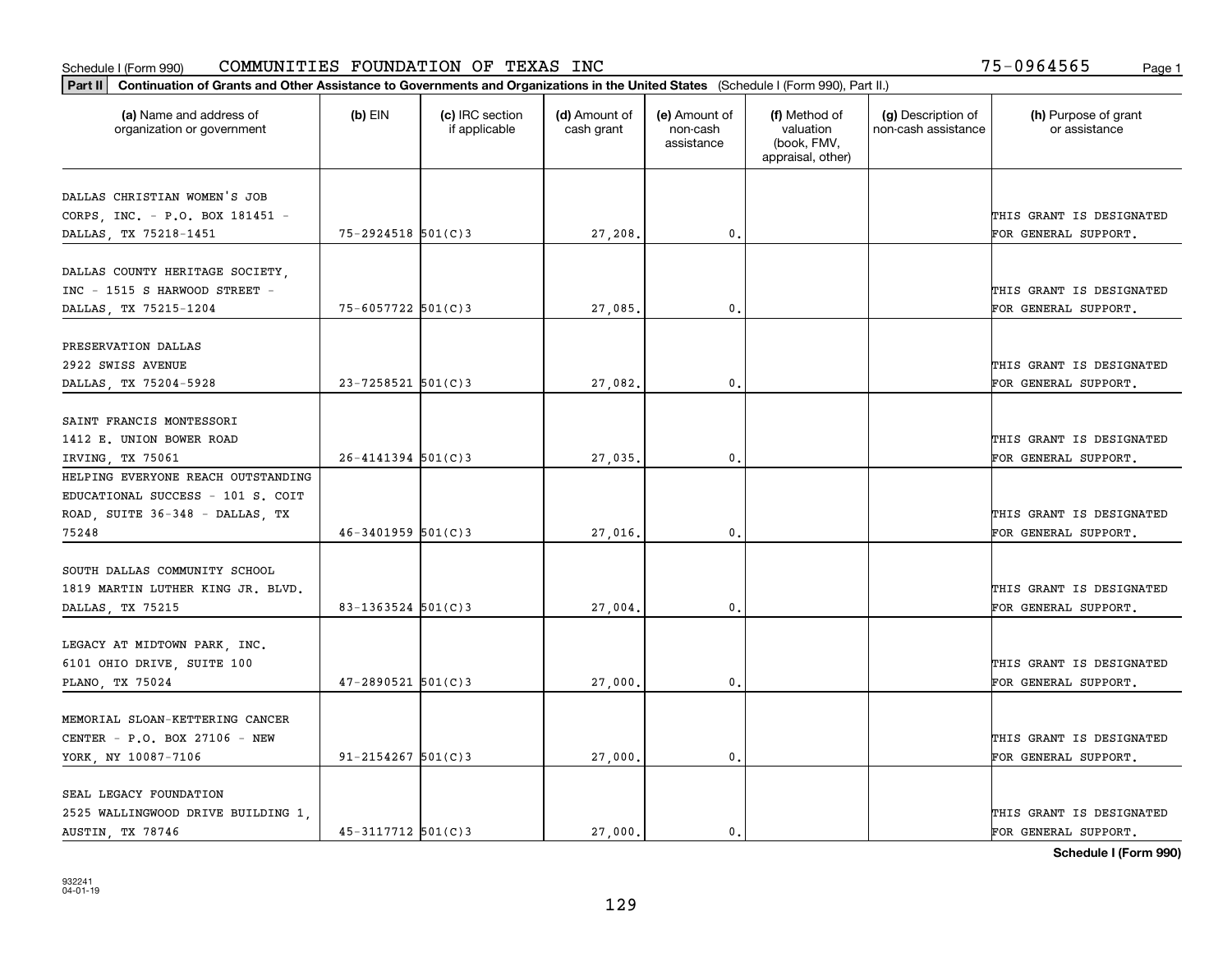| Part II   Continuation of Grants and Other Assistance to Governments and Organizations in the United States (Schedule I (Form 990), Part II.) |                        |                                  |                             |                                         |                                                                |                                           |                                       |
|-----------------------------------------------------------------------------------------------------------------------------------------------|------------------------|----------------------------------|-----------------------------|-----------------------------------------|----------------------------------------------------------------|-------------------------------------------|---------------------------------------|
| (a) Name and address of<br>organization or government                                                                                         | $(b)$ EIN              | (c) IRC section<br>if applicable | (d) Amount of<br>cash grant | (e) Amount of<br>non-cash<br>assistance | (f) Method of<br>valuation<br>(book, FMV,<br>appraisal, other) | (g) Description of<br>non-cash assistance | (h) Purpose of grant<br>or assistance |
| THE HERITAGE FOUNDATION                                                                                                                       |                        |                                  |                             |                                         |                                                                |                                           |                                       |
| P.O. BOX 97057                                                                                                                                |                        |                                  |                             |                                         |                                                                |                                           | THIS GRANT IS DESIGNATED              |
| WASHINGTON, DC 20090-7057                                                                                                                     | 23-7327730 501(C)3     |                                  | 27,000.                     | 0.                                      |                                                                |                                           | FOR GENERAL SUPPORT.                  |
|                                                                                                                                               |                        |                                  |                             |                                         |                                                                |                                           |                                       |
| CHAMBERLAIN BALLET                                                                                                                            |                        |                                  |                             |                                         |                                                                |                                           |                                       |
| 1404 GABLES COURT, SUITE 101                                                                                                                  |                        |                                  |                             |                                         |                                                                |                                           | THIS GRANT IS DESIGNATED              |
| PLANO, TX 75075                                                                                                                               | $75 - 1973750$ 501(C)3 |                                  | 26,976.                     | 0.                                      |                                                                |                                           | FOR GENERAL SUPPORT.                  |
|                                                                                                                                               |                        |                                  |                             |                                         |                                                                |                                           |                                       |
| SAMMONS CENTER FOR THE ARTS                                                                                                                   |                        |                                  |                             |                                         |                                                                |                                           |                                       |
| 3630 HARRY HINES BOULEVARD                                                                                                                    |                        |                                  |                             |                                         |                                                                |                                           | THIS GRANT IS DESIGNATED              |
| DALLAS, TX 75219                                                                                                                              | $75 - 1785673$ 501(C)3 |                                  | 26,956.                     | $\mathbf{0}$ .                          |                                                                |                                           | FOR GENERAL SUPPORT.                  |
| THE LONE STAR BULLDOG CLUB, INC.                                                                                                              |                        |                                  |                             |                                         |                                                                |                                           |                                       |
| P.O. BOX 560523                                                                                                                               |                        |                                  |                             |                                         |                                                                |                                           | THIS GRANT IS DESIGNATED              |
| DALLAS, TX 75356                                                                                                                              | 75-2684942 501(C)3     |                                  | 26,845.                     | $\mathbf{0}$                            |                                                                |                                           | FOR GENERAL SUPPORT.                  |
|                                                                                                                                               |                        |                                  |                             |                                         |                                                                |                                           |                                       |
| ST. MARK CATHOLIC SCHOOL                                                                                                                      |                        |                                  |                             |                                         |                                                                |                                           |                                       |
| 1201 ALMA DRIVE                                                                                                                               |                        |                                  |                             |                                         |                                                                |                                           | THIS GRANT IS DESIGNATED              |
| PLANO, TX 75075                                                                                                                               | $80 - 0518681$ 501(C)3 |                                  | 26,840                      | $\mathbf{0}$                            |                                                                |                                           | FOR GENERAL SUPPORT.                  |
|                                                                                                                                               |                        |                                  |                             |                                         |                                                                |                                           |                                       |
| HOPE COTTAGE, INC.                                                                                                                            |                        |                                  |                             |                                         |                                                                |                                           |                                       |
| 609 TEXAS STREET                                                                                                                              |                        |                                  |                             |                                         |                                                                |                                           | THIS GRANT IS DESIGNATED              |
| DALLAS, TX 75204                                                                                                                              | $75 - 0800652$ 501(C)3 |                                  | 26,837.                     | 0.                                      |                                                                |                                           | FOR GENERAL SUPPORT.                  |
|                                                                                                                                               |                        |                                  |                             |                                         |                                                                |                                           |                                       |
| SHARED HOUSING CENTER, INC.                                                                                                                   |                        |                                  |                             |                                         |                                                                |                                           |                                       |
| 402 N. GOOD LATIMER EXPRESSWAY                                                                                                                |                        |                                  |                             |                                         |                                                                |                                           | THIS GRANT IS DESIGNATED              |
| DALLAS, TX 75204                                                                                                                              | 75-2137522 501(C)3     |                                  | 26,637.                     | $^{\rm 0}$ .                            |                                                                |                                           | FOR GENERAL SUPPORT.                  |
| SHEILA BAILEY MINISTRIES, INC.                                                                                                                |                        |                                  |                             |                                         |                                                                |                                           |                                       |
| P.O. BOX 3150                                                                                                                                 |                        |                                  |                             |                                         |                                                                |                                           | THIS GRANT IS DESIGNATED              |
| DESOTO, TX 75123                                                                                                                              | $27 - 2139433$ 501(C)3 |                                  | 26,563.                     | $\mathfrak{o}$ .                        |                                                                |                                           | FOR GENERAL SUPPORT.                  |
|                                                                                                                                               |                        |                                  |                             |                                         |                                                                |                                           |                                       |
| SAINT PAUL THE APOSTLE CATHOLIC                                                                                                               |                        |                                  |                             |                                         |                                                                |                                           |                                       |
| PARISH - 720 SOUTH FLOYD ROAD -                                                                                                               |                        |                                  |                             |                                         |                                                                |                                           | THIS GRANT IS DESIGNATED              |
| RICHARDSON, TX 75080                                                                                                                          | 75-1894126 501(C)3     |                                  | 26.349.                     | $\mathbf{0}$ .                          |                                                                |                                           | FOR GENERAL SUPPORT.                  |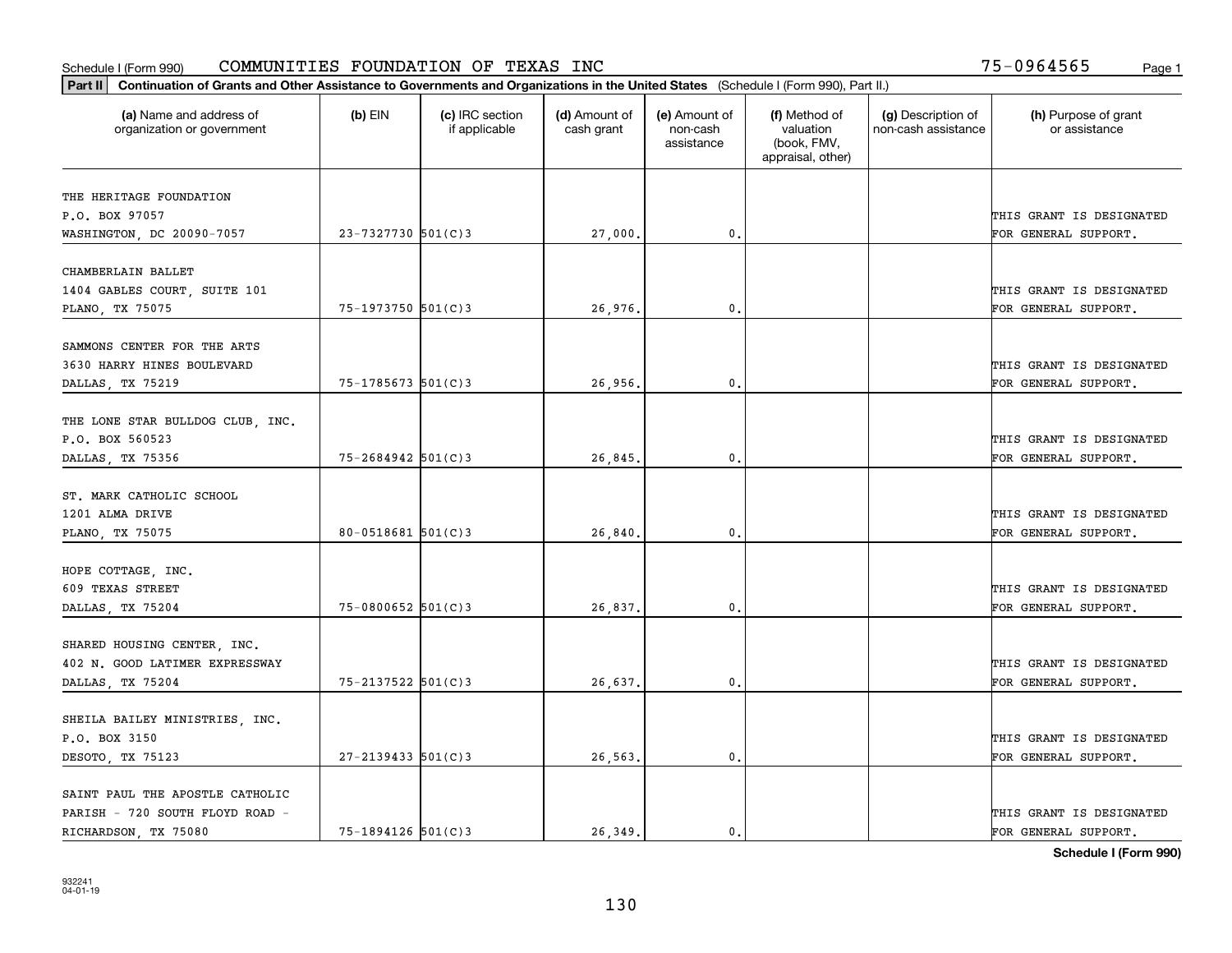| (a) Name and address of<br>organization or government | $(b)$ EIN               | (c) IRC section<br>if applicable | (d) Amount of<br>cash grant | (e) Amount of<br>non-cash | (f) Method of<br>valuation       | (g) Description of<br>non-cash assistance | (h) Purpose of grant<br>or assistance |
|-------------------------------------------------------|-------------------------|----------------------------------|-----------------------------|---------------------------|----------------------------------|-------------------------------------------|---------------------------------------|
|                                                       |                         |                                  |                             | assistance                | (book, FMV,<br>appraisal, other) |                                           |                                       |
| DME EXCHANGE OF DALLAS, INC.                          |                         |                                  |                             |                           |                                  |                                           |                                       |
| 12015 SHILOH DRIVE, SUITE 130                         |                         |                                  |                             |                           |                                  |                                           | THIS GRANT IS DESIGNATED              |
| DALLAS, TX 75228                                      | $45 - 2301719$ 501(C)3  |                                  | 26,221.                     | $\mathfrak{o}$ .          |                                  |                                           | FOR GENERAL SUPPORT.                  |
| PEGASUS FOUNDATION DALLAS                             |                         |                                  |                             |                           |                                  |                                           |                                       |
| INSTITUTE OF HUMANITIES & CULTURE                     |                         |                                  |                             |                           |                                  |                                           |                                       |
| - 2719 ROUTH STREET - DALLAS, TX                      |                         |                                  |                             |                           |                                  |                                           | THIS GRANT IS DESIGNATED              |
| 75201                                                 | $75 - 1721049$ 501(C)3  |                                  | 26,171                      | 0.                        |                                  |                                           | FOR GENERAL SUPPORT.                  |
| BAYLOR UNIVERSITY                                     |                         |                                  |                             |                           |                                  |                                           |                                       |
| OFFICE OF DEVELOPMENT ONE BEAR                        |                         |                                  |                             |                           |                                  |                                           |                                       |
| PLACE, #97050 - WACO, TX                              |                         |                                  |                             |                           |                                  |                                           | THIS GRANT IS DESIGNATED              |
| 76798-7050                                            | 74-1159753 501(C)3      |                                  | 26,000.                     | 0.                        |                                  |                                           | FOR GENERAL SUPPORT.                  |
|                                                       |                         |                                  |                             |                           |                                  |                                           |                                       |
| THE BIRTHDAY PARTY PROJECT                            |                         |                                  |                             |                           |                                  |                                           |                                       |
| 2143 FARRINGTON STREET                                |                         |                                  |                             |                           |                                  |                                           | THIS GRANT IS DESIGNATED              |
| DALLAS, TX 75207                                      | $45 - 4239630$ 501(C)3  |                                  | 25,989.                     | 0.                        |                                  |                                           | FOR GENERAL SUPPORT.                  |
|                                                       |                         |                                  |                             |                           |                                  |                                           |                                       |
| HEROES ON THE WATER                                   |                         |                                  |                             |                           |                                  |                                           |                                       |
| 101-C N GREENVILLE AVENUE, #55                        |                         |                                  |                             |                           |                                  |                                           | THIS GRANT IS DESIGNATED              |
| ALLEN, TX 75002                                       | $13 - 4367788$ 501(C) 3 |                                  | 25,970.                     | 0.                        |                                  |                                           | FOR GENERAL SUPPORT.                  |
|                                                       |                         |                                  |                             |                           |                                  |                                           |                                       |
| TARRANT COUNTY ACADEMY OF MEDICINE                    |                         |                                  |                             |                           |                                  |                                           |                                       |
| 555 HEMPHILL ST                                       |                         |                                  |                             |                           |                                  |                                           | THIS GRANT IS DESIGNATED              |
| FORT WORTH, TX 76104                                  | $75 - 1008434$ 501(C)3  |                                  | 25,926,                     | 0.                        |                                  |                                           | FOR GENERAL SUPPORT.                  |
| GATEWAY OF GRACE                                      |                         |                                  |                             |                           |                                  |                                           |                                       |
| P.O. BOX 224582                                       |                         |                                  |                             |                           |                                  |                                           | THIS GRANT IS DESIGNATED              |
|                                                       | $47-1922215$ 501(C)3    |                                  |                             | $\mathfrak{o}$ .          |                                  |                                           | FOR GENERAL SUPPORT.                  |
| DALLAS, TX 75222                                      |                         |                                  | 25,899.                     |                           |                                  |                                           |                                       |
| RESTORED HOPE MINISTRIES                              |                         |                                  |                             |                           |                                  |                                           |                                       |
| 4301 BRYAN STREET, SUITE 204                          |                         |                                  |                             |                           |                                  |                                           | THIS GRANT IS DESIGNATED              |
| DALLAS, TX 75204                                      | $45 - 5457155$ 501(C)3  |                                  | 25,818.                     | $\mathbf{0}$              |                                  |                                           | FOR GENERAL SUPPORT.                  |
|                                                       |                         |                                  |                             |                           |                                  |                                           |                                       |
| FAMILY PROMISE OF COLLIN COUNTY                       |                         |                                  |                             |                           |                                  |                                           |                                       |
| PO BOX 1601                                           |                         |                                  |                             |                           |                                  |                                           | THIS GRANT IS DESIGNATED              |
| ALLEN TX 75013-0027                                   | $26 - 3417504$ 501(C)3  |                                  | 25.764.                     | $\mathbf{0}$ .            |                                  |                                           | FOR GENERAL SUPPORT.                  |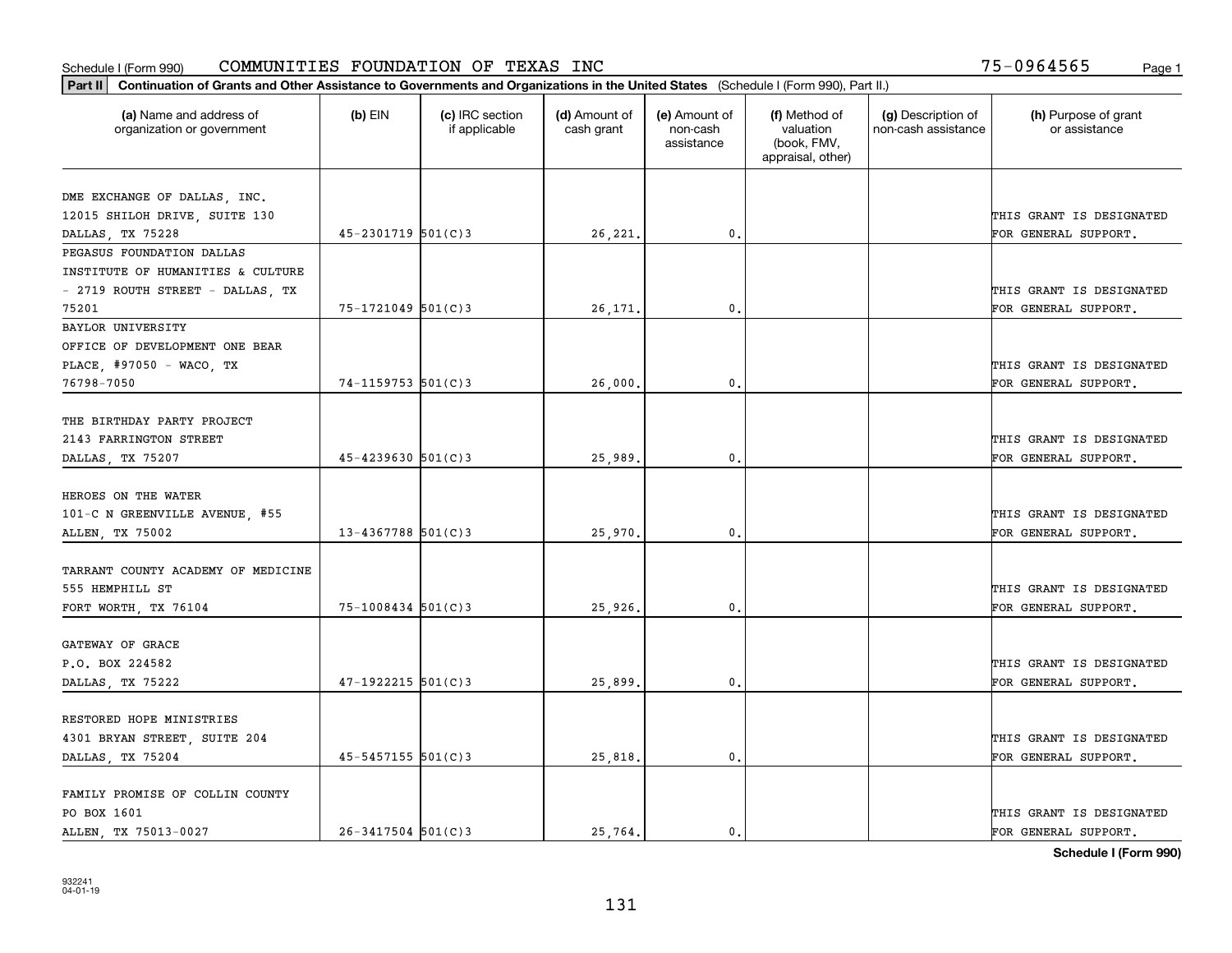|                                                       | Part II   Continuation of Grants and Other Assistance to Governments and Organizations in the United States (Schedule I (Form 990), Part II.) |                                  |                             |                                         |                                                                |                                           |                                       |  |  |  |  |
|-------------------------------------------------------|-----------------------------------------------------------------------------------------------------------------------------------------------|----------------------------------|-----------------------------|-----------------------------------------|----------------------------------------------------------------|-------------------------------------------|---------------------------------------|--|--|--|--|
| (a) Name and address of<br>organization or government | $(b)$ EIN                                                                                                                                     | (c) IRC section<br>if applicable | (d) Amount of<br>cash grant | (e) Amount of<br>non-cash<br>assistance | (f) Method of<br>valuation<br>(book, FMV,<br>appraisal, other) | (g) Description of<br>non-cash assistance | (h) Purpose of grant<br>or assistance |  |  |  |  |
| COMMUNITY GARDEN KITCHEN OF COLLIN                    |                                                                                                                                               |                                  |                             |                                         |                                                                |                                           |                                       |  |  |  |  |
| COUNTY, INC. - P.O. BOX 1881 -                        |                                                                                                                                               |                                  |                             |                                         |                                                                |                                           | THIS GRANT IS DESIGNATED              |  |  |  |  |
| MCKINNEY, TX 75070                                    | $81 - 1952191$ 501(C)3                                                                                                                        |                                  | 25,753.                     | 0.                                      |                                                                |                                           | FOR GENERAL SUPPORT.                  |  |  |  |  |
|                                                       |                                                                                                                                               |                                  |                             |                                         |                                                                |                                           |                                       |  |  |  |  |
| CARROLL EDUCATION FOUNDATION, INC.                    |                                                                                                                                               |                                  |                             |                                         |                                                                |                                           |                                       |  |  |  |  |
| P.O. BOX 93041                                        |                                                                                                                                               |                                  |                             |                                         |                                                                |                                           | THIS GRANT IS DESIGNATED              |  |  |  |  |
| SOUTHLAKE, TX 76092                                   | $75 - 2638646$ 501(C)3                                                                                                                        |                                  | 25,749.                     | 0.                                      |                                                                |                                           | FOR GENERAL SUPPORT.                  |  |  |  |  |
|                                                       |                                                                                                                                               |                                  |                             |                                         |                                                                |                                           |                                       |  |  |  |  |
| BRITTANY RESCUE IN TEXAS                              |                                                                                                                                               |                                  |                             |                                         |                                                                |                                           |                                       |  |  |  |  |
| 6616 TRAIL LAKE DRIVE                                 |                                                                                                                                               |                                  |                             |                                         |                                                                |                                           | THIS GRANT IS DESIGNATED              |  |  |  |  |
| FORT WORTH, TX 76133                                  | $45 - 0612887$ 501(C)3                                                                                                                        |                                  | 25,745.                     | $\mathfrak{o}$ .                        |                                                                |                                           | FOR GENERAL SUPPORT.                  |  |  |  |  |
| CRISTO REY FORT WORTH CATHOLIC                        |                                                                                                                                               |                                  |                             |                                         |                                                                |                                           |                                       |  |  |  |  |
| HIGH SCHOOL, INC. - 1007 EAST                         |                                                                                                                                               |                                  |                             |                                         |                                                                |                                           |                                       |  |  |  |  |
| TERRELL AVENUE - FORT WORTH, TX                       |                                                                                                                                               |                                  |                             |                                         |                                                                |                                           | THIS GRANT IS DESIGNATED              |  |  |  |  |
| 76104                                                 | $47 - 4720831$ 501(C)3                                                                                                                        |                                  | 25,675.                     | 0.                                      |                                                                |                                           | FOR GENERAL SUPPORT.                  |  |  |  |  |
| WATERTOWER THEATRE, INC.                              |                                                                                                                                               |                                  |                             |                                         |                                                                |                                           |                                       |  |  |  |  |
| 15650 ADDISON ROAD                                    |                                                                                                                                               |                                  |                             |                                         |                                                                |                                           | THIS GRANT IS DESIGNATED              |  |  |  |  |
| ADDISON, TX 75001                                     | $75 - 1559945$ 501(C)3                                                                                                                        |                                  | 25,584.                     | 0                                       |                                                                |                                           | FOR GENERAL SUPPORT.                  |  |  |  |  |
|                                                       |                                                                                                                                               |                                  |                             |                                         |                                                                |                                           |                                       |  |  |  |  |
| NATIONAL NETWORK OF ABORTION FUNDS                    |                                                                                                                                               |                                  |                             |                                         |                                                                |                                           |                                       |  |  |  |  |
| P.O. BOX 227336                                       |                                                                                                                                               |                                  |                             |                                         |                                                                |                                           | THIS GRANT IS DESIGNATED              |  |  |  |  |
| DALLAS, TX 75222                                      | $11-3736286$ 501(C)3                                                                                                                          |                                  | 25,496.                     | $\mathbf{0}$                            |                                                                |                                           | FOR GENERAL SUPPORT.                  |  |  |  |  |
|                                                       |                                                                                                                                               |                                  |                             |                                         |                                                                |                                           |                                       |  |  |  |  |
| FIRST PRESBYTERIAN CHURCH OF                          |                                                                                                                                               |                                  |                             |                                         |                                                                |                                           |                                       |  |  |  |  |
| RICHARDSON - 271 NORTH WALTON                         |                                                                                                                                               |                                  |                             |                                         |                                                                |                                           | THIS GRANT IS DESIGNATED              |  |  |  |  |
| STREET - RICHARDSON, TX 75081                         | $75 - 6004478$ 501(C)3                                                                                                                        |                                  | 25,464.                     | $\mathbf{0}$ .                          |                                                                |                                           | FOR GENERAL SUPPORT.                  |  |  |  |  |
|                                                       |                                                                                                                                               |                                  |                             |                                         |                                                                |                                           |                                       |  |  |  |  |
| INTERFACED MINISTRIES, INC.                           |                                                                                                                                               |                                  |                             |                                         |                                                                |                                           |                                       |  |  |  |  |
| 2911 TURTLE CREEK BOULEVARD, 3RD FL                   |                                                                                                                                               |                                  |                             |                                         |                                                                |                                           | THIS GRANT IS DESIGNATED              |  |  |  |  |
| DALLAS, TX 75219                                      | $46 - 3528583$ 501(C) 3                                                                                                                       |                                  | 25,100.                     | $\mathfrak{o}$ .                        |                                                                |                                           | FOR GENERAL SUPPORT.                  |  |  |  |  |
| SENIOR LINK MIDLAND                                   |                                                                                                                                               |                                  |                             |                                         |                                                                |                                           |                                       |  |  |  |  |
| P.O. BOX 80519                                        |                                                                                                                                               |                                  |                             |                                         |                                                                |                                           | THIS GRANT IS DESIGNATED              |  |  |  |  |
| MIDLAND, TX 79708-0519                                | $75 - 1899190$ 501(C)3                                                                                                                        |                                  | 25.017.                     | $\mathfrak{o}$ .                        |                                                                |                                           | FOR GENERAL SUPPORT.                  |  |  |  |  |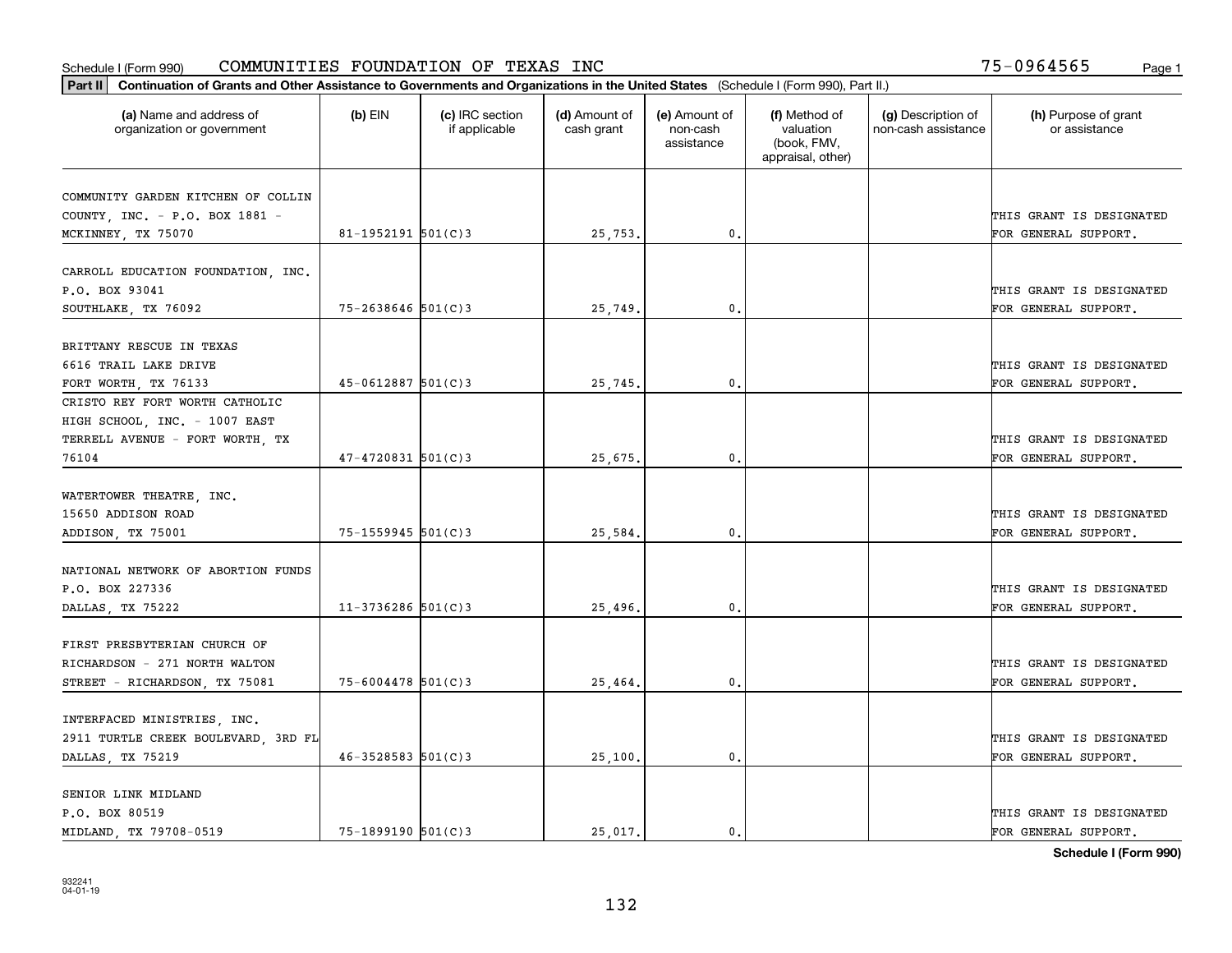| Part II   Continuation of Grants and Other Assistance to Governments and Organizations in the United States (Schedule I (Form 990), Part II.) |                        |                                  |                             |                                         |                                                                |                                           |                                       |
|-----------------------------------------------------------------------------------------------------------------------------------------------|------------------------|----------------------------------|-----------------------------|-----------------------------------------|----------------------------------------------------------------|-------------------------------------------|---------------------------------------|
| (a) Name and address of<br>organization or government                                                                                         | $(b)$ EIN              | (c) IRC section<br>if applicable | (d) Amount of<br>cash grant | (e) Amount of<br>non-cash<br>assistance | (f) Method of<br>valuation<br>(book, FMV,<br>appraisal, other) | (g) Description of<br>non-cash assistance | (h) Purpose of grant<br>or assistance |
| BERKELEY REPERTORY THEATRE                                                                                                                    |                        |                                  |                             |                                         |                                                                |                                           |                                       |
| DEVELOPMENT OFFICE 999 HARRISON STR                                                                                                           |                        |                                  |                             |                                         |                                                                |                                           | THIS GRANT IS DESIGNATED              |
| BERKELEY, CA 94710                                                                                                                            | 94-1679756 $501(C)3$   |                                  | 25,000.                     | $\mathbf{0}$ .                          |                                                                |                                           | FOR GENERAL SUPPORT.                  |
|                                                                                                                                               |                        |                                  |                             |                                         |                                                                |                                           |                                       |
| BUCKLEY SCHOOL IN THE CITY OF NEW                                                                                                             |                        |                                  |                             |                                         |                                                                |                                           |                                       |
| YORK - 113 EAST 73RD STREET - NEW                                                                                                             |                        |                                  |                             |                                         |                                                                |                                           | THIS GRANT IS DESIGNATED              |
| YORK, NY 10021                                                                                                                                | $13 - 1837409$ 501(C)3 |                                  | 25,000                      | 0.                                      |                                                                |                                           | FOR GENERAL SUPPORT.                  |
| CEDAR HILL INDEPENDENT SCHOOL                                                                                                                 |                        |                                  |                             |                                         |                                                                |                                           |                                       |
| DISTRICT - 285 UPTOWN BOULEVARD,                                                                                                              |                        |                                  |                             |                                         |                                                                |                                           |                                       |
| BUILDING 300 - CEDAR HILL, TX                                                                                                                 |                        |                                  |                             |                                         |                                                                |                                           | THIS GRANT IS DESIGNATED              |
| 75104                                                                                                                                         |                        | 115                              | 25,000                      | $\mathbf{0}$ .                          |                                                                |                                           | FOR GENERAL SUPPORT.                  |
|                                                                                                                                               |                        |                                  |                             |                                         |                                                                |                                           |                                       |
| CITY OF PORT ARTHUR                                                                                                                           |                        |                                  |                             |                                         |                                                                |                                           |                                       |
| 444 4TH STREET                                                                                                                                |                        |                                  |                             |                                         |                                                                |                                           | THIS GRANT IS DESIGNATED              |
| PORT ARTHUR, TX 77640                                                                                                                         | 74-6001885 115         |                                  | 25,000.                     | 0.                                      |                                                                |                                           | FOR GENERAL SUPPORT.                  |
|                                                                                                                                               |                        |                                  |                             |                                         |                                                                |                                           |                                       |
| CLEVELAND CLINIC FOUNDATION                                                                                                                   |                        |                                  |                             |                                         |                                                                |                                           |                                       |
| P.O. BOX 931517                                                                                                                               |                        |                                  |                             |                                         |                                                                |                                           | THIS GRANT IS DESIGNATED              |
| CLEVELAND, OH 44193                                                                                                                           | $34 - 0714585$ 501(C)3 |                                  | 25,000.                     | 0.                                      |                                                                |                                           | FOR GENERAL SUPPORT.                  |
|                                                                                                                                               |                        |                                  |                             |                                         |                                                                |                                           |                                       |
| DESOTO INDEPENDENT SCHOOL DISTRICT                                                                                                            |                        |                                  |                             |                                         |                                                                |                                           |                                       |
| 200 E. BELTLINE ROAD                                                                                                                          |                        |                                  |                             |                                         |                                                                |                                           | THIS GRANT IS DESIGNATED              |
| DESOTO, TX 75115                                                                                                                              | 75-6001316 115         |                                  | 25,000                      | 0.                                      |                                                                |                                           | FOR GENERAL SUPPORT.                  |
|                                                                                                                                               |                        |                                  |                             |                                         |                                                                |                                           |                                       |
| DREAMSPRING                                                                                                                                   |                        |                                  |                             |                                         |                                                                |                                           |                                       |
| 1808 SOUTH GOOD LATIMER EXPRESSWAY                                                                                                            |                        |                                  |                             |                                         |                                                                |                                           | THIS GRANT IS DESIGNATED              |
| DALLAS, TX 75226                                                                                                                              | $85 - 0417347$ 501(C)3 |                                  | 25,000.                     | $\mathbf{0}$ .                          |                                                                |                                           | FOR GENERAL SUPPORT.                  |
|                                                                                                                                               |                        |                                  |                             |                                         |                                                                |                                           |                                       |
| EDIFY                                                                                                                                         |                        |                                  |                             |                                         |                                                                |                                           |                                       |
| 8825 AERO DRIVE, SUITE 220                                                                                                                    |                        |                                  |                             |                                         |                                                                |                                           | THIS GRANT IS DESIGNATED              |
| SAN DIEGO, CA 92123                                                                                                                           | $27 - 0892545$ 501(C)3 |                                  | 25,000.                     | 0.                                      |                                                                |                                           | FOR GENERAL SUPPORT.                  |
|                                                                                                                                               |                        |                                  |                             |                                         |                                                                |                                           |                                       |
| FANNIN COMMUNITY FOUNDATION, INC.                                                                                                             |                        |                                  |                             |                                         |                                                                |                                           |                                       |
| 200 WEST 5TH STREET                                                                                                                           |                        |                                  |                             |                                         |                                                                |                                           | THIS GRANT IS DESIGNATED              |
| <b>BONHAM, TX 75418</b>                                                                                                                       | 75-2669872 501(C)3     |                                  | 25,000.                     | $\mathbf{0}$ .                          |                                                                |                                           | FOR GENERAL SUPPORT.                  |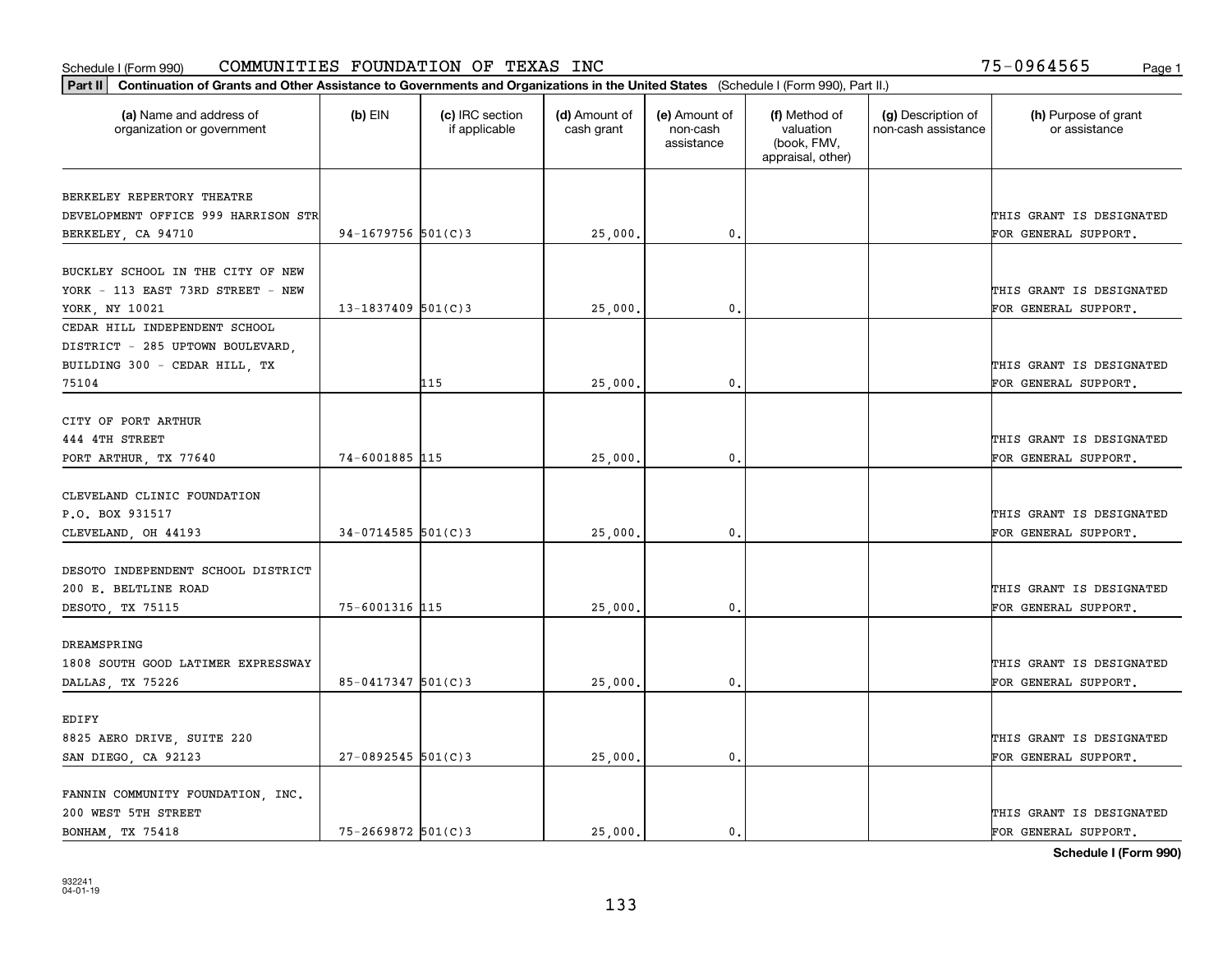| Part II   Continuation of Grants and Other Assistance to Governments and Organizations in the United States (Schedule I (Form 990), Part II.) |                        |                                  |                             |                                         |                                                                |                                           |                                       |
|-----------------------------------------------------------------------------------------------------------------------------------------------|------------------------|----------------------------------|-----------------------------|-----------------------------------------|----------------------------------------------------------------|-------------------------------------------|---------------------------------------|
| (a) Name and address of<br>organization or government                                                                                         | $(b)$ EIN              | (c) IRC section<br>if applicable | (d) Amount of<br>cash grant | (e) Amount of<br>non-cash<br>assistance | (f) Method of<br>valuation<br>(book, FMV,<br>appraisal, other) | (g) Description of<br>non-cash assistance | (h) Purpose of grant<br>or assistance |
|                                                                                                                                               |                        |                                  |                             |                                         |                                                                |                                           |                                       |
| FELLOWSHIP BIBLE CHURCH DALLAS<br>9330 N. CENTRAL EXPRESSWAY                                                                                  |                        |                                  |                             |                                         |                                                                |                                           | THIS GRANT IS DESIGNATED              |
| DALLAS, TX 75231                                                                                                                              | 75-1561123 501(C)3     |                                  | 25,000.                     | 0.                                      |                                                                |                                           | FOR GENERAL SUPPORT.                  |
|                                                                                                                                               |                        |                                  |                             |                                         |                                                                |                                           |                                       |
| FOOD ALLERGY RESEARCH & EDUCATION                                                                                                             |                        |                                  |                             |                                         |                                                                |                                           |                                       |
| 515 MADISON AVENUE, SUITE 1912                                                                                                                |                        |                                  |                             |                                         |                                                                |                                           | THIS GRANT IS DESIGNATED              |
| NEW YORK, NY 10022                                                                                                                            | $13 - 3905508$ 501(C)3 |                                  | 25,000                      | 0.                                      |                                                                |                                           | FOR GENERAL SUPPORT.                  |
|                                                                                                                                               |                        |                                  |                             |                                         |                                                                |                                           |                                       |
| GENERAL CONFERENCE OF SEVENTH DAY                                                                                                             |                        |                                  |                             |                                         |                                                                |                                           |                                       |
| ADVENTIST - 12501 OLD COLUMBIA                                                                                                                |                        |                                  |                             |                                         |                                                                |                                           | THIS GRANT IS DESIGNATED              |
| PIKE - SILVER SPRING, MD 20904                                                                                                                | $52 - 0643036$ 501(C)3 |                                  | 25,000.                     | $\mathbf{0}$ .                          |                                                                |                                           | FOR GENERAL SUPPORT.                  |
| GIRARD COLLEGE FOUNDATION                                                                                                                     |                        |                                  |                             |                                         |                                                                |                                           |                                       |
| THE DEVELOPMENT OFFICE 2101 SOUTH                                                                                                             |                        |                                  |                             |                                         |                                                                |                                           |                                       |
| COLLEGE AVENUE - PHILADELPHIA, PA                                                                                                             |                        |                                  |                             |                                         |                                                                |                                           | THIS GRANT IS DESIGNATED              |
| 19121                                                                                                                                         | 23-2987485 501(C)3     |                                  | 25,000.                     | $\mathbf{0}$ .                          |                                                                |                                           | FOR GENERAL SUPPORT.                  |
| GOODMAN INSTITUTE FOR PUBLIC                                                                                                                  |                        |                                  |                             |                                         |                                                                |                                           |                                       |
| POLICY RESEARCH - 6335 WEST                                                                                                                   |                        |                                  |                             |                                         |                                                                |                                           |                                       |
| NORTHWEST HIGHWAY, SUITE 2111 -                                                                                                               |                        |                                  |                             |                                         |                                                                |                                           | THIS GRANT IS DESIGNATED              |
| DALLAS, TX 75225                                                                                                                              | $47 - 2184178$ 501(C)3 |                                  | 25,000.                     | 0.                                      |                                                                |                                           | FOR GENERAL SUPPORT.                  |
|                                                                                                                                               |                        |                                  |                             |                                         |                                                                |                                           |                                       |
| HILL OF HOPE, INC.                                                                                                                            |                        |                                  |                             |                                         |                                                                |                                           |                                       |
| 5753 EAST SANTA ANA CANYON ROAD, #G                                                                                                           |                        |                                  |                             |                                         |                                                                |                                           | THIS GRANT IS DESIGNATED              |
| ANAHEIM HILLS, CA 92807                                                                                                                       | $54 - 2084063$ 501(C)3 |                                  | 25,000.                     | 0.                                      |                                                                |                                           | FOR GENERAL SUPPORT.                  |
|                                                                                                                                               |                        |                                  |                             |                                         |                                                                |                                           |                                       |
| HONOLULU ACADEMY OF ARTS                                                                                                                      |                        |                                  |                             |                                         |                                                                |                                           |                                       |
| 900 S. BERETANIA STREET                                                                                                                       |                        |                                  |                             |                                         |                                                                |                                           | THIS GRANT IS DESIGNATED              |
| HONOLULU, HI 96814                                                                                                                            | $99 - 0079713$ 501(C)3 |                                  | 25,000.                     | $\mathbf{0}$ .                          |                                                                |                                           | FOR GENERAL SUPPORT.                  |
| INTERNATIONAL ESPERANZA PROJECT                                                                                                               |                        |                                  |                             |                                         |                                                                |                                           |                                       |
|                                                                                                                                               |                        |                                  |                             |                                         |                                                                |                                           |                                       |
| 5646 MILTON STREET, SUITE 888                                                                                                                 |                        |                                  |                             |                                         |                                                                |                                           | THIS GRANT IS DESIGNATED              |
| DALLAS, TX 75206                                                                                                                              | 81-5106545 $501(C)3$   |                                  | 25,000.                     | $\mathbf{0}$ .                          |                                                                |                                           | FOR GENERAL SUPPORT.                  |
| MOORE FREE & CHARITABLE CLINIC,                                                                                                               |                        |                                  |                             |                                         |                                                                |                                           |                                       |
| INC. - 211 TRIMBLE PLANT ROAD,                                                                                                                |                        |                                  |                             |                                         |                                                                |                                           | THIS GRANT IS DESIGNATED              |
| SUITE C - SOUTHERN PINES, NC 28387                                                                                                            | $01 - 0781234$ 501(C)3 |                                  | 25,000.                     | $\mathbf{0}$ .                          |                                                                |                                           | FOR GENERAL SUPPORT.                  |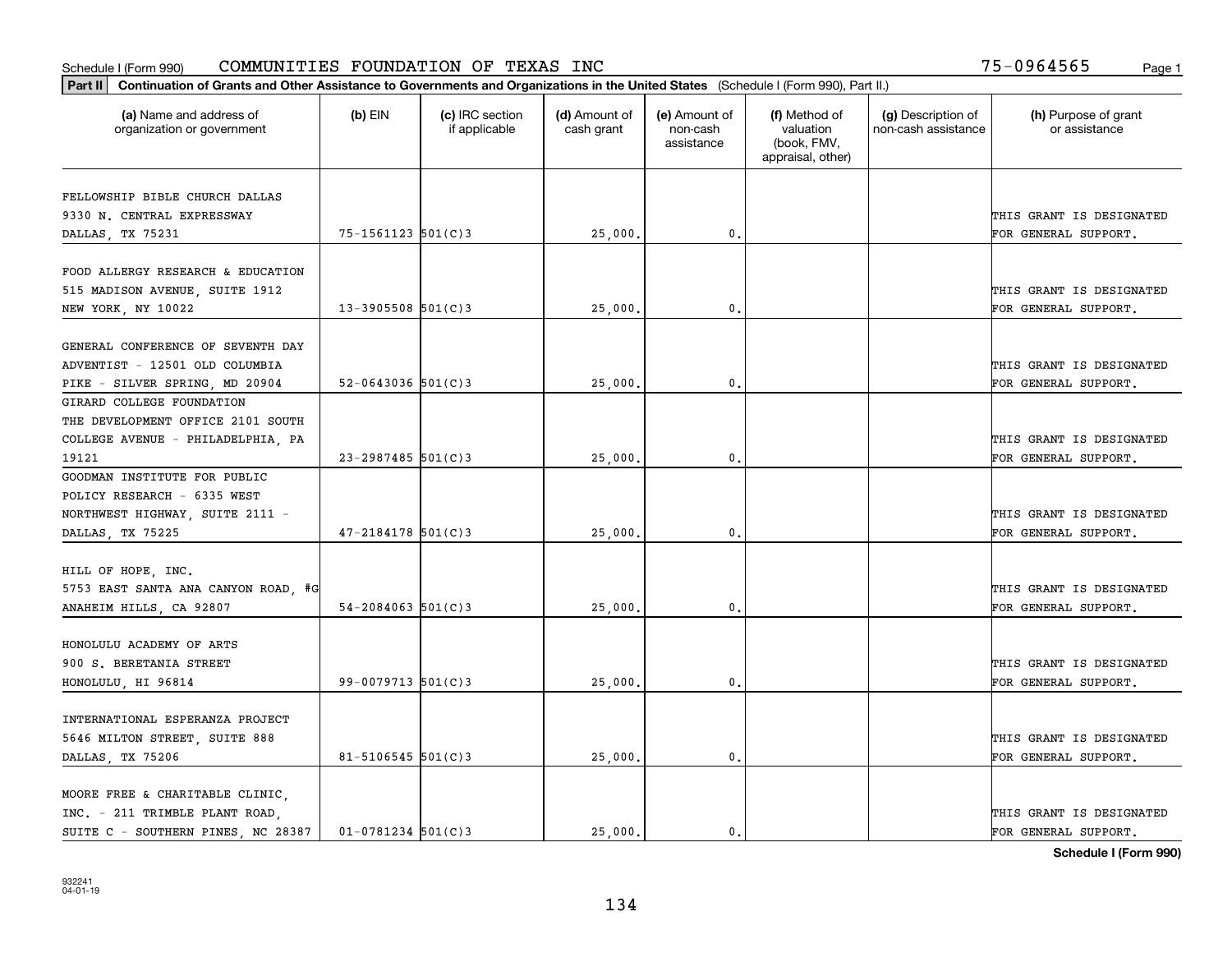| (a) Name and address of<br>$(b)$ EIN<br>(c) IRC section<br>(d) Amount of<br>(e) Amount of<br>(f) Method of<br>(g) Description of<br>(h) Purpose of grant<br>cash grant<br>valuation<br>non-cash assistance<br>or assistance<br>organization or government<br>if applicable<br>non-cash<br>(book, FMV,<br>assistance<br>appraisal, other)<br>PATH PEOPLE ATTEMPTING TO HELP<br>402 WEST FRONT STREET<br>THIS GRANT IS DESIGNATED<br>$75 - 2033113$ $501(C)3$ |                 |  |         |                |  |                          |
|-------------------------------------------------------------------------------------------------------------------------------------------------------------------------------------------------------------------------------------------------------------------------------------------------------------------------------------------------------------------------------------------------------------------------------------------------------------|-----------------|--|---------|----------------|--|--------------------------|
|                                                                                                                                                                                                                                                                                                                                                                                                                                                             |                 |  |         |                |  |                          |
|                                                                                                                                                                                                                                                                                                                                                                                                                                                             |                 |  |         |                |  |                          |
|                                                                                                                                                                                                                                                                                                                                                                                                                                                             |                 |  |         |                |  |                          |
|                                                                                                                                                                                                                                                                                                                                                                                                                                                             |                 |  |         |                |  |                          |
|                                                                                                                                                                                                                                                                                                                                                                                                                                                             | TYLER, TX 75702 |  | 25,000. | $\mathbf{0}$ . |  | FOR GENERAL SUPPORT.     |
| RANDOLPH W & DR LAEL C MELVILLE                                                                                                                                                                                                                                                                                                                                                                                                                             |                 |  |         |                |  |                          |
| FAMILY FOUNDATION - 3626 NORTH                                                                                                                                                                                                                                                                                                                                                                                                                              |                 |  |         |                |  |                          |
| HALL STREET, SUITE 610 - DALLAS,                                                                                                                                                                                                                                                                                                                                                                                                                            |                 |  |         |                |  | THIS GRANT IS DESIGNATED |
| TX 75219<br>$82 - 4269583$ 501(C)3<br>25,000<br>0.<br>FOR GENERAL SUPPORT.                                                                                                                                                                                                                                                                                                                                                                                  |                 |  |         |                |  |                          |
| RENAISSANCE CHARITABLE FOUNDATION,                                                                                                                                                                                                                                                                                                                                                                                                                          |                 |  |         |                |  |                          |
| INC. - 8910 PURDUE ROAD, SUITE 555                                                                                                                                                                                                                                                                                                                                                                                                                          |                 |  |         |                |  | THIS GRANT IS DESIGNATED |
| - INDIANAPOLIS, IN 46268<br>$35 - 2129262$ 501(C)3<br>25,000<br>0.<br>FOR GENERAL SUPPORT.                                                                                                                                                                                                                                                                                                                                                                  |                 |  |         |                |  |                          |
|                                                                                                                                                                                                                                                                                                                                                                                                                                                             |                 |  |         |                |  |                          |
| THE SPENCE SCHOOL                                                                                                                                                                                                                                                                                                                                                                                                                                           |                 |  |         |                |  |                          |
| 22 EAST 91ST STREET                                                                                                                                                                                                                                                                                                                                                                                                                                         |                 |  |         |                |  | THIS GRANT IS DESIGNATED |
| $13 - 1635286$ 501(C)3<br>25,000.<br>0.<br>FOR GENERAL SUPPORT.<br>NEW YORK, NY 10128                                                                                                                                                                                                                                                                                                                                                                       |                 |  |         |                |  |                          |
|                                                                                                                                                                                                                                                                                                                                                                                                                                                             |                 |  |         |                |  |                          |
| THOUSAND CURRENTS                                                                                                                                                                                                                                                                                                                                                                                                                                           |                 |  |         |                |  |                          |
| 1330 BROADWAY, SUITE 301                                                                                                                                                                                                                                                                                                                                                                                                                                    |                 |  |         |                |  | THIS GRANT IS DESIGNATED |
| $77 - 0071852$ 501(C)3<br>25,000<br>OAKLAND, CA 94612<br>0.<br>FOR GENERAL SUPPORT.                                                                                                                                                                                                                                                                                                                                                                         |                 |  |         |                |  |                          |
|                                                                                                                                                                                                                                                                                                                                                                                                                                                             |                 |  |         |                |  |                          |
| TRIANGLE COMMUNITY FOUNDATION                                                                                                                                                                                                                                                                                                                                                                                                                               |                 |  |         |                |  |                          |
| P.O. BOX 12729                                                                                                                                                                                                                                                                                                                                                                                                                                              |                 |  |         |                |  | THIS GRANT IS DESIGNATED |
| $56 - 1380796$ 501(C)3<br>$\mathfrak{o}$ .<br>25,000<br>FOR GENERAL SUPPORT.<br>DURHAM, NC 27709                                                                                                                                                                                                                                                                                                                                                            |                 |  |         |                |  |                          |
|                                                                                                                                                                                                                                                                                                                                                                                                                                                             |                 |  |         |                |  |                          |
| UNITY CHURCH OF CHRISTIANITY                                                                                                                                                                                                                                                                                                                                                                                                                                |                 |  |         |                |  |                          |
| 2929 UNITY DRIVE                                                                                                                                                                                                                                                                                                                                                                                                                                            |                 |  |         |                |  | THIS GRANT IS DESIGNATED |
| 74-1285099 501(C)3<br>HOUSTON, TX 77057<br>25,000<br>0.<br>FOR GENERAL SUPPORT.                                                                                                                                                                                                                                                                                                                                                                             |                 |  |         |                |  |                          |
|                                                                                                                                                                                                                                                                                                                                                                                                                                                             |                 |  |         |                |  |                          |
| UNIVERSITY OF ILLINOIS FOUNDATION                                                                                                                                                                                                                                                                                                                                                                                                                           |                 |  |         |                |  |                          |
| 1305 W GREEN STREET                                                                                                                                                                                                                                                                                                                                                                                                                                         |                 |  |         |                |  | THIS GRANT IS DESIGNATED |
| $37 - 6006007$ 501(C)3<br>25,000.<br>$\mathbf{0}$ .<br>FOR GENERAL SUPPORT.<br>URBANA, IL 61801                                                                                                                                                                                                                                                                                                                                                             |                 |  |         |                |  |                          |
| UNIVERSITY OF KENTUCKY                                                                                                                                                                                                                                                                                                                                                                                                                                      |                 |  |         |                |  |                          |
| OFFICE OF DEVELOPMENT STURGILL                                                                                                                                                                                                                                                                                                                                                                                                                              |                 |  |         |                |  |                          |
| PHILANTHROPY BUILDING - LEXINGTON.                                                                                                                                                                                                                                                                                                                                                                                                                          |                 |  |         |                |  | THIS GRANT IS DESIGNATED |
| KY 40506-0<br>$61 - 6001218$ 501(C)3<br>25,000.<br>$\mathbf{0}$ .<br>FOR GENERAL SUPPORT.                                                                                                                                                                                                                                                                                                                                                                   |                 |  |         |                |  |                          |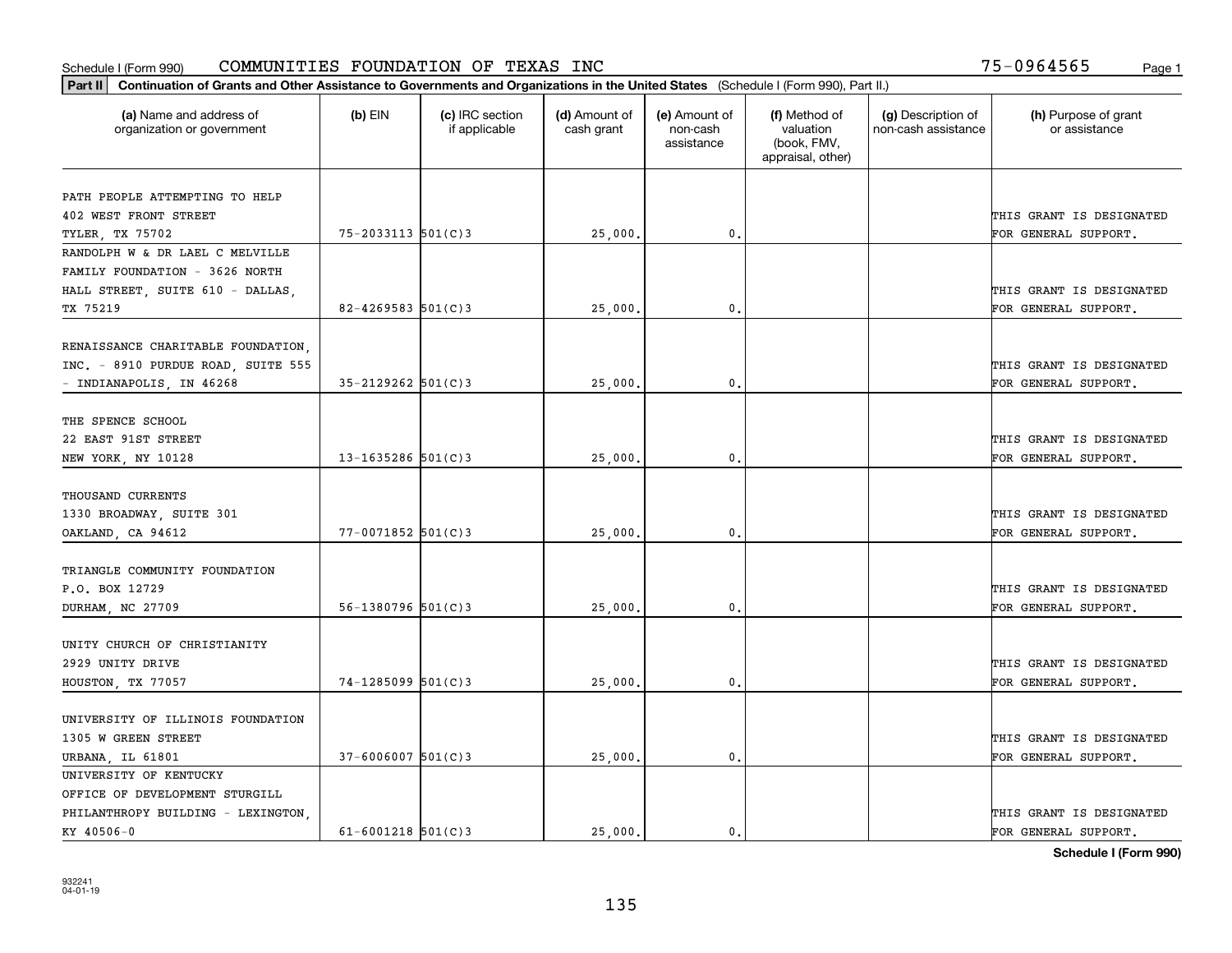| Part II   Continuation of Grants and Other Assistance to Governments and Organizations in the United States (Schedule I (Form 990), Part II.) |                          |                                  |                             |                                         |                                                                |                                           |                                       |
|-----------------------------------------------------------------------------------------------------------------------------------------------|--------------------------|----------------------------------|-----------------------------|-----------------------------------------|----------------------------------------------------------------|-------------------------------------------|---------------------------------------|
| (a) Name and address of<br>organization or government                                                                                         | $(b)$ EIN                | (c) IRC section<br>if applicable | (d) Amount of<br>cash grant | (e) Amount of<br>non-cash<br>assistance | (f) Method of<br>valuation<br>(book, FMV,<br>appraisal, other) | (g) Description of<br>non-cash assistance | (h) Purpose of grant<br>or assistance |
| UNIVERSITY OF RICHMOND                                                                                                                        |                          |                                  |                             |                                         |                                                                |                                           |                                       |
| MILLHISER/28 WESTHAMPTON WAY                                                                                                                  |                          |                                  |                             |                                         |                                                                |                                           | THIS GRANT IS DESIGNATED              |
| RICHMOND, VA 23173                                                                                                                            | 54-0505965 $501(C)3$     |                                  | 25,000.                     | 0.                                      |                                                                |                                           | FOR GENERAL SUPPORT.                  |
|                                                                                                                                               |                          |                                  |                             |                                         |                                                                |                                           |                                       |
| <b>URBAN TEACHERS</b>                                                                                                                         |                          |                                  |                             |                                         |                                                                |                                           |                                       |
| 1825 MARKET CENTER BOULEVARD, SUITE                                                                                                           |                          |                                  |                             |                                         |                                                                |                                           | THIS GRANT IS DESIGNATED              |
| DALLAS, TX 75204                                                                                                                              | $27 - 0989005$ 501(C)3   |                                  | 25,000                      | 0.                                      |                                                                |                                           | FOR GENERAL SUPPORT.                  |
|                                                                                                                                               |                          |                                  |                             |                                         |                                                                |                                           |                                       |
| VIRGINIA TECH FOUNDATION, INC.                                                                                                                |                          |                                  |                             |                                         |                                                                |                                           |                                       |
| 902 PRICES FORK ROAD, SUITE 4000                                                                                                              |                          |                                  |                             |                                         |                                                                |                                           | THIS GRANT IS DESIGNATED              |
| BLACKSBURG, VA 24601                                                                                                                          | $54-0721690$ 501(C)3     |                                  | 25,000.                     | $\mathbf{0}$ .                          |                                                                |                                           | FOR GENERAL SUPPORT.                  |
| WATERMARK COMMUNITY CHURCH                                                                                                                    |                          |                                  |                             |                                         |                                                                |                                           |                                       |
| 7540 LBJ FREEWAY, SUITE 800                                                                                                                   |                          |                                  |                             |                                         |                                                                |                                           | THIS GRANT IS DESIGNATED              |
| DALLAS, TX 75251                                                                                                                              | $75 - 2830999$ $501(C)3$ |                                  | 25,000.                     | 0.                                      |                                                                |                                           | FOR GENERAL SUPPORT.                  |
|                                                                                                                                               |                          |                                  |                             |                                         |                                                                |                                           |                                       |
| WE THE PROTESTERS, INC.                                                                                                                       |                          |                                  |                             |                                         |                                                                |                                           |                                       |
| 10 LIBERTY STREET, UNIT 38D                                                                                                                   |                          |                                  |                             |                                         |                                                                |                                           | THIS GRANT IS DESIGNATED              |
| NEW YORK, NY 10005                                                                                                                            | $81 - 3764408$ 501(C)3   |                                  | 25,000.                     | 0.                                      |                                                                |                                           | FOR GENERAL SUPPORT.                  |
|                                                                                                                                               |                          |                                  |                             |                                         |                                                                |                                           |                                       |
| SPARK MINISTRY                                                                                                                                |                          |                                  |                             |                                         |                                                                |                                           |                                       |
| 2520 TARPLEY ROAD, SUITE 500                                                                                                                  |                          |                                  |                             |                                         |                                                                |                                           | THIS GRANT IS DESIGNATED              |
| CARROLLTON, TX 75006                                                                                                                          | $20 - 8958283$ 501(C)3   |                                  | 24,932.                     | 0.                                      |                                                                |                                           | FOR GENERAL SUPPORT.                  |
|                                                                                                                                               |                          |                                  |                             |                                         |                                                                |                                           |                                       |
| WESLEY PREP A MINISTRY OF LOVERS                                                                                                              |                          |                                  |                             |                                         |                                                                |                                           |                                       |
| LN. UNITED METHODIST CHURCH - 9200                                                                                                            |                          |                                  |                             |                                         |                                                                |                                           | THIS GRANT IS DESIGNATED              |
| INWOOD ROAD - DALLAS, TX 75220                                                                                                                | 75-2792904 501(C)3       |                                  | 24,926.                     | 0.                                      |                                                                |                                           | FOR GENERAL SUPPORT.                  |
|                                                                                                                                               |                          |                                  |                             |                                         |                                                                |                                           |                                       |
| GOOD SHEPHERD RESCUE & SANCTUARY                                                                                                              |                          |                                  |                             |                                         |                                                                |                                           | THIS GRANT IS DESIGNATED              |
| OF TEXAS, INC. - 16806 DEER PARK                                                                                                              | $46 - 2979845$ 501(C)3   |                                  |                             | 0.                                      |                                                                |                                           | FOR GENERAL SUPPORT.                  |
| DRIVE - DALLAS, TX 75248                                                                                                                      |                          |                                  | 24,901                      |                                         |                                                                |                                           |                                       |
| ST. ELIZABETH ANN SETON CATHOLIC                                                                                                              |                          |                                  |                             |                                         |                                                                |                                           |                                       |
| SCHOOL - 2016 WILLIS LANE -                                                                                                                   |                          |                                  |                             |                                         |                                                                |                                           | THIS GRANT IS DESIGNATED              |
| KELLER TX 76248                                                                                                                               | 75-2855241 501(C)3       |                                  | 24,855.                     | $\mathbf{0}$ .                          |                                                                |                                           | FOR GENERAL SUPPORT.                  |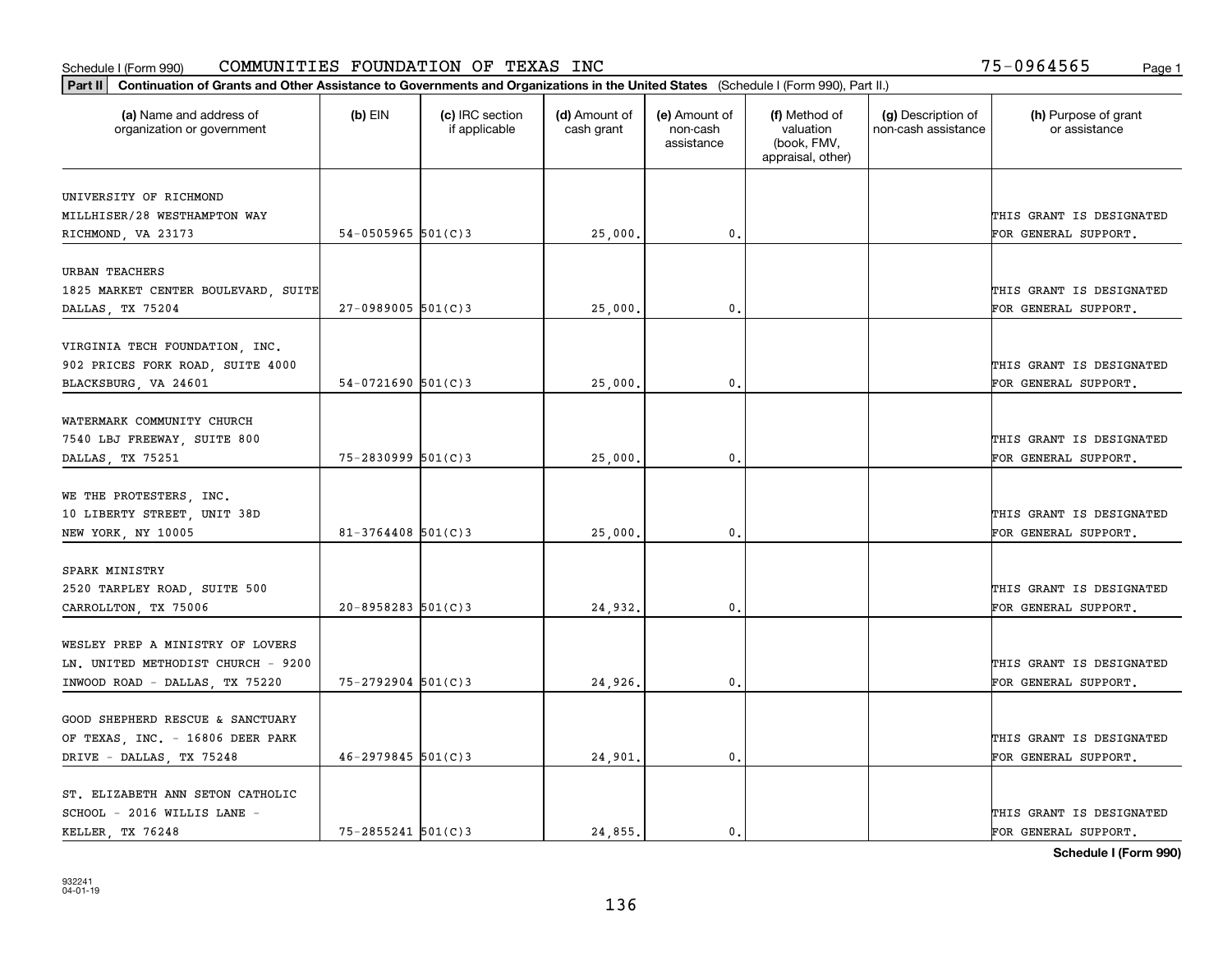| Part II   Continuation of Grants and Other Assistance to Governments and Organizations in the United States (Schedule I (Form 990), Part II.) |                        |                                  |                             |                                         |                                                                |                                           |                                       |
|-----------------------------------------------------------------------------------------------------------------------------------------------|------------------------|----------------------------------|-----------------------------|-----------------------------------------|----------------------------------------------------------------|-------------------------------------------|---------------------------------------|
| (a) Name and address of<br>organization or government                                                                                         | $(b)$ EIN              | (c) IRC section<br>if applicable | (d) Amount of<br>cash grant | (e) Amount of<br>non-cash<br>assistance | (f) Method of<br>valuation<br>(book, FMV,<br>appraisal, other) | (g) Description of<br>non-cash assistance | (h) Purpose of grant<br>or assistance |
| BEST BUDDIES INTERNATIONAL, INC.                                                                                                              |                        |                                  |                             |                                         |                                                                |                                           |                                       |
| 1341 WEST MOCKINGBIRD LANE, SUITE 2                                                                                                           |                        |                                  |                             |                                         |                                                                |                                           | THIS GRANT IS DESIGNATED              |
| DALLAS, TX 75247                                                                                                                              | 52-1614576 $501(C)3$   |                                  | 24,807.                     | $\mathfrak o$ .                         |                                                                |                                           | FOR GENERAL SUPPORT.                  |
|                                                                                                                                               |                        |                                  |                             |                                         |                                                                |                                           |                                       |
| RAE'S HOPE, INC.                                                                                                                              |                        |                                  |                             |                                         |                                                                |                                           |                                       |
| 12801 NORTH CENTRAL EXPRESSWAY, SUI                                                                                                           |                        |                                  |                             |                                         |                                                                |                                           | THIS GRANT IS DESIGNATED              |
| DALLAS, TX 75243                                                                                                                              | $20 - 8743343$ 501(C)3 |                                  | 24,779                      | 0.                                      |                                                                |                                           | FOR GENERAL SUPPORT.                  |
|                                                                                                                                               |                        |                                  |                             |                                         |                                                                |                                           |                                       |
| NORTH TEXAS COMMUNITY FOUNDATION                                                                                                              |                        |                                  |                             |                                         |                                                                |                                           |                                       |
| 777 MAIN STREET, SUITE 2850                                                                                                                   |                        |                                  |                             |                                         |                                                                |                                           | THIS GRANT IS DESIGNATED              |
| FORT WORTH, TX 76102                                                                                                                          | $75 - 2267767$ 501(C)3 |                                  | 24,758.                     | $\mathbf{0}$ .                          |                                                                |                                           | FOR GENERAL SUPPORT.                  |
|                                                                                                                                               |                        |                                  |                             |                                         |                                                                |                                           |                                       |
| FERGUSON ROAD INITIATIVE<br>P.O. BOX 570417                                                                                                   |                        |                                  |                             |                                         |                                                                |                                           | THIS GRANT IS DESIGNATED              |
|                                                                                                                                               | $75 - 2797489$ 501(C)3 |                                  | 24,726.                     | 0.                                      |                                                                |                                           | FOR GENERAL SUPPORT.                  |
| DALLAS, TX 75357                                                                                                                              |                        |                                  |                             |                                         |                                                                |                                           |                                       |
| ANIMAL REFUGE FOUNDATION                                                                                                                      |                        |                                  |                             |                                         |                                                                |                                           |                                       |
| 3377 SPALDING DRIVE                                                                                                                           |                        |                                  |                             |                                         |                                                                |                                           | THIS GRANT IS DESIGNATED              |
| SHERMAN, TX 75092                                                                                                                             | $75 - 2457657$ 501(C)3 |                                  | 24,718.                     | 0.                                      |                                                                |                                           | FOR GENERAL SUPPORT.                  |
|                                                                                                                                               |                        |                                  |                             |                                         |                                                                |                                           |                                       |
| FIRST MEDIA DALLAS, INC.                                                                                                                      |                        |                                  |                             |                                         |                                                                |                                           |                                       |
| 750 NORTH SAINT PAUL STREET, SUITE                                                                                                            |                        |                                  |                             |                                         |                                                                |                                           | THIS GRANT IS DESIGNATED              |
| DALLAS, TX 75201                                                                                                                              | $27-1928467$ 501(C)3   |                                  | 24,556.                     | 0.                                      |                                                                |                                           | FOR GENERAL SUPPORT.                  |
|                                                                                                                                               |                        |                                  |                             |                                         |                                                                |                                           |                                       |
| SAVE A DOGSLIFE                                                                                                                               |                        |                                  |                             |                                         |                                                                |                                           |                                       |
| 13770 NOEL ROAD, SUITE 800821                                                                                                                 |                        |                                  |                             |                                         |                                                                |                                           | THIS GRANT IS DESIGNATED              |
| DALLAS, TX 75380                                                                                                                              | 82-4824238 $501(C)3$   |                                  | 24,525.                     | $\mathbf{0}$ .                          |                                                                |                                           | FOR GENERAL SUPPORT.                  |
|                                                                                                                                               |                        |                                  |                             |                                         |                                                                |                                           |                                       |
| HOPE'S DOOR, INC.                                                                                                                             |                        |                                  |                             |                                         |                                                                |                                           |                                       |
| 860 F AVENUE, SUITE 100                                                                                                                       |                        |                                  |                             |                                         |                                                                |                                           | THIS GRANT IS DESIGNATED              |
| PLANO, TX 75074-6865                                                                                                                          | 75-2038796 501(C)3     |                                  | 24,454.                     | 0.                                      |                                                                |                                           | FOR GENERAL SUPPORT.                  |
| <b>FAITHFUL FRIEND</b>                                                                                                                        |                        |                                  |                             |                                         |                                                                |                                           |                                       |
| 2701D W. 15TH STREET, #553                                                                                                                    |                        |                                  |                             |                                         |                                                                |                                           | THIS GRANT IS DESIGNATED              |
| PLANO, TX 75075                                                                                                                               | $75 - 2822555$ 501(C)3 |                                  | 24.445.                     | $\mathbf{0}$ .                          |                                                                |                                           | FOR GENERAL SUPPORT.                  |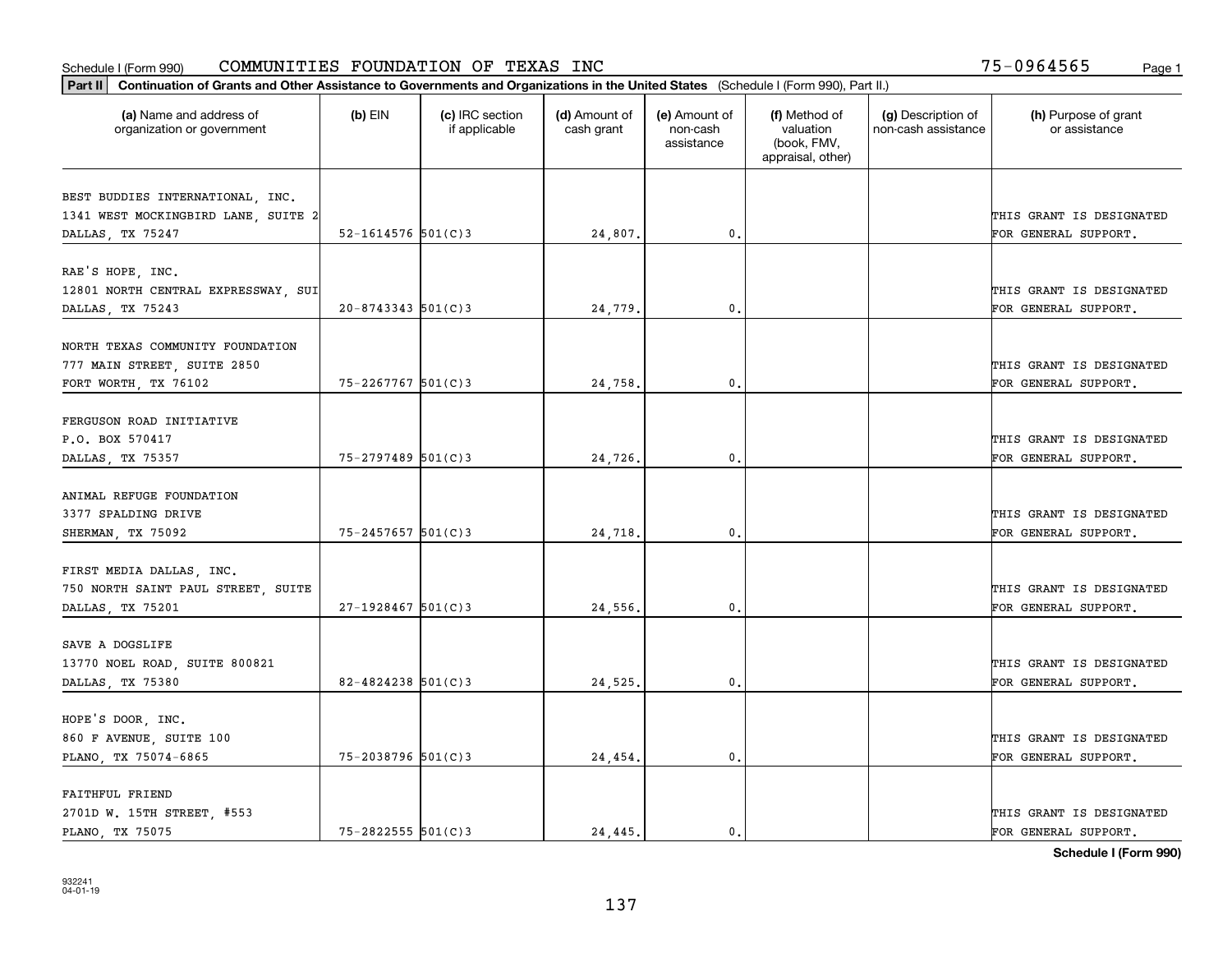| Part II   Continuation of Grants and Other Assistance to Governments and Organizations in the United States (Schedule I (Form 990), Part II.) |                        |                                  |                             |                                         |                                                                |                                           |                                       |
|-----------------------------------------------------------------------------------------------------------------------------------------------|------------------------|----------------------------------|-----------------------------|-----------------------------------------|----------------------------------------------------------------|-------------------------------------------|---------------------------------------|
| (a) Name and address of<br>organization or government                                                                                         | $(b)$ EIN              | (c) IRC section<br>if applicable | (d) Amount of<br>cash grant | (e) Amount of<br>non-cash<br>assistance | (f) Method of<br>valuation<br>(book, FMV,<br>appraisal, other) | (g) Description of<br>non-cash assistance | (h) Purpose of grant<br>or assistance |
| HERITAGE FARMSTEAD ASSOCIATION                                                                                                                |                        |                                  |                             |                                         |                                                                |                                           |                                       |
| 1900 WEST 15TH STREET                                                                                                                         |                        |                                  |                             |                                         |                                                                |                                           | THIS GRANT IS DESIGNATED              |
| PLANO, TX 75075                                                                                                                               | $23 - 7296470$ 501(C)3 |                                  | 24,441.                     | 0.                                      |                                                                |                                           | FOR GENERAL SUPPORT.                  |
|                                                                                                                                               |                        |                                  |                             |                                         |                                                                |                                           |                                       |
| CENTER FOR TRANSFORMING LIVES                                                                                                                 |                        |                                  |                             |                                         |                                                                |                                           |                                       |
| 512 W. 4TH ST                                                                                                                                 |                        |                                  |                             |                                         |                                                                |                                           | THIS GRANT IS DESIGNATED              |
| FORT WORTH, TX 76102                                                                                                                          | $75 - 0829389$ 501(C)3 |                                  | 24,440.                     | 0.                                      |                                                                |                                           | FOR GENERAL SUPPORT.                  |
|                                                                                                                                               |                        |                                  |                             |                                         |                                                                |                                           |                                       |
| CITIZENS DEVELOPMENT CENTER                                                                                                                   |                        |                                  |                             |                                         |                                                                |                                           |                                       |
| 8800 AMBASSADOR ROW                                                                                                                           |                        |                                  |                             |                                         |                                                                |                                           | THIS GRANT IS DESIGNATED              |
| DALLAS, TX 75247-4621                                                                                                                         | 75-1008422 501(C)3     |                                  | 24,439.                     | $\mathbf{0}$ .                          |                                                                |                                           | FOR GENERAL SUPPORT.                  |
| OUR REDEEMER EVANGELICAL LUTHERAN                                                                                                             |                        |                                  |                             |                                         |                                                                |                                           |                                       |
| CHURCH OF DALLAS COUNTY TX - 7611                                                                                                             |                        |                                  |                             |                                         |                                                                |                                           | THIS GRANT IS DESIGNATED              |
| PARK LANE - DALLAS, TX 75225                                                                                                                  | 75-1075129 501(C)3     |                                  | 24,427.                     | $\mathbf{0}$ .                          |                                                                |                                           | FOR GENERAL SUPPORT.                  |
|                                                                                                                                               |                        |                                  |                             |                                         |                                                                |                                           |                                       |
| KEIKI INTERNATIONAL FOUNDATION                                                                                                                |                        |                                  |                             |                                         |                                                                |                                           |                                       |
| P.O. BOX 720999                                                                                                                               |                        |                                  |                             |                                         |                                                                |                                           | THIS GRANT IS DESIGNATED              |
| DALLAS, TX 75372                                                                                                                              | $46 - 1774498$ 501(C)3 |                                  | 24,387.                     | 0.                                      |                                                                |                                           | FOR GENERAL SUPPORT.                  |
|                                                                                                                                               |                        |                                  |                             |                                         |                                                                |                                           |                                       |
| TEXAS SOCIETY TO PREVENT BLINDNESS                                                                                                            |                        |                                  |                             |                                         |                                                                |                                           |                                       |
| 3610 FAIRMOUNT STREET                                                                                                                         |                        |                                  |                             |                                         |                                                                |                                           | THIS GRANT IS DESIGNATED              |
| DALLAS, TX 75219-4709                                                                                                                         | $74 - 6075105$ 501(C)3 |                                  | 24,338.                     | 0.                                      |                                                                |                                           | FOR GENERAL SUPPORT.                  |
|                                                                                                                                               |                        |                                  |                             |                                         |                                                                |                                           |                                       |
| KIDS WHO CARE, INC.                                                                                                                           |                        |                                  |                             |                                         |                                                                |                                           |                                       |
| 1300 GENDY STREET                                                                                                                             |                        |                                  |                             |                                         |                                                                |                                           | THIS GRANT IS DESIGNATED              |
| FORT WORTH, TX 76107                                                                                                                          | 75-2541306 501(C)3     |                                  | 24,327.                     | $\mathbf{0}$ .                          |                                                                |                                           | FOR GENERAL SUPPORT.                  |
| LEADERSHIP ISD                                                                                                                                |                        |                                  |                             |                                         |                                                                |                                           |                                       |
| 1349 EMPIRE CENTRAL DRIVE, SUITE 27                                                                                                           |                        |                                  |                             |                                         |                                                                |                                           | THIS GRANT IS DESIGNATED              |
| DALLAS, TX 75247                                                                                                                              | $45 - 2794224$ 501(C)3 |                                  | 24,276.                     | $\mathfrak o$ .                         |                                                                |                                           | FOR GENERAL SUPPORT.                  |
|                                                                                                                                               |                        |                                  |                             |                                         |                                                                |                                           |                                       |
| LIFE RESTORATION NETWORK                                                                                                                      |                        |                                  |                             |                                         |                                                                |                                           |                                       |
| 3200 EARHART DRIVE                                                                                                                            |                        |                                  |                             |                                         |                                                                |                                           | THIS GRANT IS DESIGNATED              |
| CARROLLTON, TX 75006                                                                                                                          | $82 - 3297557$ 501(C)3 |                                  | 24.252.                     | $\mathbf{0}$ .                          |                                                                |                                           | FOR GENERAL SUPPORT.                  |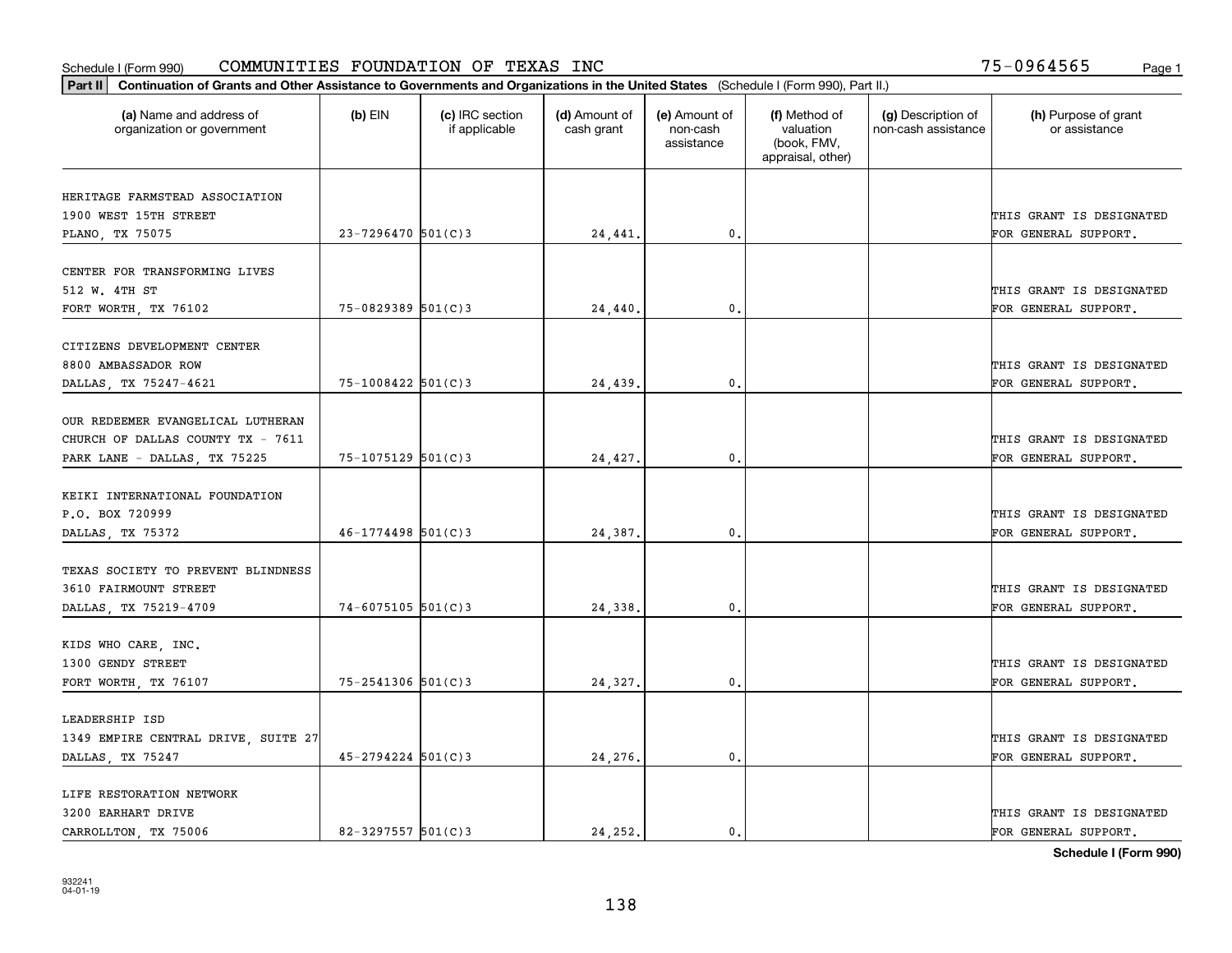| Part II   Continuation of Grants and Other Assistance to Governments and Organizations in the United States (Schedule I (Form 990), Part II.) |                        |                                  |                             |                                         |                                                                |                                           |                                       |
|-----------------------------------------------------------------------------------------------------------------------------------------------|------------------------|----------------------------------|-----------------------------|-----------------------------------------|----------------------------------------------------------------|-------------------------------------------|---------------------------------------|
| (a) Name and address of<br>organization or government                                                                                         | $(b)$ EIN              | (c) IRC section<br>if applicable | (d) Amount of<br>cash grant | (e) Amount of<br>non-cash<br>assistance | (f) Method of<br>valuation<br>(book, FMV,<br>appraisal, other) | (g) Description of<br>non-cash assistance | (h) Purpose of grant<br>or assistance |
| 22KILL                                                                                                                                        |                        |                                  |                             |                                         |                                                                |                                           |                                       |
| 13625 NEUTRON ROAD                                                                                                                            |                        |                                  |                             |                                         |                                                                |                                           | THIS GRANT IS DESIGNATED              |
| DALLAS, TX 75244                                                                                                                              | $47 - 3864997$ 501(C)3 |                                  | 24,232.                     | $\mathfrak{o}$ .                        |                                                                |                                           | FOR GENERAL SUPPORT.                  |
|                                                                                                                                               |                        |                                  |                             |                                         |                                                                |                                           |                                       |
| JUNIOR LEAGUE OF COLLIN COUNTY                                                                                                                |                        |                                  |                             |                                         |                                                                |                                           |                                       |
| 5805 COIT ROAD, SUITE 301                                                                                                                     |                        |                                  |                             |                                         |                                                                |                                           | THIS GRANT IS DESIGNATED              |
| PLANO, TX 75093                                                                                                                               | $75 - 1547568$ 501(C)3 |                                  | 24,184.                     | 0.                                      |                                                                |                                           | FOR GENERAL SUPPORT.                  |
|                                                                                                                                               |                        |                                  |                             |                                         |                                                                |                                           |                                       |
| TRAVIS COUNTY HEALTHCARE DISTRICT<br>1111 EAST CESAR CHAVEZ STREET                                                                            |                        |                                  |                             |                                         |                                                                |                                           | THIS GRANT IS DESIGNATED              |
| AUSTIN, TX 78702                                                                                                                              | $06 - 1730907$ 501(C)3 |                                  | 24,180.                     | $\mathbf{0}$ .                          |                                                                |                                           | FOR GENERAL SUPPORT.                  |
|                                                                                                                                               |                        |                                  |                             |                                         |                                                                |                                           |                                       |
| COLOR ME EMPOWERED                                                                                                                            |                        |                                  |                             |                                         |                                                                |                                           |                                       |
| 2101 WEST CLARENDON DRIVE                                                                                                                     |                        |                                  |                             |                                         |                                                                |                                           | THIS GRANT IS DESIGNATED              |
| DALLAS, TX 75208                                                                                                                              | $26 - 3634267$ 501(C)3 |                                  | 24,169.                     | 0.                                      |                                                                |                                           | FOR GENERAL SUPPORT.                  |
|                                                                                                                                               |                        |                                  |                             |                                         |                                                                |                                           |                                       |
| OASIS CENTER                                                                                                                                  |                        |                                  |                             |                                         |                                                                |                                           |                                       |
| 1250 MAJESTY DRIVE                                                                                                                            |                        |                                  |                             |                                         |                                                                |                                           | THIS GRANT IS DESIGNATED              |
| DALLAS, TX 75247                                                                                                                              | $46 - 3142385$ 501(C)3 |                                  | 24,128.                     | $\mathbf{0}$                            |                                                                |                                           | FOR GENERAL SUPPORT.                  |
| DALLAS CHAMBER SYMPHONY                                                                                                                       |                        |                                  |                             |                                         |                                                                |                                           |                                       |
| PO BOX 795548                                                                                                                                 |                        |                                  |                             |                                         |                                                                |                                           | THIS GRANT IS DESIGNATED              |
| DALLAS, TX 75379-5548                                                                                                                         | $45 - 3543901$ 501(C)3 |                                  | 24,018.                     | 0.                                      |                                                                |                                           | FOR GENERAL SUPPORT.                  |
|                                                                                                                                               |                        |                                  |                             |                                         |                                                                |                                           |                                       |
| CHASE OAKS CHURCH                                                                                                                             |                        |                                  |                             |                                         |                                                                |                                           |                                       |
| 241 LEGACY DRIVE                                                                                                                              |                        |                                  |                             |                                         |                                                                |                                           | THIS GRANT IS DESIGNATED              |
| PLANO, TX 75023                                                                                                                               | 75-1784045 501(C)3     |                                  | 24,000                      | $^{\rm 0}$ .                            |                                                                |                                           | FOR GENERAL SUPPORT.                  |
|                                                                                                                                               |                        |                                  |                             |                                         |                                                                |                                           |                                       |
| AHA ART HOUSE DALLAS                                                                                                                          |                        |                                  |                             |                                         |                                                                |                                           |                                       |
| 2122 KIDWELL STREET, SUITE 205                                                                                                                |                        |                                  |                             |                                         |                                                                |                                           | THIS GRANT IS DESIGNATED              |
| DALLAS, TX 75214                                                                                                                              | $45 - 5031726$ 501(C)3 |                                  | 23,878.                     | $\mathfrak{o}$ .                        |                                                                |                                           | FOR GENERAL SUPPORT.                  |
| AVANT CHAMBER BALLET                                                                                                                          |                        |                                  |                             |                                         |                                                                |                                           |                                       |
| 3630 HARRY HINES, SUITE 30                                                                                                                    |                        |                                  |                             |                                         |                                                                |                                           | THIS GRANT IS DESIGNATED              |
| DALLAS, TX 75219                                                                                                                              | $45 - 5088306$ 501(C)3 |                                  | 23.821.                     | $\mathbf{0}$ .                          |                                                                |                                           | FOR GENERAL SUPPORT.                  |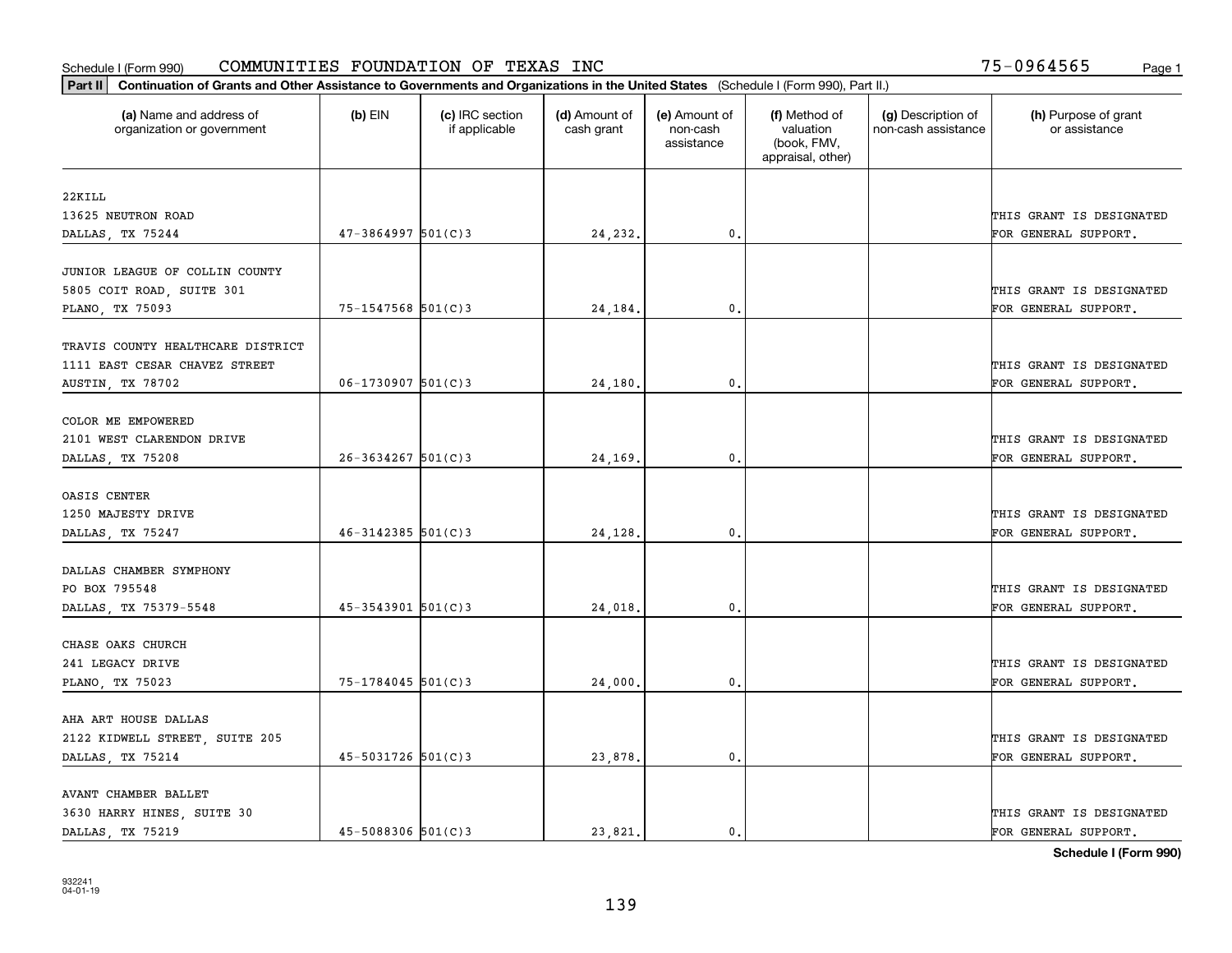| Part II   Continuation of Grants and Other Assistance to Governments and Organizations in the United States (Schedule I (Form 990), Part II.) |                          |                                  |                             |                                         |                                                                |                                           |                                       |
|-----------------------------------------------------------------------------------------------------------------------------------------------|--------------------------|----------------------------------|-----------------------------|-----------------------------------------|----------------------------------------------------------------|-------------------------------------------|---------------------------------------|
| (a) Name and address of<br>organization or government                                                                                         | $(b)$ EIN                | (c) IRC section<br>if applicable | (d) Amount of<br>cash grant | (e) Amount of<br>non-cash<br>assistance | (f) Method of<br>valuation<br>(book, FMV,<br>appraisal, other) | (g) Description of<br>non-cash assistance | (h) Purpose of grant<br>or assistance |
|                                                                                                                                               |                          |                                  |                             |                                         |                                                                |                                           |                                       |
| FRIENDS OF TRI-CITY ANIMAL SHELTER<br>P.O. BOX 381872                                                                                         |                          |                                  |                             |                                         |                                                                |                                           | THIS GRANT IS DESIGNATED              |
| DUNCANVILLE, TX 75138                                                                                                                         | $32 - 0164958$ 501(C)3   |                                  | 23,782.                     | $\mathfrak{o}$ .                        |                                                                |                                           | FOR GENERAL SUPPORT.                  |
|                                                                                                                                               |                          |                                  |                             |                                         |                                                                |                                           |                                       |
| DALLAS PARKS FOUNDATION                                                                                                                       |                          |                                  |                             |                                         |                                                                |                                           |                                       |
| 9540 GARLAND ROAD, SUITE 381-117                                                                                                              |                          |                                  |                             |                                         |                                                                |                                           | THIS GRANT IS DESIGNATED              |
| DALLAS, TX 75218                                                                                                                              | $20 - 0012044$ 501(C)3   |                                  | 23,777.                     | 0.                                      |                                                                |                                           | FOR GENERAL SUPPORT.                  |
|                                                                                                                                               |                          |                                  |                             |                                         |                                                                |                                           |                                       |
| LOVING ALL PEOPLES                                                                                                                            |                          |                                  |                             |                                         |                                                                |                                           |                                       |
| P.O. BOX 671127                                                                                                                               |                          |                                  |                             |                                         |                                                                |                                           | THIS GRANT IS DESIGNATED              |
| DALLAS, TX 75367                                                                                                                              | $74 - 3088133$ 501(C)3   |                                  | 23,773.                     | $\mathfrak{o}$ .                        |                                                                |                                           | FOR GENERAL SUPPORT.                  |
|                                                                                                                                               |                          |                                  |                             |                                         |                                                                |                                           |                                       |
| SAVING HOPE ANIMAL RESCUE FUND                                                                                                                |                          |                                  |                             |                                         |                                                                |                                           |                                       |
| 2208 INDIAN CREEK DRIVE                                                                                                                       | $82 - 5013333$ $501(C)3$ |                                  |                             | $\mathbf{0}$                            |                                                                |                                           | THIS GRANT IS DESIGNATED              |
| FORT WORTH, TX 76107                                                                                                                          |                          |                                  | 23,672.                     |                                         |                                                                |                                           | FOR GENERAL SUPPORT.                  |
| AUSTIN PRESBYTERIAN THEOLOGICAL                                                                                                               |                          |                                  |                             |                                         |                                                                |                                           |                                       |
| SEMINARY - 100 EAST 27TH STREET -                                                                                                             |                          |                                  |                             |                                         |                                                                |                                           | THIS GRANT IS DESIGNATED              |
| AUSTIN, TX 78705                                                                                                                              | $74 - 1143056$ 501(C)3   |                                  | 23,667.                     | $\mathbf{0}$                            |                                                                |                                           | FOR GENERAL SUPPORT.                  |
| FORT WORTH SYMPHONY ORCHESTRA                                                                                                                 |                          |                                  |                             |                                         |                                                                |                                           |                                       |
| ASSOCIATION, INC. - 330 EAST                                                                                                                  |                          |                                  |                             |                                         |                                                                |                                           |                                       |
| FOURTH STREET, SUITE 200 - FORT                                                                                                               |                          |                                  |                             |                                         |                                                                |                                           | THIS GRANT IS DESIGNATED              |
| WORTH, TX 76102                                                                                                                               | $75 - 6004761$ 501(C)3   |                                  | 23,653.                     | $\mathbf{0}$ .                          |                                                                |                                           | FOR GENERAL SUPPORT.                  |
|                                                                                                                                               |                          |                                  |                             |                                         |                                                                |                                           |                                       |
| WOMEN'S CHORUS OF DALLAS                                                                                                                      |                          |                                  |                             |                                         |                                                                |                                           |                                       |
| 3630 HARRY HINES BOULEVARD, SUITE 2                                                                                                           |                          |                                  |                             |                                         |                                                                |                                           | THIS GRANT IS DESIGNATED              |
| DALLAS, TX 75219                                                                                                                              | 75-2345796 501(C)3       |                                  | 23,597.                     | $^{\circ}$ .                            |                                                                |                                           | FOR GENERAL SUPPORT.                  |
|                                                                                                                                               |                          |                                  |                             |                                         |                                                                |                                           |                                       |
| SHAKEN BABY ALLIANCE                                                                                                                          |                          |                                  |                             |                                         |                                                                |                                           |                                       |
| 1100 HEMPHILL STREET, SUITE 105                                                                                                               |                          |                                  |                             |                                         |                                                                |                                           | THIS GRANT IS DESIGNATED              |
| FORT WORTH, TX 76104                                                                                                                          | 75-2758611 501(C)3       |                                  | 23,563.                     | $\mathbf{0}$ .                          |                                                                |                                           | FOR GENERAL SUPPORT.                  |
| PARK ROW CHRISTIAN ACADEMY                                                                                                                    |                          |                                  |                             |                                         |                                                                |                                           |                                       |
| 915 WEST PARK ROW DRIVE                                                                                                                       |                          |                                  |                             |                                         |                                                                |                                           | THIS GRANT IS DESIGNATED              |
| ARLINGTON, TX 76013                                                                                                                           | $75 - 1941400$ 501(C)3   |                                  | 23,485.                     | $\mathbf{0}$ .                          |                                                                |                                           | FOR GENERAL SUPPORT.                  |
|                                                                                                                                               |                          |                                  |                             |                                         |                                                                |                                           |                                       |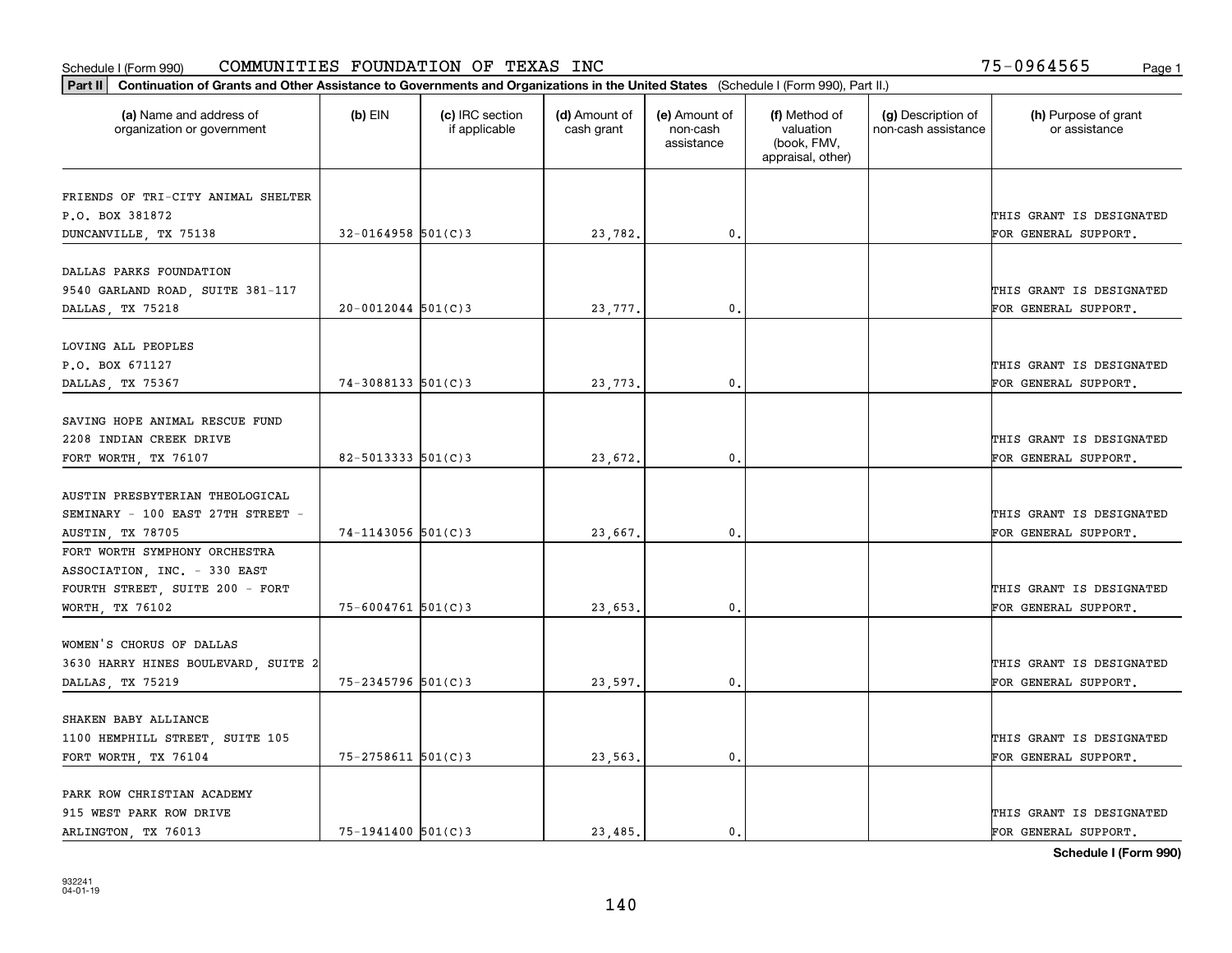| Part II   Continuation of Grants and Other Assistance to Governments and Organizations in the United States (Schedule I (Form 990), Part II.) |                        |                                  |                             |                                         |                                                                |                                           |                                                  |
|-----------------------------------------------------------------------------------------------------------------------------------------------|------------------------|----------------------------------|-----------------------------|-----------------------------------------|----------------------------------------------------------------|-------------------------------------------|--------------------------------------------------|
| (a) Name and address of<br>organization or government                                                                                         | $(b)$ EIN              | (c) IRC section<br>if applicable | (d) Amount of<br>cash grant | (e) Amount of<br>non-cash<br>assistance | (f) Method of<br>valuation<br>(book, FMV,<br>appraisal, other) | (g) Description of<br>non-cash assistance | (h) Purpose of grant<br>or assistance            |
| THE GABRIEL HOUSE                                                                                                                             |                        |                                  |                             |                                         |                                                                |                                           |                                                  |
| P.O. BOX 940802                                                                                                                               |                        |                                  |                             |                                         |                                                                |                                           | THIS GRANT IS DESIGNATED                         |
| PLANO, TX 75094                                                                                                                               | $46 - 1364118$ 501(C)3 |                                  | 23,445.                     | 0.                                      |                                                                |                                           | FOR GENERAL SUPPORT.                             |
|                                                                                                                                               |                        |                                  |                             |                                         |                                                                |                                           |                                                  |
| MINIATURE SCHNAUZER RESCUE OF                                                                                                                 |                        |                                  |                             |                                         |                                                                |                                           |                                                  |
| NORTH TEXAS - P.O. BOX 112341 -                                                                                                               | $20 - 5736630$ 501(C)3 |                                  | 23,442.                     | 0.                                      |                                                                |                                           | THIS GRANT IS DESIGNATED<br>FOR GENERAL SUPPORT. |
| CARROLLTON, TX 75011                                                                                                                          |                        |                                  |                             |                                         |                                                                |                                           |                                                  |
| MIDLAND COMMUNITY THEATRE, INC.                                                                                                               |                        |                                  |                             |                                         |                                                                |                                           |                                                  |
| 2000 WEST WADLEY AVENUE                                                                                                                       |                        |                                  |                             |                                         |                                                                |                                           | THIS GRANT IS DESIGNATED                         |
| MIDLAND, TX 79705                                                                                                                             | $75 - 6003774$ 501(C)3 |                                  | 23,361                      | $\mathfrak{o}$ .                        |                                                                |                                           | FOR GENERAL SUPPORT.                             |
| THE BREAST CANCER RESEARCH                                                                                                                    |                        |                                  |                             |                                         |                                                                |                                           |                                                  |
| FOUNDATION, INC. - 60 EAST 56TH                                                                                                               |                        |                                  |                             |                                         |                                                                |                                           |                                                  |
| STREET, 8TH FLOOR - NEW YORK, NY                                                                                                              |                        |                                  |                             |                                         |                                                                |                                           | THIS GRANT IS DESIGNATED                         |
| 10022                                                                                                                                         | $13 - 3727250$ 501(C)3 |                                  | 23,350.                     | 0.                                      |                                                                |                                           | FOR GENERAL SUPPORT.                             |
| CHRIST THE KING CATHOLIC SCHOOL                                                                                                               |                        |                                  |                             |                                         |                                                                |                                           |                                                  |
| 4100 COLGATE AVENUE                                                                                                                           |                        |                                  |                             |                                         |                                                                |                                           | THIS GRANT IS DESIGNATED                         |
| DALLAS, TX 75225                                                                                                                              | $80 - 0518644$ 501(C)3 |                                  | 23,298.                     | 0                                       |                                                                |                                           | FOR GENERAL SUPPORT.                             |
|                                                                                                                                               |                        |                                  |                             |                                         |                                                                |                                           |                                                  |
| APOLLO SUPPORT & RESCUE, INC.                                                                                                                 |                        |                                  |                             |                                         |                                                                |                                           |                                                  |
| 1170 DOVE HILL ROAD                                                                                                                           |                        |                                  |                             |                                         |                                                                |                                           | THIS GRANT IS DESIGNATED                         |
| JUSTIN, TX 76247                                                                                                                              | $45 - 4405446$ 501(C)3 |                                  | 23,281                      | $\mathbf{0}$                            |                                                                |                                           | FOR GENERAL SUPPORT.                             |
|                                                                                                                                               |                        |                                  |                             |                                         |                                                                |                                           |                                                  |
| LENA POPE HOME                                                                                                                                |                        |                                  |                             |                                         |                                                                |                                           |                                                  |
| 3200 SANGUIENT STREET                                                                                                                         |                        |                                  |                             |                                         |                                                                |                                           | THIS GRANT IS DESIGNATED                         |
| FORT WORTH, TX 76107                                                                                                                          | $75 - 6003583$ 501(C)3 |                                  | 23,250                      | $\mathbf{0}$ .                          |                                                                |                                           | FOR GENERAL SUPPORT.                             |
| FORT WORTH ART ASSOCIATION                                                                                                                    |                        |                                  |                             |                                         |                                                                |                                           |                                                  |
| 3200 DARNELL STREET                                                                                                                           |                        |                                  |                             |                                         |                                                                |                                           | THIS GRANT IS DESIGNATED                         |
| FORT WORTH, TX 76107                                                                                                                          | $75 - 1107061$ 501(C)3 |                                  | 23,210.                     | $\mathfrak{o}$ .                        |                                                                |                                           | FOR GENERAL SUPPORT.                             |
|                                                                                                                                               |                        |                                  |                             |                                         |                                                                |                                           |                                                  |
| MONSIGNOR KING OUTREACH CENTER                                                                                                                |                        |                                  |                             |                                         |                                                                |                                           |                                                  |
| P.O. BOX 718                                                                                                                                  |                        |                                  |                             |                                         |                                                                |                                           | THIS GRANT IS DESIGNATED                         |
| DENTON, TX 76202                                                                                                                              | $46 - 4529734$ 501(C)3 |                                  | 23.158.                     | $\mathfrak{o}$ .                        |                                                                |                                           | FOR GENERAL SUPPORT.                             |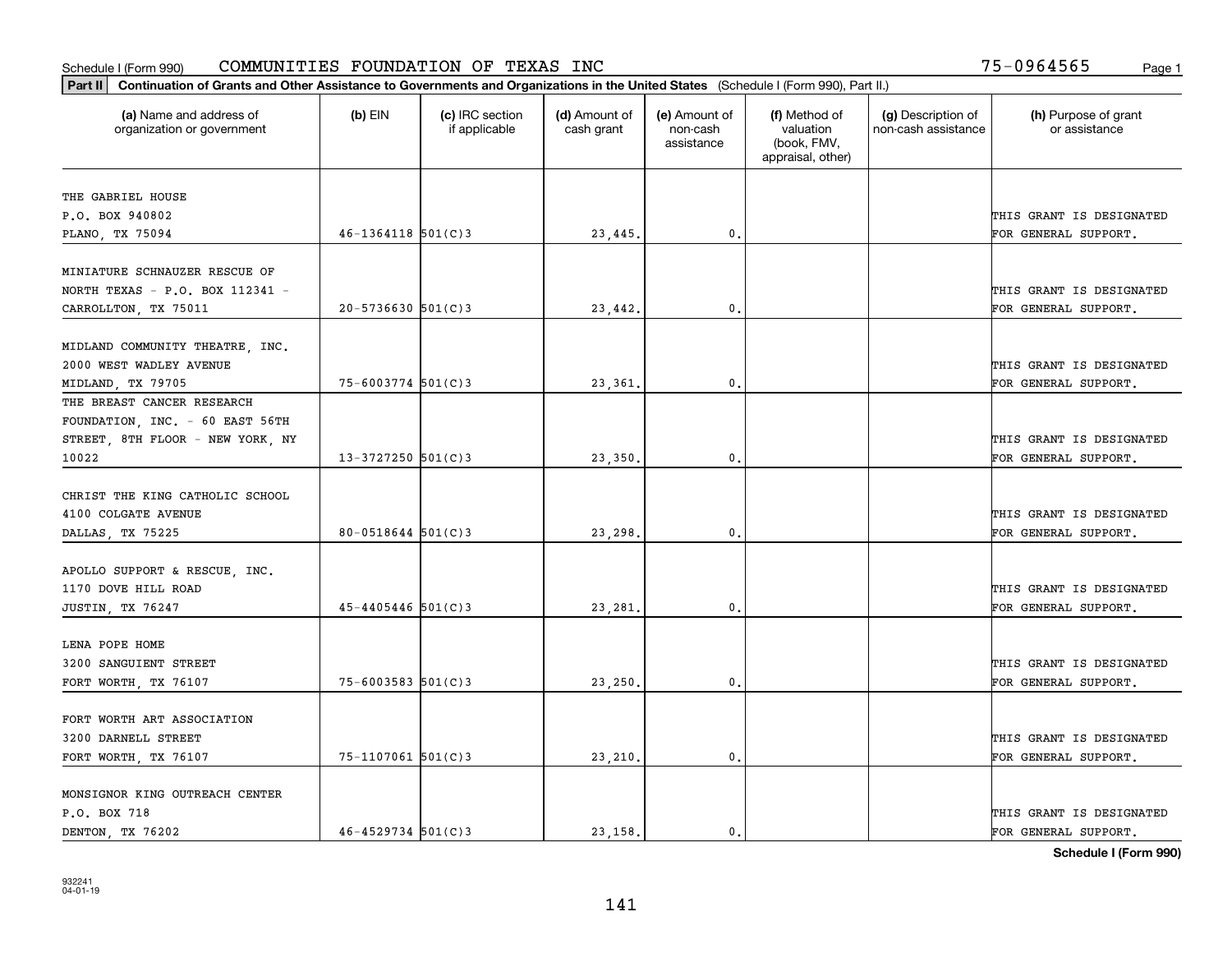| Part II   Continuation of Grants and Other Assistance to Governments and Organizations in the United States (Schedule I (Form 990), Part II.) |                        |                                  |                             |                                         |                                                                |                                           |                                       |
|-----------------------------------------------------------------------------------------------------------------------------------------------|------------------------|----------------------------------|-----------------------------|-----------------------------------------|----------------------------------------------------------------|-------------------------------------------|---------------------------------------|
| (a) Name and address of<br>organization or government                                                                                         | $(b)$ EIN              | (c) IRC section<br>if applicable | (d) Amount of<br>cash grant | (e) Amount of<br>non-cash<br>assistance | (f) Method of<br>valuation<br>(book, FMV,<br>appraisal, other) | (g) Description of<br>non-cash assistance | (h) Purpose of grant<br>or assistance |
| SOUTH TEXAS VETERANS HOSPITAL                                                                                                                 |                        |                                  |                             |                                         |                                                                |                                           |                                       |
| SYSTEM - 7400 MERTON MINTER                                                                                                                   |                        |                                  |                             |                                         |                                                                |                                           | THIS GRANT IS DESIGNATED              |
| BOULEVARD - SAN ANTONIO, TX 78229                                                                                                             | 47-1465856 115         |                                  | 23,090.                     | $\mathbf{0}$ .                          |                                                                |                                           | FOR GENERAL SUPPORT.                  |
|                                                                                                                                               |                        |                                  |                             |                                         |                                                                |                                           |                                       |
| LIVING FOR ZACHARY                                                                                                                            |                        |                                  |                             |                                         |                                                                |                                           |                                       |
| 3200 EARHART DRIVE                                                                                                                            |                        |                                  |                             |                                         |                                                                |                                           | THIS GRANT IS DESIGNATED              |
| CARROLLTON, TX 75006                                                                                                                          | $80 - 0410066$ 501(C)3 |                                  | 23,044.                     | 0.                                      |                                                                |                                           | FOR GENERAL SUPPORT.                  |
|                                                                                                                                               |                        |                                  |                             |                                         |                                                                |                                           |                                       |
| FORT WORTH ZOOLOGICAL ASSOCIATION,                                                                                                            |                        |                                  |                             |                                         |                                                                |                                           |                                       |
| INC. - 1989 COLONIAL PARKWAY -                                                                                                                |                        |                                  |                             |                                         |                                                                |                                           | THIS GRANT IS DESIGNATED              |
| FORT WORTH, TX 76110                                                                                                                          | $75-0991727$ 501(C)3   |                                  | 23,026.                     | $\mathfrak{o}$ .                        |                                                                |                                           | FOR GENERAL SUPPORT.                  |
| BRENT WOODALL FOUNDATION FOR                                                                                                                  |                        |                                  |                             |                                         |                                                                |                                           |                                       |
| EXCEPTIONAL CHILDREN - 7801                                                                                                                   |                        |                                  |                             |                                         |                                                                |                                           |                                       |
| MESQUITE BEND, SUITE 105 - IRVING,                                                                                                            |                        |                                  |                             |                                         |                                                                |                                           | THIS GRANT IS DESIGNATED              |
| TX 75063                                                                                                                                      | $42 - 1570908$ 501(C)3 |                                  | 23,006.                     | $\mathbf{0}$                            |                                                                |                                           | FOR GENERAL SUPPORT.                  |
|                                                                                                                                               |                        |                                  |                             |                                         |                                                                |                                           |                                       |
| DALLAS CAT RESCUE                                                                                                                             |                        |                                  |                             |                                         |                                                                |                                           |                                       |
| P.O. BOX 262571                                                                                                                               |                        |                                  |                             |                                         |                                                                |                                           | THIS GRANT IS DESIGNATED              |
| PLANO, TX 75026                                                                                                                               | $35 - 2302714$ 501(C)3 |                                  | 23,000.                     | $\mathbf{0}$                            |                                                                |                                           | FOR GENERAL SUPPORT.                  |
| SACRED HEART CATHOLIC CHURCH                                                                                                                  |                        |                                  |                             |                                         |                                                                |                                           |                                       |
| 3905 HICKOX ROAD                                                                                                                              |                        |                                  |                             |                                         |                                                                |                                           | THIS GRANT IS DESIGNATED              |
| ROWLETT, TX 75089                                                                                                                             | $75 - 6039216$ 501(C)3 |                                  | 22,921                      | $\mathbf{0}$                            |                                                                |                                           | FOR GENERAL SUPPORT.                  |
|                                                                                                                                               |                        |                                  |                             |                                         |                                                                |                                           |                                       |
| THEATRE THREE, INC.                                                                                                                           |                        |                                  |                             |                                         |                                                                |                                           |                                       |
| 2800 ROUTH STREET, SUITE 168                                                                                                                  |                        |                                  |                             |                                         |                                                                |                                           | THIS GRANT IS DESIGNATED              |
| DALLAS, TX 75201-1415                                                                                                                         | $75 - 6042183$ 501(C)3 |                                  | 22,921                      | $^{\circ}$ .                            |                                                                |                                           | FOR GENERAL SUPPORT.                  |
|                                                                                                                                               |                        |                                  |                             |                                         |                                                                |                                           |                                       |
| EMBRACE WAITING CHILDREN INC                                                                                                                  |                        |                                  |                             |                                         |                                                                |                                           |                                       |
| 114 1/2 EAST LOUISIANA, SUITE 202                                                                                                             |                        |                                  |                             |                                         |                                                                |                                           | THIS GRANT IS DESIGNATED              |
| MCKINNEY, TX 75069                                                                                                                            | $27-0946206$ 501(C)3   |                                  | 22,855.                     | $\mathbf{0}$ .                          |                                                                |                                           | FOR GENERAL SUPPORT.                  |
|                                                                                                                                               |                        |                                  |                             |                                         |                                                                |                                           |                                       |
| FLORENCE FULLER CHILD DEVELOPMENT                                                                                                             |                        |                                  |                             |                                         |                                                                |                                           |                                       |
| CENTER, INC. - 200 NE 14TH STREET                                                                                                             |                        |                                  |                             |                                         |                                                                |                                           | THIS GRANT IS DESIGNATED              |
| - BOCA RATON, FL 33432                                                                                                                        | $59 - 1312245$ 501(C)3 |                                  | 22.840.                     | $\mathbf{0}$ .                          |                                                                |                                           | FOR GENERAL SUPPORT.                  |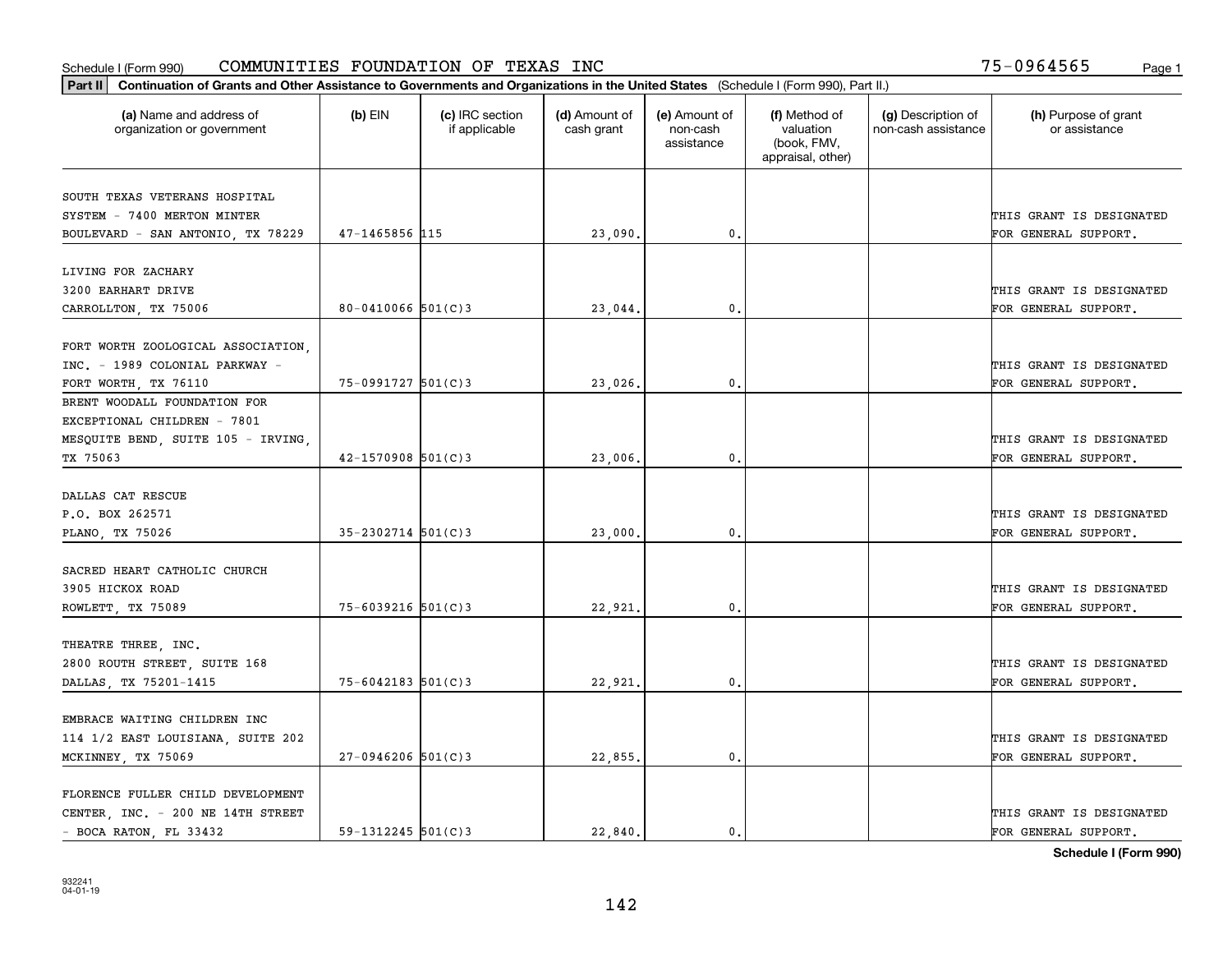| Part II   Continuation of Grants and Other Assistance to Governments and Organizations in the United States (Schedule I (Form 990), Part II.) |                          |                                  |                             |                                         |                                                                |                                           |                                       |
|-----------------------------------------------------------------------------------------------------------------------------------------------|--------------------------|----------------------------------|-----------------------------|-----------------------------------------|----------------------------------------------------------------|-------------------------------------------|---------------------------------------|
| (a) Name and address of<br>organization or government                                                                                         | $(b)$ EIN                | (c) IRC section<br>if applicable | (d) Amount of<br>cash grant | (e) Amount of<br>non-cash<br>assistance | (f) Method of<br>valuation<br>(book, FMV,<br>appraisal, other) | (g) Description of<br>non-cash assistance | (h) Purpose of grant<br>or assistance |
|                                                                                                                                               |                          |                                  |                             |                                         |                                                                |                                           |                                       |
| HEART HOUSE DALLAS<br>4238 TIMBERGLEN ROAD                                                                                                    |                          |                                  |                             |                                         |                                                                |                                           | THIS GRANT IS DESIGNATED              |
| DALLAS, TX 75287                                                                                                                              | 75-2898097 501(C)3       |                                  | 22,827.                     | 0.                                      |                                                                |                                           | FOR GENERAL SUPPORT.                  |
|                                                                                                                                               |                          |                                  |                             |                                         |                                                                |                                           |                                       |
| UNITED WAY OF METROPOLITAN TARRANT                                                                                                            |                          |                                  |                             |                                         |                                                                |                                           |                                       |
| COUNTY - 1500 NORTH MAIN STREET,                                                                                                              |                          |                                  |                             |                                         |                                                                |                                           | THIS GRANT IS DESIGNATED              |
| SUITE 200 - FORT WORTH, TX 76164                                                                                                              | $75 - 0858360$ $501(C)3$ |                                  | 22,815.                     | 0.                                      |                                                                |                                           | FOR GENERAL SUPPORT.                  |
|                                                                                                                                               |                          |                                  |                             |                                         |                                                                |                                           |                                       |
| LEGACY COUNSELING CENTER, INC.                                                                                                                |                          |                                  |                             |                                         |                                                                |                                           |                                       |
| 4054 MCKINNEY AVENUE, SUITE 102                                                                                                               |                          |                                  |                             |                                         |                                                                |                                           | THIS GRANT IS DESIGNATED              |
| DALLAS, TX 75204-2050                                                                                                                         | $75 - 2296536$ 501(C)3   |                                  | 22,721.                     | 0.                                      |                                                                |                                           | FOR GENERAL SUPPORT.                  |
|                                                                                                                                               |                          |                                  |                             |                                         |                                                                |                                           |                                       |
| TGD COALITION                                                                                                                                 |                          |                                  |                             |                                         |                                                                |                                           |                                       |
| P.O. BOX 151221                                                                                                                               |                          |                                  |                             |                                         |                                                                |                                           | THIS GRANT IS DESIGNATED              |
| DALLAS, TX 75215                                                                                                                              | $46 - 5478581$ 501(C)3   |                                  | 22,692.                     | 0.                                      |                                                                |                                           | FOR GENERAL SUPPORT.                  |
|                                                                                                                                               |                          |                                  |                             |                                         |                                                                |                                           |                                       |
| TEXAS BAPTIST HOME FOR CHILDREN                                                                                                               |                          |                                  |                             |                                         |                                                                |                                           |                                       |
| 629 FARLEY STREET                                                                                                                             |                          |                                  |                             |                                         |                                                                |                                           | THIS GRANT IS DESIGNATED              |
| WAXAHACHIE, TX 75165                                                                                                                          | $75 - 0838773$ 501(C)3   |                                  | 22,596.                     | 0.                                      |                                                                |                                           | FOR GENERAL SUPPORT.                  |
|                                                                                                                                               |                          |                                  |                             |                                         |                                                                |                                           |                                       |
| 29 PIECES                                                                                                                                     |                          |                                  |                             |                                         |                                                                |                                           |                                       |
| P.O. BOX 140962                                                                                                                               |                          |                                  |                             |                                         |                                                                |                                           | THIS GRANT IS DESIGNATED              |
| DALLAS, TX 75214                                                                                                                              | $34 - 2038797$ 501(C)3   |                                  | 22,579                      | 0.                                      |                                                                |                                           | FOR GENERAL SUPPORT.                  |
| NORTH TEXAS BASSET HOUND RESCUE                                                                                                               |                          |                                  |                             |                                         |                                                                |                                           |                                       |
| P.O. BOX 3229                                                                                                                                 |                          |                                  |                             |                                         |                                                                |                                           | THIS GRANT IS DESIGNATED              |
|                                                                                                                                               | 75-2706935 501(C)3       |                                  |                             | 0.                                      |                                                                |                                           | FOR GENERAL SUPPORT.                  |
| GRAPEVINE, TX 76099                                                                                                                           |                          |                                  | 22,567.                     |                                         |                                                                |                                           |                                       |
| WILLIAM MARSH RICE UNIVERSITY                                                                                                                 |                          |                                  |                             |                                         |                                                                |                                           |                                       |
| OFFICE OF DEVELOPMENT 6100 MAIN STR                                                                                                           |                          |                                  |                             |                                         |                                                                |                                           | THIS GRANT IS DESIGNATED              |
| HOUSTON, TX 77005                                                                                                                             | $74 - 1109620$ 501(C)3   |                                  | 22,500                      | 0.                                      |                                                                |                                           | FOR GENERAL SUPPORT.                  |
|                                                                                                                                               |                          |                                  |                             |                                         |                                                                |                                           |                                       |
| ZOIE'S PLACE                                                                                                                                  |                          |                                  |                             |                                         |                                                                |                                           |                                       |
| 306 NORTH LOOP 288, SUITE 118                                                                                                                 |                          |                                  |                             |                                         |                                                                |                                           | THIS GRANT IS DESIGNATED              |
| DENTON, TX 76209                                                                                                                              | 81-4215361 $501(C)$ 3    |                                  | 22,423.                     | $\mathbf{0}$ .                          |                                                                |                                           | FOR GENERAL SUPPORT.                  |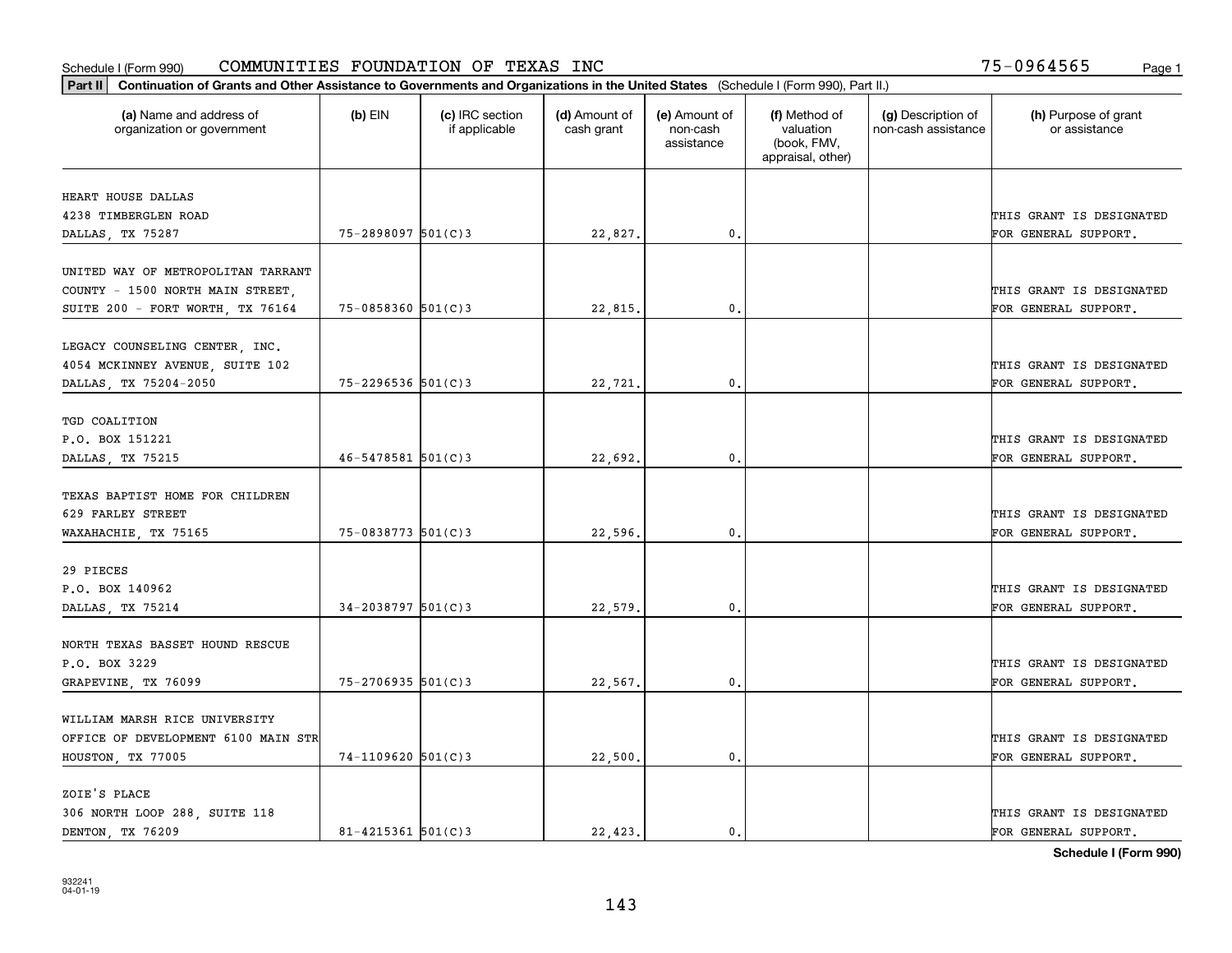| Part II   Continuation of Grants and Other Assistance to Governments and Organizations in the United States (Schedule I (Form 990), Part II.) |                        |                                  |                             |                                         |                                                                |                                           |                                       |
|-----------------------------------------------------------------------------------------------------------------------------------------------|------------------------|----------------------------------|-----------------------------|-----------------------------------------|----------------------------------------------------------------|-------------------------------------------|---------------------------------------|
| (a) Name and address of<br>organization or government                                                                                         | $(b)$ EIN              | (c) IRC section<br>if applicable | (d) Amount of<br>cash grant | (e) Amount of<br>non-cash<br>assistance | (f) Method of<br>valuation<br>(book, FMV,<br>appraisal, other) | (g) Description of<br>non-cash assistance | (h) Purpose of grant<br>or assistance |
|                                                                                                                                               |                        |                                  |                             |                                         |                                                                |                                           |                                       |
| TEXAS CENTER FOR ARTS + ACADEMICS<br>3901 S. HULEN                                                                                            |                        |                                  |                             |                                         |                                                                |                                           | THIS GRANT IS DESIGNATED              |
| FORT WORTH, TX 76109                                                                                                                          | $75-0942885$ 501(C)3   |                                  | 22,420.                     | 0.                                      |                                                                |                                           | FOR GENERAL SUPPORT.                  |
|                                                                                                                                               |                        |                                  |                             |                                         |                                                                |                                           |                                       |
| NORTH TEXAS CAT RESCUE                                                                                                                        |                        |                                  |                             |                                         |                                                                |                                           |                                       |
| P.O BOX 1504                                                                                                                                  |                        |                                  |                             |                                         |                                                                |                                           | THIS GRANT IS DESIGNATED              |
| MCKINNEY, TX 75070                                                                                                                            | $20 - 8812308$ 501(C)3 |                                  | 22,401                      | 0.                                      |                                                                |                                           | FOR GENERAL SUPPORT.                  |
|                                                                                                                                               |                        |                                  |                             |                                         |                                                                |                                           |                                       |
| THE COUNSELING PLACE                                                                                                                          |                        |                                  |                             |                                         |                                                                |                                           |                                       |
| 375 MUNICIPAL DRIVE, SUITE 222                                                                                                                |                        |                                  |                             |                                         |                                                                |                                           | THIS GRANT IS DESIGNATED              |
| RICHARDSON, TX 75080                                                                                                                          | $75 - 1633155$ 501(C)3 |                                  | 22,373.                     | 0.                                      |                                                                |                                           | FOR GENERAL SUPPORT.                  |
|                                                                                                                                               |                        |                                  |                             |                                         |                                                                |                                           |                                       |
| GOOD SAMARITANS OF GARLAND INC.                                                                                                               |                        |                                  |                             |                                         |                                                                |                                           |                                       |
| 214 N. 12TH STREET                                                                                                                            |                        |                                  |                             |                                         |                                                                |                                           | THIS GRANT IS DESIGNATED              |
| GARLAND, TX 75040                                                                                                                             | $75-1916118$ $501(C)3$ |                                  | 22,366.                     | $\mathfrak{o}$ .                        |                                                                |                                           | FOR GENERAL SUPPORT.                  |
|                                                                                                                                               |                        |                                  |                             |                                         |                                                                |                                           |                                       |
| EDUCATION AND ANIMAL RESCUE                                                                                                                   |                        |                                  |                             |                                         |                                                                |                                           |                                       |
| SOCIETY - P.O. BOX 190473 -                                                                                                                   |                        |                                  |                             |                                         |                                                                |                                           | THIS GRANT IS DESIGNATED              |
| DALLAS, TX 75219                                                                                                                              | $71 - 1029052$ 501(C)3 |                                  | 22,358.                     | 0.                                      |                                                                |                                           | FOR GENERAL SUPPORT.                  |
| WOMAN'S CLUB OF FORT WORTH                                                                                                                    |                        |                                  |                             |                                         |                                                                |                                           |                                       |
| HISTORIC PRESERVATION TRUST - 1316                                                                                                            |                        |                                  |                             |                                         |                                                                |                                           |                                       |
| PENNSYLVANIA AVENUE - FORT WORTH,                                                                                                             |                        |                                  |                             |                                         |                                                                |                                           | THIS GRANT IS DESIGNATED              |
| TX 76104                                                                                                                                      | $75 - 6442771$ 501(C)3 |                                  | 22,304.                     | $\mathfrak{o}$ .                        |                                                                |                                           | FOR GENERAL SUPPORT.                  |
|                                                                                                                                               |                        |                                  |                             |                                         |                                                                |                                           |                                       |
| TEXAS HUSKY RESCUE, INC.                                                                                                                      |                        |                                  |                             |                                         |                                                                |                                           |                                       |
| P.O. BOX 118891                                                                                                                               |                        |                                  |                             |                                         |                                                                |                                           | THIS GRANT IS DESIGNATED              |
| CARROLLTON, TX 75011                                                                                                                          | $38 - 3799528$ 501(C)3 |                                  | 22, 240.                    | $\mathbf{0}$ .                          |                                                                |                                           | FOR GENERAL SUPPORT.                  |
|                                                                                                                                               |                        |                                  |                             |                                         |                                                                |                                           |                                       |
| TURTLE CREEK CHORALE, INC.                                                                                                                    |                        |                                  |                             |                                         |                                                                |                                           |                                       |
| 3630 HARRY HINES BOULEVARD, SUITE 3                                                                                                           |                        |                                  |                             |                                         |                                                                |                                           | THIS GRANT IS DESIGNATED              |
| DALLAS, TX 75219                                                                                                                              | 75-1783322 501(C)3     |                                  | 22,226.                     | $\mathbf{0}$ .                          |                                                                |                                           | FOR GENERAL SUPPORT.                  |
|                                                                                                                                               |                        |                                  |                             |                                         |                                                                |                                           |                                       |
| ADOPT MY HEART                                                                                                                                |                        |                                  |                             |                                         |                                                                |                                           |                                       |
| 7510 HONEY CREEK ROAD                                                                                                                         |                        |                                  |                             |                                         |                                                                |                                           | THIS GRANT IS DESIGNATED              |
| CELINA, TX 75009                                                                                                                              | $81 - 2380399$ 501(C)3 |                                  | 22, 224.                    | $\mathbf{0}$ .                          |                                                                |                                           | FOR GENERAL SUPPORT.                  |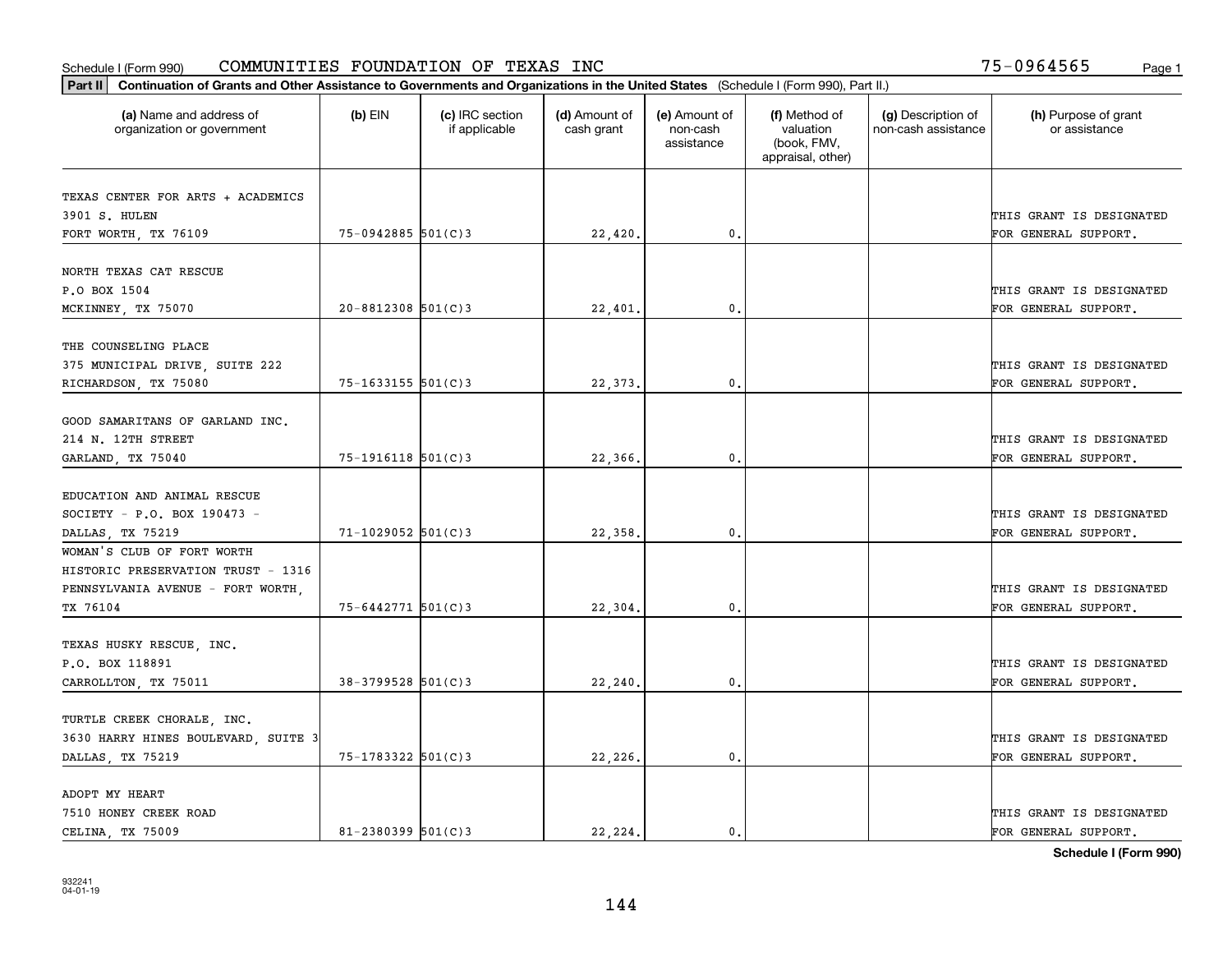| (a) Name and address of<br>organization or government | $(b)$ EIN                | (c) IRC section<br>if applicable | (d) Amount of<br>cash grant | (e) Amount of<br>non-cash<br>assistance | (f) Method of<br>valuation<br>(book, FMV,<br>appraisal, other) | (g) Description of<br>non-cash assistance | (h) Purpose of grant<br>or assistance |
|-------------------------------------------------------|--------------------------|----------------------------------|-----------------------------|-----------------------------------------|----------------------------------------------------------------|-------------------------------------------|---------------------------------------|
| ANGIE'S FRIENDS                                       |                          |                                  |                             |                                         |                                                                |                                           |                                       |
| 1208 RICHLAND OAKS                                    |                          |                                  |                             |                                         |                                                                |                                           | THIS GRANT IS DESIGNATED              |
| RICHARDSON, TX 75081                                  | $35 - 2326207$ 501(C)3   |                                  | 22,183.                     | $\mathbf{0}$ .                          |                                                                |                                           | FOR GENERAL SUPPORT.                  |
|                                                       |                          |                                  |                             |                                         |                                                                |                                           |                                       |
| BRIGHTER TOMORROWS, INC.<br>928 BLUEBIRD DRIVE        |                          |                                  |                             |                                         |                                                                |                                           | THIS GRANT IS DESIGNATED              |
| IRVING, TX 75061                                      | 75-2291809 501(C)3       |                                  | 22,152                      | 0.                                      |                                                                |                                           | FOR GENERAL SUPPORT.                  |
|                                                       |                          |                                  |                             |                                         |                                                                |                                           |                                       |
| EMBRACE GRACE, INC.                                   |                          |                                  |                             |                                         |                                                                |                                           |                                       |
| 700 WEST BEDFORD EULESS ROAD, SUITE                   |                          |                                  |                             |                                         |                                                                |                                           | THIS GRANT IS DESIGNATED              |
| HURST, TX 76053                                       | $45 - 5202711$ $501(C)3$ |                                  | 22,145.                     | $\mathbf{0}$ .                          |                                                                |                                           | FOR GENERAL SUPPORT.                  |
|                                                       |                          |                                  |                             |                                         |                                                                |                                           |                                       |
| HENDRICK SCHOLARSHIP FOUNDATION                       |                          |                                  |                             |                                         |                                                                |                                           |                                       |
| 2030 AVENUE G, SUITE 1108                             |                          |                                  |                             |                                         |                                                                |                                           | THIS GRANT IS DESIGNATED              |
| PLANO, TX 75074                                       | 75-2376396 501(C)3       |                                  | 22,085.                     | 0.                                      |                                                                |                                           | FOR GENERAL SUPPORT.                  |
|                                                       |                          |                                  |                             |                                         |                                                                |                                           |                                       |
| VAN CLIBURN FOUNDATION, INC.                          |                          |                                  |                             |                                         |                                                                |                                           |                                       |
| 201 MAIN STREET, SUITE 100                            |                          |                                  |                             |                                         |                                                                |                                           | THIS GRANT IS DESIGNATED              |
| FORT WORTH, TX 76102                                  | 75-1098332 501(C)3       |                                  | 22,079                      | $\mathfrak o$ .                         |                                                                |                                           | FOR GENERAL SUPPORT.                  |
| FAUSTINA ACADEMY                                      |                          |                                  |                             |                                         |                                                                |                                           |                                       |
| 1621 W. GRAUWYLER ROAD                                |                          |                                  |                             |                                         |                                                                |                                           | THIS GRANT IS DESIGNATED              |
| IRVING, TX 75061                                      | $71-0942139$ 501(C)3     |                                  | 22,038                      | 0.                                      |                                                                |                                           | FOR GENERAL SUPPORT.                  |
|                                                       |                          |                                  |                             |                                         |                                                                |                                           |                                       |
| UMEP                                                  |                          |                                  |                             |                                         |                                                                |                                           |                                       |
| 3838 SPUR 408                                         |                          |                                  |                             |                                         |                                                                |                                           | THIS GRANT IS DESIGNATED              |
| DALLAS, TX 75236                                      | $26 - 1143407$ 501(C) 3  |                                  | 22,028.                     | $\mathbf{0}$ .                          |                                                                |                                           | FOR GENERAL SUPPORT.                  |
|                                                       |                          |                                  |                             |                                         |                                                                |                                           |                                       |
| NRF FOUNDATION                                        |                          |                                  |                             |                                         |                                                                |                                           |                                       |
| 1101 NEW YORK AVENUE, NW, SUITE 120                   |                          |                                  |                             |                                         |                                                                |                                           | THIS GRANT IS DESIGNATED              |
| WASHINGTON, DC 20005                                  | $52 - 1224690$ 501(C)3   |                                  | 22,000                      | $\mathbf{0}$                            |                                                                |                                           | FOR GENERAL SUPPORT.                  |
|                                                       |                          |                                  |                             |                                         |                                                                |                                           |                                       |
| SPECIAL OPERATIONS WARRIOR                            |                          |                                  |                             |                                         |                                                                |                                           |                                       |
| FOUNDATION - P.O. BOX 89367 -                         |                          |                                  |                             |                                         |                                                                |                                           | THIS GRANT IS DESIGNATED              |
| TAMPA, FL 33689                                       | $52 - 1183585$ $501(C)3$ |                                  | 22,000.                     | $\mathbf{0}$ .                          |                                                                |                                           | FOR GENERAL SUPPORT.                  |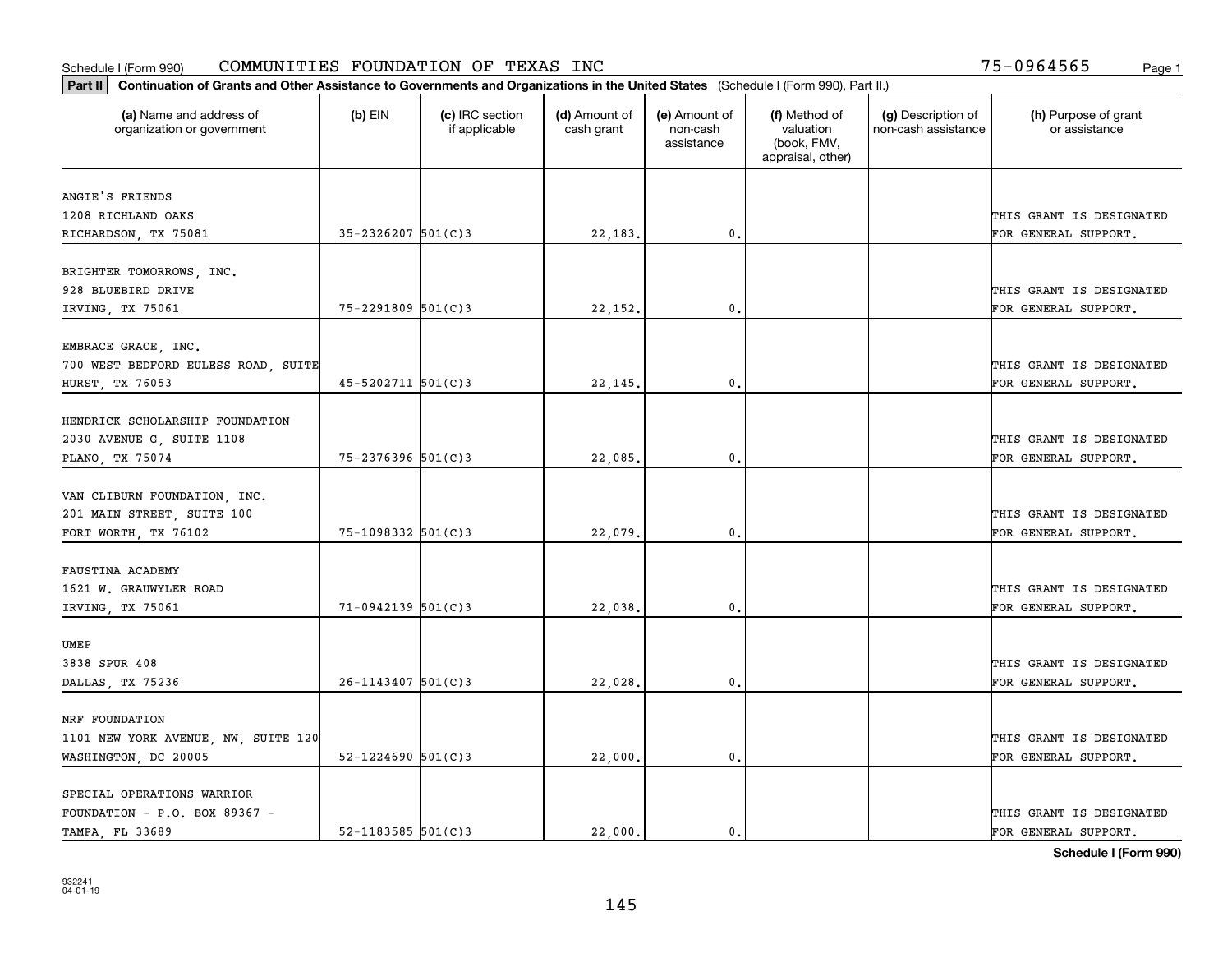| Part II   Continuation of Grants and Other Assistance to Governments and Organizations in the United States (Schedule I (Form 990), Part II.) |                        |                                  |                             |                                         |                                                                |                                           |                                                  |
|-----------------------------------------------------------------------------------------------------------------------------------------------|------------------------|----------------------------------|-----------------------------|-----------------------------------------|----------------------------------------------------------------|-------------------------------------------|--------------------------------------------------|
| (a) Name and address of<br>organization or government                                                                                         | $(b)$ EIN              | (c) IRC section<br>if applicable | (d) Amount of<br>cash grant | (e) Amount of<br>non-cash<br>assistance | (f) Method of<br>valuation<br>(book, FMV,<br>appraisal, other) | (g) Description of<br>non-cash assistance | (h) Purpose of grant<br>or assistance            |
|                                                                                                                                               |                        |                                  |                             |                                         |                                                                |                                           |                                                  |
| TEXAS MUSLIM WOMEN'S FOUNDATION.<br>INC. - P.O. BOX 863388 - PLANO, TX                                                                        |                        |                                  |                             |                                         |                                                                |                                           | THIS GRANT IS DESIGNATED                         |
| 75086                                                                                                                                         | $20-3060929$ 501(C)3   |                                  | 21,968.                     | 0.                                      |                                                                |                                           | FOR GENERAL SUPPORT.                             |
|                                                                                                                                               |                        |                                  |                             |                                         |                                                                |                                           |                                                  |
| PET PARTNERS                                                                                                                                  |                        |                                  |                             |                                         |                                                                |                                           |                                                  |
| 15922 ELDORADO PKWY, SUITE 500-1646                                                                                                           |                        |                                  |                             |                                         |                                                                |                                           | THIS GRANT IS DESIGNATED                         |
| FRISCO, TX 75035                                                                                                                              | $91 - 1158281$ 501(C)3 |                                  | 21,890                      | 0.                                      |                                                                |                                           | FOR GENERAL SUPPORT.                             |
|                                                                                                                                               |                        |                                  |                             |                                         |                                                                |                                           |                                                  |
| VICTORY THERAPEUTIC CENTER, INC.                                                                                                              |                        |                                  |                             |                                         |                                                                |                                           |                                                  |
| 10600 DUNHAM ROAD                                                                                                                             |                        |                                  |                             |                                         |                                                                |                                           | THIS GRANT IS DESIGNATED                         |
| ROANOKE, TX 76262                                                                                                                             | $03 - 0415483$ 501(C)3 |                                  | 21,777.                     | $\mathbf{0}$ .                          |                                                                |                                           | FOR GENERAL SUPPORT.                             |
|                                                                                                                                               |                        |                                  |                             |                                         |                                                                |                                           |                                                  |
| FOUNDATION FOR ALLEN SCHOOLS                                                                                                                  |                        |                                  |                             |                                         |                                                                |                                           |                                                  |
| 612 E. BETHANY DRIVE                                                                                                                          | $75 - 2750519$ 501(C)3 |                                  |                             | 0.                                      |                                                                |                                           | THIS GRANT IS DESIGNATED<br>FOR GENERAL SUPPORT. |
| ALLEN, TX 75002                                                                                                                               |                        |                                  | 21,755.                     |                                         |                                                                |                                           |                                                  |
| DENTON PUBLIC SCHOOL FOUNDATION                                                                                                               |                        |                                  |                             |                                         |                                                                |                                           |                                                  |
| 1307 N. LOCUST STREET                                                                                                                         |                        |                                  |                             |                                         |                                                                |                                           | THIS GRANT IS DESIGNATED                         |
| DENTON, TX 76201                                                                                                                              | $75 - 2578743$ 501(C)3 |                                  | 21,731.                     | 0.                                      |                                                                |                                           | FOR GENERAL SUPPORT.                             |
|                                                                                                                                               |                        |                                  |                             |                                         |                                                                |                                           |                                                  |
| LOVEPACS                                                                                                                                      |                        |                                  |                             |                                         |                                                                |                                           |                                                  |
| 6049 CYPRESS COVE DRIVE                                                                                                                       |                        |                                  |                             |                                         |                                                                |                                           | THIS GRANT IS DESIGNATED                         |
| THE COLONY, TX 75056                                                                                                                          | $46 - 0765090$ 501(C)3 |                                  | 21,691.                     | 0.                                      |                                                                |                                           | FOR GENERAL SUPPORT.                             |
|                                                                                                                                               |                        |                                  |                             |                                         |                                                                |                                           |                                                  |
| TEAMCONNOR CANCER FOUNDATION                                                                                                                  |                        |                                  |                             |                                         |                                                                |                                           |                                                  |
| 5420 LBJ FREEWAY, SUITE 1300                                                                                                                  |                        |                                  |                             |                                         |                                                                |                                           | THIS GRANT IS DESIGNATED                         |
| DALLAS, TX 75240                                                                                                                              | $26 - 2000047$ 501(C)3 |                                  | 21,679                      | $\mathbf{0}$ .                          |                                                                |                                           | FOR GENERAL SUPPORT.                             |
|                                                                                                                                               |                        |                                  |                             |                                         |                                                                |                                           |                                                  |
| THE COMMIT! PARTNERSHIP                                                                                                                       |                        |                                  |                             |                                         |                                                                |                                           | THIS GRANT IS DESIGNATED                         |
| 3800 MAPLE AVENUE, SUITE 800<br>DALLAS, TX 75219                                                                                              | $80 - 0790222$ 501(C)3 |                                  | 21,615.                     | 0.                                      |                                                                |                                           | FOR GENERAL SUPPORT.                             |
|                                                                                                                                               |                        |                                  |                             |                                         |                                                                |                                           |                                                  |
| FINISHING WELL MINISTRIES                                                                                                                     |                        |                                  |                             |                                         |                                                                |                                           |                                                  |
| 2001 WEST PLANO PARKWAY, SUITE 3439                                                                                                           |                        |                                  |                             |                                         |                                                                |                                           | THIS GRANT IS DESIGNATED                         |
| PLANO, TX 75075                                                                                                                               | $47 - 2535369$ 501(C)3 |                                  | 21,592.                     | 0.                                      |                                                                |                                           | FOR GENERAL SUPPORT.                             |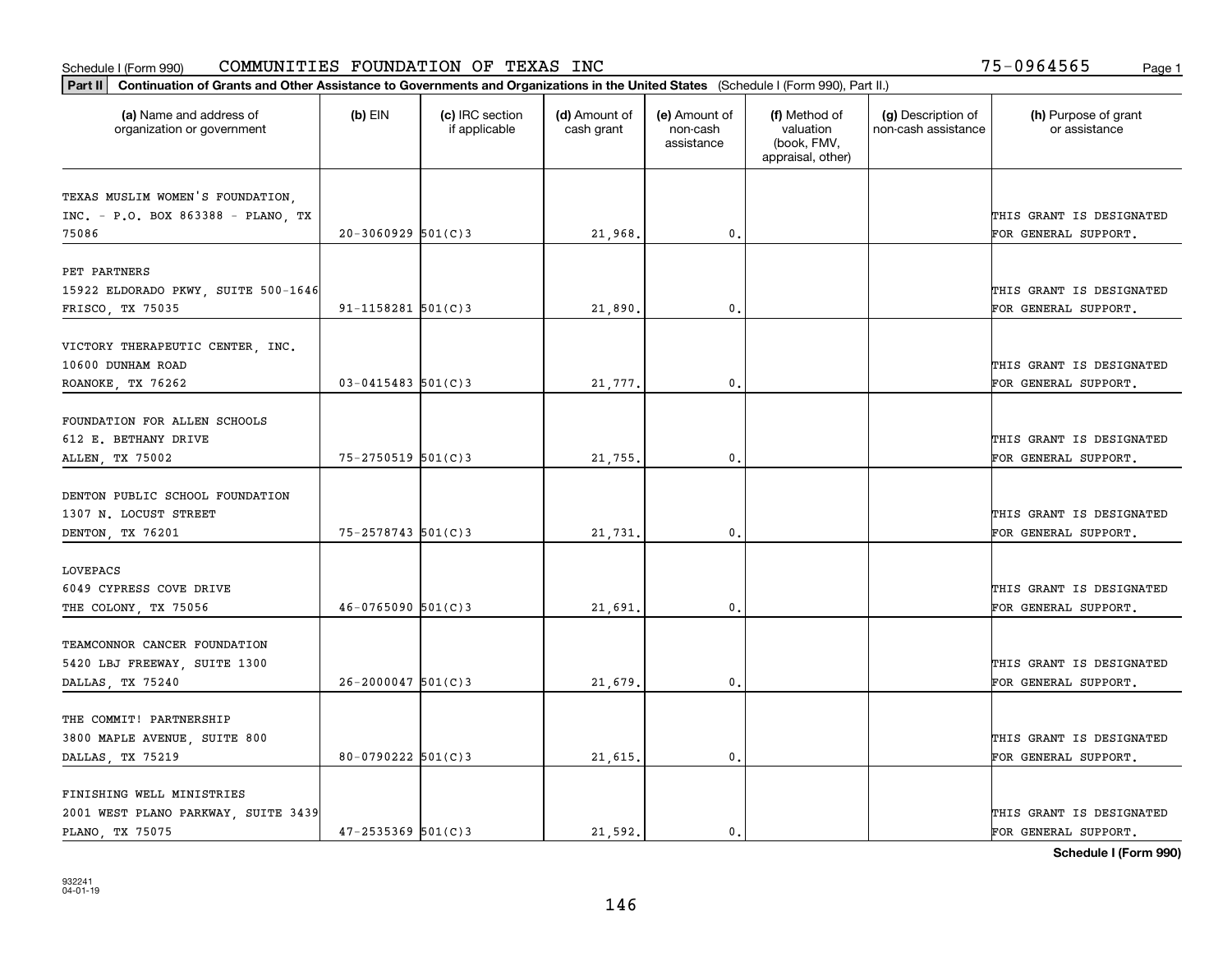| Part II   Continuation of Grants and Other Assistance to Governments and Organizations in the United States (Schedule I (Form 990), Part II.) |                        |                                  |                             |                                         |                                                                |                                           |                                       |
|-----------------------------------------------------------------------------------------------------------------------------------------------|------------------------|----------------------------------|-----------------------------|-----------------------------------------|----------------------------------------------------------------|-------------------------------------------|---------------------------------------|
| (a) Name and address of<br>organization or government                                                                                         | $(b)$ EIN              | (c) IRC section<br>if applicable | (d) Amount of<br>cash grant | (e) Amount of<br>non-cash<br>assistance | (f) Method of<br>valuation<br>(book, FMV,<br>appraisal, other) | (g) Description of<br>non-cash assistance | (h) Purpose of grant<br>or assistance |
|                                                                                                                                               |                        |                                  |                             |                                         |                                                                |                                           |                                       |
| OUR LADY OF VICTORY CATHOLIC<br>SCHOOL - 3320 HEMPHILL STREET -                                                                               |                        |                                  |                             |                                         |                                                                |                                           | THIS GRANT IS DESIGNATED              |
| FORT WORTH, TX 76110                                                                                                                          | $43 - 2113765$ 501(C)3 |                                  | 21,591.                     | 0.                                      |                                                                |                                           | FOR GENERAL SUPPORT.                  |
|                                                                                                                                               |                        |                                  |                             |                                         |                                                                |                                           |                                       |
| TREASURED VESSELS FOUNDATION                                                                                                                  |                        |                                  |                             |                                         |                                                                |                                           |                                       |
| P.O. BOX 2256                                                                                                                                 |                        |                                  |                             |                                         |                                                                |                                           | THIS GRANT IS DESIGNATED              |
| FRISCO, TX 75034                                                                                                                              | $46 - 3947870$ 501(C)3 |                                  | 21,523,                     | 0.                                      |                                                                |                                           | FOR GENERAL SUPPORT.                  |
| SUSAN G. KOMEN BREAST CANCER                                                                                                                  |                        |                                  |                             |                                         |                                                                |                                           |                                       |
| FOUNDATION - DALLAS AFFILIATE                                                                                                                 |                        |                                  |                             |                                         |                                                                |                                           |                                       |
| OFFICE 8687 N. CENTRAL EXPY., STE.                                                                                                            |                        |                                  |                             |                                         |                                                                |                                           | THIS GRANT IS DESIGNATED              |
| 2212 - DALLAS, TX 75225                                                                                                                       | $75 - 2444724$ 501(C)3 |                                  | 21,510.                     | $\mathfrak{o}$ .                        |                                                                |                                           | FOR GENERAL SUPPORT.                  |
|                                                                                                                                               |                        |                                  |                             |                                         |                                                                |                                           |                                       |
| PRATHAM USA                                                                                                                                   |                        |                                  |                             |                                         |                                                                |                                           |                                       |
| 9703 RICHMOND AVENUE, SUITE 102                                                                                                               |                        |                                  |                             |                                         |                                                                |                                           | THIS GRANT IS DESIGNATED              |
| HOUSTON, TX 77042                                                                                                                             | $76 - 0620808$ 501(C)3 |                                  | 21,500                      | $\mathbf{0}$                            |                                                                |                                           | FOR GENERAL SUPPORT.                  |
|                                                                                                                                               |                        |                                  |                             |                                         |                                                                |                                           |                                       |
| JOHN BUNKER SANDS WETLAND CENTER                                                                                                              |                        |                                  |                             |                                         |                                                                |                                           |                                       |
| 655 MARTIN LANE                                                                                                                               |                        |                                  |                             |                                         |                                                                |                                           | THIS GRANT IS DESIGNATED              |
| SEAGOVILLE, TX 75159                                                                                                                          | $27 - 0712564$ 501(C)3 |                                  | 21,487.                     | $\mathbf{0}$                            |                                                                |                                           | FOR GENERAL SUPPORT.                  |
|                                                                                                                                               |                        |                                  |                             |                                         |                                                                |                                           |                                       |
| WOUNDED WARRIOR PROJECT, INC.                                                                                                                 |                        |                                  |                             |                                         |                                                                |                                           |                                       |
| P.O. BOX 758517                                                                                                                               |                        |                                  |                             |                                         |                                                                |                                           | THIS GRANT IS DESIGNATED              |
| TOPEKA, KS 66675                                                                                                                              | $20 - 2370934$ 501(C)3 |                                  | 21,400.                     | $\mathbf{0}$                            |                                                                |                                           | FOR GENERAL SUPPORT.                  |
|                                                                                                                                               |                        |                                  |                             |                                         |                                                                |                                           |                                       |
| FARMERS BRANCH COMMUNITY THEATRE,<br>INC. - 2535 VALLEY VIEW LANE -                                                                           |                        |                                  |                             |                                         |                                                                |                                           | THIS GRANT IS DESIGNATED              |
|                                                                                                                                               |                        |                                  |                             |                                         |                                                                |                                           |                                       |
| DALLAS, TX 75234                                                                                                                              | $27 - 4704909$ 501(C)3 |                                  | 21,386.                     | $^{\circ}$ .                            |                                                                |                                           | FOR GENERAL SUPPORT.                  |
| ST. JOSEPH'S HELPERS OF DALLAS                                                                                                                |                        |                                  |                             |                                         |                                                                |                                           |                                       |
| TEXAS - 4313 NORTH CENTRAL                                                                                                                    |                        |                                  |                             |                                         |                                                                |                                           | THIS GRANT IS DESIGNATED              |
| EXPRESSWAY - DALLAS, TX 75205                                                                                                                 | 75-2145755 501(C)3     |                                  | 21,385.                     | $\mathbf{0}$ .                          |                                                                |                                           | FOR GENERAL SUPPORT.                  |
| CHRISTIAN WOMEN'S JOB CORPS CWJC                                                                                                              |                        |                                  |                             |                                         |                                                                |                                           |                                       |
| OF GREATER ARLINGTON - 1417 WEST                                                                                                              |                        |                                  |                             |                                         |                                                                |                                           |                                       |
| ARKANSAS LANE, SUITE 100 -                                                                                                                    |                        |                                  |                             |                                         |                                                                |                                           | THIS GRANT IS DESIGNATED              |
| ARLINGTON, TX 76013                                                                                                                           | $20 - 1472043$ 501(C)3 |                                  | 21.379.                     | $\mathbf{0}$ .                          |                                                                |                                           | FOR GENERAL SUPPORT.                  |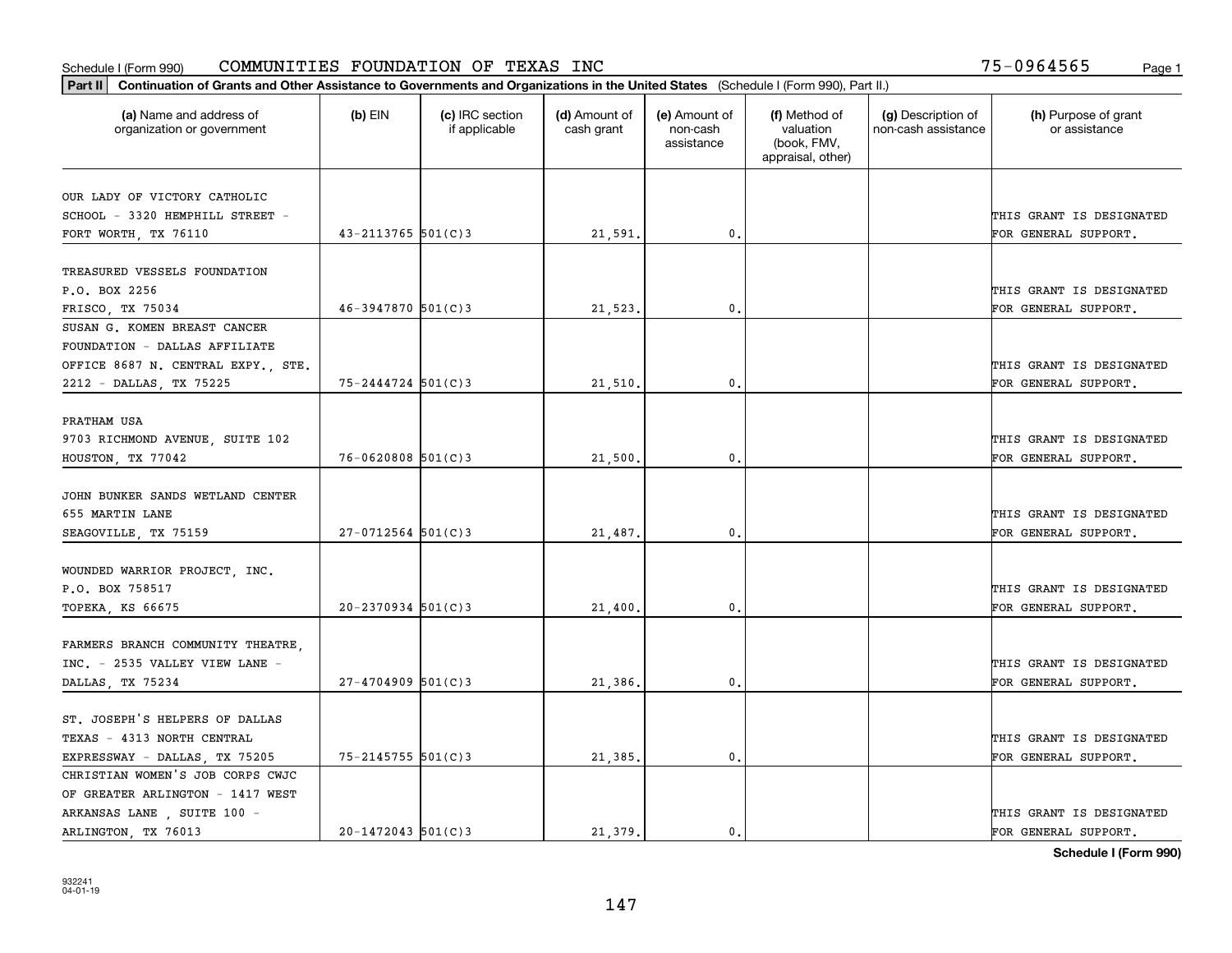| Part II   Continuation of Grants and Other Assistance to Governments and Organizations in the United States (Schedule I (Form 990), Part II.) |                        |                                  |                             |                                         |                                                                |                                           |                                       |
|-----------------------------------------------------------------------------------------------------------------------------------------------|------------------------|----------------------------------|-----------------------------|-----------------------------------------|----------------------------------------------------------------|-------------------------------------------|---------------------------------------|
| (a) Name and address of<br>organization or government                                                                                         | $(b)$ EIN              | (c) IRC section<br>if applicable | (d) Amount of<br>cash grant | (e) Amount of<br>non-cash<br>assistance | (f) Method of<br>valuation<br>(book, FMV,<br>appraisal, other) | (g) Description of<br>non-cash assistance | (h) Purpose of grant<br>or assistance |
|                                                                                                                                               |                        |                                  |                             |                                         |                                                                |                                           |                                       |
| PHOENIX HOUSES OF TEXAS, INC.<br>1910 PACIFIC AVENUE                                                                                          |                        |                                  |                             |                                         |                                                                |                                           | THIS GRANT IS DESIGNATED              |
| DALLAS, TX 75201                                                                                                                              | $13 - 3810073$ 501(C)3 |                                  | 21,318.                     | 0.                                      |                                                                |                                           | FOR GENERAL SUPPORT.                  |
|                                                                                                                                               |                        |                                  |                             |                                         |                                                                |                                           |                                       |
| ALL CHURCH HOME FOR CHILDREN                                                                                                                  |                        |                                  |                             |                                         |                                                                |                                           |                                       |
| 3712 WICHITA STREET                                                                                                                           |                        |                                  |                             |                                         |                                                                |                                           | THIS GRANT IS DESIGNATED              |
| FORT WORTH, TX 76119                                                                                                                          | $75 - 0818140$ 501(C)3 |                                  | 21, 312.                    | 0.                                      |                                                                |                                           | FOR GENERAL SUPPORT.                  |
|                                                                                                                                               |                        |                                  |                             |                                         |                                                                |                                           |                                       |
| ALLIE'S HAVEN ANIMAL RESCUE                                                                                                                   |                        |                                  |                             |                                         |                                                                |                                           |                                       |
| P.O. BOX 151731                                                                                                                               |                        |                                  |                             |                                         |                                                                |                                           | THIS GRANT IS DESIGNATED              |
| FORT WORTH, TX 76108                                                                                                                          | $47 - 2153829$ 501(C)3 |                                  | 21,292.                     | $\mathbf{0}$ .                          |                                                                |                                           | FOR GENERAL SUPPORT.                  |
| WORLD AFFAIRS COUNCIL OF DALLAS                                                                                                               |                        |                                  |                             |                                         |                                                                |                                           |                                       |
| FORT WORTH - 325 N. STREET PAUL                                                                                                               |                        |                                  |                             |                                         |                                                                |                                           |                                       |
| STREET, SUITE 4200 - DALLAS, TX                                                                                                               |                        |                                  |                             |                                         |                                                                |                                           | THIS GRANT IS DESIGNATED              |
| 75201                                                                                                                                         | 75-0855628 501(C)3     |                                  | 21,286.                     | 0.                                      |                                                                |                                           | FOR GENERAL SUPPORT.                  |
|                                                                                                                                               |                        |                                  |                             |                                         |                                                                |                                           |                                       |
| LIFE RECOVERED INC                                                                                                                            |                        |                                  |                             |                                         |                                                                |                                           |                                       |
| P.O. BOX 2697                                                                                                                                 |                        |                                  |                             |                                         |                                                                |                                           | THIS GRANT IS DESIGNATED              |
| DENTON, TX 76202                                                                                                                              | $26 - 4233166$ 501(C)3 |                                  | 21,234.                     | 0.                                      |                                                                |                                           | FOR GENERAL SUPPORT.                  |
|                                                                                                                                               |                        |                                  |                             |                                         |                                                                |                                           |                                       |
| RHAPSODY IN RED, INC.                                                                                                                         |                        |                                  |                             |                                         |                                                                |                                           |                                       |
| P.O. BOX 603022                                                                                                                               |                        |                                  |                             |                                         |                                                                |                                           | THIS GRANT IS DESIGNATED              |
| DALLAS, TX 75360                                                                                                                              | $84 - 2130160$ 501(C)3 |                                  | 21,000                      | 0.                                      |                                                                |                                           | FOR GENERAL SUPPORT.                  |
|                                                                                                                                               |                        |                                  |                             |                                         |                                                                |                                           |                                       |
| HUCKLEBERRY FOUNDATION                                                                                                                        |                        |                                  |                             |                                         |                                                                |                                           |                                       |
| 3416 PURDUE                                                                                                                                   |                        |                                  |                             |                                         |                                                                |                                           | THIS GRANT IS DESIGNATED              |
| DALLAS, TX 75225                                                                                                                              | $47 - 3654727$ 501(C)3 |                                  | 20,978.                     | $\mathbf{0}$ .                          |                                                                |                                           | FOR GENERAL SUPPORT.                  |
|                                                                                                                                               |                        |                                  |                             |                                         |                                                                |                                           |                                       |
| NASHER SCULPTURE CENTER                                                                                                                       |                        |                                  |                             |                                         |                                                                |                                           |                                       |
| 2001 FLORA STREET                                                                                                                             | $02 - 0601628$ 501(C)3 |                                  |                             | 0.                                      |                                                                |                                           | THIS GRANT IS DESIGNATED              |
| DALLAS, TX 75201                                                                                                                              |                        |                                  | 20,975.                     |                                         |                                                                |                                           | FOR GENERAL SUPPORT.                  |
| OPEN DOOR MULTILINGUAL PRESCHOOL,                                                                                                             |                        |                                  |                             |                                         |                                                                |                                           |                                       |
| INC. - 4105 JUNIUS STREET -                                                                                                                   |                        |                                  |                             |                                         |                                                                |                                           | THIS GRANT IS DESIGNATED              |
| DALLAS TX 75246                                                                                                                               | $75 - 2397069$ 501(C)3 |                                  | 20,944.                     | $\mathbf{0}$ .                          |                                                                |                                           | FOR GENERAL SUPPORT.                  |
|                                                                                                                                               |                        |                                  |                             |                                         |                                                                |                                           |                                       |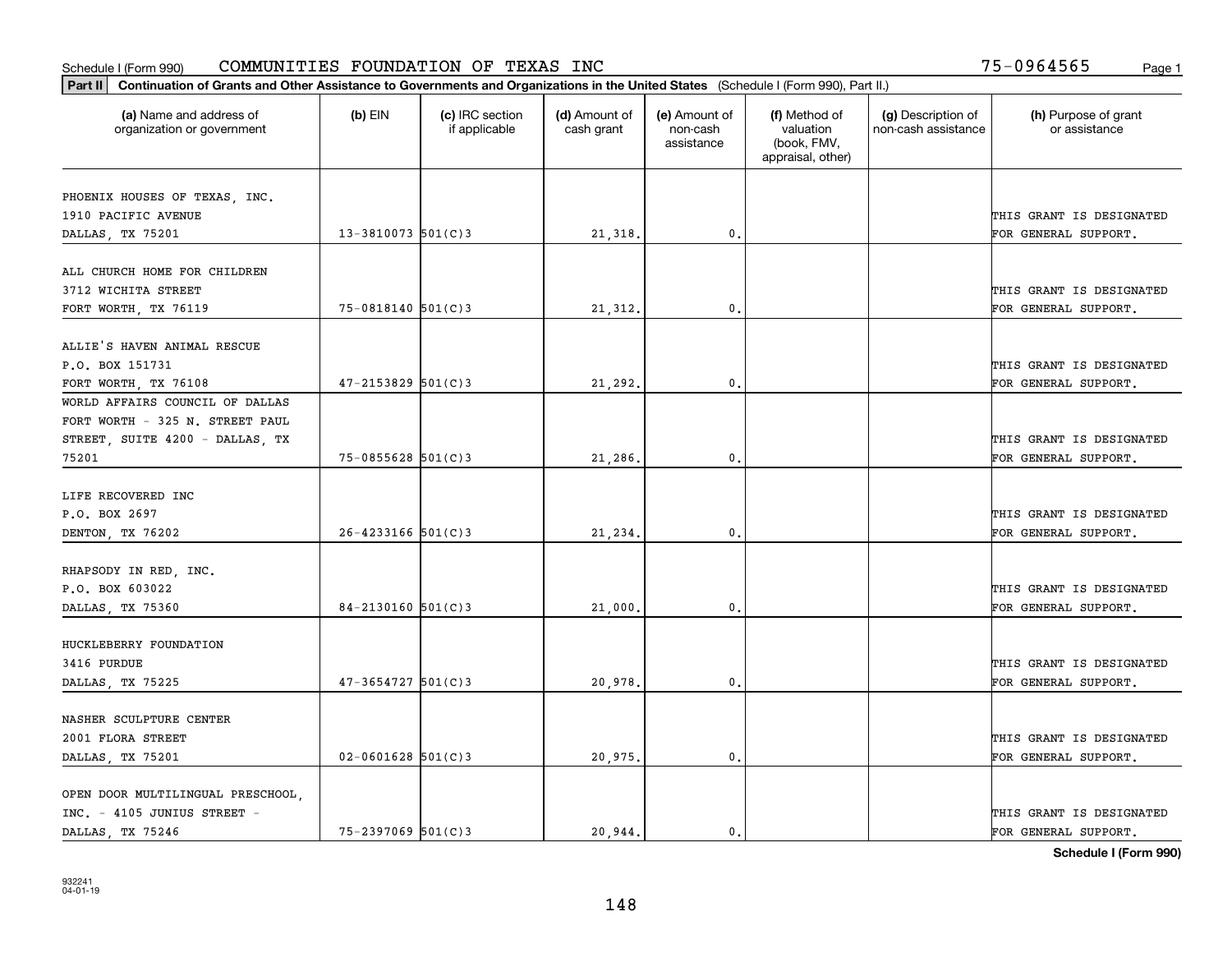| Part II   Continuation of Grants and Other Assistance to Governments and Organizations in the United States (Schedule I (Form 990), Part II.) |                        |                                  |                             |                                         |                                                                |                                           |                                       |
|-----------------------------------------------------------------------------------------------------------------------------------------------|------------------------|----------------------------------|-----------------------------|-----------------------------------------|----------------------------------------------------------------|-------------------------------------------|---------------------------------------|
| (a) Name and address of<br>organization or government                                                                                         | $(b)$ EIN              | (c) IRC section<br>if applicable | (d) Amount of<br>cash grant | (e) Amount of<br>non-cash<br>assistance | (f) Method of<br>valuation<br>(book, FMV,<br>appraisal, other) | (g) Description of<br>non-cash assistance | (h) Purpose of grant<br>or assistance |
|                                                                                                                                               |                        |                                  |                             |                                         |                                                                |                                           |                                       |
| CITY YEAR, INC.<br>ONE MAIN PLACE 1201 MAIN STREET, SU                                                                                        |                        |                                  |                             |                                         |                                                                |                                           | THIS GRANT IS DESIGNATED              |
| DALLAS, TX 75202                                                                                                                              | $22 - 2882549$ 501(C)3 |                                  | 20,838.                     | 0.                                      |                                                                |                                           | FOR GENERAL SUPPORT.                  |
|                                                                                                                                               |                        |                                  |                             |                                         |                                                                |                                           |                                       |
| DFW COCKER SPANIEL RESCUE                                                                                                                     |                        |                                  |                             |                                         |                                                                |                                           |                                       |
| P.O. BOX 863704                                                                                                                               |                        |                                  |                             |                                         |                                                                |                                           | THIS GRANT IS DESIGNATED              |
| PLANO, TX 75086                                                                                                                               | $03 - 0517489$ 501(C)3 |                                  | 20,824                      | 0.                                      |                                                                |                                           | FOR GENERAL SUPPORT.                  |
|                                                                                                                                               |                        |                                  |                             |                                         |                                                                |                                           |                                       |
| DENTON FRIENDS FAMILY, INC.                                                                                                                   |                        |                                  |                             |                                         |                                                                |                                           |                                       |
| P.O. BOX 640                                                                                                                                  |                        |                                  |                             |                                         |                                                                |                                           | THIS GRANT IS DESIGNATED              |
| DENTON, TX 76202-0640                                                                                                                         | $75 - 1734175$ 501(C)3 |                                  | 20,822.                     | $\mathbf{0}$ .                          |                                                                |                                           | FOR GENERAL SUPPORT.                  |
|                                                                                                                                               |                        |                                  |                             |                                         |                                                                |                                           |                                       |
| MESSIAH LUTHERAN CLASSICAL ACADEMY<br>1308 WHITLEY ROAD                                                                                       |                        |                                  |                             |                                         |                                                                |                                           |                                       |
|                                                                                                                                               | 75-1780911 501(C)3     |                                  |                             | $\mathbf{0}$ .                          |                                                                |                                           | THIS GRANT IS DESIGNATED              |
| KELLER, TX 76248                                                                                                                              |                        |                                  | 20,715.                     |                                         |                                                                |                                           | FOR GENERAL SUPPORT.                  |
| DALLAS JUNIOR WHEELCHAIR MAVERICKS                                                                                                            |                        |                                  |                             |                                         |                                                                |                                           |                                       |
| P.O. BOX 540112                                                                                                                               |                        |                                  |                             |                                         |                                                                |                                           | THIS GRANT IS DESIGNATED              |
| DALLAS, TX 75354                                                                                                                              | $20 - 3535447$ 501(C)3 |                                  | 20,679.                     | 0.                                      |                                                                |                                           | FOR GENERAL SUPPORT.                  |
|                                                                                                                                               |                        |                                  |                             |                                         |                                                                |                                           |                                       |
| TEXAS NEUROFIBROMATOSIS FOUNDATION                                                                                                            |                        |                                  |                             |                                         |                                                                |                                           |                                       |
| 320 DECKER DRIVE, SUITE 100                                                                                                                   |                        |                                  |                             |                                         |                                                                |                                           | THIS GRANT IS DESIGNATED              |
| IRVING, TX 75062                                                                                                                              | 74-2138345 501(C)3     |                                  | 20,624.                     | 0.                                      |                                                                |                                           | FOR GENERAL SUPPORT.                  |
|                                                                                                                                               |                        |                                  |                             |                                         |                                                                |                                           |                                       |
| NORTH DALLAS FOOD PANTRY                                                                                                                      |                        |                                  |                             |                                         |                                                                |                                           |                                       |
| 5201 SOUTH COLONY BOULEVARD, #650                                                                                                             |                        |                                  |                             |                                         |                                                                |                                           | THIS GRANT IS DESIGNATED              |
| THE COLONY, TX 75056                                                                                                                          | 82-1288648 $501(C)$ 3  |                                  | 20,600.                     | $\mathbf{0}$ .                          |                                                                |                                           | FOR GENERAL SUPPORT.                  |
|                                                                                                                                               |                        |                                  |                             |                                         |                                                                |                                           |                                       |
| CIRCLE THEATRE, INC.                                                                                                                          |                        |                                  |                             |                                         |                                                                |                                           |                                       |
| P.O. BOX 470456                                                                                                                               |                        |                                  |                             |                                         |                                                                |                                           | THIS GRANT IS DESIGNATED              |
| FORT WORTH, TX 76147-0456                                                                                                                     | 75-1777222 501(C)3     |                                  | 20,586.                     | $\mathbf{0}$ .                          |                                                                |                                           | FOR GENERAL SUPPORT.                  |
| OPERATION 220                                                                                                                                 |                        |                                  |                             |                                         |                                                                |                                           |                                       |
| 2001 W. PLANO PARKWAY, SUITE 3800                                                                                                             |                        |                                  |                             |                                         |                                                                |                                           | THIS GRANT IS DESIGNATED              |
| PLANO, TX 75075                                                                                                                               | $75 - 2456159$ 501(C)3 |                                  | 20.552.                     | $\mathbf{0}$ .                          |                                                                |                                           | FOR GENERAL SUPPORT.                  |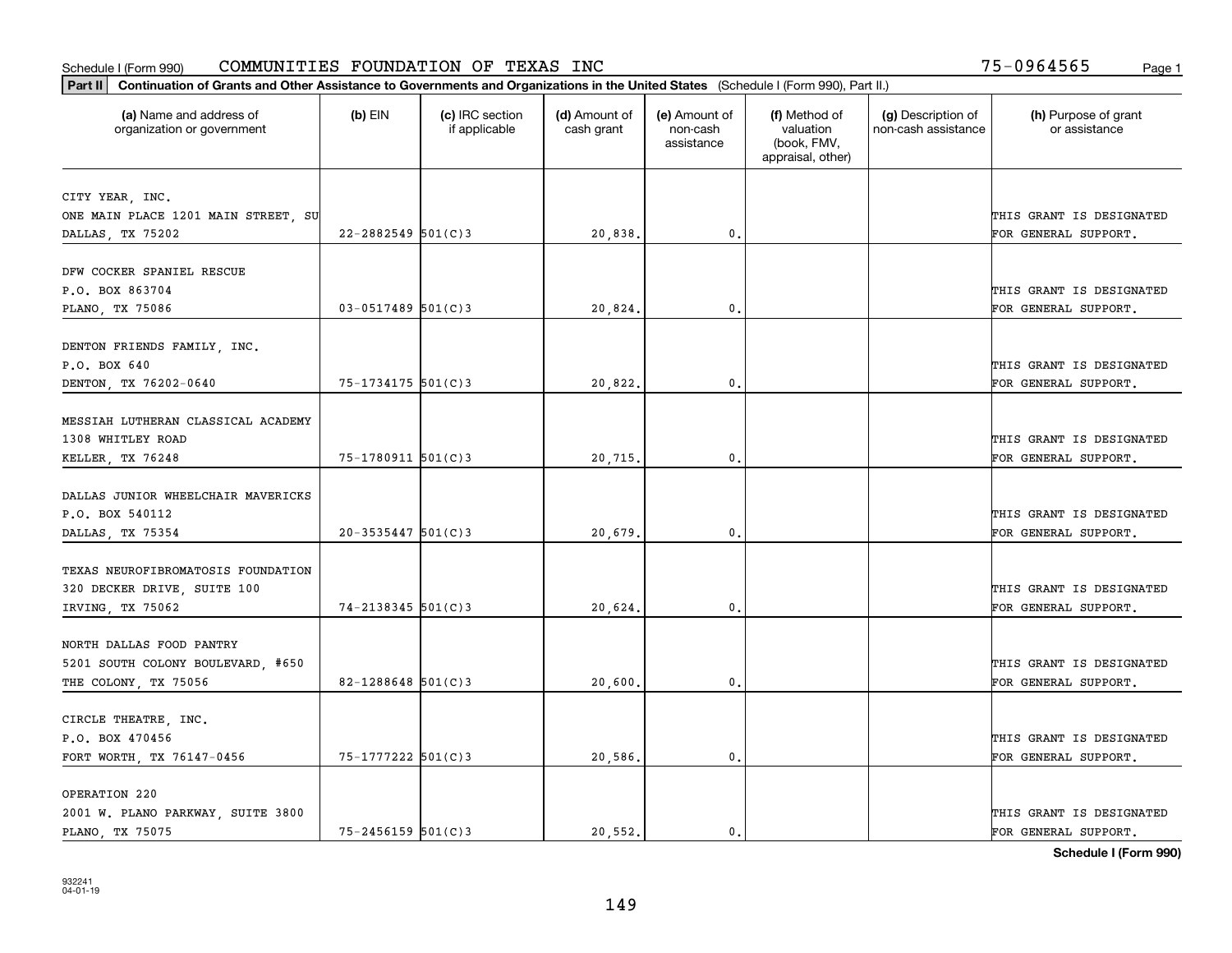| Part II   Continuation of Grants and Other Assistance to Governments and Organizations in the United States (Schedule I (Form 990), Part II.) |                         |                                  |                             |                                         |                                                                |                                           |                                       |
|-----------------------------------------------------------------------------------------------------------------------------------------------|-------------------------|----------------------------------|-----------------------------|-----------------------------------------|----------------------------------------------------------------|-------------------------------------------|---------------------------------------|
| (a) Name and address of<br>organization or government                                                                                         | $(b)$ EIN               | (c) IRC section<br>if applicable | (d) Amount of<br>cash grant | (e) Amount of<br>non-cash<br>assistance | (f) Method of<br>valuation<br>(book, FMV,<br>appraisal, other) | (g) Description of<br>non-cash assistance | (h) Purpose of grant<br>or assistance |
| DALLAS INDEPENDENT SCHOOL DISTRICT                                                                                                            |                         |                                  |                             |                                         |                                                                |                                           |                                       |
| 9400 NORTH CENTRAL EXPRESSWAY                                                                                                                 |                         |                                  |                             |                                         |                                                                |                                           | THIS GRANT IS DESIGNATED              |
| DALLAS, TX 75231                                                                                                                              | 75-6001278 115          |                                  | 20,550.                     | 0.                                      |                                                                |                                           | FOR GENERAL SUPPORT.                  |
|                                                                                                                                               |                         |                                  |                             |                                         |                                                                |                                           |                                       |
| LOVERS LANE UNITED METHODIST                                                                                                                  |                         |                                  |                             |                                         |                                                                |                                           |                                       |
| CHURCH - 9200 INWOOD ROAD -                                                                                                                   |                         |                                  |                             |                                         |                                                                |                                           | THIS GRANT IS DESIGNATED              |
| DALLAS, TX 75220                                                                                                                              | $75 - 0578547$ 501(C)3  |                                  | 20,500                      | 0.                                      |                                                                |                                           | FOR GENERAL SUPPORT.                  |
|                                                                                                                                               |                         |                                  |                             |                                         |                                                                |                                           |                                       |
| VIRGINIA STUDENT AID FOUNDATION                                                                                                               |                         |                                  |                             |                                         |                                                                |                                           |                                       |
| P.O. BOX 400833                                                                                                                               |                         |                                  |                             |                                         |                                                                |                                           | THIS GRANT IS DESIGNATED              |
| CHARLOTTESVILLE, VA 22904                                                                                                                     | $54-0517188$ 501(C)3    |                                  | 20,500.                     | $\mathfrak{o}$ .                        |                                                                |                                           | FOR GENERAL SUPPORT.                  |
|                                                                                                                                               |                         |                                  |                             |                                         |                                                                |                                           |                                       |
| FORTRESS YOUTH DEVELOPMENT CENTER,                                                                                                            |                         |                                  |                             |                                         |                                                                |                                           | THIS GRANT IS DESIGNATED              |
| $INC. - P.O. BOX 422 - FORT WORK.$<br>TX 76101                                                                                                | $42 - 1588482$ 501(C)3  |                                  | 20,478.                     | 0.                                      |                                                                |                                           | FOR GENERAL SUPPORT.                  |
|                                                                                                                                               |                         |                                  |                             |                                         |                                                                |                                           |                                       |
| TEXAS RAMP PROJECT                                                                                                                            |                         |                                  |                             |                                         |                                                                |                                           |                                       |
| P.O. BOX 832065                                                                                                                               |                         |                                  |                             |                                         |                                                                |                                           | THIS GRANT IS DESIGNATED              |
| RICHARDSON, TX 75083-2065                                                                                                                     | $33 - 1139484$ 501(C)3  |                                  | 20,384.                     | $\mathbf{0}$                            |                                                                |                                           | FOR GENERAL SUPPORT.                  |
|                                                                                                                                               |                         |                                  |                             |                                         |                                                                |                                           |                                       |
| NATIONAL PARK FOUNDATION                                                                                                                      |                         |                                  |                             |                                         |                                                                |                                           |                                       |
| ATTN: GIFT PROCESSING P.O. BOX 1739                                                                                                           |                         |                                  |                             |                                         |                                                                |                                           | THIS GRANT IS DESIGNATED              |
| BALTIMORE, MD 21298-9450                                                                                                                      | $52 - 1086761$ 501(C)3  |                                  | 20,380.                     | $\mathbf{0}$                            |                                                                |                                           | FOR GENERAL SUPPORT.                  |
|                                                                                                                                               |                         |                                  |                             |                                         |                                                                |                                           |                                       |
| GFM MINISTRIES                                                                                                                                |                         |                                  |                             |                                         |                                                                |                                           |                                       |
| P.O. BOX 540294                                                                                                                               |                         |                                  |                             |                                         |                                                                |                                           | THIS GRANT IS DESIGNATED              |
| DALLAS, TX 75354                                                                                                                              | $03 - 0487825$ 501(C)3  |                                  | 20,369                      | $\mathbf{0}$ .                          |                                                                |                                           | FOR GENERAL SUPPORT.                  |
|                                                                                                                                               |                         |                                  |                             |                                         |                                                                |                                           |                                       |
| ST. ELIZABETH OF HUNGARY CATHOLIC<br>SCHOOL - 4019 S. HAMPTON ROAD -                                                                          |                         |                                  |                             |                                         |                                                                |                                           | THIS GRANT IS DESIGNATED              |
| DALLAS, TX 75224                                                                                                                              | $80 - 0518651$ 501(C)3  |                                  | 20,295.                     | $\mathfrak{o}$ .                        |                                                                |                                           | FOR GENERAL SUPPORT.                  |
|                                                                                                                                               |                         |                                  |                             |                                         |                                                                |                                           |                                       |
| FAMILIES TO FREEDOM, INC.                                                                                                                     |                         |                                  |                             |                                         |                                                                |                                           |                                       |
| P.O. BOX 1226                                                                                                                                 |                         |                                  |                             |                                         |                                                                |                                           | THIS GRANT IS DESIGNATED              |
| ADDISON, TX 75001                                                                                                                             | $41 - 3184478$ 501(C) 3 |                                  | 20,207.                     | $\mathfrak{o}$ .                        |                                                                |                                           | FOR GENERAL SUPPORT.                  |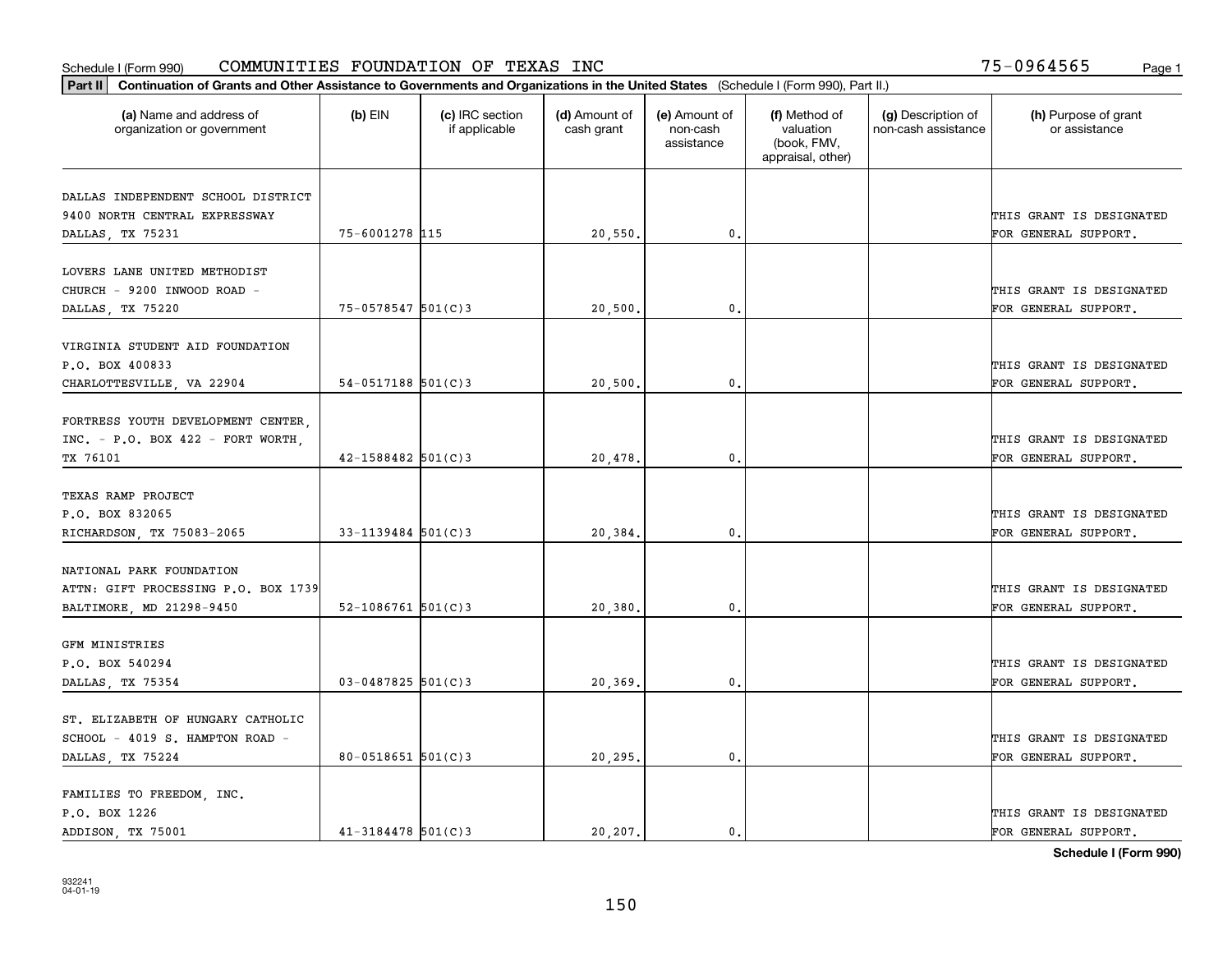| Part II   Continuation of Grants and Other Assistance to Governments and Organizations in the United States (Schedule I (Form 990), Part II.) |                        |                                  |                             |                                         |                                                                |                                           |                                       |
|-----------------------------------------------------------------------------------------------------------------------------------------------|------------------------|----------------------------------|-----------------------------|-----------------------------------------|----------------------------------------------------------------|-------------------------------------------|---------------------------------------|
| (a) Name and address of<br>organization or government                                                                                         | $(b)$ EIN              | (c) IRC section<br>if applicable | (d) Amount of<br>cash grant | (e) Amount of<br>non-cash<br>assistance | (f) Method of<br>valuation<br>(book, FMV,<br>appraisal, other) | (g) Description of<br>non-cash assistance | (h) Purpose of grant<br>or assistance |
|                                                                                                                                               |                        |                                  |                             |                                         |                                                                |                                           |                                       |
| RUSTY PERRY FOUNDATION, INC.<br>5600 LOVERS LANE, #116-129                                                                                    |                        |                                  |                             |                                         |                                                                |                                           | THIS GRANT IS DESIGNATED              |
| DALLAS, TX 75209                                                                                                                              | $47 - 1006265$ 501(C)3 |                                  | 20,189.                     | 0.                                      |                                                                |                                           | FOR GENERAL SUPPORT.                  |
|                                                                                                                                               |                        |                                  |                             |                                         |                                                                |                                           |                                       |
| OV-10 BRONCO ASSOCIATION, INC.                                                                                                                |                        |                                  |                             |                                         |                                                                |                                           |                                       |
| 3300 ROSS AVENUE, P.O. BOX 161966                                                                                                             |                        |                                  |                             |                                         |                                                                |                                           | THIS GRANT IS DESIGNATED              |
| FORT WORTH, TX 76106                                                                                                                          | $75 - 2774571$ 501(C)3 |                                  | 20,176.                     | 0.                                      |                                                                |                                           | FOR GENERAL SUPPORT.                  |
|                                                                                                                                               |                        |                                  |                             |                                         |                                                                |                                           |                                       |
| HERITAGE CHRISTIAN ACADEMY                                                                                                                    |                        |                                  |                             |                                         |                                                                |                                           |                                       |
| 1408 S. GOLIAD STREET                                                                                                                         |                        |                                  |                             |                                         |                                                                |                                           | THIS GRANT IS DESIGNATED              |
| ROCKWALL, TX 75087                                                                                                                            | $75 - 2584148$ 501(C)3 |                                  | 20,126.                     | $\mathbf{0}$ .                          |                                                                |                                           | FOR GENERAL SUPPORT.                  |
| DALLAS ECOLOGICAL FOUNDATION                                                                                                                  |                        |                                  |                             |                                         |                                                                |                                           |                                       |
| P.O. BOX 803402                                                                                                                               |                        |                                  |                             |                                         |                                                                |                                           | THIS GRANT IS DESIGNATED              |
| DALLAS, TX 75380                                                                                                                              | 75-1761481 501(C)3     |                                  | 20,007.                     | $\mathbf{0}$                            |                                                                |                                           | FOR GENERAL SUPPORT.                  |
|                                                                                                                                               |                        |                                  |                             |                                         |                                                                |                                           |                                       |
| ABOUNDING PROSPERITY, INC.                                                                                                                    |                        |                                  |                             |                                         |                                                                |                                           |                                       |
| 2311 MARTIN LUTHER KING DRIVE                                                                                                                 |                        |                                  |                             |                                         |                                                                |                                           | THIS GRANT IS DESIGNATED              |
| DALLAS, TX 75215                                                                                                                              | $20-3746990$ 501(C)3   |                                  | 20,000                      | $\mathbf{0}$                            |                                                                |                                           | FOR GENERAL SUPPORT.                  |
|                                                                                                                                               |                        |                                  |                             |                                         |                                                                |                                           |                                       |
| AOPA FOUNDATION                                                                                                                               |                        |                                  |                             |                                         |                                                                |                                           |                                       |
| 421 AVIATION WAY                                                                                                                              |                        |                                  |                             |                                         |                                                                |                                           | THIS GRANT IS DESIGNATED              |
| FREDERICK, MD 21701                                                                                                                           | $20 - 8817225$ 501(C)3 |                                  | 20,000.                     | 0.                                      |                                                                |                                           | FOR GENERAL SUPPORT.                  |
|                                                                                                                                               |                        |                                  |                             |                                         |                                                                |                                           |                                       |
| ARTHUR WELLS HELPING HANDS CENTER                                                                                                             |                        |                                  |                             |                                         |                                                                |                                           |                                       |
| 135 PEMBERTON HILL ROAD                                                                                                                       |                        |                                  |                             |                                         |                                                                |                                           | THIS GRANT IS DESIGNATED              |
| DALLAS, TX 75217                                                                                                                              | $81 - 1252610$ 501(C)3 |                                  | 20,000                      | $^{\rm 0}$ .                            |                                                                |                                           | FOR GENERAL SUPPORT.                  |
| CATHOLIC CHARITIES DIOCESE OF                                                                                                                 |                        |                                  |                             |                                         |                                                                |                                           |                                       |
| TYLER - P.O. BOX 2016 - TYLER, TX                                                                                                             |                        |                                  |                             |                                         |                                                                |                                           | THIS GRANT IS DESIGNATED              |
| 75710                                                                                                                                         | $20 - 2766724$ 501(C)3 |                                  | 20,000.                     | $\mathfrak{o}$ .                        |                                                                |                                           | FOR GENERAL SUPPORT.                  |
|                                                                                                                                               |                        |                                  |                             |                                         |                                                                |                                           |                                       |
| CHARITIES AID FOUNDATION AMERICA                                                                                                              |                        |                                  |                             |                                         |                                                                |                                           |                                       |
| 225 REINEKERS LANE, SUITE 375                                                                                                                 |                        |                                  |                             |                                         |                                                                |                                           | THIS GRANT IS DESIGNATED              |
| ALEXANDRIA, VA 22314                                                                                                                          | $43 - 1634280$ 501(C)3 |                                  | 20.000.                     | $\mathbf{0}$ .                          |                                                                |                                           | FOR GENERAL SUPPORT.                  |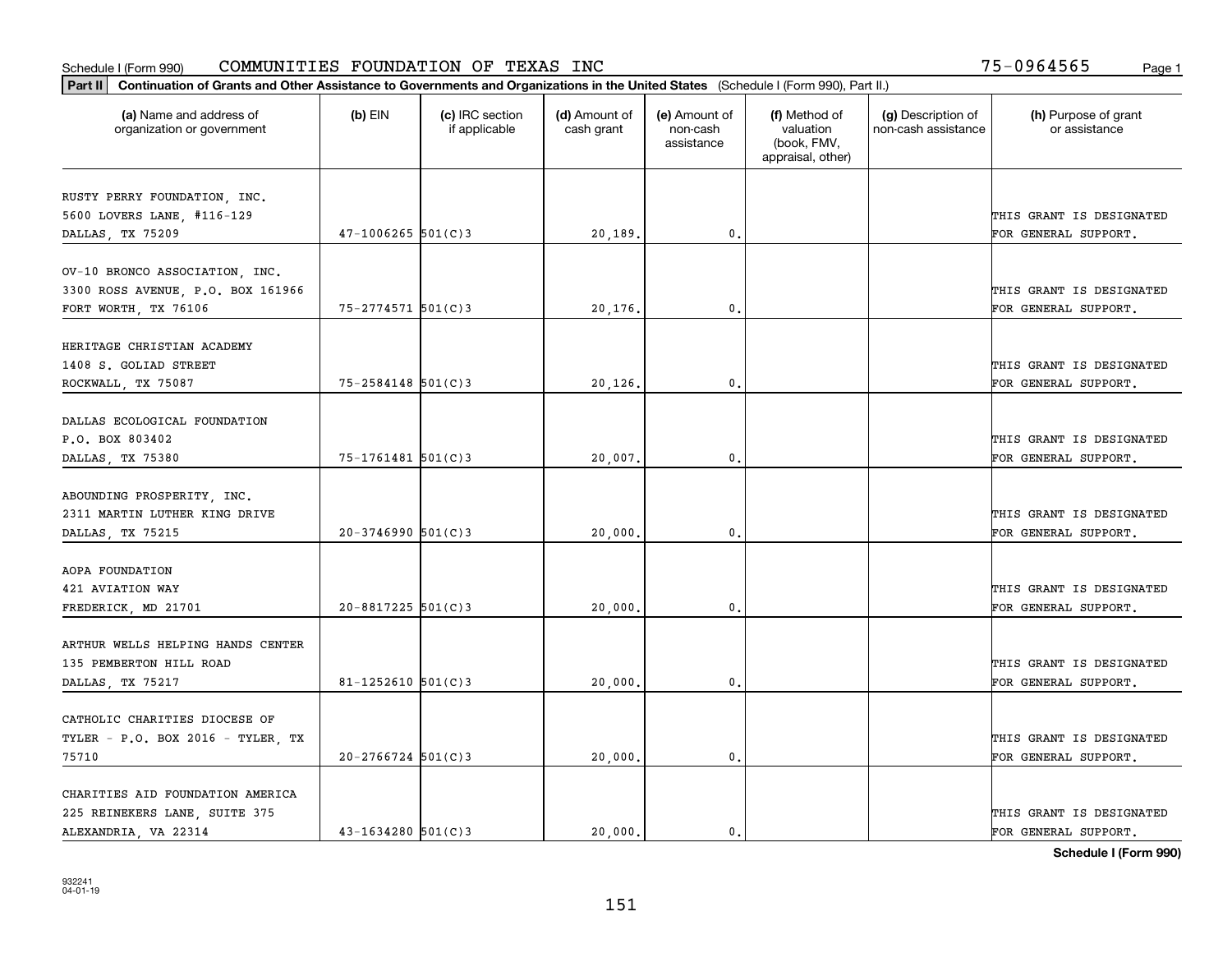| Part II   Continuation of Grants and Other Assistance to Governments and Organizations in the United States (Schedule I (Form 990), Part II.) |                        |                                  |                             |                                         |                                                                |                                           |                                       |
|-----------------------------------------------------------------------------------------------------------------------------------------------|------------------------|----------------------------------|-----------------------------|-----------------------------------------|----------------------------------------------------------------|-------------------------------------------|---------------------------------------|
| (a) Name and address of<br>organization or government                                                                                         | $(b)$ EIN              | (c) IRC section<br>if applicable | (d) Amount of<br>cash grant | (e) Amount of<br>non-cash<br>assistance | (f) Method of<br>valuation<br>(book, FMV,<br>appraisal, other) | (g) Description of<br>non-cash assistance | (h) Purpose of grant<br>or assistance |
|                                                                                                                                               |                        |                                  |                             |                                         |                                                                |                                           |                                       |
| CITY OF DONNA<br>307 S 12TH ST                                                                                                                |                        |                                  |                             |                                         |                                                                |                                           | THIS GRANT IS DESIGNATED              |
| DONNA, TX 78537-3337                                                                                                                          | 74-6000690 115         |                                  | 20,000.                     | 0.                                      |                                                                |                                           | FOR GENERAL SUPPORT.                  |
|                                                                                                                                               |                        |                                  |                             |                                         |                                                                |                                           |                                       |
| COMANCHE COUNTY MEDICAL CENTER                                                                                                                |                        |                                  |                             |                                         |                                                                |                                           |                                       |
| COMPANY - 10201 HIGHWAY 16 NORTH -                                                                                                            |                        |                                  |                             |                                         |                                                                |                                           | THIS GRANT IS DESIGNATED              |
| COMANCHE, TX 76442                                                                                                                            | $27 - 3993262$ 501(C)3 |                                  | 20,000                      | 0.                                      |                                                                |                                           | FOR GENERAL SUPPORT.                  |
|                                                                                                                                               |                        |                                  |                             |                                         |                                                                |                                           |                                       |
| DPAS ASSIST THE OFFICER FOUNDATION                                                                                                            |                        |                                  |                             |                                         |                                                                |                                           |                                       |
| 1412 GRIFFIN STREET E.                                                                                                                        |                        |                                  |                             |                                         |                                                                |                                           | THIS GRANT IS DESIGNATED              |
| DALLAS, TX 75215                                                                                                                              | $75 - 2823567$ 501(C)3 |                                  | 20,000                      | 0.                                      |                                                                |                                           | FOR GENERAL SUPPORT.                  |
|                                                                                                                                               |                        |                                  |                             |                                         |                                                                |                                           |                                       |
| DR. PHILLIPS CENTER FOR THE                                                                                                                   |                        |                                  |                             |                                         |                                                                |                                           |                                       |
| PERFORMING ARTS - 445 S. MAGNOLIA                                                                                                             |                        |                                  |                             |                                         |                                                                |                                           | THIS GRANT IS DESIGNATED              |
| AVENUE - ORLANDO, FL 32801                                                                                                                    | $20 - 0695917$ 501(C)3 |                                  | 20,000                      | 0.                                      |                                                                |                                           | FOR GENERAL SUPPORT.                  |
|                                                                                                                                               |                        |                                  |                             |                                         |                                                                |                                           |                                       |
| EAST DALLAS COMMUNITY ORGANIZATION                                                                                                            |                        |                                  |                             |                                         |                                                                |                                           |                                       |
| 4210 JUNIUS STREET, 5TH FLOOR                                                                                                                 |                        |                                  |                             |                                         |                                                                |                                           | THIS GRANT IS DESIGNATED              |
| DALLAS, TX 75246-1429                                                                                                                         | $31 - 1513768$ 501(C)3 |                                  | 20,000                      | 0.                                      |                                                                |                                           | FOR GENERAL SUPPORT.                  |
|                                                                                                                                               |                        |                                  |                             |                                         |                                                                |                                           |                                       |
| <b>EVERY VILLAGE</b>                                                                                                                          |                        |                                  |                             |                                         |                                                                |                                           |                                       |
| 8558 KATY FREEWAY, SUITE 100                                                                                                                  |                        |                                  |                             |                                         |                                                                |                                           | THIS GRANT IS DESIGNATED              |
| HOUSTON, TX 77024                                                                                                                             | $76 - 0653562$ 501(C)3 |                                  | 20,000                      | 0.                                      |                                                                |                                           | FOR GENERAL SUPPORT.                  |
| FIELDS OF DREAMS UGANDA, INC.                                                                                                                 |                        |                                  |                             |                                         |                                                                |                                           |                                       |
| P.O. BOX 553                                                                                                                                  |                        |                                  |                             |                                         |                                                                |                                           | THIS GRANT IS DESIGNATED              |
|                                                                                                                                               | $45 - 3369747$ 501(C)3 |                                  |                             | 0.                                      |                                                                |                                           | FOR GENERAL SUPPORT.                  |
| CABOOL, MO 65689                                                                                                                              |                        |                                  | 20,000                      |                                         |                                                                |                                           |                                       |
| FIRST UNITED METHODIST CHURCH                                                                                                                 |                        |                                  |                             |                                         |                                                                |                                           |                                       |
| 801 STAR STREET                                                                                                                               |                        |                                  |                             |                                         |                                                                |                                           | THIS GRANT IS DESIGNATED              |
| BONHAM, TX 75418                                                                                                                              | $75-0945904$ 501(C)3   |                                  | 20,000                      | 0.                                      |                                                                |                                           | FOR GENERAL SUPPORT.                  |
|                                                                                                                                               |                        |                                  |                             |                                         |                                                                |                                           |                                       |
| FOOTBRIDGE FOUNDATION, INC.                                                                                                                   |                        |                                  |                             |                                         |                                                                |                                           |                                       |
| 431 KING WILLIAM                                                                                                                              |                        |                                  |                             |                                         |                                                                |                                           | THIS GRANT IS DESIGNATED              |
| SAN ANTONIO TX 78204                                                                                                                          | $82 - 4079560$ 501(C)3 |                                  | 20,000.                     | 0.                                      |                                                                |                                           | FOR GENERAL SUPPORT.                  |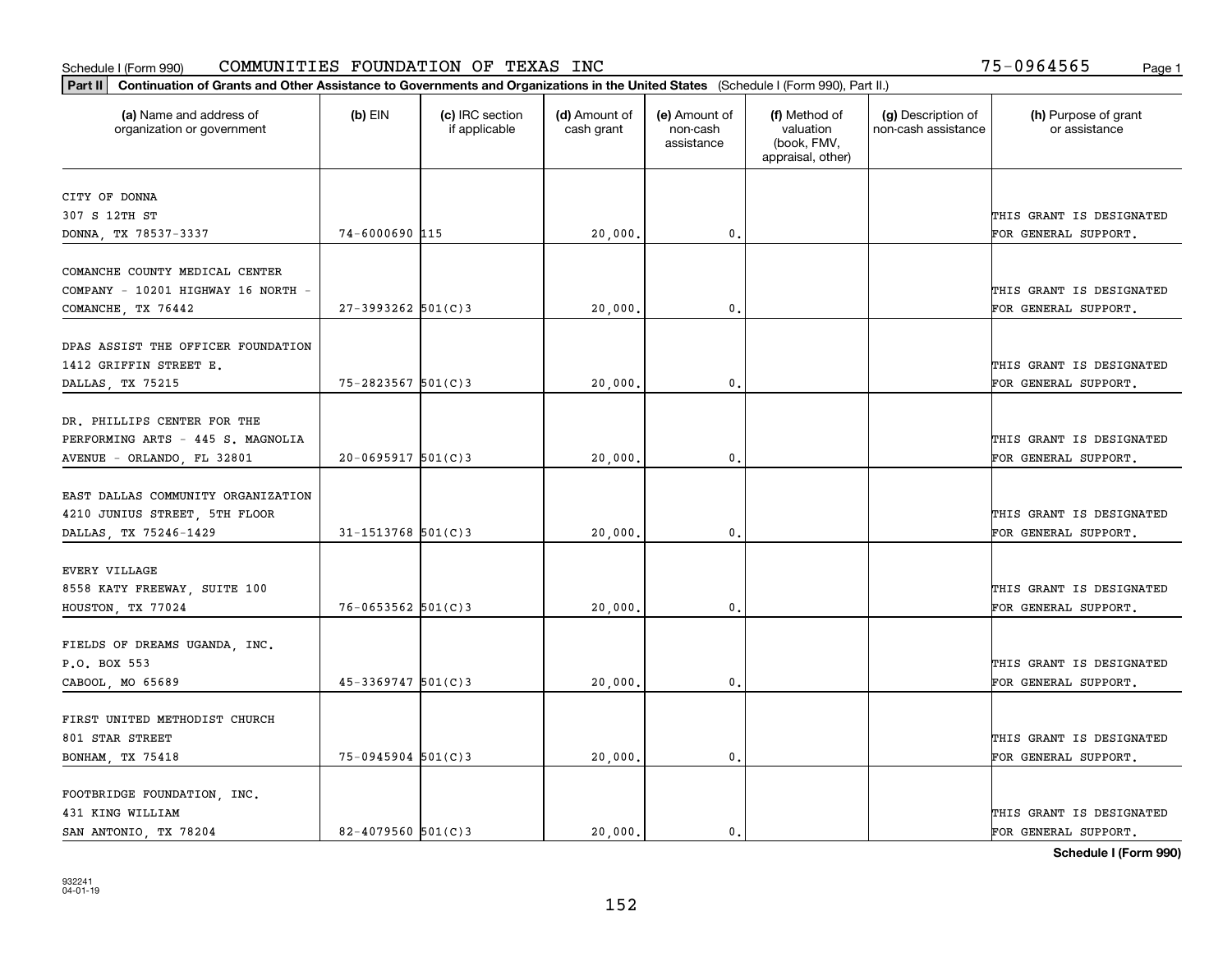| Part II   Continuation of Grants and Other Assistance to Governments and Organizations in the United States (Schedule I (Form 990), Part II.) |                         |                                  |                             |                                         |                                                                |                                           |                                       |
|-----------------------------------------------------------------------------------------------------------------------------------------------|-------------------------|----------------------------------|-----------------------------|-----------------------------------------|----------------------------------------------------------------|-------------------------------------------|---------------------------------------|
| (a) Name and address of<br>organization or government                                                                                         | $(b)$ EIN               | (c) IRC section<br>if applicable | (d) Amount of<br>cash grant | (e) Amount of<br>non-cash<br>assistance | (f) Method of<br>valuation<br>(book, FMV,<br>appraisal, other) | (g) Description of<br>non-cash assistance | (h) Purpose of grant<br>or assistance |
| HOPE CENTER FOUNDATION                                                                                                                        |                         |                                  |                             |                                         |                                                                |                                           |                                       |
| 2001 WEST PLANO PARKWAY, SUITE 1700                                                                                                           |                         |                                  |                             |                                         |                                                                |                                           | THIS GRANT IS DESIGNATED              |
| PLANO, TX 75075                                                                                                                               | $26 - 1590757$ 501(C)3  |                                  | 20,000.                     | $\mathbf{0}$ .                          |                                                                |                                           | FOR GENERAL SUPPORT.                  |
|                                                                                                                                               |                         |                                  |                             |                                         |                                                                |                                           |                                       |
| LA JOYA INDEPENDENT SCHOOL                                                                                                                    |                         |                                  |                             |                                         |                                                                |                                           |                                       |
| DISTRICT - 201 EAST EXPRESSWAY 83                                                                                                             |                         |                                  |                             |                                         |                                                                |                                           | THIS GRANT IS DESIGNATED              |
| - LA JOYA, TX 78560                                                                                                                           | 74-6001550 115          |                                  | 20,000                      | 0.                                      |                                                                |                                           | FOR GENERAL SUPPORT.                  |
|                                                                                                                                               |                         |                                  |                             |                                         |                                                                |                                           |                                       |
| MAINE COAST HERITAGE TRUST                                                                                                                    |                         |                                  |                             |                                         |                                                                |                                           | THIS GRANT IS DESIGNATED              |
| 1 BOWDOIN MILL ISLAND, SUITE 201<br>TOPSHAM, ME 04086                                                                                         | $23 - 7099105$ 501(C) 3 |                                  | 20,000.                     | $\mathbf{0}$ .                          |                                                                |                                           | FOR GENERAL SUPPORT.                  |
|                                                                                                                                               |                         |                                  |                             |                                         |                                                                |                                           |                                       |
| MAYO CLINIC                                                                                                                                   |                         |                                  |                             |                                         |                                                                |                                           |                                       |
| 200 FIRST STREET SW                                                                                                                           |                         |                                  |                             |                                         |                                                                |                                           | THIS GRANT IS DESIGNATED              |
| ROCHESTER, MN 55905                                                                                                                           | $41 - 6011702$ 501(C)3  |                                  | 20,000                      | $\mathbf{0}$                            |                                                                |                                           | FOR GENERAL SUPPORT.                  |
|                                                                                                                                               |                         |                                  |                             |                                         |                                                                |                                           |                                       |
| MID-CITIES COMMUNITY CHURCH                                                                                                                   |                         |                                  |                             |                                         |                                                                |                                           |                                       |
| 3001 NORTH BIG SPRING STREET                                                                                                                  |                         |                                  |                             |                                         |                                                                |                                           | THIS GRANT IS DESIGNATED              |
| MIDLAND, TX 79705                                                                                                                             | $75 - 1834934$ 501(C)3  |                                  | 20,000                      | $\mathbf{0}$                            |                                                                |                                           | FOR GENERAL SUPPORT.                  |
| MISSION ENNIS BRIDGE BUILDERS                                                                                                                 |                         |                                  |                             |                                         |                                                                |                                           |                                       |
| P.O. BOX 486                                                                                                                                  |                         |                                  |                             |                                         |                                                                |                                           | THIS GRANT IS DESIGNATED              |
| ENNIS, TX 75119                                                                                                                               | $27 - 3184609$ 501(C)3  |                                  | 20,000.                     | $\mathbf{0}$ .                          |                                                                |                                           | FOR GENERAL SUPPORT.                  |
|                                                                                                                                               |                         |                                  |                             |                                         |                                                                |                                           |                                       |
| MOVEMBER FOUNDATION                                                                                                                           |                         |                                  |                             |                                         |                                                                |                                           |                                       |
| P.O. BOX 1595                                                                                                                                 |                         |                                  |                             |                                         |                                                                |                                           | THIS GRANT IS DESIGNATED              |
| CULVER CITY, CA 90232                                                                                                                         | $77 - 0714052$ 501(C)3  |                                  | 20,000.                     | $^{\circ}$ .                            |                                                                |                                           | FOR GENERAL SUPPORT.                  |
|                                                                                                                                               |                         |                                  |                             |                                         |                                                                |                                           |                                       |
| NOVUS PROJECT, INC.                                                                                                                           |                         |                                  |                             |                                         |                                                                |                                           |                                       |
| 1582 CALLE ARTIGAS                                                                                                                            |                         |                                  |                             |                                         |                                                                |                                           | THIS GRANT IS DESIGNATED              |
| THOUSAND OAKS, CA 91360                                                                                                                       | $47 - 2417034$ 501(C)3  |                                  | 20,000                      | 0.                                      |                                                                |                                           | FOR GENERAL SUPPORT.                  |
| NURSE FAMILY PARTNERSHIP                                                                                                                      |                         |                                  |                             |                                         |                                                                |                                           |                                       |
| 1900 GRANT STREET, SUITE 400                                                                                                                  |                         |                                  |                             |                                         |                                                                |                                           | THIS GRANT IS DESIGNATED              |
| DENVER, CO 80203                                                                                                                              | $20 - 0234163$ 501(C)3  |                                  | 20,000.                     | $\mathfrak{o}$ .                        |                                                                |                                           | FOR GENERAL SUPPORT.                  |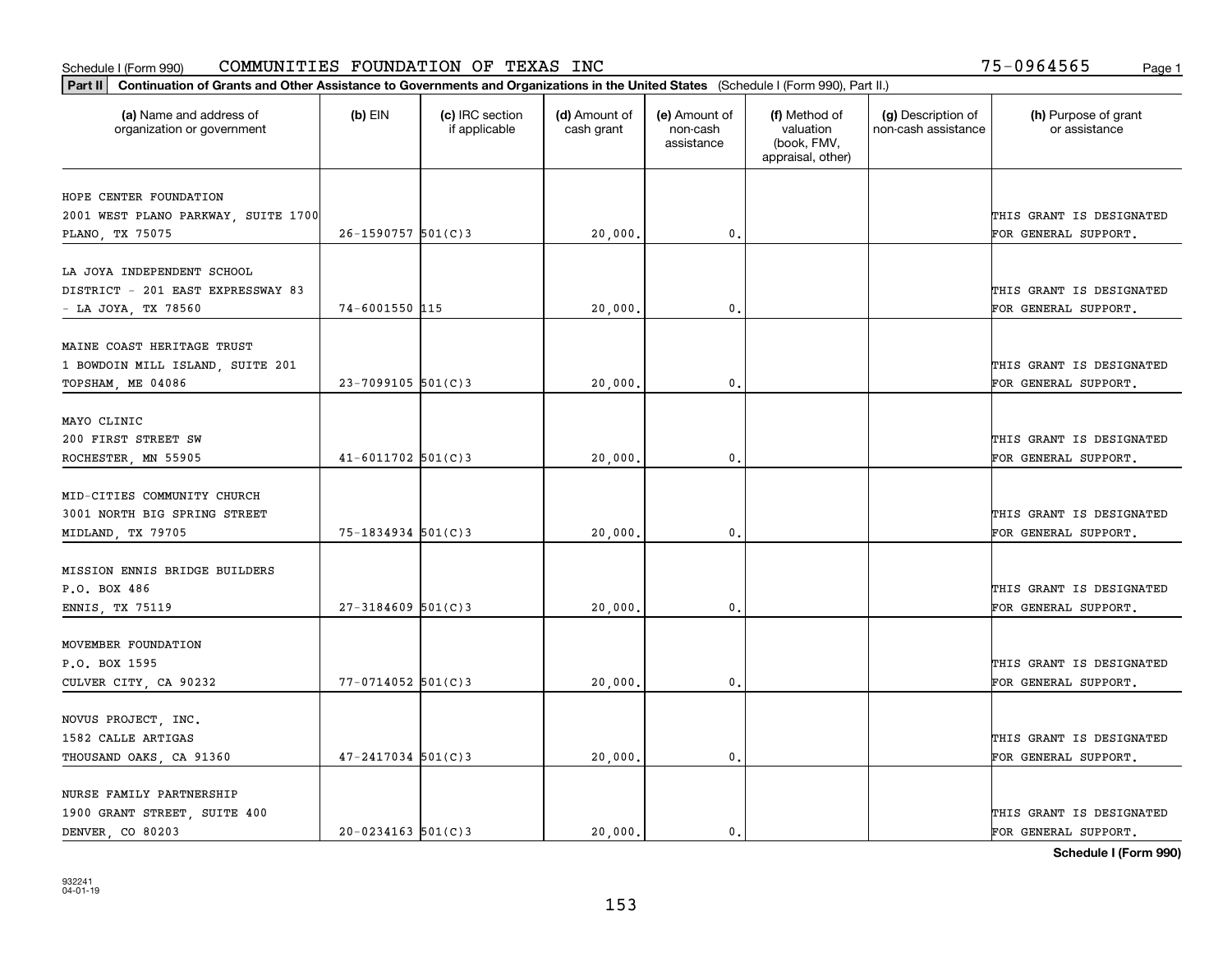| Part II   Continuation of Grants and Other Assistance to Governments and Organizations in the United States (Schedule I (Form 990), Part II.) |                        |                                  |                             |                                         |                                                                |                                           |                                       |
|-----------------------------------------------------------------------------------------------------------------------------------------------|------------------------|----------------------------------|-----------------------------|-----------------------------------------|----------------------------------------------------------------|-------------------------------------------|---------------------------------------|
| (a) Name and address of<br>organization or government                                                                                         | $(b)$ EIN              | (c) IRC section<br>if applicable | (d) Amount of<br>cash grant | (e) Amount of<br>non-cash<br>assistance | (f) Method of<br>valuation<br>(book, FMV,<br>appraisal, other) | (g) Description of<br>non-cash assistance | (h) Purpose of grant<br>or assistance |
|                                                                                                                                               |                        |                                  |                             |                                         |                                                                |                                           |                                       |
| PURE, INC.                                                                                                                                    |                        |                                  |                             |                                         |                                                                |                                           |                                       |
| 210 NORTH WALTON BOULEVARD, SUITE 2                                                                                                           |                        |                                  |                             |                                         |                                                                |                                           | THIS GRANT IS DESIGNATED              |
| BENTONVILLE, AR 72712                                                                                                                         | $27 - 4586127$ 501(C)3 |                                  | 20,000                      | 0.                                      |                                                                |                                           | FOR GENERAL SUPPORT.                  |
| SAFE & SOUND                                                                                                                                  |                        |                                  |                             |                                         |                                                                |                                           |                                       |
| 1757 WALLER STREET                                                                                                                            |                        |                                  |                             |                                         |                                                                |                                           | THIS GRANT IS DESIGNATED              |
| SAN FRANCISCO, CA 94117                                                                                                                       | $94 - 2455072$ 501(C)3 |                                  | 20,000                      | 0.                                      |                                                                |                                           | FOR GENERAL SUPPORT.                  |
|                                                                                                                                               |                        |                                  |                             |                                         |                                                                |                                           |                                       |
| SAN FRANCISCO SPCA                                                                                                                            |                        |                                  |                             |                                         |                                                                |                                           |                                       |
| 201 ALABAMA STREET                                                                                                                            |                        |                                  |                             |                                         |                                                                |                                           | THIS GRANT IS DESIGNATED              |
| SAN FRANCISCO, CA 94103                                                                                                                       | $94 - 0836580$ 501(C)3 |                                  | 20,000                      | 0.                                      |                                                                |                                           | FOR GENERAL SUPPORT.                  |
|                                                                                                                                               |                        |                                  |                             |                                         |                                                                |                                           |                                       |
| SUMMER DREAMS                                                                                                                                 |                        |                                  |                             |                                         |                                                                |                                           |                                       |
| P.O. BOX 140                                                                                                                                  |                        |                                  |                             |                                         |                                                                |                                           | THIS GRANT IS DESIGNATED              |
| HUNT, TX 78024                                                                                                                                | $74 - 2899917$ 501(C)3 |                                  | 20,000                      | 0.                                      |                                                                |                                           | FOR GENERAL SUPPORT.                  |
|                                                                                                                                               |                        |                                  |                             |                                         |                                                                |                                           |                                       |
| THAI CHRISTIAN FOUNDATION                                                                                                                     |                        |                                  |                             |                                         |                                                                |                                           |                                       |
| DEPT. D8150 P.O. BOX 650002                                                                                                                   |                        |                                  |                             |                                         |                                                                |                                           | THIS GRANT IS DESIGNATED              |
| DALLAS, TX 75265-8150                                                                                                                         | $75 - 1730295$ 501(C)3 |                                  | 20,000                      | 0.                                      |                                                                |                                           | FOR GENERAL SUPPORT.                  |
|                                                                                                                                               |                        |                                  |                             |                                         |                                                                |                                           |                                       |
| THE BETTER ANGELS SOCIETY                                                                                                                     |                        |                                  |                             |                                         |                                                                |                                           |                                       |
| 2000 MASSACHUSETTS AVENUE NW                                                                                                                  |                        |                                  |                             |                                         |                                                                |                                           | THIS GRANT IS DESIGNATED              |
| WASHINGTON, DC 20036                                                                                                                          | $45 - 4587107$ 501(C)3 |                                  | 20,000                      | $\mathbf{0}$ .                          |                                                                |                                           | FOR GENERAL SUPPORT.                  |
|                                                                                                                                               |                        |                                  |                             |                                         |                                                                |                                           |                                       |
| THE UNIVERSITY OF TEXAS FOUNDATION                                                                                                            |                        |                                  |                             |                                         |                                                                |                                           |                                       |
| 9011 MOUNTAIN RIDGE DRIVE, SUITE 15                                                                                                           |                        |                                  |                             |                                         |                                                                |                                           | THIS GRANT IS DESIGNATED              |
| AUSTIN, TX 78759                                                                                                                              | 74-1587488 501(C)3     |                                  | 20,000                      | 0.                                      |                                                                |                                           | FOR GENERAL SUPPORT.                  |
| TRUSTEES OF THE LAWRENCEVILLE                                                                                                                 |                        |                                  |                             |                                         |                                                                |                                           |                                       |
| SCHOOL - THE LAWRENCEVILLE SCHOOL                                                                                                             |                        |                                  |                             |                                         |                                                                |                                           |                                       |
| P.O. BOX 6008 - LAWRENCEVILLE, NJ                                                                                                             |                        |                                  |                             |                                         |                                                                |                                           | THIS GRANT IS DESIGNATED              |
| 08648                                                                                                                                         | $21 - 0634503$ 501(C)3 |                                  | 20,000                      | 0.                                      |                                                                |                                           | FOR GENERAL SUPPORT.                  |
|                                                                                                                                               |                        |                                  |                             |                                         |                                                                |                                           |                                       |
| UNITED WAY OF THE BRAZOS VALLEY,                                                                                                              |                        |                                  |                             |                                         |                                                                |                                           |                                       |
| INC. - 1716 BRIARCREST DRIVE,                                                                                                                 |                        |                                  |                             |                                         |                                                                |                                           | THIS GRANT IS DESIGNATED              |
| SUITE 155 - BRYAN, TX 77802                                                                                                                   | $74 - 2050241$ 501(C)3 |                                  | 20,000.                     | 0.                                      |                                                                |                                           | FOR GENERAL SUPPORT.                  |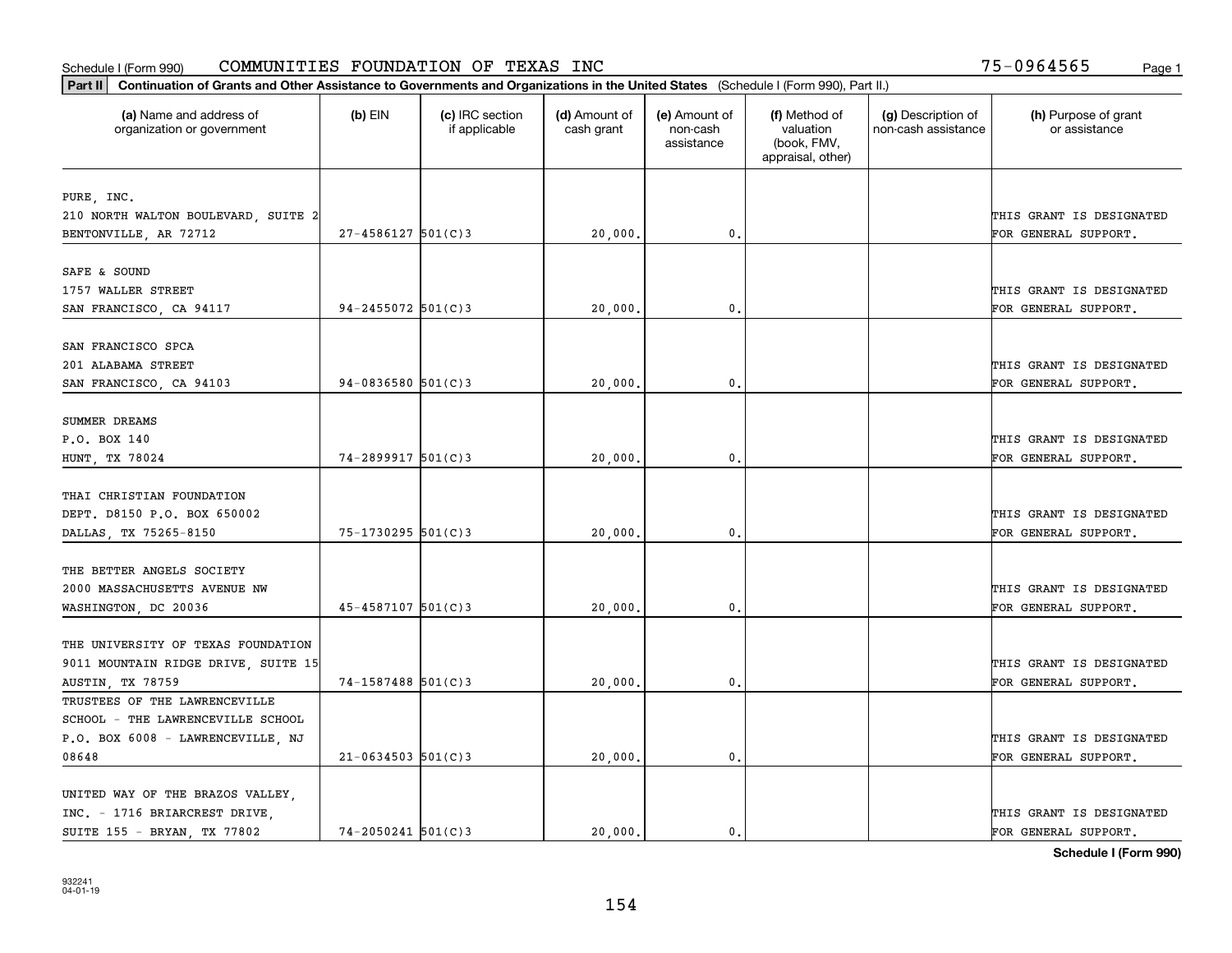| Part II   Continuation of Grants and Other Assistance to Governments and Organizations in the United States (Schedule I (Form 990), Part II.) |                        |                                  |                             |                                         |                                                                |                                           |                                       |
|-----------------------------------------------------------------------------------------------------------------------------------------------|------------------------|----------------------------------|-----------------------------|-----------------------------------------|----------------------------------------------------------------|-------------------------------------------|---------------------------------------|
| (a) Name and address of<br>organization or government                                                                                         | $(b)$ EIN              | (c) IRC section<br>if applicable | (d) Amount of<br>cash grant | (e) Amount of<br>non-cash<br>assistance | (f) Method of<br>valuation<br>(book, FMV,<br>appraisal, other) | (g) Description of<br>non-cash assistance | (h) Purpose of grant<br>or assistance |
|                                                                                                                                               |                        |                                  |                             |                                         |                                                                |                                           |                                       |
| UNIVERSITY CHRISTIAN CHURCH                                                                                                                   |                        |                                  |                             |                                         |                                                                |                                           |                                       |
| 2720 SOUTH UNIVERSITY DRIVE                                                                                                                   |                        |                                  |                             |                                         |                                                                |                                           | THIS GRANT IS DESIGNATED              |
| FORT WORTH, TX 76109                                                                                                                          | 75-1077539 501(C)3     |                                  | 20,000.                     | 0.                                      |                                                                |                                           | FOR GENERAL SUPPORT.                  |
| URBAN SPECIALISTS ENTERPRISES,                                                                                                                |                        |                                  |                             |                                         |                                                                |                                           |                                       |
| INC. - 1401 SOUTH LAMAR STREET -                                                                                                              |                        |                                  |                             |                                         |                                                                |                                           | THIS GRANT IS DESIGNATED              |
| DALLAS, TX 75215                                                                                                                              | 82-4320380 $501(C)3$   |                                  | 20,000                      | $\mathfrak{o}$ .                        |                                                                |                                           | FOR GENERAL SUPPORT.                  |
|                                                                                                                                               |                        |                                  |                             |                                         |                                                                |                                           |                                       |
| WATER IS BASIC                                                                                                                                |                        |                                  |                             |                                         |                                                                |                                           |                                       |
| P.O. BOX 815852                                                                                                                               |                        |                                  |                             |                                         |                                                                |                                           | THIS GRANT IS DESIGNATED              |
| DALLAS, TX 75381                                                                                                                              | $27 - 4280703$ 501(C)3 |                                  | 20,000                      | $\mathfrak{o}$ .                        |                                                                |                                           | FOR GENERAL SUPPORT.                  |
|                                                                                                                                               |                        |                                  |                             |                                         |                                                                |                                           |                                       |
| CORNERSTONE CROSSROADS ACADEMY,                                                                                                               |                        |                                  |                             |                                         |                                                                |                                           |                                       |
| $INC. - P.O. BOX 151062 - DALLAS,$                                                                                                            |                        |                                  |                             |                                         |                                                                |                                           | THIS GRANT IS DESIGNATED              |
| TX 75315                                                                                                                                      | $11-3761734$ 501(C)3   |                                  | 19,974.                     | 0.                                      |                                                                |                                           | FOR GENERAL SUPPORT.                  |
|                                                                                                                                               |                        |                                  |                             |                                         |                                                                |                                           |                                       |
| MATAGORDA COUNTY MUSEUM                                                                                                                       |                        |                                  |                             |                                         |                                                                |                                           |                                       |
| ASSOCIATION - 2100 AVENUE F - BAY                                                                                                             |                        |                                  |                             |                                         |                                                                |                                           | THIS GRANT IS DESIGNATED              |
| CITY, TX 77414                                                                                                                                | $74 - 6063548$ 501(C)3 |                                  | 19,946.                     | 0.                                      |                                                                |                                           | FOR GENERAL SUPPORT.                  |
|                                                                                                                                               |                        |                                  |                             |                                         |                                                                |                                           |                                       |
| WHITE ROCK BOATHOUSE, INC.                                                                                                                    |                        |                                  |                             |                                         |                                                                |                                           |                                       |
| P.O. BOX 140935                                                                                                                               |                        |                                  |                             |                                         |                                                                |                                           | THIS GRANT IS DESIGNATED              |
| DALLAS, TX 75214                                                                                                                              | $20-0702362$ 501(C)3   |                                  | 19,942.                     | $\mathfrak{o}$ .                        |                                                                |                                           | FOR GENERAL SUPPORT.                  |
|                                                                                                                                               |                        |                                  |                             |                                         |                                                                |                                           |                                       |
| <b>BPRAPTORCENTER</b>                                                                                                                         |                        |                                  |                             |                                         |                                                                |                                           |                                       |
| 1625 BROCKDALE PARK ROAD                                                                                                                      |                        |                                  |                             |                                         |                                                                |                                           | THIS GRANT IS DESIGNATED              |
| ALLEN, TX 75002                                                                                                                               | $20-1305421$ 501(C)3   |                                  | 19,885.                     | 0.                                      |                                                                |                                           | FOR GENERAL SUPPORT.                  |
|                                                                                                                                               |                        |                                  |                             |                                         |                                                                |                                           |                                       |
| SMILES CHARITY, INC.                                                                                                                          |                        |                                  |                             |                                         |                                                                |                                           |                                       |
| 6595 VIRGINIA PARKWAY, #100                                                                                                                   |                        |                                  |                             |                                         |                                                                |                                           | THIS GRANT IS DESIGNATED              |
| MCKINNEY, TX 75071                                                                                                                            | $27 - 1346553$ 501(C)3 |                                  | 19,881.                     | $\mathbf{0}$ .                          |                                                                |                                           | FOR GENERAL SUPPORT.                  |
|                                                                                                                                               |                        |                                  |                             |                                         |                                                                |                                           |                                       |
| FOR THE LOVE OF THE LAKE                                                                                                                      |                        |                                  |                             |                                         |                                                                |                                           |                                       |
| FOUNDATION - 381 CASA LINDA PLAZA.                                                                                                            |                        |                                  |                             |                                         |                                                                |                                           | THIS GRANT IS DESIGNATED              |
| PMB 281 - DALLAS, TX 75218-5004                                                                                                               | $75 - 2835902$ 501(C)3 |                                  | 19,821.                     | $\mathbf{0}$ .                          |                                                                |                                           | FOR GENERAL SUPPORT.                  |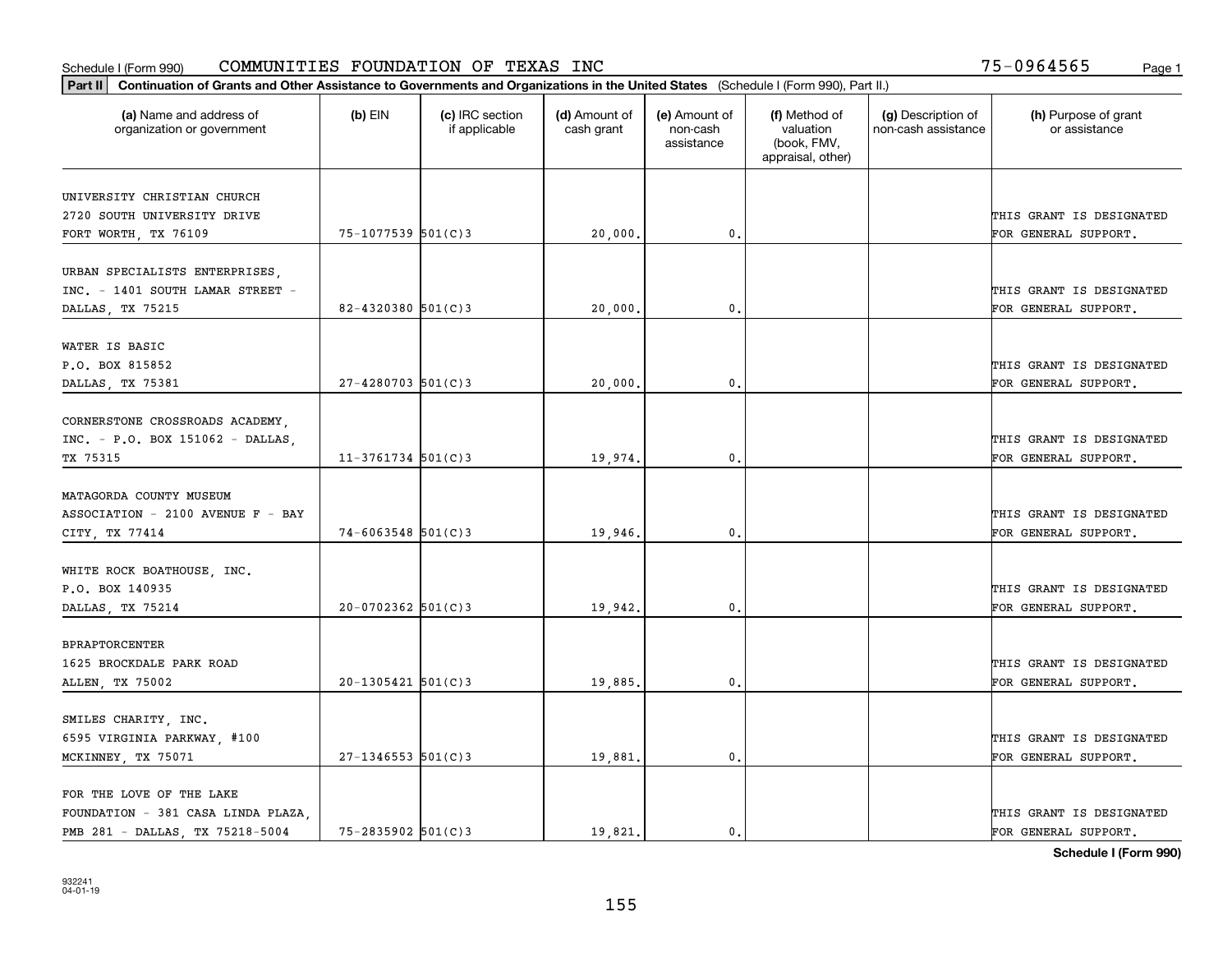| Part II   Continuation of Grants and Other Assistance to Governments and Organizations in the United States (Schedule I (Form 990), Part II.) |                          |                                  |                             |                                         |                                                                |                                           |                                       |
|-----------------------------------------------------------------------------------------------------------------------------------------------|--------------------------|----------------------------------|-----------------------------|-----------------------------------------|----------------------------------------------------------------|-------------------------------------------|---------------------------------------|
| (a) Name and address of<br>organization or government                                                                                         | $(b)$ EIN                | (c) IRC section<br>if applicable | (d) Amount of<br>cash grant | (e) Amount of<br>non-cash<br>assistance | (f) Method of<br>valuation<br>(book, FMV,<br>appraisal, other) | (g) Description of<br>non-cash assistance | (h) Purpose of grant<br>or assistance |
|                                                                                                                                               |                          |                                  |                             |                                         |                                                                |                                           |                                       |
| HEAD START OF GREATER DALLAS, INC.                                                                                                            |                          |                                  |                             |                                         |                                                                |                                           | THIS GRANT IS DESIGNATED              |
| 3954 GANNON LANE                                                                                                                              | 75-2247281 501(C)3       |                                  |                             | 0.                                      |                                                                |                                           | FOR GENERAL SUPPORT.                  |
| DALLAS, TX 75237-2919                                                                                                                         |                          |                                  | 19,809.                     |                                         |                                                                |                                           |                                       |
| H.O.P.E. FARM, INC.                                                                                                                           |                          |                                  |                             |                                         |                                                                |                                           |                                       |
| 865 E. RAMSEY AVENUE                                                                                                                          |                          |                                  |                             |                                         |                                                                |                                           | THIS GRANT IS DESIGNATED              |
| FORT WORTH, TX 76104                                                                                                                          | 75-2473753 501(C)3       |                                  | 19,806.                     | 0.                                      |                                                                |                                           | FOR GENERAL SUPPORT.                  |
|                                                                                                                                               |                          |                                  |                             |                                         |                                                                |                                           |                                       |
| CODY'S FRIENDS RESCUE                                                                                                                         |                          |                                  |                             |                                         |                                                                |                                           |                                       |
| 6501 CLEARHAVEN CIRCLE                                                                                                                        |                          |                                  |                             |                                         |                                                                |                                           | THIS GRANT IS DESIGNATED              |
| DALLAS, TX 75248                                                                                                                              | $30 - 0759470$ 501(C)3   |                                  | 19,799.                     | $\mathbf{0}$ .                          |                                                                |                                           | FOR GENERAL SUPPORT.                  |
|                                                                                                                                               |                          |                                  |                             |                                         |                                                                |                                           |                                       |
| CHRISTIAN COMMUNITY STOREHOUSE OF                                                                                                             |                          |                                  |                             |                                         |                                                                |                                           |                                       |
| KELLER - P.O. BOX 13 - KELLER, TX                                                                                                             |                          |                                  |                             |                                         |                                                                |                                           | THIS GRANT IS DESIGNATED              |
| 76244-0013                                                                                                                                    | 75-1929755 501(C)3       |                                  | 19,730.                     | 0.                                      |                                                                |                                           | FOR GENERAL SUPPORT.                  |
|                                                                                                                                               |                          |                                  |                             |                                         |                                                                |                                           |                                       |
| DALLAS TENNIS ASSOCIATION                                                                                                                     |                          |                                  |                             |                                         |                                                                |                                           |                                       |
| 14679 MIDWAY ROAD, SUITE 104                                                                                                                  |                          |                                  |                             |                                         |                                                                |                                           | THIS GRANT IS DESIGNATED              |
| ADDISON, TX 75001-3158                                                                                                                        | $75 - 6020581$ 501(C)3   |                                  | 19,665.                     | 0.                                      |                                                                |                                           | FOR GENERAL SUPPORT.                  |
|                                                                                                                                               |                          |                                  |                             |                                         |                                                                |                                           |                                       |
| FIRST STREET METHODIST MISSION                                                                                                                |                          |                                  |                             |                                         |                                                                |                                           |                                       |
| 801 WEST 1ST STREET                                                                                                                           |                          |                                  |                             |                                         |                                                                |                                           | THIS GRANT IS DESIGNATED              |
| FORT WORTH, TX 76102                                                                                                                          | $56 - 2570858$ $501(C)3$ |                                  | 19,634,                     | 0.                                      |                                                                |                                           | FOR GENERAL SUPPORT.                  |
|                                                                                                                                               |                          |                                  |                             |                                         |                                                                |                                           |                                       |
| NPOWER, INC.                                                                                                                                  |                          |                                  |                             |                                         |                                                                |                                           |                                       |
| 1402 CORINTH STREET, SUITE 137                                                                                                                |                          |                                  |                             |                                         |                                                                |                                           | THIS GRANT IS DESIGNATED              |
| DALLAS, TX 75215                                                                                                                              | $13 - 4145441$ 501(C)3   |                                  | 19,563.                     | $\mathbf{0}$ .                          |                                                                |                                           | FOR GENERAL SUPPORT.                  |
|                                                                                                                                               |                          |                                  |                             |                                         |                                                                |                                           |                                       |
| DIRECTION 61:3                                                                                                                                |                          |                                  |                             |                                         |                                                                |                                           |                                       |
| 6190 VIRGINIA PARKWAY, #500                                                                                                                   |                          |                                  |                             |                                         |                                                                |                                           | THIS GRANT IS DESIGNATED              |
| MCKINNEY, TX 75071                                                                                                                            | 81-4392389 $501(C)3$     |                                  | 19,484.                     | 0.                                      |                                                                |                                           | FOR GENERAL SUPPORT.                  |
| DOODLE ROCK RESCUE                                                                                                                            |                          |                                  |                             |                                         |                                                                |                                           |                                       |
| 8484 WALNUT HILL LANE                                                                                                                         |                          |                                  |                             |                                         |                                                                |                                           | THIS GRANT IS DESIGNATED              |
| DALLAS TX 75231                                                                                                                               | $81 - 5169762$ 501(C)3   |                                  | 19,467.                     | $\mathbf{0}$ .                          |                                                                |                                           | FOR GENERAL SUPPORT.                  |
|                                                                                                                                               |                          |                                  |                             |                                         |                                                                |                                           |                                       |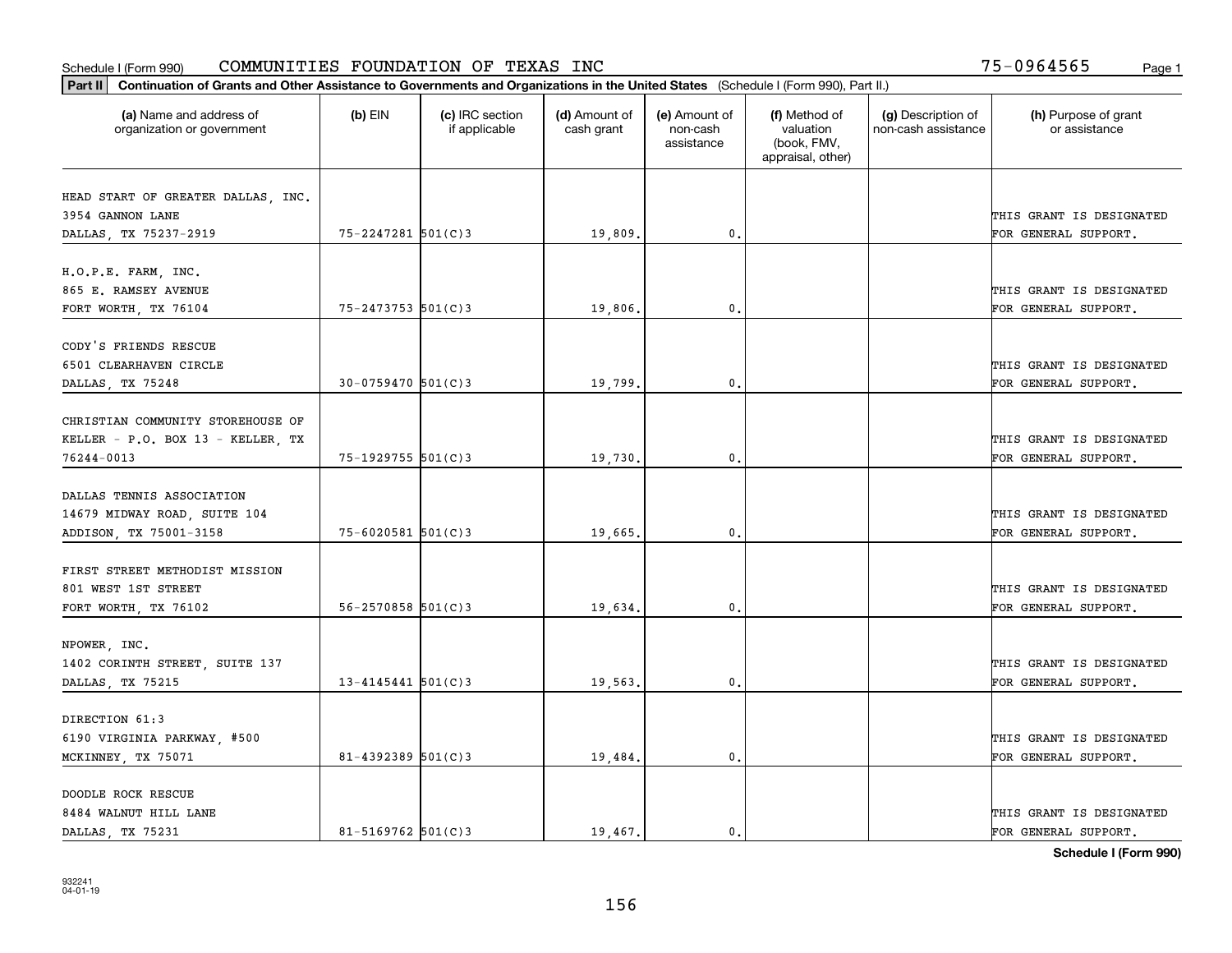| Part II   Continuation of Grants and Other Assistance to Governments and Organizations in the United States (Schedule I (Form 990), Part II.) |                          |                                  |                             |                                         |                                                                |                                           |                                       |
|-----------------------------------------------------------------------------------------------------------------------------------------------|--------------------------|----------------------------------|-----------------------------|-----------------------------------------|----------------------------------------------------------------|-------------------------------------------|---------------------------------------|
| (a) Name and address of<br>organization or government                                                                                         | $(b)$ EIN                | (c) IRC section<br>if applicable | (d) Amount of<br>cash grant | (e) Amount of<br>non-cash<br>assistance | (f) Method of<br>valuation<br>(book, FMV,<br>appraisal, other) | (g) Description of<br>non-cash assistance | (h) Purpose of grant<br>or assistance |
| THEOLOGY OF THE BODY                                                                                                                          |                          |                                  |                             |                                         |                                                                |                                           |                                       |
| EVANGELIZATION TEAM - 948 BLAYLOCK                                                                                                            |                          |                                  |                             |                                         |                                                                |                                           | THIS GRANT IS DESIGNATED              |
| CIRCLE NORTH - IRVING, TX 75061                                                                                                               | $68 - 0500928$ 501(C)3   |                                  | 19,409.                     | 0.                                      |                                                                |                                           | FOR GENERAL SUPPORT.                  |
|                                                                                                                                               |                          |                                  |                             |                                         |                                                                |                                           |                                       |
| USA FILM FESTIVAL                                                                                                                             |                          |                                  |                             |                                         |                                                                |                                           |                                       |
| 6116 N. CENTRAL EXPRESSWAY, SUITE 1                                                                                                           |                          |                                  |                             |                                         |                                                                |                                           | THIS GRANT IS DESIGNATED              |
| DALLAS, TX 75206                                                                                                                              | $75 - 1412343$ $501(C)3$ |                                  | 19,364.                     | 0.                                      |                                                                |                                           | FOR GENERAL SUPPORT.                  |
|                                                                                                                                               |                          |                                  |                             |                                         |                                                                |                                           |                                       |
| PAULIE AYALA FOUNDATION                                                                                                                       |                          |                                  |                             |                                         |                                                                |                                           |                                       |
| 7616 CAMP BOWIE WEST                                                                                                                          |                          |                                  |                             |                                         |                                                                |                                           | THIS GRANT IS DESIGNATED              |
| FORT WORTH, TX 76116                                                                                                                          | $26 - 4115106$ 501(C)3   |                                  | 19,326.                     | $\mathbf{0}$ .                          |                                                                |                                           | FOR GENERAL SUPPORT.                  |
|                                                                                                                                               |                          |                                  |                             |                                         |                                                                |                                           |                                       |
| SUNNYVALE ISD EDUCATION                                                                                                                       |                          |                                  |                             |                                         |                                                                |                                           |                                       |
| FOUNDATION, INC. - 417 E. TRIPP                                                                                                               |                          |                                  |                             |                                         |                                                                |                                           | THIS GRANT IS DESIGNATED              |
| ROAD - SUNNYVALE, TX 75182                                                                                                                    | 75-2889976 501(C)3       |                                  | 19,285.                     | $\mathbf{0}$                            |                                                                |                                           | FOR GENERAL SUPPORT.                  |
| BORN 2 BE THERAPEUTIC EQUESTRIAN                                                                                                              |                          |                                  |                             |                                         |                                                                |                                           |                                       |
| CENTER, INC. - 12650 SOUTH                                                                                                                    |                          |                                  |                             |                                         |                                                                |                                           |                                       |
| INTERSTATE 35 - VALLEY VIEW, TX                                                                                                               |                          |                                  |                             |                                         |                                                                |                                           | THIS GRANT IS DESIGNATED              |
| 76272                                                                                                                                         | $45 - 5636636$ $501(C)3$ |                                  | 19,278.                     | $\mathbf{0}$                            |                                                                |                                           | FOR GENERAL SUPPORT.                  |
|                                                                                                                                               |                          |                                  |                             |                                         |                                                                |                                           |                                       |
| COMMUNITY LIFELINE CENTER, INC.                                                                                                               |                          |                                  |                             |                                         |                                                                |                                           |                                       |
| P.O. BOX 1792                                                                                                                                 |                          |                                  |                             |                                         |                                                                |                                           | THIS GRANT IS DESIGNATED              |
| MCKINNEY, TX 75070                                                                                                                            | $75 - 2286990$ 501(C)3   |                                  | 19,271.                     | $\mathbf{0}$                            |                                                                |                                           | FOR GENERAL SUPPORT.                  |
| COTTON BOWL FOUNDATION                                                                                                                        |                          |                                  |                             |                                         |                                                                |                                           |                                       |
| ONE AT&T WAY                                                                                                                                  |                          |                                  |                             |                                         |                                                                |                                           | THIS GRANT IS DESIGNATED              |
|                                                                                                                                               | $46 - 1433388$ 501(C)3   |                                  |                             | $^{\rm 0}$ .                            |                                                                |                                           |                                       |
| ARLINGTON, TX 76011                                                                                                                           |                          |                                  | 19,247.                     |                                         |                                                                |                                           | FOR GENERAL SUPPORT.                  |
| DOWN SYNDROME GUILD OF DALLAS                                                                                                                 |                          |                                  |                             |                                         |                                                                |                                           |                                       |
| 1702 NORTH COLLINS BOULEVARD, SUITE                                                                                                           |                          |                                  |                             |                                         |                                                                |                                           | THIS GRANT IS DESIGNATED              |
| RICHARDSON, TX 75080                                                                                                                          | 75-1508091 501(C)3       |                                  | 19,220.                     | $\mathfrak{o}$ .                        |                                                                |                                           | FOR GENERAL SUPPORT.                  |
|                                                                                                                                               |                          |                                  |                             |                                         |                                                                |                                           |                                       |
| TEMPLE BAPTIST CHURCH                                                                                                                         |                          |                                  |                             |                                         |                                                                |                                           |                                       |
| P.O. BOX 640                                                                                                                                  |                          |                                  |                             |                                         |                                                                |                                           | THIS GRANT IS DESIGNATED              |
| GAINESVILLE, TX 76241-0640                                                                                                                    | $75 - 1787285$ 501(C)3   |                                  | 19,201.                     | $\mathbf{0}$ .                          |                                                                |                                           | FOR GENERAL SUPPORT.                  |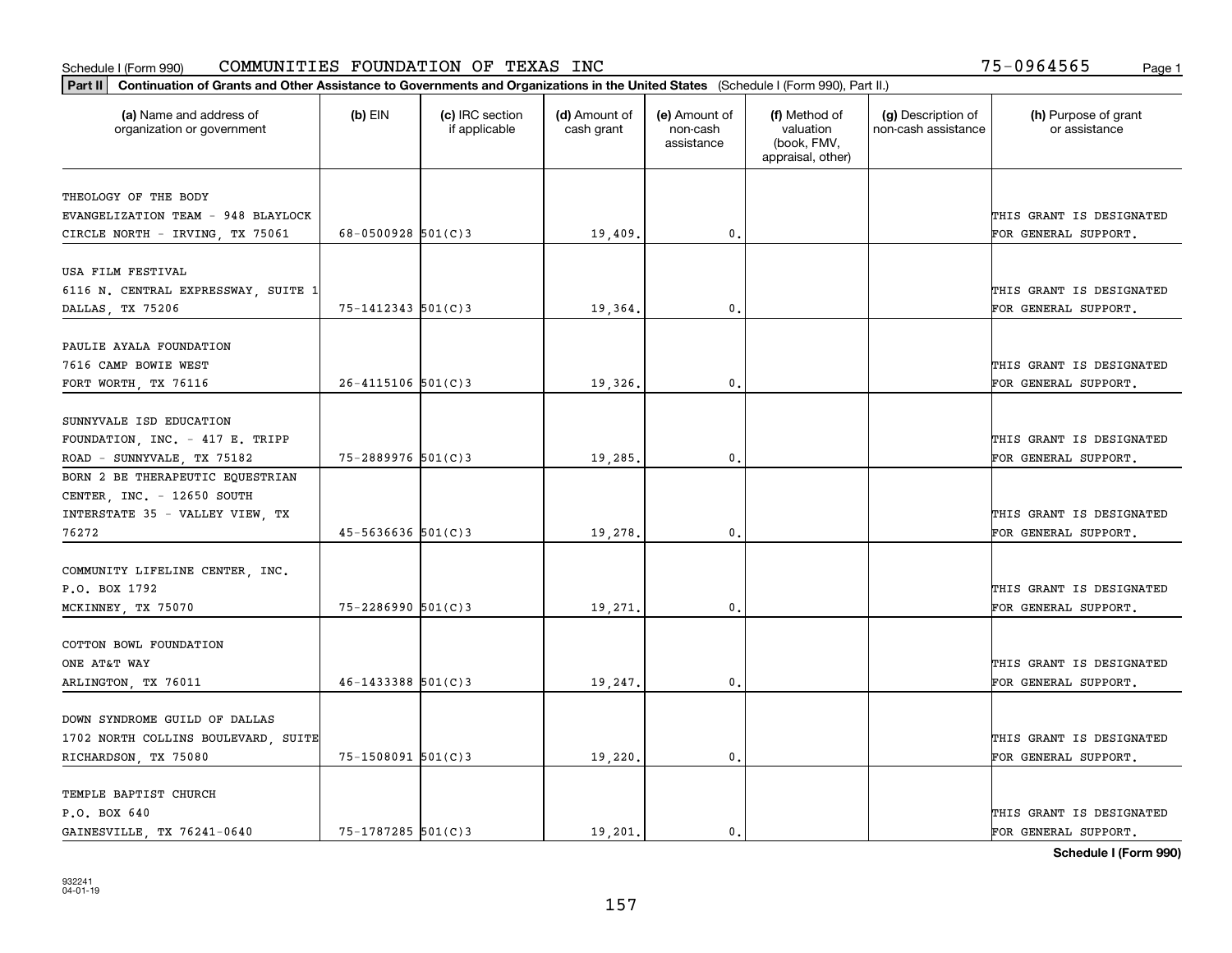| Part II   Continuation of Grants and Other Assistance to Governments and Organizations in the United States (Schedule I (Form 990), Part II.) |                         |                                  |                             |                                         |                                                                |                                           |                                       |
|-----------------------------------------------------------------------------------------------------------------------------------------------|-------------------------|----------------------------------|-----------------------------|-----------------------------------------|----------------------------------------------------------------|-------------------------------------------|---------------------------------------|
| (a) Name and address of<br>organization or government                                                                                         | $(b)$ EIN               | (c) IRC section<br>if applicable | (d) Amount of<br>cash grant | (e) Amount of<br>non-cash<br>assistance | (f) Method of<br>valuation<br>(book, FMV,<br>appraisal, other) | (g) Description of<br>non-cash assistance | (h) Purpose of grant<br>or assistance |
|                                                                                                                                               |                         |                                  |                             |                                         |                                                                |                                           |                                       |
| AFRICAN CHRISTIAN OUTREACH, INC.<br>P.O. BOX 600275                                                                                           |                         |                                  |                             |                                         |                                                                |                                           | THIS GRANT IS DESIGNATED              |
| DALLAS, TX 75360                                                                                                                              | 75-1722532 501(C)3      |                                  | 19,191.                     | 0.                                      |                                                                |                                           | FOR GENERAL SUPPORT.                  |
|                                                                                                                                               |                         |                                  |                             |                                         |                                                                |                                           |                                       |
| CENTER FOR ANIMAL RESEARCH AND                                                                                                                |                         |                                  |                             |                                         |                                                                |                                           |                                       |
| EDUCATION, INC. - 245 COUNTY ROAD                                                                                                             |                         |                                  |                             |                                         |                                                                |                                           | THIS GRANT IS DESIGNATED              |
| 3422 - BRIDGEPORT, TX 76426-6811                                                                                                              | $03 - 0520301$ 501(C)3  |                                  | 19,190.                     | 0.                                      |                                                                |                                           | FOR GENERAL SUPPORT.                  |
|                                                                                                                                               |                         |                                  |                             |                                         |                                                                |                                           |                                       |
| HOPEKIDS, INC.                                                                                                                                |                         |                                  |                             |                                         |                                                                |                                           |                                       |
| P.O. BOX 1628                                                                                                                                 |                         |                                  |                             |                                         |                                                                |                                           | THIS GRANT IS DESIGNATED              |
| KELLER, TX 76244                                                                                                                              | $86 - 1042378$ 501(C) 3 |                                  | 19,133.                     | $\mathbf{0}$ .                          |                                                                |                                           | FOR GENERAL SUPPORT.                  |
|                                                                                                                                               |                         |                                  |                             |                                         |                                                                |                                           |                                       |
| AMERICAN DIABETES ASSOCIATION,                                                                                                                |                         |                                  |                             |                                         |                                                                |                                           |                                       |
| INC. - 4100 ALPHA ROAD, SUITE 100                                                                                                             |                         |                                  |                             |                                         |                                                                |                                           | THIS GRANT IS DESIGNATED              |
| $-$ DALLAS, TX 75244                                                                                                                          | $13 - 1623888$ 501(C)3  |                                  | 19,115.                     | 0.                                      |                                                                |                                           | FOR GENERAL SUPPORT.                  |
|                                                                                                                                               |                         |                                  |                             |                                         |                                                                |                                           |                                       |
| FELLOWSHIP ACADEMY                                                                                                                            |                         |                                  |                             |                                         |                                                                |                                           | THIS GRANT IS DESIGNATED              |
| 1021 NORTH BOWMAN SPRINGS ROAD, P.<br>KENNEDALE, TX 76060                                                                                     | $75 - 2888473$ 501(C)3  |                                  | 19,100.                     | 0.                                      |                                                                |                                           | FOR GENERAL SUPPORT.                  |
|                                                                                                                                               |                         |                                  |                             |                                         |                                                                |                                           |                                       |
| SCHOLA CANTORUM OF TEXAS INC.                                                                                                                 |                         |                                  |                             |                                         |                                                                |                                           |                                       |
| 1475 HANDLEY DRIVE, SUITE 8235                                                                                                                |                         |                                  |                             |                                         |                                                                |                                           | THIS GRANT IS DESIGNATED              |
| FORT WORTH, TX 76124                                                                                                                          | $75 - 1465378$ 501(C)3  |                                  | 19,076.                     | 0.                                      |                                                                |                                           | FOR GENERAL SUPPORT.                  |
|                                                                                                                                               |                         |                                  |                             |                                         |                                                                |                                           |                                       |
| CROWLEY HOUSE OF HOPE                                                                                                                         |                         |                                  |                             |                                         |                                                                |                                           |                                       |
| 200 NORTH MAGNOLIA                                                                                                                            |                         |                                  |                             |                                         |                                                                |                                           | THIS GRANT IS DESIGNATED              |
| CROWLEY, TX 76036                                                                                                                             | $75 - 2625043$ 501(C)3  |                                  | 19,064.                     | $\mathbf{0}$ .                          |                                                                |                                           | FOR GENERAL SUPPORT.                  |
|                                                                                                                                               |                         |                                  |                             |                                         |                                                                |                                           |                                       |
| SOCIETY FOR COMPANION ANIMALS                                                                                                                 |                         |                                  |                             |                                         |                                                                |                                           |                                       |
| 619 WOOLSEY DRIVE                                                                                                                             |                         |                                  |                             |                                         |                                                                |                                           | THIS GRANT IS DESIGNATED              |
| DALLAS, TX 75224                                                                                                                              | 75-3155407 501(C)3      |                                  | 19,047.                     | $\mathbf{0}$ .                          |                                                                |                                           | FOR GENERAL SUPPORT.                  |
|                                                                                                                                               |                         |                                  |                             |                                         |                                                                |                                           |                                       |
| LYRIC STAGE, INC.                                                                                                                             |                         |                                  |                             |                                         |                                                                |                                           |                                       |
| 3630 HARRY HINES BOULEVARD, SUITE 1                                                                                                           |                         |                                  |                             |                                         |                                                                |                                           | THIS GRANT IS DESIGNATED              |
| DALLAS, TX 75219                                                                                                                              | $75 - 2486365$ 501(C)3  |                                  | 19.042.                     | $\mathbf{0}$ .                          |                                                                |                                           | FOR GENERAL SUPPORT.                  |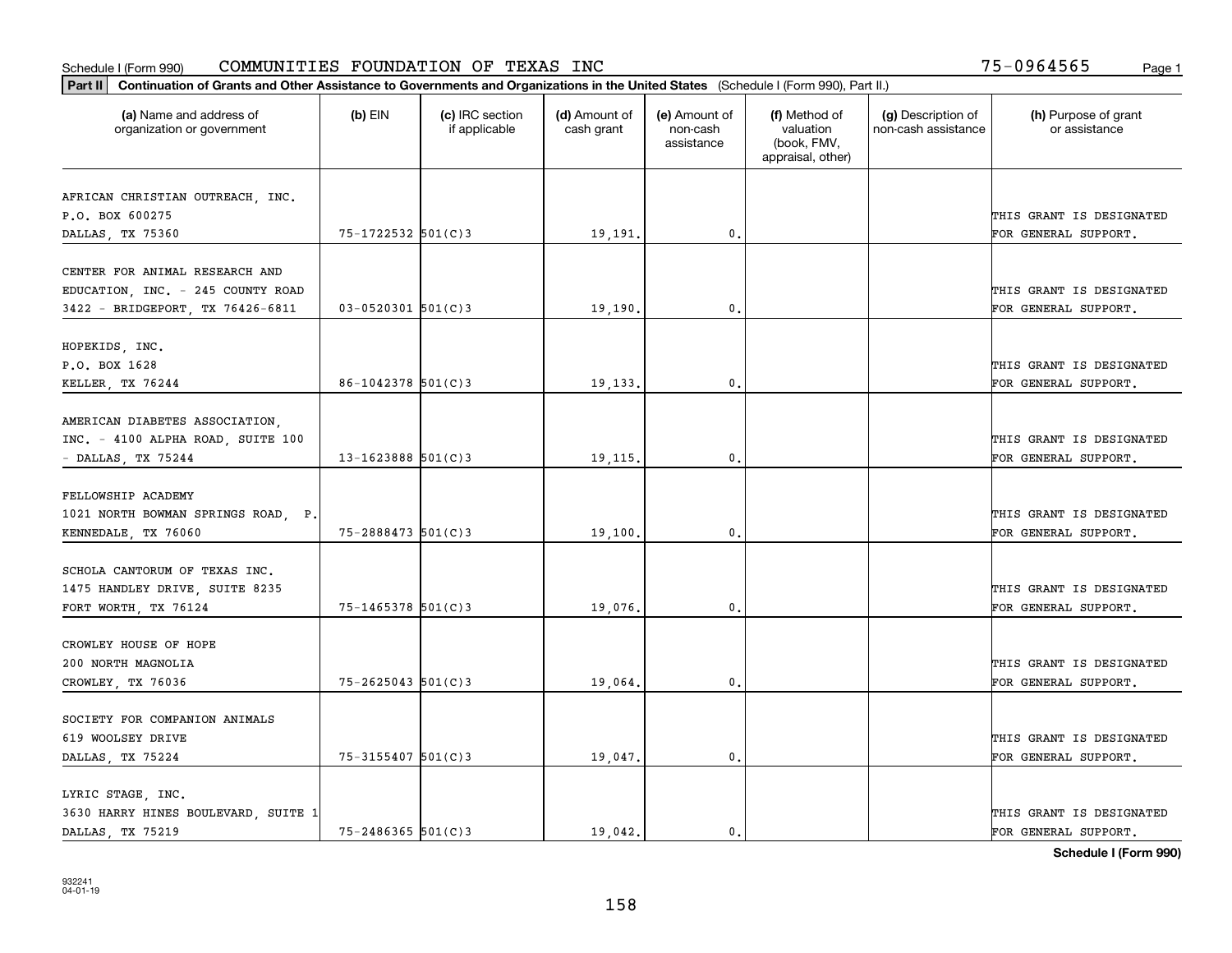| Part II   Continuation of Grants and Other Assistance to Governments and Organizations in the United States (Schedule I (Form 990), Part II.) |                        |                                  |                             |                                         |                                                                |                                           |                                       |
|-----------------------------------------------------------------------------------------------------------------------------------------------|------------------------|----------------------------------|-----------------------------|-----------------------------------------|----------------------------------------------------------------|-------------------------------------------|---------------------------------------|
| (a) Name and address of<br>organization or government                                                                                         | $(b)$ EIN              | (c) IRC section<br>if applicable | (d) Amount of<br>cash grant | (e) Amount of<br>non-cash<br>assistance | (f) Method of<br>valuation<br>(book, FMV,<br>appraisal, other) | (g) Description of<br>non-cash assistance | (h) Purpose of grant<br>or assistance |
|                                                                                                                                               |                        |                                  |                             |                                         |                                                                |                                           |                                       |
| NATIONAL DOMESTIC WORKERS                                                                                                                     |                        |                                  |                             |                                         |                                                                |                                           | THIS GRANT IS DESIGNATED              |
| ALLIANCE, INC. - 45 BROADWAY,<br>SUITE 320 - NEW YORK, NY 10006                                                                               | $35 - 2420942$ 501(C)3 |                                  | 19,000.                     | 0.                                      |                                                                |                                           | FOR GENERAL SUPPORT.                  |
|                                                                                                                                               |                        |                                  |                             |                                         |                                                                |                                           |                                       |
| NYC HEALTH + HOSPITALS                                                                                                                        |                        |                                  |                             |                                         |                                                                |                                           |                                       |
| 160 WATER STREET, 6TH FLOOR                                                                                                                   |                        |                                  |                             |                                         |                                                                |                                           | THIS GRANT IS DESIGNATED              |
| NEW YORK, NY 10038                                                                                                                            | $13 - 2655001$ 501(C)3 |                                  | 19,000                      | 0.                                      |                                                                |                                           | FOR GENERAL SUPPORT.                  |
|                                                                                                                                               |                        |                                  |                             |                                         |                                                                |                                           |                                       |
| ST. PETER THE APOSTLE CATHOLIC                                                                                                                |                        |                                  |                             |                                         |                                                                |                                           |                                       |
| SCHOOL - 1201 S. CHERRY LANE -                                                                                                                |                        |                                  |                             |                                         |                                                                |                                           | THIS GRANT IS DESIGNATED              |
| FORT WORTH, TX 76108                                                                                                                          | $75 - 6005200$ 501(C)3 |                                  | 18,923.                     | $\mathbf{0}$ .                          |                                                                |                                           | FOR GENERAL SUPPORT.                  |
|                                                                                                                                               |                        |                                  |                             |                                         |                                                                |                                           |                                       |
| UNITED WAY OF DENTON COUNTY, INC.                                                                                                             |                        |                                  |                             |                                         |                                                                |                                           |                                       |
| 1314 TEASLEY LANE                                                                                                                             |                        |                                  |                             |                                         |                                                                |                                           | THIS GRANT IS DESIGNATED              |
| DENTON, TX 76205-7289                                                                                                                         | 75-1251128 501(C)3     |                                  | 18,874.                     | 0.                                      |                                                                |                                           | FOR GENERAL SUPPORT.                  |
|                                                                                                                                               |                        |                                  |                             |                                         |                                                                |                                           |                                       |
| SUZUKI INSTITUTE OF DALLAS                                                                                                                    |                        |                                  |                             |                                         |                                                                |                                           |                                       |
| 14240 MIDWAY ROAD, SUITE 300                                                                                                                  |                        |                                  |                             |                                         |                                                                |                                           | THIS GRANT IS DESIGNATED              |
| DALLAS, TX 75244                                                                                                                              | $23 - 7326315$ 501(C)3 |                                  | 18,844.                     | 0.                                      |                                                                |                                           | FOR GENERAL SUPPORT.                  |
| MENTAL HEALTH AMERICA OF GREATER                                                                                                              |                        |                                  |                             |                                         |                                                                |                                           |                                       |
| DALLAS - 624 NORTH GOOD LATIMER                                                                                                               |                        |                                  |                             |                                         |                                                                |                                           |                                       |
| EXPRESSWAY, SUITE 200 - DALLAS, TX                                                                                                            |                        |                                  |                             |                                         |                                                                |                                           | THIS GRANT IS DESIGNATED              |
| 75204                                                                                                                                         | $75-0999935$ 501(C)3   |                                  | 18,834,                     | 0.                                      |                                                                |                                           | FOR GENERAL SUPPORT.                  |
|                                                                                                                                               |                        |                                  |                             |                                         |                                                                |                                           |                                       |
| CARA MIA THEATRE, CO.                                                                                                                         |                        |                                  |                             |                                         |                                                                |                                           |                                       |
| 3630 HARRY HINES BOULEVARD                                                                                                                    |                        |                                  |                             |                                         |                                                                |                                           | THIS GRANT IS DESIGNATED              |
|                                                                                                                                               |                        |                                  |                             | $\mathbf{0}$ .                          |                                                                |                                           |                                       |
| DALLAS, TX 75219                                                                                                                              | $75 - 2638117$ 501(C)3 |                                  | 18,789                      |                                         |                                                                |                                           | FOR GENERAL SUPPORT.                  |
| SPECIAL OLYMPICS TEXAS, INC.                                                                                                                  |                        |                                  |                             |                                         |                                                                |                                           |                                       |
| 400 SOUTH ZANG, SUITE 926                                                                                                                     |                        |                                  |                             |                                         |                                                                |                                           | THIS GRANT IS DESIGNATED              |
|                                                                                                                                               |                        |                                  |                             |                                         |                                                                |                                           |                                       |
| DALLAS, TX 75208                                                                                                                              | $74-1998367$ 501(C)3   |                                  | 18,753.                     | 0.                                      |                                                                |                                           | FOR GENERAL SUPPORT.                  |
| ZION LUTHERAN CHURCH                                                                                                                          |                        |                                  |                             |                                         |                                                                |                                           |                                       |
| 6121 E. LOVERS LANE                                                                                                                           |                        |                                  |                             |                                         |                                                                |                                           | THIS GRANT IS DESIGNATED              |
|                                                                                                                                               |                        |                                  |                             |                                         |                                                                |                                           |                                       |
| DALLAS, TX 75214                                                                                                                              | $75 - 6004407$ 501(C)3 |                                  | 18,710.                     | $\mathbf{0}$ .                          |                                                                |                                           | FOR GENERAL SUPPORT.                  |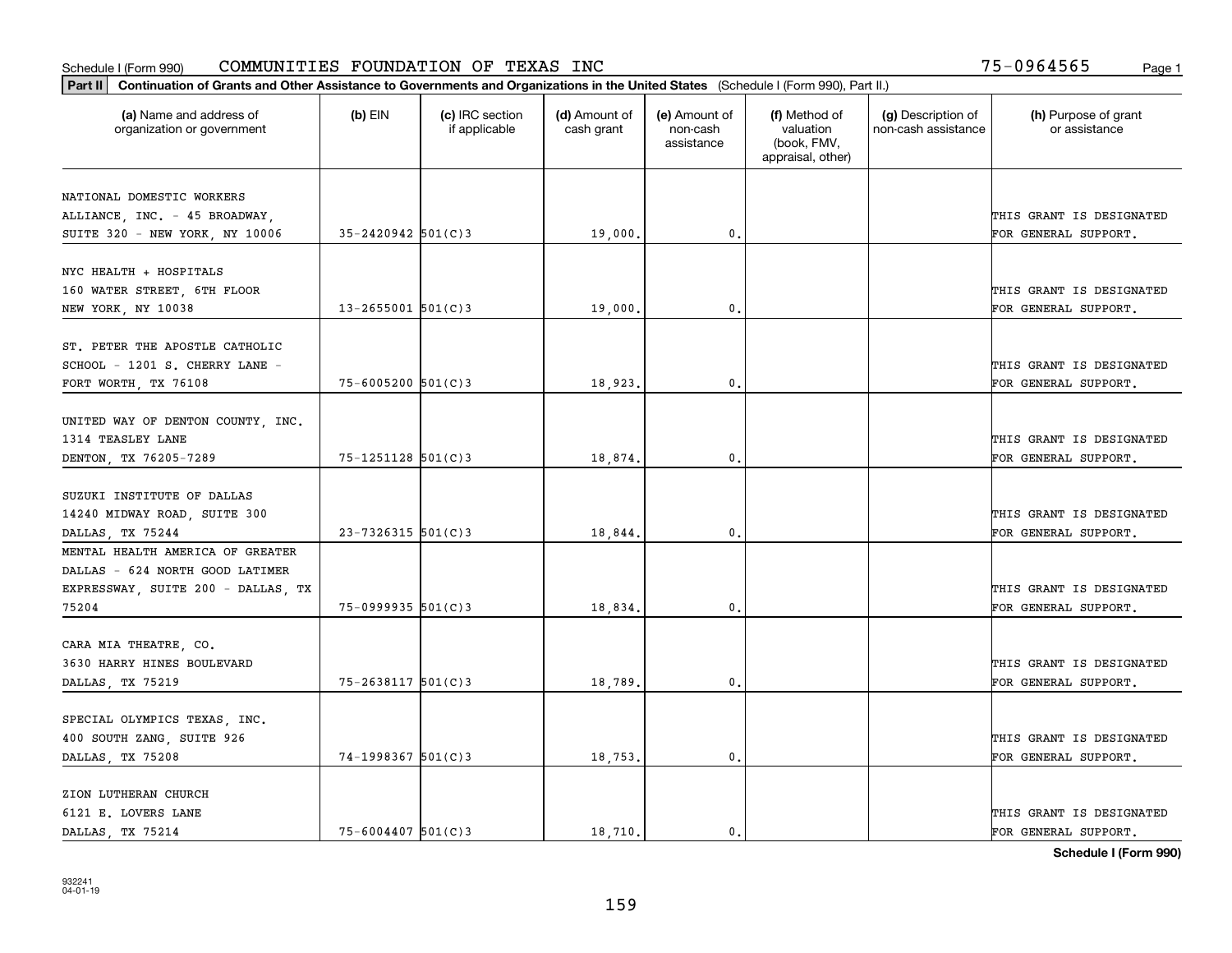| Part II   Continuation of Grants and Other Assistance to Governments and Organizations in the United States (Schedule I (Form 990), Part II.) |                        |                                  |                             |                                         |                                                                |                                           |                                       |  |
|-----------------------------------------------------------------------------------------------------------------------------------------------|------------------------|----------------------------------|-----------------------------|-----------------------------------------|----------------------------------------------------------------|-------------------------------------------|---------------------------------------|--|
| (a) Name and address of<br>organization or government                                                                                         | $(b)$ EIN              | (c) IRC section<br>if applicable | (d) Amount of<br>cash grant | (e) Amount of<br>non-cash<br>assistance | (f) Method of<br>valuation<br>(book, FMV,<br>appraisal, other) | (g) Description of<br>non-cash assistance | (h) Purpose of grant<br>or assistance |  |
|                                                                                                                                               |                        |                                  |                             |                                         |                                                                |                                           |                                       |  |
| GIRLS INCORPORATED OF TARRANT<br>COUNTY - 1226 E. WEATHERFORD                                                                                 |                        |                                  |                             |                                         |                                                                |                                           | THIS GRANT IS DESIGNATED              |  |
| STREET - FORT WORTH, TX 76102                                                                                                                 | 75-1514683 501(C)3     |                                  | 18,643.                     | 0.                                      |                                                                |                                           | FOR GENERAL SUPPORT.                  |  |
|                                                                                                                                               |                        |                                  |                             |                                         |                                                                |                                           |                                       |  |
| DEC MY ROOM, INC.                                                                                                                             |                        |                                  |                             |                                         |                                                                |                                           |                                       |  |
| 720 NORTH POST OAK ROAD, SUITE 275                                                                                                            |                        |                                  |                             |                                         |                                                                |                                           | THIS GRANT IS DESIGNATED              |  |
| HOUSTON, TX 77024                                                                                                                             | $27 - 0812148$ 501(C)3 |                                  | 18,627                      | 0.                                      |                                                                |                                           | FOR GENERAL SUPPORT.                  |  |
|                                                                                                                                               |                        |                                  |                             |                                         |                                                                |                                           |                                       |  |
| CROWN OF LIFE LUTHERAN SCHOOL                                                                                                                 |                        |                                  |                             |                                         |                                                                |                                           |                                       |  |
| 6605 PLEASANT RUN ROAD                                                                                                                        |                        |                                  |                             |                                         |                                                                |                                           | THIS GRANT IS DESIGNATED              |  |
| SOUTHLAKE, TX 76092                                                                                                                           | $75 - 2276095$ 501(C)3 |                                  | 18,621                      | $\mathbf{0}$ .                          |                                                                |                                           | FOR GENERAL SUPPORT.                  |  |
|                                                                                                                                               |                        |                                  |                             |                                         |                                                                |                                           |                                       |  |
| THIS SIDE UP FAMILY CENTER                                                                                                                    |                        |                                  |                             |                                         |                                                                |                                           |                                       |  |
| P.O. BOX 262464                                                                                                                               |                        |                                  |                             |                                         |                                                                |                                           | THIS GRANT IS DESIGNATED              |  |
| PLANO, TX 75026                                                                                                                               | $27 - 2439457$ 501(C)3 |                                  | 18,612.                     | 0.                                      |                                                                |                                           | FOR GENERAL SUPPORT.                  |  |
|                                                                                                                                               |                        |                                  |                             |                                         |                                                                |                                           |                                       |  |
| BOSTON TERRIER RESCUE OF NORTH                                                                                                                |                        |                                  |                             |                                         |                                                                |                                           |                                       |  |
| TEXAS - P.O. BOX 867376 - PLANO,                                                                                                              |                        |                                  |                             |                                         |                                                                |                                           | THIS GRANT IS DESIGNATED              |  |
| TX 75086                                                                                                                                      | 76-0776180 501(C)3     |                                  | 18,599                      | 0.                                      |                                                                |                                           | FOR GENERAL SUPPORT.                  |  |
|                                                                                                                                               |                        |                                  |                             |                                         |                                                                |                                           |                                       |  |
| BIBLICAL ARTS CENTER MIRACLE AT                                                                                                               |                        |                                  |                             |                                         |                                                                |                                           |                                       |  |
| PENTECOST FOUNDATION - 7500 PARK                                                                                                              |                        |                                  |                             |                                         |                                                                |                                           | THIS GRANT IS DESIGNATED              |  |
| LANE - DALLAS, TX 75225                                                                                                                       | $75 - 1222954$ 501(C)3 |                                  | 18,593                      | 0.                                      |                                                                |                                           | FOR GENERAL SUPPORT.                  |  |
| I AM HOME, INC.                                                                                                                               |                        |                                  |                             |                                         |                                                                |                                           |                                       |  |
| 220 WEST COLLEGE STREET                                                                                                                       |                        |                                  |                             |                                         |                                                                |                                           | THIS GRANT IS DESIGNATED              |  |
| BLACK MOUNTAIN, NC 28711                                                                                                                      | 82-0937229 $501(C)$ 3  |                                  | 18,590.                     | $\mathbf{0}$ .                          |                                                                |                                           | FOR GENERAL SUPPORT.                  |  |
|                                                                                                                                               |                        |                                  |                             |                                         |                                                                |                                           |                                       |  |
| INNOCENCE PROJECT OF TEXAS                                                                                                                    |                        |                                  |                             |                                         |                                                                |                                           |                                       |  |
| 300 BURNETT STREET, SUITE 160                                                                                                                 |                        |                                  |                             |                                         |                                                                |                                           | THIS GRANT IS DESIGNATED              |  |
| FORT WORTH, TX 76102                                                                                                                          | $20 - 5992659$ 501(C)3 |                                  | 18,564.                     | 0.                                      |                                                                |                                           | FOR GENERAL SUPPORT.                  |  |
|                                                                                                                                               |                        |                                  |                             |                                         |                                                                |                                           |                                       |  |
| CARSON'S VILLAGE                                                                                                                              |                        |                                  |                             |                                         |                                                                |                                           |                                       |  |
| 2904 FLOYD STREET                                                                                                                             |                        |                                  |                             |                                         |                                                                |                                           | THIS GRANT IS DESIGNATED              |  |
| COPPELL, TX 75019                                                                                                                             | $82 - 1854361$ 501(C)3 |                                  | 18,560.                     | 0.                                      |                                                                |                                           | FOR GENERAL SUPPORT.                  |  |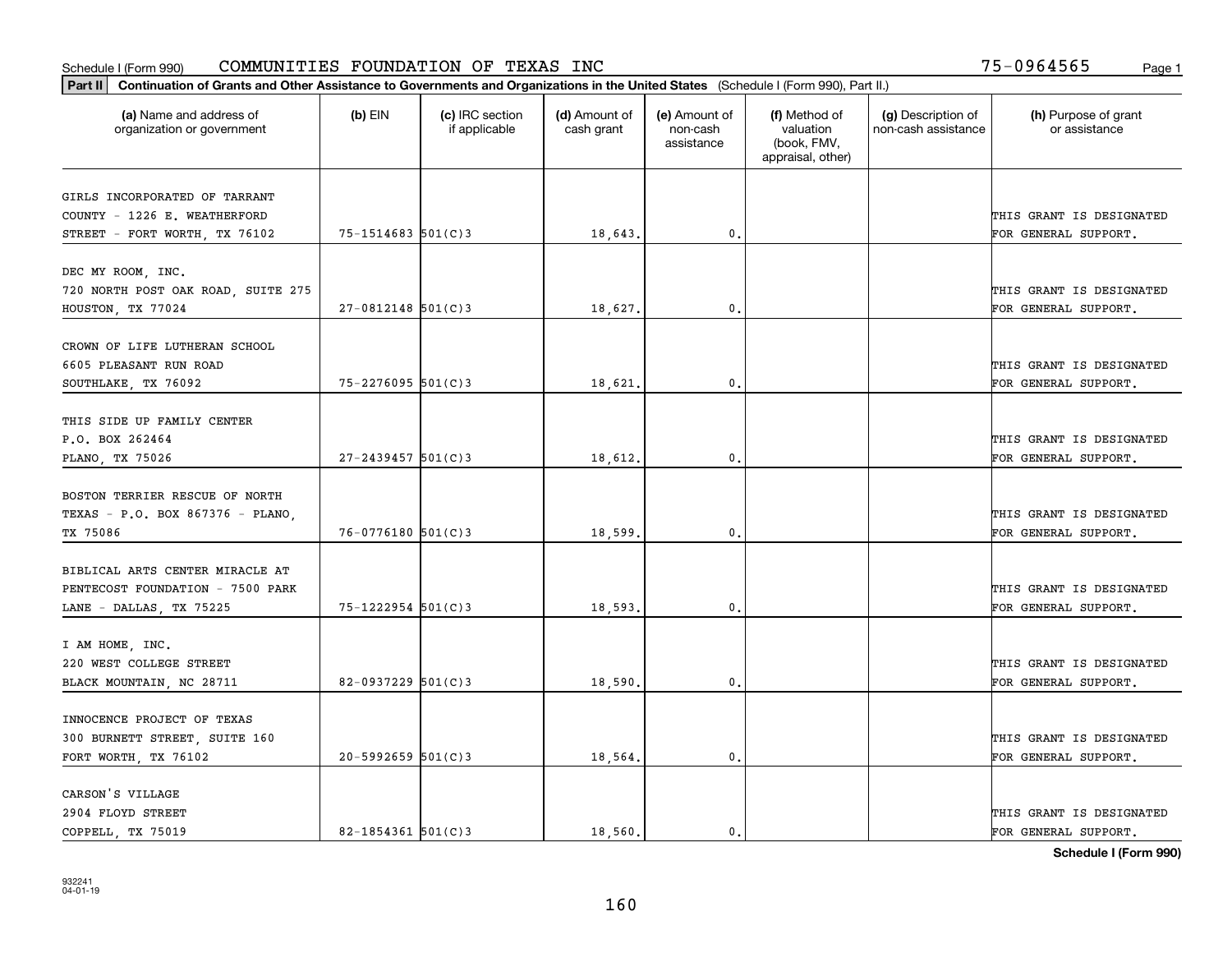| Part II   Continuation of Grants and Other Assistance to Governments and Organizations in the United States (Schedule I (Form 990), Part II.) |                          |                                  |                             |                                         |                                                                |                                           |                                       |
|-----------------------------------------------------------------------------------------------------------------------------------------------|--------------------------|----------------------------------|-----------------------------|-----------------------------------------|----------------------------------------------------------------|-------------------------------------------|---------------------------------------|
| (a) Name and address of<br>organization or government                                                                                         | $(b)$ EIN                | (c) IRC section<br>if applicable | (d) Amount of<br>cash grant | (e) Amount of<br>non-cash<br>assistance | (f) Method of<br>valuation<br>(book, FMV,<br>appraisal, other) | (g) Description of<br>non-cash assistance | (h) Purpose of grant<br>or assistance |
|                                                                                                                                               |                          |                                  |                             |                                         |                                                                |                                           |                                       |
| CHRISTMAS IN ACTION, INC.<br>P.O. BOX 3744                                                                                                    |                          |                                  |                             |                                         |                                                                |                                           | THIS GRANT IS DESIGNATED              |
| MIDLAND, TX 79702                                                                                                                             | $75 - 1731319$ $501(C)3$ |                                  | 18,443.                     | $\mathfrak{o}$ .                        |                                                                |                                           | FOR GENERAL SUPPORT.                  |
|                                                                                                                                               |                          |                                  |                             |                                         |                                                                |                                           |                                       |
| ARLINGTON CHARITIES, INC.                                                                                                                     |                          |                                  |                             |                                         |                                                                |                                           |                                       |
| 811 SECRETARY DRIVE                                                                                                                           |                          |                                  |                             |                                         |                                                                |                                           | THIS GRANT IS DESIGNATED              |
| ARLINGTON, TX 76015                                                                                                                           | $75 - 1668092$ 501(C)3   |                                  | 18,438.                     | 0.                                      |                                                                |                                           | FOR GENERAL SUPPORT.                  |
|                                                                                                                                               |                          |                                  |                             |                                         |                                                                |                                           |                                       |
| PLANO CHILDREN'S THEATRE                                                                                                                      |                          |                                  |                             |                                         |                                                                |                                           |                                       |
| 6121 WEST PARK BOULEVARD, SUITE B21                                                                                                           |                          |                                  |                             |                                         |                                                                |                                           | THIS GRANT IS DESIGNATED              |
| PLANO, TX 75093                                                                                                                               | $75 - 2387300$ 501(C)3   |                                  | 18,359.                     | $\mathfrak{o}$ .                        |                                                                |                                           | FOR GENERAL SUPPORT.                  |
|                                                                                                                                               |                          |                                  |                             |                                         |                                                                |                                           |                                       |
| ST. RITA CATHOLIC SCHOOL                                                                                                                      |                          |                                  |                             |                                         |                                                                |                                           |                                       |
| 12525 INWOOD ROAD                                                                                                                             |                          |                                  |                             |                                         |                                                                |                                           | THIS GRANT IS DESIGNATED              |
| DALLAS, TX 75244                                                                                                                              | 80-0518676 $501(C)3$     |                                  | 18,358.                     | $\mathfrak{o}$ .                        |                                                                |                                           | FOR GENERAL SUPPORT.                  |
|                                                                                                                                               |                          |                                  |                             |                                         |                                                                |                                           |                                       |
| PROVIDENCE PRESBYTERIAN CHURCH                                                                                                                |                          |                                  |                             |                                         |                                                                |                                           |                                       |
| 10727 MIDWAY ROAD                                                                                                                             |                          |                                  |                             |                                         |                                                                |                                           | THIS GRANT IS DESIGNATED              |
| DALLAS, TX 75229                                                                                                                              | $01 - 0864800$ 501(C)3   |                                  | 18,350.                     | 0.                                      |                                                                |                                           | FOR GENERAL SUPPORT.                  |
| ECHO THEATRE                                                                                                                                  |                          |                                  |                             |                                         |                                                                |                                           |                                       |
| P.O. BOX 570422                                                                                                                               |                          |                                  |                             |                                         |                                                                |                                           | THIS GRANT IS DESIGNATED              |
| DALLAS, TX 75357-0422                                                                                                                         | 75-2751998 501(C)3       |                                  | 18,348.                     | 0.                                      |                                                                |                                           | FOR GENERAL SUPPORT.                  |
|                                                                                                                                               |                          |                                  |                             |                                         |                                                                |                                           |                                       |
| DFW HONOR FLIGHT                                                                                                                              |                          |                                  |                             |                                         |                                                                |                                           |                                       |
| 2201 LONG PRAIRIE ROAD, SUITE 107,                                                                                                            |                          |                                  |                             |                                         |                                                                |                                           | THIS GRANT IS DESIGNATED              |
| FLOWER MOUND, TX 75022                                                                                                                        | $46 - 0828074$ 501(C)3   |                                  | 18,312.                     | 0.                                      |                                                                |                                           | FOR GENERAL SUPPORT.                  |
|                                                                                                                                               |                          |                                  |                             |                                         |                                                                |                                           |                                       |
| I CAN STILL SHINE PROGRAM                                                                                                                     |                          |                                  |                             |                                         |                                                                |                                           |                                       |
| 729 GRAPEVINE HIGHWAY                                                                                                                         |                          |                                  |                             |                                         |                                                                |                                           | THIS GRANT IS DESIGNATED              |
| HURST, TX 76054                                                                                                                               | $27 - 4672450$ 501(C)3   |                                  | 18,307.                     | 0.                                      |                                                                |                                           | FOR GENERAL SUPPORT.                  |
|                                                                                                                                               |                          |                                  |                             |                                         |                                                                |                                           |                                       |
| DALLAS AREA PARKINSONISM SOCIETY                                                                                                              |                          |                                  |                             |                                         |                                                                |                                           |                                       |
| 6310 LYNDON B JOHNSON FREEWAY, SUIT                                                                                                           |                          |                                  |                             |                                         |                                                                |                                           | THIS GRANT IS DESIGNATED              |
| DALLAS, TX 75240                                                                                                                              | $75 - 1652315$ 501(C)3   |                                  | 18,305.                     | $\mathbf{0}$ .                          |                                                                |                                           | FOR GENERAL SUPPORT.                  |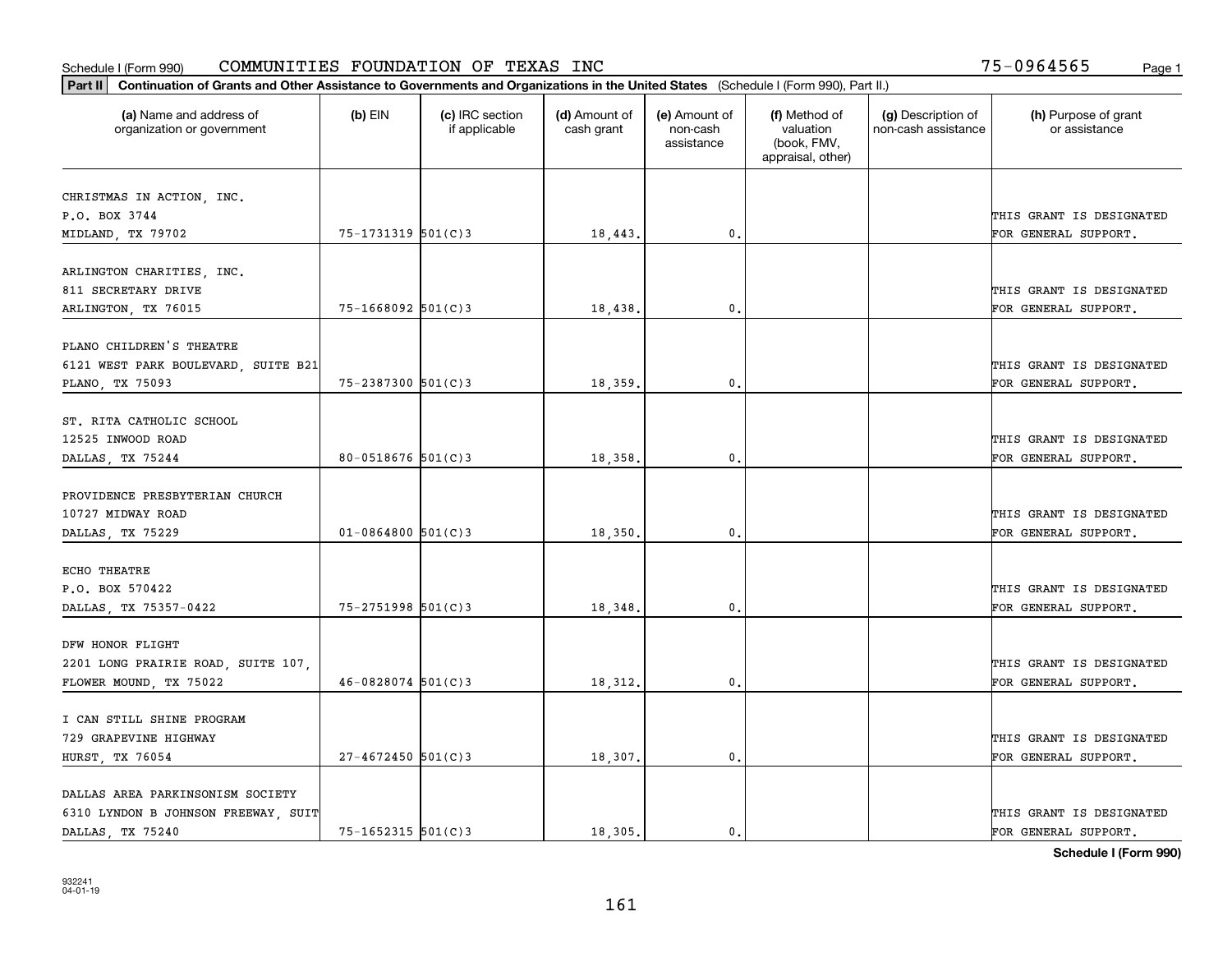#### Schedule I (Form 990) Page 1 COMMUNITIES FOUNDATION OF TEXAS INC 75-0964565

| Part II   Continuation of Grants and Other Assistance to Governments and Organizations in the United States (Schedule I (Form 990), Part II.) |                          |                                  |                             |                                         |                                                                |                                           |                                       |  |
|-----------------------------------------------------------------------------------------------------------------------------------------------|--------------------------|----------------------------------|-----------------------------|-----------------------------------------|----------------------------------------------------------------|-------------------------------------------|---------------------------------------|--|
| (a) Name and address of<br>organization or government                                                                                         | $(b)$ EIN                | (c) IRC section<br>if applicable | (d) Amount of<br>cash grant | (e) Amount of<br>non-cash<br>assistance | (f) Method of<br>valuation<br>(book, FMV,<br>appraisal, other) | (g) Description of<br>non-cash assistance | (h) Purpose of grant<br>or assistance |  |
|                                                                                                                                               |                          |                                  |                             |                                         |                                                                |                                           |                                       |  |
| SOCIETY OF SAINT VINCENT DE PAUL                                                                                                              |                          |                                  |                             |                                         |                                                                |                                           |                                       |  |
| FORT WORTH DIOCESAN COUNCIL - 1912                                                                                                            |                          |                                  |                             |                                         |                                                                |                                           | THIS GRANT IS DESIGNATED              |  |
| NORWOOD LANE - ARLINGTON, TX 76013                                                                                                            | 75-2887696 501(C)3       |                                  | 18,283.                     | 0.                                      |                                                                |                                           | FOR GENERAL SUPPORT.                  |  |
| FRIENDS OF BARACK OBAMA MALE                                                                                                                  |                          |                                  |                             |                                         |                                                                |                                           |                                       |  |
|                                                                                                                                               |                          |                                  |                             |                                         |                                                                |                                           |                                       |  |
| LEADERSHIP ACADEMY - P.O. BOX                                                                                                                 |                          |                                  |                             |                                         |                                                                |                                           | THIS GRANT IS DESIGNATED              |  |
| 398455 - DALLAS, TX 75339                                                                                                                     | $45 - 4884806$ 501(C)3   |                                  | 18,270                      | 0.                                      |                                                                |                                           | FOR GENERAL SUPPORT.                  |  |
| RECOVERY RESOURCE COUNCIL                                                                                                                     |                          |                                  |                             |                                         |                                                                |                                           |                                       |  |
| 2700 AIRPORT FREEWAY                                                                                                                          |                          |                                  |                             |                                         |                                                                |                                           | THIS GRANT IS DESIGNATED              |  |
| FORT WORTH, TX 76111                                                                                                                          | $75 - 6005093$ 501(C)3   |                                  | 18,270.                     | 0.                                      |                                                                |                                           | FOR GENERAL SUPPORT.                  |  |
|                                                                                                                                               |                          |                                  |                             |                                         |                                                                |                                           |                                       |  |
| PRIDEROCK WILDLIFE REFUGE                                                                                                                     |                          |                                  |                             |                                         |                                                                |                                           |                                       |  |
| 17194 COUNTY ROAD 329                                                                                                                         |                          |                                  |                             |                                         |                                                                |                                           | THIS GRANT IS DESIGNATED              |  |
| TERRELL, TX 75161                                                                                                                             | $75 - 2792911$ 501(C)3   |                                  | 18,254.                     | 0.                                      |                                                                |                                           | FOR GENERAL SUPPORT.                  |  |
|                                                                                                                                               |                          |                                  |                             |                                         |                                                                |                                           |                                       |  |
| MICHIGAN HUMANE SOCIETY                                                                                                                       |                          |                                  |                             |                                         |                                                                |                                           |                                       |  |
| 30300 TELEGRAPH ROAD, SUITE 220                                                                                                               |                          |                                  |                             |                                         |                                                                |                                           | THIS GRANT IS DESIGNATED              |  |
| BINGHAM FARMS, MI 48025-4509                                                                                                                  | $38 - 1358206$ 501(C)3   |                                  | 18,250                      | 0.                                      |                                                                |                                           | FOR GENERAL SUPPORT.                  |  |
| CHILDREN'S CHORUS OF GREATER                                                                                                                  |                          |                                  |                             |                                         |                                                                |                                           |                                       |  |
| DALLAS - 325 NORTH STREET PAUL                                                                                                                |                          |                                  |                             |                                         |                                                                |                                           |                                       |  |
| STREET, SUITE 2020 - DALLAS, TX                                                                                                               |                          |                                  |                             |                                         |                                                                |                                           | THIS GRANT IS DESIGNATED              |  |
| 75201                                                                                                                                         | $75 - 2705431$ 501(C)3   |                                  | 18,238.                     | 0.                                      |                                                                |                                           | FOR GENERAL SUPPORT.                  |  |
|                                                                                                                                               |                          |                                  |                             |                                         |                                                                |                                           |                                       |  |
| MID CITIES PREGNANCY CARE, INC.                                                                                                               |                          |                                  |                             |                                         |                                                                |                                           |                                       |  |
| 1111 WEST AIRPORT FREEWAY, SUITE 22                                                                                                           |                          |                                  |                             |                                         |                                                                |                                           | THIS GRANT IS DESIGNATED              |  |
| IRVING, TX 75062                                                                                                                              | 75-2770452 501(C)3       |                                  | 18,220                      | 0.                                      |                                                                |                                           | FOR GENERAL SUPPORT.                  |  |
| DALLAS HEBREW FREE LOAN                                                                                                                       |                          |                                  |                             |                                         |                                                                |                                           |                                       |  |
| ASSOCIATION - 16910 DALLAS                                                                                                                    |                          |                                  |                             |                                         |                                                                |                                           |                                       |  |
| PARKWAY, SUITE 208 - DALLAS, TX                                                                                                               |                          |                                  |                             |                                         |                                                                |                                           | THIS GRANT IS DESIGNATED              |  |
| 75248                                                                                                                                         | $51 - 0148138$ $501(C)3$ |                                  |                             |                                         |                                                                |                                           |                                       |  |
|                                                                                                                                               |                          |                                  | 18,178.                     | 0.                                      |                                                                |                                           | FOR GENERAL SUPPORT.                  |  |
| FORT WORTH HOPE CENTER                                                                                                                        |                          |                                  |                             |                                         |                                                                |                                           |                                       |  |
| 3625 EAST LOOP 820 SOUTH                                                                                                                      |                          |                                  |                             |                                         |                                                                |                                           | THIS GRANT IS DESIGNATED              |  |
| FORT WORTH TX 76119                                                                                                                           | $01 - 0801061$ 501(C)3   |                                  | 18,168.                     | $\mathbf{0}$ .                          |                                                                |                                           | FOR GENERAL SUPPORT.                  |  |
|                                                                                                                                               |                          |                                  |                             |                                         |                                                                |                                           |                                       |  |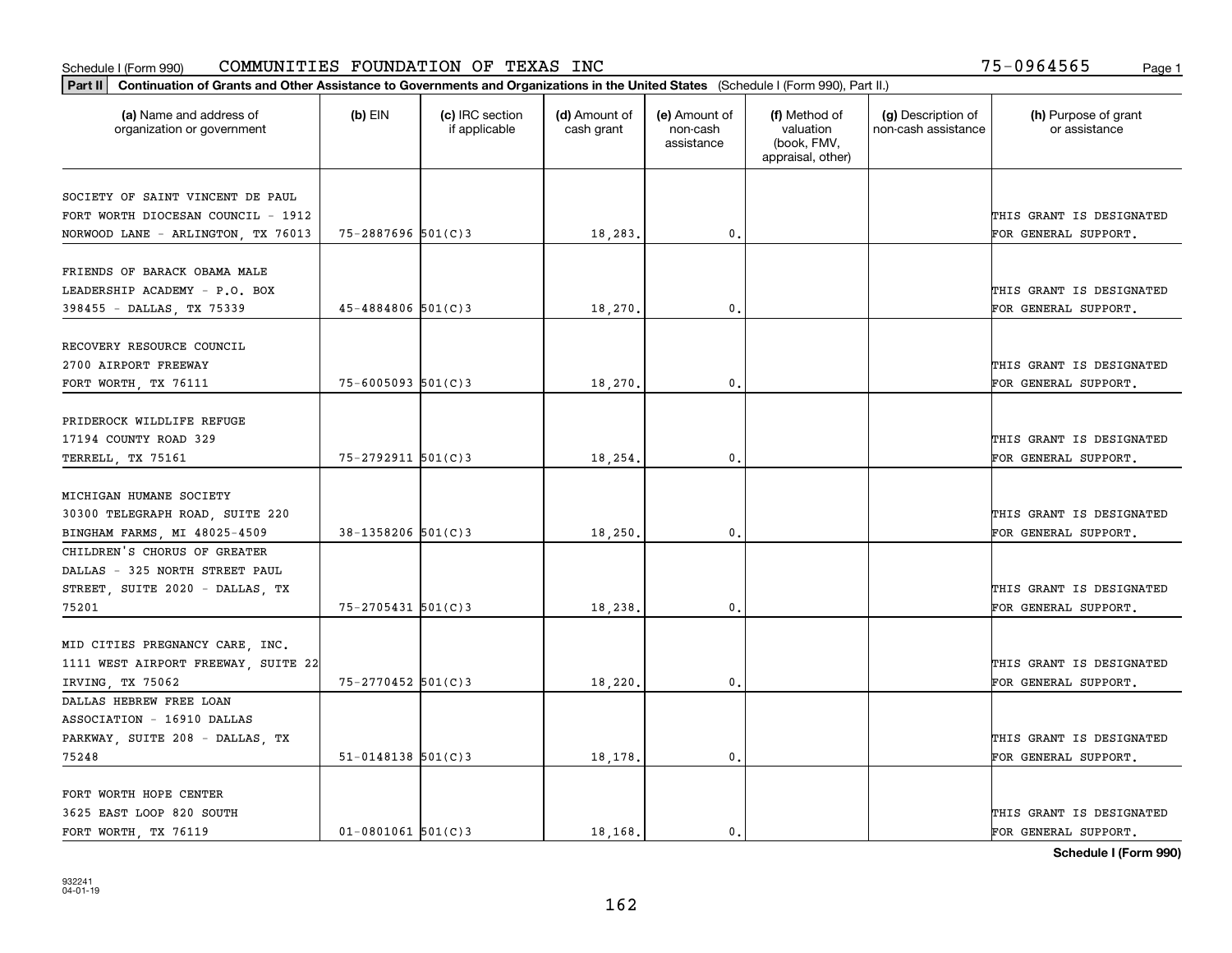| Part II   Continuation of Grants and Other Assistance to Governments and Organizations in the United States (Schedule I (Form 990), Part II.) |                          |                                  |                             |                                         |                                                                |                                           |                                       |
|-----------------------------------------------------------------------------------------------------------------------------------------------|--------------------------|----------------------------------|-----------------------------|-----------------------------------------|----------------------------------------------------------------|-------------------------------------------|---------------------------------------|
| (a) Name and address of<br>organization or government                                                                                         | $(b)$ EIN                | (c) IRC section<br>if applicable | (d) Amount of<br>cash grant | (e) Amount of<br>non-cash<br>assistance | (f) Method of<br>valuation<br>(book, FMV,<br>appraisal, other) | (g) Description of<br>non-cash assistance | (h) Purpose of grant<br>or assistance |
|                                                                                                                                               |                          |                                  |                             |                                         |                                                                |                                           |                                       |
| HOPE CENTER 4 AUTISM - FORT WORTH<br>2751 GREEN OAKS ROAD                                                                                     |                          |                                  |                             |                                         |                                                                |                                           | THIS GRANT IS DESIGNATED              |
| FORT WORTH, TX 76116                                                                                                                          | $26 - 2181427$ 501(C)3   |                                  | 18,125.                     | 0.                                      |                                                                |                                           | FOR GENERAL SUPPORT.                  |
| DUKE UNIVERSITY                                                                                                                               |                          |                                  |                             |                                         |                                                                |                                           |                                       |
| IRON DUKES 116 CAMERON INDOOR                                                                                                                 |                          |                                  |                             |                                         |                                                                |                                           |                                       |
| STADIUM BOX 90542 - DURHAM, NC                                                                                                                |                          |                                  |                             |                                         |                                                                |                                           | THIS GRANT IS DESIGNATED              |
| 27708-0542                                                                                                                                    | $56 - 0532129$ $501(C)3$ |                                  | 18,100                      | 0.                                      |                                                                |                                           | FOR GENERAL SUPPORT.                  |
|                                                                                                                                               |                          |                                  |                             |                                         |                                                                |                                           |                                       |
| HARVEST SEED PROJECT FOUNDATION                                                                                                               |                          |                                  |                             |                                         |                                                                |                                           |                                       |
| 112 EAST LOUISIANA STREET                                                                                                                     |                          |                                  |                             |                                         |                                                                |                                           | THIS GRANT IS DESIGNATED              |
| MCKINNEY, TX 75069                                                                                                                            | $47 - 2377828$ 501(C)3   |                                  | 18,080.                     | 0.                                      |                                                                |                                           | FOR GENERAL SUPPORT.                  |
|                                                                                                                                               |                          |                                  |                             |                                         |                                                                |                                           |                                       |
| JDRF INTERNATIONAL                                                                                                                            |                          |                                  |                             |                                         |                                                                |                                           |                                       |
| 8140 WALNUT HILL LANE, SUITE 810                                                                                                              |                          |                                  |                             |                                         |                                                                |                                           | THIS GRANT IS DESIGNATED              |
| DALLAS, TX 75231                                                                                                                              | 23-1907729 501(C)3       |                                  | 18,041                      | $\mathbf{0}$ .                          |                                                                |                                           | FOR GENERAL SUPPORT.                  |
|                                                                                                                                               |                          |                                  |                             |                                         |                                                                |                                           |                                       |
| WOMENSAFE, INC.                                                                                                                               |                          |                                  |                             |                                         |                                                                |                                           |                                       |
| P.O. BOX 67                                                                                                                                   |                          |                                  |                             |                                         |                                                                |                                           | THIS GRANT IS DESIGNATED              |
| MIDDLEBURY, VT 05753                                                                                                                          | $22 - 2921518$ 501(C)3   |                                  | 18,000.                     | 0.                                      |                                                                |                                           | FOR GENERAL SUPPORT.                  |
|                                                                                                                                               |                          |                                  |                             |                                         |                                                                |                                           |                                       |
| CHILD PROTECTION CONNECTION                                                                                                                   |                          |                                  |                             |                                         |                                                                |                                           |                                       |
| 3131 TURTLE CREEK BOULEVARD, SUITE                                                                                                            |                          |                                  |                             |                                         |                                                                |                                           | THIS GRANT IS DESIGNATED              |
| DALLAS, TX 75219                                                                                                                              | $75 - 2594338$ 501(C)3   |                                  | 17,976.                     | 0.                                      |                                                                |                                           | FOR GENERAL SUPPORT.                  |
|                                                                                                                                               |                          |                                  |                             |                                         |                                                                |                                           |                                       |
| DALLAS HISTORICAL SOCIETY HALL OF                                                                                                             |                          |                                  |                             |                                         |                                                                |                                           |                                       |
| STATE FAIR PARK - P.O. BOX 150038                                                                                                             |                          |                                  |                             |                                         |                                                                |                                           | THIS GRANT IS DESIGNATED              |
| - DALLAS, TX 75315-0038                                                                                                                       | 75-0851204 501(C)3       |                                  | 17,956.                     | $\mathbf{0}$ .                          |                                                                |                                           | FOR GENERAL SUPPORT.                  |
| NEWDAY SERVICES FOR CHILDREN &                                                                                                                |                          |                                  |                             |                                         |                                                                |                                           |                                       |
| FAMILIES - 6816 CAMP BOWIE                                                                                                                    |                          |                                  |                             |                                         |                                                                |                                           |                                       |
| BOULEVARD W., SUITE 112 - FORT                                                                                                                |                          |                                  |                             |                                         |                                                                |                                           | THIS GRANT IS DESIGNATED              |
| WORTH, TX 76116                                                                                                                               | 75-2736992 501(C)3       |                                  | 17,849.                     | $\mathfrak o$ .                         |                                                                |                                           | FOR GENERAL SUPPORT.                  |
|                                                                                                                                               |                          |                                  |                             |                                         |                                                                |                                           |                                       |
| ARTS ON TAP, INC.<br>1628 5TH AVENUE                                                                                                          |                          |                                  |                             |                                         |                                                                |                                           | THIS GRANT IS DESIGNATED              |
| FORT WORTH TX 76104                                                                                                                           | $75 - 2434692$ 501(C)3   |                                  | 17,830.                     | $\mathbf{0}$ .                          |                                                                |                                           | FOR GENERAL SUPPORT.                  |
|                                                                                                                                               |                          |                                  |                             |                                         |                                                                |                                           |                                       |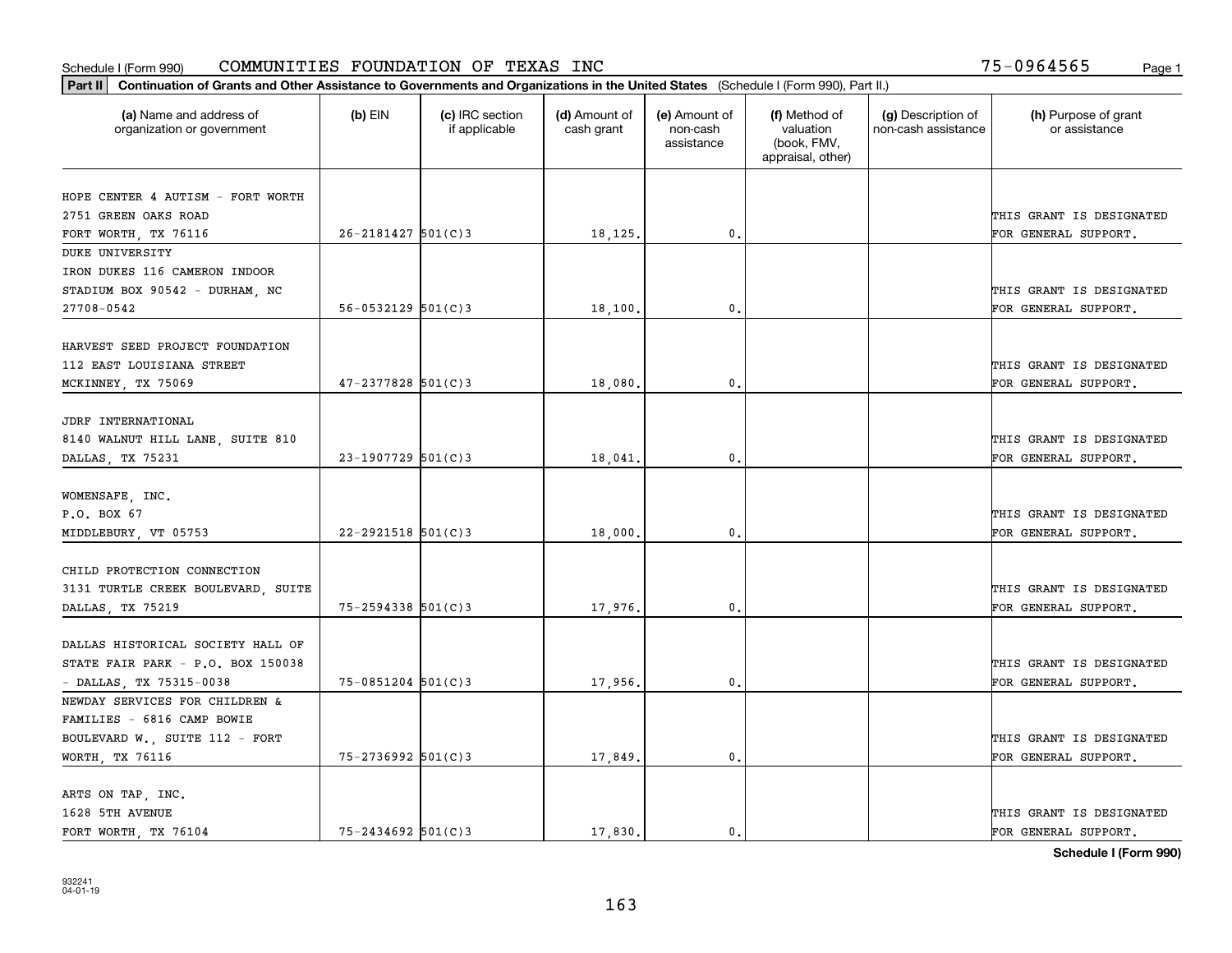| (a) Name and address of<br>(c) IRC section<br>(d) Amount of<br>(e) Amount of<br>(f) Method of<br>(g) Description of<br>(h) Purpose of grant<br>(b) $EIN$<br>valuation<br>non-cash assistance<br>organization or government<br>if applicable<br>cash grant<br>non-cash<br>or assistance<br>(book, FMV,<br>assistance<br>appraisal, other)<br>CARE FORWARD, INC.<br>8100 LOMO ALTO, SUITE 219<br>THIS GRANT IS DESIGNATED<br>$38 - 3862067$ 501(C)3<br>0.<br>DALLAS, TX 75225<br>17,827.<br>FOR GENERAL SUPPORT.<br>NATIONAL COUNCIL OF JEWISH WOMEN,<br>INC. - 16910 DALLAS PARKWAY, SUITE<br>THIS GRANT IS DESIGNATED<br>$75 - 0800635$ 501(C)3<br>0.<br>104 - DALLAS, TX 75248<br>17,814.<br>FOR GENERAL SUPPORT.<br>WISE CCC<br>1650 SOUTH FM 51, SUITE 400<br>THIS GRANT IS DESIGNATED<br>$26 - 0401868$ 501(C)3<br>DECATUR, TX 76234<br>17,699<br>0.<br>FOR GENERAL SUPPORT.<br>OPEN ARMS HEALTH CLINIC, INC.<br>3311 LITTLE ROAD<br>THIS GRANT IS DESIGNATED<br>$45 - 0621201$ 501(C)3<br>0.<br>ARLINGTON, TX 76016<br>17,677.<br>FOR GENERAL SUPPORT.<br>DALLAS HEARING FOUNDATION<br>7777 FOREST LANE, C-A94 PMB 143<br>THIS GRANT IS DESIGNATED<br>$75 - 2695561$ 501(C)3<br>DALLAS, TX 75230<br>17,560<br>0.<br>FOR GENERAL SUPPORT.<br>TEXAS CARES FOR CHILDREN INC<br>4637 NORTH VERSAILLES AVENUE<br>THIS GRANT IS DESIGNATED<br>$38 - 3910332$ $501(C)3$<br>17,514.<br>0.<br>FOR GENERAL SUPPORT.<br>DALLAS, TX 75209<br>CLINICA DE SALUD DEL VALLE DE<br>SALINAS - 440 AIRPORT BOULEVARD -<br>THIS GRANT IS DESIGNATED<br>$94 - 2652757$ 501(C)3<br>17,500<br>0.<br>FOR GENERAL SUPPORT.<br>SALINAS, CA 93905<br>PROTESTANT EPISCOPAL CHURCH IN THE<br>UNITED STATES OF AMERICA - 815 2ND<br>THIS GRANT IS DESIGNATED | Part II   Continuation of Grants and Other Assistance to Governments and Organizations in the United States (Schedule I (Form 990), Part II.) |  |  |  |  |  |  |  |  |
|-------------------------------------------------------------------------------------------------------------------------------------------------------------------------------------------------------------------------------------------------------------------------------------------------------------------------------------------------------------------------------------------------------------------------------------------------------------------------------------------------------------------------------------------------------------------------------------------------------------------------------------------------------------------------------------------------------------------------------------------------------------------------------------------------------------------------------------------------------------------------------------------------------------------------------------------------------------------------------------------------------------------------------------------------------------------------------------------------------------------------------------------------------------------------------------------------------------------------------------------------------------------------------------------------------------------------------------------------------------------------------------------------------------------------------------------------------------------------------------------------------------------------------------------------------------------------------------------------------------------------------------------------------------------------------------------------------------------------------------|-----------------------------------------------------------------------------------------------------------------------------------------------|--|--|--|--|--|--|--|--|
|                                                                                                                                                                                                                                                                                                                                                                                                                                                                                                                                                                                                                                                                                                                                                                                                                                                                                                                                                                                                                                                                                                                                                                                                                                                                                                                                                                                                                                                                                                                                                                                                                                                                                                                                     |                                                                                                                                               |  |  |  |  |  |  |  |  |
|                                                                                                                                                                                                                                                                                                                                                                                                                                                                                                                                                                                                                                                                                                                                                                                                                                                                                                                                                                                                                                                                                                                                                                                                                                                                                                                                                                                                                                                                                                                                                                                                                                                                                                                                     |                                                                                                                                               |  |  |  |  |  |  |  |  |
|                                                                                                                                                                                                                                                                                                                                                                                                                                                                                                                                                                                                                                                                                                                                                                                                                                                                                                                                                                                                                                                                                                                                                                                                                                                                                                                                                                                                                                                                                                                                                                                                                                                                                                                                     |                                                                                                                                               |  |  |  |  |  |  |  |  |
|                                                                                                                                                                                                                                                                                                                                                                                                                                                                                                                                                                                                                                                                                                                                                                                                                                                                                                                                                                                                                                                                                                                                                                                                                                                                                                                                                                                                                                                                                                                                                                                                                                                                                                                                     |                                                                                                                                               |  |  |  |  |  |  |  |  |
|                                                                                                                                                                                                                                                                                                                                                                                                                                                                                                                                                                                                                                                                                                                                                                                                                                                                                                                                                                                                                                                                                                                                                                                                                                                                                                                                                                                                                                                                                                                                                                                                                                                                                                                                     |                                                                                                                                               |  |  |  |  |  |  |  |  |
|                                                                                                                                                                                                                                                                                                                                                                                                                                                                                                                                                                                                                                                                                                                                                                                                                                                                                                                                                                                                                                                                                                                                                                                                                                                                                                                                                                                                                                                                                                                                                                                                                                                                                                                                     |                                                                                                                                               |  |  |  |  |  |  |  |  |
|                                                                                                                                                                                                                                                                                                                                                                                                                                                                                                                                                                                                                                                                                                                                                                                                                                                                                                                                                                                                                                                                                                                                                                                                                                                                                                                                                                                                                                                                                                                                                                                                                                                                                                                                     |                                                                                                                                               |  |  |  |  |  |  |  |  |
|                                                                                                                                                                                                                                                                                                                                                                                                                                                                                                                                                                                                                                                                                                                                                                                                                                                                                                                                                                                                                                                                                                                                                                                                                                                                                                                                                                                                                                                                                                                                                                                                                                                                                                                                     |                                                                                                                                               |  |  |  |  |  |  |  |  |
|                                                                                                                                                                                                                                                                                                                                                                                                                                                                                                                                                                                                                                                                                                                                                                                                                                                                                                                                                                                                                                                                                                                                                                                                                                                                                                                                                                                                                                                                                                                                                                                                                                                                                                                                     |                                                                                                                                               |  |  |  |  |  |  |  |  |
|                                                                                                                                                                                                                                                                                                                                                                                                                                                                                                                                                                                                                                                                                                                                                                                                                                                                                                                                                                                                                                                                                                                                                                                                                                                                                                                                                                                                                                                                                                                                                                                                                                                                                                                                     |                                                                                                                                               |  |  |  |  |  |  |  |  |
|                                                                                                                                                                                                                                                                                                                                                                                                                                                                                                                                                                                                                                                                                                                                                                                                                                                                                                                                                                                                                                                                                                                                                                                                                                                                                                                                                                                                                                                                                                                                                                                                                                                                                                                                     |                                                                                                                                               |  |  |  |  |  |  |  |  |
|                                                                                                                                                                                                                                                                                                                                                                                                                                                                                                                                                                                                                                                                                                                                                                                                                                                                                                                                                                                                                                                                                                                                                                                                                                                                                                                                                                                                                                                                                                                                                                                                                                                                                                                                     |                                                                                                                                               |  |  |  |  |  |  |  |  |
|                                                                                                                                                                                                                                                                                                                                                                                                                                                                                                                                                                                                                                                                                                                                                                                                                                                                                                                                                                                                                                                                                                                                                                                                                                                                                                                                                                                                                                                                                                                                                                                                                                                                                                                                     |                                                                                                                                               |  |  |  |  |  |  |  |  |
|                                                                                                                                                                                                                                                                                                                                                                                                                                                                                                                                                                                                                                                                                                                                                                                                                                                                                                                                                                                                                                                                                                                                                                                                                                                                                                                                                                                                                                                                                                                                                                                                                                                                                                                                     |                                                                                                                                               |  |  |  |  |  |  |  |  |
|                                                                                                                                                                                                                                                                                                                                                                                                                                                                                                                                                                                                                                                                                                                                                                                                                                                                                                                                                                                                                                                                                                                                                                                                                                                                                                                                                                                                                                                                                                                                                                                                                                                                                                                                     |                                                                                                                                               |  |  |  |  |  |  |  |  |
|                                                                                                                                                                                                                                                                                                                                                                                                                                                                                                                                                                                                                                                                                                                                                                                                                                                                                                                                                                                                                                                                                                                                                                                                                                                                                                                                                                                                                                                                                                                                                                                                                                                                                                                                     |                                                                                                                                               |  |  |  |  |  |  |  |  |
|                                                                                                                                                                                                                                                                                                                                                                                                                                                                                                                                                                                                                                                                                                                                                                                                                                                                                                                                                                                                                                                                                                                                                                                                                                                                                                                                                                                                                                                                                                                                                                                                                                                                                                                                     |                                                                                                                                               |  |  |  |  |  |  |  |  |
|                                                                                                                                                                                                                                                                                                                                                                                                                                                                                                                                                                                                                                                                                                                                                                                                                                                                                                                                                                                                                                                                                                                                                                                                                                                                                                                                                                                                                                                                                                                                                                                                                                                                                                                                     |                                                                                                                                               |  |  |  |  |  |  |  |  |
|                                                                                                                                                                                                                                                                                                                                                                                                                                                                                                                                                                                                                                                                                                                                                                                                                                                                                                                                                                                                                                                                                                                                                                                                                                                                                                                                                                                                                                                                                                                                                                                                                                                                                                                                     |                                                                                                                                               |  |  |  |  |  |  |  |  |
|                                                                                                                                                                                                                                                                                                                                                                                                                                                                                                                                                                                                                                                                                                                                                                                                                                                                                                                                                                                                                                                                                                                                                                                                                                                                                                                                                                                                                                                                                                                                                                                                                                                                                                                                     |                                                                                                                                               |  |  |  |  |  |  |  |  |
|                                                                                                                                                                                                                                                                                                                                                                                                                                                                                                                                                                                                                                                                                                                                                                                                                                                                                                                                                                                                                                                                                                                                                                                                                                                                                                                                                                                                                                                                                                                                                                                                                                                                                                                                     |                                                                                                                                               |  |  |  |  |  |  |  |  |
|                                                                                                                                                                                                                                                                                                                                                                                                                                                                                                                                                                                                                                                                                                                                                                                                                                                                                                                                                                                                                                                                                                                                                                                                                                                                                                                                                                                                                                                                                                                                                                                                                                                                                                                                     |                                                                                                                                               |  |  |  |  |  |  |  |  |
|                                                                                                                                                                                                                                                                                                                                                                                                                                                                                                                                                                                                                                                                                                                                                                                                                                                                                                                                                                                                                                                                                                                                                                                                                                                                                                                                                                                                                                                                                                                                                                                                                                                                                                                                     |                                                                                                                                               |  |  |  |  |  |  |  |  |
|                                                                                                                                                                                                                                                                                                                                                                                                                                                                                                                                                                                                                                                                                                                                                                                                                                                                                                                                                                                                                                                                                                                                                                                                                                                                                                                                                                                                                                                                                                                                                                                                                                                                                                                                     |                                                                                                                                               |  |  |  |  |  |  |  |  |
|                                                                                                                                                                                                                                                                                                                                                                                                                                                                                                                                                                                                                                                                                                                                                                                                                                                                                                                                                                                                                                                                                                                                                                                                                                                                                                                                                                                                                                                                                                                                                                                                                                                                                                                                     |                                                                                                                                               |  |  |  |  |  |  |  |  |
|                                                                                                                                                                                                                                                                                                                                                                                                                                                                                                                                                                                                                                                                                                                                                                                                                                                                                                                                                                                                                                                                                                                                                                                                                                                                                                                                                                                                                                                                                                                                                                                                                                                                                                                                     |                                                                                                                                               |  |  |  |  |  |  |  |  |
|                                                                                                                                                                                                                                                                                                                                                                                                                                                                                                                                                                                                                                                                                                                                                                                                                                                                                                                                                                                                                                                                                                                                                                                                                                                                                                                                                                                                                                                                                                                                                                                                                                                                                                                                     |                                                                                                                                               |  |  |  |  |  |  |  |  |
|                                                                                                                                                                                                                                                                                                                                                                                                                                                                                                                                                                                                                                                                                                                                                                                                                                                                                                                                                                                                                                                                                                                                                                                                                                                                                                                                                                                                                                                                                                                                                                                                                                                                                                                                     |                                                                                                                                               |  |  |  |  |  |  |  |  |
|                                                                                                                                                                                                                                                                                                                                                                                                                                                                                                                                                                                                                                                                                                                                                                                                                                                                                                                                                                                                                                                                                                                                                                                                                                                                                                                                                                                                                                                                                                                                                                                                                                                                                                                                     |                                                                                                                                               |  |  |  |  |  |  |  |  |
|                                                                                                                                                                                                                                                                                                                                                                                                                                                                                                                                                                                                                                                                                                                                                                                                                                                                                                                                                                                                                                                                                                                                                                                                                                                                                                                                                                                                                                                                                                                                                                                                                                                                                                                                     |                                                                                                                                               |  |  |  |  |  |  |  |  |
|                                                                                                                                                                                                                                                                                                                                                                                                                                                                                                                                                                                                                                                                                                                                                                                                                                                                                                                                                                                                                                                                                                                                                                                                                                                                                                                                                                                                                                                                                                                                                                                                                                                                                                                                     |                                                                                                                                               |  |  |  |  |  |  |  |  |
| $31 - 1629166$ 501(C)3<br>AVENUE - NEW YORK, NY 10017-4503<br>17,500.<br>0.<br>FOR GENERAL SUPPORT.                                                                                                                                                                                                                                                                                                                                                                                                                                                                                                                                                                                                                                                                                                                                                                                                                                                                                                                                                                                                                                                                                                                                                                                                                                                                                                                                                                                                                                                                                                                                                                                                                                 |                                                                                                                                               |  |  |  |  |  |  |  |  |
| SIERRA CLUB FOUNDATION                                                                                                                                                                                                                                                                                                                                                                                                                                                                                                                                                                                                                                                                                                                                                                                                                                                                                                                                                                                                                                                                                                                                                                                                                                                                                                                                                                                                                                                                                                                                                                                                                                                                                                              |                                                                                                                                               |  |  |  |  |  |  |  |  |
| 6728 KIRKWOOD ROAD<br>THIS GRANT IS DESIGNATED                                                                                                                                                                                                                                                                                                                                                                                                                                                                                                                                                                                                                                                                                                                                                                                                                                                                                                                                                                                                                                                                                                                                                                                                                                                                                                                                                                                                                                                                                                                                                                                                                                                                                      |                                                                                                                                               |  |  |  |  |  |  |  |  |
| FORT WORTH TX 76116<br>$94 - 6069890$ 501(C)3<br>17,466.<br>$\mathbf{0}$ .<br>FOR GENERAL SUPPORT.                                                                                                                                                                                                                                                                                                                                                                                                                                                                                                                                                                                                                                                                                                                                                                                                                                                                                                                                                                                                                                                                                                                                                                                                                                                                                                                                                                                                                                                                                                                                                                                                                                  |                                                                                                                                               |  |  |  |  |  |  |  |  |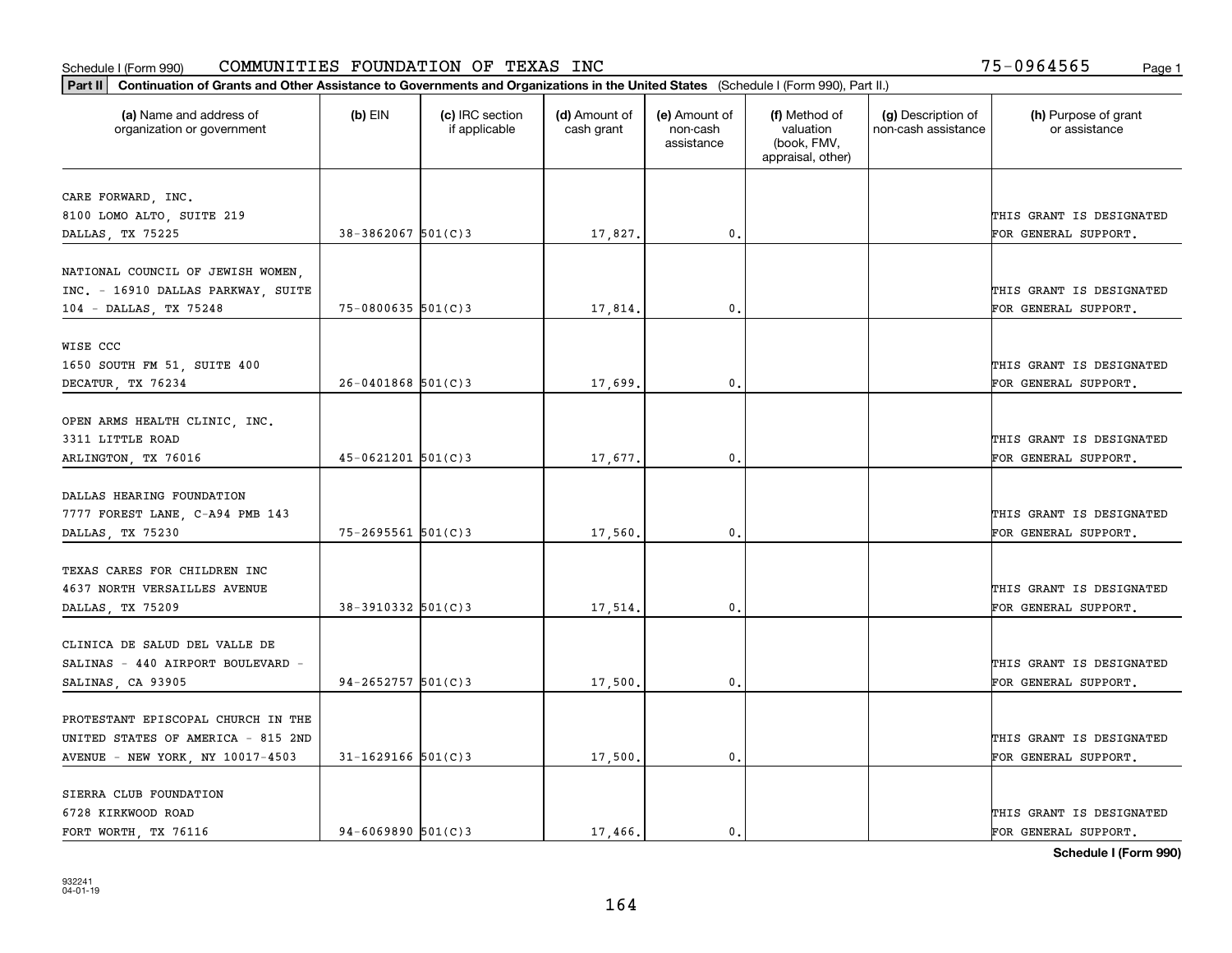| Part II   Continuation of Grants and Other Assistance to Governments and Organizations in the United States (Schedule I (Form 990), Part II.) |                          |                                  |                             |                                         |                                                                |                                           |                                       |  |
|-----------------------------------------------------------------------------------------------------------------------------------------------|--------------------------|----------------------------------|-----------------------------|-----------------------------------------|----------------------------------------------------------------|-------------------------------------------|---------------------------------------|--|
| (a) Name and address of<br>organization or government                                                                                         | $(b)$ EIN                | (c) IRC section<br>if applicable | (d) Amount of<br>cash grant | (e) Amount of<br>non-cash<br>assistance | (f) Method of<br>valuation<br>(book, FMV,<br>appraisal, other) | (g) Description of<br>non-cash assistance | (h) Purpose of grant<br>or assistance |  |
|                                                                                                                                               |                          |                                  |                             |                                         |                                                                |                                           |                                       |  |
| FOUNDATION FOR THE YOUNG WOMEN'S<br>LEADERSHIP ACADEMY OF FW - 401 E.                                                                         |                          |                                  |                             |                                         |                                                                |                                           | THIS GRANT IS DESIGNATED              |  |
| 8TH STREET - FORT WORTH, TX 76102                                                                                                             | $46 - 4264052$ 501(C)3   |                                  | 17,431.                     | 0.                                      |                                                                |                                           | FOR GENERAL SUPPORT.                  |  |
|                                                                                                                                               |                          |                                  |                             |                                         |                                                                |                                           |                                       |  |
| TEXAS TRIBUNE, INC.                                                                                                                           |                          |                                  |                             |                                         |                                                                |                                           |                                       |  |
| 919 CONGRESS AVENUE, SIXTH FLOOR                                                                                                              |                          |                                  |                             |                                         |                                                                |                                           | THIS GRANT IS DESIGNATED              |  |
| AUSTIN, TX 78701                                                                                                                              | $26 - 4527097$ 501(C)3   |                                  | 17,419                      | $^{\circ}$ .                            |                                                                |                                           | FOR GENERAL SUPPORT.                  |  |
|                                                                                                                                               |                          |                                  |                             |                                         |                                                                |                                           |                                       |  |
| LORETO HOUSE                                                                                                                                  |                          |                                  |                             |                                         |                                                                |                                           |                                       |  |
| 1100 N. BONNIE BRAE ST.                                                                                                                       |                          |                                  |                             |                                         |                                                                |                                           | THIS GRANT IS DESIGNATED              |  |
| DENTON, TX 76201                                                                                                                              | $26 - 1395425$ 501(C)3   |                                  | 17,415.                     | $\mathbf{0}$ .                          |                                                                |                                           | FOR GENERAL SUPPORT.                  |  |
| JEWISH COMMUNITY CENTER OF DALLAS                                                                                                             |                          |                                  |                             |                                         |                                                                |                                           |                                       |  |
| 7900 NORTHAVEN ROAD                                                                                                                           |                          |                                  |                             |                                         |                                                                |                                           | THIS GRANT IS DESIGNATED              |  |
| DALLAS, TX 75204                                                                                                                              | 75-1461847 501(C)3       |                                  | 17,400                      | 0.                                      |                                                                |                                           | FOR GENERAL SUPPORT.                  |  |
|                                                                                                                                               |                          |                                  |                             |                                         |                                                                |                                           |                                       |  |
| KIDS BEACH CLUB                                                                                                                               |                          |                                  |                             |                                         |                                                                |                                           |                                       |  |
| P.O. BOX 635                                                                                                                                  |                          |                                  |                             |                                         |                                                                |                                           | THIS GRANT IS DESIGNATED              |  |
| EULESS, TX 76039                                                                                                                              | $20 - 4073308$ 501(C)3   |                                  | 17,394.                     | 0.                                      |                                                                |                                           | FOR GENERAL SUPPORT.                  |  |
|                                                                                                                                               |                          |                                  |                             |                                         |                                                                |                                           |                                       |  |
| CHILDREN'S CENTER FOR SELF-ESTEEM                                                                                                             |                          |                                  |                             |                                         |                                                                |                                           |                                       |  |
| INC. - 2828 FISH TRAP ROAD -                                                                                                                  |                          |                                  |                             |                                         |                                                                |                                           | THIS GRANT IS DESIGNATED              |  |
| DALLAS, TX 75212                                                                                                                              | $76 - 0369099$ 501(C)3   |                                  | 17,356.                     | 0.                                      |                                                                |                                           | FOR GENERAL SUPPORT.                  |  |
|                                                                                                                                               |                          |                                  |                             |                                         |                                                                |                                           |                                       |  |
| HOPE WOMEN'S CENTER                                                                                                                           |                          |                                  |                             |                                         |                                                                |                                           |                                       |  |
| 2740 VIRGINIA PARKWAY, SUITE 200                                                                                                              |                          |                                  |                             |                                         |                                                                |                                           | THIS GRANT IS DESIGNATED              |  |
| MCKINNEY TX 75071                                                                                                                             | $56 - 2530679$ $501(C)3$ |                                  | 17,352.                     | $\mathbf{0}$ .                          |                                                                |                                           | FOR GENERAL SUPPORT.                  |  |
| NORTH TEXAS AREA COMMUNITY HEALTH                                                                                                             |                          |                                  |                             |                                         |                                                                |                                           |                                       |  |
| CENTERS, INC. - 2332 BEVERLY HILLS                                                                                                            |                          |                                  |                             |                                         |                                                                |                                           | THIS GRANT IS DESIGNATED              |  |
| DRIVE - FORT WORTH, TX 76114                                                                                                                  | $54 - 2117989$ 501(C)3   |                                  | 17,318.                     | 0.                                      |                                                                |                                           | FOR GENERAL SUPPORT.                  |  |
|                                                                                                                                               |                          |                                  |                             |                                         |                                                                |                                           |                                       |  |
| ON THE ROAD LENDING                                                                                                                           |                          |                                  |                             |                                         |                                                                |                                           |                                       |  |
| 1305 WYCLIFF AVENUE STE 140                                                                                                                   |                          |                                  |                             |                                         |                                                                |                                           | THIS GRANT IS DESIGNATED              |  |
| DALLAS TX 75207-6200                                                                                                                          | $38 - 3910893$ 501(C) 3  |                                  | 17,283.                     | 0.                                      |                                                                |                                           | FOR GENERAL SUPPORT.                  |  |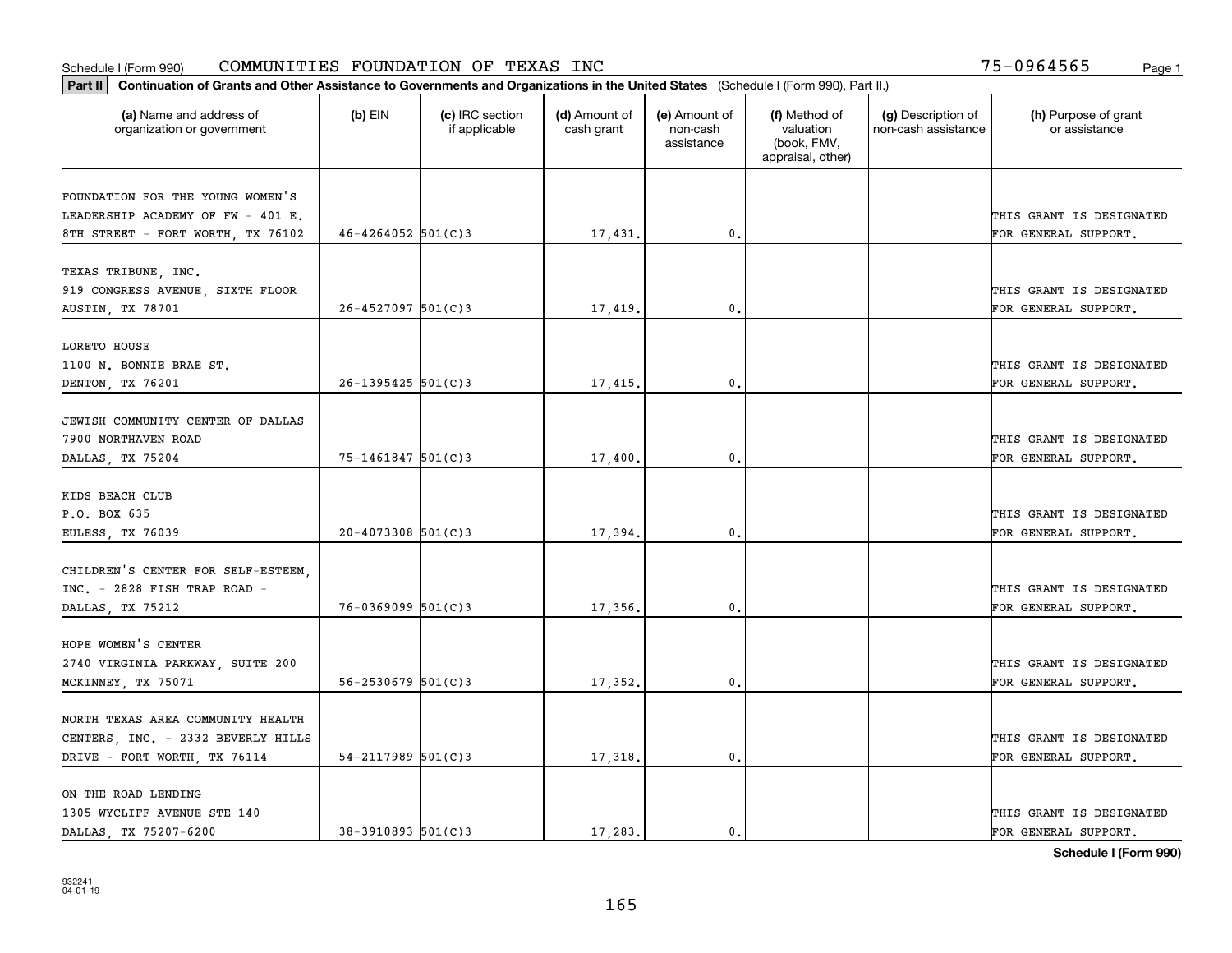| Part II   Continuation of Grants and Other Assistance to Governments and Organizations in the United States (Schedule I (Form 990), Part II.) |                          |                                  |                             |                                         |                                                                |                                           |                                       |  |  |
|-----------------------------------------------------------------------------------------------------------------------------------------------|--------------------------|----------------------------------|-----------------------------|-----------------------------------------|----------------------------------------------------------------|-------------------------------------------|---------------------------------------|--|--|
| (a) Name and address of<br>organization or government                                                                                         | $(b)$ EIN                | (c) IRC section<br>if applicable | (d) Amount of<br>cash grant | (e) Amount of<br>non-cash<br>assistance | (f) Method of<br>valuation<br>(book, FMV,<br>appraisal, other) | (g) Description of<br>non-cash assistance | (h) Purpose of grant<br>or assistance |  |  |
| RUNNERS REFUGE MINISTRIES                                                                                                                     |                          |                                  |                             |                                         |                                                                |                                           |                                       |  |  |
| P.O. BOX 795                                                                                                                                  |                          |                                  |                             |                                         |                                                                |                                           | THIS GRANT IS DESIGNATED              |  |  |
| WAXAHACHIE, TX 75168                                                                                                                          | $82 - 3192544$ 501(C)3   |                                  | 17,218.                     | $\mathbf{0}$ .                          |                                                                |                                           | FOR GENERAL SUPPORT.                  |  |  |
|                                                                                                                                               |                          |                                  |                             |                                         |                                                                |                                           |                                       |  |  |
| MERCY SHIPS INTERNATIONAL                                                                                                                     |                          |                                  |                             |                                         |                                                                |                                           |                                       |  |  |
| P.O. BOX 1930                                                                                                                                 |                          |                                  |                             |                                         |                                                                |                                           | THIS GRANT IS DESIGNATED              |  |  |
| GARDEN VALLEY, TX 75771-1930                                                                                                                  | $75 - 2685233$ $501(C)3$ |                                  | 17,180                      | 0.                                      |                                                                |                                           | FOR GENERAL SUPPORT.                  |  |  |
|                                                                                                                                               |                          |                                  |                             |                                         |                                                                |                                           |                                       |  |  |
| ABIDE WOMEN'S HEALTH SERVICES                                                                                                                 |                          |                                  |                             |                                         |                                                                |                                           |                                       |  |  |
| INC. - 2612 MARTIN LUTHER KING JR.                                                                                                            |                          |                                  |                             |                                         |                                                                |                                           | THIS GRANT IS DESIGNATED              |  |  |
| BOULEVARD - DALLAS, TX 75215                                                                                                                  | 82-3303040 $501(C)$ 3    |                                  | 17,162.                     | 0.                                      |                                                                |                                           | FOR GENERAL SUPPORT.                  |  |  |
| ST. JUDE CHILDREN'S RESEARCH                                                                                                                  |                          |                                  |                             |                                         |                                                                |                                           |                                       |  |  |
| HOSPITAL - 5800 CAMPUS CIRCLE                                                                                                                 |                          |                                  |                             |                                         |                                                                |                                           |                                       |  |  |
| DRIVE EAST, SUITE 108-A - IRVING,                                                                                                             |                          |                                  |                             |                                         |                                                                |                                           | THIS GRANT IS DESIGNATED              |  |  |
| TX 75063                                                                                                                                      | 62-0646012 $501(C)$ 3    |                                  | 17,150.                     | 0.                                      |                                                                |                                           | FOR GENERAL SUPPORT.                  |  |  |
|                                                                                                                                               |                          |                                  |                             |                                         |                                                                |                                           |                                       |  |  |
| HUMAN COALITION                                                                                                                               |                          |                                  |                             |                                         |                                                                |                                           |                                       |  |  |
| 2401 IRA E. WOODS, SUITE 300                                                                                                                  |                          |                                  |                             |                                         |                                                                |                                           | THIS GRANT IS DESIGNATED              |  |  |
| GRAPEVINE, TX 76051                                                                                                                           | $26 - 4099950$ 501(C)3   |                                  | 17,100.                     | 0.                                      |                                                                |                                           | FOR GENERAL SUPPORT.                  |  |  |
|                                                                                                                                               |                          |                                  |                             |                                         |                                                                |                                           |                                       |  |  |
| AZLE ANIMAL SHELTER HUMANE                                                                                                                    |                          |                                  |                             |                                         |                                                                |                                           |                                       |  |  |
| ASSOCIATION - P.O. BOX 2091 -                                                                                                                 |                          |                                  |                             |                                         |                                                                |                                           | THIS GRANT IS DESIGNATED              |  |  |
| AZLE, TX 76098-2091                                                                                                                           | $20 - 4070378$ 501(C)3   |                                  | 17,047.                     | 0.                                      |                                                                |                                           | FOR GENERAL SUPPORT.                  |  |  |
| NATIONAL SOCIETY OF THE DAUGHTERS                                                                                                             |                          |                                  |                             |                                         |                                                                |                                           |                                       |  |  |
| OF THE AMERICAN REVOLUTION - 1714                                                                                                             |                          |                                  |                             |                                         |                                                                |                                           |                                       |  |  |
| RIDGEMONT DRIVE - WICHITA FALLS,                                                                                                              |                          |                                  |                             |                                         |                                                                |                                           | THIS GRANT IS DESIGNATED              |  |  |
| TX 76309                                                                                                                                      | $75 - 6036146$ 501(C)3   |                                  | 17,008                      | $\mathbf{0}$ .                          |                                                                |                                           | FOR GENERAL SUPPORT.                  |  |  |
|                                                                                                                                               |                          |                                  |                             |                                         |                                                                |                                           |                                       |  |  |
| CHILD CARE, INC.                                                                                                                              |                          |                                  |                             |                                         |                                                                |                                           |                                       |  |  |
| 1000 LAMAR STREET, ROOM 432                                                                                                                   |                          |                                  |                             |                                         |                                                                |                                           | THIS GRANT IS DESIGNATED              |  |  |
| WICHITA FALLS, TX 76301                                                                                                                       | 75-6000760 501(C)3       |                                  | 17,000.                     | 0.                                      |                                                                |                                           | FOR GENERAL SUPPORT.                  |  |  |
|                                                                                                                                               |                          |                                  |                             |                                         |                                                                |                                           |                                       |  |  |
| TURTLE CREEK MANOR, INC.                                                                                                                      |                          |                                  |                             |                                         |                                                                |                                           |                                       |  |  |
| 2707 ROUTH STREET                                                                                                                             |                          |                                  |                             |                                         |                                                                |                                           | THIS GRANT IS DESIGNATED              |  |  |
| DALLAS, TX 75201                                                                                                                              | $75 - 1282276$ 501(C)3   |                                  | 16,999.                     | $\mathbf{0}$ .                          |                                                                |                                           | FOR GENERAL SUPPORT.                  |  |  |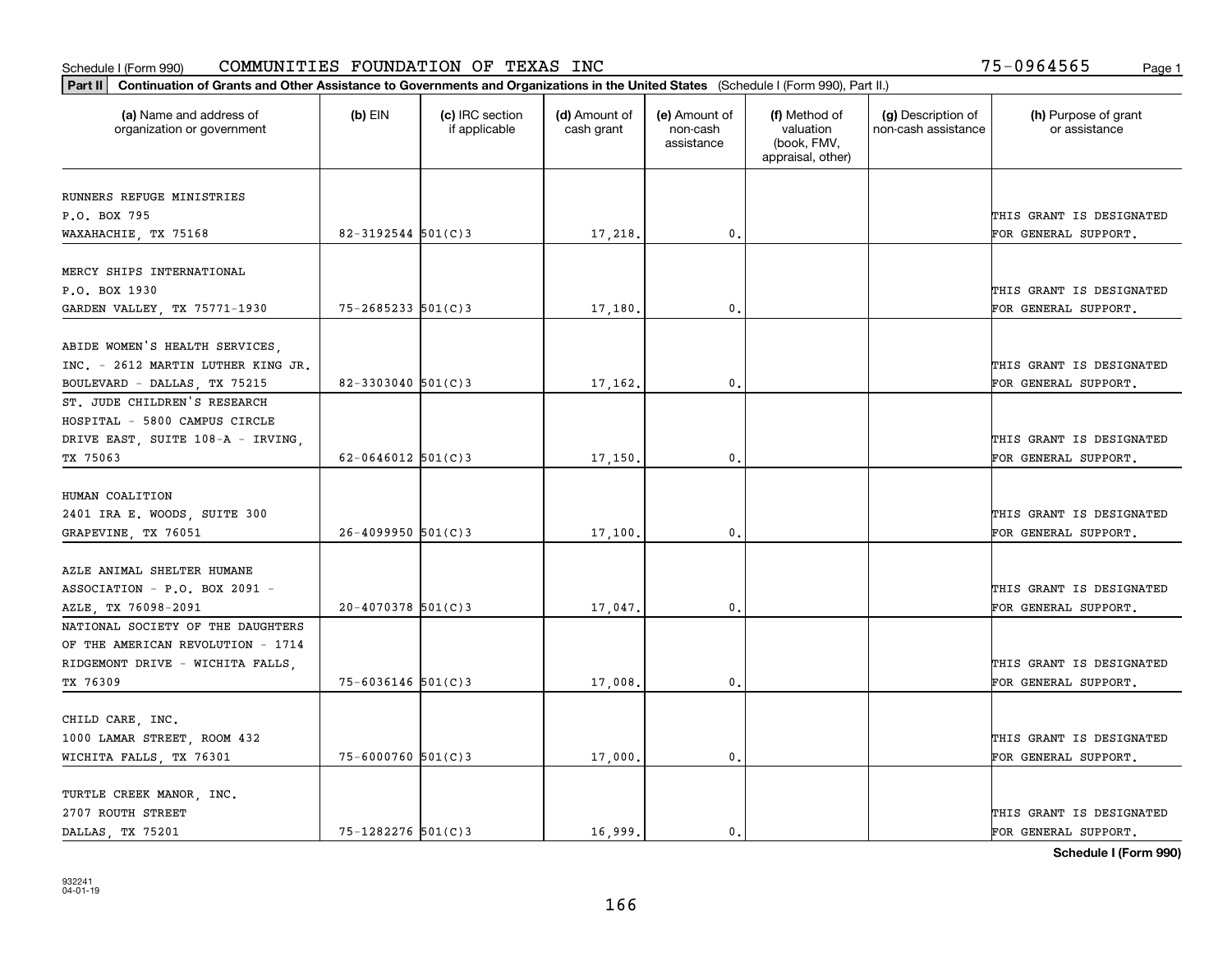| Part II   Continuation of Grants and Other Assistance to Governments and Organizations in the United States (Schedule I (Form 990), Part II.) |                        |                                  |                             |                                         |                                                                |                                           |                                       |  |
|-----------------------------------------------------------------------------------------------------------------------------------------------|------------------------|----------------------------------|-----------------------------|-----------------------------------------|----------------------------------------------------------------|-------------------------------------------|---------------------------------------|--|
| (a) Name and address of<br>organization or government                                                                                         | $(b)$ EIN              | (c) IRC section<br>if applicable | (d) Amount of<br>cash grant | (e) Amount of<br>non-cash<br>assistance | (f) Method of<br>valuation<br>(book, FMV,<br>appraisal, other) | (g) Description of<br>non-cash assistance | (h) Purpose of grant<br>or assistance |  |
|                                                                                                                                               |                        |                                  |                             |                                         |                                                                |                                           |                                       |  |
| DALLAS AREA RAPE CRISIS CENTER                                                                                                                |                        |                                  |                             |                                         |                                                                |                                           |                                       |  |
| 2801 SWISS AVENUE                                                                                                                             |                        |                                  |                             |                                         |                                                                |                                           | THIS GRANT IS DESIGNATED              |  |
| DALLAS, TX 75204                                                                                                                              | $26 - 1233346$ 501(C)3 |                                  | 16,970.                     | 0.                                      |                                                                |                                           | FOR GENERAL SUPPORT.                  |  |
| WOMEN CALLED MOSES COALITION AND                                                                                                              |                        |                                  |                             |                                         |                                                                |                                           |                                       |  |
| OUTREACH, INC. - 7800 NORTH                                                                                                                   |                        |                                  |                             |                                         |                                                                |                                           |                                       |  |
| STEMMONS FREEWAY, SUITE 375 -                                                                                                                 |                        |                                  |                             |                                         |                                                                |                                           | THIS GRANT IS DESIGNATED              |  |
| DALLAS, TX 75247                                                                                                                              | $20 - 0442818$ 501(C)3 |                                  | 16,919                      | 0.                                      |                                                                |                                           | FOR GENERAL SUPPORT.                  |  |
| THE CHOCOLATE MINT FOUNDATION                                                                                                                 |                        |                                  |                             |                                         |                                                                |                                           |                                       |  |
| 1604 FALCON DRIVE                                                                                                                             |                        |                                  |                             |                                         |                                                                |                                           | THIS GRANT IS DESIGNATED              |  |
| DESOTO, TX 75115                                                                                                                              | $27 - 1589053$ 501(C)3 |                                  | 16,851.                     | 0.                                      |                                                                |                                           | FOR GENERAL SUPPORT.                  |  |
| FOUNDATION FOR INSPIRATION &                                                                                                                  |                        |                                  |                             |                                         |                                                                |                                           |                                       |  |
| RECOGNITION SCIENCE & TECHNOLOG -                                                                                                             |                        |                                  |                             |                                         |                                                                |                                           |                                       |  |
| 2541 SOUTH IH-35, SUITE 200-263 -                                                                                                             |                        |                                  |                             |                                         |                                                                |                                           | THIS GRANT IS DESIGNATED              |  |
| ROUND ROCK, TX 78664-7357                                                                                                                     | $27 - 2657899$ 501(C)3 |                                  | 16,823.                     | 0.                                      |                                                                |                                           | FOR GENERAL SUPPORT.                  |  |
|                                                                                                                                               |                        |                                  |                             |                                         |                                                                |                                           |                                       |  |
| CELEBRATION COMMUNITY CHURCH                                                                                                                  |                        |                                  |                             |                                         |                                                                |                                           |                                       |  |
| 908 PENNSYLVANIA AVENUE                                                                                                                       |                        |                                  |                             |                                         |                                                                |                                           | THIS GRANT IS DESIGNATED              |  |
|                                                                                                                                               | $75 - 2639693$ 501(C)3 |                                  | 16,744.                     | 0.                                      |                                                                |                                           | FOR GENERAL SUPPORT.                  |  |
| FORT WORTH, TX 76104                                                                                                                          |                        |                                  |                             |                                         |                                                                |                                           |                                       |  |
| UNITED COMMUNITY CENTERS, INC.                                                                                                                |                        |                                  |                             |                                         |                                                                |                                           |                                       |  |
| 3900 MEADOWBROOK DRIVE, SUITE 112                                                                                                             |                        |                                  |                             |                                         |                                                                |                                           | THIS GRANT IS DESIGNATED              |  |
| FORT WORTH, TX 76103                                                                                                                          | $23 - 7122922$ 501(C)3 |                                  | 16,723.                     | $\mathbf{0}$ .                          |                                                                |                                           | FOR GENERAL SUPPORT.                  |  |
|                                                                                                                                               |                        |                                  |                             |                                         |                                                                |                                           |                                       |  |
| WOODALL RODGERS PARK FOUNDATION                                                                                                               |                        |                                  |                             |                                         |                                                                |                                           |                                       |  |
| 1909 WOODALL RODGERS FREEWAY, SUITE                                                                                                           |                        |                                  |                             |                                         |                                                                |                                           | THIS GRANT IS DESIGNATED              |  |
| DALLAS, TX 75201                                                                                                                              | 87-0741150 501(C)3     |                                  | 16,722.                     | 0.                                      |                                                                |                                           | FOR GENERAL SUPPORT.                  |  |
|                                                                                                                                               |                        |                                  |                             |                                         |                                                                |                                           |                                       |  |
| PAUL QUINN COLLEGE                                                                                                                            |                        |                                  |                             |                                         |                                                                |                                           |                                       |  |
| 3837 SIMPSON STUART ROAD                                                                                                                      |                        |                                  |                             |                                         |                                                                |                                           | THIS GRANT IS DESIGNATED              |  |
| DALLAS, TX 75241                                                                                                                              | $74 - 1238438$ 501(C)3 |                                  | 16,664.                     | $\mathbf{0}$ .                          |                                                                |                                           | FOR GENERAL SUPPORT.                  |  |
| TEXAS INTERNATIONAL THEATRICAL                                                                                                                |                        |                                  |                             |                                         |                                                                |                                           |                                       |  |
| ARTS SOCIETY - 700 NORTH PEARL                                                                                                                |                        |                                  |                             |                                         |                                                                |                                           |                                       |  |
| STREET, SUITE N1800 - DALLAS, TX                                                                                                              |                        |                                  |                             |                                         |                                                                |                                           | THIS GRANT IS DESIGNATED              |  |
| 75201                                                                                                                                         | $75 - 1860146$ 501(C)3 |                                  | 16,657.                     | 0.                                      |                                                                |                                           | FOR GENERAL SUPPORT.                  |  |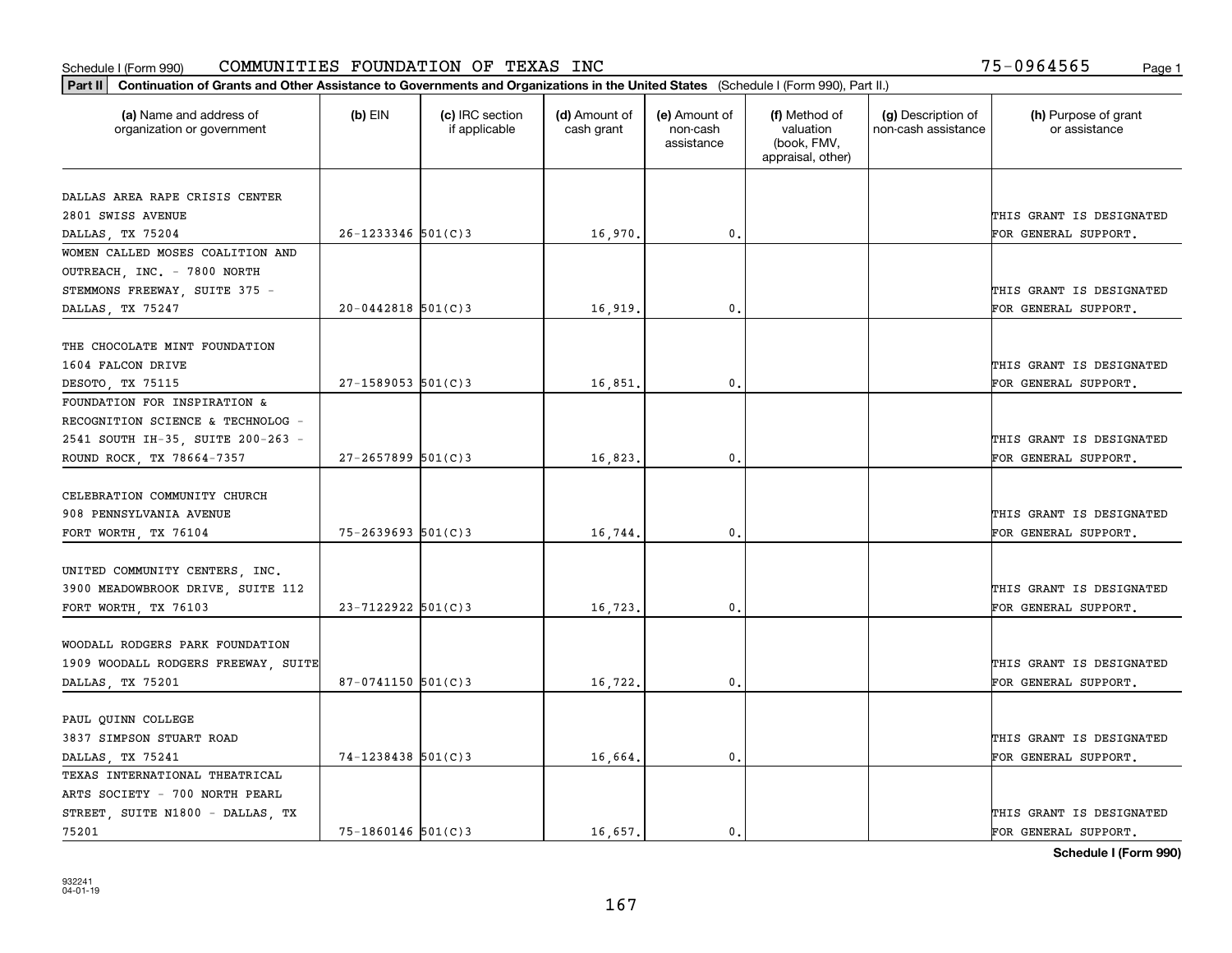| Part II   Continuation of Grants and Other Assistance to Governments and Organizations in the United States (Schedule I (Form 990), Part II.) |                          |                                  |                             |                                         |                                                                |                                           |                                       |
|-----------------------------------------------------------------------------------------------------------------------------------------------|--------------------------|----------------------------------|-----------------------------|-----------------------------------------|----------------------------------------------------------------|-------------------------------------------|---------------------------------------|
| (a) Name and address of<br>organization or government                                                                                         | $(b)$ EIN                | (c) IRC section<br>if applicable | (d) Amount of<br>cash grant | (e) Amount of<br>non-cash<br>assistance | (f) Method of<br>valuation<br>(book, FMV,<br>appraisal, other) | (g) Description of<br>non-cash assistance | (h) Purpose of grant<br>or assistance |
| FEED THE FRONT LINE                                                                                                                           |                          |                                  |                             |                                         |                                                                |                                           |                                       |
| 111 WELCH STREET                                                                                                                              |                          |                                  |                             |                                         |                                                                |                                           | THIS GRANT IS DESIGNATED              |
| HOUSTON, TX 77006                                                                                                                             | 85-0525761 501(C)3       |                                  | 16,500.                     | $\mathbf{0}$ .                          |                                                                |                                           | FOR GENERAL SUPPORT.                  |
|                                                                                                                                               |                          |                                  |                             |                                         |                                                                |                                           |                                       |
| COMMUNITY ENRICHMENT CENTER, INC.<br>6250 NORTHEAST LOOP 820                                                                                  |                          |                                  |                             |                                         |                                                                |                                           | THIS GRANT IS DESIGNATED              |
|                                                                                                                                               | $75 - 2231694$ 501(C)3   |                                  | 16,456.                     | 0.                                      |                                                                |                                           | FOR GENERAL SUPPORT.                  |
| NORTH RICHLAND HILLS, TX 76180                                                                                                                |                          |                                  |                             |                                         |                                                                |                                           |                                       |
| CROSSFIRE KIDS                                                                                                                                |                          |                                  |                             |                                         |                                                                |                                           |                                       |
| P.O. BOX 140164                                                                                                                               |                          |                                  |                             |                                         |                                                                |                                           | THIS GRANT IS DESIGNATED              |
| DALLAS, TX 75214                                                                                                                              | $75 - 2563783$ 501(C) 3  |                                  | 16,444                      | $\mathbf{0}$ .                          |                                                                |                                           | FOR GENERAL SUPPORT.                  |
|                                                                                                                                               |                          |                                  |                             |                                         |                                                                |                                           |                                       |
| VAIL HEALTH SERVICES FOUNDATION                                                                                                               |                          |                                  |                             |                                         |                                                                |                                           |                                       |
| P.O. BOX 1529                                                                                                                                 |                          |                                  |                             |                                         |                                                                |                                           | THIS GRANT IS DESIGNATED              |
| VAIL, CO 81658                                                                                                                                | $74 - 2505662$ 501(C)3   |                                  | 16,427.                     | 0.                                      |                                                                |                                           | FOR GENERAL SUPPORT.                  |
| MAUREEN CONNOLLY BRINKER TENNIS                                                                                                               |                          |                                  |                             |                                         |                                                                |                                           |                                       |
| FOUNDATION, INC. - 6310 LEMMON                                                                                                                |                          |                                  |                             |                                         |                                                                |                                           |                                       |
| AVENUE, SUITE 275 - DALLAS, TX                                                                                                                |                          |                                  |                             |                                         |                                                                |                                           | THIS GRANT IS DESIGNATED              |
| 75209                                                                                                                                         | $23 - 7040481$ 501(C)3   |                                  | 16,350.                     | 0.                                      |                                                                |                                           | FOR GENERAL SUPPORT.                  |
| LEGACY HUMANE SOCIETY                                                                                                                         |                          |                                  |                             |                                         |                                                                |                                           |                                       |
| P.O. BOX 2733                                                                                                                                 |                          |                                  |                             |                                         |                                                                |                                           | THIS GRANT IS DESIGNATED              |
| MCKINNEY, TX 75070                                                                                                                            | $37 - 1563202$ 501(C)3   |                                  | 16,325.                     | 0.                                      |                                                                |                                           | FOR GENERAL SUPPORT.                  |
|                                                                                                                                               |                          |                                  |                             |                                         |                                                                |                                           |                                       |
| ST. PHILIP ST. AUGUSTINE CATHOLIC                                                                                                             |                          |                                  |                             |                                         |                                                                |                                           |                                       |
| ACADEMY - 8151 MILITARY PARKWAY -                                                                                                             |                          |                                  |                             |                                         |                                                                |                                           | THIS GRANT IS DESIGNATED              |
| DALLAS, TX 75227                                                                                                                              | 80-0518667 $501(C)$ 3    |                                  | 16,256.                     | 0.                                      |                                                                |                                           | FOR GENERAL SUPPORT.                  |
| WOMEN'S COUNCIL OF THE DALLAS                                                                                                                 |                          |                                  |                             |                                         |                                                                |                                           |                                       |
| ARBORETUM & BOTANICAL GARDEN - 25                                                                                                             |                          |                                  |                             |                                         |                                                                |                                           |                                       |
| HIGHLAND PARK VILLAGE STE 100,                                                                                                                |                          |                                  |                             |                                         |                                                                |                                           | THIS GRANT IS DESIGNATED              |
| #219 - DALLAS, TX 75225                                                                                                                       | 75-2243795 501(C)3       |                                  | 16, 250.                    | 0.                                      |                                                                |                                           | FOR GENERAL SUPPORT.                  |
|                                                                                                                                               |                          |                                  |                             |                                         |                                                                |                                           |                                       |
| MUSCULAR DYSTROPHY ASSOCIATION                                                                                                                |                          |                                  |                             |                                         |                                                                |                                           |                                       |
| 8131 LYNDON B JOHNSON FREEWAY, SUIT                                                                                                           |                          |                                  |                             |                                         |                                                                |                                           | THIS GRANT IS DESIGNATED              |
| DALLAS, TX 75251                                                                                                                              | $13 - 1665552$ $501(C)3$ |                                  | 16.199.                     | $\mathbf{0}$ .                          |                                                                |                                           | FOR GENERAL SUPPORT.                  |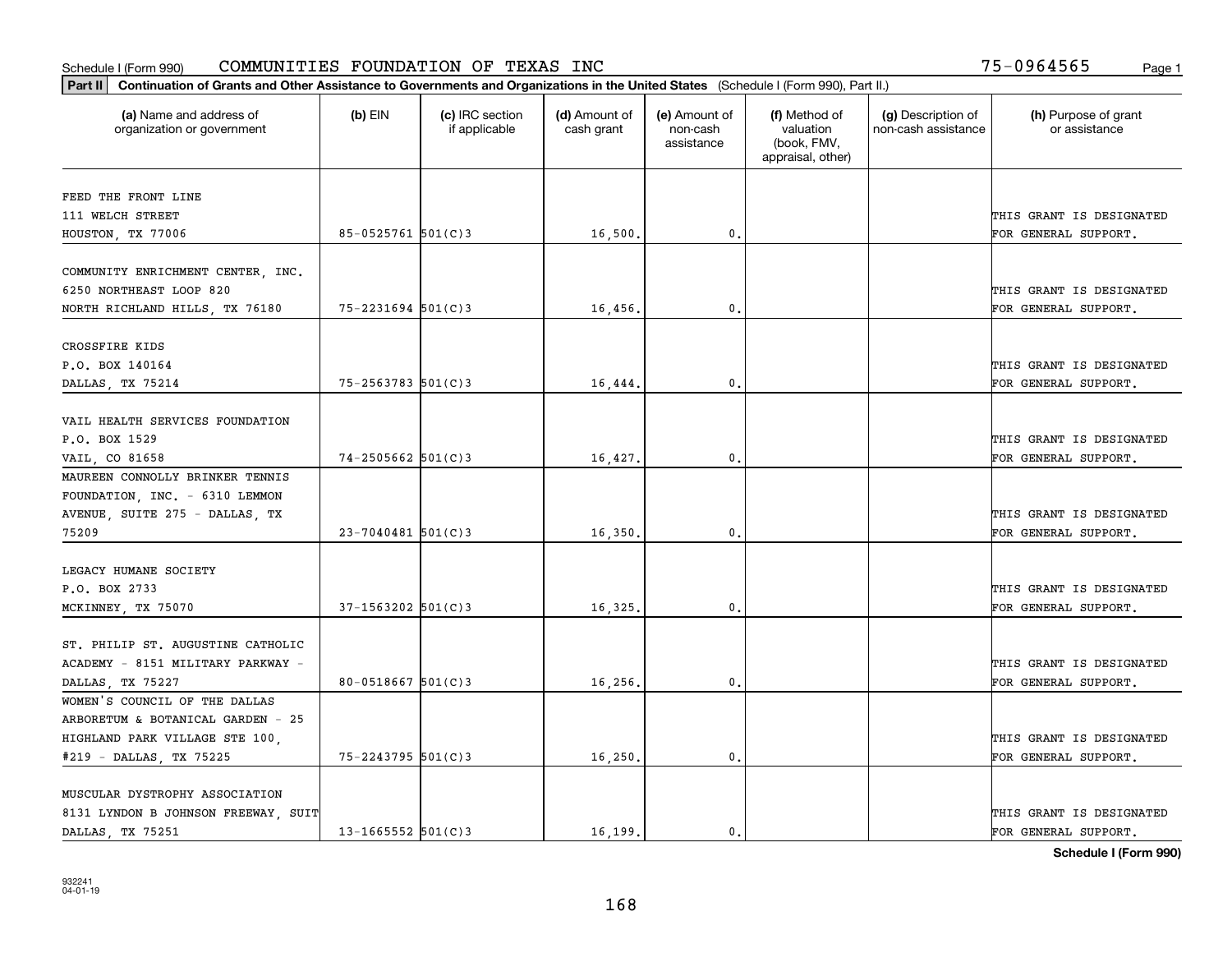| Part II   Continuation of Grants and Other Assistance to Governments and Organizations in the United States (Schedule I (Form 990), Part II.) |                        |                                  |                             |                                         |                                                                |                                           |                                       |  |
|-----------------------------------------------------------------------------------------------------------------------------------------------|------------------------|----------------------------------|-----------------------------|-----------------------------------------|----------------------------------------------------------------|-------------------------------------------|---------------------------------------|--|
| (a) Name and address of<br>organization or government                                                                                         | $(b)$ EIN              | (c) IRC section<br>if applicable | (d) Amount of<br>cash grant | (e) Amount of<br>non-cash<br>assistance | (f) Method of<br>valuation<br>(book, FMV,<br>appraisal, other) | (g) Description of<br>non-cash assistance | (h) Purpose of grant<br>or assistance |  |
|                                                                                                                                               |                        |                                  |                             |                                         |                                                                |                                           |                                       |  |
| EAST DALLAS DEVELOPMENT CENTER<br>2010 SKILLMAN STREET                                                                                        |                        |                                  |                             |                                         |                                                                |                                           | THIS GRANT IS DESIGNATED              |  |
| DALLAS, TX 75206                                                                                                                              | 75-1835241 501(C)3     |                                  | 16,188.                     | 0.                                      |                                                                |                                           | FOR GENERAL SUPPORT.                  |  |
|                                                                                                                                               |                        |                                  |                             |                                         |                                                                |                                           |                                       |  |
| NONPAREIL INSTITUTE                                                                                                                           |                        |                                  |                             |                                         |                                                                |                                           |                                       |  |
| 5240 TENNYSON PARKWAY, SUITE 105                                                                                                              |                        |                                  |                             |                                         |                                                                |                                           | THIS GRANT IS DESIGNATED              |  |
| PLANO, TX 75024                                                                                                                               | $26 - 3351005$ 501(C)3 |                                  | 16,185.                     | 0.                                      |                                                                |                                           | FOR GENERAL SUPPORT.                  |  |
|                                                                                                                                               |                        |                                  |                             |                                         |                                                                |                                           |                                       |  |
| RICHARDSON HUMANE SOCIETY                                                                                                                     |                        |                                  |                             |                                         |                                                                |                                           |                                       |  |
| P.O. BOX 852515                                                                                                                               |                        |                                  |                             |                                         |                                                                |                                           | THIS GRANT IS DESIGNATED              |  |
| RICHARDSON, TX 75085                                                                                                                          | $75 - 2895799$ 501(C)3 |                                  | 16,164.                     | $\mathbf{0}$ .                          |                                                                |                                           | FOR GENERAL SUPPORT.                  |  |
|                                                                                                                                               |                        |                                  |                             |                                         |                                                                |                                           |                                       |  |
| HOMELESS VETERANS SERVICES OF                                                                                                                 |                        |                                  |                             |                                         |                                                                |                                           |                                       |  |
| DALLAS, INC. - 4900 SOUTH                                                                                                                     |                        |                                  |                             |                                         |                                                                |                                           | THIS GRANT IS DESIGNATED              |  |
| LANCASTER ROAD - DALLAS, TX 75216                                                                                                             | $43 - 2048618$ 501(C)3 |                                  | 16,109.                     | $\mathbf{0}$                            |                                                                |                                           | FOR GENERAL SUPPORT.                  |  |
| PRESIDENT AND FELLOWS OF HARVARD                                                                                                              |                        |                                  |                             |                                         |                                                                |                                           |                                       |  |
| COLLEGE - UNIVERSITY DEVELOPMENT                                                                                                              |                        |                                  |                             |                                         |                                                                |                                           |                                       |  |
| OFFICE 124 MOUNT AUBURN STREET -                                                                                                              |                        |                                  |                             |                                         |                                                                |                                           | THIS GRANT IS DESIGNATED              |  |
| CAMBRIDGE, MA 02138                                                                                                                           | $04 - 2103580$ 501(C)3 |                                  | 16,100                      | $\mathbf{0}$                            |                                                                |                                           | FOR GENERAL SUPPORT.                  |  |
|                                                                                                                                               |                        |                                  |                             |                                         |                                                                |                                           |                                       |  |
| LEWISVILLE LAKE SYMPHONY                                                                                                                      |                        |                                  |                             |                                         |                                                                |                                           |                                       |  |
| ASSOCIATION, INC. - 1850 MCGEE                                                                                                                |                        |                                  |                             |                                         |                                                                |                                           | THIS GRANT IS DESIGNATED              |  |
| LANE, #156 - LEWISVILLE, TX 75077                                                                                                             | $75 - 2323908$ 501(C)3 |                                  | 16,007.                     | 0.                                      |                                                                |                                           | FOR GENERAL SUPPORT.                  |  |
|                                                                                                                                               |                        |                                  |                             |                                         |                                                                |                                           |                                       |  |
| <b>BRIDGESWORK</b>                                                                                                                            |                        |                                  |                             |                                         |                                                                |                                           |                                       |  |
| P.O. BOX 1128                                                                                                                                 |                        |                                  |                             |                                         |                                                                |                                           | THIS GRANT IS DESIGNATED              |  |
| BEDFORD, TX 76095                                                                                                                             | $45 - 4458104$ 501(C)3 |                                  | 16,007.                     | $^{\rm 0}$ .                            |                                                                |                                           | FOR GENERAL SUPPORT.                  |  |
|                                                                                                                                               |                        |                                  |                             |                                         |                                                                |                                           |                                       |  |
| CHAMBER MUSIC INTERNATIONAL, INC.                                                                                                             |                        |                                  |                             |                                         |                                                                |                                           |                                       |  |
| P.O. BOX 140092                                                                                                                               |                        |                                  |                             |                                         |                                                                |                                           | THIS GRANT IS DESIGNATED              |  |
| DALLAS, TX 75214-0092                                                                                                                         | $75 - 2354063$ 501(C)3 |                                  | 16,004.                     | $\mathfrak{o}$ .                        |                                                                |                                           | FOR GENERAL SUPPORT.                  |  |
| ARMED SERVICES YMCA OF THE USA                                                                                                                |                        |                                  |                             |                                         |                                                                |                                           |                                       |  |
| 14040 CENTRAL LOOP, SUITE B                                                                                                                   |                        |                                  |                             |                                         |                                                                |                                           | THIS GRANT IS DESIGNATED              |  |
| WOODBRIDGE, VA 22193                                                                                                                          | $36 - 3274346$ 501(C)3 |                                  | 16,000.                     | $\mathbf{0}$ .                          |                                                                |                                           | FOR GENERAL SUPPORT.                  |  |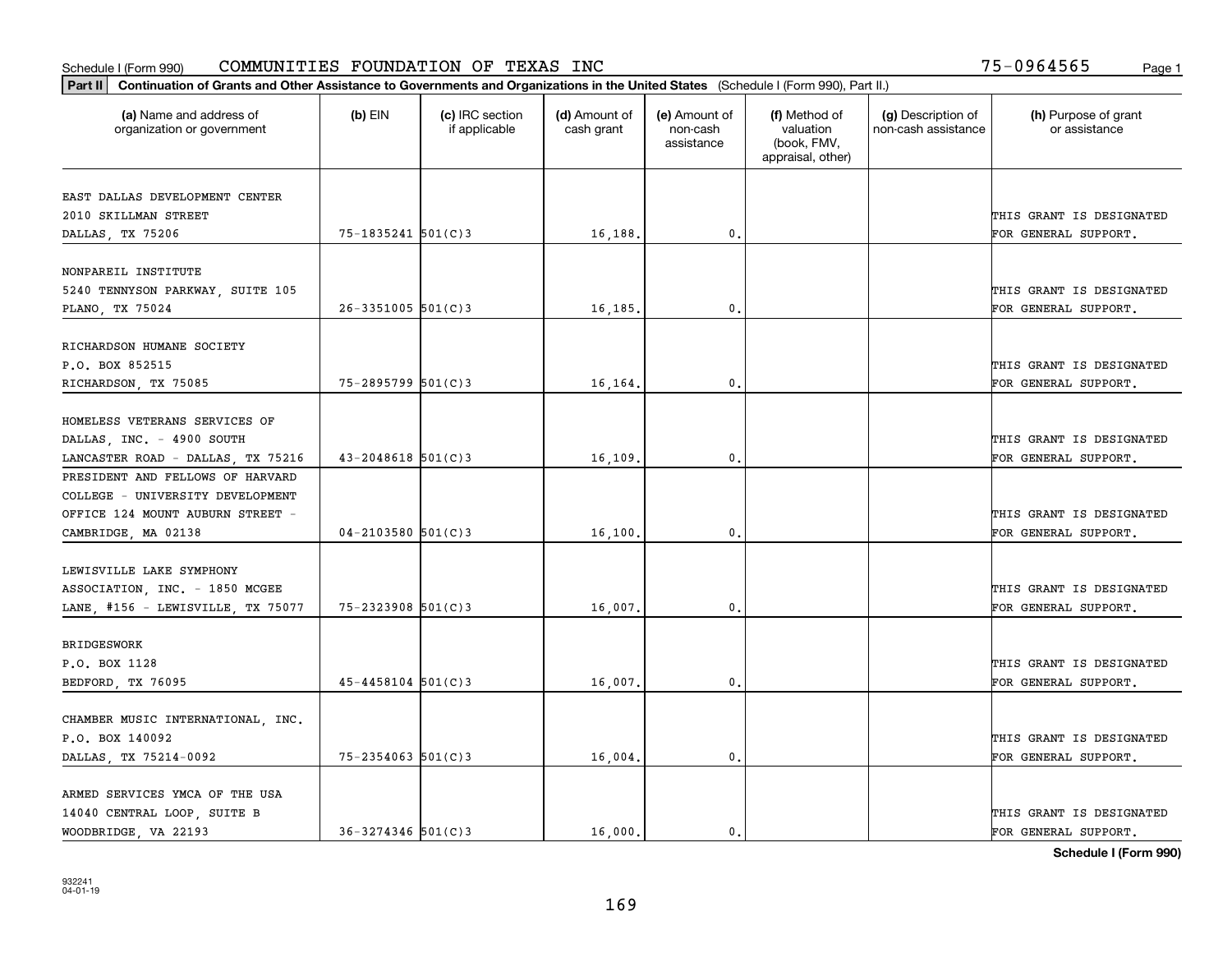| (a) Name and address of<br>organization or government | $(b)$ EIN               | (c) IRC section<br>if applicable | (d) Amount of<br>cash grant | (e) Amount of<br>non-cash<br>assistance | (f) Method of<br>valuation<br>(book, FMV,<br>appraisal, other) | (g) Description of<br>non-cash assistance | (h) Purpose of grant<br>or assistance            |
|-------------------------------------------------------|-------------------------|----------------------------------|-----------------------------|-----------------------------------------|----------------------------------------------------------------|-------------------------------------------|--------------------------------------------------|
| FOR OAK CLIFF                                         |                         |                                  |                             |                                         |                                                                |                                           |                                                  |
| 4478 SOUTH MARSALIS AVENUE                            |                         |                                  |                             |                                         |                                                                |                                           | THIS GRANT IS DESIGNATED                         |
| DALLAS, TX 75216                                      | $81 - 3768369$ 501(C)3  |                                  | 16,000.                     | $\mathfrak{o}$ .                        |                                                                |                                           | FOR GENERAL SUPPORT.                             |
| HOUSTON FOOD BANK, INC.                               |                         |                                  |                             |                                         |                                                                |                                           |                                                  |
| 535 PORTWALL STREET                                   |                         |                                  |                             |                                         |                                                                |                                           | THIS GRANT IS DESIGNATED                         |
| HOUSTON, TX 77029                                     | $74 - 2181456$ 501(C)3  |                                  | 16,000                      | 0.                                      |                                                                |                                           | FOR GENERAL SUPPORT.                             |
|                                                       |                         |                                  |                             |                                         |                                                                |                                           |                                                  |
| INDEPENDENCE FUND, INC.                               |                         |                                  |                             |                                         |                                                                |                                           |                                                  |
| 9013 PERIMETER WOODS DRIVE, SUITE E                   |                         |                                  |                             |                                         |                                                                |                                           | THIS GRANT IS DESIGNATED                         |
| CHARLOTTE, NC 28216                                   | $26 - 0322088$ 501(C)3  |                                  | 16,000.                     | $\mathfrak{o}$ .                        |                                                                |                                           | FOR GENERAL SUPPORT.                             |
| RECTOR & VISITORS OF THE                              |                         |                                  |                             |                                         |                                                                |                                           |                                                  |
| UNIVERSITY OF VIRGINIA - 1001                         |                         |                                  |                             |                                         |                                                                |                                           |                                                  |
| EMMET ST N - CHARLOTTESVILLE, VA<br>22903             | $54 - 6001796$ 501(C)3  |                                  |                             | 0.                                      |                                                                |                                           | THIS GRANT IS DESIGNATED                         |
|                                                       |                         |                                  | 16,000.                     |                                         |                                                                |                                           | FOR GENERAL SUPPORT.                             |
| ST. ANN'S CATHOLIC CHURCH                             |                         |                                  |                             |                                         |                                                                |                                           |                                                  |
| 1906 WEST TEXAS STREET                                |                         |                                  |                             |                                         |                                                                |                                           | THIS GRANT IS DESIGNATED                         |
| MIDLAND, TX 79701                                     | $75 - 1444946$ 501(C) 3 |                                  | 16,000,                     | 0.                                      |                                                                |                                           | FOR GENERAL SUPPORT.                             |
|                                                       |                         |                                  |                             |                                         |                                                                |                                           |                                                  |
| KELLER ISD EDUCATION FOUNDATION.                      |                         |                                  |                             |                                         |                                                                |                                           |                                                  |
| $INC. - P.O. BOX 101 - KELLER, TX$                    |                         |                                  |                             |                                         |                                                                |                                           | THIS GRANT IS DESIGNATED                         |
| 76244                                                 | $20-1994337$ 501(C)3    |                                  | 15,992.                     | 0.                                      |                                                                |                                           | FOR GENERAL SUPPORT.                             |
|                                                       |                         |                                  |                             |                                         |                                                                |                                           |                                                  |
| JUBILEE PLAYERS, INC.<br>506 MAIN STREET              |                         |                                  |                             |                                         |                                                                |                                           |                                                  |
|                                                       | $75 - 1867044$ 501(C)3  |                                  |                             | $\mathfrak{o}$ .                        |                                                                |                                           | THIS GRANT IS DESIGNATED<br>FOR GENERAL SUPPORT. |
| FORT WORTH, TX 76102-3925                             |                         |                                  | 15,975.                     |                                         |                                                                |                                           |                                                  |
| FAITH CHRISTIAN SCHOOL, INC.                          |                         |                                  |                             |                                         |                                                                |                                           |                                                  |
| 730 E. WORTH STREET                                   |                         |                                  |                             |                                         |                                                                |                                           | THIS GRANT IS DESIGNATED                         |
| GRAPEVINE, TX 76051                                   | $75 - 2784724$ 501(C)3  |                                  | 15,884.                     | $\mathbf{0}$                            |                                                                |                                           | FOR GENERAL SUPPORT.                             |
|                                                       |                         |                                  |                             |                                         |                                                                |                                           |                                                  |
| SPIRIT HORSE THERAPUETIC RIDING                       |                         |                                  |                             |                                         |                                                                |                                           |                                                  |
| CENTER - 480 WEST HIGHLAND STREET                     |                         |                                  |                             |                                         |                                                                |                                           | THIS GRANT IS DESIGNATED                         |
| - SOUTHLAKE, TX 76092                                 | $32 - 0362407$ 501(C)3  |                                  | 15,864.                     | $\mathbf{0}$ .                          |                                                                |                                           | FOR GENERAL SUPPORT.                             |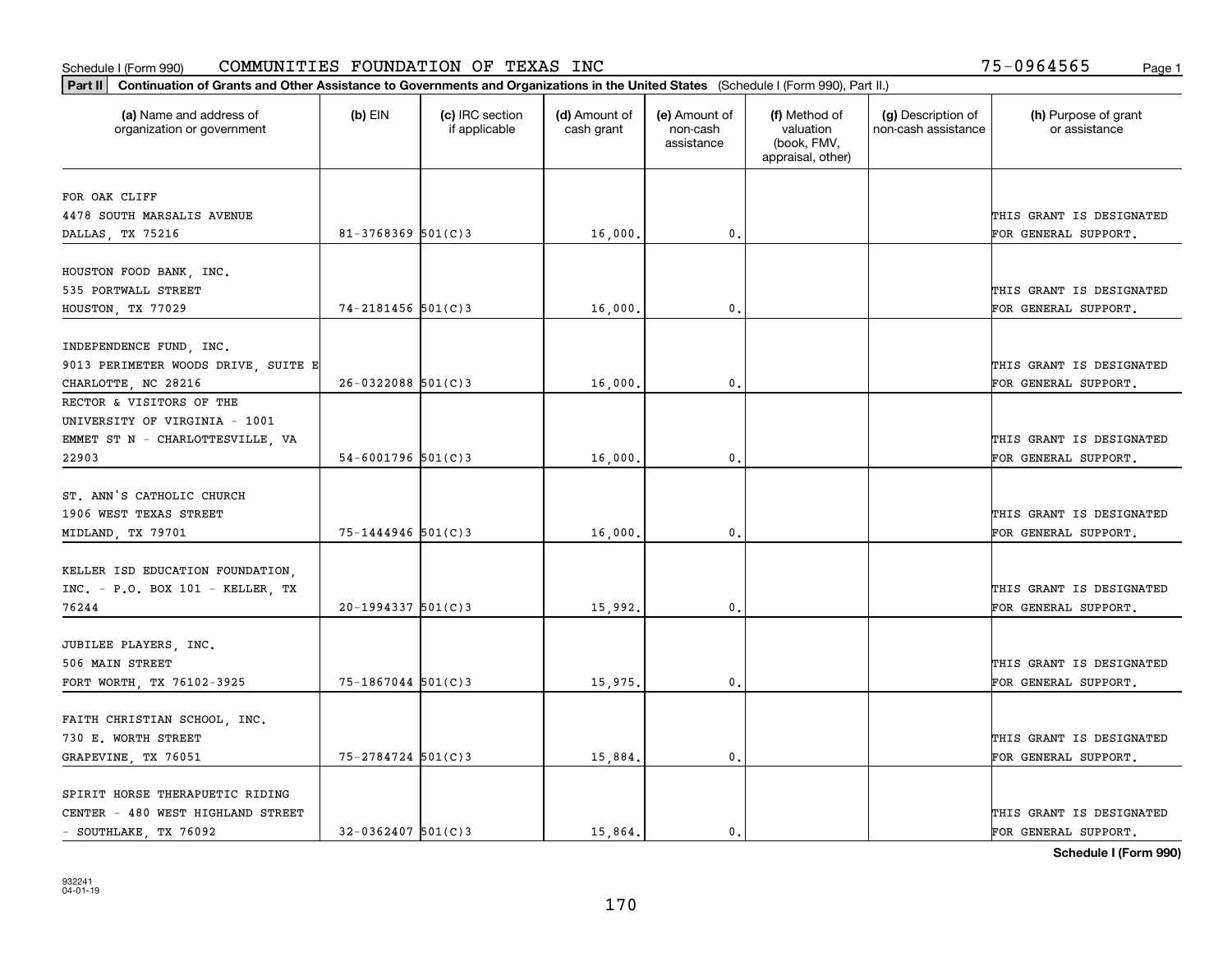| Part II   Continuation of Grants and Other Assistance to Governments and Organizations in the United States (Schedule I (Form 990), Part II.) |                          |                                  |                             |                                         |                                                                |                                           |                                                  |
|-----------------------------------------------------------------------------------------------------------------------------------------------|--------------------------|----------------------------------|-----------------------------|-----------------------------------------|----------------------------------------------------------------|-------------------------------------------|--------------------------------------------------|
| (a) Name and address of<br>organization or government                                                                                         | $(b)$ EIN                | (c) IRC section<br>if applicable | (d) Amount of<br>cash grant | (e) Amount of<br>non-cash<br>assistance | (f) Method of<br>valuation<br>(book, FMV,<br>appraisal, other) | (g) Description of<br>non-cash assistance | (h) Purpose of grant<br>or assistance            |
| ATTITUDES & ATTIRE                                                                                                                            |                          |                                  |                             |                                         |                                                                |                                           |                                                  |
| 2050 N. STEMMONS FREEWAY, MAIL                                                                                                                |                          |                                  |                             |                                         |                                                                |                                           |                                                  |
| UNIT 102, SUITE 181 - DALLAS, TX                                                                                                              |                          |                                  |                             |                                         |                                                                |                                           | THIS GRANT IS DESIGNATED                         |
| 75207                                                                                                                                         | $75 - 2574836$ 501(C)3   |                                  | 15,853.                     | 0.                                      |                                                                |                                           | FOR GENERAL SUPPORT.                             |
| CYSTIC FIBROSIS FOUNDATION<br>4040 NORTH CENTRAL EXPRESSWAY, SUIT<br>DALLAS, TX 75204                                                         | $13 - 1930701$ 501(C)3   |                                  | 15,839.                     | $\mathbf{0}$ .                          |                                                                |                                           | THIS GRANT IS DESIGNATED<br>FOR GENERAL SUPPORT. |
|                                                                                                                                               |                          |                                  |                             |                                         |                                                                |                                           |                                                  |
| SAVING PYRS IN NEED, INC.<br>301 ALLEGHENY TRAIL LANE<br>GARLAND, TX 75043                                                                    | 75-3142439 501(C)3       |                                  | 15,811.                     | $\mathbf{0}$ .                          |                                                                |                                           | THIS GRANT IS DESIGNATED<br>FOR GENERAL SUPPORT. |
|                                                                                                                                               |                          |                                  |                             |                                         |                                                                |                                           |                                                  |
| FORT WORTH COUNTRY DAY SCHOOL,<br>INC. - 4200 COUNTRY DAY LANE -                                                                              |                          |                                  |                             |                                         |                                                                |                                           | THIS GRANT IS DESIGNATED                         |
| FORT WORTH, TX 76109                                                                                                                          | 75-1085363 501(C)3       |                                  | 15,771.                     | 0.                                      |                                                                |                                           | FOR GENERAL SUPPORT.                             |
| OAK HILL ANIMAL RESCUE, INC.<br>P.O. BOX 367                                                                                                  |                          |                                  |                             |                                         |                                                                |                                           | THIS GRANT IS DESIGNATED                         |
| SEAGOVILLE, TX 75159                                                                                                                          | $26 - 0453703$ 501(C)3   |                                  | 15,765.                     | $\mathbf{0}$                            |                                                                |                                           | FOR GENERAL SUPPORT.                             |
| ORPHEUS CHAMBER SINGERS, INC.<br>P.O. BOX 25132                                                                                               |                          |                                  |                             |                                         |                                                                |                                           | THIS GRANT IS DESIGNATED                         |
| DALLAS, TX 75225                                                                                                                              | $23 - 7200445$ 501(C)3   |                                  | 15,757.                     | 0.                                      |                                                                |                                           | FOR GENERAL SUPPORT.                             |
| RIVER LEGACY FOUNDATION<br>703 NW GREEN OAKS BOULEVARD                                                                                        |                          |                                  |                             |                                         |                                                                |                                           | THIS GRANT IS DESIGNATED                         |
| ARLINGTON, TX 76006-2404                                                                                                                      | $75 - 2215558$ $501(C)3$ |                                  | 15,728.                     | 0.                                      |                                                                |                                           | FOR GENERAL SUPPORT.                             |
| TARRANT COUNTY ASSOCIATION FOR THE                                                                                                            |                          |                                  |                             |                                         |                                                                |                                           |                                                  |
| BLIND - 912 WEST BROADWAY AVENUE -<br>FORT WORTH, TX 76104                                                                                    | 75-1228722 501(C)3       |                                  | 15,709.                     | 0.                                      |                                                                |                                           | THIS GRANT IS DESIGNATED<br>FOR GENERAL SUPPORT. |
|                                                                                                                                               |                          |                                  |                             |                                         |                                                                |                                           |                                                  |
| GIRLS EMBRACING MOTHERS INC.<br>1421 WEST MOCKINGBIRD LANE                                                                                    |                          |                                  |                             |                                         |                                                                |                                           | THIS GRANT IS DESIGNATED                         |
| DALLAS, TX 75247                                                                                                                              | $27 - 1363774$ 501(C)3   |                                  | 15,686.                     | 0.                                      |                                                                |                                           | FOR GENERAL SUPPORT.                             |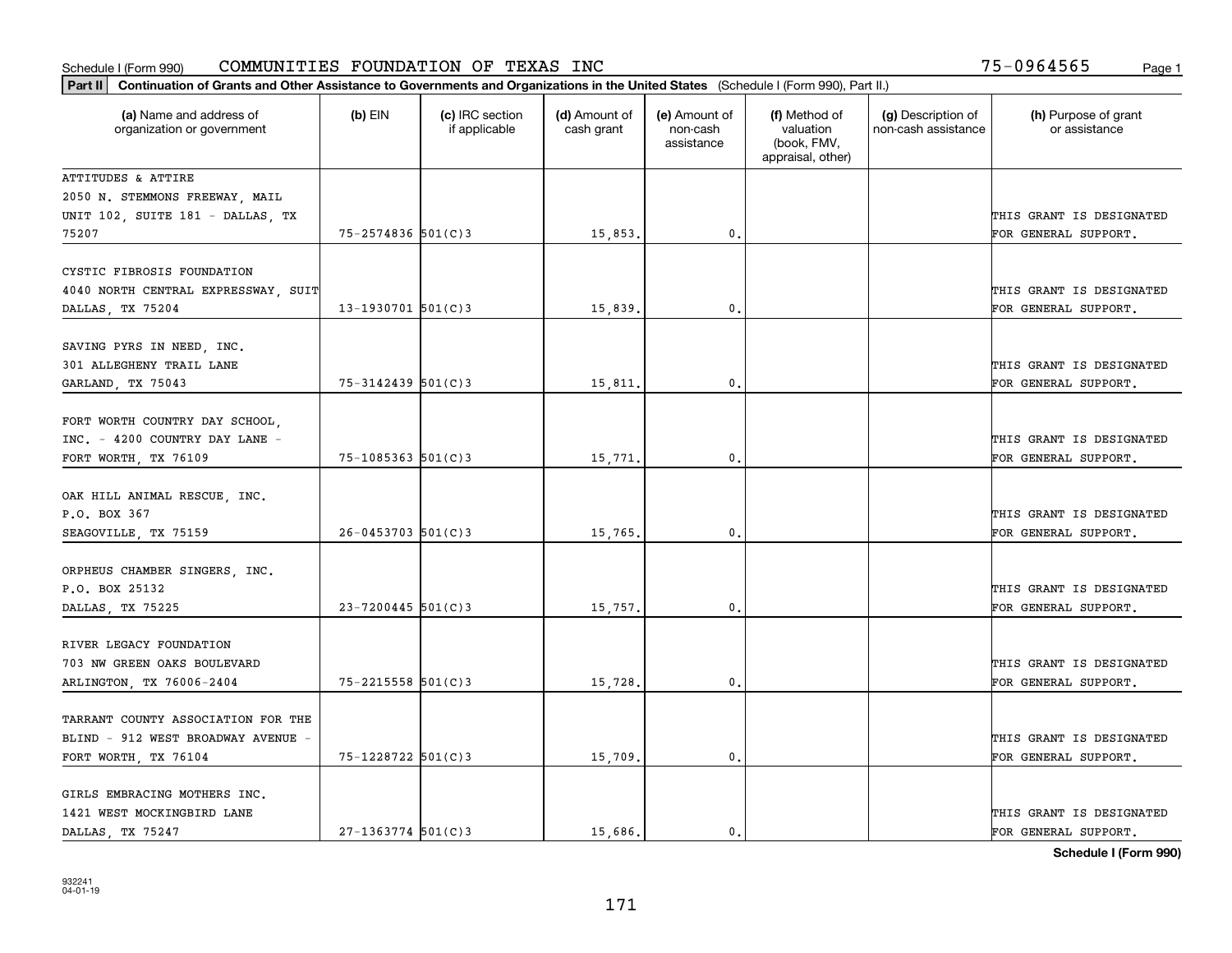| Part II   Continuation of Grants and Other Assistance to Governments and Organizations in the United States (Schedule I (Form 990), Part II.) |                        |                                  |                             |                                         |                                                                |                                           |                                       |
|-----------------------------------------------------------------------------------------------------------------------------------------------|------------------------|----------------------------------|-----------------------------|-----------------------------------------|----------------------------------------------------------------|-------------------------------------------|---------------------------------------|
| (a) Name and address of<br>organization or government                                                                                         | $(b)$ EIN              | (c) IRC section<br>if applicable | (d) Amount of<br>cash grant | (e) Amount of<br>non-cash<br>assistance | (f) Method of<br>valuation<br>(book, FMV,<br>appraisal, other) | (g) Description of<br>non-cash assistance | (h) Purpose of grant<br>or assistance |
| CARRELL CLINIC FOUNDATION                                                                                                                     |                        |                                  |                             |                                         |                                                                |                                           |                                       |
| 9301 N. CENTRAL EXWY, SUITE 400                                                                                                               |                        |                                  |                             |                                         |                                                                |                                           | THIS GRANT IS DESIGNATED              |
| DALLAS, TX 75231                                                                                                                              | 82-3046815 $501(C)$ 3  |                                  | 15,551.                     | 0.                                      |                                                                |                                           | FOR GENERAL SUPPORT.                  |
|                                                                                                                                               |                        |                                  |                             |                                         |                                                                |                                           |                                       |
| FRACTURED ATLAS PRODUCTIONS, INC.                                                                                                             |                        |                                  |                             |                                         |                                                                |                                           |                                       |
| 248 WEST 35TH STREET, 10TH FLOOR                                                                                                              |                        |                                  |                             |                                         |                                                                |                                           | THIS GRANT IS DESIGNATED              |
| NEW YORK, NY 10001                                                                                                                            | $11 - 3451703$ 501(C)3 |                                  | 15,500.                     | $\mathbf{0}$ .                          |                                                                |                                           | FOR GENERAL SUPPORT.                  |
|                                                                                                                                               |                        |                                  |                             |                                         |                                                                |                                           |                                       |
| AFRICAN AMERICAN MUSEUM                                                                                                                       |                        |                                  |                             |                                         |                                                                |                                           |                                       |
| P.O. BOX 150157                                                                                                                               |                        |                                  |                             |                                         |                                                                |                                           | THIS GRANT IS DESIGNATED              |
| DALLAS, TX 75315                                                                                                                              | $75 - 1678200$ 501(C)3 |                                  | 15,474.                     | $\mathbf{0}$ .                          |                                                                |                                           | FOR GENERAL SUPPORT.                  |
| VISUAL ARTS GUILD BOOKER T.                                                                                                                   |                        |                                  |                             |                                         |                                                                |                                           |                                       |
| WASHINGTON HIGH SCHOOL - BOOKER T.                                                                                                            |                        |                                  |                             |                                         |                                                                |                                           |                                       |
| WASHINGTON HSPVA 2501 FLORA STREET                                                                                                            |                        |                                  |                             |                                         |                                                                |                                           | THIS GRANT IS DESIGNATED              |
| - DALLAS, TX 75201                                                                                                                            | $75 - 2459461$ 501(C)3 |                                  | 15,432.                     | 0.                                      |                                                                |                                           | FOR GENERAL SUPPORT.                  |
|                                                                                                                                               |                        |                                  |                             |                                         |                                                                |                                           |                                       |
| TRINITY LUTHERAN CHURCH                                                                                                                       |                        |                                  |                             |                                         |                                                                |                                           |                                       |
| 3621 TULSA WAY                                                                                                                                |                        |                                  |                             |                                         |                                                                |                                           | THIS GRANT IS DESIGNATED              |
| FORT WORTH, TX 76107                                                                                                                          | $75 - 0945942$ 501(C)3 |                                  | 15,421                      | $\mathbf{0}$                            |                                                                |                                           | FOR GENERAL SUPPORT.                  |
|                                                                                                                                               |                        |                                  |                             |                                         |                                                                |                                           |                                       |
| ARTISAN PRODUCTIONS, INC.<br>444 EAST PIPELINE ROAD                                                                                           |                        |                                  |                             |                                         |                                                                |                                           | THIS GRANT IS DESIGNATED              |
| HURST, TX 76053                                                                                                                               | $81 - 0575548$ 501(C)3 |                                  | 15,373.                     | 0.                                      |                                                                |                                           | FOR GENERAL SUPPORT.                  |
|                                                                                                                                               |                        |                                  |                             |                                         |                                                                |                                           |                                       |
| MIDLAND MEMORIAL FOUNDATION                                                                                                                   |                        |                                  |                             |                                         |                                                                |                                           |                                       |
| 400 ROSALIND REDFERN GROVER PARKWAY                                                                                                           |                        |                                  |                             |                                         |                                                                |                                           | THIS GRANT IS DESIGNATED              |
| MIDLAND, TX 79701                                                                                                                             | 75-0827455 501(C)3     |                                  | 15,369                      | 0.                                      |                                                                |                                           | FOR GENERAL SUPPORT.                  |
|                                                                                                                                               |                        |                                  |                             |                                         |                                                                |                                           |                                       |
| WESTAID                                                                                                                                       |                        |                                  |                             |                                         |                                                                |                                           |                                       |
| 7940 CAMP BOWIE WEST                                                                                                                          |                        |                                  |                             |                                         |                                                                |                                           | THIS GRANT IS DESIGNATED              |
| FORT WORTH, TX 76116                                                                                                                          | $75 - 2691040$ 501(C)3 |                                  | 15,339.                     | $\mathbf{0}$ .                          |                                                                |                                           | FOR GENERAL SUPPORT.                  |
|                                                                                                                                               |                        |                                  |                             |                                         |                                                                |                                           |                                       |
| SAINT PETERS CLASSICAL SCHOOL                                                                                                                 |                        |                                  |                             |                                         |                                                                |                                           |                                       |
| 7601 BELLAIRE DRIVE S                                                                                                                         |                        |                                  |                             |                                         |                                                                |                                           | THIS GRANT IS DESIGNATED              |
| FORT WORTH, TX 76132                                                                                                                          | $71-0954575$ 501(C)3   |                                  | 15,329.                     | 0.                                      |                                                                |                                           | FOR GENERAL SUPPORT.                  |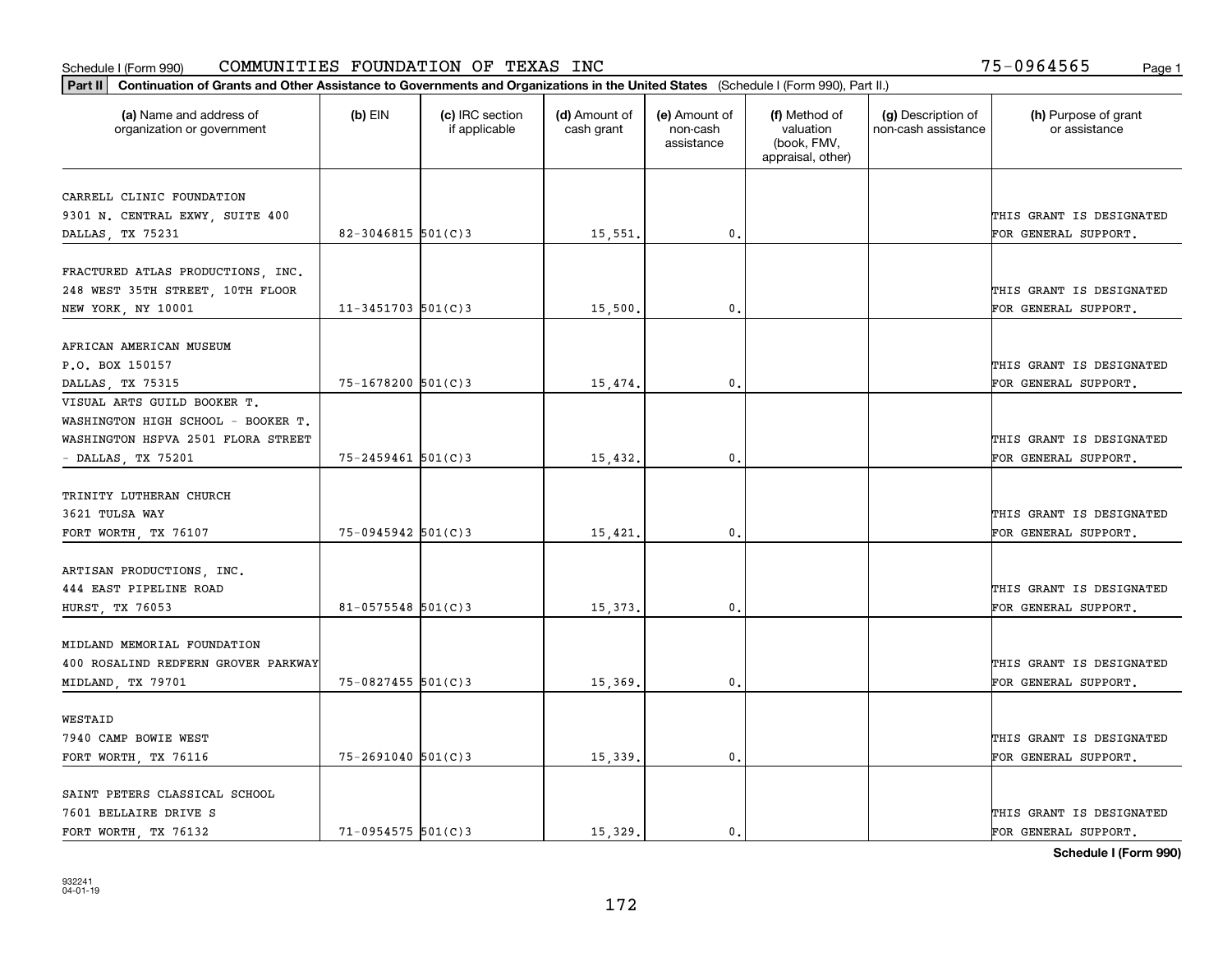| Part II   Continuation of Grants and Other Assistance to Governments and Organizations in the United States (Schedule I (Form 990), Part II.) |                        |                                  |                             |                                         |                                                                |                                           |                                       |
|-----------------------------------------------------------------------------------------------------------------------------------------------|------------------------|----------------------------------|-----------------------------|-----------------------------------------|----------------------------------------------------------------|-------------------------------------------|---------------------------------------|
| (a) Name and address of<br>organization or government                                                                                         | $(b)$ EIN              | (c) IRC section<br>if applicable | (d) Amount of<br>cash grant | (e) Amount of<br>non-cash<br>assistance | (f) Method of<br>valuation<br>(book, FMV,<br>appraisal, other) | (g) Description of<br>non-cash assistance | (h) Purpose of grant<br>or assistance |
| UNTHSC FOUNDATION                                                                                                                             |                        |                                  |                             |                                         |                                                                |                                           |                                       |
| 3500 CAMP BOWIE BOULEVARD                                                                                                                     |                        |                                  |                             |                                         |                                                                |                                           | THIS GRANT IS DESIGNATED              |
| FORT WORTH, TX 76107                                                                                                                          | $47 - 1744274$ 501(C)3 |                                  | 15,250.                     | 0.                                      |                                                                |                                           | FOR GENERAL SUPPORT.                  |
|                                                                                                                                               |                        |                                  |                             |                                         |                                                                |                                           |                                       |
| DOMESTIC AND FOREIGN MISSIONARY                                                                                                               |                        |                                  |                             |                                         |                                                                |                                           |                                       |
| SOCIETY EPISCOPAL CHURCH - 815                                                                                                                |                        |                                  |                             |                                         |                                                                |                                           | THIS GRANT IS DESIGNATED              |
| SECOND AVENUE - NEW YORK, NY 10017                                                                                                            | $13 - 5562208$ 501(C)3 |                                  | 15,216.                     | 0.                                      |                                                                |                                           | FOR GENERAL SUPPORT.                  |
|                                                                                                                                               |                        |                                  |                             |                                         |                                                                |                                           |                                       |
| TEXAS WESLEYAN UNIVERSITY                                                                                                                     |                        |                                  |                             |                                         |                                                                |                                           |                                       |
| 1201 WESLEYAN STREET                                                                                                                          |                        |                                  |                             |                                         |                                                                |                                           | THIS GRANT IS DESIGNATED              |
| FORT WORTH, TX 76105                                                                                                                          | $75 - 0800691$ 501(C)3 |                                  | 15,189.                     | $\mathbf{0}$ .                          |                                                                |                                           | FOR GENERAL SUPPORT.                  |
|                                                                                                                                               |                        |                                  |                             |                                         |                                                                |                                           |                                       |
| JAMES L WEST PRESBYTERIAN SPECIAL                                                                                                             |                        |                                  |                             |                                         |                                                                |                                           |                                       |
| CARE CENTER - 1111 SUMMIT AVE -                                                                                                               |                        |                                  |                             |                                         |                                                                |                                           | THIS GRANT IS DESIGNATED              |
| FORT WORTH, TX 76102                                                                                                                          | $75 - 2404011$ 501(C)3 |                                  | 15, 134.                    | $\mathbf{0}$                            |                                                                |                                           | FOR GENERAL SUPPORT.                  |
| MUTTS AND MAYHEM ANIMAL RESCUE,                                                                                                               |                        |                                  |                             |                                         |                                                                |                                           |                                       |
| INC. - 7210 VIRGINIA PARKWAY,                                                                                                                 |                        |                                  |                             |                                         |                                                                |                                           | THIS GRANT IS DESIGNATED              |
| #6116 - MCKINNEY, TX 75071                                                                                                                    | $46 - 3904233$ 501(C)3 |                                  | 15, 113.                    | $\mathbf{0}$                            |                                                                |                                           | FOR GENERAL SUPPORT.                  |
|                                                                                                                                               |                        |                                  |                             |                                         |                                                                |                                           |                                       |
| THEATRE ARLINGTON, INC.                                                                                                                       |                        |                                  |                             |                                         |                                                                |                                           |                                       |
| 305 W. MAIN STREET                                                                                                                            |                        |                                  |                             |                                         |                                                                |                                           | THIS GRANT IS DESIGNATED              |
| ARLINGTON, TX 76010                                                                                                                           | $23 - 7381831$ 501(C)3 |                                  | 15, 109.                    | $\mathbf{0}$                            |                                                                |                                           | FOR GENERAL SUPPORT.                  |
|                                                                                                                                               |                        |                                  |                             |                                         |                                                                |                                           |                                       |
| BABY BOOTIES OF NORTH TEXAS                                                                                                                   |                        |                                  |                             |                                         |                                                                |                                           |                                       |
| 610 N. CHURCH STREET                                                                                                                          |                        |                                  |                             |                                         |                                                                |                                           | THIS GRANT IS DESIGNATED              |
| MCKINNEY, TX 75069                                                                                                                            | $46 - 4156035$ 501(C)3 |                                  | 15,071                      | $^{\rm 0}$ .                            |                                                                |                                           | FOR GENERAL SUPPORT.                  |
|                                                                                                                                               |                        |                                  |                             |                                         |                                                                |                                           |                                       |
| OPENING DOORS FOR WOMEN IN NEED,                                                                                                              |                        |                                  |                             |                                         |                                                                |                                           |                                       |
| INC. - 3600 HORNE STREET - FORT                                                                                                               |                        |                                  |                             |                                         |                                                                |                                           | THIS GRANT IS DESIGNATED              |
| WORTH, TX 76107                                                                                                                               | $20-0815148$ 501(C)3   |                                  | 15,070.                     | $\mathfrak{o}$ .                        |                                                                |                                           | FOR GENERAL SUPPORT.                  |
|                                                                                                                                               |                        |                                  |                             |                                         |                                                                |                                           |                                       |
| BARNABAS, INC.<br>9620 LIPTONSHIRE DRIVE                                                                                                      |                        |                                  |                             |                                         |                                                                |                                           | THIS GRANT IS DESIGNATED              |
| DALLAS TX 75238                                                                                                                               | $30 - 0388932$ 501(C)3 |                                  | 15,066.                     | $\mathfrak{o}$ .                        |                                                                |                                           | FOR GENERAL SUPPORT.                  |
|                                                                                                                                               |                        |                                  |                             |                                         |                                                                |                                           |                                       |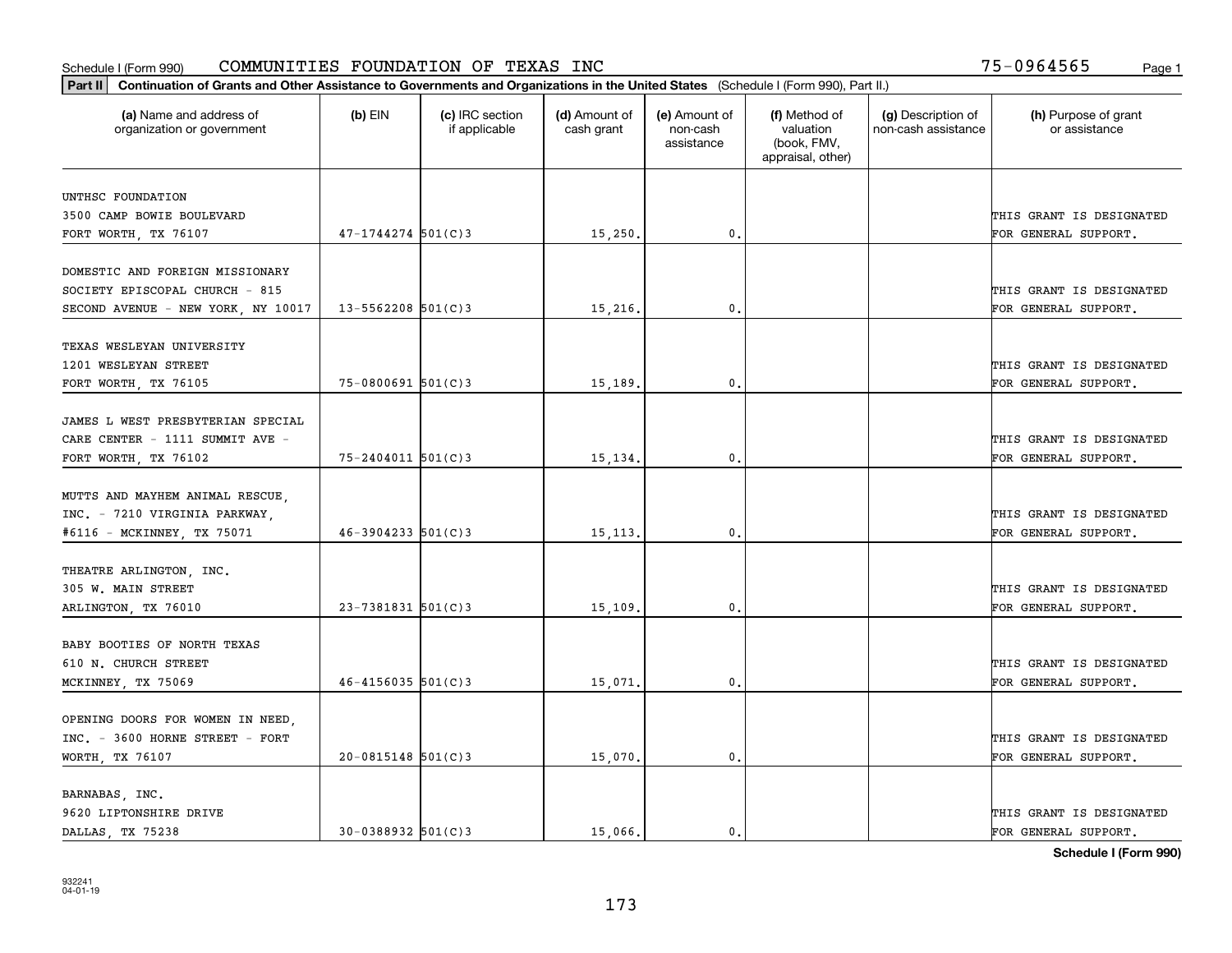| Part II   Continuation of Grants and Other Assistance to Governments and Organizations in the United States (Schedule I (Form 990), Part II.) |                          |                                  |                             |                                         |                                                                |                                           |                                       |
|-----------------------------------------------------------------------------------------------------------------------------------------------|--------------------------|----------------------------------|-----------------------------|-----------------------------------------|----------------------------------------------------------------|-------------------------------------------|---------------------------------------|
| (a) Name and address of<br>organization or government                                                                                         | $(b)$ EIN                | (c) IRC section<br>if applicable | (d) Amount of<br>cash grant | (e) Amount of<br>non-cash<br>assistance | (f) Method of<br>valuation<br>(book, FMV,<br>appraisal, other) | (g) Description of<br>non-cash assistance | (h) Purpose of grant<br>or assistance |
|                                                                                                                                               |                          |                                  |                             |                                         |                                                                |                                           |                                       |
| MCKINNEY AVENUE TRANSIT AUTHORITY,<br>INC. - 3153 OAK GROVE AVENUE -                                                                          |                          |                                  |                             |                                         |                                                                |                                           | THIS GRANT IS DESIGNATED              |
| DALLAS, TX 75204                                                                                                                              | $75 - 1871492$ 501(C)3   |                                  | 15,063.                     | 0.                                      |                                                                |                                           | FOR GENERAL SUPPORT.                  |
|                                                                                                                                               |                          |                                  |                             |                                         |                                                                |                                           |                                       |
| T.R. HOOVER COMMUNITY DEVELOPMENT<br>CORPORATION, INC. - 5106 BEXAR                                                                           |                          |                                  |                             |                                         |                                                                |                                           | THIS GRANT IS DESIGNATED              |
| STREET - DALLAS, TX 75215                                                                                                                     | $75 - 2700136$ 501(C)3   |                                  | 15,040                      | 0.                                      |                                                                |                                           | FOR GENERAL SUPPORT.                  |
|                                                                                                                                               |                          |                                  |                             |                                         |                                                                |                                           |                                       |
| ARISE ADELANTE                                                                                                                                |                          |                                  |                             |                                         |                                                                |                                           |                                       |
| P.O. BOX 778                                                                                                                                  |                          |                                  |                             |                                         |                                                                |                                           | THIS GRANT IS DESIGNATED              |
| ALAMO, TX 78516                                                                                                                               | $74 - 2880281$ 501(C)3   |                                  | 15,000.                     | $\mathbf 0$ .                           |                                                                |                                           | FOR GENERAL SUPPORT.                  |
|                                                                                                                                               |                          |                                  |                             |                                         |                                                                |                                           |                                       |
| ASSET FUNDERS NETWORK                                                                                                                         |                          |                                  |                             |                                         |                                                                |                                           |                                       |
| 2045 WEST GRAND AVENUE, SUITE B #50                                                                                                           |                          |                                  |                             |                                         |                                                                |                                           | THIS GRANT IS DESIGNATED              |
| CHICAGO, IL 60612-1577                                                                                                                        | 83-1215288 501(C)3       |                                  | 15,000.                     | 0.                                      |                                                                |                                           | FOR GENERAL SUPPORT.                  |
|                                                                                                                                               |                          |                                  |                             |                                         |                                                                |                                           |                                       |
| BOYS & GIRLS CLUB OF CENTRAL                                                                                                                  |                          |                                  |                             |                                         |                                                                |                                           |                                       |
| TEXAS, INC. - 304 WEST AVENUE B -                                                                                                             |                          |                                  |                             |                                         |                                                                |                                           | THIS GRANT IS DESIGNATED              |
| KILLEEN, TX 76541                                                                                                                             | $26 - 2132885$ 501(C)3   |                                  | 15,000                      | 0                                       |                                                                |                                           | FOR GENERAL SUPPORT.                  |
| BREAST CANCER RESOURCE CENTER                                                                                                                 |                          |                                  |                             |                                         |                                                                |                                           |                                       |
| 4807 SPICEWOOD SPRINGS ROAD,                                                                                                                  |                          |                                  |                             |                                         |                                                                |                                           |                                       |
| BUILDING 1, SUITE 1100 - AUSTIN,                                                                                                              |                          |                                  |                             |                                         |                                                                |                                           | THIS GRANT IS DESIGNATED              |
| TX 78759                                                                                                                                      | $74 - 2743333$ $501(C)3$ |                                  | 15,000.                     | $\mathbf{0}$                            |                                                                |                                           | FOR GENERAL SUPPORT.                  |
|                                                                                                                                               |                          |                                  |                             |                                         |                                                                |                                           |                                       |
| CITY OF GREENVILLE                                                                                                                            |                          |                                  |                             |                                         |                                                                |                                           |                                       |
| 2821 WASHINGTON STREET                                                                                                                        |                          |                                  |                             |                                         |                                                                |                                           | THIS GRANT IS DESIGNATED              |
| GREENVILLE, TX 75403-1049                                                                                                                     | 75-6000547 115           |                                  | 15,000                      | $\mathbf{0}$ .                          |                                                                |                                           | FOR GENERAL SUPPORT.                  |
|                                                                                                                                               |                          |                                  |                             |                                         |                                                                |                                           |                                       |
| CITY OF LEON VALLEY                                                                                                                           |                          |                                  |                             |                                         |                                                                |                                           |                                       |
| 6400 EL VERDE ROAD                                                                                                                            |                          |                                  |                             |                                         |                                                                |                                           | THIS GRANT IS DESIGNATED              |
| LEON VALLEY, TX 78238                                                                                                                         | 74-1463668 115           |                                  | 15,000.                     | $\mathfrak{o}$ .                        |                                                                |                                           | FOR GENERAL SUPPORT.                  |
|                                                                                                                                               |                          |                                  |                             |                                         |                                                                |                                           |                                       |
| CITY OF MCALLEN                                                                                                                               |                          |                                  |                             |                                         |                                                                |                                           |                                       |
| 1300 W HOUSTON AVE                                                                                                                            |                          |                                  |                             |                                         |                                                                |                                           | THIS GRANT IS DESIGNATED              |
| MCALLEN, TX 78501-5002                                                                                                                        | 74-6001650 115           |                                  | 15,000.                     | $\mathfrak{o}$ .                        |                                                                |                                           | FOR GENERAL SUPPORT.                  |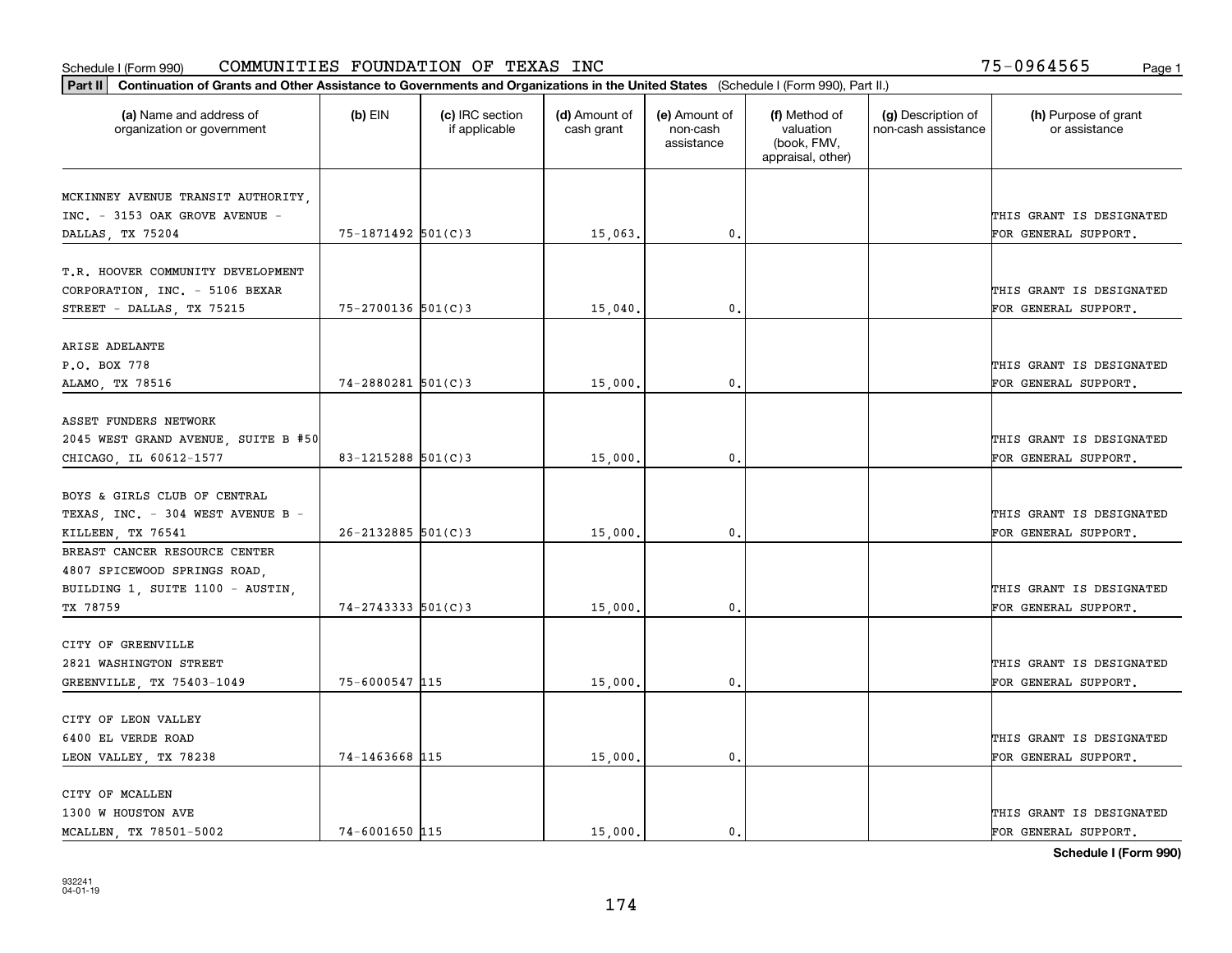| Part II   Continuation of Grants and Other Assistance to Governments and Organizations in the United States (Schedule I (Form 990), Part II.) |                          |                                  |                             |                                         |                                                                |                                           |                                       |
|-----------------------------------------------------------------------------------------------------------------------------------------------|--------------------------|----------------------------------|-----------------------------|-----------------------------------------|----------------------------------------------------------------|-------------------------------------------|---------------------------------------|
| (a) Name and address of<br>organization or government                                                                                         | $(b)$ EIN                | (c) IRC section<br>if applicable | (d) Amount of<br>cash grant | (e) Amount of<br>non-cash<br>assistance | (f) Method of<br>valuation<br>(book, FMV,<br>appraisal, other) | (g) Description of<br>non-cash assistance | (h) Purpose of grant<br>or assistance |
|                                                                                                                                               |                          |                                  |                             |                                         |                                                                |                                           |                                       |
| COOPERRIIS, INC.                                                                                                                              |                          |                                  |                             |                                         |                                                                |                                           | THIS GRANT IS DESIGNATED              |
| 101 HEALING FARM LANE                                                                                                                         | 56-2195372 501(C)3       |                                  |                             | $\mathbf{0}$ .                          |                                                                |                                           | FOR GENERAL SUPPORT.                  |
| MILL SPRING, NC 28756<br>DALLAS ENTREPRENEUR NETWORK                                                                                          |                          |                                  | 15,000.                     |                                         |                                                                |                                           |                                       |
| OFFICE OF ECONOMIC DEVELOPMENT                                                                                                                |                          |                                  |                             |                                         |                                                                |                                           |                                       |
|                                                                                                                                               |                          |                                  |                             |                                         |                                                                |                                           | THIS GRANT IS DESIGNATED              |
| 1500 MARILLA STREET, ROOM 5CS -                                                                                                               | 75-0964565 OTHER         |                                  | 15,000                      | 0.                                      |                                                                |                                           | FOR GENERAL SUPPORT.                  |
| DALLAS, TX 75                                                                                                                                 |                          |                                  |                             |                                         |                                                                |                                           |                                       |
| DEEDS NOT WORDS                                                                                                                               |                          |                                  |                             |                                         |                                                                |                                           |                                       |
| 927 STEWART DRIVE                                                                                                                             |                          |                                  |                             |                                         |                                                                |                                           | THIS GRANT IS DESIGNATED              |
| DALLAS, TX 75208                                                                                                                              | 82-3135054 $501(C)$ 3    |                                  | 15,000.                     | 0.                                      |                                                                |                                           | FOR GENERAL SUPPORT.                  |
|                                                                                                                                               |                          |                                  |                             |                                         |                                                                |                                           |                                       |
| DOWNTOWN DALLAS INC. FOUNDATION                                                                                                               |                          |                                  |                             |                                         |                                                                |                                           |                                       |
| 901 MAIN STREET, SUITE 7100                                                                                                                   |                          |                                  |                             |                                         |                                                                |                                           | THIS GRANT IS DESIGNATED              |
| DALLAS, TX 75202                                                                                                                              | 75-1871246 501(C)3       |                                  | 15,000.                     | 0.                                      |                                                                |                                           | FOR GENERAL SUPPORT.                  |
|                                                                                                                                               |                          |                                  |                             |                                         |                                                                |                                           |                                       |
|                                                                                                                                               |                          |                                  |                             |                                         |                                                                |                                           |                                       |
| ELBOWZ CYCLING, INC.<br>17998 BLUEWATERS LANE                                                                                                 |                          |                                  |                             |                                         |                                                                |                                           | THIS GRANT IS DESIGNATED              |
|                                                                                                                                               |                          |                                  |                             |                                         |                                                                |                                           |                                       |
| FLINT, TX 75762                                                                                                                               | $27 - 4112539$ 501(C)3   |                                  | 15,000.                     | 0.                                      |                                                                |                                           | FOR GENERAL SUPPORT.                  |
| FIRST UNITARIAN CHURCH OF DALLAS                                                                                                              |                          |                                  |                             |                                         |                                                                |                                           |                                       |
|                                                                                                                                               |                          |                                  |                             |                                         |                                                                |                                           |                                       |
| 4015 NORMANDY AVENUE                                                                                                                          |                          |                                  |                             |                                         |                                                                |                                           | THIS GRANT IS DESIGNATED              |
| DALLAS, TX 75205                                                                                                                              | $75 - 0966895$ 501(C)3   |                                  | 15,000.                     | $\mathbf{0}$ .                          |                                                                |                                           | FOR GENERAL SUPPORT.                  |
|                                                                                                                                               |                          |                                  |                             |                                         |                                                                |                                           |                                       |
| HOMEWARD BOUND OF WESTERN NORTH                                                                                                               |                          |                                  |                             |                                         |                                                                |                                           |                                       |
| CAROLINA, INC. - P.O. BOX 1166 -                                                                                                              |                          |                                  |                             |                                         |                                                                |                                           | THIS GRANT IS DESIGNATED              |
| ASHEVILLE, NC 28802                                                                                                                           | $56 - 1568917$ $501(C)3$ |                                  | 15,000.                     | 0.                                      |                                                                |                                           | FOR GENERAL SUPPORT.                  |
|                                                                                                                                               |                          |                                  |                             |                                         |                                                                |                                           |                                       |
| KINKAID SCHOOL, INC.                                                                                                                          |                          |                                  |                             |                                         |                                                                |                                           |                                       |
| 201 KINKAID SCHOOL DRIVE                                                                                                                      |                          |                                  |                             |                                         |                                                                |                                           | THIS GRANT IS DESIGNATED              |
| HOUSTON, TX 77024                                                                                                                             | $76 - 0295523$ 501(C)3   |                                  | 15,000.                     | $\mathfrak{o}$ .                        |                                                                |                                           | FOR GENERAL SUPPORT.                  |
|                                                                                                                                               |                          |                                  |                             |                                         |                                                                |                                           |                                       |
| LEADING THE WAY WITH DR. MICHAEL                                                                                                              |                          |                                  |                             |                                         |                                                                |                                           |                                       |
| YOUSSEF, INC. - P.O. BOX 20100 -                                                                                                              |                          |                                  |                             |                                         |                                                                |                                           | THIS GRANT IS DESIGNATED              |
| ATLANTA, GA 30325                                                                                                                             | $58 - 1816773$ $501(C)3$ |                                  | 15,000.                     | $\mathbf{0}$ .                          |                                                                |                                           | FOR GENERAL SUPPORT.                  |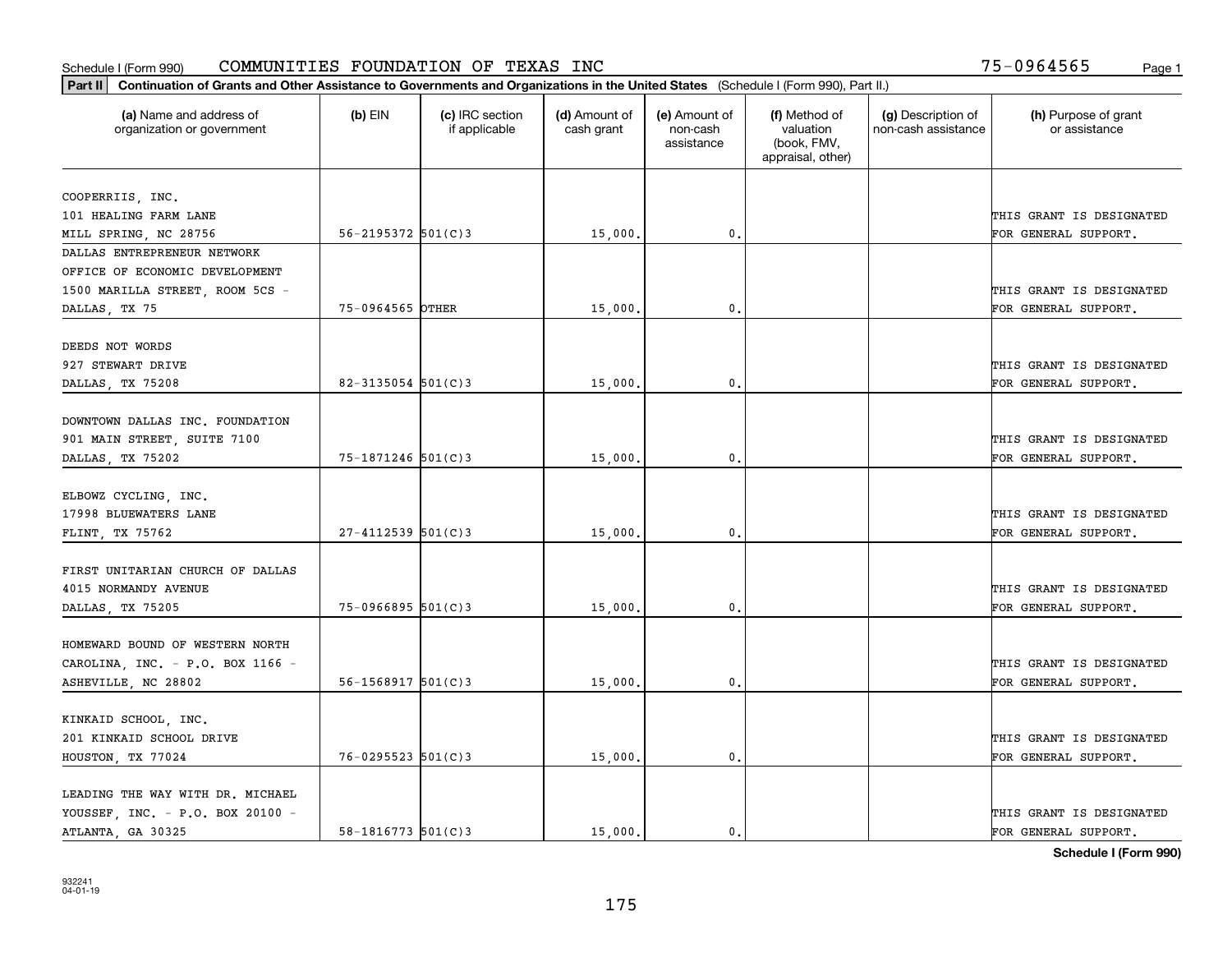| Part II   Continuation of Grants and Other Assistance to Governments and Organizations in the United States (Schedule I (Form 990), Part II.) |                          |                                  |                             |                                         |                                                                |                                           |                                       |
|-----------------------------------------------------------------------------------------------------------------------------------------------|--------------------------|----------------------------------|-----------------------------|-----------------------------------------|----------------------------------------------------------------|-------------------------------------------|---------------------------------------|
| (a) Name and address of<br>organization or government                                                                                         | $(b)$ EIN                | (c) IRC section<br>if applicable | (d) Amount of<br>cash grant | (e) Amount of<br>non-cash<br>assistance | (f) Method of<br>valuation<br>(book, FMV,<br>appraisal, other) | (g) Description of<br>non-cash assistance | (h) Purpose of grant<br>or assistance |
| MI FAMILIA VOTA EDUCATION FUND                                                                                                                |                          |                                  |                             |                                         |                                                                |                                           |                                       |
| 1140 EAST WASHINGTON STREET, SUITE                                                                                                            |                          |                                  |                             |                                         |                                                                |                                           | THIS GRANT IS DESIGNATED              |
| PHOENIX, AZ 85034                                                                                                                             | $20 - 0182824$ 501(C)3   |                                  | 15,000.                     | $\mathbf{0}$ .                          |                                                                |                                           | FOR GENERAL SUPPORT.                  |
|                                                                                                                                               |                          |                                  |                             |                                         |                                                                |                                           |                                       |
| NEST FOUNDATION                                                                                                                               |                          |                                  |                             |                                         |                                                                |                                           |                                       |
| 137 N. LARCHMONT BOULEVARD #427                                                                                                               |                          |                                  |                             |                                         |                                                                |                                           | THIS GRANT IS DESIGNATED              |
| LOS ANGELES, CA 90004                                                                                                                         | $20 - 1168581$ 501(C)3   |                                  | 15,000                      | 0.                                      |                                                                |                                           | FOR GENERAL SUPPORT.                  |
|                                                                                                                                               |                          |                                  |                             |                                         |                                                                |                                           |                                       |
| ODEON PRESERVATION ASSOCIATION,                                                                                                               |                          |                                  |                             |                                         |                                                                |                                           |                                       |
| $INC. - P.O. BOX 700 - MASON. TX$                                                                                                             |                          |                                  |                             |                                         |                                                                |                                           | THIS GRANT IS DESIGNATED              |
| 76856                                                                                                                                         | $75 - 2559624$ 501(C)3   |                                  | 15,000.                     | $\mathbf{0}$ .                          |                                                                |                                           | FOR GENERAL SUPPORT.                  |
|                                                                                                                                               |                          |                                  |                             |                                         |                                                                |                                           |                                       |
| SAINT GEORGE'S EPISCOPAL CHURCH,                                                                                                              |                          |                                  |                             |                                         |                                                                |                                           |                                       |
| $INC. - P.O. BOX 10584 - RIVERA$                                                                                                              |                          |                                  |                             |                                         |                                                                |                                           | THIS GRANT IS DESIGNATED              |
| BEACH, FL 33404                                                                                                                               | 65-0579772 $501(C)3$     |                                  | 15,000.                     | 0.                                      |                                                                |                                           | FOR GENERAL SUPPORT.                  |
| STEPHEN F. AUSTIN STATE UNIVERSITY                                                                                                            |                          |                                  |                             |                                         |                                                                |                                           |                                       |
| FOUNDATION, INC. - OFFICE OF                                                                                                                  |                          |                                  |                             |                                         |                                                                |                                           |                                       |
| DEVELOPMENT P.O. BOX 6092 - SFA                                                                                                               |                          |                                  |                             |                                         |                                                                |                                           | THIS GRANT IS DESIGNATED              |
| STATION - NACODGOCHES, TX                                                                                                                     | 75-1494062 501(C)3       |                                  | 15,000.                     | 0.                                      |                                                                |                                           | FOR GENERAL SUPPORT.                  |
|                                                                                                                                               |                          |                                  |                             |                                         |                                                                |                                           |                                       |
| TEXAS FREEDOM NETWORK EDUCATION                                                                                                               |                          |                                  |                             |                                         |                                                                |                                           |                                       |
| FUND - P.O. BOX $1624$ - AUSTIN, TX                                                                                                           |                          |                                  |                             |                                         |                                                                |                                           | THIS GRANT IS DESIGNATED              |
| 78767                                                                                                                                         | $74 - 2788317$ 501(C)3   |                                  | 15,000                      | 0.                                      |                                                                |                                           | FOR GENERAL SUPPORT.                  |
| TEXAS INTERNATIONAL INSTITUTE OF                                                                                                              |                          |                                  |                             |                                         |                                                                |                                           |                                       |
| HEALTH PROFESSIONS - 8121 BROADWAY                                                                                                            |                          |                                  |                             |                                         |                                                                |                                           |                                       |
| STREET, SUITE 103 - HOUSTON, TX                                                                                                               |                          |                                  |                             |                                         |                                                                |                                           | THIS GRANT IS DESIGNATED              |
| 77062                                                                                                                                         | $46 - 1267820$ 501(C)3   |                                  | 15,000.                     | $\mathbf{0}$ .                          |                                                                |                                           | FOR GENERAL SUPPORT.                  |
|                                                                                                                                               |                          |                                  |                             |                                         |                                                                |                                           |                                       |
| THERE WITH CARE                                                                                                                               |                          |                                  |                             |                                         |                                                                |                                           |                                       |
| 2825 WILDERNESS PLACE, SUITE 100                                                                                                              |                          |                                  |                             |                                         |                                                                |                                           | THIS GRANT IS DESIGNATED              |
| BOULDER, CO 80301                                                                                                                             | $68 - 0606330$ $501(C)3$ |                                  | 15,000.                     | 0.                                      |                                                                |                                           | FOR GENERAL SUPPORT.                  |
| UNIVERSITY PARK UNITED METHODIST                                                                                                              |                          |                                  |                             |                                         |                                                                |                                           |                                       |
| CHURCH - 4024 CARUTH BOULEVARD -                                                                                                              |                          |                                  |                             |                                         |                                                                |                                           | THIS GRANT IS DESIGNATED              |
| DALLAS TX 75225                                                                                                                               | 75-0859900 501(C)3       |                                  | 15,000.                     | $\mathbf{0}$ .                          |                                                                |                                           | FOR GENERAL SUPPORT.                  |
|                                                                                                                                               |                          |                                  |                             |                                         |                                                                |                                           |                                       |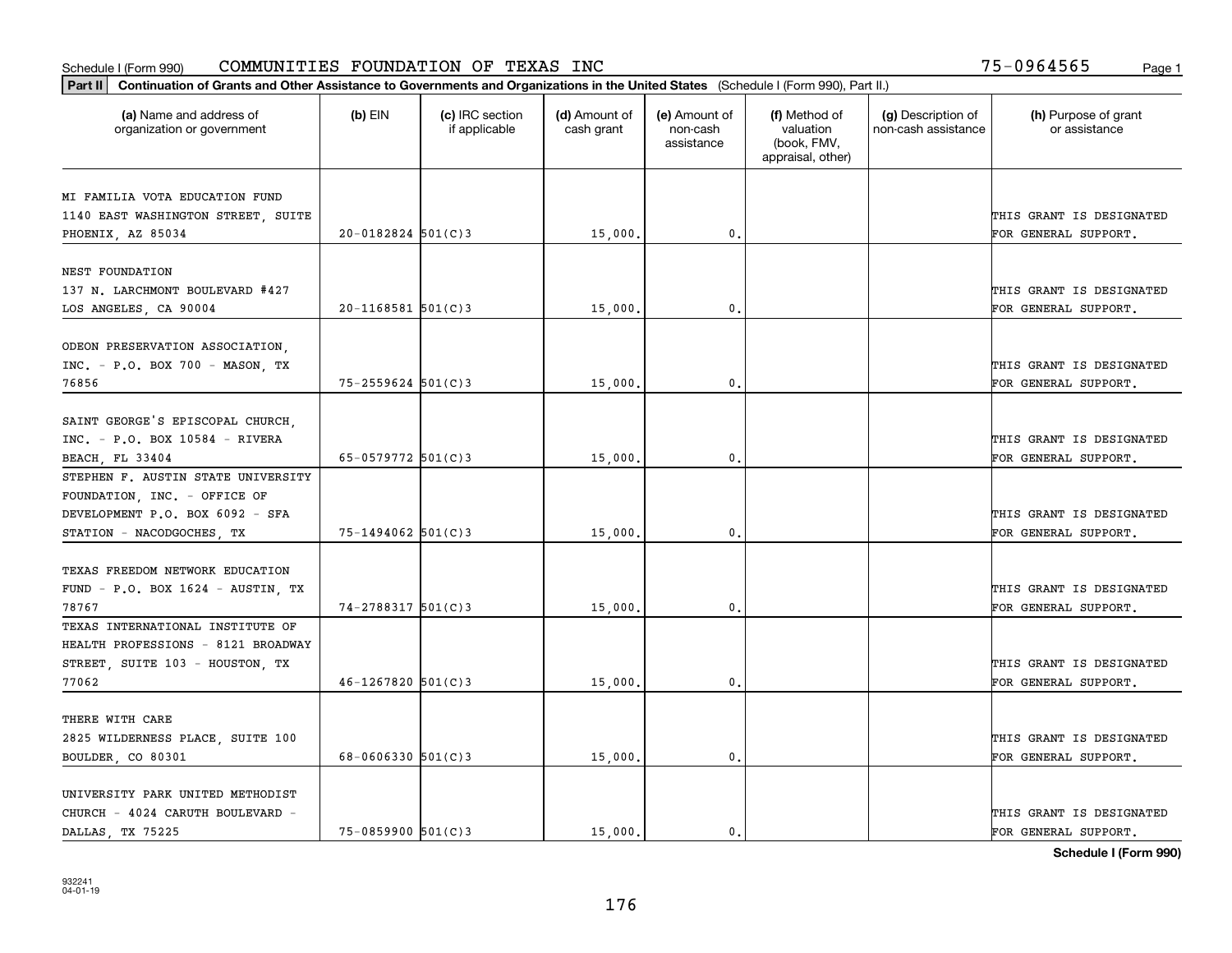| Part II   Continuation of Grants and Other Assistance to Governments and Organizations in the United States (Schedule I (Form 990), Part II.) |                          |                                  |                             |                                         |                                                                |                                           |                                       |
|-----------------------------------------------------------------------------------------------------------------------------------------------|--------------------------|----------------------------------|-----------------------------|-----------------------------------------|----------------------------------------------------------------|-------------------------------------------|---------------------------------------|
| (a) Name and address of<br>organization or government                                                                                         | $(b)$ EIN                | (c) IRC section<br>if applicable | (d) Amount of<br>cash grant | (e) Amount of<br>non-cash<br>assistance | (f) Method of<br>valuation<br>(book, FMV,<br>appraisal, other) | (g) Description of<br>non-cash assistance | (h) Purpose of grant<br>or assistance |
| YOUNG MENS CHRISTIAN ASSOC OF                                                                                                                 |                          |                                  |                             |                                         |                                                                |                                           |                                       |
| GREATER SN ANTONIO THE ASSOCIA -                                                                                                              |                          |                                  |                             |                                         |                                                                |                                           |                                       |
| 231 EAST RHAPSODY - SAN ANTONIO,                                                                                                              |                          |                                  |                             |                                         |                                                                |                                           | THIS GRANT IS DESIGNATED              |
| TX 78216                                                                                                                                      | $74 - 1109634$ 501(C)3   |                                  | 15,000.                     | 0.                                      |                                                                |                                           | FOR GENERAL SUPPORT.                  |
| YOUNG MENS CHRISTIAN ASSOCIATION                                                                                                              |                          |                                  |                             |                                         |                                                                |                                           |                                       |
| OF CENTRAL TEXAS - 6800 HARVEY                                                                                                                |                          |                                  |                             |                                         |                                                                |                                           | THIS GRANT IS DESIGNATED              |
| DRIVE - WACO, TX 76710<br>YOUNG MENS CHRISTIAN ASSOCIATION                                                                                    | $74 - 2668685$ 501(C)3   |                                  | 15,000,                     | $\mathbf{0}$ .                          |                                                                |                                           | FOR GENERAL SUPPORT.                  |
| OF SAN ANGELO TEXAS - 353 SOUTH                                                                                                               |                          |                                  |                             |                                         |                                                                |                                           |                                       |
| RANDOLPH STREET - SAN ANGELO, TX                                                                                                              |                          |                                  |                             |                                         |                                                                |                                           | THIS GRANT IS DESIGNATED              |
| 76903                                                                                                                                         | $75 - 0800698$ 501(C)3   |                                  | 15,000.                     | $\mathbf{0}$ .                          |                                                                |                                           | FOR GENERAL SUPPORT.                  |
|                                                                                                                                               |                          |                                  |                             |                                         |                                                                |                                           |                                       |
| YOUNG WOMENS CHRISTIAN ASSOCIATION                                                                                                            |                          |                                  |                             |                                         |                                                                |                                           |                                       |
| 503 CASTROVILLE ROAD                                                                                                                          |                          |                                  |                             |                                         |                                                                |                                           | THIS GRANT IS DESIGNATED              |
| SAN ANTONIO, TX 78237                                                                                                                         | $74 - 1143135$ 501(C)3   |                                  | 15,000.                     | 0.                                      |                                                                |                                           | FOR GENERAL SUPPORT.                  |
| YOUNG WOMENS CHRISTIAN ASSOCIATION                                                                                                            |                          |                                  |                             |                                         |                                                                |                                           | THIS GRANT IS DESIGNATED              |
| OF LUBBOCK TEXAS, INC. - 3101 35TH                                                                                                            | $75-0939427$ 501(C)3     |                                  |                             | $\mathbf{0}$                            |                                                                |                                           | FOR GENERAL SUPPORT.                  |
| STREET - LUBBOCK, TX 79413                                                                                                                    |                          |                                  | 15,000.                     |                                         |                                                                |                                           |                                       |
| <b>FOCUS ON TEENS</b>                                                                                                                         |                          |                                  |                             |                                         |                                                                |                                           |                                       |
| 3131 MCKINNEY AVENUE, SUITE 600                                                                                                               |                          |                                  |                             |                                         |                                                                |                                           | THIS GRANT IS DESIGNATED              |
| DALLAS, TX 75204                                                                                                                              | $46 - 4187319$ 501(C)3   |                                  | 14,965.                     | 0.                                      |                                                                |                                           | FOR GENERAL SUPPORT.                  |
|                                                                                                                                               |                          |                                  |                             |                                         |                                                                |                                           |                                       |
| OPERATION CARE INTERNATIONAL, INC.<br>8330 LBJ FREEWAY, SUITE 770                                                                             |                          |                                  |                             |                                         |                                                                |                                           | THIS GRANT IS DESIGNATED              |
| DALLAS, TX 75243                                                                                                                              | 75-2959602 501(C)3       |                                  | 14,899                      | 0.                                      |                                                                |                                           | FOR GENERAL SUPPORT.                  |
|                                                                                                                                               |                          |                                  |                             |                                         |                                                                |                                           |                                       |
| CENTRAL TEXAS CONFERENCE TREASURY                                                                                                             |                          |                                  |                             |                                         |                                                                |                                           |                                       |
| P.O. BOX 2773                                                                                                                                 |                          |                                  |                             |                                         |                                                                |                                           | THIS GRANT IS DESIGNATED              |
| WEATHERFORD, TX 76086                                                                                                                         | $75 - 0851211$ $501(C)3$ |                                  | 14,893.                     | 0.                                      |                                                                |                                           | FOR GENERAL SUPPORT.                  |
|                                                                                                                                               |                          |                                  |                             |                                         |                                                                |                                           |                                       |
| NEWMAN INTERNATIONAL ACADEMY                                                                                                                  |                          |                                  |                             |                                         |                                                                |                                           |                                       |
| 2011 S FIELDER RD                                                                                                                             |                          |                                  |                             |                                         |                                                                |                                           | THIS GRANT IS DESIGNATED              |
| ARLINGTON, TX 76013                                                                                                                           | $75 - 2679597$ 501(C)3   |                                  | 14,825.                     | 0.                                      |                                                                |                                           | FOR GENERAL SUPPORT.                  |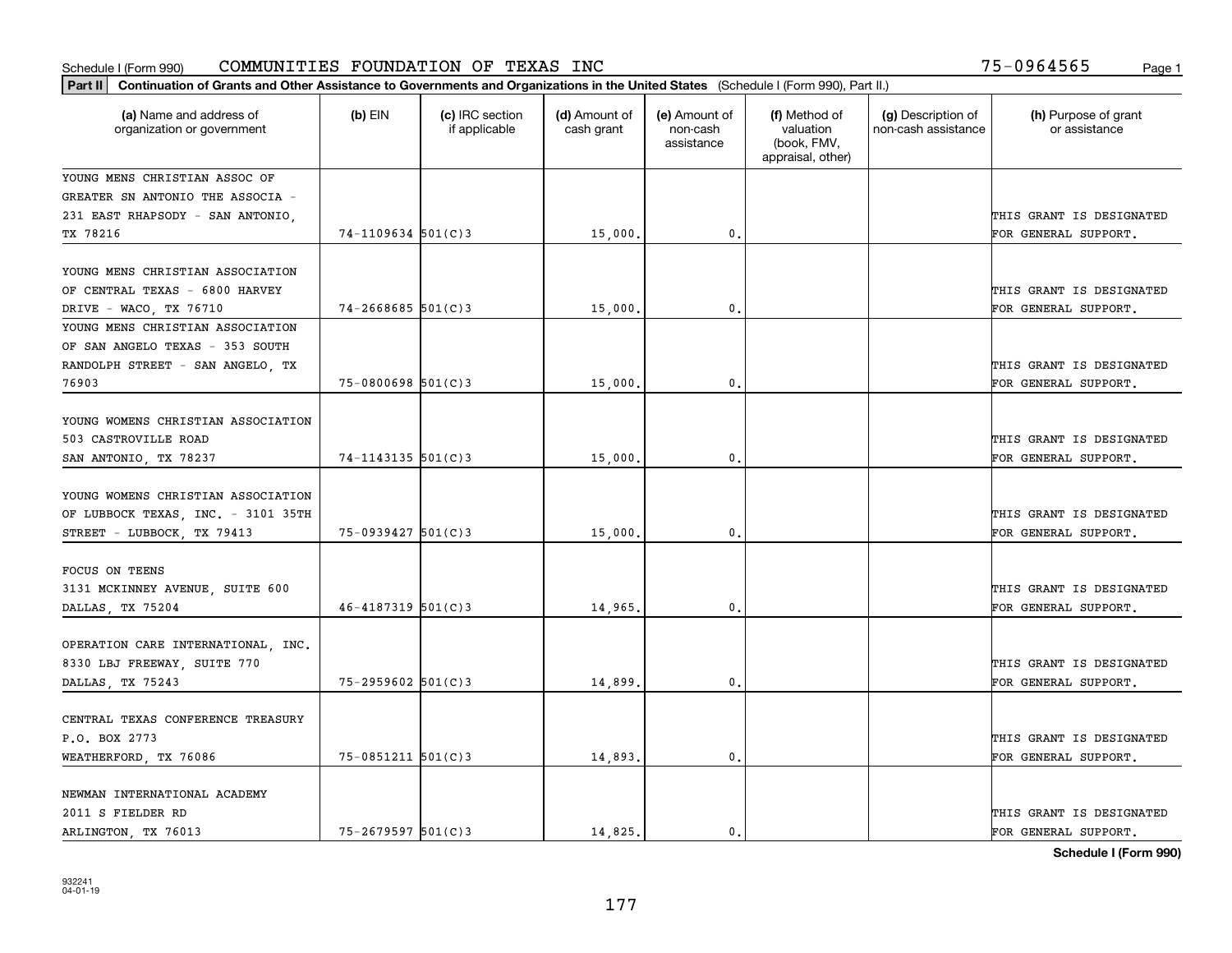| Part II   Continuation of Grants and Other Assistance to Governments and Organizations in the United States (Schedule I (Form 990), Part II.) |                          |                                  |                             |                                         |                                                                |                                           |                                       |
|-----------------------------------------------------------------------------------------------------------------------------------------------|--------------------------|----------------------------------|-----------------------------|-----------------------------------------|----------------------------------------------------------------|-------------------------------------------|---------------------------------------|
| (a) Name and address of<br>organization or government                                                                                         | $(b)$ EIN                | (c) IRC section<br>if applicable | (d) Amount of<br>cash grant | (e) Amount of<br>non-cash<br>assistance | (f) Method of<br>valuation<br>(book, FMV,<br>appraisal, other) | (g) Description of<br>non-cash assistance | (h) Purpose of grant<br>or assistance |
| THE CRAFT GUILD OF DALLAS                                                                                                                     |                          |                                  |                             |                                         |                                                                |                                           |                                       |
| 3410 MIDCOURT ROAD, SUITE 115                                                                                                                 |                          |                                  |                             |                                         |                                                                |                                           | THIS GRANT IS DESIGNATED              |
| CARROLLTON, TX 75006                                                                                                                          | 75-1989032 501(C)3       |                                  | 14,798.                     | $\mathbf 0$ .                           |                                                                |                                           | FOR GENERAL SUPPORT.                  |
|                                                                                                                                               |                          |                                  |                             |                                         |                                                                |                                           |                                       |
| ESPERANZA MINISTRIES                                                                                                                          |                          |                                  |                             |                                         |                                                                |                                           |                                       |
| P.O. BOX 540324                                                                                                                               |                          |                                  |                             |                                         |                                                                |                                           | THIS GRANT IS DESIGNATED              |
| DALLAS, TX 75354                                                                                                                              | $38 - 3934583$ $501(C)3$ |                                  | 14,721                      | 0.                                      |                                                                |                                           | FOR GENERAL SUPPORT.                  |
|                                                                                                                                               |                          |                                  |                             |                                         |                                                                |                                           |                                       |
| BORDER COLLIE RESCUE & REHAB OF<br>TEXAS - 3689 HERITAGE TRAIL -                                                                              |                          |                                  |                             |                                         |                                                                |                                           | THIS GRANT IS DESIGNATED              |
| CELINA, TX 75009                                                                                                                              | $47 - 2110399$ 501(C)3   |                                  | 14,711.                     | $\mathfrak{o}$ .                        |                                                                |                                           | FOR GENERAL SUPPORT.                  |
|                                                                                                                                               |                          |                                  |                             |                                         |                                                                |                                           |                                       |
| EXPANCO, INC.                                                                                                                                 |                          |                                  |                             |                                         |                                                                |                                           |                                       |
| 3005 WICHITA COURT                                                                                                                            |                          |                                  |                             |                                         |                                                                |                                           | THIS GRANT IS DESIGNATED              |
| FORT WORTH, TX 76140                                                                                                                          | $75 - 1720274$ 501(C)3   |                                  | 14,696.                     | $\mathbf{0}$                            |                                                                |                                           | FOR GENERAL SUPPORT.                  |
|                                                                                                                                               |                          |                                  |                             |                                         |                                                                |                                           |                                       |
| HOPE 4 REFUGEES                                                                                                                               |                          |                                  |                             |                                         |                                                                |                                           |                                       |
| 1515 N. TOWN EAST BOULEVARD, SUITE                                                                                                            |                          |                                  |                             |                                         |                                                                |                                           | THIS GRANT IS DESIGNATED              |
| MESQUITE, TX 75150                                                                                                                            | $26 - 3173703$ 501(C)3   |                                  | 14,690                      | $\mathbf 0$ .                           |                                                                |                                           | FOR GENERAL SUPPORT.                  |
|                                                                                                                                               |                          |                                  |                             |                                         |                                                                |                                           |                                       |
| VOLUNTEERS OF AMERICA INC<br>300 E. MIDWAY DRIVE                                                                                              |                          |                                  |                             |                                         |                                                                |                                           | THIS GRANT IS DESIGNATED              |
| EULESS, TX 76039                                                                                                                              | 75-0827469 501(C)3       |                                  | 14,678.                     | $\mathbf 0$ .                           |                                                                |                                           | FOR GENERAL SUPPORT.                  |
|                                                                                                                                               |                          |                                  |                             |                                         |                                                                |                                           |                                       |
| LIFESAVERS FOUNDATION                                                                                                                         |                          |                                  |                             |                                         |                                                                |                                           |                                       |
| 561 W CAMPBELL ROAD, SUITE 101                                                                                                                |                          |                                  |                             |                                         |                                                                |                                           | THIS GRANT IS DESIGNATED              |
| RICHARDSON, TX 75080-3355                                                                                                                     | $20 - 2066448$ 501(C)3   |                                  | 14,675.                     | $^{\circ}$ .                            |                                                                |                                           | FOR GENERAL SUPPORT.                  |
|                                                                                                                                               |                          |                                  |                             |                                         |                                                                |                                           |                                       |
| PLANO CIVIC CHORUS                                                                                                                            |                          |                                  |                             |                                         |                                                                |                                           |                                       |
| P.O. BOX 864411                                                                                                                               |                          |                                  |                             |                                         |                                                                |                                           | THIS GRANT IS DESIGNATED              |
| PLANO, TX 75086-4411                                                                                                                          | 75-1736529 501(C)3       |                                  | 14,662.                     | $\mathbf{0}$                            |                                                                |                                           | FOR GENERAL SUPPORT.                  |
| HOLY FAMILY CATHOLIC SCHOOL                                                                                                                   |                          |                                  |                             |                                         |                                                                |                                           |                                       |
| 6146 PERSHING AVENUE                                                                                                                          |                          |                                  |                             |                                         |                                                                |                                           | THIS GRANT IS DESIGNATED              |
| FORT WORTH TX 76107                                                                                                                           | $75 - 1910643$ 501(C)3   |                                  | 14,659.                     | $\mathbf{0}$ .                          |                                                                |                                           | FOR GENERAL SUPPORT.                  |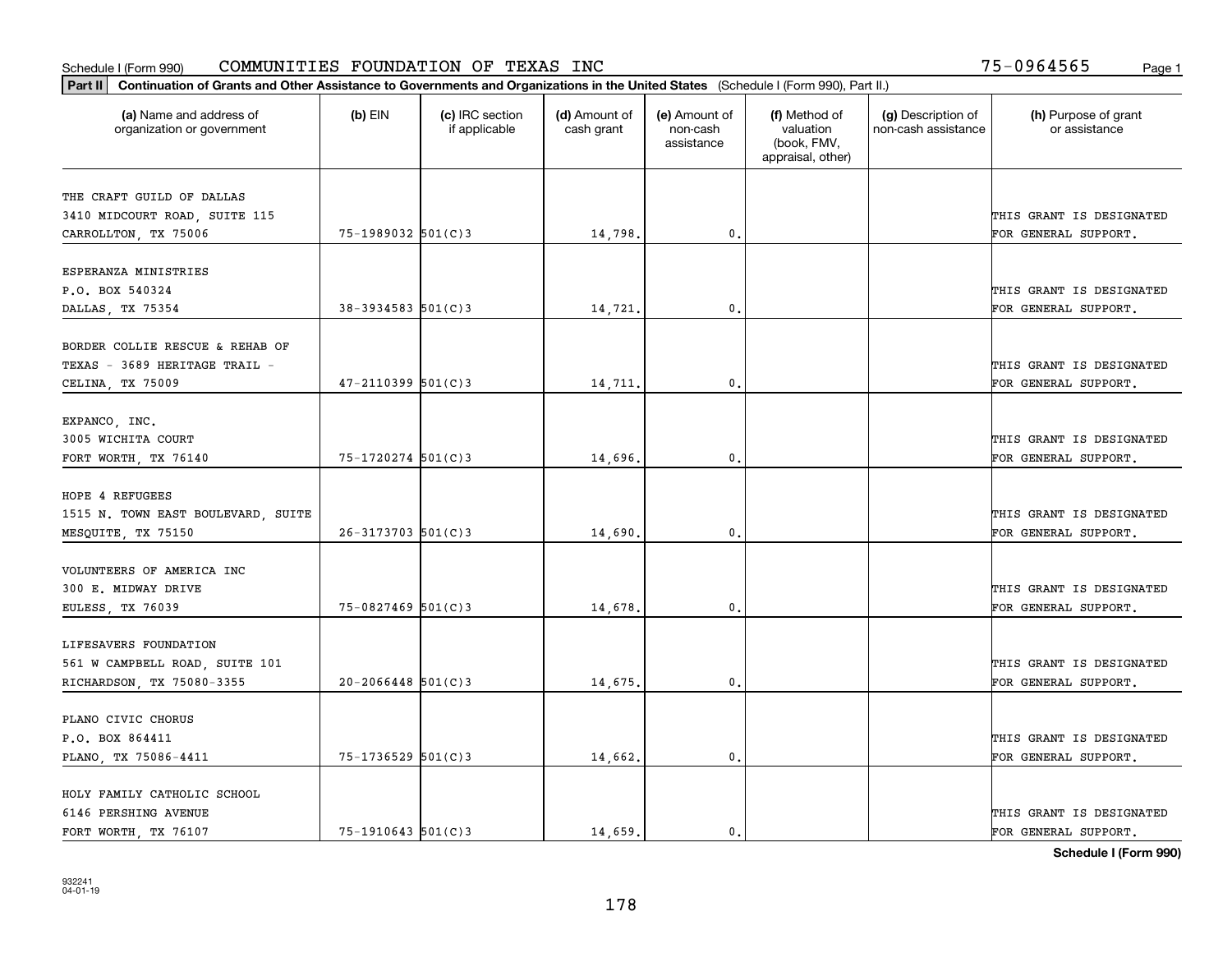| Part II   Continuation of Grants and Other Assistance to Governments and Organizations in the United States (Schedule I (Form 990), Part II.) |                        |                                  |                             |                                         |                                                                |                                           |                                       |
|-----------------------------------------------------------------------------------------------------------------------------------------------|------------------------|----------------------------------|-----------------------------|-----------------------------------------|----------------------------------------------------------------|-------------------------------------------|---------------------------------------|
| (a) Name and address of<br>organization or government                                                                                         | $(b)$ EIN              | (c) IRC section<br>if applicable | (d) Amount of<br>cash grant | (e) Amount of<br>non-cash<br>assistance | (f) Method of<br>valuation<br>(book, FMV,<br>appraisal, other) | (g) Description of<br>non-cash assistance | (h) Purpose of grant<br>or assistance |
| CARING PATHWAYS OF CARROLLTON                                                                                                                 |                        |                                  |                             |                                         |                                                                |                                           |                                       |
| 2150 NORTH JOSEY LANE, #318                                                                                                                   |                        |                                  |                             |                                         |                                                                |                                           | THIS GRANT IS DESIGNATED              |
| CARROLLTON, TX 75006                                                                                                                          | $82 - 5443344$ 501(C)3 |                                  | 14,650.                     | 0.                                      |                                                                |                                           | FOR GENERAL SUPPORT.                  |
|                                                                                                                                               |                        |                                  |                             |                                         |                                                                |                                           |                                       |
| BOYS & GIRLS CLUB OF NORTHEAST                                                                                                                |                        |                                  |                             |                                         |                                                                |                                           |                                       |
| TEXAS, INC. - P.O. BOX 1876 -                                                                                                                 |                        |                                  |                             |                                         |                                                                |                                           | THIS GRANT IS DESIGNATED              |
| GREENVILLE, TX 75403                                                                                                                          | $75 - 2174005$ 501(C)3 |                                  | 14,643.                     | 0.                                      |                                                                |                                           | FOR GENERAL SUPPORT.                  |
| SOUTHWEST TRANSPLANT ALLIANCE,                                                                                                                |                        |                                  |                             |                                         |                                                                |                                           |                                       |
| INC. - 5489 BLAIR ROAD - DALLAS,                                                                                                              |                        |                                  |                             |                                         |                                                                |                                           | THIS GRANT IS DESIGNATED              |
| TX 75231                                                                                                                                      | $75 - 2538842$ 501(C)3 |                                  | 14,628.                     | $\mathbf{0}$ .                          |                                                                |                                           | FOR GENERAL SUPPORT.                  |
|                                                                                                                                               |                        |                                  |                             |                                         |                                                                |                                           |                                       |
| MID-CITIES CARE CORPS                                                                                                                         |                        |                                  |                             |                                         |                                                                |                                           |                                       |
| 745 W. PIPELINE ROAD                                                                                                                          |                        |                                  |                             |                                         |                                                                |                                           | THIS GRANT IS DESIGNATED              |
| HURST, TX 76053                                                                                                                               | 75-1840315 501(C)3     |                                  | 14,608.                     | 0.                                      |                                                                |                                           | FOR GENERAL SUPPORT.                  |
|                                                                                                                                               |                        |                                  |                             |                                         |                                                                |                                           |                                       |
| ROOT CAUSE, INC.<br>7557 RAMBLER ROAD, SUITE 420                                                                                              |                        |                                  |                             |                                         |                                                                |                                           | THIS GRANT IS DESIGNATED              |
| DALLAS, TX 75231                                                                                                                              | $46 - 5586016$ 501(C)3 |                                  | 14,578.                     | 0.                                      |                                                                |                                           | FOR GENERAL SUPPORT.                  |
|                                                                                                                                               |                        |                                  |                             |                                         |                                                                |                                           |                                       |
| COALITON FOR THE HOMELESS, INC.                                                                                                               |                        |                                  |                             |                                         |                                                                |                                           |                                       |
| 129 FULTON STREET                                                                                                                             |                        |                                  |                             |                                         |                                                                |                                           | THIS GRANT IS DESIGNATED              |
| NEW YORK, NY 10038                                                                                                                            | $13 - 3072967$ 501(C)3 |                                  | 14,500.                     | 0.                                      |                                                                |                                           | FOR GENERAL SUPPORT.                  |
|                                                                                                                                               |                        |                                  |                             |                                         |                                                                |                                           |                                       |
| GREYHOUND RESCUE SOCIETY OF TEXAS                                                                                                             |                        |                                  |                             |                                         |                                                                |                                           |                                       |
| INCORPORATED - $P.O.$ BOX 703967 -                                                                                                            |                        |                                  |                             |                                         |                                                                |                                           | THIS GRANT IS DESIGNATED              |
| DALLAS, TX 75370                                                                                                                              | 75-2467870 501(C)3     |                                  | 14,437.                     | $\mathbf{0}$ .                          |                                                                |                                           | FOR GENERAL SUPPORT.                  |
| COALITION FOR QUALITY END OF LIFE                                                                                                             |                        |                                  |                             |                                         |                                                                |                                           |                                       |
| CARE - P.O. BOX 12424 - FORT                                                                                                                  |                        |                                  |                             |                                         |                                                                |                                           | THIS GRANT IS DESIGNATED              |
| WORTH, TX 76110                                                                                                                               | $74 - 3230134$ 501(C)3 |                                  | 14,425.                     | $\mathfrak o$ .                         |                                                                |                                           | FOR GENERAL SUPPORT.                  |
|                                                                                                                                               |                        |                                  |                             |                                         |                                                                |                                           |                                       |
| PANTEGO CHRISTIAN ACADEMY                                                                                                                     |                        |                                  |                             |                                         |                                                                |                                           |                                       |
| 2201 W. PARK ROW DRIVE                                                                                                                        |                        |                                  |                             |                                         |                                                                |                                           | THIS GRANT IS DESIGNATED              |
| ARLINGTON, TX 76013                                                                                                                           | $75 - 2379341$ 501(C)3 |                                  | 14,423.                     | $\mathbf{0}$ .                          |                                                                |                                           | FOR GENERAL SUPPORT.                  |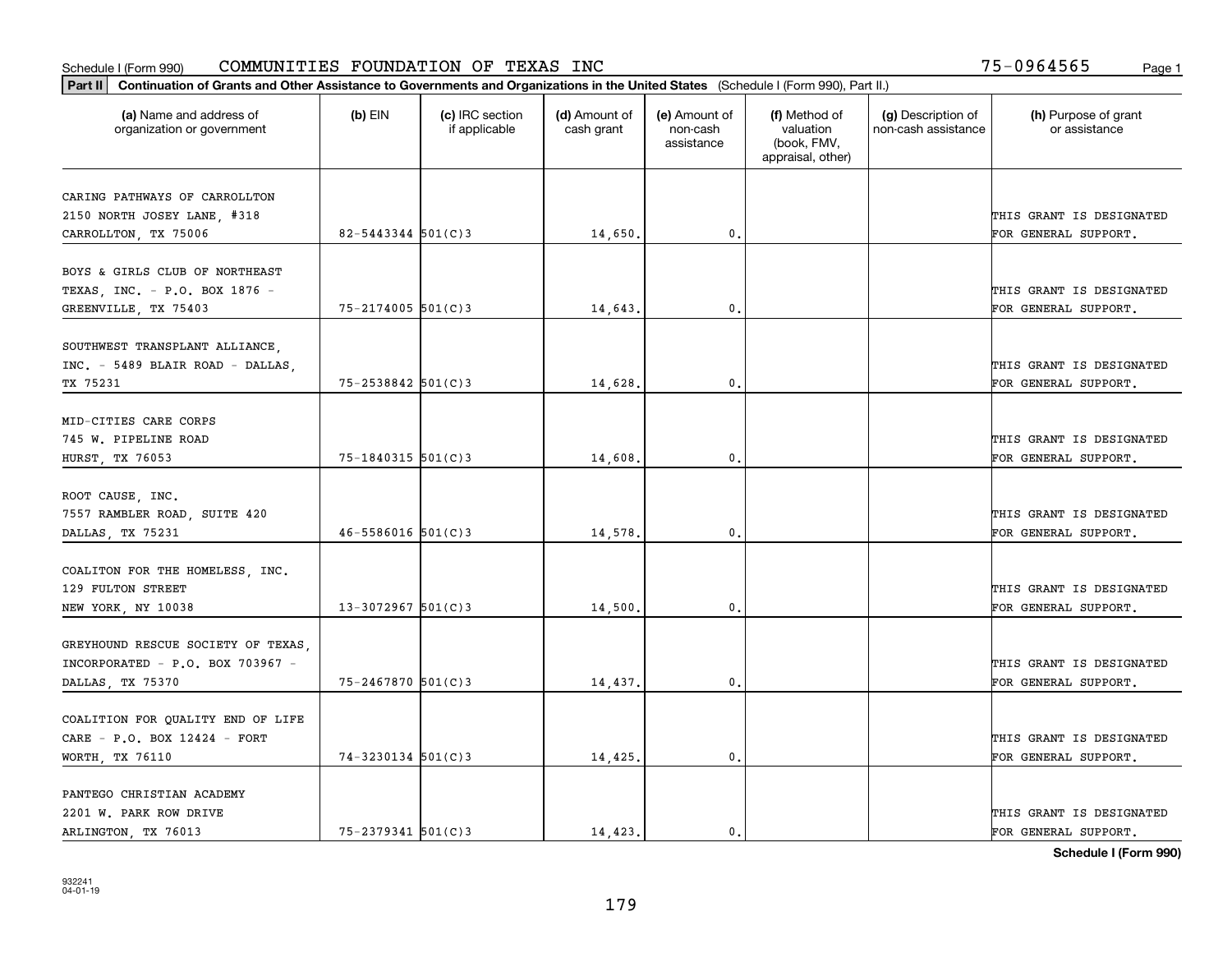| Part II   Continuation of Grants and Other Assistance to Governments and Organizations in the United States (Schedule I (Form 990), Part II.) |                        |                                  |                             |                                         |                                                                |                                           |                                                  |
|-----------------------------------------------------------------------------------------------------------------------------------------------|------------------------|----------------------------------|-----------------------------|-----------------------------------------|----------------------------------------------------------------|-------------------------------------------|--------------------------------------------------|
| (a) Name and address of<br>organization or government                                                                                         | (b) EIN                | (c) IRC section<br>if applicable | (d) Amount of<br>cash grant | (e) Amount of<br>non-cash<br>assistance | (f) Method of<br>valuation<br>(book, FMV,<br>appraisal, other) | (g) Description of<br>non-cash assistance | (h) Purpose of grant<br>or assistance            |
|                                                                                                                                               |                        |                                  |                             |                                         |                                                                |                                           |                                                  |
| ANIMAL INVESTIGATION & RESPONSE<br>P.O. BOX 100383                                                                                            |                        |                                  |                             |                                         |                                                                |                                           | THIS GRANT IS DESIGNATED                         |
| FORT WORTH, TX 76185                                                                                                                          | $47 - 4394007$ 501(C)3 |                                  | 14,413.                     | 0.                                      |                                                                |                                           | FOR GENERAL SUPPORT.                             |
|                                                                                                                                               |                        |                                  |                             |                                         |                                                                |                                           |                                                  |
| UNITED SERVICE ORGANIZATIONS, INC.<br>DEPARTMENT WS P.O. BOX 96860                                                                            |                        |                                  |                             |                                         |                                                                |                                           | THIS GRANT IS DESIGNATED                         |
| WASHINGTON, DC 20077-7677                                                                                                                     | 13-1610451 $501(C)3$   |                                  | 14,407.                     | 0.                                      |                                                                |                                           | FOR GENERAL SUPPORT.                             |
| S. M. WRIGHT FOUNDATION<br>9213 SOVEREIGN ROW                                                                                                 |                        |                                  |                             |                                         |                                                                |                                           | THIS GRANT IS DESIGNATED                         |
| DALLAS, TX 75247-4530                                                                                                                         | $31 - 1613179$ 501(C)3 |                                  | 14,372.                     | 0.                                      |                                                                |                                           | FOR GENERAL SUPPORT.                             |
| FRIENDS OF ALDREDGE HOUSE, INC.<br>P.O. BOX 140035<br>DALLAS, TX 75214                                                                        | $82 - 1288797$ 501(C)3 |                                  | 14,341.                     | 0.                                      |                                                                |                                           | THIS GRANT IS DESIGNATED<br>FOR GENERAL SUPPORT. |
| GCPN GLOBAL CONNECTION PARTNERSHIP                                                                                                            |                        |                                  |                             |                                         |                                                                |                                           |                                                  |
| NETWORK - 1506 WEST PIONEER                                                                                                                   |                        |                                  |                             |                                         |                                                                |                                           |                                                  |
| PARKWAY, SUITE 215 - ARLINGTON, TX                                                                                                            |                        |                                  |                             |                                         |                                                                |                                           | THIS GRANT IS DESIGNATED                         |
| 76013                                                                                                                                         | $20 - 8528638$ 501(C)3 |                                  | 14,334                      | 0.                                      |                                                                |                                           | FOR GENERAL SUPPORT.                             |
| CHILDREN'S CANCER FUND OF DALLAS,<br>INC. - 4201 SPRING VALLEY ROAD,<br>SUITE 370 - DALLAS, TX 75244                                          | 75-2113401 501(C)3     |                                  | 14,321.                     | $\mathbf{0}$ .                          |                                                                |                                           | THIS GRANT IS DESIGNATED<br>FOR GENERAL SUPPORT. |
|                                                                                                                                               |                        |                                  |                             |                                         |                                                                |                                           |                                                  |
| ALL STAR EQUESTRIAN FOUNDATION,<br>INC. - P.O. BOX 892 6601 FM 2738 -<br>MANSFIELD, TX 76063                                                  | $75 - 2716211$ 501(C)3 |                                  | 14,217.                     | 0.                                      |                                                                |                                           | THIS GRANT IS DESIGNATED<br>FOR GENERAL SUPPORT. |
|                                                                                                                                               |                        |                                  |                             |                                         |                                                                |                                           |                                                  |
| BOTANICAL RESEARCH INSTITUTE OF<br>TEXAS INC. - 1700 UNIVERSITY DRIVE                                                                         |                        |                                  |                             |                                         |                                                                |                                           | THIS GRANT IS DESIGNATED                         |
| - FORT WORTH, TX 76107                                                                                                                        | 75-2198196 501(C)3     |                                  | 14,184.                     | 0.                                      |                                                                |                                           | FOR GENERAL SUPPORT.                             |
| SOUTHWESTERN CHRISTIAN COLLEGE<br>P.O. BOX 10 200 BOWSER CIRCLE<br>TERRELL TX 75160                                                           | $75 - 0891464$ 501(C)3 |                                  | 14, 136.                    | 0.                                      |                                                                |                                           | THIS GRANT IS DESIGNATED<br>FOR GENERAL SUPPORT. |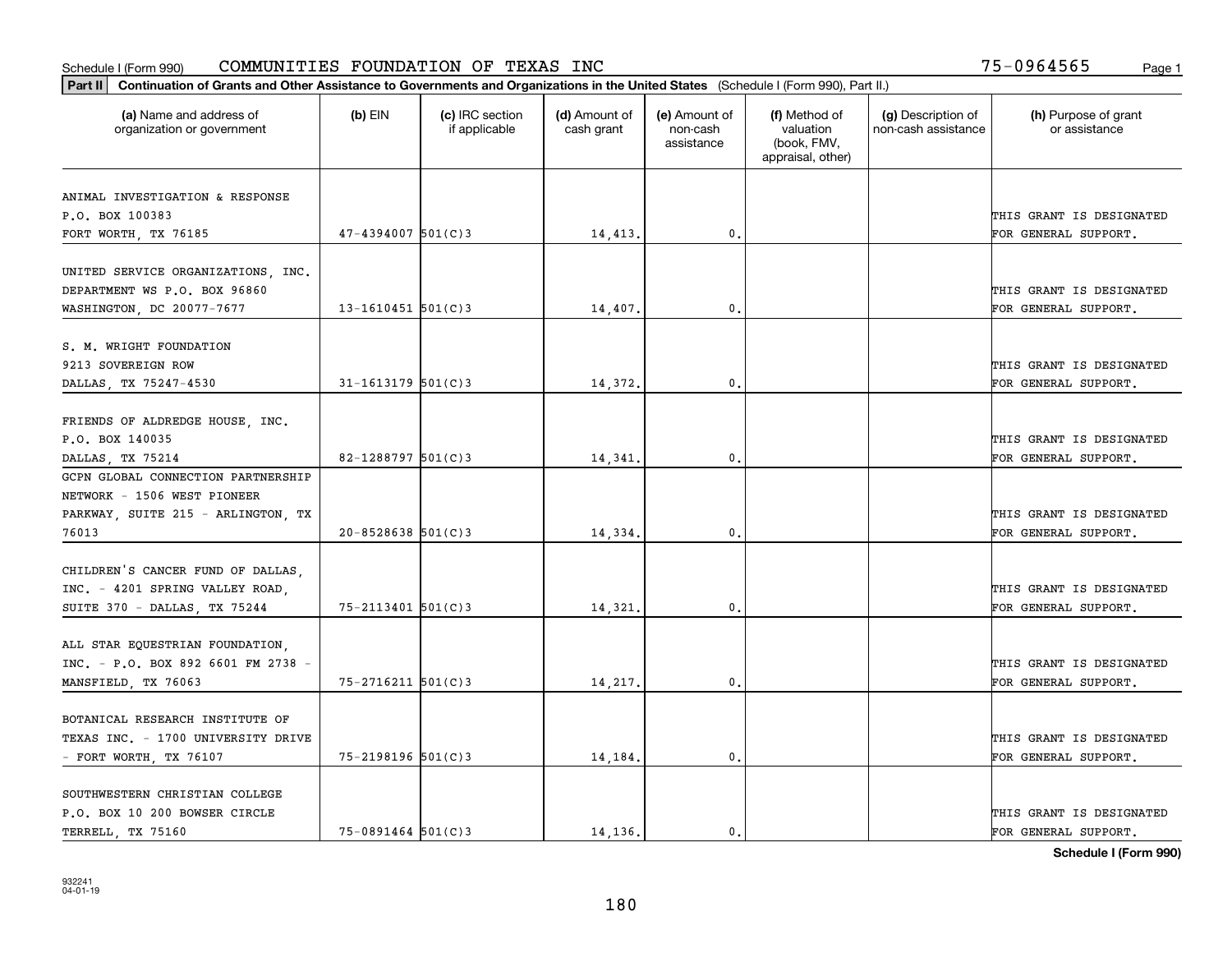| Part II   Continuation of Grants and Other Assistance to Governments and Organizations in the United States (Schedule I (Form 990), Part II.) |                          |                                  |                             |                                         |                                                                |                                           |                                       |
|-----------------------------------------------------------------------------------------------------------------------------------------------|--------------------------|----------------------------------|-----------------------------|-----------------------------------------|----------------------------------------------------------------|-------------------------------------------|---------------------------------------|
| (a) Name and address of<br>organization or government                                                                                         | $(b)$ EIN                | (c) IRC section<br>if applicable | (d) Amount of<br>cash grant | (e) Amount of<br>non-cash<br>assistance | (f) Method of<br>valuation<br>(book, FMV,<br>appraisal, other) | (g) Description of<br>non-cash assistance | (h) Purpose of grant<br>or assistance |
|                                                                                                                                               |                          |                                  |                             |                                         |                                                                |                                           |                                       |
| RISE ADVENTURES, INC.<br>2720 ROCHELLE POINT                                                                                                  |                          |                                  |                             |                                         |                                                                |                                           | THIS GRANT IS DESIGNATED              |
| IRVING, TX 75062                                                                                                                              | $20 - 8646346$ 501(C)3   |                                  | 14,123.                     | 0.                                      |                                                                |                                           | FOR GENERAL SUPPORT.                  |
|                                                                                                                                               |                          |                                  |                             |                                         |                                                                |                                           |                                       |
| TECO THEATRICAL PRODUCTIONS, INC.                                                                                                             |                          |                                  |                             |                                         |                                                                |                                           |                                       |
| 215 SOUTH TYLER STREET                                                                                                                        |                          |                                  |                             |                                         |                                                                |                                           | THIS GRANT IS DESIGNATED              |
| DALLAS, TX 75208                                                                                                                              | $58 - 2069891$ $501(C)3$ |                                  | 14,090                      | 0.                                      |                                                                |                                           | FOR GENERAL SUPPORT.                  |
|                                                                                                                                               |                          |                                  |                             |                                         |                                                                |                                           |                                       |
| GILL CHILDREN'S SERVICES, INC.                                                                                                                |                          |                                  |                             |                                         |                                                                |                                           |                                       |
| 555 HEMPHILL STREET, SUITE 200                                                                                                                |                          |                                  |                             |                                         |                                                                |                                           | THIS GRANT IS DESIGNATED              |
| FORT WORTH, TX 76104                                                                                                                          | $75 - 1642083$ 501(C)3   |                                  | 14,082.                     | $\mathbf{0}$ .                          |                                                                |                                           | FOR GENERAL SUPPORT.                  |
|                                                                                                                                               |                          |                                  |                             |                                         |                                                                |                                           |                                       |
| KIDLINKS                                                                                                                                      |                          |                                  |                             |                                         |                                                                |                                           |                                       |
| 2904 FLOYD STREET                                                                                                                             |                          |                                  |                             |                                         |                                                                |                                           | THIS GRANT IS DESIGNATED              |
| DALLAS, TX 75204                                                                                                                              | 75-1786051 501(C)3       |                                  | 14,058.                     | 0.                                      |                                                                |                                           | FOR GENERAL SUPPORT.                  |
| CAREITY FOUNDATION                                                                                                                            |                          |                                  |                             |                                         |                                                                |                                           |                                       |
| 9463 BENBROOK BOULEVARD, SUITE 129                                                                                                            |                          |                                  |                             |                                         |                                                                |                                           | THIS GRANT IS DESIGNATED              |
| FORT WORTH, TX 76126                                                                                                                          | $06 - 1704800$ 501(C)3   |                                  | 14,053.                     | 0.                                      |                                                                |                                           | FOR GENERAL SUPPORT.                  |
|                                                                                                                                               |                          |                                  |                             |                                         |                                                                |                                           |                                       |
| TURTLE CREEK ASSOCIATION, INC.                                                                                                                |                          |                                  |                             |                                         |                                                                |                                           |                                       |
| P.O. BOX 192765                                                                                                                               |                          |                                  |                             |                                         |                                                                |                                           | THIS GRANT IS DESIGNATED              |
| DALLAS, TX 75219                                                                                                                              | $75 - 2101234$ 501(C)3   |                                  | 14,032.                     | 0.                                      |                                                                |                                           | FOR GENERAL SUPPORT.                  |
|                                                                                                                                               |                          |                                  |                             |                                         |                                                                |                                           |                                       |
| CASA FOR HUNT COUNTY, INC.                                                                                                                    |                          |                                  |                             |                                         |                                                                |                                           |                                       |
| P.O. BOX 1571                                                                                                                                 |                          |                                  |                             |                                         |                                                                |                                           | THIS GRANT IS DESIGNATED              |
| GREENVILLE, TX 75403                                                                                                                          | $76 - 0707819$ 501(C)3   |                                  | 14,017.                     | $\mathbf{0}$ .                          |                                                                |                                           | FOR GENERAL SUPPORT.                  |
|                                                                                                                                               |                          |                                  |                             |                                         |                                                                |                                           |                                       |
| TEXAS CAMPAIGN FOR THE ENVIRONMENT                                                                                                            |                          |                                  |                             |                                         |                                                                |                                           |                                       |
| FUND - 3303 LEE PARKWAY, SUITE 402                                                                                                            |                          |                                  |                             |                                         |                                                                |                                           | THIS GRANT IS DESIGNATED              |
| - DALLAS, TX 75219                                                                                                                            | $74 - 2808805$ 501(C)3   |                                  | 14,007.                     | 0.                                      |                                                                |                                           | FOR GENERAL SUPPORT.                  |
| WORLD WILDLIFE FUND, INC.                                                                                                                     |                          |                                  |                             |                                         |                                                                |                                           |                                       |
| P.O. BOX 97180                                                                                                                                |                          |                                  |                             |                                         |                                                                |                                           | THIS GRANT IS DESIGNATED              |
| WASHINGTON, DC 20090-7180                                                                                                                     | $52 - 1693387$ $501(C)3$ |                                  | 14,000.                     | 0.                                      |                                                                |                                           | FOR GENERAL SUPPORT.                  |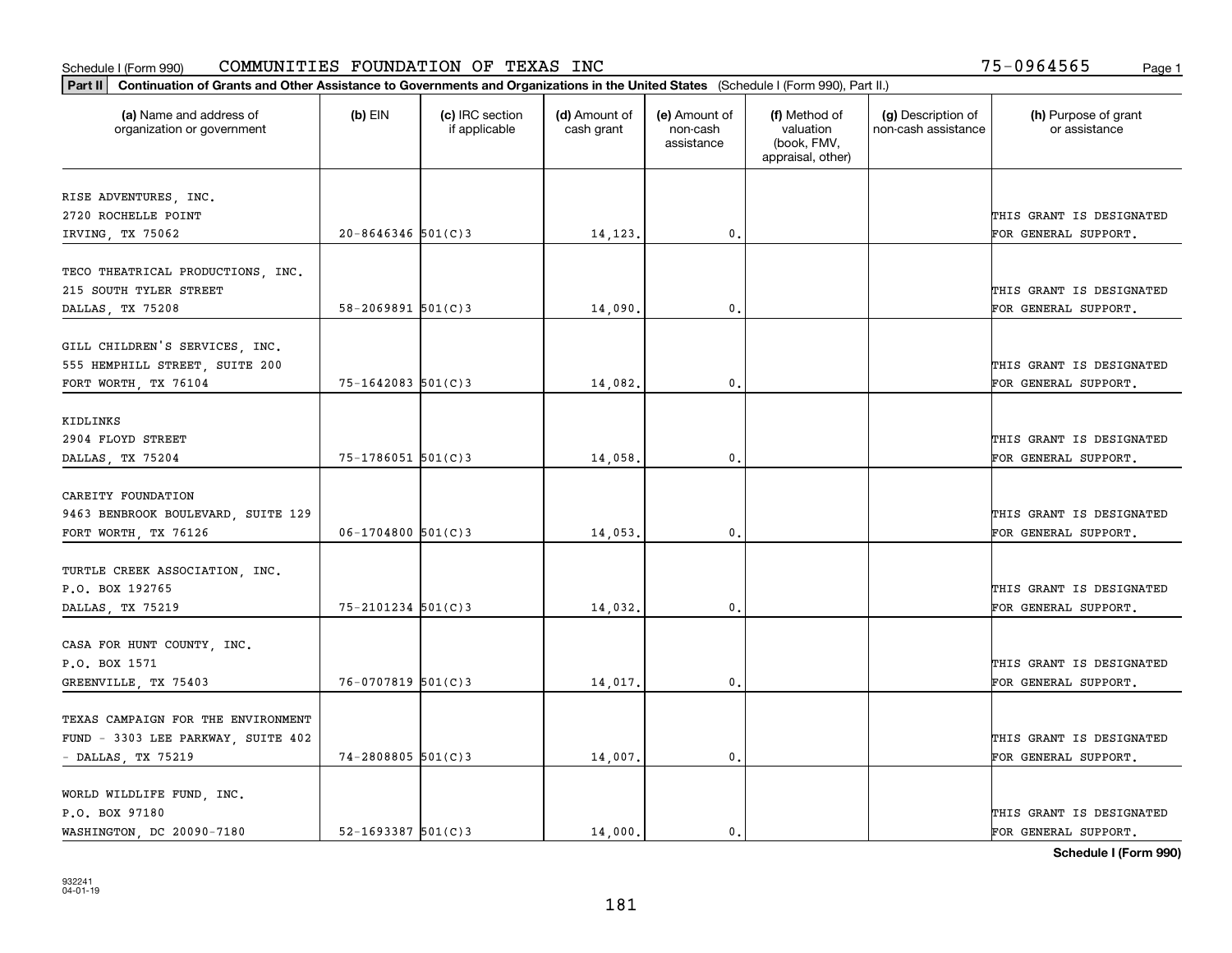| Part II   Continuation of Grants and Other Assistance to Governments and Organizations in the United States (Schedule I (Form 990), Part II.) |                        |                                  |                             |                                         |                                                                |                                           |                                       |
|-----------------------------------------------------------------------------------------------------------------------------------------------|------------------------|----------------------------------|-----------------------------|-----------------------------------------|----------------------------------------------------------------|-------------------------------------------|---------------------------------------|
| (a) Name and address of<br>organization or government                                                                                         | $(b)$ EIN              | (c) IRC section<br>if applicable | (d) Amount of<br>cash grant | (e) Amount of<br>non-cash<br>assistance | (f) Method of<br>valuation<br>(book, FMV,<br>appraisal, other) | (g) Description of<br>non-cash assistance | (h) Purpose of grant<br>or assistance |
|                                                                                                                                               |                        |                                  |                             |                                         |                                                                |                                           |                                       |
| JUSTICE FOR OUR NEIGHBORS NORTH<br>CENTRAL TEXAS - 421 CHURCH STREET                                                                          |                        |                                  |                             |                                         |                                                                |                                           | THIS GRANT IS DESIGNATED              |
| - GRAPEVINE, TX 76051                                                                                                                         | $46 - 0609574$ 501(C)3 |                                  | 13,982.                     | $\mathbf{0}$ .                          |                                                                |                                           | FOR GENERAL SUPPORT.                  |
|                                                                                                                                               |                        |                                  |                             |                                         |                                                                |                                           |                                       |
| STEPHEN BREEN MEMORIAL FOUNDATION                                                                                                             |                        |                                  |                             |                                         |                                                                |                                           |                                       |
| 1940 WARNER ROAD                                                                                                                              |                        |                                  |                             |                                         |                                                                |                                           | THIS GRANT IS DESIGNATED              |
| FORT WORTH, TX 76110                                                                                                                          | $35 - 2238435$ 501(C)3 |                                  | 13,964                      | 0.                                      |                                                                |                                           | FOR GENERAL SUPPORT.                  |
|                                                                                                                                               |                        |                                  |                             |                                         |                                                                |                                           |                                       |
| STAR THEATER CO.                                                                                                                              |                        |                                  |                             |                                         |                                                                |                                           |                                       |
| 428 CIRCLEVIEW DRIVE S                                                                                                                        |                        |                                  |                             |                                         |                                                                |                                           | THIS GRANT IS DESIGNATED              |
| HURST, TX 76054                                                                                                                               | $75 - 2655992$ 501(C)3 |                                  | 13,953.                     | $\mathbf{0}$ .                          |                                                                |                                           | FOR GENERAL SUPPORT.                  |
|                                                                                                                                               |                        |                                  |                             |                                         |                                                                |                                           |                                       |
| CITY OF WOODVILLE                                                                                                                             |                        |                                  |                             |                                         |                                                                |                                           |                                       |
| 400 W. BLUFF STREET                                                                                                                           |                        |                                  |                             |                                         |                                                                |                                           | THIS GRANT IS DESIGNATED              |
| WOODVILLE, TX 75979                                                                                                                           |                        | 115                              | 13,951                      | 0.                                      |                                                                |                                           | FOR GENERAL SUPPORT.                  |
|                                                                                                                                               |                        |                                  |                             |                                         |                                                                |                                           |                                       |
| ROCKBRIDGE CHURCH                                                                                                                             |                        |                                  |                             |                                         |                                                                |                                           |                                       |
| 8 PRESTIGE CIRCLE, SUITE 122                                                                                                                  |                        |                                  |                             |                                         |                                                                |                                           | THIS GRANT IS DESIGNATED              |
| ALLEN, TX 75002                                                                                                                               | $26 - 3969946$ 501(C)3 |                                  | 13,929.                     | 0.                                      |                                                                |                                           | FOR GENERAL SUPPORT.                  |
|                                                                                                                                               |                        |                                  |                             |                                         |                                                                |                                           |                                       |
| TEXAS RUSTLERS GUINEA PIG RESCUE                                                                                                              |                        |                                  |                             |                                         |                                                                |                                           |                                       |
| 698 METRO PARK CIRCLE                                                                                                                         |                        |                                  |                             |                                         |                                                                |                                           | THIS GRANT IS DESIGNATED              |
| LEWISVILLE, TX 75057                                                                                                                          | $14 - 1865740$ 501(C)3 |                                  | 13,926.                     | 0.                                      |                                                                |                                           | FOR GENERAL SUPPORT.                  |
|                                                                                                                                               |                        |                                  |                             |                                         |                                                                |                                           |                                       |
| TURTLE CREEK CONSERVANCY                                                                                                                      |                        |                                  |                             |                                         |                                                                |                                           |                                       |
| 3300 OAK LAWN AVENUE, SUITE 604                                                                                                               |                        |                                  |                             |                                         |                                                                |                                           | THIS GRANT IS DESIGNATED              |
| DALLAS, TX 75219                                                                                                                              | $75 - 2573928$ 501(C)3 |                                  | 13,851.                     | $\mathbf{0}$ .                          |                                                                |                                           | FOR GENERAL SUPPORT.                  |
|                                                                                                                                               |                        |                                  |                             |                                         |                                                                |                                           |                                       |
| ADAPTIVE TRAINING FOUNDATION                                                                                                                  |                        |                                  |                             |                                         |                                                                |                                           |                                       |
| 4125 OLD DENTON ROAD                                                                                                                          |                        |                                  |                             |                                         |                                                                |                                           | THIS GRANT IS DESIGNATED              |
| CARROLLTON, TX 75010                                                                                                                          | $47 - 1872676$ 501(C)3 |                                  | 13,794.                     | 0.                                      |                                                                |                                           | FOR GENERAL SUPPORT.                  |
|                                                                                                                                               |                        |                                  |                             |                                         |                                                                |                                           |                                       |
| IN MY SHOES, INC.                                                                                                                             |                        |                                  |                             |                                         |                                                                |                                           |                                       |
| P.O. BOX 227301                                                                                                                               |                        |                                  |                             |                                         |                                                                |                                           | THIS GRANT IS DESIGNATED              |
| DALLAS TX 75222                                                                                                                               | $46 - 3543853$ 501(C)3 |                                  | 13.734.                     | $\mathbf{0}$ .                          |                                                                |                                           | FOR GENERAL SUPPORT.                  |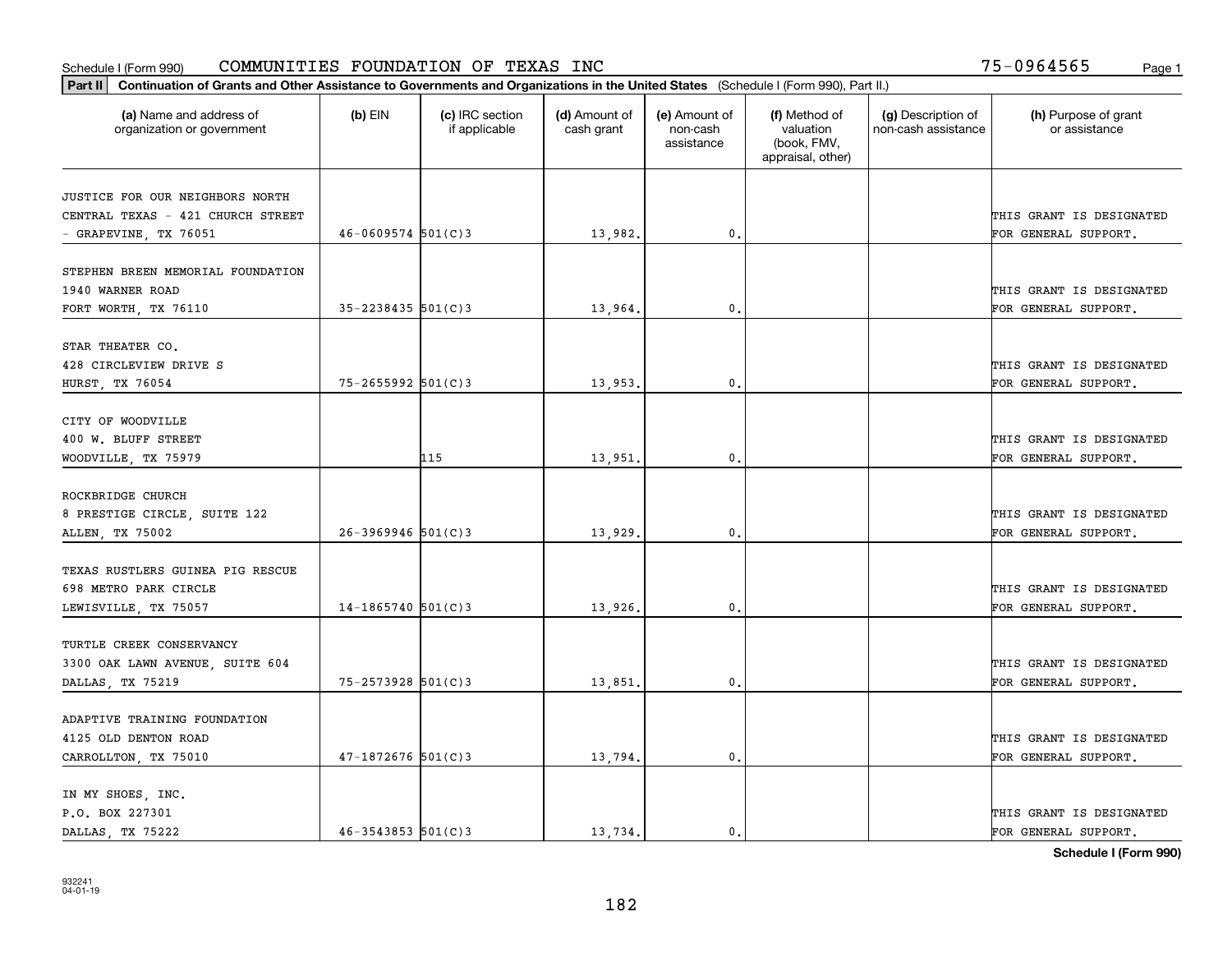| Part II   Continuation of Grants and Other Assistance to Governments and Organizations in the United States (Schedule I (Form 990), Part II.) |                          |                                  |                             |                                         |                                                                |                                           |                                       |
|-----------------------------------------------------------------------------------------------------------------------------------------------|--------------------------|----------------------------------|-----------------------------|-----------------------------------------|----------------------------------------------------------------|-------------------------------------------|---------------------------------------|
| (a) Name and address of<br>organization or government                                                                                         | $(b)$ EIN                | (c) IRC section<br>if applicable | (d) Amount of<br>cash grant | (e) Amount of<br>non-cash<br>assistance | (f) Method of<br>valuation<br>(book, FMV,<br>appraisal, other) | (g) Description of<br>non-cash assistance | (h) Purpose of grant<br>or assistance |
| RESCUE HER, INC.                                                                                                                              |                          |                                  |                             |                                         |                                                                |                                           |                                       |
| P.O. BOX 869                                                                                                                                  |                          |                                  |                             |                                         |                                                                |                                           | THIS GRANT IS DESIGNATED              |
| EULESS, TX 76039                                                                                                                              | $45 - 4414485$ 501(C)3   |                                  | 13,729.                     | $\mathbf 0$ .                           |                                                                |                                           | FOR GENERAL SUPPORT.                  |
|                                                                                                                                               |                          |                                  |                             |                                         |                                                                |                                           |                                       |
| CHURCH MUSIC INSTITUTE                                                                                                                        |                          |                                  |                             |                                         |                                                                |                                           |                                       |
| 8100 LOMO ALTO, SUITE 260                                                                                                                     |                          |                                  |                             |                                         |                                                                |                                           | THIS GRANT IS DESIGNATED              |
| DALLAS, TX 75225                                                                                                                              | $26 - 2938610$ 501(C)3   |                                  | 13,721                      | $\mathfrak{o}$ .                        |                                                                |                                           | FOR GENERAL SUPPORT.                  |
| MEALS ON WHEELS NORTH CENTRAL                                                                                                                 |                          |                                  |                             |                                         |                                                                |                                           |                                       |
| TEXAS INC - 106 E. KILPATRICK -                                                                                                               |                          |                                  |                             |                                         |                                                                |                                           | THIS GRANT IS DESIGNATED              |
| CLEBURNE, TX 76031                                                                                                                            | $75 - 1555153$ $501(C)3$ |                                  | 13,708.                     | $\mathbf{0}$ .                          |                                                                |                                           | FOR GENERAL SUPPORT.                  |
|                                                                                                                                               |                          |                                  |                             |                                         |                                                                |                                           |                                       |
| GREAT DANE RESCUE OF NORTH TEXAS,                                                                                                             |                          |                                  |                             |                                         |                                                                |                                           |                                       |
| INC. - P.O. BOX 118725 -                                                                                                                      |                          |                                  |                             |                                         |                                                                |                                           | THIS GRANT IS DESIGNATED              |
| CARROLLTON, TX 75011                                                                                                                          | $75 - 2963340$ 501(C)3   |                                  | 13,702.                     | $\mathbf{0}$                            |                                                                |                                           | FOR GENERAL SUPPORT.                  |
|                                                                                                                                               |                          |                                  |                             |                                         |                                                                |                                           |                                       |
| MERCY HOUSE MINISTRIES INC.                                                                                                                   |                          |                                  |                             |                                         |                                                                |                                           |                                       |
| P.O.BOX 236                                                                                                                                   |                          |                                  |                             |                                         |                                                                |                                           | THIS GRANT IS DESIGNATED              |
| COLLEYVILLE, TX 76034                                                                                                                         | $75 - 2665980$ 501(C)3   |                                  | 13,698.                     | $\mathfrak o$ .                         |                                                                |                                           | FOR GENERAL SUPPORT.                  |
|                                                                                                                                               |                          |                                  |                             |                                         |                                                                |                                           |                                       |
| HOPE FOR THE WARRIORS<br>6710 VIRGINIA PKWY STE. 215 PMB #71                                                                                  |                          |                                  |                             |                                         |                                                                |                                           | THIS GRANT IS DESIGNATED              |
| MCKINNEY, TX 75071                                                                                                                            | $20 - 5182295$ 501(C)3   |                                  | 13,696.                     | $\mathbf{0}$ .                          |                                                                |                                           | FOR GENERAL SUPPORT.                  |
|                                                                                                                                               |                          |                                  |                             |                                         |                                                                |                                           |                                       |
| FORT WORTH CRISIS PREGNANCY CENTER                                                                                                            |                          |                                  |                             |                                         |                                                                |                                           |                                       |
| P.O. BOX 11437                                                                                                                                |                          |                                  |                             |                                         |                                                                |                                           | THIS GRANT IS DESIGNATED              |
| FORT WORTH, TX 76110                                                                                                                          | 75-2548774 501(C)3       |                                  | 13,687.                     | $^{\circ}$ .                            |                                                                |                                           | FOR GENERAL SUPPORT.                  |
|                                                                                                                                               |                          |                                  |                             |                                         |                                                                |                                           |                                       |
| ALIVE AT LAST                                                                                                                                 |                          |                                  |                             |                                         |                                                                |                                           |                                       |
| 2001 WEST PLANO PARKWAY                                                                                                                       |                          |                                  |                             |                                         |                                                                |                                           | THIS GRANT IS DESIGNATED              |
| PLANO, TX 75075                                                                                                                               | $45 - 2613422$ 501(C)3   |                                  | 13,684.                     | $\mathfrak o$ .                         |                                                                |                                           | FOR GENERAL SUPPORT.                  |
|                                                                                                                                               |                          |                                  |                             |                                         |                                                                |                                           |                                       |
| NORTHWEST ISD EDUCATION                                                                                                                       |                          |                                  |                             |                                         |                                                                |                                           | THIS GRANT IS DESIGNATED              |
| FOUNDATION, INC. - 2001 TEXAN<br>DRIVE - JUSTIN, TX 76247                                                                                     | $75 - 2678804$ 501(C)3   |                                  | 13,673.                     | $\mathfrak{o}$ .                        |                                                                |                                           | FOR GENERAL SUPPORT.                  |
|                                                                                                                                               |                          |                                  |                             |                                         |                                                                |                                           |                                       |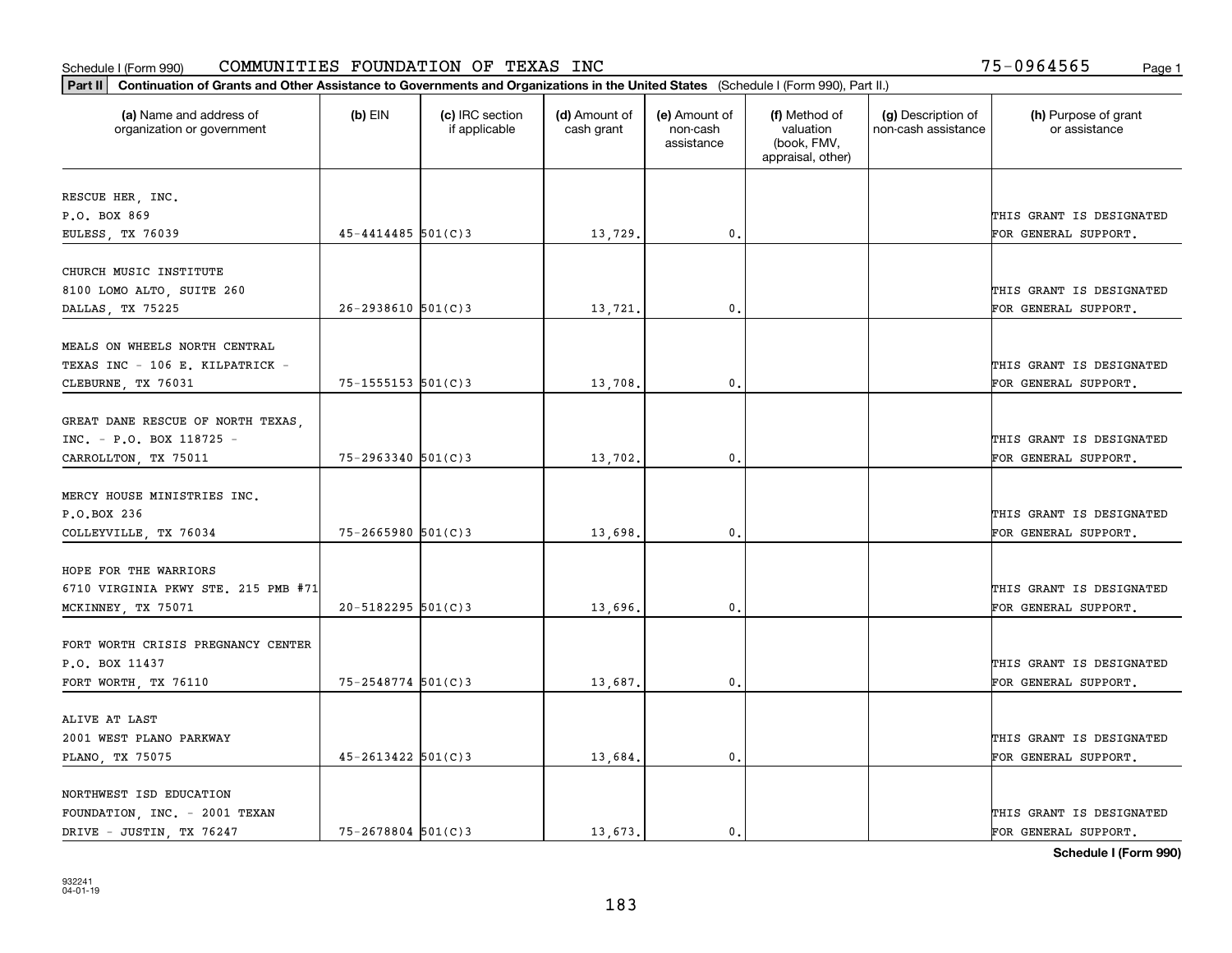| Part II   Continuation of Grants and Other Assistance to Governments and Organizations in the United States (Schedule I (Form 990), Part II.) |                        |                                  |                             |                                         |                                                                |                                           |                                       |
|-----------------------------------------------------------------------------------------------------------------------------------------------|------------------------|----------------------------------|-----------------------------|-----------------------------------------|----------------------------------------------------------------|-------------------------------------------|---------------------------------------|
| (a) Name and address of<br>organization or government                                                                                         | $(b)$ EIN              | (c) IRC section<br>if applicable | (d) Amount of<br>cash grant | (e) Amount of<br>non-cash<br>assistance | (f) Method of<br>valuation<br>(book, FMV,<br>appraisal, other) | (g) Description of<br>non-cash assistance | (h) Purpose of grant<br>or assistance |
| UTA WESLEY FOUNDATION                                                                                                                         |                        |                                  |                             |                                         |                                                                |                                           |                                       |
| 311 UTA BOULEVARD                                                                                                                             |                        |                                  |                             |                                         |                                                                |                                           | THIS GRANT IS DESIGNATED              |
| ARLINGTON, TX 76010                                                                                                                           | $75 - 2266051$ 501(C)3 |                                  | 13,623.                     | 0.                                      |                                                                |                                           | FOR GENERAL SUPPORT.                  |
|                                                                                                                                               |                        |                                  |                             |                                         |                                                                |                                           |                                       |
| THE RICH-TONE CHORUS, INC                                                                                                                     |                        |                                  |                             |                                         |                                                                |                                           |                                       |
| P.O. BOX 832978                                                                                                                               |                        |                                  |                             |                                         |                                                                |                                           | THIS GRANT IS DESIGNATED              |
| RICHARDSON, TX 75083                                                                                                                          | $75 - 6082266$ 501(C)3 |                                  | 13,623.                     | 0.                                      |                                                                |                                           | FOR GENERAL SUPPORT.                  |
|                                                                                                                                               |                        |                                  |                             |                                         |                                                                |                                           |                                       |
| GREATER SAN DIEGO CITY TENNIS                                                                                                                 |                        |                                  |                             |                                         |                                                                |                                           |                                       |
| COUNCIL - 2221 MORLEY FIELD DRIVE                                                                                                             |                        |                                  |                             |                                         |                                                                |                                           | THIS GRANT IS DESIGNATED              |
| - SAN DIEGO, CA 92104                                                                                                                         | $33 - 0823474$ 501(C)3 |                                  | 13,620.                     | $\mathbf{0}$ .                          |                                                                |                                           | FOR GENERAL SUPPORT.                  |
|                                                                                                                                               |                        |                                  |                             |                                         |                                                                |                                           |                                       |
| PRISON ENTREPRENEURSHIP PROGRAM                                                                                                               |                        |                                  |                             |                                         |                                                                |                                           |                                       |
| P.O. BOX 926274                                                                                                                               |                        |                                  |                             |                                         |                                                                |                                           | THIS GRANT IS DESIGNATED              |
| HOUSTON, TX 77292                                                                                                                             | $20-1384253$ 501(C)3   |                                  | 13,612.                     | $\mathbf{0}$                            |                                                                |                                           | FOR GENERAL SUPPORT.                  |
|                                                                                                                                               |                        |                                  |                             |                                         |                                                                |                                           |                                       |
| OUR MOTHER OF PERPETUAL HELP                                                                                                                  |                        |                                  |                             |                                         |                                                                |                                           |                                       |
| EDUCATIONAL PROGRAM - P.O. BOX                                                                                                                |                        |                                  |                             |                                         |                                                                |                                           | THIS GRANT IS DESIGNATED              |
| 100573 - FORT WORTH, TX 76185                                                                                                                 | $47 - 1397740$ 501(C)3 |                                  | 13,604                      | $\mathbf{0}$                            |                                                                |                                           | FOR GENERAL SUPPORT.                  |
| MEALS ON WHEELS SENIOR SERVICES OF                                                                                                            |                        |                                  |                             |                                         |                                                                |                                           |                                       |
| ROCKWALL COUNTY - 950 WILLIAMS                                                                                                                |                        |                                  |                             |                                         |                                                                |                                           |                                       |
| STREET BLDG. C, SUITE 200 -                                                                                                                   |                        |                                  |                             |                                         |                                                                |                                           | THIS GRANT IS DESIGNATED              |
| ROCKWALL, TX 75087                                                                                                                            | $31 - 1621625$ 501(C)3 |                                  | 13,603.                     | $\mathbf{0}$                            |                                                                |                                           | FOR GENERAL SUPPORT.                  |
|                                                                                                                                               |                        |                                  |                             |                                         |                                                                |                                           |                                       |
| A MEMORY GROWS                                                                                                                                |                        |                                  |                             |                                         |                                                                |                                           |                                       |
| P.O. BOX 34282                                                                                                                                |                        |                                  |                             |                                         |                                                                |                                           | THIS GRANT IS DESIGNATED              |
| FORT WORTH, TX 76162                                                                                                                          | $47 - 5524359$ 501(C)3 |                                  | 13,570                      | $^{\rm 0}$ .                            |                                                                |                                           | FOR GENERAL SUPPORT.                  |
|                                                                                                                                               |                        |                                  |                             |                                         |                                                                |                                           |                                       |
| WE ARE CHERISHED, INC.                                                                                                                        |                        |                                  |                             |                                         |                                                                |                                           |                                       |
| P.O. BOX 92511                                                                                                                                |                        |                                  |                             |                                         |                                                                |                                           | THIS GRANT IS DESIGNATED              |
| SOUTHLAKE, TX 76092                                                                                                                           | $32 - 0348032$ 501(C)3 |                                  | 13,505.                     | $\mathfrak{o}$ .                        |                                                                |                                           | FOR GENERAL SUPPORT.                  |
|                                                                                                                                               |                        |                                  |                             |                                         |                                                                |                                           |                                       |
| EDDIE CONNOR CASE MUSEUM, INC.                                                                                                                |                        |                                  |                             |                                         |                                                                |                                           |                                       |
| P.O. BOX 519                                                                                                                                  |                        |                                  |                             |                                         |                                                                |                                           | THIS GRANT IS DESIGNATED              |
| DAINGERFIELD, TX 75638                                                                                                                        | $75 - 2746963$ 501(C)3 |                                  | 13.500.                     | $\mathfrak{o}$ .                        |                                                                |                                           | FOR GENERAL SUPPORT.                  |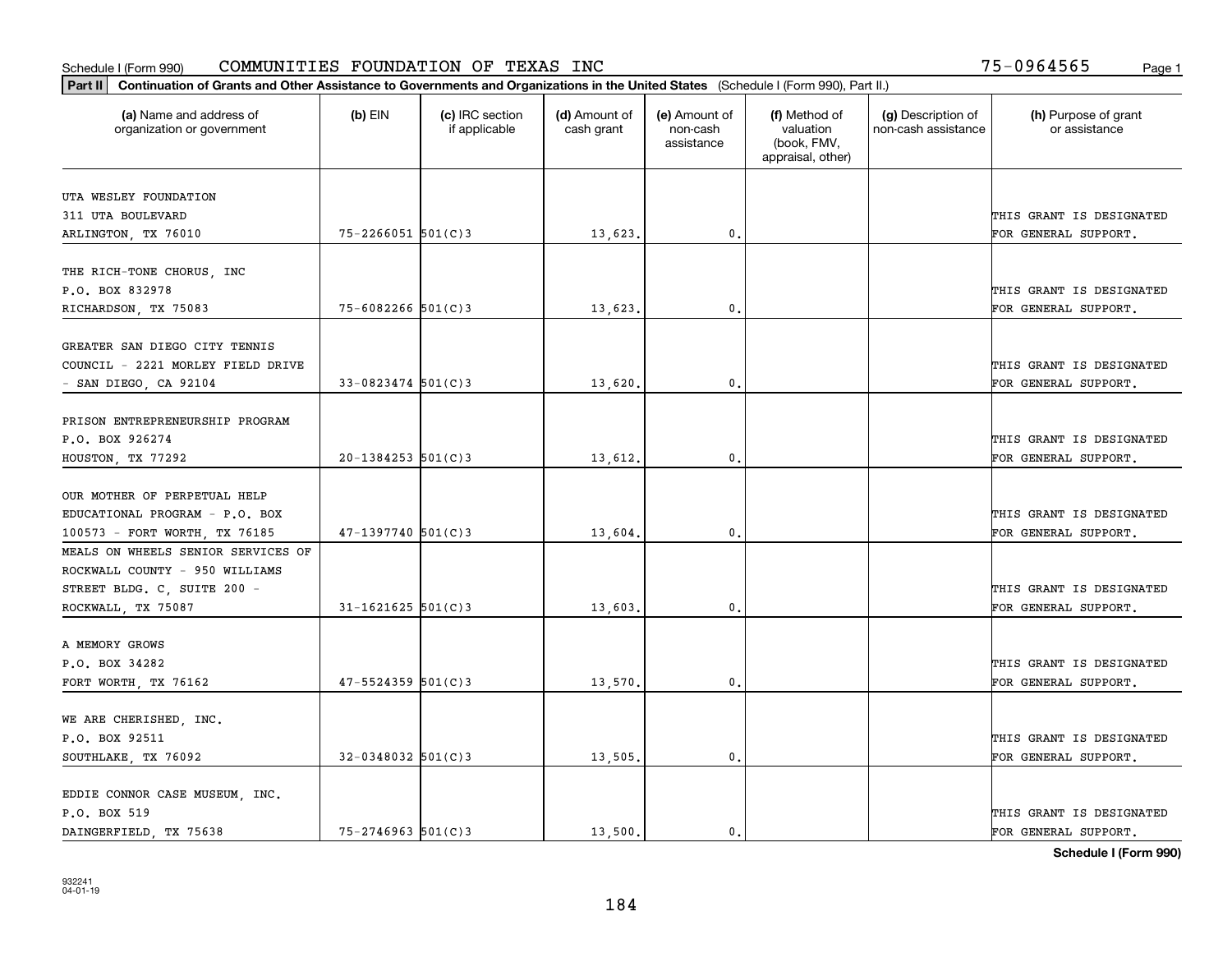| Part II   Continuation of Grants and Other Assistance to Governments and Organizations in the United States (Schedule I (Form 990), Part II.) |                        |                                  |                             |                                         |                                                                |                                           |                                       |
|-----------------------------------------------------------------------------------------------------------------------------------------------|------------------------|----------------------------------|-----------------------------|-----------------------------------------|----------------------------------------------------------------|-------------------------------------------|---------------------------------------|
| (a) Name and address of<br>organization or government                                                                                         | $(b)$ EIN              | (c) IRC section<br>if applicable | (d) Amount of<br>cash grant | (e) Amount of<br>non-cash<br>assistance | (f) Method of<br>valuation<br>(book, FMV,<br>appraisal, other) | (g) Description of<br>non-cash assistance | (h) Purpose of grant<br>or assistance |
|                                                                                                                                               |                        |                                  |                             |                                         |                                                                |                                           |                                       |
| WYCLIFFE BIBLE TRANSLATORS, INC.<br>P.O. BOX 628200                                                                                           |                        |                                  |                             |                                         |                                                                |                                           | THIS GRANT IS DESIGNATED              |
| ORLANDO, FL 32862                                                                                                                             | $95 - 1831097$ 501(C)3 |                                  | 13,500.                     | 0.                                      |                                                                |                                           | FOR GENERAL SUPPORT.                  |
|                                                                                                                                               |                        |                                  |                             |                                         |                                                                |                                           |                                       |
| BIBLICAL COMMUNICATIONS                                                                                                                       |                        |                                  |                             |                                         |                                                                |                                           |                                       |
| INTERNATIONAL, INC. - 12201                                                                                                                   |                        |                                  |                             |                                         |                                                                |                                           | THIS GRANT IS DESIGNATED              |
| WIGHTMAN PLACE - DALLAS, TX 75243                                                                                                             | $45 - 3340344$ 501(C)3 |                                  | 13,499                      | 0.                                      |                                                                |                                           | FOR GENERAL SUPPORT.                  |
|                                                                                                                                               |                        |                                  |                             |                                         |                                                                |                                           |                                       |
| CUISINE FOR HEALING                                                                                                                           |                        |                                  |                             |                                         |                                                                |                                           |                                       |
| 1614 MISTLETOE BOULEVARD                                                                                                                      |                        |                                  |                             |                                         |                                                                |                                           | THIS GRANT IS DESIGNATED              |
| FORT WORTH, TX 76104                                                                                                                          | $20 - 8858735$ 501(C)3 |                                  | 13,475.                     | $\mathbf{0}$ .                          |                                                                |                                           | FOR GENERAL SUPPORT.                  |
| CHILDREN'S ADVOCACY CENTER FOR                                                                                                                |                        |                                  |                             |                                         |                                                                |                                           |                                       |
| ROCKWALL COUNTY - 1350 E.                                                                                                                     |                        |                                  |                             |                                         |                                                                |                                           |                                       |
| WASHINGTON STEET - ROCKWALL, TX                                                                                                               |                        |                                  |                             |                                         |                                                                |                                           | THIS GRANT IS DESIGNATED              |
| 75087                                                                                                                                         | $47 - 4946358$ 501(C)3 |                                  | 13,403.                     | 0.                                      |                                                                |                                           | FOR GENERAL SUPPORT.                  |
|                                                                                                                                               |                        |                                  |                             |                                         |                                                                |                                           |                                       |
| SAINT CECILIA CATHOLIC SCHOOL                                                                                                                 |                        |                                  |                             |                                         |                                                                |                                           |                                       |
| 635 MARY CLIFF ROAD                                                                                                                           |                        |                                  |                             |                                         |                                                                |                                           | THIS GRANT IS DESIGNATED              |
| DALLAS, TX 75208                                                                                                                              | $27 - 1504005$ 501(C)3 |                                  | 13,398.                     | 0.                                      |                                                                |                                           | FOR GENERAL SUPPORT.                  |
|                                                                                                                                               |                        |                                  |                             |                                         |                                                                |                                           |                                       |
| DOG RANCH RESCUE, INC.                                                                                                                        |                        |                                  |                             |                                         |                                                                |                                           |                                       |
| 10030 CR 288                                                                                                                                  |                        |                                  |                             |                                         |                                                                |                                           | THIS GRANT IS DESIGNATED              |
| ANNA, TX 75409                                                                                                                                | $47 - 2027094$ 501(C)3 |                                  | 13,391,                     | 0.                                      |                                                                |                                           | FOR GENERAL SUPPORT.                  |
|                                                                                                                                               |                        |                                  |                             |                                         |                                                                |                                           |                                       |
| NEW BEGINNINGS CAT RESCUE                                                                                                                     |                        |                                  |                             |                                         |                                                                |                                           |                                       |
| P.O. BOX 833723                                                                                                                               |                        |                                  |                             |                                         |                                                                |                                           | THIS GRANT IS DESIGNATED              |
| RICHARDSON, TX 75083                                                                                                                          | $02 - 0747309$ 501(C)3 |                                  | 13,379                      | $\mathbf{0}$ .                          |                                                                |                                           | FOR GENERAL SUPPORT.                  |
| JUNIOR CHARITY LEAGUE OF DALLAS                                                                                                               |                        |                                  |                             |                                         |                                                                |                                           |                                       |
| P.O. BOX 12487                                                                                                                                |                        |                                  |                             |                                         |                                                                |                                           | THIS GRANT IS DESIGNATED              |
| DALLAS, TX 75225                                                                                                                              | $75 - 2079480$ 501(C)3 |                                  | 13,342.                     | 0.                                      |                                                                |                                           | FOR GENERAL SUPPORT.                  |
|                                                                                                                                               |                        |                                  |                             |                                         |                                                                |                                           |                                       |
| STILL WATERS PS 23, INC.                                                                                                                      |                        |                                  |                             |                                         |                                                                |                                           |                                       |
| 400 TERRELL HIGHWAY                                                                                                                           |                        |                                  |                             |                                         |                                                                |                                           | THIS GRANT IS DESIGNATED              |
| KAUFMAN, TX 75142                                                                                                                             | $20 - 4406155$ 501(C)3 |                                  | 13,316.                     | 0.                                      |                                                                |                                           | FOR GENERAL SUPPORT.                  |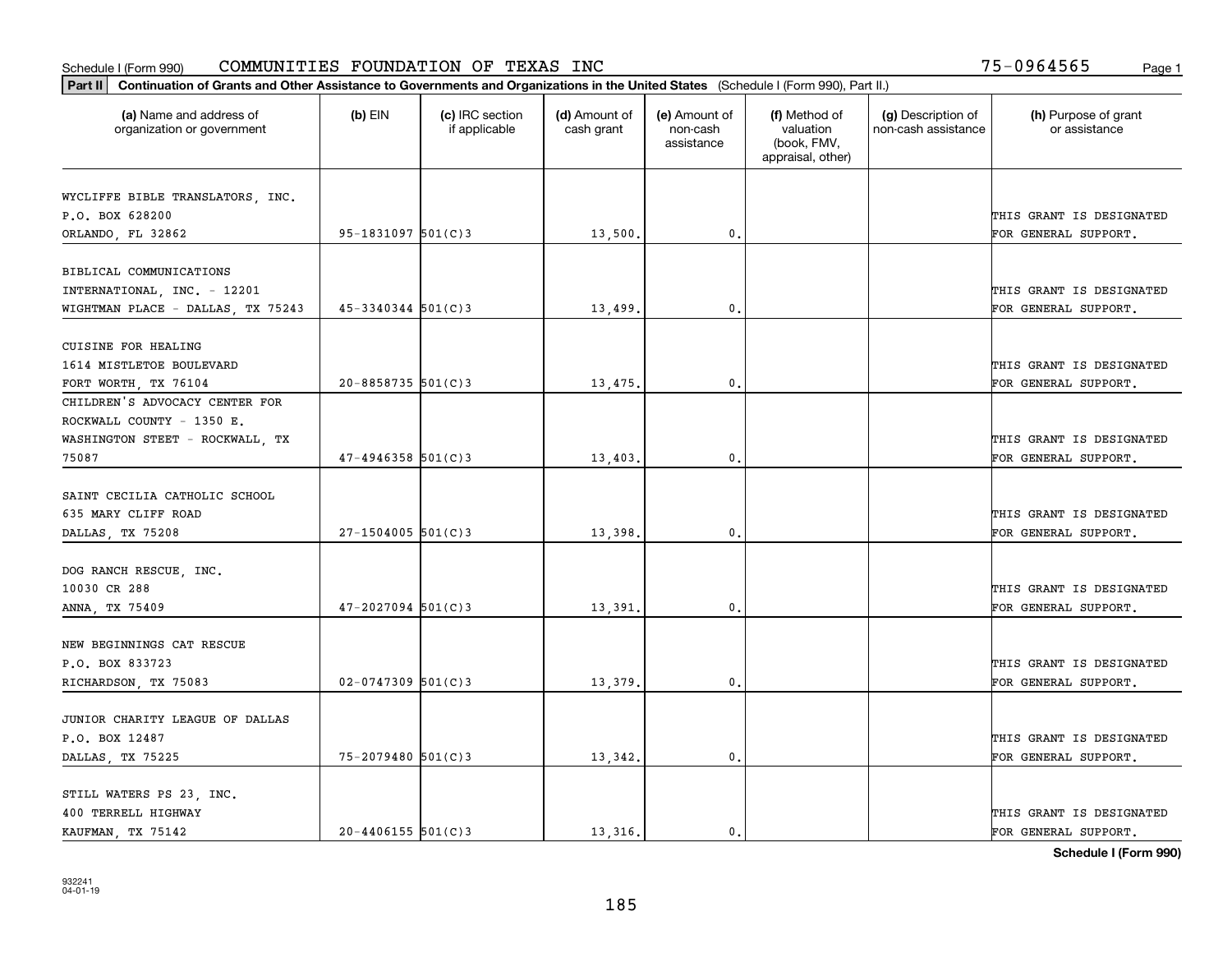| Part II   Continuation of Grants and Other Assistance to Governments and Organizations in the United States (Schedule I (Form 990), Part II.) |                          |                                  |                             |                                         |                                                                |                                           |                                       |
|-----------------------------------------------------------------------------------------------------------------------------------------------|--------------------------|----------------------------------|-----------------------------|-----------------------------------------|----------------------------------------------------------------|-------------------------------------------|---------------------------------------|
| (a) Name and address of<br>organization or government                                                                                         | $(b)$ EIN                | (c) IRC section<br>if applicable | (d) Amount of<br>cash grant | (e) Amount of<br>non-cash<br>assistance | (f) Method of<br>valuation<br>(book, FMV,<br>appraisal, other) | (g) Description of<br>non-cash assistance | (h) Purpose of grant<br>or assistance |
| TEXAS INDEPENDENT RHODESIAN                                                                                                                   |                          |                                  |                             |                                         |                                                                |                                           |                                       |
| RIDGEBACK RESCUE - 237 SPRING                                                                                                                 |                          |                                  |                             |                                         |                                                                |                                           | THIS GRANT IS DESIGNATED              |
| VALLEY ROAD - PARADISE, TX 76073                                                                                                              | $54 - 2118222$ $501(C)3$ |                                  | 13,308.                     | 0.                                      |                                                                |                                           | FOR GENERAL SUPPORT.                  |
|                                                                                                                                               |                          |                                  |                             |                                         |                                                                |                                           |                                       |
| SOUL'S HARBOR, INC.                                                                                                                           |                          |                                  |                             |                                         |                                                                |                                           |                                       |
| P.O. BOX 360455                                                                                                                               |                          |                                  |                             |                                         |                                                                |                                           | THIS GRANT IS DESIGNATED              |
| DALLAS, TX 75336                                                                                                                              | $75 - 1190109$ 501(C)3   |                                  | 13,289                      | 0.                                      |                                                                |                                           | FOR GENERAL SUPPORT.                  |
|                                                                                                                                               |                          |                                  |                             |                                         |                                                                |                                           |                                       |
| TRINITY GAP RESCUE                                                                                                                            |                          |                                  |                             |                                         |                                                                |                                           |                                       |
| 1509 SMOKETREE DRIVE                                                                                                                          |                          |                                  |                             |                                         |                                                                |                                           | THIS GRANT IS DESIGNATED              |
| KELLER, TX 76248                                                                                                                              | $45 - 5136917$ 501(C)3   |                                  | 13,281                      | $\mathfrak{o}$ .                        |                                                                |                                           | FOR GENERAL SUPPORT.                  |
| FIRST LIBERTY INSTITUTE                                                                                                                       |                          |                                  |                             |                                         |                                                                |                                           |                                       |
| 2001 WEST PLANO PARKWAY, SUITE 1600                                                                                                           |                          |                                  |                             |                                         |                                                                |                                           | THIS GRANT IS DESIGNATED              |
| PLANO, TX 75075                                                                                                                               | 75-1403169 501(C)3       |                                  | 13,250.                     | 0.                                      |                                                                |                                           | FOR GENERAL SUPPORT.                  |
|                                                                                                                                               |                          |                                  |                             |                                         |                                                                |                                           |                                       |
| WORKING COMMITTEE FOR PEACE AND                                                                                                               |                          |                                  |                             |                                         |                                                                |                                           |                                       |
| JUSTICE - 1450 OLD GATE LANE -                                                                                                                |                          |                                  |                             |                                         |                                                                |                                           | THIS GRANT IS DESIGNATED              |
| DALLAS, TX 75218                                                                                                                              | $47 - 2114889$ 501(C)3   |                                  | 13,247.                     | $\mathbf{0}$                            |                                                                |                                           | FOR GENERAL SUPPORT.                  |
|                                                                                                                                               |                          |                                  |                             |                                         |                                                                |                                           |                                       |
| SHERWOOD & MYRTIE FOSTER HOME FOR                                                                                                             |                          |                                  |                             |                                         |                                                                |                                           |                                       |
| CHILDREN - 1779 N GRAHAM STREET -                                                                                                             |                          |                                  |                             |                                         |                                                                |                                           | THIS GRANT IS DESIGNATED              |
| STEPHENVILLE, TX 76401                                                                                                                        | 75-1377874 501(C)3       |                                  | 13,245.                     | $\mathbf{0}$                            |                                                                |                                           | FOR GENERAL SUPPORT.                  |
|                                                                                                                                               |                          |                                  |                             |                                         |                                                                |                                           |                                       |
| I HAVE A DREAM FOUNDATION - DALLAS<br>P.O. BOX 191747                                                                                         |                          |                                  |                             |                                         |                                                                |                                           | THIS GRANT IS DESIGNATED              |
| DALLAS, TX 75219                                                                                                                              | $75 - 2153030$ $501(C)3$ |                                  | 13,229                      | $\mathbf{0}$ .                          |                                                                |                                           | FOR GENERAL SUPPORT.                  |
|                                                                                                                                               |                          |                                  |                             |                                         |                                                                |                                           |                                       |
| CHIHUAHUA RESCUE & TRANSPORT, INC.                                                                                                            |                          |                                  |                             |                                         |                                                                |                                           |                                       |
| P.O. BOX 832032                                                                                                                               |                          |                                  |                             |                                         |                                                                |                                           | THIS GRANT IS DESIGNATED              |
| RICHARDSON, TX 75080                                                                                                                          | $65-1018866$ $501(C)3$   |                                  | 13,223.                     | $\mathfrak{o}$ .                        |                                                                |                                           | FOR GENERAL SUPPORT.                  |
|                                                                                                                                               |                          |                                  |                             |                                         |                                                                |                                           |                                       |
| TRUSTED WORLD FOUNDATION                                                                                                                      |                          |                                  |                             |                                         |                                                                |                                           |                                       |
| 613 EASY STREET                                                                                                                               |                          |                                  |                             |                                         |                                                                |                                           | THIS GRANT IS DESIGNATED              |
| GARLAND, TX 75042                                                                                                                             | $45 - 5264332$ 501(C)3   |                                  | 13.221.                     | $\mathfrak{o}$ .                        |                                                                |                                           | FOR GENERAL SUPPORT.                  |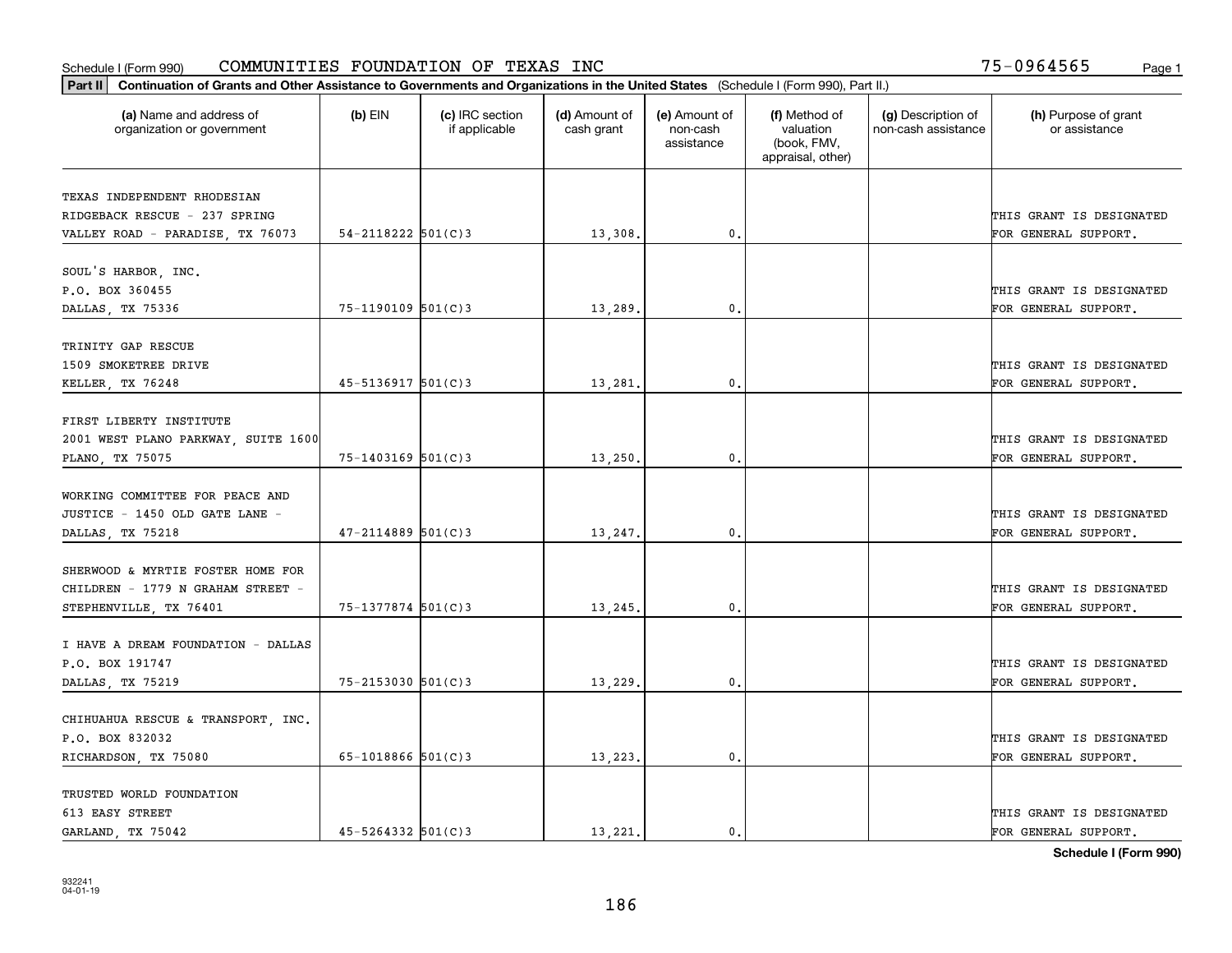| Part II   Continuation of Grants and Other Assistance to Governments and Organizations in the United States (Schedule I (Form 990), Part II.) |                          |                                  |                             |                                         |                                                                |                                           |                                       |
|-----------------------------------------------------------------------------------------------------------------------------------------------|--------------------------|----------------------------------|-----------------------------|-----------------------------------------|----------------------------------------------------------------|-------------------------------------------|---------------------------------------|
| (a) Name and address of<br>organization or government                                                                                         | $(b)$ EIN                | (c) IRC section<br>if applicable | (d) Amount of<br>cash grant | (e) Amount of<br>non-cash<br>assistance | (f) Method of<br>valuation<br>(book, FMV,<br>appraisal, other) | (g) Description of<br>non-cash assistance | (h) Purpose of grant<br>or assistance |
|                                                                                                                                               |                          |                                  |                             |                                         |                                                                |                                           |                                       |
| GREATER DALLAS YOUTH ORCHESTRA<br>3630 HARRY HINES BOULEVARD                                                                                  |                          |                                  |                             |                                         |                                                                |                                           | THIS GRANT IS DESIGNATED              |
| DALLAS, TX 75219                                                                                                                              | 75-1468956 501(C)3       |                                  | 13,165.                     | $\mathbf{0}$ .                          |                                                                |                                           | FOR GENERAL SUPPORT.                  |
|                                                                                                                                               |                          |                                  |                             |                                         |                                                                |                                           |                                       |
| HOLY SEWS, INC.                                                                                                                               |                          |                                  |                             |                                         |                                                                |                                           |                                       |
| 1705 E. PETERS COLONY ROAD                                                                                                                    |                          |                                  |                             |                                         |                                                                |                                           | THIS GRANT IS DESIGNATED              |
| CARROLLTON, TX 75007                                                                                                                          | $46 - 3643891$ 501(C)3   |                                  | 13,132.                     | 0.                                      |                                                                |                                           | FOR GENERAL SUPPORT.                  |
|                                                                                                                                               |                          |                                  |                             |                                         |                                                                |                                           |                                       |
| COMMUNITY HOMES FOR ADULTS, INC.                                                                                                              |                          |                                  |                             |                                         |                                                                |                                           |                                       |
| 11615 FOREST CENTRAL DRIVE, SUITE 1                                                                                                           |                          |                                  |                             |                                         |                                                                |                                           | THIS GRANT IS DESIGNATED              |
| DALLAS, TX 75243                                                                                                                              | 75-1894451 501(C)3       |                                  | 13,131.                     | $\mathbf{0}$ .                          |                                                                |                                           | FOR GENERAL SUPPORT.                  |
|                                                                                                                                               |                          |                                  |                             |                                         |                                                                |                                           |                                       |
| BUNNY BURROW RABBIT RESCUE                                                                                                                    |                          |                                  |                             |                                         |                                                                |                                           |                                       |
| 6716 BISON TRAIL                                                                                                                              |                          |                                  |                             |                                         |                                                                |                                           | THIS GRANT IS DESIGNATED              |
| FORT WORTH, TX 76137                                                                                                                          | $46 - 4847076$ 501(C)3   |                                  | 13,129.                     | 0.                                      |                                                                |                                           | FOR GENERAL SUPPORT.                  |
|                                                                                                                                               |                          |                                  |                             |                                         |                                                                |                                           |                                       |
| PREGNANCY RESOURCE CENTER                                                                                                                     |                          |                                  |                             |                                         |                                                                |                                           |                                       |
| 1010 RIDGE ROAD                                                                                                                               |                          |                                  |                             |                                         |                                                                |                                           | THIS GRANT IS DESIGNATED              |
| ROCKWALL, TX 75087                                                                                                                            | 75-2839577 501(C)3       |                                  | 13,087.                     | 0.                                      |                                                                |                                           | FOR GENERAL SUPPORT.                  |
|                                                                                                                                               |                          |                                  |                             |                                         |                                                                |                                           |                                       |
| HIGH SKY CHILDREN'S RANCH                                                                                                                     |                          |                                  |                             |                                         |                                                                |                                           |                                       |
| 8701 WEST COUNTY ROAD 60                                                                                                                      |                          |                                  |                             |                                         |                                                                |                                           | THIS GRANT IS DESIGNATED              |
| MIDLAND, TX 79707                                                                                                                             | 75-1155049 501(C)3       |                                  | 13,074                      | 0.                                      |                                                                |                                           | FOR GENERAL SUPPORT.                  |
|                                                                                                                                               |                          |                                  |                             |                                         |                                                                |                                           |                                       |
| SAINT JOHN PAUL II CATHOLIC CHURCH                                                                                                            |                          |                                  |                             |                                         |                                                                |                                           |                                       |
| 1303 EAGLE DRIVE                                                                                                                              |                          |                                  |                             |                                         |                                                                |                                           | THIS GRANT IS DESIGNATED              |
| DENTON, TX 76201                                                                                                                              | $90 - 0866423$ $501(C)3$ |                                  | 13,037.                     | $\mathbf{0}$ .                          |                                                                |                                           | FOR GENERAL SUPPORT.                  |
|                                                                                                                                               |                          |                                  |                             |                                         |                                                                |                                           |                                       |
| BRAZOS VALLEY COUNCIL OF                                                                                                                      |                          |                                  |                             |                                         |                                                                |                                           |                                       |
| GOVERNMENTS - P.O. DRAWER 4128 -                                                                                                              |                          |                                  |                             |                                         |                                                                |                                           | THIS GRANT IS DESIGNATED              |
| BRYAN, TX 77805-4128                                                                                                                          | 74-1562020 115           |                                  | 13,000.                     | 0.                                      |                                                                |                                           | FOR GENERAL SUPPORT.                  |
|                                                                                                                                               |                          |                                  |                             |                                         |                                                                |                                           |                                       |
| REDEEMER CITY TO CITY                                                                                                                         |                          |                                  |                             |                                         |                                                                |                                           |                                       |
| 1166 AVENUE OF THE AMERICAS, SUITE                                                                                                            |                          |                                  |                             |                                         |                                                                |                                           | THIS GRANT IS DESIGNATED              |
| NEW YORK, NY 10036                                                                                                                            | $38 - 3773431$ 501(C)3   |                                  | 13,000.                     | 0.                                      |                                                                |                                           | FOR GENERAL SUPPORT.                  |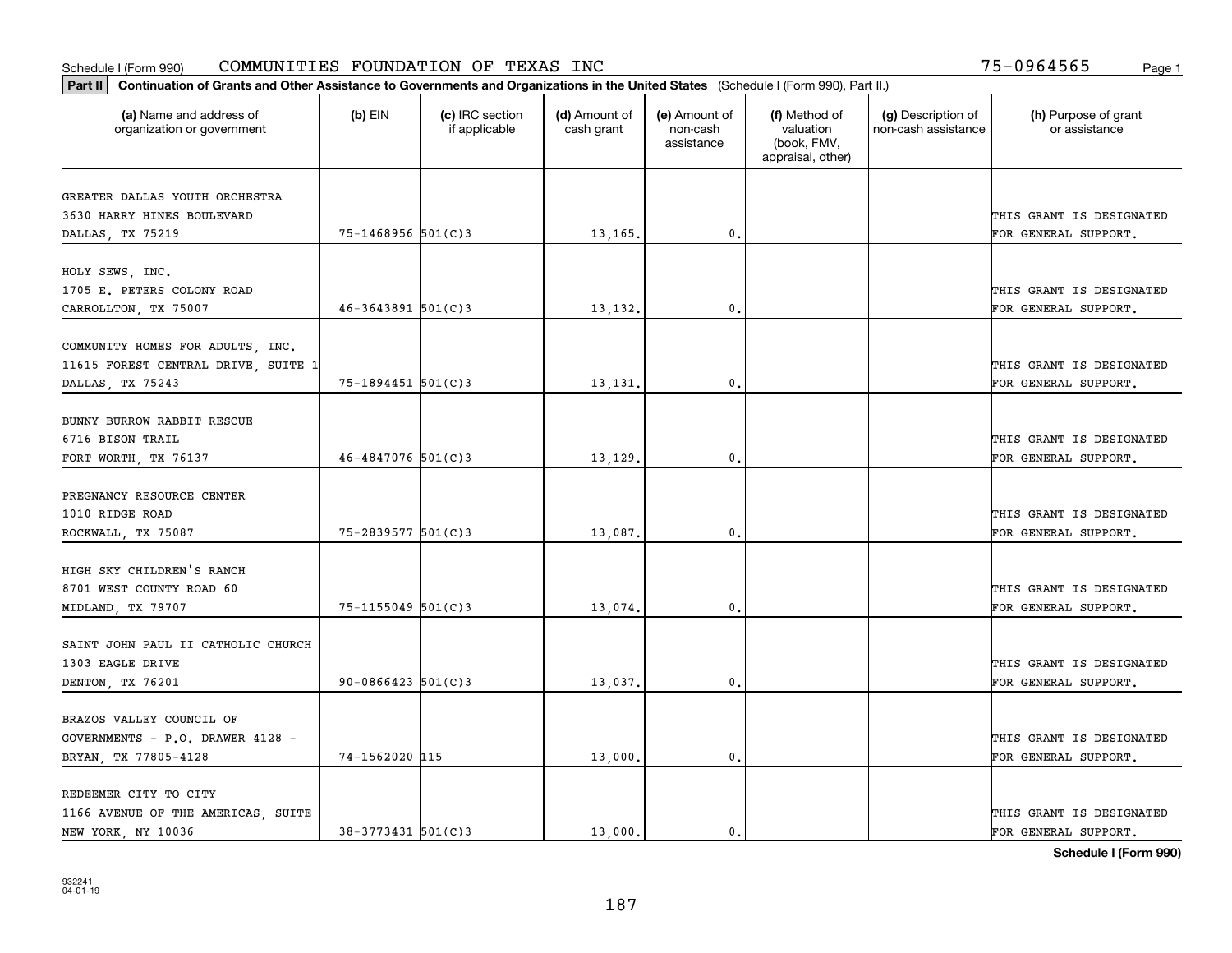| Part II   Continuation of Grants and Other Assistance to Governments and Organizations in the United States (Schedule I (Form 990), Part II.) |                        |                                  |                             |                                         |                                                                |                                           |                                       |
|-----------------------------------------------------------------------------------------------------------------------------------------------|------------------------|----------------------------------|-----------------------------|-----------------------------------------|----------------------------------------------------------------|-------------------------------------------|---------------------------------------|
| (a) Name and address of<br>organization or government                                                                                         | $(b)$ EIN              | (c) IRC section<br>if applicable | (d) Amount of<br>cash grant | (e) Amount of<br>non-cash<br>assistance | (f) Method of<br>valuation<br>(book, FMV,<br>appraisal, other) | (g) Description of<br>non-cash assistance | (h) Purpose of grant<br>or assistance |
|                                                                                                                                               |                        |                                  |                             |                                         |                                                                |                                           |                                       |
| WORLD LINK MINISTRIES                                                                                                                         |                        |                                  |                             |                                         |                                                                |                                           |                                       |
| 1310 NORWOOD DRIVE, SUITE 200                                                                                                                 |                        |                                  |                             |                                         |                                                                |                                           | THIS GRANT IS DESIGNATED              |
| BEDFORD, TX 76022                                                                                                                             | 93-1135565 $501(C)$ 3  |                                  | 12,990                      | 0.                                      |                                                                |                                           | FOR GENERAL SUPPORT.                  |
|                                                                                                                                               |                        |                                  |                             |                                         |                                                                |                                           |                                       |
| ANOTHER SOLUTION, INC.                                                                                                                        |                        |                                  |                             |                                         |                                                                |                                           |                                       |
| 4300 MACARTHUR AVE, SUITE 270                                                                                                                 | $75 - 2719142$ 501(C)3 |                                  |                             | $\mathbf{0}$                            |                                                                |                                           | THIS GRANT IS DESIGNATED              |
| DALLAS, TX 75209<br>FRIENDS AND FOUNDATION OF THE                                                                                             |                        |                                  | 12,969                      |                                         |                                                                |                                           | FOR GENERAL SUPPORT.                  |
| ARLINGTON PUBLIC LIBRARY - 300                                                                                                                |                        |                                  |                             |                                         |                                                                |                                           |                                       |
| EAST SOUTH STREET, SUITE 159 -                                                                                                                |                        |                                  |                             |                                         |                                                                |                                           | THIS GRANT IS DESIGNATED              |
| ARLINGTON, TX 76004                                                                                                                           | $75 - 2555253$ 501(C)3 |                                  | 12,902                      | 0.                                      |                                                                |                                           | FOR GENERAL SUPPORT.                  |
|                                                                                                                                               |                        |                                  |                             |                                         |                                                                |                                           |                                       |
| ARLINGTON PREGNANCY CENTER, INC.                                                                                                              |                        |                                  |                             |                                         |                                                                |                                           |                                       |
| 2810 NORTHWEST GREEN OAKS BOULEVARD                                                                                                           |                        |                                  |                             |                                         |                                                                |                                           | THIS GRANT IS DESIGNATED              |
| ARLINGTON, TX 76012                                                                                                                           | 75-1987614 501(C)3     |                                  | 12,884                      | $\mathbf{0}$                            |                                                                |                                           | FOR GENERAL SUPPORT.                  |
|                                                                                                                                               |                        |                                  |                             |                                         |                                                                |                                           |                                       |
| NATIONAL AUDUBON SOCIETY, INC.                                                                                                                |                        |                                  |                             |                                         |                                                                |                                           |                                       |
| 225 VARICK STREET, 7TH FLOOR                                                                                                                  |                        |                                  |                             |                                         |                                                                |                                           | THIS GRANT IS DESIGNATED              |
| NEW YORK, NY 10014                                                                                                                            | $13 - 1624102$ 501(C)3 |                                  | 12,840                      | $\mathbf{0}$                            |                                                                |                                           | FOR GENERAL SUPPORT.                  |
|                                                                                                                                               |                        |                                  |                             |                                         |                                                                |                                           |                                       |
| DIAMOND DERBY, INC.                                                                                                                           |                        |                                  |                             |                                         |                                                                |                                           |                                       |
| 9004 HURSTBOURNE LANE                                                                                                                         |                        |                                  |                             |                                         |                                                                |                                           | THIS GRANT IS DESIGNATED              |
| LOUISVILLE, KY 40220                                                                                                                          | $61 - 1166169$ 501(C)3 |                                  | 12,800                      | $\mathfrak o$ .                         |                                                                |                                           | FOR GENERAL SUPPORT.                  |
|                                                                                                                                               |                        |                                  |                             |                                         |                                                                |                                           |                                       |
| KRADDICK FOUNDATION                                                                                                                           |                        |                                  |                             |                                         |                                                                |                                           |                                       |
| 220 EAST LAS COLINAS BOULEVARD, SUI                                                                                                           |                        |                                  |                             |                                         |                                                                |                                           | THIS GRANT IS DESIGNATED              |
| IRVING, TX 75039                                                                                                                              | 75-2577436 501(C)3     |                                  | 12,774                      | $\mathbf{0}$ .                          |                                                                |                                           | FOR GENERAL SUPPORT.                  |
|                                                                                                                                               |                        |                                  |                             |                                         |                                                                |                                           |                                       |
| PRINCE OF PEACE CHRISTIAN SCHOOL                                                                                                              |                        |                                  |                             |                                         |                                                                |                                           |                                       |
| 4004 MIDWAY ROAD                                                                                                                              |                        |                                  |                             |                                         |                                                                |                                           | THIS GRANT IS DESIGNATED              |
| CARROLLTON, TX 75007-1906                                                                                                                     | $46 - 1465617$ 501(C)3 |                                  | 12,750                      | 0.                                      |                                                                |                                           | FOR GENERAL SUPPORT.                  |
| SUSAN G. KOMEN BREAST CANCER                                                                                                                  |                        |                                  |                             |                                         |                                                                |                                           |                                       |
| FOUNDATION, INC. - 5005 LBJ                                                                                                                   |                        |                                  |                             |                                         |                                                                |                                           |                                       |
| FREEWAY, SUITE 250 - DALLAS, TX                                                                                                               |                        |                                  |                             |                                         |                                                                |                                           | THIS GRANT IS DESIGNATED              |
| 75244                                                                                                                                         | $75 - 1835298$ 501(C)3 |                                  | 12,737.                     | 0.                                      |                                                                |                                           | FOR GENERAL SUPPORT.                  |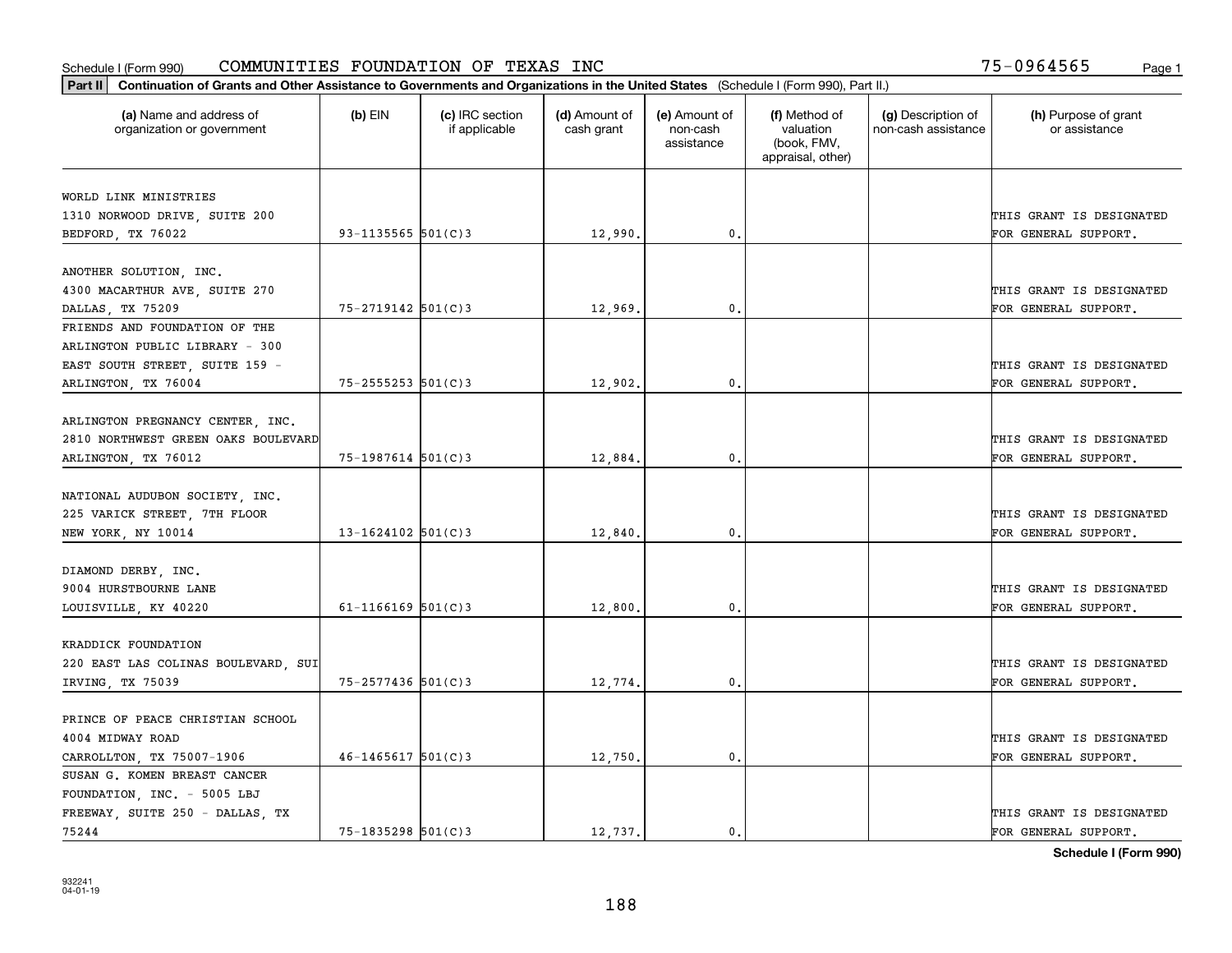| Part II   Continuation of Grants and Other Assistance to Governments and Organizations in the United States (Schedule I (Form 990), Part II.) |                        |                                  |                             |                                         |                                                                |                                           |                                                  |
|-----------------------------------------------------------------------------------------------------------------------------------------------|------------------------|----------------------------------|-----------------------------|-----------------------------------------|----------------------------------------------------------------|-------------------------------------------|--------------------------------------------------|
| (a) Name and address of<br>organization or government                                                                                         | $(b)$ EIN              | (c) IRC section<br>if applicable | (d) Amount of<br>cash grant | (e) Amount of<br>non-cash<br>assistance | (f) Method of<br>valuation<br>(book, FMV,<br>appraisal, other) | (g) Description of<br>non-cash assistance | (h) Purpose of grant<br>or assistance            |
|                                                                                                                                               |                        |                                  |                             |                                         |                                                                |                                           |                                                  |
| CHORISTERS GUILD<br>12404 PARK CENTRAL DRIVE, SUITE 100                                                                                       |                        |                                  |                             |                                         |                                                                |                                           | THIS GRANT IS DESIGNATED                         |
| DALLAS, TX 75251-1802                                                                                                                         | $95 - 1921157$ 501(C)3 |                                  | 12,670.                     | 0.                                      |                                                                |                                           | FOR GENERAL SUPPORT.                             |
|                                                                                                                                               |                        |                                  |                             |                                         |                                                                |                                           |                                                  |
| NATIONAL BREAST CANCER FOUNDATION,                                                                                                            |                        |                                  |                             |                                         |                                                                |                                           |                                                  |
| INC. - 2600 NETWORK BOULEVARD,                                                                                                                |                        |                                  |                             |                                         |                                                                |                                           | THIS GRANT IS DESIGNATED                         |
| SUITE 300 - FRISCO, TX 75034                                                                                                                  | $75 - 2391148$ 501(C)3 |                                  | 12,653.                     | 0.                                      |                                                                |                                           | FOR GENERAL SUPPORT.                             |
|                                                                                                                                               |                        |                                  |                             |                                         |                                                                |                                           |                                                  |
| VANGUARD PREPARATORY SCHOOL PARENT                                                                                                            |                        |                                  |                             |                                         |                                                                |                                           |                                                  |
| ASSOCIATION - 4240 SIGMA ROAD -                                                                                                               |                        |                                  |                             |                                         |                                                                |                                           | THIS GRANT IS DESIGNATED                         |
| DALLAS, TX 75244                                                                                                                              | 75-2689718 501(C)3     |                                  | 12,641.                     | $\mathbf{0}$ .                          |                                                                |                                           | FOR GENERAL SUPPORT.                             |
| SECOND THOUGHT THEATRE                                                                                                                        |                        |                                  |                             |                                         |                                                                |                                           |                                                  |
| 3839 MCKINNEY AVENUE, SUITE 155-452                                                                                                           |                        |                                  |                             |                                         |                                                                |                                           | THIS GRANT IS DESIGNATED                         |
| DALLAS, TX 75204                                                                                                                              | $11-3715673$ 501(C)3   |                                  | 12,623.                     | $\mathbf{0}$ .                          |                                                                |                                           | FOR GENERAL SUPPORT.                             |
|                                                                                                                                               |                        |                                  |                             |                                         |                                                                |                                           |                                                  |
| PATHWAYS CORE TRAINING, INC.                                                                                                                  |                        |                                  |                             |                                         |                                                                |                                           |                                                  |
| 5005 WEST ROYAL LANE, SUITE 249                                                                                                               |                        |                                  |                             |                                         |                                                                |                                           | THIS GRANT IS DESIGNATED                         |
| IRVING, TX 75063                                                                                                                              | $26 - 1084626$ 501(C)3 |                                  | 12,616.                     | 0.                                      |                                                                |                                           | FOR GENERAL SUPPORT.                             |
|                                                                                                                                               |                        |                                  |                             |                                         |                                                                |                                           |                                                  |
| KIDS IN NEED IN ROCKWALL COUNTY,                                                                                                              |                        |                                  |                             |                                         |                                                                |                                           |                                                  |
| INC. - P.O. BOX 1377 1131 YELLOW                                                                                                              |                        |                                  |                             |                                         |                                                                |                                           | THIS GRANT IS DESIGNATED                         |
| JACKET LANE - ROCKWALL, TX 75087                                                                                                              | $75 - 2846874$ 501(C)3 |                                  | 12,604.                     | 0.                                      |                                                                |                                           | FOR GENERAL SUPPORT.                             |
|                                                                                                                                               |                        |                                  |                             |                                         |                                                                |                                           |                                                  |
| DALLAS ZOO DOCENTS, INC.<br>1036 SILVERTHORN COURT                                                                                            |                        |                                  |                             |                                         |                                                                |                                           |                                                  |
|                                                                                                                                               | 75-1650297 501(C)3     |                                  |                             | $\mathbf{0}$ .                          |                                                                |                                           | THIS GRANT IS DESIGNATED<br>FOR GENERAL SUPPORT. |
| MESQUITE, TX 75150                                                                                                                            |                        |                                  | 12,602.                     |                                         |                                                                |                                           |                                                  |
| WOMENSPACE, INC.                                                                                                                              |                        |                                  |                             |                                         |                                                                |                                           |                                                  |
| P.O. BOX 50127                                                                                                                                |                        |                                  |                             |                                         |                                                                |                                           | THIS GRANT IS DESIGNATED                         |
| EUGENE, OR 97405                                                                                                                              | 93-0692905 $501(C)3$   |                                  | 12,600.                     | $\mathbf{0}$ .                          |                                                                |                                           | FOR GENERAL SUPPORT.                             |
|                                                                                                                                               |                        |                                  |                             |                                         |                                                                |                                           |                                                  |
| PROJECT TRANSFORMATION NATIONAL                                                                                                               |                        |                                  |                             |                                         |                                                                |                                           |                                                  |
| 4024 CARUTH BOULEVARD                                                                                                                         |                        |                                  |                             |                                         |                                                                |                                           | THIS GRANT IS DESIGNATED                         |
| DALLAS, TX 75225                                                                                                                              | $47 - 4329954$ 501(C)3 |                                  | 12,595.                     | $\mathbf{0}$ .                          |                                                                |                                           | FOR GENERAL SUPPORT.                             |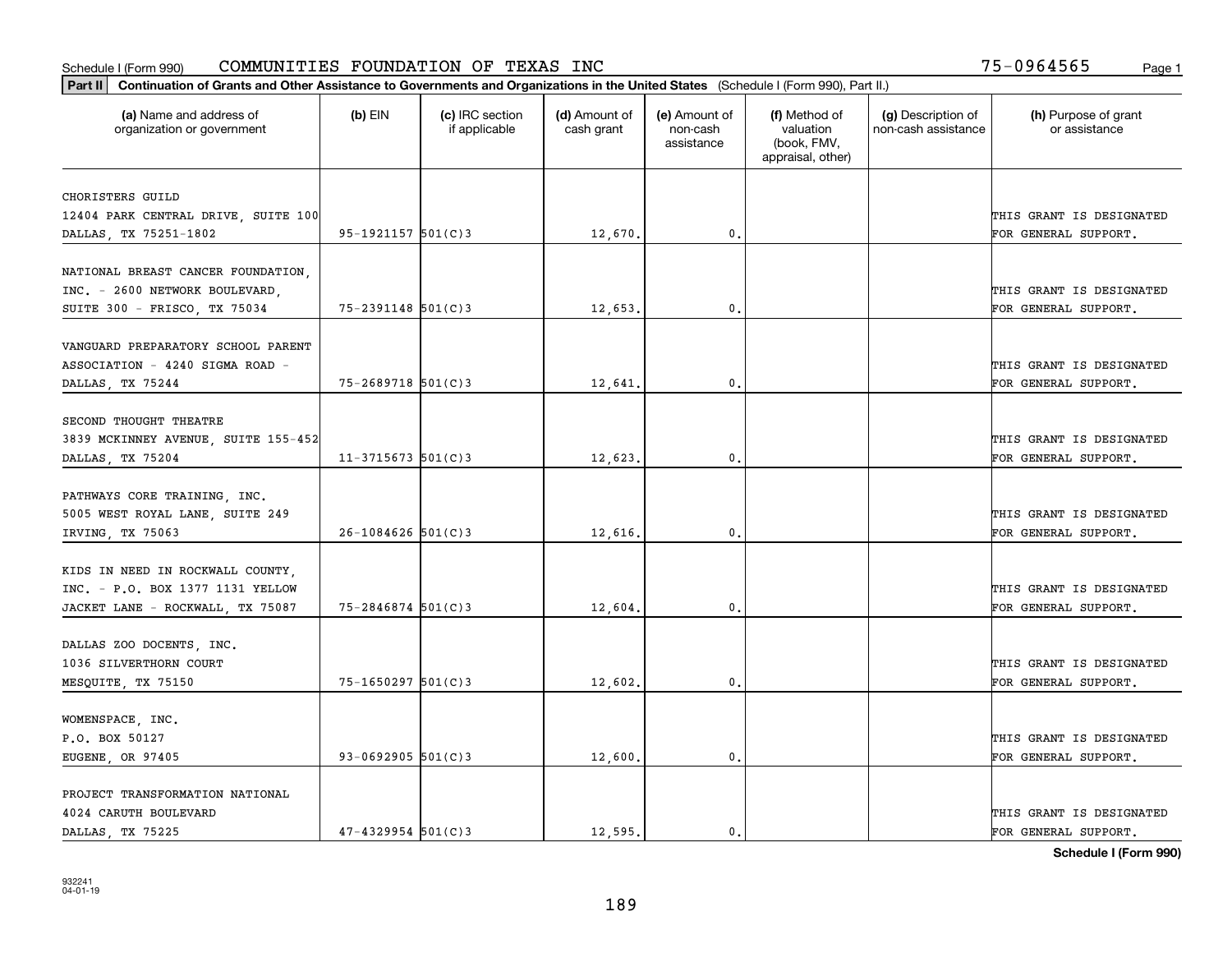| Part II   Continuation of Grants and Other Assistance to Governments and Organizations in the United States (Schedule I (Form 990), Part II.) |                        |                                  |                             |                                         |                                                                |                                           |                                       |
|-----------------------------------------------------------------------------------------------------------------------------------------------|------------------------|----------------------------------|-----------------------------|-----------------------------------------|----------------------------------------------------------------|-------------------------------------------|---------------------------------------|
| (a) Name and address of<br>organization or government                                                                                         | $(b)$ EIN              | (c) IRC section<br>if applicable | (d) Amount of<br>cash grant | (e) Amount of<br>non-cash<br>assistance | (f) Method of<br>valuation<br>(book, FMV,<br>appraisal, other) | (g) Description of<br>non-cash assistance | (h) Purpose of grant<br>or assistance |
|                                                                                                                                               |                        |                                  |                             |                                         |                                                                |                                           |                                       |
| COVENANT KIDS, INC.<br>320 WESTWAY PLACE, SUITE 530                                                                                           |                        |                                  |                             |                                         |                                                                |                                           | THIS GRANT IS DESIGNATED              |
| ARLINGTON, TX 76018                                                                                                                           | 75-2889215 501(C)3     |                                  | 12,582.                     | 0.                                      |                                                                |                                           | FOR GENERAL SUPPORT.                  |
|                                                                                                                                               |                        |                                  |                             |                                         |                                                                |                                           |                                       |
| FRIENDS OF THE FORT WORTH NATURE                                                                                                              |                        |                                  |                             |                                         |                                                                |                                           |                                       |
| CENTER & REFUGE, INC. - P.O. BOX                                                                                                              |                        |                                  |                             |                                         |                                                                |                                           | THIS GRANT IS DESIGNATED              |
| 471486 - FORT WORTH, TX 76147                                                                                                                 | $75 - 1495717$ 501(C)3 |                                  | 12,569                      | 0.                                      |                                                                |                                           | FOR GENERAL SUPPORT.                  |
|                                                                                                                                               |                        |                                  |                             |                                         |                                                                |                                           |                                       |
| JUNIOR ACHIEVEMENT OF DALLAS                                                                                                                  |                        |                                  |                             |                                         |                                                                |                                           |                                       |
| 1201 EXECUTIVE DRIVE WEST                                                                                                                     |                        |                                  |                             |                                         |                                                                |                                           | THIS GRANT IS DESIGNATED              |
| RICHARDSON, TX 75081-2232                                                                                                                     | $75 - 0881589$ 501(C)3 |                                  | 12,554.                     | $\mathbf{0}$ .                          |                                                                |                                           | FOR GENERAL SUPPORT.                  |
|                                                                                                                                               |                        |                                  |                             |                                         |                                                                |                                           |                                       |
| CITY OF BAYTOWN                                                                                                                               |                        |                                  |                             |                                         |                                                                |                                           |                                       |
| P.O. BOX 424                                                                                                                                  |                        |                                  |                             |                                         |                                                                |                                           | THIS GRANT IS DESIGNATED              |
| BAYTOWN, TX 77522-0424                                                                                                                        | 74-6000246 115         |                                  | 12,551                      | $\mathbf{0}$                            |                                                                |                                           | FOR GENERAL SUPPORT.                  |
|                                                                                                                                               |                        |                                  |                             |                                         |                                                                |                                           |                                       |
| HOLY FAMILY CATHOLIC ACADEMY                                                                                                                  |                        |                                  |                             |                                         |                                                                |                                           |                                       |
| 2323 CHEYENNE STREET                                                                                                                          |                        |                                  |                             |                                         |                                                                |                                           | THIS GRANT IS DESIGNATED              |
| IRVING, TX 75062                                                                                                                              | 75-2399872 501(C)3     |                                  | 12,501                      | $\mathbf{0}$                            |                                                                |                                           | FOR GENERAL SUPPORT.                  |
|                                                                                                                                               |                        |                                  |                             |                                         |                                                                |                                           |                                       |
| ACLU FOUNDATION OF TEXAS                                                                                                                      |                        |                                  |                             |                                         |                                                                |                                           |                                       |
| P.O. BOX 8306                                                                                                                                 |                        |                                  |                             |                                         |                                                                |                                           | THIS GRANT IS DESIGNATED              |
| HOUSTON, TX 77288-8306                                                                                                                        | 76-0343171 501(C)3     |                                  | 12,500.                     | 0.                                      |                                                                |                                           | FOR GENERAL SUPPORT.                  |
| CARITAS OF AUSTIN                                                                                                                             |                        |                                  |                             |                                         |                                                                |                                           |                                       |
| P.O. BOX 1947                                                                                                                                 |                        |                                  |                             |                                         |                                                                |                                           | THIS GRANT IS DESIGNATED              |
|                                                                                                                                               | 74-1909670 501(C)3     |                                  |                             |                                         |                                                                |                                           |                                       |
| AUSTIN, TX 78767-1947                                                                                                                         |                        |                                  | 12,500                      | $^{\rm 0}$ .                            |                                                                |                                           | FOR GENERAL SUPPORT.                  |
| CITY OF MARSHALL                                                                                                                              |                        |                                  |                             |                                         |                                                                |                                           |                                       |
| P.O. BOX 698                                                                                                                                  |                        |                                  |                             |                                         |                                                                |                                           | THIS GRANT IS DESIGNATED              |
| MARSHALL, TX 75671-0698                                                                                                                       | 75-6000595 115         |                                  | 12,500.                     | $\mathfrak{o}$ .                        |                                                                |                                           | FOR GENERAL SUPPORT.                  |
|                                                                                                                                               |                        |                                  |                             |                                         |                                                                |                                           |                                       |
| DALLAM-HARTLEY COUNTIES HEALTHCARE                                                                                                            |                        |                                  |                             |                                         |                                                                |                                           |                                       |
| FOUNDATION, INC. - 1411 DENVER                                                                                                                |                        |                                  |                             |                                         |                                                                |                                           | THIS GRANT IS DESIGNATED              |
| AVENUE - DALHART, TX 79022                                                                                                                    | $33 - 1012246$ 501(C)3 |                                  | 12,500.                     | $\mathbf{0}$ .                          |                                                                |                                           | FOR GENERAL SUPPORT.                  |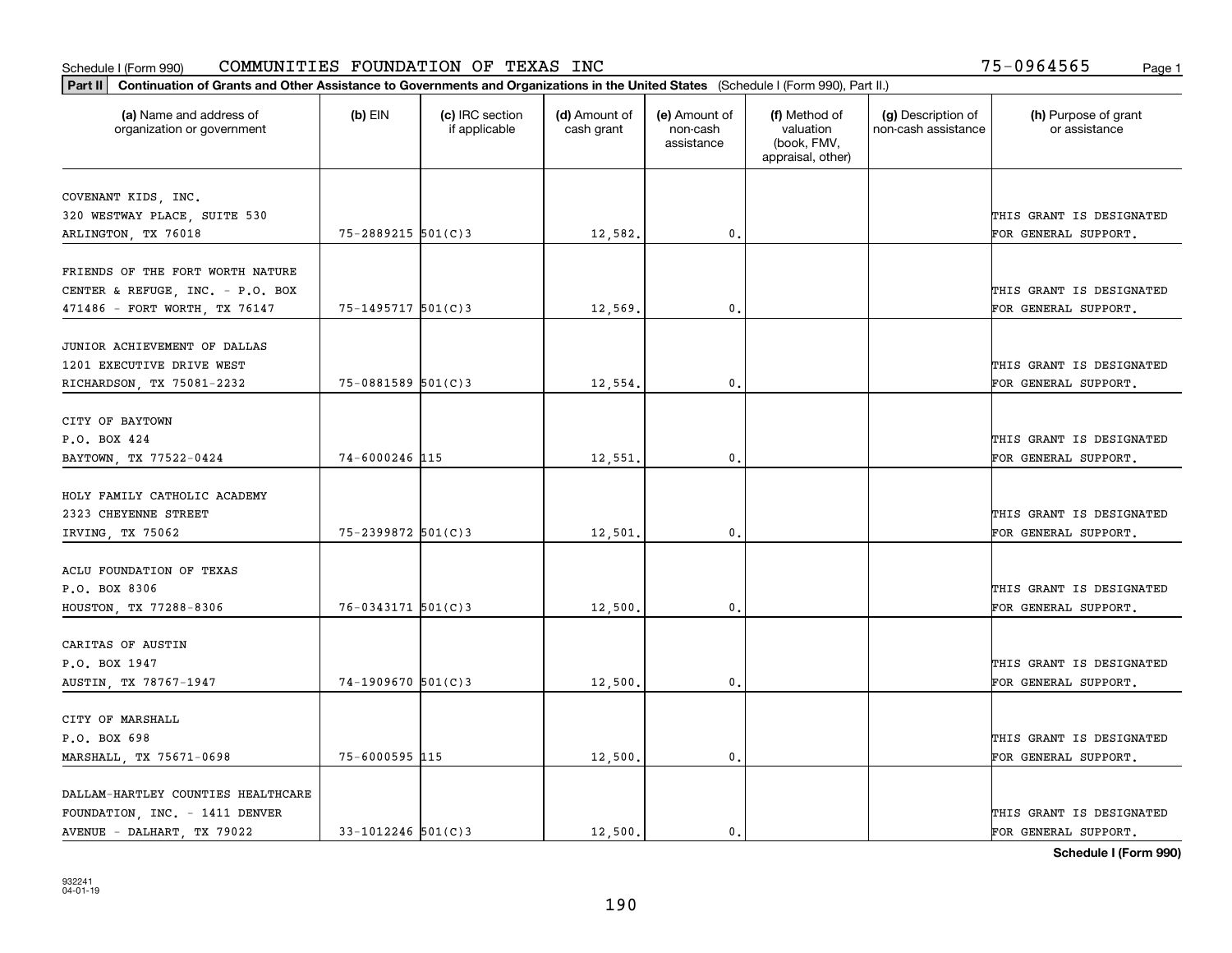| Part II   Continuation of Grants and Other Assistance to Governments and Organizations in the United States (Schedule I (Form 990), Part II.) |                        |                                  |                             |                                         |                                                                |                                           |                                                  |
|-----------------------------------------------------------------------------------------------------------------------------------------------|------------------------|----------------------------------|-----------------------------|-----------------------------------------|----------------------------------------------------------------|-------------------------------------------|--------------------------------------------------|
| (a) Name and address of<br>organization or government                                                                                         | $(b)$ EIN              | (c) IRC section<br>if applicable | (d) Amount of<br>cash grant | (e) Amount of<br>non-cash<br>assistance | (f) Method of<br>valuation<br>(book, FMV,<br>appraisal, other) | (g) Description of<br>non-cash assistance | (h) Purpose of grant<br>or assistance            |
|                                                                                                                                               |                        |                                  |                             |                                         |                                                                |                                           |                                                  |
| <b>EARTHJUSTICE</b>                                                                                                                           |                        |                                  |                             |                                         |                                                                |                                           | THIS GRANT IS DESIGNATED                         |
| 50 CALIFORNIA STREET, SUITE 500                                                                                                               |                        |                                  |                             | $\mathbf{0}$ .                          |                                                                |                                           |                                                  |
| SAN FRANCISCO, CA 94111                                                                                                                       | $94-1730465$ 501(C)3   |                                  | 12,500.                     |                                         |                                                                |                                           | FOR GENERAL SUPPORT.                             |
| MARY MCLEOD BETHUNE DAY NURSERY,<br>INC. - 900 KINNEY STREET - CORPUS                                                                         | 74-1238426 501(C)3     |                                  |                             | 0.                                      |                                                                |                                           | THIS GRANT IS DESIGNATED                         |
| CHRISITI, TX 78401                                                                                                                            |                        |                                  | 12,500                      |                                         |                                                                |                                           | FOR GENERAL SUPPORT.                             |
| PEOPLE'S COMMUNITY CLINIC, INC.<br>1101 CAMINO LA COSTA<br>AUSTIN, TX 78752                                                                   | $23 - 7087608$ 501(C)3 |                                  | 12,500.                     | $\mathfrak{o}$ .                        |                                                                |                                           | THIS GRANT IS DESIGNATED<br>FOR GENERAL SUPPORT. |
|                                                                                                                                               |                        |                                  |                             |                                         |                                                                |                                           |                                                  |
| SOUTHERN POVERTY LAW CENTER, INC.<br>400 WASHINGTON AVENUE                                                                                    |                        |                                  |                             |                                         |                                                                |                                           | THIS GRANT IS DESIGNATED                         |
| MONTGOMERY, AL 36104                                                                                                                          | $63 - 0598743$ 501(C)3 |                                  | 12,500                      | $\mathbf{0}$                            |                                                                |                                           | FOR GENERAL SUPPORT.                             |
| ST. JOSEPH FOUNDATION OF BRYAN<br>TEXAS - 2801 FRANCISCAN DRIVE -                                                                             |                        |                                  |                             |                                         |                                                                |                                           | THIS GRANT IS DESIGNATED                         |
| BRYAN, TX 77802                                                                                                                               | $74 - 2351158$ 501(C)3 |                                  | 12,500.                     | $\mathbf 0$ .                           |                                                                |                                           | FOR GENERAL SUPPORT.                             |
| UNITED REGIONAL HEALTH CARE<br>FOUNDATION - 1600 11TH STREET -<br>WICHITA FALLS, TX 75301                                                     | $75 - 2761467$ 501(C)3 |                                  | 12,500.                     | $\mathbf{0}$                            |                                                                |                                           | THIS GRANT IS DESIGNATED<br>FOR GENERAL SUPPORT. |
| UNITED WAY OF ABILENE                                                                                                                         |                        |                                  |                             |                                         |                                                                |                                           |                                                  |
| 240 CYPRESS STREET                                                                                                                            |                        |                                  |                             |                                         |                                                                |                                           | THIS GRANT IS DESIGNATED                         |
| ABILENE, TX 79604                                                                                                                             | 75-0808772 501(C)3     |                                  | 12,500.                     | $^{\circ}$ .                            |                                                                |                                           | FOR GENERAL SUPPORT.                             |
| YORK THEATRE COMPANY, INC.                                                                                                                    |                        |                                  |                             |                                         |                                                                |                                           |                                                  |
| THE THEATRE AT SAINT PETERS 619                                                                                                               |                        |                                  |                             |                                         |                                                                |                                           |                                                  |
| LEXINGTON AVENUE - NEW YORK, NY                                                                                                               |                        |                                  |                             |                                         |                                                                |                                           | THIS GRANT IS DESIGNATED                         |
| 10022                                                                                                                                         | $13 - 3550290$ 501(C)3 |                                  | 12,500                      | $\mathbf{0}$                            |                                                                |                                           | FOR GENERAL SUPPORT.                             |
| YOUNG WOMENS CHRISTIAN ASSOCIATION                                                                                                            |                        |                                  |                             |                                         |                                                                |                                           |                                                  |
| EL PASO DEL NORTE REGION - 201                                                                                                                |                        |                                  |                             |                                         |                                                                |                                           |                                                  |
| EAST MAIN STREET, SUITE 400 - EL                                                                                                              |                        |                                  |                             |                                         |                                                                |                                           | THIS GRANT IS DESIGNATED                         |
| PASO, TX 79901                                                                                                                                | $74 - 1109650$ 501(C)3 |                                  | 12,500.                     | $\mathbf{0}$ .                          |                                                                |                                           | FOR GENERAL SUPPORT.                             |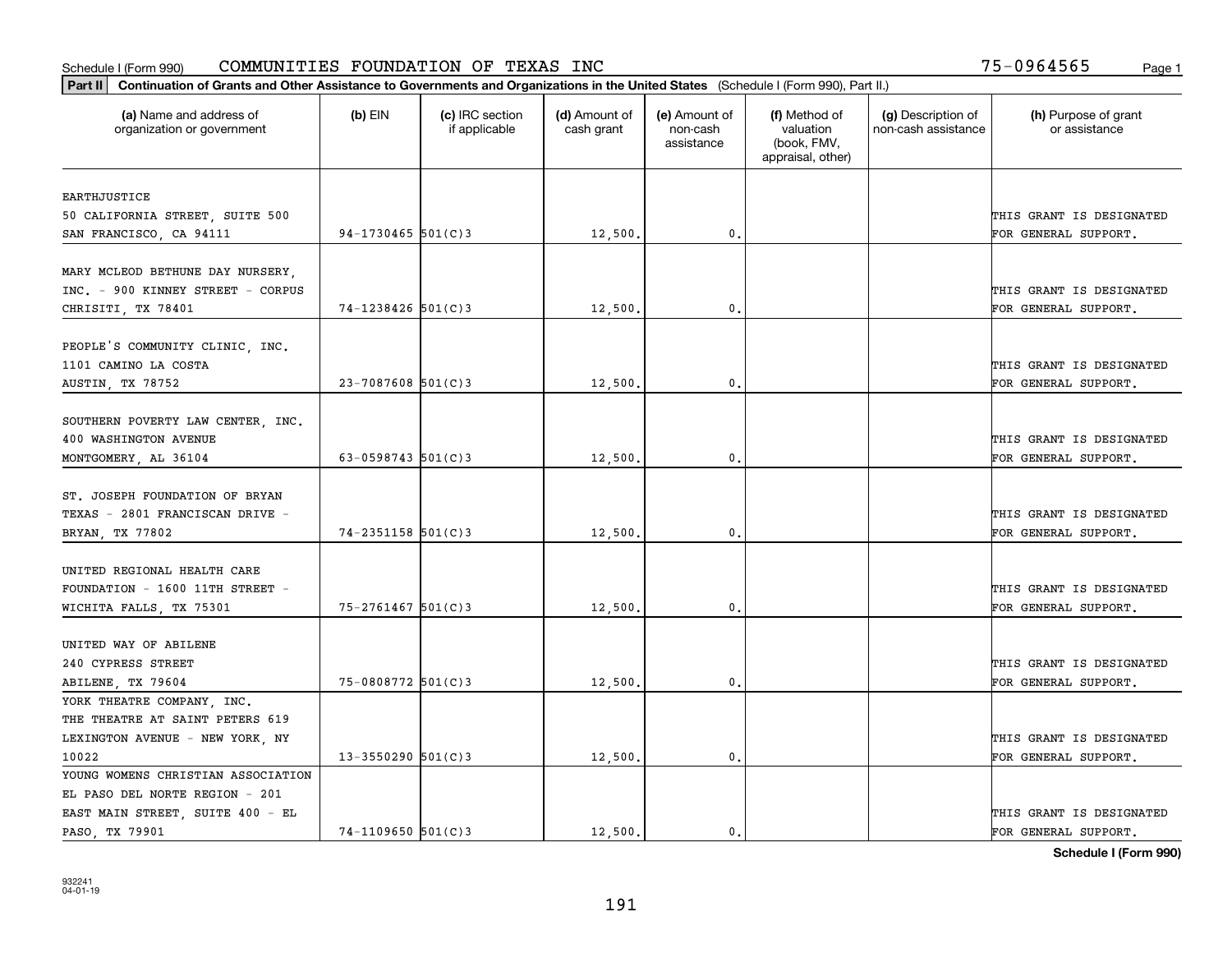| Part II   Continuation of Grants and Other Assistance to Governments and Organizations in the United States (Schedule I (Form 990), Part II.) |                        |                                  |                             |                                         |                                                                |                                           |                                       |
|-----------------------------------------------------------------------------------------------------------------------------------------------|------------------------|----------------------------------|-----------------------------|-----------------------------------------|----------------------------------------------------------------|-------------------------------------------|---------------------------------------|
| (a) Name and address of<br>organization or government                                                                                         | $(b)$ EIN              | (c) IRC section<br>if applicable | (d) Amount of<br>cash grant | (e) Amount of<br>non-cash<br>assistance | (f) Method of<br>valuation<br>(book, FMV,<br>appraisal, other) | (g) Description of<br>non-cash assistance | (h) Purpose of grant<br>or assistance |
|                                                                                                                                               |                        |                                  |                             |                                         |                                                                |                                           |                                       |
| TARRANT COUNTY COLLEGE FOUNDATION<br>1500 HOUSTON STREET                                                                                      |                        |                                  |                             |                                         |                                                                |                                           | THIS GRANT IS DESIGNATED              |
| FORT WORTH, TX 76102-6524                                                                                                                     | 75-2277475 501(C)3     |                                  | 12,491.                     | 0.                                      |                                                                |                                           | FOR GENERAL SUPPORT.                  |
|                                                                                                                                               |                        |                                  |                             |                                         |                                                                |                                           |                                       |
| HOPE OF SHADES FOUNDATION                                                                                                                     |                        |                                  |                             |                                         |                                                                |                                           |                                       |
| P.O. BOX 700                                                                                                                                  |                        |                                  |                             |                                         |                                                                |                                           | THIS GRANT IS DESIGNATED              |
| <b>TIOGA, TX 76271</b>                                                                                                                        | $46 - 2547486$ 501(C)3 |                                  | 12,485.                     | 0.                                      |                                                                |                                           | FOR GENERAL SUPPORT.                  |
|                                                                                                                                               |                        |                                  |                             |                                         |                                                                |                                           |                                       |
| PRINCESS GRACE FOUNDATION                                                                                                                     |                        |                                  |                             |                                         |                                                                |                                           |                                       |
| 150 EAST 58TH STREET, 25TH FLOOR                                                                                                              |                        |                                  |                             |                                         |                                                                |                                           | THIS GRANT IS DESIGNATED              |
| NEW YORK, NY 10155                                                                                                                            | $23 - 2218331$ 501(C)3 |                                  | 12,450                      | 0.                                      |                                                                |                                           | FOR GENERAL SUPPORT.                  |
|                                                                                                                                               |                        |                                  |                             |                                         |                                                                |                                           |                                       |
| THE ARC OF TEXAS                                                                                                                              |                        |                                  |                             |                                         |                                                                |                                           |                                       |
| P.O. BOX 14455                                                                                                                                |                        |                                  |                             |                                         |                                                                |                                           | THIS GRANT IS DESIGNATED              |
| HALTOM CITY, TX 76117                                                                                                                         | 23-7277821 501(C)3     |                                  | 12,425.                     | 0.                                      |                                                                |                                           | FOR GENERAL SUPPORT.                  |
| CHILDREN AND COMMUNITY HEALTH                                                                                                                 |                        |                                  |                             |                                         |                                                                |                                           |                                       |
| CENTER OF MCKINNEY - 4510 MEDICAL                                                                                                             |                        |                                  |                             |                                         |                                                                |                                           |                                       |
| CENTER DRIVE, SUITE 204 -                                                                                                                     |                        |                                  |                             |                                         |                                                                |                                           | THIS GRANT IS DESIGNATED              |
| MCKINNEY, TX 75069                                                                                                                            | $20 - 0637782$ 501(C)3 |                                  | 12,422                      | 0.                                      |                                                                |                                           | FOR GENERAL SUPPORT.                  |
|                                                                                                                                               |                        |                                  |                             |                                         |                                                                |                                           |                                       |
| ST. BERNARD OF CLAIRVAUX SCHOOL                                                                                                               |                        |                                  |                             |                                         |                                                                |                                           |                                       |
| 1420 OLD GATE LANE                                                                                                                            |                        |                                  |                             |                                         |                                                                |                                           | THIS GRANT IS DESIGNATED              |
| DALLAS, TX 75218                                                                                                                              | 75-1900347 501(C)3     |                                  | 12,413                      | 0.                                      |                                                                |                                           | FOR GENERAL SUPPORT.                  |
|                                                                                                                                               |                        |                                  |                             |                                         |                                                                |                                           |                                       |
| OAK CLIFF LIONS CLUB FOUNDATION                                                                                                               |                        |                                  |                             |                                         |                                                                |                                           |                                       |
| P.O. BOX 4445                                                                                                                                 |                        |                                  |                             |                                         |                                                                |                                           | THIS GRANT IS DESIGNATED              |
| DALLAS, TX 75208                                                                                                                              | $46 - 3193628$ 501(C)3 |                                  | 12,409                      | 0.                                      |                                                                |                                           | FOR GENERAL SUPPORT.                  |
|                                                                                                                                               |                        |                                  |                             |                                         |                                                                |                                           |                                       |
| LONE STAR WESTIE RESCUE                                                                                                                       |                        |                                  |                             |                                         |                                                                |                                           |                                       |
| 1624 CROOKED CREEK DRIVE                                                                                                                      |                        |                                  |                             |                                         |                                                                |                                           | THIS GRANT IS DESIGNATED              |
| CARROLLTON, TX 75007                                                                                                                          | $46 - 1130210$ 501(C)3 |                                  | 12,375.                     | $\mathbf{0}$ .                          |                                                                |                                           | FOR GENERAL SUPPORT.                  |
|                                                                                                                                               |                        |                                  |                             |                                         |                                                                |                                           |                                       |
| CHILD EVANGELISM FELLOWSHIP, INC.                                                                                                             |                        |                                  |                             |                                         |                                                                |                                           | THIS GRANT IS DESIGNATED              |
| P.O. BOX 348                                                                                                                                  | $38 - 6091187$ 501(C)3 |                                  | 12.374.                     |                                         |                                                                |                                           |                                       |
| WARRENTON, MO 63383                                                                                                                           |                        |                                  |                             | 0.                                      |                                                                |                                           | FOR GENERAL SUPPORT.                  |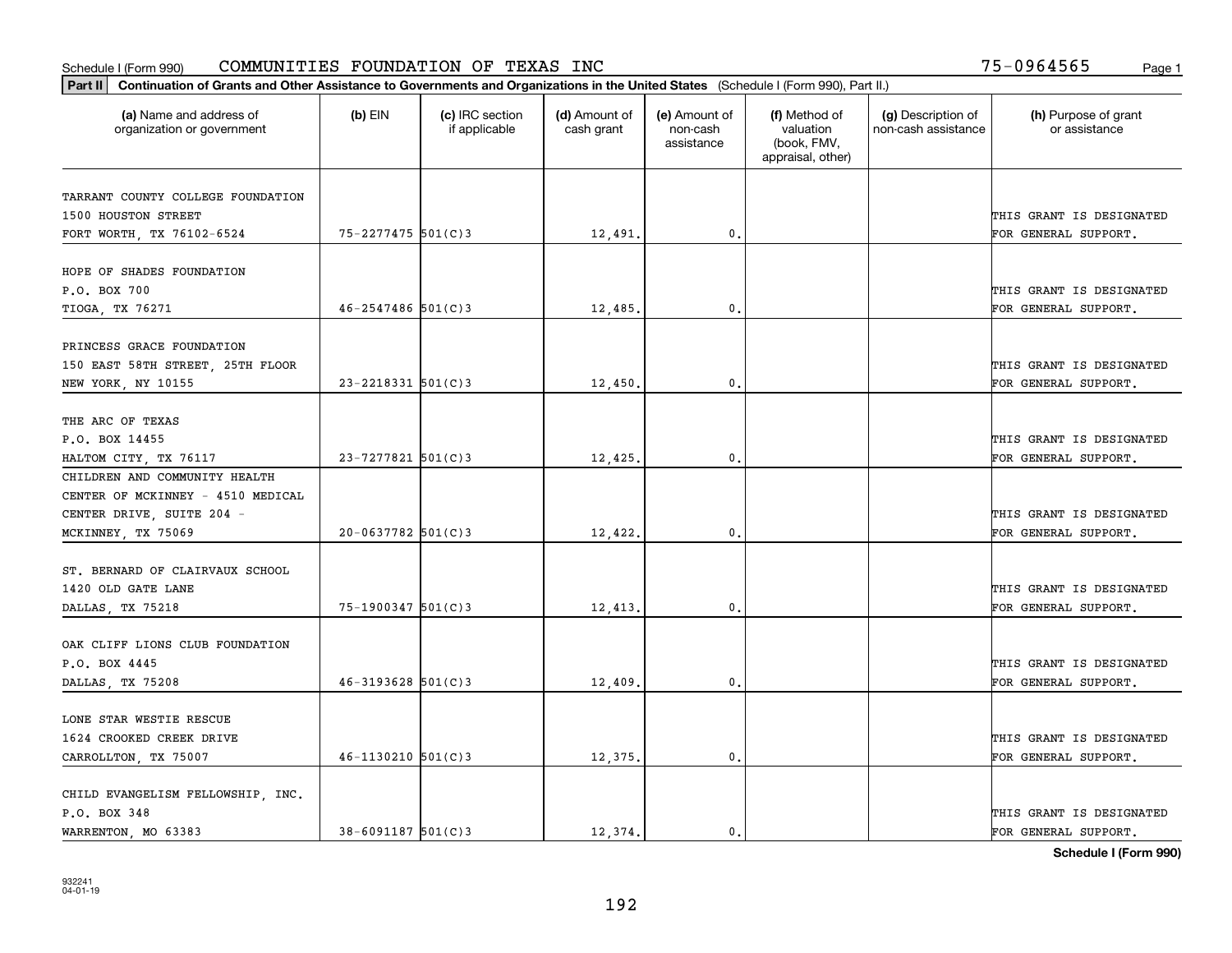| Part II   Continuation of Grants and Other Assistance to Governments and Organizations in the United States (Schedule I (Form 990), Part II.) |                        |                                  |                             |                                         |                                                                |                                           |                                       |
|-----------------------------------------------------------------------------------------------------------------------------------------------|------------------------|----------------------------------|-----------------------------|-----------------------------------------|----------------------------------------------------------------|-------------------------------------------|---------------------------------------|
| (a) Name and address of<br>organization or government                                                                                         | $(b)$ EIN              | (c) IRC section<br>if applicable | (d) Amount of<br>cash grant | (e) Amount of<br>non-cash<br>assistance | (f) Method of<br>valuation<br>(book, FMV,<br>appraisal, other) | (g) Description of<br>non-cash assistance | (h) Purpose of grant<br>or assistance |
|                                                                                                                                               |                        |                                  |                             |                                         |                                                                |                                           |                                       |
| RIDING UNLIMITED, INC.<br>9168 T N. SKILES ROAD                                                                                               |                        |                                  |                             |                                         |                                                                |                                           | THIS GRANT IS DESIGNATED              |
| PONDER, TX 76259                                                                                                                              | 75-2331905 501(C)3     |                                  | 12,359.                     | $\mathbf{0}$ .                          |                                                                |                                           | FOR GENERAL SUPPORT.                  |
| TERRELL ISD EXCELLENCE FOUNDATION                                                                                                             |                        |                                  |                             |                                         |                                                                |                                           |                                       |
| ATTN: LEA COOPER 700 NORTH                                                                                                                    |                        |                                  |                             |                                         |                                                                |                                           |                                       |
| CATHERINE STREET - TERRELL, TX                                                                                                                |                        |                                  |                             |                                         |                                                                |                                           | THIS GRANT IS DESIGNATED              |
| 75160                                                                                                                                         | $26 - 3116665$ 501(C)3 |                                  | 12,337.                     | 0.                                      |                                                                |                                           | FOR GENERAL SUPPORT.                  |
|                                                                                                                                               |                        |                                  |                             |                                         |                                                                |                                           |                                       |
| LEARNING CENTER OF NORTH TEXAS,                                                                                                               |                        |                                  |                             |                                         |                                                                |                                           |                                       |
| INC. - 101 SUMMIT AVENUE, SUITE                                                                                                               |                        |                                  |                             |                                         |                                                                |                                           | THIS GRANT IS DESIGNATED              |
| 612 - FORT WORTH, TX 76102                                                                                                                    | $75 - 2905243$ 501(C)3 |                                  | 12,335.                     | $\mathbf{0}$ .                          |                                                                |                                           | FOR GENERAL SUPPORT.                  |
|                                                                                                                                               |                        |                                  |                             |                                         |                                                                |                                           |                                       |
| GREENHILL SCHOOL                                                                                                                              |                        |                                  |                             |                                         |                                                                |                                           |                                       |
| 4141 SPRING VALLEY ROAD                                                                                                                       |                        |                                  |                             |                                         |                                                                |                                           | THIS GRANT IS DESIGNATED              |
| ADDISON, TX 75001                                                                                                                             | $75 - 1022742$ 501(C)3 |                                  | 12,333.                     | 0.                                      |                                                                |                                           | FOR GENERAL SUPPORT.                  |
|                                                                                                                                               |                        |                                  |                             |                                         |                                                                |                                           |                                       |
| LOVE FOR KIDS, INC.                                                                                                                           |                        |                                  |                             |                                         |                                                                |                                           |                                       |
| 2828 FISH TRAP ROAD                                                                                                                           |                        |                                  |                             |                                         |                                                                |                                           | THIS GRANT IS DESIGNATED              |
| DALLAS, TX 75212                                                                                                                              | 75-1647732 501(C)3     |                                  | 12,320.                     | $\mathbf{0}$                            |                                                                |                                           | FOR GENERAL SUPPORT.                  |
|                                                                                                                                               |                        |                                  |                             |                                         |                                                                |                                           |                                       |
| ST. RITA CATHOLIC SCHOOL - FW                                                                                                                 |                        |                                  |                             |                                         |                                                                |                                           |                                       |
| 712 WEILER BOULEVARD                                                                                                                          |                        |                                  |                             |                                         |                                                                |                                           | THIS GRANT IS DESIGNATED              |
| FORT WORTH, TX 76112                                                                                                                          | $75 - 6111834$ 501(C)3 |                                  | 12,285.                     | 0.                                      |                                                                |                                           | FOR GENERAL SUPPORT.                  |
|                                                                                                                                               |                        |                                  |                             |                                         |                                                                |                                           |                                       |
| DAY RESOURCE CENTER FOR THE                                                                                                                   |                        |                                  |                             |                                         |                                                                |                                           |                                       |
| HOMELESS - P.O. BOX 0871 - FORT                                                                                                               |                        |                                  |                             |                                         |                                                                |                                           | THIS GRANT IS DESIGNATED              |
| WORTH, TX 76101                                                                                                                               | 75-2747809 501(C)3     |                                  | 12,285.                     | 0.                                      |                                                                |                                           | FOR GENERAL SUPPORT.                  |
|                                                                                                                                               |                        |                                  |                             |                                         |                                                                |                                           |                                       |
| PWA COALITION OF DALLAS, INC.                                                                                                                 |                        |                                  |                             |                                         |                                                                |                                           |                                       |
| P.O. BOX 4338                                                                                                                                 |                        |                                  |                             |                                         |                                                                |                                           | THIS GRANT IS DESIGNATED              |
| DALLAS, TX 75208-0338                                                                                                                         | $75 - 2144518$ 501(C)3 |                                  | 12,284.                     | $\mathbf{0}$ .                          |                                                                |                                           | FOR GENERAL SUPPORT.                  |
| TRAUMA SUPPORT SERVICES OF NORTH                                                                                                              |                        |                                  |                             |                                         |                                                                |                                           |                                       |
| TEXAS - 210 S. CEDAR RIDGE DRIVE,                                                                                                             |                        |                                  |                             |                                         |                                                                |                                           |                                       |
| SUITE C-100 - DUNCANVILLE, TX                                                                                                                 |                        |                                  |                             |                                         |                                                                |                                           | THIS GRANT IS DESIGNATED              |
| 75116                                                                                                                                         | $26 - 0469778$ 501(C)3 |                                  | 12, 281.                    | $\mathbf{0}$ .                          |                                                                |                                           | FOR GENERAL SUPPORT.                  |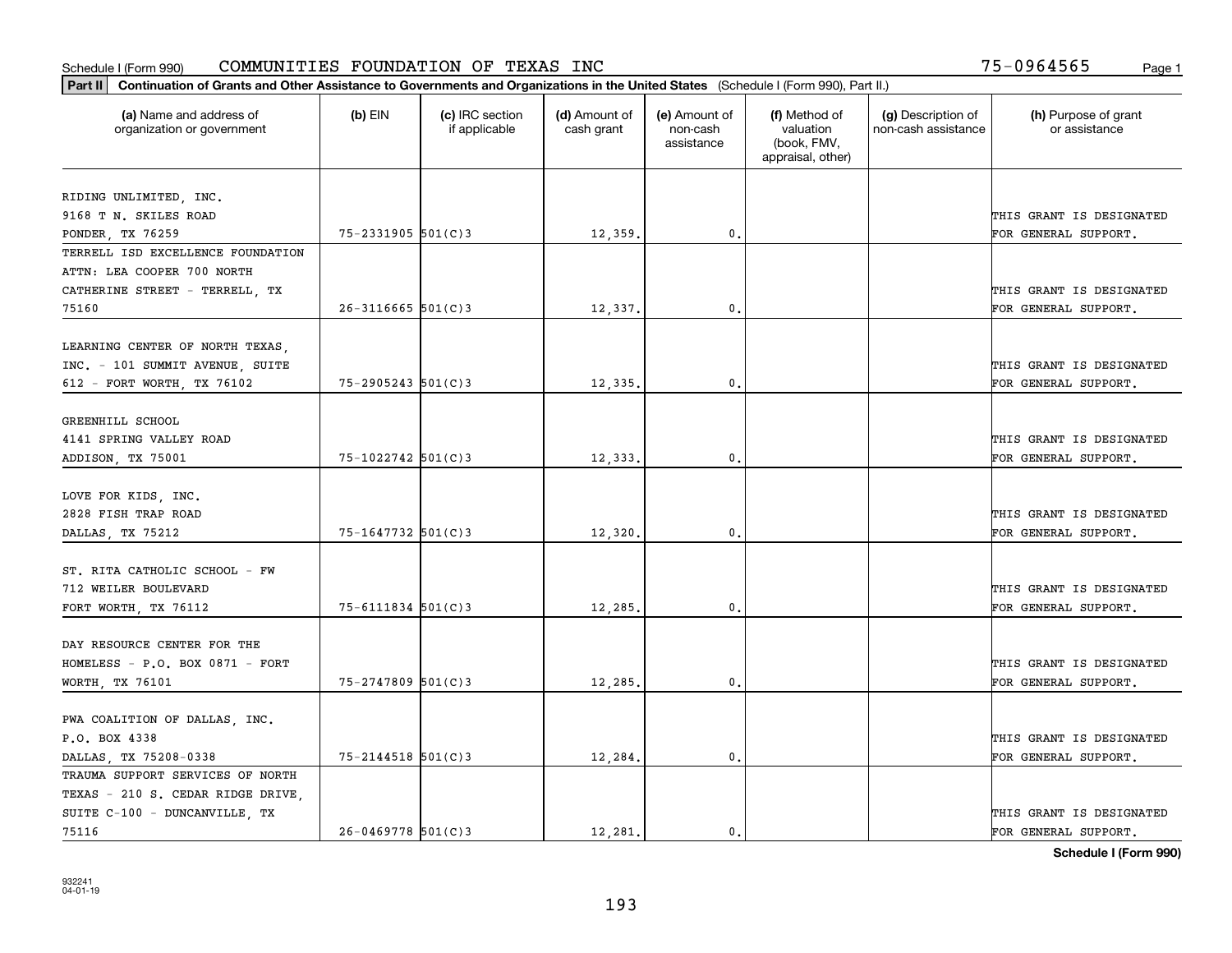|                                                       | Part II   Continuation of Grants and Other Assistance to Governments and Organizations in the United States (Schedule I (Form 990), Part II.) |                                  |                             |                                         |                                                                |                                           |                                       |  |  |  |
|-------------------------------------------------------|-----------------------------------------------------------------------------------------------------------------------------------------------|----------------------------------|-----------------------------|-----------------------------------------|----------------------------------------------------------------|-------------------------------------------|---------------------------------------|--|--|--|
| (a) Name and address of<br>organization or government | $(b)$ EIN                                                                                                                                     | (c) IRC section<br>if applicable | (d) Amount of<br>cash grant | (e) Amount of<br>non-cash<br>assistance | (f) Method of<br>valuation<br>(book, FMV,<br>appraisal, other) | (g) Description of<br>non-cash assistance | (h) Purpose of grant<br>or assistance |  |  |  |
| FOUNDATION FOR CHOICE                                 |                                                                                                                                               |                                  |                             |                                         |                                                                |                                           |                                       |  |  |  |
| 2904 FLOYD STREET, SUITE D                            |                                                                                                                                               |                                  |                             |                                         |                                                                |                                           | THIS GRANT IS DESIGNATED              |  |  |  |
| DALLAS, TX 75204                                      | $47-1322221$ 501(C)3                                                                                                                          |                                  | 12,222.                     | 0.                                      |                                                                |                                           | FOR GENERAL SUPPORT.                  |  |  |  |
|                                                       |                                                                                                                                               |                                  |                             |                                         |                                                                |                                           |                                       |  |  |  |
| MOLLIE'S CAT PLACE                                    |                                                                                                                                               |                                  |                             |                                         |                                                                |                                           |                                       |  |  |  |
| P.O. BOX 1264                                         |                                                                                                                                               |                                  |                             |                                         |                                                                |                                           | THIS GRANT IS DESIGNATED              |  |  |  |
| AZLE, TX 76098                                        | $46 - 5238782$ 501(C)3                                                                                                                        |                                  | 12,217.                     | 0.                                      |                                                                |                                           | FOR GENERAL SUPPORT.                  |  |  |  |
|                                                       |                                                                                                                                               |                                  |                             |                                         |                                                                |                                           |                                       |  |  |  |
| PREGNANCY HELP 4 U INC                                |                                                                                                                                               |                                  |                             |                                         |                                                                |                                           |                                       |  |  |  |
| 5857 PARK VISTA CIRCLE                                |                                                                                                                                               |                                  |                             |                                         |                                                                |                                           | THIS GRANT IS DESIGNATED              |  |  |  |
| KELLER, TX 76244                                      | $45 - 2442701$ 501(C)3                                                                                                                        |                                  | $12, 203$ .                 | $\mathbf{0}$ .                          |                                                                |                                           | FOR GENERAL SUPPORT.                  |  |  |  |
|                                                       |                                                                                                                                               |                                  |                             |                                         |                                                                |                                           |                                       |  |  |  |
| DFW FURGOTTEN FRIENDS                                 |                                                                                                                                               |                                  |                             |                                         |                                                                |                                           |                                       |  |  |  |
| 7037 LANYON DRIVE                                     |                                                                                                                                               |                                  |                             |                                         |                                                                |                                           | THIS GRANT IS DESIGNATED              |  |  |  |
| DALLAS, TX 75227                                      | $46 - 0951164$ 501(C)3                                                                                                                        |                                  | 12,200.                     | 0.                                      |                                                                |                                           | FOR GENERAL SUPPORT.                  |  |  |  |
|                                                       |                                                                                                                                               |                                  |                             |                                         |                                                                |                                           |                                       |  |  |  |
| RUTLEDGE FOUNDATION                                   |                                                                                                                                               |                                  |                             |                                         |                                                                |                                           |                                       |  |  |  |
| 5608 MALVEY AVENUE, SUITE 306                         |                                                                                                                                               |                                  |                             |                                         |                                                                |                                           | THIS GRANT IS DESIGNATED              |  |  |  |
| FORT WORTH, TX 76107                                  | $27 - 5035852$ 501(C)3                                                                                                                        |                                  | 12,162.                     | 0.                                      |                                                                |                                           | FOR GENERAL SUPPORT.                  |  |  |  |
|                                                       |                                                                                                                                               |                                  |                             |                                         |                                                                |                                           |                                       |  |  |  |
| M-CCC, INC. DBA MID-CITIES                            |                                                                                                                                               |                                  |                             |                                         |                                                                |                                           |                                       |  |  |  |
| COMMUNITY CATS - P.O. BOX 211594 -                    |                                                                                                                                               |                                  |                             |                                         |                                                                |                                           | THIS GRANT IS DESIGNATED              |  |  |  |
| BEDFORD, TX 76095                                     | $47 - 1373420$ 501(C)3                                                                                                                        |                                  | 12,129                      | 0.                                      |                                                                |                                           | FOR GENERAL SUPPORT.                  |  |  |  |
|                                                       |                                                                                                                                               |                                  |                             |                                         |                                                                |                                           |                                       |  |  |  |
| NORTH TEXAS BOXER RESCUE                              |                                                                                                                                               |                                  |                             |                                         |                                                                |                                           |                                       |  |  |  |
| 7027 JOYCE WAY                                        |                                                                                                                                               |                                  |                             |                                         |                                                                |                                           | THIS GRANT IS DESIGNATED              |  |  |  |
| DALLAS, TX 75225                                      | $81 - 3245959$ 501(C)3                                                                                                                        |                                  | 12,114.                     | $\mathbf{0}$ .                          |                                                                |                                           | FOR GENERAL SUPPORT.                  |  |  |  |
| BALANCED ALMOND, INC.                                 |                                                                                                                                               |                                  |                             |                                         |                                                                |                                           |                                       |  |  |  |
| 825 EXPOSITION AVENUE                                 |                                                                                                                                               |                                  |                             |                                         |                                                                |                                           | THIS GRANT IS DESIGNATED              |  |  |  |
|                                                       | 75-2112376 501(C)3                                                                                                                            |                                  | 12,097.                     | $\mathfrak o$ .                         |                                                                |                                           | FOR GENERAL SUPPORT.                  |  |  |  |
| DALLAS, TX 75226                                      |                                                                                                                                               |                                  |                             |                                         |                                                                |                                           |                                       |  |  |  |
| NATIONAL ASSISTANCE LEAGUE                            |                                                                                                                                               |                                  |                             |                                         |                                                                |                                           |                                       |  |  |  |
| 2011 W. SPRING CREEK PARKWAY, SUITE                   |                                                                                                                                               |                                  |                             |                                         |                                                                |                                           | THIS GRANT IS DESIGNATED              |  |  |  |
| PLANO, TX 75023-4256                                  | $75 - 2663446$ 501(C)3                                                                                                                        |                                  | 12,052.                     | 0.                                      |                                                                |                                           | FOR GENERAL SUPPORT.                  |  |  |  |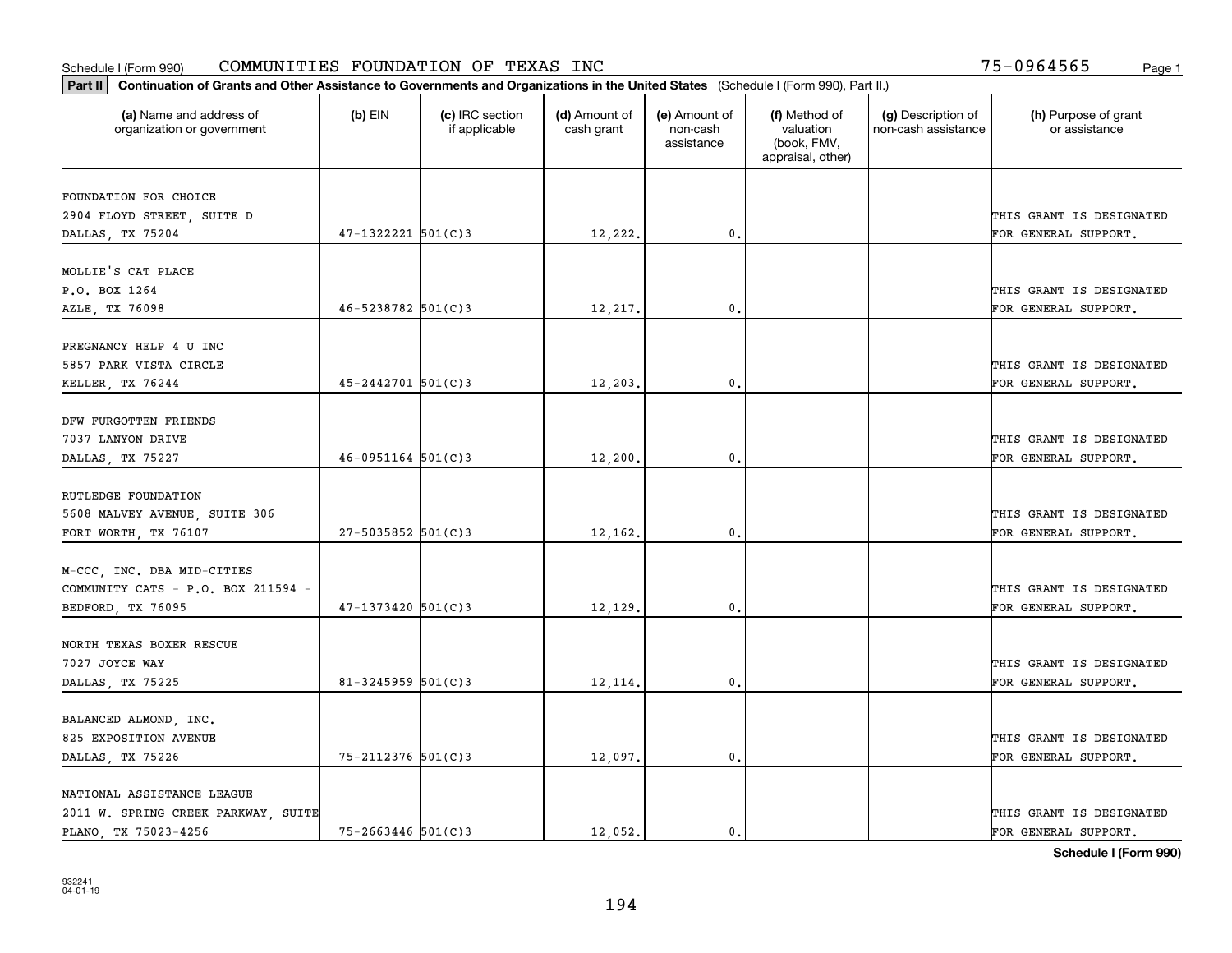| Part II   Continuation of Grants and Other Assistance to Governments and Organizations in the United States (Schedule I (Form 990), Part II.) |                        |                                  |                             |                                         |                                                                |                                           |                                       |
|-----------------------------------------------------------------------------------------------------------------------------------------------|------------------------|----------------------------------|-----------------------------|-----------------------------------------|----------------------------------------------------------------|-------------------------------------------|---------------------------------------|
| (a) Name and address of<br>organization or government                                                                                         | $(b)$ EIN              | (c) IRC section<br>if applicable | (d) Amount of<br>cash grant | (e) Amount of<br>non-cash<br>assistance | (f) Method of<br>valuation<br>(book, FMV,<br>appraisal, other) | (g) Description of<br>non-cash assistance | (h) Purpose of grant<br>or assistance |
| TO BE LIKE ME                                                                                                                                 |                        |                                  |                             |                                         |                                                                |                                           |                                       |
| P.O. BOX 600101                                                                                                                               |                        |                                  |                             |                                         |                                                                |                                           | THIS GRANT IS DESIGNATED              |
| DALLAS, TX 75360                                                                                                                              | 83-2384204 $501(C)3$   |                                  | 12,040.                     | $\mathbf{0}$ .                          |                                                                |                                           | FOR GENERAL SUPPORT.                  |
|                                                                                                                                               |                        |                                  |                             |                                         |                                                                |                                           |                                       |
| PROSPER EDUCATION FOUNDATION                                                                                                                  |                        |                                  |                             |                                         |                                                                |                                           |                                       |
| 130 N. PRESTON RD                                                                                                                             |                        |                                  |                             |                                         |                                                                |                                           | THIS GRANT IS DESIGNATED              |
| PROSPER, TX 75078                                                                                                                             | $75 - 2662259$ 501(C)3 |                                  | 12,039                      | 0.                                      |                                                                |                                           | FOR GENERAL SUPPORT.                  |
|                                                                                                                                               |                        |                                  |                             |                                         |                                                                |                                           |                                       |
| CREATIVE ARTS CENTER OF DALLAS                                                                                                                |                        |                                  |                             |                                         |                                                                |                                           |                                       |
| 2360 LAUGHLIN DRIVE                                                                                                                           |                        |                                  |                             |                                         |                                                                |                                           | THIS GRANT IS DESIGNATED              |
| DALLAS, TX 75228                                                                                                                              | $75 - 6046116$ 501(C)3 |                                  | 12,011.                     | $\mathbf{0}$ .                          |                                                                |                                           | FOR GENERAL SUPPORT.                  |
| ST. MICHAEL THE ARCHANGEL CATHOLIC                                                                                                            |                        |                                  |                             |                                         |                                                                |                                           |                                       |
| PARISH - 2910 CORN VALLEY ROAD -                                                                                                              |                        |                                  |                             |                                         |                                                                |                                           |                                       |
|                                                                                                                                               |                        |                                  |                             |                                         |                                                                |                                           | THIS GRANT IS DESIGNATED              |
| GRAND PRAIRIE, TX 75052                                                                                                                       | 84-1939958 $501(C)3$   |                                  | 12,007.                     | 0.                                      |                                                                |                                           | FOR GENERAL SUPPORT.                  |
| AUSTIN VOICES FOR EDUCATION AND                                                                                                               |                        |                                  |                             |                                         |                                                                |                                           |                                       |
| YOUTH - 5221 LEDESMA ROAD -                                                                                                                   |                        |                                  |                             |                                         |                                                                |                                           | THIS GRANT IS DESIGNATED              |
| AUSTIN, TX 78721                                                                                                                              | $74-3017284$ 501(C)3   |                                  | 12,000                      | 0.                                      |                                                                |                                           | FOR GENERAL SUPPORT.                  |
|                                                                                                                                               |                        |                                  |                             |                                         |                                                                |                                           |                                       |
| CHRIST FELLOWSHIP                                                                                                                             |                        |                                  |                             |                                         |                                                                |                                           |                                       |
| 2801 ORCHID DRIVE                                                                                                                             |                        |                                  |                             |                                         |                                                                |                                           | THIS GRANT IS DESIGNATED              |
| MCKINNEY, TX 75070                                                                                                                            | $75 - 2677027$ 501(C)3 |                                  | 12,000                      | 0.                                      |                                                                |                                           | FOR GENERAL SUPPORT.                  |
|                                                                                                                                               |                        |                                  |                             |                                         |                                                                |                                           |                                       |
| CITY OF TEXARKANA                                                                                                                             |                        |                                  |                             |                                         |                                                                |                                           |                                       |
| P.O. BOX 1967                                                                                                                                 |                        |                                  |                             |                                         |                                                                |                                           | THIS GRANT IS DESIGNATED              |
| TEXARKANA, TX 75504-1967                                                                                                                      |                        | 115                              | 12,000                      | $\mathbf{0}$ .                          |                                                                |                                           | FOR GENERAL SUPPORT.                  |
|                                                                                                                                               |                        |                                  |                             |                                         |                                                                |                                           |                                       |
| NAVASOTA ISD EDUCATION FOUNDATION,                                                                                                            |                        |                                  |                             |                                         |                                                                |                                           |                                       |
| INC. - P.O. BOX 511 - NAVASOTA, TX                                                                                                            |                        |                                  |                             |                                         |                                                                |                                           | THIS GRANT IS DESIGNATED              |
| 77868                                                                                                                                         | $02 - 0659711$ 501(C)3 |                                  | 12,000                      | 0.                                      |                                                                |                                           | FOR GENERAL SUPPORT.                  |
| ST VINCENT DE PAUL SOCIETY OF LANE                                                                                                            |                        |                                  |                             |                                         |                                                                |                                           |                                       |
| COUNTY, INC. - P.O. BOX 24608 -                                                                                                               |                        |                                  |                             |                                         |                                                                |                                           | THIS GRANT IS DESIGNATED              |
| EUGENE OR 97402                                                                                                                               | $93 - 0454786$ 501(C)3 |                                  | 12,000.                     | $\mathbf{0}$ .                          |                                                                |                                           | FOR GENERAL SUPPORT.                  |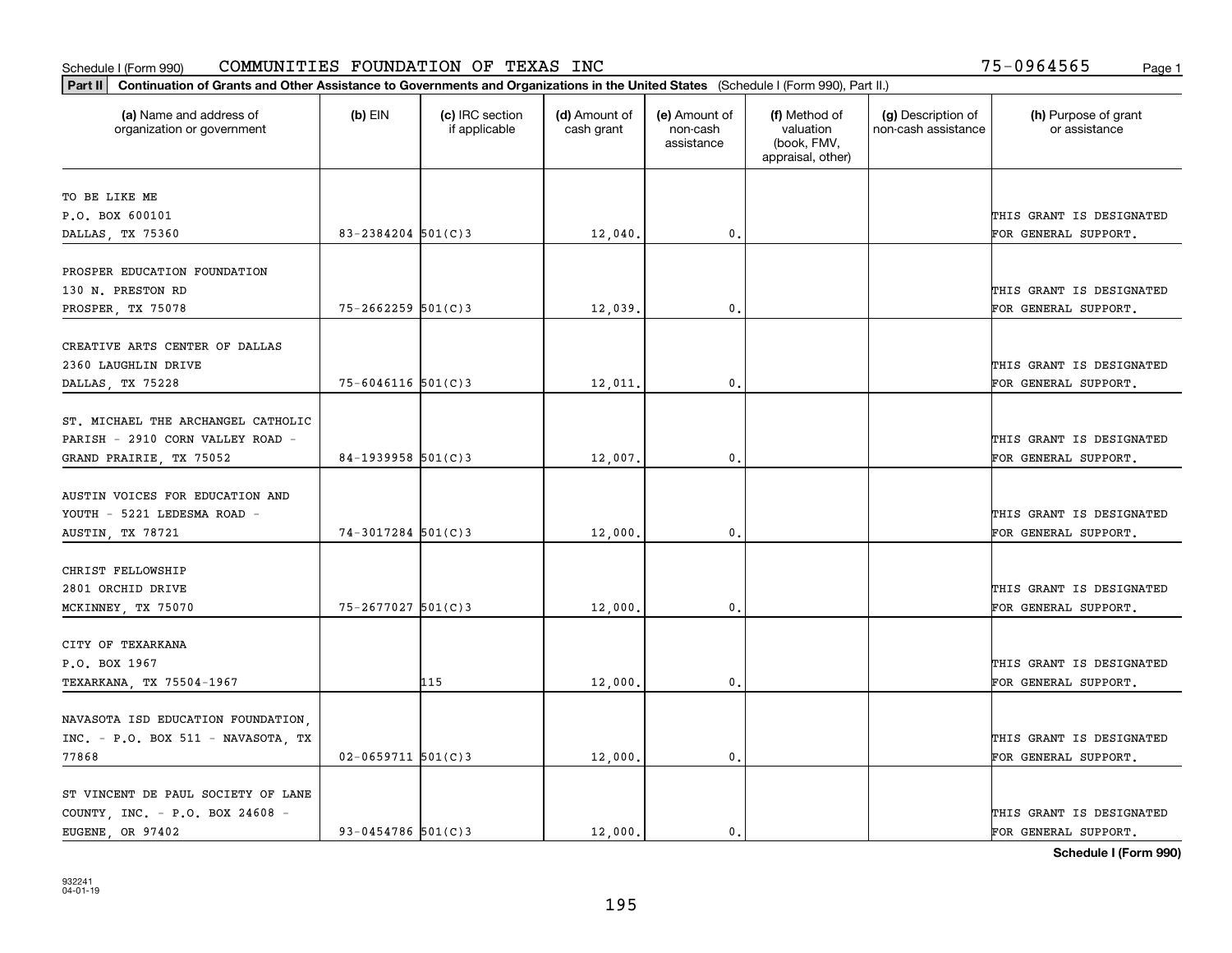| Part II   Continuation of Grants and Other Assistance to Governments and Organizations in the United States (Schedule I (Form 990), Part II.) |                          |                                  |                             |                                         |                                                                |                                           |                                       |
|-----------------------------------------------------------------------------------------------------------------------------------------------|--------------------------|----------------------------------|-----------------------------|-----------------------------------------|----------------------------------------------------------------|-------------------------------------------|---------------------------------------|
| (a) Name and address of<br>organization or government                                                                                         | $(b)$ EIN                | (c) IRC section<br>if applicable | (d) Amount of<br>cash grant | (e) Amount of<br>non-cash<br>assistance | (f) Method of<br>valuation<br>(book, FMV,<br>appraisal, other) | (g) Description of<br>non-cash assistance | (h) Purpose of grant<br>or assistance |
| THE SAFE ALLIANCE                                                                                                                             |                          |                                  |                             |                                         |                                                                |                                           |                                       |
| P.O. BOX 19454                                                                                                                                |                          |                                  |                             |                                         |                                                                |                                           | THIS GRANT IS DESIGNATED              |
| AUSTIN, TX 78760                                                                                                                              | $74 - 2320657$ 501(C)3   |                                  | 12,000.                     | $\mathbf{0}$ .                          |                                                                |                                           | FOR GENERAL SUPPORT.                  |
| WHITE BIRD CLINIC                                                                                                                             |                          |                                  |                             |                                         |                                                                |                                           |                                       |
| 341 EAST 12TH AVENUE                                                                                                                          |                          |                                  |                             |                                         |                                                                |                                           | THIS GRANT IS DESIGNATED              |
| EUGENE, OR 97401                                                                                                                              | $93 - 0585814$ $501(C)3$ |                                  | 12,000                      | 0.                                      |                                                                |                                           | FOR GENERAL SUPPORT.                  |
| HOPEFUL SOLUTIONS                                                                                                                             |                          |                                  |                             |                                         |                                                                |                                           |                                       |
| P.O. BOX 270674                                                                                                                               |                          |                                  |                             |                                         |                                                                |                                           | THIS GRANT IS DESIGNATED              |
| DALLAS, TX 75227                                                                                                                              | $51 - 0556312$ $501(C)3$ |                                  | 11,989.                     | $\mathbf{0}$ .                          |                                                                |                                           | FOR GENERAL SUPPORT.                  |
| TEXAS GIRLS' CHOIR                                                                                                                            |                          |                                  |                             |                                         |                                                                |                                           |                                       |
| 4449 CAMP BOWIE BOULEVARD                                                                                                                     |                          |                                  |                             |                                         |                                                                |                                           | THIS GRANT IS DESIGNATED              |
| FORT WORTH, TX 76107                                                                                                                          | $75 - 1279524$ 501(C)3   |                                  | 11,962.                     | 0.                                      |                                                                |                                           | FOR GENERAL SUPPORT.                  |
| GRACE LAKE MINISTRIES, INC.                                                                                                                   |                          |                                  |                             |                                         |                                                                |                                           |                                       |
| 9611 FM 1827                                                                                                                                  |                          |                                  |                             |                                         |                                                                |                                           | THIS GRANT IS DESIGNATED              |
| ANNA, TX 75409                                                                                                                                | $81 - 0655034$ 501(C)3   |                                  | 11,959.                     | 0.                                      |                                                                |                                           | FOR GENERAL SUPPORT.                  |
|                                                                                                                                               |                          |                                  |                             |                                         |                                                                |                                           |                                       |
| ACHIEVEMENT CENTER OF TEXAS, INC.                                                                                                             |                          |                                  |                             |                                         |                                                                |                                           |                                       |
| 2950 N. SHILOH ROAD                                                                                                                           |                          |                                  |                             |                                         |                                                                |                                           | THIS GRANT IS DESIGNATED              |
| GARLAND, TX 75044                                                                                                                             | 75-1339397 501(C)3       |                                  | 11,768                      | 0.                                      |                                                                |                                           | FOR GENERAL SUPPORT.                  |
| FOUNDATION FOR RESPONSIBLE                                                                                                                    |                          |                                  |                             |                                         |                                                                |                                           |                                       |
| TELEVISION - 11700 PRESTON ROAD,                                                                                                              |                          |                                  |                             |                                         |                                                                |                                           | THIS GRANT IS DESIGNATED              |
| #660-193 - DALLAS, TX 75230                                                                                                                   | 75-2534081 501(C)3       |                                  | 11,762.                     | 0.                                      |                                                                |                                           | FOR GENERAL SUPPORT.                  |
| THE CLUBHOUSE FOR SPECIAL NEEDS                                                                                                               |                          |                                  |                             |                                         |                                                                |                                           |                                       |
| INC - 1525 BEDFORD ROAD - BEDFORD,                                                                                                            |                          |                                  |                             |                                         |                                                                |                                           | THIS GRANT IS DESIGNATED              |
| TX 76021                                                                                                                                      | $87-0760832$ 501(C)3     |                                  | 11,753.                     | $\mathbf 0$ .                           |                                                                |                                           | FOR GENERAL SUPPORT.                  |
| LAKEHILL PREPARATORY SCHOOL, INC.                                                                                                             |                          |                                  |                             |                                         |                                                                |                                           |                                       |
| 2720 HILLSIDE DRIVE                                                                                                                           |                          |                                  |                             |                                         |                                                                |                                           | THIS GRANT IS DESIGNATED              |
| DALLAS TX 75214                                                                                                                               | 75-1366180 501(C)3       |                                  | 11,660.                     | $\mathbf{0}$ .                          |                                                                |                                           | FOR GENERAL SUPPORT.                  |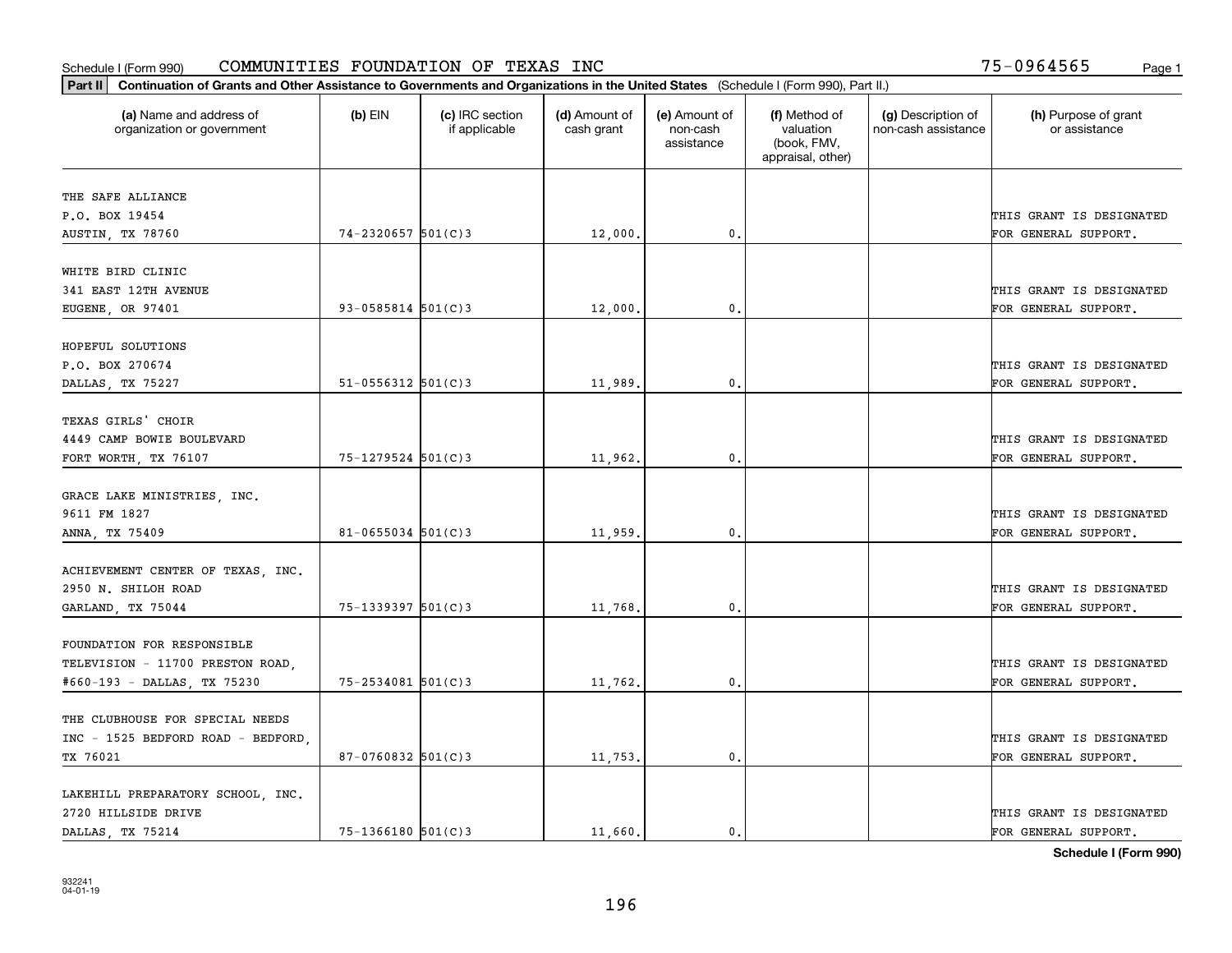| Part II   Continuation of Grants and Other Assistance to Governments and Organizations in the United States (Schedule I (Form 990), Part II.) |                        |                                  |                             |                                         |                                                                |                                           |                                       |
|-----------------------------------------------------------------------------------------------------------------------------------------------|------------------------|----------------------------------|-----------------------------|-----------------------------------------|----------------------------------------------------------------|-------------------------------------------|---------------------------------------|
| (a) Name and address of<br>organization or government                                                                                         | $(b)$ EIN              | (c) IRC section<br>if applicable | (d) Amount of<br>cash grant | (e) Amount of<br>non-cash<br>assistance | (f) Method of<br>valuation<br>(book, FMV,<br>appraisal, other) | (g) Description of<br>non-cash assistance | (h) Purpose of grant<br>or assistance |
|                                                                                                                                               |                        |                                  |                             |                                         |                                                                |                                           |                                       |
| ARCHITECTURE AND DESIGN FOUNDATION<br>325 NORTH ST. PAUL STREET, SUITE 15                                                                     |                        |                                  |                             |                                         |                                                                |                                           | THIS GRANT IS DESIGNATED              |
| DALLAS, TX 75201                                                                                                                              | $75 - 1953220$ 501(C)3 |                                  | 11,654.                     | 0.                                      |                                                                |                                           | FOR GENERAL SUPPORT.                  |
|                                                                                                                                               |                        |                                  |                             |                                         |                                                                |                                           |                                       |
| HIP POCKET THEATRE                                                                                                                            |                        |                                  |                             |                                         |                                                                |                                           |                                       |
| 1950 SILVER CREEK ROAD                                                                                                                        |                        |                                  |                             |                                         |                                                                |                                           | THIS GRANT IS DESIGNATED              |
| FORT WORTH, TX 76108                                                                                                                          | $75 - 1626595$ 501(C)3 |                                  | 11,650.                     | 0.                                      |                                                                |                                           | FOR GENERAL SUPPORT.                  |
|                                                                                                                                               |                        |                                  |                             |                                         |                                                                |                                           |                                       |
| GUARDIANSHIP SERVICES, INC.                                                                                                                   |                        |                                  |                             |                                         |                                                                |                                           |                                       |
| P.O. BOX 11481                                                                                                                                |                        |                                  |                             |                                         |                                                                |                                           | THIS GRANT IS DESIGNATED              |
| FORT WORTH, TX 76110                                                                                                                          | 75-2739419 501(C)3     |                                  | 11,649.                     | $\mathbf{0}$ .                          |                                                                |                                           | FOR GENERAL SUPPORT.                  |
|                                                                                                                                               |                        |                                  |                             |                                         |                                                                |                                           |                                       |
| MIRACLE LEAGUE OF SOUTHLAKE, INC.                                                                                                             |                        |                                  |                             |                                         |                                                                |                                           |                                       |
| P.O. BOX 92173                                                                                                                                |                        |                                  |                             |                                         |                                                                |                                           | THIS GRANT IS DESIGNATED              |
| SOUTHLAKE, TX 76092                                                                                                                           | $45 - 5033534$ 501(C)3 |                                  | 11,616.                     | 0.                                      |                                                                |                                           | FOR GENERAL SUPPORT.                  |
| KEEP LEWISVILLE BEAUTIFUL                                                                                                                     |                        |                                  |                             |                                         |                                                                |                                           |                                       |
| 247 WEST MAIN STREET                                                                                                                          |                        |                                  |                             |                                         |                                                                |                                           | THIS GRANT IS DESIGNATED              |
| LEWISVILLE, TX 75057                                                                                                                          | 75-2488233 501(C)3     |                                  | 11,575.                     | 0.                                      |                                                                |                                           | FOR GENERAL SUPPORT.                  |
|                                                                                                                                               |                        |                                  |                             |                                         |                                                                |                                           |                                       |
| CANCER SUPPORT COMMUNITY NORTH                                                                                                                |                        |                                  |                             |                                         |                                                                |                                           |                                       |
| TEXAS - 8196 WALNUT HILL LANE,                                                                                                                |                        |                                  |                             |                                         |                                                                |                                           | THIS GRANT IS DESIGNATED              |
| #LL10 - DALLAS, TX 75231                                                                                                                      | $75 - 2633654$ 501(C)3 |                                  | 11,557.                     | 0.                                      |                                                                |                                           | FOR GENERAL SUPPORT.                  |
|                                                                                                                                               |                        |                                  |                             |                                         |                                                                |                                           |                                       |
| ANITA N. MARTINEZ BALLET                                                                                                                      |                        |                                  |                             |                                         |                                                                |                                           |                                       |
| FOLKLORICO, INC. - 4422 LIVE OAK -                                                                                                            |                        |                                  |                             |                                         |                                                                |                                           | THIS GRANT IS DESIGNATED              |
| DALLAS, TX 75204                                                                                                                              | 75-1814458 501(C)3     |                                  | 11,513.                     | $\mathbf{0}$ .                          |                                                                |                                           | FOR GENERAL SUPPORT.                  |
|                                                                                                                                               |                        |                                  |                             |                                         |                                                                |                                           |                                       |
| LOST PAWS RESCUE OF TEXAS                                                                                                                     |                        |                                  |                             |                                         |                                                                |                                           |                                       |
| P.O. BOX 116256                                                                                                                               |                        |                                  |                             |                                         |                                                                |                                           | THIS GRANT IS DESIGNATED              |
| CARROLLTON, TX 75011                                                                                                                          | $34-1995205$ 501(C)3   |                                  | 11,513.                     | $\mathbf{0}$ .                          |                                                                |                                           | FOR GENERAL SUPPORT.                  |
|                                                                                                                                               |                        |                                  |                             |                                         |                                                                |                                           |                                       |
| CUSTER ROAD UNITED METHODIST                                                                                                                  |                        |                                  |                             |                                         |                                                                |                                           |                                       |
| CHURCH - 6601 CUSTER ROAD - PLANO                                                                                                             |                        |                                  |                             |                                         |                                                                |                                           | THIS GRANT IS DESIGNATED              |
| TX 75023                                                                                                                                      | 75-1777314 501(C)3     |                                  | 11,500.                     | $\mathbf{0}$ .                          |                                                                |                                           | FOR GENERAL SUPPORT.                  |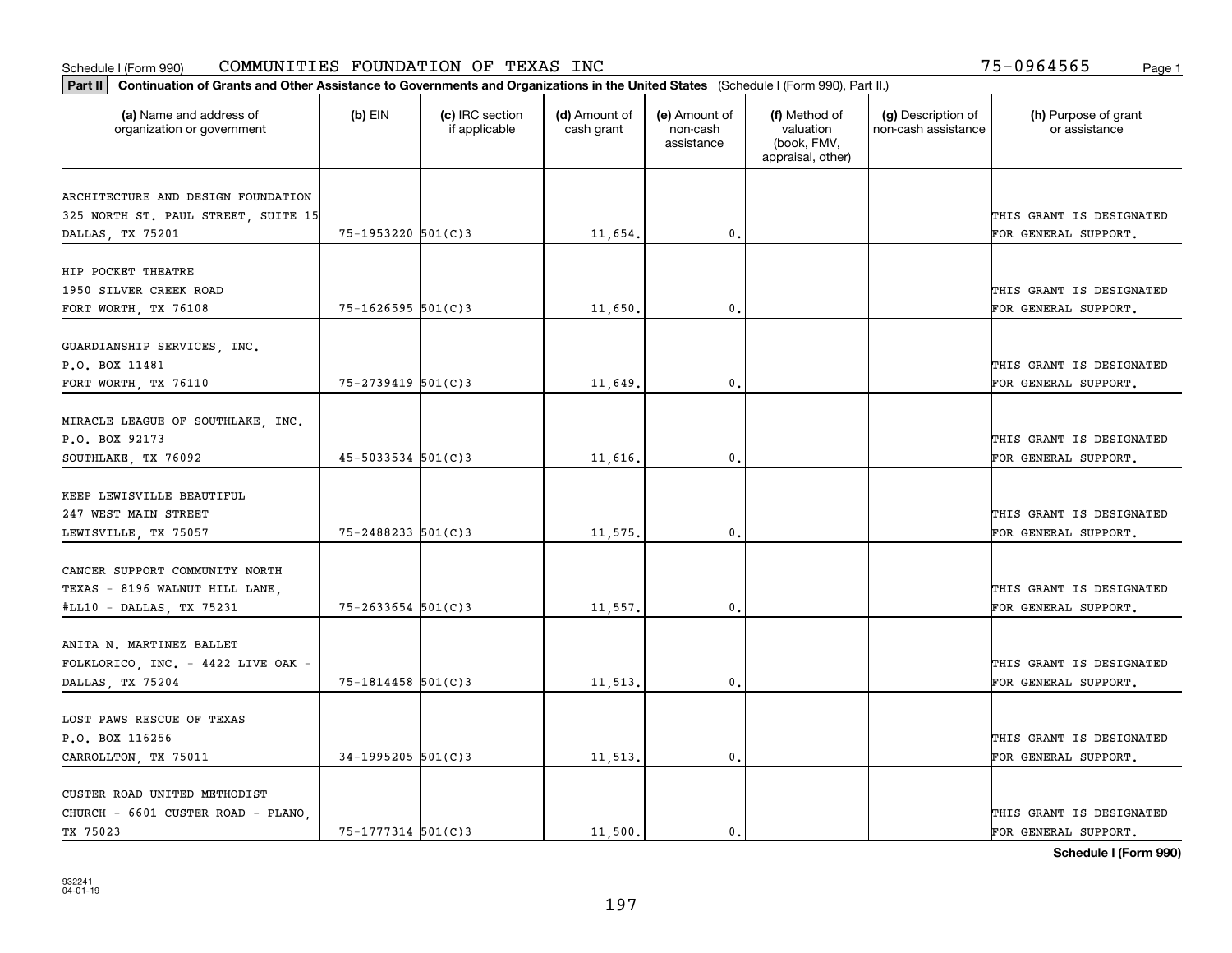| Part II   Continuation of Grants and Other Assistance to Governments and Organizations in the United States (Schedule I (Form 990), Part II.) |                        |                                  |                             |                                         |                                                                |                                           |                                       |
|-----------------------------------------------------------------------------------------------------------------------------------------------|------------------------|----------------------------------|-----------------------------|-----------------------------------------|----------------------------------------------------------------|-------------------------------------------|---------------------------------------|
| (a) Name and address of<br>organization or government                                                                                         | $(b)$ EIN              | (c) IRC section<br>if applicable | (d) Amount of<br>cash grant | (e) Amount of<br>non-cash<br>assistance | (f) Method of<br>valuation<br>(book, FMV,<br>appraisal, other) | (g) Description of<br>non-cash assistance | (h) Purpose of grant<br>or assistance |
|                                                                                                                                               |                        |                                  |                             |                                         |                                                                |                                           |                                       |
| TEXAS APPLESEED                                                                                                                               |                        |                                  |                             |                                         |                                                                |                                           |                                       |
| 1609 SHOAL CREEK, SUITE 201                                                                                                                   |                        |                                  |                             |                                         |                                                                |                                           | THIS GRANT IS DESIGNATED              |
| AUSTIN, TX 78701                                                                                                                              | $74 - 2804268$ 501(C)3 |                                  | 11,500.                     | 0.                                      |                                                                |                                           | FOR GENERAL SUPPORT.                  |
| LUKES FOUNDATION                                                                                                                              |                        |                                  |                             |                                         |                                                                |                                           |                                       |
| 1431 GREENWAY DRIVE, SUITE 143                                                                                                                |                        |                                  |                             |                                         |                                                                |                                           | THIS GRANT IS DESIGNATED              |
| IRVING, TX 75038                                                                                                                              | 81-1337763 $501(C)$ 3  |                                  | 11,471                      | 0.                                      |                                                                |                                           | FOR GENERAL SUPPORT.                  |
|                                                                                                                                               |                        |                                  |                             |                                         |                                                                |                                           |                                       |
| DEFENDERS OF FREEDOM                                                                                                                          |                        |                                  |                             |                                         |                                                                |                                           |                                       |
| 320 HIGHWAY 121, SUITE 208                                                                                                                    |                        |                                  |                             |                                         |                                                                |                                           | THIS GRANT IS DESIGNATED              |
| COPPELL, TX 75019                                                                                                                             | $20-1795631$ 501(C)3   |                                  | 11,404.                     | 0.                                      |                                                                |                                           | FOR GENERAL SUPPORT.                  |
|                                                                                                                                               |                        |                                  |                             |                                         |                                                                |                                           |                                       |
| ACTORS CONSERVATORY THEATRE                                                                                                                   |                        |                                  |                             |                                         |                                                                |                                           |                                       |
| 359 LAKE PARK ROAD, SUITE 118                                                                                                                 |                        |                                  |                             |                                         |                                                                |                                           | THIS GRANT IS DESIGNATED              |
| LEWISVILLE, TX 75057                                                                                                                          | $20 - 0274528$ 501(C)3 |                                  | 11,342.                     | 0.                                      |                                                                |                                           | FOR GENERAL SUPPORT.                  |
|                                                                                                                                               |                        |                                  |                             |                                         |                                                                |                                           |                                       |
| ST. TIMOTHY CHRISTIAN ACADEMY                                                                                                                 |                        |                                  |                             |                                         |                                                                |                                           |                                       |
| 6801 WEST PARK BOULEVARD                                                                                                                      |                        |                                  |                             |                                         |                                                                |                                           | THIS GRANT IS DESIGNATED              |
| PLANO, TX 75093                                                                                                                               | $27 - 0251152$ 501(C)3 |                                  | 11,319                      | 0.                                      |                                                                |                                           | FOR GENERAL SUPPORT.                  |
|                                                                                                                                               |                        |                                  |                             |                                         |                                                                |                                           |                                       |
| WRITER'S GARRET                                                                                                                               |                        |                                  |                             |                                         |                                                                |                                           |                                       |
| 1250 MAJESTY DRIVE                                                                                                                            |                        |                                  |                             |                                         |                                                                |                                           | THIS GRANT IS DESIGNATED              |
| DALLAS, TX 75247                                                                                                                              | 75-2581178 501(C)3     |                                  | 11,295.                     | 0.                                      |                                                                |                                           | FOR GENERAL SUPPORT.                  |
|                                                                                                                                               |                        |                                  |                             |                                         |                                                                |                                           |                                       |
| JOURNEY OF HOPE GRIEF SUPPORT                                                                                                                 |                        |                                  |                             |                                         |                                                                |                                           |                                       |
| CENTER, INC. - 3900 W. 15TH, SUITE                                                                                                            |                        |                                  |                             |                                         |                                                                |                                           | THIS GRANT IS DESIGNATED              |
| 306 - PLANO, TX 75075                                                                                                                         | 75-2710456 501(C)3     |                                  | 11,270.                     | 0.                                      |                                                                |                                           | FOR GENERAL SUPPORT.                  |
|                                                                                                                                               |                        |                                  |                             |                                         |                                                                |                                           |                                       |
| PARKER COUNTY CENTER OF HOPE, INC                                                                                                             |                        |                                  |                             |                                         |                                                                |                                           |                                       |
| 1318 CLEAR LAKE ROAD, P.O. BOX 190                                                                                                            |                        |                                  |                             |                                         |                                                                |                                           | THIS GRANT IS DESIGNATED              |
| WEATHERFORD, TX 76086                                                                                                                         | $75 - 2762501$ 501(C)3 |                                  | 11,265.                     | 0.                                      |                                                                |                                           | FOR GENERAL SUPPORT.                  |
| NEW TEXAS SYMPHONY ORCHESTRA                                                                                                                  |                        |                                  |                             |                                         |                                                                |                                           |                                       |
| 3630 HARRY HINES BOULEVARD 35                                                                                                                 |                        |                                  |                             |                                         |                                                                |                                           |                                       |
| SAMONS CENTER FOR THE ARTS -                                                                                                                  |                        |                                  |                             |                                         |                                                                |                                           | THIS GRANT IS DESIGNATED              |
| DALLAS TX 75219                                                                                                                               | $27 - 3133947$ 501(C)3 |                                  | 11,209.                     | $\mathbf{0}$ .                          |                                                                |                                           | FOR GENERAL SUPPORT.                  |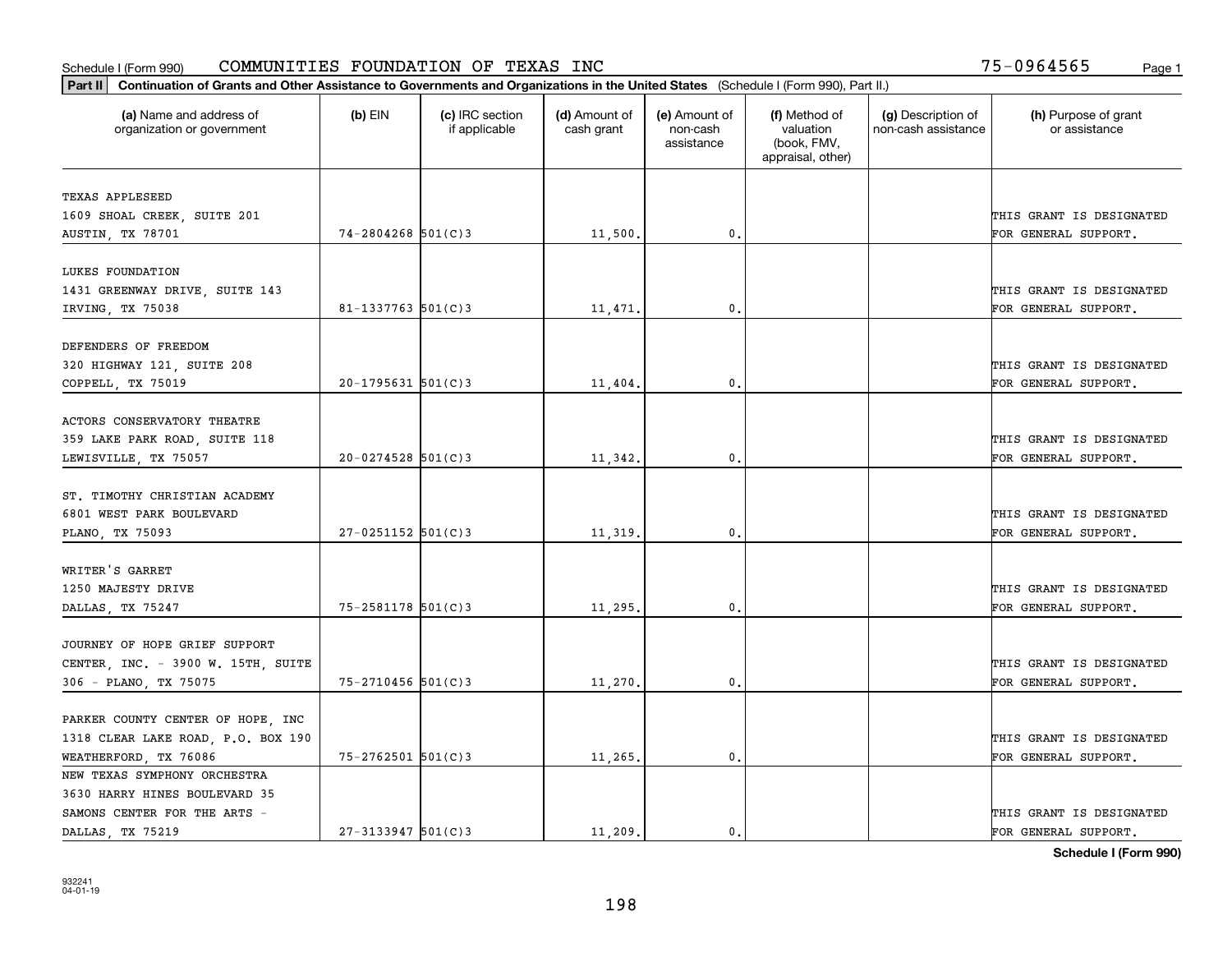| (a) Name and address of<br>organization or government           | $(b)$ EIN                | (c) IRC section<br>if applicable | (d) Amount of<br>cash grant | (e) Amount of<br>non-cash<br>assistance | (f) Method of<br>valuation<br>(book, FMV, | (g) Description of<br>non-cash assistance | (h) Purpose of grant<br>or assistance |
|-----------------------------------------------------------------|--------------------------|----------------------------------|-----------------------------|-----------------------------------------|-------------------------------------------|-------------------------------------------|---------------------------------------|
|                                                                 |                          |                                  |                             |                                         | appraisal, other)                         |                                           |                                       |
|                                                                 |                          |                                  |                             |                                         |                                           |                                           |                                       |
| WEATHERFORD ISD EDUCATION<br>FOUNDATION - 1100 LONGHORN DRIVE - |                          |                                  |                             |                                         |                                           |                                           | THIS GRANT IS DESIGNATED              |
| WEATHERFORD, TX 76086                                           | $75 - 2881311$ $501(C)3$ |                                  | 11, 193.                    | 0.                                      |                                           |                                           | FOR GENERAL SUPPORT.                  |
| CARROLL INDEPENDENT SCHOOL                                      |                          |                                  |                             |                                         |                                           |                                           |                                       |
| DISTRICT BAND BOOSTERS - 800 N.                                 |                          |                                  |                             |                                         |                                           |                                           |                                       |
| WHITE CHAPEL BOULEVARD -                                        |                          |                                  |                             |                                         |                                           |                                           | THIS GRANT IS DESIGNATED              |
| SOUTHLAKE, TX 76092                                             | $75 - 2614466$ 501(C)3   |                                  | 11,188                      | $\mathbf{0}$ .                          |                                           |                                           | FOR GENERAL SUPPORT.                  |
|                                                                 |                          |                                  |                             |                                         |                                           |                                           |                                       |
| FIRST3YEARS                                                     |                          |                                  |                             |                                         |                                           |                                           |                                       |
| 15851 DALLAS PARKWAY, #106                                      |                          |                                  |                             |                                         |                                           |                                           | THIS GRANT IS DESIGNATED              |
| ADDISON, TX 75001                                               | $75 - 2067421$ 501(C)3   |                                  | 11,184.                     | $\mathbf{0}$ .                          |                                           |                                           | FOR GENERAL SUPPORT.                  |
|                                                                 |                          |                                  |                             |                                         |                                           |                                           |                                       |
| BAPTIST BENEVOLENT MINISTRIES OF                                |                          |                                  |                             |                                         |                                           |                                           |                                       |
| IRVING - 114 EAST 2ND STREET -                                  |                          |                                  |                             |                                         |                                           |                                           | THIS GRANT IS DESIGNATED              |
| IRVING, TX 75060                                                | 75-2497546 501(C)3       |                                  | 11,166.                     | 0.                                      |                                           |                                           | FOR GENERAL SUPPORT.                  |
|                                                                 |                          |                                  |                             |                                         |                                           |                                           |                                       |
| MIDLAND FAIR HAVENS, INC.                                       |                          |                                  |                             |                                         |                                           |                                           |                                       |
| 2400 WHITMIRE BOULEVARD, SUITE 100                              |                          |                                  |                             |                                         |                                           |                                           | THIS GRANT IS DESIGNATED              |
| MIDLAND, TX 79705                                               | 75-2627746 501(C)3       |                                  | 11,148.                     | $\mathbf{0}$                            |                                           |                                           | FOR GENERAL SUPPORT.                  |
| AFRICAN AMERICAN REPERTORY THEATRE                              |                          |                                  |                             |                                         |                                           |                                           |                                       |
| 3630 HARRY HINES BOULEVARD SAMMONS                              |                          |                                  |                             |                                         |                                           |                                           |                                       |
| CENTER FOR THE ARTS - DALLAS, TX                                |                          |                                  |                             |                                         |                                           |                                           | THIS GRANT IS DESIGNATED              |
| 75219                                                           | $26 - 1119980$ 501(C)3   |                                  | 11, 145                     | 0.                                      |                                           |                                           | FOR GENERAL SUPPORT.                  |
|                                                                 |                          |                                  |                             |                                         |                                           |                                           |                                       |
| <b>JULIA'S CENTER</b>                                           |                          |                                  |                             |                                         |                                           |                                           |                                       |
| 1947 AVE K, SUITE A-400                                         |                          |                                  |                             |                                         |                                           |                                           | THIS GRANT IS DESIGNATED              |
| PLANO, TX 75074                                                 | $81 - 2379294$ 501(C)3   |                                  | 11,133.                     | 0.                                      |                                           |                                           | FOR GENERAL SUPPORT.                  |
|                                                                 |                          |                                  |                             |                                         |                                           |                                           |                                       |
| RYLA 5810 FOUNDATION                                            |                          |                                  |                             |                                         |                                           |                                           |                                       |
| 1610 MILLVIEW PLACE                                             |                          |                                  |                             |                                         |                                           |                                           | THIS GRANT IS DESIGNATED              |
| CARROLLTON, TX 75006                                            | $46 - 4585593$ 501(C)3   |                                  | 11,120.                     | 0.                                      |                                           |                                           | FOR GENERAL SUPPORT.                  |
|                                                                 |                          |                                  |                             |                                         |                                           |                                           |                                       |
| INDIASPORA                                                      |                          |                                  |                             |                                         |                                           |                                           |                                       |
| 3450 SACRAMENTO STREET, #615                                    |                          |                                  |                             |                                         |                                           |                                           | THIS GRANT IS DESIGNATED              |
| SAN FRANCISCO, CA 94118                                         | $46 - 4246368$ 501(C) 3  |                                  | 11, 111.                    | 0.                                      |                                           |                                           | FOR GENERAL SUPPORT.                  |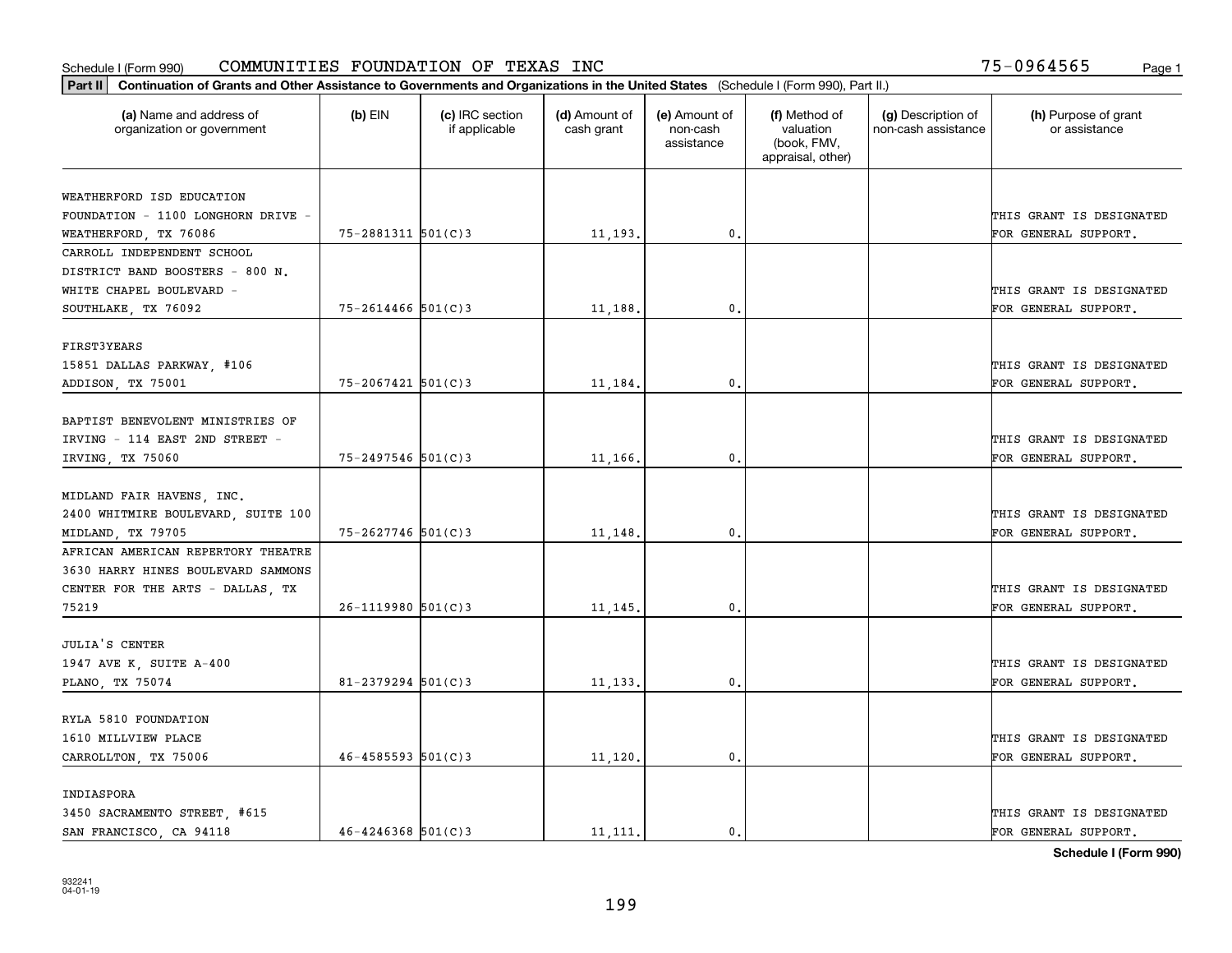| Part II   Continuation of Grants and Other Assistance to Governments and Organizations in the United States (Schedule I (Form 990), Part II.) |                         |                                  |                             |                                         |                                                                |                                           |                                       |
|-----------------------------------------------------------------------------------------------------------------------------------------------|-------------------------|----------------------------------|-----------------------------|-----------------------------------------|----------------------------------------------------------------|-------------------------------------------|---------------------------------------|
| (a) Name and address of<br>organization or government                                                                                         | $(b)$ EIN               | (c) IRC section<br>if applicable | (d) Amount of<br>cash grant | (e) Amount of<br>non-cash<br>assistance | (f) Method of<br>valuation<br>(book, FMV,<br>appraisal, other) | (g) Description of<br>non-cash assistance | (h) Purpose of grant<br>or assistance |
| ART STATION                                                                                                                                   |                         |                                  |                             |                                         |                                                                |                                           |                                       |
| 1616 PARK PLACE AVENUE                                                                                                                        |                         |                                  |                             |                                         |                                                                |                                           | THIS GRANT IS DESIGNATED              |
| FORT WORTH, TX 76110                                                                                                                          | $20 - 0259486$ 501(C)3  |                                  | 11,108.                     | 0.                                      |                                                                |                                           | FOR GENERAL SUPPORT.                  |
|                                                                                                                                               |                         |                                  |                             |                                         |                                                                |                                           |                                       |
| TURNER 12, INC.                                                                                                                               |                         |                                  |                             |                                         |                                                                |                                           |                                       |
| P.O. BOX 151363                                                                                                                               |                         |                                  |                             |                                         |                                                                |                                           | THIS GRANT IS DESIGNATED              |
| DALLAS, TX 75315                                                                                                                              | $75 - 3016359$ 501(C)3  |                                  | 11,101                      | 0.                                      |                                                                |                                           | FOR GENERAL SUPPORT.                  |
|                                                                                                                                               |                         |                                  |                             |                                         |                                                                |                                           |                                       |
| MUSEUM OF FINE ARTS HOUSTON                                                                                                                   |                         |                                  |                             |                                         |                                                                |                                           |                                       |
| P.O. BOX 6826                                                                                                                                 |                         |                                  |                             |                                         |                                                                |                                           | THIS GRANT IS DESIGNATED              |
| HOUSTON, TX 77265-6826                                                                                                                        | $74 - 1109655$ 501(C)3  |                                  | 11,100.                     | $\mathbf{0}$ .                          |                                                                |                                           | FOR GENERAL SUPPORT.                  |
|                                                                                                                                               |                         |                                  |                             |                                         |                                                                |                                           |                                       |
| WHITE ROSE FOUNDATION                                                                                                                         |                         |                                  |                             |                                         |                                                                |                                           |                                       |
| P.O. BOX 143309                                                                                                                               |                         |                                  |                             |                                         |                                                                |                                           | THIS GRANT IS DESIGNATED              |
| IRVING, TX 75014                                                                                                                              | 85-0442562 501(C)3      |                                  | 11,089.                     | 0.                                      |                                                                |                                           | FOR GENERAL SUPPORT.                  |
| COMMUNITIES IN SCHOOLS OF THE                                                                                                                 |                         |                                  |                             |                                         |                                                                |                                           |                                       |
| DALLAS REGION, INC. - 1341 W.                                                                                                                 |                         |                                  |                             |                                         |                                                                |                                           |                                       |
| MOCKINGBIRD LANE, SUITE 1000E -                                                                                                               |                         |                                  |                             |                                         |                                                                |                                           | THIS GRANT IS DESIGNATED              |
| DALLAS, TX 75247                                                                                                                              | 75-2044117 501(C)3      |                                  | 11,080.                     | 0.                                      |                                                                |                                           | FOR GENERAL SUPPORT.                  |
|                                                                                                                                               |                         |                                  |                             |                                         |                                                                |                                           |                                       |
| MISSION TRAVIS MERCY                                                                                                                          |                         |                                  |                             |                                         |                                                                |                                           |                                       |
| 755 WEST BOWIE STREET P.O. BOX 1155                                                                                                           |                         |                                  |                             |                                         |                                                                |                                           | THIS GRANT IS DESIGNATED              |
| FORT WORTH, TX 76110                                                                                                                          | $45 - 3841621$ 501(C)3  |                                  | 11,080.                     | 0.                                      |                                                                |                                           | FOR GENERAL SUPPORT.                  |
|                                                                                                                                               |                         |                                  |                             |                                         |                                                                |                                           |                                       |
| DENTAL HEALTH FOR ARLINGTON, INC.<br>501 WEST SANFORD STREET, SUITE 11                                                                        |                         |                                  |                             |                                         |                                                                |                                           | THIS GRANT IS DESIGNATED              |
|                                                                                                                                               | 75-2467366 501(C)3      |                                  |                             |                                         |                                                                |                                           |                                       |
| ARLINGTON, TX 76011                                                                                                                           |                         |                                  | 11,068                      | $^{\circ}$ .                            |                                                                |                                           | FOR GENERAL SUPPORT.                  |
| FRIENDS OF NORTHAVEN TRAIL, INC.                                                                                                              |                         |                                  |                             |                                         |                                                                |                                           |                                       |
| P.O. BOX 670325                                                                                                                               |                         |                                  |                             |                                         |                                                                |                                           | THIS GRANT IS DESIGNATED              |
| DALLAS, TX 75367                                                                                                                              | $27 - 2405143$ 501(C) 3 |                                  | 11,012.                     | 0.                                      |                                                                |                                           | FOR GENERAL SUPPORT.                  |
|                                                                                                                                               |                         |                                  |                             |                                         |                                                                |                                           |                                       |
| DALLAS COUNTY HISTORICAL                                                                                                                      |                         |                                  |                             |                                         |                                                                |                                           |                                       |
| FOUNDATION - 411 ELM STREET -                                                                                                                 |                         |                                  |                             |                                         |                                                                |                                           | THIS GRANT IS DESIGNATED              |
| DALLAS, TX 75202-3301                                                                                                                         | 75-1914314 501(C)3      |                                  | 11,003.                     | $\mathbf{0}$ .                          |                                                                |                                           | FOR GENERAL SUPPORT.                  |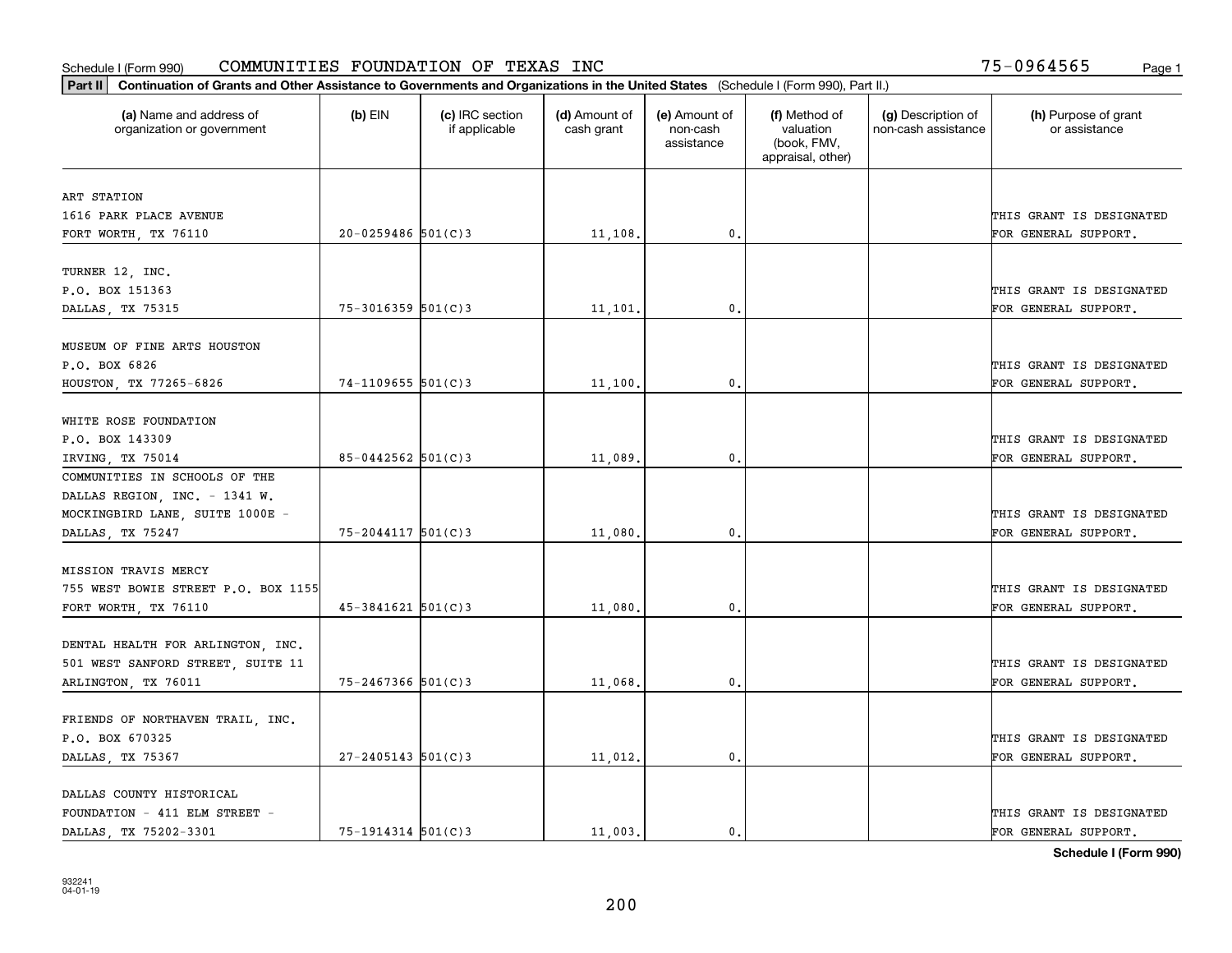| (a) Name and address of<br>organization or government | $(b)$ EIN              | (c) IRC section<br>if applicable | (d) Amount of<br>cash grant | (e) Amount of<br>non-cash<br>assistance | (f) Method of<br>valuation<br>(book, FMV,<br>appraisal, other) | (g) Description of<br>non-cash assistance | (h) Purpose of grant<br>or assistance |
|-------------------------------------------------------|------------------------|----------------------------------|-----------------------------|-----------------------------------------|----------------------------------------------------------------|-------------------------------------------|---------------------------------------|
| GATEWAY FOUNDATION, INC.                              |                        |                                  |                             |                                         |                                                                |                                           |                                       |
| 723 SOUTH PEAK STREET                                 |                        |                                  |                             |                                         |                                                                |                                           | THIS GRANT IS DESIGNATED              |
| DALLAS, TX 75223                                      | $45 - 3601747$ 501(C)3 |                                  | 11,000.                     | 0.                                      |                                                                |                                           | FOR GENERAL SUPPORT.                  |
|                                                       |                        |                                  |                             |                                         |                                                                |                                           |                                       |
| GIRARD COLLEGE ALUMNI ASSOCIATION                     |                        |                                  |                             |                                         |                                                                |                                           |                                       |
| 2101 SOUTH COLLEGE AVENUE                             |                        |                                  |                             |                                         |                                                                |                                           | THIS GRANT IS DESIGNATED              |
| PHILADELPHIA, PA 19121                                | $23 - 0626335$ 501(C)3 |                                  | 11,000                      | 0.                                      |                                                                |                                           | FOR GENERAL SUPPORT.                  |
|                                                       |                        |                                  |                             |                                         |                                                                |                                           |                                       |
| LUIS PALAU ASSOCIATION                                |                        |                                  |                             |                                         |                                                                |                                           |                                       |
| P.O. BOX 50                                           |                        |                                  |                             |                                         |                                                                |                                           | THIS GRANT IS DESIGNATED              |
| PORTLAND, OR 97207                                    | 93-0713827 $501(C)3$   |                                  | 11,000.                     | $\mathfrak{o}$ .                        |                                                                |                                           | FOR GENERAL SUPPORT.                  |
| MOBILE LOAVES & FISHES, INC.                          |                        |                                  |                             |                                         |                                                                |                                           |                                       |
| 9301 HOG EYE ROAD, SUITE 950                          |                        |                                  |                             |                                         |                                                                |                                           | THIS GRANT IS DESIGNATED              |
| AUSTIN, TX 78724                                      | $74 - 2956081$ 501(C)3 |                                  | 11,000.                     | 0.                                      |                                                                |                                           | FOR GENERAL SUPPORT.                  |
|                                                       |                        |                                  |                             |                                         |                                                                |                                           |                                       |
| MUSEUM OF NEW MEXICO FOUNDATION                       |                        |                                  |                             |                                         |                                                                |                                           |                                       |
| P.O. BOX 2065                                         |                        |                                  |                             |                                         |                                                                |                                           | THIS GRANT IS DESIGNATED              |
| SANTA FE, NM 87504-2065                               | $85 - 0202503$ 501(C)3 |                                  | 11,000,                     | 0.                                      |                                                                |                                           | FOR GENERAL SUPPORT.                  |
| SOCIETY OF ST. VINCENT DE PAUL                        |                        |                                  |                             |                                         |                                                                |                                           |                                       |
| CHARITABLE PHARMACY OF N. TEX -                       |                        |                                  |                             |                                         |                                                                |                                           |                                       |
| 5750 PINELAND DRIVE, SUITE 280 -                      |                        |                                  |                             |                                         |                                                                |                                           | THIS GRANT IS DESIGNATED              |
| DALLAS, TX 75231                                      | $26 - 3273175$ 501(C)3 |                                  | 11,000,                     | 0.                                      |                                                                |                                           | FOR GENERAL SUPPORT.                  |
|                                                       |                        |                                  |                             |                                         |                                                                |                                           |                                       |
| <b>TEXAS VALUES</b>                                   |                        |                                  |                             |                                         |                                                                |                                           |                                       |
| 900 CONGRESS AVENUE, SUITE L115                       |                        |                                  |                             |                                         |                                                                |                                           | THIS GRANT IS DESIGNATED              |
| AUSTIN, TX 78701                                      | $46 - 1135306$ 501(C)3 |                                  | 11,000,                     | $\mathfrak{o}$ .                        |                                                                |                                           | FOR GENERAL SUPPORT.                  |
|                                                       |                        |                                  |                             |                                         |                                                                |                                           |                                       |
| BAYLOR ORAL HEALTH FOUNDATION                         |                        |                                  |                             |                                         |                                                                |                                           |                                       |
| 3600 GASTON AVENUE, SUITE 1151                        |                        |                                  |                             |                                         |                                                                |                                           | THIS GRANT IS DESIGNATED              |
| DALLAS, TX 75246-1911                                 | $75 - 2464091$ 501(C)3 |                                  | 10,970.                     | $\mathbf{0}$                            |                                                                |                                           | FOR GENERAL SUPPORT.                  |
| HEARD NATURAL SCIENCE MUSEUM AND                      |                        |                                  |                             |                                         |                                                                |                                           |                                       |
| WILDLIFE SANCTUARY, INC. - 1                          |                        |                                  |                             |                                         |                                                                |                                           | THIS GRANT IS DESIGNATED              |
| NATURE PLACE - MCKINNEY, TX 75069                     | $75 - 1317961$ 501(C)3 |                                  | 10.969.                     | $\mathbf{0}$ .                          |                                                                |                                           | FOR GENERAL SUPPORT.                  |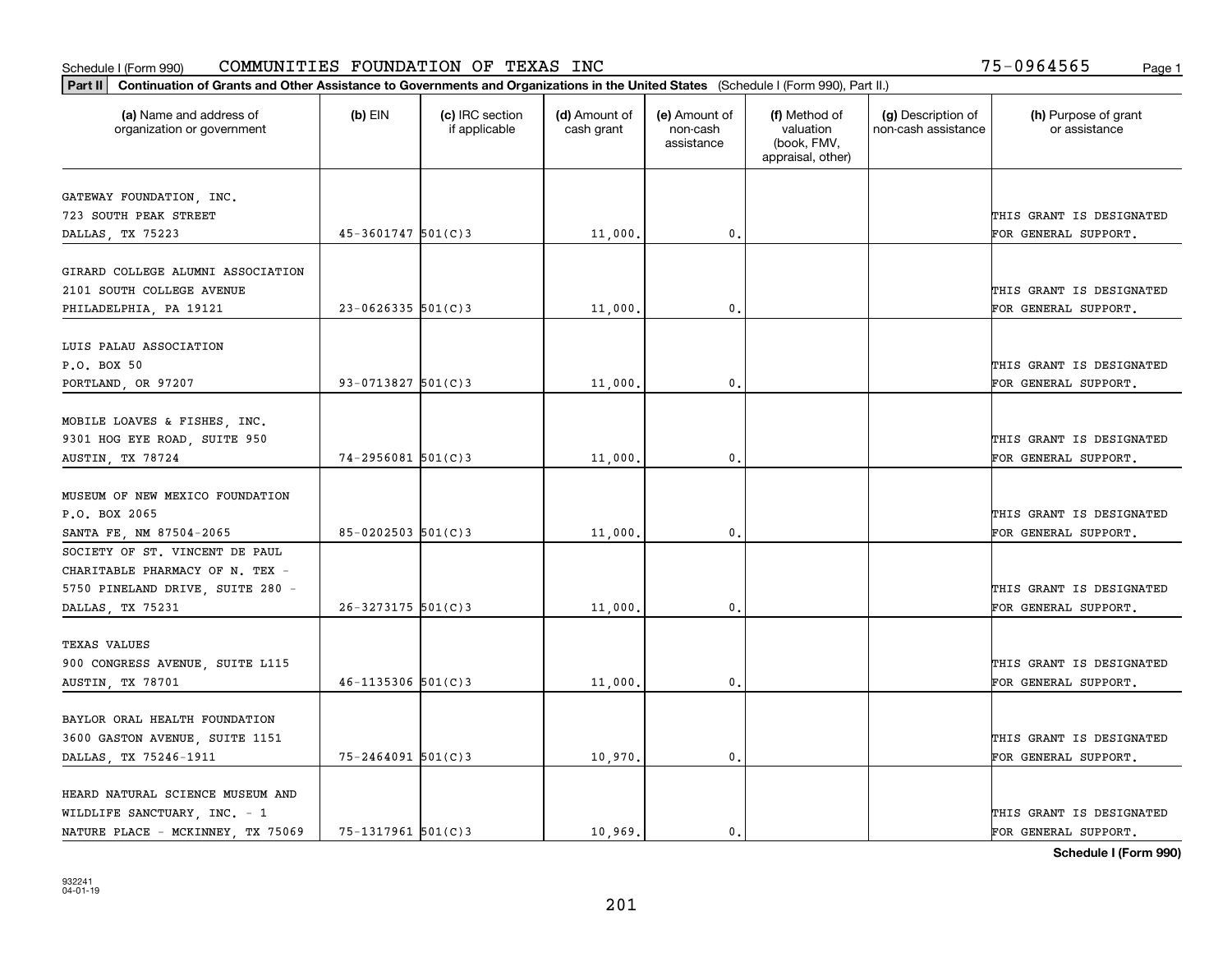| Part II   Continuation of Grants and Other Assistance to Governments and Organizations in the United States (Schedule I (Form 990), Part II.) |                        |                                  |                             |                                         |                                                                |                                           |                                       |
|-----------------------------------------------------------------------------------------------------------------------------------------------|------------------------|----------------------------------|-----------------------------|-----------------------------------------|----------------------------------------------------------------|-------------------------------------------|---------------------------------------|
| (a) Name and address of<br>organization or government                                                                                         | $(b)$ EIN              | (c) IRC section<br>if applicable | (d) Amount of<br>cash grant | (e) Amount of<br>non-cash<br>assistance | (f) Method of<br>valuation<br>(book, FMV,<br>appraisal, other) | (g) Description of<br>non-cash assistance | (h) Purpose of grant<br>or assistance |
| PORTICO EDUCATION FOUNDATION                                                                                                                  |                        |                                  |                             |                                         |                                                                |                                           |                                       |
| 2205 EAST HEBRON PARKWAY                                                                                                                      |                        |                                  |                             |                                         |                                                                |                                           | THIS GRANT IS DESIGNATED              |
| CARROLLTON, TX 75010                                                                                                                          | $46 - 4479609$ 501(C)3 |                                  | 10,953.                     | $\mathfrak o$ .                         |                                                                |                                           | FOR GENERAL SUPPORT.                  |
|                                                                                                                                               |                        |                                  |                             |                                         |                                                                |                                           |                                       |
| MINING THE TRUTH                                                                                                                              |                        |                                  |                             |                                         |                                                                |                                           |                                       |
| 4332 SOMERVILLE AVENUE                                                                                                                        |                        |                                  |                             |                                         |                                                                |                                           | THIS GRANT IS DESIGNATED              |
| DALLAS, TX 75206                                                                                                                              | $45 - 4451013$ 501(C)3 |                                  | 10,948                      | 0.                                      |                                                                |                                           | FOR GENERAL SUPPORT.                  |
|                                                                                                                                               |                        |                                  |                             |                                         |                                                                |                                           |                                       |
| TYLER STREET CHRISTIAN EDUCATIONAL                                                                                                            |                        |                                  |                             |                                         |                                                                |                                           |                                       |
| FOUNDATION - 915 WEST NINTH STREET                                                                                                            | 75-1317899 501(C)3     |                                  |                             |                                         |                                                                |                                           | THIS GRANT IS DESIGNATED              |
| - DALLAS, TX 75208                                                                                                                            |                        |                                  | 10,907.                     | $\mathbf 0$ .                           |                                                                |                                           | FOR GENERAL SUPPORT.                  |
| ANCHOR HOME                                                                                                                                   |                        |                                  |                             |                                         |                                                                |                                           |                                       |
| P.O BOX 1403 MIDLOTHIAN TX, 76065                                                                                                             |                        |                                  |                             |                                         |                                                                |                                           | THIS GRANT IS DESIGNATED              |
| MIDLOTHIAN, TX 76065                                                                                                                          | $82 - 0958671$ 501(C)3 |                                  | 10,906                      | 0.                                      |                                                                |                                           | FOR GENERAL SUPPORT.                  |
|                                                                                                                                               |                        |                                  |                             |                                         |                                                                |                                           |                                       |
| COMMUNITIES IN SCHOOLS OF NORTH                                                                                                               |                        |                                  |                             |                                         |                                                                |                                           |                                       |
| TEXAS, INC. - PO BOX 295543 -                                                                                                                 |                        |                                  |                             |                                         |                                                                |                                           | THIS GRANT IS DESIGNATED              |
| LEWISVILLE, TX 75029-5543                                                                                                                     | $75 - 2496426$ 501(C)3 |                                  | 10,905                      | 0                                       |                                                                |                                           | FOR GENERAL SUPPORT.                  |
|                                                                                                                                               |                        |                                  |                             |                                         |                                                                |                                           |                                       |
| WARRIOR SPIRIT PROJECT                                                                                                                        |                        |                                  |                             |                                         |                                                                |                                           |                                       |
| P.O. BOX 4115                                                                                                                                 |                        |                                  |                             |                                         |                                                                |                                           | THIS GRANT IS DESIGNATED              |
| CEDAR HILL, TX 75106                                                                                                                          | $81 - 2400363$ 501(C)3 |                                  | 10,884.                     | $\mathbf{0}$                            |                                                                |                                           | FOR GENERAL SUPPORT.                  |
| HEROES FOR CHILDREN                                                                                                                           |                        |                                  |                             |                                         |                                                                |                                           |                                       |
| 1701 GATEWAY BOULEVARD, SUITE 410                                                                                                             |                        |                                  |                             |                                         |                                                                |                                           | THIS GRANT IS DESIGNATED              |
| RICHARDSON, TX 75080                                                                                                                          | 83-0489882 $501(C)3$   |                                  | 10,859                      | $\mathbf{0}$ .                          |                                                                |                                           | FOR GENERAL SUPPORT.                  |
|                                                                                                                                               |                        |                                  |                             |                                         |                                                                |                                           |                                       |
| HEIFER PROJECT INTERNATIONAL                                                                                                                  |                        |                                  |                             |                                         |                                                                |                                           |                                       |
| 1 WORLD AVENUE                                                                                                                                |                        |                                  |                             |                                         |                                                                |                                           | THIS GRANT IS DESIGNATED              |
| LITTLE ROCK, AR 72202                                                                                                                         | $35-1019477$ 501(C)3   |                                  | 10,829.                     | $\mathfrak{o}$ .                        |                                                                |                                           | FOR GENERAL SUPPORT.                  |
|                                                                                                                                               |                        |                                  |                             |                                         |                                                                |                                           |                                       |
| TRUMPETS4KIDS FOUNDATION, INC.                                                                                                                |                        |                                  |                             |                                         |                                                                |                                           |                                       |
| P.O. BOX 701927                                                                                                                               |                        |                                  |                             |                                         |                                                                |                                           | THIS GRANT IS DESIGNATED              |
| DALLAS, TX 75370                                                                                                                              | $27 - 2181482$ 501(C)3 |                                  | 10.824.                     | $\mathfrak{o}$ .                        |                                                                |                                           | FOR GENERAL SUPPORT.                  |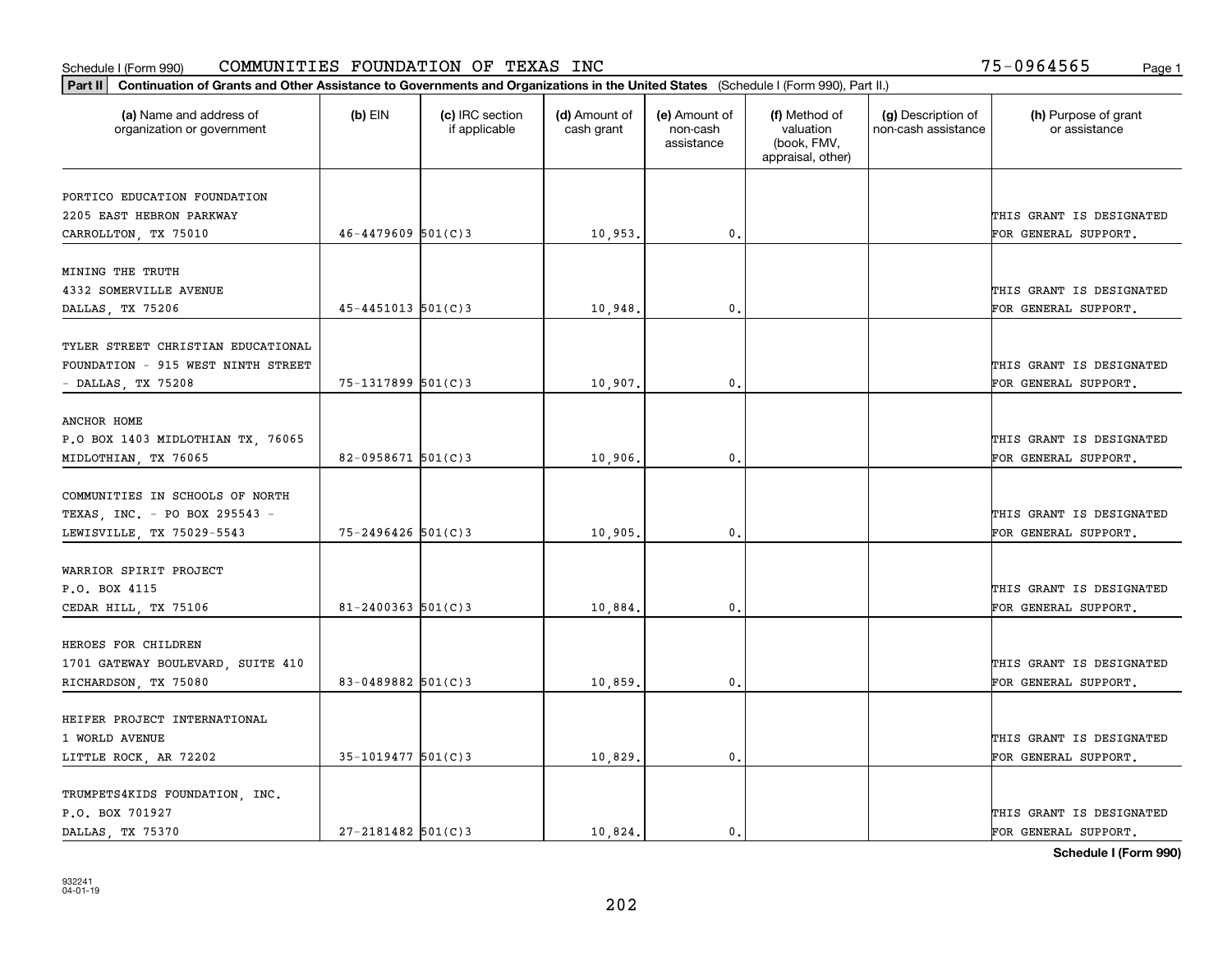| Part II   Continuation of Grants and Other Assistance to Governments and Organizations in the United States (Schedule I (Form 990), Part II.) |                          |                                  |                             |                                         |                                                                |                                           |                                       |
|-----------------------------------------------------------------------------------------------------------------------------------------------|--------------------------|----------------------------------|-----------------------------|-----------------------------------------|----------------------------------------------------------------|-------------------------------------------|---------------------------------------|
| (a) Name and address of<br>organization or government                                                                                         | $(b)$ EIN                | (c) IRC section<br>if applicable | (d) Amount of<br>cash grant | (e) Amount of<br>non-cash<br>assistance | (f) Method of<br>valuation<br>(book, FMV,<br>appraisal, other) | (g) Description of<br>non-cash assistance | (h) Purpose of grant<br>or assistance |
|                                                                                                                                               |                          |                                  |                             |                                         |                                                                |                                           |                                       |
| PRISM HEALTH NORTH TEXAS<br>351 WEST JEFFERSON BOULEVARD, SUITE                                                                               |                          |                                  |                             |                                         |                                                                |                                           | THIS GRANT IS DESIGNATED              |
| DALLAS, TX 75208                                                                                                                              | $75 - 2306145$ 501(C)3   |                                  | 10,814.                     | 0.                                      |                                                                |                                           | FOR GENERAL SUPPORT.                  |
|                                                                                                                                               |                          |                                  |                             |                                         |                                                                |                                           |                                       |
| LEAGUE OF ANIMAL PROTECTORS                                                                                                                   |                          |                                  |                             |                                         |                                                                |                                           |                                       |
| P.O. BOX 823293                                                                                                                               |                          |                                  |                             |                                         |                                                                |                                           | THIS GRANT IS DESIGNATED              |
| DALLAS, TX 75382                                                                                                                              | $35 - 2421913$ $501(C)3$ |                                  | 10,779                      | 0.                                      |                                                                |                                           | FOR GENERAL SUPPORT.                  |
|                                                                                                                                               |                          |                                  |                             |                                         |                                                                |                                           |                                       |
| INSPIRE SCHOOL PROGRAMS                                                                                                                       |                          |                                  |                             |                                         |                                                                |                                           |                                       |
| 1231 E PLEASANT RUN ROAD                                                                                                                      |                          |                                  |                             |                                         |                                                                |                                           | THIS GRANT IS DESIGNATED              |
| CEDAR HILL, TX 75104                                                                                                                          | $26 - 2324427$ 501(C)3   |                                  | 10,766.                     | $\mathbf{0}$ .                          |                                                                |                                           | FOR GENERAL SUPPORT.                  |
|                                                                                                                                               |                          |                                  |                             |                                         |                                                                |                                           |                                       |
| RELATIONSHIP EXPERTS, INC.                                                                                                                    |                          |                                  |                             |                                         |                                                                |                                           |                                       |
| P.O. BOX 6514                                                                                                                                 |                          |                                  |                             |                                         |                                                                |                                           | THIS GRANT IS DESIGNATED              |
| MCKINNEY, TX 75071                                                                                                                            | $46 - 1769313$ $501(C)3$ |                                  | 10,757.                     | 0.                                      |                                                                |                                           | FOR GENERAL SUPPORT.                  |
|                                                                                                                                               |                          |                                  |                             |                                         |                                                                |                                           |                                       |
| GRACE CLASSICAL CHRISTIAN ACADEMY                                                                                                             |                          |                                  |                             |                                         |                                                                |                                           |                                       |
| P.O. BOX 41                                                                                                                                   |                          |                                  |                             |                                         |                                                                |                                           | THIS GRANT IS DESIGNATED              |
| GRANBURY, TX 76048                                                                                                                            | $45 - 2949553$ 501(C)3   |                                  | 10,756.                     | 0.                                      |                                                                |                                           | FOR GENERAL SUPPORT.                  |
|                                                                                                                                               |                          |                                  |                             |                                         |                                                                |                                           |                                       |
| ROCKWALL PETS                                                                                                                                 |                          |                                  |                             |                                         |                                                                |                                           |                                       |
| 308 DERRICK DRIVE                                                                                                                             |                          |                                  |                             |                                         |                                                                |                                           | THIS GRANT IS DESIGNATED              |
| ROYSE CITY, TX 75189                                                                                                                          | $45 - 2499166$ 501(C)3   |                                  | 10,706,                     | 0.                                      |                                                                |                                           | FOR GENERAL SUPPORT.                  |
|                                                                                                                                               |                          |                                  |                             |                                         |                                                                |                                           |                                       |
| WESTIE RESCUE OF NORTH TEXAS                                                                                                                  |                          |                                  |                             |                                         |                                                                |                                           |                                       |
| 15806 RYAN LANE                                                                                                                               |                          |                                  |                             |                                         |                                                                |                                           | THIS GRANT IS DESIGNATED              |
| FRISCO, TX 75035-3651                                                                                                                         | $20-3719977$ 501(C)3     |                                  | 10,705.                     | $\mathbf{0}$ .                          |                                                                |                                           | FOR GENERAL SUPPORT.                  |
|                                                                                                                                               |                          |                                  |                             |                                         |                                                                |                                           |                                       |
| MEAT FIGHT, INC.                                                                                                                              |                          |                                  |                             |                                         |                                                                |                                           |                                       |
| P.O. BOX 671163                                                                                                                               |                          |                                  |                             |                                         |                                                                |                                           | THIS GRANT IS DESIGNATED              |
| DALLAS, TX 75367                                                                                                                              | $46 - 0634797$ 501(C)3   |                                  | 10,653.                     | 0.                                      |                                                                |                                           | FOR GENERAL SUPPORT.                  |
|                                                                                                                                               |                          |                                  |                             |                                         |                                                                |                                           |                                       |
| HOUSTON AREA URBAN LEAGUE, INC.<br>3662 WEST CAMP WISDOM ROAD, SUITE 2                                                                        |                          |                                  |                             |                                         |                                                                |                                           | THIS GRANT IS DESIGNATED              |
| DALLAS TX 75237                                                                                                                               | $74 - 1611455$ 501(C)3   |                                  | 10,635.                     | 0.                                      |                                                                |                                           | FOR GENERAL SUPPORT.                  |
|                                                                                                                                               |                          |                                  |                             |                                         |                                                                |                                           |                                       |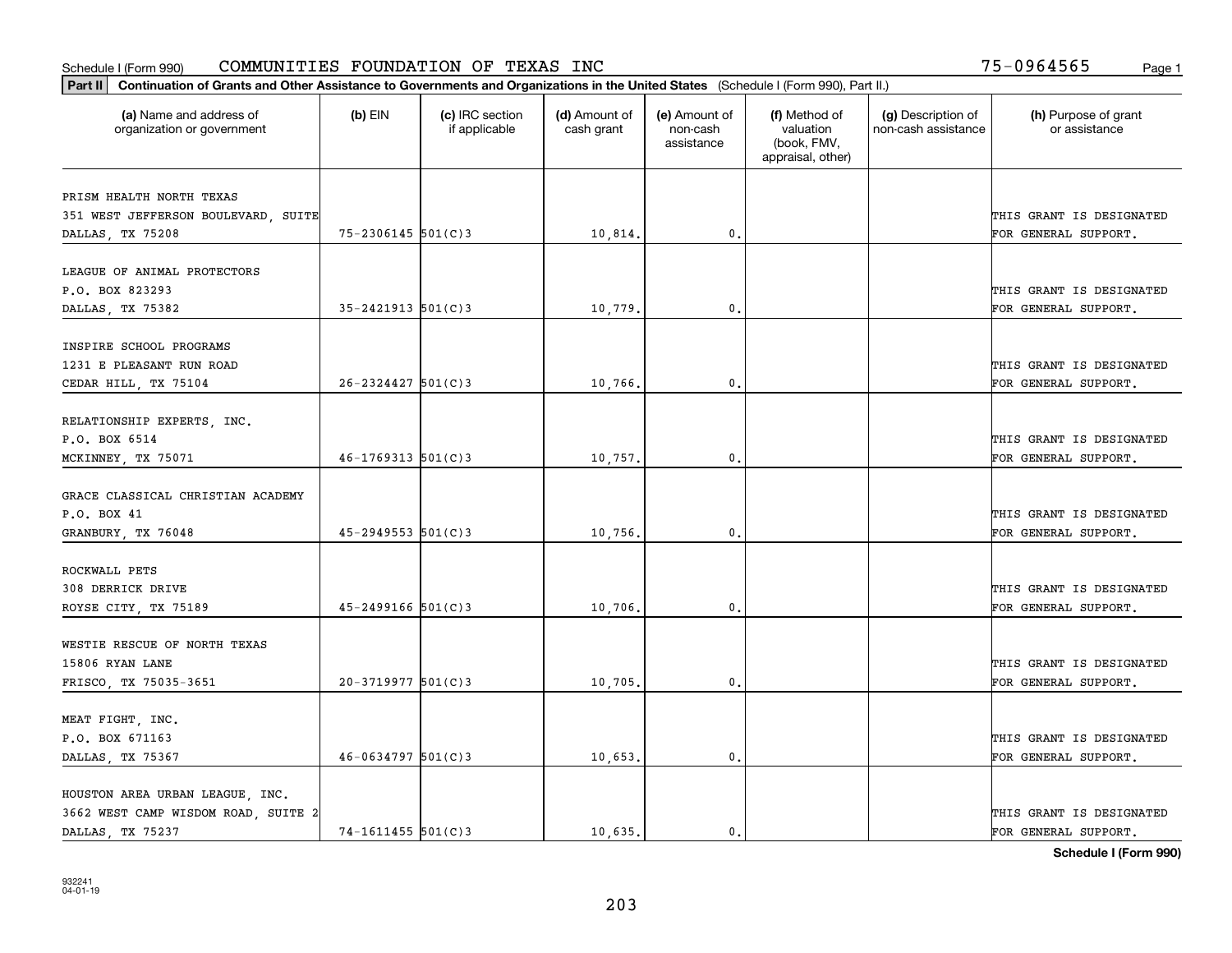| Part II   Continuation of Grants and Other Assistance to Governments and Organizations in the United States (Schedule I (Form 990), Part II.) |                         |                                  |                             |                                         |                                                                |                                           |                                       |
|-----------------------------------------------------------------------------------------------------------------------------------------------|-------------------------|----------------------------------|-----------------------------|-----------------------------------------|----------------------------------------------------------------|-------------------------------------------|---------------------------------------|
| (a) Name and address of<br>organization or government                                                                                         | $(b)$ EIN               | (c) IRC section<br>if applicable | (d) Amount of<br>cash grant | (e) Amount of<br>non-cash<br>assistance | (f) Method of<br>valuation<br>(book, FMV,<br>appraisal, other) | (g) Description of<br>non-cash assistance | (h) Purpose of grant<br>or assistance |
|                                                                                                                                               |                         |                                  |                             |                                         |                                                                |                                           |                                       |
| IQA FOUNDATION<br>3600 K AVENUE                                                                                                               |                         |                                  |                             |                                         |                                                                |                                           | THIS GRANT IS DESIGNATED              |
| PLANO, TX 75074                                                                                                                               | $26 - 1300145$ 501(C)3  |                                  | 10,629.                     | 0.                                      |                                                                |                                           | FOR GENERAL SUPPORT.                  |
|                                                                                                                                               |                         |                                  |                             |                                         |                                                                |                                           |                                       |
| DFW BEAGLE BUDDIES                                                                                                                            |                         |                                  |                             |                                         |                                                                |                                           |                                       |
| 1404 WHISPERING WATER LANE                                                                                                                    |                         |                                  |                             |                                         |                                                                |                                           | THIS GRANT IS DESIGNATED              |
| MANSFIELD, TX 76063                                                                                                                           | $45 - 2380570$ 501(C)3  |                                  | 10,608                      | 0.                                      |                                                                |                                           | FOR GENERAL SUPPORT.                  |
|                                                                                                                                               |                         |                                  |                             |                                         |                                                                |                                           |                                       |
| DENTON CHRISTIAN PRESCHOOL INC.                                                                                                               |                         |                                  |                             |                                         |                                                                |                                           |                                       |
| 1114 W. UNIVERSITY DRIVE                                                                                                                      |                         |                                  |                             |                                         |                                                                |                                           | THIS GRANT IS DESIGNATED              |
| DENTON, TX 76201                                                                                                                              | 75-1316703 501(C)3      |                                  | 10,594                      | 0.                                      |                                                                |                                           | FOR GENERAL SUPPORT.                  |
|                                                                                                                                               |                         |                                  |                             |                                         |                                                                |                                           |                                       |
| MINUTEMAN DISASTER RESPONSE                                                                                                                   |                         |                                  |                             |                                         |                                                                |                                           |                                       |
| 1512 BRAY CENTRAL DRIVE, SUITE 200                                                                                                            |                         |                                  |                             |                                         |                                                                |                                           | THIS GRANT IS DESIGNATED              |
| MCKINNEY, TX 75069                                                                                                                            | $45 - 2648517$ 501(C)3  |                                  | 10,558.                     | 0.                                      |                                                                |                                           | FOR GENERAL SUPPORT.                  |
|                                                                                                                                               |                         |                                  |                             |                                         |                                                                |                                           |                                       |
| AMERICAN BAORQUE OPERA COMPANY                                                                                                                |                         |                                  |                             |                                         |                                                                |                                           |                                       |
| 3630 HARRY HINES BOULEVARD, BOX 22                                                                                                            |                         |                                  |                             |                                         |                                                                |                                           | THIS GRANT IS DESIGNATED              |
| DALLAS, TX 75219                                                                                                                              | $82 - 1570688$ 501(C)3  |                                  | 10,549                      | $\mathbf{0}$ .                          |                                                                |                                           | FOR GENERAL SUPPORT.                  |
|                                                                                                                                               |                         |                                  |                             |                                         |                                                                |                                           |                                       |
| DAUGHTERS OF OUR LIVING LORD &                                                                                                                |                         |                                  |                             |                                         |                                                                |                                           |                                       |
| SAVIOR - 2001 WEST PLANO PARKWAY,                                                                                                             |                         |                                  |                             |                                         |                                                                |                                           | THIS GRANT IS DESIGNATED              |
| SUITE 1205 - PLANO, TX 75075                                                                                                                  | $27 - 2158907$ 501(C)3  |                                  | 10,501                      | $\mathfrak{o}$ .                        |                                                                |                                           | FOR GENERAL SUPPORT.                  |
| DALLAS PI BETA PHI PHILANTHROPIES                                                                                                             |                         |                                  |                             |                                         |                                                                |                                           |                                       |
| 4820 HALLMARK DRIVE                                                                                                                           |                         |                                  |                             |                                         |                                                                |                                           | THIS GRANT IS DESIGNATED              |
|                                                                                                                                               | 75-2065846 501(C)3      |                                  |                             | 0.                                      |                                                                |                                           | FOR GENERAL SUPPORT.                  |
| DALLAS, TX 75229                                                                                                                              |                         |                                  | 10,500                      |                                         |                                                                |                                           |                                       |
| FASHION GROUP FOUNDATION, INC.                                                                                                                |                         |                                  |                             |                                         |                                                                |                                           |                                       |
| 8 WEST 40TH STREET, 7TH FLOOR                                                                                                                 |                         |                                  |                             |                                         |                                                                |                                           | THIS GRANT IS DESIGNATED              |
| NEW YORK, NY 10018                                                                                                                            | $13 - 6161608$ 501(C) 3 |                                  | 10,500.                     | $\mathfrak{o}$ .                        |                                                                |                                           | FOR GENERAL SUPPORT.                  |
|                                                                                                                                               |                         |                                  |                             |                                         |                                                                |                                           |                                       |
| GOLDEN GATE ADULT REHABILITATION                                                                                                              |                         |                                  |                             |                                         |                                                                |                                           |                                       |
| MINISTRY - 1128 REVEREND CBT SMITH                                                                                                            |                         |                                  |                             |                                         |                                                                |                                           | THIS GRANT IS DESIGNATED              |
| STREET - DALLAS, TX 75203                                                                                                                     | $75 - 2832604$ 501(C)3  |                                  | 10,500.                     | $\mathbf{0}$ .                          |                                                                |                                           | FOR GENERAL SUPPORT.                  |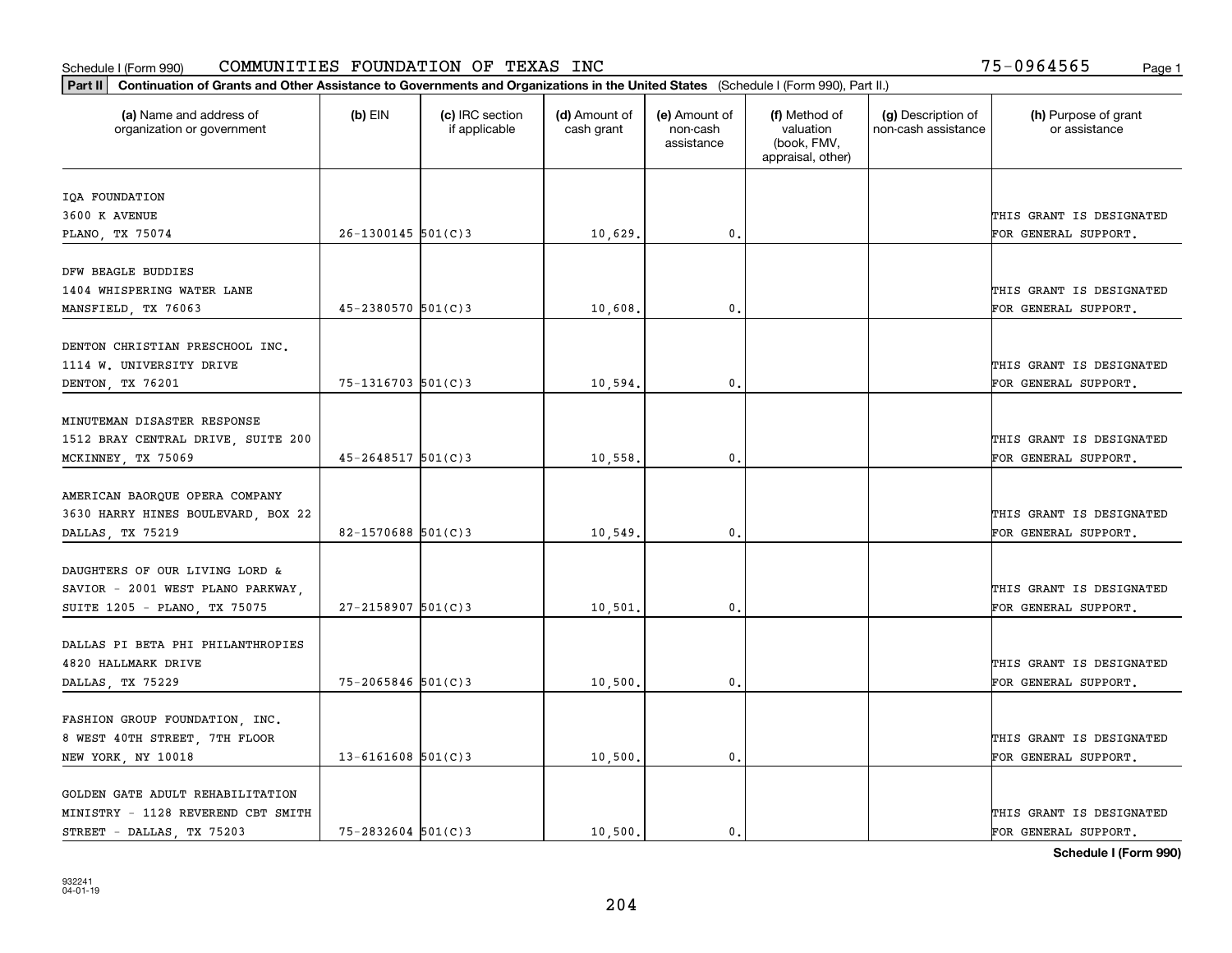| Part II   Continuation of Grants and Other Assistance to Governments and Organizations in the United States (Schedule I (Form 990), Part II.) |                        |                                  |                             |                                         |                                                                |                                           |                                       |
|-----------------------------------------------------------------------------------------------------------------------------------------------|------------------------|----------------------------------|-----------------------------|-----------------------------------------|----------------------------------------------------------------|-------------------------------------------|---------------------------------------|
| (a) Name and address of<br>organization or government                                                                                         | $(b)$ EIN              | (c) IRC section<br>if applicable | (d) Amount of<br>cash grant | (e) Amount of<br>non-cash<br>assistance | (f) Method of<br>valuation<br>(book, FMV,<br>appraisal, other) | (g) Description of<br>non-cash assistance | (h) Purpose of grant<br>or assistance |
|                                                                                                                                               |                        |                                  |                             |                                         |                                                                |                                           |                                       |
| PANTEGO CAMP THURMAN, INC.<br>3001 SARAH DRIVE                                                                                                |                        |                                  |                             |                                         |                                                                |                                           | THIS GRANT IS DESIGNATED              |
| ARLINGTON, TX 76013                                                                                                                           | $75 - 2539304$ 501(C)3 |                                  | 10,495.                     | 0.                                      |                                                                |                                           | FOR GENERAL SUPPORT.                  |
|                                                                                                                                               |                        |                                  |                             |                                         |                                                                |                                           |                                       |
| LADDER ALLIANCE, INC.                                                                                                                         |                        |                                  |                             |                                         |                                                                |                                           |                                       |
| 1100 HEMPHILL STREET, SUITE 302                                                                                                               |                        |                                  |                             |                                         |                                                                |                                           | THIS GRANT IS DESIGNATED              |
| FORT WORTH, TX 76104                                                                                                                          | $06 - 1674011$ 501(C)3 |                                  | 10,478.                     | 0.                                      |                                                                |                                           | FOR GENERAL SUPPORT.                  |
|                                                                                                                                               |                        |                                  |                             |                                         |                                                                |                                           |                                       |
| HEATHER'S OLD SKOOL VILLAGE<br>6018 GRAHAM STREET                                                                                             |                        |                                  |                             |                                         |                                                                |                                           | THIS GRANT IS DESIGNATED              |
| FORT WORTH, TX 76135                                                                                                                          | $46 - 2958842$ 501(C)3 |                                  | 10,477.                     | $\mathbf{0}$ .                          |                                                                |                                           | FOR GENERAL SUPPORT.                  |
|                                                                                                                                               |                        |                                  |                             |                                         |                                                                |                                           |                                       |
| ELM ANIMAL RESCUE                                                                                                                             |                        |                                  |                             |                                         |                                                                |                                           |                                       |
| 6121 BRENTWAY ROAD                                                                                                                            |                        |                                  |                             |                                         |                                                                |                                           | THIS GRANT IS DESIGNATED              |
| FRISCO, TX 75034                                                                                                                              | 81-1385981 $501(C)$ 3  |                                  | 10,472.                     | $\mathbf{0}$                            |                                                                |                                           | FOR GENERAL SUPPORT.                  |
|                                                                                                                                               |                        |                                  |                             |                                         |                                                                |                                           |                                       |
| CON MI MADRE                                                                                                                                  |                        |                                  |                             |                                         |                                                                |                                           |                                       |
| 1617 PARK PLACE AVENUE, SUITE 110                                                                                                             |                        |                                  |                             |                                         |                                                                |                                           | THIS GRANT IS DESIGNATED              |
| FORT WORTH, TX 76110                                                                                                                          | $26 - 2034766$ 501(C)3 |                                  | 10,458.                     | $\mathbf{0}$                            |                                                                |                                           | FOR GENERAL SUPPORT.                  |
|                                                                                                                                               |                        |                                  |                             |                                         |                                                                |                                           |                                       |
| KINDERPLATZ OF FINE ARTS, INC.<br>2701 RIVERGLEN DRIVE                                                                                        |                        |                                  |                             |                                         |                                                                |                                           | THIS GRANT IS DESIGNATED              |
| FORT WORTH, TX 76109                                                                                                                          | $75 - 2072119$ 501(C)3 |                                  | 10,455.                     | 0.                                      |                                                                |                                           | FOR GENERAL SUPPORT.                  |
|                                                                                                                                               |                        |                                  |                             |                                         |                                                                |                                           |                                       |
| ALL THINGS MADE NEW                                                                                                                           |                        |                                  |                             |                                         |                                                                |                                           |                                       |
| P.O. BOX 154745                                                                                                                               |                        |                                  |                             |                                         |                                                                |                                           | THIS GRANT IS DESIGNATED              |
| IRVING, TX 75015                                                                                                                              | $46 - 0928700$ 501(C)3 |                                  | 10,447.                     | $^{\rm 0}$ .                            |                                                                |                                           | FOR GENERAL SUPPORT.                  |
|                                                                                                                                               |                        |                                  |                             |                                         |                                                                |                                           |                                       |
| IRVING COMMUNITY THEATER, INC.                                                                                                                |                        |                                  |                             |                                         |                                                                |                                           |                                       |
| 3333 N. MACARTHUR BOULEVARD, SUITE                                                                                                            |                        |                                  |                             |                                         |                                                                |                                           | THIS GRANT IS DESIGNATED              |
| IRVING, TX 75062                                                                                                                              | 75-1591947 501(C)3     |                                  | 10,441.                     | $\mathfrak{o}$ .                        |                                                                |                                           | FOR GENERAL SUPPORT.                  |
| NORTHEAST TEXAS CHILDREN'S MUSEUM                                                                                                             |                        |                                  |                             |                                         |                                                                |                                           |                                       |
| P.O. BOX 994                                                                                                                                  |                        |                                  |                             |                                         |                                                                |                                           | THIS GRANT IS DESIGNATED              |
| COMMERCE, TX 75429                                                                                                                            | $31 - 1492241$ 501(C)3 |                                  | 10.436.                     | $\mathbf{0}$ .                          |                                                                |                                           | FOR GENERAL SUPPORT.                  |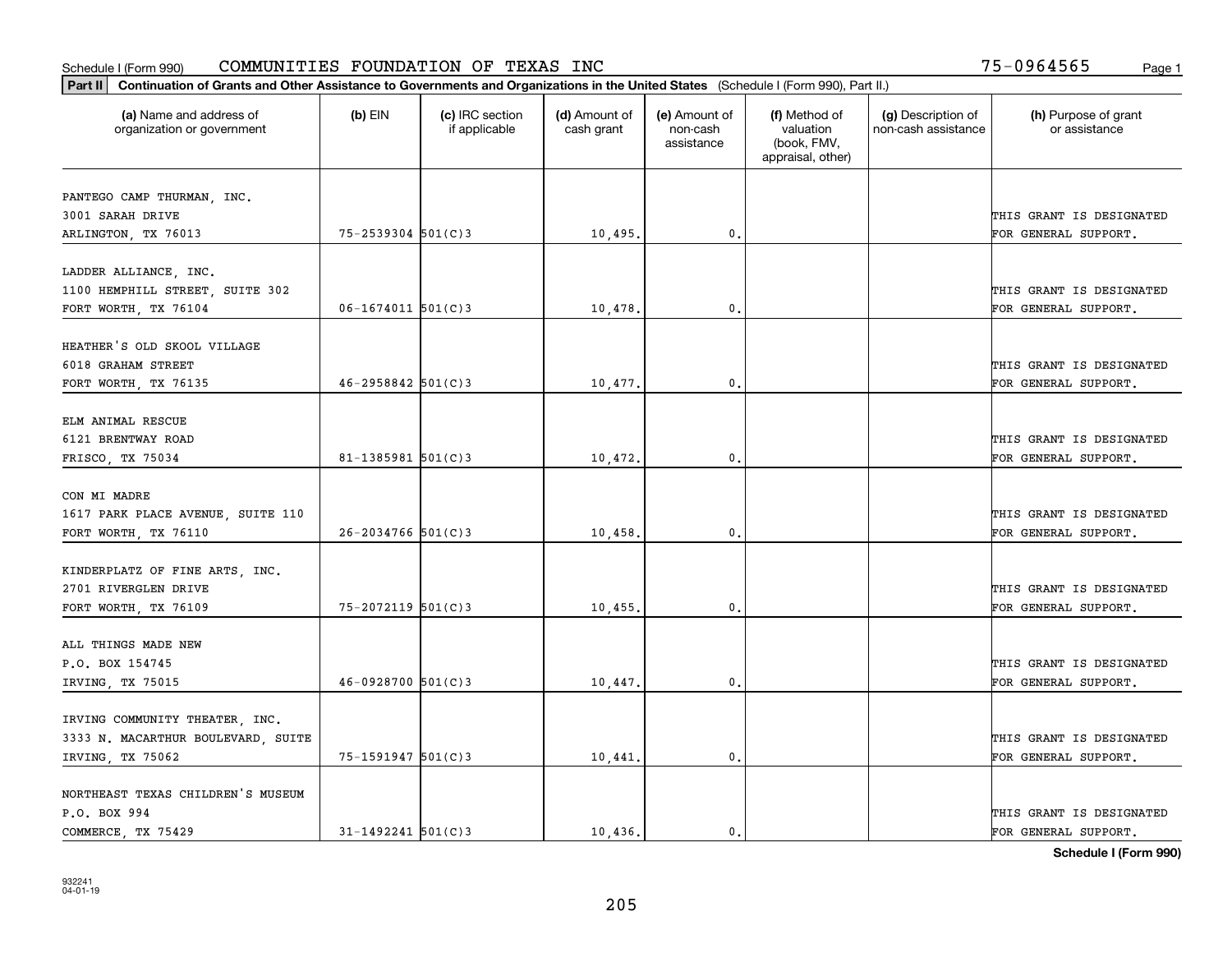| Part II   Continuation of Grants and Other Assistance to Governments and Organizations in the United States (Schedule I (Form 990), Part II.) |                        |                                  |                             |                                         |                                                                |                                           |                                       |
|-----------------------------------------------------------------------------------------------------------------------------------------------|------------------------|----------------------------------|-----------------------------|-----------------------------------------|----------------------------------------------------------------|-------------------------------------------|---------------------------------------|
| (a) Name and address of<br>organization or government                                                                                         | $(b)$ EIN              | (c) IRC section<br>if applicable | (d) Amount of<br>cash grant | (e) Amount of<br>non-cash<br>assistance | (f) Method of<br>valuation<br>(book, FMV,<br>appraisal, other) | (g) Description of<br>non-cash assistance | (h) Purpose of grant<br>or assistance |
|                                                                                                                                               |                        |                                  |                             |                                         |                                                                |                                           |                                       |
| DALLAS FORT WORTH AIRPORT                                                                                                                     |                        |                                  |                             |                                         |                                                                |                                           | THIS GRANT IS DESIGNATED              |
| INTERFAITH CHAPLAINCY, INC. - P.O.<br>BOX 610445 - DALLAS, TX 75261                                                                           | $75 - 1635632$ 501(C)3 |                                  | 10,390.                     | 0.                                      |                                                                |                                           | FOR GENERAL SUPPORT.                  |
|                                                                                                                                               |                        |                                  |                             |                                         |                                                                |                                           |                                       |
| THE WELMAN PROJECT                                                                                                                            |                        |                                  |                             |                                         |                                                                |                                           |                                       |
| 2232 IRWIN STREET                                                                                                                             |                        |                                  |                             |                                         |                                                                |                                           | THIS GRANT IS DESIGNATED              |
| FORT WORTH, TX 76110                                                                                                                          | 81-1116926 $501(C)3$   |                                  | 10,381                      | 0.                                      |                                                                |                                           | FOR GENERAL SUPPORT.                  |
|                                                                                                                                               |                        |                                  |                             |                                         |                                                                |                                           |                                       |
| THE ARK HOUSE FOUNDATION                                                                                                                      |                        |                                  |                             |                                         |                                                                |                                           |                                       |
| P.O. BOX 833656                                                                                                                               |                        |                                  |                             |                                         |                                                                |                                           | THIS GRANT IS DESIGNATED              |
| RICHARDSON, TX 75083-3656                                                                                                                     | 75-2738896 501(C)3     |                                  | 10,374.                     | $\mathbf{0}$ .                          |                                                                |                                           | FOR GENERAL SUPPORT.                  |
|                                                                                                                                               |                        |                                  |                             |                                         |                                                                |                                           |                                       |
| LINKS FOUNDATION, INC.                                                                                                                        |                        |                                  |                             |                                         |                                                                |                                           |                                       |
| 1200 MASSACHUSETTS AVENUE NW                                                                                                                  |                        |                                  |                             |                                         |                                                                |                                           | THIS GRANT IS DESIGNATED              |
| WASHINGTON, TX 20005                                                                                                                          | 52-1170830 $501(C)3$   |                                  | 10,347.                     | 0.                                      |                                                                |                                           | FOR GENERAL SUPPORT.                  |
|                                                                                                                                               |                        |                                  |                             |                                         |                                                                |                                           |                                       |
| MINI MUTTS ANIMAL RESCUE                                                                                                                      |                        |                                  |                             |                                         |                                                                |                                           |                                       |
| 2309 MEADOW LAKE DRIVE                                                                                                                        |                        |                                  |                             |                                         |                                                                |                                           | THIS GRANT IS DESIGNATED              |
| GRAND PRAIRIE, TX 75050                                                                                                                       | $81 - 3489364$ 501(C)3 |                                  | 10,343                      | 0.                                      |                                                                |                                           | FOR GENERAL SUPPORT.                  |
|                                                                                                                                               |                        |                                  |                             |                                         |                                                                |                                           |                                       |
| LEUKEMIA TEXAS, INC.                                                                                                                          |                        |                                  |                             |                                         |                                                                |                                           |                                       |
| 4925 N. O'CONNOR ROAD, SUITE 125                                                                                                              |                        |                                  |                             |                                         |                                                                |                                           | THIS GRANT IS DESIGNATED              |
| IRVING TX 75062                                                                                                                               | $75 - 1327679$ 501(C)3 |                                  | 10,324.                     | 0.                                      |                                                                |                                           | FOR GENERAL SUPPORT.                  |
| UNITED METHODIST CHURCH AND IT'S                                                                                                              |                        |                                  |                             |                                         |                                                                |                                           |                                       |
| AFFILIATED ORGANIZATIONS - 1102 NE                                                                                                            |                        |                                  |                             |                                         |                                                                |                                           |                                       |
| BARNARD STREET - GLEN ROSE, TX                                                                                                                |                        |                                  |                             |                                         |                                                                |                                           | THIS GRANT IS DESIGNATED              |
| 76043                                                                                                                                         | $74 - 1260721$ 501(C)3 |                                  | 10, 307.                    | $\mathbf{0}$ .                          |                                                                |                                           | FOR GENERAL SUPPORT.                  |
|                                                                                                                                               |                        |                                  |                             |                                         |                                                                |                                           |                                       |
| NEED HIM NATIONAL MEDIA OUTREACH,                                                                                                             |                        |                                  |                             |                                         |                                                                |                                           |                                       |
| INC. - 17304 PRESTON ROAD, SUITE                                                                                                              |                        |                                  |                             |                                         |                                                                |                                           | THIS GRANT IS DESIGNATED              |
| 1040 - DALLAS, TX 75252                                                                                                                       | $75 - 2716321$ 501(C)3 |                                  | 10,298.                     | 0.                                      |                                                                |                                           | FOR GENERAL SUPPORT.                  |
|                                                                                                                                               |                        |                                  |                             |                                         |                                                                |                                           |                                       |
| FIT AND FAITHFUL LIVING                                                                                                                       |                        |                                  |                             |                                         |                                                                |                                           |                                       |
| 3535 MARVIN D. LOVE FREEWAY, SUITE                                                                                                            |                        |                                  |                             |                                         |                                                                |                                           | THIS GRANT IS DESIGNATED              |
| DALLAS, TX 75224                                                                                                                              | $45 - 3917990$ 501(C)3 |                                  | 10,278.                     | $\mathbf{0}$ .                          |                                                                |                                           | FOR GENERAL SUPPORT.                  |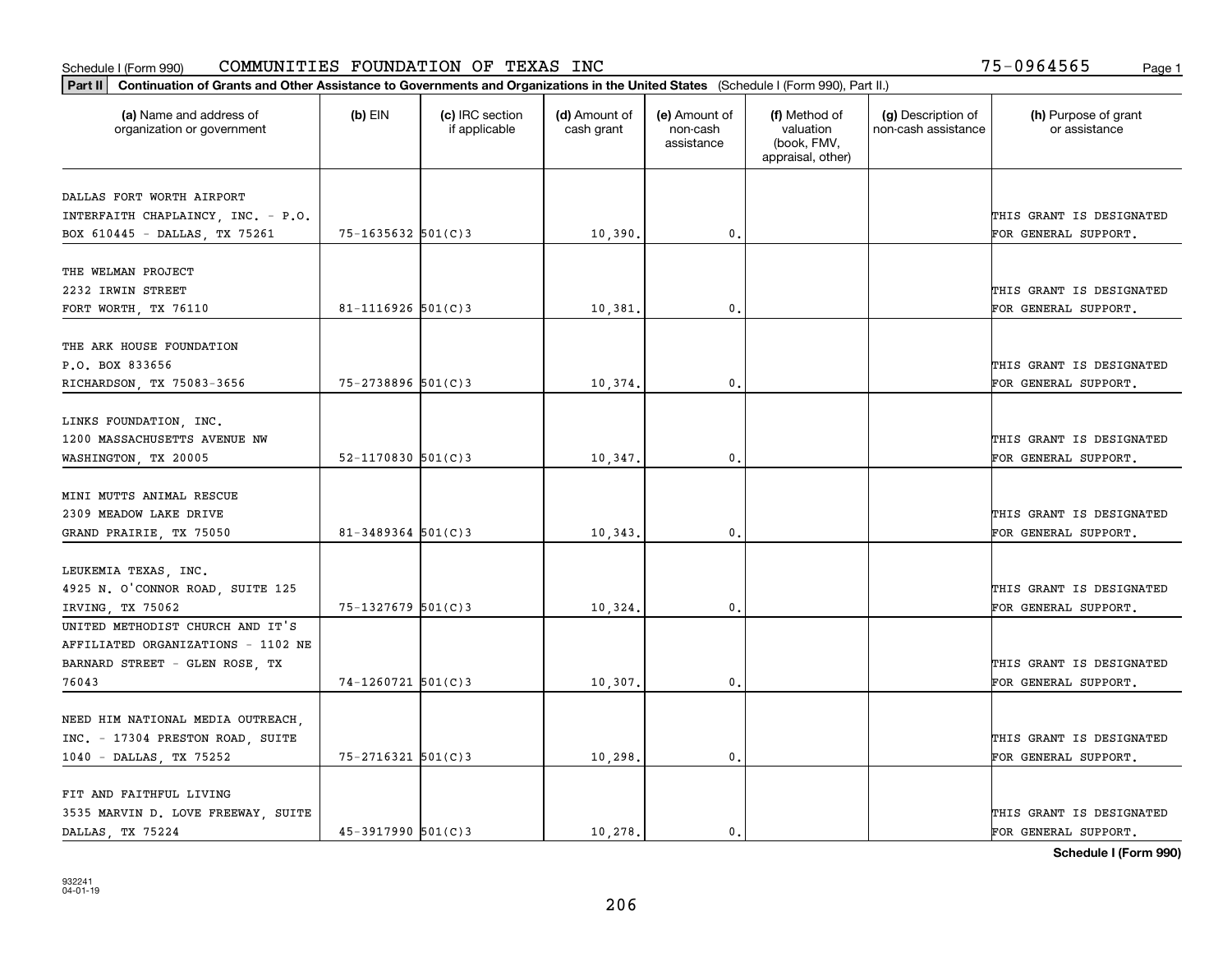| Part II   Continuation of Grants and Other Assistance to Governments and Organizations in the United States (Schedule I (Form 990), Part II.) |                          |                                  |                             |                                         |                                                                |                                           |                                       |  |  |  |
|-----------------------------------------------------------------------------------------------------------------------------------------------|--------------------------|----------------------------------|-----------------------------|-----------------------------------------|----------------------------------------------------------------|-------------------------------------------|---------------------------------------|--|--|--|
| (a) Name and address of<br>organization or government                                                                                         | $(b)$ EIN                | (c) IRC section<br>if applicable | (d) Amount of<br>cash grant | (e) Amount of<br>non-cash<br>assistance | (f) Method of<br>valuation<br>(book, FMV,<br>appraisal, other) | (g) Description of<br>non-cash assistance | (h) Purpose of grant<br>or assistance |  |  |  |
| MINISTRY TO MINISTRIES, INC.                                                                                                                  |                          |                                  |                             |                                         |                                                                |                                           |                                       |  |  |  |
| P.O. BOX 700023                                                                                                                               |                          |                                  |                             |                                         |                                                                |                                           | THIS GRANT IS DESIGNATED              |  |  |  |
| DALLAS, TX 75370                                                                                                                              | 23-7087290 501(C)3       |                                  | 10,267.                     | 0.                                      |                                                                |                                           | FOR GENERAL SUPPORT.                  |  |  |  |
|                                                                                                                                               |                          |                                  |                             |                                         |                                                                |                                           |                                       |  |  |  |
| INTERNATIONAL EXOTIC ANIMAL                                                                                                                   |                          |                                  |                             |                                         |                                                                |                                           |                                       |  |  |  |
| SANCTUARY - 3901 EAST HIGHWAY 114                                                                                                             |                          |                                  |                             |                                         |                                                                |                                           | THIS GRANT IS DESIGNATED              |  |  |  |
| - BOYD, TX 76023                                                                                                                              | 75-2283460 501(C)3       |                                  | 10, 255.                    | 0.                                      |                                                                |                                           | FOR GENERAL SUPPORT.                  |  |  |  |
|                                                                                                                                               |                          |                                  |                             |                                         |                                                                |                                           |                                       |  |  |  |
| CHURCH OF THE INCARNATION                                                                                                                     |                          |                                  |                             |                                         |                                                                |                                           |                                       |  |  |  |
| 3966 MCKINNEY AVENUE                                                                                                                          | 75-0808771 501(C)3       |                                  |                             | $^{\circ}$ .                            |                                                                |                                           | THIS GRANT IS DESIGNATED              |  |  |  |
| DALLAS, TX 75204-2018                                                                                                                         |                          |                                  | 10, 250.                    |                                         |                                                                |                                           | FOR GENERAL SUPPORT.                  |  |  |  |
| JOHNS HOPKINS UNIVERSITY                                                                                                                      |                          |                                  |                             |                                         |                                                                |                                           |                                       |  |  |  |
| CENTER FOR TALENTED YOUTH P.O. BOX                                                                                                            |                          |                                  |                             |                                         |                                                                |                                           | THIS GRANT IS DESIGNATED              |  |  |  |
| BALTIMORE, MD 21264                                                                                                                           | $52 - 0595110$ $501(C)3$ |                                  | 10, 250.                    | $\mathbf{0}$                            |                                                                |                                           | FOR GENERAL SUPPORT.                  |  |  |  |
|                                                                                                                                               |                          |                                  |                             |                                         |                                                                |                                           |                                       |  |  |  |
| WELLFLEET PRESERVATION HALL                                                                                                                   |                          |                                  |                             |                                         |                                                                |                                           |                                       |  |  |  |
| P.O. BOX 3024                                                                                                                                 |                          |                                  |                             |                                         |                                                                |                                           | THIS GRANT IS DESIGNATED              |  |  |  |
| WELLFLEET, MA 02667                                                                                                                           | $14-1980689$ 501(C)3     |                                  | 10, 250.                    | 0.                                      |                                                                |                                           | FOR GENERAL SUPPORT.                  |  |  |  |
|                                                                                                                                               |                          |                                  |                             |                                         |                                                                |                                           |                                       |  |  |  |
| TERRANCE M. JOHNSON DANCE PROJECT                                                                                                             |                          |                                  |                             |                                         |                                                                |                                           |                                       |  |  |  |
| 1222 COMMERCE STREET, #2018                                                                                                                   | $45 - 4608019$ 501(C)3   |                                  |                             | 0.                                      |                                                                |                                           | THIS GRANT IS DESIGNATED              |  |  |  |
| DALLAS, TX 75202                                                                                                                              |                          |                                  | 10,247.                     |                                         |                                                                |                                           | FOR GENERAL SUPPORT.                  |  |  |  |
| IRVING SYMPHONY ASSOCIATION                                                                                                                   |                          |                                  |                             |                                         |                                                                |                                           |                                       |  |  |  |
| 225 E. JOHN CARPENTER FREEWAY, SUIT                                                                                                           |                          |                                  |                             |                                         |                                                                |                                           | THIS GRANT IS DESIGNATED              |  |  |  |
| IRVING, TX 75062-2729                                                                                                                         | $75 - 6085542$ 501(C)3   |                                  | 10,238.                     | $^{\circ}$ .                            |                                                                |                                           | FOR GENERAL SUPPORT.                  |  |  |  |
|                                                                                                                                               |                          |                                  |                             |                                         |                                                                |                                           |                                       |  |  |  |
| ELLIS BAPTIST ASSOCIATION                                                                                                                     |                          |                                  |                             |                                         |                                                                |                                           |                                       |  |  |  |
| 3084 WEST HIGHWAY 287 BYPASS                                                                                                                  |                          |                                  |                             |                                         |                                                                |                                           | THIS GRANT IS DESIGNATED              |  |  |  |
| WAXAHACHIE, TX 75167                                                                                                                          | 82-2007651 501(C)3       |                                  | 10,223.                     | 0.                                      |                                                                |                                           | FOR GENERAL SUPPORT.                  |  |  |  |
|                                                                                                                                               |                          |                                  |                             |                                         |                                                                |                                           |                                       |  |  |  |
| BALLET CONCERTO, INC.                                                                                                                         |                          |                                  |                             |                                         |                                                                |                                           |                                       |  |  |  |
| 3803 CAMP BOWIE BOULEVARD                                                                                                                     |                          |                                  |                             |                                         |                                                                |                                           | THIS GRANT IS DESIGNATED              |  |  |  |
| FORT WORTH TX 76107                                                                                                                           | $23 - 7060119$ 501(C)3   |                                  | 10.204.                     | $\mathbf{0}$ .                          |                                                                |                                           | FOR GENERAL SUPPORT.                  |  |  |  |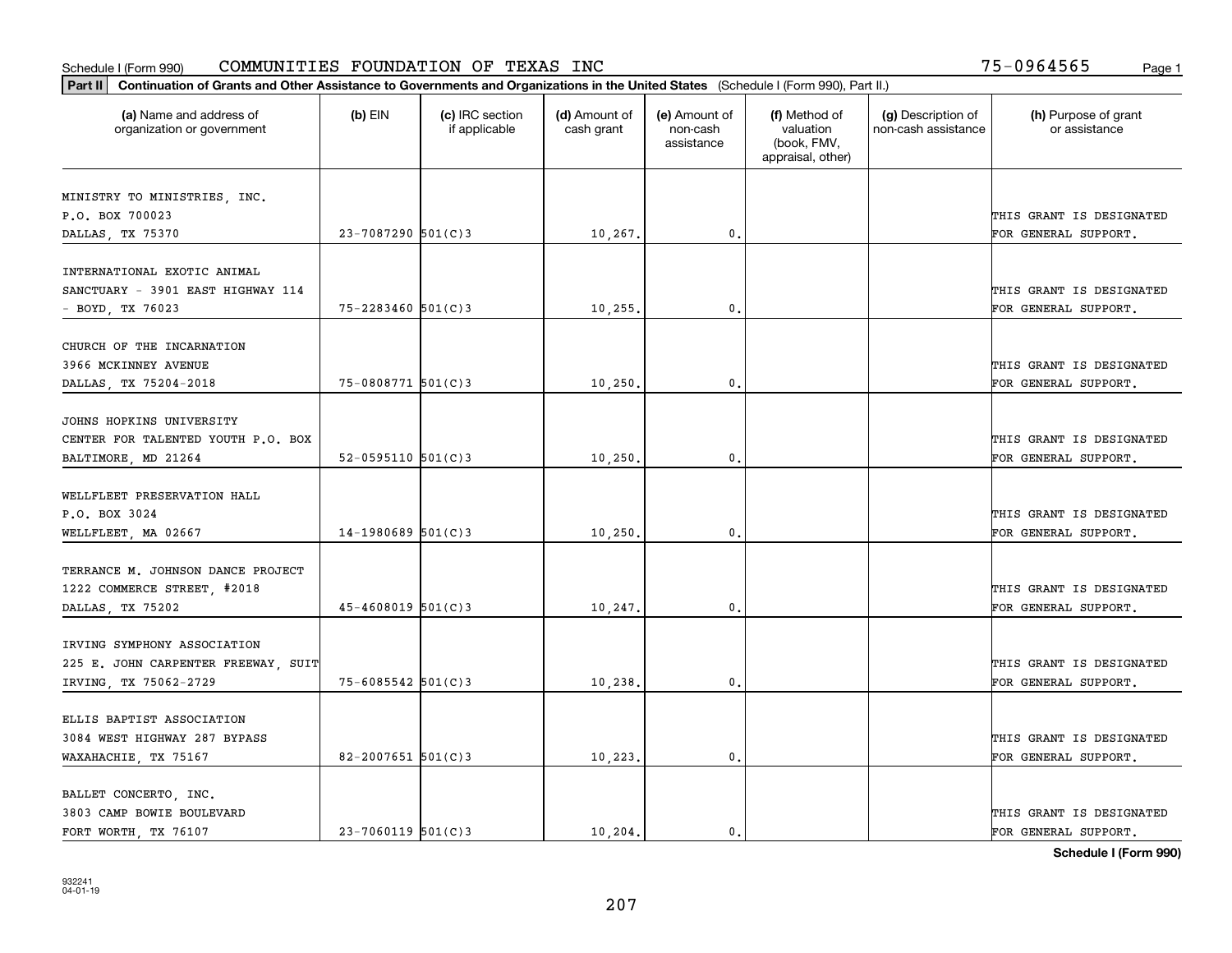| Part II   Continuation of Grants and Other Assistance to Governments and Organizations in the United States (Schedule I (Form 990), Part II.) |                        |                                  |                             |                                         |                                                                |                                           |                                       |
|-----------------------------------------------------------------------------------------------------------------------------------------------|------------------------|----------------------------------|-----------------------------|-----------------------------------------|----------------------------------------------------------------|-------------------------------------------|---------------------------------------|
| (a) Name and address of<br>organization or government                                                                                         | $(b)$ EIN              | (c) IRC section<br>if applicable | (d) Amount of<br>cash grant | (e) Amount of<br>non-cash<br>assistance | (f) Method of<br>valuation<br>(book, FMV,<br>appraisal, other) | (g) Description of<br>non-cash assistance | (h) Purpose of grant<br>or assistance |
|                                                                                                                                               |                        |                                  |                             |                                         |                                                                |                                           |                                       |
| BLACK ACADEMY OF ARTS AND LETTERS,<br>INC. - 650 SOUTH GRIFFIN STREET -                                                                       |                        |                                  |                             |                                         |                                                                |                                           | THIS GRANT IS DESIGNATED              |
| DALLAS, TX 75202                                                                                                                              | $75 - 1609410$ 501(C)3 |                                  | 10, 153.                    | 0.                                      |                                                                |                                           | FOR GENERAL SUPPORT.                  |
|                                                                                                                                               |                        |                                  |                             |                                         |                                                                |                                           |                                       |
| I AM DOG RESCUE, INC.                                                                                                                         |                        |                                  |                             |                                         |                                                                |                                           |                                       |
| 11450 US HIGHWAY 380, SUITE 130-240                                                                                                           |                        |                                  |                             |                                         |                                                                |                                           | THIS GRANT IS DESIGNATED              |
| AUBREY, TX 76227                                                                                                                              | $47 - 3061918$ 501(C)3 |                                  | 10,150                      | 0.                                      |                                                                |                                           | FOR GENERAL SUPPORT.                  |
|                                                                                                                                               |                        |                                  |                             |                                         |                                                                |                                           |                                       |
| COPPELL HUMANE SOCIETY                                                                                                                        |                        |                                  |                             |                                         |                                                                |                                           |                                       |
| P.O. BOX 1561                                                                                                                                 |                        |                                  |                             |                                         |                                                                |                                           | THIS GRANT IS DESIGNATED              |
| COPPELL, TX 75019                                                                                                                             | $75 - 2335062$ 501(C)3 |                                  | 10, 149.                    | $\mathbf{0}$ .                          |                                                                |                                           | FOR GENERAL SUPPORT.                  |
|                                                                                                                                               |                        |                                  |                             |                                         |                                                                |                                           |                                       |
| DALLAS BACH SOCIETY                                                                                                                           |                        |                                  |                             |                                         |                                                                |                                           |                                       |
| P.O. BOX 140201                                                                                                                               |                        |                                  |                             |                                         |                                                                |                                           | THIS GRANT IS DESIGNATED              |
| DALLAS, TX 75214                                                                                                                              | 75-1842546 501(C)3     |                                  | 10,118.                     | 0.                                      |                                                                |                                           | FOR GENERAL SUPPORT.                  |
|                                                                                                                                               |                        |                                  |                             |                                         |                                                                |                                           |                                       |
| BASSET RESCUE ACROSS TEXAS                                                                                                                    |                        |                                  |                             |                                         |                                                                |                                           |                                       |
| P.O. BOX 116225                                                                                                                               |                        |                                  |                             |                                         |                                                                |                                           | THIS GRANT IS DESIGNATED              |
| CARROLLTON, TX 75011                                                                                                                          | $45 - 1662491$ 501(C)3 |                                  | 10,112.                     | 0.                                      |                                                                |                                           | FOR GENERAL SUPPORT.                  |
| CENTER FOR DISASTER PHILANTHROPY,                                                                                                             |                        |                                  |                             |                                         |                                                                |                                           |                                       |
| INC. - ONE THOMAS CIRCLE, NW,                                                                                                                 |                        |                                  |                             |                                         |                                                                |                                           | THIS GRANT IS DESIGNATED              |
| SUITE 700 - WASHINGTON, DC 20005                                                                                                              | $45 - 5257937$ 501(C)3 |                                  | 10, 100.                    | 0.                                      |                                                                |                                           | FOR GENERAL SUPPORT.                  |
|                                                                                                                                               |                        |                                  |                             |                                         |                                                                |                                           |                                       |
| JEWISH FAMILY SERVICE OF GREATER                                                                                                              |                        |                                  |                             |                                         |                                                                |                                           |                                       |
| DALLAS FOUNDATION - 5402 ARAPAHO                                                                                                              |                        |                                  |                             |                                         |                                                                |                                           | THIS GRANT IS DESIGNATED              |
| ROAD - DALLAS, TX 75248                                                                                                                       | 32-0307257 501(C)3     |                                  | 10,100                      | 0.                                      |                                                                |                                           | FOR GENERAL SUPPORT.                  |
|                                                                                                                                               |                        |                                  |                             |                                         |                                                                |                                           |                                       |
| BARKLEYWORLD                                                                                                                                  |                        |                                  |                             |                                         |                                                                |                                           |                                       |
| 10209 LONE PINE LANE                                                                                                                          |                        |                                  |                             |                                         |                                                                |                                           | THIS GRANT IS DESIGNATED              |
| FORT WORTH, TX 76108                                                                                                                          | $46 - 0821908$ 501(C)3 |                                  | 10,066.                     | 0.                                      |                                                                |                                           | FOR GENERAL SUPPORT.                  |
|                                                                                                                                               |                        |                                  |                             |                                         |                                                                |                                           |                                       |
| CUDDLES FOR CLEFTS INC                                                                                                                        |                        |                                  |                             |                                         |                                                                |                                           |                                       |
| P.O. BOX 1925                                                                                                                                 |                        |                                  |                             |                                         |                                                                |                                           | THIS GRANT IS DESIGNATED              |
| QUINLAN, TX 75474                                                                                                                             | $81 - 4811039$ 501(C)3 |                                  | 10,055.                     | 0.                                      |                                                                |                                           | FOR GENERAL SUPPORT.                  |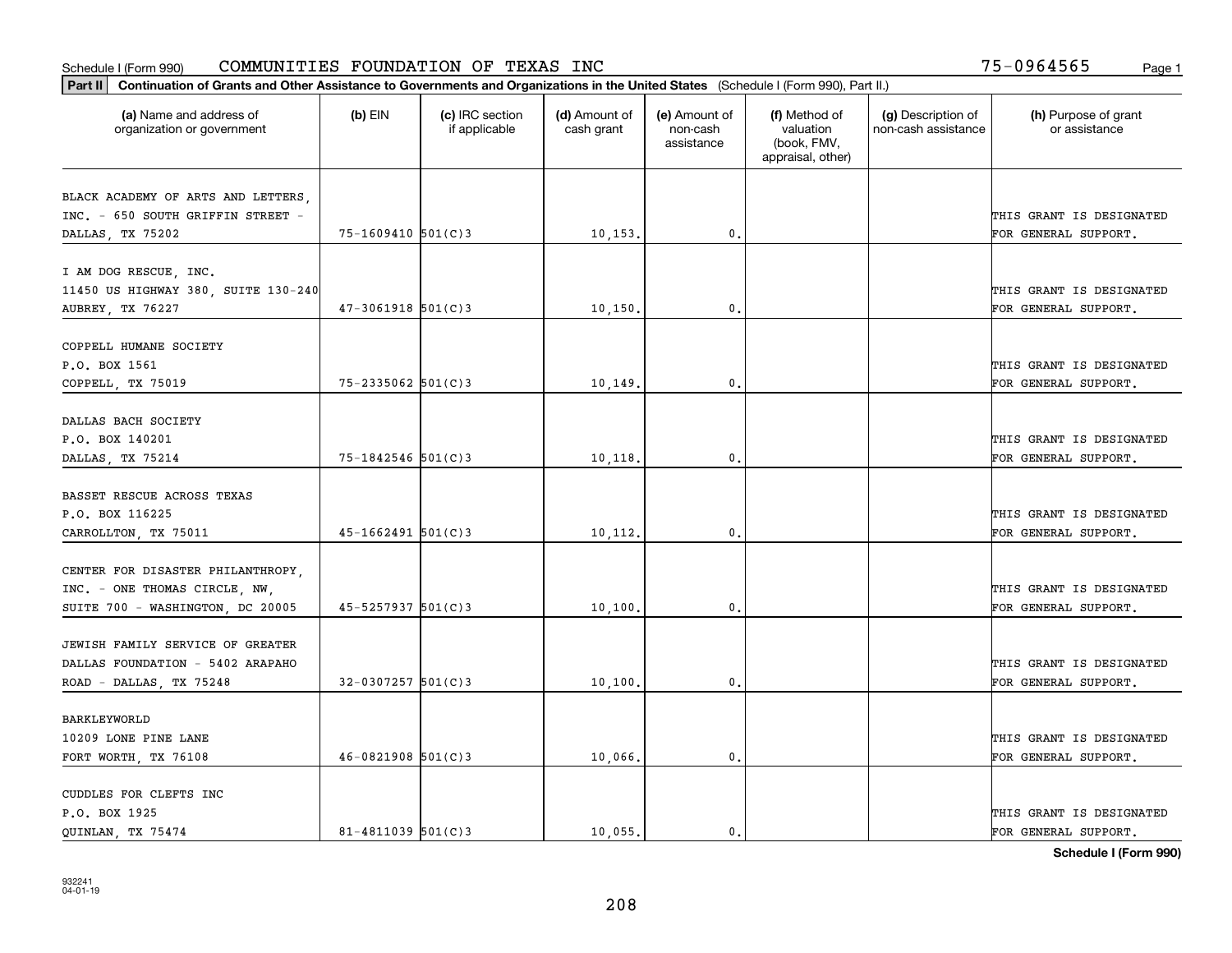| Part II   Continuation of Grants and Other Assistance to Governments and Organizations in the United States (Schedule I (Form 990), Part II.) |                          |                                  |                             |                                         |                                                                |                                           |                                       |
|-----------------------------------------------------------------------------------------------------------------------------------------------|--------------------------|----------------------------------|-----------------------------|-----------------------------------------|----------------------------------------------------------------|-------------------------------------------|---------------------------------------|
| (a) Name and address of<br>organization or government                                                                                         | $(b)$ EIN                | (c) IRC section<br>if applicable | (d) Amount of<br>cash grant | (e) Amount of<br>non-cash<br>assistance | (f) Method of<br>valuation<br>(book, FMV,<br>appraisal, other) | (g) Description of<br>non-cash assistance | (h) Purpose of grant<br>or assistance |
|                                                                                                                                               |                          |                                  |                             |                                         |                                                                |                                           |                                       |
| NATURE CONSERVANCY                                                                                                                            |                          |                                  |                             |                                         |                                                                |                                           |                                       |
| 3001 KNOX STREET, SUITE 400, BOX 43                                                                                                           |                          |                                  |                             |                                         |                                                                |                                           | THIS GRANT IS DESIGNATED              |
| DALLAS, TX 75205                                                                                                                              | 53-0242652 $501(C)3$     |                                  | 10,046.                     | 0.                                      |                                                                |                                           | FOR GENERAL SUPPORT.                  |
| STANFORD UNIVERSITY BOARD OF                                                                                                                  |                          |                                  |                             |                                         |                                                                |                                           |                                       |
| TRUSTEES OF THE LELAND STANFORD -                                                                                                             |                          |                                  |                             |                                         |                                                                |                                           |                                       |
| GIFT PROCESSING, OFFICE OF                                                                                                                    |                          |                                  |                             |                                         |                                                                |                                           | THIS GRANT IS DESIGNATED              |
| DEVELOPMENT FRANCES C. ARRILLAGA                                                                                                              | $94 - 1156365$ 501(C)3   |                                  | 10,025.                     | 0.                                      |                                                                |                                           | FOR GENERAL SUPPORT.                  |
| TARRANT COUNTY HANDS OF HOPE                                                                                                                  |                          |                                  |                             |                                         |                                                                |                                           |                                       |
| P.O. BOX 7306                                                                                                                                 |                          |                                  |                             |                                         |                                                                |                                           | THIS GRANT IS DESIGNATED              |
| FORT WORTH, TX 76111                                                                                                                          | $27 - 4682027$ 501(C)3   |                                  | 10,004.                     | $\mathfrak{o}$ .                        |                                                                |                                           | FOR GENERAL SUPPORT.                  |
|                                                                                                                                               |                          |                                  |                             |                                         |                                                                |                                           |                                       |
| ABC OF NC CHILD DEVELOPMENT CENTER                                                                                                            |                          |                                  |                             |                                         |                                                                |                                           |                                       |
| 905 FRIEDBERG CHURCH ROAD                                                                                                                     |                          |                                  |                             |                                         |                                                                |                                           | THIS GRANT IS DESIGNATED              |
| WINSTON-SALEM, NC 27127                                                                                                                       | $30 - 0111894$ 501(C)3   |                                  | 10,000                      | 0.                                      |                                                                |                                           | FOR GENERAL SUPPORT.                  |
|                                                                                                                                               |                          |                                  |                             |                                         |                                                                |                                           |                                       |
| ADOPT A FAMILY OF MARIN                                                                                                                       |                          |                                  |                             |                                         |                                                                |                                           |                                       |
| 35 MITCHELL BOULEVARD, SUITE 16                                                                                                               |                          |                                  |                             |                                         |                                                                |                                           | THIS GRANT IS DESIGNATED              |
| SAN RAFAEL, CA 94903                                                                                                                          | $68 - 0239712$ 501(C)3   |                                  | 10,000                      | 0.                                      |                                                                |                                           | FOR GENERAL SUPPORT.                  |
|                                                                                                                                               |                          |                                  |                             |                                         |                                                                |                                           |                                       |
| AMERICAN FRIENDS OF THE ISRAEL                                                                                                                |                          |                                  |                             |                                         |                                                                |                                           |                                       |
| MUSEUM - 545 FIFTH AVENUE, SUITE                                                                                                              |                          |                                  |                             |                                         |                                                                |                                           | THIS GRANT IS DESIGNATED              |
| 920 - NEW YORK, NY 10017                                                                                                                      | $23 - 7182582$ 501(C)3   |                                  | 10,000                      | 0.                                      |                                                                |                                           | FOR GENERAL SUPPORT.                  |
|                                                                                                                                               |                          |                                  |                             |                                         |                                                                |                                           |                                       |
| AMERICAN JEWISH COMMITTEE                                                                                                                     |                          |                                  |                             |                                         |                                                                |                                           |                                       |
| 165 E. 56TH STREET, SUITE 629                                                                                                                 |                          |                                  |                             |                                         |                                                                |                                           | THIS GRANT IS DESIGNATED              |
| NEW YORK, NY 10022                                                                                                                            | $13 - 5563393$ $501(C)3$ |                                  | 10,000                      | $\mathbf{0}$ .                          |                                                                |                                           | FOR GENERAL SUPPORT.                  |
| AMISTAD COMMUNITY HEALTH CENTER                                                                                                               |                          |                                  |                             |                                         |                                                                |                                           |                                       |
| INCORPORATED - 1533 SOUTH BROWNLEE                                                                                                            |                          |                                  |                             |                                         |                                                                |                                           |                                       |
| BOULEVARD - CORPUS CHRISITI, TX                                                                                                               |                          |                                  |                             |                                         |                                                                |                                           | THIS GRANT IS DESIGNATED              |
| 78404                                                                                                                                         | $20 - 3008507$ 501(C)3   |                                  | 10,000                      | 0.                                      |                                                                |                                           | FOR GENERAL SUPPORT.                  |
|                                                                                                                                               |                          |                                  |                             |                                         |                                                                |                                           |                                       |
| <b>ANTHROPOS ARTS</b>                                                                                                                         |                          |                                  |                             |                                         |                                                                |                                           |                                       |
| P.O. BOX 685000                                                                                                                               |                          |                                  |                             |                                         |                                                                |                                           | THIS GRANT IS DESIGNATED              |
| AUSTIN, TX 78768                                                                                                                              | $74 - 2963791$ 501(C)3   |                                  | 10,000.                     | $\mathbf{0}$ .                          |                                                                |                                           | FOR GENERAL SUPPORT.                  |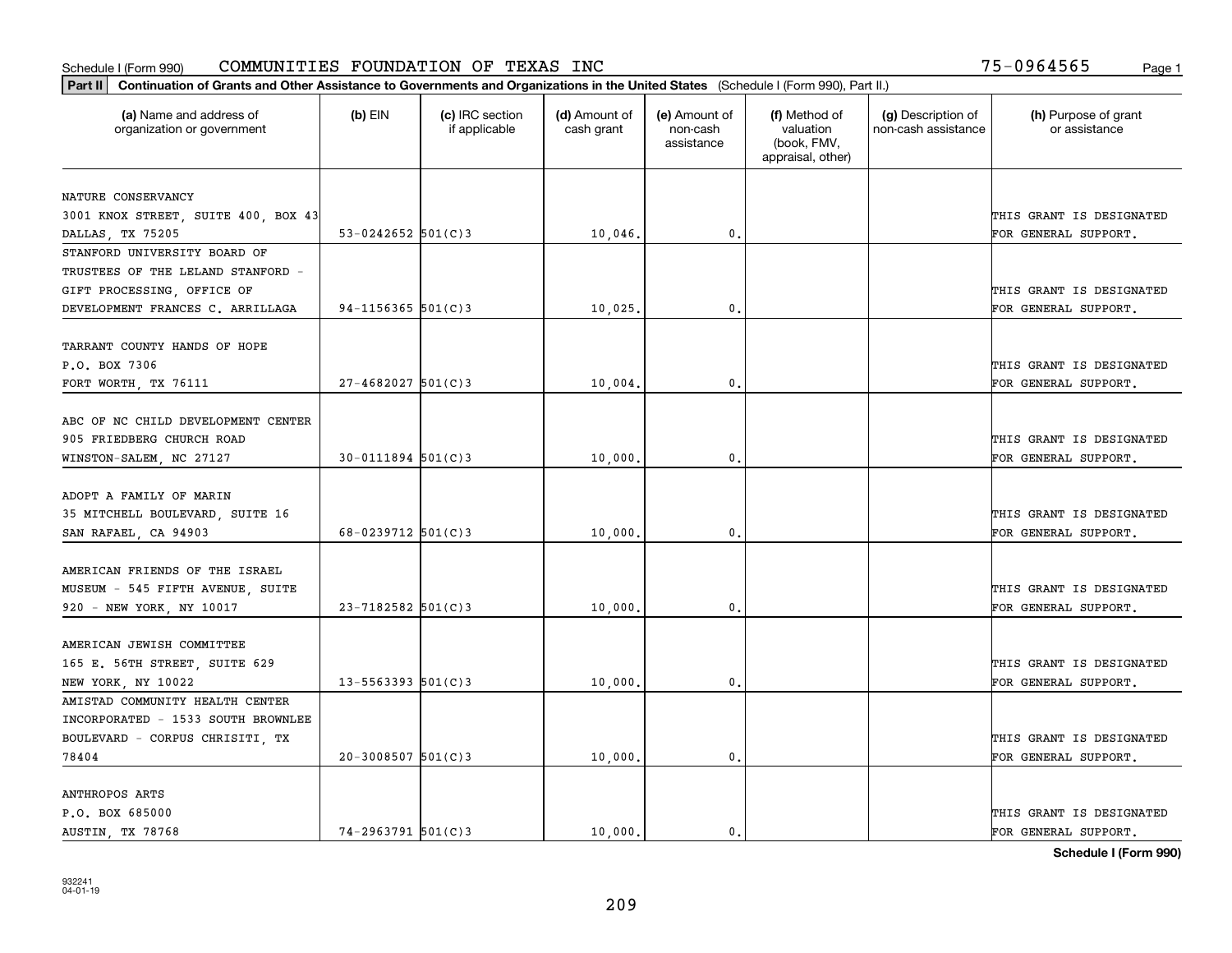| Part II   Continuation of Grants and Other Assistance to Governments and Organizations in the United States (Schedule I (Form 990), Part II.) |                          |                                  |                             |                                         |                                                                |                                           |                                       |
|-----------------------------------------------------------------------------------------------------------------------------------------------|--------------------------|----------------------------------|-----------------------------|-----------------------------------------|----------------------------------------------------------------|-------------------------------------------|---------------------------------------|
| (a) Name and address of<br>organization or government                                                                                         | $(b)$ EIN                | (c) IRC section<br>if applicable | (d) Amount of<br>cash grant | (e) Amount of<br>non-cash<br>assistance | (f) Method of<br>valuation<br>(book, FMV,<br>appraisal, other) | (g) Description of<br>non-cash assistance | (h) Purpose of grant<br>or assistance |
| ARISE SUPPORT CENTER                                                                                                                          |                          |                                  |                             |                                         |                                                                |                                           |                                       |
| P.O. BOX 778                                                                                                                                  |                          |                                  |                             |                                         |                                                                |                                           | THIS GRANT IS DESIGNATED              |
| ALAMO, TX 78516                                                                                                                               | $74 - 2880281$ 501(C)3   |                                  | 10,000.                     | 0.                                      |                                                                |                                           | FOR GENERAL SUPPORT.                  |
|                                                                                                                                               |                          |                                  |                             |                                         |                                                                |                                           |                                       |
| ASPEN COUNTRY DAY SCHOOL, INC.                                                                                                                |                          |                                  |                             |                                         |                                                                |                                           |                                       |
| 85 COUNTRY DAY WAY                                                                                                                            |                          |                                  |                             |                                         |                                                                |                                           | THIS GRANT IS DESIGNATED              |
| ASPEN, CO 81611                                                                                                                               | $23 - 7033239$ 501(C)3   |                                  | 10,000                      | 0.                                      |                                                                |                                           | FOR GENERAL SUPPORT.                  |
|                                                                                                                                               |                          |                                  |                             |                                         |                                                                |                                           |                                       |
| AUSTIN AREA URBAN LEAGUE                                                                                                                      |                          |                                  |                             |                                         |                                                                |                                           |                                       |
| 8011 CAMERON ROAD, SUITE A00                                                                                                                  |                          |                                  |                             |                                         |                                                                |                                           | THIS GRANT IS DESIGNATED              |
| AUSTIN, TX 78754                                                                                                                              | $74-1890518$ 501(C)3     |                                  | 10,000.                     | $\mathbf 0$ .                           |                                                                |                                           | FOR GENERAL SUPPORT.                  |
|                                                                                                                                               |                          |                                  |                             |                                         |                                                                |                                           |                                       |
| C. G. JUNG EDUCATIONAL CENTER OF                                                                                                              |                          |                                  |                             |                                         |                                                                |                                           |                                       |
| HOUSTON, TEXAS - 5200 MONTROSE                                                                                                                |                          |                                  |                             |                                         |                                                                |                                           | THIS GRANT IS DESIGNATED              |
| BOULEVARD - HOUSTON, TX 77006                                                                                                                 | $74 - 1478433$ 501(C)3   |                                  | 10,000                      | 0.                                      |                                                                |                                           | FOR GENERAL SUPPORT.                  |
|                                                                                                                                               |                          |                                  |                             |                                         |                                                                |                                           |                                       |
| CAMP OZARK FOUNDATION, INC.                                                                                                                   |                          |                                  |                             |                                         |                                                                |                                           |                                       |
| 9225 KATY FREEWAY, SUITE 320                                                                                                                  |                          |                                  |                             |                                         |                                                                |                                           | THIS GRANT IS DESIGNATED              |
| HOUSTON, TX 77024                                                                                                                             | $76 - 0698507$ 501(C)3   |                                  | 10,000                      | 0                                       |                                                                |                                           | FOR GENERAL SUPPORT.                  |
| CAMPAIGN FOR ACCOUNTABILITY AND                                                                                                               |                          |                                  |                             |                                         |                                                                |                                           |                                       |
| TRANSPARENCY, INC. - 4455 EAST                                                                                                                |                          |                                  |                             |                                         |                                                                |                                           |                                       |
| CAMELBACK ROAD, SUITE A215 -                                                                                                                  | $82 - 2799368$ 501(C)3   |                                  |                             | $\mathbf{0}$                            |                                                                |                                           | THIS GRANT IS DESIGNATED              |
| PHOENIX, AZ 85018<br>CENTER FOR STRATEGIC &                                                                                                   |                          |                                  | 10,000.                     |                                         |                                                                |                                           | FOR GENERAL SUPPORT.                  |
| INTERNATIONAL STUDIES, INC. - 1616                                                                                                            |                          |                                  |                             |                                         |                                                                |                                           |                                       |
| RHODE ISLAND AVENUE, NW -                                                                                                                     |                          |                                  |                             |                                         |                                                                |                                           | THIS GRANT IS DESIGNATED              |
| WASHINGTON, DC 20036                                                                                                                          | $52 - 1501082$ $501(C)3$ |                                  | 10,000                      | $\mathbf{0}$ .                          |                                                                |                                           | FOR GENERAL SUPPORT.                  |
| CHAPMAN UNIVERSITY                                                                                                                            |                          |                                  |                             |                                         |                                                                |                                           |                                       |
| OFFICE OF ANNUAL GIVING ONE                                                                                                                   |                          |                                  |                             |                                         |                                                                |                                           |                                       |
| UNIVERSITY DRIVE - ORANGE, CA                                                                                                                 |                          |                                  |                             |                                         |                                                                |                                           | THIS GRANT IS DESIGNATED              |
| 92866                                                                                                                                         | $95 - 1643992$ 501(C)3   |                                  | 10,000.                     | $\mathfrak o$ .                         |                                                                |                                           | FOR GENERAL SUPPORT.                  |
|                                                                                                                                               |                          |                                  |                             |                                         |                                                                |                                           |                                       |
| CITY OF BRYAN, TEXAS                                                                                                                          |                          |                                  |                             |                                         |                                                                |                                           |                                       |
| P.O. BOX 1000                                                                                                                                 |                          |                                  |                             |                                         |                                                                |                                           | THIS GRANT IS DESIGNATED              |
| BRYAN, TX 77805                                                                                                                               | 74-6000441 115           |                                  | 10.000.                     | 0.                                      |                                                                |                                           | FOR GENERAL SUPPORT.                  |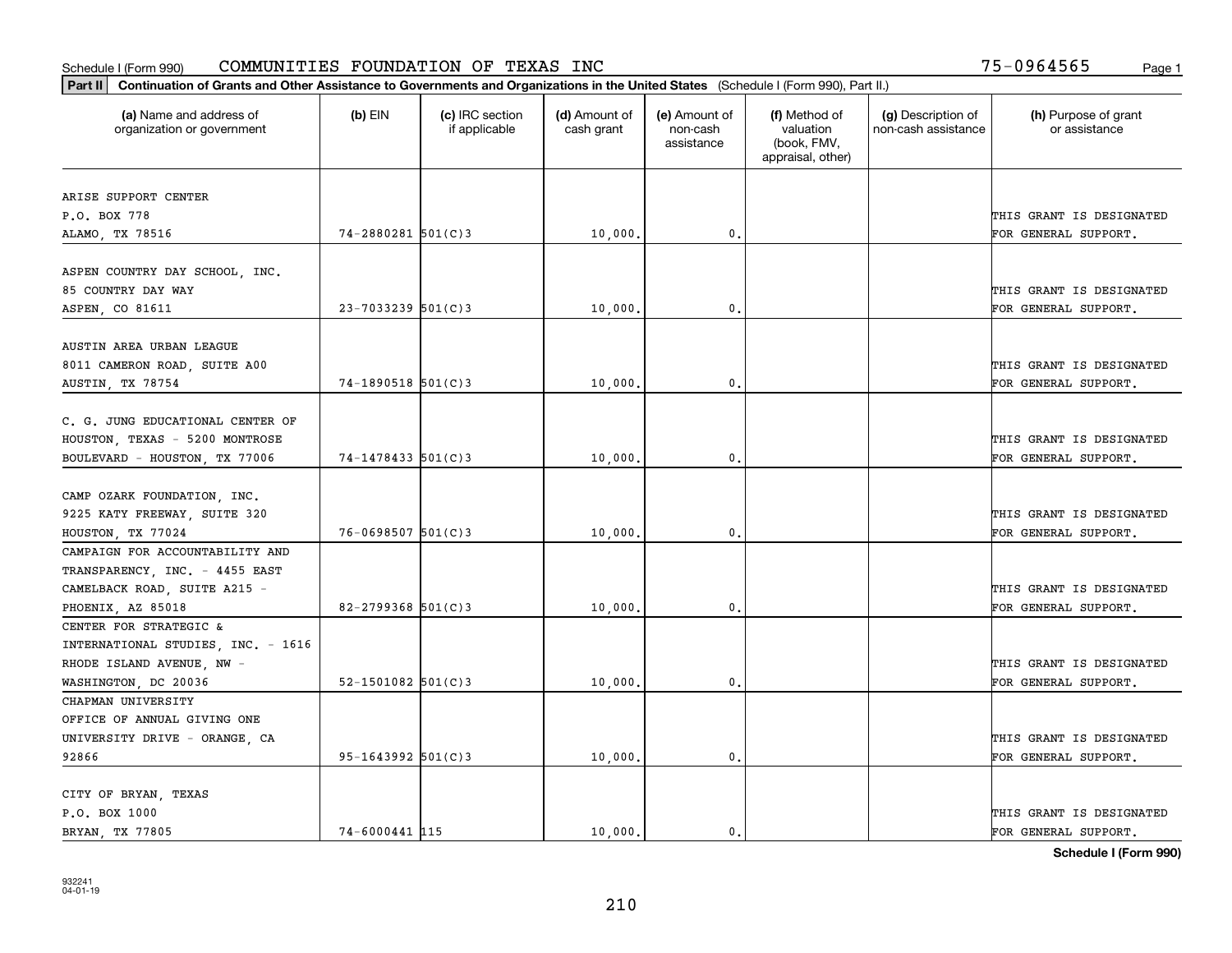| Part II   Continuation of Grants and Other Assistance to Governments and Organizations in the United States (Schedule I (Form 990), Part II.) |                         |                                  |                             |                                         |                                                                |                                           |                                       |
|-----------------------------------------------------------------------------------------------------------------------------------------------|-------------------------|----------------------------------|-----------------------------|-----------------------------------------|----------------------------------------------------------------|-------------------------------------------|---------------------------------------|
| (a) Name and address of<br>organization or government                                                                                         | $(b)$ EIN               | (c) IRC section<br>if applicable | (d) Amount of<br>cash grant | (e) Amount of<br>non-cash<br>assistance | (f) Method of<br>valuation<br>(book, FMV,<br>appraisal, other) | (g) Description of<br>non-cash assistance | (h) Purpose of grant<br>or assistance |
| CITY OF CORSICANA                                                                                                                             |                         |                                  |                             |                                         |                                                                |                                           |                                       |
| 301 S. BEATON STREET                                                                                                                          |                         |                                  |                             |                                         |                                                                |                                           | THIS GRANT IS DESIGNATED              |
| CORSICANA, TX 75110                                                                                                                           | 75-6000499 115          |                                  | 10,000.                     | $\mathbf 0$ .                           |                                                                |                                           | FOR GENERAL SUPPORT.                  |
|                                                                                                                                               |                         |                                  |                             |                                         |                                                                |                                           |                                       |
| CITY OF MERCEDES                                                                                                                              |                         |                                  |                             |                                         |                                                                |                                           |                                       |
| 400 SOUTH OHIO AVENUE                                                                                                                         |                         |                                  |                             |                                         |                                                                |                                           | THIS GRANT IS DESIGNATED              |
| MERCEDES, TX 78570-3120                                                                                                                       | 74-6001715 115          |                                  | 10,000                      | 0.                                      |                                                                |                                           | FOR GENERAL SUPPORT.                  |
|                                                                                                                                               |                         |                                  |                             |                                         |                                                                |                                           |                                       |
| COLLABORATIVE FOR CHILDREN                                                                                                                    |                         |                                  |                             |                                         |                                                                |                                           |                                       |
| 1111 NORTH LOOP WEST, SUITE 600                                                                                                               |                         |                                  |                             |                                         |                                                                |                                           | THIS GRANT IS DESIGNATED              |
| HOUSTON, TX 77008                                                                                                                             | $76 - 0228065$ 501(C)3  |                                  | 10,000.                     | $\mathbf{0}$ .                          |                                                                |                                           | FOR GENERAL SUPPORT.                  |
|                                                                                                                                               |                         |                                  |                             |                                         |                                                                |                                           |                                       |
| COLORADO STATE UNIVERSITY                                                                                                                     |                         |                                  |                             |                                         |                                                                |                                           |                                       |
| FOUNDATION - P.O. BOX 1870 - FORT                                                                                                             | $23 - 7098397$ 501(C)3  |                                  |                             |                                         |                                                                |                                           | THIS GRANT IS DESIGNATED              |
| COLLINS, CO 80522-1870                                                                                                                        |                         |                                  | 10,000                      | $\mathbf{0}$                            |                                                                |                                           | FOR GENERAL SUPPORT.                  |
| DANCECOUNCIL, INC.                                                                                                                            |                         |                                  |                             |                                         |                                                                |                                           |                                       |
| 3630 HARRY HINES BOULEVARD                                                                                                                    |                         |                                  |                             |                                         |                                                                |                                           | THIS GRANT IS DESIGNATED              |
| DALLAS, TX 75219                                                                                                                              | $23 - 7367007$ 501(C) 3 |                                  | 10,000                      | $\mathbf{0}$                            |                                                                |                                           | FOR GENERAL SUPPORT.                  |
|                                                                                                                                               |                         |                                  |                             |                                         |                                                                |                                           |                                       |
| DILLER-QUALIE SCHOOL OF MUSIC,                                                                                                                |                         |                                  |                             |                                         |                                                                |                                           |                                       |
| INC. - 24 EAST 95TH STREET - NEW                                                                                                              |                         |                                  |                             |                                         |                                                                |                                           | THIS GRANT IS DESIGNATED              |
| YORK, NY 10128                                                                                                                                | $13 - 1843420$ 501(C)3  |                                  | 10,000                      | $\mathbf 0$ .                           |                                                                |                                           | FOR GENERAL SUPPORT.                  |
|                                                                                                                                               |                         |                                  |                             |                                         |                                                                |                                           |                                       |
| DIOCESAN COUNCIL FOR THE SOCIETY                                                                                                              |                         |                                  |                             |                                         |                                                                |                                           |                                       |
| OF ST. VINCENT DE PAUL DIOC - P.O.                                                                                                            |                         |                                  |                             |                                         |                                                                |                                           | THIS GRANT IS DESIGNATED              |
| BOX 13600 - PHOENIX, AZ 85002-3600                                                                                                            | $86 - 0096789$ 501(C)3  |                                  | 10,000.                     | $\mathfrak{o}$ .                        |                                                                |                                           | FOR GENERAL SUPPORT.                  |
|                                                                                                                                               |                         |                                  |                             |                                         |                                                                |                                           |                                       |
| DISCIPLING MEN, INC.                                                                                                                          |                         |                                  |                             |                                         |                                                                |                                           |                                       |
| 8726 PEPPER BUSH LANE                                                                                                                         |                         |                                  |                             |                                         |                                                                |                                           | THIS GRANT IS DESIGNATED              |
| GERMANTOWN, TN 38139                                                                                                                          | $02 - 0649954$ 501(C)3  |                                  | 10,000                      | $\mathbf{0}$                            |                                                                |                                           | FOR GENERAL SUPPORT.                  |
|                                                                                                                                               |                         |                                  |                             |                                         |                                                                |                                           |                                       |
| DISCOVERY INSTITUTE<br>208 COLUMBIA STREET                                                                                                    |                         |                                  |                             |                                         |                                                                |                                           | THIS GRANT IS DESIGNATED              |
| SEATTLE, WA 98104                                                                                                                             | $91 - 1521697$ 501(C)3  |                                  | 10,000.                     | $\mathfrak{o}$ .                        |                                                                |                                           | FOR GENERAL SUPPORT.                  |
|                                                                                                                                               |                         |                                  |                             |                                         |                                                                |                                           |                                       |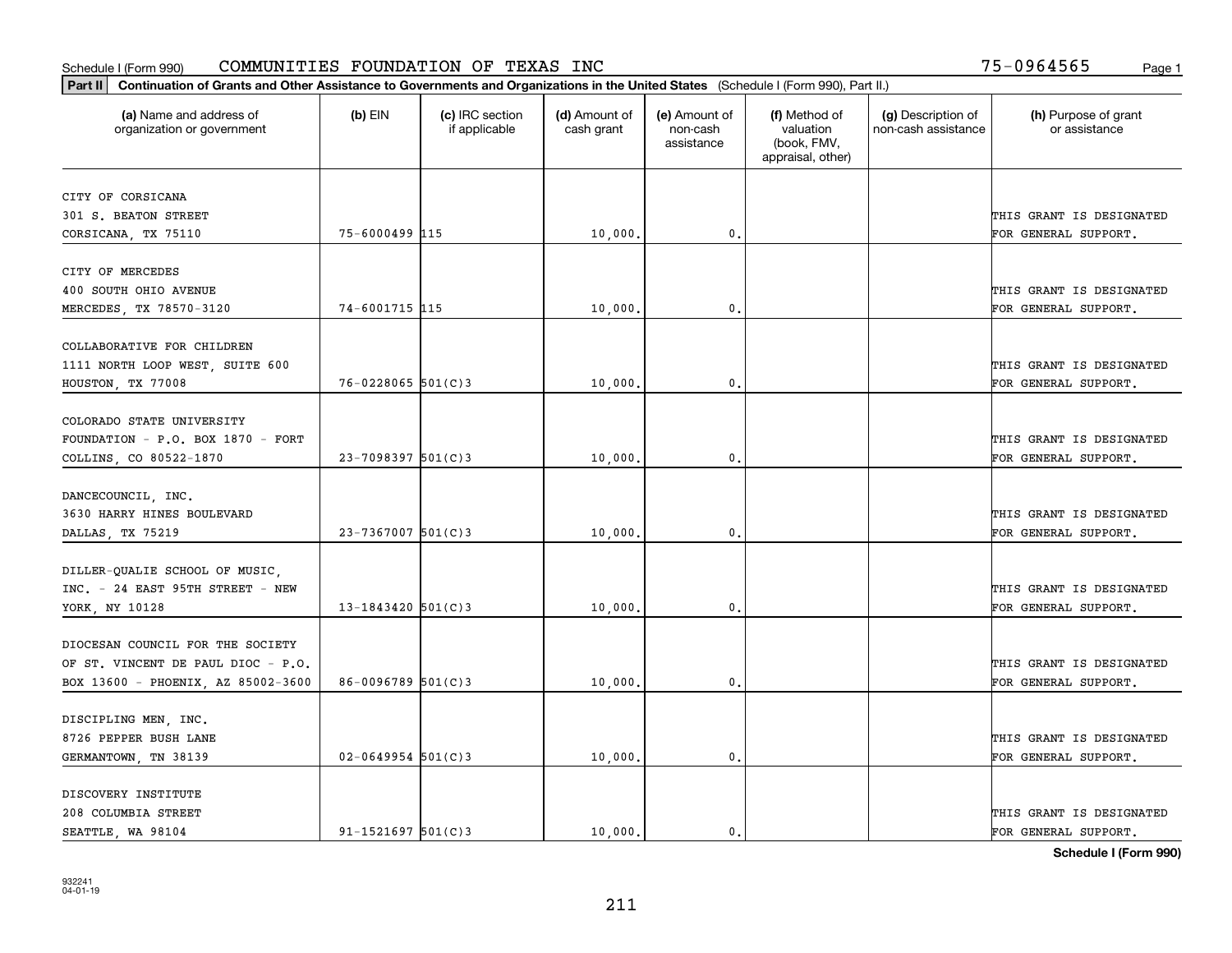| Part II   Continuation of Grants and Other Assistance to Governments and Organizations in the United States (Schedule I (Form 990), Part II.) |                        |                                  |                             |                                         |                                                                |                                           |                                       |
|-----------------------------------------------------------------------------------------------------------------------------------------------|------------------------|----------------------------------|-----------------------------|-----------------------------------------|----------------------------------------------------------------|-------------------------------------------|---------------------------------------|
| (a) Name and address of<br>organization or government                                                                                         | $(b)$ EIN              | (c) IRC section<br>if applicable | (d) Amount of<br>cash grant | (e) Amount of<br>non-cash<br>assistance | (f) Method of<br>valuation<br>(book, FMV,<br>appraisal, other) | (g) Description of<br>non-cash assistance | (h) Purpose of grant<br>or assistance |
| DOOR CHURCH                                                                                                                                   |                        |                                  |                             |                                         |                                                                |                                           |                                       |
| 2700 DENTON TAP ROAD                                                                                                                          |                        |                                  |                             |                                         |                                                                |                                           | THIS GRANT IS DESIGNATED              |
| LEWISVILLE, TX 75067                                                                                                                          | $27 - 3609871$ 501(C)3 |                                  | 10,000.                     | $\mathbf 0$ .                           |                                                                |                                           | FOR GENERAL SUPPORT.                  |
| EAH HOUSING                                                                                                                                   |                        |                                  |                             |                                         |                                                                |                                           |                                       |
| 22 PELICAN WAY                                                                                                                                |                        |                                  |                             |                                         |                                                                |                                           | THIS GRANT IS DESIGNATED              |
| SAN RAFAEL, CA 94901                                                                                                                          | $94-1699153$ $501(C)3$ |                                  | 10,000                      | 0.                                      |                                                                |                                           | FOR GENERAL SUPPORT.                  |
|                                                                                                                                               |                        |                                  |                             |                                         |                                                                |                                           |                                       |
| ENVISION DALLAS LIGHTHOUSE                                                                                                                    |                        |                                  |                             |                                         |                                                                |                                           |                                       |
| FOUNDATION - 610 NORTH MAIN STREET                                                                                                            |                        |                                  |                             |                                         |                                                                |                                           | THIS GRANT IS DESIGNATED              |
| - WICHITA, KS 97201                                                                                                                           | 83-1105720 $501(C)$ 3  |                                  | 10,000,                     | $\mathbf{0}$ .                          |                                                                |                                           | FOR GENERAL SUPPORT.                  |
|                                                                                                                                               |                        |                                  |                             |                                         |                                                                |                                           |                                       |
| ETHOS, INC.                                                                                                                                   |                        |                                  |                             |                                         |                                                                |                                           |                                       |
| 2 NORTH KILLINGSWORTH STREET                                                                                                                  |                        |                                  |                             |                                         |                                                                |                                           | THIS GRANT IS DESIGNATED              |
| PORTLAND, OR 97217                                                                                                                            | $91 - 1954235$ 501(C)3 |                                  | 10,000                      | $\mathbf{0}$                            |                                                                |                                           | FOR GENERAL SUPPORT.                  |
| FAITH AND LEARNING INTERNATIONAL                                                                                                              |                        |                                  |                             |                                         |                                                                |                                           |                                       |
| NFP - P.O. BOX 480 - WHEATON, IL                                                                                                              |                        |                                  |                             |                                         |                                                                |                                           | THIS GRANT IS DESIGNATED              |
| 60187                                                                                                                                         | $20-0743864$ 501(C)3   |                                  | 10,000                      | $\mathbf{0}$                            |                                                                |                                           | FOR GENERAL SUPPORT.                  |
|                                                                                                                                               |                        |                                  |                             |                                         |                                                                |                                           |                                       |
| FIRST BAPTIST CHURCH OF ARGYLE                                                                                                                |                        |                                  |                             |                                         |                                                                |                                           |                                       |
| 414 HIGHWAY 377 NORTH P.O. BOX 30                                                                                                             |                        |                                  |                             |                                         |                                                                |                                           | THIS GRANT IS DESIGNATED              |
| ARGYLE, TX 76226                                                                                                                              | $75 - 1585537$ 501(C)3 |                                  | 10,000.                     | 0.                                      |                                                                |                                           | FOR GENERAL SUPPORT.                  |
|                                                                                                                                               |                        |                                  |                             |                                         |                                                                |                                           |                                       |
| FLINT INSTITUTE OF ARTS                                                                                                                       |                        |                                  |                             |                                         |                                                                |                                           |                                       |
| 1120 EAST KEARSLEY STREET                                                                                                                     |                        |                                  |                             |                                         |                                                                |                                           | THIS GRANT IS DESIGNATED              |
| FLINT, MI 48503                                                                                                                               | $38 - 1539984$ 501(C)3 |                                  | 10,000                      | $^{\rm 0}$ .                            |                                                                |                                           | FOR GENERAL SUPPORT.                  |
|                                                                                                                                               |                        |                                  |                             |                                         |                                                                |                                           |                                       |
| FRESH START WOMEN'S FOUNDATION                                                                                                                |                        |                                  |                             |                                         |                                                                |                                           |                                       |
| 1130 E. MCDOWELL ROAD                                                                                                                         |                        |                                  |                             |                                         |                                                                |                                           | THIS GRANT IS DESIGNATED              |
| PHOENIX, AZ 85004                                                                                                                             | $86-0762610$ 501(C)3   |                                  | 10,000.                     | $\mathfrak{o}$ .                        |                                                                |                                           | FOR GENERAL SUPPORT.                  |
| FRIENDS OF THE ASPEN ANIMAL                                                                                                                   |                        |                                  |                             |                                         |                                                                |                                           |                                       |
| SHELTER - 101 ANIMAL SHELTER ROAD                                                                                                             |                        |                                  |                             |                                         |                                                                |                                           | THIS GRANT IS DESIGNATED              |
| SUITE 2 - ASPEN, CO 81611                                                                                                                     | $84 - 1564816$ 501(C)3 |                                  | 10,000.                     | $\mathbf{0}$ .                          |                                                                |                                           | FOR GENERAL SUPPORT.                  |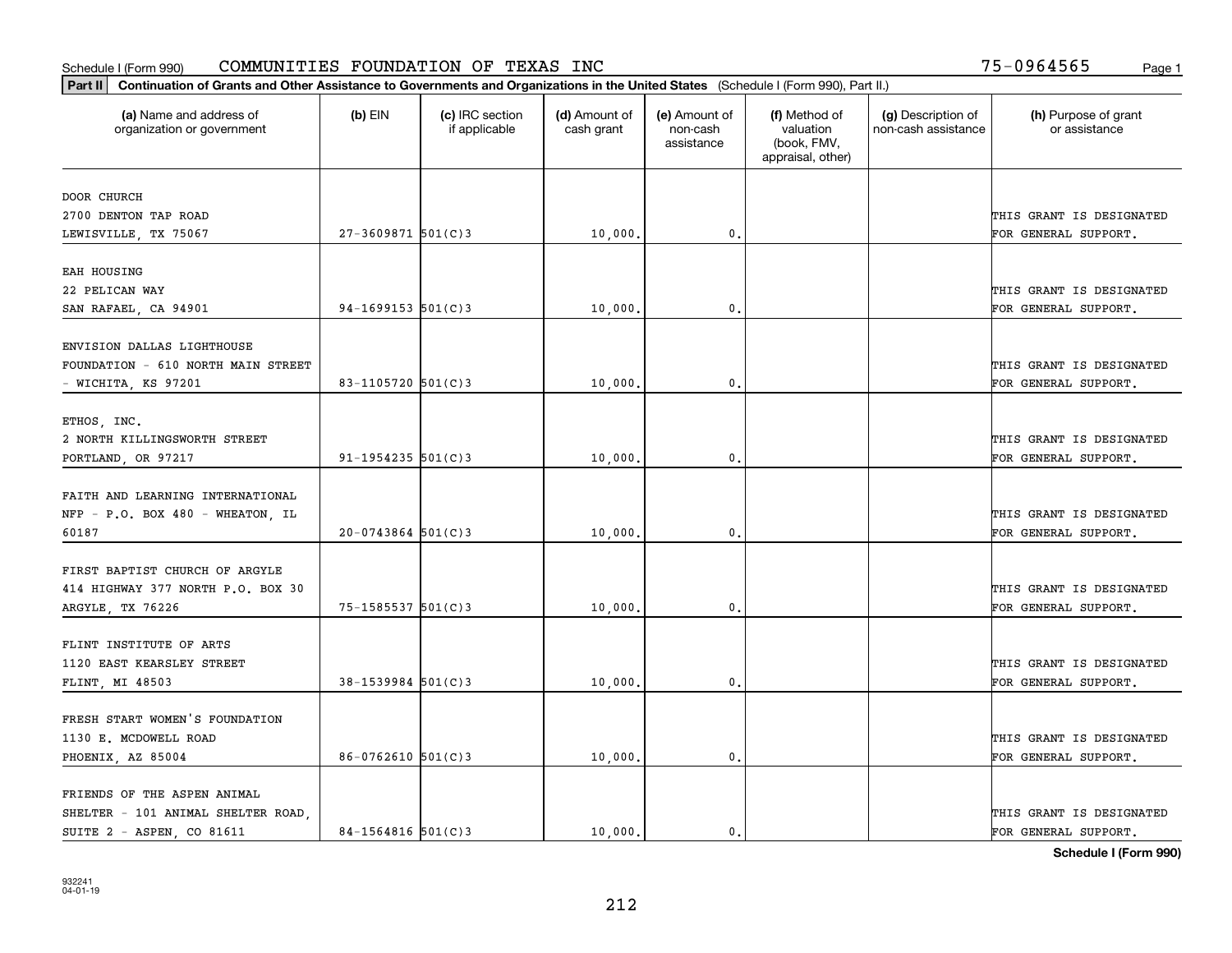| Part II   Continuation of Grants and Other Assistance to Governments and Organizations in the United States (Schedule I (Form 990), Part II.) |                          |                                  |                             |                                         |                                                                |                                           |                                                  |
|-----------------------------------------------------------------------------------------------------------------------------------------------|--------------------------|----------------------------------|-----------------------------|-----------------------------------------|----------------------------------------------------------------|-------------------------------------------|--------------------------------------------------|
| (a) Name and address of<br>organization or government                                                                                         | $(b)$ EIN                | (c) IRC section<br>if applicable | (d) Amount of<br>cash grant | (e) Amount of<br>non-cash<br>assistance | (f) Method of<br>valuation<br>(book, FMV,<br>appraisal, other) | (g) Description of<br>non-cash assistance | (h) Purpose of grant<br>or assistance            |
| FUSION ACADEMY SCHOLARSHIP                                                                                                                    |                          |                                  |                             |                                         |                                                                |                                           |                                                  |
| FOUNDATION - 72 MONROE CENTER                                                                                                                 |                          |                                  |                             |                                         |                                                                |                                           |                                                  |
| STREET NW, SUITE B - GRAND RAPIDS,                                                                                                            |                          |                                  |                             |                                         |                                                                |                                           | THIS GRANT IS DESIGNATED                         |
| MI 49503                                                                                                                                      | $36 - 4776680$ 501(C)3   |                                  | 10,000.                     | $\mathfrak{o}$ .                        |                                                                |                                           | FOR GENERAL SUPPORT.                             |
| GENAUSTIN                                                                                                                                     |                          |                                  |                             |                                         |                                                                |                                           |                                                  |
| P.O. BOX 3122                                                                                                                                 |                          |                                  |                             |                                         |                                                                |                                           | THIS GRANT IS DESIGNATED                         |
|                                                                                                                                               | $74 - 2837732$ 501(C)3   |                                  | 10,000                      | 0.                                      |                                                                |                                           | FOR GENERAL SUPPORT.                             |
| AUSTIN, TX 78764                                                                                                                              |                          |                                  |                             |                                         |                                                                |                                           |                                                  |
| GREATER YELLOWSTONE COALITION,                                                                                                                |                          |                                  |                             |                                         |                                                                |                                           |                                                  |
| INC. - 215 SOUTH WALLACE AVENUE -                                                                                                             |                          |                                  |                             |                                         |                                                                |                                           | THIS GRANT IS DESIGNATED                         |
| BOZEMAN, MT 59715                                                                                                                             | $81 - 0414042$ 501(C)3   |                                  | 10,000.                     | $\mathfrak{o}$ .                        |                                                                |                                           | FOR GENERAL SUPPORT.                             |
|                                                                                                                                               |                          |                                  |                             |                                         |                                                                |                                           |                                                  |
| GREENHILL HUMANE SOCIETY                                                                                                                      |                          |                                  |                             |                                         |                                                                |                                           |                                                  |
| 88530 GREEN HILL ROAD                                                                                                                         |                          |                                  |                             |                                         |                                                                |                                           | THIS GRANT IS DESIGNATED                         |
| EUGENE, OR 97402                                                                                                                              | $93 - 0467412$ 501(C)3   |                                  | 10,000.                     | 0.                                      |                                                                |                                           | FOR GENERAL SUPPORT.                             |
| GREENVILLE INDEPENDENT SCHOOL<br>DISTRICT - 4004 MOULTON STREET -<br>GREENVILLE, TX 75401                                                     | $75 - 6001712$ 501(C)3   |                                  | 10,000                      | 0.                                      |                                                                |                                           | THIS GRANT IS DESIGNATED<br>FOR GENERAL SUPPORT. |
|                                                                                                                                               |                          |                                  |                             |                                         |                                                                |                                           |                                                  |
| HEADINGTON INSTITUTE                                                                                                                          |                          |                                  |                             |                                         |                                                                |                                           |                                                  |
| 402 SOUTH MARENGO AVENUE                                                                                                                      |                          |                                  |                             |                                         |                                                                |                                           | THIS GRANT IS DESIGNATED                         |
| PASADENA, CA 91001                                                                                                                            | $95 - 4839511$ $501(C)3$ |                                  | 10,000                      | $\mathfrak{o}$ .                        |                                                                |                                           | FOR GENERAL SUPPORT.                             |
| HEALTHNETWORK FOUNDATION<br>33 RIVER STREET                                                                                                   |                          |                                  |                             |                                         |                                                                |                                           | THIS GRANT IS DESIGNATED                         |
| CHAGRIN FALLS, OH 44022                                                                                                                       | $04 - 3804600$ 501(C)3   |                                  | 10,000.                     | 0.                                      |                                                                |                                           | FOR GENERAL SUPPORT.                             |
|                                                                                                                                               |                          |                                  |                             |                                         |                                                                |                                           |                                                  |
| HEAR MY CRY FOUNDATION                                                                                                                        |                          |                                  |                             |                                         |                                                                |                                           |                                                  |
| 3131 MCKINNEY AVENUE, SUITE 600                                                                                                               |                          |                                  |                             |                                         |                                                                |                                           | THIS GRANT IS DESIGNATED                         |
| DALLAS, TX 75204                                                                                                                              | $46 - 3652341$ 501(C)3   |                                  | 10,000.                     | $\mathbf{0}$ .                          |                                                                |                                           | FOR GENERAL SUPPORT.                             |
| HELP THE PERSECUTED, INC.<br>P.O. BOX 20303                                                                                                   |                          |                                  |                             |                                         |                                                                |                                           | THIS GRANT IS DESIGNATED                         |
| ATLANTA, GA 30325                                                                                                                             | $83 - 1799054$ 501(C)3   |                                  | 10,000.                     | $\mathbf{0}$ .                          |                                                                |                                           | FOR GENERAL SUPPORT.                             |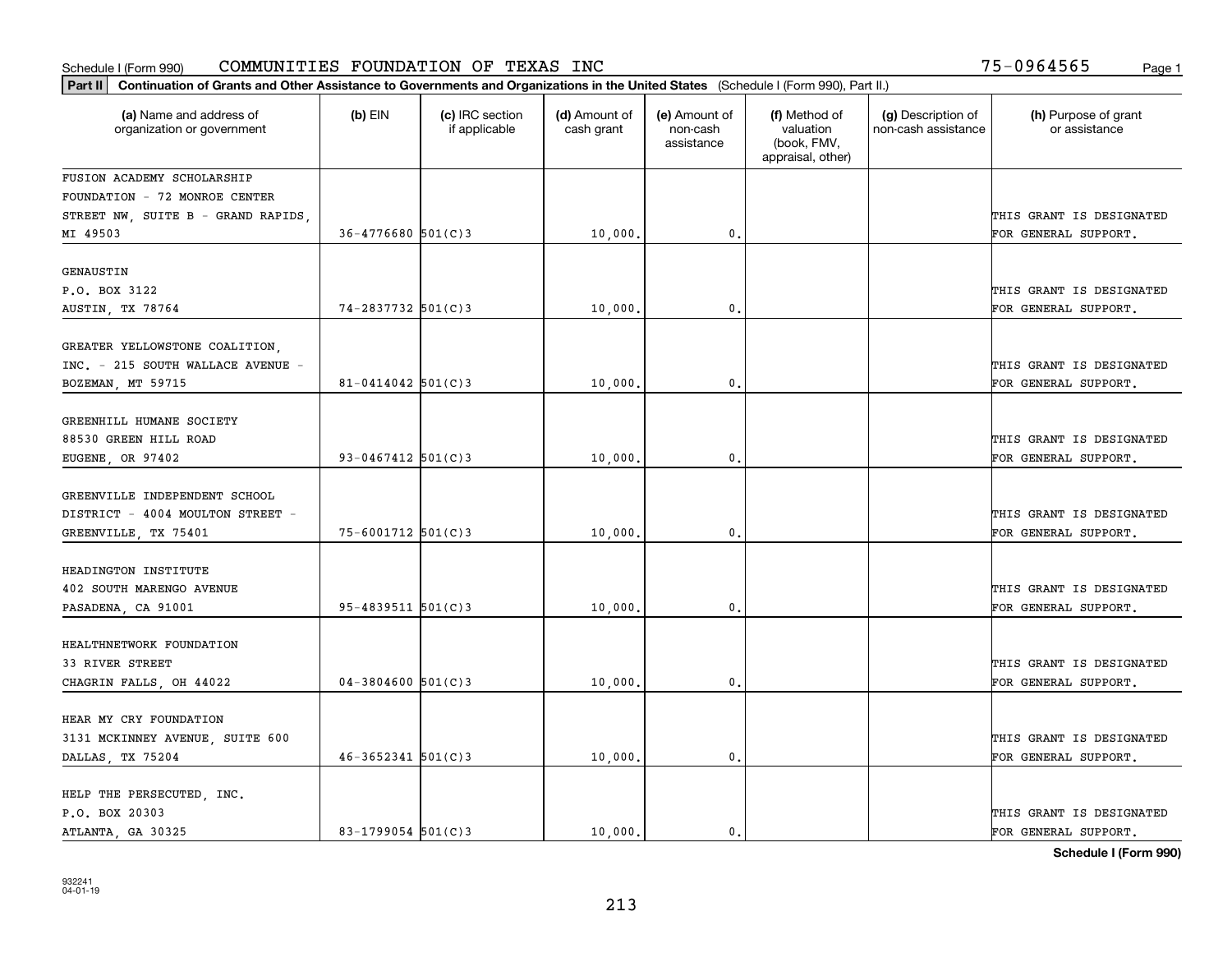| Part II   Continuation of Grants and Other Assistance to Governments and Organizations in the United States (Schedule I (Form 990), Part II.) |                          |                                  |                             |                                         |                                                                |                                           |                                       |
|-----------------------------------------------------------------------------------------------------------------------------------------------|--------------------------|----------------------------------|-----------------------------|-----------------------------------------|----------------------------------------------------------------|-------------------------------------------|---------------------------------------|
| (a) Name and address of<br>organization or government                                                                                         | $(b)$ EIN                | (c) IRC section<br>if applicable | (d) Amount of<br>cash grant | (e) Amount of<br>non-cash<br>assistance | (f) Method of<br>valuation<br>(book, FMV,<br>appraisal, other) | (g) Description of<br>non-cash assistance | (h) Purpose of grant<br>or assistance |
|                                                                                                                                               |                          |                                  |                             |                                         |                                                                |                                           |                                       |
| HELP USA, INC.<br>115 EAST 13TH STREET                                                                                                        |                          |                                  |                             |                                         |                                                                |                                           | THIS GRANT IS DESIGNATED              |
| NEW YORK, NY 10003                                                                                                                            | $13 - 3922973$ 501(C)3   |                                  | 10,000.                     | 0.                                      |                                                                |                                           | FOR GENERAL SUPPORT.                  |
|                                                                                                                                               |                          |                                  |                             |                                         |                                                                |                                           |                                       |
| HIAS INC                                                                                                                                      |                          |                                  |                             |                                         |                                                                |                                           |                                       |
| 1300 SPRING STREET, SUITE 500                                                                                                                 |                          |                                  |                             |                                         |                                                                |                                           | THIS GRANT IS DESIGNATED              |
| SILVER SPRING, MD 20910                                                                                                                       | $13 - 5633307$ 501(C)3   |                                  | 10,000                      | 0.                                      |                                                                |                                           | FOR GENERAL SUPPORT.                  |
|                                                                                                                                               |                          |                                  |                             |                                         |                                                                |                                           |                                       |
| HOUSE OF NEIGHBORLY SERVICE                                                                                                                   |                          |                                  |                             |                                         |                                                                |                                           |                                       |
| 407 NORTH CALAVERAS                                                                                                                           |                          |                                  |                             |                                         |                                                                |                                           | THIS GRANT IS DESIGNATED              |
| SAN ANTONIO, TX 78207                                                                                                                         | 74-1153442 501(C)3       |                                  | 10,000.                     | $\mathbf{0}$ .                          |                                                                |                                           | FOR GENERAL SUPPORT.                  |
|                                                                                                                                               |                          |                                  |                             |                                         |                                                                |                                           |                                       |
| HUMANE SOCIETY INTERNATIONAL                                                                                                                  |                          |                                  |                             |                                         |                                                                |                                           |                                       |
| 1255 23RD STREET NORTHWEST, SUITE 4                                                                                                           |                          |                                  |                             |                                         |                                                                |                                           | THIS GRANT IS DESIGNATED              |
| WASHINGTON, DC 20037                                                                                                                          | $52 - 1769464$ $501(C)3$ |                                  | 10,000.                     | 0.                                      |                                                                |                                           | FOR GENERAL SUPPORT.                  |
|                                                                                                                                               |                          |                                  |                             |                                         |                                                                |                                           |                                       |
| INTERNATIONAL FUND FOR ANIMAL                                                                                                                 |                          |                                  |                             |                                         |                                                                |                                           |                                       |
| WELFARE - 290 SUMMER STREET -                                                                                                                 |                          |                                  |                             |                                         |                                                                |                                           | THIS GRANT IS DESIGNATED              |
| YARMOUTH PORT, MA 02675                                                                                                                       | $31 - 1594197$ 501(C)3   |                                  | 10,000.                     | 0.                                      |                                                                |                                           | FOR GENERAL SUPPORT.                  |
| JOLT INITIATIVE                                                                                                                               |                          |                                  |                             |                                         |                                                                |                                           |                                       |
| 1005 JEFFERSON BOULEVARD, SUITE 201                                                                                                           |                          |                                  |                             |                                         |                                                                |                                           | THIS GRANT IS DESIGNATED              |
| DALLAS, TX 75208                                                                                                                              | 82-1708759 $501(C)3$     |                                  | 10,000.                     | 0.                                      |                                                                |                                           | FOR GENERAL SUPPORT.                  |
|                                                                                                                                               |                          |                                  |                             |                                         |                                                                |                                           |                                       |
| JOSEPH S. GROH FOUNDATION                                                                                                                     |                          |                                  |                             |                                         |                                                                |                                           |                                       |
| 406 BRADDOCK DRIVE                                                                                                                            |                          |                                  |                             |                                         |                                                                |                                           | THIS GRANT IS DESIGNATED              |
| FAIRVIEW, TX 75069                                                                                                                            | $26 - 3726965$ 501(C)3   |                                  | 10,000,                     | $\mathbf{0}$ .                          |                                                                |                                           | FOR GENERAL SUPPORT.                  |
|                                                                                                                                               |                          |                                  |                             |                                         |                                                                |                                           |                                       |
| JUNIOR LEAGUE OF AUSTIN                                                                                                                       |                          |                                  |                             |                                         |                                                                |                                           |                                       |
| 5330 BLUFFSTONE LANE                                                                                                                          |                          |                                  |                             |                                         |                                                                |                                           | THIS GRANT IS DESIGNATED              |
| AUSTIN, TX 78759                                                                                                                              | 74-1168918 501(C)3       |                                  | 10,000.                     | $\mathfrak o$ .                         |                                                                |                                           | FOR GENERAL SUPPORT.                  |
|                                                                                                                                               |                          |                                  |                             |                                         |                                                                |                                           |                                       |
| KILLEEN INDEPENDENT SCHOOL                                                                                                                    |                          |                                  |                             |                                         |                                                                |                                           |                                       |
| DISTRICT - 200 NORTH WS YOUNG                                                                                                                 |                          |                                  |                             |                                         |                                                                |                                           | THIS GRANT IS DESIGNATED              |
| DRIVE - KILLEEN, TX 76543                                                                                                                     | $74 - 6001505$ 501(C)3   |                                  | 10,000.                     | $\mathbf{0}$ .                          |                                                                |                                           | FOR GENERAL SUPPORT.                  |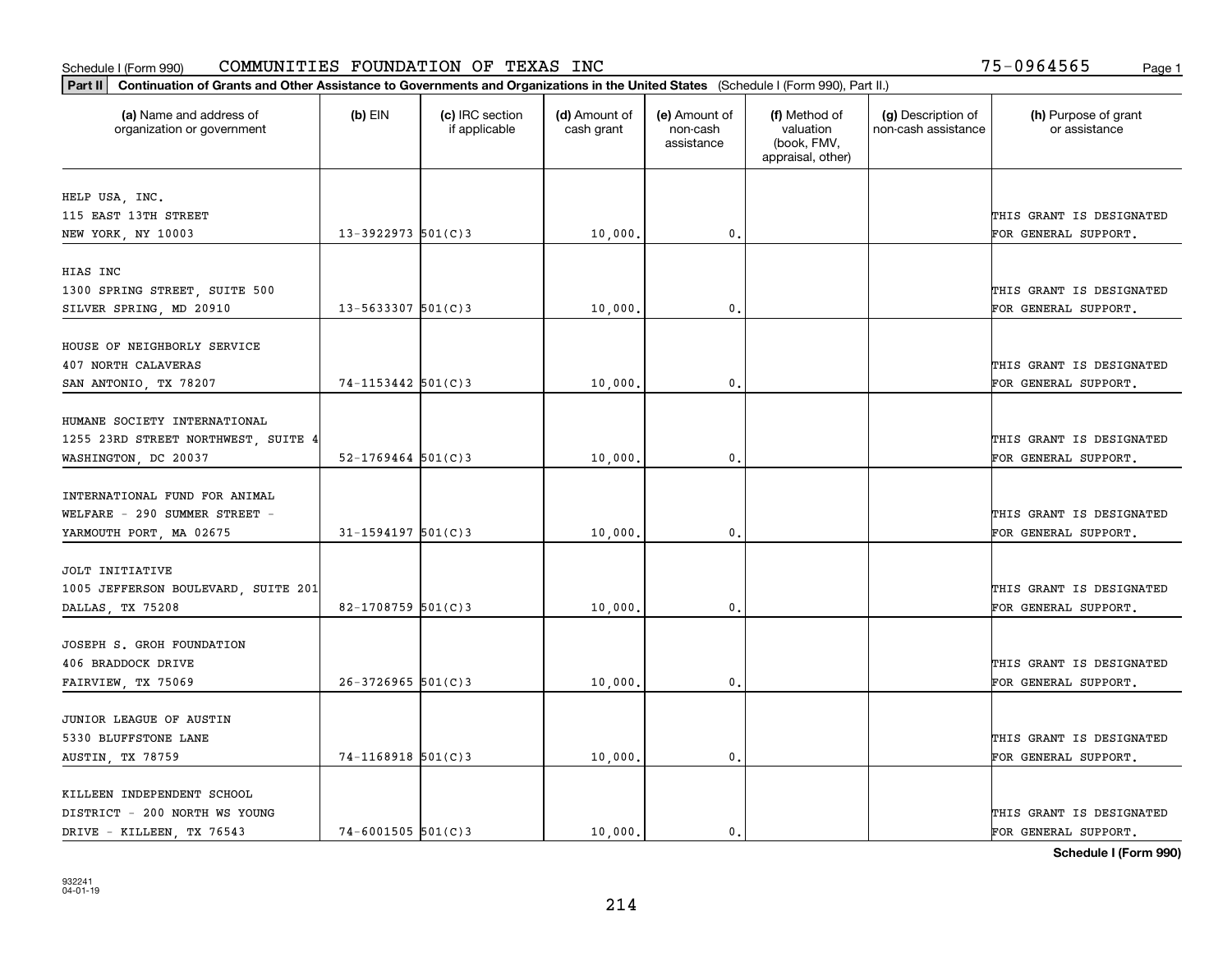#### Schedule I (Form 990) Page 1 COMMUNITIES FOUNDATION OF TEXAS INC 75-0964565

| Part II   Continuation of Grants and Other Assistance to Governments and Organizations in the United States (Schedule I (Form 990), Part II.) |                          |                                  |                             |                                         |                                                                |                                           |                                       |
|-----------------------------------------------------------------------------------------------------------------------------------------------|--------------------------|----------------------------------|-----------------------------|-----------------------------------------|----------------------------------------------------------------|-------------------------------------------|---------------------------------------|
| (a) Name and address of<br>organization or government                                                                                         | $(b)$ EIN                | (c) IRC section<br>if applicable | (d) Amount of<br>cash grant | (e) Amount of<br>non-cash<br>assistance | (f) Method of<br>valuation<br>(book, FMV,<br>appraisal, other) | (g) Description of<br>non-cash assistance | (h) Purpose of grant<br>or assistance |
|                                                                                                                                               |                          |                                  |                             |                                         |                                                                |                                           |                                       |
| LANTANA WILDCATS YOUTH FOOTBALL<br>ASSOCIATION, INC. - P.O. BOX 514 -                                                                         |                          |                                  |                             |                                         |                                                                |                                           | THIS GRANT IS DESIGNATED              |
| LANTANA, TX 76226                                                                                                                             | $46 - 0909727$ 501(C)3   |                                  | 10,000.                     | $\mathbf{0}$ .                          |                                                                |                                           | FOR GENERAL SUPPORT.                  |
|                                                                                                                                               |                          |                                  |                             |                                         |                                                                |                                           |                                       |
| LEADING EDGE INTERNATIONAL, LTD.                                                                                                              |                          |                                  |                             |                                         |                                                                |                                           |                                       |
| P.O. BOX 1893                                                                                                                                 |                          |                                  |                             |                                         |                                                                |                                           | THIS GRANT IS DESIGNATED              |
| NOBLESVILLE, IN 46060                                                                                                                         | $23 - 7376155$ 501(C)3   |                                  | 10,000                      | 0.                                      |                                                                |                                           | FOR GENERAL SUPPORT.                  |
|                                                                                                                                               |                          |                                  |                             |                                         |                                                                |                                           |                                       |
| LOCAL 58 RELIEF FUND                                                                                                                          |                          |                                  |                             |                                         |                                                                |                                           |                                       |
| 10956 AUDELIA ROAD                                                                                                                            |                          |                                  |                             |                                         |                                                                |                                           | THIS GRANT IS DESIGNATED              |
| DALLAS, TX 75243                                                                                                                              | $47 - 2863765$ 501(C)3   |                                  | 10,000.                     | $\mathbf{0}$ .                          |                                                                |                                           | FOR GENERAL SUPPORT.                  |
|                                                                                                                                               |                          |                                  |                             |                                         |                                                                |                                           |                                       |
| LYFORD CONSOLIDATED INDEPENDENT                                                                                                               |                          |                                  |                             |                                         |                                                                |                                           |                                       |
| SCHOOL DISTRICT - P.O. BOX 220 -                                                                                                              |                          |                                  |                             |                                         |                                                                |                                           | THIS GRANT IS DESIGNATED              |
| LYFORD, TX 78569                                                                                                                              | 74-6001648 115           |                                  | 10,000.                     | 0.                                      |                                                                |                                           | FOR GENERAL SUPPORT.                  |
| MARATHON INDEPENDENT SCHOOL                                                                                                                   |                          |                                  |                             |                                         |                                                                |                                           |                                       |
| DISTRICT - P.O. BOX 416, 109 NORTH                                                                                                            |                          |                                  |                             |                                         |                                                                |                                           | THIS GRANT IS DESIGNATED              |
| 5TH STREET - MARATHON, TX 79842                                                                                                               | $74 - 6001681$ 501(C)3   |                                  | 10,000                      | 0.                                      |                                                                |                                           | FOR GENERAL SUPPORT.                  |
|                                                                                                                                               |                          |                                  |                             |                                         |                                                                |                                           |                                       |
| MARIN HUMANE SOCIETY                                                                                                                          |                          |                                  |                             |                                         |                                                                |                                           |                                       |
| 171 BEL MARIN KEYS BOULEVARD                                                                                                                  |                          |                                  |                             |                                         |                                                                |                                           | THIS GRANT IS DESIGNATED              |
| NOVATO, CA 94949                                                                                                                              | $94 - 1156562$ 501(C)3   |                                  | 10,000                      | 0.                                      |                                                                |                                           | FOR GENERAL SUPPORT.                  |
|                                                                                                                                               |                          |                                  |                             |                                         |                                                                |                                           |                                       |
| MARINE MAMMAL CENTER                                                                                                                          |                          |                                  |                             |                                         |                                                                |                                           |                                       |
| 2000 BUNKER ROAD FORT CRONKHITE                                                                                                               |                          |                                  |                             |                                         |                                                                |                                           | THIS GRANT IS DESIGNATED              |
| SAUSALITO, CA 94965                                                                                                                           | $51 - 0144434$ $501(C)3$ |                                  | 10,000.                     | $\mathbf{0}$ .                          |                                                                |                                           | FOR GENERAL SUPPORT.                  |
|                                                                                                                                               |                          |                                  |                             |                                         |                                                                |                                           |                                       |
| MEADOW OAKS EDUCATION FOUNDATION                                                                                                              |                          |                                  |                             |                                         |                                                                |                                           |                                       |
| 3200 OATES DR                                                                                                                                 |                          |                                  |                             |                                         |                                                                |                                           | THIS GRANT IS DESIGNATED              |
| MESQUITE, TX 75150                                                                                                                            | $46 - 5137310$ 501(C)3   |                                  | 10,000.                     | 0.                                      |                                                                |                                           | FOR GENERAL SUPPORT.                  |
|                                                                                                                                               |                          |                                  |                             |                                         |                                                                |                                           |                                       |
| <b>MISSION MOMS</b><br>1030 TERRACE DRIVE                                                                                                     |                          |                                  |                             |                                         |                                                                |                                           | THIS GRANT IS DESIGNATED              |
| LANTANA, TX 76226                                                                                                                             | $46 - 1507839$ 501(C)3   |                                  | 10,000.                     | $\mathbf{0}$ .                          |                                                                |                                           | FOR GENERAL SUPPORT.                  |
|                                                                                                                                               |                          |                                  |                             |                                         |                                                                |                                           |                                       |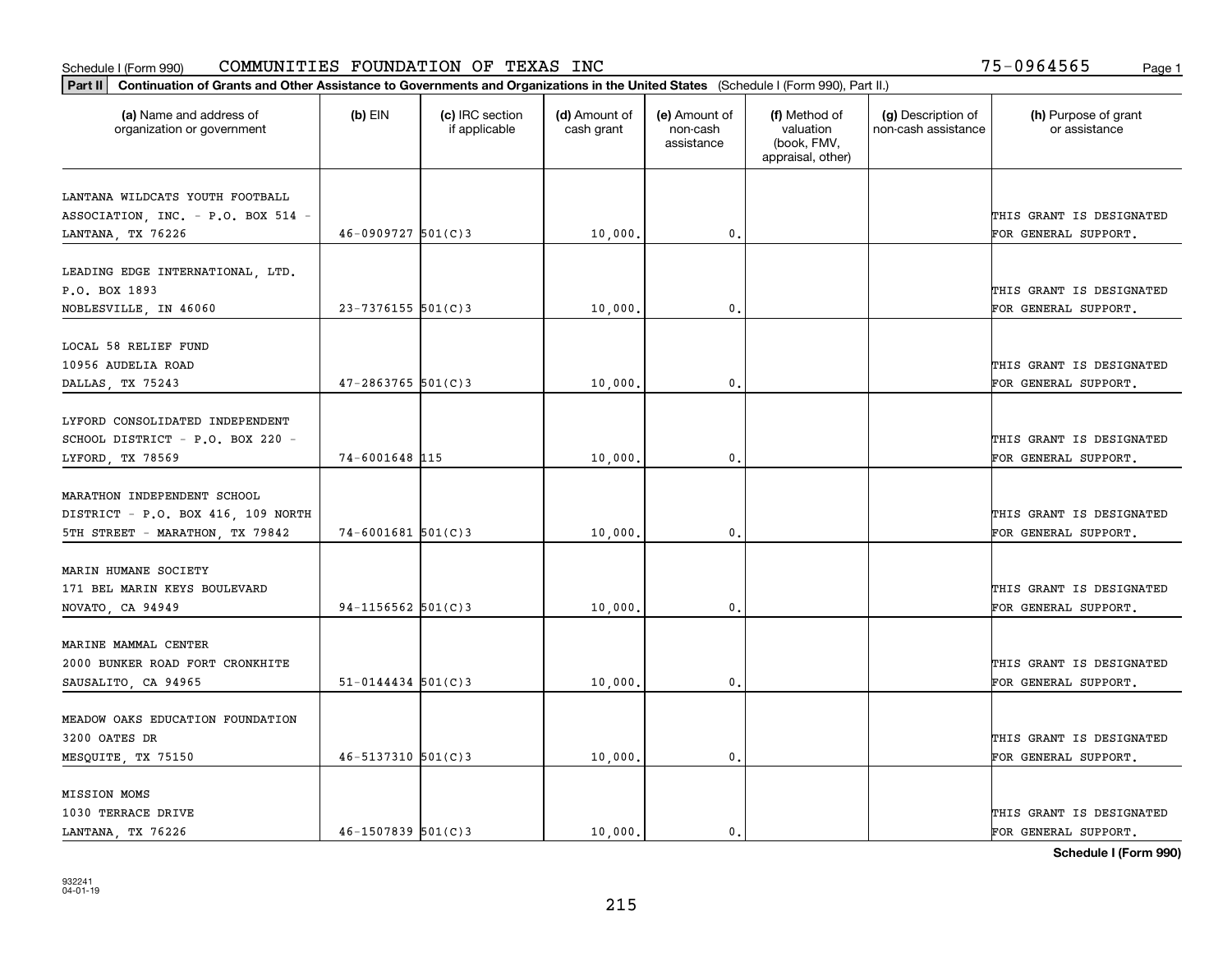| Part II   Continuation of Grants and Other Assistance to Governments and Organizations in the United States (Schedule I (Form 990), Part II.) |                          |                                  |                             |                                         |                                                                |                                           |                                       |
|-----------------------------------------------------------------------------------------------------------------------------------------------|--------------------------|----------------------------------|-----------------------------|-----------------------------------------|----------------------------------------------------------------|-------------------------------------------|---------------------------------------|
| (a) Name and address of<br>organization or government                                                                                         | $(b)$ EIN                | (c) IRC section<br>if applicable | (d) Amount of<br>cash grant | (e) Amount of<br>non-cash<br>assistance | (f) Method of<br>valuation<br>(book, FMV,<br>appraisal, other) | (g) Description of<br>non-cash assistance | (h) Purpose of grant<br>or assistance |
|                                                                                                                                               |                          |                                  |                             |                                         |                                                                |                                           |                                       |
| MUSEUM OF THE BIBLE, INC.                                                                                                                     |                          |                                  |                             |                                         |                                                                |                                           | THIS GRANT IS DESIGNATED              |
| P.O. BOX 15479                                                                                                                                | $27 - 3444987$ 501(C)3   |                                  | 10,000.                     | 0.                                      |                                                                |                                           | FOR GENERAL SUPPORT.                  |
| WASHINGTON, DC 20003-0479                                                                                                                     |                          |                                  |                             |                                         |                                                                |                                           |                                       |
| MUTTVILLE                                                                                                                                     |                          |                                  |                             |                                         |                                                                |                                           |                                       |
| P.O. BOX 410207                                                                                                                               |                          |                                  |                             |                                         |                                                                |                                           | THIS GRANT IS DESIGNATED              |
| SAN FRANCISCO, CA 94141                                                                                                                       | $26 - 0416747$ 501(C)3   |                                  | 10,000                      | 0.                                      |                                                                |                                           | FOR GENERAL SUPPORT.                  |
|                                                                                                                                               |                          |                                  |                             |                                         |                                                                |                                           |                                       |
| N-COURAGE RESOURCES                                                                                                                           |                          |                                  |                             |                                         |                                                                |                                           |                                       |
| 5606 REGENTS ROW                                                                                                                              |                          |                                  |                             |                                         |                                                                |                                           | THIS GRANT IS DESIGNATED              |
| TYLER, TX 75703                                                                                                                               | 81-0605925 $501(C)3$     |                                  | 10,000                      | $\mathfrak{o}$ .                        |                                                                |                                           | FOR GENERAL SUPPORT.                  |
| NO KID HUNGRY BY SHARE OUR                                                                                                                    |                          |                                  |                             |                                         |                                                                |                                           |                                       |
| STRENGTH - 1030 15TH STREET                                                                                                                   |                          |                                  |                             |                                         |                                                                |                                           |                                       |
| NORTHWEST, SUITE 1100 W -                                                                                                                     |                          |                                  |                             |                                         |                                                                |                                           | THIS GRANT IS DESIGNATED              |
| WASHINGTON, DC 20005                                                                                                                          | $52 - 1367538$ $501(C)3$ |                                  | 10,000                      | 0.                                      |                                                                |                                           | FOR GENERAL SUPPORT.                  |
|                                                                                                                                               |                          |                                  |                             |                                         |                                                                |                                           |                                       |
| NORTH EAST INDEPENDENT SCHOOL                                                                                                                 |                          |                                  |                             |                                         |                                                                |                                           |                                       |
| DISTRICT - 8961 TESORO DRIVE,                                                                                                                 |                          |                                  |                             |                                         |                                                                |                                           | THIS GRANT IS DESIGNATED              |
| SUITE 413 - SAN ANTONIO, TX 78217                                                                                                             | $74 - 6015301$ 501(C)3   |                                  | 10,000                      | 0.                                      |                                                                |                                           | FOR GENERAL SUPPORT.                  |
|                                                                                                                                               |                          |                                  |                             |                                         |                                                                |                                           |                                       |
| OAK CLIFF EMPOWERED, INC.                                                                                                                     |                          |                                  |                             |                                         |                                                                |                                           |                                       |
| 1001 NORTH BISHOP AVENUE                                                                                                                      |                          |                                  |                             |                                         |                                                                |                                           | THIS GRANT IS DESIGNATED              |
| DALLAS, TX 75208                                                                                                                              | $26 - 1372146$ 501(C)3   |                                  | 10,000                      | 0.                                      |                                                                |                                           | FOR GENERAL SUPPORT.                  |
|                                                                                                                                               |                          |                                  |                             |                                         |                                                                |                                           |                                       |
| ODESSA FAMILY YMCA                                                                                                                            |                          |                                  |                             |                                         |                                                                |                                           |                                       |
| 3001 EAST UNIVERSITY BOULEVARD                                                                                                                |                          |                                  |                             |                                         |                                                                |                                           | THIS GRANT IS DESIGNATED              |
| ODESSA, TX 79762                                                                                                                              | 75-1187026 501(C)3       |                                  | 10,000,                     | $^{\circ}$ .                            |                                                                |                                           | FOR GENERAL SUPPORT.                  |
|                                                                                                                                               |                          |                                  |                             |                                         |                                                                |                                           |                                       |
| OLD JAIL ART CENTER                                                                                                                           |                          |                                  |                             |                                         |                                                                |                                           |                                       |
| 201 SOUTH 2ND STREET                                                                                                                          |                          |                                  |                             |                                         |                                                                |                                           | THIS GRANT IS DESIGNATED              |
| ALBANY, TX 76430                                                                                                                              | $13 - 2952646$ 501(C)3   |                                  | 10,000.                     | 0.                                      |                                                                |                                           | FOR GENERAL SUPPORT.                  |
|                                                                                                                                               |                          |                                  |                             |                                         |                                                                |                                           |                                       |
| OUR HOUSE, INC.                                                                                                                               |                          |                                  |                             |                                         |                                                                |                                           |                                       |
| P.O. BOX 34155                                                                                                                                |                          |                                  |                             |                                         |                                                                |                                           | THIS GRANT IS DESIGNATED              |
| LITTLE ROCK, AR 72203                                                                                                                         | $71 - 0653846$ 501(C)3   |                                  | 10,000.                     | $\mathbf{0}$ .                          |                                                                |                                           | FOR GENERAL SUPPORT.                  |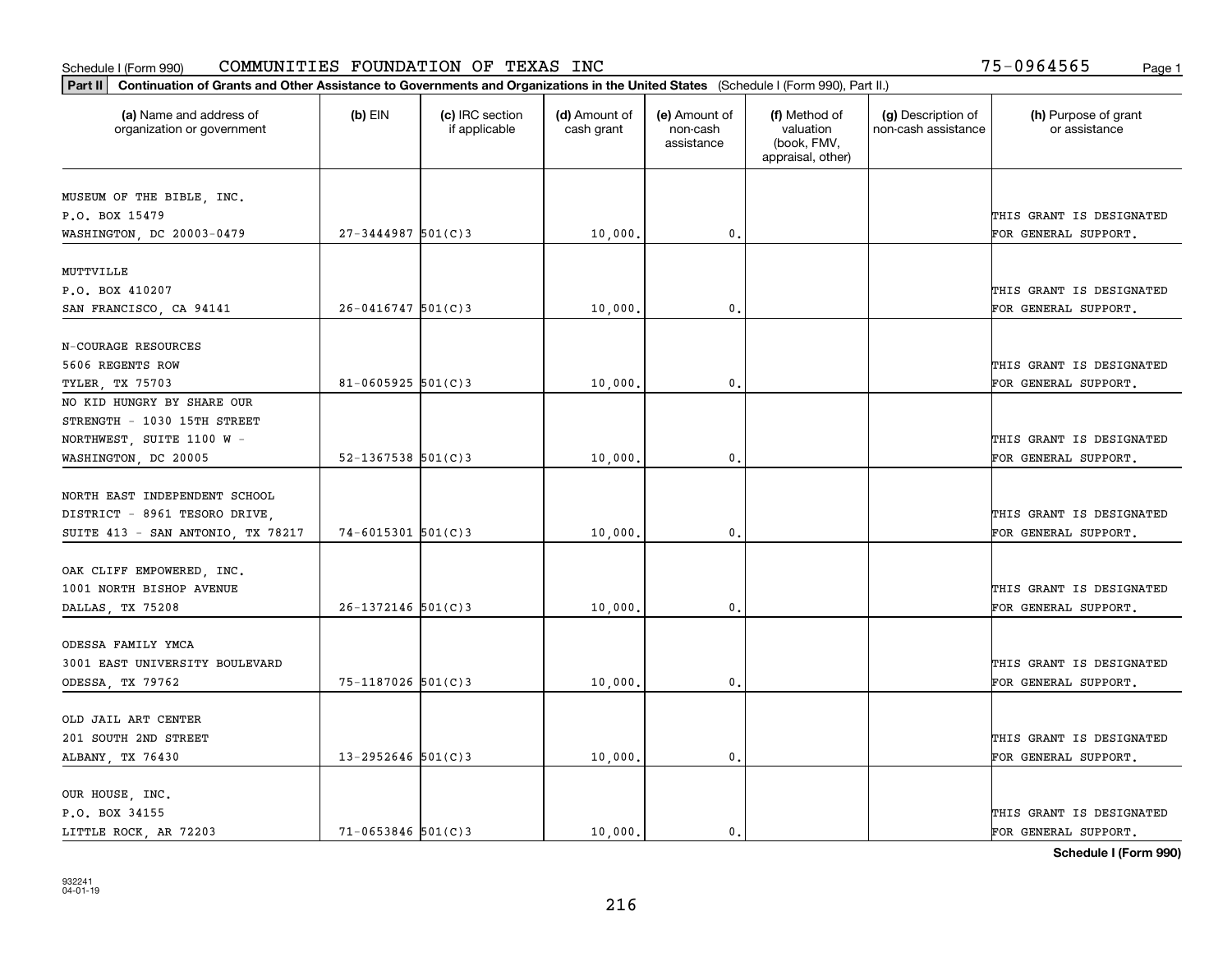#### Schedule I (Form 990) Page 1 COMMUNITIES FOUNDATION OF TEXAS INC 75-0964565

| (a) Name and address of<br>organization or government | $(b)$ EIN                | (c) IRC section<br>if applicable | (d) Amount of<br>cash grant | (e) Amount of<br>non-cash<br>assistance | (f) Method of<br>valuation<br>(book, FMV,<br>appraisal, other) | (g) Description of<br>non-cash assistance | (h) Purpose of grant<br>or assistance |
|-------------------------------------------------------|--------------------------|----------------------------------|-----------------------------|-----------------------------------------|----------------------------------------------------------------|-------------------------------------------|---------------------------------------|
| OUTCRY THEATRE, INC.                                  |                          |                                  |                             |                                         |                                                                |                                           |                                       |
| 1915 NORTH CENTRAL EXPRESSWAY, SUIT                   |                          |                                  |                             |                                         |                                                                |                                           | THIS GRANT IS DESIGNATED              |
| PLANO, TX 75075                                       | $81 - 3537233$ 501(C)3   |                                  | 10,000.                     | 0.                                      |                                                                |                                           | FOR GENERAL SUPPORT.                  |
| PROJECT NORMALIZATION OPEN DOOR                       |                          |                                  |                             |                                         |                                                                |                                           |                                       |
| PRESCHOOL - 3804 CHERRYWOOD ROAD -                    |                          |                                  |                             |                                         |                                                                |                                           | THIS GRANT IS DESIGNATED              |
| AUSTIN, TX 78722                                      | $74 - 1834374$ 501(C)3   |                                  | 10,000                      | 0.                                      |                                                                |                                           | FOR GENERAL SUPPORT.                  |
|                                                       |                          |                                  |                             |                                         |                                                                |                                           |                                       |
| REFLECTUS                                             |                          |                                  |                             |                                         |                                                                |                                           |                                       |
| 4635 BRYAN STREET, APARTMENT 2105                     |                          |                                  |                             |                                         |                                                                |                                           | THIS GRANT IS DESIGNATED              |
| DALLAS, TX 75204                                      | $82 - 5151918$ $501(C)3$ |                                  | 10,000.                     | $\mathfrak{o}$ .                        |                                                                |                                           | FOR GENERAL SUPPORT.                  |
| RICHARD ELLIS RADIO                                   |                          |                                  |                             |                                         |                                                                |                                           |                                       |
| P.O. BOX 191269                                       |                          |                                  |                             |                                         |                                                                |                                           | THIS GRANT IS DESIGNATED              |
| DALLAS, TX 75219                                      | $20 - 8447239$ 501(C)3   |                                  | 10,000                      | 0.                                      |                                                                |                                           | FOR GENERAL SUPPORT.                  |
|                                                       |                          |                                  |                             |                                         |                                                                |                                           |                                       |
| RING DOG RESCUE, INC.                                 |                          |                                  |                             |                                         |                                                                |                                           |                                       |
| P.O. BOX 28632                                        |                          |                                  |                             |                                         |                                                                |                                           | THIS GRANT IS DESIGNATED              |
| RICHMOND, VA 23228                                    | 61-1522182 $501(C)3$     |                                  | 10,000.                     | $\mathbf 0$ .                           |                                                                |                                           | FOR GENERAL SUPPORT.                  |
|                                                       |                          |                                  |                             |                                         |                                                                |                                           |                                       |
| RODEO AUSTIN                                          |                          |                                  |                             |                                         |                                                                |                                           |                                       |
| 614 SOUTH CAPITAL OF TEXAS HIGHWAY                    |                          |                                  |                             | $\mathbf{0}$                            |                                                                |                                           | THIS GRANT IS DESIGNATED              |
| AUSTIN, TX 78746                                      | 74-2266672 501(C)3       |                                  | 10,000.                     |                                         |                                                                |                                           | FOR GENERAL SUPPORT.                  |
| ROUNDUP RIVER RANCH                                   |                          |                                  |                             |                                         |                                                                |                                           |                                       |
| 8333 COLORADO RIVER ROAD                              |                          |                                  |                             |                                         |                                                                |                                           | THIS GRANT IS DESIGNATED              |
| GYPSUM, CO 81637                                      | $20 - 4632248$ 501(C)3   |                                  | 10,000                      | 0.                                      |                                                                |                                           | FOR GENERAL SUPPORT.                  |
|                                                       |                          |                                  |                             |                                         |                                                                |                                           |                                       |
| SAMARITAN'S PURSE                                     |                          |                                  |                             |                                         |                                                                |                                           |                                       |
| P.O. BOX 3000                                         |                          |                                  |                             |                                         |                                                                |                                           | THIS GRANT IS DESIGNATED              |
| BOONE, NC 28607                                       | $58 - 1437002$ $501(C)3$ |                                  | 10,000                      | $\mathbf{0}$                            |                                                                |                                           | FOR GENERAL SUPPORT.                  |
| SEA TURTLES, INC.                                     |                          |                                  |                             |                                         |                                                                |                                           |                                       |
| P.O. BOX 3987                                         |                          |                                  |                             |                                         |                                                                |                                           | THIS GRANT IS DESIGNATED              |
| SOUTH PADRE ISLAND, TX 78597                          | $74 - 2042030$ 501(C)3   |                                  | 10,000.                     | $\mathbf{0}$ .                          |                                                                |                                           | FOR GENERAL SUPPORT.                  |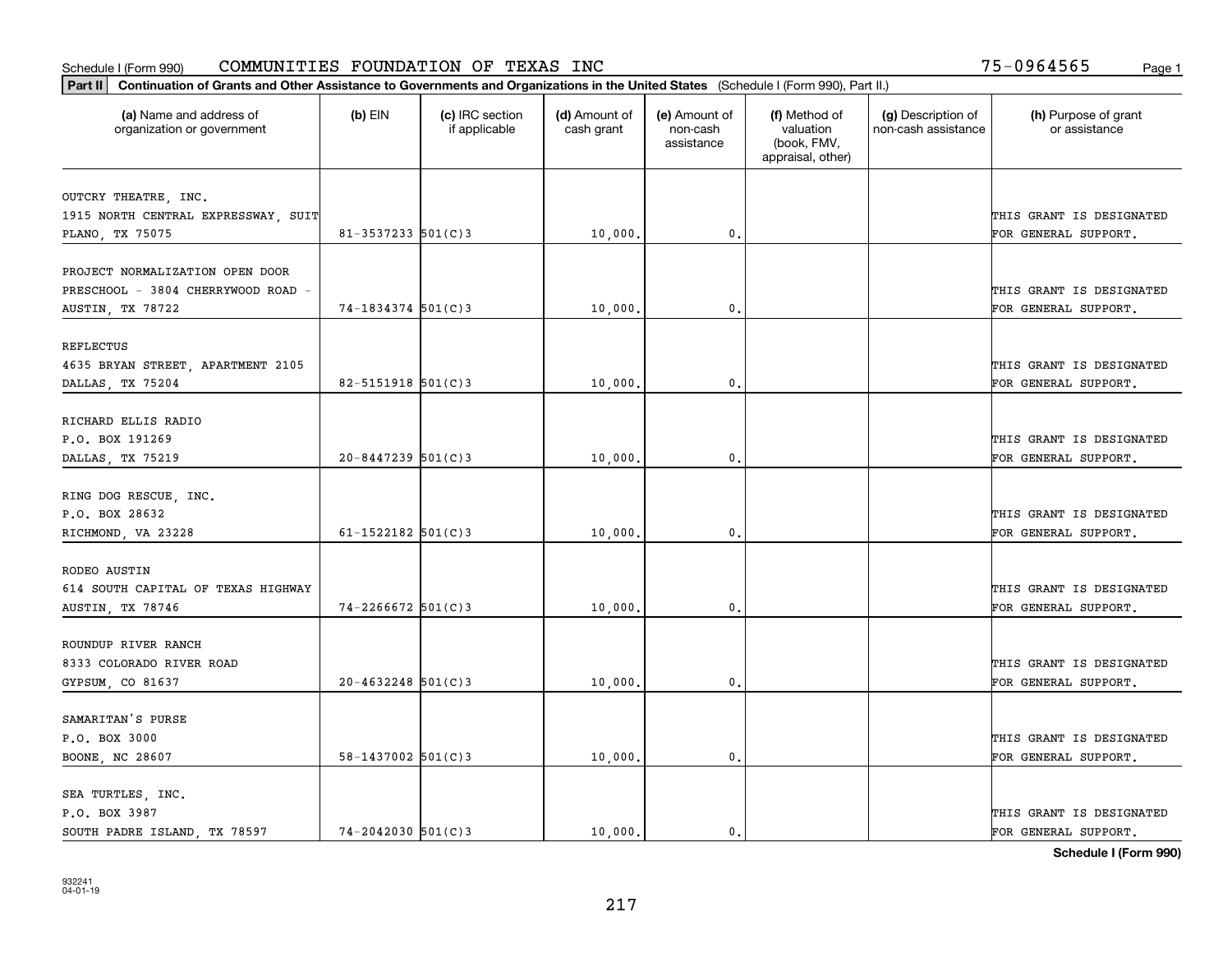| Part II   Continuation of Grants and Other Assistance to Governments and Organizations in the United States (Schedule I (Form 990), Part II.) |                          |                                  |                             |                                         |                                                                |                                           |                                       |
|-----------------------------------------------------------------------------------------------------------------------------------------------|--------------------------|----------------------------------|-----------------------------|-----------------------------------------|----------------------------------------------------------------|-------------------------------------------|---------------------------------------|
| (a) Name and address of<br>organization or government                                                                                         | $(b)$ EIN                | (c) IRC section<br>if applicable | (d) Amount of<br>cash grant | (e) Amount of<br>non-cash<br>assistance | (f) Method of<br>valuation<br>(book, FMV,<br>appraisal, other) | (g) Description of<br>non-cash assistance | (h) Purpose of grant<br>or assistance |
|                                                                                                                                               |                          |                                  |                             |                                         |                                                                |                                           |                                       |
| SHELL MUSEUM AND EDUCATIONAL                                                                                                                  |                          |                                  |                             |                                         |                                                                |                                           |                                       |
| FOUNDATION INC - 3075 SANIBEL                                                                                                                 |                          |                                  |                             |                                         |                                                                |                                           | THIS GRANT IS DESIGNATED              |
| CAPTIVA ROAD - SANIBEL, FL 33957                                                                                                              | $59 - 2775992$ 501(C)3   |                                  | 10,000.                     | $\mathfrak{o}$ .                        |                                                                |                                           | FOR GENERAL SUPPORT.                  |
| SINTON INDEPENDENT SCHOOL DISTRICT                                                                                                            |                          |                                  |                             |                                         |                                                                |                                           |                                       |
| 400 N. PIRATE BOULEVARD                                                                                                                       |                          |                                  |                             |                                         |                                                                |                                           | THIS GRANT IS DESIGNATED              |
| SINTON, TX 78387                                                                                                                              | $74 - 6002314$ 501(C)3   |                                  | 10,000                      | 0.                                      |                                                                |                                           | FOR GENERAL SUPPORT.                  |
|                                                                                                                                               |                          |                                  |                             |                                         |                                                                |                                           |                                       |
| SOLOMON R. GUGGENHEIM FOUNDATION                                                                                                              |                          |                                  |                             |                                         |                                                                |                                           |                                       |
| 1071 5TH AVENUE                                                                                                                               |                          |                                  |                             |                                         |                                                                |                                           | THIS GRANT IS DESIGNATED              |
| NEW YORK, NY 10128                                                                                                                            | $13 - 5562233$ $501(C)3$ |                                  | 10,000.                     | $\mathfrak{o}$ .                        |                                                                |                                           | FOR GENERAL SUPPORT.                  |
|                                                                                                                                               |                          |                                  |                             |                                         |                                                                |                                           |                                       |
| SPENCER THEATER FOR THE PERFORMING                                                                                                            |                          |                                  |                             |                                         |                                                                |                                           |                                       |
| ARTS, INC. - 108 SPENCER DRIVE -                                                                                                              |                          |                                  |                             |                                         |                                                                |                                           | THIS GRANT IS DESIGNATED              |
| ALTO, NM 88312-9559                                                                                                                           | $85 - 0403693$ 501(C)3   |                                  | 10,000.                     | 0.                                      |                                                                |                                           | FOR GENERAL SUPPORT.                  |
|                                                                                                                                               |                          |                                  |                             |                                         |                                                                |                                           |                                       |
| SPIRIT OF GRACE MINISTRIES                                                                                                                    |                          |                                  |                             |                                         |                                                                |                                           |                                       |
| P.O. BOX 2068                                                                                                                                 |                          |                                  |                             |                                         |                                                                |                                           | THIS GRANT IS DESIGNATED              |
| MCKINNEY, TX 75070                                                                                                                            | $86 - 1134132$ 501(C)3   |                                  | 10,000                      | $\mathbf 0$ .                           |                                                                |                                           | FOR GENERAL SUPPORT.                  |
|                                                                                                                                               |                          |                                  |                             |                                         |                                                                |                                           |                                       |
| SQUAREONE VILLAGES                                                                                                                            |                          |                                  |                             |                                         |                                                                |                                           |                                       |
| 15 NORTH POLK STREET                                                                                                                          |                          |                                  |                             |                                         |                                                                |                                           | THIS GRANT IS DESIGNATED              |
| EUGENE, OR 97402                                                                                                                              | $46 - 0801991$ 501(C)3   |                                  | 10,000                      | $\mathfrak{o}$ .                        |                                                                |                                           | FOR GENERAL SUPPORT.                  |
|                                                                                                                                               |                          |                                  |                             |                                         |                                                                |                                           |                                       |
| ST. ANDREW BY THE SEA CATHOLIC                                                                                                                |                          |                                  |                             |                                         |                                                                |                                           |                                       |
| CHURCH - 14238 ENCANTADA AVENUE -                                                                                                             |                          |                                  |                             |                                         |                                                                |                                           | THIS GRANT IS DESIGNATED              |
| CORPUS CHRISTI, TX 78418                                                                                                                      | $74 - 2460474$ 501(C)3   |                                  | 10,000                      | $\mathbf{0}$ .                          |                                                                |                                           | FOR GENERAL SUPPORT.                  |
|                                                                                                                                               |                          |                                  |                             |                                         |                                                                |                                           |                                       |
| ST. AUSTIN CATHOLIC CHURCH AUSTIN                                                                                                             |                          |                                  |                             |                                         |                                                                |                                           |                                       |
| TEXAS - 2026 GUADALUPE STREET                                                                                                                 |                          |                                  |                             |                                         |                                                                |                                           | THIS GRANT IS DESIGNATED              |
| AUSTIN, TX 78705                                                                                                                              | $74 - 1295632$ 501(C)3   |                                  | 10,000.                     | $\mathbf{0}$ .                          |                                                                |                                           | FOR GENERAL SUPPORT.                  |
| ST. PAUL THE APOSTLE CATHOLIC                                                                                                                 |                          |                                  |                             |                                         |                                                                |                                           |                                       |
| CHURCH HORSESHOE BAY TEXAS - 201                                                                                                              |                          |                                  |                             |                                         |                                                                |                                           |                                       |
| DALTON CIRCLE - HORSESHOE BAY, TX                                                                                                             |                          |                                  |                             |                                         |                                                                |                                           | THIS GRANT IS DESIGNATED              |
| 78657                                                                                                                                         | $74 - 2712181$ 501(C)3   |                                  | 10,000.                     | $\mathbf{0}$ .                          |                                                                |                                           | FOR GENERAL SUPPORT.                  |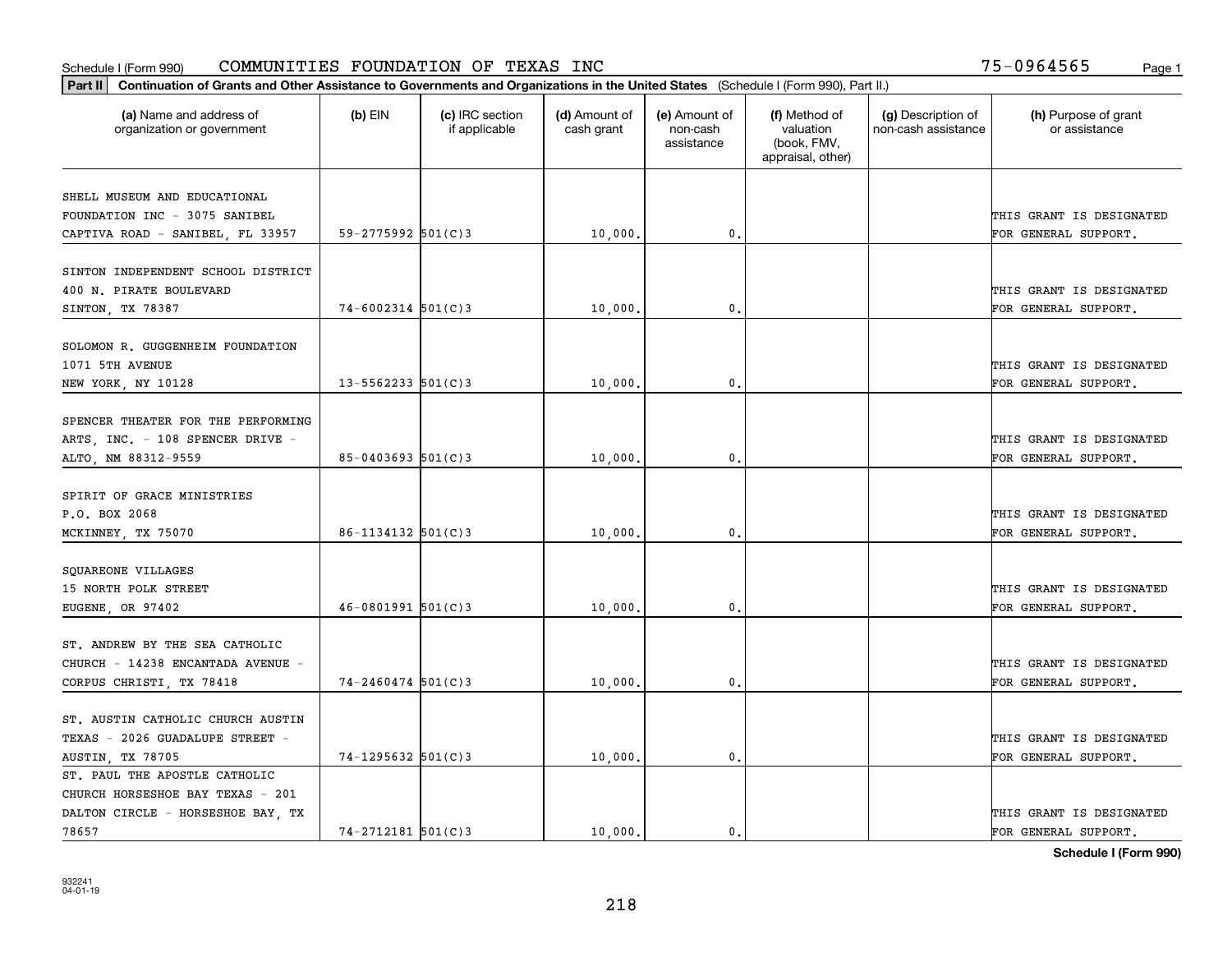| (a) Name and address of<br>organization or government                                                      | $(b)$ EIN              | (c) IRC section<br>if applicable | (d) Amount of<br>cash grant | (e) Amount of<br>non-cash<br>assistance | (f) Method of<br>valuation<br>(book, FMV,<br>appraisal, other) | (g) Description of<br>non-cash assistance | (h) Purpose of grant<br>or assistance            |
|------------------------------------------------------------------------------------------------------------|------------------------|----------------------------------|-----------------------------|-----------------------------------------|----------------------------------------------------------------|-------------------------------------------|--------------------------------------------------|
| SWENSON OBSERVATORY FOR ASTRONOMY<br>AND RESEARCH - 858 CENTRAL AVENUE                                     |                        |                                  |                             |                                         |                                                                |                                           | THIS GRANT IS DESIGNATED                         |
| - ELGIN, TX 78621                                                                                          | 83-2692001 $501(C)$ 3  |                                  | 10,000.                     | $\mathbf 0$ .                           |                                                                |                                           | FOR GENERAL SUPPORT.                             |
| SYLVIA KUVET MEMORIAL CHILD CARE<br>CENTER - 1912 VICTORIA STREET -<br>FREEPORT, TX 77541                  | 74-1683501 501(C)3     |                                  | 10,000                      | 0.                                      |                                                                |                                           | THIS GRANT IS DESIGNATED<br>FOR GENERAL SUPPORT. |
| TEXAS DPS TROOPERS FOUNDATION,<br>INC. - 5821 AIRPORT BOULEVARD -<br>AUSTIN, TX 78752                      | $27 - 2929791$ 501(C)3 |                                  | 10,000,                     | $\mathfrak{o}$ .                        |                                                                |                                           | THIS GRANT IS DESIGNATED<br>FOR GENERAL SUPPORT. |
| TEXAS WOMAN'S UNIVERSITY<br>OFFICE OF UNIVERSITY ADVANCEMENT<br>P.O. BOX 425618 - DENTON, TX<br>76204-5618 | $75 - 6002618$ 501(C)3 |                                  | 10,000                      | $\mathbf{0}$                            |                                                                |                                           | THIS GRANT IS DESIGNATED<br>FOR GENERAL SUPPORT. |
| THE EPISCOPAL CHURCH OF THE GOOD<br>SHEPHERD - P.O. BOX 5176 - AUSTIN.<br>TX 78763                         | $74 - 1238449$ 501(C)3 |                                  | 10,000                      | $\mathfrak o$ .                         |                                                                |                                           | THIS GRANT IS DESIGNATED<br>FOR GENERAL SUPPORT. |
| THE PROGERIA RESEARCH FOUNDATION.<br>$INC. - P.O. BOX 3453 - PEABODY, MA$<br>$01961 - 3453$                | $04 - 3460220$ 501(C)3 |                                  | 10,000                      | $\mathbf 0$ .                           |                                                                |                                           | THIS GRANT IS DESIGNATED<br>FOR GENERAL SUPPORT. |
| THE UNIVERSITY OF TEXAS OF THE<br>PERMIAN BASIN - 4901 E. UNIVERSITY<br>BOULEVARD - ODESSA, TX 79762       | 75-1393493 501(C)3     |                                  | 10,000                      | $^{\circ}$ .                            |                                                                |                                           | THIS GRANT IS DESIGNATED<br>FOR GENERAL SUPPORT. |
| THE VAIL JAZZ FOUNDATION, INC.<br>P.O. BOX 3035<br>VAIL, CO 81658                                          | $84-1305072$ 501(C)3   |                                  | 10,000                      | $\mathbf{0}$                            |                                                                |                                           | THIS GRANT IS DESIGNATED<br>FOR GENERAL SUPPORT. |
| THROCKMORTON COLLEGIATE ISD<br>210 COLLEGE STREET<br>THROCKMORTON, TX 76483                                | $75 - 6002632$ 501(C)3 |                                  | 10,000.                     | $\mathbf{0}$ .                          |                                                                |                                           | THIS GRANT IS DESIGNATED<br>FOR GENERAL SUPPORT. |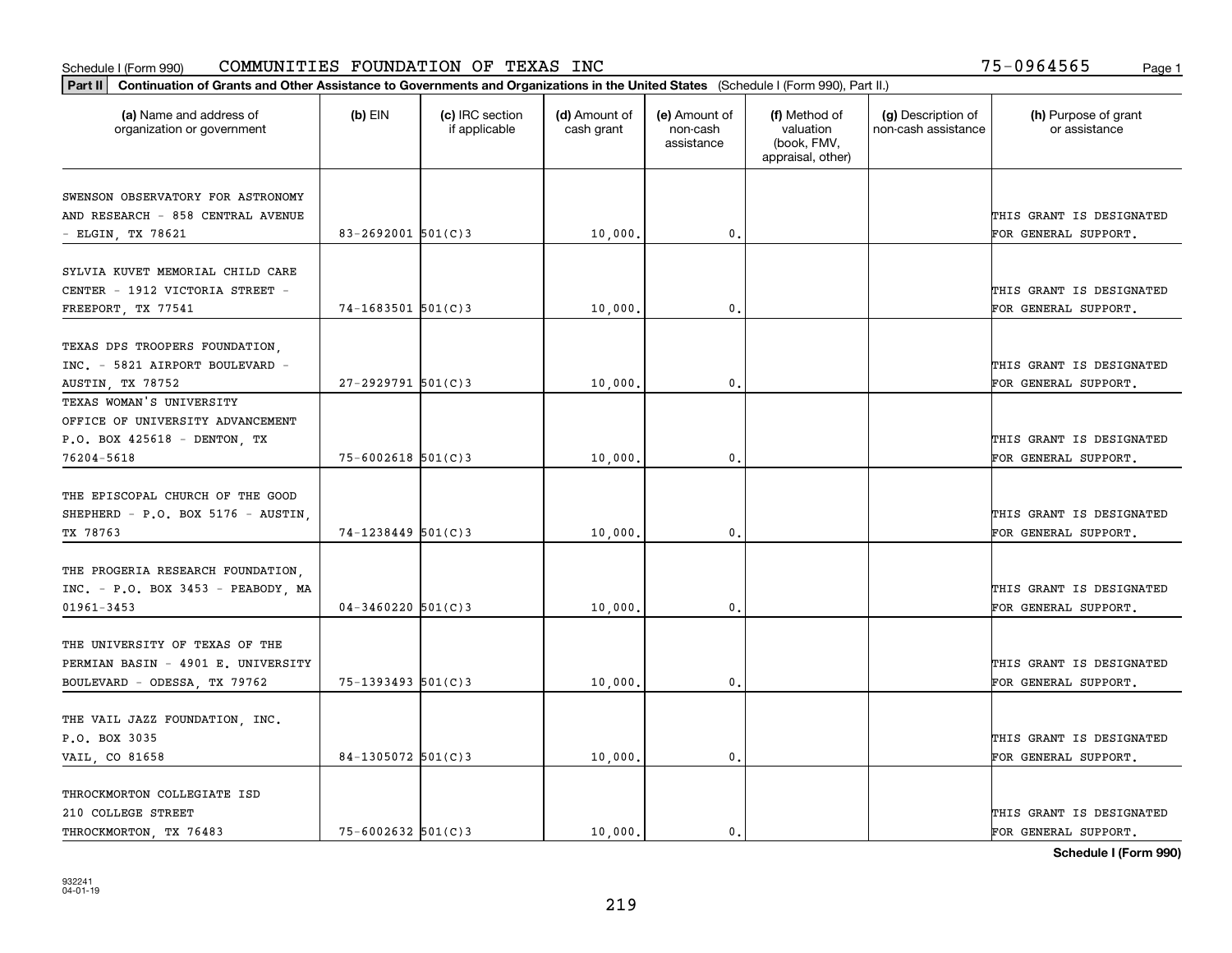#### Schedule I (Form 990) Page 1 COMMUNITIES FOUNDATION OF TEXAS INC 75-0964565

| Part II   Continuation of Grants and Other Assistance to Governments and Organizations in the United States (Schedule I (Form 990), Part II.) |                          |                                  |                             |                                         |                                                                |                                           |                                       |
|-----------------------------------------------------------------------------------------------------------------------------------------------|--------------------------|----------------------------------|-----------------------------|-----------------------------------------|----------------------------------------------------------------|-------------------------------------------|---------------------------------------|
| (a) Name and address of<br>organization or government                                                                                         | $(b)$ EIN                | (c) IRC section<br>if applicable | (d) Amount of<br>cash grant | (e) Amount of<br>non-cash<br>assistance | (f) Method of<br>valuation<br>(book, FMV,<br>appraisal, other) | (g) Description of<br>non-cash assistance | (h) Purpose of grant<br>or assistance |
|                                                                                                                                               |                          |                                  |                             |                                         |                                                                |                                           |                                       |
| TRANSMIT RECEIVE LABS, INC.<br>205 ROBERTS STREET                                                                                             |                          |                                  |                             |                                         |                                                                |                                           | THIS GRANT IS DESIGNATED              |
| HOUSTON, TX 77003                                                                                                                             | $46 - 5563614$ $501(C)3$ |                                  | 10,000.                     | $\mathbf{0}$ .                          |                                                                |                                           | FOR GENERAL SUPPORT.                  |
|                                                                                                                                               |                          |                                  |                             |                                         |                                                                |                                           |                                       |
| TREY ATHLETES                                                                                                                                 |                          |                                  |                             |                                         |                                                                |                                           |                                       |
| 3131 MAIN STREET, UNIT 1515                                                                                                                   |                          |                                  |                             |                                         |                                                                |                                           | THIS GRANT IS DESIGNATED              |
| DALLAS, TX 75226                                                                                                                              | 83-0807555 $501(C)$ 3    |                                  | 10,000                      | 0.                                      |                                                                |                                           | FOR GENERAL SUPPORT.                  |
|                                                                                                                                               |                          |                                  |                             |                                         |                                                                |                                           |                                       |
| TRINITY CHURCH OF LUBBOCK, INC.                                                                                                               |                          |                                  |                             |                                         |                                                                |                                           |                                       |
| 7002 CANTON AVENUE                                                                                                                            |                          |                                  |                             |                                         |                                                                |                                           | THIS GRANT IS DESIGNATED              |
| LUBBOCK, TX 79413                                                                                                                             | 75-1372891 501(C)3       |                                  | 10,000                      | $\mathfrak{o}$ .                        |                                                                |                                           | FOR GENERAL SUPPORT.                  |
|                                                                                                                                               |                          |                                  |                             |                                         |                                                                |                                           |                                       |
| TRUST FOR HOUSING                                                                                                                             |                          |                                  |                             |                                         |                                                                |                                           |                                       |
| P.O. BOX 2007                                                                                                                                 |                          |                                  |                             |                                         |                                                                |                                           | THIS GRANT IS DESIGNATED              |
| TELLURIDE, CO 81435                                                                                                                           | 82-4263384 $501(C)$ 3    |                                  | 10,000                      | 0.                                      |                                                                |                                           | FOR GENERAL SUPPORT.                  |
| TWENTY20 CHURCH                                                                                                                               |                          |                                  |                             |                                         |                                                                |                                           |                                       |
| 1844 TERI ROAD                                                                                                                                |                          |                                  |                             |                                         |                                                                |                                           | THIS GRANT IS DESIGNATED              |
| AUSTIN, TX 78744                                                                                                                              | 83-1069565 501(C)3       |                                  | 10,000                      | 0.                                      |                                                                |                                           | FOR GENERAL SUPPORT.                  |
|                                                                                                                                               |                          |                                  |                             |                                         |                                                                |                                           |                                       |
| UBIQUITOUS LABS TX                                                                                                                            |                          |                                  |                             |                                         |                                                                |                                           |                                       |
| 3841 50TH STREET, SUITE B                                                                                                                     |                          |                                  |                             |                                         |                                                                |                                           | THIS GRANT IS DESIGNATED              |
| LUBBOCK, TX 79413                                                                                                                             | $47 - 4365918$ 501(C)3   |                                  | 10,000                      | 0.                                      |                                                                |                                           | FOR GENERAL SUPPORT.                  |
|                                                                                                                                               |                          |                                  |                             |                                         |                                                                |                                           |                                       |
| UNIVERSITY OF VIRGINIA ALUMNI                                                                                                                 |                          |                                  |                             |                                         |                                                                |                                           |                                       |
| ASSOCIATION - P.O. BOX 400314 -                                                                                                               |                          |                                  |                             |                                         |                                                                |                                           | THIS GRANT IS DESIGNATED              |
| CHARLOTTESVILLE, VA 22904                                                                                                                     | $54 - 0485595$ 501(C)3   |                                  | 10,000,                     | $\mathbf{0}$ .                          |                                                                |                                           | FOR GENERAL SUPPORT.                  |
|                                                                                                                                               |                          |                                  |                             |                                         |                                                                |                                           |                                       |
| UNLOCK MINISTRIES, INC.                                                                                                                       |                          |                                  |                             |                                         |                                                                |                                           |                                       |
| P.O. BOX 7742                                                                                                                                 |                          |                                  |                             |                                         |                                                                |                                           | THIS GRANT IS DESIGNATED              |
| MIDLAND, TX 79708                                                                                                                             | $75 - 2959142$ 501(C)3   |                                  | 10,000.                     | 0.                                      |                                                                |                                           | FOR GENERAL SUPPORT.                  |
| UTAH SYMPHONY & OPERA                                                                                                                         |                          |                                  |                             |                                         |                                                                |                                           |                                       |
| 123 WEST SOUTH TEMPLE                                                                                                                         |                          |                                  |                             |                                         |                                                                |                                           | THIS GRANT IS DESIGNATED              |
| SALT LAKE CITY, UT 84101                                                                                                                      | $51 - 0145980$ 501(C)3   |                                  | 10,000.                     | $\mathbf{0}$ .                          |                                                                |                                           | FOR GENERAL SUPPORT.                  |
|                                                                                                                                               |                          |                                  |                             |                                         |                                                                |                                           |                                       |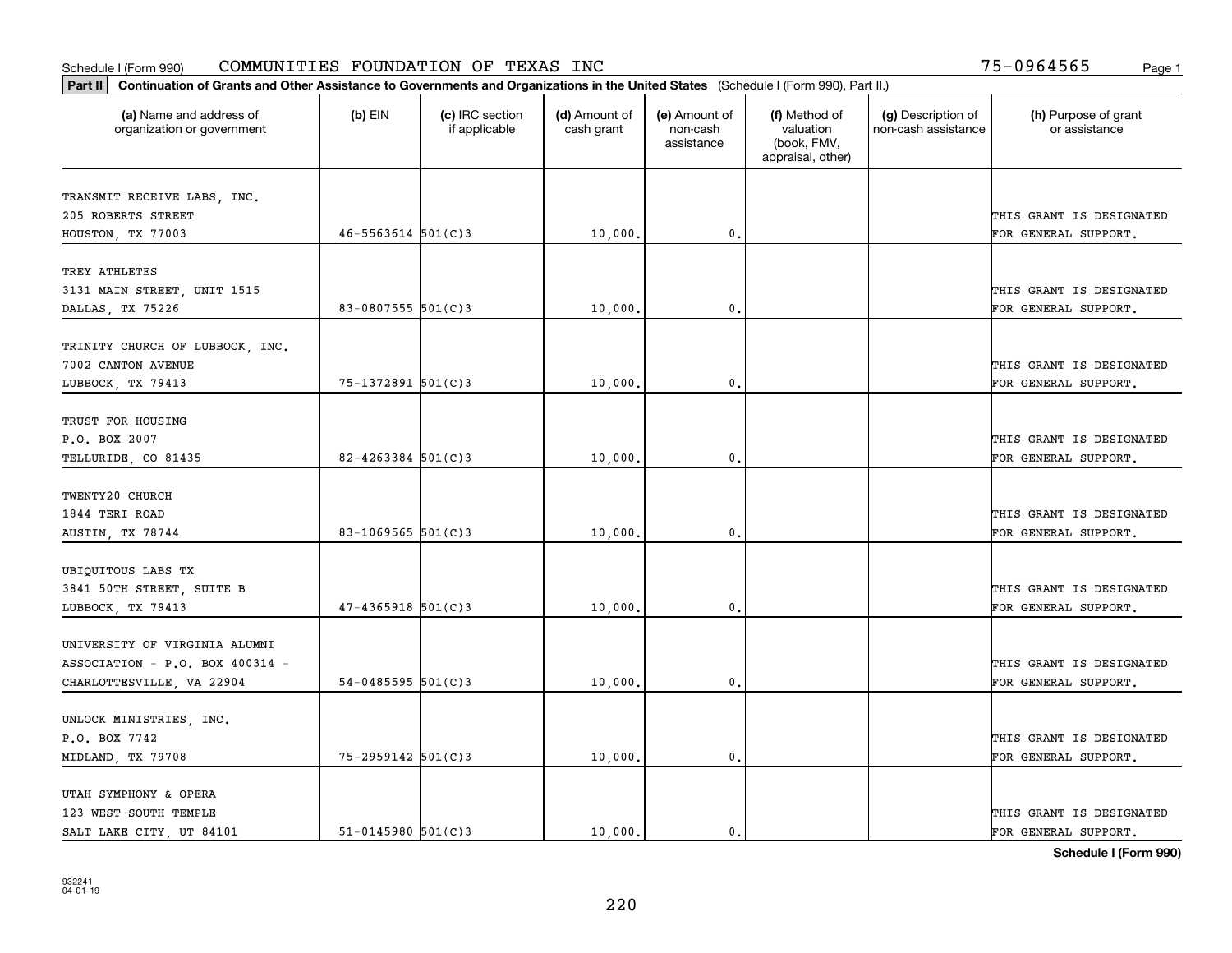| Part II   Continuation of Grants and Other Assistance to Governments and Organizations in the United States (Schedule I (Form 990), Part II.) |                          |                                  |                             |                                         |                                                                |                                           |                                       |
|-----------------------------------------------------------------------------------------------------------------------------------------------|--------------------------|----------------------------------|-----------------------------|-----------------------------------------|----------------------------------------------------------------|-------------------------------------------|---------------------------------------|
| (a) Name and address of<br>organization or government                                                                                         | $(b)$ EIN                | (c) IRC section<br>if applicable | (d) Amount of<br>cash grant | (e) Amount of<br>non-cash<br>assistance | (f) Method of<br>valuation<br>(book, FMV,<br>appraisal, other) | (g) Description of<br>non-cash assistance | (h) Purpose of grant<br>or assistance |
|                                                                                                                                               |                          |                                  |                             |                                         |                                                                |                                           |                                       |
| VERMONT PUBLIC INTEREST RESEARCH &<br>EDUCATION FUND - 141 MAIN STREET,                                                                       |                          |                                  |                             |                                         |                                                                |                                           | THIS GRANT IS DESIGNATED              |
| SUITE 6 - MONTPELIER, VT 05602                                                                                                                | $51 - 0163801$ $501(C)3$ |                                  | 10,000.                     | 0.                                      |                                                                |                                           | FOR GENERAL SUPPORT.                  |
|                                                                                                                                               |                          |                                  |                             |                                         |                                                                |                                           |                                       |
| W.H. ADAMSON HIGH SCHOOL ALUMNI                                                                                                               |                          |                                  |                             |                                         |                                                                |                                           |                                       |
| ASSOCIATION - P.O. BOX 4753 -                                                                                                                 |                          |                                  |                             |                                         |                                                                |                                           | THIS GRANT IS DESIGNATED              |
| DALLAS, TX 75208                                                                                                                              | $30 - 0256334$ 501(C)3   |                                  | 10,000                      | 0.                                      |                                                                |                                           | FOR GENERAL SUPPORT.                  |
|                                                                                                                                               |                          |                                  |                             |                                         |                                                                |                                           |                                       |
| WATER PROJECT, INC.                                                                                                                           |                          |                                  |                             |                                         |                                                                |                                           |                                       |
| P.O. BOX 3353                                                                                                                                 |                          |                                  |                             |                                         |                                                                |                                           | THIS GRANT IS DESIGNATED              |
| CONCORD, NH 03302-3353                                                                                                                        | $26 - 1455510$ 501(C)3   |                                  | 10,000                      | $\mathbf{0}$ .                          |                                                                |                                           | FOR GENERAL SUPPORT.                  |
|                                                                                                                                               |                          |                                  |                             |                                         |                                                                |                                           |                                       |
| WATERCOLOR ART SOCIETY - HOUSTON                                                                                                              |                          |                                  |                             |                                         |                                                                |                                           |                                       |
| 1601 WEST ALABAMA STREET                                                                                                                      |                          |                                  |                             |                                         |                                                                |                                           | THIS GRANT IS DESIGNATED              |
| HOUSTON, TX 77006                                                                                                                             | $23 - 7451855$ 501(C)3   |                                  | 10,000.                     | 0.                                      |                                                                |                                           | FOR GENERAL SUPPORT.                  |
|                                                                                                                                               |                          |                                  |                             |                                         |                                                                |                                           |                                       |
| WATERLOO GREENWAY CONSERVANCY                                                                                                                 |                          |                                  |                             |                                         |                                                                |                                           |                                       |
| P.O. BOX 12363                                                                                                                                |                          |                                  |                             |                                         |                                                                |                                           | THIS GRANT IS DESIGNATED              |
| AUSTIN, TX 78711                                                                                                                              | $27 - 3225405$ 501(C)3   |                                  | 10,000.                     | 0.                                      |                                                                |                                           | FOR GENERAL SUPPORT.                  |
| WILLAMETTE VALLEY LAW PROJECT                                                                                                                 |                          |                                  |                             |                                         |                                                                |                                           |                                       |
| 300 YOUNG STREET                                                                                                                              |                          |                                  |                             |                                         |                                                                |                                           | THIS GRANT IS DESIGNATED              |
| WOODBURN, OR 97071                                                                                                                            | $93 - 0687718$ 501(C)3   |                                  | 10,000                      | 0.                                      |                                                                |                                           | FOR GENERAL SUPPORT.                  |
|                                                                                                                                               |                          |                                  |                             |                                         |                                                                |                                           |                                       |
| WIND RIVER MINISTRIES, INC.                                                                                                                   |                          |                                  |                             |                                         |                                                                |                                           |                                       |
| 5770 HIGHWAY 7                                                                                                                                |                          |                                  |                             |                                         |                                                                |                                           | THIS GRANT IS DESIGNATED              |
| ESTES PARK, CO 80517                                                                                                                          | 75-2737796 501(C)3       |                                  | 10,000                      | 0.                                      |                                                                |                                           | FOR GENERAL SUPPORT.                  |
|                                                                                                                                               |                          |                                  |                             |                                         |                                                                |                                           |                                       |
| YOUNG MENS CHRISTIAN ASSOC. OF                                                                                                                |                          |                                  |                             |                                         |                                                                |                                           |                                       |
| GREATER WILLLIAMSON COUNTY - P.O.                                                                                                             |                          |                                  |                             |                                         |                                                                |                                           | THIS GRANT IS DESIGNATED              |
| BOX 819 - ROUND ROCK, TX 78680                                                                                                                | $74 - 2206558$ 501(C)3   |                                  | 10,000                      | $\mathbf 0$ .                           |                                                                |                                           | FOR GENERAL SUPPORT.                  |
|                                                                                                                                               |                          |                                  |                             |                                         |                                                                |                                           |                                       |
| YOUNG MEN'S CHRISTIAN ASSOCIATION                                                                                                             |                          |                                  |                             |                                         |                                                                |                                           |                                       |
| 800 N. BIG SPRING STREET                                                                                                                      |                          |                                  |                             |                                         |                                                                |                                           | THIS GRANT IS DESIGNATED              |
| MIDLAND, TX 79701                                                                                                                             | 75-0871732 501(C)3       |                                  | 10,000.                     | $\mathbf{0}$ .                          |                                                                |                                           | FOR GENERAL SUPPORT.                  |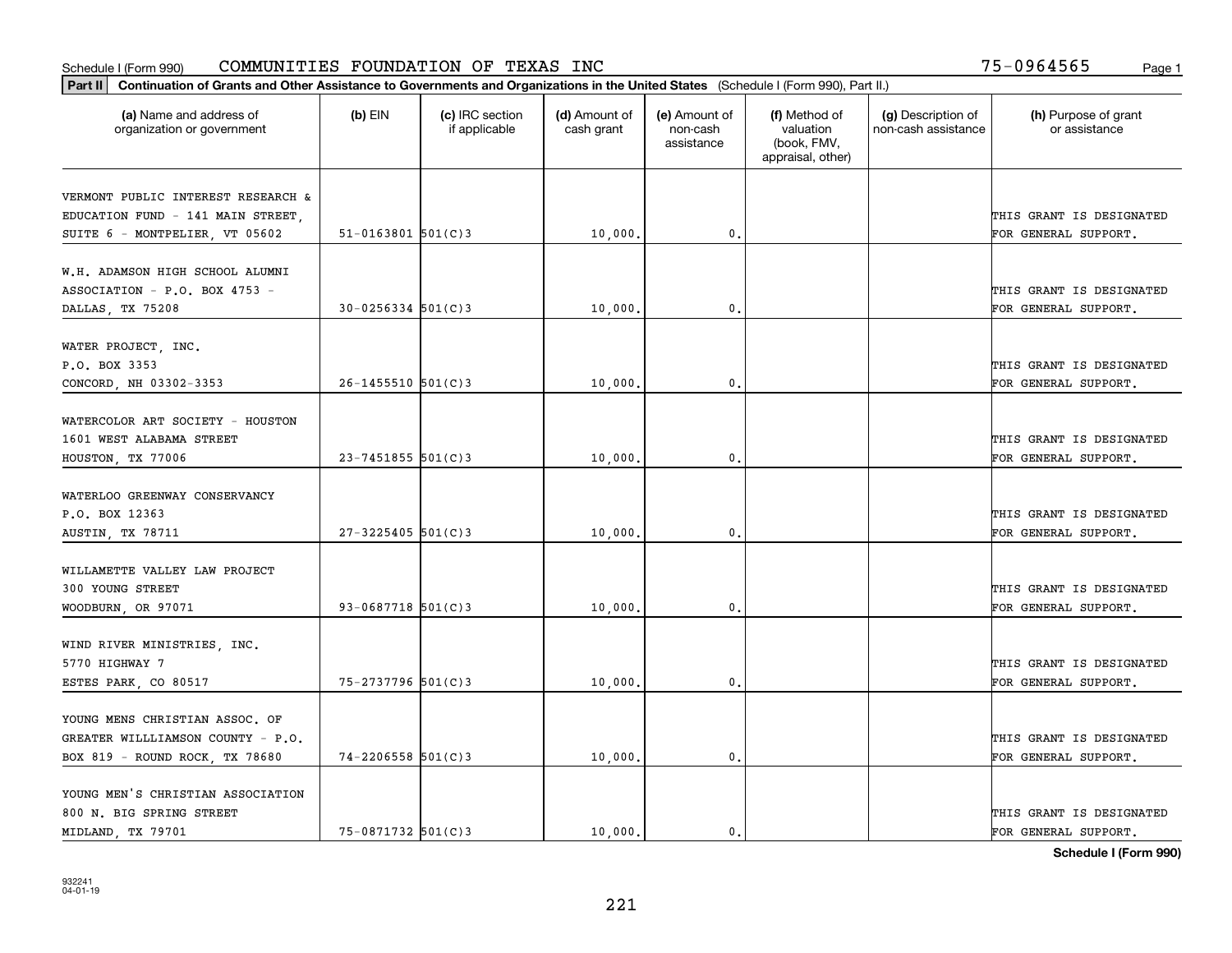| Part II   Continuation of Grants and Other Assistance to Governments and Organizations in the United States (Schedule I (Form 990), Part II.) |                          |                                  |                             |                                         |                                                                |                                           |                                       |
|-----------------------------------------------------------------------------------------------------------------------------------------------|--------------------------|----------------------------------|-----------------------------|-----------------------------------------|----------------------------------------------------------------|-------------------------------------------|---------------------------------------|
| (a) Name and address of<br>organization or government                                                                                         | $(b)$ EIN                | (c) IRC section<br>if applicable | (d) Amount of<br>cash grant | (e) Amount of<br>non-cash<br>assistance | (f) Method of<br>valuation<br>(book, FMV,<br>appraisal, other) | (g) Description of<br>non-cash assistance | (h) Purpose of grant<br>or assistance |
| CATHOLIC CAMPUS MINISTRY AT                                                                                                                   |                          |                                  |                             |                                         |                                                                |                                           |                                       |
| SOUTHERN METHODIST UNIVERSITY -                                                                                                               |                          |                                  |                             |                                         |                                                                |                                           |                                       |
| 3057 UNIVERSITY BOULEVARD -                                                                                                                   |                          |                                  |                             |                                         |                                                                |                                           | THIS GRANT IS DESIGNATED              |
| DALLAS, TX 75205-1944                                                                                                                         | 75-2134702 501(C)3       |                                  | 9,928.                      | 0.                                      |                                                                |                                           | FOR GENERAL SUPPORT.                  |
| MARCH OF DIMES, INC.                                                                                                                          |                          |                                  |                             |                                         |                                                                |                                           |                                       |
| 5720 LBJ FREEWAY, SUITE 500                                                                                                                   |                          |                                  |                             |                                         |                                                                |                                           | THIS GRANT IS DESIGNATED              |
| DALLAS, TX 75240                                                                                                                              | 13-1846366 $501(C)$ 3    |                                  | 9,927                       | 0.                                      |                                                                |                                           | FOR GENERAL SUPPORT.                  |
|                                                                                                                                               |                          |                                  |                             |                                         |                                                                |                                           |                                       |
| EXPLORIUM DENTON CHILDREN'S MUSEUM                                                                                                            |                          |                                  |                             |                                         |                                                                |                                           |                                       |
| P.O. BOX 52145                                                                                                                                |                          |                                  |                             |                                         |                                                                |                                           | THIS GRANT IS DESIGNATED              |
| DENTON, TX 76206                                                                                                                              | $45 - 5378307$ 501(C) 3  |                                  | 9,860.                      | $\mathbf{0}$ .                          |                                                                |                                           | FOR GENERAL SUPPORT.                  |
|                                                                                                                                               |                          |                                  |                             |                                         |                                                                |                                           |                                       |
| WYLIE ISD EDUCATION FOUNDATION,                                                                                                               |                          |                                  |                             |                                         |                                                                |                                           |                                       |
| INC. - 951 SOUTH BALLARD AVENUE -                                                                                                             |                          |                                  |                             | 0.                                      |                                                                |                                           | THIS GRANT IS DESIGNATED              |
| WYLIE, TX 75098                                                                                                                               | $14 - 1859786$ 501(C)3   |                                  | 9,851                       |                                         |                                                                |                                           | FOR GENERAL SUPPORT.                  |
| THE CENTER FOR AMERICAN AND                                                                                                                   |                          |                                  |                             |                                         |                                                                |                                           |                                       |
| INTERNATIONAL LAW - 5201 DEMOCRACY                                                                                                            |                          |                                  |                             |                                         |                                                                |                                           | THIS GRANT IS DESIGNATED              |
| DRIVE - PLANO, TX 75024-3561                                                                                                                  | $75 - 6012849$ 501(C)3   |                                  | 9,818                       | 0.                                      |                                                                |                                           | FOR GENERAL SUPPORT.                  |
|                                                                                                                                               |                          |                                  |                             |                                         |                                                                |                                           |                                       |
| HARVESTING INTERNATIONAL MINISTRY                                                                                                             |                          |                                  |                             |                                         |                                                                |                                           |                                       |
| CENTER - 150 S. SIXTH AVE -                                                                                                                   |                          |                                  |                             |                                         |                                                                |                                           | THIS GRANT IS DESIGNATED              |
| MANSFIELD, TX 76063                                                                                                                           | $74 - 2510566$ 501(C)3   |                                  | 9.791                       | $\mathbf{0}$ .                          |                                                                |                                           | FOR GENERAL SUPPORT.                  |
|                                                                                                                                               |                          |                                  |                             |                                         |                                                                |                                           |                                       |
| SANDLER FAMILY FOUNDATION                                                                                                                     |                          |                                  |                             |                                         |                                                                |                                           |                                       |
| 5987 LINDENSHIRE LANE                                                                                                                         |                          |                                  |                             |                                         |                                                                |                                           | THIS GRANT IS DESIGNATED              |
| DALLAS, TX 75230                                                                                                                              | 82-1423542 501(C)3       |                                  | 9,770.                      | 0.                                      |                                                                |                                           | FOR GENERAL SUPPORT.                  |
| DESIGN CONNECT CREATE                                                                                                                         |                          |                                  |                             |                                         |                                                                |                                           |                                       |
| 8150 N CENTRAL EXPRESSWAY, SUITE 12                                                                                                           |                          |                                  |                             |                                         |                                                                |                                           | THIS GRANT IS DESIGNATED              |
| DALLAS, TX 75206                                                                                                                              | $46 - 5169169$ $501(C)3$ |                                  | 9,770.                      | $\mathbf 0$ .                           |                                                                |                                           | FOR GENERAL SUPPORT.                  |
|                                                                                                                                               |                          |                                  |                             |                                         |                                                                |                                           |                                       |
| PLANO COMMUNITY BAND                                                                                                                          |                          |                                  |                             |                                         |                                                                |                                           |                                       |
| P.O. BOX 864441                                                                                                                               |                          |                                  |                             |                                         |                                                                |                                           | THIS GRANT IS DESIGNATED              |
| PLANO, TX 75086                                                                                                                               | $75 - 1976836$ 501(C)3   |                                  | 9.761.                      | $\mathbf{0}$ .                          |                                                                |                                           | FOR GENERAL SUPPORT.                  |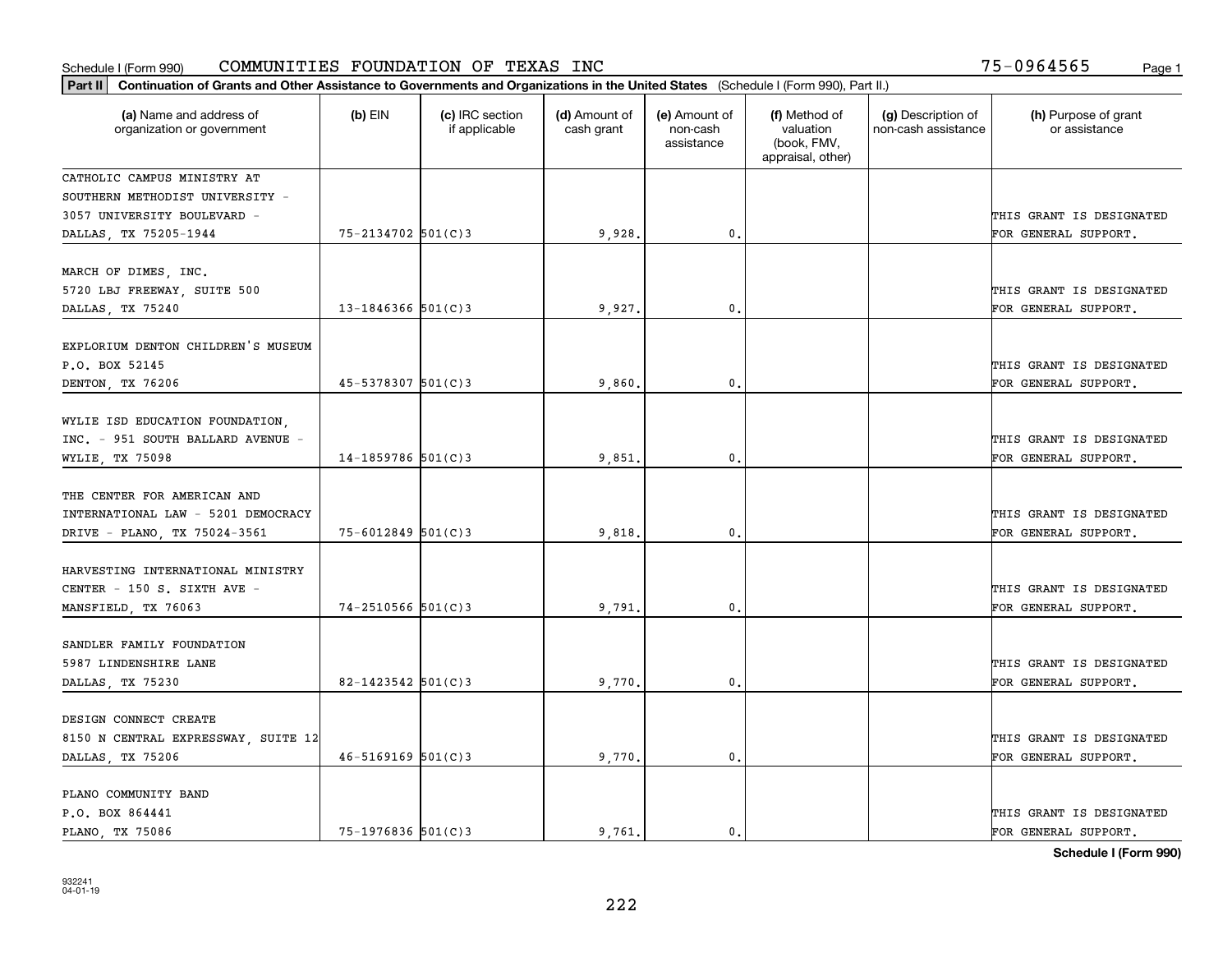| Part II   Continuation of Grants and Other Assistance to Governments and Organizations in the United States (Schedule I (Form 990), Part II.) |                        |                                  |                             |                                         |                                                                |                                           |                                       |
|-----------------------------------------------------------------------------------------------------------------------------------------------|------------------------|----------------------------------|-----------------------------|-----------------------------------------|----------------------------------------------------------------|-------------------------------------------|---------------------------------------|
| (a) Name and address of<br>organization or government                                                                                         | $(b)$ EIN              | (c) IRC section<br>if applicable | (d) Amount of<br>cash grant | (e) Amount of<br>non-cash<br>assistance | (f) Method of<br>valuation<br>(book, FMV,<br>appraisal, other) | (g) Description of<br>non-cash assistance | (h) Purpose of grant<br>or assistance |
|                                                                                                                                               |                        |                                  |                             |                                         |                                                                |                                           |                                       |
| PANTHER CITY FERAL CAT COALITION<br>P.O. BOX 101631                                                                                           |                        |                                  |                             |                                         |                                                                |                                           | THIS GRANT IS DESIGNATED              |
|                                                                                                                                               | $45 - 4824999$ 501(C)3 |                                  |                             | 0.                                      |                                                                |                                           |                                       |
| FORT WORTH, TX 76185                                                                                                                          |                        |                                  | 9,752.                      |                                         |                                                                |                                           | FOR GENERAL SUPPORT.                  |
| STABLE STRIDES FARM                                                                                                                           |                        |                                  |                             |                                         |                                                                |                                           |                                       |
| 4400 WITHERS AVENUE                                                                                                                           |                        |                                  |                             |                                         |                                                                |                                           | THIS GRANT IS DESIGNATED              |
| FLOWER MOUND, TX 75028                                                                                                                        | $27 - 0037645$ 501(C)3 |                                  | 9,751                       | $\mathbf{0}$                            |                                                                |                                           | FOR GENERAL SUPPORT.                  |
|                                                                                                                                               |                        |                                  |                             |                                         |                                                                |                                           |                                       |
| NORTH TEXAS THUNDER WATER POLO                                                                                                                |                        |                                  |                             |                                         |                                                                |                                           |                                       |
| 2600 E. SOUTHLAKE BOULEVARD #120-15                                                                                                           |                        |                                  |                             |                                         |                                                                |                                           | THIS GRANT IS DESIGNATED              |
| SOUTHLAKE, TX 76092                                                                                                                           | $27 - 5555694$ 501(C)3 |                                  | 9,727                       | $\mathbf{0}$                            |                                                                |                                           | FOR GENERAL SUPPORT.                  |
|                                                                                                                                               |                        |                                  |                             |                                         |                                                                |                                           |                                       |
| RICHARDSON COMMUNITY CHORALE                                                                                                                  |                        |                                  |                             |                                         |                                                                |                                           |                                       |
| P.O. BOX 836754                                                                                                                               |                        |                                  |                             |                                         |                                                                |                                           | THIS GRANT IS DESIGNATED              |
|                                                                                                                                               | $81 - 3875829$ 501(C)3 |                                  |                             | $\mathbf{0}$                            |                                                                |                                           |                                       |
| RICHARDSON, TX 75083                                                                                                                          |                        |                                  | 9,724                       |                                         |                                                                |                                           | FOR GENERAL SUPPORT.                  |
| GOODWILL INDUSTRIES OF DALLAS,                                                                                                                |                        |                                  |                             |                                         |                                                                |                                           |                                       |
| INC. - 3020 NORTH WESTMORELAND                                                                                                                |                        |                                  |                             |                                         |                                                                |                                           |                                       |
|                                                                                                                                               | $75 - 0800649$ 501(C)3 |                                  |                             | $\mathbf{0}$                            |                                                                |                                           | THIS GRANT IS DESIGNATED              |
| ROAD - DALLAS, TX 75212                                                                                                                       |                        |                                  | 9,654                       |                                         |                                                                |                                           | FOR GENERAL SUPPORT.                  |
| THE CATHEDRAL OF LIGHT                                                                                                                        |                        |                                  |                             |                                         |                                                                |                                           |                                       |
| 2570 VALLEY VIEW LANE                                                                                                                         |                        |                                  |                             |                                         |                                                                |                                           | THIS GRANT IS DESIGNATED              |
|                                                                                                                                               | $75 - 2048636$ 501(C)3 |                                  | 9,643                       | $\mathbf{0}$ .                          |                                                                |                                           | FOR GENERAL SUPPORT.                  |
| FARMERS BRANCH, TX 75234                                                                                                                      |                        |                                  |                             |                                         |                                                                |                                           |                                       |
| SAINT PIUS X CATHOLIC SCHOOL                                                                                                                  |                        |                                  |                             |                                         |                                                                |                                           |                                       |
| 3030 GUS THOMASSON ROAD                                                                                                                       |                        |                                  |                             |                                         |                                                                |                                           | THIS GRANT IS DESIGNATED              |
|                                                                                                                                               | $80 - 0518671$ 501(C)3 |                                  |                             | $\mathbf{0}$ .                          |                                                                |                                           |                                       |
| DALLAS, TX 75228                                                                                                                              |                        |                                  | 9,631                       |                                         |                                                                |                                           | FOR GENERAL SUPPORT.                  |
| BAPTIST STANDARD PUBLISHING CO.                                                                                                               |                        |                                  |                             |                                         |                                                                |                                           |                                       |
| 6016 THURSBY AVENUE                                                                                                                           |                        |                                  |                             |                                         |                                                                |                                           | THIS GRANT IS DESIGNATED              |
|                                                                                                                                               |                        |                                  |                             |                                         |                                                                |                                           |                                       |
| DALLAS, TX 75252                                                                                                                              | $75 - 0800610$ 501(C)3 |                                  | 9,630                       | $\mathbf{0}$ .                          |                                                                |                                           | FOR GENERAL SUPPORT.                  |
| ASSISTANCE CENTER OF COLLIN                                                                                                                   |                        |                                  |                             |                                         |                                                                |                                           |                                       |
|                                                                                                                                               |                        |                                  |                             |                                         |                                                                |                                           | THIS GRANT IS DESIGNATED              |
| COUNTY, INC. - 900 18TH STREET -                                                                                                              |                        |                                  |                             |                                         |                                                                |                                           |                                       |
| PLANO, TX 75074-5831                                                                                                                          | $75 - 1550604$ 501(C)3 |                                  | 9,595,                      | $\mathbf{0}$ .                          |                                                                |                                           | FOR GENERAL SUPPORT.                  |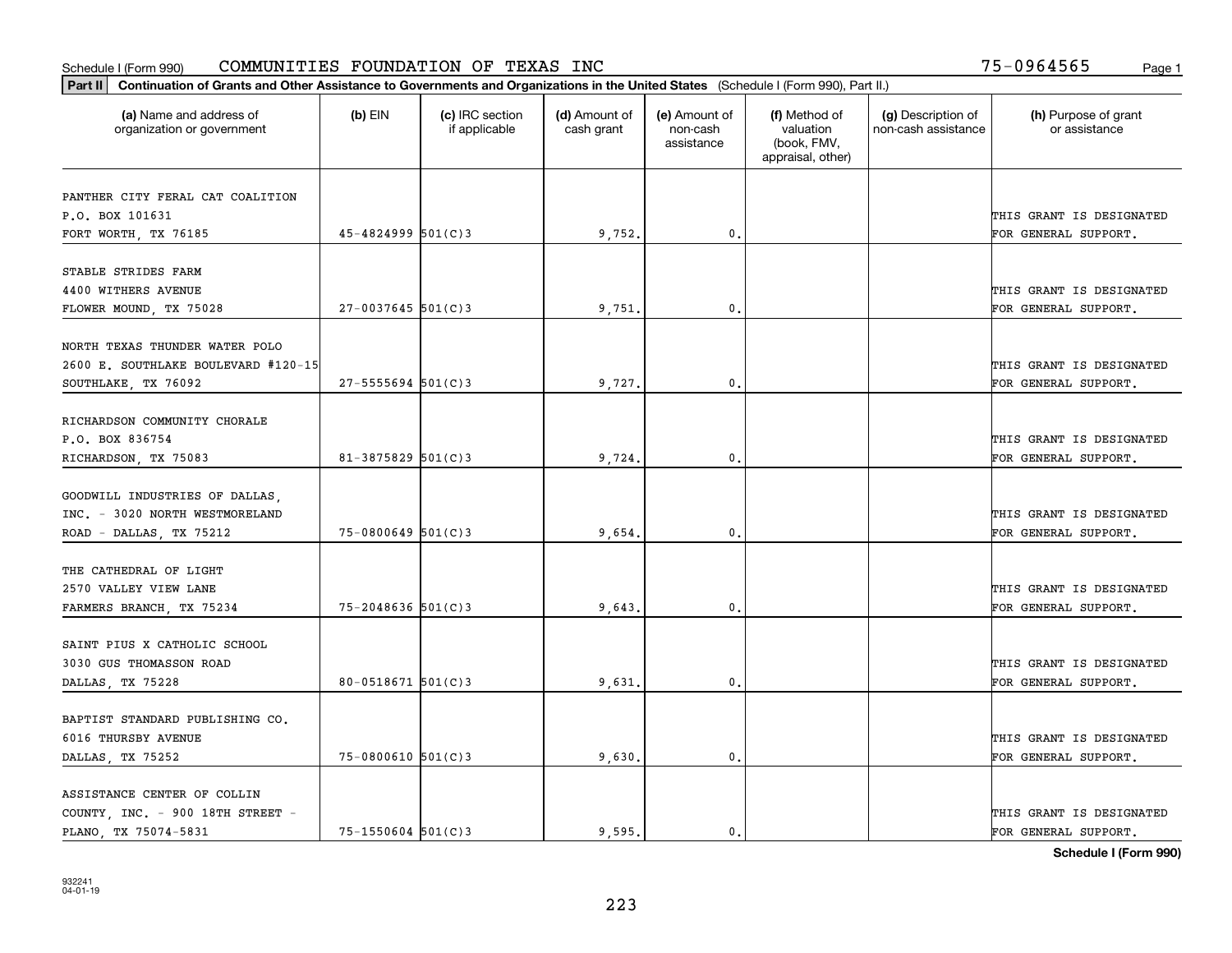#### Schedule I (Form 990) Page 1 COMMUNITIES FOUNDATION OF TEXAS INC 75-0964565

| (a) Name and address of<br>organization or government | $(b)$ EIN              | (c) IRC section<br>if applicable | (d) Amount of<br>cash grant | (e) Amount of<br>non-cash<br>assistance | (f) Method of<br>valuation<br>(book, FMV,<br>appraisal, other) | (g) Description of<br>non-cash assistance | (h) Purpose of grant<br>or assistance            |
|-------------------------------------------------------|------------------------|----------------------------------|-----------------------------|-----------------------------------------|----------------------------------------------------------------|-------------------------------------------|--------------------------------------------------|
| RAYS OF LIGHT WHERE SPECIAL                           |                        |                                  |                             |                                         |                                                                |                                           |                                                  |
| CHILDREN SHINE - 9200 INWOOD ROAD                     |                        |                                  |                             |                                         |                                                                |                                           | THIS GRANT IS DESIGNATED                         |
| - DALLAS, TX 75220                                    | $27 - 0491613$ 501(C)3 |                                  | 9,575.                      | 0.                                      |                                                                |                                           | FOR GENERAL SUPPORT.                             |
| SHILOH'S ROAD TO HOPE, INC.                           |                        |                                  |                             |                                         |                                                                |                                           |                                                  |
| 6525 CROCKETT COURT                                   |                        |                                  |                             |                                         |                                                                |                                           | THIS GRANT IS DESIGNATED                         |
| PLANO, TX 75023                                       | $47 - 5076156$ 501(C)3 |                                  | 9,568                       | 0.                                      |                                                                |                                           | FOR GENERAL SUPPORT.                             |
|                                                       |                        |                                  |                             |                                         |                                                                |                                           |                                                  |
| BARK N REST RETIREMENT CENTER                         |                        |                                  |                             |                                         |                                                                |                                           |                                                  |
| P.O. BOX 1921<br>AZLE, TX 76098                       | $45 - 4466506$ 501(C)3 |                                  | 9,530                       | $\mathfrak{o}$ .                        |                                                                |                                           | THIS GRANT IS DESIGNATED<br>FOR GENERAL SUPPORT. |
|                                                       |                        |                                  |                             |                                         |                                                                |                                           |                                                  |
| FOOD BANK FOR MONTEREY COUNTY                         |                        |                                  |                             |                                         |                                                                |                                           |                                                  |
| P.O. BOX 3965                                         |                        |                                  |                             |                                         |                                                                |                                           | THIS GRANT IS DESIGNATED                         |
| SALINAS, CA 93912                                     | 77-0270228 501(C)3     |                                  | 9,500                       | 0.                                      |                                                                |                                           | FOR GENERAL SUPPORT.                             |
| CAMP FIRE FIRST TEXAS                                 |                        |                                  |                             |                                         |                                                                |                                           |                                                  |
| 2700 MEACHAM BOULEVARD                                |                        |                                  |                             |                                         |                                                                |                                           | THIS GRANT IS DESIGNATED                         |
| FORT WORTH, TX 76137                                  | $75 - 0851201$ 501(C)3 |                                  | 9,483.                      | $\mathbf 0$ .                           |                                                                |                                           | FOR GENERAL SUPPORT.                             |
|                                                       |                        |                                  |                             |                                         |                                                                |                                           |                                                  |
| ENGAGE HOPE MINISTRIES                                |                        |                                  |                             |                                         |                                                                |                                           |                                                  |
| 2001 WEST PLANO PARKWAY, SUITE 1903                   |                        |                                  |                             |                                         |                                                                |                                           | THIS GRANT IS DESIGNATED                         |
| PLANO, TX 75075                                       | $27 - 3599937$ 501(C)3 |                                  | 9,482.                      | $\mathbf{0}$ .                          |                                                                |                                           | FOR GENERAL SUPPORT.                             |
| NATURE'S EDGE WILDLIFE RESCUE                         |                        |                                  |                             |                                         |                                                                |                                           |                                                  |
| P.O. BOX 136012                                       |                        |                                  |                             |                                         |                                                                |                                           | THIS GRANT IS DESIGNATED                         |
| FORT WORTH, TX 76135                                  | $47 - 1226876$ 501(C)3 |                                  | 9,445                       | 0.                                      |                                                                |                                           | FOR GENERAL SUPPORT.                             |
|                                                       |                        |                                  |                             |                                         |                                                                |                                           |                                                  |
| NEW HOPE EQUINE ASSISTED THERAPY                      |                        |                                  |                             |                                         |                                                                |                                           |                                                  |
| 6151 FM 1830                                          |                        |                                  |                             |                                         |                                                                |                                           | THIS GRANT IS DESIGNATED                         |
| ARGYLE, TX 76226                                      | $90 - 0854084$ 501(C)3 |                                  | 9,372.                      | $\mathbf{0}$ .                          |                                                                |                                           | FOR GENERAL SUPPORT.                             |
| TEATRO HISPANO DE DALLAS                              |                        |                                  |                             |                                         |                                                                |                                           |                                                  |
| 1230 RIVERBEND DRIVE, SUITE 111                       |                        |                                  |                             |                                         |                                                                |                                           | THIS GRANT IS DESIGNATED                         |
| DALLAS, TX 75247                                      | 75-2056765 501(C)3     |                                  | 9.355.                      | $\mathbf{0}$ .                          |                                                                |                                           | FOR GENERAL SUPPORT.                             |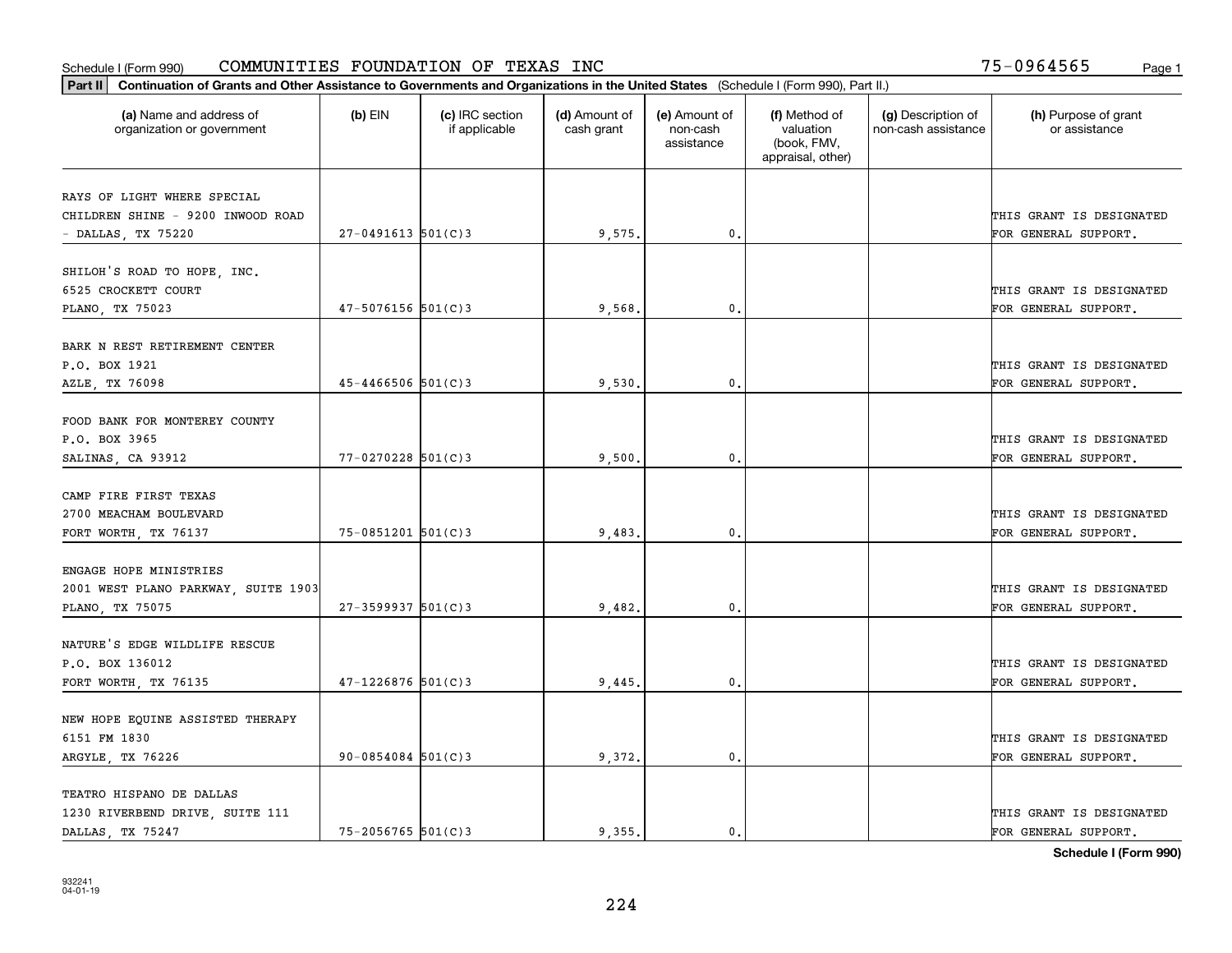|                                                       | Part II   Continuation of Grants and Other Assistance to Governments and Organizations in the United States (Schedule I (Form 990), Part II.) |                                  |                             |                                         |                                                                |                                           |                                       |  |  |  |  |
|-------------------------------------------------------|-----------------------------------------------------------------------------------------------------------------------------------------------|----------------------------------|-----------------------------|-----------------------------------------|----------------------------------------------------------------|-------------------------------------------|---------------------------------------|--|--|--|--|
| (a) Name and address of<br>organization or government | $(b)$ EIN                                                                                                                                     | (c) IRC section<br>if applicable | (d) Amount of<br>cash grant | (e) Amount of<br>non-cash<br>assistance | (f) Method of<br>valuation<br>(book, FMV,<br>appraisal, other) | (g) Description of<br>non-cash assistance | (h) Purpose of grant<br>or assistance |  |  |  |  |
| GOOD LOCAL MARKET, INC.                               |                                                                                                                                               |                                  |                             |                                         |                                                                |                                           |                                       |  |  |  |  |
| 9543 LOSA DRIVE                                       |                                                                                                                                               |                                  |                             |                                         |                                                                |                                           | THIS GRANT IS DESIGNATED              |  |  |  |  |
| DALLAS, TX 75218                                      | $27-1086110$ 501(C)3                                                                                                                          |                                  | 9,351.                      | 0.                                      |                                                                |                                           | FOR GENERAL SUPPORT.                  |  |  |  |  |
|                                                       |                                                                                                                                               |                                  |                             |                                         |                                                                |                                           |                                       |  |  |  |  |
| EDUCATION UNBOUND INC                                 |                                                                                                                                               |                                  |                             |                                         |                                                                |                                           |                                       |  |  |  |  |
| 4700 GOLDENEYES LANE                                  |                                                                                                                                               |                                  |                             |                                         |                                                                |                                           | THIS GRANT IS DESIGNATED              |  |  |  |  |
| MCKINNEY, TX 75072                                    | $47 - 2755177$ 501(C)3                                                                                                                        |                                  | 9,308                       | $\mathbf{0}$                            |                                                                |                                           | FOR GENERAL SUPPORT.                  |  |  |  |  |
|                                                       |                                                                                                                                               |                                  |                             |                                         |                                                                |                                           |                                       |  |  |  |  |
| PLANO ISD EDUCATION FOUNDATION                        |                                                                                                                                               |                                  |                             |                                         |                                                                |                                           |                                       |  |  |  |  |
| 2700 WEST 15TH STREET                                 |                                                                                                                                               |                                  |                             |                                         |                                                                |                                           | THIS GRANT IS DESIGNATED              |  |  |  |  |
| PLANO, TX 75075                                       | 75-2481906 501(C)3                                                                                                                            |                                  | 9,291                       | $\mathbf{0}$ .                          |                                                                |                                           | FOR GENERAL SUPPORT.                  |  |  |  |  |
|                                                       |                                                                                                                                               |                                  |                             |                                         |                                                                |                                           |                                       |  |  |  |  |
| EMMAS WISH SENIOR DOG RESCUE                          |                                                                                                                                               |                                  |                             |                                         |                                                                |                                           |                                       |  |  |  |  |
| 4433 BENTLEY DRIVE                                    |                                                                                                                                               |                                  |                             |                                         |                                                                |                                           | THIS GRANT IS DESIGNATED              |  |  |  |  |
| PLANO, TX 75093                                       | $83 - 2370765$ 501(C)3                                                                                                                        |                                  | 9,287.                      | $\mathbf{0}$ .                          |                                                                |                                           | FOR GENERAL SUPPORT.                  |  |  |  |  |
|                                                       |                                                                                                                                               |                                  |                             |                                         |                                                                |                                           |                                       |  |  |  |  |
| LEADERSHIP FORT WORTH                                 |                                                                                                                                               |                                  |                             |                                         |                                                                |                                           |                                       |  |  |  |  |
| P.O. BOX 11371                                        |                                                                                                                                               |                                  |                             |                                         |                                                                |                                           | THIS GRANT IS DESIGNATED              |  |  |  |  |
| FORT WORTH, TX 76110                                  | 75-2359716 501(C)3                                                                                                                            |                                  | 9,268.                      | 0.                                      |                                                                |                                           | FOR GENERAL SUPPORT.                  |  |  |  |  |
| TARRANT COUNTY YOUTH                                  |                                                                                                                                               |                                  |                             |                                         |                                                                |                                           |                                       |  |  |  |  |
| COLLABORATION, INC. - 1506 W.                         |                                                                                                                                               |                                  |                             |                                         |                                                                |                                           |                                       |  |  |  |  |
| PIONEER PARKWAY, SUITE 114 -                          |                                                                                                                                               |                                  |                             |                                         |                                                                |                                           | THIS GRANT IS DESIGNATED              |  |  |  |  |
| ARLINGTON, TX 76013                                   | 75-1761497 501(C)3                                                                                                                            |                                  | 9,248.                      | 0.                                      |                                                                |                                           | FOR GENERAL SUPPORT.                  |  |  |  |  |
|                                                       |                                                                                                                                               |                                  |                             |                                         |                                                                |                                           |                                       |  |  |  |  |
| MESQUITE SOCIAL SERVICES INC                          |                                                                                                                                               |                                  |                             |                                         |                                                                |                                           |                                       |  |  |  |  |
| 1035 MILITARY PARKWAY                                 |                                                                                                                                               |                                  |                             |                                         |                                                                |                                           | THIS GRANT IS DESIGNATED              |  |  |  |  |
| MESQUITE, TX 75149-4124                               | 75-1108455 501(C)3                                                                                                                            |                                  | 9,247.                      | $\mathfrak{o}$ .                        |                                                                |                                           | FOR GENERAL SUPPORT.                  |  |  |  |  |
|                                                       |                                                                                                                                               |                                  |                             |                                         |                                                                |                                           |                                       |  |  |  |  |
| UNITED WAY OF MIDLAND, INC.                           |                                                                                                                                               |                                  |                             |                                         |                                                                |                                           |                                       |  |  |  |  |
| 1209 WEST WALL STREET                                 |                                                                                                                                               |                                  |                             |                                         |                                                                |                                           | THIS GRANT IS DESIGNATED              |  |  |  |  |
| MIDLAND, TX 79701                                     | 75-0945926 501(C)3                                                                                                                            |                                  | 9,222.                      | $\mathbf{0}$ .                          |                                                                |                                           | FOR GENERAL SUPPORT.                  |  |  |  |  |
|                                                       |                                                                                                                                               |                                  |                             |                                         |                                                                |                                           |                                       |  |  |  |  |
| YOUTH 180, INC.                                       |                                                                                                                                               |                                  |                             |                                         |                                                                |                                           |                                       |  |  |  |  |
| 7777 FOREST LANE, C-410                               |                                                                                                                                               |                                  |                             |                                         |                                                                |                                           | THIS GRANT IS DESIGNATED              |  |  |  |  |
| DALLAS, TX 75230                                      | $75 - 1964233$ 501(C)3                                                                                                                        |                                  | 9.218.                      | $\mathbf{0}$ .                          |                                                                |                                           | FOR GENERAL SUPPORT.                  |  |  |  |  |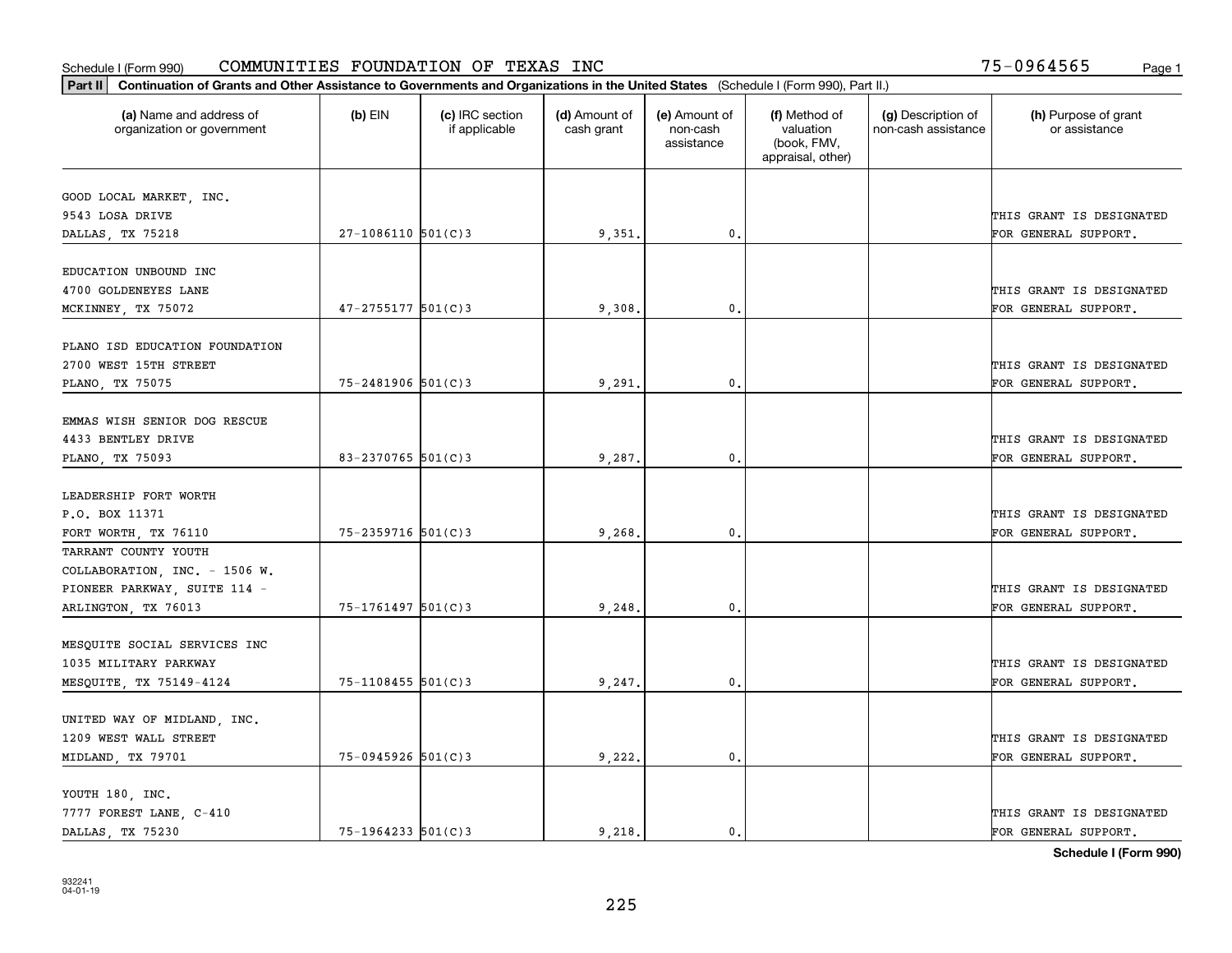|                                                                   | Part II   Continuation of Grants and Other Assistance to Governments and Organizations in the United States (Schedule I (Form 990), Part II.) |                                  |                             |                                         |                                                                |                                           |                                       |  |  |  |  |
|-------------------------------------------------------------------|-----------------------------------------------------------------------------------------------------------------------------------------------|----------------------------------|-----------------------------|-----------------------------------------|----------------------------------------------------------------|-------------------------------------------|---------------------------------------|--|--|--|--|
| (a) Name and address of<br>organization or government             | $(b)$ EIN                                                                                                                                     | (c) IRC section<br>if applicable | (d) Amount of<br>cash grant | (e) Amount of<br>non-cash<br>assistance | (f) Method of<br>valuation<br>(book, FMV,<br>appraisal, other) | (g) Description of<br>non-cash assistance | (h) Purpose of grant<br>or assistance |  |  |  |  |
|                                                                   |                                                                                                                                               |                                  |                             |                                         |                                                                |                                           |                                       |  |  |  |  |
| MUSEUM OF THE AMERICAN RAILROAD<br>6455 PAGE STREET               |                                                                                                                                               |                                  |                             |                                         |                                                                |                                           | THIS GRANT IS DESIGNATED              |  |  |  |  |
| FRISCO, TX 75034                                                  | $75 - 6036999$ 501(C)3                                                                                                                        |                                  | 9,190.                      | 0.                                      |                                                                |                                           | FOR GENERAL SUPPORT.                  |  |  |  |  |
|                                                                   |                                                                                                                                               |                                  |                             |                                         |                                                                |                                           |                                       |  |  |  |  |
| JESUIT COLLEGE PREPARATORY SCHOOL                                 |                                                                                                                                               |                                  |                             |                                         |                                                                |                                           |                                       |  |  |  |  |
| OF DALLAS FOUNDATION, INC. - 12345                                |                                                                                                                                               |                                  |                             |                                         |                                                                |                                           | THIS GRANT IS DESIGNATED              |  |  |  |  |
| INWOOD ROAD - DALLAS, TX 75244                                    | $75 - 6054602$ 501(C)3                                                                                                                        |                                  | 9,188                       | 0.                                      |                                                                |                                           | FOR GENERAL SUPPORT.                  |  |  |  |  |
|                                                                   |                                                                                                                                               |                                  |                             |                                         |                                                                |                                           |                                       |  |  |  |  |
| GRAYSON COUNTY COLLEGE FOUNDATION,                                |                                                                                                                                               |                                  |                             |                                         |                                                                |                                           |                                       |  |  |  |  |
| $INC. = 6101$ GRAYSON DRIVE -                                     |                                                                                                                                               |                                  |                             |                                         |                                                                |                                           | THIS GRANT IS DESIGNATED              |  |  |  |  |
| DENISON, TX 75020                                                 | $75 - 2436355$ 501(C)3                                                                                                                        |                                  | 9,098                       | $\mathbf 0$ .                           |                                                                |                                           | FOR GENERAL SUPPORT.                  |  |  |  |  |
| APOPO US                                                          |                                                                                                                                               |                                  |                             |                                         |                                                                |                                           |                                       |  |  |  |  |
| 712 H STREET, NORTHEAST                                           |                                                                                                                                               |                                  |                             |                                         |                                                                |                                           | THIS GRANT IS DESIGNATED              |  |  |  |  |
| WASHINGTON, DC 20002                                              | $47 - 1389723$ 501(C)3                                                                                                                        |                                  | 9,079.                      | 0.                                      |                                                                |                                           | FOR GENERAL SUPPORT.                  |  |  |  |  |
|                                                                   |                                                                                                                                               |                                  |                             |                                         |                                                                |                                           |                                       |  |  |  |  |
| MENTORS CARE                                                      |                                                                                                                                               |                                  |                             |                                         |                                                                |                                           |                                       |  |  |  |  |
| 661 E. MAIN STREET, SUITE 200-170                                 |                                                                                                                                               |                                  |                             |                                         |                                                                |                                           | THIS GRANT IS DESIGNATED              |  |  |  |  |
| MIDLOTHIAN, TX 76065                                              | $30 - 0689961$ 501(C)3                                                                                                                        |                                  | 9,074                       | 0                                       |                                                                |                                           | FOR GENERAL SUPPORT.                  |  |  |  |  |
|                                                                   |                                                                                                                                               |                                  |                             |                                         |                                                                |                                           |                                       |  |  |  |  |
| FURRY FRIENDS ANIMAL RESCUE                                       |                                                                                                                                               |                                  |                             |                                         |                                                                |                                           |                                       |  |  |  |  |
| 2300 MCDERMOTT ROAD, SUITE 200-258                                |                                                                                                                                               |                                  |                             |                                         |                                                                |                                           | THIS GRANT IS DESIGNATED              |  |  |  |  |
| PLANO, TX 75025                                                   | $46 - 3350567$ 501(C)3                                                                                                                        |                                  | 9,064                       | $\mathbf{0}$                            |                                                                |                                           | FOR GENERAL SUPPORT.                  |  |  |  |  |
|                                                                   |                                                                                                                                               |                                  |                             |                                         |                                                                |                                           |                                       |  |  |  |  |
| ARTHRITIS FOUNDATION, INC.<br>1349 EMPIRE CENTRAL DRIVE, SUITE 34 |                                                                                                                                               |                                  |                             |                                         |                                                                |                                           | THIS GRANT IS DESIGNATED              |  |  |  |  |
| DALLAS, TX 75247                                                  | $94 - 3454386$ 501(C)3                                                                                                                        |                                  | 9,064                       | $\mathbf{0}$ .                          |                                                                |                                           | FOR GENERAL SUPPORT.                  |  |  |  |  |
|                                                                   |                                                                                                                                               |                                  |                             |                                         |                                                                |                                           |                                       |  |  |  |  |
| HELPING RESTORE ABILITY                                           |                                                                                                                                               |                                  |                             |                                         |                                                                |                                           |                                       |  |  |  |  |
| 4300 BELTWAY PLACE, SUITE 130                                     |                                                                                                                                               |                                  |                             |                                         |                                                                |                                           | THIS GRANT IS DESIGNATED              |  |  |  |  |
| ARLINGTON, TX 76018                                               | $75 - 1562334$ 501(C)3                                                                                                                        |                                  | 9,062.                      | $\mathfrak{o}$ .                        |                                                                |                                           | FOR GENERAL SUPPORT.                  |  |  |  |  |
|                                                                   |                                                                                                                                               |                                  |                             |                                         |                                                                |                                           |                                       |  |  |  |  |
| PRACTICE MINISTRIES                                               |                                                                                                                                               |                                  |                             |                                         |                                                                |                                           |                                       |  |  |  |  |
| 6125 LUTHER LANE, SUITE 183                                       |                                                                                                                                               |                                  |                             |                                         |                                                                |                                           | THIS GRANT IS DESIGNATED              |  |  |  |  |
| DALLAS, TX 75225                                                  | $75 - 2664146$ 501(C)3                                                                                                                        |                                  | 9.000.                      | $\mathfrak{o}$ .                        |                                                                |                                           | FOR GENERAL SUPPORT.                  |  |  |  |  |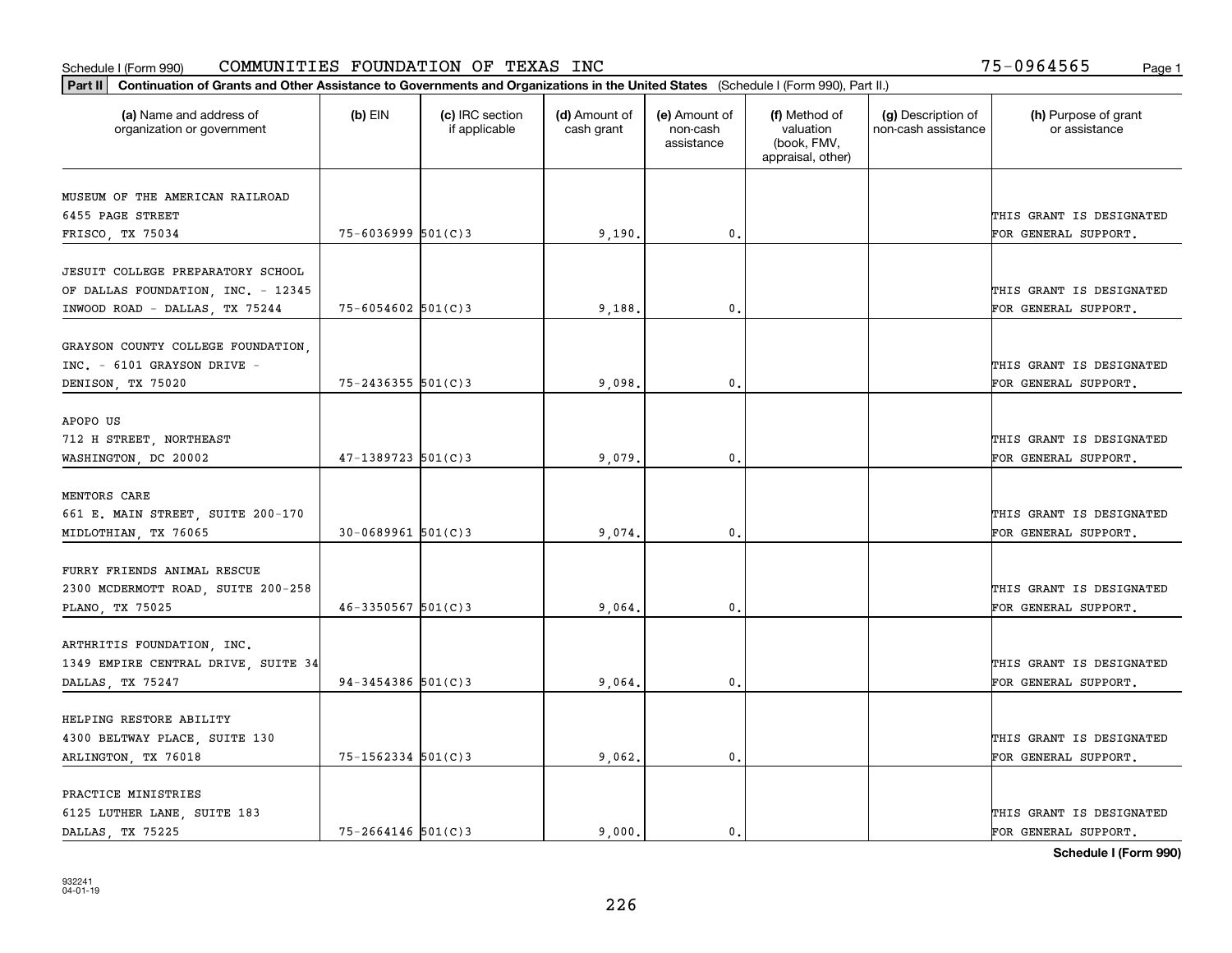| Part II   Continuation of Grants and Other Assistance to Governments and Organizations in the United States (Schedule I (Form 990), Part II.) |                        |                                  |                             |                                         |                                                                |                                           |                                       |
|-----------------------------------------------------------------------------------------------------------------------------------------------|------------------------|----------------------------------|-----------------------------|-----------------------------------------|----------------------------------------------------------------|-------------------------------------------|---------------------------------------|
| (a) Name and address of<br>organization or government                                                                                         | $(b)$ EIN              | (c) IRC section<br>if applicable | (d) Amount of<br>cash grant | (e) Amount of<br>non-cash<br>assistance | (f) Method of<br>valuation<br>(book, FMV,<br>appraisal, other) | (g) Description of<br>non-cash assistance | (h) Purpose of grant<br>or assistance |
|                                                                                                                                               |                        |                                  |                             |                                         |                                                                |                                           |                                       |
| SMALL WORLD WITH LOVE<br>P.O. BOX 2193                                                                                                        |                        |                                  |                             |                                         |                                                                |                                           | THIS GRANT IS DESIGNATED              |
| FRISCO, TX 75034                                                                                                                              | 75-2924788 501(C)3     |                                  | 9,000                       | 0.                                      |                                                                |                                           | FOR GENERAL SUPPORT.                  |
|                                                                                                                                               |                        |                                  |                             |                                         |                                                                |                                           |                                       |
| WINDOW TO THE WILD, INC.                                                                                                                      |                        |                                  |                             |                                         |                                                                |                                           |                                       |
| 2658 COUNTY ROAD 2226                                                                                                                         |                        |                                  |                             |                                         |                                                                |                                           | THIS GRANT IS DESIGNATED              |
| CADDO MILLS, TX 75135                                                                                                                         | $46 - 5338602$ 501(C)3 |                                  | 9,000                       | 0.                                      |                                                                |                                           | FOR GENERAL SUPPORT.                  |
|                                                                                                                                               |                        |                                  |                             |                                         |                                                                |                                           |                                       |
| CHASE'S PLACE, INC.                                                                                                                           |                        |                                  |                             |                                         |                                                                |                                           |                                       |
| 620 N. COIT ROAD, SUITE 2176                                                                                                                  |                        |                                  |                             |                                         |                                                                |                                           | THIS GRANT IS DESIGNATED              |
| RICHARDSON, TX 75080                                                                                                                          | $32 - 0065355$ 501(C)3 |                                  | 8,981.                      | $\mathfrak{o}$ .                        |                                                                |                                           | FOR GENERAL SUPPORT.                  |
|                                                                                                                                               |                        |                                  |                             |                                         |                                                                |                                           |                                       |
| LOW BIRTH WEIGHT DEVELOPMENT                                                                                                                  |                        |                                  |                             |                                         |                                                                |                                           |                                       |
| CENTER - 345 CALUMET AVENUE -                                                                                                                 |                        |                                  |                             |                                         |                                                                |                                           | THIS GRANT IS DESIGNATED              |
| DALLAS, TX 75211                                                                                                                              | $75 - 2410730$ 501(C)3 |                                  | 8,960                       | 0.                                      |                                                                |                                           | FOR GENERAL SUPPORT.                  |
|                                                                                                                                               |                        |                                  |                             |                                         |                                                                |                                           |                                       |
| CASA HOPE FOR CHILDREN, INC.                                                                                                                  |                        |                                  |                             |                                         |                                                                |                                           |                                       |
| 305 S. RUSK                                                                                                                                   |                        |                                  |                             |                                         |                                                                |                                           | THIS GRANT IS DESIGNATED              |
| WEATHERFORD, TX 76086                                                                                                                         | $20 - 5027578$ 501(C)3 |                                  | 8,932.                      | 0.                                      |                                                                |                                           | FOR GENERAL SUPPORT.                  |
| FRIENDS OF THE WARREN FERRIS                                                                                                                  |                        |                                  |                             |                                         |                                                                |                                           |                                       |
| CEMETERY - 1609 FRANCIS AVENUE -                                                                                                              |                        |                                  |                             |                                         |                                                                |                                           | THIS GRANT IS DESIGNATED              |
| DALLAS, TX 75218                                                                                                                              |                        | 501(C)3                          | 8,927                       | 0.                                      |                                                                |                                           | FOR GENERAL SUPPORT.                  |
|                                                                                                                                               |                        |                                  |                             |                                         |                                                                |                                           |                                       |
| PAWS OF LOVE ANIMAL RESCUE                                                                                                                    |                        |                                  |                             |                                         |                                                                |                                           |                                       |
| P.O. BOX 163                                                                                                                                  |                        |                                  |                             |                                         |                                                                |                                           | THIS GRANT IS DESIGNATED              |
| ROYSE CITY, TX 75189                                                                                                                          | $46 - 1143596$ 501(C)3 |                                  | 8,918                       | $^{\circ}$ .                            |                                                                |                                           | FOR GENERAL SUPPORT.                  |
|                                                                                                                                               |                        |                                  |                             |                                         |                                                                |                                           |                                       |
| ARTS DISTRICT CHORALE                                                                                                                         |                        |                                  |                             |                                         |                                                                |                                           |                                       |
| 3824 CEDAR SPRINGS ROAD, SUITE 755                                                                                                            |                        |                                  |                             |                                         |                                                                |                                           | THIS GRANT IS DESIGNATED              |
| DALLAS, TX 75219                                                                                                                              | 68-0539488 $501(C)$ 3  |                                  | 8,916,                      | 0.                                      |                                                                |                                           | FOR GENERAL SUPPORT.                  |
|                                                                                                                                               |                        |                                  |                             |                                         |                                                                |                                           |                                       |
| WAY BACK HOUSE, INC.                                                                                                                          |                        |                                  |                             |                                         |                                                                |                                           |                                       |
| 13490 TI BOULEVARD, SUITE 102                                                                                                                 |                        |                                  |                             |                                         |                                                                |                                           | THIS GRANT IS DESIGNATED              |
| DALLAS TX 75243                                                                                                                               | $75 - 1446346$ 501(C)3 |                                  | 8.903.                      | 0.                                      |                                                                |                                           | FOR GENERAL SUPPORT.                  |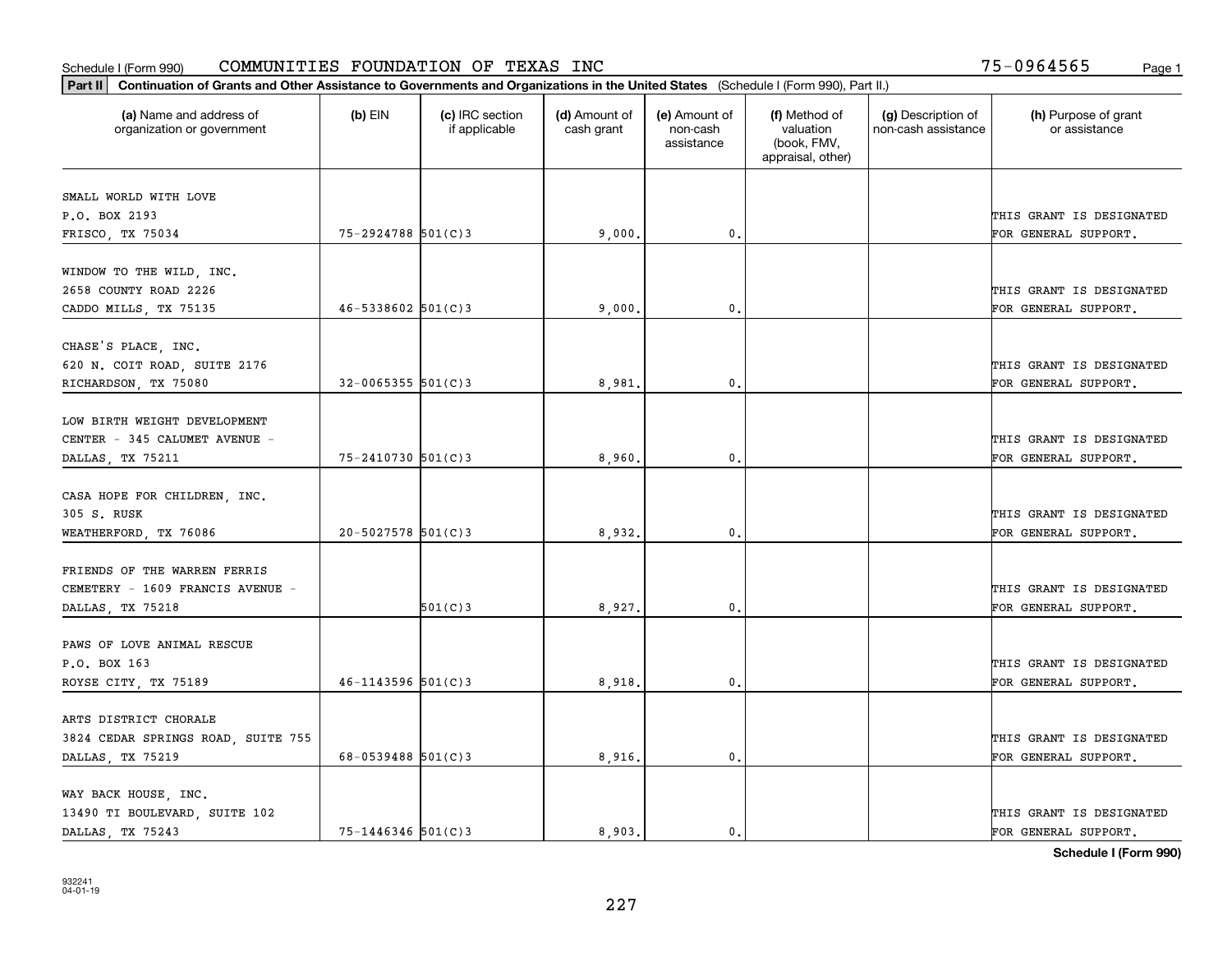| Part II   Continuation of Grants and Other Assistance to Governments and Organizations in the United States (Schedule I (Form 990), Part II.) |                        |                                  |                             |                                         |                                                                |                                           |                                       |
|-----------------------------------------------------------------------------------------------------------------------------------------------|------------------------|----------------------------------|-----------------------------|-----------------------------------------|----------------------------------------------------------------|-------------------------------------------|---------------------------------------|
| (a) Name and address of<br>organization or government                                                                                         | $(b)$ EIN              | (c) IRC section<br>if applicable | (d) Amount of<br>cash grant | (e) Amount of<br>non-cash<br>assistance | (f) Method of<br>valuation<br>(book, FMV,<br>appraisal, other) | (g) Description of<br>non-cash assistance | (h) Purpose of grant<br>or assistance |
|                                                                                                                                               |                        |                                  |                             |                                         |                                                                |                                           |                                       |
| MCKINNEY EDUCATION FOUNDATION<br>510 HEARD STREET                                                                                             |                        |                                  |                             |                                         |                                                                |                                           | THIS GRANT IS DESIGNATED              |
| MCKINNEY, TX 75069                                                                                                                            | $75 - 2401624$ 501(C)3 |                                  | 8,871.                      | 0.                                      |                                                                |                                           | FOR GENERAL SUPPORT.                  |
|                                                                                                                                               |                        |                                  |                             |                                         |                                                                |                                           |                                       |
| DALLAS CHAMBER MUSIC SOCIETY, INC.                                                                                                            |                        |                                  |                             |                                         |                                                                |                                           |                                       |
| 2711 GASTON AVENUE                                                                                                                            |                        |                                  |                             |                                         |                                                                |                                           | THIS GRANT IS DESIGNATED              |
| DALLAS, TX 75226                                                                                                                              | $75 - 6048624$ 501(C)3 |                                  | 8,858                       | $\mathbf{0}$                            |                                                                |                                           | FOR GENERAL SUPPORT.                  |
|                                                                                                                                               |                        |                                  |                             |                                         |                                                                |                                           |                                       |
| FINE ARTS CHAMBER PLAYERS                                                                                                                     |                        |                                  |                             |                                         |                                                                |                                           |                                       |
| 3630 HARRY HINES BOULEVARD, SUITE 3                                                                                                           |                        |                                  |                             |                                         |                                                                |                                           | THIS GRANT IS DESIGNATED              |
| DALLAS, TX 75219                                                                                                                              | $75 - 1831061$ 501(C)3 |                                  | 8,856.                      | $\mathbf{0}$ .                          |                                                                |                                           | FOR GENERAL SUPPORT.                  |
| IRVING HEALTHCARE FOUNDATION                                                                                                                  |                        |                                  |                             |                                         |                                                                |                                           |                                       |
| 1901 N. MACARTHUR BOULEVARD                                                                                                                   |                        |                                  |                             |                                         |                                                                |                                           | THIS GRANT IS DESIGNATED              |
| IRVING, TX 75061                                                                                                                              | 75-1570933 501(C)3     |                                  | 8,808                       | $\mathbf{0}$                            |                                                                |                                           | FOR GENERAL SUPPORT.                  |
|                                                                                                                                               |                        |                                  |                             |                                         |                                                                |                                           |                                       |
| LIFEPATH SYSTEMS FOUNDATION                                                                                                                   |                        |                                  |                             |                                         |                                                                |                                           |                                       |
| 1515 HERITAGE DRIVE, SUITE 105                                                                                                                |                        |                                  |                             |                                         |                                                                |                                           | THIS GRANT IS DESIGNATED              |
| MCKINNEY, TX 75069                                                                                                                            | $61 - 1644629$ 501(C)3 |                                  | 8,801                       | $\mathbf{0}$                            |                                                                |                                           | FOR GENERAL SUPPORT.                  |
|                                                                                                                                               |                        |                                  |                             |                                         |                                                                |                                           |                                       |
| RICHARDSON COMMUNITY BAND                                                                                                                     |                        |                                  |                             |                                         |                                                                |                                           |                                       |
| P.O. BOX 832964                                                                                                                               |                        |                                  |                             |                                         |                                                                |                                           | THIS GRANT IS DESIGNATED              |
| RICHARDSON, TX 75083                                                                                                                          | 75-1641172 501(C)3     |                                  | 8,787.                      | $\mathbf{0}$                            |                                                                |                                           | FOR GENERAL SUPPORT.                  |
| FRISCO MOMS CARE                                                                                                                              |                        |                                  |                             |                                         |                                                                |                                           |                                       |
| 8745 GARY BURNS DRIVE, SUITE 160-31                                                                                                           |                        |                                  |                             |                                         |                                                                |                                           | THIS GRANT IS DESIGNATED              |
| FRISCO, TX 75034                                                                                                                              | $47 - 5113989$ 501(C)3 |                                  | 8,763.                      | $^{\rm 0}$ .                            |                                                                |                                           | FOR GENERAL SUPPORT.                  |
|                                                                                                                                               |                        |                                  |                             |                                         |                                                                |                                           |                                       |
| FORT WORTH ABANDONED ANIMAL                                                                                                                   |                        |                                  |                             |                                         |                                                                |                                           |                                       |
| ALLIANCE - 7140 STEWART LANE -                                                                                                                |                        |                                  |                             |                                         |                                                                |                                           | THIS GRANT IS DESIGNATED              |
| BENBROOK, TX 76126                                                                                                                            | $82 - 5269957$ 501(C)3 |                                  | 8,762.                      | $\mathfrak{o}$ .                        |                                                                |                                           | FOR GENERAL SUPPORT.                  |
|                                                                                                                                               |                        |                                  |                             |                                         |                                                                |                                           |                                       |
| <b>REACH-FAMILIES</b>                                                                                                                         |                        |                                  |                             |                                         |                                                                |                                           |                                       |
| 9550 FOREST LANE, SUITE 224                                                                                                                   |                        |                                  |                             |                                         |                                                                |                                           | THIS GRANT IS DESIGNATED              |
| DALLAS, TX 75243                                                                                                                              | $46 - 1149704$ 501(C)3 |                                  | 8.752.                      | $\mathbf{0}$ .                          |                                                                |                                           | FOR GENERAL SUPPORT.                  |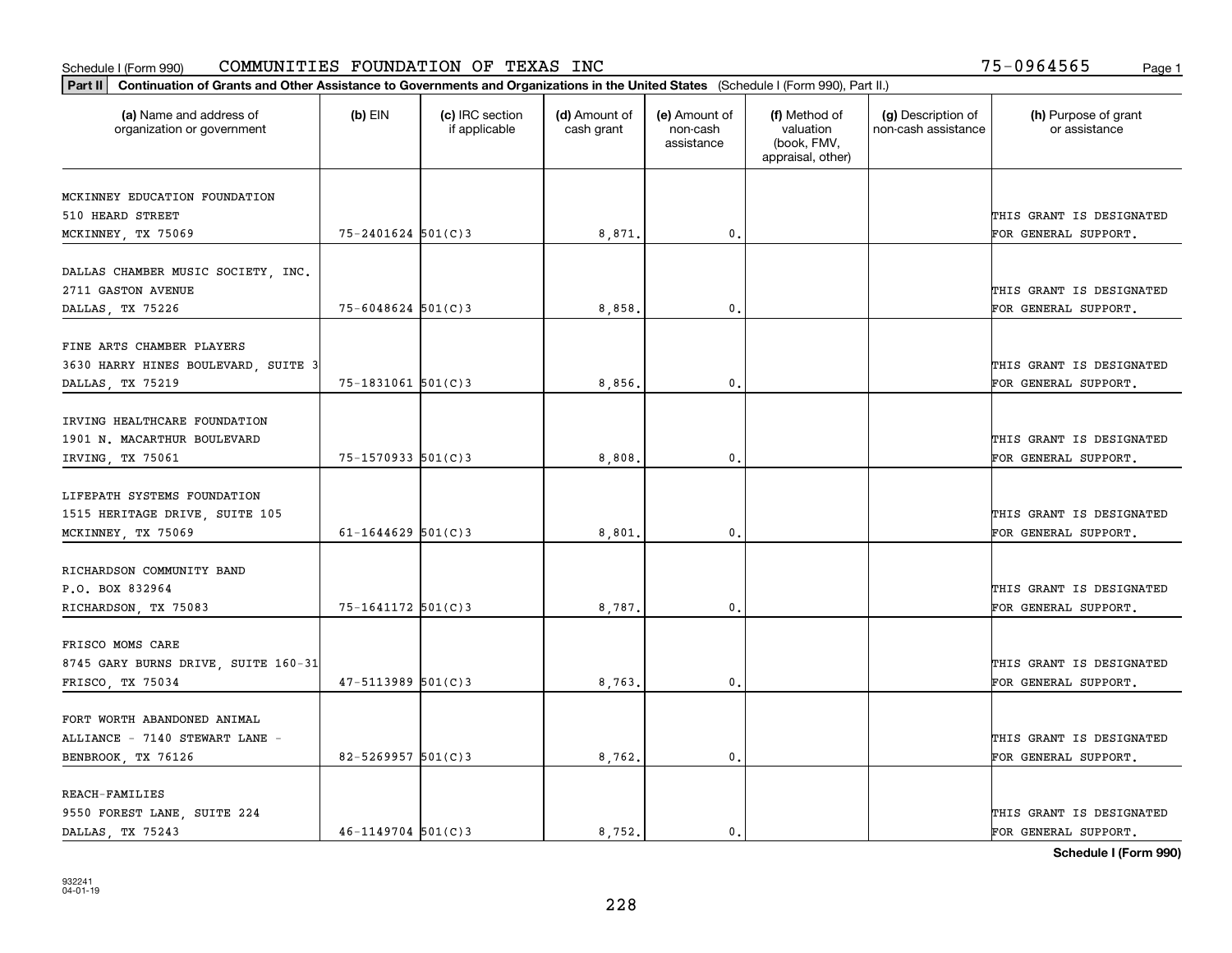| Part II   Continuation of Grants and Other Assistance to Governments and Organizations in the United States (Schedule I (Form 990), Part II.) |                        |                                  |                             |                                         |                                                                |                                           |                                                  |
|-----------------------------------------------------------------------------------------------------------------------------------------------|------------------------|----------------------------------|-----------------------------|-----------------------------------------|----------------------------------------------------------------|-------------------------------------------|--------------------------------------------------|
| (a) Name and address of<br>organization or government                                                                                         | $(b)$ EIN              | (c) IRC section<br>if applicable | (d) Amount of<br>cash grant | (e) Amount of<br>non-cash<br>assistance | (f) Method of<br>valuation<br>(book, FMV,<br>appraisal, other) | (g) Description of<br>non-cash assistance | (h) Purpose of grant<br>or assistance            |
|                                                                                                                                               |                        |                                  |                             |                                         |                                                                |                                           |                                                  |
| GRACE COVENANT PRESBYTERIAN CHURCH                                                                                                            |                        |                                  |                             |                                         |                                                                |                                           |                                                  |
| P.O. BOX 629<br>INGRAM, TX 78025                                                                                                              | 74-2159298 501(C)3     |                                  | 8,750.                      | 0.                                      |                                                                |                                           | THIS GRANT IS DESIGNATED<br>FOR GENERAL SUPPORT. |
|                                                                                                                                               |                        |                                  |                             |                                         |                                                                |                                           |                                                  |
| DENTON COMMUNITY HEALTH CLINIC<br>525 S. LOCUST STREET, SUITE 200<br>DENTON, TX 76201                                                         | 45-3997262 501(C)3     |                                  | 8,744                       | $\mathbf{0}$                            |                                                                |                                           | THIS GRANT IS DESIGNATED<br>FOR GENERAL SUPPORT. |
|                                                                                                                                               |                        |                                  |                             |                                         |                                                                |                                           |                                                  |
| FORT WORTH OPERA ASSOCIATION, INC.<br>505 PECAN STREET, SUITE 100<br>FORT WORTH, TX 76102                                                     | 75-0945915 501(C)3     |                                  | 8,727.                      | $\mathbf{0}$ .                          |                                                                |                                           | THIS GRANT IS DESIGNATED<br>FOR GENERAL SUPPORT. |
|                                                                                                                                               |                        |                                  |                             |                                         |                                                                |                                           |                                                  |
| PROJECT 4031, INC.                                                                                                                            |                        |                                  |                             |                                         |                                                                |                                           |                                                  |
| 708 MAY STREET                                                                                                                                |                        |                                  |                             |                                         |                                                                |                                           | THIS GRANT IS DESIGNATED                         |
| FORT WORTH, TX 76104                                                                                                                          | 45-3278168 501(C)3     |                                  | 8,722.                      | $\mathbf{0}$ .                          |                                                                |                                           | FOR GENERAL SUPPORT.                             |
| NORTH TEXAS SOLUTIONS FOR<br>RECOVERY, INC. - 1516 NORTH                                                                                      |                        |                                  |                             |                                         |                                                                |                                           | THIS GRANT IS DESIGNATED                         |
| RUDDELL STREET - DENTON, TX 76209                                                                                                             | $26 - 4401124$ 501(C)3 |                                  | 8,716.                      | $\mathbf{0}$                            |                                                                |                                           | FOR GENERAL SUPPORT.                             |
| INDIANA UNIVERSITY FOUNDATION                                                                                                                 |                        |                                  |                             |                                         |                                                                |                                           |                                                  |
| IU SCHOOL OF MEDICINE C/O IU                                                                                                                  |                        |                                  |                             |                                         |                                                                |                                           |                                                  |
| FOUNDATION P.O. BOX 7072 -                                                                                                                    |                        |                                  |                             |                                         |                                                                |                                           | THIS GRANT IS DESIGNATED                         |
| INDIANAPOLIS, IN 462                                                                                                                          | $35 - 6018940$ 501(C)3 |                                  | 8,700                       | $\mathbf{0}$                            |                                                                |                                           | FOR GENERAL SUPPORT.                             |
| COMMUNITY HOSPICE OF TEXAS<br>6100 WESTERN PLACE, SUITE 105                                                                                   |                        |                                  |                             |                                         |                                                                |                                           | THIS GRANT IS DESIGNATED                         |
| FORT WORTH, TX 76107-4667                                                                                                                     | 75-2653292 501(C)3     |                                  | 8,685.                      | 0.                                      |                                                                |                                           | FOR GENERAL SUPPORT.                             |
|                                                                                                                                               |                        |                                  |                             |                                         |                                                                |                                           |                                                  |
| GERMAN SHORTHAIRED POINTER RESCUE                                                                                                             |                        |                                  |                             |                                         |                                                                |                                           |                                                  |
| OF NORTH TEXAS, INC. - 723 DUMONT                                                                                                             |                        |                                  |                             |                                         |                                                                |                                           | THIS GRANT IS DESIGNATED                         |
| STREET - DALLAS, TX 75214                                                                                                                     | $90 - 0061280$ 501(C)3 |                                  | 8,664.                      | $\mathfrak o$ .                         |                                                                |                                           | FOR GENERAL SUPPORT.                             |
|                                                                                                                                               |                        |                                  |                             |                                         |                                                                |                                           |                                                  |
| OHIO STATE UNIVERSITY FOUNDATION                                                                                                              |                        |                                  |                             |                                         |                                                                |                                           |                                                  |
| 1480 WEST LANE AVENUE                                                                                                                         |                        |                                  |                             |                                         |                                                                |                                           | THIS GRANT IS DESIGNATED                         |
| COLUMBUS OH 43221                                                                                                                             | $31 - 1145986$ 501(C)3 |                                  | 8,626.                      | $\mathfrak{o}$ .                        |                                                                |                                           | FOR GENERAL SUPPORT.                             |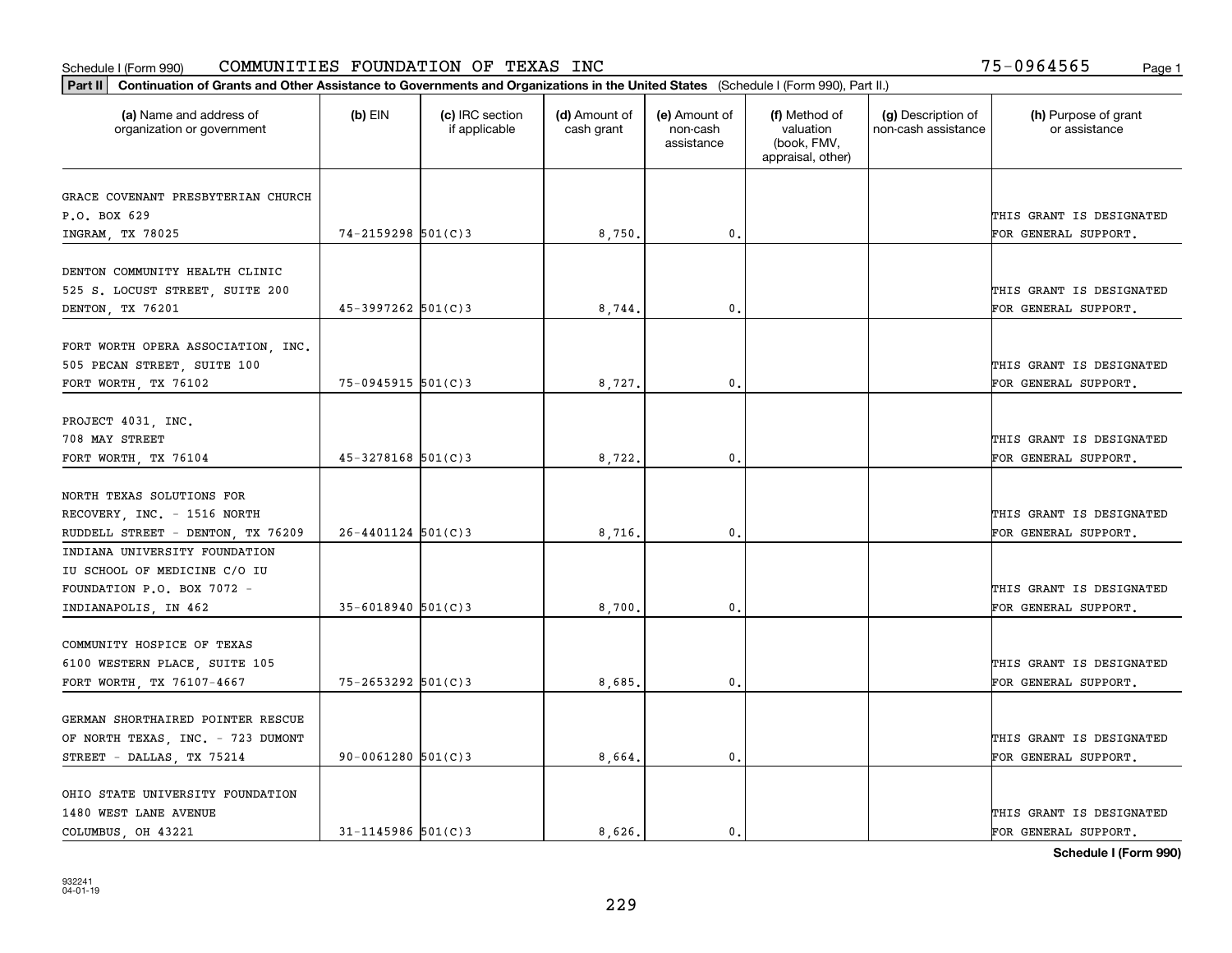|                                                                                                    |                        |                                  | Part II   Continuation of Grants and Other Assistance to Governments and Organizations in the United States (Schedule I (Form 990), Part II.) |                                         |                                                                |                                           |                                                  |  |  |  |  |  |  |
|----------------------------------------------------------------------------------------------------|------------------------|----------------------------------|-----------------------------------------------------------------------------------------------------------------------------------------------|-----------------------------------------|----------------------------------------------------------------|-------------------------------------------|--------------------------------------------------|--|--|--|--|--|--|
| (a) Name and address of<br>organization or government                                              | $(b)$ EIN              | (c) IRC section<br>if applicable | (d) Amount of<br>cash grant                                                                                                                   | (e) Amount of<br>non-cash<br>assistance | (f) Method of<br>valuation<br>(book, FMV,<br>appraisal, other) | (g) Description of<br>non-cash assistance | (h) Purpose of grant<br>or assistance            |  |  |  |  |  |  |
|                                                                                                    |                        |                                  |                                                                                                                                               |                                         |                                                                |                                           |                                                  |  |  |  |  |  |  |
| ALL SAINTS CATHOLIC SCHOOL<br>2006 N. HOUSTON STREET                                               |                        |                                  |                                                                                                                                               |                                         |                                                                |                                           | THIS GRANT IS DESIGNATED                         |  |  |  |  |  |  |
| FORT WORTH, TX 76164                                                                               | $75 - 1984569$ 501(C)3 |                                  | 8,625.                                                                                                                                        | 0.                                      |                                                                |                                           | FOR GENERAL SUPPORT.                             |  |  |  |  |  |  |
|                                                                                                    |                        |                                  |                                                                                                                                               |                                         |                                                                |                                           |                                                  |  |  |  |  |  |  |
| HELPING HANDS FOR SINGLE MOMS USA<br>1900 PRESTON ROAD, SUITE 267-73                               |                        |                                  |                                                                                                                                               |                                         |                                                                |                                           | THIS GRANT IS DESIGNATED                         |  |  |  |  |  |  |
| PLANO, TX 75093                                                                                    | 82-1969891 $501(C)$ 3  |                                  | 8,625                                                                                                                                         | $\mathbf{0}$                            |                                                                |                                           | FOR GENERAL SUPPORT.                             |  |  |  |  |  |  |
| MCKINNEY REPERTORY THEATRE YOUNG<br>ACTORS GUILD - 111 N. TENNESSEE<br>STREET - MCKINNEY, TX 75069 | $45 - 4500606$ 501(C)3 |                                  | 8,611                                                                                                                                         | $\mathbf{0}$ .                          |                                                                |                                           | THIS GRANT IS DESIGNATED<br>FOR GENERAL SUPPORT. |  |  |  |  |  |  |
| NO. 1 BRITISH FLYING TRAINING                                                                      |                        |                                  |                                                                                                                                               |                                         |                                                                |                                           |                                                  |  |  |  |  |  |  |
| SCHOOL MUSEUM, INC. - P.O. BOX 219<br>119 SILENT WINGS BOULEVARD -                                 |                        |                                  |                                                                                                                                               |                                         |                                                                |                                           | THIS GRANT IS DESIGNATED                         |  |  |  |  |  |  |
| TERRELL, TX 75160                                                                                  | 75-2541836 501(C)3     |                                  | 8,606                                                                                                                                         | $\mathbf{0}$ .                          |                                                                |                                           | FOR GENERAL SUPPORT.                             |  |  |  |  |  |  |
| DALLAS-FORT WORTH DACHSHUND RESCUE<br>FOUNDATION - P.O. BOX 1892 -<br>GRAPEVINE, TX 76051          | 75-2735929 501(C)3     |                                  | 8,600.                                                                                                                                        | 0.                                      |                                                                |                                           | THIS GRANT IS DESIGNATED<br>FOR GENERAL SUPPORT. |  |  |  |  |  |  |
| 350VERMONT                                                                                         |                        |                                  |                                                                                                                                               |                                         |                                                                |                                           |                                                  |  |  |  |  |  |  |
| 179 SOUTH WINOOSKI AVENUE, SUITE 20                                                                |                        |                                  |                                                                                                                                               |                                         |                                                                |                                           | THIS GRANT IS DESIGNATED                         |  |  |  |  |  |  |
| BURLINGTON, VT 05401                                                                               | $46 - 3647561$ 501(C)3 |                                  | 8,600.                                                                                                                                        | 0.                                      |                                                                |                                           | FOR GENERAL SUPPORT.                             |  |  |  |  |  |  |
| SUNSHINE AND RAINBOWS EARLY<br>LEARNING CENTER - 1515 N.                                           |                        |                                  |                                                                                                                                               |                                         |                                                                |                                           |                                                  |  |  |  |  |  |  |
| GREENVILLE AVENUE - ALLEN, TX                                                                      |                        |                                  |                                                                                                                                               |                                         |                                                                |                                           | THIS GRANT IS DESIGNATED                         |  |  |  |  |  |  |
| 75002                                                                                              | 61-1717600 $501(C)3$   |                                  | 8,571                                                                                                                                         | $\mathbf{0}$ .                          |                                                                |                                           | FOR GENERAL SUPPORT.                             |  |  |  |  |  |  |
| CANCER CARE SERVICES                                                                               |                        |                                  |                                                                                                                                               |                                         |                                                                |                                           |                                                  |  |  |  |  |  |  |
| 623 S. HENDERSON STREET                                                                            |                        |                                  |                                                                                                                                               |                                         |                                                                |                                           | THIS GRANT IS DESIGNATED                         |  |  |  |  |  |  |
| FORT WORTH, TX 76104-2920                                                                          | 75-1025511 501(C)3     |                                  | 8,570.                                                                                                                                        | $\mathbf{0}$ .                          |                                                                |                                           | FOR GENERAL SUPPORT.                             |  |  |  |  |  |  |
| DOGS MATTER                                                                                        |                        |                                  |                                                                                                                                               |                                         |                                                                |                                           |                                                  |  |  |  |  |  |  |
| 4347 WEST NORTHWEST HIGHTWAY, SUITE                                                                |                        |                                  |                                                                                                                                               |                                         |                                                                |                                           | THIS GRANT IS DESIGNATED                         |  |  |  |  |  |  |
| DALLAS, TX 75220                                                                                   | 46-4027130 501(C)3     |                                  | 8.549.                                                                                                                                        | $\mathbf{0}$ .                          |                                                                |                                           | FOR GENERAL SUPPORT.                             |  |  |  |  |  |  |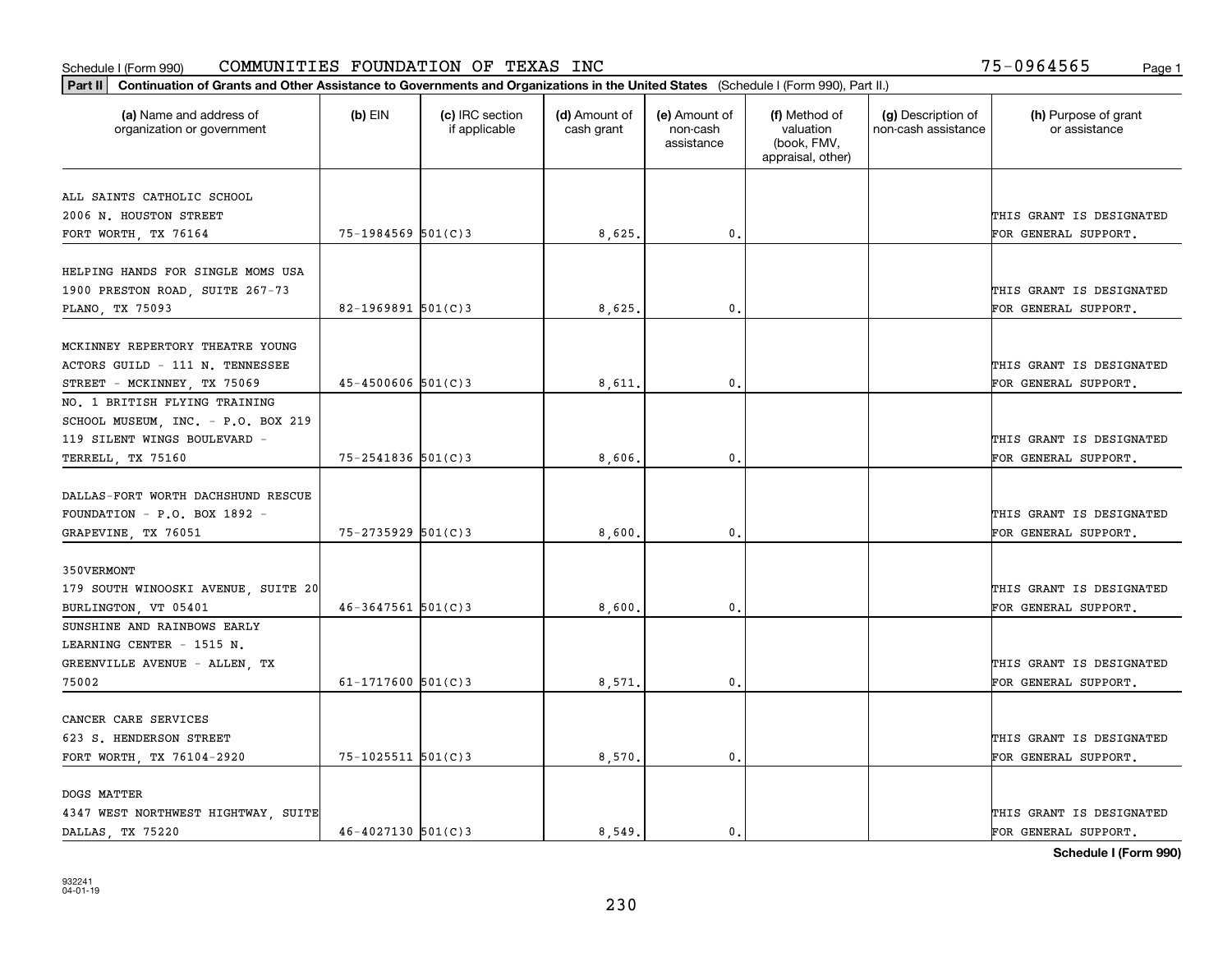| Part II   Continuation of Grants and Other Assistance to Governments and Organizations in the United States (Schedule I (Form 990), Part II.) |                        |                                  |                             |                                         |                                                                |                                           |                                       |
|-----------------------------------------------------------------------------------------------------------------------------------------------|------------------------|----------------------------------|-----------------------------|-----------------------------------------|----------------------------------------------------------------|-------------------------------------------|---------------------------------------|
| (a) Name and address of<br>organization or government                                                                                         | $(b)$ EIN              | (c) IRC section<br>if applicable | (d) Amount of<br>cash grant | (e) Amount of<br>non-cash<br>assistance | (f) Method of<br>valuation<br>(book, FMV,<br>appraisal, other) | (g) Description of<br>non-cash assistance | (h) Purpose of grant<br>or assistance |
| CENTRAL TEXAS FOOD BANK                                                                                                                       |                        |                                  |                             |                                         |                                                                |                                           |                                       |
| 6500 METROPOLIS DRIVE                                                                                                                         |                        |                                  |                             |                                         |                                                                |                                           | THIS GRANT IS DESIGNATED              |
| AUSTIN, TX 78744                                                                                                                              | $74 - 2217350$ 501(C)3 |                                  | 8,500.                      | 0.                                      |                                                                |                                           | FOR GENERAL SUPPORT.                  |
|                                                                                                                                               |                        |                                  |                             |                                         |                                                                |                                           |                                       |
| PIONEER BIBLE TRANSLATORS                                                                                                                     |                        |                                  |                             |                                         |                                                                |                                           |                                       |
| 7255 WEST CAMP WISDOM ROAD                                                                                                                    |                        |                                  |                             |                                         |                                                                |                                           | THIS GRANT IS DESIGNATED              |
| DALLAS, TX 75236                                                                                                                              | $23 - 7433923$ 501(C)3 |                                  | 8,500                       | 0.                                      |                                                                |                                           | FOR GENERAL SUPPORT.                  |
|                                                                                                                                               |                        |                                  |                             |                                         |                                                                |                                           |                                       |
| SITI AND JIDO PARK FOUNDATION,                                                                                                                |                        |                                  |                             |                                         |                                                                |                                           |                                       |
| INC. - 1804 CORNELL LANE - DENTON,                                                                                                            |                        |                                  |                             |                                         |                                                                |                                           | THIS GRANT IS DESIGNATED              |
| TX 76201                                                                                                                                      | $47 - 1116825$ 501(C)3 |                                  | 8,486                       | $\mathbf{0}$ .                          |                                                                |                                           | FOR GENERAL SUPPORT.                  |
| TARRANT COUNTY CLUBHOUSE                                                                                                                      |                        |                                  |                             |                                         |                                                                |                                           |                                       |
| 415 MAY STREET                                                                                                                                |                        |                                  |                             |                                         |                                                                |                                           | THIS GRANT IS DESIGNATED              |
| FORT WORTH, TX 76104                                                                                                                          | $83 - 0528988$ 501(C)3 |                                  | 8,481                       | $\mathbf{0}$ .                          |                                                                |                                           | FOR GENERAL SUPPORT.                  |
|                                                                                                                                               |                        |                                  |                             |                                         |                                                                |                                           |                                       |
| TEXAS SPRING CORPORATION                                                                                                                      |                        |                                  |                             |                                         |                                                                |                                           |                                       |
| 4620 PARK SPRINGS BOULEVARD                                                                                                                   |                        |                                  |                             |                                         |                                                                |                                           | THIS GRANT IS DESIGNATED              |
| ARLINGTON, TX 76017                                                                                                                           | $02 - 0768724$ 501(C)3 |                                  | 8,475                       | 0.                                      |                                                                |                                           | FOR GENERAL SUPPORT.                  |
|                                                                                                                                               |                        |                                  |                             |                                         |                                                                |                                           |                                       |
| NORTH TEXAS RABBIT SANCTUARY CORP.                                                                                                            |                        |                                  |                             |                                         |                                                                |                                           |                                       |
| 1013 LESA LANE                                                                                                                                |                        |                                  |                             |                                         |                                                                |                                           | THIS GRANT IS DESIGNATED              |
| GARLAND, TX 75042                                                                                                                             | 75-2550278 501(C)3     |                                  | 8,471                       | 0.                                      |                                                                |                                           | FOR GENERAL SUPPORT.                  |
|                                                                                                                                               |                        |                                  |                             |                                         |                                                                |                                           |                                       |
| TRUST FOR PUBLIC LAND<br>101 MONTGOMERY STREET, SUITE 900                                                                                     |                        |                                  |                             |                                         |                                                                |                                           | THIS GRANT IS DESIGNATED              |
|                                                                                                                                               | $23 - 7222333$ 501(C)3 |                                  |                             |                                         |                                                                |                                           |                                       |
| SAN FRANCISCO, CA 94104                                                                                                                       |                        |                                  | 8,455.                      | $\mathbf{0}$ .                          |                                                                |                                           | FOR GENERAL SUPPORT.                  |
| HABITAT FOR HUMANITY OF DENTON                                                                                                                |                        |                                  |                             |                                         |                                                                |                                           |                                       |
| COUNTY - P.O. BOX 425 - DENTON, TX                                                                                                            |                        |                                  |                             |                                         |                                                                |                                           | THIS GRANT IS DESIGNATED              |
| 76202                                                                                                                                         | $75 - 2552661$ 501(C)3 |                                  | 8,443.                      | $\mathfrak o$ .                         |                                                                |                                           | FOR GENERAL SUPPORT.                  |
|                                                                                                                                               |                        |                                  |                             |                                         |                                                                |                                           |                                       |
| DALLAS POLICE DEPARTMENT                                                                                                                      |                        |                                  |                             |                                         |                                                                |                                           |                                       |
| 334 SOUTH HALL STREET                                                                                                                         |                        |                                  |                             |                                         |                                                                |                                           | THIS GRANT IS DESIGNATED              |
| DALLAS, TX 75221                                                                                                                              | 75-6000508 115         |                                  | 8,431.                      | $\mathbf{0}$ .                          |                                                                |                                           | FOR GENERAL SUPPORT.                  |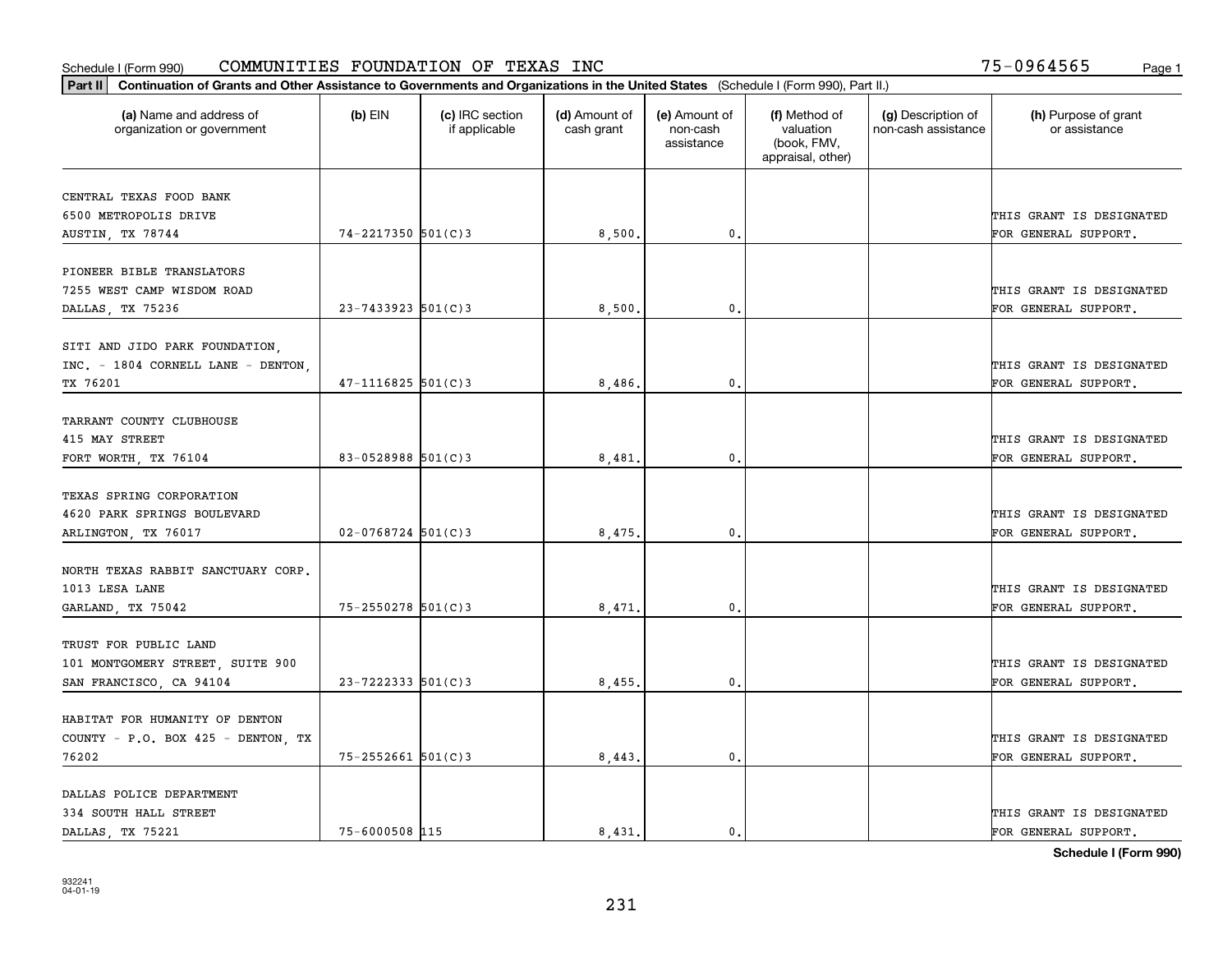| Part II   Continuation of Grants and Other Assistance to Governments and Organizations in the United States (Schedule I (Form 990), Part II.) |                        |                                  |                             |                                         |                                                                |                                           |                                       |
|-----------------------------------------------------------------------------------------------------------------------------------------------|------------------------|----------------------------------|-----------------------------|-----------------------------------------|----------------------------------------------------------------|-------------------------------------------|---------------------------------------|
| (a) Name and address of<br>organization or government                                                                                         | $(b)$ EIN              | (c) IRC section<br>if applicable | (d) Amount of<br>cash grant | (e) Amount of<br>non-cash<br>assistance | (f) Method of<br>valuation<br>(book, FMV,<br>appraisal, other) | (g) Description of<br>non-cash assistance | (h) Purpose of grant<br>or assistance |
| NORTHAVEN UNITED METHODIST CHURCH                                                                                                             |                        |                                  |                             |                                         |                                                                |                                           |                                       |
| 11211 PRESTON ROAD                                                                                                                            |                        |                                  |                             |                                         |                                                                |                                           | THIS GRANT IS DESIGNATED              |
| DALLAS, TX 75230                                                                                                                              | $75 - 6004446$ 501(C)3 |                                  | 8,426.                      | $\mathfrak o$ .                         |                                                                |                                           | FOR GENERAL SUPPORT.                  |
|                                                                                                                                               |                        |                                  |                             |                                         |                                                                |                                           |                                       |
| FORT WORTH JAPANESE SOCIETY FUND                                                                                                              |                        |                                  |                             |                                         |                                                                |                                           |                                       |
| 4220 RIDGEHAVEN ROAD                                                                                                                          |                        |                                  |                             |                                         |                                                                |                                           | THIS GRANT IS DESIGNATED              |
| FORT WORTH, TX 76116                                                                                                                          | $75 - 2080094$ 501(C)3 |                                  | 8,421                       | 0.                                      |                                                                |                                           | FOR GENERAL SUPPORT.                  |
|                                                                                                                                               |                        |                                  |                             |                                         |                                                                |                                           |                                       |
| MAURICE BARNETT GERIATRIC WELLNESS                                                                                                            |                        |                                  |                             |                                         |                                                                |                                           |                                       |
| CENTER INC. - 401 W. 16TH STREET,                                                                                                             |                        |                                  |                             |                                         |                                                                |                                           | THIS GRANT IS DESIGNATED              |
| SUITE 600 - PLANO, TX 75075                                                                                                                   | $75 - 1839305$ 501(C)3 |                                  | 8,399.                      | $\mathfrak o$ .                         |                                                                |                                           | FOR GENERAL SUPPORT.                  |
|                                                                                                                                               |                        |                                  |                             |                                         |                                                                |                                           |                                       |
| ANNIE'S GIFTS OF LOVE CHARITABLE                                                                                                              |                        |                                  |                             |                                         |                                                                |                                           |                                       |
| FOUNDATION - P.O. BOX 171 -                                                                                                                   |                        |                                  |                             |                                         |                                                                |                                           | THIS GRANT IS DESIGNATED              |
| DESOTO, TX 75123                                                                                                                              | $47 - 4289623$ 501(C)3 |                                  | 8,397                       | 0.                                      |                                                                |                                           | FOR GENERAL SUPPORT.                  |
|                                                                                                                                               |                        |                                  |                             |                                         |                                                                |                                           |                                       |
| PEGASUS MUSICAL SOCIETY                                                                                                                       |                        |                                  |                             |                                         |                                                                |                                           |                                       |
| 11615 FOREST CENTRAL DRIVE, SUITE 3                                                                                                           |                        |                                  |                             |                                         |                                                                |                                           | THIS GRANT IS DESIGNATED              |
| DALLAS, TX 75243-3917                                                                                                                         | $75 - 2312993$ 501(C)3 |                                  | 8,394                       | 0                                       |                                                                |                                           | FOR GENERAL SUPPORT.                  |
|                                                                                                                                               |                        |                                  |                             |                                         |                                                                |                                           |                                       |
| NOGGIN EDUCATIONAL FOUNDATION                                                                                                                 |                        |                                  |                             |                                         |                                                                |                                           |                                       |
| 1106 N. HIGHWAY 360, SUITE 105                                                                                                                |                        |                                  |                             |                                         |                                                                |                                           | THIS GRANT IS DESIGNATED              |
| GRAND PRAIRIE, TX 75050                                                                                                                       | $47 - 5193384$ 501(C)3 |                                  | 8,391                       | $\mathbf{0}$                            |                                                                |                                           | FOR GENERAL SUPPORT.                  |
| SCI-TECH DISCOVERY CENTER                                                                                                                     |                        |                                  |                             |                                         |                                                                |                                           |                                       |
| 8004 N. DALLAS PARKWAY                                                                                                                        |                        |                                  |                             |                                         |                                                                |                                           | THIS GRANT IS DESIGNATED              |
| FRISCO, TX 75034                                                                                                                              | $20 - 0384307$ 501(C)3 |                                  | 8,390                       | $\mathbf{0}$ .                          |                                                                |                                           | FOR GENERAL SUPPORT.                  |
| DALLAS BRANCH OF THE INTERNATIONAL                                                                                                            |                        |                                  |                             |                                         |                                                                |                                           |                                       |
| DYSLEXIA ASSOCIATION - 14070                                                                                                                  |                        |                                  |                             |                                         |                                                                |                                           |                                       |
| PROTON DRIVE, SUITE 100 - DALLAS,                                                                                                             |                        |                                  |                             |                                         |                                                                |                                           | THIS GRANT IS DESIGNATED              |
| TX 75244                                                                                                                                      | 75-1252351 501(C)3     |                                  | 8,358.                      | $\mathfrak{o}$ .                        |                                                                |                                           | FOR GENERAL SUPPORT.                  |
|                                                                                                                                               |                        |                                  |                             |                                         |                                                                |                                           |                                       |
| TRAVIS ACADEMY OF FINE ARTS                                                                                                                   |                        |                                  |                             |                                         |                                                                |                                           |                                       |
| 800 WEST BERRY                                                                                                                                |                        |                                  |                             |                                         |                                                                |                                           | THIS GRANT IS DESIGNATED              |
| FORT WORTH, TX 76110                                                                                                                          | $45 - 5446357$ 501(C)3 |                                  | 8.355.                      | 0.                                      |                                                                |                                           | FOR GENERAL SUPPORT.                  |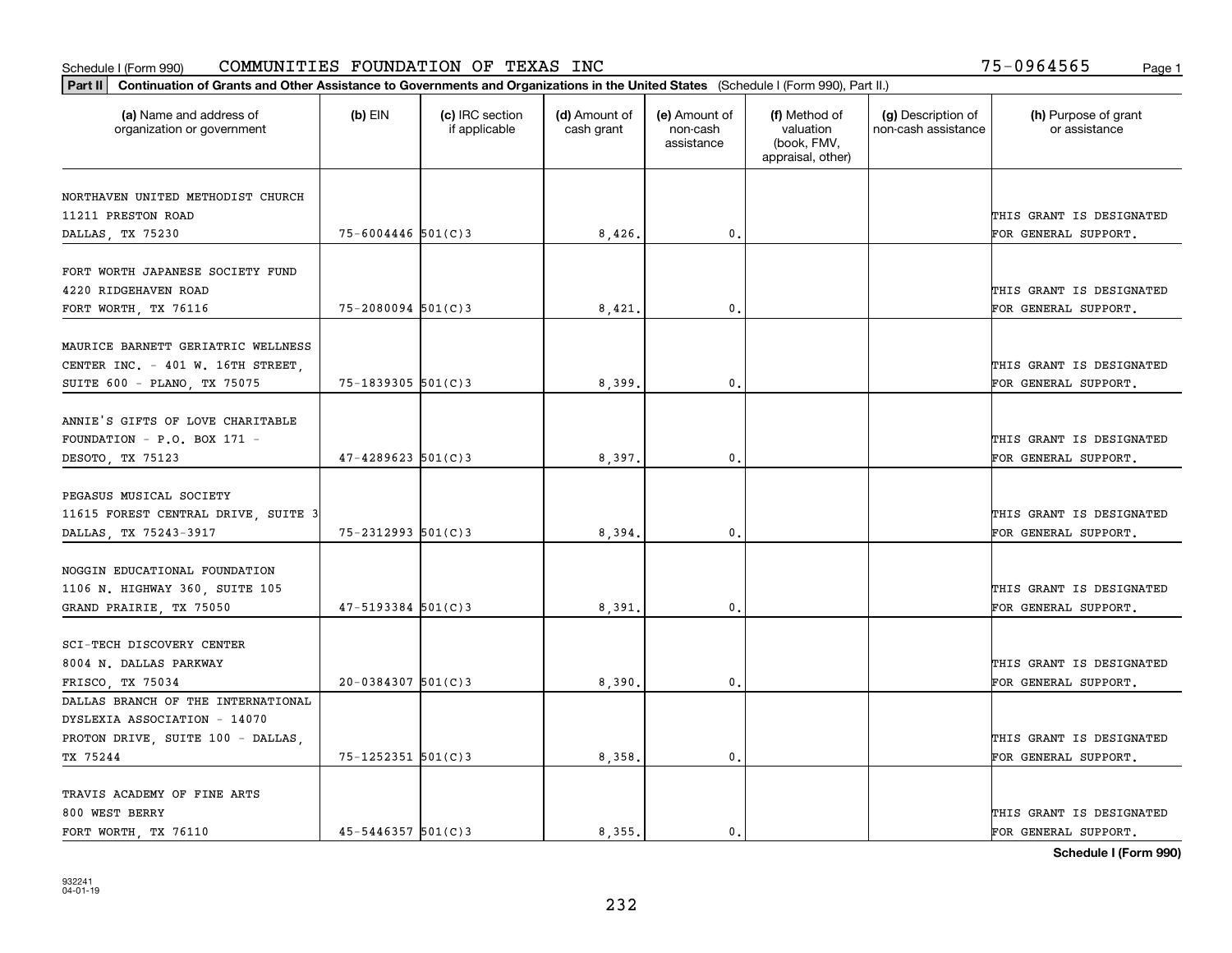| Part II   Continuation of Grants and Other Assistance to Governments and Organizations in the United States (Schedule I (Form 990), Part II.) |                          |                                  |                             |                                         |                                                                |                                           |                                       |
|-----------------------------------------------------------------------------------------------------------------------------------------------|--------------------------|----------------------------------|-----------------------------|-----------------------------------------|----------------------------------------------------------------|-------------------------------------------|---------------------------------------|
| (a) Name and address of<br>organization or government                                                                                         | $(b)$ EIN                | (c) IRC section<br>if applicable | (d) Amount of<br>cash grant | (e) Amount of<br>non-cash<br>assistance | (f) Method of<br>valuation<br>(book, FMV,<br>appraisal, other) | (g) Description of<br>non-cash assistance | (h) Purpose of grant<br>or assistance |
| LOVE MINISTRIES                                                                                                                               |                          |                                  |                             |                                         |                                                                |                                           |                                       |
| 6639 BRADDOCK PLACE                                                                                                                           |                          |                                  |                             |                                         |                                                                |                                           | THIS GRANT IS DESIGNATED              |
| DALLAS, TX 75232                                                                                                                              | $20 - 3228286$ 501(C)3   |                                  | 8,339.                      | 0.                                      |                                                                |                                           | FOR GENERAL SUPPORT.                  |
|                                                                                                                                               |                          |                                  |                             |                                         |                                                                |                                           |                                       |
| ATLANTA COMMUNITY FOOD BANK, INC.                                                                                                             |                          |                                  |                             |                                         |                                                                |                                           |                                       |
| 732 JOSEPH E. LOWERY BOULEVARD, NW                                                                                                            |                          |                                  |                             |                                         |                                                                |                                           | THIS GRANT IS DESIGNATED              |
| ATLANTA, GA 30318                                                                                                                             | $58 - 1376648$ $501(C)3$ |                                  | 8,333                       | 0.                                      |                                                                |                                           | FOR GENERAL SUPPORT.                  |
|                                                                                                                                               |                          |                                  |                             |                                         |                                                                |                                           |                                       |
| LONE STAR CIRCUS ARTS CENTER, INC.                                                                                                            |                          |                                  |                             |                                         |                                                                |                                           |                                       |
| 12232 SNOW WHITE DRIVE                                                                                                                        |                          |                                  |                             |                                         |                                                                |                                           | THIS GRANT IS DESIGNATED              |
| DALLAS, TX 75244                                                                                                                              | 75-3225522 501(C)3       |                                  | 8,324.                      | $\mathbf{0}$ .                          |                                                                |                                           | FOR GENERAL SUPPORT.                  |
|                                                                                                                                               |                          |                                  |                             |                                         |                                                                |                                           |                                       |
| RUTH'S PLACE CLINIC                                                                                                                           |                          |                                  |                             |                                         |                                                                |                                           |                                       |
| 1411 CRAWFORD AVENUE                                                                                                                          |                          |                                  |                             |                                         |                                                                |                                           | THIS GRANT IS DESIGNATED              |
| GRANBURY, TX 76048                                                                                                                            | $20 - 4594680$ 501(C)3   |                                  | 8,287.                      | 0.                                      |                                                                |                                           | FOR GENERAL SUPPORT.                  |
|                                                                                                                                               |                          |                                  |                             |                                         |                                                                |                                           |                                       |
| GOOD STREET BAPTIST CHURCH CHILD<br>CARE, INC. - 3126 ELSIE FAYE                                                                              |                          |                                  |                             |                                         |                                                                |                                           | THIS GRANT IS DESIGNATED              |
|                                                                                                                                               | $75 - 2552335$ 501(C)3   |                                  | 8,277.                      | 0.                                      |                                                                |                                           | FOR GENERAL SUPPORT.                  |
| HEGGINS STREET - DALLAS, TX 75215                                                                                                             |                          |                                  |                             |                                         |                                                                |                                           |                                       |
| FRISCO COMMUNITY THEATRE, INC.                                                                                                                |                          |                                  |                             |                                         |                                                                |                                           |                                       |
| PO BOX 1221                                                                                                                                   |                          |                                  |                             |                                         |                                                                |                                           | THIS GRANT IS DESIGNATED              |
| FRISCO, TX 75034                                                                                                                              | $75 - 2072391$ 501(C)3   |                                  | 8,267.                      | 0.                                      |                                                                |                                           | FOR GENERAL SUPPORT.                  |
|                                                                                                                                               |                          |                                  |                             |                                         |                                                                |                                           |                                       |
| IMPRINT THEATREWORKS                                                                                                                          |                          |                                  |                             |                                         |                                                                |                                           |                                       |
| 6610 EASTRIDGE DRIVE, APARTMENT 120                                                                                                           |                          |                                  |                             |                                         |                                                                |                                           | THIS GRANT IS DESIGNATED              |
| DALLAS, TX 75231                                                                                                                              | 82-1472825 $501(C)3$     |                                  | 8,267.                      | $\mathbf{0}$ .                          |                                                                |                                           | FOR GENERAL SUPPORT.                  |
|                                                                                                                                               |                          |                                  |                             |                                         |                                                                |                                           |                                       |
| DALLAS DINNER TABLE                                                                                                                           |                          |                                  |                             |                                         |                                                                |                                           |                                       |
| 3000 CUSTER ROAD, #270-387                                                                                                                    |                          |                                  |                             |                                         |                                                                |                                           | THIS GRANT IS DESIGNATED              |
| PLANO, TX 75075                                                                                                                               | $47 - 1122757$ 501(C)3   |                                  | 8,263.                      | 0.                                      |                                                                |                                           | FOR GENERAL SUPPORT.                  |
|                                                                                                                                               |                          |                                  |                             |                                         |                                                                |                                           |                                       |
| FOTOLANTHROPY                                                                                                                                 |                          |                                  |                             |                                         |                                                                |                                           |                                       |
| 6333 EAST MOCKINGBIRD LANE, SUITE 1                                                                                                           |                          |                                  |                             |                                         |                                                                |                                           | THIS GRANT IS DESIGNATED              |
| DALLAS TX 75214-2692                                                                                                                          | $46 - 1376576$ 501(C)3   |                                  | 8, 262.                     | 0.                                      |                                                                |                                           | FOR GENERAL SUPPORT.                  |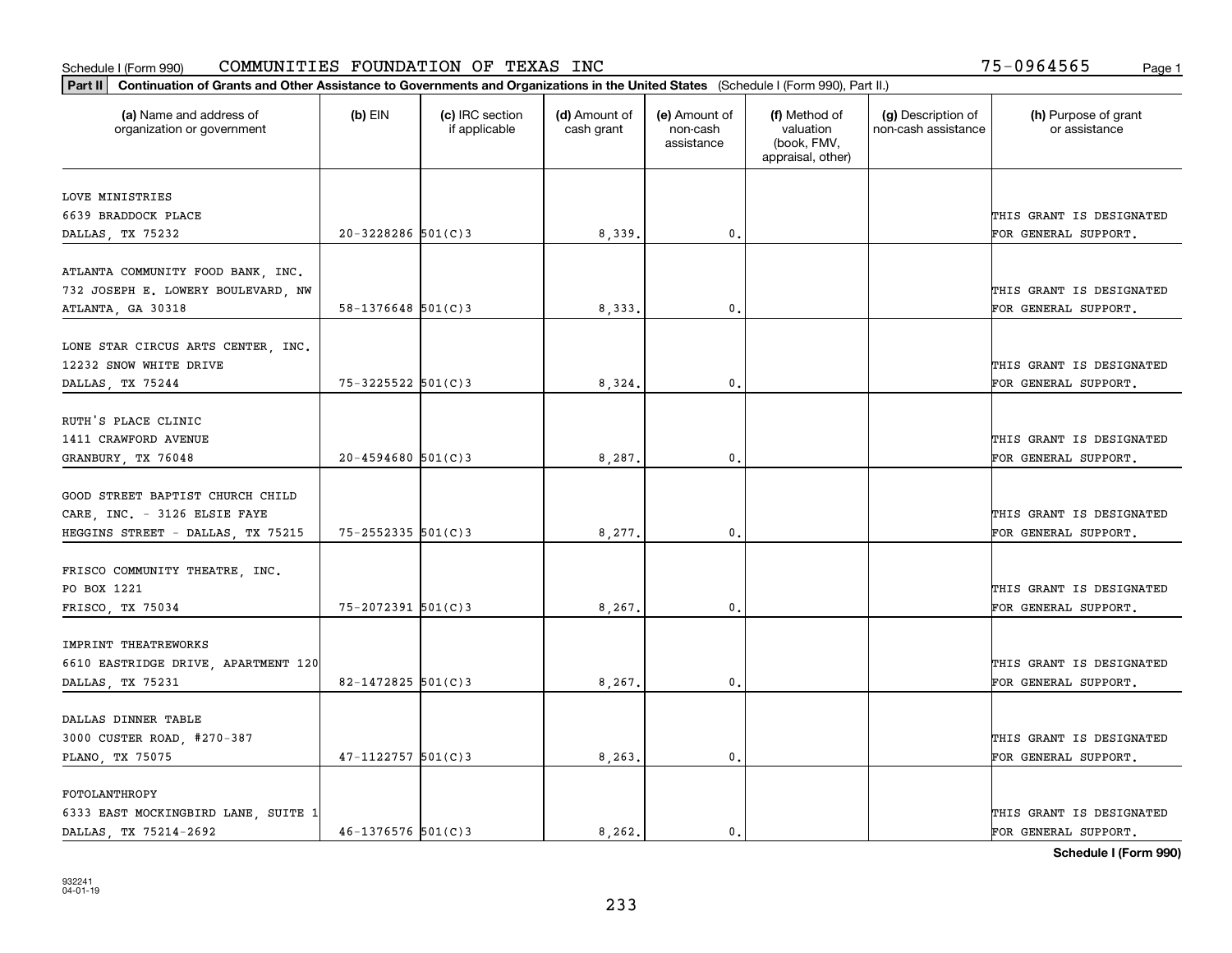#### Schedule I (Form 990) Page 1 COMMUNITIES FOUNDATION OF TEXAS INC 75-0964565

|                                                         | Part II   Continuation of Grants and Other Assistance to Governments and Organizations in the United States (Schedule I (Form 990), Part II.) |                                  |                             |                                         |                                                                |                                           |                                       |  |  |  |  |
|---------------------------------------------------------|-----------------------------------------------------------------------------------------------------------------------------------------------|----------------------------------|-----------------------------|-----------------------------------------|----------------------------------------------------------------|-------------------------------------------|---------------------------------------|--|--|--|--|
| (a) Name and address of<br>organization or government   | $(b)$ EIN                                                                                                                                     | (c) IRC section<br>if applicable | (d) Amount of<br>cash grant | (e) Amount of<br>non-cash<br>assistance | (f) Method of<br>valuation<br>(book, FMV,<br>appraisal, other) | (g) Description of<br>non-cash assistance | (h) Purpose of grant<br>or assistance |  |  |  |  |
|                                                         |                                                                                                                                               |                                  |                             |                                         |                                                                |                                           |                                       |  |  |  |  |
| EPILEPSY FOUNDATION OF TEXAS                            |                                                                                                                                               |                                  |                             |                                         |                                                                |                                           | THIS GRANT IS DESIGNATED              |  |  |  |  |
| 8390 LYNDON B JOHNSON FWY, SUITE 10<br>DALLAS, TX 77057 | $74 - 2141084$ 501(C)3                                                                                                                        |                                  | 8,262.                      | $\mathbf{0}$ .                          |                                                                |                                           | FOR GENERAL SUPPORT.                  |  |  |  |  |
|                                                         |                                                                                                                                               |                                  |                             |                                         |                                                                |                                           |                                       |  |  |  |  |
| LAKE ARLINGTON BAPTIST CHURCH                           |                                                                                                                                               |                                  |                             |                                         |                                                                |                                           |                                       |  |  |  |  |
| 2912 LITTLE ROAD                                        |                                                                                                                                               |                                  |                             |                                         |                                                                |                                           | THIS GRANT IS DESIGNATED              |  |  |  |  |
| ARLINGTON, TX 76016                                     | $75 - 1013059$ 501(C)3                                                                                                                        |                                  | 8,200                       | 0.                                      |                                                                |                                           | FOR GENERAL SUPPORT.                  |  |  |  |  |
|                                                         |                                                                                                                                               |                                  |                             |                                         |                                                                |                                           |                                       |  |  |  |  |
| ULSTER PROJECT-ARLINGTON                                |                                                                                                                                               |                                  |                             |                                         |                                                                |                                           |                                       |  |  |  |  |
| P.O. BOX 150701                                         |                                                                                                                                               |                                  |                             |                                         |                                                                |                                           | THIS GRANT IS DESIGNATED              |  |  |  |  |
| ARLINGTON, TX 76015                                     | 75-2515662 501(C)3                                                                                                                            |                                  | 8,184.                      | $^{\circ}$ .                            |                                                                |                                           | FOR GENERAL SUPPORT.                  |  |  |  |  |
|                                                         |                                                                                                                                               |                                  |                             |                                         |                                                                |                                           |                                       |  |  |  |  |
| WATER FROM THE ROCK                                     |                                                                                                                                               |                                  |                             |                                         |                                                                |                                           |                                       |  |  |  |  |
| 402 N. L. ROBINSON DRIVE                                |                                                                                                                                               |                                  |                             |                                         |                                                                |                                           | THIS GRANT IS DESIGNATED              |  |  |  |  |
| ARLINGTON, TX 76011                                     | $75 - 2838526$ 501(C)3                                                                                                                        |                                  | 8,176.                      | 0.                                      |                                                                |                                           | FOR GENERAL SUPPORT.                  |  |  |  |  |
|                                                         |                                                                                                                                               |                                  |                             |                                         |                                                                |                                           |                                       |  |  |  |  |
| HOPE MOMMIES, INC.                                      |                                                                                                                                               |                                  |                             |                                         |                                                                |                                           |                                       |  |  |  |  |
| 906 VALLEY VIEW DRIVE                                   |                                                                                                                                               |                                  |                             |                                         |                                                                |                                           | THIS GRANT IS DESIGNATED              |  |  |  |  |
| ALLEN, TX 75002                                         | $27 - 4945123$ 501(C)3                                                                                                                        |                                  | 8,176.                      | 0.                                      |                                                                |                                           | FOR GENERAL SUPPORT.                  |  |  |  |  |
| CARTERS HOUSE                                           |                                                                                                                                               |                                  |                             |                                         |                                                                |                                           |                                       |  |  |  |  |
| 2922 MARTIN LUTHER KING JR                              |                                                                                                                                               |                                  |                             |                                         |                                                                |                                           |                                       |  |  |  |  |
| BOULEVARD, SUITE 116 - DALLAS, TX                       |                                                                                                                                               |                                  |                             |                                         |                                                                |                                           | THIS GRANT IS DESIGNATED              |  |  |  |  |
| 75215                                                   | $46 - 5198495$ 501(C)3                                                                                                                        |                                  | 8,170                       | 0.                                      |                                                                |                                           | FOR GENERAL SUPPORT.                  |  |  |  |  |
|                                                         |                                                                                                                                               |                                  |                             |                                         |                                                                |                                           |                                       |  |  |  |  |
| FORT WORTH MUSEUM OF SCIENCE &                          |                                                                                                                                               |                                  |                             |                                         |                                                                |                                           |                                       |  |  |  |  |
| HISTORY - 1600 GENDY STREET - FORT                      |                                                                                                                                               |                                  |                             |                                         |                                                                |                                           | THIS GRANT IS DESIGNATED              |  |  |  |  |
| WORTH, TX 76107                                         | $75 - 0755335$ 501(C)3                                                                                                                        |                                  | 8,165.                      | 0.                                      |                                                                |                                           | FOR GENERAL SUPPORT.                  |  |  |  |  |
|                                                         |                                                                                                                                               |                                  |                             |                                         |                                                                |                                           |                                       |  |  |  |  |
| HABITAT FOR HUMANITY                                    |                                                                                                                                               |                                  |                             |                                         |                                                                |                                           |                                       |  |  |  |  |
| INTERNATIONAL, INC. - P.O. BOX                          |                                                                                                                                               |                                  |                             |                                         |                                                                |                                           | THIS GRANT IS DESIGNATED              |  |  |  |  |
| 2725 - SHERMAN, TX 75091                                | $75 - 2391661$ 501(C)3                                                                                                                        |                                  | 8,160                       | 0.                                      |                                                                |                                           | FOR GENERAL SUPPORT.                  |  |  |  |  |
|                                                         |                                                                                                                                               |                                  |                             |                                         |                                                                |                                           |                                       |  |  |  |  |
| ABANDONED PET PROJECT<br>2809 I-30 FRONTAGE ROAD        |                                                                                                                                               |                                  |                             |                                         |                                                                |                                           | THIS GRANT IS DESIGNATED              |  |  |  |  |
|                                                         | $47 - 1067342$ 501(C)3                                                                                                                        |                                  | 8.153.                      | $\mathbf{0}$ .                          |                                                                |                                           | FOR GENERAL SUPPORT.                  |  |  |  |  |
| GREENVILLE, TX 75402                                    |                                                                                                                                               |                                  |                             |                                         |                                                                |                                           |                                       |  |  |  |  |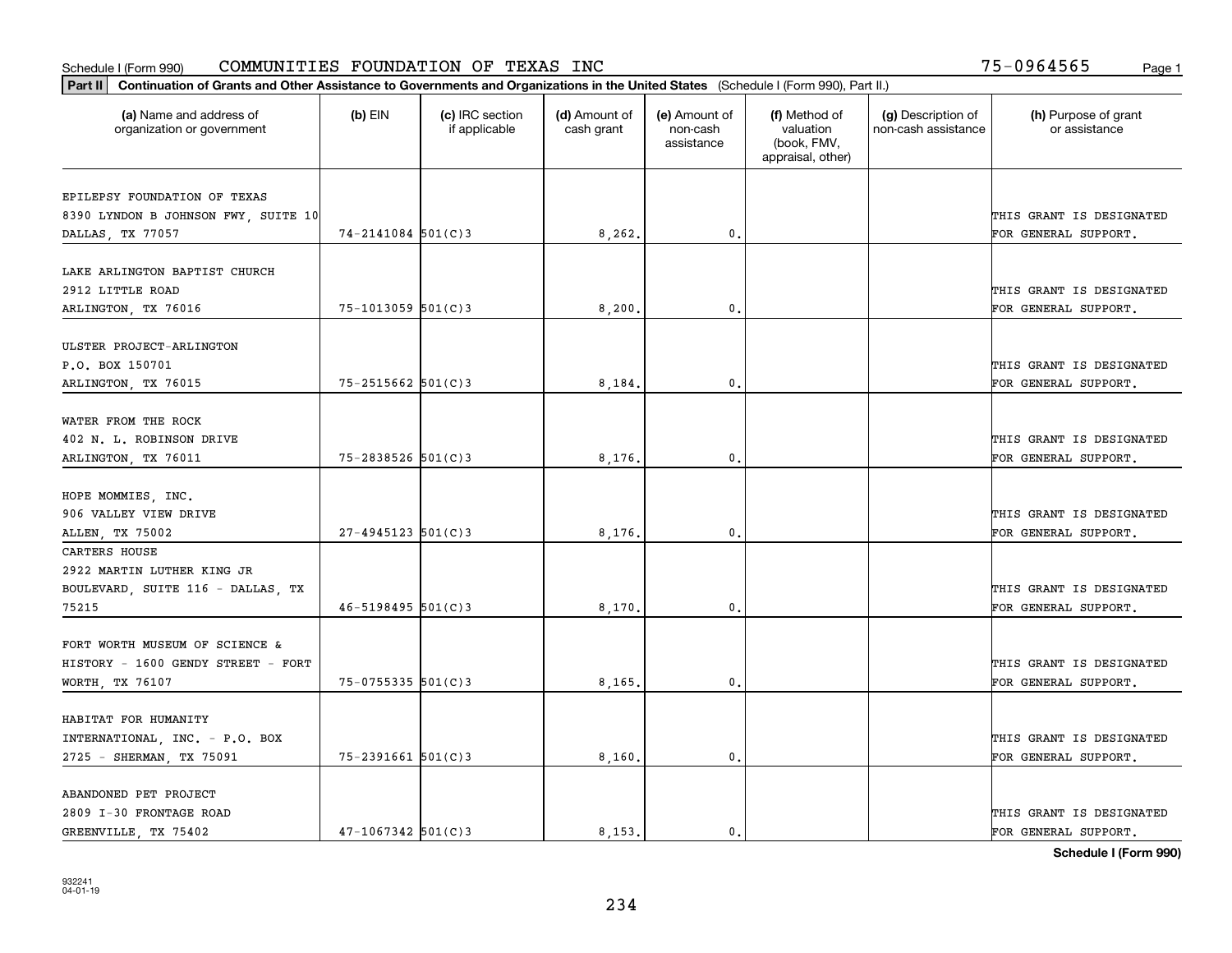| Part II   Continuation of Grants and Other Assistance to Governments and Organizations in the United States (Schedule I (Form 990), Part II.) |                        |                                  |                             |                                         |                                                                |                                           |                                       |
|-----------------------------------------------------------------------------------------------------------------------------------------------|------------------------|----------------------------------|-----------------------------|-----------------------------------------|----------------------------------------------------------------|-------------------------------------------|---------------------------------------|
| (a) Name and address of<br>organization or government                                                                                         | $(b)$ EIN              | (c) IRC section<br>if applicable | (d) Amount of<br>cash grant | (e) Amount of<br>non-cash<br>assistance | (f) Method of<br>valuation<br>(book, FMV,<br>appraisal, other) | (g) Description of<br>non-cash assistance | (h) Purpose of grant<br>or assistance |
| GRAPEVINE AMBUCS, SUBSIDIARY OF                                                                                                               |                        |                                  |                             |                                         |                                                                |                                           |                                       |
| NATIONAL AMBUCS - 2150 WEST                                                                                                                   |                        |                                  |                             |                                         |                                                                |                                           |                                       |
| NORTHWEST HIGHWAY, SUITE 114,                                                                                                                 |                        |                                  |                             |                                         |                                                                |                                           | THIS GRANT IS DESIGNATED              |
| #1089 - GRAPEVINE, TX 76051                                                                                                                   | 75-1864986 501(C)3     |                                  | 8,147.                      | 0.                                      |                                                                |                                           | FOR GENERAL SUPPORT.                  |
| NORTH DALLAS BULLDOG SUPPORT                                                                                                                  |                        |                                  |                             |                                         |                                                                |                                           |                                       |
| LEAGUE - 3839 MCKINNEY AVENUE,                                                                                                                |                        |                                  |                             |                                         |                                                                |                                           | THIS GRANT IS DESIGNATED              |
| SUITE 155-243 - DALLAS, TX 75204                                                                                                              | $27 - 2906682$ 501(C)3 |                                  | 8,130                       | 0.                                      |                                                                |                                           | FOR GENERAL SUPPORT.                  |
| THE LAMPLIGHTER SCHOOL                                                                                                                        |                        |                                  |                             |                                         |                                                                |                                           |                                       |
| 11611 INWOOD ROAD                                                                                                                             |                        |                                  |                             |                                         |                                                                |                                           | THIS GRANT IS DESIGNATED              |
| DALLAS, TX 75229                                                                                                                              | $75 - 6059993$ 501(C)3 |                                  | 8,123                       | $\mathbf{0}$ .                          |                                                                |                                           | FOR GENERAL SUPPORT.                  |
|                                                                                                                                               |                        |                                  |                             |                                         |                                                                |                                           |                                       |
| ALLY'S WISH, INC.                                                                                                                             |                        |                                  |                             |                                         |                                                                |                                           |                                       |
| P.O. BOX 270935                                                                                                                               |                        |                                  |                             |                                         |                                                                |                                           | THIS GRANT IS DESIGNATED              |
| FLOWER MOUND, TX 75027                                                                                                                        | $46 - 4754044$ 501(C)3 |                                  | 8,106                       | 0.                                      |                                                                |                                           | FOR GENERAL SUPPORT.                  |
| BOYS & GIRLS CLUB OF COOKE COUNTY                                                                                                             |                        |                                  |                             |                                         |                                                                |                                           |                                       |
| 315 NORTH DENTON STREET                                                                                                                       |                        |                                  |                             |                                         |                                                                |                                           | THIS GRANT IS DESIGNATED              |
| GAINESVILLE, TX 76240                                                                                                                         | $75 - 2255185$ 501(C)3 |                                  | 8,069.                      | 0.                                      |                                                                |                                           | FOR GENERAL SUPPORT.                  |
|                                                                                                                                               |                        |                                  |                             |                                         |                                                                |                                           |                                       |
| YELLOW ROSE GALA FOUNDATION                                                                                                                   |                        |                                  |                             |                                         |                                                                |                                           |                                       |
| P.O. BOX 192131                                                                                                                               |                        |                                  |                             |                                         |                                                                |                                           | THIS GRANT IS DESIGNATED              |
| DALLAS, TX 75219-8513                                                                                                                         | $47 - 1982785$ 501(C)3 |                                  | 8,062,                      | 0.                                      |                                                                |                                           | FOR GENERAL SUPPORT.                  |
| TARLETON STATE UNIVERSITY                                                                                                                     |                        |                                  |                             |                                         |                                                                |                                           |                                       |
| FOUNDATION, INC. - 1333 WEST                                                                                                                  |                        |                                  |                             |                                         |                                                                |                                           |                                       |
| WASHINGTON STREET - STEPHENVILLE,                                                                                                             |                        |                                  |                             |                                         |                                                                |                                           | THIS GRANT IS DESIGNATED              |
| TX 76402                                                                                                                                      | 75-6001870 501(C)3     |                                  | 8,035                       | 0.                                      |                                                                |                                           | FOR GENERAL SUPPORT.                  |
| CLASSY CATS                                                                                                                                   |                        |                                  |                             |                                         |                                                                |                                           |                                       |
| P.O. BOX 1755                                                                                                                                 |                        |                                  |                             |                                         |                                                                |                                           | THIS GRANT IS DESIGNATED              |
| ROANOKE, TX 76262                                                                                                                             | $20 - 3665478$ 501(C)3 |                                  | 8,023                       | 0.                                      |                                                                |                                           | FOR GENERAL SUPPORT.                  |
|                                                                                                                                               |                        |                                  |                             |                                         |                                                                |                                           |                                       |
| CENTER OF CREATIVE ARTS                                                                                                                       |                        |                                  |                             |                                         |                                                                |                                           |                                       |
| 524 TRINITY AVENUE                                                                                                                            |                        |                                  |                             |                                         |                                                                |                                           | THIS GRANT IS DESIGNATED              |
| ST. LOUIS, MO 63130                                                                                                                           | $43 - 1395056$ 501(C)3 |                                  | 8.000.                      | $\mathbf{0}$ .                          |                                                                |                                           | FOR GENERAL SUPPORT.                  |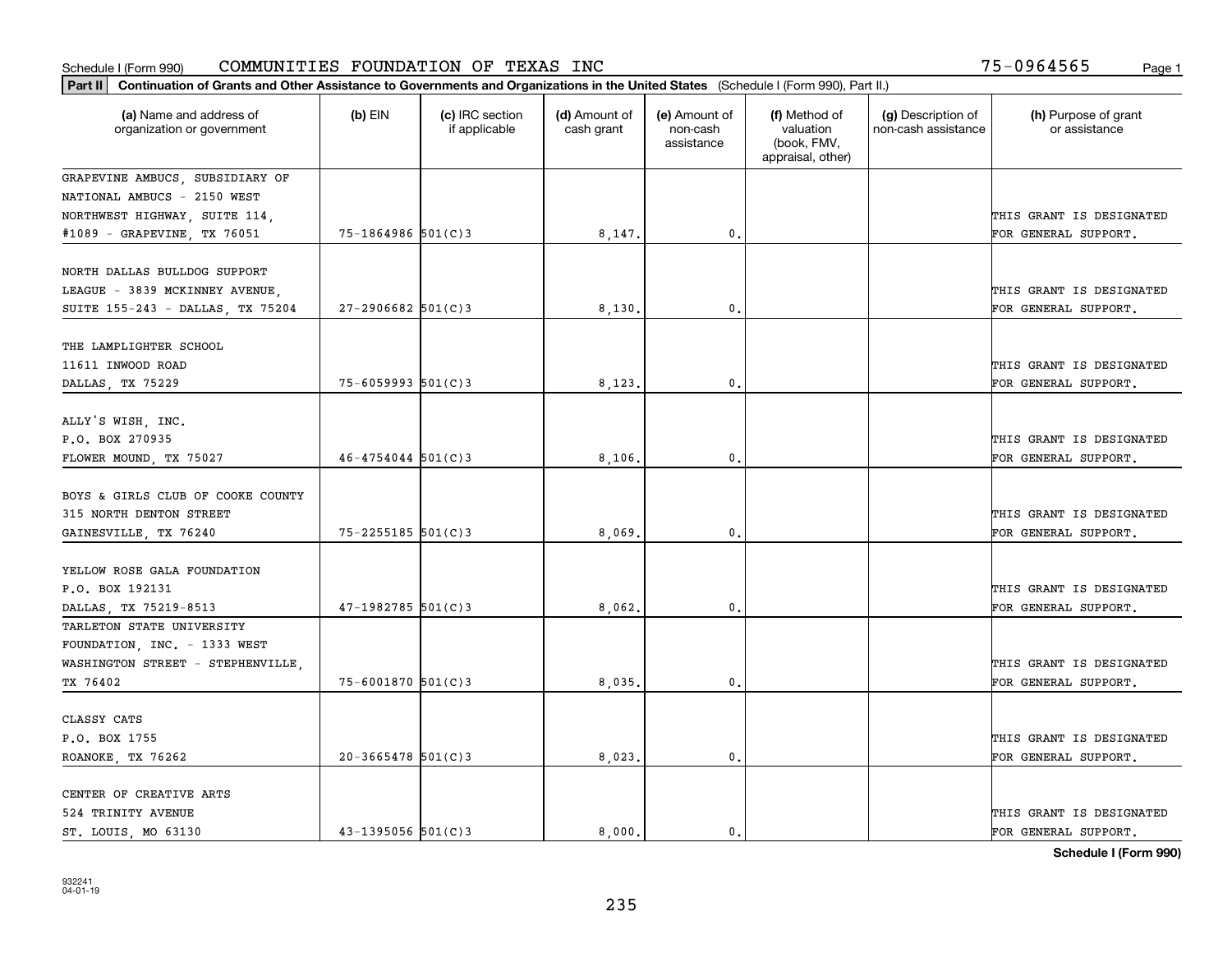|                                                       |                          |                                  |                             |                                         |                                                                | Part II   Continuation of Grants and Other Assistance to Governments and Organizations in the United States (Schedule I (Form 990), Part II.) |                                       |  |  |  |  |  |  |  |  |  |
|-------------------------------------------------------|--------------------------|----------------------------------|-----------------------------|-----------------------------------------|----------------------------------------------------------------|-----------------------------------------------------------------------------------------------------------------------------------------------|---------------------------------------|--|--|--|--|--|--|--|--|--|
| (a) Name and address of<br>organization or government | $(b)$ EIN                | (c) IRC section<br>if applicable | (d) Amount of<br>cash grant | (e) Amount of<br>non-cash<br>assistance | (f) Method of<br>valuation<br>(book, FMV,<br>appraisal, other) | (g) Description of<br>non-cash assistance                                                                                                     | (h) Purpose of grant<br>or assistance |  |  |  |  |  |  |  |  |  |
|                                                       |                          |                                  |                             |                                         |                                                                |                                                                                                                                               |                                       |  |  |  |  |  |  |  |  |  |
| LATIN AMERICAN MINISTRY PARTNERS<br>P.O. BOX 50166    |                          |                                  |                             |                                         |                                                                |                                                                                                                                               | THIS GRANT IS DESIGNATED              |  |  |  |  |  |  |  |  |  |
| DENTON, TX 76206                                      | $27 - 0257798$ 501(C)3   |                                  | 8,000,                      | 0.                                      |                                                                |                                                                                                                                               | FOR GENERAL SUPPORT.                  |  |  |  |  |  |  |  |  |  |
|                                                       |                          |                                  |                             |                                         |                                                                |                                                                                                                                               |                                       |  |  |  |  |  |  |  |  |  |
| ZYLOFONE STUDIOS, INC.                                |                          |                                  |                             |                                         |                                                                |                                                                                                                                               |                                       |  |  |  |  |  |  |  |  |  |
| 3020 ROUTE 207, SUITE 107                             |                          |                                  |                             |                                         |                                                                |                                                                                                                                               | THIS GRANT IS DESIGNATED              |  |  |  |  |  |  |  |  |  |
| CAMPBELL HALL, NY 10916                               | $45 - 4529943$ 501(C)3   |                                  | 8,000                       | $\mathbf{0}$                            |                                                                |                                                                                                                                               | FOR GENERAL SUPPORT.                  |  |  |  |  |  |  |  |  |  |
|                                                       |                          |                                  |                             |                                         |                                                                |                                                                                                                                               |                                       |  |  |  |  |  |  |  |  |  |
| RICHARDSON THEATRE CENTRE, INC.                       |                          |                                  |                             |                                         |                                                                |                                                                                                                                               |                                       |  |  |  |  |  |  |  |  |  |
| 1127 MILL SPRINGS                                     |                          |                                  |                             |                                         |                                                                |                                                                                                                                               | THIS GRANT IS DESIGNATED              |  |  |  |  |  |  |  |  |  |
| RICHARDSON, TX 75080                                  | $75 - 2285423$ 501(C)3   |                                  | 7,981                       | $\mathbf{0}$ .                          |                                                                |                                                                                                                                               | FOR GENERAL SUPPORT.                  |  |  |  |  |  |  |  |  |  |
|                                                       |                          |                                  |                             |                                         |                                                                |                                                                                                                                               |                                       |  |  |  |  |  |  |  |  |  |
| COMMUNITY FOR PERMANENT SUPPORTED                     |                          |                                  |                             |                                         |                                                                |                                                                                                                                               |                                       |  |  |  |  |  |  |  |  |  |
| HOUSING - 4500 ARLEN DRIVE -                          |                          |                                  |                             |                                         |                                                                |                                                                                                                                               | THIS GRANT IS DESIGNATED              |  |  |  |  |  |  |  |  |  |
| PLANO, TX 75093-7107                                  | $45 - 1653380$ 501(C)3   |                                  | 7,975.                      | $\mathbf{0}$                            |                                                                |                                                                                                                                               | FOR GENERAL SUPPORT.                  |  |  |  |  |  |  |  |  |  |
| DALLAS URBAN DEBATE ALLIANCE                          |                          |                                  |                             |                                         |                                                                |                                                                                                                                               |                                       |  |  |  |  |  |  |  |  |  |
| P.O. BOX 670564                                       |                          |                                  |                             |                                         |                                                                |                                                                                                                                               | THIS GRANT IS DESIGNATED              |  |  |  |  |  |  |  |  |  |
| DALLAS, TX 75367                                      | 38-3785200 501(C)3       |                                  | 7,956.                      | $\mathbf{0}$                            |                                                                |                                                                                                                                               | FOR GENERAL SUPPORT.                  |  |  |  |  |  |  |  |  |  |
|                                                       |                          |                                  |                             |                                         |                                                                |                                                                                                                                               |                                       |  |  |  |  |  |  |  |  |  |
| UNLOCKING DOORS, INC.                                 |                          |                                  |                             |                                         |                                                                |                                                                                                                                               |                                       |  |  |  |  |  |  |  |  |  |
| 12225 GREENVILLE AVENUE, SUITE 850                    |                          |                                  |                             |                                         |                                                                |                                                                                                                                               | THIS GRANT IS DESIGNATED              |  |  |  |  |  |  |  |  |  |
| DALLAS, TX 75243                                      | $90 - 0618214$ $501(C)3$ |                                  | 7,951                       | $\mathbf{0}$                            |                                                                |                                                                                                                                               | FOR GENERAL SUPPORT.                  |  |  |  |  |  |  |  |  |  |
| AMYOTROPHIC LATERAL SCLEROSIS                         |                          |                                  |                             |                                         |                                                                |                                                                                                                                               |                                       |  |  |  |  |  |  |  |  |  |
| ASSOCIATION - GIFT PROCESSING                         |                          |                                  |                             |                                         |                                                                |                                                                                                                                               |                                       |  |  |  |  |  |  |  |  |  |
| CENTER P.O. BOX 37022 - BOONE, IA                     |                          |                                  |                             |                                         |                                                                |                                                                                                                                               | THIS GRANT IS DESIGNATED              |  |  |  |  |  |  |  |  |  |
| 50037-0022                                            | $13 - 3271855$ 501(C)3   |                                  | 7,947.                      | $^{\rm 0}$ .                            |                                                                |                                                                                                                                               | FOR GENERAL SUPPORT.                  |  |  |  |  |  |  |  |  |  |
|                                                       |                          |                                  |                             |                                         |                                                                |                                                                                                                                               |                                       |  |  |  |  |  |  |  |  |  |
| LAMB OF GOD LUTHERAN CHURCH                           |                          |                                  |                             |                                         |                                                                |                                                                                                                                               |                                       |  |  |  |  |  |  |  |  |  |
| 1401 CROSS TIMBERS ROAD                               |                          |                                  |                             |                                         |                                                                |                                                                                                                                               | THIS GRANT IS DESIGNATED              |  |  |  |  |  |  |  |  |  |
| FLOWER MOUND, TX 75028                                | 75-1608471 501(C)3       |                                  | 7,943.                      | $\mathfrak{o}$ .                        |                                                                |                                                                                                                                               | FOR GENERAL SUPPORT.                  |  |  |  |  |  |  |  |  |  |
|                                                       |                          |                                  |                             |                                         |                                                                |                                                                                                                                               |                                       |  |  |  |  |  |  |  |  |  |
| ONSTAGE IN BEDFORD                                    |                          |                                  |                             |                                         |                                                                |                                                                                                                                               |                                       |  |  |  |  |  |  |  |  |  |
| P.O. BOX 211234                                       |                          |                                  |                             |                                         |                                                                |                                                                                                                                               | THIS GRANT IS DESIGNATED              |  |  |  |  |  |  |  |  |  |
| BEDFORD, TX 76095-8234                                | $56 - 2412906$ $501(C)3$ |                                  | 7.942.                      | $\mathfrak{o}$ .                        |                                                                |                                                                                                                                               | FOR GENERAL SUPPORT.                  |  |  |  |  |  |  |  |  |  |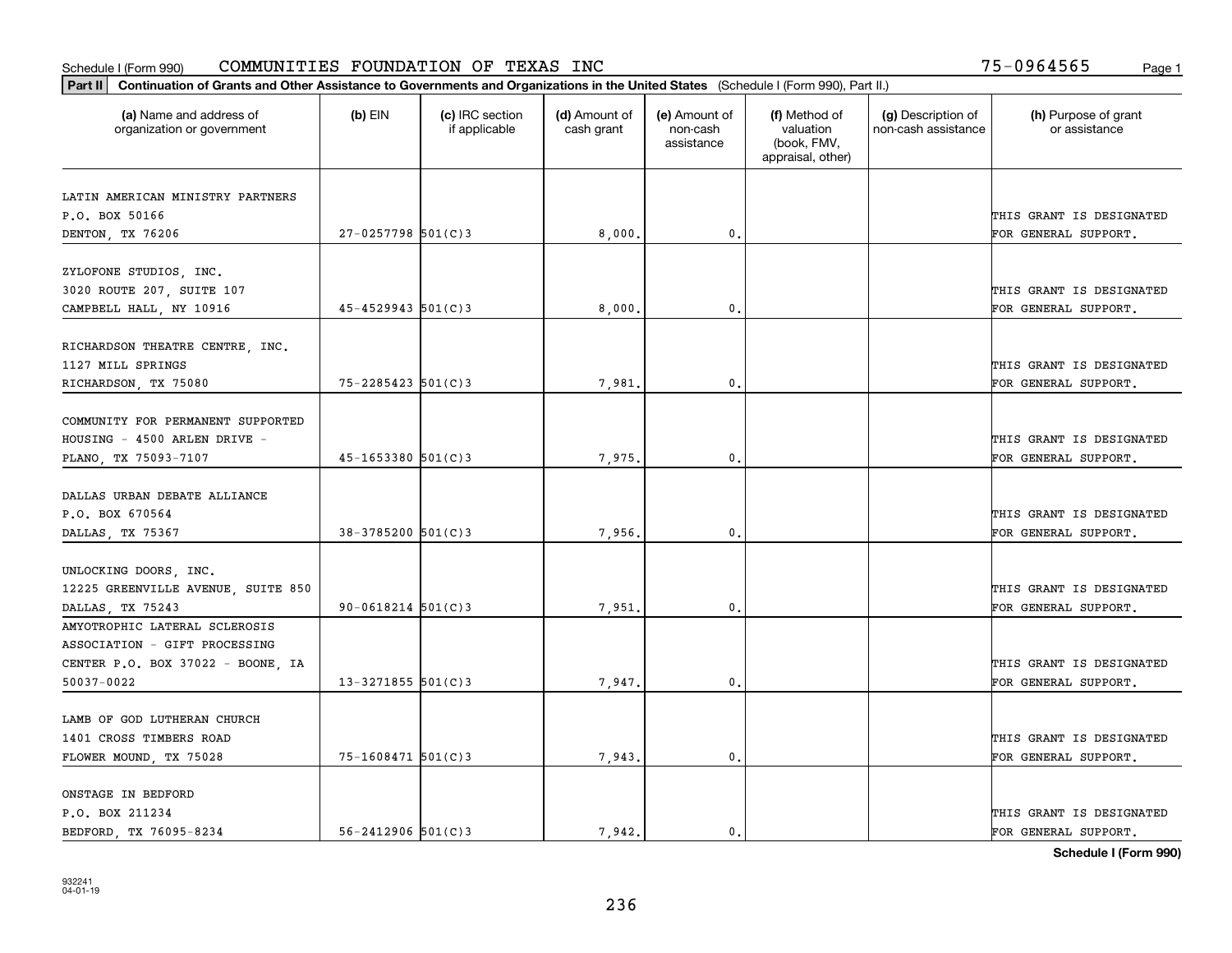| Part II   Continuation of Grants and Other Assistance to Governments and Organizations in the United States (Schedule I (Form 990), Part II.) |                          |                                  |                             |                                         |                                                                |                                           |                                       |
|-----------------------------------------------------------------------------------------------------------------------------------------------|--------------------------|----------------------------------|-----------------------------|-----------------------------------------|----------------------------------------------------------------|-------------------------------------------|---------------------------------------|
| (a) Name and address of<br>organization or government                                                                                         | $(b)$ EIN                | (c) IRC section<br>if applicable | (d) Amount of<br>cash grant | (e) Amount of<br>non-cash<br>assistance | (f) Method of<br>valuation<br>(book, FMV,<br>appraisal, other) | (g) Description of<br>non-cash assistance | (h) Purpose of grant<br>or assistance |
| AIDS OUTREACH CENTER, INC.                                                                                                                    |                          |                                  |                             |                                         |                                                                |                                           |                                       |
| 400 N. BEACH STREET, SUITE 100                                                                                                                |                          |                                  |                             |                                         |                                                                |                                           | THIS GRANT IS DESIGNATED              |
| FORT WORTH, TX 76111                                                                                                                          | 75-2139336 501(C)3       |                                  | 7,937.                      | 0.                                      |                                                                |                                           | FOR GENERAL SUPPORT.                  |
| COMMUNITIES IN SCHOOLS OF GREATER                                                                                                             |                          |                                  |                             |                                         |                                                                |                                           |                                       |
| TARRANT COUNTY, INC. - 5601 BRIDGE                                                                                                            |                          |                                  |                             |                                         |                                                                |                                           |                                       |
| STREET, SUITE 501 - FORT WORTH, TX                                                                                                            |                          |                                  |                             |                                         |                                                                |                                           | THIS GRANT IS DESIGNATED              |
| 76112                                                                                                                                         | $75 - 2411238$ 501(C)3   |                                  | 7,933                       | 0.                                      |                                                                |                                           | FOR GENERAL SUPPORT.                  |
| SISTERS OF ST. MARY OF NAMUR                                                                                                                  |                          |                                  |                             |                                         |                                                                |                                           |                                       |
| 909 WEST SHAW STREET                                                                                                                          |                          |                                  |                             |                                         |                                                                |                                           | THIS GRANT IS DESIGNATED              |
| FORT WORTH, TX 76110                                                                                                                          | $75 - 1432681$ 501(C)3   |                                  | 7,927.                      | $\mathbf{0}$ .                          |                                                                |                                           | FOR GENERAL SUPPORT.                  |
|                                                                                                                                               |                          |                                  |                             |                                         |                                                                |                                           |                                       |
| COMMERCE COMMUNITY CARES INC                                                                                                                  |                          |                                  |                             |                                         |                                                                |                                           |                                       |
| 1114 MAIN STREET                                                                                                                              |                          |                                  |                             |                                         |                                                                |                                           | THIS GRANT IS DESIGNATED              |
| COMMERCE, TX 75428                                                                                                                            | $45 - 2590654$ 501(C)3   |                                  | 7,885.                      | 0.                                      |                                                                |                                           | FOR GENERAL SUPPORT.                  |
|                                                                                                                                               |                          |                                  |                             |                                         |                                                                |                                           |                                       |
| JUSTIN'S PLACE                                                                                                                                |                          |                                  |                             |                                         |                                                                |                                           |                                       |
| 5049 EDWARDS RANCH ROAD                                                                                                                       |                          |                                  |                             |                                         |                                                                |                                           | THIS GRANT IS DESIGNATED              |
| FORT WORTH, TX 76109                                                                                                                          | $47 - 5610191$ $501(C)3$ |                                  | 7,885                       | 0.                                      |                                                                |                                           | FOR GENERAL SUPPORT.                  |
|                                                                                                                                               |                          |                                  |                             |                                         |                                                                |                                           |                                       |
| COWTOWN BOXER RESCUE                                                                                                                          |                          |                                  |                             |                                         |                                                                |                                           |                                       |
| 2629 CASTANADA CIRCLE                                                                                                                         |                          |                                  |                             |                                         |                                                                |                                           | THIS GRANT IS DESIGNATED              |
| FORT WORTH, TX 76112                                                                                                                          | 83-0603801 $501(C)$ 3    |                                  | 7,874                       | 0.                                      |                                                                |                                           | FOR GENERAL SUPPORT.                  |
| TERRELL ANIMAL ALLIANCE                                                                                                                       |                          |                                  |                             |                                         |                                                                |                                           |                                       |
| 13802 SARAH LANE                                                                                                                              |                          |                                  |                             |                                         |                                                                |                                           | THIS GRANT IS DESIGNATED              |
| TERRELL, TX 75161                                                                                                                             | 45-4918357 501(C)3       |                                  | 7,872.                      | 0.                                      |                                                                |                                           | FOR GENERAL SUPPORT.                  |
|                                                                                                                                               |                          |                                  |                             |                                         |                                                                |                                           |                                       |
| ARLINGTON MUSEUM OF ART, INC.                                                                                                                 |                          |                                  |                             |                                         |                                                                |                                           |                                       |
| 201 W. MAIN STREET                                                                                                                            |                          |                                  |                             |                                         |                                                                |                                           | THIS GRANT IS DESIGNATED              |
| ARLINGTON, TX 76010                                                                                                                           | $23 - 7407695$ 501(C)3   |                                  | 7,871                       | 0.                                      |                                                                |                                           | FOR GENERAL SUPPORT.                  |
|                                                                                                                                               |                          |                                  |                             |                                         |                                                                |                                           |                                       |
| JUST FOR J, INC.                                                                                                                              |                          |                                  |                             |                                         |                                                                |                                           |                                       |
| 8901 TEHAMA RIDGE PARKWAY, SUITE 12                                                                                                           |                          |                                  |                             |                                         |                                                                |                                           | THIS GRANT IS DESIGNATED              |
| FORT WORTH, TX 76177                                                                                                                          | $47 - 4465768$ 501(C)3   |                                  | 7,869.                      | $\mathbf{0}$ .                          |                                                                |                                           | FOR GENERAL SUPPORT.                  |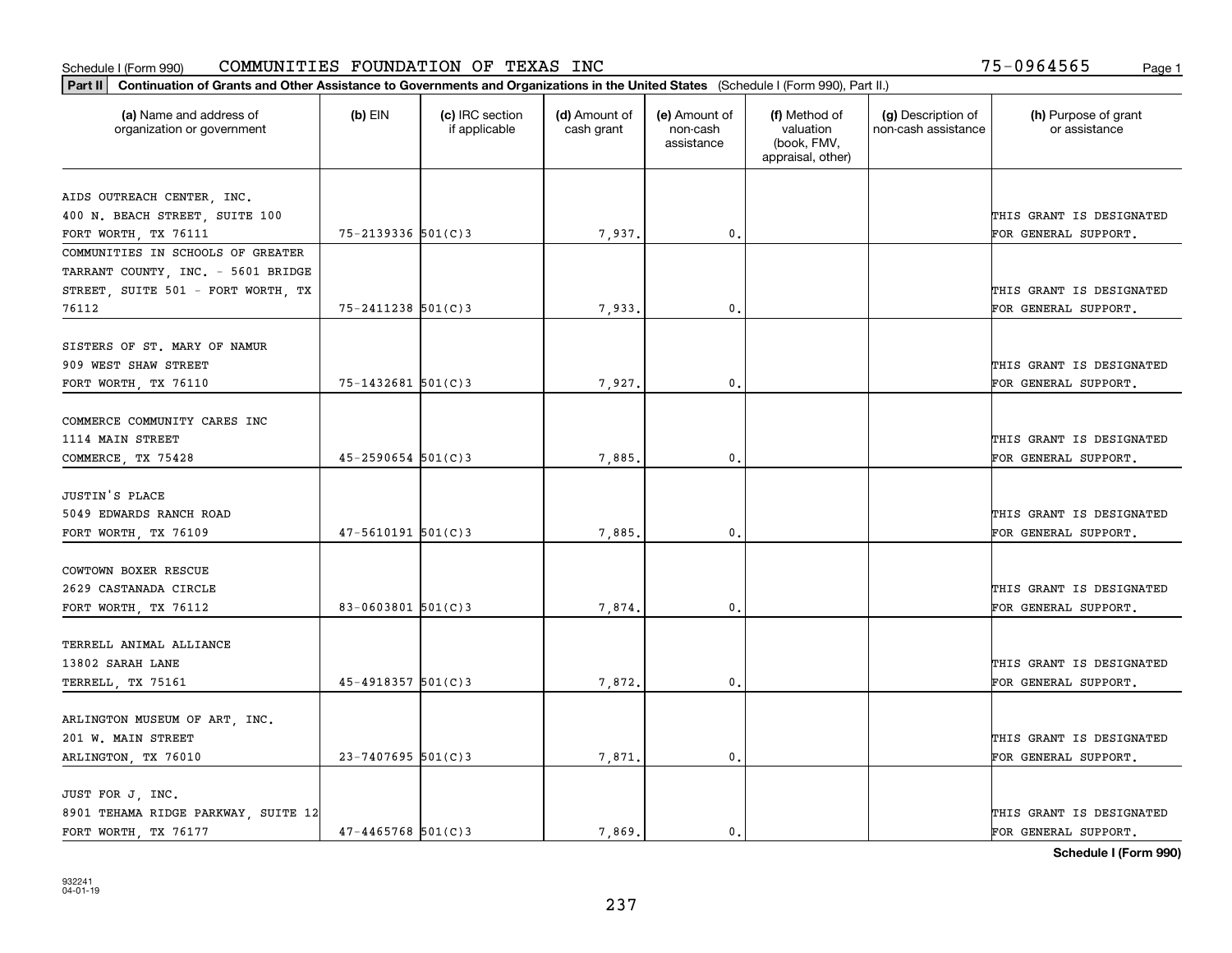| Part II   Continuation of Grants and Other Assistance to Governments and Organizations in the United States (Schedule I (Form 990), Part II.) |                          |                                  |                             |                                         |                                                                |                                           |                                       |
|-----------------------------------------------------------------------------------------------------------------------------------------------|--------------------------|----------------------------------|-----------------------------|-----------------------------------------|----------------------------------------------------------------|-------------------------------------------|---------------------------------------|
| (a) Name and address of<br>organization or government                                                                                         | $(b)$ EIN                | (c) IRC section<br>if applicable | (d) Amount of<br>cash grant | (e) Amount of<br>non-cash<br>assistance | (f) Method of<br>valuation<br>(book, FMV,<br>appraisal, other) | (g) Description of<br>non-cash assistance | (h) Purpose of grant<br>or assistance |
| THE AWARENESS PROJECT                                                                                                                         |                          |                                  |                             |                                         |                                                                |                                           |                                       |
| 209 BEDFORD ROAD, SUITE 145                                                                                                                   |                          |                                  |                             |                                         |                                                                |                                           | THIS GRANT IS DESIGNATED              |
| BEDFORD, TX 76022                                                                                                                             | $81 - 4835037$ 501(C)3   |                                  | 7,828.                      | 0.                                      |                                                                |                                           | FOR GENERAL SUPPORT.                  |
|                                                                                                                                               |                          |                                  |                             |                                         |                                                                |                                           |                                       |
| BEDFORD PUBLIC LIBRARY FOUNDATION                                                                                                             |                          |                                  |                             |                                         |                                                                |                                           |                                       |
| 2424 FOREST RIDGE DRIVE                                                                                                                       |                          |                                  |                             |                                         |                                                                |                                           | THIS GRANT IS DESIGNATED              |
| BEDFORD, TX 76021                                                                                                                             | $27 - 0349377$ 501(C)3   |                                  | 7,816                       | 0.                                      |                                                                |                                           | FOR GENERAL SUPPORT.                  |
|                                                                                                                                               |                          |                                  |                             |                                         |                                                                |                                           |                                       |
| URBAN GLEANERS                                                                                                                                |                          |                                  |                             |                                         |                                                                |                                           |                                       |
| P.O. BOX 6344                                                                                                                                 |                          |                                  |                             |                                         |                                                                |                                           | THIS GRANT IS DESIGNATED              |
| PORTLAND, OR 97228                                                                                                                            | $20 - 4641665$ 501(C)3   |                                  | 7,800                       | $\mathfrak{o}$ .                        |                                                                |                                           | FOR GENERAL SUPPORT.                  |
|                                                                                                                                               |                          |                                  |                             |                                         |                                                                |                                           |                                       |
| WILD DIVERSITY                                                                                                                                |                          |                                  |                             |                                         |                                                                |                                           | THIS GRANT IS DESIGNATED              |
| 5431 NE 20TH AVENUE                                                                                                                           |                          |                                  |                             | 0.                                      |                                                                |                                           |                                       |
| PORTLAND, OR 97211                                                                                                                            | 83-3099383 501(C)3       |                                  | 7,800                       |                                         |                                                                |                                           | FOR GENERAL SUPPORT.                  |
| TEEN LIFELINE INC.                                                                                                                            |                          |                                  |                             |                                         |                                                                |                                           |                                       |
| 8901 TEHAMA RIDGE PARKWAY, SUITE 12                                                                                                           |                          |                                  |                             |                                         |                                                                |                                           | THIS GRANT IS DESIGNATED              |
| FORT WORTH, TX 76117                                                                                                                          | $26 - 2612477$ 501(C)3   |                                  | 7,789                       | 0                                       |                                                                |                                           | FOR GENERAL SUPPORT.                  |
|                                                                                                                                               |                          |                                  |                             |                                         |                                                                |                                           |                                       |
| AIRBORNE ANGEL CADETS                                                                                                                         |                          |                                  |                             |                                         |                                                                |                                           |                                       |
| P.O. BOX 116691                                                                                                                               |                          |                                  |                             |                                         |                                                                |                                           | THIS GRANT IS DESIGNATED              |
| CARROLLTON, TX 75011                                                                                                                          | $86 - 1138447$ 501(C)3   |                                  | 7,787.                      | $\mathbf{0}$                            |                                                                |                                           | FOR GENERAL SUPPORT.                  |
|                                                                                                                                               |                          |                                  |                             |                                         |                                                                |                                           |                                       |
| GARLAND BARK PARK ADVOCACY                                                                                                                    |                          |                                  |                             |                                         |                                                                |                                           |                                       |
| 813 MAIN STREET                                                                                                                               |                          |                                  |                             |                                         |                                                                |                                           | THIS GRANT IS DESIGNATED              |
| GARLAND, TX 75040                                                                                                                             | $20-1876988$ 501(C)3     |                                  | 7,768                       | $\mathbf{0}$ .                          |                                                                |                                           | FOR GENERAL SUPPORT.                  |
| SOUTHFAIR COMMUNITY DEVELOPMENT                                                                                                               |                          |                                  |                             |                                         |                                                                |                                           |                                       |
| CORPORATION - 2610 MARTIN LUTHER                                                                                                              |                          |                                  |                             |                                         |                                                                |                                           |                                       |
| KING JR. BOULEVARD - DALLAS, TX                                                                                                               |                          |                                  |                             |                                         |                                                                |                                           | THIS GRANT IS DESIGNATED              |
| 75215                                                                                                                                         | $75 - 2399684$ 501(C)3   |                                  | 7,759.                      | $\mathfrak{o}$ .                        |                                                                |                                           | FOR GENERAL SUPPORT.                  |
|                                                                                                                                               |                          |                                  |                             |                                         |                                                                |                                           |                                       |
| SIXTY AND BETTER                                                                                                                              |                          |                                  |                             |                                         |                                                                |                                           |                                       |
| 1400 CIRCLE DRIVE, #300                                                                                                                       |                          |                                  |                             |                                         |                                                                |                                           | THIS GRANT IS DESIGNATED              |
| FORT WORTH, TX 76119                                                                                                                          | $75 - 1251339$ $501(C)3$ |                                  | 7.756.                      | $\mathfrak{o}$ .                        |                                                                |                                           | FOR GENERAL SUPPORT.                  |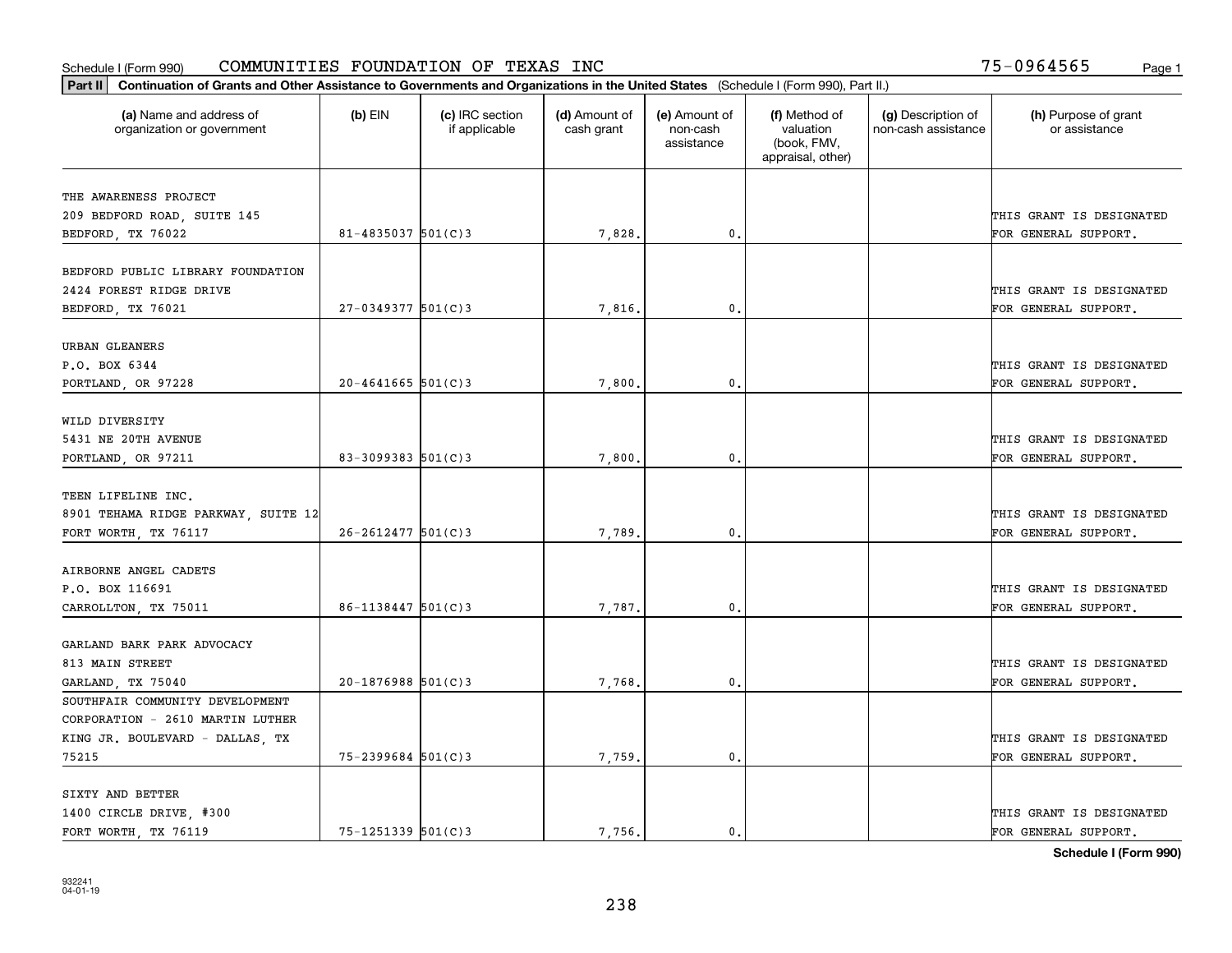| Part II   Continuation of Grants and Other Assistance to Governments and Organizations in the United States (Schedule I (Form 990), Part II.) |                        |                                  |                             |                                         |                                                                |                                           |                                       |
|-----------------------------------------------------------------------------------------------------------------------------------------------|------------------------|----------------------------------|-----------------------------|-----------------------------------------|----------------------------------------------------------------|-------------------------------------------|---------------------------------------|
| (a) Name and address of<br>organization or government                                                                                         | $(b)$ EIN              | (c) IRC section<br>if applicable | (d) Amount of<br>cash grant | (e) Amount of<br>non-cash<br>assistance | (f) Method of<br>valuation<br>(book, FMV,<br>appraisal, other) | (g) Description of<br>non-cash assistance | (h) Purpose of grant<br>or assistance |
| VICKERY TRADING COMPANY, INC.                                                                                                                 |                        |                                  |                             |                                         |                                                                |                                           |                                       |
| P.O. BOX 820183                                                                                                                               |                        |                                  |                             |                                         |                                                                |                                           | THIS GRANT IS DESIGNATED              |
| DALLAS, TX 75382                                                                                                                              | $47 - 3282958$ 501(C)3 |                                  | 7,745.                      | $\mathbf{0}$ .                          |                                                                |                                           | FOR GENERAL SUPPORT.                  |
|                                                                                                                                               |                        |                                  |                             |                                         |                                                                |                                           |                                       |
| BLUE SKY THERAPEUTIC RIDING AND                                                                                                               |                        |                                  |                             |                                         |                                                                |                                           |                                       |
| RESPITE - 120 STANLEY DRIVE, #228                                                                                                             |                        |                                  |                             |                                         |                                                                |                                           | THIS GRANT IS DESIGNATED              |
| - AUBREY, TX 76227                                                                                                                            | $26 - 4318170$ 501(C)3 |                                  | 7,732.                      | 0.                                      |                                                                |                                           | FOR GENERAL SUPPORT.                  |
|                                                                                                                                               |                        |                                  |                             |                                         |                                                                |                                           |                                       |
| GOOD SHEPHERD EPISCOPAL SCHOOL                                                                                                                |                        |                                  |                             |                                         |                                                                |                                           |                                       |
| 11110 MIDWAY ROAD                                                                                                                             |                        |                                  |                             |                                         |                                                                |                                           | THIS GRANT IS DESIGNATED              |
| DALLAS, TX 75229-4119                                                                                                                         | $75 - 1008445$ 501(C)3 |                                  | 7,722.                      | $\mathfrak{o}$ .                        |                                                                |                                           | FOR GENERAL SUPPORT.                  |
|                                                                                                                                               |                        |                                  |                             |                                         |                                                                |                                           |                                       |
| CROHN'S & COLITIS FOUNDATION, INC.                                                                                                            |                        |                                  |                             |                                         |                                                                |                                           |                                       |
| 12801 NORTH CENTRAL EXPRESSWAY, SUI                                                                                                           |                        |                                  |                             |                                         |                                                                |                                           | THIS GRANT IS DESIGNATED              |
| DALLAS, TX 75243                                                                                                                              | $13 - 6193105$ 501(C)3 |                                  | 7,715.                      | $\mathbf{0}$                            |                                                                |                                           | FOR GENERAL SUPPORT.                  |
| MASTERKEY MINISTRIES OF GRAYSON                                                                                                               |                        |                                  |                             |                                         |                                                                |                                           |                                       |
| COUNTY - 209 SOUTH FM 1417 -                                                                                                                  |                        |                                  |                             |                                         |                                                                |                                           | THIS GRANT IS DESIGNATED              |
| SHERMAN, TX 75092                                                                                                                             | $27-0956504$ 501(C)3   |                                  | 7,694.                      | $\mathbf 0$ .                           |                                                                |                                           | FOR GENERAL SUPPORT.                  |
|                                                                                                                                               |                        |                                  |                             |                                         |                                                                |                                           |                                       |
| AUTISTIC TREATMENT CENTER, INC.                                                                                                               |                        |                                  |                             |                                         |                                                                |                                           |                                       |
| 11651 PLANO ROAD, SUITE 100                                                                                                                   |                        |                                  |                             |                                         |                                                                |                                           | THIS GRANT IS DESIGNATED              |
| DALLAS, TX 75243                                                                                                                              | 75-1518193 501(C)3     |                                  | 7,693.                      | $\mathbf{0}$                            |                                                                |                                           | FOR GENERAL SUPPORT.                  |
|                                                                                                                                               |                        |                                  |                             |                                         |                                                                |                                           |                                       |
| KIDS HOPE USA, INC.                                                                                                                           |                        |                                  |                             |                                         |                                                                |                                           |                                       |
| P.O. BOX 12392                                                                                                                                |                        |                                  |                             |                                         |                                                                |                                           | THIS GRANT IS DESIGNATED              |
| FORT WORTH, TX 76110                                                                                                                          | $38 - 3624308$ 501(C)3 |                                  | 7,693.                      | $^{\circ}$ .                            |                                                                |                                           | FOR GENERAL SUPPORT.                  |
|                                                                                                                                               |                        |                                  |                             |                                         |                                                                |                                           |                                       |
| AVERTING CATASTROPHE, INC.                                                                                                                    |                        |                                  |                             |                                         |                                                                |                                           |                                       |
| P.O. BOX 874                                                                                                                                  |                        |                                  |                             |                                         |                                                                |                                           | THIS GRANT IS DESIGNATED              |
| MANSFIELD, TX 76063                                                                                                                           | $47 - 2003130$ 501(C)3 |                                  | 7,687.                      | $\mathbf{0}$                            |                                                                |                                           | FOR GENERAL SUPPORT.                  |
|                                                                                                                                               |                        |                                  |                             |                                         |                                                                |                                           |                                       |
| FRIENDS OF THE UNIVERSITY PARK                                                                                                                |                        |                                  |                             |                                         |                                                                |                                           |                                       |
| PUBLIC LIBRARY - 3419 WESTMINSTER,<br>SUITE 335-G - DALLAS, TX 75205                                                                          | 75-2258290 501(C)3     |                                  |                             | $\mathbf{0}$ .                          |                                                                |                                           | THIS GRANT IS DESIGNATED              |
|                                                                                                                                               |                        |                                  | 7,665.                      |                                         |                                                                |                                           | FOR GENERAL SUPPORT.                  |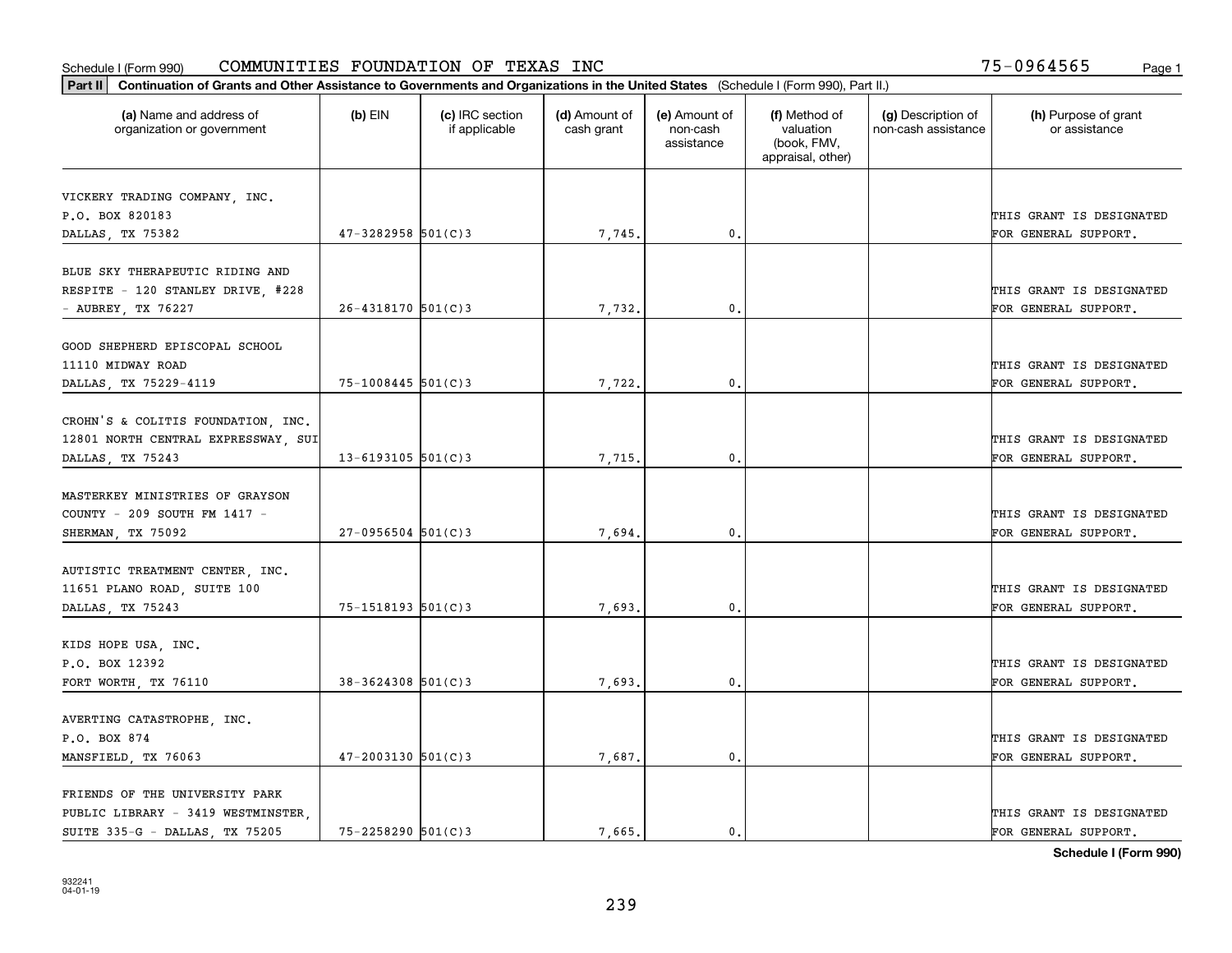| (a) Name and address of<br>organization or government     | $(b)$ EIN                | (c) IRC section<br>if applicable | (d) Amount of<br>cash grant | (e) Amount of<br>non-cash<br>assistance | (f) Method of<br>valuation<br>(book, FMV,<br>appraisal, other) | (g) Description of<br>non-cash assistance | (h) Purpose of grant<br>or assistance |
|-----------------------------------------------------------|--------------------------|----------------------------------|-----------------------------|-----------------------------------------|----------------------------------------------------------------|-------------------------------------------|---------------------------------------|
| LIFEPOINT INC.                                            |                          |                                  |                             |                                         |                                                                |                                           |                                       |
| 7125 HERITAGE OAKS DR.                                    |                          |                                  |                             |                                         |                                                                |                                           | THIS GRANT IS DESIGNATED              |
| MANSFIELD, TX 76063                                       | $22 - 3859351$ 501(C) 3  |                                  | 7,665.                      | 0.                                      |                                                                |                                           | FOR GENERAL SUPPORT.                  |
| CRISWELL COLLEGE                                          |                          |                                  |                             |                                         |                                                                |                                           |                                       |
| 4010 GASTON AVENUE                                        |                          |                                  |                             |                                         |                                                                |                                           | THIS GRANT IS DESIGNATED              |
| DALLAS, TX 75246                                          | $75 - 6114836$ 501(C)3   |                                  | 7.657.                      | $\mathbf{0}$ .                          |                                                                |                                           | FOR GENERAL SUPPORT.                  |
|                                                           |                          |                                  |                             |                                         |                                                                |                                           |                                       |
| <b>GRACE TO GROW</b>                                      |                          |                                  |                             |                                         |                                                                |                                           | THIS GRANT IS DESIGNATED              |
| 1216 NORTH CENTRAL EXPRESSWAY, SUIT<br>MCKINNEY, TX 75070 | $47 - 1418662$ 501(C)3   |                                  | 7,652.                      | $\mathbf{0}$ .                          |                                                                |                                           | FOR GENERAL SUPPORT.                  |
|                                                           |                          |                                  |                             |                                         |                                                                |                                           |                                       |
| DALLAS FIRST PRESBYTERIAN CHURCH                          |                          |                                  |                             |                                         |                                                                |                                           |                                       |
| DEVELOPMENT DAY SCHOOL - 1835                             |                          |                                  |                             |                                         |                                                                |                                           | THIS GRANT IS DESIGNATED              |
| YOUNG STREET - DALLAS, TX 75201                           | 75-1878337 501(C)3       |                                  | 7,621.                      | 0.                                      |                                                                |                                           | FOR GENERAL SUPPORT.                  |
|                                                           |                          |                                  |                             |                                         |                                                                |                                           |                                       |
| DEEP VELLUM PUBLISHING                                    |                          |                                  |                             |                                         |                                                                |                                           |                                       |
| 3000 COMMERCE STREET                                      |                          |                                  |                             |                                         |                                                                |                                           | THIS GRANT IS DESIGNATED              |
| DALLAS, TX 75226                                          | $46 - 3099904$ 501(C)3   |                                  | 7,593.                      | $\mathbf{0}$                            |                                                                |                                           | FOR GENERAL SUPPORT.                  |
| COME READ WITH ME                                         |                          |                                  |                             |                                         |                                                                |                                           |                                       |
| 901 CLINIC AVENUE, SUITE D-109                            |                          |                                  |                             |                                         |                                                                |                                           | THIS GRANT IS DESIGNATED              |
| EULESS, TX 76039                                          | $26 - 3179859$ 501(C)3   |                                  | 7,570.                      | 0.                                      |                                                                |                                           | FOR GENERAL SUPPORT.                  |
|                                                           |                          |                                  |                             |                                         |                                                                |                                           |                                       |
| DALLAS CONTEMPORARY                                       |                          |                                  |                             |                                         |                                                                |                                           |                                       |
| 161 GLASS STREET                                          |                          |                                  |                             |                                         |                                                                |                                           | THIS GRANT IS DESIGNATED              |
| DALLAS, TX 75207                                          | 75-1575687 501(C)3       |                                  | 7,567.                      | 0.                                      |                                                                |                                           | FOR GENERAL SUPPORT.                  |
|                                                           |                          |                                  |                             |                                         |                                                                |                                           |                                       |
| KIDNEYTEXAS, INC.                                         |                          |                                  |                             |                                         |                                                                |                                           |                                       |
| 6138 BERKSHIRE LANE #10                                   |                          |                                  |                             |                                         |                                                                |                                           | THIS GRANT IS DESIGNATED              |
| DALLAS, TX 75225                                          | $75 - 2847008$ 501(C) 3  |                                  | 7,552.                      | $\mathfrak o$ .                         |                                                                |                                           | FOR GENERAL SUPPORT.                  |
| ARTS COUNCIL OF FORT WORTH AND                            |                          |                                  |                             |                                         |                                                                |                                           |                                       |
| TARRANT COUNTY, INC. - 1300 GENDY                         |                          |                                  |                             |                                         |                                                                |                                           | THIS GRANT IS DESIGNATED              |
| STREET - FORT WORTH, TX 76107                             | $75 - 1158515$ $501(C)3$ |                                  | 7,549.                      | 0.                                      |                                                                |                                           | FOR GENERAL SUPPORT.                  |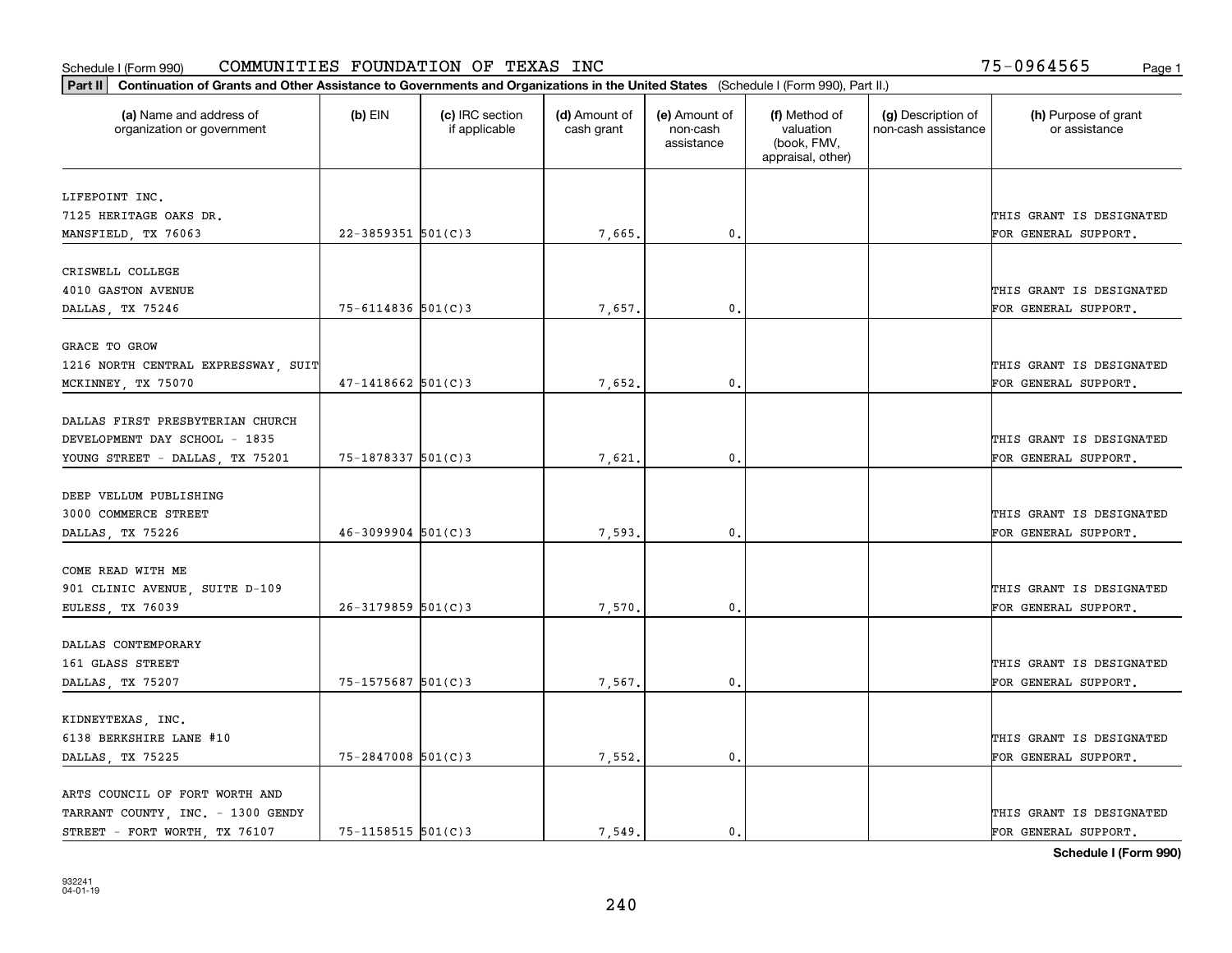| Part II   Continuation of Grants and Other Assistance to Governments and Organizations in the United States (Schedule I (Form 990), Part II.) |                        |                                  |                             |                                         |                                                                |                                           |                                                  |
|-----------------------------------------------------------------------------------------------------------------------------------------------|------------------------|----------------------------------|-----------------------------|-----------------------------------------|----------------------------------------------------------------|-------------------------------------------|--------------------------------------------------|
| (a) Name and address of<br>organization or government                                                                                         | $(b)$ EIN              | (c) IRC section<br>if applicable | (d) Amount of<br>cash grant | (e) Amount of<br>non-cash<br>assistance | (f) Method of<br>valuation<br>(book, FMV,<br>appraisal, other) | (g) Description of<br>non-cash assistance | (h) Purpose of grant<br>or assistance            |
|                                                                                                                                               |                        |                                  |                             |                                         |                                                                |                                           |                                                  |
| CONCERT BELLS OF FORT WORTH                                                                                                                   |                        |                                  |                             |                                         |                                                                |                                           |                                                  |
| 7901 KANDY LANE                                                                                                                               | 75-2785277 501(C)3     |                                  |                             | $\mathbf{0}$ .                          |                                                                |                                           | THIS GRANT IS DESIGNATED<br>FOR GENERAL SUPPORT. |
| NORTH RICHLAND HILLS, TX 76182                                                                                                                |                        |                                  | 7,502.                      |                                         |                                                                |                                           |                                                  |
| AMERICAN SEWING GUILD, INC.                                                                                                                   |                        |                                  |                             |                                         |                                                                |                                           |                                                  |
| P.O. BOX 493                                                                                                                                  |                        |                                  |                             |                                         |                                                                |                                           | THIS GRANT IS DESIGNATED                         |
| BURKBURNETT, TX 76354                                                                                                                         | $75 - 2805164$ 501(C)3 |                                  | 7,500                       | $\mathbf{0}$                            |                                                                |                                           | FOR GENERAL SUPPORT.                             |
|                                                                                                                                               |                        |                                  |                             |                                         |                                                                |                                           |                                                  |
| GRANBURY ISD EDUCATION FOUNDATION                                                                                                             |                        |                                  |                             |                                         |                                                                |                                           |                                                  |
| 217 NORTH JONES STREET                                                                                                                        |                        |                                  |                             |                                         |                                                                |                                           | THIS GRANT IS DESIGNATED                         |
| GRANBURY, TX 76048                                                                                                                            | $45 - 2994330$ 501(C)3 |                                  | 7,500.                      | $\mathfrak{o}$ .                        |                                                                |                                           | FOR GENERAL SUPPORT.                             |
|                                                                                                                                               |                        |                                  |                             |                                         |                                                                |                                           |                                                  |
| LAMB CENTER FOR ARTS AND HEALING                                                                                                              |                        |                                  |                             |                                         |                                                                |                                           |                                                  |
| 4310 CURTIS STREET                                                                                                                            |                        |                                  |                             |                                         |                                                                |                                           | THIS GRANT IS DESIGNATED                         |
| CHESTER, VA 23831                                                                                                                             | 81-4072566 $501(C)3$   |                                  | 7,500.                      | $\mathbf{0}$                            |                                                                |                                           | FOR GENERAL SUPPORT.                             |
|                                                                                                                                               |                        |                                  |                             |                                         |                                                                |                                           |                                                  |
| POINT OF VIEW MINISTRIES, INC.                                                                                                                |                        |                                  |                             |                                         |                                                                |                                           |                                                  |
| P.O. BOX 30                                                                                                                                   |                        |                                  |                             |                                         |                                                                |                                           | THIS GRANT IS DESIGNATED                         |
| DALLAS, TX 75221-9958                                                                                                                         | $75 - 1751385$ 501(C)3 |                                  | 7,500                       | 0.                                      |                                                                |                                           | FOR GENERAL SUPPORT.                             |
|                                                                                                                                               |                        |                                  |                             |                                         |                                                                |                                           |                                                  |
| ROSCOE COLLEGIATE INDEPENDENT                                                                                                                 |                        |                                  |                             |                                         |                                                                |                                           |                                                  |
| SCHOOL DISTRICT - 1307 W. 7TH                                                                                                                 |                        |                                  |                             | 0.                                      |                                                                |                                           | THIS GRANT IS DESIGNATED                         |
| STREET - ROSCOE, TX 79545                                                                                                                     | $75 - 6002339$ 501(C)3 |                                  | 7,500                       |                                         |                                                                |                                           | FOR GENERAL SUPPORT.                             |
| SYRACUSE UNIVERSITY                                                                                                                           |                        |                                  |                             |                                         |                                                                |                                           |                                                  |
| 820 COMSTOCK AVENUE                                                                                                                           |                        |                                  |                             |                                         |                                                                |                                           | THIS GRANT IS DESIGNATED                         |
| SYRACUSE, NY 13244                                                                                                                            | $15 - 0532081$ 501(C)3 |                                  | 7,500.                      | $\mathbf{0}$ .                          |                                                                |                                           | FOR GENERAL SUPPORT.                             |
|                                                                                                                                               |                        |                                  |                             |                                         |                                                                |                                           |                                                  |
| THE AMERICAN IRELAND FUND                                                                                                                     |                        |                                  |                             |                                         |                                                                |                                           |                                                  |
| 5720 LYNDON B. JOHNSON FREEWAY, SUI                                                                                                           |                        |                                  |                             |                                         |                                                                |                                           | THIS GRANT IS DESIGNATED                         |
| DALLAS, TX 75240                                                                                                                              | $25-1306992$ 501(C)3   |                                  | 7,500.                      | 0.                                      |                                                                |                                           | FOR GENERAL SUPPORT.                             |
|                                                                                                                                               |                        |                                  |                             |                                         |                                                                |                                           |                                                  |
| WASHINGTON UNIVERSITY                                                                                                                         |                        |                                  |                             |                                         |                                                                |                                           |                                                  |
| ONE BROOKINGS DRIVE                                                                                                                           |                        |                                  |                             |                                         |                                                                |                                           | THIS GRANT IS DESIGNATED                         |
| ST LOUIS, MO 63130                                                                                                                            | $43 - 0653611$ 501(C)3 |                                  | 7.500.                      | $\mathbf{0}$ .                          |                                                                |                                           | FOR GENERAL SUPPORT.                             |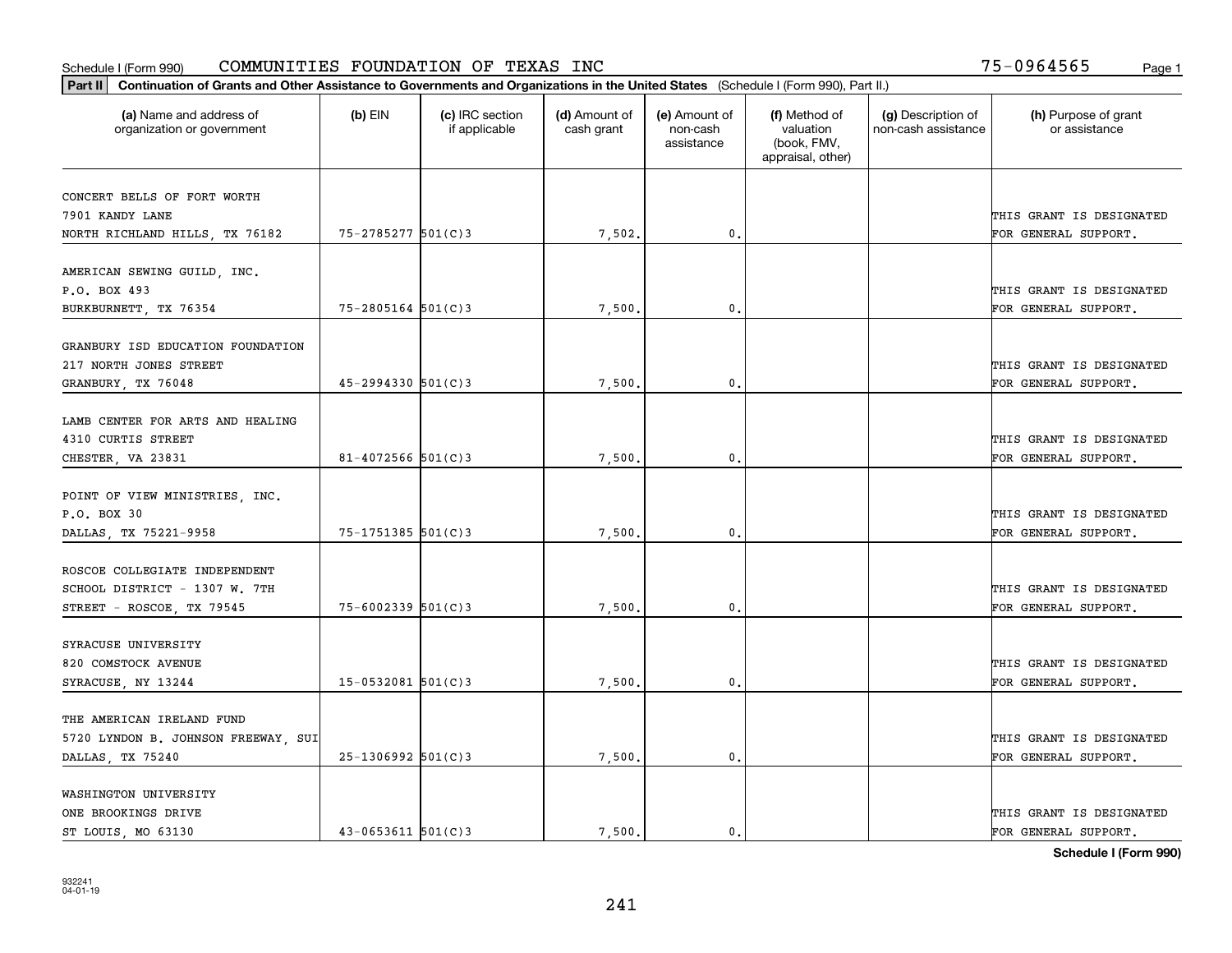| Part II   Continuation of Grants and Other Assistance to Governments and Organizations in the United States (Schedule I (Form 990), Part II.) |                          |                                  |                             |                                         |                                                                |                                           |                                       |
|-----------------------------------------------------------------------------------------------------------------------------------------------|--------------------------|----------------------------------|-----------------------------|-----------------------------------------|----------------------------------------------------------------|-------------------------------------------|---------------------------------------|
| (a) Name and address of<br>organization or government                                                                                         | $(b)$ EIN                | (c) IRC section<br>if applicable | (d) Amount of<br>cash grant | (e) Amount of<br>non-cash<br>assistance | (f) Method of<br>valuation<br>(book, FMV,<br>appraisal, other) | (g) Description of<br>non-cash assistance | (h) Purpose of grant<br>or assistance |
|                                                                                                                                               |                          |                                  |                             |                                         |                                                                |                                           |                                       |
| WILDLIFE ON THE MOVE, INC.<br>5105 EL RANCHO COURT                                                                                            |                          |                                  |                             |                                         |                                                                |                                           | THIS GRANT IS DESIGNATED              |
| ARLINGTON, TX 76017                                                                                                                           | $20 - 2127123$ 501(C)3   |                                  | 7,498.                      | 0.                                      |                                                                |                                           | FOR GENERAL SUPPORT.                  |
|                                                                                                                                               |                          |                                  |                             |                                         |                                                                |                                           |                                       |
| TEXAS THERAPEUTIC RIDING CENTER                                                                                                               |                          |                                  |                             |                                         |                                                                |                                           |                                       |
| 1765 SOUTHVIEW DRIVE                                                                                                                          |                          |                                  |                             |                                         |                                                                |                                           | THIS GRANT IS DESIGNATED              |
| WYLIE, TX 75098                                                                                                                               | $38 - 4088564$ 501(C)3   |                                  | 7,495.                      | 0.                                      |                                                                |                                           | FOR GENERAL SUPPORT.                  |
|                                                                                                                                               |                          |                                  |                             |                                         |                                                                |                                           |                                       |
| SHARING THE LOVE FOUNDATION                                                                                                                   |                          |                                  |                             |                                         |                                                                |                                           |                                       |
| P.O. BOX 640                                                                                                                                  |                          |                                  |                             |                                         |                                                                |                                           | THIS GRANT IS DESIGNATED              |
| FORNEY, TX 75126                                                                                                                              | $45 - 4809398$ 501(C)3   |                                  | 7,488.                      | $\mathbf{0}$ .                          |                                                                |                                           | FOR GENERAL SUPPORT.                  |
| LITERACY CONNEXUS INC.                                                                                                                        |                          |                                  |                             |                                         |                                                                |                                           |                                       |
| 3020 S. CHERRY LANE, UNIT 123168                                                                                                              |                          |                                  |                             |                                         |                                                                |                                           | THIS GRANT IS DESIGNATED              |
| FORT WORTH, TX 76121                                                                                                                          | $76 - 0764561$ 501(C)3   |                                  | 7,476.                      | $\mathbf{0}$                            |                                                                |                                           | FOR GENERAL SUPPORT.                  |
|                                                                                                                                               |                          |                                  |                             |                                         |                                                                |                                           |                                       |
| ASSOCIATION FOR INDEPENDENT LIVING                                                                                                            |                          |                                  |                             |                                         |                                                                |                                           |                                       |
| 2826 STOREY LANE                                                                                                                              |                          |                                  |                             |                                         |                                                                |                                           | THIS GRANT IS DESIGNATED              |
| DALLAS, TX 75220-4550                                                                                                                         | $75 - 1644612$ 501(C)3   |                                  | 7,474                       | $\mathbf{0}$                            |                                                                |                                           | FOR GENERAL SUPPORT.                  |
|                                                                                                                                               |                          |                                  |                             |                                         |                                                                |                                           |                                       |
| LUCY'S LOST LOVED ONES                                                                                                                        |                          |                                  |                             |                                         |                                                                |                                           |                                       |
| 2301 HONEYSUCKLE AVENUE                                                                                                                       |                          |                                  |                             |                                         |                                                                |                                           | THIS GRANT IS DESIGNATED              |
| FORT WORTH, TX 76111                                                                                                                          | $01-0951898$ 501(C)3     |                                  | 7,469.                      | $\mathbf{0}$                            |                                                                |                                           | FOR GENERAL SUPPORT.                  |
| HEARTS & BONES ANIMAL RESCUE                                                                                                                  |                          |                                  |                             |                                         |                                                                |                                           |                                       |
| 5623 WILLIS AVENUE                                                                                                                            |                          |                                  |                             |                                         |                                                                |                                           | THIS GRANT IS DESIGNATED              |
|                                                                                                                                               | 82-0605962 $501(C)$ 3    |                                  |                             | $^{\rm 0}$ .                            |                                                                |                                           |                                       |
| DALLAS, TX 75206                                                                                                                              |                          |                                  | 7,465.                      |                                         |                                                                |                                           | FOR GENERAL SUPPORT.                  |
| CENTERPEACE                                                                                                                                   |                          |                                  |                             |                                         |                                                                |                                           |                                       |
| 10805 WALNUT HILL LANE                                                                                                                        |                          |                                  |                             |                                         |                                                                |                                           | THIS GRANT IS DESIGNATED              |
| DALLAS, TX 75238                                                                                                                              | $20 - 5181132$ $501(C)3$ |                                  | 7,463.                      | $\mathfrak{o}$ .                        |                                                                |                                           | FOR GENERAL SUPPORT.                  |
|                                                                                                                                               |                          |                                  |                             |                                         |                                                                |                                           |                                       |
| WRITE-WAY PRISON MINISTRIES, INC.                                                                                                             |                          |                                  |                             |                                         |                                                                |                                           |                                       |
| P.O. BOX 461582                                                                                                                               |                          |                                  |                             |                                         |                                                                |                                           | THIS GRANT IS DESIGNATED              |
| GARLAND, TX 75046                                                                                                                             | $75 - 1848459$ 501(C)3   |                                  | 7.456.                      | $\mathbf{0}$ .                          |                                                                |                                           | FOR GENERAL SUPPORT.                  |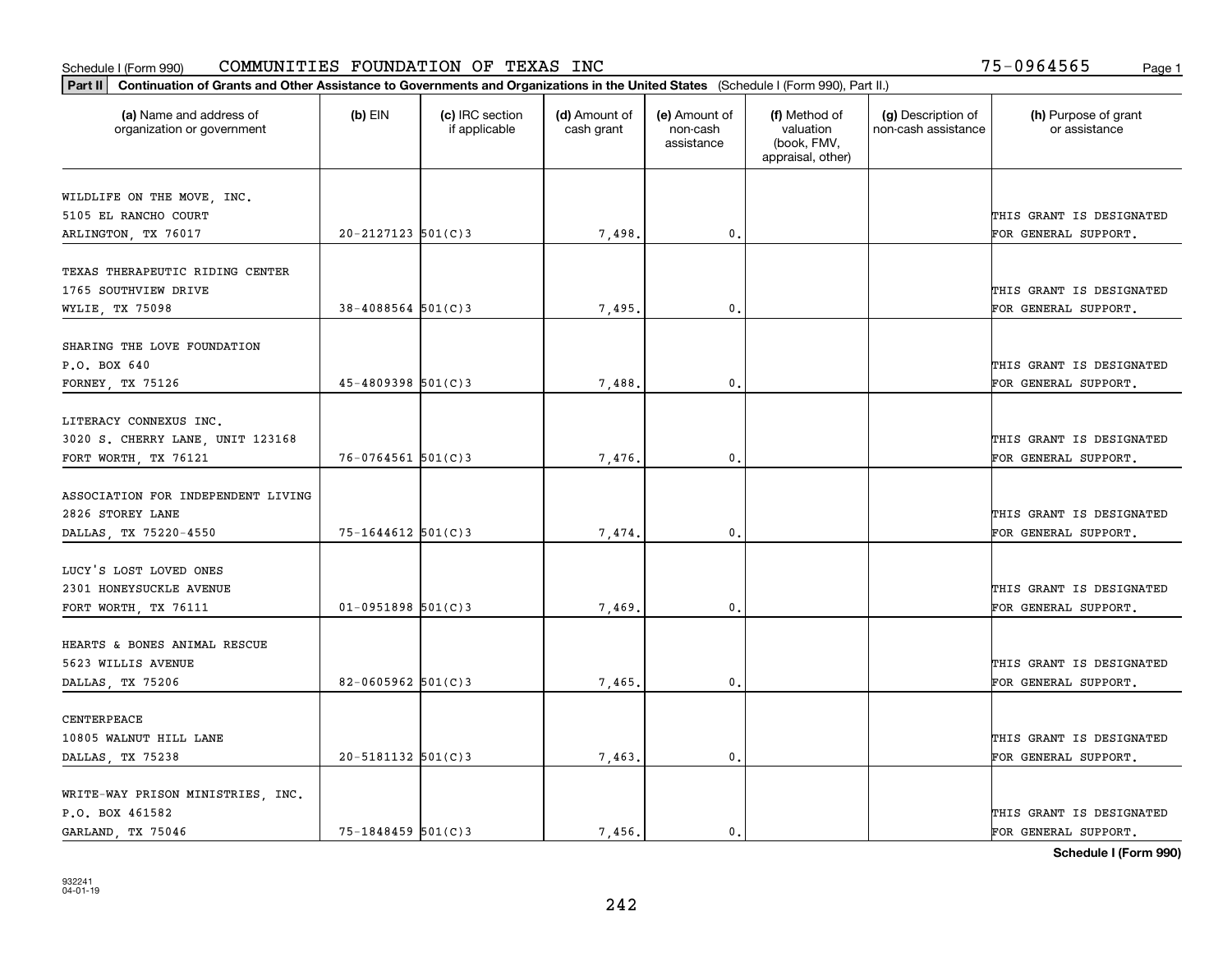| Part II   Continuation of Grants and Other Assistance to Governments and Organizations in the United States (Schedule I (Form 990), Part II.) |                        |                                  |                             |                                         |                                                                |                                           |                                       |
|-----------------------------------------------------------------------------------------------------------------------------------------------|------------------------|----------------------------------|-----------------------------|-----------------------------------------|----------------------------------------------------------------|-------------------------------------------|---------------------------------------|
| (a) Name and address of<br>organization or government                                                                                         | $(b)$ EIN              | (c) IRC section<br>if applicable | (d) Amount of<br>cash grant | (e) Amount of<br>non-cash<br>assistance | (f) Method of<br>valuation<br>(book, FMV,<br>appraisal, other) | (g) Description of<br>non-cash assistance | (h) Purpose of grant<br>or assistance |
|                                                                                                                                               |                        |                                  |                             |                                         |                                                                |                                           |                                       |
| THE MIAMI FOUNDATION<br>40 NORTHWEST 3RD STREET, SUITE 305                                                                                    |                        |                                  |                             |                                         |                                                                |                                           | THIS GRANT IS DESIGNATED              |
| MIAMI, FL 33128                                                                                                                               | 65-0350357 $501(C)3$   |                                  | 7,445.                      | $\mathbf{0}$ .                          |                                                                |                                           | FOR GENERAL SUPPORT.                  |
|                                                                                                                                               |                        |                                  |                             |                                         |                                                                |                                           |                                       |
| BED START, INC.                                                                                                                               |                        |                                  |                             |                                         |                                                                |                                           |                                       |
| 1404 SCARBOROUGH LANE                                                                                                                         |                        |                                  |                             |                                         |                                                                |                                           | THIS GRANT IS DESIGNATED              |
| PLANO, TX 75075                                                                                                                               | $46 - 3795959$ 501(C)3 |                                  | 7,435.                      | 0.                                      |                                                                |                                           | FOR GENERAL SUPPORT.                  |
| TEXAS RIGHT TO LIFE COMMITTEE                                                                                                                 |                        |                                  |                             |                                         |                                                                |                                           |                                       |
| EDUCATIONAL FUND - 9800 CENTRE                                                                                                                |                        |                                  |                             |                                         |                                                                |                                           |                                       |
| PARKWAY, SUITE 200 - HOUSTON, TX                                                                                                              |                        |                                  |                             |                                         |                                                                |                                           | THIS GRANT IS DESIGNATED              |
| 77036                                                                                                                                         | $76 - 0116723$ 501(C)3 |                                  | 7,424.                      | $^{\circ}$ .                            |                                                                |                                           | FOR GENERAL SUPPORT.                  |
|                                                                                                                                               |                        |                                  |                             |                                         |                                                                |                                           |                                       |
| SIMPLY GRACE                                                                                                                                  |                        |                                  |                             |                                         |                                                                |                                           |                                       |
| P.O. BOX 108172                                                                                                                               |                        |                                  |                             |                                         |                                                                |                                           | THIS GRANT IS DESIGNATED              |
| DALLAS, TX 75218                                                                                                                              | $45 - 3600435$ 501(C)3 |                                  | 7,420                       | 0.                                      |                                                                |                                           | FOR GENERAL SUPPORT.                  |
|                                                                                                                                               |                        |                                  |                             |                                         |                                                                |                                           |                                       |
| VERDIGRIS ENSEMBLE, INC.                                                                                                                      |                        |                                  |                             |                                         |                                                                |                                           |                                       |
| 6176 VICKERY BOULEVARD                                                                                                                        |                        |                                  |                             |                                         |                                                                |                                           | THIS GRANT IS DESIGNATED              |
| DALLAS, TX 75214                                                                                                                              | 82-0698763 $501(C)$ 3  |                                  | 7,420                       | 0.                                      |                                                                |                                           | FOR GENERAL SUPPORT.                  |
|                                                                                                                                               |                        |                                  |                             |                                         |                                                                |                                           |                                       |
| LEAP GLOBAL MISSIONS                                                                                                                          |                        |                                  |                             |                                         |                                                                |                                           |                                       |
| 7777 FOREST LANE, SUITE B326                                                                                                                  |                        |                                  |                             |                                         |                                                                |                                           | THIS GRANT IS DESIGNATED              |
| DALLAS, TX 75230                                                                                                                              | $75 - 2806391$ 501(C)3 |                                  | 7,417.                      | 0.                                      |                                                                |                                           | FOR GENERAL SUPPORT.                  |
|                                                                                                                                               |                        |                                  |                             |                                         |                                                                |                                           |                                       |
| ILLUMINATE MINISTRIES                                                                                                                         |                        |                                  |                             |                                         |                                                                |                                           |                                       |
| P.O. BOX 26866                                                                                                                                |                        |                                  |                             |                                         |                                                                |                                           | THIS GRANT IS DESIGNATED              |
| BENBROOK, TX 76126                                                                                                                            | 61-1733802 $501(C)3$   |                                  | 7,406.                      | 0.                                      |                                                                |                                           | FOR GENERAL SUPPORT.                  |
|                                                                                                                                               |                        |                                  |                             |                                         |                                                                |                                           |                                       |
| INTERFAITH MINISTRIES OF DENTON,                                                                                                              |                        |                                  |                             |                                         |                                                                |                                           |                                       |
| INC. - 1109 N ELM STREET - DENTON,                                                                                                            |                        |                                  |                             |                                         |                                                                |                                           | THIS GRANT IS DESIGNATED              |
| TX 76201-2977                                                                                                                                 | $75 - 2442459$ 501(C)3 |                                  | 7,397.                      | 0.                                      |                                                                |                                           | FOR GENERAL SUPPORT.                  |
| CEDAR HILL ACTION TEAM                                                                                                                        |                        |                                  |                             |                                         |                                                                |                                           |                                       |
| 928 BLACK WALNUT TRAIL                                                                                                                        |                        |                                  |                             |                                         |                                                                |                                           | THIS GRANT IS DESIGNATED              |
| CEDAR HILL, TX 75104                                                                                                                          | $45 - 3829668$ 501(C)3 |                                  | 7,387.                      | $\mathbf{0}$ .                          |                                                                |                                           | FOR GENERAL SUPPORT.                  |
|                                                                                                                                               |                        |                                  |                             |                                         |                                                                |                                           |                                       |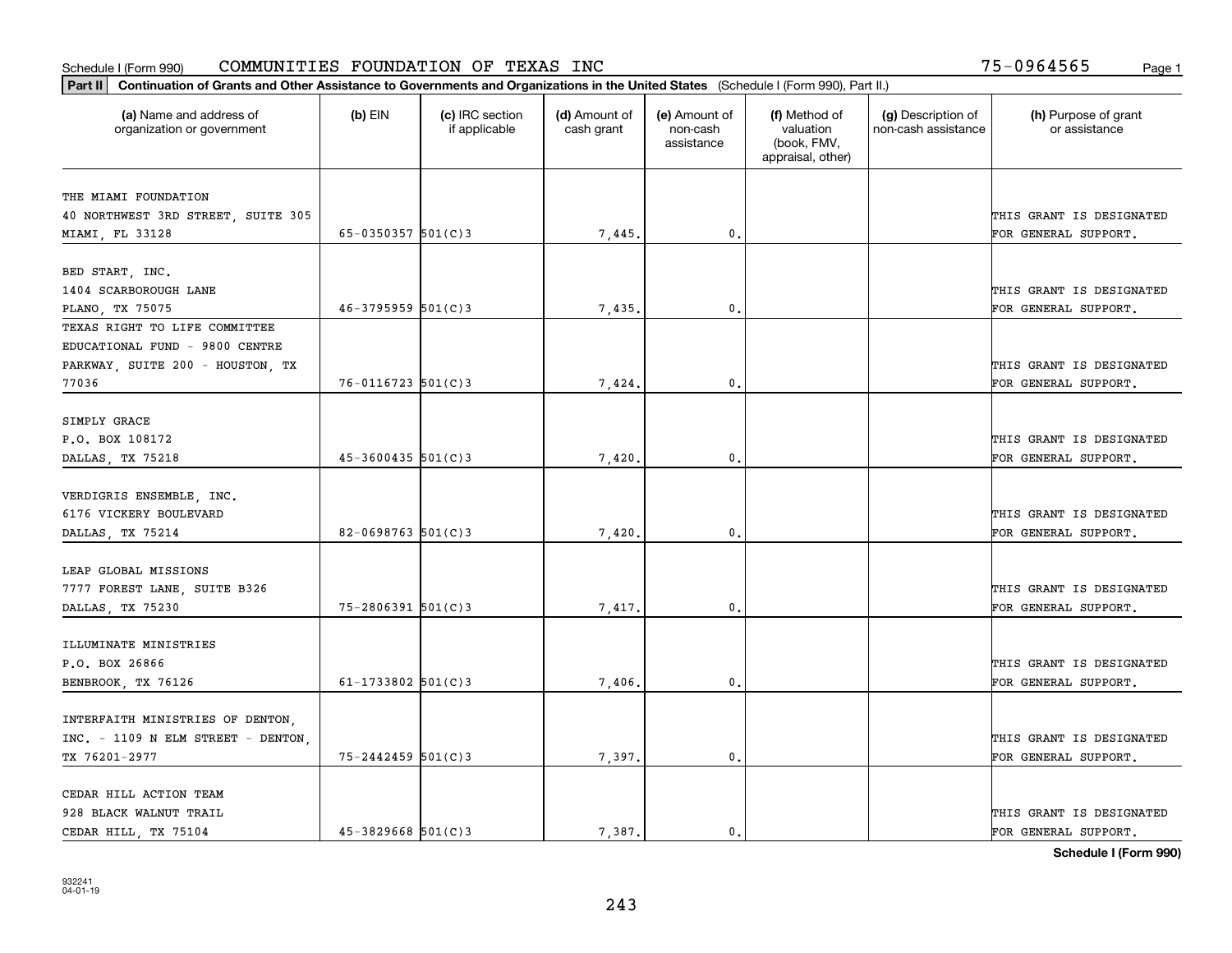| Part II   Continuation of Grants and Other Assistance to Governments and Organizations in the United States (Schedule I (Form 990), Part II.) |                          |                                  |                             |                                         |                                                                |                                           |                                       |
|-----------------------------------------------------------------------------------------------------------------------------------------------|--------------------------|----------------------------------|-----------------------------|-----------------------------------------|----------------------------------------------------------------|-------------------------------------------|---------------------------------------|
| (a) Name and address of<br>organization or government                                                                                         | $(b)$ EIN                | (c) IRC section<br>if applicable | (d) Amount of<br>cash grant | (e) Amount of<br>non-cash<br>assistance | (f) Method of<br>valuation<br>(book, FMV,<br>appraisal, other) | (g) Description of<br>non-cash assistance | (h) Purpose of grant<br>or assistance |
| REACH OUT HONDURAS INC                                                                                                                        |                          |                                  |                             |                                         |                                                                |                                           |                                       |
| P.O.BOX 2993                                                                                                                                  |                          |                                  |                             |                                         |                                                                |                                           | THIS GRANT IS DESIGNATED              |
| MCKINNEY, TX 75070                                                                                                                            | $27 - 2306632$ 501(C)3   |                                  | 7,386.                      | $\mathfrak{o}$ .                        |                                                                |                                           | FOR GENERAL SUPPORT.                  |
| PREGNANCY RESOURCE CENTER OF GRAND                                                                                                            |                          |                                  |                             |                                         |                                                                |                                           |                                       |
| PRAIRIE - 2305 OAK LANE, BUILDING                                                                                                             |                          |                                  |                             |                                         |                                                                |                                           |                                       |
| 4B, SUITE 101 - GRAND PRAIRIE, TX                                                                                                             |                          |                                  |                             |                                         |                                                                |                                           | THIS GRANT IS DESIGNATED              |
| 75051                                                                                                                                         | $75 - 2501973$ 501(C)3   |                                  | 7,381                       | 0.                                      |                                                                |                                           | FOR GENERAL SUPPORT.                  |
| THE UNIVERSITY OF TEXAS AT DALLAS                                                                                                             |                          |                                  |                             |                                         |                                                                |                                           |                                       |
| OFFICE OF DEVELOPMENT P O BOX                                                                                                                 |                          |                                  |                             |                                         |                                                                |                                           |                                       |
| 830688, MP 13 - RICHARDSON, TX                                                                                                                |                          |                                  |                             |                                         |                                                                |                                           | THIS GRANT IS DESIGNATED              |
| 75083                                                                                                                                         | $75 - 1305566$ $501(C)3$ |                                  | 7,380.                      | $\mathfrak{o}$ .                        |                                                                |                                           | FOR GENERAL SUPPORT.                  |
|                                                                                                                                               |                          |                                  |                             |                                         |                                                                |                                           |                                       |
| SAVING HOPE FOUNDATION                                                                                                                        |                          |                                  |                             |                                         |                                                                |                                           |                                       |
| 950 COMMERCE STREET                                                                                                                           |                          |                                  |                             |                                         |                                                                |                                           | THIS GRANT IS DESIGNATED              |
| FORT WORTH, TX 76102                                                                                                                          | $35 - 2525442$ 501(C)3   |                                  | 7,372.                      | 0.                                      |                                                                |                                           | FOR GENERAL SUPPORT.                  |
|                                                                                                                                               |                          |                                  |                             |                                         |                                                                |                                           |                                       |
| FIRST BAPTIST DENTON MINISTRY                                                                                                                 |                          |                                  |                             |                                         |                                                                |                                           |                                       |
| CENTER - 1701 BROADWAY STREET -                                                                                                               |                          |                                  |                             |                                         |                                                                |                                           | THIS GRANT IS DESIGNATED              |
| DENTON, TX 76210                                                                                                                              | $45 - 5606427$ 501(C)3   |                                  | 7,327.                      | 0.                                      |                                                                |                                           | FOR GENERAL SUPPORT.                  |
|                                                                                                                                               |                          |                                  |                             |                                         |                                                                |                                           |                                       |
| HURST-EULESS-BEDFORD ISD EDUCATION                                                                                                            |                          |                                  |                             |                                         |                                                                |                                           |                                       |
| FOUNDATION - P.O. DRAWER 969 -                                                                                                                |                          |                                  |                             |                                         |                                                                |                                           | THIS GRANT IS DESIGNATED              |
| BEDFORD, TX 76095                                                                                                                             | $75 - 2595363$ $501(C)3$ |                                  | 7,314.                      | 0.                                      |                                                                |                                           | FOR GENERAL SUPPORT.                  |
|                                                                                                                                               |                          |                                  |                             |                                         |                                                                |                                           |                                       |
| MESQUITE SYMPHONY ORCHESTRA                                                                                                                   |                          |                                  |                             |                                         |                                                                |                                           |                                       |
| ASSOCIATION, INC. - 1527 NORTH                                                                                                                |                          |                                  |                             |                                         |                                                                |                                           | THIS GRANT IS DESIGNATED              |
| GALLOWAY - MESQUITE, TX 75149                                                                                                                 | 75-2227234 501(C)3       |                                  | 7,294                       | 0.                                      |                                                                |                                           | FOR GENERAL SUPPORT.                  |
|                                                                                                                                               |                          |                                  |                             |                                         |                                                                |                                           |                                       |
| MONTSERRAT RETREAT HOUSE                                                                                                                      |                          |                                  |                             |                                         |                                                                |                                           |                                       |
| 600 N. SHADY SHORES DRIVE                                                                                                                     |                          |                                  |                             |                                         |                                                                |                                           | THIS GRANT IS DESIGNATED              |
| LAKE DALLAS, TX 75065                                                                                                                         | 75-1046972 501(C)3       |                                  | 7,273.                      | 0.                                      |                                                                |                                           | FOR GENERAL SUPPORT.                  |
|                                                                                                                                               |                          |                                  |                             |                                         |                                                                |                                           |                                       |
| CREDO CHOIR                                                                                                                                   |                          |                                  |                             |                                         |                                                                |                                           |                                       |
| P.O. BOX 222052                                                                                                                               |                          |                                  |                             |                                         |                                                                |                                           | THIS GRANT IS DESIGNATED              |
| DALLAS TX 75222                                                                                                                               | $81 - 2678816$ 501(C)3   |                                  | 7.248.                      | $\mathbf{0}$ .                          |                                                                |                                           | FOR GENERAL SUPPORT.                  |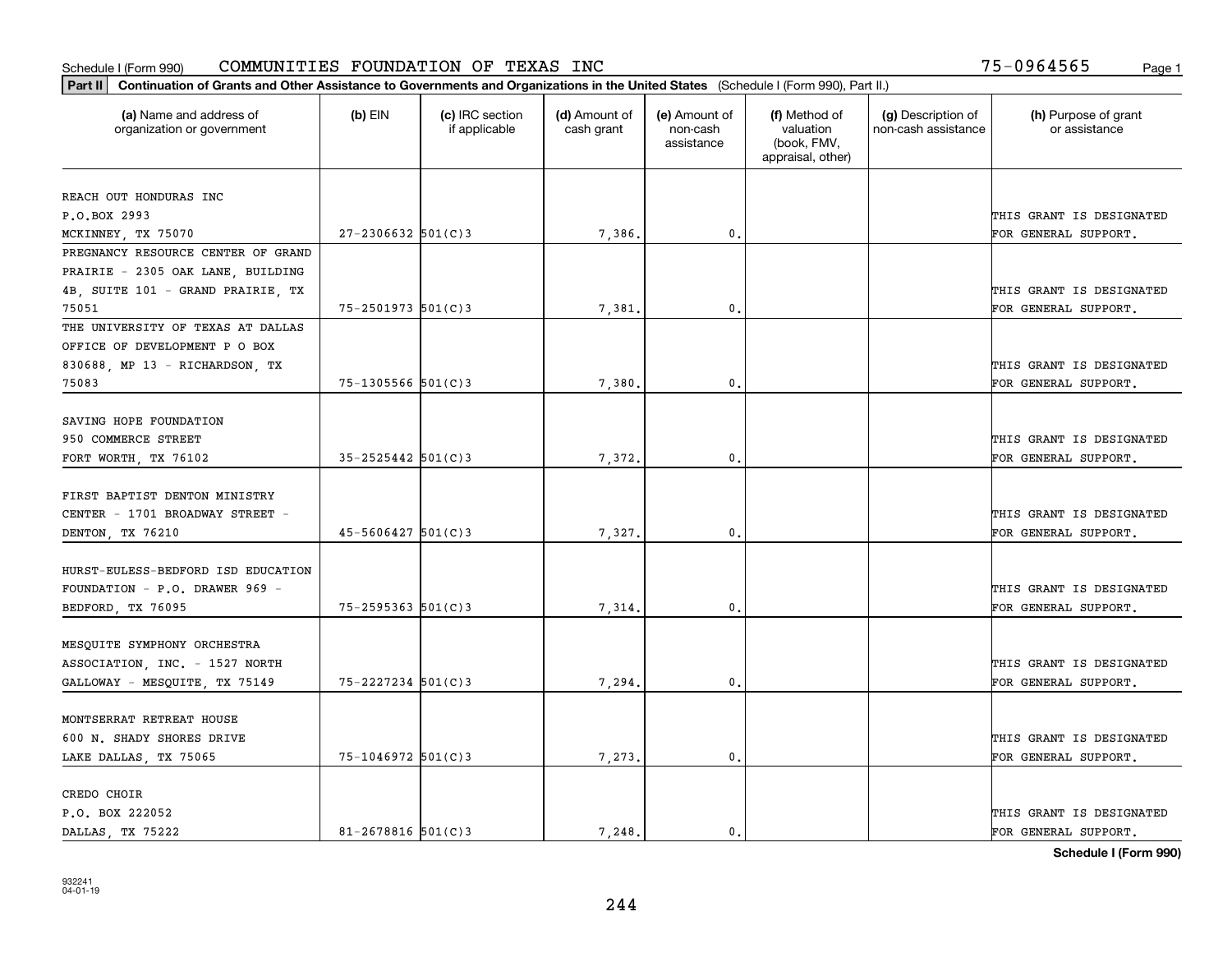| Part II   Continuation of Grants and Other Assistance to Governments and Organizations in the United States (Schedule I (Form 990), Part II.) |                        |                                  |                             |                                         |                                                                |                                           |                                       |
|-----------------------------------------------------------------------------------------------------------------------------------------------|------------------------|----------------------------------|-----------------------------|-----------------------------------------|----------------------------------------------------------------|-------------------------------------------|---------------------------------------|
| (a) Name and address of<br>organization or government                                                                                         | $(b)$ EIN              | (c) IRC section<br>if applicable | (d) Amount of<br>cash grant | (e) Amount of<br>non-cash<br>assistance | (f) Method of<br>valuation<br>(book, FMV,<br>appraisal, other) | (g) Description of<br>non-cash assistance | (h) Purpose of grant<br>or assistance |
| AMERICAN LUNG ASSOCIATION                                                                                                                     |                        |                                  |                             |                                         |                                                                |                                           |                                       |
| 8140 WALNUT HILL LANE, SUITE 410                                                                                                              |                        |                                  |                             |                                         |                                                                |                                           | THIS GRANT IS DESIGNATED              |
| DALLAS, TX 75231                                                                                                                              | $13 - 1632524$ 501(C)3 |                                  | 7,240,                      | 0.                                      |                                                                |                                           | FOR GENERAL SUPPORT.                  |
|                                                                                                                                               |                        |                                  |                             |                                         |                                                                |                                           |                                       |
| WOMAN TO WOMAN PREGNANCY RESOURCE                                                                                                             |                        |                                  |                             |                                         |                                                                |                                           |                                       |
| P.O. BOX 610                                                                                                                                  |                        |                                  |                             |                                         |                                                                |                                           | THIS GRANT IS DESIGNATED              |
| DENTON, TX 76202                                                                                                                              | $75 - 2125952$ 501(C)3 |                                  | 7,239                       | 0.                                      |                                                                |                                           | FOR GENERAL SUPPORT.                  |
|                                                                                                                                               |                        |                                  |                             |                                         |                                                                |                                           |                                       |
| CHURCH OF FAITH                                                                                                                               |                        |                                  |                             |                                         |                                                                |                                           |                                       |
| P.O. BOX 210858                                                                                                                               |                        |                                  |                             |                                         |                                                                |                                           | THIS GRANT IS DESIGNATED              |
| DALLAS, TX 75211                                                                                                                              | $81 - 0648216$ 501(C)3 |                                  | 7,235,                      | $\mathfrak{o}$ .                        |                                                                |                                           | FOR GENERAL SUPPORT.                  |
| CENTER FOR THE RESEARCH OF EARLY                                                                                                              |                        |                                  |                             |                                         |                                                                |                                           |                                       |
| CHRISTIAN DOCUMENTS - 2001 WEST                                                                                                               |                        |                                  |                             |                                         |                                                                |                                           |                                       |
| PLANO PARKWAY, SUITE 2450 - PLANO,                                                                                                            |                        |                                  |                             |                                         |                                                                |                                           | THIS GRANT IS DESIGNATED              |
| TX 75075                                                                                                                                      | $30 - 0121808$ 501(C)3 |                                  | 7,227.                      | 0.                                      |                                                                |                                           | FOR GENERAL SUPPORT.                  |
|                                                                                                                                               |                        |                                  |                             |                                         |                                                                |                                           |                                       |
| ST MARTIN DE PORRES CATHOLIC                                                                                                                  |                        |                                  |                             |                                         |                                                                |                                           |                                       |
| SCHOOL - 4000 W. UNIVERSITY DRIVE                                                                                                             |                        |                                  |                             |                                         |                                                                |                                           | THIS GRANT IS DESIGNATED              |
| - PROSPER, TX 75078                                                                                                                           | $36 - 4722763$ 501(C)3 |                                  | 7,224.                      | 0                                       |                                                                |                                           | FOR GENERAL SUPPORT.                  |
|                                                                                                                                               |                        |                                  |                             |                                         |                                                                |                                           |                                       |
| WOMEN IN NEED, INC.<br>904 NORTH GOLIAD                                                                                                       |                        |                                  |                             |                                         |                                                                |                                           | THIS GRANT IS DESIGNATED              |
|                                                                                                                                               | $75 - 1911978$ 501(C)3 |                                  |                             | $\mathbf{0}$                            |                                                                |                                           |                                       |
| ROCKWALL, TX 75087                                                                                                                            |                        |                                  | 7,193.                      |                                         |                                                                |                                           | FOR GENERAL SUPPORT.                  |
| PARKER PAWS                                                                                                                                   |                        |                                  |                             |                                         |                                                                |                                           |                                       |
| P.O. BOX 781                                                                                                                                  |                        |                                  |                             |                                         |                                                                |                                           | THIS GRANT IS DESIGNATED              |
| WEATHERFORD, TX 76086                                                                                                                         | $26 - 1458532$ 501(C)3 |                                  | 7,189.                      | $\mathfrak{o}$ .                        |                                                                |                                           | FOR GENERAL SUPPORT.                  |
|                                                                                                                                               |                        |                                  |                             |                                         |                                                                |                                           |                                       |
| DEEP ROOTS MINISTRIES, INC.                                                                                                                   |                        |                                  |                             |                                         |                                                                |                                           |                                       |
| P.O. BOX 877                                                                                                                                  |                        |                                  |                             |                                         |                                                                |                                           | THIS GRANT IS DESIGNATED              |
| TERRELL, TX 75160                                                                                                                             | $47 - 4492616$ 501(C)3 |                                  | 7,179.                      | $\mathfrak{o}$ .                        |                                                                |                                           | FOR GENERAL SUPPORT.                  |
|                                                                                                                                               |                        |                                  |                             |                                         |                                                                |                                           |                                       |
| DOGS OF HILLTOWN                                                                                                                              |                        |                                  |                             |                                         |                                                                |                                           |                                       |
| P.O. BOX 413                                                                                                                                  |                        |                                  |                             |                                         |                                                                |                                           | THIS GRANT IS DESIGNATED              |
| LITTLE ELM, TX 75068                                                                                                                          | $81 - 1953157$ 501(C)3 |                                  | 7.178.                      | $\mathfrak{o}$ .                        |                                                                |                                           | FOR GENERAL SUPPORT.                  |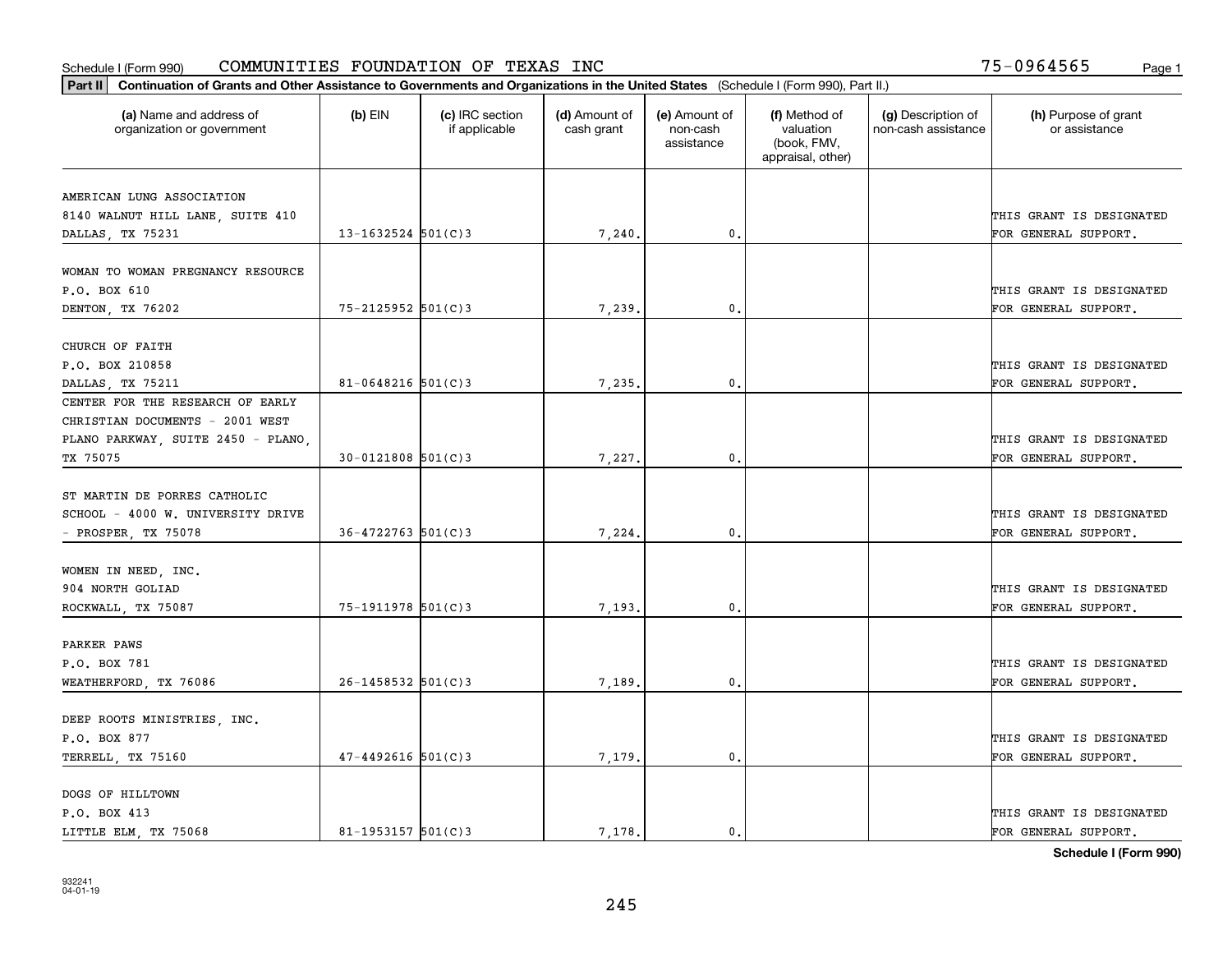| Part II   Continuation of Grants and Other Assistance to Governments and Organizations in the United States (Schedule I (Form 990), Part II.) |                          |                                  |                             |                                         |                                                                |                                           |                                       |
|-----------------------------------------------------------------------------------------------------------------------------------------------|--------------------------|----------------------------------|-----------------------------|-----------------------------------------|----------------------------------------------------------------|-------------------------------------------|---------------------------------------|
| (a) Name and address of<br>organization or government                                                                                         | $(b)$ EIN                | (c) IRC section<br>if applicable | (d) Amount of<br>cash grant | (e) Amount of<br>non-cash<br>assistance | (f) Method of<br>valuation<br>(book, FMV,<br>appraisal, other) | (g) Description of<br>non-cash assistance | (h) Purpose of grant<br>or assistance |
| BULL LUV ABLE PAWS AND CHI WAWAS                                                                                                              |                          |                                  |                             |                                         |                                                                |                                           |                                       |
| RESCUE - 8627 EUSTIS AVENUE -                                                                                                                 |                          |                                  |                             |                                         |                                                                |                                           | THIS GRANT IS DESIGNATED              |
| DALLAS, TX 75218                                                                                                                              | $47 - 5506109$ $501(C)3$ |                                  | 7,173.                      | $\mathfrak o$ .                         |                                                                |                                           | FOR GENERAL SUPPORT.                  |
|                                                                                                                                               |                          |                                  |                             |                                         |                                                                |                                           |                                       |
| ZULA B. WYLIE LIBRARY FRIENDS                                                                                                                 |                          |                                  |                             |                                         |                                                                |                                           |                                       |
| 225 CEDAR STREET                                                                                                                              |                          |                                  |                             |                                         |                                                                |                                           | THIS GRANT IS DESIGNATED              |
| CEDAR HILL, TX 75104                                                                                                                          | $04 - 3787580$ 501(C)3   |                                  | 7,166                       | 0.                                      |                                                                |                                           | FOR GENERAL SUPPORT.                  |
|                                                                                                                                               |                          |                                  |                             |                                         |                                                                |                                           |                                       |
| LUMEDIA MUSICWORKS, INC.                                                                                                                      |                          |                                  |                             |                                         |                                                                |                                           |                                       |
| 3630 HARRY HINES BOULEVARD, SUITE 2                                                                                                           |                          |                                  |                             |                                         |                                                                |                                           | THIS GRANT IS DESIGNATED              |
| DALLAS, TX 75219                                                                                                                              | $82 - 2066629$ 501(C)3   |                                  | 7,149.                      | $\mathfrak{o}$ .                        |                                                                |                                           | FOR GENERAL SUPPORT.                  |
| UNITED THROUGH HOPE                                                                                                                           |                          |                                  |                             |                                         |                                                                |                                           |                                       |
| 503 BOLIVAR STREET                                                                                                                            |                          |                                  |                             |                                         |                                                                |                                           | THIS GRANT IS DESIGNATED              |
| DENTON, TX 76201                                                                                                                              | $45 - 3588770$ 501(C)3   |                                  | 7,148.                      | 0.                                      |                                                                |                                           | FOR GENERAL SUPPORT.                  |
|                                                                                                                                               |                          |                                  |                             |                                         |                                                                |                                           |                                       |
| MANOR PARK, INC.                                                                                                                              |                          |                                  |                             |                                         |                                                                |                                           |                                       |
| 2208 NORTH LOOP 250 WEST                                                                                                                      |                          |                                  |                             |                                         |                                                                |                                           | THIS GRANT IS DESIGNATED              |
| MIDLAND, TX 79707                                                                                                                             | 75-1227882 501(C)3       |                                  | 7,148                       | 0                                       |                                                                |                                           | FOR GENERAL SUPPORT.                  |
|                                                                                                                                               |                          |                                  |                             |                                         |                                                                |                                           |                                       |
| BRIDGE 2913 INC                                                                                                                               |                          |                                  |                             |                                         |                                                                |                                           |                                       |
| 4617 MAIDSTONE WAY                                                                                                                            |                          |                                  |                             |                                         |                                                                |                                           | THIS GRANT IS DESIGNATED              |
| MCKINNEY, TX 75070                                                                                                                            | $81 - 1571524$ 501(C)3   |                                  | 7,141                       | $\mathbf{0}$                            |                                                                |                                           | FOR GENERAL SUPPORT.                  |
|                                                                                                                                               |                          |                                  |                             |                                         |                                                                |                                           |                                       |
| LEWISVILLE NEW HOPE LEARNING                                                                                                                  |                          |                                  |                             |                                         |                                                                |                                           |                                       |
| CENTER, INC. - 907 WEST MAIN                                                                                                                  |                          |                                  |                             |                                         |                                                                |                                           | THIS GRANT IS DESIGNATED              |
| STREET - LEWISVILLE, TX 75067                                                                                                                 | $81 - 2942171$ 501(C)3   |                                  | 7,141,                      | $\mathfrak{o}$ .                        |                                                                |                                           | FOR GENERAL SUPPORT.                  |
| ROCKWALL AND HEATH LACROSSE INC                                                                                                               |                          |                                  |                             |                                         |                                                                |                                           |                                       |
| P.O. BOX 2491                                                                                                                                 |                          |                                  |                             |                                         |                                                                |                                           | THIS GRANT IS DESIGNATED              |
| ROCKWALL, TX 75087                                                                                                                            | $30 - 0843696$ 501(C)3   |                                  | 7,140.                      | $\mathfrak{o}$ .                        |                                                                |                                           | FOR GENERAL SUPPORT.                  |
|                                                                                                                                               |                          |                                  |                             |                                         |                                                                |                                           |                                       |
| DALLAS JUNIOR FORUM, INC.                                                                                                                     |                          |                                  |                             |                                         |                                                                |                                           |                                       |
| 5930 LBJ FREEWAY, SUITE 350                                                                                                                   |                          |                                  |                             |                                         |                                                                |                                           | THIS GRANT IS DESIGNATED              |
| DALLAS, TX 75240                                                                                                                              | 75-1780919 501(C)3       |                                  | 7.138.                      | $\mathfrak{o}$ .                        |                                                                |                                           | FOR GENERAL SUPPORT.                  |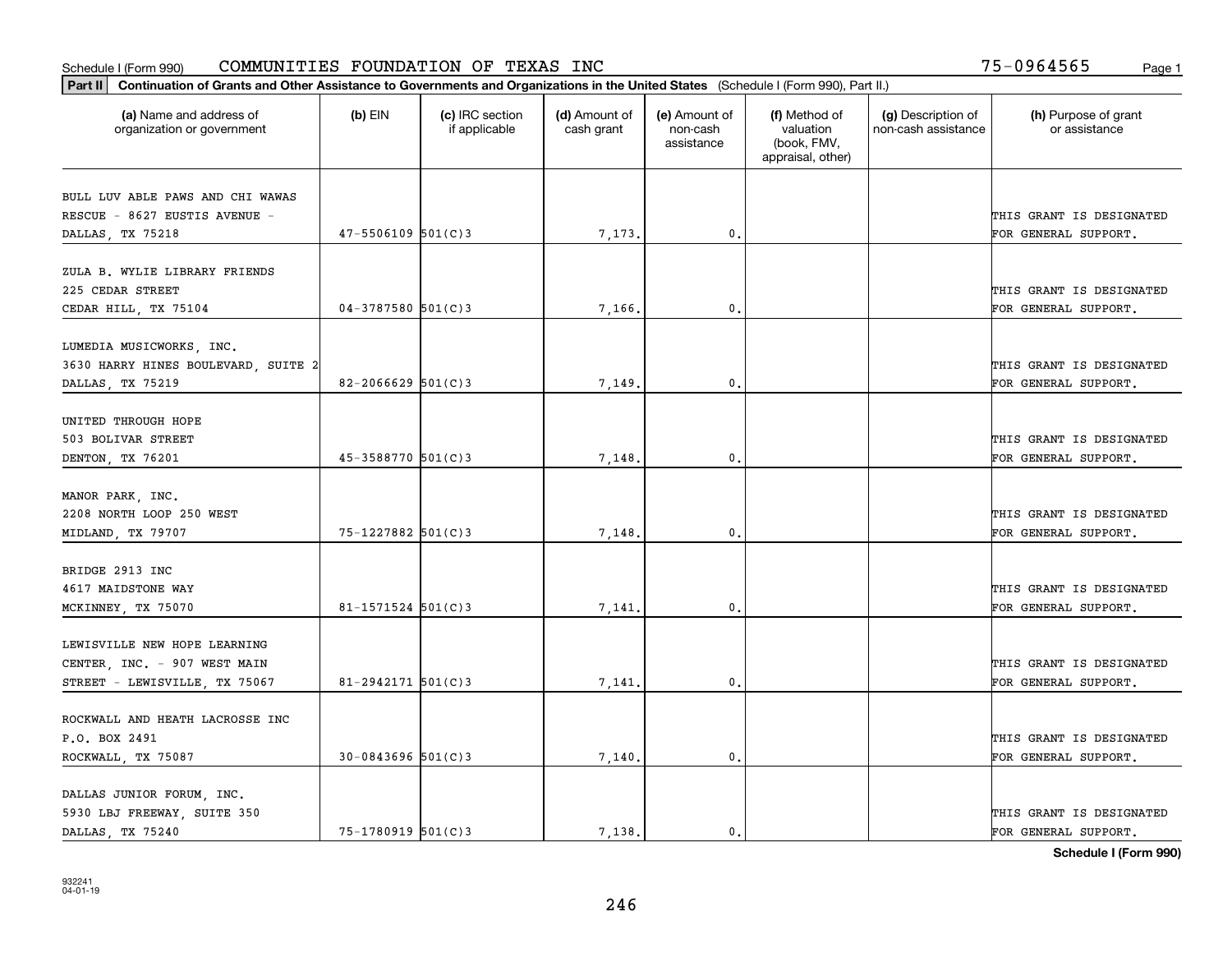|                          |                                                                                                      | assistance       | (book, FMV,<br>appraisal, other) |                          |
|--------------------------|------------------------------------------------------------------------------------------------------|------------------|----------------------------------|--------------------------|
|                          |                                                                                                      |                  |                                  |                          |
|                          |                                                                                                      |                  |                                  | THIS GRANT IS DESIGNATED |
| $90 - 0578693$ $501(C)3$ | 7,132.                                                                                               | 0.               |                                  | FOR GENERAL SUPPORT.     |
|                          |                                                                                                      |                  |                                  |                          |
|                          |                                                                                                      |                  |                                  | THIS GRANT IS DESIGNATED |
| $46 - 0638240$ 501(C)3   | 7,130                                                                                                | 0.               |                                  | FOR GENERAL SUPPORT.     |
|                          |                                                                                                      |                  |                                  |                          |
|                          |                                                                                                      |                  |                                  | THIS GRANT IS DESIGNATED |
| $26 - 3821487$ 501(C) 3  | 7,115.                                                                                               | $\mathfrak{o}$ . |                                  | FOR GENERAL SUPPORT.     |
|                          |                                                                                                      |                  |                                  |                          |
|                          |                                                                                                      |                  |                                  |                          |
|                          |                                                                                                      |                  |                                  | THIS GRANT IS DESIGNATED |
| $82 - 3905361$ 501(C)3   | 7,114.                                                                                               | 0.               |                                  | FOR GENERAL SUPPORT.     |
|                          |                                                                                                      |                  |                                  |                          |
|                          |                                                                                                      |                  |                                  |                          |
|                          |                                                                                                      |                  |                                  | THIS GRANT IS DESIGNATED |
|                          |                                                                                                      |                  |                                  | FOR GENERAL SUPPORT.     |
|                          |                                                                                                      |                  |                                  |                          |
|                          |                                                                                                      |                  |                                  | THIS GRANT IS DESIGNATED |
|                          | 7,111                                                                                                | $\mathbf{0}$ .   |                                  | FOR GENERAL SUPPORT.     |
|                          |                                                                                                      |                  |                                  |                          |
|                          |                                                                                                      |                  |                                  | THIS GRANT IS DESIGNATED |
|                          |                                                                                                      |                  |                                  | FOR GENERAL SUPPORT.     |
|                          |                                                                                                      |                  |                                  |                          |
|                          |                                                                                                      |                  |                                  |                          |
|                          |                                                                                                      |                  |                                  | THIS GRANT IS DESIGNATED |
|                          | 7,078.                                                                                               | $\mathbf{0}$ .   |                                  | FOR GENERAL SUPPORT.     |
|                          |                                                                                                      |                  |                                  |                          |
|                          |                                                                                                      |                  |                                  |                          |
|                          |                                                                                                      |                  |                                  | THIS GRANT IS DESIGNATED |
|                          | $26 - 0323468$ 501(C)3<br>$75 - 2401109$ 501(C)3<br>$76 - 0504483$ 501(C)3<br>$46 - 5112626$ 501(C)3 | 7,112.<br>7,093. | $\mathbf 0$ .<br>0.              |                          |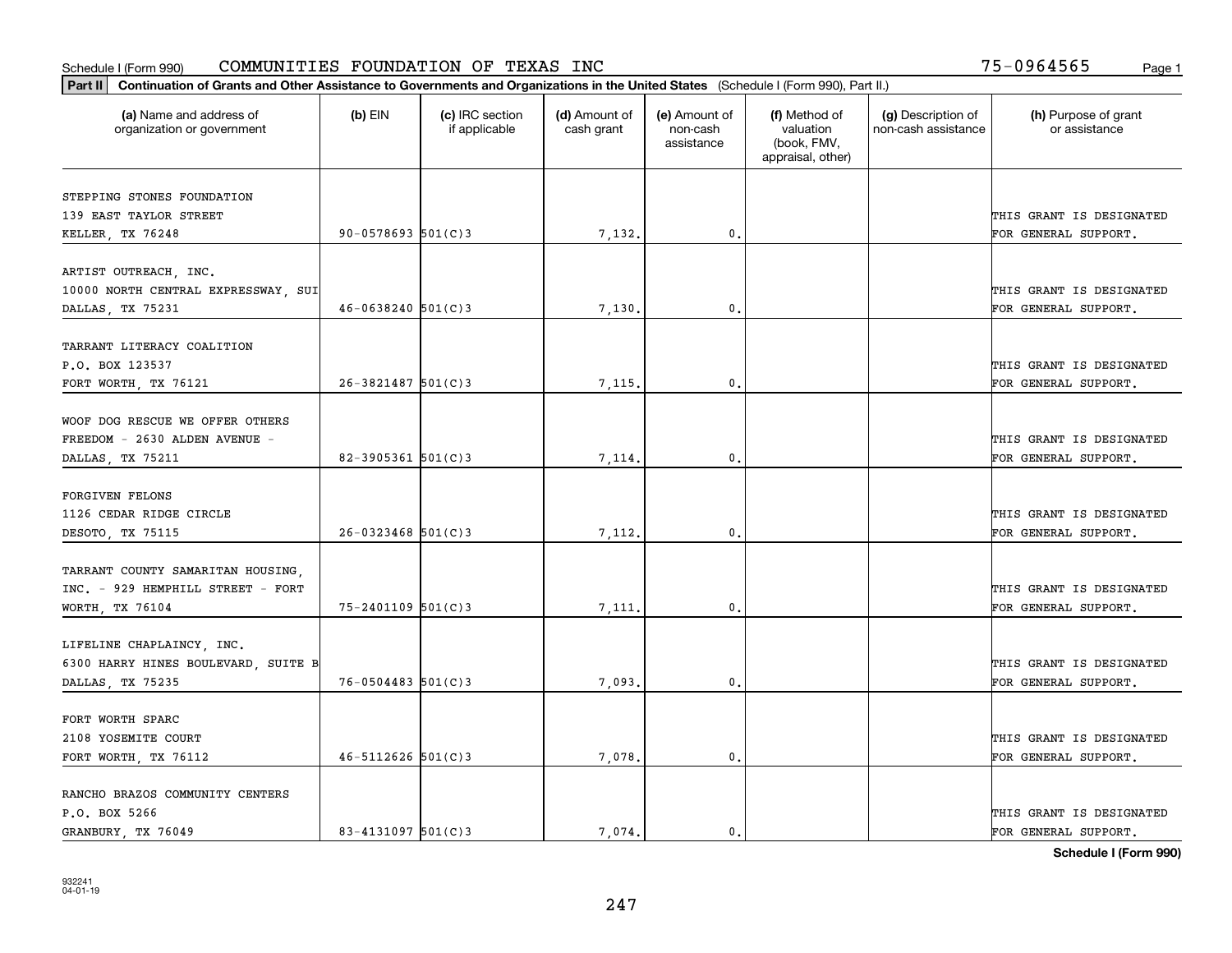| Part II   Continuation of Grants and Other Assistance to Governments and Organizations in the United States (Schedule I (Form 990), Part II.) |                         |                                  |                             |                                         |                                                                |                                           |                                       |
|-----------------------------------------------------------------------------------------------------------------------------------------------|-------------------------|----------------------------------|-----------------------------|-----------------------------------------|----------------------------------------------------------------|-------------------------------------------|---------------------------------------|
| (a) Name and address of<br>organization or government                                                                                         | $(b)$ EIN               | (c) IRC section<br>if applicable | (d) Amount of<br>cash grant | (e) Amount of<br>non-cash<br>assistance | (f) Method of<br>valuation<br>(book, FMV,<br>appraisal, other) | (g) Description of<br>non-cash assistance | (h) Purpose of grant<br>or assistance |
| DALLAS AREA INTERFAITH SPONSORING                                                                                                             |                         |                                  |                             |                                         |                                                                |                                           |                                       |
| COMMITTEE - 1104 LUPO DRIVE -                                                                                                                 |                         |                                  |                             |                                         |                                                                |                                           | THIS GRANT IS DESIGNATED              |
| DALLAS, TX 75207-5208                                                                                                                         | $75 - 2409130$ 501(C)3  |                                  | 7,071.                      | 0.                                      |                                                                |                                           | FOR GENERAL SUPPORT.                  |
|                                                                                                                                               |                         |                                  |                             |                                         |                                                                |                                           |                                       |
| K-LIFE MINISTRIES                                                                                                                             |                         |                                  |                             |                                         |                                                                |                                           |                                       |
| 4221 EMERSON AVENUE                                                                                                                           |                         |                                  |                             |                                         |                                                                |                                           | THIS GRANT IS DESIGNATED              |
| DALLAS, TX 75205                                                                                                                              | $36 - 3622317$ 501(C)3  |                                  | 7,054.                      | 0.                                      |                                                                |                                           | FOR GENERAL SUPPORT.                  |
|                                                                                                                                               |                         |                                  |                             |                                         |                                                                |                                           |                                       |
| PRESTON HOLLOW PRESBYTERIAN SCHOOL                                                                                                            |                         |                                  |                             |                                         |                                                                |                                           |                                       |
| 9800 PRESTON ROAD                                                                                                                             |                         |                                  |                             |                                         |                                                                |                                           | THIS GRANT IS DESIGNATED              |
| DALLAS, TX 75230                                                                                                                              | $75 - 2689582$ 501(C)3  |                                  | 7,032.                      | $\mathfrak{o}$ .                        |                                                                |                                           | FOR GENERAL SUPPORT.                  |
|                                                                                                                                               |                         |                                  |                             |                                         |                                                                |                                           |                                       |
| ARCHERY ACADEMY OF TEXAS                                                                                                                      |                         |                                  |                             |                                         |                                                                |                                           |                                       |
| 600 ACCENT DRIVE                                                                                                                              |                         |                                  |                             |                                         |                                                                |                                           | THIS GRANT IS DESIGNATED              |
| PLANO, TX 75075                                                                                                                               | $27 - 4631194$ 501(C)3  |                                  | 7,032.                      | 0.                                      |                                                                |                                           | FOR GENERAL SUPPORT.                  |
|                                                                                                                                               |                         |                                  |                             |                                         |                                                                |                                           |                                       |
| FRIENDS OF LLELA                                                                                                                              |                         |                                  |                             |                                         |                                                                |                                           |                                       |
| 500 EAST JONES STREET                                                                                                                         | $46 - 3497761$ 501(C)3  |                                  |                             | $\mathbf{0}$                            |                                                                |                                           | THIS GRANT IS DESIGNATED              |
| LEWISVILLE, TX 75057                                                                                                                          |                         |                                  | 7,006.                      |                                         |                                                                |                                           | FOR GENERAL SUPPORT.                  |
| PASSPORT FOR PAWS                                                                                                                             |                         |                                  |                             |                                         |                                                                |                                           |                                       |
| P.O. BOX 1623                                                                                                                                 |                         |                                  |                             |                                         |                                                                |                                           | THIS GRANT IS DESIGNATED              |
| FRISCO, TX 75034                                                                                                                              | $82 - 4943710$ 501(C)3  |                                  | 7,004.                      | $\mathbf{0}$                            |                                                                |                                           | FOR GENERAL SUPPORT.                  |
|                                                                                                                                               |                         |                                  |                             |                                         |                                                                |                                           |                                       |
| THE WIDOWS JOURNEY                                                                                                                            |                         |                                  |                             |                                         |                                                                |                                           |                                       |
| 2828 HOOD STREET, SUITE 608                                                                                                                   |                         |                                  |                             |                                         |                                                                |                                           | THIS GRANT IS DESIGNATED              |
| DALLAS, TX 75219                                                                                                                              | $45 - 3237964$ 501(C)3  |                                  | 7,004.                      | $\mathbf{0}$ .                          |                                                                |                                           | FOR GENERAL SUPPORT.                  |
|                                                                                                                                               |                         |                                  |                             |                                         |                                                                |                                           |                                       |
| CHAPEL ON EAGLES BLUFF                                                                                                                        |                         |                                  |                             |                                         |                                                                |                                           |                                       |
| P.O. BOX 144                                                                                                                                  |                         |                                  |                             |                                         |                                                                |                                           | THIS GRANT IS DESIGNATED              |
| BULLARD, TX 75757                                                                                                                             | $83 - 3650681$ 501(C) 3 |                                  | 7,000.                      | $\mathfrak{o}$ .                        |                                                                |                                           | FOR GENERAL SUPPORT.                  |
|                                                                                                                                               |                         |                                  |                             |                                         |                                                                |                                           |                                       |
| CITY OF ESCOBARES                                                                                                                             |                         |                                  |                             |                                         |                                                                |                                           |                                       |
| 4829 OLD HIGHWAY 83                                                                                                                           |                         |                                  |                             |                                         |                                                                |                                           | THIS GRANT IS DESIGNATED              |
| ESCOBARES, TX 78584                                                                                                                           | $06 - 1783641$ 115      |                                  | 7.000.                      | $\mathfrak{o}$ .                        |                                                                |                                           | FOR GENERAL SUPPORT.                  |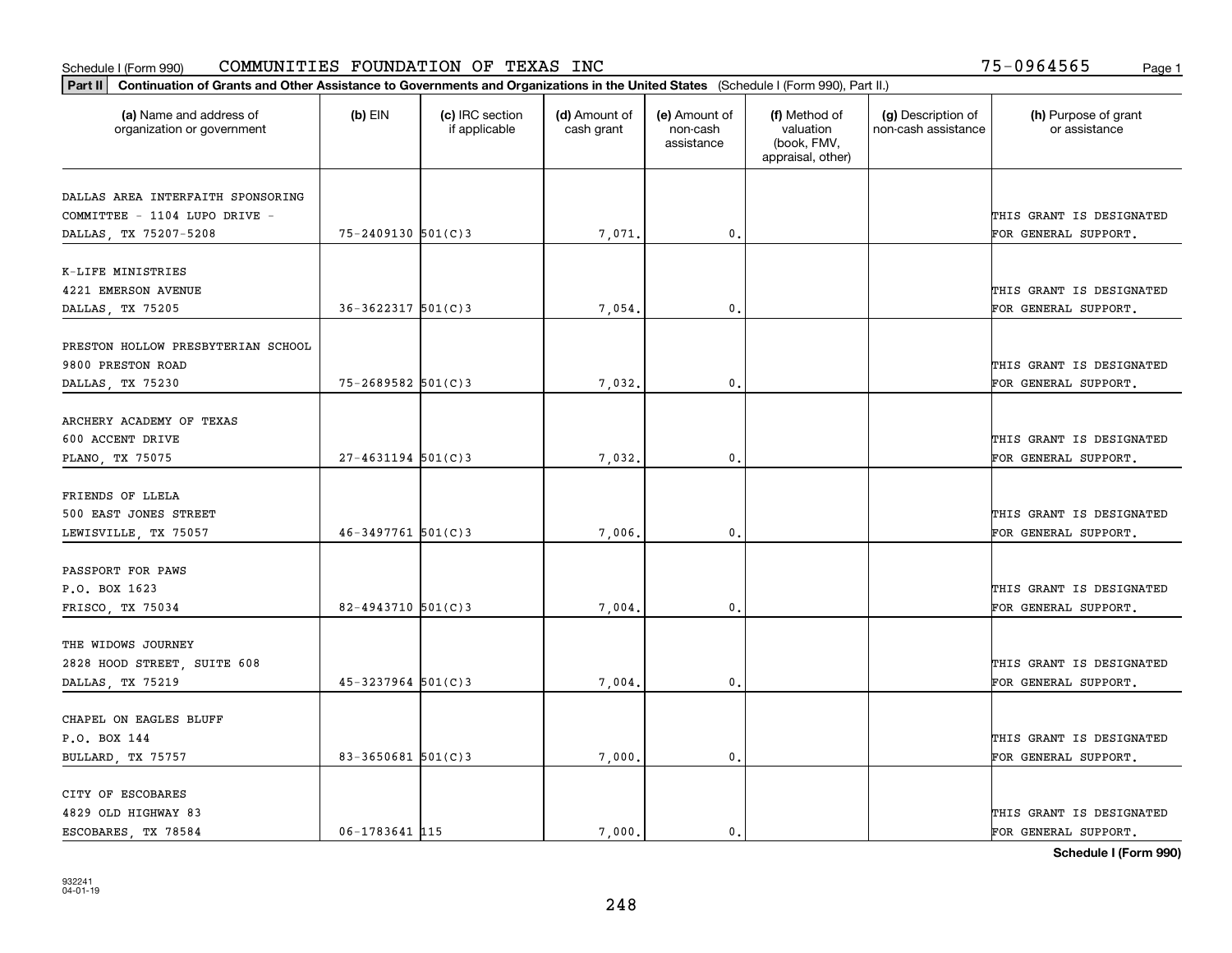| Part II   Continuation of Grants and Other Assistance to Governments and Organizations in the United States (Schedule I (Form 990), Part II.) |                          |                                  |                             |                                         |                                                                |                                           |                                                  |
|-----------------------------------------------------------------------------------------------------------------------------------------------|--------------------------|----------------------------------|-----------------------------|-----------------------------------------|----------------------------------------------------------------|-------------------------------------------|--------------------------------------------------|
| (a) Name and address of<br>organization or government                                                                                         | $(b)$ EIN                | (c) IRC section<br>if applicable | (d) Amount of<br>cash grant | (e) Amount of<br>non-cash<br>assistance | (f) Method of<br>valuation<br>(book, FMV,<br>appraisal, other) | (g) Description of<br>non-cash assistance | (h) Purpose of grant<br>or assistance            |
| CITY OF ROMA                                                                                                                                  |                          |                                  |                             |                                         |                                                                |                                           |                                                  |
| PO BOX 947                                                                                                                                    |                          |                                  |                             |                                         |                                                                |                                           | THIS GRANT IS DESIGNATED                         |
| ROMA, TX 78584-0947                                                                                                                           | 74-6002010 115           |                                  | 7,000.                      | 0.                                      |                                                                |                                           | FOR GENERAL SUPPORT.                             |
| CONCORDIA COLLEGE CORPORATION<br>901 8TH STREET SOUTH                                                                                         |                          |                                  |                             |                                         |                                                                |                                           | THIS GRANT IS DESIGNATED                         |
| MOORHEAD, MN 56562                                                                                                                            | $41 - 0693977$ 501(C)3   |                                  | 7,000                       | 0.                                      |                                                                |                                           | FOR GENERAL SUPPORT.                             |
| LAKE HILLS CHURCH<br>11431 BEE CAVES ROAD<br><b>AUSTIN, TX 78738</b>                                                                          | $74 - 2836199$ 501(C)3   |                                  | 7,000,                      | $\mathbf{0}$ .                          |                                                                |                                           | THIS GRANT IS DESIGNATED<br>FOR GENERAL SUPPORT. |
|                                                                                                                                               |                          |                                  |                             |                                         |                                                                |                                           |                                                  |
| UNITED WAY OF LAMAR COUNTY<br>P.O. BOX 1<br>PARIS, TX 75461                                                                                   | 75-0886453 501(C)3       |                                  | 7,000.                      | 0.                                      |                                                                |                                           | THIS GRANT IS DESIGNATED<br>FOR GENERAL SUPPORT. |
| FAMILY PROMISE OF IRVING                                                                                                                      |                          |                                  |                             |                                         |                                                                |                                           |                                                  |
| P.O. BOX 177516                                                                                                                               |                          |                                  |                             |                                         |                                                                |                                           | THIS GRANT IS DESIGNATED                         |
| IRVING, TX 75017                                                                                                                              | $80 - 0630564$ 501(C)3   |                                  | 6,995.                      | 0.                                      |                                                                |                                           | FOR GENERAL SUPPORT.                             |
| AMERICAN ASSOCIATION OF UNIVERSITY<br>WOMEN - 6057 PADDLEFISH DRIVE -                                                                         |                          |                                  |                             |                                         |                                                                |                                           | THIS GRANT IS DESIGNATED                         |
| FORT WORTH, TX 76179                                                                                                                          | $52 - 6037388$ $501(C)3$ |                                  | 6,980.                      | 0.                                      |                                                                |                                           | FOR GENERAL SUPPORT.                             |
| INTERNATIONAL LITERACY AND<br>DEVELOPMENT - P.O. BOX 383153 -<br>DUNCANVILLE, TX 75138                                                        | $45 - 2088800$ 501(C)3   |                                  | 6,979                       | $\mathbf{0}$ .                          |                                                                |                                           | THIS GRANT IS DESIGNATED<br>FOR GENERAL SUPPORT. |
|                                                                                                                                               |                          |                                  |                             |                                         |                                                                |                                           |                                                  |
| SOUTHLAKE MONTESSORI<br>401 N. CARROLL AVENUE, SUITE 187                                                                                      |                          |                                  |                             |                                         |                                                                |                                           | THIS GRANT IS DESIGNATED                         |
| SOUTHLAKE, TX 76092                                                                                                                           | $46 - 5685413$ $501(C)3$ |                                  | 6,973.                      | $\mathbf{0}$ .                          |                                                                |                                           | FOR GENERAL SUPPORT.                             |
| DKMS                                                                                                                                          |                          |                                  |                             |                                         |                                                                |                                           |                                                  |
| 12880 HILLCREST ROAD, SUITE J215<br>DALLAS, TX 75230                                                                                          | $20-0989212$ 501(C)3     |                                  | 6.966.                      | $\mathbf{0}$ .                          |                                                                |                                           | THIS GRANT IS DESIGNATED<br>FOR GENERAL SUPPORT. |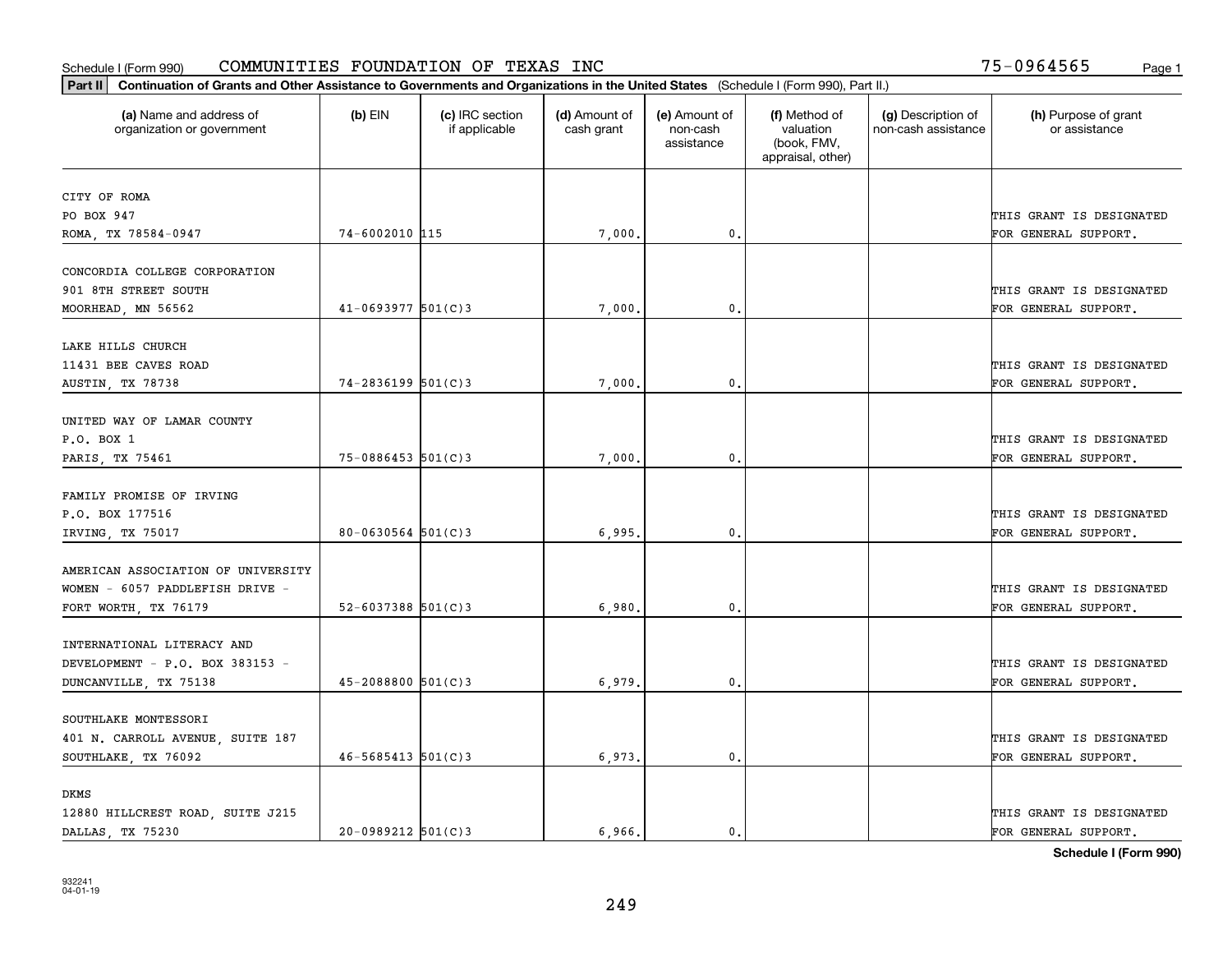| Part II   Continuation of Grants and Other Assistance to Governments and Organizations in the United States (Schedule I (Form 990), Part II.) |                        |                                  |                             |                                         |                                                                |                                           |                                       |
|-----------------------------------------------------------------------------------------------------------------------------------------------|------------------------|----------------------------------|-----------------------------|-----------------------------------------|----------------------------------------------------------------|-------------------------------------------|---------------------------------------|
| (a) Name and address of<br>organization or government                                                                                         | $(b)$ EIN              | (c) IRC section<br>if applicable | (d) Amount of<br>cash grant | (e) Amount of<br>non-cash<br>assistance | (f) Method of<br>valuation<br>(book, FMV,<br>appraisal, other) | (g) Description of<br>non-cash assistance | (h) Purpose of grant<br>or assistance |
|                                                                                                                                               |                        |                                  |                             |                                         |                                                                |                                           |                                       |
| ALLIANCE IN RECONSTRUCTIVE SURGERY                                                                                                            |                        |                                  |                             |                                         |                                                                |                                           | THIS GRANT IS DESIGNATED              |
| FOUNDATION - 3401 LEE PARKWAY,<br>SUITE 1504 - DALLAS, TX 75219                                                                               | $46 - 1206949$ 501(C)3 |                                  | 6,966,                      | $\mathfrak o$ .                         |                                                                |                                           | FOR GENERAL SUPPORT.                  |
| AMERICAN FOUNDATION FOR SUICIDE                                                                                                               |                        |                                  |                             |                                         |                                                                |                                           |                                       |
| PREVENTION - 2701 LITTLE ELM                                                                                                                  |                        |                                  |                             |                                         |                                                                |                                           |                                       |
| PARKWAY, SUITE 100, NUMBER 469 -                                                                                                              |                        |                                  |                             |                                         |                                                                |                                           | THIS GRANT IS DESIGNATED              |
| LITTLE ELM, TX 75068                                                                                                                          | $13 - 3393329$ 501(C)3 |                                  | 6,954                       | $\mathbf{0}$                            |                                                                |                                           | FOR GENERAL SUPPORT.                  |
|                                                                                                                                               |                        |                                  |                             |                                         |                                                                |                                           |                                       |
| STUPID STRONG                                                                                                                                 |                        |                                  |                             |                                         |                                                                |                                           |                                       |
| 5025 STRATHMORE TERRACE                                                                                                                       |                        |                                  |                             |                                         |                                                                |                                           | THIS GRANT IS DESIGNATED              |
| COLLEYVILLE, TX 76034                                                                                                                         | $47 - 1390270$ 501(C)3 |                                  | 6,940                       | $\mathfrak o$ .                         |                                                                |                                           | FOR GENERAL SUPPORT.                  |
|                                                                                                                                               |                        |                                  |                             |                                         |                                                                |                                           |                                       |
| GOD'S COMPANY                                                                                                                                 |                        |                                  |                             |                                         |                                                                |                                           |                                       |
| P.O. BOX 134                                                                                                                                  |                        |                                  |                             |                                         |                                                                |                                           | THIS GRANT IS DESIGNATED              |
| KELLER, TX 76244                                                                                                                              | $94 - 3476983$ 501(C)3 |                                  | 6,926                       | $\mathbf{0}$                            |                                                                |                                           | FOR GENERAL SUPPORT.                  |
|                                                                                                                                               |                        |                                  |                             |                                         |                                                                |                                           |                                       |
| THE COMMUNITY OUTREACH CONNECTION,                                                                                                            |                        |                                  |                             |                                         |                                                                |                                           |                                       |
| INC. - 6960 S. POLK STREET, SUITE                                                                                                             |                        |                                  |                             |                                         |                                                                |                                           | THIS GRANT IS DESIGNATED              |
| 104 - DALLAS, TX 75232                                                                                                                        | $20 - 1461732$ 501(C)3 |                                  | 6,921                       | $\mathbf 0$ .                           |                                                                |                                           | FOR GENERAL SUPPORT.                  |
|                                                                                                                                               |                        |                                  |                             |                                         |                                                                |                                           |                                       |
| FRIENDS OF THE ROWLETT ANIMAL                                                                                                                 |                        |                                  |                             |                                         |                                                                |                                           |                                       |
| SHELTER - P.O. BOX 758 - ROWLETT                                                                                                              |                        |                                  |                             |                                         |                                                                |                                           | THIS GRANT IS DESIGNATED              |
| TX 75030                                                                                                                                      | $20 - 1606547$ 501(C)3 |                                  | 6,907                       | 0.                                      |                                                                |                                           | FOR GENERAL SUPPORT.                  |
|                                                                                                                                               |                        |                                  |                             |                                         |                                                                |                                           |                                       |
| CONNEMARA CONSERVANCY FOUNDATION                                                                                                              |                        |                                  |                             |                                         |                                                                |                                           | THIS GRANT IS DESIGNATED              |
| 1314 W. MCDERMOTT, SUITE 106-812                                                                                                              |                        |                                  |                             |                                         |                                                                |                                           |                                       |
| ALLEN, TX 75013                                                                                                                               | $75 - 6292780$ 501(C)3 |                                  | 6,901                       | $^{\circ}$ .                            |                                                                |                                           | FOR GENERAL SUPPORT.                  |
| UT SOUTHWESTERN MONCRIEF CANCER                                                                                                               |                        |                                  |                             |                                         |                                                                |                                           |                                       |
| CENTER - 400 W. MAGNOLIA AVENUE -                                                                                                             |                        |                                  |                             |                                         |                                                                |                                           | THIS GRANT IS DESIGNATED              |
| FORT WORTH, TX 76104                                                                                                                          | $75 - 2655008$ 501(C)3 |                                  | 6,899                       | $\mathbf{0}$                            |                                                                |                                           | FOR GENERAL SUPPORT.                  |
| NORTH TEXAS JUNIOR GOLF &                                                                                                                     |                        |                                  |                             |                                         |                                                                |                                           |                                       |
| EDUCATION FOUNDATION - 16200                                                                                                                  |                        |                                  |                             |                                         |                                                                |                                           |                                       |
| ADDISON ROAD, SUITE 255 - ADDISON,                                                                                                            |                        |                                  |                             |                                         |                                                                |                                           | THIS GRANT IS DESIGNATED              |
| TX 75001                                                                                                                                      | $75 - 2602809$ 501(C)3 |                                  | 6.884.                      | $\mathfrak{o}$ .                        |                                                                |                                           | FOR GENERAL SUPPORT.                  |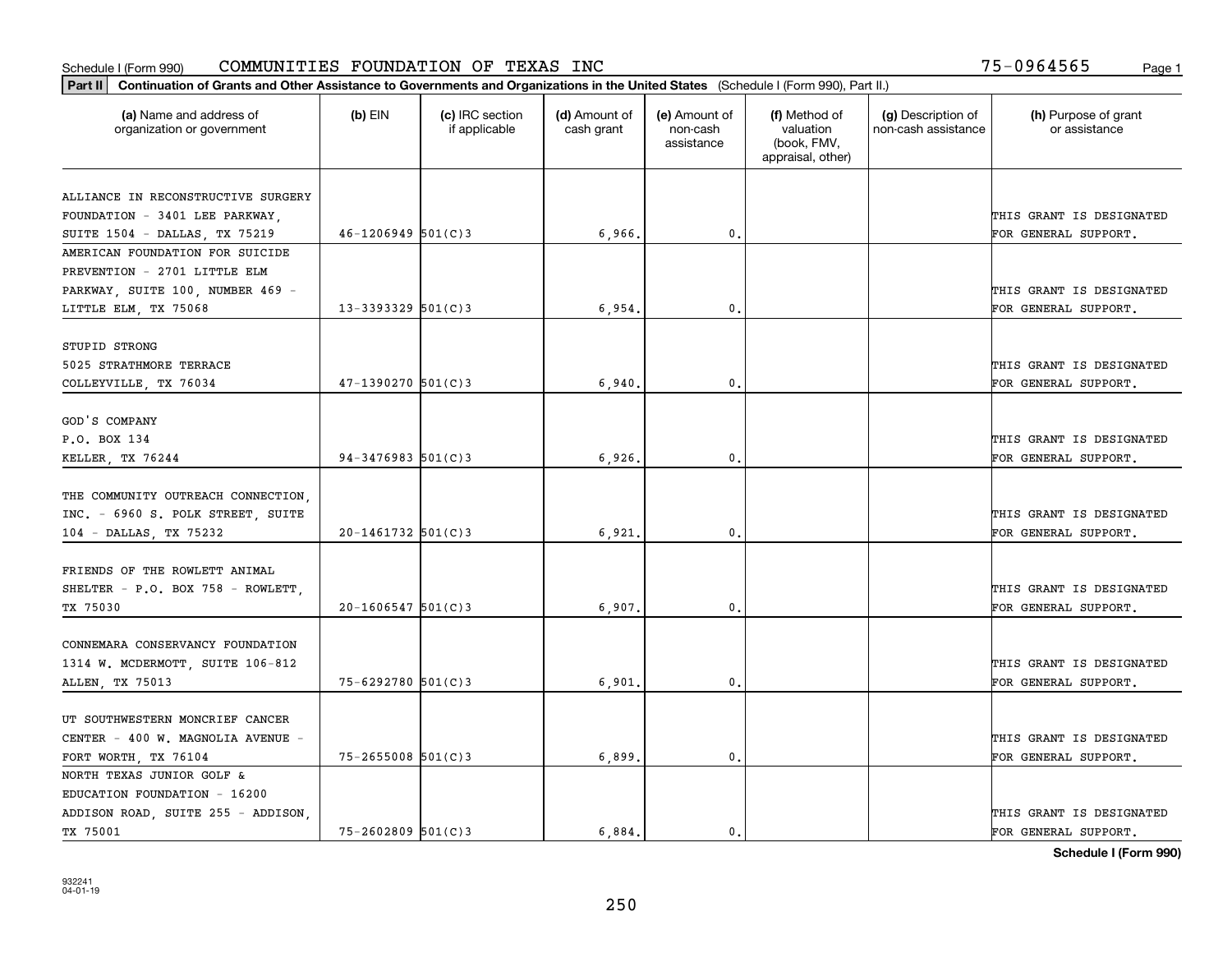| Part II   Continuation of Grants and Other Assistance to Governments and Organizations in the United States (Schedule I (Form 990), Part II.) |                          |                                  |                             |                                         |                                                                |                                           |                                       |
|-----------------------------------------------------------------------------------------------------------------------------------------------|--------------------------|----------------------------------|-----------------------------|-----------------------------------------|----------------------------------------------------------------|-------------------------------------------|---------------------------------------|
| (a) Name and address of<br>organization or government                                                                                         | $(b)$ EIN                | (c) IRC section<br>if applicable | (d) Amount of<br>cash grant | (e) Amount of<br>non-cash<br>assistance | (f) Method of<br>valuation<br>(book, FMV,<br>appraisal, other) | (g) Description of<br>non-cash assistance | (h) Purpose of grant<br>or assistance |
|                                                                                                                                               |                          |                                  |                             |                                         |                                                                |                                           |                                       |
| JUNIOR LEAGUE OF ARLINGTON TEXAS,<br>INC. - 4002 WEST PIONEER PARKWAY -                                                                       |                          |                                  |                             |                                         |                                                                |                                           | THIS GRANT IS DESIGNATED              |
| ARLINGTON, TX 76013                                                                                                                           | $51 - 0173535$ $501(C)3$ |                                  | 6,853.                      | $\mathbf{0}$ .                          |                                                                |                                           | FOR GENERAL SUPPORT.                  |
|                                                                                                                                               |                          |                                  |                             |                                         |                                                                |                                           |                                       |
| IDEA SERVICE DOGS                                                                                                                             |                          |                                  |                             |                                         |                                                                |                                           |                                       |
| 11909 CINNAMON DRIVE                                                                                                                          |                          |                                  |                             |                                         |                                                                |                                           | THIS GRANT IS DESIGNATED              |
| DENTON, TX 76207                                                                                                                              | $46 - 0534381$ 501(C)3   |                                  | 6,823                       | 0.                                      |                                                                |                                           | FOR GENERAL SUPPORT.                  |
|                                                                                                                                               |                          |                                  |                             |                                         |                                                                |                                           |                                       |
| ARTCENTRE OF PLANO, INC.                                                                                                                      |                          |                                  |                             |                                         |                                                                |                                           |                                       |
| P.O. BOX 860353                                                                                                                               |                          |                                  |                             |                                         |                                                                |                                           | THIS GRANT IS DESIGNATED              |
| PLANO, TX 75086                                                                                                                               | $75 - 1786698$ 501(C)3   |                                  | 6,820.                      | $\mathbf{0}$ .                          |                                                                |                                           | FOR GENERAL SUPPORT.                  |
|                                                                                                                                               |                          |                                  |                             |                                         |                                                                |                                           |                                       |
| SINACA STUDIOS                                                                                                                                |                          |                                  |                             |                                         |                                                                |                                           |                                       |
| 1013 WEST MAGNOLIA AVENUE                                                                                                                     |                          |                                  |                             |                                         |                                                                |                                           | THIS GRANT IS DESIGNATED              |
| FORT WORTH, TX 76104                                                                                                                          | $26 - 1277545$ 501(C)3   |                                  | 6,810.                      | 0.                                      |                                                                |                                           | FOR GENERAL SUPPORT.                  |
|                                                                                                                                               |                          |                                  |                             |                                         |                                                                |                                           |                                       |
| SPAY NEUTER YOUR PET                                                                                                                          |                          |                                  |                             |                                         |                                                                |                                           |                                       |
| 4027 MIDROSE TRAIL                                                                                                                            |                          |                                  |                             |                                         |                                                                |                                           | THIS GRANT IS DESIGNATED              |
| DALLAS, TX 75287                                                                                                                              | 75-2579871 501(C)3       |                                  | 6,809                       | 0.                                      |                                                                |                                           | FOR GENERAL SUPPORT.                  |
|                                                                                                                                               |                          |                                  |                             |                                         |                                                                |                                           |                                       |
| NORTH TEXAS COMMUNITY TABLE, INC.                                                                                                             |                          |                                  |                             |                                         |                                                                |                                           |                                       |
| 7530 APRIL LANE                                                                                                                               |                          |                                  |                             |                                         |                                                                |                                           | THIS GRANT IS DESIGNATED              |
| NORTH RICHLAND HILLS, TX 76182                                                                                                                | $81 - 4810991$ 501(C)3   |                                  | 6,788                       | 0.                                      |                                                                |                                           | FOR GENERAL SUPPORT.                  |
|                                                                                                                                               |                          |                                  |                             |                                         |                                                                |                                           |                                       |
| RESCUE ROW, INC.                                                                                                                              |                          |                                  |                             |                                         |                                                                |                                           |                                       |
| 1565 WEST MAIN STREET, SUITE 208 PM                                                                                                           |                          |                                  |                             |                                         |                                                                |                                           | THIS GRANT IS DESIGNATED              |
| LEWISVILLE, TX 75033                                                                                                                          | $82 - 0841713$ 501(C)3   |                                  | 6,780.                      | $\mathbf{0}$ .                          |                                                                |                                           | FOR GENERAL SUPPORT.                  |
|                                                                                                                                               |                          |                                  |                             |                                         |                                                                |                                           |                                       |
| HOME AT LAST ANIMAL HAVEN                                                                                                                     |                          |                                  |                             |                                         |                                                                |                                           |                                       |
| P.O. BOX 189                                                                                                                                  |                          |                                  |                             |                                         |                                                                |                                           | THIS GRANT IS DESIGNATED              |
| GODLEY, TX 76044                                                                                                                              | 75-2367222 501(C)3       |                                  | 6, 765.                     | 0.                                      |                                                                |                                           | FOR GENERAL SUPPORT.                  |
|                                                                                                                                               |                          |                                  |                             |                                         |                                                                |                                           |                                       |
| FRISCO EDUCATION FOUNDATION                                                                                                                   |                          |                                  |                             |                                         |                                                                |                                           |                                       |
| 5515 OHIO DRIVE                                                                                                                               |                          |                                  |                             |                                         |                                                                |                                           | THIS GRANT IS DESIGNATED              |
| FRISCO, TX 75035                                                                                                                              | $31 - 1689773$ 501(C)3   |                                  | 6.758.                      | $\mathbf{0}$ .                          |                                                                |                                           | FOR GENERAL SUPPORT.                  |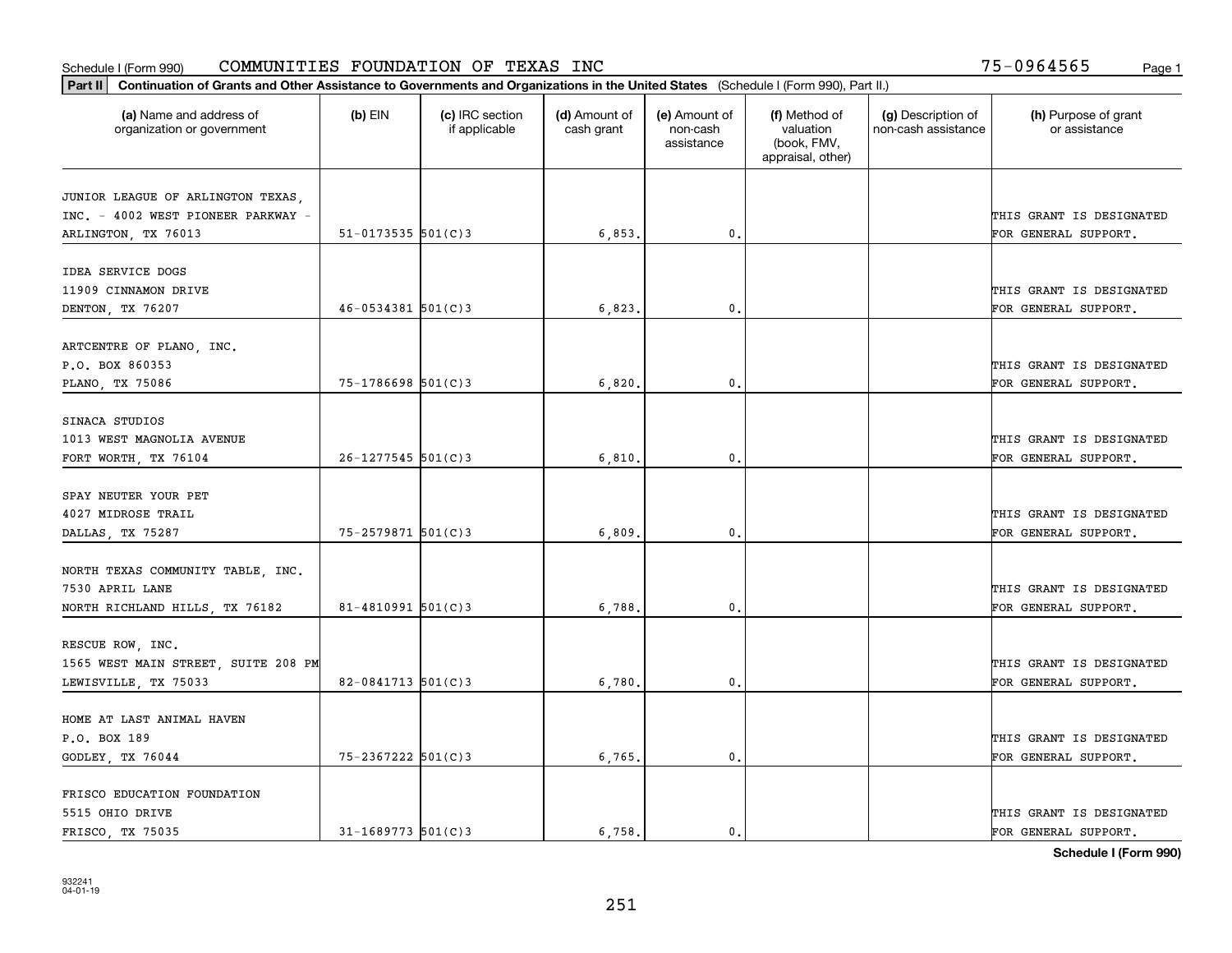| Part II   Continuation of Grants and Other Assistance to Governments and Organizations in the United States (Schedule I (Form 990), Part II.) |                          |                                  |                             |                                         |                                                                |                                           |                                       |
|-----------------------------------------------------------------------------------------------------------------------------------------------|--------------------------|----------------------------------|-----------------------------|-----------------------------------------|----------------------------------------------------------------|-------------------------------------------|---------------------------------------|
| (a) Name and address of<br>organization or government                                                                                         | $(b)$ EIN                | (c) IRC section<br>if applicable | (d) Amount of<br>cash grant | (e) Amount of<br>non-cash<br>assistance | (f) Method of<br>valuation<br>(book, FMV,<br>appraisal, other) | (g) Description of<br>non-cash assistance | (h) Purpose of grant<br>or assistance |
|                                                                                                                                               |                          |                                  |                             |                                         |                                                                |                                           |                                       |
| I AM A GOLFER FOUNDATION<br>P.O. BOX 196149                                                                                                   |                          |                                  |                             |                                         |                                                                |                                           | THIS GRANT IS DESIGNATED              |
| DALLAS, TX 75209                                                                                                                              | $83 - 2567899$ 501(C)3   |                                  | 6,753.                      | 0.                                      |                                                                |                                           | FOR GENERAL SUPPORT.                  |
|                                                                                                                                               |                          |                                  |                             |                                         |                                                                |                                           |                                       |
| REFORMED UNIVERSITY FELLOWSHIP                                                                                                                |                          |                                  |                             |                                         |                                                                |                                           |                                       |
| P.O. BOX 890004                                                                                                                               |                          |                                  |                             |                                         |                                                                |                                           | THIS GRANT IS DESIGNATED              |
| CHARLOTTE, NC 28289-0004                                                                                                                      | $58 - 1713181$ $501(C)3$ |                                  | 6,750                       | 0.                                      |                                                                |                                           | FOR GENERAL SUPPORT.                  |
|                                                                                                                                               |                          |                                  |                             |                                         |                                                                |                                           |                                       |
| CHILD STUDY CENTER                                                                                                                            |                          |                                  |                             |                                         |                                                                |                                           |                                       |
| 1300 W. LANCASTER AVENUE                                                                                                                      |                          |                                  |                             |                                         |                                                                |                                           | THIS GRANT IS DESIGNATED              |
| FORT WORTH, TX 76102                                                                                                                          | $75 - 1099536$ 501(C)3   |                                  | 6,738.                      | $\mathfrak{o}$ .                        |                                                                |                                           | FOR GENERAL SUPPORT.                  |
|                                                                                                                                               |                          |                                  |                             |                                         |                                                                |                                           |                                       |
| FRISCO HUMANE SOCIETY                                                                                                                         |                          |                                  |                             |                                         |                                                                |                                           |                                       |
| P.O. BOX 2655                                                                                                                                 |                          |                                  |                             |                                         |                                                                |                                           | THIS GRANT IS DESIGNATED              |
| FRISCO, TX 75034                                                                                                                              | $75 - 2965467$ 501(C)3   |                                  | 6,735.                      | $\mathbf{0}$                            |                                                                |                                           | FOR GENERAL SUPPORT.                  |
| DENTON BACH SOCIETY                                                                                                                           |                          |                                  |                             |                                         |                                                                |                                           |                                       |
| P.O. BOX 1385                                                                                                                                 |                          |                                  |                             |                                         |                                                                |                                           | THIS GRANT IS DESIGNATED              |
| DENTON, TX 76202                                                                                                                              | 75-1596682 501(C)3       |                                  | 6,716.                      | $\mathbf{0}$                            |                                                                |                                           | FOR GENERAL SUPPORT.                  |
|                                                                                                                                               |                          |                                  |                             |                                         |                                                                |                                           |                                       |
| BARN CATS, INC.                                                                                                                               |                          |                                  |                             |                                         |                                                                |                                           |                                       |
| P.O. BOX 12642                                                                                                                                |                          |                                  |                             |                                         |                                                                |                                           | THIS GRANT IS DESIGNATED              |
| DALLAS, TX 75225                                                                                                                              | $36 - 4539760$ 501(C)3   |                                  | 6,716.                      | 0.                                      |                                                                |                                           | FOR GENERAL SUPPORT.                  |
|                                                                                                                                               |                          |                                  |                             |                                         |                                                                |                                           |                                       |
| FLAME                                                                                                                                         |                          |                                  |                             |                                         |                                                                |                                           |                                       |
| 3630 HARRY HINES BOULEVARD, SUITE 2                                                                                                           |                          |                                  |                             |                                         |                                                                |                                           | THIS GRANT IS DESIGNATED              |
| DALLAS, TX 75219                                                                                                                              | $36 - 4648890$ 501(C)3   |                                  | 6,715,                      | $^{\rm 0}$ .                            |                                                                |                                           | FOR GENERAL SUPPORT.                  |
|                                                                                                                                               |                          |                                  |                             |                                         |                                                                |                                           |                                       |
| SOUL REP THEATRE COMPANY                                                                                                                      |                          |                                  |                             |                                         |                                                                |                                           |                                       |
| P.O. BOX 150146                                                                                                                               |                          |                                  |                             |                                         |                                                                |                                           | THIS GRANT IS DESIGNATED              |
| DALLAS, TX 75315                                                                                                                              | 75-2678532 501(C)3       |                                  | 6,713.                      | $\mathfrak{o}$ .                        |                                                                |                                           | FOR GENERAL SUPPORT.                  |
| FRIENDS OF ARLINGTON ANIMAL                                                                                                                   |                          |                                  |                             |                                         |                                                                |                                           |                                       |
| SERVICES - P.O. BOX 14531 -                                                                                                                   |                          |                                  |                             |                                         |                                                                |                                           | THIS GRANT IS DESIGNATED              |
| ARLINGTON, TX 76094                                                                                                                           | $41 - 2250126$ 501(C)3   |                                  | 6.701.                      | $\mathbf{0}$ .                          |                                                                |                                           | FOR GENERAL SUPPORT.                  |
|                                                                                                                                               |                          |                                  |                             |                                         |                                                                |                                           |                                       |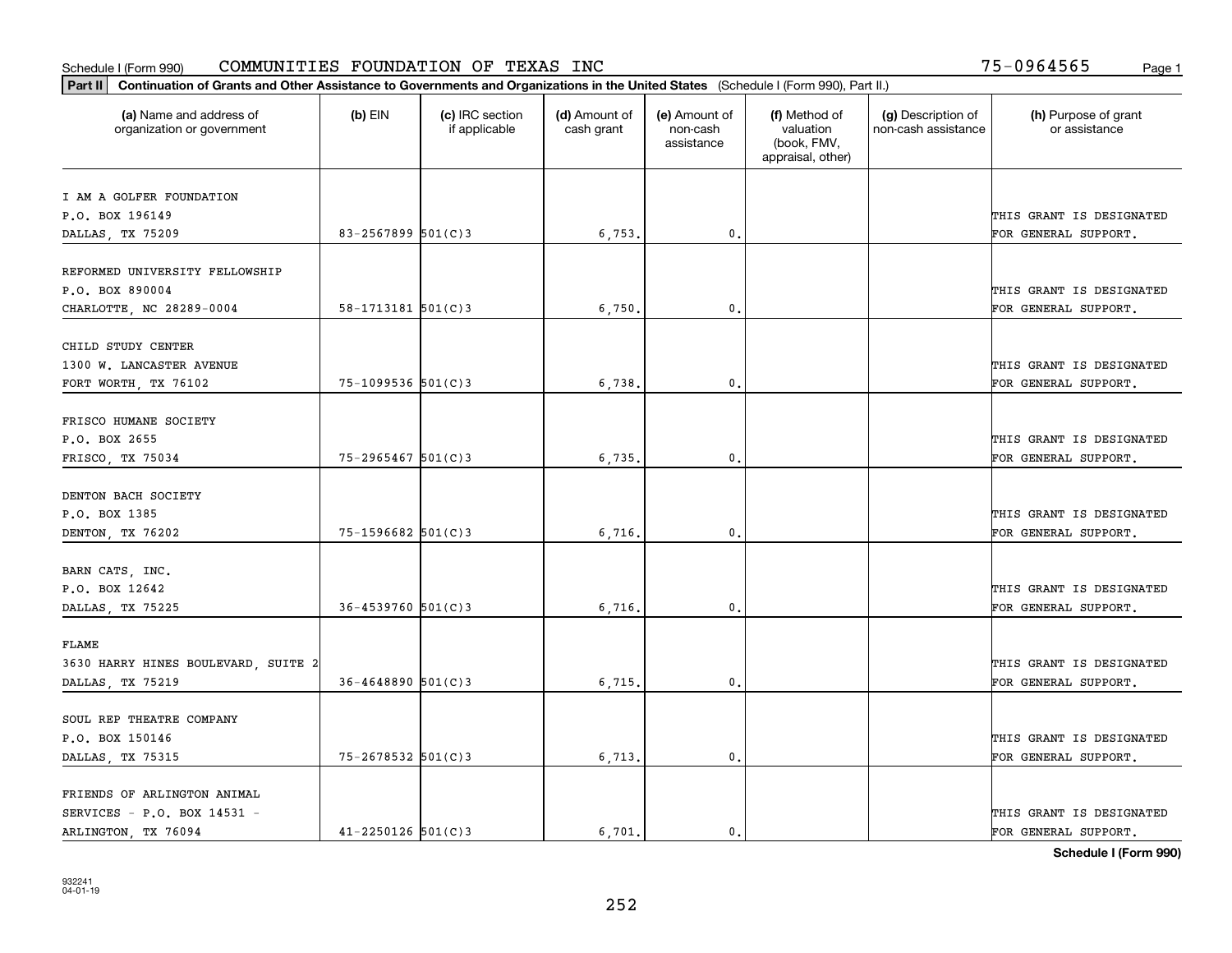| Part II   Continuation of Grants and Other Assistance to Governments and Organizations in the United States (Schedule I (Form 990), Part II.) |                        |                                  |                             |                                         |                                                                |                                           |                                       |
|-----------------------------------------------------------------------------------------------------------------------------------------------|------------------------|----------------------------------|-----------------------------|-----------------------------------------|----------------------------------------------------------------|-------------------------------------------|---------------------------------------|
| (a) Name and address of<br>organization or government                                                                                         | $(b)$ EIN              | (c) IRC section<br>if applicable | (d) Amount of<br>cash grant | (e) Amount of<br>non-cash<br>assistance | (f) Method of<br>valuation<br>(book, FMV,<br>appraisal, other) | (g) Description of<br>non-cash assistance | (h) Purpose of grant<br>or assistance |
| TEXAS PAWPRINTS                                                                                                                               |                        |                                  |                             |                                         |                                                                |                                           |                                       |
| P.O. BOX 600644                                                                                                                               |                        |                                  |                             |                                         |                                                                |                                           | THIS GRANT IS DESIGNATED              |
| DALLAS, TX 75360                                                                                                                              | $20 - 1146965$ 501(C)3 |                                  | 6,700.                      | 0.                                      |                                                                |                                           | FOR GENERAL SUPPORT.                  |
|                                                                                                                                               |                        |                                  |                             |                                         |                                                                |                                           |                                       |
| UNDER 1 ROOF                                                                                                                                  |                        |                                  |                             |                                         |                                                                |                                           |                                       |
| 5787 S. HAMPTON RD., SUITE 390                                                                                                                |                        |                                  |                             |                                         |                                                                |                                           | THIS GRANT IS DESIGNATED              |
| DALLAS, TX 75232                                                                                                                              | $80-0765001$ 501(C)3   |                                  | 6,673                       | 0.                                      |                                                                |                                           | FOR GENERAL SUPPORT.                  |
|                                                                                                                                               |                        |                                  |                             |                                         |                                                                |                                           |                                       |
| FOOD LIFELINE                                                                                                                                 |                        |                                  |                             |                                         |                                                                |                                           |                                       |
| 815 SOUTH 96TH STREET                                                                                                                         | $91 - 1090450$ 501(C)3 |                                  |                             |                                         |                                                                |                                           | THIS GRANT IS DESIGNATED              |
| SEATTLE, WA 98108                                                                                                                             |                        |                                  | 6,667.                      | $\mathbf 0$ .                           |                                                                |                                           | FOR GENERAL SUPPORT.                  |
| FOOD BANK FOR NEW YORK CITY                                                                                                                   |                        |                                  |                             |                                         |                                                                |                                           |                                       |
| 39 BROADWAY, 10TH FLOOR                                                                                                                       |                        |                                  |                             |                                         |                                                                |                                           | THIS GRANT IS DESIGNATED              |
| NEW YORK, NY 10006                                                                                                                            | $13 - 3179546$ 501(C)3 |                                  | 6,667.                      | 0.                                      |                                                                |                                           | FOR GENERAL SUPPORT.                  |
|                                                                                                                                               |                        |                                  |                             |                                         |                                                                |                                           |                                       |
| FANNIN COUNTY CHILDREN'S CENTER,                                                                                                              |                        |                                  |                             |                                         |                                                                |                                           |                                       |
| INC. - 112 WEST 5TH STREET -                                                                                                                  |                        |                                  |                             |                                         |                                                                |                                           | THIS GRANT IS DESIGNATED              |
| BONHAM, TX 75418                                                                                                                              | $75 - 2461256$ 501(C)3 |                                  | 6,656                       | 0                                       |                                                                |                                           | FOR GENERAL SUPPORT.                  |
|                                                                                                                                               |                        |                                  |                             |                                         |                                                                |                                           |                                       |
| BALLET FRONTIER OF TEXAS                                                                                                                      |                        |                                  |                             |                                         |                                                                |                                           |                                       |
| 6132 OVERTON RIDGE BOULEVARD                                                                                                                  |                        |                                  |                             |                                         |                                                                |                                           | THIS GRANT IS DESIGNATED              |
| FORT WORTH, TX 76132                                                                                                                          | $27 - 0524329$ 501(C)3 |                                  | 6,640.                      | $\mathbf{0}$                            |                                                                |                                           | FOR GENERAL SUPPORT.                  |
| MOSS HAVEN FARM                                                                                                                               |                        |                                  |                             |                                         |                                                                |                                           |                                       |
| C/O MOSS HAVEN ELEMENTARY SCHOOL                                                                                                              |                        |                                  |                             |                                         |                                                                |                                           |                                       |
| 9202 MOSS FARM LANE - DALLAS, TX                                                                                                              |                        |                                  |                             |                                         |                                                                |                                           | THIS GRANT IS DESIGNATED              |
| 75243                                                                                                                                         | $47 - 1624867$ 501(C)3 |                                  | 6,632.                      | $\mathbf{0}$ .                          |                                                                |                                           | FOR GENERAL SUPPORT.                  |
|                                                                                                                                               |                        |                                  |                             |                                         |                                                                |                                           |                                       |
| ARISE AFRICA, INC.                                                                                                                            |                        |                                  |                             |                                         |                                                                |                                           |                                       |
| 1628 FAIRMOUNT AVENUE                                                                                                                         |                        |                                  |                             |                                         |                                                                |                                           | THIS GRANT IS DESIGNATED              |
| FORT WORTH, TX 76104                                                                                                                          | $27 - 2014915$ 501(C)3 |                                  | 6,629.                      | $\mathfrak{o}$ .                        |                                                                |                                           | FOR GENERAL SUPPORT.                  |
| LIBERTY EDUCATIONAL MINISTRIES,                                                                                                               |                        |                                  |                             |                                         |                                                                |                                           |                                       |
| INC. - 1301 S. HIGHWAY 377 -                                                                                                                  |                        |                                  |                             |                                         |                                                                |                                           | THIS GRANT IS DESIGNATED              |
| ARGYLE, TX 76226                                                                                                                              | $75 - 2316143$ 501(C)3 |                                  | 6.618.                      | $\mathfrak{o}$ .                        |                                                                |                                           | FOR GENERAL SUPPORT.                  |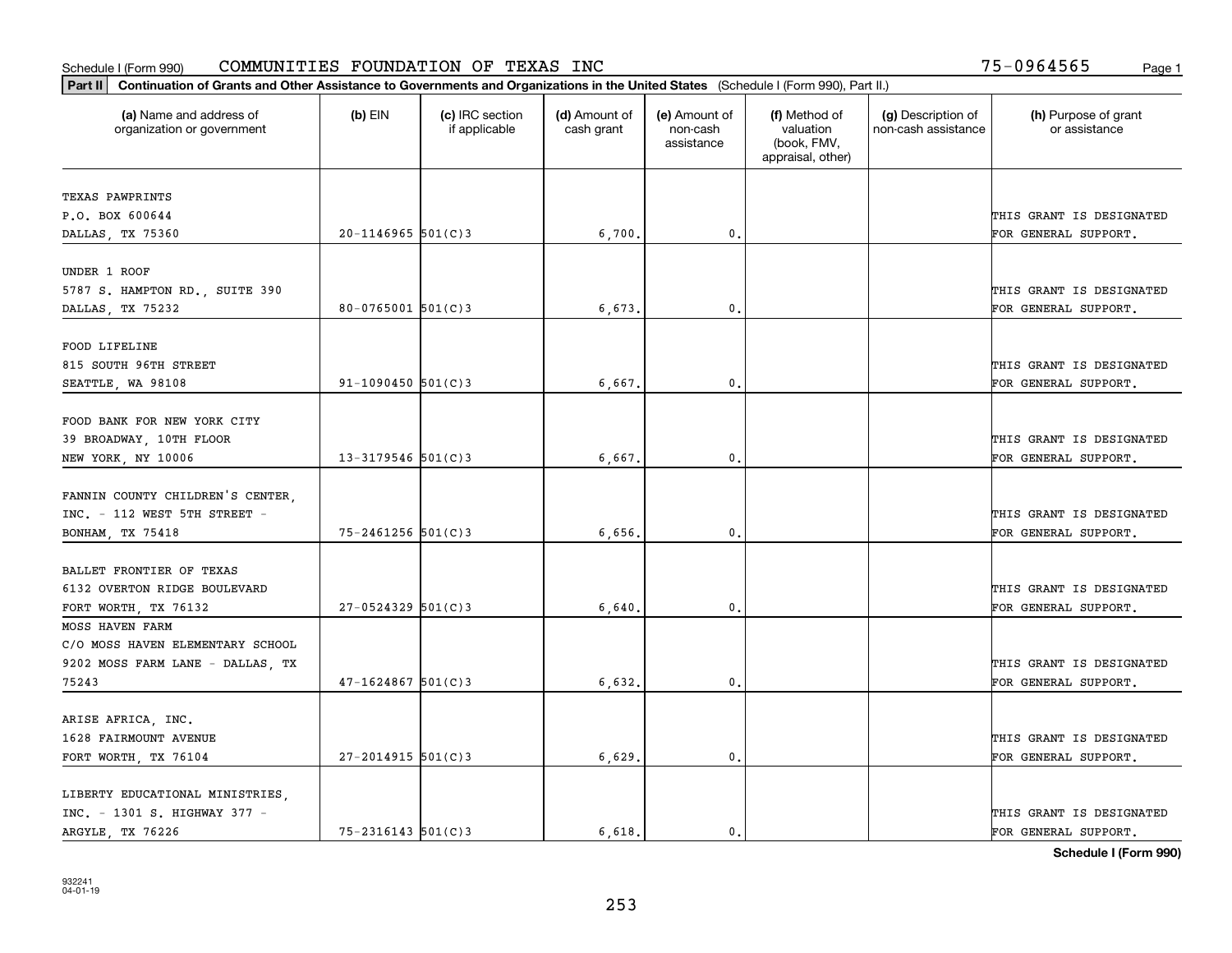| Part II   Continuation of Grants and Other Assistance to Governments and Organizations in the United States (Schedule I (Form 990), Part II.) |                          |                                  |                             |                                         |                                                                |                                           |                                       |
|-----------------------------------------------------------------------------------------------------------------------------------------------|--------------------------|----------------------------------|-----------------------------|-----------------------------------------|----------------------------------------------------------------|-------------------------------------------|---------------------------------------|
| (a) Name and address of<br>organization or government                                                                                         | $(b)$ EIN                | (c) IRC section<br>if applicable | (d) Amount of<br>cash grant | (e) Amount of<br>non-cash<br>assistance | (f) Method of<br>valuation<br>(book, FMV,<br>appraisal, other) | (g) Description of<br>non-cash assistance | (h) Purpose of grant<br>or assistance |
|                                                                                                                                               |                          |                                  |                             |                                         |                                                                |                                           |                                       |
| DO IT FOR DURRETT FOUNDATION, INC.                                                                                                            |                          |                                  |                             |                                         |                                                                |                                           |                                       |
| 3000 SOUTH HULEN STREET, SUITE 124,                                                                                                           | $47 - 3858030$ $501(C)3$ |                                  |                             | 0.                                      |                                                                |                                           | THIS GRANT IS DESIGNATED              |
| FORT WORTH, TX 76109                                                                                                                          |                          |                                  | 6,607.                      |                                         |                                                                |                                           | FOR GENERAL SUPPORT.                  |
| TEXAS TORAH INSTITUTE                                                                                                                         |                          |                                  |                             |                                         |                                                                |                                           |                                       |
| 6506 FRANKFORD ROAD                                                                                                                           |                          |                                  |                             |                                         |                                                                |                                           | THIS GRANT IS DESIGNATED              |
| DALLAS, TX 75252-5845                                                                                                                         | $02 - 0699665$ 501(C)3   |                                  | 6,568                       | 0.                                      |                                                                |                                           | FOR GENERAL SUPPORT.                  |
|                                                                                                                                               |                          |                                  |                             |                                         |                                                                |                                           |                                       |
| TALK ABOUT CURING AUTISM                                                                                                                      |                          |                                  |                             |                                         |                                                                |                                           |                                       |
| 2745 BUCK HILL DRIVE                                                                                                                          |                          |                                  |                             |                                         |                                                                |                                           | THIS GRANT IS DESIGNATED              |
| PLANO, TX 75025                                                                                                                               | $27 - 0048002$ 501(C)3   |                                  | 6,540                       | $\mathbf{0}$ .                          |                                                                |                                           | FOR GENERAL SUPPORT.                  |
|                                                                                                                                               |                          |                                  |                             |                                         |                                                                |                                           |                                       |
| BLESSINGS INTERNATIONAL                                                                                                                       |                          |                                  |                             |                                         |                                                                |                                           |                                       |
| 6222 VANDERBILT AVENUE                                                                                                                        |                          |                                  |                             |                                         |                                                                |                                           | THIS GRANT IS DESIGNATED              |
| DALLAS, TX 75214                                                                                                                              | $73 - 1130590$ 501(C)3   |                                  | 6,531.                      | 0.                                      |                                                                |                                           | FOR GENERAL SUPPORT.                  |
|                                                                                                                                               |                          |                                  |                             |                                         |                                                                |                                           |                                       |
| METROPOLITAN WINDS                                                                                                                            |                          |                                  |                             |                                         |                                                                |                                           |                                       |
| 55 MASLAND CIRCLE                                                                                                                             |                          |                                  |                             |                                         |                                                                |                                           | THIS GRANT IS DESIGNATED              |
| DALLAS, TX 75230                                                                                                                              | $75 - 2501548$ 501(C)3   |                                  | 6,517.                      | 0.                                      |                                                                |                                           | FOR GENERAL SUPPORT.                  |
|                                                                                                                                               |                          |                                  |                             |                                         |                                                                |                                           |                                       |
| MASTERMEDIA INTERNATIONAL, INC.                                                                                                               |                          |                                  |                             |                                         |                                                                |                                           |                                       |
| P.O. BOX 7520                                                                                                                                 |                          |                                  |                             |                                         |                                                                |                                           | THIS GRANT IS DESIGNATED              |
| REDLANDS, CA 92375                                                                                                                            | $33 - 0104548$ 501(C)3   |                                  | 6,500                       | 0.                                      |                                                                |                                           | FOR GENERAL SUPPORT.                  |
|                                                                                                                                               |                          |                                  |                             |                                         |                                                                |                                           |                                       |
| STOLEN SHAKESPEARE GUILD                                                                                                                      |                          |                                  |                             |                                         |                                                                |                                           |                                       |
| 1300 GENDY STREET                                                                                                                             |                          |                                  |                             |                                         |                                                                |                                           | THIS GRANT IS DESIGNATED              |
| FORT WORTH, TX 76107                                                                                                                          | $20 - 3440176$ 501(C)3   |                                  | 6,497.                      | $\mathbf{0}$ .                          |                                                                |                                           | FOR GENERAL SUPPORT.                  |
|                                                                                                                                               |                          |                                  |                             |                                         |                                                                |                                           |                                       |
| NHNTX, INC.                                                                                                                                   |                          |                                  |                             |                                         |                                                                |                                           |                                       |
| 1450 OLD GATE LANE                                                                                                                            |                          |                                  |                             |                                         |                                                                |                                           | THIS GRANT IS DESIGNATED              |
| DALLAS, TX 75218                                                                                                                              | $47 - 2406513$ 501(C)3   |                                  | 6,495.                      | 0.                                      |                                                                |                                           | FOR GENERAL SUPPORT.                  |
| FRIDAY NITE FRIENDS FOUNDATION INC                                                                                                            |                          |                                  |                             |                                         |                                                                |                                           |                                       |
| 6601 CUSTER ROAD                                                                                                                              |                          |                                  |                             |                                         |                                                                |                                           | THIS GRANT IS DESIGNATED              |
| PLANO, TX 75023                                                                                                                               | $75 - 2905843$ 501(C)3   |                                  | 6.491.                      | 0.                                      |                                                                |                                           | FOR GENERAL SUPPORT.                  |
|                                                                                                                                               |                          |                                  |                             |                                         |                                                                |                                           |                                       |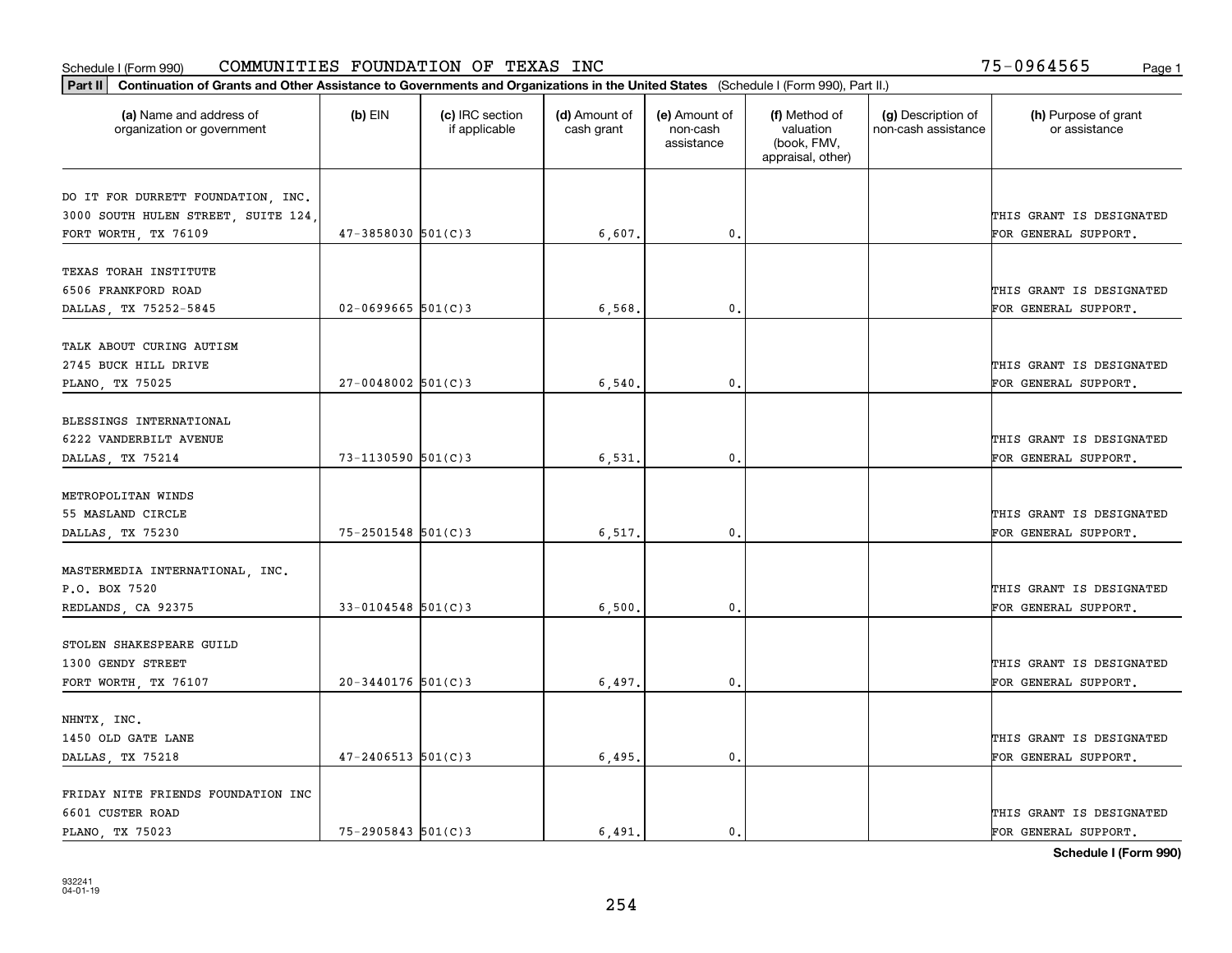| Part II   Continuation of Grants and Other Assistance to Governments and Organizations in the United States (Schedule I (Form 990), Part II.) |                        |                                  |                             |                                         |                                                                |                                           |                                       |
|-----------------------------------------------------------------------------------------------------------------------------------------------|------------------------|----------------------------------|-----------------------------|-----------------------------------------|----------------------------------------------------------------|-------------------------------------------|---------------------------------------|
| (a) Name and address of<br>organization or government                                                                                         | $(b)$ EIN              | (c) IRC section<br>if applicable | (d) Amount of<br>cash grant | (e) Amount of<br>non-cash<br>assistance | (f) Method of<br>valuation<br>(book, FMV,<br>appraisal, other) | (g) Description of<br>non-cash assistance | (h) Purpose of grant<br>or assistance |
| LAKEWOOD MONTESSORI SCHOOL                                                                                                                    |                        |                                  |                             |                                         |                                                                |                                           |                                       |
| 6464 EAST LOVERS LANE                                                                                                                         |                        |                                  |                             |                                         |                                                                |                                           | THIS GRANT IS DESIGNATED              |
| DALLAS, TX 75214                                                                                                                              | $75 - 2806289$ 501(C)3 |                                  | 6,461.                      | 0.                                      |                                                                |                                           | FOR GENERAL SUPPORT.                  |
|                                                                                                                                               |                        |                                  |                             |                                         |                                                                |                                           |                                       |
| WINE TO THE RESCUE                                                                                                                            |                        |                                  |                             |                                         |                                                                |                                           |                                       |
| 5642 YOLANDA CIRCLE                                                                                                                           |                        |                                  |                             |                                         |                                                                |                                           | THIS GRANT IS DESIGNATED              |
| DALLAS, TX 75229                                                                                                                              | $47 - 1522026$ 501(C)3 |                                  | 6,456                       | 0.                                      |                                                                |                                           | FOR GENERAL SUPPORT.                  |
|                                                                                                                                               |                        |                                  |                             |                                         |                                                                |                                           |                                       |
| FRIENDS OF SANTA FE TRAIL                                                                                                                     |                        |                                  |                             |                                         |                                                                |                                           |                                       |
| 7324 GASTON AVENUE, SUITE 124-179                                                                                                             |                        |                                  |                             |                                         |                                                                |                                           | THIS GRANT IS DESIGNATED              |
| DALLAS, TX 75214                                                                                                                              | $26 - 1990609$ 501(C)3 |                                  | 6,391                       | $\mathfrak{o}$ .                        |                                                                |                                           | FOR GENERAL SUPPORT.                  |
|                                                                                                                                               |                        |                                  |                             |                                         |                                                                |                                           |                                       |
| KNIGHT-LIGHT CHARITIES, INC.                                                                                                                  |                        |                                  |                             |                                         |                                                                |                                           |                                       |
| 2300 OLYMPIA P.O. BOX 271211                                                                                                                  |                        |                                  |                             |                                         |                                                                |                                           | THIS GRANT IS DESIGNATED              |
| FLOWER MOUND, TX 75028                                                                                                                        | $20 - 5847487$ 501(C)3 |                                  | 6,387.                      | 0.                                      |                                                                |                                           | FOR GENERAL SUPPORT.                  |
| DIRECTIONS 12                                                                                                                                 |                        |                                  |                             |                                         |                                                                |                                           |                                       |
| 2335 LAUGHLIN DRIVE                                                                                                                           |                        |                                  |                             |                                         |                                                                |                                           | THIS GRANT IS DESIGNATED              |
|                                                                                                                                               | $27 - 3823972$ 501(C)3 |                                  | 6,376,                      | $\mathbf{0}$                            |                                                                |                                           | FOR GENERAL SUPPORT.                  |
| LITTLE ELM, TX 75068                                                                                                                          |                        |                                  |                             |                                         |                                                                |                                           |                                       |
| ARTIS THE ARTIST FOUNDATION                                                                                                                   |                        |                                  |                             |                                         |                                                                |                                           |                                       |
| P.O. BOX 181376                                                                                                                               |                        |                                  |                             |                                         |                                                                |                                           | THIS GRANT IS DESIGNATED              |
| ARLINGTON, TX 76096                                                                                                                           | $46 - 3234641$ 501(C)3 |                                  | 6,374.                      | $\mathbf{0}$                            |                                                                |                                           | FOR GENERAL SUPPORT.                  |
|                                                                                                                                               |                        |                                  |                             |                                         |                                                                |                                           |                                       |
| HABITAT 4 PAWS A HUMANE SOCIETY,                                                                                                              |                        |                                  |                             |                                         |                                                                |                                           |                                       |
| $INC. - P.O. BOX 5662 - FRISCO. TX$                                                                                                           |                        |                                  |                             |                                         |                                                                |                                           | THIS GRANT IS DESIGNATED              |
| 75035                                                                                                                                         | $27 - 3478563$ 501(C)3 |                                  | 6,363                       | $\mathbf{0}$ .                          |                                                                |                                           | FOR GENERAL SUPPORT.                  |
|                                                                                                                                               |                        |                                  |                             |                                         |                                                                |                                           |                                       |
| RECONCILIATION OUTREACH MINISTRIES                                                                                                            |                        |                                  |                             |                                         |                                                                |                                           |                                       |
| 1421 N. PEAK STREET                                                                                                                           |                        |                                  |                             |                                         |                                                                |                                           | THIS GRANT IS DESIGNATED              |
| DALLAS, TX 75204                                                                                                                              | $75 - 2192081$ 501(C)3 |                                  | 6,360.                      | $\mathfrak{o}$ .                        |                                                                |                                           | FOR GENERAL SUPPORT.                  |
|                                                                                                                                               |                        |                                  |                             |                                         |                                                                |                                           |                                       |
| ANIMAL RESCUE CRUSADERS OF TEXAS                                                                                                              |                        |                                  |                             |                                         |                                                                |                                           |                                       |
| 6009 RANCHVIEW COURT                                                                                                                          |                        |                                  |                             |                                         |                                                                |                                           | THIS GRANT IS DESIGNATED              |
| PARKER, TX 75002                                                                                                                              | $82 - 4855733$ 501(C)3 |                                  | 6.348.                      | $\mathfrak{o}$ .                        |                                                                |                                           | FOR GENERAL SUPPORT.                  |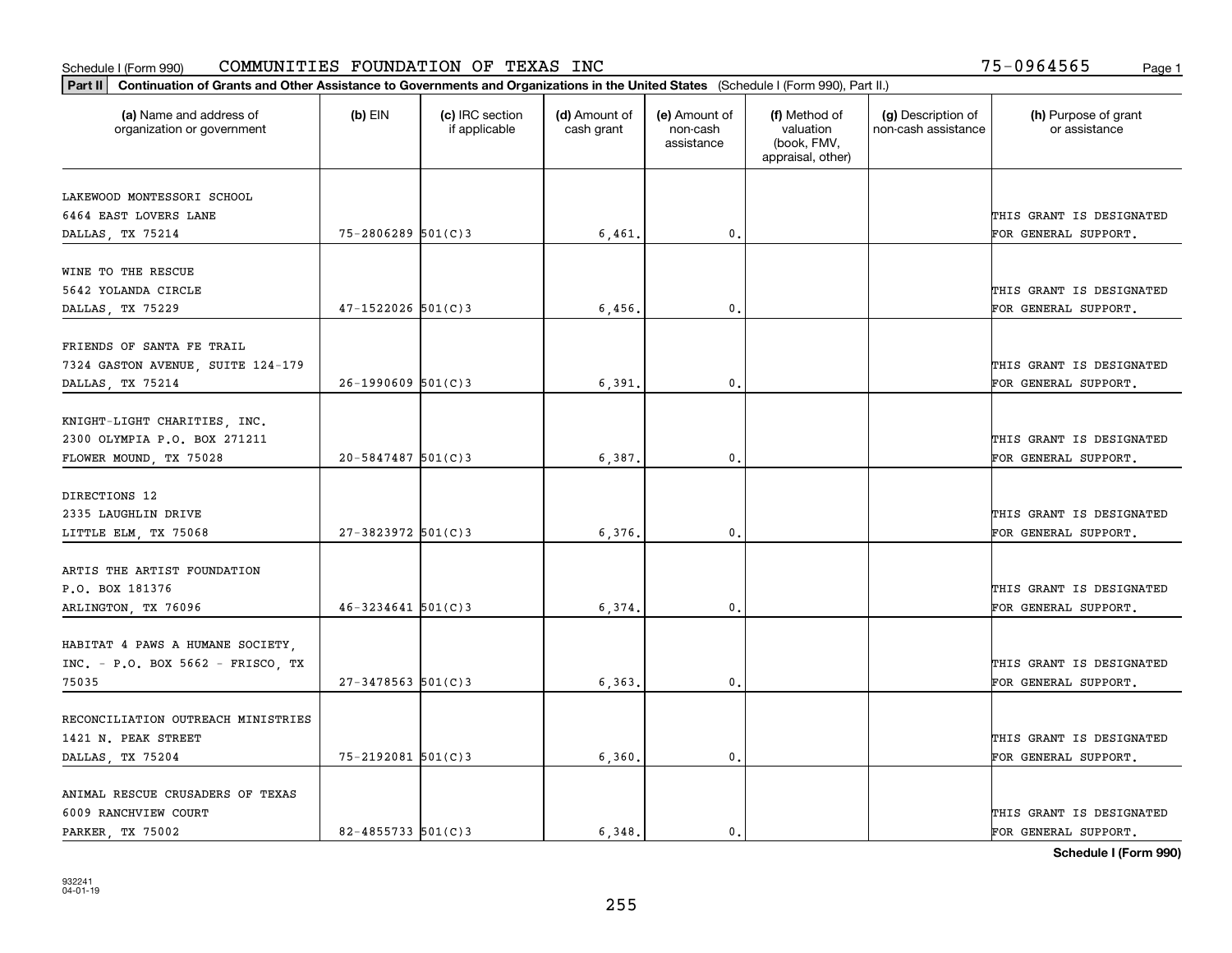| Part II   Continuation of Grants and Other Assistance to Governments and Organizations in the United States (Schedule I (Form 990), Part II.) |                          |                                  |                             |                                         |                                                                |                                           |                                       |
|-----------------------------------------------------------------------------------------------------------------------------------------------|--------------------------|----------------------------------|-----------------------------|-----------------------------------------|----------------------------------------------------------------|-------------------------------------------|---------------------------------------|
| (a) Name and address of<br>organization or government                                                                                         | $(b)$ EIN                | (c) IRC section<br>if applicable | (d) Amount of<br>cash grant | (e) Amount of<br>non-cash<br>assistance | (f) Method of<br>valuation<br>(book, FMV,<br>appraisal, other) | (g) Description of<br>non-cash assistance | (h) Purpose of grant<br>or assistance |
| LIFE MESSAGE, INC.                                                                                                                            |                          |                                  |                             |                                         |                                                                |                                           |                                       |
| 4501 ROWLETT ROAD, SUITE 200                                                                                                                  |                          |                                  |                             |                                         |                                                                |                                           | THIS GRANT IS DESIGNATED              |
| ROWLETT, TX 75088                                                                                                                             | $26 - 4642683$ 501(C)3   |                                  | 6,341.                      | 0.                                      |                                                                |                                           | FOR GENERAL SUPPORT.                  |
|                                                                                                                                               |                          |                                  |                             |                                         |                                                                |                                           |                                       |
| FRANKFORD PRESERVATION FOUNDATION                                                                                                             |                          |                                  |                             |                                         |                                                                |                                           |                                       |
| 5600 W. LOVERS LANE, SUITE 116 BOX                                                                                                            |                          |                                  |                             |                                         |                                                                |                                           | THIS GRANT IS DESIGNATED              |
| DALLAS, TX 75209                                                                                                                              | $46 - 4649597$ 501(C)3   |                                  | 6,323                       | 0.                                      |                                                                |                                           | FOR GENERAL SUPPORT.                  |
|                                                                                                                                               |                          |                                  |                             |                                         |                                                                |                                           |                                       |
| AT LAST, INC.                                                                                                                                 |                          |                                  |                             |                                         |                                                                |                                           |                                       |
| 11700 PRESTON ROAD, SUITE 660-116                                                                                                             |                          |                                  |                             |                                         |                                                                |                                           | THIS GRANT IS DESIGNATED              |
| DALLAS, TX 75230-6112                                                                                                                         | 61-7165722 $501(C)3$     |                                  | 6,317.                      | $\mathbf{0}$ .                          |                                                                |                                           | FOR GENERAL SUPPORT.                  |
| CANINE SOULMATES RESCUE                                                                                                                       |                          |                                  |                             |                                         |                                                                |                                           |                                       |
| P.O. BOX 494                                                                                                                                  |                          |                                  |                             |                                         |                                                                |                                           | THIS GRANT IS DESIGNATED              |
| GRAPEVINE, TX 76099                                                                                                                           | 27-0873889 501(C)3       |                                  | 6,317.                      | $\mathbf{0}$ .                          |                                                                |                                           | FOR GENERAL SUPPORT.                  |
|                                                                                                                                               |                          |                                  |                             |                                         |                                                                |                                           |                                       |
| LOVE IN MOTION DALLAS                                                                                                                         |                          |                                  |                             |                                         |                                                                |                                           |                                       |
| 2610 ALLEN STREET, SUITE 5405                                                                                                                 |                          |                                  |                             |                                         |                                                                |                                           | THIS GRANT IS DESIGNATED              |
| DALLAS, TX 75204                                                                                                                              | $81 - 5403654$ 501(C)3   |                                  | 6, 310.                     | 0.                                      |                                                                |                                           | FOR GENERAL SUPPORT.                  |
|                                                                                                                                               |                          |                                  |                             |                                         |                                                                |                                           |                                       |
| TARRANT COUNTY HOMELESS COALITION                                                                                                             |                          |                                  |                             |                                         |                                                                |                                           |                                       |
| 300 SOUTH BEACH STREET                                                                                                                        |                          |                                  |                             |                                         |                                                                |                                           | THIS GRANT IS DESIGNATED              |
| FORT WORTH, TX 76105                                                                                                                          | $75 - 2331643$ $501(C)3$ |                                  | 6,308.                      | 0.                                      |                                                                |                                           | FOR GENERAL SUPPORT.                  |
|                                                                                                                                               |                          |                                  |                             |                                         |                                                                |                                           |                                       |
| CONSTITUTING AMERICA, INC.                                                                                                                    |                          |                                  |                             |                                         |                                                                |                                           |                                       |
| P.O. BOX 1988                                                                                                                                 |                          |                                  |                             |                                         |                                                                |                                           | THIS GRANT IS DESIGNATED              |
| COLLEYVILLE, TX 76034                                                                                                                         | $27 - 2083548$ 501(C)3   |                                  | 6,302.                      | $\mathbf{0}$ .                          |                                                                |                                           | FOR GENERAL SUPPORT.                  |
| FRISCO WOMEN'S LEAGUE                                                                                                                         |                          |                                  |                             |                                         |                                                                |                                           |                                       |
| P.O. BOX 2151                                                                                                                                 |                          |                                  |                             |                                         |                                                                |                                           | THIS GRANT IS DESIGNATED              |
| FRISCO, TX 75034                                                                                                                              | $71-0936759$ 501(C)3     |                                  | 6, 290.                     | $\mathfrak o$ .                         |                                                                |                                           | FOR GENERAL SUPPORT.                  |
|                                                                                                                                               |                          |                                  |                             |                                         |                                                                |                                           |                                       |
| DICKINSON PLACE CHARITABLE                                                                                                                    |                          |                                  |                             |                                         |                                                                |                                           |                                       |
| CORPORATION - 911 ST JOSEPH ST -                                                                                                              |                          |                                  |                             |                                         |                                                                |                                           | THIS GRANT IS DESIGNATED              |
| DALLAS, TX 75246                                                                                                                              | 75-1533658 501(C)3       |                                  | 6.281.                      | $\mathbf{0}$ .                          |                                                                |                                           | FOR GENERAL SUPPORT.                  |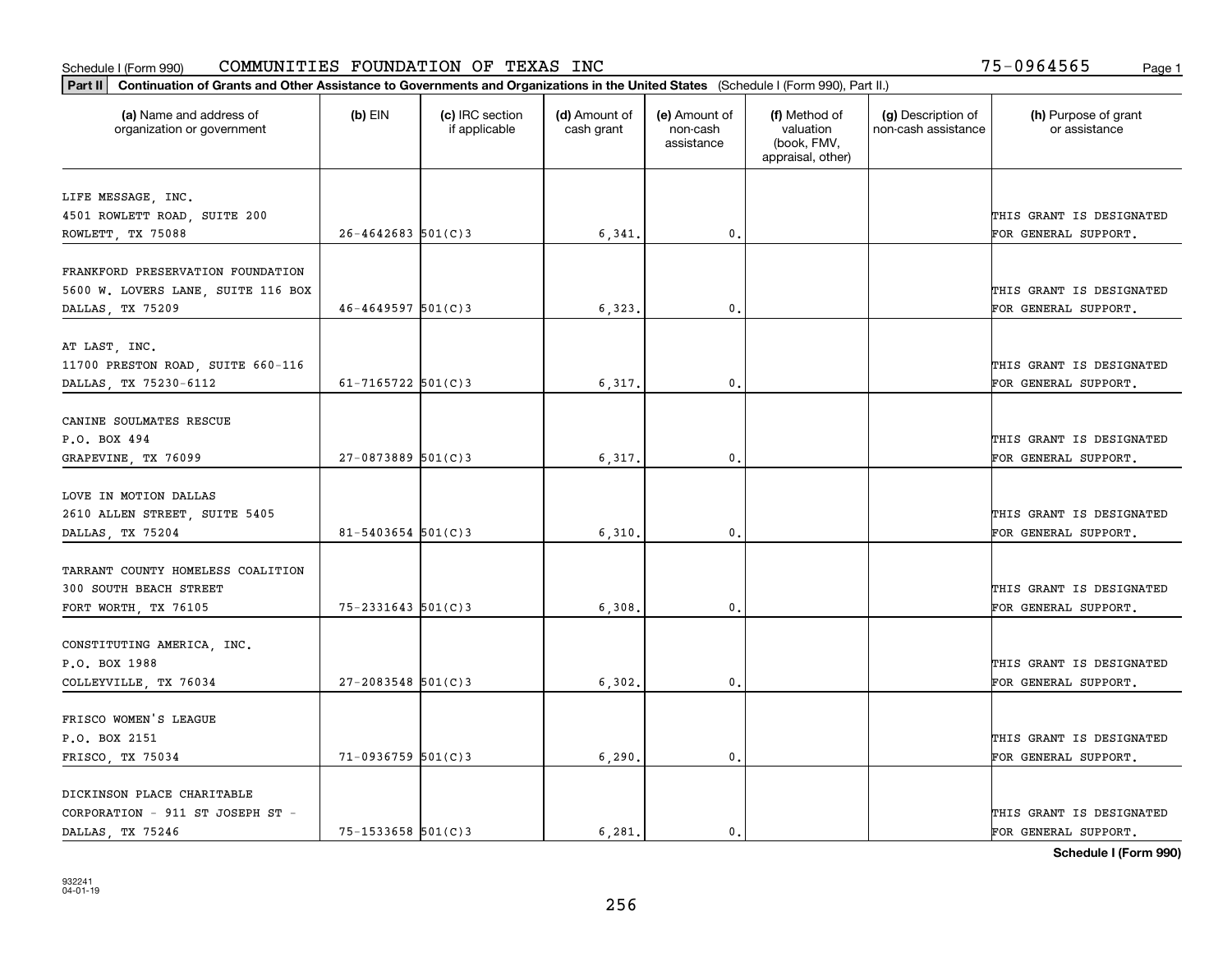| Part II   Continuation of Grants and Other Assistance to Governments and Organizations in the United States (Schedule I (Form 990), Part II.) |                        |                                  |                             |                                         |                                                                |                                           |                                       |
|-----------------------------------------------------------------------------------------------------------------------------------------------|------------------------|----------------------------------|-----------------------------|-----------------------------------------|----------------------------------------------------------------|-------------------------------------------|---------------------------------------|
| (a) Name and address of<br>organization or government                                                                                         | $(b)$ EIN              | (c) IRC section<br>if applicable | (d) Amount of<br>cash grant | (e) Amount of<br>non-cash<br>assistance | (f) Method of<br>valuation<br>(book, FMV,<br>appraisal, other) | (g) Description of<br>non-cash assistance | (h) Purpose of grant<br>or assistance |
|                                                                                                                                               |                        |                                  |                             |                                         |                                                                |                                           |                                       |
| UNITED WAY OF WISE COUNTY                                                                                                                     |                        |                                  |                             |                                         |                                                                |                                           | THIS GRANT IS DESIGNATED              |
| 205 NORTH TRINITY, P.O. BOX 213<br>DECATUR, TX 76234                                                                                          | 75-1748583 501(C)3     |                                  | 6,270.                      | $\mathbf{0}$ .                          |                                                                |                                           | FOR GENERAL SUPPORT.                  |
|                                                                                                                                               |                        |                                  |                             |                                         |                                                                |                                           |                                       |
| LONE STAR DOBERMAN RESCUE, INC.                                                                                                               |                        |                                  |                             |                                         |                                                                |                                           |                                       |
| P.O. BOX 101782                                                                                                                               |                        |                                  |                             |                                         |                                                                |                                           | THIS GRANT IS DESIGNATED              |
| FORT WORTH, TX 76185                                                                                                                          | $30 - 0758508$ 501(C)3 |                                  | 6,257                       | $\mathbf{0}$                            |                                                                |                                           | FOR GENERAL SUPPORT.                  |
|                                                                                                                                               |                        |                                  |                             |                                         |                                                                |                                           |                                       |
| DALLAS FIREFIGHTERS MUSEUM, INC.                                                                                                              |                        |                                  |                             |                                         |                                                                |                                           |                                       |
| 3801 PARRY AVENUE                                                                                                                             |                        |                                  |                             |                                         |                                                                |                                           | THIS GRANT IS DESIGNATED              |
| DALLAS, TX 75226                                                                                                                              | 75-1328367 501(C)3     |                                  | 6, 255.                     | 0.                                      |                                                                |                                           | FOR GENERAL SUPPORT.                  |
|                                                                                                                                               |                        |                                  |                             |                                         |                                                                |                                           |                                       |
| ROAD TRIP 4 PAWS                                                                                                                              |                        |                                  |                             |                                         |                                                                |                                           |                                       |
| P.O. BOX 3603                                                                                                                                 |                        |                                  |                             |                                         |                                                                |                                           | THIS GRANT IS DESIGNATED              |
| COPPELL, TX 75019                                                                                                                             | $47 - 2467434$ 501(C)3 |                                  | 6, 239.                     | 0.                                      |                                                                |                                           | FOR GENERAL SUPPORT.                  |
|                                                                                                                                               |                        |                                  |                             |                                         |                                                                |                                           |                                       |
| LITTLE HEARTS OF HOPE                                                                                                                         |                        |                                  |                             |                                         |                                                                |                                           |                                       |
| 9720 COIT ROAD, SUITE 220, #216                                                                                                               |                        |                                  |                             |                                         |                                                                |                                           | THIS GRANT IS DESIGNATED              |
| PLANO, TX 75025                                                                                                                               | $47 - 1664134$ 501(C)3 |                                  | 6,236                       | 0.                                      |                                                                |                                           | FOR GENERAL SUPPORT.                  |
|                                                                                                                                               |                        |                                  |                             |                                         |                                                                |                                           |                                       |
| EPIC ANIMAL RESCUE                                                                                                                            |                        |                                  |                             |                                         |                                                                |                                           |                                       |
| P.O. BOX 93163                                                                                                                                |                        |                                  |                             |                                         |                                                                |                                           | THIS GRANT IS DESIGNATED              |
| SOUTHLAKE, TX 76092                                                                                                                           | $81 - 4220151$ 501(C)3 |                                  | 6,217                       | 0.                                      |                                                                |                                           | FOR GENERAL SUPPORT.                  |
|                                                                                                                                               |                        |                                  |                             |                                         |                                                                |                                           |                                       |
| NEW HOPE CAT RESCUE AND SANCTUARY                                                                                                             |                        |                                  |                             |                                         |                                                                |                                           |                                       |
| 425 REVOLUTION LANE                                                                                                                           |                        |                                  |                             |                                         |                                                                |                                           | THIS GRANT IS DESIGNATED              |
| ARLINGTON, TX 76002                                                                                                                           | $46 - 4033828$ 501(C)3 |                                  | 6, 202.                     | $\mathbf{0}$ .                          |                                                                |                                           | FOR GENERAL SUPPORT.                  |
|                                                                                                                                               |                        |                                  |                             |                                         |                                                                |                                           |                                       |
| THE DOWN SYNDROME PARTNERSHIP OF                                                                                                              |                        |                                  |                             |                                         |                                                                |                                           |                                       |
| NORTH TEXAS - 1200 SUMMIT AVENUE,                                                                                                             |                        |                                  |                             |                                         |                                                                |                                           | THIS GRANT IS DESIGNATED              |
| SUITE 508 - FORT WORTH, TX 76102                                                                                                              | $75 - 2628940$ 501(C)3 |                                  | 6,194.                      | 0.                                      |                                                                |                                           | FOR GENERAL SUPPORT.                  |
| CENTER FOR NONPROFIT MANAGEMENT                                                                                                               |                        |                                  |                             |                                         |                                                                |                                           |                                       |
| 6688 NORTH CENTRAL EXPRESSWAY, SUIT                                                                                                           |                        |                                  |                             |                                         |                                                                |                                           | THIS GRANT IS DESIGNATED              |
| DALLAS, TX 75206                                                                                                                              | 75-1366166 501(C)3     |                                  | 6.190.                      | $\mathbf{0}$ .                          |                                                                |                                           | FOR GENERAL SUPPORT.                  |
|                                                                                                                                               |                        |                                  |                             |                                         |                                                                |                                           |                                       |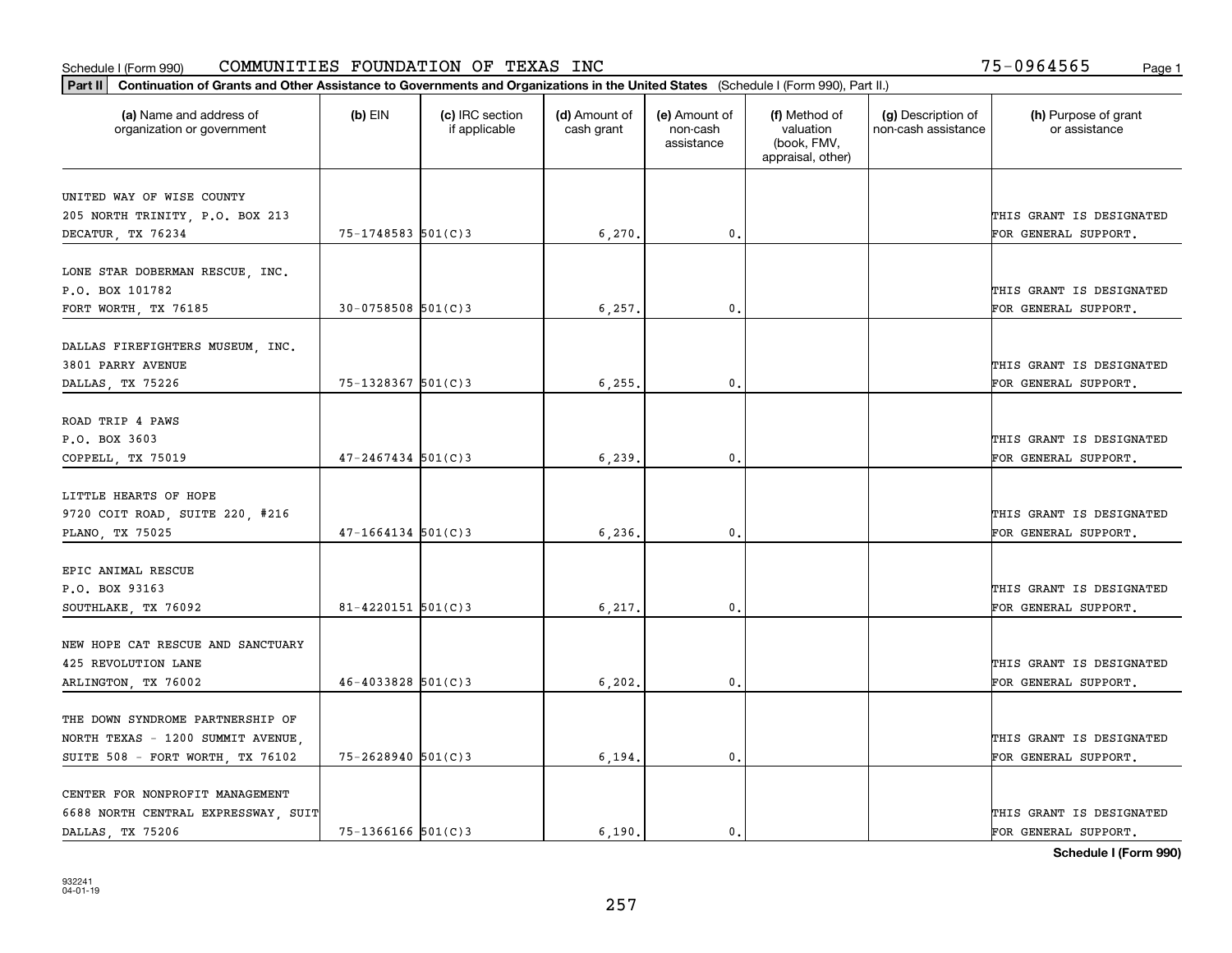| Part II   Continuation of Grants and Other Assistance to Governments and Organizations in the United States (Schedule I (Form 990), Part II.) |                        |                                  |                             |                                         |                                                                |                                           |                                       |
|-----------------------------------------------------------------------------------------------------------------------------------------------|------------------------|----------------------------------|-----------------------------|-----------------------------------------|----------------------------------------------------------------|-------------------------------------------|---------------------------------------|
| (a) Name and address of<br>organization or government                                                                                         | $(b)$ EIN              | (c) IRC section<br>if applicable | (d) Amount of<br>cash grant | (e) Amount of<br>non-cash<br>assistance | (f) Method of<br>valuation<br>(book, FMV,<br>appraisal, other) | (g) Description of<br>non-cash assistance | (h) Purpose of grant<br>or assistance |
|                                                                                                                                               |                        |                                  |                             |                                         |                                                                |                                           |                                       |
| HABITAT FOR HUMANITY INTERNATIONAL<br>322 WEST LAMAR STREET                                                                                   |                        |                                  |                             |                                         |                                                                |                                           | THIS GRANT IS DESIGNATED              |
| AMERICUS, GA 31709-3543                                                                                                                       | $91 - 1914868$ 501(C)3 |                                  | 6,183.                      | 0.                                      |                                                                |                                           | FOR GENERAL SUPPORT.                  |
|                                                                                                                                               |                        |                                  |                             |                                         |                                                                |                                           |                                       |
| P M & R CHARITY GOLF CLASSIC                                                                                                                  |                        |                                  |                             |                                         |                                                                |                                           |                                       |
| P.O. BOX 11794                                                                                                                                |                        |                                  |                             |                                         |                                                                |                                           | THIS GRANT IS DESIGNATED              |
| FORT WORTH, TX 76110                                                                                                                          | $37 - 1506366$ 501(C)3 |                                  | 6,152                       | 0.                                      |                                                                |                                           | FOR GENERAL SUPPORT.                  |
|                                                                                                                                               |                        |                                  |                             |                                         |                                                                |                                           |                                       |
| CITY OF MIDLAND AQUATICS, INC.                                                                                                                |                        |                                  |                             |                                         |                                                                |                                           |                                       |
| 3003 NORTH A STREET                                                                                                                           |                        |                                  |                             |                                         |                                                                |                                           | THIS GRANT IS DESIGNATED              |
| MIDLAND, TX 79705                                                                                                                             | $75 - 1254435$ 501(C)3 |                                  | 6,148                       | $\mathbf 0$ .                           |                                                                |                                           | FOR GENERAL SUPPORT.                  |
| PERMIAN BASIN PETROLEUM MUSEUM,                                                                                                               |                        |                                  |                             |                                         |                                                                |                                           |                                       |
| LIBRARY AND HALL OF FAME - 1500                                                                                                               |                        |                                  |                             |                                         |                                                                |                                           |                                       |
| INTERSTATE 20 WEST - MIDLAND, TX                                                                                                              |                        |                                  |                             |                                         |                                                                |                                           | THIS GRANT IS DESIGNATED              |
| 79701                                                                                                                                         | 75-6085378 501(C)3     |                                  | 6,148                       | 0.                                      |                                                                |                                           | FOR GENERAL SUPPORT.                  |
|                                                                                                                                               |                        |                                  |                             |                                         |                                                                |                                           |                                       |
| PROMISE IN GLEN ROSE, INC.                                                                                                                    |                        |                                  |                             |                                         |                                                                |                                           |                                       |
| 5000 TEXAS DRIVE                                                                                                                              |                        |                                  |                             |                                         |                                                                |                                           | THIS GRANT IS DESIGNATED              |
| GLEN ROSE, TX 76043                                                                                                                           | $03 - 0413764$ 501(C)3 |                                  | 6,142                       | 0                                       |                                                                |                                           | FOR GENERAL SUPPORT.                  |
|                                                                                                                                               |                        |                                  |                             |                                         |                                                                |                                           |                                       |
| ADVOCATES FOR SPECIAL PEOPLE, INC.                                                                                                            |                        |                                  |                             |                                         |                                                                |                                           |                                       |
| P.O. BOX 121652                                                                                                                               |                        |                                  |                             |                                         |                                                                |                                           | THIS GRANT IS DESIGNATED              |
| ARLINGTON, TX 76012                                                                                                                           | $75 - 2963457$ 501(C)3 |                                  | 6,139                       | $\mathbf{0}$                            |                                                                |                                           | FOR GENERAL SUPPORT.                  |
|                                                                                                                                               |                        |                                  |                             |                                         |                                                                |                                           |                                       |
| GIL TAYLOR DEPRESSION AWARENESS                                                                                                               |                        |                                  |                             |                                         |                                                                |                                           |                                       |
| ALLIANCE - P.O. BOX 195789 -                                                                                                                  |                        |                                  |                             |                                         |                                                                |                                           | THIS GRANT IS DESIGNATED              |
| DALLAS, TX 75219                                                                                                                              | $46 - 3162049$ 501(C)3 |                                  | 6,123                       | $\mathbf{0}$ .                          |                                                                |                                           | FOR GENERAL SUPPORT.                  |
|                                                                                                                                               |                        |                                  |                             |                                         |                                                                |                                           |                                       |
| <b>WEE VOLUNTEER</b>                                                                                                                          |                        |                                  |                             |                                         |                                                                |                                           |                                       |
| 5115 WALNUT HILL LANE                                                                                                                         | $27 - 3656078$ 501(C)3 |                                  |                             |                                         |                                                                |                                           | THIS GRANT IS DESIGNATED              |
| DALLAS, TX 75229                                                                                                                              |                        |                                  | 6,109.                      | $\mathfrak{o}$ .                        |                                                                |                                           | FOR GENERAL SUPPORT.                  |
| LEAGUE OF WOMEN VOTERS OF DALLAS<br>EDUCATION FUND - 6060 NORTH                                                                               |                        |                                  |                             |                                         |                                                                |                                           |                                       |
|                                                                                                                                               |                        |                                  |                             |                                         |                                                                |                                           | THIS GRANT IS DESIGNATED              |
| CENTRAL EXPRESSWAY, SUITE 500 -<br>DALLAS, TX 75206                                                                                           | $75 - 1876278$ 501(C)3 |                                  | 6.105.                      | $\mathfrak{o}$ .                        |                                                                |                                           | FOR GENERAL SUPPORT.                  |
|                                                                                                                                               |                        |                                  |                             |                                         |                                                                |                                           |                                       |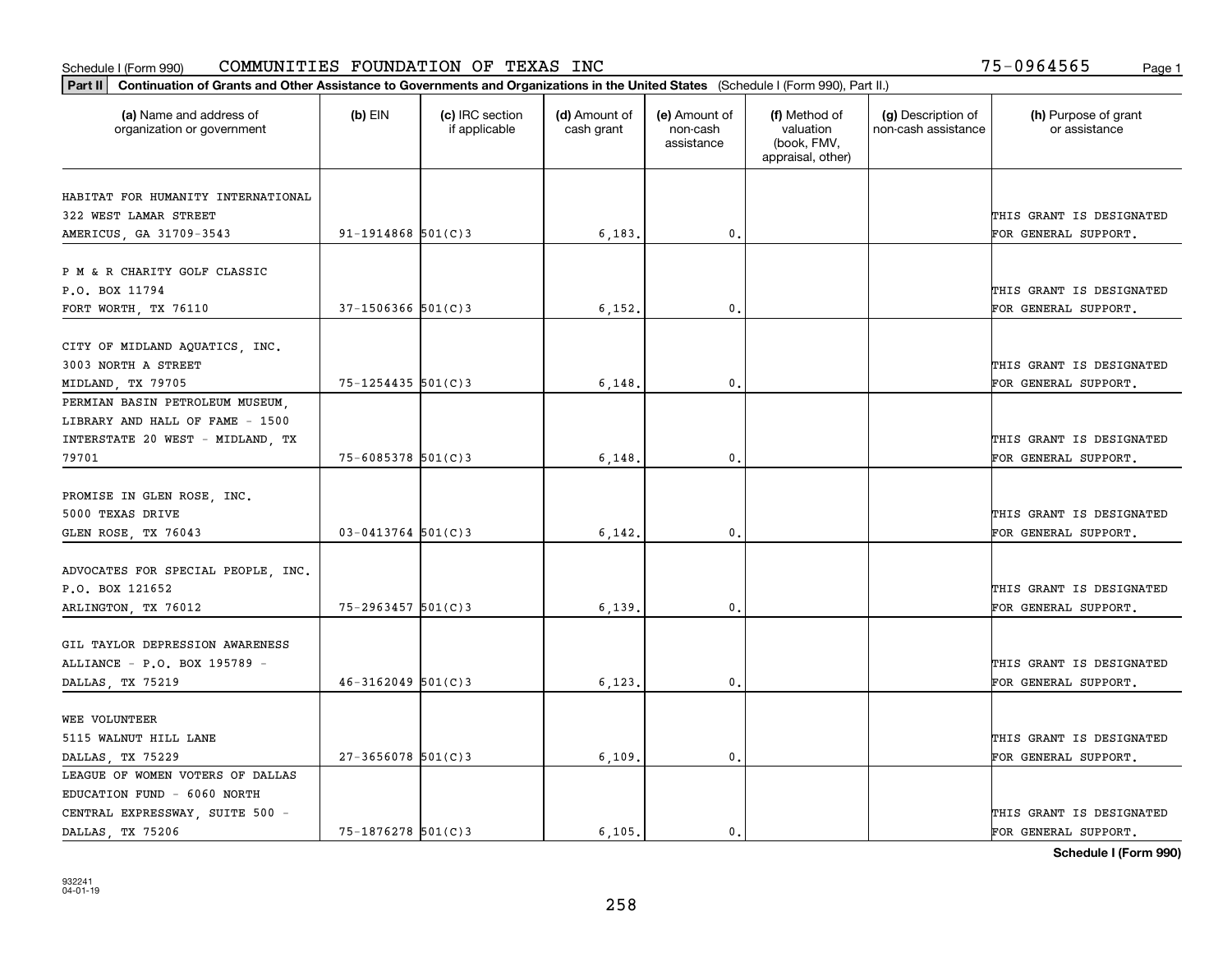| (a) Name and address of<br>(c) IRC section<br>(d) Amount of<br>(e) Amount of<br>(f) Method of<br>(g) Description of<br>$(b)$ EIN<br>valuation<br>organization or government<br>if applicable<br>cash grant<br>non-cash<br>non-cash assistance<br>(book, FMV,<br>assistance<br>appraisal, other)<br>FORT WORTH EARLY MUSIC<br>P.O. BOX 100295<br>THIS GRANT IS DESIGNATED<br>$75 - 2386615$ 501(C)3<br>6, 105.<br>0.<br>FORT WORTH, TX 76185<br>FOR GENERAL SUPPORT.<br>DELIVERFUND<br>3800 MAPLE AVENUE, SUITE 500<br>THIS GRANT IS DESIGNATED<br>$47 - 1955601$ 501(C)3<br>6,101<br>$\mathbf{0}$<br>DALLAS, TX 75219<br>FOR GENERAL SUPPORT.<br>ALLIES IN YOUTH DEVELOPMENT<br>THIS GRANT IS DESIGNATED<br>$45 - 2954491$ 501(C)3<br>0.<br>MANSFIELD, TX 76063<br>6,090<br>FOR GENERAL SUPPORT.<br>RICHARDSON FINE ARTS CENTER<br>P.O. BOX 833352<br>THIS GRANT IS DESIGNATED<br>71-1038702 501(C)3<br>6,082.<br>$\mathbf{0}$ .<br>FOR GENERAL SUPPORT.<br>RICHARDSON, TX 75083<br>ARLINGTON MAYOR'S COMMITTEE ON |                                       |
|--------------------------------------------------------------------------------------------------------------------------------------------------------------------------------------------------------------------------------------------------------------------------------------------------------------------------------------------------------------------------------------------------------------------------------------------------------------------------------------------------------------------------------------------------------------------------------------------------------------------------------------------------------------------------------------------------------------------------------------------------------------------------------------------------------------------------------------------------------------------------------------------------------------------------------------------------------------------------------------------------------------------|---------------------------------------|
|                                                                                                                                                                                                                                                                                                                                                                                                                                                                                                                                                                                                                                                                                                                                                                                                                                                                                                                                                                                                                    | (h) Purpose of grant<br>or assistance |
| 1315 HIGHWAY 1187, SUITE 115                                                                                                                                                                                                                                                                                                                                                                                                                                                                                                                                                                                                                                                                                                                                                                                                                                                                                                                                                                                       |                                       |
|                                                                                                                                                                                                                                                                                                                                                                                                                                                                                                                                                                                                                                                                                                                                                                                                                                                                                                                                                                                                                    |                                       |
|                                                                                                                                                                                                                                                                                                                                                                                                                                                                                                                                                                                                                                                                                                                                                                                                                                                                                                                                                                                                                    |                                       |
|                                                                                                                                                                                                                                                                                                                                                                                                                                                                                                                                                                                                                                                                                                                                                                                                                                                                                                                                                                                                                    |                                       |
|                                                                                                                                                                                                                                                                                                                                                                                                                                                                                                                                                                                                                                                                                                                                                                                                                                                                                                                                                                                                                    |                                       |
|                                                                                                                                                                                                                                                                                                                                                                                                                                                                                                                                                                                                                                                                                                                                                                                                                                                                                                                                                                                                                    |                                       |
|                                                                                                                                                                                                                                                                                                                                                                                                                                                                                                                                                                                                                                                                                                                                                                                                                                                                                                                                                                                                                    |                                       |
|                                                                                                                                                                                                                                                                                                                                                                                                                                                                                                                                                                                                                                                                                                                                                                                                                                                                                                                                                                                                                    |                                       |
|                                                                                                                                                                                                                                                                                                                                                                                                                                                                                                                                                                                                                                                                                                                                                                                                                                                                                                                                                                                                                    |                                       |
|                                                                                                                                                                                                                                                                                                                                                                                                                                                                                                                                                                                                                                                                                                                                                                                                                                                                                                                                                                                                                    |                                       |
|                                                                                                                                                                                                                                                                                                                                                                                                                                                                                                                                                                                                                                                                                                                                                                                                                                                                                                                                                                                                                    |                                       |
|                                                                                                                                                                                                                                                                                                                                                                                                                                                                                                                                                                                                                                                                                                                                                                                                                                                                                                                                                                                                                    |                                       |
|                                                                                                                                                                                                                                                                                                                                                                                                                                                                                                                                                                                                                                                                                                                                                                                                                                                                                                                                                                                                                    |                                       |
|                                                                                                                                                                                                                                                                                                                                                                                                                                                                                                                                                                                                                                                                                                                                                                                                                                                                                                                                                                                                                    |                                       |
|                                                                                                                                                                                                                                                                                                                                                                                                                                                                                                                                                                                                                                                                                                                                                                                                                                                                                                                                                                                                                    |                                       |
| PEOPLE WITH DISABILITIES, INC -                                                                                                                                                                                                                                                                                                                                                                                                                                                                                                                                                                                                                                                                                                                                                                                                                                                                                                                                                                                    |                                       |
| MAYOR AND COUNCIL OFFICE 101 E.<br>THIS GRANT IS DESIGNATED                                                                                                                                                                                                                                                                                                                                                                                                                                                                                                                                                                                                                                                                                                                                                                                                                                                                                                                                                        |                                       |
| $31 - 1502831$ 501(C)3<br>6,066<br>FOR GENERAL SUPPORT.<br>ABRAM STREET - ARLINGTON, TX 76010<br>0.                                                                                                                                                                                                                                                                                                                                                                                                                                                                                                                                                                                                                                                                                                                                                                                                                                                                                                                |                                       |
|                                                                                                                                                                                                                                                                                                                                                                                                                                                                                                                                                                                                                                                                                                                                                                                                                                                                                                                                                                                                                    |                                       |
| MOMMIES ENDURING NEONATAL DEATH                                                                                                                                                                                                                                                                                                                                                                                                                                                                                                                                                                                                                                                                                                                                                                                                                                                                                                                                                                                    |                                       |
| PO BOX 631566<br>THIS GRANT IS DESIGNATED                                                                                                                                                                                                                                                                                                                                                                                                                                                                                                                                                                                                                                                                                                                                                                                                                                                                                                                                                                          |                                       |
| 75-2670925 501(C)3<br>6,060,<br>0.<br>IRVING, TX 75063<br>FOR GENERAL SUPPORT.                                                                                                                                                                                                                                                                                                                                                                                                                                                                                                                                                                                                                                                                                                                                                                                                                                                                                                                                     |                                       |
|                                                                                                                                                                                                                                                                                                                                                                                                                                                                                                                                                                                                                                                                                                                                                                                                                                                                                                                                                                                                                    |                                       |
| HISTORIC FORT WORTH, INC.                                                                                                                                                                                                                                                                                                                                                                                                                                                                                                                                                                                                                                                                                                                                                                                                                                                                                                                                                                                          |                                       |
| 1110 PENN STREET<br>THIS GRANT IS DESIGNATED                                                                                                                                                                                                                                                                                                                                                                                                                                                                                                                                                                                                                                                                                                                                                                                                                                                                                                                                                                       |                                       |
| $23 - 7047051$ 501(C)3<br>FORT WORTH, TX 76102<br>6,056,<br>$^{\circ}$ .<br>FOR GENERAL SUPPORT.                                                                                                                                                                                                                                                                                                                                                                                                                                                                                                                                                                                                                                                                                                                                                                                                                                                                                                                   |                                       |
|                                                                                                                                                                                                                                                                                                                                                                                                                                                                                                                                                                                                                                                                                                                                                                                                                                                                                                                                                                                                                    |                                       |
| DALLAS JEWISH HISTORICAL SOCIETY,                                                                                                                                                                                                                                                                                                                                                                                                                                                                                                                                                                                                                                                                                                                                                                                                                                                                                                                                                                                  |                                       |
| INC. - 7900 NORTHAVEN ROAD -<br>THIS GRANT IS DESIGNATED                                                                                                                                                                                                                                                                                                                                                                                                                                                                                                                                                                                                                                                                                                                                                                                                                                                                                                                                                           |                                       |
| 75-2156817 501(C)3<br>6,055.<br>DALLAS, TX 75230<br>0.<br>FOR GENERAL SUPPORT.                                                                                                                                                                                                                                                                                                                                                                                                                                                                                                                                                                                                                                                                                                                                                                                                                                                                                                                                     |                                       |
| 1 MILLION 4 ANNA FOUNDATION                                                                                                                                                                                                                                                                                                                                                                                                                                                                                                                                                                                                                                                                                                                                                                                                                                                                                                                                                                                        |                                       |
| 15301 DALLAS PARKWAY, SUITE 1100<br>THIS GRANT IS DESIGNATED                                                                                                                                                                                                                                                                                                                                                                                                                                                                                                                                                                                                                                                                                                                                                                                                                                                                                                                                                       |                                       |
| $45 - 3102803$ 501(C)3<br>6.053.<br>ADDISON, TX 75001<br>$\mathbf{0}$ .<br>FOR GENERAL SUPPORT.                                                                                                                                                                                                                                                                                                                                                                                                                                                                                                                                                                                                                                                                                                                                                                                                                                                                                                                    |                                       |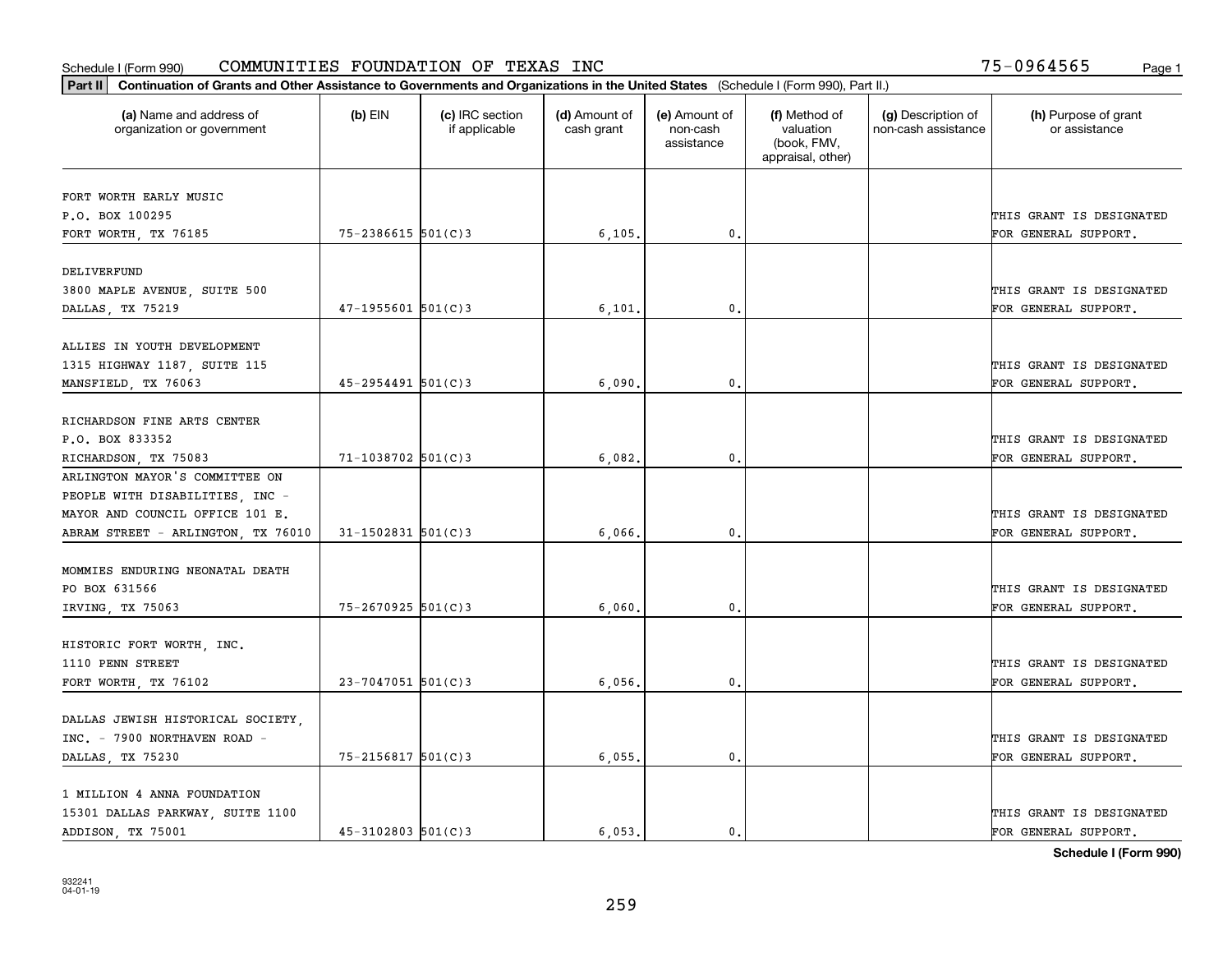| Part II   Continuation of Grants and Other Assistance to Governments and Organizations in the United States (Schedule I (Form 990), Part II.) |                        |                                  |                             |                                         |                                                                |                                           |                                       |  |  |
|-----------------------------------------------------------------------------------------------------------------------------------------------|------------------------|----------------------------------|-----------------------------|-----------------------------------------|----------------------------------------------------------------|-------------------------------------------|---------------------------------------|--|--|
| (a) Name and address of<br>organization or government                                                                                         | $(b)$ EIN              | (c) IRC section<br>if applicable | (d) Amount of<br>cash grant | (e) Amount of<br>non-cash<br>assistance | (f) Method of<br>valuation<br>(book, FMV,<br>appraisal, other) | (g) Description of<br>non-cash assistance | (h) Purpose of grant<br>or assistance |  |  |
| METHODIST RICHARDSON MEDICAL                                                                                                                  |                        |                                  |                             |                                         |                                                                |                                           |                                       |  |  |
| CENTER FOUNDATION - 401 W.                                                                                                                    |                        |                                  |                             |                                         |                                                                |                                           |                                       |  |  |
| CAMPBELL ROAD - RICHARDSON, TX                                                                                                                |                        |                                  |                             |                                         |                                                                |                                           | THIS GRANT IS DESIGNATED              |  |  |
| 75080                                                                                                                                         | $75 - 1788520$ 501(C)3 |                                  | 6,032.                      | 0.                                      |                                                                |                                           | FOR GENERAL SUPPORT.                  |  |  |
| CYNTHIA MICKENS MINISTRIES                                                                                                                    |                        |                                  |                             |                                         |                                                                |                                           |                                       |  |  |
| 302 W. PALESTINE STREET                                                                                                                       |                        |                                  |                             |                                         |                                                                |                                           | THIS GRANT IS DESIGNATED              |  |  |
| HUTCHINS, TX 75141                                                                                                                            | $46 - 0496440$ 501(C)3 |                                  | 6,026                       | 0.                                      |                                                                |                                           | FOR GENERAL SUPPORT.                  |  |  |
| ABRAHAM INTERNATIONAL LEADERSHIP                                                                                                              |                        |                                  |                             |                                         |                                                                |                                           |                                       |  |  |
| MINISTRIES - C/O ABRAHAM VEMA 307                                                                                                             |                        |                                  |                             |                                         |                                                                |                                           |                                       |  |  |
| EAST 44 STREET, SUITE 1209 - NEW                                                                                                              |                        |                                  |                             |                                         |                                                                |                                           | THIS GRANT IS DESIGNATED              |  |  |
| YORK, NY 10017                                                                                                                                | $75 - 2794606$ 501(C)3 |                                  | 6,000                       | 0.                                      |                                                                |                                           | FOR GENERAL SUPPORT.                  |  |  |
|                                                                                                                                               |                        |                                  |                             |                                         |                                                                |                                           |                                       |  |  |
| AMERICAN OPINION FOUNDATION, INC.                                                                                                             |                        |                                  |                             |                                         |                                                                |                                           |                                       |  |  |
| 750 N. HICKORY FARM LANE                                                                                                                      |                        |                                  |                             |                                         |                                                                |                                           | THIS GRANT IS DESIGNATED              |  |  |
| APPLETON, WI 54914                                                                                                                            | $20-3968122$ 501(C)3   |                                  | 6,000                       | 0.                                      |                                                                |                                           | FOR GENERAL SUPPORT.                  |  |  |
|                                                                                                                                               |                        |                                  |                             |                                         |                                                                |                                           |                                       |  |  |
| CENTER FOR THE ARTS                                                                                                                           |                        |                                  |                             |                                         |                                                                |                                           |                                       |  |  |
| P.O. BOX 1819                                                                                                                                 |                        |                                  |                             |                                         |                                                                |                                           | THIS GRANT IS DESIGNATED              |  |  |
| CRESTED BUTTE, CO 81224                                                                                                                       | $74 - 2451146$ 501(C)3 |                                  | 6,000                       | 0.                                      |                                                                |                                           | FOR GENERAL SUPPORT.                  |  |  |
| CORNELL UNIVERSITY                                                                                                                            |                        |                                  |                             |                                         |                                                                |                                           |                                       |  |  |
| LABORATORY OF ORNITHOLOGY 159                                                                                                                 |                        |                                  |                             |                                         |                                                                |                                           |                                       |  |  |
| SAPSUCKER WOODS ROAD - ITHACA, NY                                                                                                             |                        |                                  |                             |                                         |                                                                |                                           | THIS GRANT IS DESIGNATED              |  |  |
| 14850                                                                                                                                         | $15-0532082$ 501(C)3   |                                  | 6,000                       | 0.                                      |                                                                |                                           | FOR GENERAL SUPPORT.                  |  |  |
|                                                                                                                                               |                        |                                  |                             |                                         |                                                                |                                           |                                       |  |  |
| CREEDE COMMUNITY CHURCH                                                                                                                       |                        |                                  |                             |                                         |                                                                |                                           |                                       |  |  |
| P.O. BOX 126                                                                                                                                  |                        |                                  |                             |                                         |                                                                |                                           | THIS GRANT IS DESIGNATED              |  |  |
| CREEDE, CO 81130                                                                                                                              | $84 - 0920564$ 501(C)3 |                                  | 6,000                       | 0.                                      |                                                                |                                           | FOR GENERAL SUPPORT.                  |  |  |
|                                                                                                                                               |                        |                                  |                             |                                         |                                                                |                                           |                                       |  |  |
| EANES EDUCATION FOUNDATION                                                                                                                    |                        |                                  |                             |                                         |                                                                |                                           |                                       |  |  |
| 601 CAMP CRAFT ROAD                                                                                                                           |                        |                                  |                             |                                         |                                                                |                                           | THIS GRANT IS DESIGNATED              |  |  |
| WEST LAKE HILLS, TX 78746                                                                                                                     | $74 - 2618503$ 501(C)3 |                                  | 6,000                       | 0.                                      |                                                                |                                           | FOR GENERAL SUPPORT.                  |  |  |
| LAKE POINTE BAPTIST CHURCH                                                                                                                    |                        |                                  |                             |                                         |                                                                |                                           |                                       |  |  |
| 701 EAST INTERSTATE 30                                                                                                                        |                        |                                  |                             |                                         |                                                                |                                           | THIS GRANT IS DESIGNATED              |  |  |
| ROCKWALL, TX 75087                                                                                                                            | $75 - 1665065$ 501(C)3 |                                  | 6,000,                      | $\mathbf{0}$ .                          |                                                                |                                           | FOR GENERAL SUPPORT.                  |  |  |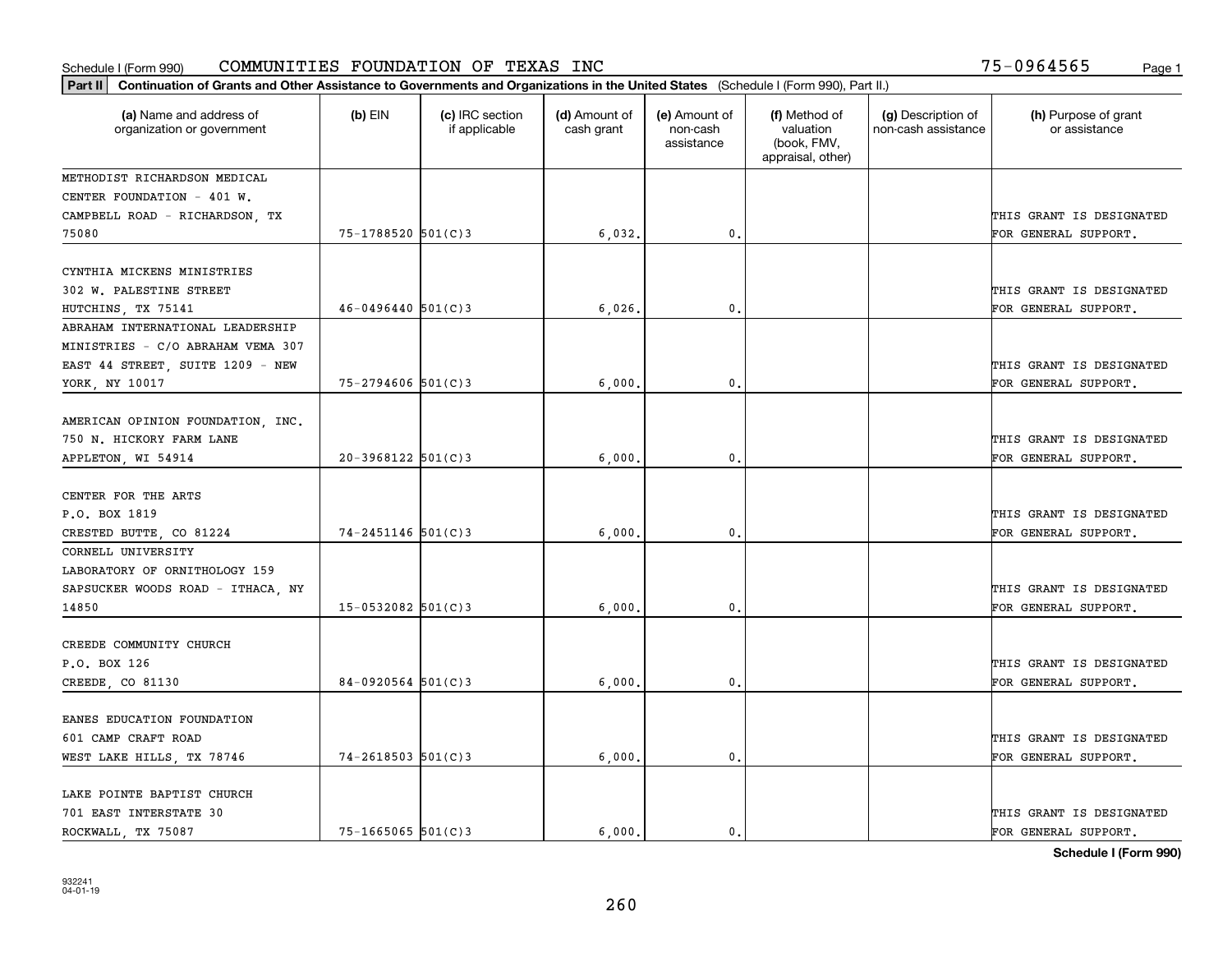| (a) Name and address of<br>organization or government         | $(b)$ EIN                | (c) IRC section<br>if applicable | (d) Amount of<br>cash grant | (e) Amount of<br>non-cash<br>assistance | (f) Method of<br>valuation<br>(book, FMV,<br>appraisal, other) | (g) Description of<br>non-cash assistance | (h) Purpose of grant<br>or assistance |
|---------------------------------------------------------------|--------------------------|----------------------------------|-----------------------------|-----------------------------------------|----------------------------------------------------------------|-------------------------------------------|---------------------------------------|
| LIVING WORD COMMUNITY CHURCH                                  |                          |                                  |                             |                                         |                                                                |                                           |                                       |
| 26410 OAK RIDGE DRIVE, SUITE 110                              |                          |                                  |                             |                                         |                                                                |                                           | THIS GRANT IS DESIGNATED              |
| SPRING, TX 77380                                              | $76 - 0441643$ 501(C)3   |                                  | 6,000,                      | 0.                                      |                                                                |                                           | FOR GENERAL SUPPORT.                  |
|                                                               |                          |                                  |                             |                                         |                                                                |                                           |                                       |
| MEALS ON WHEELS PLUS, INC.<br>717 NORTH 10TH STREET           |                          |                                  |                             |                                         |                                                                |                                           | THIS GRANT IS DESIGNATED              |
|                                                               | $51 - 0148188$ $501(C)3$ |                                  |                             | 0.                                      |                                                                |                                           |                                       |
| ABILENE, TX 79601                                             |                          |                                  | 6,000                       |                                         |                                                                |                                           | FOR GENERAL SUPPORT.                  |
| MISSION K9 RESCUE                                             |                          |                                  |                             |                                         |                                                                |                                           |                                       |
| P.O. BOX 395                                                  |                          |                                  |                             |                                         |                                                                |                                           | THIS GRANT IS DESIGNATED              |
| NEEDVILLE, TX 77461-0395                                      | $46 - 4302698$ 501(C)3   |                                  | 6,000                       | $\mathbf{0}$ .                          |                                                                |                                           | FOR GENERAL SUPPORT.                  |
|                                                               |                          |                                  |                             |                                         |                                                                |                                           |                                       |
| NATIONAL MUSEUM OF WILDLIFE ART OF                            |                          |                                  |                             |                                         |                                                                |                                           | THIS GRANT IS DESIGNATED              |
| THE UNITED STATES - P.O. BOX 6825<br>- JACKSON HOLE, WY 83002 | 74-2431071 501(C)3       |                                  | 6,000                       | $\mathbf{0}$                            |                                                                |                                           | FOR GENERAL SUPPORT.                  |
| OUTREACH FOUNDATION OF THE                                    |                          |                                  |                             |                                         |                                                                |                                           |                                       |
| PRESBYTERIAN CHURCH, INC. - 381                               |                          |                                  |                             |                                         |                                                                |                                           |                                       |
| RIVERSIDE DRIVE, SUITE 110 -                                  |                          |                                  |                             |                                         |                                                                |                                           | THIS GRANT IS DESIGNATED              |
| FRANKLIN, TN 37064                                            | $58 - 1375506$ 501(C)3   |                                  | 6,000                       | 0.                                      |                                                                |                                           | FOR GENERAL SUPPORT.                  |
|                                                               |                          |                                  |                             |                                         |                                                                |                                           |                                       |
| RICHARDSON CENTRAL ROTARY CLUB                                |                          |                                  |                             |                                         |                                                                |                                           |                                       |
| FOUNDATION - P.O. BOX 833003 -                                |                          |                                  |                             |                                         |                                                                |                                           | THIS GRANT IS DESIGNATED              |
| RICHARDSON, TX 75080-3003                                     | $45 - 5458489$ 501(C)3   |                                  | 6,000                       | $\mathbf{0}$                            |                                                                |                                           | FOR GENERAL SUPPORT.                  |
|                                                               |                          |                                  |                             |                                         |                                                                |                                           |                                       |
| SAN ANTONIO FOOD BANK                                         |                          |                                  |                             |                                         |                                                                |                                           |                                       |
| 5200 ENRIQUE M. BARRERA PARKWAY                               |                          |                                  |                             |                                         |                                                                |                                           | THIS GRANT IS DESIGNATED              |
| SAN ANTONIO, TX 78227                                         | $74 - 2122979$ 501(C)3   |                                  | 6,000                       | $^{\circ}$ .                            |                                                                |                                           | FOR GENERAL SUPPORT.                  |
| SENIOR CITIZENS SERVICES OF NORTH                             |                          |                                  |                             |                                         |                                                                |                                           |                                       |
| TEXAS, INC. - MEALS ON WHEELS 1008                            |                          |                                  |                             |                                         |                                                                |                                           | THIS GRANT IS DESIGNATED              |
| BURNETT - WICHITA FALLS, TX 76307                             | 75-1242736 501(C)3       |                                  | 6,000,                      | $\mathbf{0}$ .                          |                                                                |                                           | FOR GENERAL SUPPORT.                  |
|                                                               |                          |                                  |                             |                                         |                                                                |                                           |                                       |
| SIM USA, INC.                                                 |                          |                                  |                             |                                         |                                                                |                                           |                                       |
| P.O. BOX 7900                                                 |                          |                                  |                             |                                         |                                                                |                                           | THIS GRANT IS DESIGNATED              |
| CHARLOTTE, NC 28241                                           | $22 - 1936391$ 501(C)3   |                                  | 6.000.                      | $\mathbf{0}$ .                          |                                                                |                                           | FOR GENERAL SUPPORT.                  |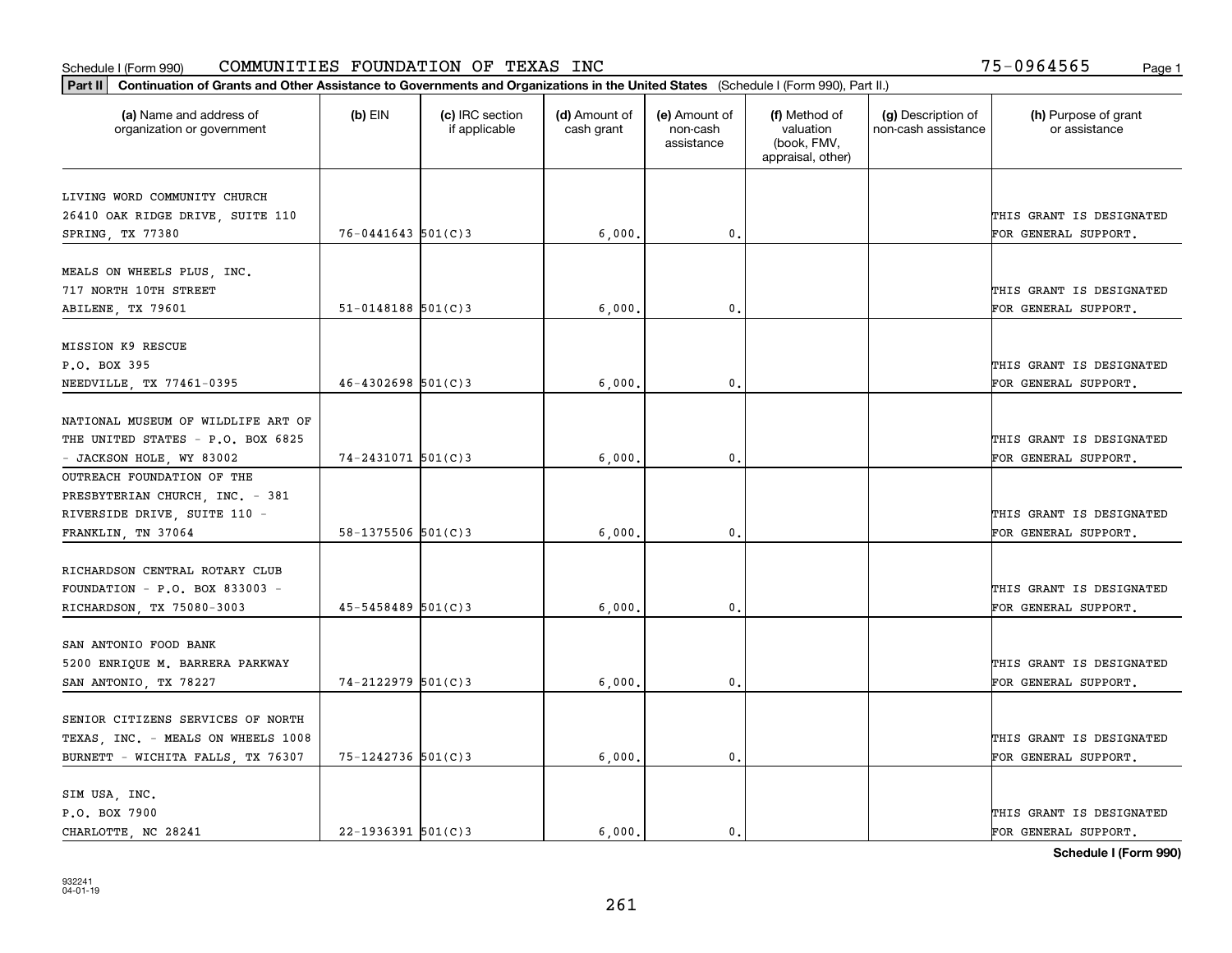| Part II   Continuation of Grants and Other Assistance to Governments and Organizations in the United States (Schedule I (Form 990), Part II.) |                        |                                  |                             |                                         |                                                                |                                           |                                                  |
|-----------------------------------------------------------------------------------------------------------------------------------------------|------------------------|----------------------------------|-----------------------------|-----------------------------------------|----------------------------------------------------------------|-------------------------------------------|--------------------------------------------------|
| (a) Name and address of<br>organization or government                                                                                         | $(b)$ EIN              | (c) IRC section<br>if applicable | (d) Amount of<br>cash grant | (e) Amount of<br>non-cash<br>assistance | (f) Method of<br>valuation<br>(book, FMV,<br>appraisal, other) | (g) Description of<br>non-cash assistance | (h) Purpose of grant<br>or assistance            |
| SOVEREIGN MILITARY HOSPITALLER                                                                                                                |                        |                                  |                             |                                         |                                                                |                                           |                                                  |
| ORDER OF ST JOHN OF JERUSALEM -                                                                                                               |                        |                                  |                             |                                         |                                                                |                                           |                                                  |
| 1011 FIRST AVENUE, ROOM 1350 - NEW                                                                                                            |                        |                                  |                             |                                         |                                                                |                                           | THIS GRANT IS DESIGNATED                         |
| YORK, NY 10022                                                                                                                                | $23 - 7095245$ 501(C)3 |                                  | 6,000,                      | 0.                                      |                                                                |                                           | FOR GENERAL SUPPORT.                             |
| TEXAS PUBLIC POLICY FOUNDATION<br>901 CONGRESS AVENUE<br><b>AUSTIN, TX 78701</b>                                                              | $74 - 2524057$ 501(C)3 |                                  | 6,000                       | $\mathbf{0}$                            |                                                                |                                           | THIS GRANT IS DESIGNATED<br>FOR GENERAL SUPPORT. |
|                                                                                                                                               |                        |                                  |                             |                                         |                                                                |                                           |                                                  |
| THEOLOGICAL HORIZONS, INC.<br>1841 UNIVERSITY CIRCLE                                                                                          |                        |                                  |                             |                                         |                                                                |                                           | THIS GRANT IS DESIGNATED                         |
| CHARLOTTESVILLE, VA 22903                                                                                                                     | $58 - 1594037$ 501(C)3 |                                  | 6,000                       | $\mathbf{0}$ .                          |                                                                |                                           | FOR GENERAL SUPPORT.                             |
| UNIVERSITY OF NEW MEXICO<br>FOUNDATION, INC. - 700 LOMAS<br>BOULEVARD NE, SUITE 108 -<br>ALBUQUERQUE, NM 87102                                | 85-0275408 501(C)3     |                                  | 6,000                       | $\mathbf{0}$                            |                                                                |                                           | THIS GRANT IS DESIGNATED<br>FOR GENERAL SUPPORT. |
| THE KESSLER SCHOOL<br>1215 TURNER AVENUE<br>DALLAS, TX 75208                                                                                  | 75-2841524 501(C)3     |                                  | 5,992.                      | $\mathbf{0}$                            |                                                                |                                           | THIS GRANT IS DESIGNATED<br>FOR GENERAL SUPPORT. |
| IRVING - THE MAIN PLACE<br>2236 WEST FIFTH STEET<br>IRVING, TX 75060                                                                          | $45 - 4289421$ 501(C)3 |                                  | 5,987.                      | $\mathbf{0}$                            |                                                                |                                           | THIS GRANT IS DESIGNATED<br>FOR GENERAL SUPPORT. |
| MELODY OF HOPE<br>13783 ALDEN LANE<br>FRISCO, TX 75035                                                                                        | $46 - 4772821$ 501(C)3 |                                  | 5,971                       | $^{\rm 0}$ .                            |                                                                |                                           | THIS GRANT IS DESIGNATED<br>FOR GENERAL SUPPORT. |
| CROSSTIMBERS RANCH WILDLIFE<br>CENTER, INC. - 11605 COUNTY ROAD<br>2312 - TERRELL, TX 75160                                                   | 83-4715918 $501(C)$ 3  |                                  | 5,962.                      | $\mathfrak{o}$ .                        |                                                                |                                           | THIS GRANT IS DESIGNATED<br>FOR GENERAL SUPPORT. |
| CEDAR HILL HISTORICAL SOCIETY<br>409 TEXAS STREET<br>CEDAR HILL, TX 75106                                                                     | $75 - 1704436$ 501(C)3 |                                  | 5.943.                      | $\mathfrak{o}$ .                        |                                                                |                                           | THIS GRANT IS DESIGNATED<br>FOR GENERAL SUPPORT. |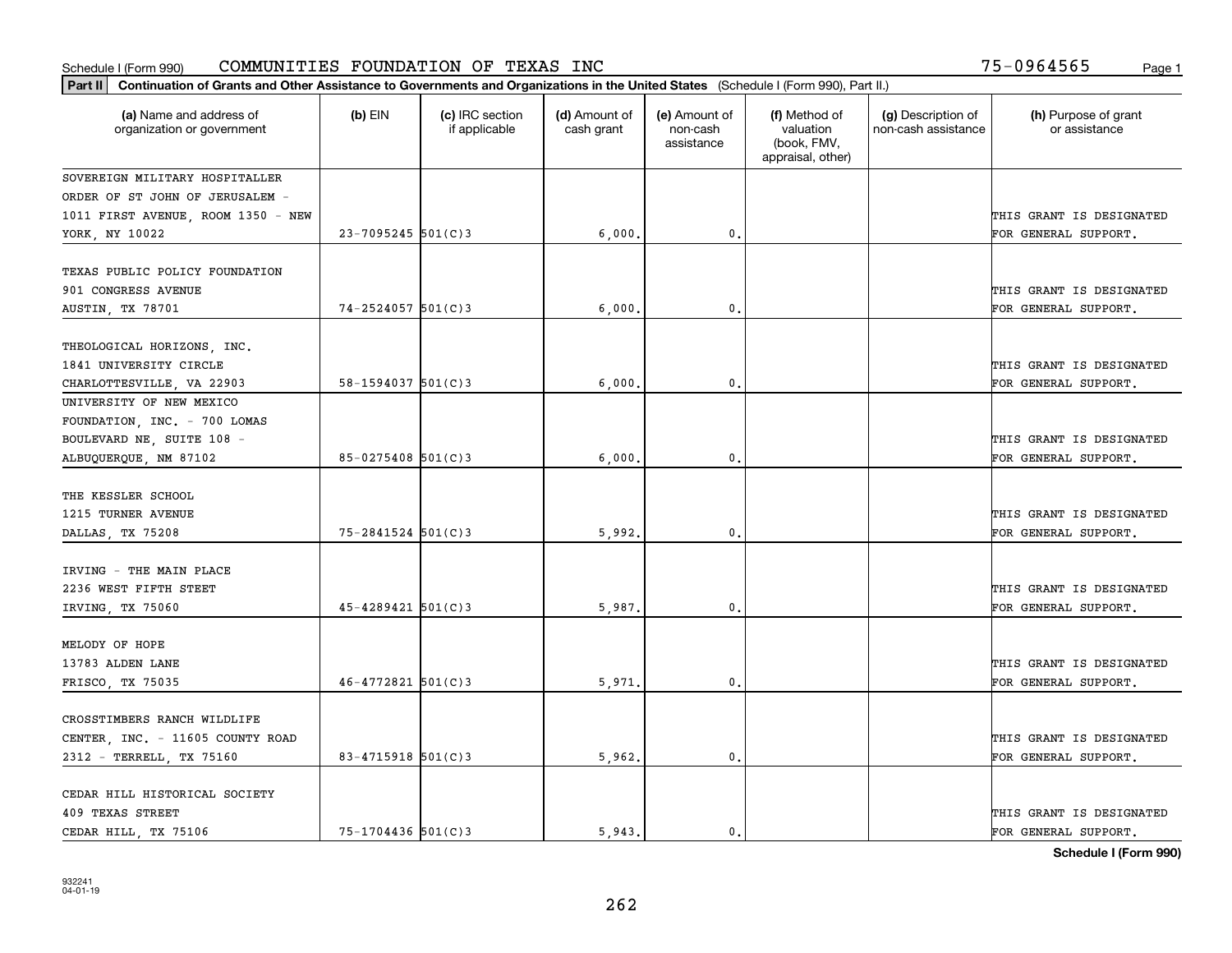| Part II   Continuation of Grants and Other Assistance to Governments and Organizations in the United States (Schedule I (Form 990), Part II.) |                        |                                  |                             |                                         |                                                                |                                           |                                       |
|-----------------------------------------------------------------------------------------------------------------------------------------------|------------------------|----------------------------------|-----------------------------|-----------------------------------------|----------------------------------------------------------------|-------------------------------------------|---------------------------------------|
| (a) Name and address of<br>organization or government                                                                                         | $(b)$ EIN              | (c) IRC section<br>if applicable | (d) Amount of<br>cash grant | (e) Amount of<br>non-cash<br>assistance | (f) Method of<br>valuation<br>(book, FMV,<br>appraisal, other) | (g) Description of<br>non-cash assistance | (h) Purpose of grant<br>or assistance |
|                                                                                                                                               |                        |                                  |                             |                                         |                                                                |                                           |                                       |
| DREAM ANGELS, INC.                                                                                                                            |                        |                                  |                             |                                         |                                                                |                                           | THIS GRANT IS DESIGNATED              |
| 9090 SKILLMAN, #182-A, PMB 213<br>DALLAS, TX 75243                                                                                            | $54 - 2090258$ 501(C)3 |                                  | 5,937.                      | $\mathbf{0}$ .                          |                                                                |                                           | FOR GENERAL SUPPORT.                  |
|                                                                                                                                               |                        |                                  |                             |                                         |                                                                |                                           |                                       |
| MATER FILIUS OF DALLAS, INC.                                                                                                                  |                        |                                  |                             |                                         |                                                                |                                           |                                       |
| 5061 BRIDGE CREEK DRIVE                                                                                                                       |                        |                                  |                             |                                         |                                                                |                                           | THIS GRANT IS DESIGNATED              |
| PLANO, TX 75093                                                                                                                               | $47 - 3925975$ 501(C)3 |                                  | 5,922                       | 0.                                      |                                                                |                                           | FOR GENERAL SUPPORT.                  |
|                                                                                                                                               |                        |                                  |                             |                                         |                                                                |                                           |                                       |
| DOCTORS WITHOUT BORDERS USA, INC.                                                                                                             |                        |                                  |                             |                                         |                                                                |                                           |                                       |
| 40 RECTOR STREET, 16TH FLOOR                                                                                                                  |                        |                                  |                             |                                         |                                                                |                                           | THIS GRANT IS DESIGNATED              |
| NEW YORK, NY 10006                                                                                                                            | $13 - 3433452$ 501(C)3 |                                  | 5,900                       | 0.                                      |                                                                |                                           | FOR GENERAL SUPPORT.                  |
|                                                                                                                                               |                        |                                  |                             |                                         |                                                                |                                           |                                       |
| INTERNATIONAL FOLK ART ALLIANCE,                                                                                                              |                        |                                  |                             |                                         |                                                                |                                           |                                       |
| INC. - 620 CERRILLOS ROAD - SANTA                                                                                                             |                        |                                  |                             |                                         |                                                                |                                           | THIS GRANT IS DESIGNATED              |
| FE, NM 87505                                                                                                                                  | $35 - 2285824$ 501(C)3 |                                  | 5,900.                      | 0.                                      |                                                                |                                           | FOR GENERAL SUPPORT.                  |
|                                                                                                                                               |                        |                                  |                             |                                         |                                                                |                                           |                                       |
| THE REAL ESTATE COUNCIL FOUNDATION                                                                                                            |                        |                                  |                             |                                         |                                                                |                                           |                                       |
| 3100 MCKINNON STREET, SUITE 1150                                                                                                              |                        |                                  |                             |                                         |                                                                |                                           | THIS GRANT IS DESIGNATED              |
| DALLAS, TX 75201                                                                                                                              | 75-2510813 501(C)3     |                                  | 5,899                       | $\mathbf 0$ .                           |                                                                |                                           | FOR GENERAL SUPPORT.                  |
|                                                                                                                                               |                        |                                  |                             |                                         |                                                                |                                           |                                       |
| EQUITAS HEALTH, INC.                                                                                                                          |                        |                                  |                             |                                         |                                                                |                                           |                                       |
| 4400 NORTH HIGH STREET, SUITE 300                                                                                                             |                        |                                  |                             |                                         |                                                                |                                           | THIS GRANT IS DESIGNATED              |
| COLUMBUS, OH 43214                                                                                                                            | $31 - 1126780$ 501(C)3 |                                  | 5,887                       | $\mathfrak{o}$ .                        |                                                                |                                           | FOR GENERAL SUPPORT.                  |
| DALLAS ART THERAPY                                                                                                                            |                        |                                  |                             |                                         |                                                                |                                           |                                       |
|                                                                                                                                               |                        |                                  |                             |                                         |                                                                |                                           | THIS GRANT IS DESIGNATED              |
| 2007 NORTH COLLINS BOULEVARD, SUITE                                                                                                           | $82 - 2409845$ 501(C)3 |                                  |                             |                                         |                                                                |                                           |                                       |
| RICHARDSON, TX 75080                                                                                                                          |                        |                                  | 5,886                       | 0.                                      |                                                                |                                           | FOR GENERAL SUPPORT.                  |
| ST. GEORGE CATHOLIC SCHOOL                                                                                                                    |                        |                                  |                             |                                         |                                                                |                                           |                                       |
| 824 HUDGINS AVENUE                                                                                                                            |                        |                                  |                             |                                         |                                                                |                                           | THIS GRANT IS DESIGNATED              |
| FORT WORTH, TX 76111                                                                                                                          | 75-1672494 501(C)3     |                                  | 5,885.                      | 0.                                      |                                                                |                                           | FOR GENERAL SUPPORT.                  |
|                                                                                                                                               |                        |                                  |                             |                                         |                                                                |                                           |                                       |
| HOUSTON BOTANIC GARDEN                                                                                                                        |                        |                                  |                             |                                         |                                                                |                                           |                                       |
| 8205 NORTH BAYOU DRIVE                                                                                                                        |                        |                                  |                             |                                         |                                                                |                                           | THIS GRANT IS DESIGNATED              |
| HOUSTON, TX 77017                                                                                                                             | $04 - 3695294$ 501(C)3 |                                  | 5,880.                      | $\mathbf{0}$ .                          |                                                                |                                           | FOR GENERAL SUPPORT.                  |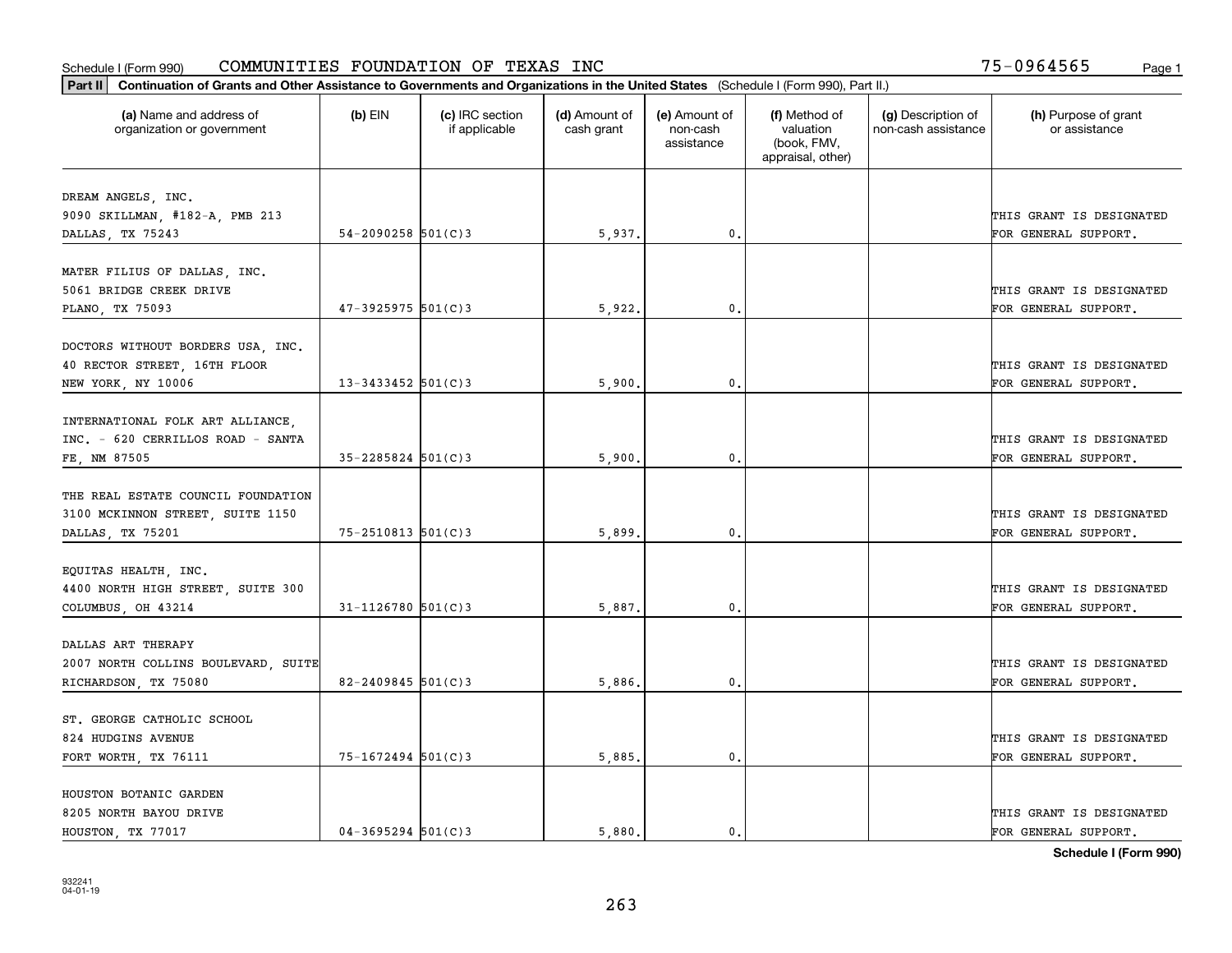| (a) Name and address of<br>(c) IRC section<br>(d) Amount of<br>(e) Amount of<br>(f) Method of<br>(g) Description of<br>(h) Purpose of grant<br>$(b)$ EIN<br>valuation<br>non-cash assistance<br>organization or government<br>if applicable<br>cash grant<br>non-cash<br>or assistance<br>(book, FMV,<br>assistance<br>appraisal, other)<br>ALMOST HOME ANIMAL RESCUE<br>THIS GRANT IS DESIGNATED<br>7932 RAMPSTON PLACE<br>$46 - 3809408$ 501(C)3<br>$\mathbf{0}$ .<br>5,873.<br>FOR GENERAL SUPPORT.<br>FORT WORTH, TX 76137<br>ANIMAL RESCUE FOUNDATION OF TEXAS,<br>INC. - 2311 CROSS TIMBERS ROAD,<br>THIS GRANT IS DESIGNATED<br>45-5224776 501(C)3<br>SUITE 307 - FLOWER MOUND, TX 75028<br>5,868<br>$\mathbf{0}$<br>FOR GENERAL SUPPORT.<br>FORT WORTH AIRPOWER FOUNDATION<br>P.O. BOX 8728<br>THIS GRANT IS DESIGNATED<br>75-2828493 501(C)3<br>$\mathfrak{o}$ .<br>FOR GENERAL SUPPORT.<br>5,853.<br>FORT WORTH, TX 76124<br>4PAWS2LOVE A HUMANE SOCIETY<br>1923 WICKERSHAM LANE<br>THIS GRANT IS DESIGNATED<br>$47 - 2796904$ 501(C)3<br>5,849<br>0.<br>FOR GENERAL SUPPORT.<br>DENTON, TX 76210<br>HANUMAN HOMIES, INC.<br>2434 SOUTH PARKWAY<br>THIS GRANT IS DESIGNATED<br>$82-0964630$ 501(C)3<br>5,849<br>$\mathbf{0}$ .<br>FOR GENERAL SUPPORT.<br>MESQUITE, TX 75149<br>ONE DHARMA AWAKENING HEART DALLAS<br>MEDITATION CENTER - P.O. BOX<br>THIS GRANT IS DESIGNATED<br>$46 - 3512018$ 501(C)3<br>$\mathbf{0}$ .<br>5,840<br>832412 - RICHARDSON, TX 75083<br>FOR GENERAL SUPPORT.<br>SOUTHWESTERN BAPTIST THEOLOGICAL<br>SEMINARY - P.O. BOX 22500 - FORT<br>THIS GRANT IS DESIGNATED<br>$75 - 0891462$ 501(C)3<br>$\mathbf{0}$ .<br>5,837.<br>FOR GENERAL SUPPORT.<br>WORTH, TX 76122<br>LIVING ONLY LOVE SANCTUARY<br>5959 ROYAL LANE, SUITE 670382<br>THIS GRANT IS DESIGNATED<br>$45 - 3502371$ 501(C)3<br>5,817.<br>0.<br>FOR GENERAL SUPPORT.<br>DALLAS, TX 75367<br>GIRLS ON THE RUN OF THE DFW<br>METROPLEX - 17130 DALLAS PARKWAY,<br>THIS GRANT IS DESIGNATED | Part II   Continuation of Grants and Other Assistance to Governments and Organizations in the United States (Schedule I (Form 990), Part II.) |  |        |                |  |                      |
|---------------------------------------------------------------------------------------------------------------------------------------------------------------------------------------------------------------------------------------------------------------------------------------------------------------------------------------------------------------------------------------------------------------------------------------------------------------------------------------------------------------------------------------------------------------------------------------------------------------------------------------------------------------------------------------------------------------------------------------------------------------------------------------------------------------------------------------------------------------------------------------------------------------------------------------------------------------------------------------------------------------------------------------------------------------------------------------------------------------------------------------------------------------------------------------------------------------------------------------------------------------------------------------------------------------------------------------------------------------------------------------------------------------------------------------------------------------------------------------------------------------------------------------------------------------------------------------------------------------------------------------------------------------------------------------------------------------------------------------------------------------------------------------------------------------------------------------------------------------------------------------------------------------------------------------------------------------------------------------------|-----------------------------------------------------------------------------------------------------------------------------------------------|--|--------|----------------|--|----------------------|
|                                                                                                                                                                                                                                                                                                                                                                                                                                                                                                                                                                                                                                                                                                                                                                                                                                                                                                                                                                                                                                                                                                                                                                                                                                                                                                                                                                                                                                                                                                                                                                                                                                                                                                                                                                                                                                                                                                                                                                                             |                                                                                                                                               |  |        |                |  |                      |
|                                                                                                                                                                                                                                                                                                                                                                                                                                                                                                                                                                                                                                                                                                                                                                                                                                                                                                                                                                                                                                                                                                                                                                                                                                                                                                                                                                                                                                                                                                                                                                                                                                                                                                                                                                                                                                                                                                                                                                                             |                                                                                                                                               |  |        |                |  |                      |
|                                                                                                                                                                                                                                                                                                                                                                                                                                                                                                                                                                                                                                                                                                                                                                                                                                                                                                                                                                                                                                                                                                                                                                                                                                                                                                                                                                                                                                                                                                                                                                                                                                                                                                                                                                                                                                                                                                                                                                                             |                                                                                                                                               |  |        |                |  |                      |
|                                                                                                                                                                                                                                                                                                                                                                                                                                                                                                                                                                                                                                                                                                                                                                                                                                                                                                                                                                                                                                                                                                                                                                                                                                                                                                                                                                                                                                                                                                                                                                                                                                                                                                                                                                                                                                                                                                                                                                                             |                                                                                                                                               |  |        |                |  |                      |
|                                                                                                                                                                                                                                                                                                                                                                                                                                                                                                                                                                                                                                                                                                                                                                                                                                                                                                                                                                                                                                                                                                                                                                                                                                                                                                                                                                                                                                                                                                                                                                                                                                                                                                                                                                                                                                                                                                                                                                                             |                                                                                                                                               |  |        |                |  |                      |
|                                                                                                                                                                                                                                                                                                                                                                                                                                                                                                                                                                                                                                                                                                                                                                                                                                                                                                                                                                                                                                                                                                                                                                                                                                                                                                                                                                                                                                                                                                                                                                                                                                                                                                                                                                                                                                                                                                                                                                                             |                                                                                                                                               |  |        |                |  |                      |
|                                                                                                                                                                                                                                                                                                                                                                                                                                                                                                                                                                                                                                                                                                                                                                                                                                                                                                                                                                                                                                                                                                                                                                                                                                                                                                                                                                                                                                                                                                                                                                                                                                                                                                                                                                                                                                                                                                                                                                                             |                                                                                                                                               |  |        |                |  |                      |
|                                                                                                                                                                                                                                                                                                                                                                                                                                                                                                                                                                                                                                                                                                                                                                                                                                                                                                                                                                                                                                                                                                                                                                                                                                                                                                                                                                                                                                                                                                                                                                                                                                                                                                                                                                                                                                                                                                                                                                                             |                                                                                                                                               |  |        |                |  |                      |
|                                                                                                                                                                                                                                                                                                                                                                                                                                                                                                                                                                                                                                                                                                                                                                                                                                                                                                                                                                                                                                                                                                                                                                                                                                                                                                                                                                                                                                                                                                                                                                                                                                                                                                                                                                                                                                                                                                                                                                                             |                                                                                                                                               |  |        |                |  |                      |
|                                                                                                                                                                                                                                                                                                                                                                                                                                                                                                                                                                                                                                                                                                                                                                                                                                                                                                                                                                                                                                                                                                                                                                                                                                                                                                                                                                                                                                                                                                                                                                                                                                                                                                                                                                                                                                                                                                                                                                                             |                                                                                                                                               |  |        |                |  |                      |
|                                                                                                                                                                                                                                                                                                                                                                                                                                                                                                                                                                                                                                                                                                                                                                                                                                                                                                                                                                                                                                                                                                                                                                                                                                                                                                                                                                                                                                                                                                                                                                                                                                                                                                                                                                                                                                                                                                                                                                                             |                                                                                                                                               |  |        |                |  |                      |
|                                                                                                                                                                                                                                                                                                                                                                                                                                                                                                                                                                                                                                                                                                                                                                                                                                                                                                                                                                                                                                                                                                                                                                                                                                                                                                                                                                                                                                                                                                                                                                                                                                                                                                                                                                                                                                                                                                                                                                                             |                                                                                                                                               |  |        |                |  |                      |
|                                                                                                                                                                                                                                                                                                                                                                                                                                                                                                                                                                                                                                                                                                                                                                                                                                                                                                                                                                                                                                                                                                                                                                                                                                                                                                                                                                                                                                                                                                                                                                                                                                                                                                                                                                                                                                                                                                                                                                                             |                                                                                                                                               |  |        |                |  |                      |
|                                                                                                                                                                                                                                                                                                                                                                                                                                                                                                                                                                                                                                                                                                                                                                                                                                                                                                                                                                                                                                                                                                                                                                                                                                                                                                                                                                                                                                                                                                                                                                                                                                                                                                                                                                                                                                                                                                                                                                                             |                                                                                                                                               |  |        |                |  |                      |
|                                                                                                                                                                                                                                                                                                                                                                                                                                                                                                                                                                                                                                                                                                                                                                                                                                                                                                                                                                                                                                                                                                                                                                                                                                                                                                                                                                                                                                                                                                                                                                                                                                                                                                                                                                                                                                                                                                                                                                                             |                                                                                                                                               |  |        |                |  |                      |
|                                                                                                                                                                                                                                                                                                                                                                                                                                                                                                                                                                                                                                                                                                                                                                                                                                                                                                                                                                                                                                                                                                                                                                                                                                                                                                                                                                                                                                                                                                                                                                                                                                                                                                                                                                                                                                                                                                                                                                                             |                                                                                                                                               |  |        |                |  |                      |
|                                                                                                                                                                                                                                                                                                                                                                                                                                                                                                                                                                                                                                                                                                                                                                                                                                                                                                                                                                                                                                                                                                                                                                                                                                                                                                                                                                                                                                                                                                                                                                                                                                                                                                                                                                                                                                                                                                                                                                                             |                                                                                                                                               |  |        |                |  |                      |
|                                                                                                                                                                                                                                                                                                                                                                                                                                                                                                                                                                                                                                                                                                                                                                                                                                                                                                                                                                                                                                                                                                                                                                                                                                                                                                                                                                                                                                                                                                                                                                                                                                                                                                                                                                                                                                                                                                                                                                                             |                                                                                                                                               |  |        |                |  |                      |
|                                                                                                                                                                                                                                                                                                                                                                                                                                                                                                                                                                                                                                                                                                                                                                                                                                                                                                                                                                                                                                                                                                                                                                                                                                                                                                                                                                                                                                                                                                                                                                                                                                                                                                                                                                                                                                                                                                                                                                                             |                                                                                                                                               |  |        |                |  |                      |
|                                                                                                                                                                                                                                                                                                                                                                                                                                                                                                                                                                                                                                                                                                                                                                                                                                                                                                                                                                                                                                                                                                                                                                                                                                                                                                                                                                                                                                                                                                                                                                                                                                                                                                                                                                                                                                                                                                                                                                                             |                                                                                                                                               |  |        |                |  |                      |
|                                                                                                                                                                                                                                                                                                                                                                                                                                                                                                                                                                                                                                                                                                                                                                                                                                                                                                                                                                                                                                                                                                                                                                                                                                                                                                                                                                                                                                                                                                                                                                                                                                                                                                                                                                                                                                                                                                                                                                                             |                                                                                                                                               |  |        |                |  |                      |
|                                                                                                                                                                                                                                                                                                                                                                                                                                                                                                                                                                                                                                                                                                                                                                                                                                                                                                                                                                                                                                                                                                                                                                                                                                                                                                                                                                                                                                                                                                                                                                                                                                                                                                                                                                                                                                                                                                                                                                                             |                                                                                                                                               |  |        |                |  |                      |
|                                                                                                                                                                                                                                                                                                                                                                                                                                                                                                                                                                                                                                                                                                                                                                                                                                                                                                                                                                                                                                                                                                                                                                                                                                                                                                                                                                                                                                                                                                                                                                                                                                                                                                                                                                                                                                                                                                                                                                                             |                                                                                                                                               |  |        |                |  |                      |
|                                                                                                                                                                                                                                                                                                                                                                                                                                                                                                                                                                                                                                                                                                                                                                                                                                                                                                                                                                                                                                                                                                                                                                                                                                                                                                                                                                                                                                                                                                                                                                                                                                                                                                                                                                                                                                                                                                                                                                                             |                                                                                                                                               |  |        |                |  |                      |
|                                                                                                                                                                                                                                                                                                                                                                                                                                                                                                                                                                                                                                                                                                                                                                                                                                                                                                                                                                                                                                                                                                                                                                                                                                                                                                                                                                                                                                                                                                                                                                                                                                                                                                                                                                                                                                                                                                                                                                                             |                                                                                                                                               |  |        |                |  |                      |
|                                                                                                                                                                                                                                                                                                                                                                                                                                                                                                                                                                                                                                                                                                                                                                                                                                                                                                                                                                                                                                                                                                                                                                                                                                                                                                                                                                                                                                                                                                                                                                                                                                                                                                                                                                                                                                                                                                                                                                                             |                                                                                                                                               |  |        |                |  |                      |
|                                                                                                                                                                                                                                                                                                                                                                                                                                                                                                                                                                                                                                                                                                                                                                                                                                                                                                                                                                                                                                                                                                                                                                                                                                                                                                                                                                                                                                                                                                                                                                                                                                                                                                                                                                                                                                                                                                                                                                                             |                                                                                                                                               |  |        |                |  |                      |
|                                                                                                                                                                                                                                                                                                                                                                                                                                                                                                                                                                                                                                                                                                                                                                                                                                                                                                                                                                                                                                                                                                                                                                                                                                                                                                                                                                                                                                                                                                                                                                                                                                                                                                                                                                                                                                                                                                                                                                                             |                                                                                                                                               |  |        |                |  |                      |
|                                                                                                                                                                                                                                                                                                                                                                                                                                                                                                                                                                                                                                                                                                                                                                                                                                                                                                                                                                                                                                                                                                                                                                                                                                                                                                                                                                                                                                                                                                                                                                                                                                                                                                                                                                                                                                                                                                                                                                                             |                                                                                                                                               |  |        |                |  |                      |
|                                                                                                                                                                                                                                                                                                                                                                                                                                                                                                                                                                                                                                                                                                                                                                                                                                                                                                                                                                                                                                                                                                                                                                                                                                                                                                                                                                                                                                                                                                                                                                                                                                                                                                                                                                                                                                                                                                                                                                                             |                                                                                                                                               |  |        |                |  |                      |
|                                                                                                                                                                                                                                                                                                                                                                                                                                                                                                                                                                                                                                                                                                                                                                                                                                                                                                                                                                                                                                                                                                                                                                                                                                                                                                                                                                                                                                                                                                                                                                                                                                                                                                                                                                                                                                                                                                                                                                                             |                                                                                                                                               |  |        |                |  |                      |
|                                                                                                                                                                                                                                                                                                                                                                                                                                                                                                                                                                                                                                                                                                                                                                                                                                                                                                                                                                                                                                                                                                                                                                                                                                                                                                                                                                                                                                                                                                                                                                                                                                                                                                                                                                                                                                                                                                                                                                                             |                                                                                                                                               |  |        |                |  |                      |
|                                                                                                                                                                                                                                                                                                                                                                                                                                                                                                                                                                                                                                                                                                                                                                                                                                                                                                                                                                                                                                                                                                                                                                                                                                                                                                                                                                                                                                                                                                                                                                                                                                                                                                                                                                                                                                                                                                                                                                                             |                                                                                                                                               |  |        |                |  |                      |
| $20 - 3052848$ 501(C)3                                                                                                                                                                                                                                                                                                                                                                                                                                                                                                                                                                                                                                                                                                                                                                                                                                                                                                                                                                                                                                                                                                                                                                                                                                                                                                                                                                                                                                                                                                                                                                                                                                                                                                                                                                                                                                                                                                                                                                      | SUITE 170 - DALLAS, TX 75248                                                                                                                  |  | 5,817. | $\mathbf{0}$ . |  | FOR GENERAL SUPPORT. |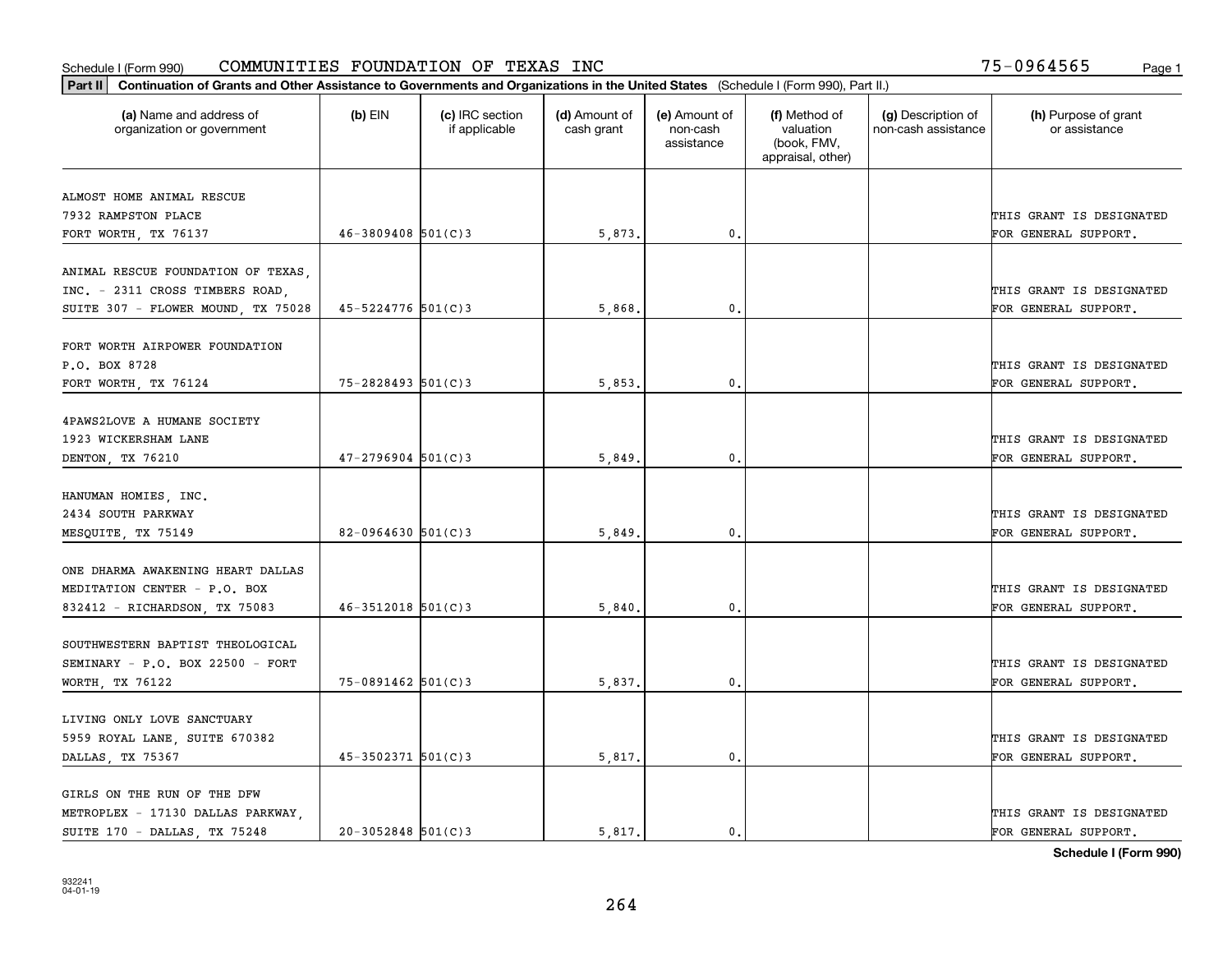| Part II   Continuation of Grants and Other Assistance to Governments and Organizations in the United States (Schedule I (Form 990), Part II.) |                        |                                  |                             |                                         |                                                                |                                           |                                       |
|-----------------------------------------------------------------------------------------------------------------------------------------------|------------------------|----------------------------------|-----------------------------|-----------------------------------------|----------------------------------------------------------------|-------------------------------------------|---------------------------------------|
| (a) Name and address of<br>organization or government                                                                                         | $(b)$ EIN              | (c) IRC section<br>if applicable | (d) Amount of<br>cash grant | (e) Amount of<br>non-cash<br>assistance | (f) Method of<br>valuation<br>(book, FMV,<br>appraisal, other) | (g) Description of<br>non-cash assistance | (h) Purpose of grant<br>or assistance |
| HAVEN OF LOVE INC.                                                                                                                            |                        |                                  |                             |                                         |                                                                |                                           |                                       |
| 412 OAKLEAF DRIVE                                                                                                                             |                        |                                  |                             |                                         |                                                                |                                           | THIS GRANT IS DESIGNATED              |
| DUNCANVILLE, TX 75137                                                                                                                         | 75-2874579 501(C)3     |                                  | 5,808.                      | $\mathbf 0$ .                           |                                                                |                                           | FOR GENERAL SUPPORT.                  |
|                                                                                                                                               |                        |                                  |                             |                                         |                                                                |                                           |                                       |
| TEXAS ITALIAN GREYHOUND RESCUE,                                                                                                               |                        |                                  |                             |                                         |                                                                |                                           |                                       |
| INC. - P.O. BOX 852141 -                                                                                                                      |                        |                                  |                             |                                         |                                                                |                                           | THIS GRANT IS DESIGNATED              |
| RICHARDSON, TX 75085-2141                                                                                                                     | $20 - 1917698$ 501(C)3 |                                  | 5,806,                      | 0.                                      |                                                                |                                           | FOR GENERAL SUPPORT.                  |
|                                                                                                                                               |                        |                                  |                             |                                         |                                                                |                                           |                                       |
| FIRST CHOICE SOCIAL SERVICES                                                                                                                  |                        |                                  |                             |                                         |                                                                |                                           |                                       |
| 8787 N. STEMMONS FREEWAY, #220                                                                                                                |                        |                                  |                             |                                         |                                                                |                                           | THIS GRANT IS DESIGNATED              |
| DALLAS, TX 75247                                                                                                                              | $46 - 3827310$ 501(C)3 |                                  | 5,799.                      | $\mathfrak{o}$ .                        |                                                                |                                           | FOR GENERAL SUPPORT.                  |
| ST. JOSEPH RESIDENCE, INC.                                                                                                                    |                        |                                  |                             |                                         |                                                                |                                           |                                       |
| 330 WEST PEMBROKE AVENUE                                                                                                                      |                        |                                  |                             |                                         |                                                                |                                           | THIS GRANT IS DESIGNATED              |
| DALLAS, TX 75208                                                                                                                              | $75 - 2870944$ 501(C)3 |                                  | 5,795.                      | $\mathbf{0}$                            |                                                                |                                           | FOR GENERAL SUPPORT.                  |
|                                                                                                                                               |                        |                                  |                             |                                         |                                                                |                                           |                                       |
| HOOD COUNTY HUMANE SOCIETY, INC.                                                                                                              |                        |                                  |                             |                                         |                                                                |                                           |                                       |
| 2885 FALL CREEK HIGHWAY                                                                                                                       |                        |                                  |                             |                                         |                                                                |                                           | THIS GRANT IS DESIGNATED              |
| GRANBURY, TX 76049                                                                                                                            | $75 - 1908103$ 501(C)3 |                                  | 5,785.                      | $\mathbf 0$ .                           |                                                                |                                           | FOR GENERAL SUPPORT.                  |
|                                                                                                                                               |                        |                                  |                             |                                         |                                                                |                                           |                                       |
| GOD'S NATURAL PEARLS                                                                                                                          |                        |                                  |                             |                                         |                                                                |                                           |                                       |
| P.O. BOX 460007                                                                                                                               |                        |                                  |                             |                                         |                                                                |                                           | THIS GRANT IS DESIGNATED              |
| GARLAND, TX 75046                                                                                                                             | $47 - 3655946$ 501(C)3 |                                  | 5,776.                      | $\mathbf{0}$                            |                                                                |                                           | FOR GENERAL SUPPORT.                  |
|                                                                                                                                               |                        |                                  |                             |                                         |                                                                |                                           |                                       |
| TEXAS FOUNDATION FOR EDUCATIONAL                                                                                                              |                        |                                  |                             |                                         |                                                                |                                           |                                       |
| ADVANCEMENT, INC. - 10909 MIDWAY                                                                                                              |                        |                                  |                             |                                         |                                                                |                                           | THIS GRANT IS DESIGNATED              |
| ROAD - DALLAS, TX 75229                                                                                                                       | 75-2185073 501(C)3     |                                  | 5,767.                      | $^{\circ}$ .                            |                                                                |                                           | FOR GENERAL SUPPORT.                  |
| PARKER COUNTY FINE ARTS                                                                                                                       |                        |                                  |                             |                                         |                                                                |                                           |                                       |
| ASSOCIATION - P.O. BOX 1444 -                                                                                                                 |                        |                                  |                             |                                         |                                                                |                                           | THIS GRANT IS DESIGNATED              |
| WEATHERFORD, TX 76086                                                                                                                         | 75-2772329 501(C)3     |                                  | 5,752.                      | $\mathbf{0}$                            |                                                                |                                           | FOR GENERAL SUPPORT.                  |
|                                                                                                                                               |                        |                                  |                             |                                         |                                                                |                                           |                                       |
| CALIFORNIA INSTITUTE OF TECHNOLOGY                                                                                                            |                        |                                  |                             |                                         |                                                                |                                           |                                       |
| 1200 EAST CALIFORNIA BOULEVARD, MC                                                                                                            |                        |                                  |                             |                                         |                                                                |                                           | THIS GRANT IS DESIGNATED              |
| PASADENA, CA 91125                                                                                                                            | 95-1643307 501(C)3     |                                  | 5.750.                      | $\mathbf{0}$ .                          |                                                                |                                           | FOR GENERAL SUPPORT.                  |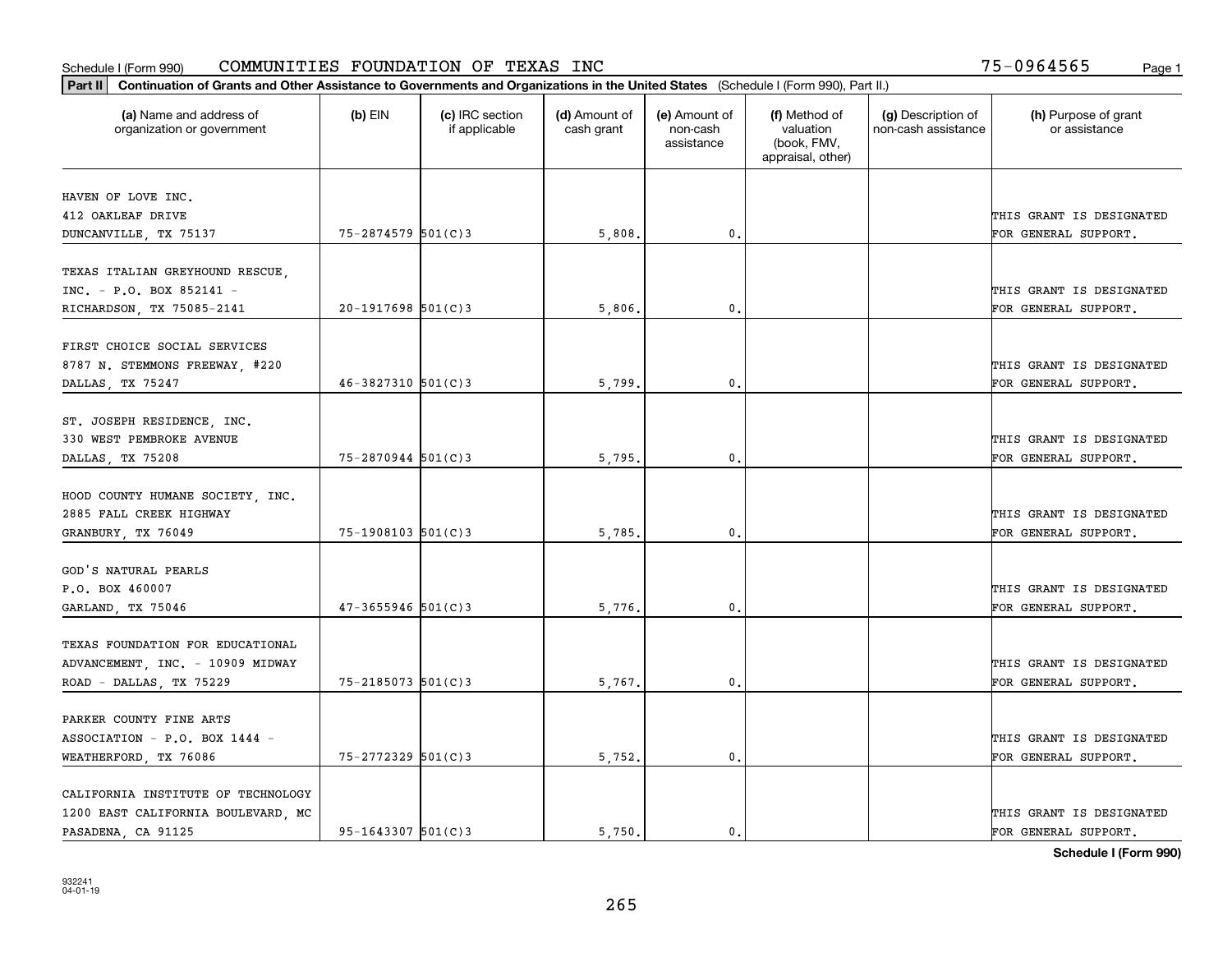| Part II   Continuation of Grants and Other Assistance to Governments and Organizations in the United States (Schedule I (Form 990), Part II.) |                          |                                  |                             |                                         |                                                                |                                           |                                                  |
|-----------------------------------------------------------------------------------------------------------------------------------------------|--------------------------|----------------------------------|-----------------------------|-----------------------------------------|----------------------------------------------------------------|-------------------------------------------|--------------------------------------------------|
| (a) Name and address of<br>organization or government                                                                                         | $(b)$ EIN                | (c) IRC section<br>if applicable | (d) Amount of<br>cash grant | (e) Amount of<br>non-cash<br>assistance | (f) Method of<br>valuation<br>(book, FMV,<br>appraisal, other) | (g) Description of<br>non-cash assistance | (h) Purpose of grant<br>or assistance            |
| MINI HOOVES OF LOVE MINIATURE                                                                                                                 |                          |                                  |                             |                                         |                                                                |                                           |                                                  |
| THERAPY HORSES - P.O. BOX 487 -                                                                                                               |                          |                                  |                             |                                         |                                                                |                                           | THIS GRANT IS DESIGNATED                         |
| MELISSA, TX 75454                                                                                                                             | $47 - 1514477$ 501(C)3   |                                  | 5,749.                      | 0.                                      |                                                                |                                           | FOR GENERAL SUPPORT.                             |
| GRAND PRAIRIE UNITED CHARITIES,<br>INC. - 1417 DENSMEN STREET - GRAND                                                                         |                          |                                  |                             |                                         |                                                                |                                           | THIS GRANT IS DESIGNATED                         |
| PRAIRIE, TX 75051                                                                                                                             | $75 - 0939084$ 501(C)3   |                                  | 5,748                       | 0.                                      |                                                                |                                           | FOR GENERAL SUPPORT.                             |
| GREAT PYRENEES RESCUE TEXAS, INC.<br>P.O. BOX 3357                                                                                            |                          |                                  |                             |                                         |                                                                |                                           | THIS GRANT IS DESIGNATED                         |
| SHERMAN, TX 75091                                                                                                                             | $76 - 0694131$ 501(C)3   |                                  | 5,738.                      | $\mathbf{0}$ .                          |                                                                |                                           | FOR GENERAL SUPPORT.                             |
| MOVEMENT DAY GREATER DALLAS<br>P.O. BOX 12253<br>DALLAS, TX 75225                                                                             | 81-3727183 $501(C)$ 3    |                                  | 5,722.                      | $\mathbf{0}$                            |                                                                |                                           | THIS GRANT IS DESIGNATED<br>FOR GENERAL SUPPORT. |
| EDUCATION IS FREEDOM FOUNDATION<br>1111 WEST MOCKINGBIRD LANE, SUITE 1                                                                        |                          |                                  |                             |                                         |                                                                |                                           | THIS GRANT IS DESIGNATED                         |
| DALLAS, TX 75247                                                                                                                              | $04 - 3643313$ $501(C)3$ |                                  | 5,701                       | $\mathbf{0}$                            |                                                                |                                           | FOR GENERAL SUPPORT.                             |
| BLACKLAND PRAIRIE CONSERVATORY AND<br>ATELIER - 9949 MCCREE RD. -<br>DALLAS, TX 75238                                                         | $47 - 5579458$ 501(C)3   |                                  | 5,693.                      | 0.                                      |                                                                |                                           | THIS GRANT IS DESIGNATED<br>FOR GENERAL SUPPORT. |
| 5 LOAVES FOOD PANTRY<br>4401 WILLIFORD<br>SACHSE, TX 75048                                                                                    | $81 - 4676309$ 501(C)3   |                                  | 5,685.                      | $^{\rm 0}$ .                            |                                                                |                                           | THIS GRANT IS DESIGNATED<br>FOR GENERAL SUPPORT. |
|                                                                                                                                               |                          |                                  |                             |                                         |                                                                |                                           |                                                  |
| IRVING COMMUNITY BAND<br>3333 N. MACARTHUR BOULEVARD<br>IRVING, TX 75062                                                                      | $75 - 2350933$ $501(C)3$ |                                  | 5,677.                      | $\mathfrak{o}$ .                        |                                                                |                                           | THIS GRANT IS DESIGNATED<br>FOR GENERAL SUPPORT. |
| A VOICE FOR ALL PAWS, INC.<br>8434 BOCOWOOD DRIVE<br>DALLAS TX 75228                                                                          | 83-1160142 $501(C)$ 3    |                                  | 5.677.                      | $\mathbf{0}$ .                          |                                                                |                                           | THIS GRANT IS DESIGNATED<br>FOR GENERAL SUPPORT. |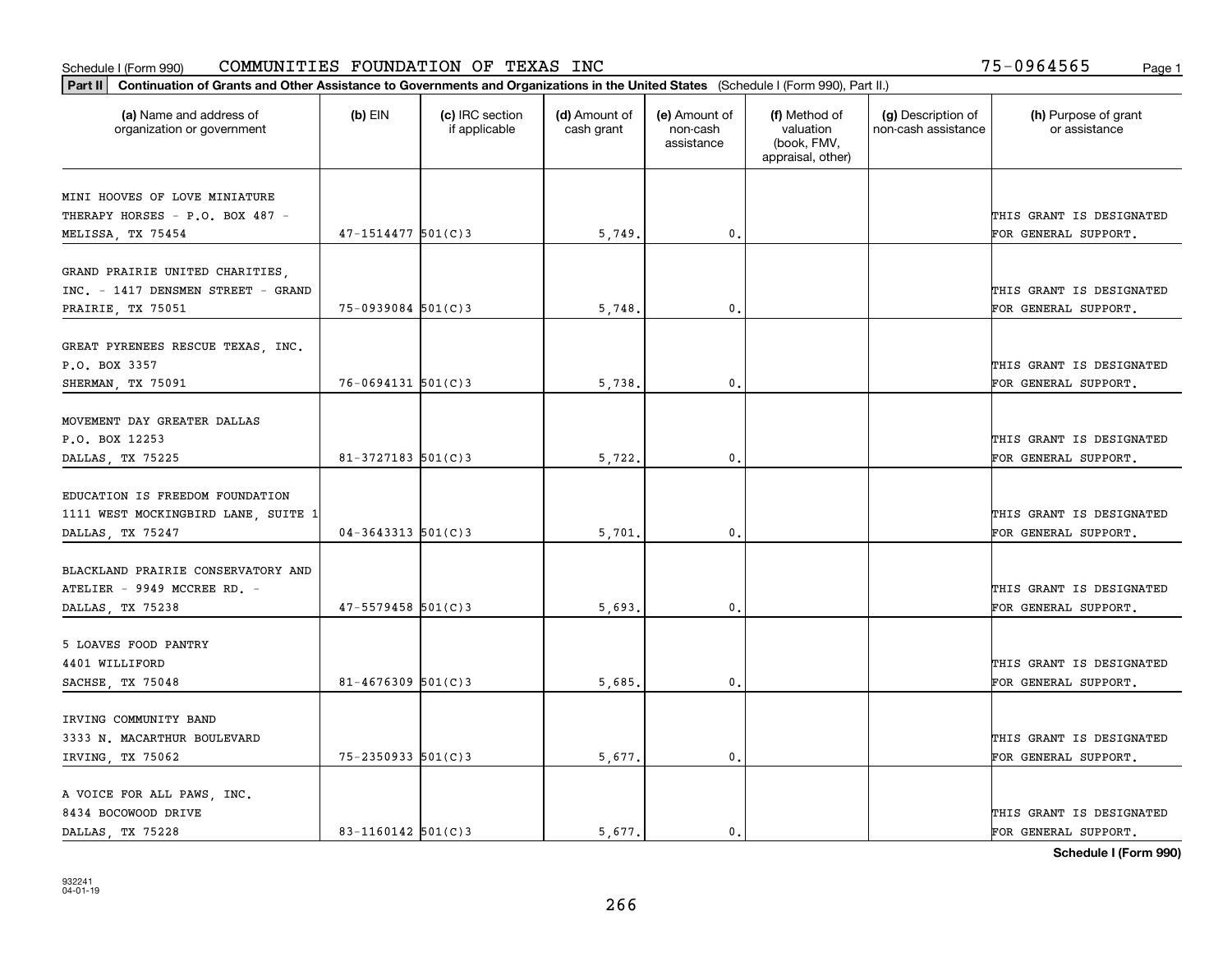| Part II   Continuation of Grants and Other Assistance to Governments and Organizations in the United States (Schedule I (Form 990), Part II.) |                        |                                  |                             |                                         |                                                                |                                           |                                       |
|-----------------------------------------------------------------------------------------------------------------------------------------------|------------------------|----------------------------------|-----------------------------|-----------------------------------------|----------------------------------------------------------------|-------------------------------------------|---------------------------------------|
| (a) Name and address of<br>organization or government                                                                                         | $(b)$ EIN              | (c) IRC section<br>if applicable | (d) Amount of<br>cash grant | (e) Amount of<br>non-cash<br>assistance | (f) Method of<br>valuation<br>(book, FMV,<br>appraisal, other) | (g) Description of<br>non-cash assistance | (h) Purpose of grant<br>or assistance |
| NORTHPARK PRESBYTERIAN CHURCH                                                                                                                 |                        |                                  |                             |                                         |                                                                |                                           |                                       |
| 9555 N. CENTRAL EXPRESSWAY                                                                                                                    |                        |                                  |                             |                                         |                                                                |                                           | THIS GRANT IS DESIGNATED              |
| DALLAS, TX 75231                                                                                                                              | 75-0818151 501(C)3     |                                  | 5,668.                      | $\mathbf 0$ .                           |                                                                |                                           | FOR GENERAL SUPPORT.                  |
|                                                                                                                                               |                        |                                  |                             |                                         |                                                                |                                           |                                       |
| PEARCE COMMUNITY WOMAN'S CLUB                                                                                                                 |                        |                                  |                             |                                         |                                                                |                                           |                                       |
| 703 NORTH WATERVIEW DRIVE                                                                                                                     |                        |                                  |                             |                                         |                                                                |                                           | THIS GRANT IS DESIGNATED              |
| RICHARDSON, TX 75080                                                                                                                          | $27 - 3265613$ 501(C)3 |                                  | 5,668                       | 0.                                      |                                                                |                                           | FOR GENERAL SUPPORT.                  |
|                                                                                                                                               |                        |                                  |                             |                                         |                                                                |                                           |                                       |
| DOMINIQUE CARES                                                                                                                               |                        |                                  |                             |                                         |                                                                |                                           |                                       |
| 704 LONGWOOD DRIVE                                                                                                                            | $46 - 2121461$ 501(C)3 |                                  |                             | $\mathbf{0}$ .                          |                                                                |                                           | THIS GRANT IS DESIGNATED              |
| ALLEN, TX 75013                                                                                                                               |                        |                                  | 5,665                       |                                         |                                                                |                                           | FOR GENERAL SUPPORT.                  |
| LAKE AREA SHARED MINISTRIES                                                                                                                   |                        |                                  |                             |                                         |                                                                |                                           |                                       |
| 8493 HIGHWAY 34 SOUTH P.O. BOX 492                                                                                                            |                        |                                  |                             |                                         |                                                                |                                           | THIS GRANT IS DESIGNATED              |
| QUINLAN, TX 75474                                                                                                                             | $03 - 0415402$ 501(C)3 |                                  | 5,657.                      | $\mathbf{0}$                            |                                                                |                                           | FOR GENERAL SUPPORT.                  |
|                                                                                                                                               |                        |                                  |                             |                                         |                                                                |                                           |                                       |
| TRANSFORMATION VISION CEDAR HILL                                                                                                              |                        |                                  |                             |                                         |                                                                |                                           |                                       |
| 1595 MT. LEBANON ROAD                                                                                                                         |                        |                                  |                             |                                         |                                                                |                                           | THIS GRANT IS DESIGNATED              |
| CEDAR HILL, TX 75104                                                                                                                          | $38-3730112$ 501(C)3   |                                  | 5,620                       | $\mathbf{0}$                            |                                                                |                                           | FOR GENERAL SUPPORT.                  |
|                                                                                                                                               |                        |                                  |                             |                                         |                                                                |                                           |                                       |
| CARSON LESLIE FOUNDATION                                                                                                                      |                        |                                  |                             |                                         |                                                                |                                           |                                       |
| 6810 DELOACHE AVENUE                                                                                                                          |                        |                                  |                             |                                         |                                                                |                                           | THIS GRANT IS DESIGNATED              |
| DALLAS, TX 75225                                                                                                                              | $01 - 0945033$ 501(C)3 |                                  | 5,618.                      | $\mathbf{0}$                            |                                                                |                                           | FOR GENERAL SUPPORT.                  |
| NEURO FITNESS FOUNDATION                                                                                                                      |                        |                                  |                             |                                         |                                                                |                                           |                                       |
| 1500 WESTPARK WAY                                                                                                                             |                        |                                  |                             |                                         |                                                                |                                           | THIS GRANT IS DESIGNATED              |
| EULESS, TX 76040                                                                                                                              | 75-2789496 501(C)3     |                                  | 5,601                       | $^{\rm 0}$ .                            |                                                                |                                           | FOR GENERAL SUPPORT.                  |
|                                                                                                                                               |                        |                                  |                             |                                         |                                                                |                                           |                                       |
| FRIENDS OF THE BATH HOUSE CULTURAL                                                                                                            |                        |                                  |                             |                                         |                                                                |                                           |                                       |
| CENTER INC. - 521 E. LAWTHER DRIVE                                                                                                            |                        |                                  |                             |                                         |                                                                |                                           | THIS GRANT IS DESIGNATED              |
| - DALLAS, TX 75218                                                                                                                            | 27-1787377 501(C)3     |                                  | 5,600.                      | $\mathfrak{o}$ .                        |                                                                |                                           | FOR GENERAL SUPPORT.                  |
|                                                                                                                                               |                        |                                  |                             |                                         |                                                                |                                           |                                       |
| COMMUNITY CLOTHES CLOSET                                                                                                                      |                        |                                  |                             |                                         |                                                                |                                           |                                       |
| P.O. BOX 475 117 WEST 6TH STREET                                                                                                              |                        |                                  |                             |                                         |                                                                |                                           | THIS GRANT IS DESIGNATED              |
| JUSTIN, TX 76247                                                                                                                              | $46 - 0582971$ 501(C)3 |                                  | 5.585.                      | $\mathbf{0}$ .                          |                                                                |                                           | FOR GENERAL SUPPORT.                  |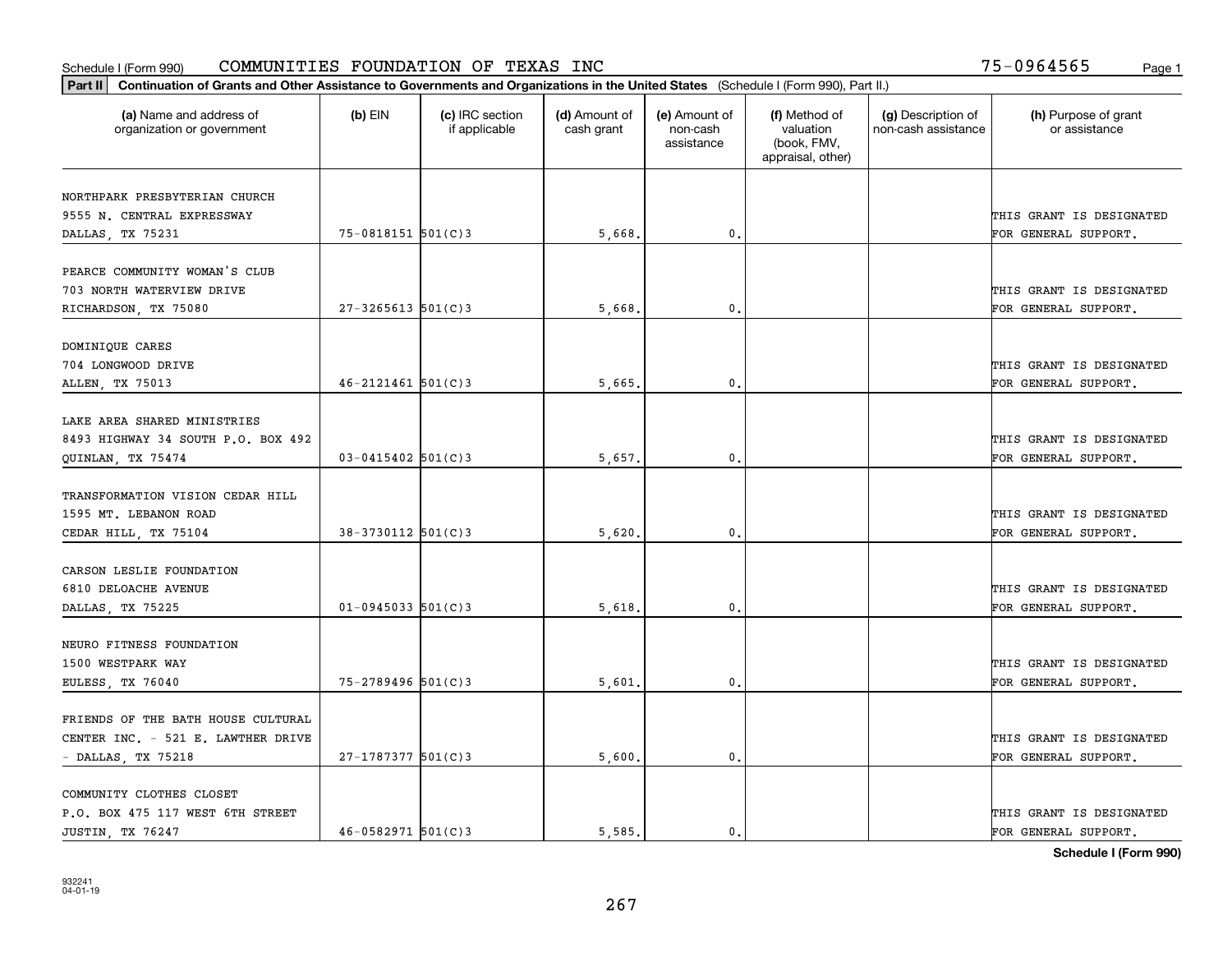| Part II   Continuation of Grants and Other Assistance to Governments and Organizations in the United States (Schedule I (Form 990), Part II.) |                        |                                  |                             |                                         |                                                                |                                           |                                       |
|-----------------------------------------------------------------------------------------------------------------------------------------------|------------------------|----------------------------------|-----------------------------|-----------------------------------------|----------------------------------------------------------------|-------------------------------------------|---------------------------------------|
| (a) Name and address of<br>organization or government                                                                                         | $(b)$ EIN              | (c) IRC section<br>if applicable | (d) Amount of<br>cash grant | (e) Amount of<br>non-cash<br>assistance | (f) Method of<br>valuation<br>(book, FMV,<br>appraisal, other) | (g) Description of<br>non-cash assistance | (h) Purpose of grant<br>or assistance |
| SAM HOUSTON HIGH SCHOOL ALUMNI                                                                                                                |                        |                                  |                             |                                         |                                                                |                                           |                                       |
| ASSOCIATION - P.O. BOX 152742 -                                                                                                               |                        |                                  |                             |                                         |                                                                |                                           | THIS GRANT IS DESIGNATED              |
| ARLINGTON, TX 76015                                                                                                                           | $46 - 4020600$ 501(C)3 |                                  | 5,582.                      | $\mathbf 0$ .                           |                                                                |                                           | FOR GENERAL SUPPORT.                  |
|                                                                                                                                               |                        |                                  |                             |                                         |                                                                |                                           |                                       |
| PAWS FOR IRVING ANIMALS                                                                                                                       |                        |                                  |                             |                                         |                                                                |                                           |                                       |
| 910 SHARPSHIRE ST                                                                                                                             |                        |                                  |                             |                                         |                                                                |                                           | THIS GRANT IS DESIGNATED              |
| GRAND PRAIRIE, TX 75050                                                                                                                       | $81 - 1121587$ 501(C)3 |                                  | 5,580                       | $\mathbf{0}$                            |                                                                |                                           | FOR GENERAL SUPPORT.                  |
|                                                                                                                                               |                        |                                  |                             |                                         |                                                                |                                           |                                       |
| DEMENTIA FRIENDLY FORT WORTH                                                                                                                  |                        |                                  |                             |                                         |                                                                |                                           |                                       |
| 750 WEST 5TH STREET                                                                                                                           |                        |                                  |                             |                                         |                                                                |                                           | THIS GRANT IS DESIGNATED              |
| FORT WORTH, TX 76102                                                                                                                          | $82 - 5303287$ 501(C)3 |                                  | 5,577.                      | $\mathbf{0}$ .                          |                                                                |                                           | FOR GENERAL SUPPORT.                  |
| SHELTER2RESCUE COALITION, INC.                                                                                                                |                        |                                  |                             |                                         |                                                                |                                           |                                       |
| 4101 WEST GREEN OAKS BOULEVARD,                                                                                                               |                        |                                  |                             |                                         |                                                                |                                           |                                       |
| SUITE 305-410 - ARLINGTON, TX                                                                                                                 |                        |                                  |                             |                                         |                                                                |                                           | THIS GRANT IS DESIGNATED              |
| 76016                                                                                                                                         | $26 - 3684567$ 501(C)3 |                                  | 5,574.                      | $\mathbf{0}$                            |                                                                |                                           | FOR GENERAL SUPPORT.                  |
|                                                                                                                                               |                        |                                  |                             |                                         |                                                                |                                           |                                       |
| ARBORCREEK MONTESSORI ACADEMY,                                                                                                                |                        |                                  |                             |                                         |                                                                |                                           |                                       |
| INC. - 2713 COOKSCREEK PLACE -                                                                                                                |                        |                                  |                             |                                         |                                                                |                                           | THIS GRANT IS DESIGNATED              |
| FARMERS BRANCH, TX 75234                                                                                                                      | $81 - 2790219$ 501(C)3 |                                  | 5,562                       | $\mathbf{0}$                            |                                                                |                                           | FOR GENERAL SUPPORT.                  |
| LEGACY FAMILY COURT FOUNDATION                                                                                                                |                        |                                  |                             |                                         |                                                                |                                           |                                       |
| <b>4807 GASTON AVENUE</b>                                                                                                                     |                        |                                  |                             |                                         |                                                                |                                           | THIS GRANT IS DESIGNATED              |
| DALLAS, TX 75246                                                                                                                              | $45 - 3570297$ 501(C)3 |                                  | 5,561                       | $\mathbf{0}$                            |                                                                |                                           | FOR GENERAL SUPPORT.                  |
|                                                                                                                                               |                        |                                  |                             |                                         |                                                                |                                           |                                       |
| DACHSHUND LOVERS OF TEXAS RESCUE                                                                                                              |                        |                                  |                             |                                         |                                                                |                                           |                                       |
| P.O. BOX 820984                                                                                                                               |                        |                                  |                             |                                         |                                                                |                                           | THIS GRANT IS DESIGNATED              |
| DALLAS, TX 75382                                                                                                                              | 76-0827086 501(C)3     |                                  | 5,542.                      | 0.                                      |                                                                |                                           | FOR GENERAL SUPPORT.                  |
|                                                                                                                                               |                        |                                  |                             |                                         |                                                                |                                           |                                       |
| DALLAS CHRISTIAN ACADEMY                                                                                                                      |                        |                                  |                             |                                         |                                                                |                                           |                                       |
| 4025 NORTH CENTRAL EXPRESSWAY                                                                                                                 |                        |                                  |                             |                                         |                                                                |                                           | THIS GRANT IS DESIGNATED              |
| DALLAS, TX 75204                                                                                                                              | 75-2937176 501(C)3     |                                  | 5,525.                      | $\mathfrak{o}$ .                        |                                                                |                                           | FOR GENERAL SUPPORT.                  |
|                                                                                                                                               |                        |                                  |                             |                                         |                                                                |                                           |                                       |
| SANCHEZ CHARITIES                                                                                                                             |                        |                                  |                             |                                         |                                                                |                                           |                                       |
| 2000 NORTH MCDONALD STREET, SUITE 1                                                                                                           |                        |                                  |                             |                                         |                                                                |                                           | THIS GRANT IS DESIGNATED              |
| MCKINNEY, TX 75071                                                                                                                            | $82 - 5320214$ 501(C)3 |                                  | 5.518.                      | $\mathfrak{o}$ .                        |                                                                |                                           | FOR GENERAL SUPPORT.                  |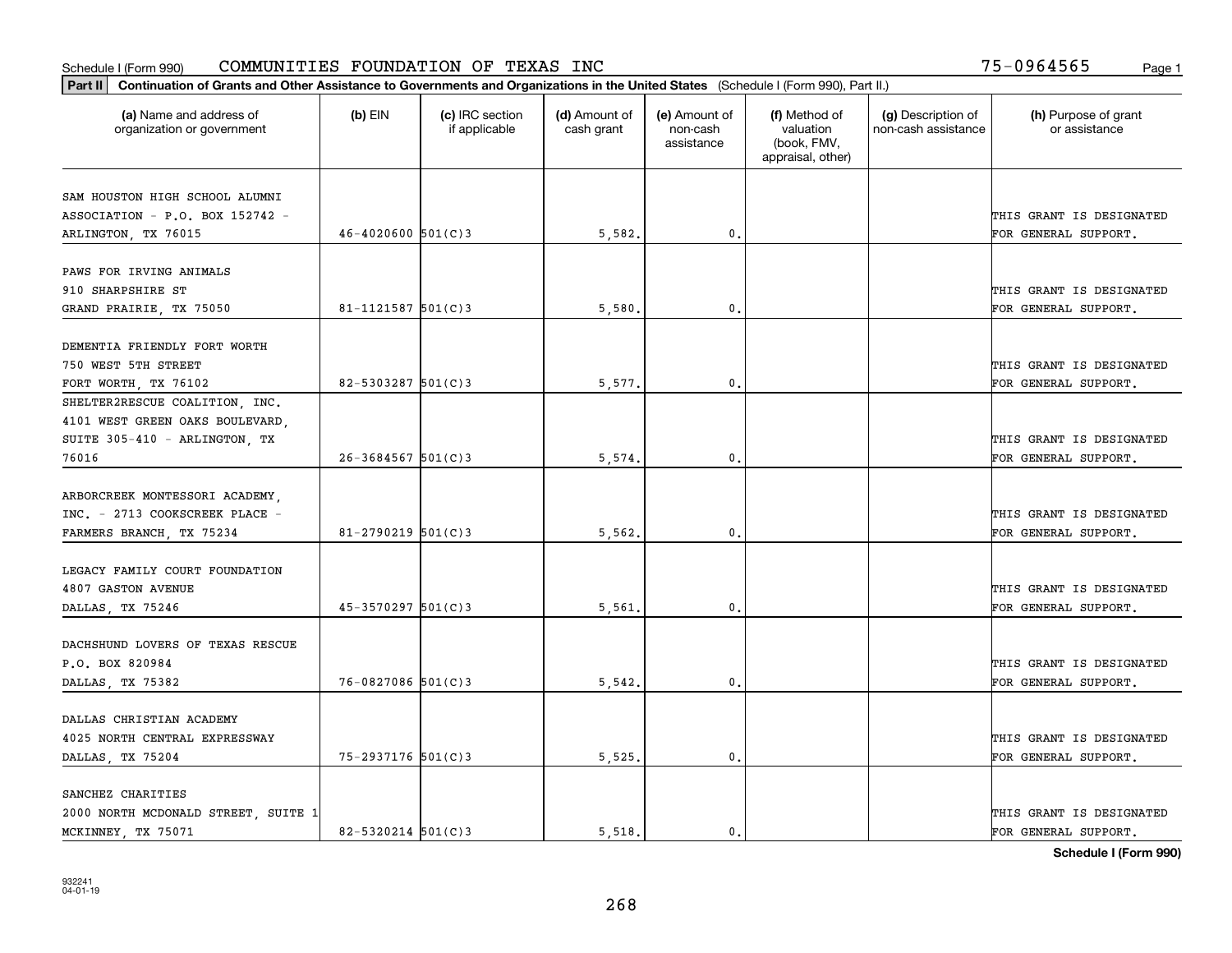| Part II   Continuation of Grants and Other Assistance to Governments and Organizations in the United States (Schedule I (Form 990), Part II.) |                        |                                  |                             |                                         |                                                                |                                           |                                                  |
|-----------------------------------------------------------------------------------------------------------------------------------------------|------------------------|----------------------------------|-----------------------------|-----------------------------------------|----------------------------------------------------------------|-------------------------------------------|--------------------------------------------------|
| (a) Name and address of<br>organization or government                                                                                         | $(b)$ EIN              | (c) IRC section<br>if applicable | (d) Amount of<br>cash grant | (e) Amount of<br>non-cash<br>assistance | (f) Method of<br>valuation<br>(book, FMV,<br>appraisal, other) | (g) Description of<br>non-cash assistance | (h) Purpose of grant<br>or assistance            |
| HOLY SPIRIT CATHOLIC CHURCH                                                                                                                   |                        |                                  |                             |                                         |                                                                |                                           |                                                  |
| 1111 WEST DANIELDALE ROAD                                                                                                                     |                        |                                  |                             |                                         |                                                                |                                           | THIS GRANT IS DESIGNATED                         |
| DUNCANVILLE, TX 75137                                                                                                                         | 75-1456375 501(C)3     |                                  | 5,506.                      | 0.                                      |                                                                |                                           | FOR GENERAL SUPPORT.                             |
|                                                                                                                                               |                        |                                  |                             |                                         |                                                                |                                           |                                                  |
| THE LEGACY SENIOR COMMUNITIES,<br>INC. - 6101 OHIO DRIVE, SUITE 100<br>- PLANO, TX 75024                                                      | $03 - 0435268$ 501(C)3 |                                  | 5,505                       | 0.                                      |                                                                |                                           | THIS GRANT IS DESIGNATED<br>FOR GENERAL SUPPORT. |
|                                                                                                                                               |                        |                                  |                             |                                         |                                                                |                                           |                                                  |
| JEWISH LEARNING CENTER OF DALLAS<br>7130 CAMPBELL ROAD, SUITE 204<br>DALLAS, TX 75248                                                         | $47 - 3942521$ 501(C)3 |                                  | 5,500                       | 0.                                      |                                                                |                                           | THIS GRANT IS DESIGNATED<br>FOR GENERAL SUPPORT. |
|                                                                                                                                               |                        |                                  |                             |                                         |                                                                |                                           |                                                  |
| KAPPA KAPPA GAMMA FOUNDATION<br>6640 RIVERSIDE DRIVE, SUITE 200<br>DUBLIN, OH 43017                                                           | $31 - 6049792$ 501(C)3 |                                  | 5,500                       | $\mathbf{0}$ .                          |                                                                |                                           | THIS GRANT IS DESIGNATED<br>FOR GENERAL SUPPORT. |
|                                                                                                                                               |                        |                                  |                             |                                         |                                                                |                                           |                                                  |
| LAREDO REGIONAL FOOD BANK, INC.<br>2802 ANNA AVENUE                                                                                           |                        |                                  |                             |                                         |                                                                |                                           | THIS GRANT IS DESIGNATED                         |
| LAREDO, TX 78040                                                                                                                              | $74 - 2263742$ 501(C)3 |                                  | 5,500                       | 0.                                      |                                                                |                                           | FOR GENERAL SUPPORT.                             |
| NUTRITION AND SERVICES FOR SENIORS<br>4590 CONCORD ROAD<br>BEAUMONT, TX 77703                                                                 | $76 - 0074137$ 501(C)3 |                                  | 5,500                       | 0.                                      |                                                                |                                           | THIS GRANT IS DESIGNATED<br>FOR GENERAL SUPPORT. |
| TEXAS CULTURAL TRUST COUNCILS                                                                                                                 |                        |                                  |                             |                                         |                                                                |                                           |                                                  |
| 901 SOUTH MOPAC EXPRESSWAY BARTON                                                                                                             |                        |                                  |                             |                                         |                                                                |                                           |                                                  |
| OAKES PLAZA 2, SUITE 410 - AUSTIN,                                                                                                            |                        |                                  |                             |                                         |                                                                |                                           | THIS GRANT IS DESIGNATED                         |
| TX 7874                                                                                                                                       | 74-2778878 501(C)3     |                                  | 5,500                       | $^{\circ}$ .                            |                                                                |                                           | FOR GENERAL SUPPORT.                             |
| DALLAS LIGHTHOUSE FOR THE BLIND,<br>INC. - 4306 CAPITOL AVENUE -<br>DALLAS, TX 75204                                                          | 83-1105720 501(C)3     |                                  | 5,495.                      | 0.                                      |                                                                |                                           | THIS GRANT IS DESIGNATED<br>FOR GENERAL SUPPORT. |
| CEDAR HILL ISD EDUCATION                                                                                                                      |                        |                                  |                             |                                         |                                                                |                                           |                                                  |
| FOUNDATION, INC. - 285 UPTOWN<br>BOULEVARD, FLOOR 1 - CEDAR HILL,                                                                             |                        |                                  |                             |                                         |                                                                |                                           | THIS GRANT IS DESIGNATED                         |
| TX 75104                                                                                                                                      | $35 - 2177401$ 501(C)3 |                                  | 5.495.                      | $\mathbf{0}$ .                          |                                                                |                                           | FOR GENERAL SUPPORT.                             |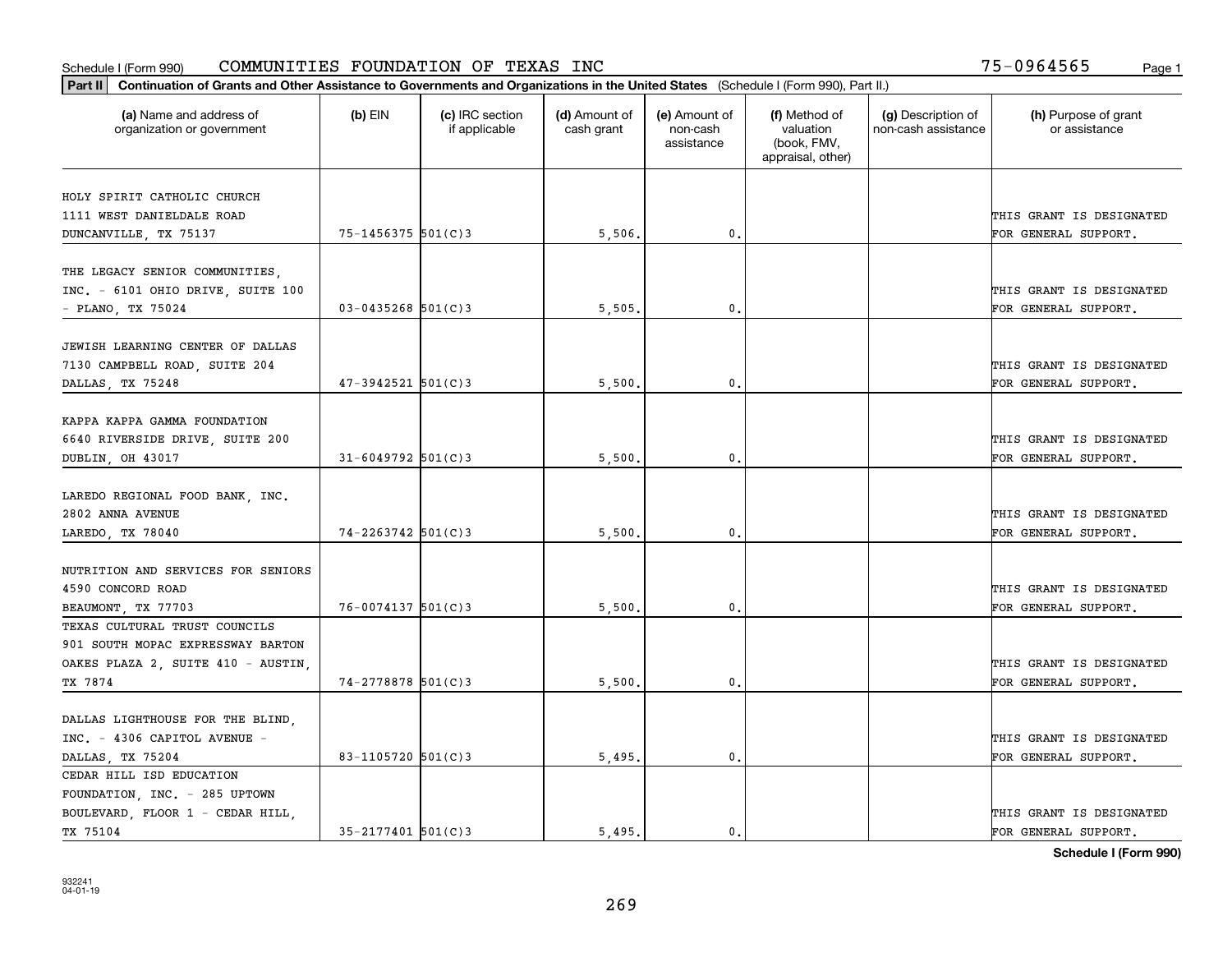| Part II   Continuation of Grants and Other Assistance to Governments and Organizations in the United States (Schedule I (Form 990), Part II.) |                        |                                  |                             |                                         |                                                                |                                           |                                       |
|-----------------------------------------------------------------------------------------------------------------------------------------------|------------------------|----------------------------------|-----------------------------|-----------------------------------------|----------------------------------------------------------------|-------------------------------------------|---------------------------------------|
| (a) Name and address of<br>organization or government                                                                                         | $(b)$ EIN              | (c) IRC section<br>if applicable | (d) Amount of<br>cash grant | (e) Amount of<br>non-cash<br>assistance | (f) Method of<br>valuation<br>(book, FMV,<br>appraisal, other) | (g) Description of<br>non-cash assistance | (h) Purpose of grant<br>or assistance |
|                                                                                                                                               |                        |                                  |                             |                                         |                                                                |                                           |                                       |
| GIVING HOPE, INC.<br>P.O. BOX 50946                                                                                                           |                        |                                  |                             |                                         |                                                                |                                           | THIS GRANT IS DESIGNATED              |
| DENTON, TX 76206                                                                                                                              | 75-2117176 501(C)3     |                                  | 5,484.                      | 0.                                      |                                                                |                                           | FOR GENERAL SUPPORT.                  |
|                                                                                                                                               |                        |                                  |                             |                                         |                                                                |                                           |                                       |
| PATHWAYS YOUTH & FAMILY SERVICES                                                                                                              |                        |                                  |                             |                                         |                                                                |                                           |                                       |
| INC - 888 SOUTH GREENVILLE AVENUE,                                                                                                            |                        |                                  |                             |                                         |                                                                |                                           | THIS GRANT IS DESIGNATED              |
| SUITE 127 - RICHARDSON, TX 75081                                                                                                              | $74 - 2631080$ 501(C)3 |                                  | 5,481                       | $\mathbf{0}$                            |                                                                |                                           | FOR GENERAL SUPPORT.                  |
|                                                                                                                                               |                        |                                  |                             |                                         |                                                                |                                           |                                       |
| PROMISE OF PEACE GARDEN AND                                                                                                                   |                        |                                  |                             |                                         |                                                                |                                           |                                       |
| COMMUNITY CENTER - 8607 DICEMAN -                                                                                                             |                        |                                  |                             |                                         |                                                                |                                           | THIS GRANT IS DESIGNATED              |
| DALLAS, TX 75218<br>WORLD RELIEF CORP. OF NATIONAL                                                                                            | $27 - 0559342$ 501(C)3 |                                  | 5,480                       | $\mathbf{0}$ .                          |                                                                |                                           | FOR GENERAL SUPPORT.                  |
| ASSOCIATION OF EVANGELICALS - 4200                                                                                                            |                        |                                  |                             |                                         |                                                                |                                           |                                       |
| SOUTH FREEWAY, SUITE 408 - FORT                                                                                                               |                        |                                  |                             |                                         |                                                                |                                           | THIS GRANT IS DESIGNATED              |
| WORTH, TX 76115                                                                                                                               | $23 - 6393344$ 501(C)3 |                                  | 5,474.                      | $\mathbf{0}$                            |                                                                |                                           | FOR GENERAL SUPPORT.                  |
|                                                                                                                                               |                        |                                  |                             |                                         |                                                                |                                           |                                       |
| ARLINGTON COMMUNITY BAND, INC.                                                                                                                |                        |                                  |                             |                                         |                                                                |                                           |                                       |
| P.O. BOX 13822                                                                                                                                |                        |                                  |                             |                                         |                                                                |                                           | THIS GRANT IS DESIGNATED              |
| ARLINGTON, TX 76094-0822                                                                                                                      | $75 - 2600941$ 501(C)3 |                                  | 5,471                       | $\mathbf{0}$                            |                                                                |                                           | FOR GENERAL SUPPORT.                  |
|                                                                                                                                               |                        |                                  |                             |                                         |                                                                |                                           |                                       |
| YOUTH WITH A MISSION                                                                                                                          |                        |                                  |                             |                                         |                                                                |                                           |                                       |
| P.O. BOX 3000                                                                                                                                 |                        |                                  |                             |                                         |                                                                |                                           | THIS GRANT IS DESIGNATED              |
| LINDALE, TX 75771-3000                                                                                                                        | $23 - 7136015$ 501(C)3 |                                  | 5,466.                      | $\mathbf{0}$                            |                                                                |                                           | FOR GENERAL SUPPORT.                  |
| OLDENBURG ACADEMY OF THE                                                                                                                      |                        |                                  |                             |                                         |                                                                |                                           |                                       |
| IMMACULATE CONCEPTION, INC. - P.O.                                                                                                            |                        |                                  |                             |                                         |                                                                |                                           | THIS GRANT IS DESIGNATED              |
| BOX 200 - OLDENBURG, IN 47036                                                                                                                 | $35 - 1816725$ 501(C)3 |                                  | 5,439                       | 0.                                      |                                                                |                                           | FOR GENERAL SUPPORT.                  |
|                                                                                                                                               |                        |                                  |                             |                                         |                                                                |                                           |                                       |
| THE ST. JOSEPH ACADEMY ENDOWMENT                                                                                                              |                        |                                  |                             |                                         |                                                                |                                           |                                       |
| 101 SAINT JOSEPH DRIVE                                                                                                                        |                        |                                  |                             |                                         |                                                                |                                           | THIS GRANT IS DESIGNATED              |
| BROWNSVILLE, TX 78520                                                                                                                         | $20 - 0468149$ 501(C)3 |                                  | 5,439.                      | $\mathfrak{o}$ .                        |                                                                |                                           | FOR GENERAL SUPPORT.                  |
|                                                                                                                                               |                        |                                  |                             |                                         |                                                                |                                           |                                       |
| VALLEY ZOOLOGICAL SOCIETY                                                                                                                     |                        |                                  |                             |                                         |                                                                |                                           |                                       |
| 500 EAST RINGGOLD STREET                                                                                                                      |                        |                                  |                             |                                         |                                                                |                                           | THIS GRANT IS DESIGNATED              |
| BROWNSVILLE, TX 78520                                                                                                                         | $74 - 1604409$ 501(C)3 |                                  | 5.439.                      | $\mathfrak{o}$ .                        |                                                                |                                           | FOR GENERAL SUPPORT.                  |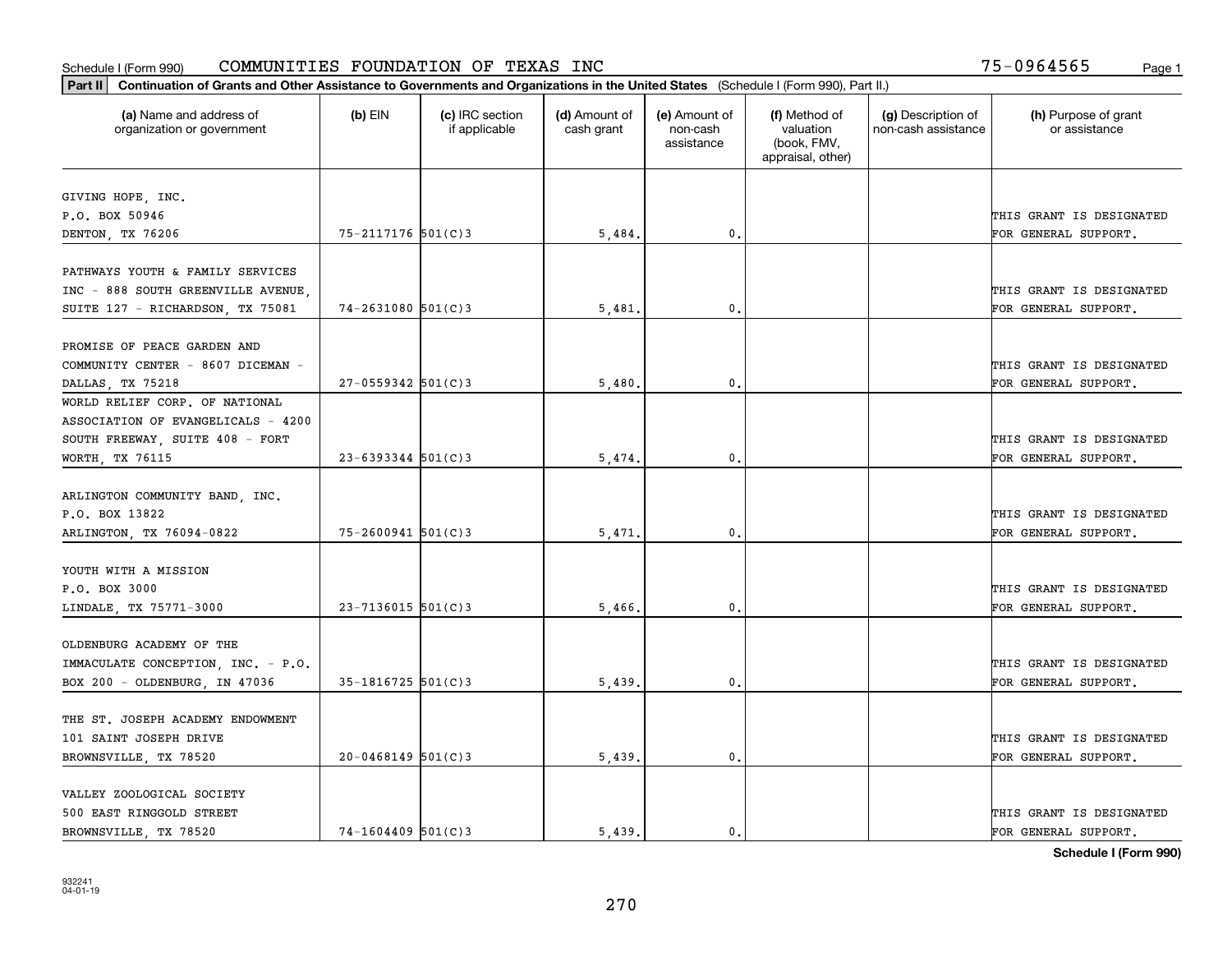| Part II   Continuation of Grants and Other Assistance to Governments and Organizations in the United States (Schedule I (Form 990), Part II.) |                          |                                  |                             |                                         |                                                                |                                           |                                       |
|-----------------------------------------------------------------------------------------------------------------------------------------------|--------------------------|----------------------------------|-----------------------------|-----------------------------------------|----------------------------------------------------------------|-------------------------------------------|---------------------------------------|
| (a) Name and address of<br>organization or government                                                                                         | $(b)$ EIN                | (c) IRC section<br>if applicable | (d) Amount of<br>cash grant | (e) Amount of<br>non-cash<br>assistance | (f) Method of<br>valuation<br>(book, FMV,<br>appraisal, other) | (g) Description of<br>non-cash assistance | (h) Purpose of grant<br>or assistance |
| AMERICAN CARE FOUNDATION                                                                                                                      |                          |                                  |                             |                                         |                                                                |                                           |                                       |
| 530 SOUTH R.L. THORNTON FREEWAY                                                                                                               |                          |                                  |                             |                                         |                                                                |                                           | THIS GRANT IS DESIGNATED              |
| DALLAS, TX 75203                                                                                                                              | $26 - 0051206$ 501(C)3   |                                  | 5,437.                      | 0.                                      |                                                                |                                           | FOR GENERAL SUPPORT.                  |
|                                                                                                                                               |                          |                                  |                             |                                         |                                                                |                                           |                                       |
| GUIDE RIGHT FOUNDATION OF DALLAS,                                                                                                             |                          |                                  |                             |                                         |                                                                |                                           |                                       |
| INC. - P.O. BOX 150612 - DALLAS,                                                                                                              |                          |                                  |                             |                                         |                                                                |                                           | THIS GRANT IS DESIGNATED              |
| TX 75315                                                                                                                                      | $75 - 1991161$ $501(C)3$ |                                  | 5,402.                      | $\mathbf{0}$                            |                                                                |                                           | FOR GENERAL SUPPORT.                  |
| CHISHOLM CHALLENGE                                                                                                                            |                          |                                  |                             |                                         |                                                                |                                           |                                       |
| P.O. BOX 204                                                                                                                                  |                          |                                  |                             |                                         |                                                                |                                           | THIS GRANT IS DESIGNATED              |
| LILLIAN, TX 76061                                                                                                                             | $68 - 0558913$ $501(C)3$ |                                  | 5,397.                      | $\mathbf{0}$ .                          |                                                                |                                           | FOR GENERAL SUPPORT.                  |
|                                                                                                                                               |                          |                                  |                             |                                         |                                                                |                                           |                                       |
| ARMY SCHOLARSHIP FOUNDATION, INC.                                                                                                             |                          |                                  |                             |                                         |                                                                |                                           |                                       |
| 11700 PRESTON ROAD, SUITE 660-301                                                                                                             |                          |                                  |                             |                                         |                                                                |                                           | THIS GRANT IS DESIGNATED              |
| DALLAS, TX 75230                                                                                                                              | $74 - 2996331$ 501(C)3   |                                  | 5,391                       | $\mathbf{0}$                            |                                                                |                                           | FOR GENERAL SUPPORT.                  |
|                                                                                                                                               |                          |                                  |                             |                                         |                                                                |                                           |                                       |
| FARMERS ASSISTING RETURNING                                                                                                                   |                          |                                  |                             |                                         |                                                                |                                           |                                       |
| MILITARY - P.O. BOX 763729 -                                                                                                                  |                          |                                  |                             |                                         |                                                                |                                           | THIS GRANT IS DESIGNATED              |
| DALLAS, TX 75376                                                                                                                              | $46 - 4740273$ 501(C)3   |                                  | 5, 375.                     | $\mathbf{0}$                            |                                                                |                                           | FOR GENERAL SUPPORT.                  |
| CHALLENGE AIR FOR KIDS & FRIENDS,                                                                                                             |                          |                                  |                             |                                         |                                                                |                                           |                                       |
| INC. - 8001 LEMMON AVENUE HANGAR                                                                                                              |                          |                                  |                             |                                         |                                                                |                                           | THIS GRANT IS DESIGNATED              |
| 2, SUITE 280 - DALLAS, TX 75209                                                                                                               | $75 - 2559486$ 501(C)3   |                                  | 5,371                       | $\mathbf{0}$                            |                                                                |                                           | FOR GENERAL SUPPORT.                  |
|                                                                                                                                               |                          |                                  |                             |                                         |                                                                |                                           |                                       |
| JUNIOR LEAGUE OF FORT WORTH, INC.                                                                                                             |                          |                                  |                             |                                         |                                                                |                                           |                                       |
| 255 BAILEY AVENUE                                                                                                                             |                          |                                  |                             |                                         |                                                                |                                           | THIS GRANT IS DESIGNATED              |
| FORT WORTH, TX 76107                                                                                                                          | 75-6022377 501(C)3       |                                  | 5,370                       | $^{\rm 0}$ .                            |                                                                |                                           | FOR GENERAL SUPPORT.                  |
|                                                                                                                                               |                          |                                  |                             |                                         |                                                                |                                           |                                       |
| THE TEXAS A & M UNIVERSITY                                                                                                                    |                          |                                  |                             |                                         |                                                                |                                           |                                       |
| COMMERCE FOUNDATION - P.O. BOX                                                                                                                |                          |                                  |                             |                                         |                                                                |                                           | THIS GRANT IS DESIGNATED              |
| 3425 - COMMERCE, TX 75429                                                                                                                     | $23 - 7076930$ 501(C)3   |                                  | 5,362.                      | $\mathfrak{o}$ .                        |                                                                |                                           | FOR GENERAL SUPPORT.                  |
|                                                                                                                                               |                          |                                  |                             |                                         |                                                                |                                           |                                       |
| CHILDREN'S PRESCHOOL CENTER. INC.<br>1450 OLD GATE LANE, SUITE 100                                                                            |                          |                                  |                             |                                         |                                                                |                                           | THIS GRANT IS DESIGNATED              |
| DALLAS, TX 75218                                                                                                                              | $20-0778360$ 501(C)3     |                                  | 5.359.                      | $\mathbf{0}$ .                          |                                                                |                                           | FOR GENERAL SUPPORT.                  |
|                                                                                                                                               |                          |                                  |                             |                                         |                                                                |                                           |                                       |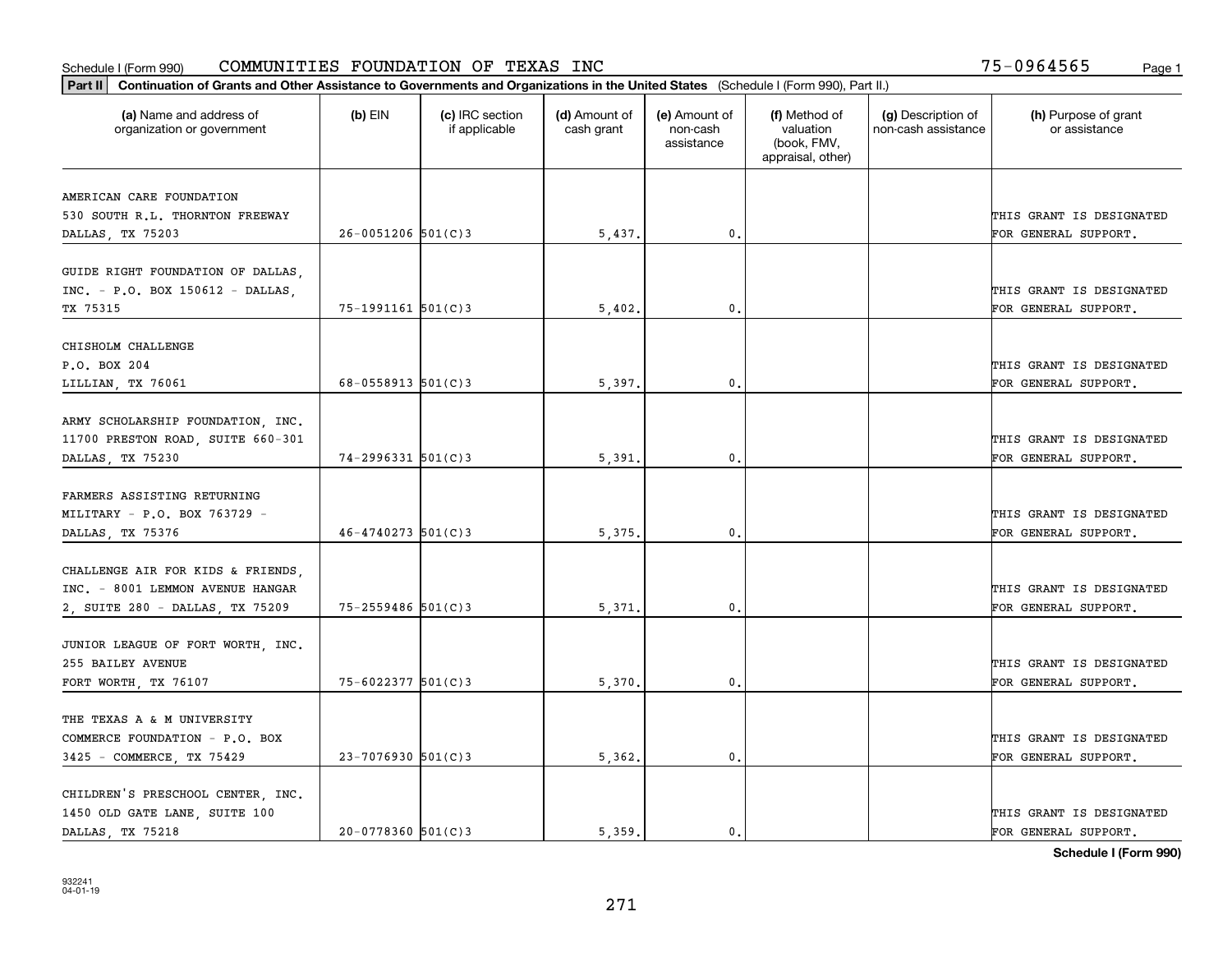| Part II   Continuation of Grants and Other Assistance to Governments and Organizations in the United States (Schedule I (Form 990), Part II.) |                        |                                  |                             |                                         |                                                                |                                           |                                       |
|-----------------------------------------------------------------------------------------------------------------------------------------------|------------------------|----------------------------------|-----------------------------|-----------------------------------------|----------------------------------------------------------------|-------------------------------------------|---------------------------------------|
| (a) Name and address of<br>organization or government                                                                                         | $(b)$ EIN              | (c) IRC section<br>if applicable | (d) Amount of<br>cash grant | (e) Amount of<br>non-cash<br>assistance | (f) Method of<br>valuation<br>(book, FMV,<br>appraisal, other) | (g) Description of<br>non-cash assistance | (h) Purpose of grant<br>or assistance |
| BRITE DIVINITY SCHOOL                                                                                                                         |                        |                                  |                             |                                         |                                                                |                                           |                                       |
| TCU BOX 298130                                                                                                                                |                        |                                  |                             |                                         |                                                                |                                           | THIS GRANT IS DESIGNATED              |
| FORT WORTH, TX 76129                                                                                                                          | $23 - 7121060$ 501(C)3 |                                  | 5,352.                      | $\mathbf 0$ .                           |                                                                |                                           | FOR GENERAL SUPPORT.                  |
|                                                                                                                                               |                        |                                  |                             |                                         |                                                                |                                           |                                       |
| COMMEMORATIVE AIR FORCE                                                                                                                       |                        |                                  |                             |                                         |                                                                |                                           |                                       |
| PO BOX 764769                                                                                                                                 |                        |                                  |                             |                                         |                                                                |                                           | THIS GRANT IS DESIGNATED              |
| DALLAS TX 75376-4769                                                                                                                          | $74 - 1484491$ 501(C)3 |                                  | 5,347.                      | 0.                                      |                                                                |                                           | FOR GENERAL SUPPORT.                  |
| VOICES OF CHANGE, INC.                                                                                                                        |                        |                                  |                             |                                         |                                                                |                                           |                                       |
| SAMMONS CENTER FOR THE ARTS 3630                                                                                                              |                        |                                  |                             |                                         |                                                                |                                           |                                       |
| HARRY HINES BLVD. - DALLAS, TX                                                                                                                |                        |                                  |                             |                                         |                                                                |                                           | THIS GRANT IS DESIGNATED              |
| 75219                                                                                                                                         | $75 - 1508750$ 501(C)3 |                                  | 5, 335.                     | $\mathbf{0}$ .                          |                                                                |                                           | FOR GENERAL SUPPORT.                  |
|                                                                                                                                               |                        |                                  |                             |                                         |                                                                |                                           |                                       |
| FRIENDS OF BEDFORD PARKS                                                                                                                      |                        |                                  |                             |                                         |                                                                |                                           |                                       |
| FOUNDATION - $1600$ WADE DR. -                                                                                                                |                        |                                  |                             |                                         |                                                                |                                           | THIS GRANT IS DESIGNATED              |
| BEDFORD, TX 76022                                                                                                                             | $83 - 0667085$ 501(C)3 |                                  | 5,334.                      | $\mathbf{0}$                            |                                                                |                                           | FOR GENERAL SUPPORT.                  |
| GERMAN INTERNATIONAL SCHOOL OF                                                                                                                |                        |                                  |                             |                                         |                                                                |                                           |                                       |
| DALLAS INC. - 12411 TEMPLETON                                                                                                                 |                        |                                  |                             |                                         |                                                                |                                           | THIS GRANT IS DESIGNATED              |
| TRAIL - DALLAS, TX 75234                                                                                                                      | $27 - 0722426$ 501(C)3 |                                  | 5,302.                      | $\mathbf{0}$                            |                                                                |                                           | FOR GENERAL SUPPORT.                  |
|                                                                                                                                               |                        |                                  |                             |                                         |                                                                |                                           |                                       |
| SCHOOL OF THE ARTS FOUNDATION.                                                                                                                |                        |                                  |                             |                                         |                                                                |                                           |                                       |
| $INC. - P.O. BOX 552 - WEST PALM$                                                                                                             |                        |                                  |                             |                                         |                                                                |                                           | THIS GRANT IS DESIGNATED              |
| <b>BEACH, FL 33402</b>                                                                                                                        | 65-0395865 $501(C)$ 3  |                                  | 5,300,                      | $\mathbf{0}$                            |                                                                |                                           | FOR GENERAL SUPPORT.                  |
|                                                                                                                                               |                        |                                  |                             |                                         |                                                                |                                           |                                       |
| IRVING FAMILY ADVOCACY CENTER,                                                                                                                |                        |                                  |                             |                                         |                                                                |                                           |                                       |
| INC. - 600 WEST PIONEER DRIVE -                                                                                                               |                        |                                  |                             |                                         |                                                                |                                           | THIS GRANT IS DESIGNATED              |
| IRVING, TX 75061                                                                                                                              | 75-1737598 501(C)3     |                                  | 5,291                       | $^{\circ}$ .                            |                                                                |                                           | FOR GENERAL SUPPORT.                  |
|                                                                                                                                               |                        |                                  |                             |                                         |                                                                |                                           |                                       |
| GLEANING NETWORK OF TEXAS                                                                                                                     |                        |                                  |                             |                                         |                                                                |                                           |                                       |
| P.O. BOX 7103                                                                                                                                 |                        |                                  |                             |                                         |                                                                |                                           | THIS GRANT IS DESIGNATED              |
| DALLAS, TX 75209                                                                                                                              | $20 - 8043130$ 501(C)3 |                                  | 5,274.                      | $\mathbf{0}$ .                          |                                                                |                                           | FOR GENERAL SUPPORT.                  |
| LEAGUE OF WOMEN VOTERS OF TEXAS                                                                                                               |                        |                                  |                             |                                         |                                                                |                                           |                                       |
| EDUCATION FUND - 1212 GUADALUPE                                                                                                               |                        |                                  |                             |                                         |                                                                |                                           |                                       |
| STREET, SUITE 107 - AUSTIN, TX                                                                                                                |                        |                                  |                             |                                         |                                                                |                                           | THIS GRANT IS DESIGNATED              |
| 78701-1801                                                                                                                                    | $74 - 6076962$ 501(C)3 |                                  | 5.271.                      | $\mathbf{0}$ .                          |                                                                |                                           | FOR GENERAL SUPPORT.                  |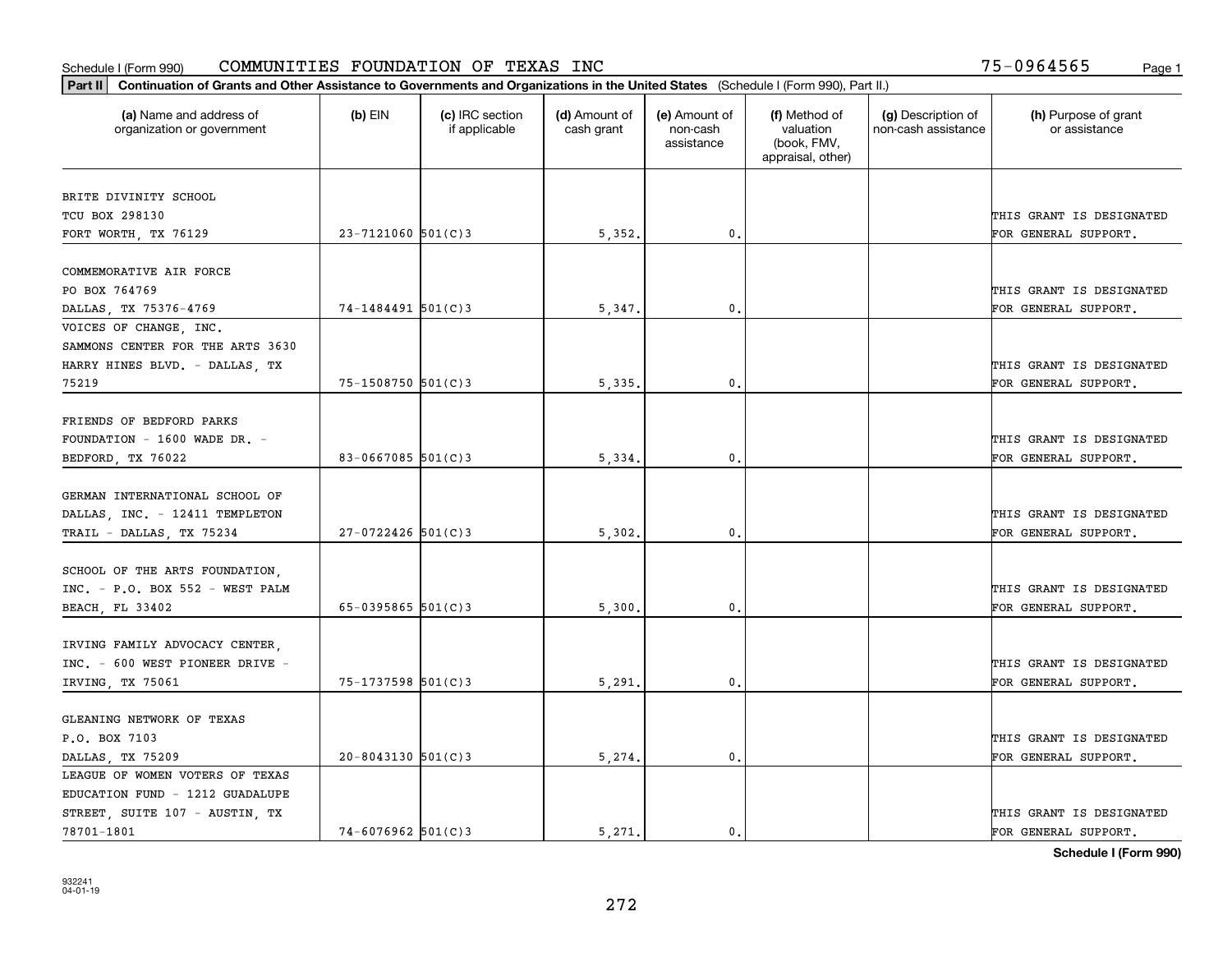| Part II   Continuation of Grants and Other Assistance to Governments and Organizations in the United States (Schedule I (Form 990), Part II.) |                         |                                  |                             |                                         |                                                                |                                           |                                       |
|-----------------------------------------------------------------------------------------------------------------------------------------------|-------------------------|----------------------------------|-----------------------------|-----------------------------------------|----------------------------------------------------------------|-------------------------------------------|---------------------------------------|
| (a) Name and address of<br>organization or government                                                                                         | $(b)$ EIN               | (c) IRC section<br>if applicable | (d) Amount of<br>cash grant | (e) Amount of<br>non-cash<br>assistance | (f) Method of<br>valuation<br>(book, FMV,<br>appraisal, other) | (g) Description of<br>non-cash assistance | (h) Purpose of grant<br>or assistance |
| CHICK WITH PITS, INC.                                                                                                                         |                         |                                  |                             |                                         |                                                                |                                           |                                       |
| 3389 FM 3211                                                                                                                                  |                         |                                  |                             |                                         |                                                                |                                           | THIS GRANT IS DESIGNATED              |
| CADDO MILLS, TX 75135                                                                                                                         | $46 - 2244193$ 501(C)3  |                                  | 5,267.                      | 0.                                      |                                                                |                                           | FOR GENERAL SUPPORT.                  |
|                                                                                                                                               |                         |                                  |                             |                                         |                                                                |                                           |                                       |
| CAMP IHOPE FOUNDATION                                                                                                                         |                         |                                  |                             |                                         |                                                                |                                           |                                       |
| 3100 INDEPENDENCE, SUITE 311-342                                                                                                              |                         |                                  |                             |                                         |                                                                |                                           | THIS GRANT IS DESIGNATED              |
| PLANO, TX 75075                                                                                                                               | $46 - 3925764$ 501(C)3  |                                  | 5,261                       | $\mathbf{0}$                            |                                                                |                                           | FOR GENERAL SUPPORT.                  |
|                                                                                                                                               |                         |                                  |                             |                                         |                                                                |                                           |                                       |
| MUSTARD SEED AUTISM PROJECT, INC.                                                                                                             |                         |                                  |                             |                                         |                                                                |                                           |                                       |
| 3605 WEST PIONEER PARKWAY, SUITE C                                                                                                            |                         |                                  |                             |                                         |                                                                |                                           | THIS GRANT IS DESIGNATED              |
| ARLINGTON, TX 76013                                                                                                                           | $30 - 0573261$ 501(C)3  |                                  | 5,254                       | $\mathbf{0}$ .                          |                                                                |                                           | FOR GENERAL SUPPORT.                  |
| HUMANE SOCIETY OF THE UNITED                                                                                                                  |                         |                                  |                             |                                         |                                                                |                                           |                                       |
| STATES - 1255 23RD STREET,                                                                                                                    |                         |                                  |                             |                                         |                                                                |                                           |                                       |
| NORTHWEST, SUITE 450 - WASHINGTON,                                                                                                            |                         |                                  |                             |                                         |                                                                |                                           | THIS GRANT IS DESIGNATED              |
| DC 20037                                                                                                                                      | 53-0225390 $501(C)3$    |                                  | 5,250.                      | $\mathbf{0}$ .                          |                                                                |                                           | FOR GENERAL SUPPORT.                  |
| IMMACULATE CONCEPTION SCHOOL                                                                                                                  |                         |                                  |                             |                                         |                                                                |                                           |                                       |
| 400 NORTHEAST 17TH STREET                                                                                                                     |                         |                                  |                             |                                         |                                                                |                                           | THIS GRANT IS DESIGNATED              |
| GRAND PRAIRIE, TX 75050                                                                                                                       | 75-0939937 501(C)3      |                                  | 5,248.                      | 0.                                      |                                                                |                                           | FOR GENERAL SUPPORT.                  |
|                                                                                                                                               |                         |                                  |                             |                                         |                                                                |                                           |                                       |
| PAJAMAS FOR SENIORS                                                                                                                           |                         |                                  |                             |                                         |                                                                |                                           |                                       |
| 7920 BELTLINE ROAD, SUITE 380                                                                                                                 |                         |                                  |                             |                                         |                                                                |                                           | THIS GRANT IS DESIGNATED              |
| DALLAS, TX 75254                                                                                                                              | 83-0845110 501(C)3      |                                  | 5,248.                      | 0.                                      |                                                                |                                           | FOR GENERAL SUPPORT.                  |
| AMERICAN HEART ASSOCIATION -                                                                                                                  |                         |                                  |                             |                                         |                                                                |                                           |                                       |
| TARRANT COUNTY - 2630 WEST                                                                                                                    |                         |                                  |                             |                                         |                                                                |                                           |                                       |
| FREEWAY, SUITE 250 - FORT WORTH,                                                                                                              |                         |                                  |                             |                                         |                                                                |                                           | THIS GRANT IS DESIGNATED              |
| TX 76102                                                                                                                                      | $13 - 5613797$ 501(C)3  |                                  | 5,244                       | $\mathfrak{o}$ .                        |                                                                |                                           | FOR GENERAL SUPPORT.                  |
|                                                                                                                                               |                         |                                  |                             |                                         |                                                                |                                           |                                       |
| TWELVE HILLS NATURE CENTER, INC.                                                                                                              |                         |                                  |                             |                                         |                                                                |                                           |                                       |
| P.O. BOX 224926                                                                                                                               |                         |                                  |                             |                                         |                                                                |                                           | THIS GRANT IS DESIGNATED              |
| DALLAS, TX 75222                                                                                                                              | $22 - 3872351$ 501(C) 3 |                                  | 5,240.                      | $\mathbf{0}$ .                          |                                                                |                                           | FOR GENERAL SUPPORT.                  |
|                                                                                                                                               |                         |                                  |                             |                                         |                                                                |                                           |                                       |
| SANTA CLARA CATHOLIC SCHOOL                                                                                                                   |                         |                                  |                             |                                         |                                                                |                                           |                                       |
| 321 CALUMENT AVENUE                                                                                                                           |                         |                                  |                             |                                         |                                                                |                                           | THIS GRANT IS DESIGNATED              |
| DALLAS, TX 75211                                                                                                                              | $75 - 2564828$ 501(C)3  |                                  | 5.236.                      | $\mathbf{0}$ .                          |                                                                |                                           | FOR GENERAL SUPPORT.                  |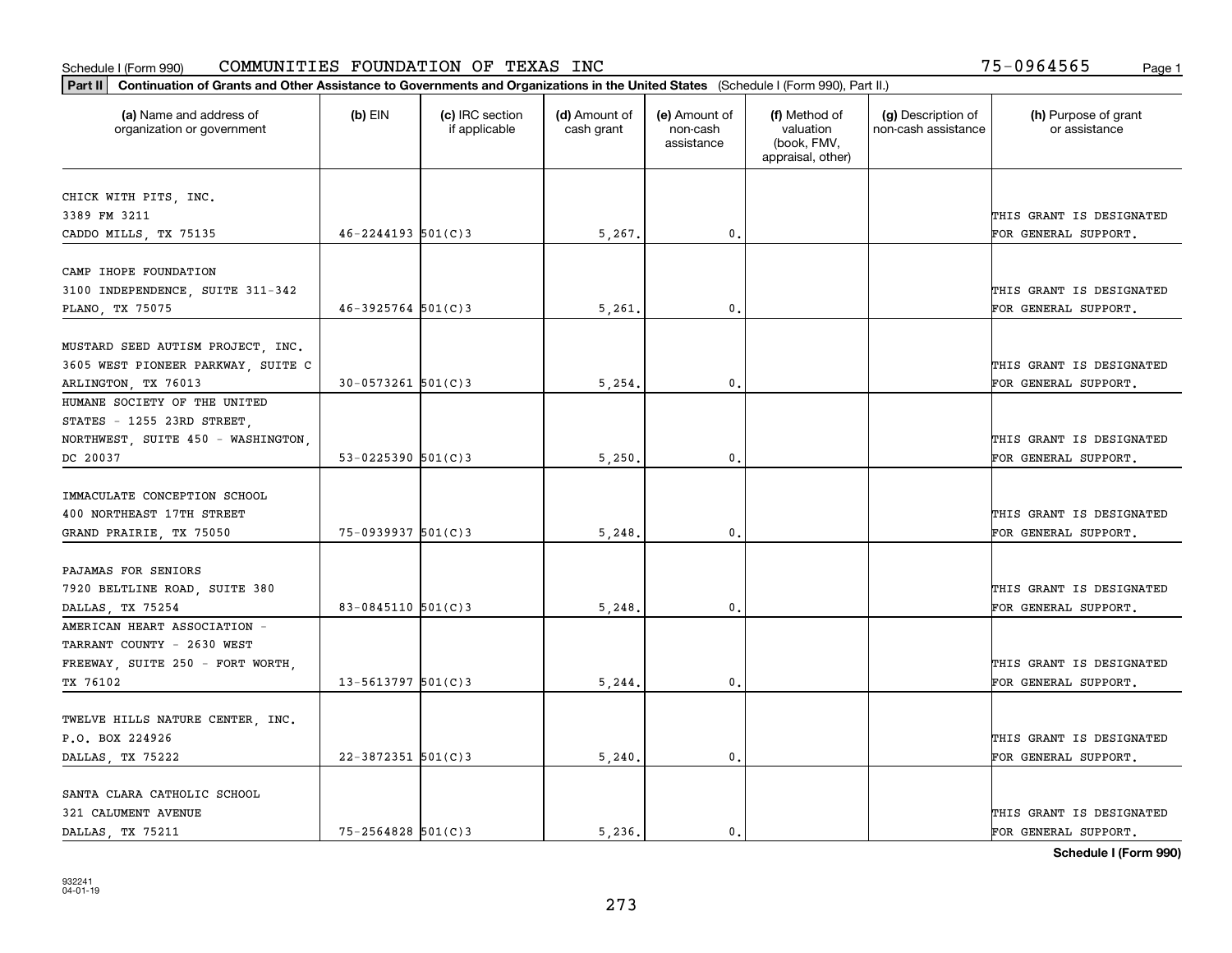| Part II   Continuation of Grants and Other Assistance to Governments and Organizations in the United States (Schedule I (Form 990), Part II.) |                          |                                  |                             |                                         |                                                                |                                           |                                       |
|-----------------------------------------------------------------------------------------------------------------------------------------------|--------------------------|----------------------------------|-----------------------------|-----------------------------------------|----------------------------------------------------------------|-------------------------------------------|---------------------------------------|
| (a) Name and address of<br>organization or government                                                                                         | $(b)$ EIN                | (c) IRC section<br>if applicable | (d) Amount of<br>cash grant | (e) Amount of<br>non-cash<br>assistance | (f) Method of<br>valuation<br>(book, FMV,<br>appraisal, other) | (g) Description of<br>non-cash assistance | (h) Purpose of grant<br>or assistance |
|                                                                                                                                               |                          |                                  |                             |                                         |                                                                |                                           |                                       |
| HOUSING CRISIS CENTER, INC.<br>4210 JUNIUS STREET, 4TH FLOOR SUITE                                                                            |                          |                                  |                             |                                         |                                                                |                                           | THIS GRANT IS DESIGNATED              |
| DALLAS, TX 75246                                                                                                                              | $75 - 1633304$ 501(C)3   |                                  | 5,223.                      | $\mathbf{0}$ .                          |                                                                |                                           | FOR GENERAL SUPPORT.                  |
|                                                                                                                                               |                          |                                  |                             |                                         |                                                                |                                           |                                       |
| EXPONENTIAL POWER OF WOMEN                                                                                                                    |                          |                                  |                             |                                         |                                                                |                                           |                                       |
| P.O. BOX 4                                                                                                                                    |                          |                                  |                             |                                         |                                                                |                                           | THIS GRANT IS DESIGNATED              |
| ALLEN, TX 75013                                                                                                                               | 82-1966988 $501(C)$ 3    |                                  | 5,203                       | 0.                                      |                                                                |                                           | FOR GENERAL SUPPORT.                  |
|                                                                                                                                               |                          |                                  |                             |                                         |                                                                |                                           |                                       |
| PRELUDE CLUBHOUSE                                                                                                                             |                          |                                  |                             |                                         |                                                                |                                           |                                       |
| P.O. BOX 864301                                                                                                                               |                          |                                  |                             |                                         |                                                                |                                           | THIS GRANT IS DESIGNATED              |
| PLANO, TX 75086                                                                                                                               | $47 - 4504368$ 501(C)3   |                                  | 5,185.                      | $\mathbf{0}$ .                          |                                                                |                                           | FOR GENERAL SUPPORT.                  |
|                                                                                                                                               |                          |                                  |                             |                                         |                                                                |                                           |                                       |
| RUNNIN FREE RANCH                                                                                                                             |                          |                                  |                             |                                         |                                                                |                                           |                                       |
| 1403 OLD BARDWELL ROAD                                                                                                                        |                          |                                  |                             |                                         |                                                                |                                           | THIS GRANT IS DESIGNATED              |
| ENNIS, TX 75119                                                                                                                               | $47 - 4615353$ $501(C)3$ |                                  | 5,182.                      | 0.                                      |                                                                |                                           | FOR GENERAL SUPPORT.                  |
|                                                                                                                                               |                          |                                  |                             |                                         |                                                                |                                           |                                       |
| FRISCO BALLET                                                                                                                                 |                          |                                  |                             |                                         |                                                                |                                           |                                       |
| 7975 STONEBROOK PARKWAY                                                                                                                       |                          |                                  |                             |                                         |                                                                |                                           | THIS GRANT IS DESIGNATED              |
| FRISCO, TX 75035                                                                                                                              | $20 - 1334586$ 501(C)3   |                                  | 5,180                       | 0.                                      |                                                                |                                           | FOR GENERAL SUPPORT.                  |
|                                                                                                                                               |                          |                                  |                             |                                         |                                                                |                                           |                                       |
| CRAZY8 MINISTRIES                                                                                                                             |                          |                                  |                             |                                         |                                                                |                                           |                                       |
| P.O. BOX 2833                                                                                                                                 |                          |                                  |                             |                                         |                                                                |                                           | THIS GRANT IS DESIGNATED              |
| BURLESON, TX 76097                                                                                                                            | $27 - 5563656$ 501(C)3   |                                  | 5,171                       | 0.                                      |                                                                |                                           | FOR GENERAL SUPPORT.                  |
| DALLAS COOPERATIVE PRESCHOOL, INC.                                                                                                            |                          |                                  |                             |                                         |                                                                |                                           |                                       |
| 11001 MIDWAY ROAD                                                                                                                             |                          |                                  |                             |                                         |                                                                |                                           | THIS GRANT IS DESIGNATED              |
| DALLAS, TX 75229                                                                                                                              | 75-1213857 501(C)3       |                                  | 5,166.                      | $\mathbf{0}$ .                          |                                                                |                                           | FOR GENERAL SUPPORT.                  |
| FAMILIES FOR EFFECTIVE AUTISM                                                                                                                 |                          |                                  |                             |                                         |                                                                |                                           |                                       |
| TREATMENT - NORTH TEXAS - 7286                                                                                                                |                          |                                  |                             |                                         |                                                                |                                           |                                       |
| GLENVIEW DRIVE - NORTH RICHLAND                                                                                                               |                          |                                  |                             |                                         |                                                                |                                           | THIS GRANT IS DESIGNATED              |
| HILLS, TX 76180                                                                                                                               | 75-2598570 501(C)3       |                                  | 5,166.                      | 0.                                      |                                                                |                                           | FOR GENERAL SUPPORT.                  |
|                                                                                                                                               |                          |                                  |                             |                                         |                                                                |                                           |                                       |
| CLASSROOM CANINES                                                                                                                             |                          |                                  |                             |                                         |                                                                |                                           |                                       |
| 5900 JACK FINNEY BOULEVARD                                                                                                                    |                          |                                  |                             |                                         |                                                                |                                           | THIS GRANT IS DESIGNATED              |
| GREENVILLE, TX 75402                                                                                                                          | $81 - 2567078$ 501(C)3   |                                  | 5.161.                      | $\mathbf{0}$ .                          |                                                                |                                           | FOR GENERAL SUPPORT.                  |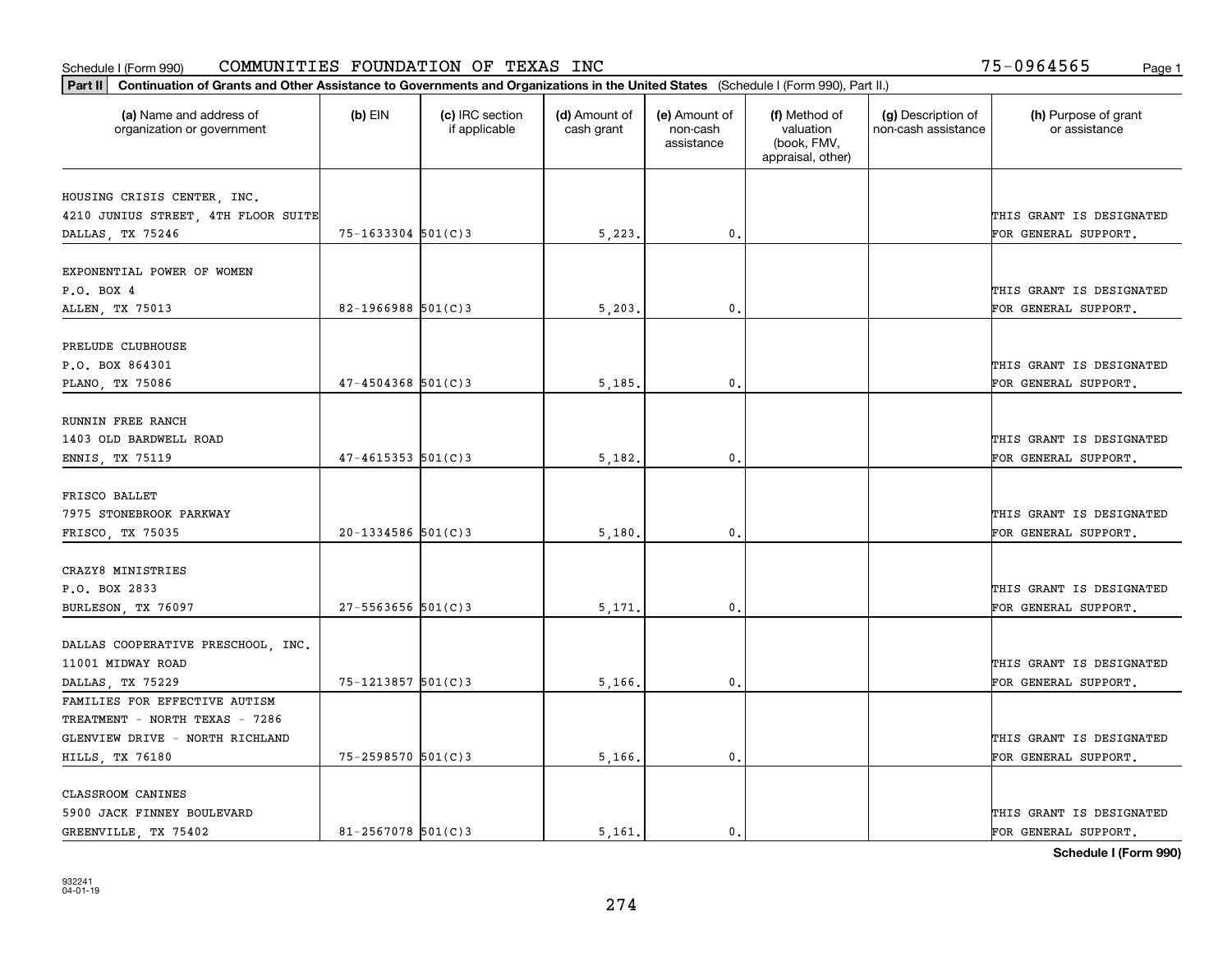| Part II   Continuation of Grants and Other Assistance to Governments and Organizations in the United States (Schedule I (Form 990), Part II.) |                         |                                  |                             |                                         |                                                                |                                           |                                       |
|-----------------------------------------------------------------------------------------------------------------------------------------------|-------------------------|----------------------------------|-----------------------------|-----------------------------------------|----------------------------------------------------------------|-------------------------------------------|---------------------------------------|
| (a) Name and address of<br>organization or government                                                                                         | $(b)$ EIN               | (c) IRC section<br>if applicable | (d) Amount of<br>cash grant | (e) Amount of<br>non-cash<br>assistance | (f) Method of<br>valuation<br>(book, FMV,<br>appraisal, other) | (g) Description of<br>non-cash assistance | (h) Purpose of grant<br>or assistance |
| LONE STAR AUSSIE RESCUE                                                                                                                       |                         |                                  |                             |                                         |                                                                |                                           |                                       |
| P.O. BOX 14                                                                                                                                   |                         |                                  |                             |                                         |                                                                |                                           | THIS GRANT IS DESIGNATED              |
| CEDAR HILL, TX 75106                                                                                                                          | $82 - 2340628$ 501(C)3  |                                  | 5,160.                      | 0.                                      |                                                                |                                           | FOR GENERAL SUPPORT.                  |
|                                                                                                                                               |                         |                                  |                             |                                         |                                                                |                                           |                                       |
| AIDS WALK SOUTH DALLAS, INC.                                                                                                                  |                         |                                  |                             |                                         |                                                                |                                           |                                       |
| 3824 CEDAR SPRINGS ROAD, PMB 245                                                                                                              |                         |                                  |                             |                                         |                                                                |                                           | THIS GRANT IS DESIGNATED              |
| DALLAS, TX 75219                                                                                                                              | $46 - 4728842$ 501(C)3  |                                  | 5,157.                      | 0.                                      |                                                                |                                           | FOR GENERAL SUPPORT.                  |
|                                                                                                                                               |                         |                                  |                             |                                         |                                                                |                                           |                                       |
| WOODROW WILSON HIGH SCHOOL                                                                                                                    |                         |                                  |                             |                                         |                                                                |                                           |                                       |
| COMMUNITY FOUNDATION, INC. - P.O.                                                                                                             |                         |                                  |                             |                                         |                                                                |                                           | THIS GRANT IS DESIGNATED              |
| BOX 140062 - DALLAS, TX 75214                                                                                                                 | $27 - 0208297$ 501(C)3  |                                  | 5,156.                      | 0.                                      |                                                                |                                           | FOR GENERAL SUPPORT.                  |
| TRINITY ATHLETICS                                                                                                                             |                         |                                  |                             |                                         |                                                                |                                           |                                       |
| 3628 HOLLIDAY COURT                                                                                                                           |                         |                                  |                             |                                         |                                                                |                                           | THIS GRANT IS DESIGNATED              |
| DALLAS, TX 75224                                                                                                                              | $35 - 2610781$ 501(C)3  |                                  | 5,148                       | 0.                                      |                                                                |                                           | FOR GENERAL SUPPORT.                  |
|                                                                                                                                               |                         |                                  |                             |                                         |                                                                |                                           |                                       |
| LITTLE DOG RESCUE OF NORTH TEXAS,                                                                                                             |                         |                                  |                             |                                         |                                                                |                                           |                                       |
| INC. - 111 HARDWICKE LANE - LITTLE                                                                                                            |                         |                                  |                             |                                         |                                                                |                                           | THIS GRANT IS DESIGNATED              |
| ELM, TX 75068                                                                                                                                 | 81-1792328 $501(C)$ 3   |                                  | 5,143                       | 0.                                      |                                                                |                                           | FOR GENERAL SUPPORT.                  |
|                                                                                                                                               |                         |                                  |                             |                                         |                                                                |                                           |                                       |
| NORTH TEXAS METROPLEX CHILDREN'S                                                                                                              |                         |                                  |                             |                                         |                                                                |                                           |                                       |
| CHOIRS, INC. - 2013 CINDY LANE -                                                                                                              |                         |                                  |                             |                                         |                                                                |                                           | THIS GRANT IS DESIGNATED              |
| DENTON, TX 76207                                                                                                                              | $45 - 4518582$ 501(C)3  |                                  | 5,141                       | 0.                                      |                                                                |                                           | FOR GENERAL SUPPORT.                  |
|                                                                                                                                               |                         |                                  |                             |                                         |                                                                |                                           |                                       |
| STOREY LANE INDEPENDENT LIVING,                                                                                                               |                         |                                  |                             |                                         |                                                                |                                           |                                       |
| INC. - 2810 STOREY LANE - DALLAS,                                                                                                             |                         |                                  |                             |                                         |                                                                |                                           | THIS GRANT IS DESIGNATED              |
| TX 75220                                                                                                                                      | $75 - 2458006$ 501(C)3  |                                  | 5,135,                      | $\mathbf{0}$ .                          |                                                                |                                           | FOR GENERAL SUPPORT.                  |
|                                                                                                                                               |                         |                                  |                             |                                         |                                                                |                                           |                                       |
| FAITH AND PHILANTHROPY INSTITUTE                                                                                                              |                         |                                  |                             |                                         |                                                                |                                           |                                       |
| 2080 N. HIGHWAY, 360, SUITE 342                                                                                                               |                         |                                  |                             |                                         |                                                                |                                           | THIS GRANT IS DESIGNATED              |
| GRAND PRAIRIE, TX 75050                                                                                                                       | $36 - 4489504$ 501(C) 3 |                                  | 5,130.                      | $\mathbf{0}$ .                          |                                                                |                                           | FOR GENERAL SUPPORT.                  |
| THE ROAD                                                                                                                                      |                         |                                  |                             |                                         |                                                                |                                           |                                       |
| 1222 EAST ARAPAHO ROAD, SUITE 343                                                                                                             |                         |                                  |                             |                                         |                                                                |                                           | THIS GRANT IS DESIGNATED              |
| RICHARDSON, TX 75081                                                                                                                          | $75 - 2744777$ 501(C)3  |                                  | 5.119.                      | 0.                                      |                                                                |                                           | FOR GENERAL SUPPORT.                  |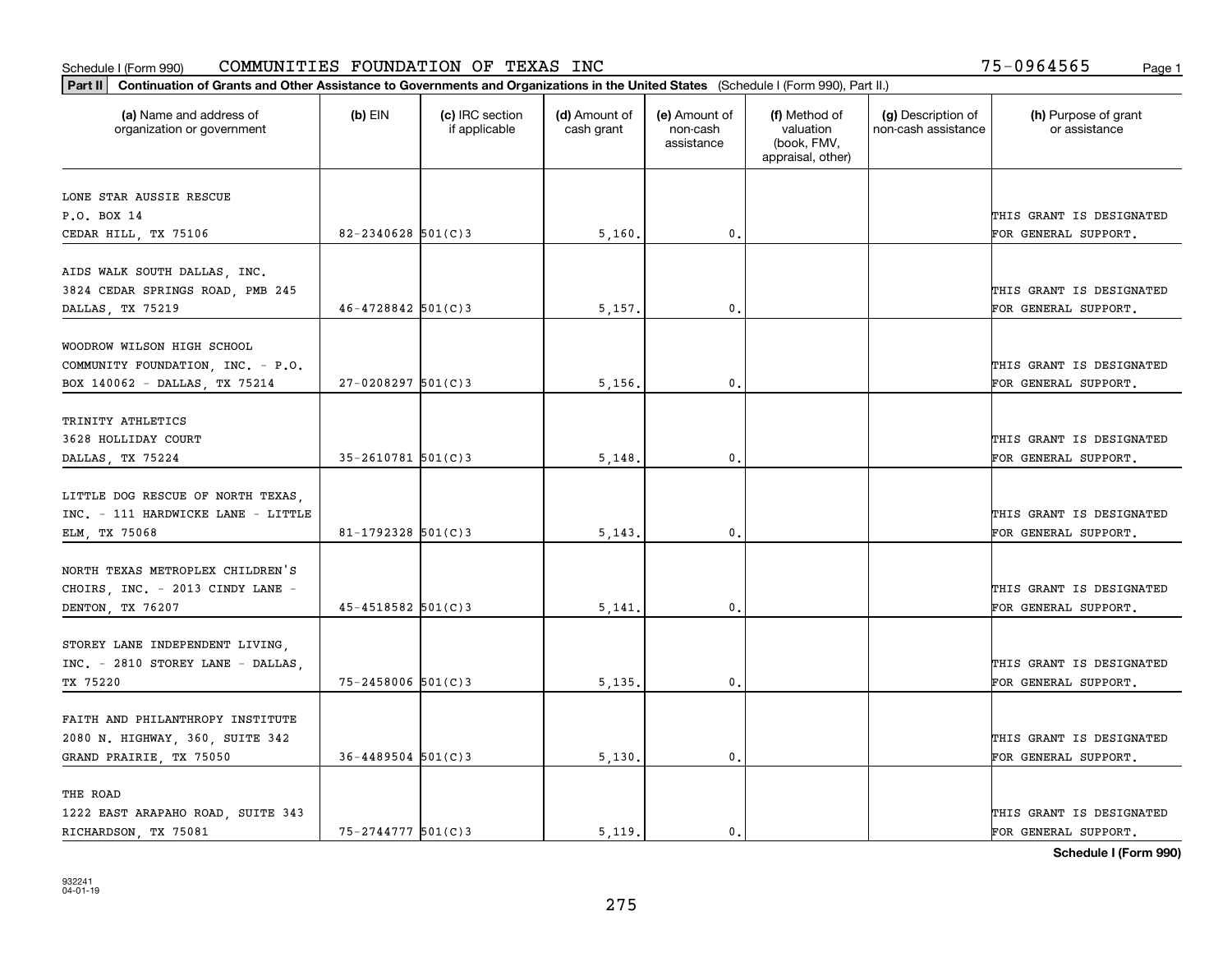| (a) Name and address of<br>$(b)$ EIN<br>(c) IRC section<br>(d) Amount of<br>(e) Amount of<br>(f) Method of<br>(g) Description of<br>(h) Purpose of grant<br>valuation<br>non-cash assistance<br>or assistance<br>organization or government<br>if applicable<br>cash grant<br>non-cash<br>(book, FMV,<br>assistance<br>appraisal, other)<br>TEXAS ACADEMY 4<br>THIS GRANT IS DESIGNATED<br>1905 WEST BROADWAY AVENUE<br>$46 - 0762992$ 501(C)3<br>$\mathbf{0}$ .<br>FORT WORTH, TX 76102<br>5,113.<br>FOR GENERAL SUPPORT.<br>DRESS FOR SUCCESS DALLAS<br>5580 PETERSON LANE, SUITE 155<br>THIS GRANT IS DESIGNATED<br>$20 - 3379967$ 501(C)3<br>0.<br>DALLAS, TX 75240<br>5,100<br>FOR GENERAL SUPPORT.<br>UNITED STATES NAVAL ACADEMY<br>FOUNDATION, INC. - USNAF GIFT<br>PROCESSING 291 WOOD ROAD -<br>THIS GRANT IS DESIGNATED<br>$23 - 7003516$ 501(C)3<br>$^{\circ}$ .<br>FOR GENERAL SUPPORT.<br>5,100<br>ANNAPOLIS, MD 21402<br>TEXPROTECTS- THE TEXAS ASSOC. FOR<br>THE PROTECTION OF CHILDREN - 1341<br>WEST MOCKINGBIRD LANE, SUITE 560W<br>THIS GRANT IS DESIGNATED<br>$46 - 1332547$ 501(C)3<br>- DALLAS, TX 75247<br>5,099<br>0.<br>FOR GENERAL SUPPORT.<br>EDUCATION FOUNDATION FOR<br>THIS GRANT IS DESIGNATED<br>WAXAHACHIE ISD - 411 N. GIBSON ST.<br>75-2804872 501(C)3<br>5,096<br>0.<br>FOR GENERAL SUPPORT.<br>- WAXAHACHIE, TX 75165<br>MANNA STOREHOUSE, INC.<br>129 EAST SPRING<br>THIS GRANT IS DESIGNATED<br>$75 - 2090577$ 501(C)3<br>0.<br>WEATHERFORD, TX 76086<br>5,083<br>FOR GENERAL SUPPORT.<br>THE DENTON WESLEY FOUNDATION<br>THIS GRANT IS DESIGNATED |  |
|--------------------------------------------------------------------------------------------------------------------------------------------------------------------------------------------------------------------------------------------------------------------------------------------------------------------------------------------------------------------------------------------------------------------------------------------------------------------------------------------------------------------------------------------------------------------------------------------------------------------------------------------------------------------------------------------------------------------------------------------------------------------------------------------------------------------------------------------------------------------------------------------------------------------------------------------------------------------------------------------------------------------------------------------------------------------------------------------------------------------------------------------------------------------------------------------------------------------------------------------------------------------------------------------------------------------------------------------------------------------------------------------------------------------------------------------------------------------------------------------------------------------------------------------------------------------------------------------|--|
| 1155 UNION CIRCLE, P.O. BOX 311585                                                                                                                                                                                                                                                                                                                                                                                                                                                                                                                                                                                                                                                                                                                                                                                                                                                                                                                                                                                                                                                                                                                                                                                                                                                                                                                                                                                                                                                                                                                                                         |  |
|                                                                                                                                                                                                                                                                                                                                                                                                                                                                                                                                                                                                                                                                                                                                                                                                                                                                                                                                                                                                                                                                                                                                                                                                                                                                                                                                                                                                                                                                                                                                                                                            |  |
|                                                                                                                                                                                                                                                                                                                                                                                                                                                                                                                                                                                                                                                                                                                                                                                                                                                                                                                                                                                                                                                                                                                                                                                                                                                                                                                                                                                                                                                                                                                                                                                            |  |
|                                                                                                                                                                                                                                                                                                                                                                                                                                                                                                                                                                                                                                                                                                                                                                                                                                                                                                                                                                                                                                                                                                                                                                                                                                                                                                                                                                                                                                                                                                                                                                                            |  |
|                                                                                                                                                                                                                                                                                                                                                                                                                                                                                                                                                                                                                                                                                                                                                                                                                                                                                                                                                                                                                                                                                                                                                                                                                                                                                                                                                                                                                                                                                                                                                                                            |  |
|                                                                                                                                                                                                                                                                                                                                                                                                                                                                                                                                                                                                                                                                                                                                                                                                                                                                                                                                                                                                                                                                                                                                                                                                                                                                                                                                                                                                                                                                                                                                                                                            |  |
|                                                                                                                                                                                                                                                                                                                                                                                                                                                                                                                                                                                                                                                                                                                                                                                                                                                                                                                                                                                                                                                                                                                                                                                                                                                                                                                                                                                                                                                                                                                                                                                            |  |
|                                                                                                                                                                                                                                                                                                                                                                                                                                                                                                                                                                                                                                                                                                                                                                                                                                                                                                                                                                                                                                                                                                                                                                                                                                                                                                                                                                                                                                                                                                                                                                                            |  |
|                                                                                                                                                                                                                                                                                                                                                                                                                                                                                                                                                                                                                                                                                                                                                                                                                                                                                                                                                                                                                                                                                                                                                                                                                                                                                                                                                                                                                                                                                                                                                                                            |  |
|                                                                                                                                                                                                                                                                                                                                                                                                                                                                                                                                                                                                                                                                                                                                                                                                                                                                                                                                                                                                                                                                                                                                                                                                                                                                                                                                                                                                                                                                                                                                                                                            |  |
|                                                                                                                                                                                                                                                                                                                                                                                                                                                                                                                                                                                                                                                                                                                                                                                                                                                                                                                                                                                                                                                                                                                                                                                                                                                                                                                                                                                                                                                                                                                                                                                            |  |
|                                                                                                                                                                                                                                                                                                                                                                                                                                                                                                                                                                                                                                                                                                                                                                                                                                                                                                                                                                                                                                                                                                                                                                                                                                                                                                                                                                                                                                                                                                                                                                                            |  |
|                                                                                                                                                                                                                                                                                                                                                                                                                                                                                                                                                                                                                                                                                                                                                                                                                                                                                                                                                                                                                                                                                                                                                                                                                                                                                                                                                                                                                                                                                                                                                                                            |  |
|                                                                                                                                                                                                                                                                                                                                                                                                                                                                                                                                                                                                                                                                                                                                                                                                                                                                                                                                                                                                                                                                                                                                                                                                                                                                                                                                                                                                                                                                                                                                                                                            |  |
|                                                                                                                                                                                                                                                                                                                                                                                                                                                                                                                                                                                                                                                                                                                                                                                                                                                                                                                                                                                                                                                                                                                                                                                                                                                                                                                                                                                                                                                                                                                                                                                            |  |
|                                                                                                                                                                                                                                                                                                                                                                                                                                                                                                                                                                                                                                                                                                                                                                                                                                                                                                                                                                                                                                                                                                                                                                                                                                                                                                                                                                                                                                                                                                                                                                                            |  |
|                                                                                                                                                                                                                                                                                                                                                                                                                                                                                                                                                                                                                                                                                                                                                                                                                                                                                                                                                                                                                                                                                                                                                                                                                                                                                                                                                                                                                                                                                                                                                                                            |  |
|                                                                                                                                                                                                                                                                                                                                                                                                                                                                                                                                                                                                                                                                                                                                                                                                                                                                                                                                                                                                                                                                                                                                                                                                                                                                                                                                                                                                                                                                                                                                                                                            |  |
|                                                                                                                                                                                                                                                                                                                                                                                                                                                                                                                                                                                                                                                                                                                                                                                                                                                                                                                                                                                                                                                                                                                                                                                                                                                                                                                                                                                                                                                                                                                                                                                            |  |
|                                                                                                                                                                                                                                                                                                                                                                                                                                                                                                                                                                                                                                                                                                                                                                                                                                                                                                                                                                                                                                                                                                                                                                                                                                                                                                                                                                                                                                                                                                                                                                                            |  |
|                                                                                                                                                                                                                                                                                                                                                                                                                                                                                                                                                                                                                                                                                                                                                                                                                                                                                                                                                                                                                                                                                                                                                                                                                                                                                                                                                                                                                                                                                                                                                                                            |  |
|                                                                                                                                                                                                                                                                                                                                                                                                                                                                                                                                                                                                                                                                                                                                                                                                                                                                                                                                                                                                                                                                                                                                                                                                                                                                                                                                                                                                                                                                                                                                                                                            |  |
|                                                                                                                                                                                                                                                                                                                                                                                                                                                                                                                                                                                                                                                                                                                                                                                                                                                                                                                                                                                                                                                                                                                                                                                                                                                                                                                                                                                                                                                                                                                                                                                            |  |
|                                                                                                                                                                                                                                                                                                                                                                                                                                                                                                                                                                                                                                                                                                                                                                                                                                                                                                                                                                                                                                                                                                                                                                                                                                                                                                                                                                                                                                                                                                                                                                                            |  |
|                                                                                                                                                                                                                                                                                                                                                                                                                                                                                                                                                                                                                                                                                                                                                                                                                                                                                                                                                                                                                                                                                                                                                                                                                                                                                                                                                                                                                                                                                                                                                                                            |  |
|                                                                                                                                                                                                                                                                                                                                                                                                                                                                                                                                                                                                                                                                                                                                                                                                                                                                                                                                                                                                                                                                                                                                                                                                                                                                                                                                                                                                                                                                                                                                                                                            |  |
|                                                                                                                                                                                                                                                                                                                                                                                                                                                                                                                                                                                                                                                                                                                                                                                                                                                                                                                                                                                                                                                                                                                                                                                                                                                                                                                                                                                                                                                                                                                                                                                            |  |
| $75 - 6004947$ 501(C)3<br>$^{\circ}$ .<br>FOR GENERAL SUPPORT.<br>DENTON, TX 76203<br>5,078                                                                                                                                                                                                                                                                                                                                                                                                                                                                                                                                                                                                                                                                                                                                                                                                                                                                                                                                                                                                                                                                                                                                                                                                                                                                                                                                                                                                                                                                                                |  |
|                                                                                                                                                                                                                                                                                                                                                                                                                                                                                                                                                                                                                                                                                                                                                                                                                                                                                                                                                                                                                                                                                                                                                                                                                                                                                                                                                                                                                                                                                                                                                                                            |  |
| DFW PUP PATROL RESCUE                                                                                                                                                                                                                                                                                                                                                                                                                                                                                                                                                                                                                                                                                                                                                                                                                                                                                                                                                                                                                                                                                                                                                                                                                                                                                                                                                                                                                                                                                                                                                                      |  |
| P.O. BOX 2467<br>THIS GRANT IS DESIGNATED                                                                                                                                                                                                                                                                                                                                                                                                                                                                                                                                                                                                                                                                                                                                                                                                                                                                                                                                                                                                                                                                                                                                                                                                                                                                                                                                                                                                                                                                                                                                                  |  |
| $27 - 2097184$ 501(C)3<br>5,059<br>WYLIE, TX 75098<br>0.<br>FOR GENERAL SUPPORT.                                                                                                                                                                                                                                                                                                                                                                                                                                                                                                                                                                                                                                                                                                                                                                                                                                                                                                                                                                                                                                                                                                                                                                                                                                                                                                                                                                                                                                                                                                           |  |
|                                                                                                                                                                                                                                                                                                                                                                                                                                                                                                                                                                                                                                                                                                                                                                                                                                                                                                                                                                                                                                                                                                                                                                                                                                                                                                                                                                                                                                                                                                                                                                                            |  |
| ALTRUISTIC                                                                                                                                                                                                                                                                                                                                                                                                                                                                                                                                                                                                                                                                                                                                                                                                                                                                                                                                                                                                                                                                                                                                                                                                                                                                                                                                                                                                                                                                                                                                                                                 |  |
| 3013 WEST 15TH STREET<br>THIS GRANT IS DESIGNATED                                                                                                                                                                                                                                                                                                                                                                                                                                                                                                                                                                                                                                                                                                                                                                                                                                                                                                                                                                                                                                                                                                                                                                                                                                                                                                                                                                                                                                                                                                                                          |  |
| $83 - 2229980$ 501(C)3<br>PLANO, TX 75075<br>5,058.<br>$\mathbf{0}$ .<br>FOR GENERAL SUPPORT.                                                                                                                                                                                                                                                                                                                                                                                                                                                                                                                                                                                                                                                                                                                                                                                                                                                                                                                                                                                                                                                                                                                                                                                                                                                                                                                                                                                                                                                                                              |  |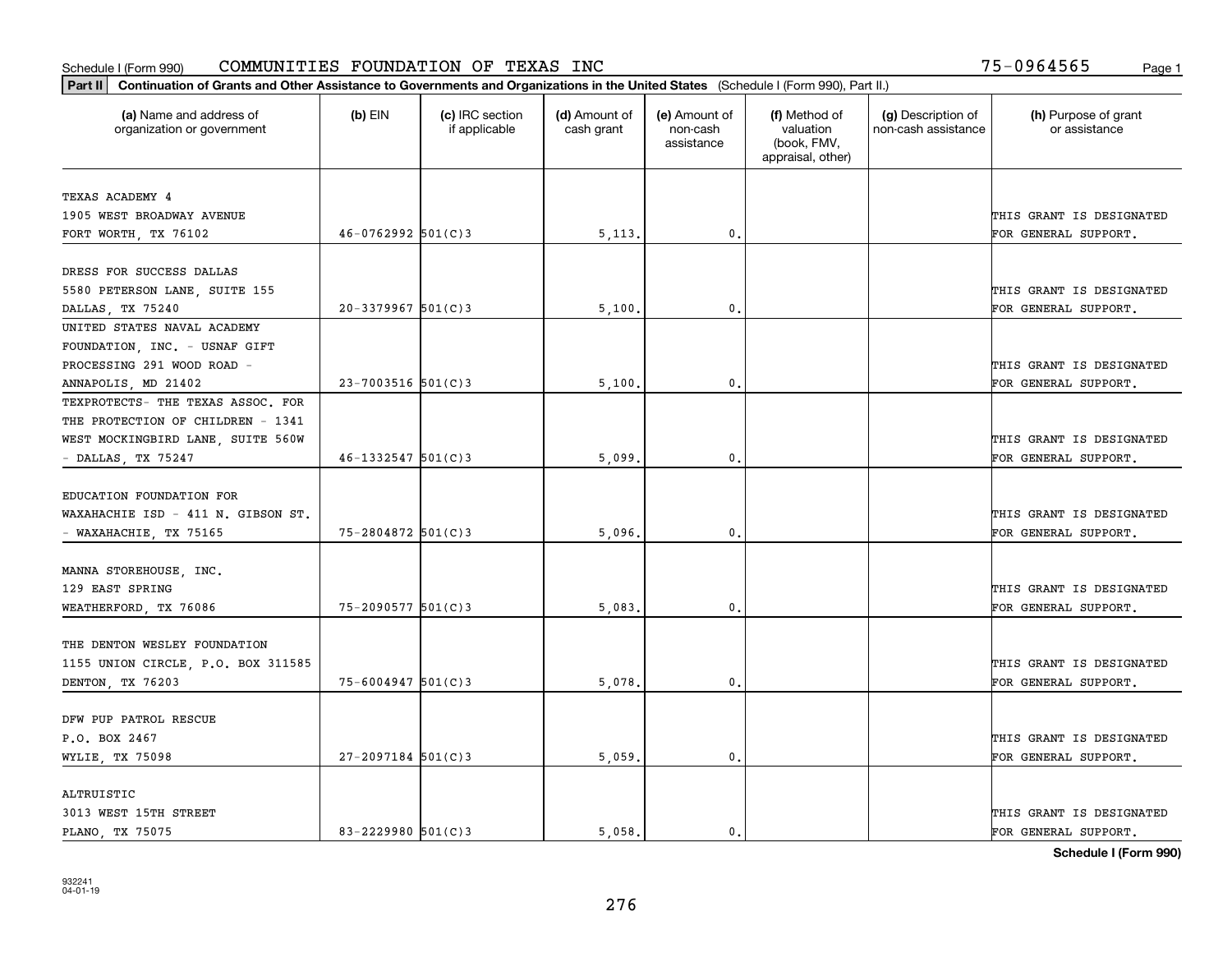#### Schedule I (Form 990) Page 1 COMMUNITIES FOUNDATION OF TEXAS INC

75-0964565

| Part II   Continuation of Grants and Other Assistance to Governments and Organizations in the United States (Schedule I (Form 990), Part II.) |                        |                                  |                             |                                         |                                                                |                                           |                                       |
|-----------------------------------------------------------------------------------------------------------------------------------------------|------------------------|----------------------------------|-----------------------------|-----------------------------------------|----------------------------------------------------------------|-------------------------------------------|---------------------------------------|
| (a) Name and address of<br>organization or government                                                                                         | $(b)$ EIN              | (c) IRC section<br>if applicable | (d) Amount of<br>cash grant | (e) Amount of<br>non-cash<br>assistance | (f) Method of<br>valuation<br>(book, FMV,<br>appraisal, other) | (g) Description of<br>non-cash assistance | (h) Purpose of grant<br>or assistance |
|                                                                                                                                               |                        |                                  |                             |                                         |                                                                |                                           |                                       |
| JOURNEY TO DREAM FOUNDATION<br>1960 ARCHER AVENUE                                                                                             |                        |                                  |                             |                                         |                                                                |                                           | THIS GRANT IS DESIGNATED              |
| LEWISVILLE, TX 75077                                                                                                                          | $20 - 1209865$ 501(C)3 |                                  | 5,051.                      | 0.                                      |                                                                |                                           | FOR GENERAL SUPPORT.                  |
|                                                                                                                                               |                        |                                  |                             |                                         |                                                                |                                           |                                       |
| LAKE HIGHLANDS WOMEN'S LEAGUE                                                                                                                 |                        |                                  |                             |                                         |                                                                |                                           |                                       |
| 060194 - P.O. BOX 38225 - DALLAS,                                                                                                             |                        |                                  |                             |                                         |                                                                |                                           | THIS GRANT IS DESIGNATED              |
| TX 75238                                                                                                                                      | 75-2585855 501(C)3     |                                  | 5,047.                      | $\mathfrak o$ .                         |                                                                |                                           | FOR GENERAL SUPPORT.                  |
|                                                                                                                                               |                        |                                  |                             |                                         |                                                                |                                           |                                       |
| DALLAS COUNTY HOSPITAL DISTRICT                                                                                                               |                        |                                  |                             |                                         |                                                                |                                           |                                       |
| 5201 HARRY HINES BOULEVARD                                                                                                                    |                        |                                  |                             |                                         |                                                                |                                           | THIS GRANT IS DESIGNATED              |
| DALLAS, TX 75235                                                                                                                              | $75 - 6004221$ 501(C)3 |                                  | 5.046.                      | 0.                                      |                                                                |                                           | FOR GENERAL SUPPORT.                  |
|                                                                                                                                               |                        |                                  |                             |                                         |                                                                |                                           |                                       |
| INITIATE HOPE INC                                                                                                                             |                        |                                  |                             |                                         |                                                                |                                           |                                       |
| 4560 FREMONT LN                                                                                                                               |                        |                                  |                             |                                         |                                                                |                                           | THIS GRANT IS DESIGNATED              |
| PLANO, TX 75093                                                                                                                               | $27 - 1185330$ 501(C)3 |                                  | 5,039.                      | $\mathbf{0}$ .                          |                                                                |                                           | FOR GENERAL SUPPORT.                  |
| ST. MARY'S CATHOLIC SCHOOL                                                                                                                    |                        |                                  |                             |                                         |                                                                |                                           |                                       |
| 713 SOUTH TRAVIS STREET                                                                                                                       |                        |                                  |                             |                                         |                                                                |                                           | THIS GRANT IS DESIGNATED              |
| SHERMAN, TX 75090                                                                                                                             | $75 - 1078002$ 501(C)3 |                                  | 5,030.                      | 0.                                      |                                                                |                                           | FOR GENERAL SUPPORT.                  |
|                                                                                                                                               |                        |                                  |                             |                                         |                                                                |                                           |                                       |
| UNBOUND FORT WORTH                                                                                                                            |                        |                                  |                             |                                         |                                                                |                                           |                                       |
| 5049 TRAIL LAKE DR.                                                                                                                           |                        |                                  |                             |                                         |                                                                |                                           | THIS GRANT IS DESIGNATED              |
| FORT WORTH, TX 76133                                                                                                                          | 83-1628641 $501(C)$ 3  |                                  | 5,019                       | $\mathbf{0}$                            |                                                                |                                           | FOR GENERAL SUPPORT.                  |
|                                                                                                                                               |                        |                                  |                             |                                         |                                                                |                                           |                                       |
| FIRST BAPTIST CHURCH OF HAMILTON                                                                                                              |                        |                                  |                             |                                         |                                                                |                                           |                                       |
| PARK TEXAS - 300 E. PHILLIPS                                                                                                                  |                        |                                  |                             |                                         |                                                                |                                           | THIS GRANT IS DESIGNATED              |
| STREET - RICHARDSON, TX 75081                                                                                                                 | 75-2074546 501(C)3     |                                  | 5,017.                      | 0.                                      |                                                                |                                           | FOR GENERAL SUPPORT.                  |
|                                                                                                                                               |                        |                                  |                             |                                         |                                                                |                                           |                                       |
| BLACK TIE DINNER, INC.                                                                                                                        |                        |                                  |                             |                                         |                                                                |                                           |                                       |
| 3824 CEDAR SPRINGS ROAD, #335                                                                                                                 |                        |                                  |                             |                                         |                                                                |                                           | THIS GRANT IS DESIGNATED              |
| DALLAS, TX 75219                                                                                                                              | 75-2335996 501(C)3     |                                  | 5,005.                      | $\mathbf{0}$ .                          |                                                                |                                           | FOR GENERAL SUPPORT.                  |
|                                                                                                                                               |                        |                                  |                             |                                         |                                                                |                                           |                                       |
|                                                                                                                                               |                        |                                  |                             |                                         |                                                                |                                           |                                       |
|                                                                                                                                               |                        |                                  |                             |                                         |                                                                |                                           |                                       |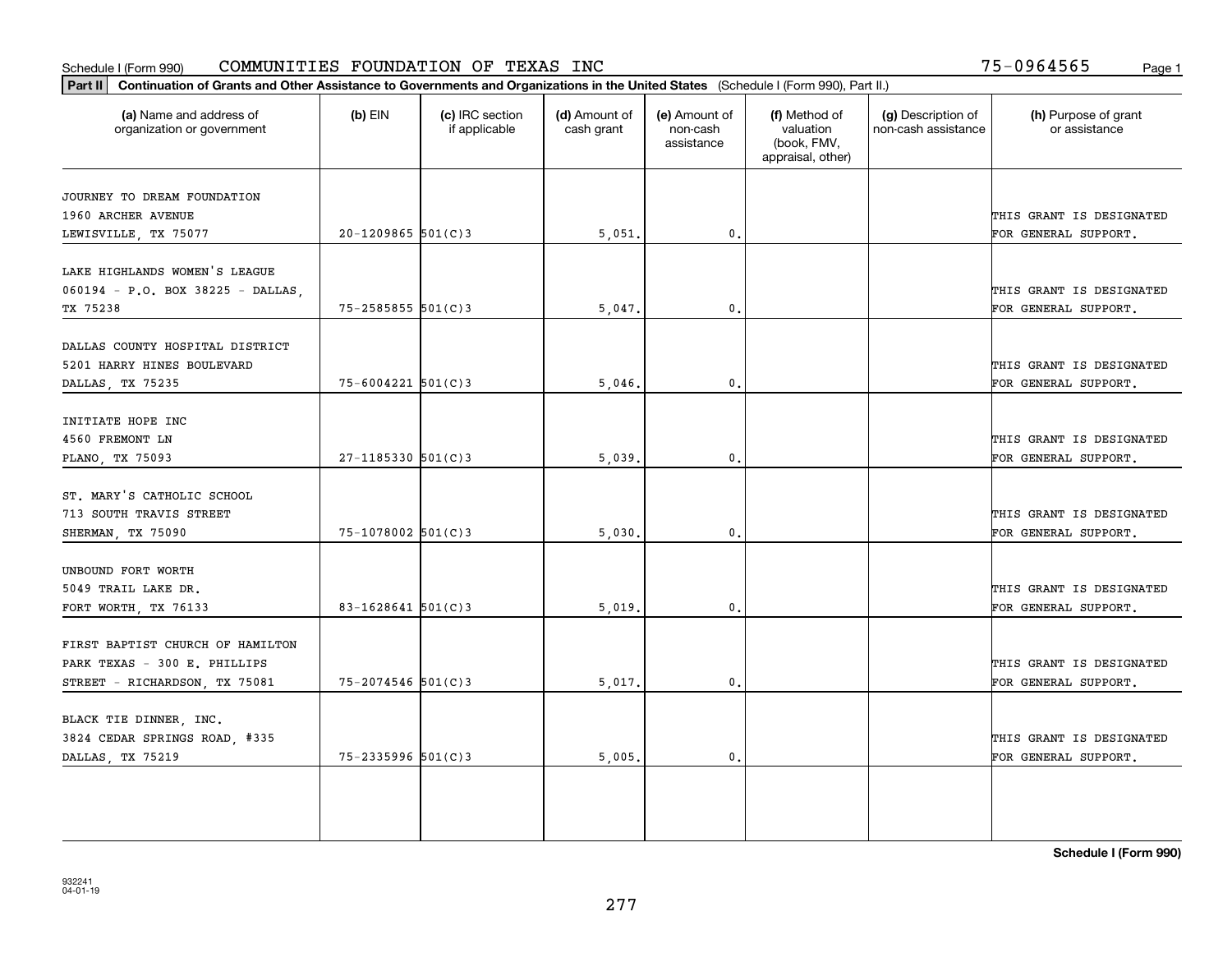#### Schedule I (Form 990) (2019) CO**MMUNITIES FOUNDATION OF TEXAS INC** Page

**2**

**Part III** | Grants and Other Assistance to Domestic Individuals. Complete if the organization answered "Yes" on Form 990, Part IV, line 22. Part III can be duplicated if additional space is needed.

| (a) Type of grant or assistance                                                                                                                      | (b) Number of<br>recipients | (c) Amount of<br>cash grant | (d) Amount of non-<br>cash assistance | (e) Method of valuation<br>(book, FMV, appraisal, other) | (f) Description of noncash assistance |  |  |  |
|------------------------------------------------------------------------------------------------------------------------------------------------------|-----------------------------|-----------------------------|---------------------------------------|----------------------------------------------------------|---------------------------------------|--|--|--|
|                                                                                                                                                      |                             |                             |                                       |                                                          |                                       |  |  |  |
| MEDICAL/DENTAL/HOSPITAL CARE                                                                                                                         | $\mathbf{1}$                | 10,000.                     | 0.                                    |                                                          |                                       |  |  |  |
|                                                                                                                                                      |                             |                             |                                       |                                                          |                                       |  |  |  |
| SCHOLARSHIPS                                                                                                                                         | 348                         | 1,433,836.                  | 0.                                    |                                                          |                                       |  |  |  |
|                                                                                                                                                      |                             |                             |                                       |                                                          |                                       |  |  |  |
|                                                                                                                                                      |                             |                             |                                       |                                                          |                                       |  |  |  |
|                                                                                                                                                      |                             |                             |                                       |                                                          |                                       |  |  |  |
|                                                                                                                                                      |                             |                             |                                       |                                                          |                                       |  |  |  |
|                                                                                                                                                      |                             |                             |                                       |                                                          |                                       |  |  |  |
|                                                                                                                                                      |                             |                             |                                       |                                                          |                                       |  |  |  |
| Supplemental Information. Provide the information required in Part I, line 2; Part III, column (b); and any other additional information.<br>Part IV |                             |                             |                                       |                                                          |                                       |  |  |  |
| PART I, LINE 2:                                                                                                                                      |                             |                             |                                       |                                                          |                                       |  |  |  |
| CFT MONITORS THE USE OF GRANT FUNDS THROUGH VARIOUS GRANTEE REPORTING                                                                                |                             |                             |                                       |                                                          |                                       |  |  |  |
| REQUIREMENTS DEPENDING UPON THE SIZE AND SOURCE OF THE GRANT. THE                                                                                    |                             |                             |                                       |                                                          |                                       |  |  |  |
| FOUNDATION'S DISCRETIONARY GRANTS REQUIRE THAT RECIPIENT ORGANIZATIONS                                                                               |                             |                             |                                       |                                                          |                                       |  |  |  |
| SUBMIT WRITTEN REPORTS ANNUALLY DURING THE TERM OF THE GRANT. FOUNDATION                                                                             |                             |                             |                                       |                                                          |                                       |  |  |  |

STAFF ALSO REGULARLY CONDUCT FOLLOW-UP MEETINGS AND SITE VISITS WITH THE

GRANTEES TO ENSURE THAT FUNDS HAVE BEEN PROPERLY USED AND THAT ANTICIPATED

OUTCOMES HAVE BEEN ACHIEVED. GRANTS FROM THE FOUNDATION'S SUPPORTING

ORGANIZATIONS REQUIRE MORE FREQUENT REPORTING BY GRANTEES, AS WELL AS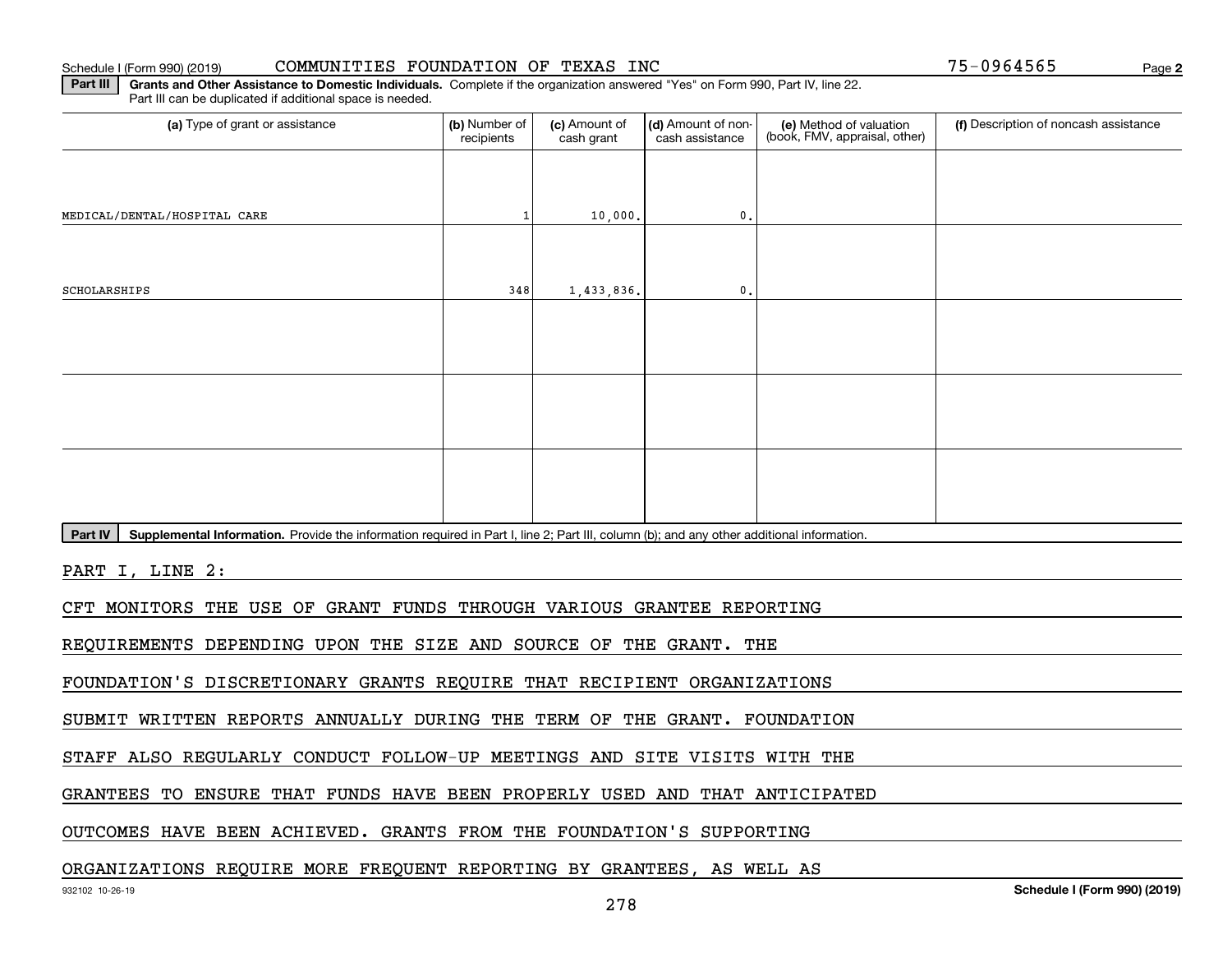| Schedule I (Form 990) COMMUNITIES FOUNDATION OF TEXAS INC                |            |                    |                  | $75 - 0964565$ Page 2                                                      |
|--------------------------------------------------------------------------|------------|--------------------|------------------|----------------------------------------------------------------------------|
| <b>Part IV</b><br><b>Supplemental Information</b>                        |            |                    |                  |                                                                            |
|                                                                          |            |                    |                  |                                                                            |
| FREOUENT SITE VISITS AND MEETINGS WITH FOUNDATION STAFF, WHICH ALLOW FOR |            |                    |                  |                                                                            |
|                                                                          |            |                    |                  |                                                                            |
| THE<br>MONITORING                                                        |            |                    |                  | USE OF GRANT FUNDS AND ASSURANCE THAT SUFFICIENT PROGRESS                  |
| TOWARD THE GRANT OBJECTIVES HAS BEEN MADE. MONITORING AND REPORTING      |            |                    |                  |                                                                            |
|                                                                          |            |                    |                  |                                                                            |
| REQUIREMENTS FOR GRANTS FROM THE FOUNDATION'S DONOR-ADVISED FUNDS VARY   |            |                    |                  |                                                                            |
|                                                                          |            |                    |                  |                                                                            |
| THE SIZE<br>DEPENDING<br>ON.                                             | OF         | THE GRANT AND ITS  | STAFF<br>INTENT. | COMMUNICATES                                                               |
|                                                                          |            |                    |                  |                                                                            |
|                                                                          |            |                    |                  | REGULARLY WITH ORGANIZATIONS THAT ARE FREOUENT RECIPIENTS OF DONOR-ADVISED |
|                                                                          |            |                    |                  |                                                                            |
| GRANTS, AS WELL AS WITH ORGANIZATIONS THAT ARE NOT WELL-KNOWN TO         |            |                    |                  | THE                                                                        |
|                                                                          |            |                    |                  |                                                                            |
| FOUNDATION<br>TO.<br>KEEP                                                | CURRENT ON | THEIR PROGRAMS AND | SERVICES.        |                                                                            |
|                                                                          |            |                    |                  |                                                                            |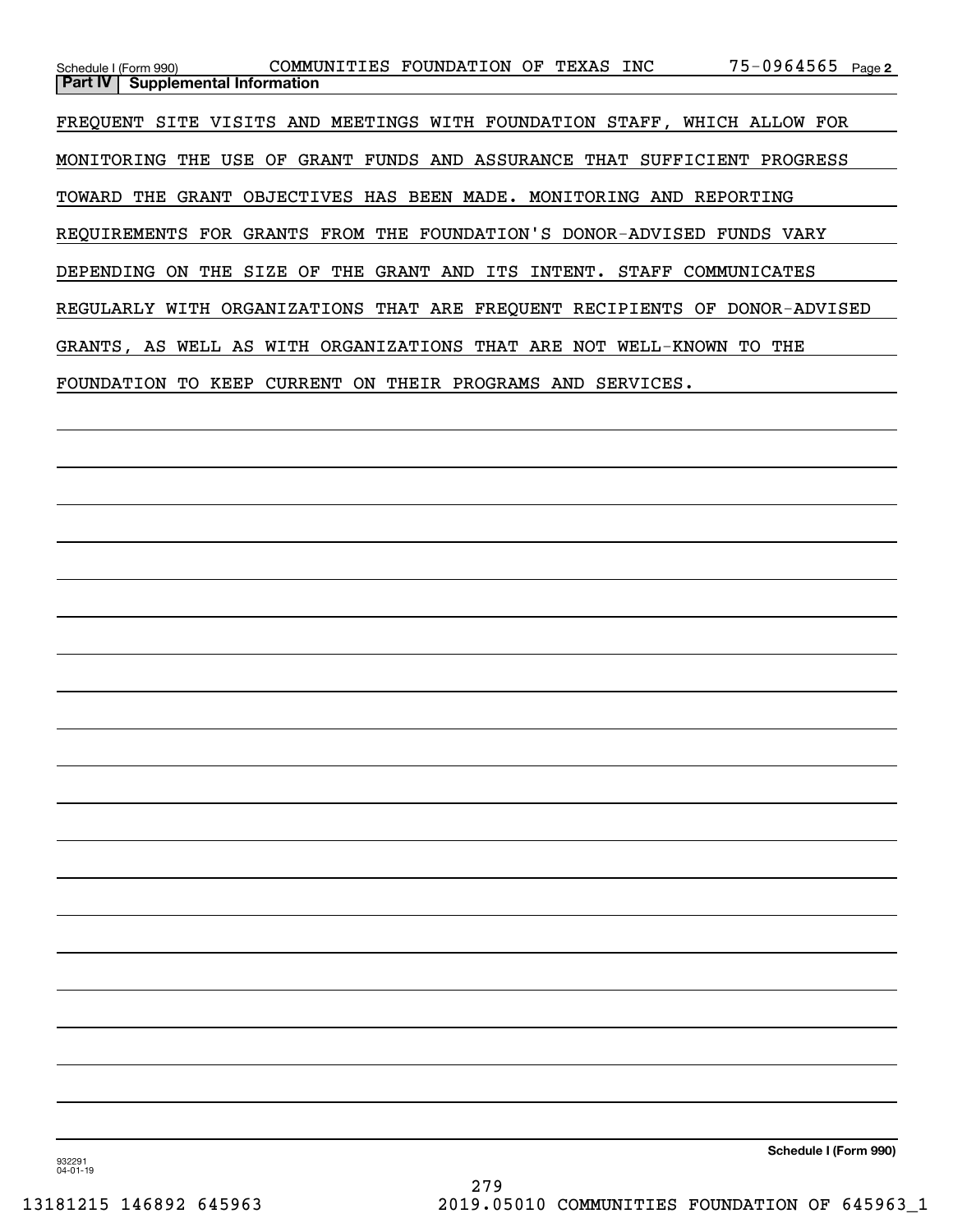|    | <b>SCHEDULE J</b>                                                                          | <b>Compensation Information</b>                                                                                                                                                                                                     |                                       | OMB No. 1545-0047     |      |                                     |  |
|----|--------------------------------------------------------------------------------------------|-------------------------------------------------------------------------------------------------------------------------------------------------------------------------------------------------------------------------------------|---------------------------------------|-----------------------|------|-------------------------------------|--|
|    | (Form 990)                                                                                 | For certain Officers, Directors, Trustees, Key Employees, and Highest                                                                                                                                                               |                                       |                       | 2019 |                                     |  |
|    |                                                                                            | <b>Compensated Employees</b>                                                                                                                                                                                                        |                                       |                       |      |                                     |  |
|    |                                                                                            | Complete if the organization answered "Yes" on Form 990, Part IV, line 23.<br>Attach to Form 990.                                                                                                                                   |                                       | <b>Open to Public</b> |      |                                     |  |
|    | Department of the Treasury<br>Internal Revenue Service                                     | Go to www.irs.gov/Form990 for instructions and the latest information.                                                                                                                                                              |                                       | Inspection            |      |                                     |  |
|    | Name of the organization                                                                   |                                                                                                                                                                                                                                     | <b>Employer identification number</b> |                       |      |                                     |  |
|    |                                                                                            | COMMUNITIES FOUNDATION OF TEXAS INC                                                                                                                                                                                                 |                                       | 75-0964565            |      |                                     |  |
|    | Part I                                                                                     | <b>Questions Regarding Compensation</b>                                                                                                                                                                                             |                                       |                       |      |                                     |  |
|    |                                                                                            |                                                                                                                                                                                                                                     |                                       |                       | Yes  | No                                  |  |
|    |                                                                                            | 1a Check the appropriate box(es) if the organization provided any of the following to or for a person listed on Form 990,                                                                                                           |                                       |                       |      |                                     |  |
|    |                                                                                            | Part VII, Section A, line 1a. Complete Part III to provide any relevant information regarding these items.                                                                                                                          |                                       |                       |      |                                     |  |
|    | First-class or charter travel                                                              | Housing allowance or residence for personal use                                                                                                                                                                                     |                                       |                       |      |                                     |  |
|    | Travel for companions                                                                      | Payments for business use of personal residence                                                                                                                                                                                     |                                       |                       |      |                                     |  |
|    | Health or social club dues or initiation fees<br>Tax indemnification and gross-up payments |                                                                                                                                                                                                                                     |                                       |                       |      |                                     |  |
|    |                                                                                            | Discretionary spending account<br>Personal services (such as maid, chauffeur, chef)                                                                                                                                                 |                                       |                       |      |                                     |  |
|    |                                                                                            |                                                                                                                                                                                                                                     |                                       |                       |      |                                     |  |
|    |                                                                                            | <b>b</b> If any of the boxes on line 1a are checked, did the organization follow a written policy regarding payment or                                                                                                              |                                       |                       | х    |                                     |  |
|    |                                                                                            | reimbursement or provision of all of the expenses described above? If "No," complete Part III to explain                                                                                                                            |                                       | 1b                    |      |                                     |  |
| 2  |                                                                                            | Did the organization require substantiation prior to reimbursing or allowing expenses incurred by all directors,                                                                                                                    |                                       | $\mathbf 2$           | X    |                                     |  |
|    |                                                                                            |                                                                                                                                                                                                                                     |                                       |                       |      |                                     |  |
| З  |                                                                                            | Indicate which, if any, of the following the organization used to establish the compensation of the organization's                                                                                                                  |                                       |                       |      |                                     |  |
|    |                                                                                            | CEO/Executive Director. Check all that apply. Do not check any boxes for methods used by a related organization to                                                                                                                  |                                       |                       |      |                                     |  |
|    |                                                                                            | establish compensation of the CEO/Executive Director, but explain in Part III.                                                                                                                                                      |                                       |                       |      |                                     |  |
|    | $\lfloor \texttt{X} \rfloor$ Compensation committee                                        | Written employment contract                                                                                                                                                                                                         |                                       |                       |      |                                     |  |
|    |                                                                                            | $ \mathbf{X} $ Independent compensation consultant<br>$X$ Compensation survey or study                                                                                                                                              |                                       |                       |      |                                     |  |
|    | $\boxed{\textbf{X}}$ Form 990 of other organizations                                       | $\mathbf{X}$ Approval by the board or compensation committee                                                                                                                                                                        |                                       |                       |      |                                     |  |
|    |                                                                                            |                                                                                                                                                                                                                                     |                                       |                       |      |                                     |  |
|    |                                                                                            | During the year, did any person listed on Form 990, Part VII, Section A, line 1a, with respect to the filing                                                                                                                        |                                       |                       |      |                                     |  |
|    | organization or a related organization:                                                    |                                                                                                                                                                                                                                     |                                       |                       |      |                                     |  |
|    |                                                                                            | Receive a severance payment or change-of-control payment?                                                                                                                                                                           |                                       | 4a                    |      | x                                   |  |
|    |                                                                                            |                                                                                                                                                                                                                                     |                                       | 4b                    |      | $\overline{\mathtt{x}}$             |  |
|    |                                                                                            |                                                                                                                                                                                                                                     |                                       | 4c                    |      | $\overline{\mathbf{x}}$             |  |
|    |                                                                                            | If "Yes" to any of lines 4a-c, list the persons and provide the applicable amounts for each item in Part III.                                                                                                                       |                                       |                       |      |                                     |  |
|    |                                                                                            |                                                                                                                                                                                                                                     |                                       |                       |      |                                     |  |
|    |                                                                                            | Only section 501(c)(3), 501(c)(4), and 501(c)(29) organizations must complete lines 5-9.                                                                                                                                            |                                       |                       |      |                                     |  |
| 5  |                                                                                            | For persons listed on Form 990, Part VII, Section A, line 1a, did the organization pay or accrue any compensation                                                                                                                   |                                       |                       |      |                                     |  |
|    | contingent on the revenues of:                                                             |                                                                                                                                                                                                                                     |                                       |                       |      |                                     |  |
|    |                                                                                            | a The organization? <b>Entitation</b> 2008 Communication of the contract of the contract of the contract of the contract of the contract of the contract of the contract of the contract of the contract of the contract of the con |                                       | 5а                    |      | <u>x</u>                            |  |
|    |                                                                                            |                                                                                                                                                                                                                                     |                                       | 5b                    |      | $\overline{\textbf{x}}$             |  |
|    |                                                                                            | If "Yes" on line 5a or 5b, describe in Part III.                                                                                                                                                                                    |                                       |                       |      |                                     |  |
| 6. |                                                                                            | For persons listed on Form 990, Part VII, Section A, line 1a, did the organization pay or accrue any compensation                                                                                                                   |                                       |                       |      |                                     |  |
|    | contingent on the net earnings of:                                                         |                                                                                                                                                                                                                                     |                                       |                       |      |                                     |  |
|    |                                                                                            |                                                                                                                                                                                                                                     |                                       | 6a                    |      | <u>x</u><br>$\overline{\textbf{x}}$ |  |
|    |                                                                                            | If "Yes" on line 6a or 6b, describe in Part III.                                                                                                                                                                                    |                                       | 6b                    |      |                                     |  |
|    |                                                                                            |                                                                                                                                                                                                                                     |                                       |                       |      |                                     |  |
|    |                                                                                            | 7 For persons listed on Form 990, Part VII, Section A, line 1a, did the organization provide any nonfixed payments                                                                                                                  |                                       | $\overline{7}$        | х    |                                     |  |
| 8  |                                                                                            | Were any amounts reported on Form 990, Part VII, paid or accrued pursuant to a contract that was subject to the                                                                                                                     |                                       |                       |      |                                     |  |
|    |                                                                                            | initial contract exception described in Regulations section 53.4958-4(a)(3)? If "Yes," describe in Part III                                                                                                                         |                                       | 8                     |      | х                                   |  |
| 9  |                                                                                            | If "Yes" on line 8, did the organization also follow the rebuttable presumption procedure described in                                                                                                                              |                                       |                       |      |                                     |  |
|    |                                                                                            |                                                                                                                                                                                                                                     |                                       | 9                     |      |                                     |  |
|    |                                                                                            | duction Act Notice, needles Instructions for Form 000                                                                                                                                                                               |                                       |                       |      |                                     |  |

LHA For Paperwork Reduction Act Notice, see the Instructions for Form 990. Schedule J (Form 990) 2019

932111 10-21-19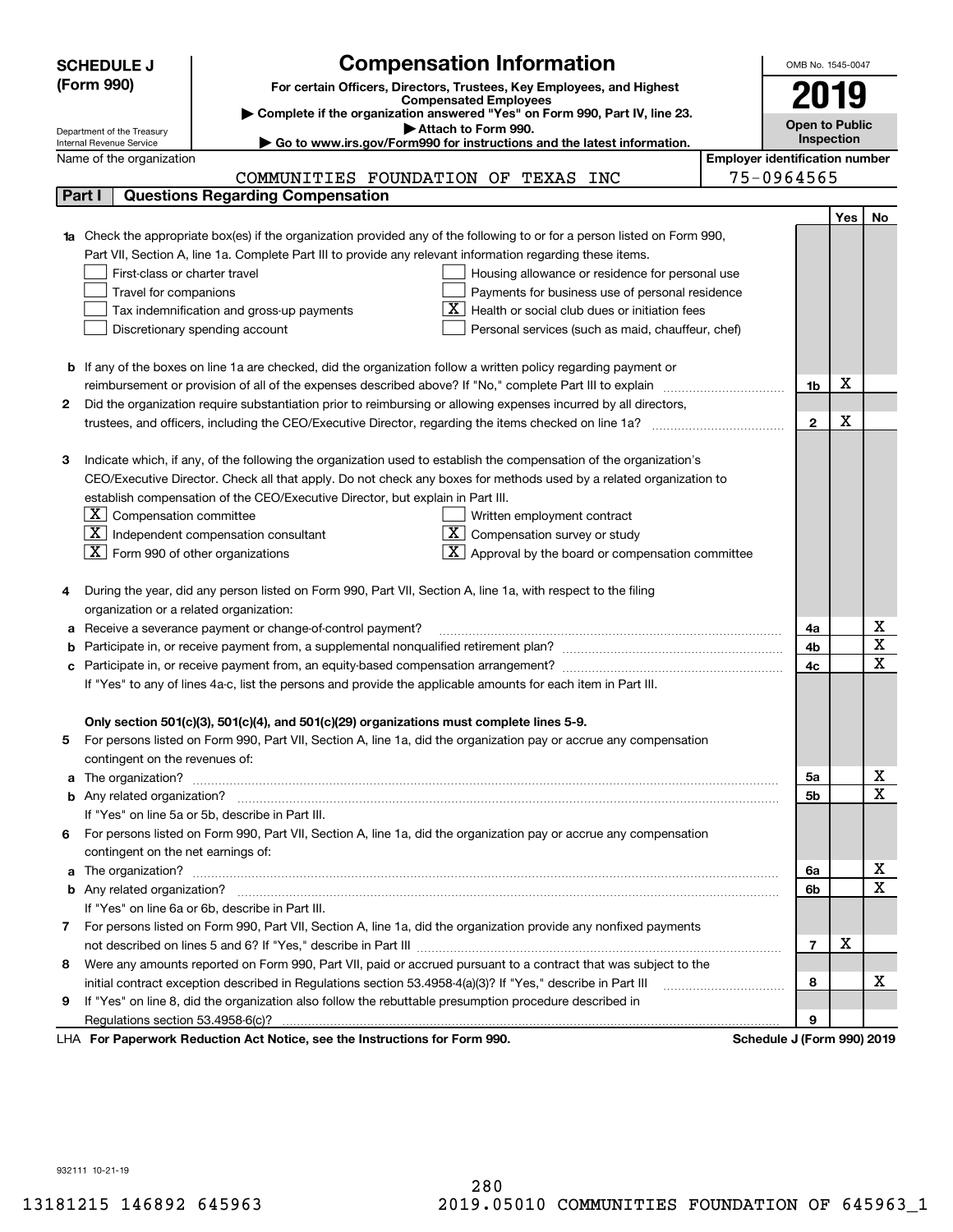75-0964565

# **Part II Officers, Directors, Trustees, Key Employees, and Highest Compensated Employees.**  Schedule J (Form 990) 2019 Page Use duplicate copies if additional space is needed.

For each individual whose compensation must be reported on Schedule J, report compensation from the organization on row (i) and from related organizations, described in the instructions, on row (ii). Do not list any individuals that aren't listed on Form 990, Part VII.

**Note:**  The sum of columns (B)(i)-(iii) for each listed individual must equal the total amount of Form 990, Part VII, Section A, line 1a, applicable column (D) and (E) amounts for that individual.

|                            |      |                          | (B) Breakdown of W-2 and/or 1099-MISC compensation |                                           | (C) Retirement and             | (D) Nontaxable | (E) Total of columns | (F) Compensation                                           |
|----------------------------|------|--------------------------|----------------------------------------------------|-------------------------------------------|--------------------------------|----------------|----------------------|------------------------------------------------------------|
| (A) Name and Title         |      | (i) Base<br>compensation | (ii) Bonus &<br>incentive<br>compensation          | (iii) Other<br>reportable<br>compensation | other deferred<br>compensation | benefits       | $(B)(i)-(D)$         | in column (B)<br>reported as deferred<br>on prior Form 990 |
| DAVID J. SCULLIN<br>(1)    | (i)  | 433,239.                 | 68,410.                                            | 0.                                        | 41,200.                        | 13,846.        | 556,695.             | 0.                                                         |
| PRESIDENT AND CEO          | (i)  | 0.                       | 0.                                                 | 0.                                        | $\mathbf{0}$ .                 | 0.             | 0.                   | 0.                                                         |
| ELIZABETH W. BULL<br>(2)   | (i)  | 303,748.                 | 35,512.                                            | 992.                                      | 41,200.                        | 1,622.         | 383,074.             | 0.                                                         |
| SR. VP & CHIEF FINANCIAL A | (i)  | 0.                       | 0.                                                 | 0.                                        | 0.                             | 0.             | О.                   | 0.                                                         |
| SUSAN SWAN SMITH<br>(3)    | (i)  | 227, 876.                | 21,512.                                            | $\overline{0}$ .                          | 18,510.                        | 13,926.        | 281,824.             | $\overline{0}$ .                                           |
| CHIEF GIVING DAY OFFICER   | (ii) | 0.                       | 0.                                                 | 0.                                        | $\mathbf{0}$ .                 | 0.             | 0.                   | $\overline{0}$ .                                           |
| BRIAN E DOYLE<br>(4)       | (i)  | 229,169.                 | 3,512.                                             | 405.                                      | 18,978.                        | 18, 541.       | 270,605.             | $\overline{0}$ .                                           |
| CHIEF INVESTMENT OFFICER   | (ii) | $\mathbf 0$ .            | 0.                                                 | 0.                                        | $\mathbf 0$ .                  | О.             | 0.                   | $\overline{0}$ .                                           |
| SARAH C NELSON<br>(5)      | (i)  | 210,682.                 | 22, 512.                                           | 1,200.                                    | 17,625.                        | 13,945.        | 265,964              | $\overline{0}$ .                                           |
| CHIEF PHILANTHROPY OFFICER | (ii) | $\mathbf 0$ .            | О.                                                 | 0.                                        | $\mathbf 0$ .                  | О.             | 0.                   | 0.                                                         |
| MONICA EGERT SMITH<br>(6)  | (i)  | 204,975.                 | 25, 512.                                           | 981.                                      | 16,178.                        | 8,493.         | 256,139.             | 0.                                                         |
| CHIEF RELATIONSHIP OFFICER | (ii) | $\mathbf 0$ .            | 0.                                                 | 0.                                        | $\mathbf 0$ .                  | О.             | О.                   | 0.                                                         |
| KRISTINE M THOMAS<br>(7)   | (i)  | 173,094.                 | 507.                                               | 1,200.                                    | 13,311.                        | 12,275.        | 200, 387.            | 0.                                                         |
| VP OF FINANCE              | (ii) | 0.                       | 0.                                                 | 0.                                        | 0.                             | 0.             | О.                   | 0.                                                         |
| JOHN J FITZPATRICK<br>(8)  | (i)  | 270,795.                 | 28,012.                                            | 300.                                      | 21,639.                        | 12,262.        | 333,008              | $\overline{0}$ .                                           |
| EXECUTIVE DIRECTOR - EDUCA | (ii) | $\mathbf 0$ .            | $\mathbf 0$ .                                      | 0.                                        | $\mathbf 0$ .                  | О.             | $\mathbf{0}$ .       | $\overline{0}$ .                                           |
| GEORGE TANG<br>(9)         | (i)  | 233,569.                 | 26,012.                                            | $\overline{0}$ .                          | 21,197.                        | 17, 485.       | 298,263.             | $\overline{0}$ .                                           |
| MANAGING DIRECTOR EDUCATE  | (ii) | 0.                       | $\mathbf 0$ .                                      | 0.                                        | $\mathbf 0$ .                  | $\mathbf 0$ .  | $\mathbf 0$ .        | $\overline{0}$ .                                           |
| (10) JOHN C COXON          | (i)  | 202,972.                 | 10, 507.                                           | 500.                                      | 17,246.                        | 17,486.        | 248,711              | $\overline{0}$ .                                           |
| MANAGING DIRECTOR OF PROGR | (ii) | 0.                       | 0.                                                 | 0.                                        | 0.                             | $\mathbf 0$ .  | 0.                   | 0.                                                         |
| (11) AMY GROFF             | (i)  | 181,831.                 | 5,504.                                             | 1,224.                                    | 15,095.                        | 13,009.        | 216,663.             | 0.                                                         |
| MANAGING DIRECTOR OF FINAN | (ii) | 0.                       | о.                                                 | 0.                                        | 0.                             | 0.             | $\mathbf 0$ .        | 0.                                                         |
| CAROL GOGLIA<br>(12)       | (i)  | 156,873.                 | 507.                                               | 0.                                        | 13,272.                        | 17,071.        | 187, 723.            | 0.                                                         |
| SR. DIRECTOR OF MARKETING  | (ii) | 0.                       | $\mathbf 0$ .                                      | $\overline{0}$ .                          | 0.                             | 0.             | 0.                   | $\overline{0}$ .                                           |
| (13) REO D PRUIETT         | (i)  | 151,590.                 | 3,507.                                             | 366.                                      | 12,421.                        | 747.           | 168, 631             | 0.                                                         |
| DIRECTOR OF PROGRAMS EDUC  | (ii) | 0.                       | 0.                                                 | 0.                                        | 0.                             | 0.             | 0.                   | 0.                                                         |
| EARL BRADLEY FURRY<br>(14) | (i)  | 155,381.                 | 304.                                               | 566.                                      | 11,510.                        | 755.           | 168,516.             | 0.                                                         |
| CHIEF INFORMATION OFFICER  | (ii) | 0.                       | 0.                                                 | 0.                                        | 0.                             | $\mathbf 0$ .  | 0.                   | 0.                                                         |
|                            | (i)  |                          |                                                    |                                           |                                |                |                      |                                                            |
|                            | (ii) |                          |                                                    |                                           |                                |                |                      |                                                            |
|                            | (i)  |                          |                                                    |                                           |                                |                |                      |                                                            |
|                            | (ii) |                          |                                                    |                                           |                                |                |                      |                                                            |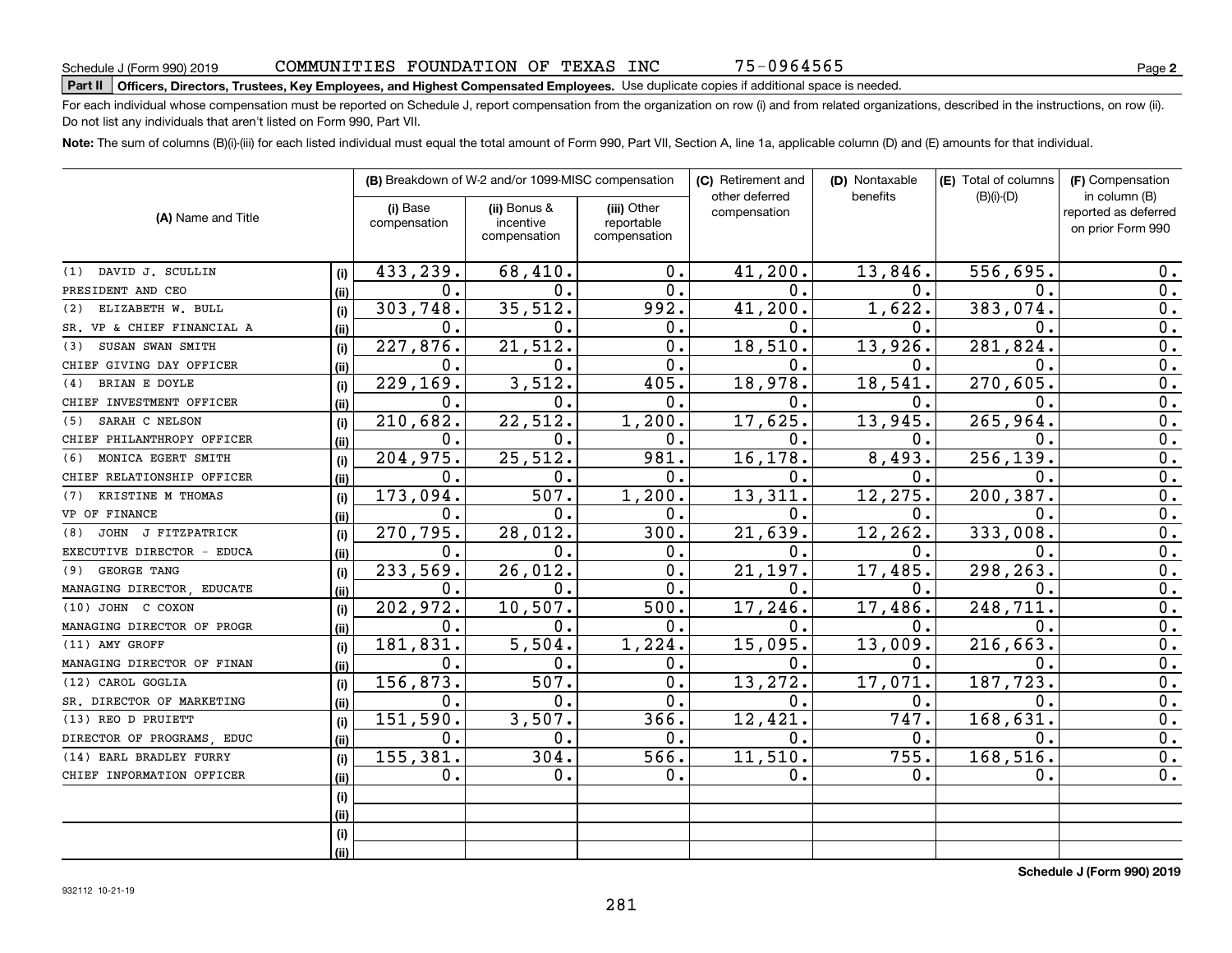#### **Part III Supplemental Information**

Schedule J (Form 990) 2019 COMMUNITIES FOUNDATION OF TEXAS INC 75-0964565<br>Part III Supplemental Information<br>Provide the information, explanation, or descriptions required for Part I, lines 1a, 1b, 3, 4a, 4b, 4c, 5a, 5b, 6a

#### PART I, LINE 1A:

COMMUNITIES FOUNDATION OF TEXAS INC. PROVIDES REIMBURSEMENT OF GYM DUES TO

EACH EMPLOYEE. THE MAXIMUM ANNUAL BENEFIT IS \$1,200 PER PERSON AND IT IS

#### TREATED AS TAXABLE COMPENSATION TO EACH PARTICIPATING EMPLOYEE.

PART I, LINE 7:

AS PART OF THE ANNUAL PERFORMANCE EVALUATIONS, A BONUS PAYMENT MIGHT BE

PAID TO ELIGIBLE EMPLOYEES. FOR OFFICERS, KEY EMPLOYEES, AND ALL OTHER

STAFF, THESE PAYMENTS ARE DETERMINED BY THE PRESIDENT AND CEO, AND THOSE

OVER \$10,000 ARE REVIEWED BY THE BOARD. THE BONUS PAYMENT PAID TO THE

PRESIDENT AND CEO IS DETERMINED BY THE BOARD OF TRUSTEES IN EXECUTIVE

SESSION WHEN THE BOARD DETERMINES THE CEO'S COMPENSATION FOR THE FOLLOWING

FISCAL YEAR. THE FOUNDATION ALSO PAYS A NOMINAL, ANNUAL HOLIDAY BONUS TO

ALL EMPLOYEES BASED ON TENURE. THESE PAYMENTS ARE NOT MATERIAL TO THE

OVERALL COMPENSATION PACKAGES.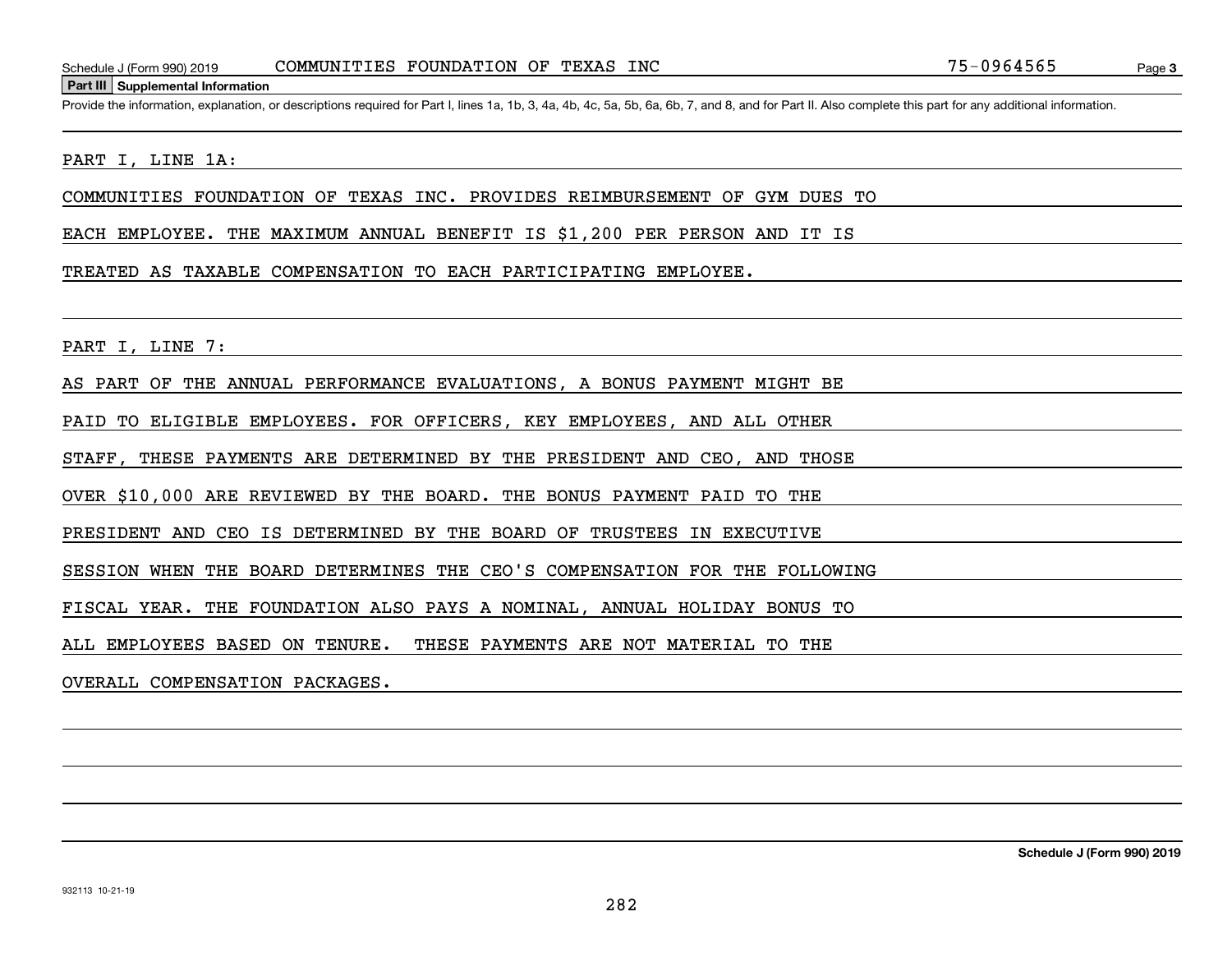#### **SCHEDULE M (Form 990)**

## **Noncash Contributions**

OMB No. 1545-0047

**Open to Public Inspection**

| Department of the Treasury      |
|---------------------------------|
| <b>Internal Revenue Service</b> |

**Complete if the organizations answered "Yes" on Form 990, Part IV, lines 29 or 30.** <sup>J</sup>**2019 Attach to Form 990.** J

 **Go to www.irs.gov/Form990 for instructions and the latest information.** J

Name of the organization

# COMMUNITIES FOUNDATION OF TEXAS INC

**Employer identification number** 75-0964565

| (d)<br>(a)<br>(b)<br>(c)<br>Number of<br>Noncash contribution<br>Check if<br>Method of determining<br>contributions or<br>amounts reported on<br>applicable<br>noncash contribution amounts<br>items contributed Form 990, Part VIII, line 1g<br>1<br>2<br>з<br>Art - Fractional interests<br>Books and publications<br>4<br>Clothing and household goods<br>5<br>6<br>7<br>8<br>$\mathbf x$<br>272<br>29,809,862.FMV<br>Securities - Publicly traded<br>9<br>Securities - Closely held stock<br>10<br>Securities - Partnership, LLC, or<br>11<br>3<br>Х<br>382, 964. APPRAISAL<br>trust interests<br>Securities - Miscellaneous<br>12<br>Qualified conservation contribution -<br>13 |    |
|---------------------------------------------------------------------------------------------------------------------------------------------------------------------------------------------------------------------------------------------------------------------------------------------------------------------------------------------------------------------------------------------------------------------------------------------------------------------------------------------------------------------------------------------------------------------------------------------------------------------------------------------------------------------------------------|----|
|                                                                                                                                                                                                                                                                                                                                                                                                                                                                                                                                                                                                                                                                                       |    |
|                                                                                                                                                                                                                                                                                                                                                                                                                                                                                                                                                                                                                                                                                       |    |
|                                                                                                                                                                                                                                                                                                                                                                                                                                                                                                                                                                                                                                                                                       |    |
|                                                                                                                                                                                                                                                                                                                                                                                                                                                                                                                                                                                                                                                                                       |    |
|                                                                                                                                                                                                                                                                                                                                                                                                                                                                                                                                                                                                                                                                                       |    |
|                                                                                                                                                                                                                                                                                                                                                                                                                                                                                                                                                                                                                                                                                       |    |
|                                                                                                                                                                                                                                                                                                                                                                                                                                                                                                                                                                                                                                                                                       |    |
|                                                                                                                                                                                                                                                                                                                                                                                                                                                                                                                                                                                                                                                                                       |    |
|                                                                                                                                                                                                                                                                                                                                                                                                                                                                                                                                                                                                                                                                                       |    |
|                                                                                                                                                                                                                                                                                                                                                                                                                                                                                                                                                                                                                                                                                       |    |
|                                                                                                                                                                                                                                                                                                                                                                                                                                                                                                                                                                                                                                                                                       |    |
|                                                                                                                                                                                                                                                                                                                                                                                                                                                                                                                                                                                                                                                                                       |    |
|                                                                                                                                                                                                                                                                                                                                                                                                                                                                                                                                                                                                                                                                                       |    |
|                                                                                                                                                                                                                                                                                                                                                                                                                                                                                                                                                                                                                                                                                       |    |
|                                                                                                                                                                                                                                                                                                                                                                                                                                                                                                                                                                                                                                                                                       |    |
| Historic structures                                                                                                                                                                                                                                                                                                                                                                                                                                                                                                                                                                                                                                                                   |    |
| Qualified conservation contribution - Other<br>14                                                                                                                                                                                                                                                                                                                                                                                                                                                                                                                                                                                                                                     |    |
| 15                                                                                                                                                                                                                                                                                                                                                                                                                                                                                                                                                                                                                                                                                    |    |
| 16                                                                                                                                                                                                                                                                                                                                                                                                                                                                                                                                                                                                                                                                                    |    |
| 17                                                                                                                                                                                                                                                                                                                                                                                                                                                                                                                                                                                                                                                                                    |    |
| 18                                                                                                                                                                                                                                                                                                                                                                                                                                                                                                                                                                                                                                                                                    |    |
| 19                                                                                                                                                                                                                                                                                                                                                                                                                                                                                                                                                                                                                                                                                    |    |
| Drugs and medical supplies<br>20                                                                                                                                                                                                                                                                                                                                                                                                                                                                                                                                                                                                                                                      |    |
| 21<br>Taxidermy                                                                                                                                                                                                                                                                                                                                                                                                                                                                                                                                                                                                                                                                       |    |
| 22                                                                                                                                                                                                                                                                                                                                                                                                                                                                                                                                                                                                                                                                                    |    |
| 23                                                                                                                                                                                                                                                                                                                                                                                                                                                                                                                                                                                                                                                                                    |    |
| 24                                                                                                                                                                                                                                                                                                                                                                                                                                                                                                                                                                                                                                                                                    |    |
| 2<br>31,384.FMV<br>Х<br>(GIFTS IN KIND)<br>Other $\blacktriangleright$<br>25                                                                                                                                                                                                                                                                                                                                                                                                                                                                                                                                                                                                          |    |
| 26<br>Other $\blacktriangleright$<br>$($ $)$                                                                                                                                                                                                                                                                                                                                                                                                                                                                                                                                                                                                                                          |    |
| $\begin{pmatrix} 1 & 1 & 1 \\ 1 & 1 & 1 \\ 1 & 1 & 1 \end{pmatrix}$<br>27<br>Other $\blacktriangleright$                                                                                                                                                                                                                                                                                                                                                                                                                                                                                                                                                                              |    |
| 28<br>Other $\blacktriangleright$                                                                                                                                                                                                                                                                                                                                                                                                                                                                                                                                                                                                                                                     |    |
| Number of Forms 8283 received by the organization during the tax year for contributions<br>29                                                                                                                                                                                                                                                                                                                                                                                                                                                                                                                                                                                         | 1  |
| for which the organization completed Form 8283, Part IV, Donee Acknowledgement<br>29                                                                                                                                                                                                                                                                                                                                                                                                                                                                                                                                                                                                  |    |
| Yes                                                                                                                                                                                                                                                                                                                                                                                                                                                                                                                                                                                                                                                                                   | No |
| 30a During the year, did the organization receive by contribution any property reported in Part I, lines 1 through 28, that it                                                                                                                                                                                                                                                                                                                                                                                                                                                                                                                                                        |    |
| must hold for at least three years from the date of the initial contribution, and which isn't required to be used for<br>30a                                                                                                                                                                                                                                                                                                                                                                                                                                                                                                                                                          | x  |
| exempt purposes for the entire holding period?<br><b>b</b> If "Yes," describe the arrangement in Part II.                                                                                                                                                                                                                                                                                                                                                                                                                                                                                                                                                                             |    |
| х<br>Does the organization have a gift acceptance policy that requires the review of any nonstandard contributions?<br>31                                                                                                                                                                                                                                                                                                                                                                                                                                                                                                                                                             |    |
| 31<br>32a Does the organization hire or use third parties or related organizations to solicit, process, or sell noncash                                                                                                                                                                                                                                                                                                                                                                                                                                                                                                                                                               |    |
| contributions?<br>32a                                                                                                                                                                                                                                                                                                                                                                                                                                                                                                                                                                                                                                                                 | x  |
| <b>b</b> If "Yes," describe in Part II.                                                                                                                                                                                                                                                                                                                                                                                                                                                                                                                                                                                                                                               |    |
| If the organization didn't report an amount in column (c) for a type of property for which column (a) is checked,<br>33                                                                                                                                                                                                                                                                                                                                                                                                                                                                                                                                                               |    |
| describe in Part II.                                                                                                                                                                                                                                                                                                                                                                                                                                                                                                                                                                                                                                                                  |    |

**For Paperwork Reduction Act Notice, see the Instructions for Form 990. Schedule M (Form 990) 2019** LHA

932141 09-27-19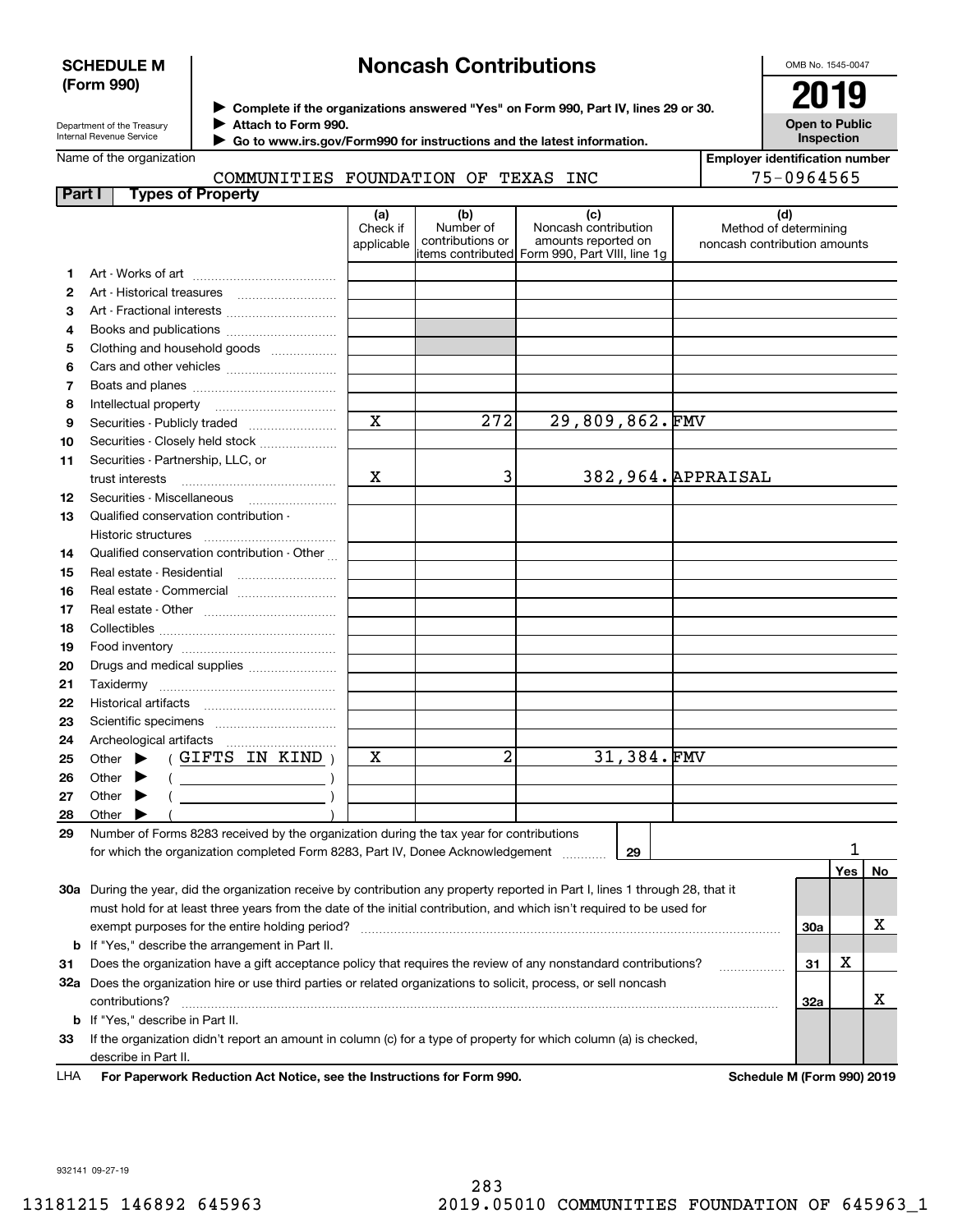|                 | Schedule M (Form 990) 2019 | COMMUNITIES FOUNDATION OF TEXAS INC       |  |  | 75-0964565                                                                                                                                                                                                                                                           | Page 2 |
|-----------------|----------------------------|-------------------------------------------|--|--|----------------------------------------------------------------------------------------------------------------------------------------------------------------------------------------------------------------------------------------------------------------------|--------|
| Part II         |                            | this part for any additional information. |  |  | Supplemental Information. Provide the information required by Part I, lines 30b, 32b, and 33, and whether the organization<br>is reporting in Part I, column (b), the number of contributions, the number of items received, or a combination of both. Also complete |        |
|                 |                            |                                           |  |  |                                                                                                                                                                                                                                                                      |        |
|                 |                            |                                           |  |  |                                                                                                                                                                                                                                                                      |        |
|                 |                            |                                           |  |  |                                                                                                                                                                                                                                                                      |        |
|                 |                            |                                           |  |  |                                                                                                                                                                                                                                                                      |        |
|                 |                            |                                           |  |  |                                                                                                                                                                                                                                                                      |        |
|                 |                            |                                           |  |  |                                                                                                                                                                                                                                                                      |        |
|                 |                            |                                           |  |  |                                                                                                                                                                                                                                                                      |        |
|                 |                            |                                           |  |  |                                                                                                                                                                                                                                                                      |        |
|                 |                            |                                           |  |  |                                                                                                                                                                                                                                                                      |        |
|                 |                            |                                           |  |  |                                                                                                                                                                                                                                                                      |        |
|                 |                            |                                           |  |  |                                                                                                                                                                                                                                                                      |        |
|                 |                            |                                           |  |  |                                                                                                                                                                                                                                                                      |        |
|                 |                            |                                           |  |  |                                                                                                                                                                                                                                                                      |        |
|                 |                            |                                           |  |  |                                                                                                                                                                                                                                                                      |        |
|                 |                            |                                           |  |  |                                                                                                                                                                                                                                                                      |        |
|                 |                            |                                           |  |  |                                                                                                                                                                                                                                                                      |        |
|                 |                            |                                           |  |  |                                                                                                                                                                                                                                                                      |        |
|                 |                            |                                           |  |  |                                                                                                                                                                                                                                                                      |        |
|                 |                            |                                           |  |  |                                                                                                                                                                                                                                                                      |        |
|                 |                            |                                           |  |  |                                                                                                                                                                                                                                                                      |        |
|                 |                            |                                           |  |  |                                                                                                                                                                                                                                                                      |        |
|                 |                            |                                           |  |  |                                                                                                                                                                                                                                                                      |        |
|                 |                            |                                           |  |  |                                                                                                                                                                                                                                                                      |        |
|                 |                            |                                           |  |  |                                                                                                                                                                                                                                                                      |        |
|                 |                            |                                           |  |  |                                                                                                                                                                                                                                                                      |        |
|                 |                            |                                           |  |  |                                                                                                                                                                                                                                                                      |        |
|                 |                            |                                           |  |  |                                                                                                                                                                                                                                                                      |        |
| 932142 09-27-19 |                            |                                           |  |  | Schedule M (Form 990) 2019                                                                                                                                                                                                                                           |        |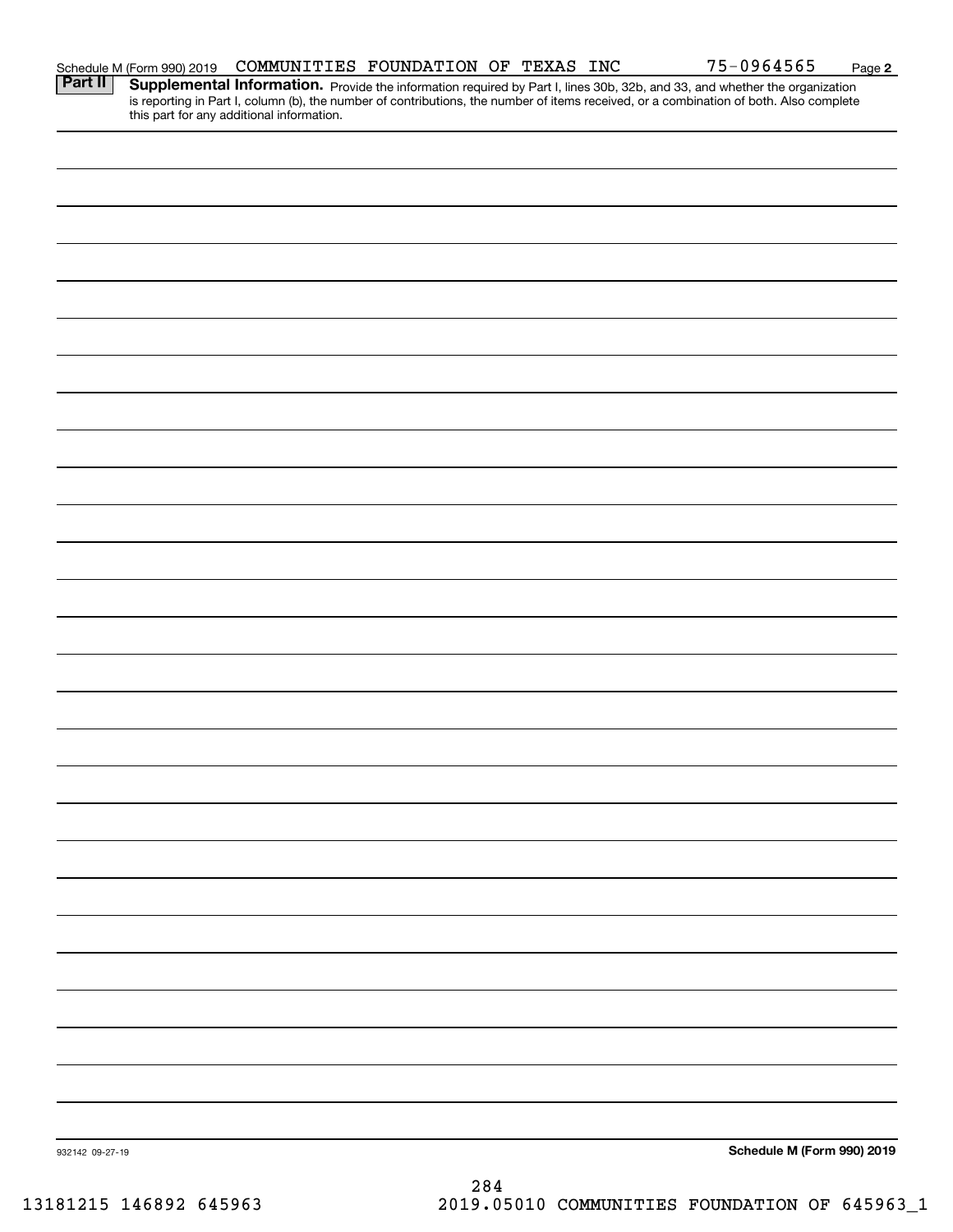**(Form 990 or 990-EZ)**

Department of the Treasury Internal Revenue Service Name of the organization

**Complete to provide information for responses to specific questions on SCHEDULE O Supplemental Information to Form 990 or 990-EZ**

**Form 990 or 990-EZ or to provide any additional information. | Attach to Form 990 or 990-EZ. | Go to www.irs.gov/Form990 for the latest information.**



COMMUNITIES FOUNDATION OF TEXAS INC | 75-0964565

FORM 990, PART I, LINE 1, DESCRIPTION OF ORGANIZATION MISSION:

CHARITABLE GRANTS AND SERVICES AT THE DISCRETION OF THE BOARD OF

TRUSTEES.

FORM 990, PART VI, SECTION B, LINE 11B:

PRIOR TO FILING, THE STAFF OF THE FOUNDATION REVIEWS THE 990 WITH THE AUDIT AND FINANCE COMMITTEE OF THE BOARD OF TRUSTEES. THE 990 IS THEN POSTED AND MADE AVAILABLE FOR THE ENTIRE BOARD PRIOR TO FILING ON THE FOUNDATION'S SECURE WEB PORTAL.

FORM 990, PART VI, SECTION B, LINE 12C:

ALL BOARD MEMBERS, OFFICERS, AND SENIOR STAFF MUST REVIEW THE CONFLICT OF INTEREST POLICY AND COMPLETE A QUESTIONNAIRE ON AN ANNUAL BASIS. THE FOUNDATION KEEPS COPIES OF COMMITTEE MEMBERS' RESPONSES ON FILE. BEFORE PHILANTHROPY COMMITTEE MEETINGS TO APPROVE DISCRETIONARY GRANTS, THE FOUNDATION STAFF PROVIDES EACH COMMITTEE MEMBER A DISCLOSURE FORM LISTING ALL OF THE ORGANIZATIONS THAT ARE BEING CONSIDERED FOR GRANTS AT THAT MEETING. THE COMMITTEE MEMBERS ARE INSTRUCTED TO DISCLOSE ANY POTENTIAL CONFLICTS OF INTEREST INCLUDING INVOLVEMENT AS A BOARD MEMBER OR ADVISORY MEMBER, FAMILY INVOLVEMENT, OR OTHER INVOLVEMENTS WITH THE LISTED ORGANIZATIONS. THE STAFF OR BOARD MEMBER WHO HAS A CONFLICT WILL BE EXCLUDED FROM PARTICIPATING IN DELIBERATIONS AND DISCUSSIONS CONCERNING THESE ORGANIZATIONS.

FORM 990, PART VI, SECTION B, LINE 15:

COMMUNITIES FOUNDATION OF TEXAS'S PRESIDENT AND CEO IS THE TOP MANAGEMENT

932211 09-06-19 LHA For Paperwork Reduction Act Notice, see the Instructions for Form 990 or 990-EZ. Schedule O (Form 990 or 990-EZ) (2019)

285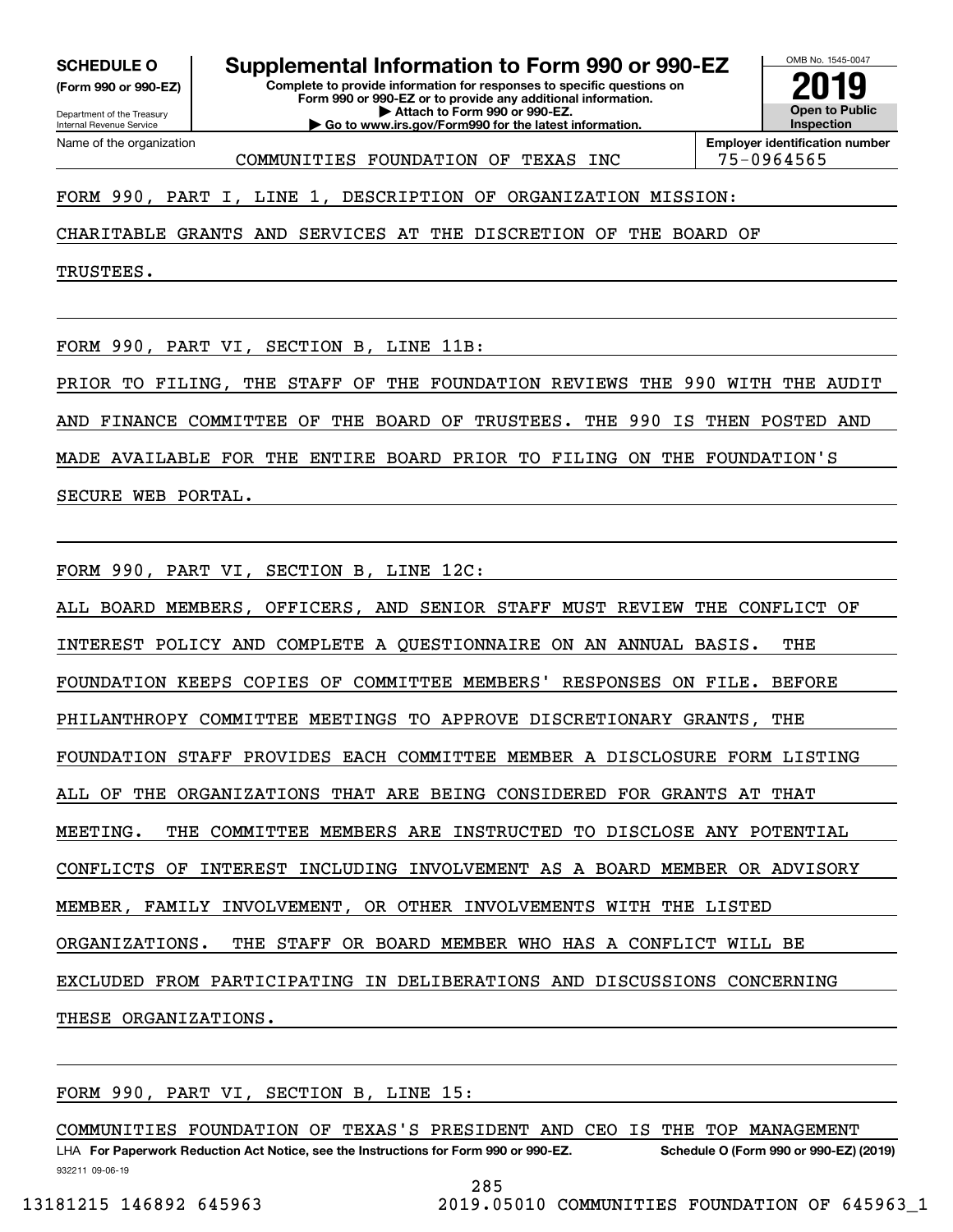| Schedule O (Form 990 or 990-EZ) (2019)                                         | Page 2                                              |  |  |  |  |  |
|--------------------------------------------------------------------------------|-----------------------------------------------------|--|--|--|--|--|
| Name of the organization<br>COMMUNITIES FOUNDATION OF TEXAS INC                | <b>Employer identification number</b><br>75-0964565 |  |  |  |  |  |
| OFFICIAL OF THE ORGANIZATION AND THEIR COMPENSATION PACKAGE IS REVIEWED AND    |                                                     |  |  |  |  |  |
| DECIDED UPON ANNUALLY BY THE BOARD OF DIRECTORS.                               | INFORMATION IS GATHERED                             |  |  |  |  |  |
| THE HR DIRECTOR VIA SURVEYS OF<br>SIMILAR OGRANIZATIONS WITH COMPARABLE<br>BY. |                                                     |  |  |  |  |  |
| ASSET SIZE AND REGIONAL LOCATION.<br>IN ADDITION, CEO COMPENSATION DATA IS     |                                                     |  |  |  |  |  |
| GATHERED FROM THE 990S OF COMPARABLE COMMUNITY FOUNDATIONS.                    | THIS                                                |  |  |  |  |  |
| INFORMATION IS REVIEWED BY AN INDEPENDENT EXTERNAL CONSULTANT                  | WHO ANALYZES                                        |  |  |  |  |  |
| COMPENSATION IN RELATION TO THE MARKET.<br>THE                                 | IN ADDITION, THE PRESIDENT AND                      |  |  |  |  |  |
| COMPLETES A SUMMARY OF PERFORMANCE OVER THE PRIOR YEAR.<br>CEO                 | THE RESULTS OF                                      |  |  |  |  |  |
| THESE ACTIVITIES ARE GIVEN TO THE EXECUTIVE COMMITTEE OF                       | THE<br>BOARD, WHICH                                 |  |  |  |  |  |
| ACTS AS A COMPENSATION COMMITTEE.<br>THE CHAIRMAN CONVENES AN EXECUTIVE        |                                                     |  |  |  |  |  |
| THE BOARD OF TRUSTEES, AND COPIES OF THE ANALYSIS COMPLETED BY<br>SESSION OF   |                                                     |  |  |  |  |  |
| INDEPENDENT CONSULTANT, AS WELL AS THE PERFORMANCE<br>THE<br>STAFF AND<br>THE  |                                                     |  |  |  |  |  |
| SUMMARY PROVIDED BY THE PRESIDENT AND CEO, ARE DISTRIBUTED.                    | AFTER REVIEW                                        |  |  |  |  |  |
| DISCUSSION, THE BOARD DETERMINES THE PRESIDENT AND CEO'S COMPENSATION<br>AND   |                                                     |  |  |  |  |  |
| THE FOLLOWING FISCAL YEAR.<br>THIS PROCESS IS DOCUMENTED AND HAS NOT<br>FOR    |                                                     |  |  |  |  |  |
| CHANGED FROM PRIOR YEAR.                                                       |                                                     |  |  |  |  |  |

OFFICERS, KEY EMPLOYEES AND ALL OTHER STAFF RECEIVE ANNUAL PERFORMANCE EVALUATIONS FROM THEIR IMMEDIATE SUPERVISOR USING THE BUDGETARY GUIDELINES APPROVED BY THE BOARD OF TRUSTEES. SALARY ADJUSTMENTS AND BONUS PAYMENTS, IF ANY, ARE APPROVED BY THE PRESIDENT AND CEO OF THE ORGANIZATION BASED ON THESE EVALUATIONS. EXTERNAL SALARY SURVEYS ARE ALSO UTILIZED IN THIS PROCESS TO ASSIST IN DETERMINING ANY ADJUSTMENTS THAT MIGHT NEED TO BE MADE BASED ON CURRENT MARKET TRENDS. THIS PROCESS IS DOCUMENTED AND HAS NOT CHANGED FROM PRIOR YEAR.

FORM 990, PART VI, LINE 17, LIST OF STATES RECEIVING COPY OF FORM 990:

932212 09-06-19 **Schedule O (Form 990 or 990-EZ) (2019)** AL,AK,AR,CA,CO,CT,DC,FL,GA,HI,IL,KS,KY,ME,MD,MA,MI,MN,NV,NH,NJ,NM,NY,NC,ND 286

13181215 146892 645963 2019.05010 COMMUNITIES FOUNDATION OF 645963\_1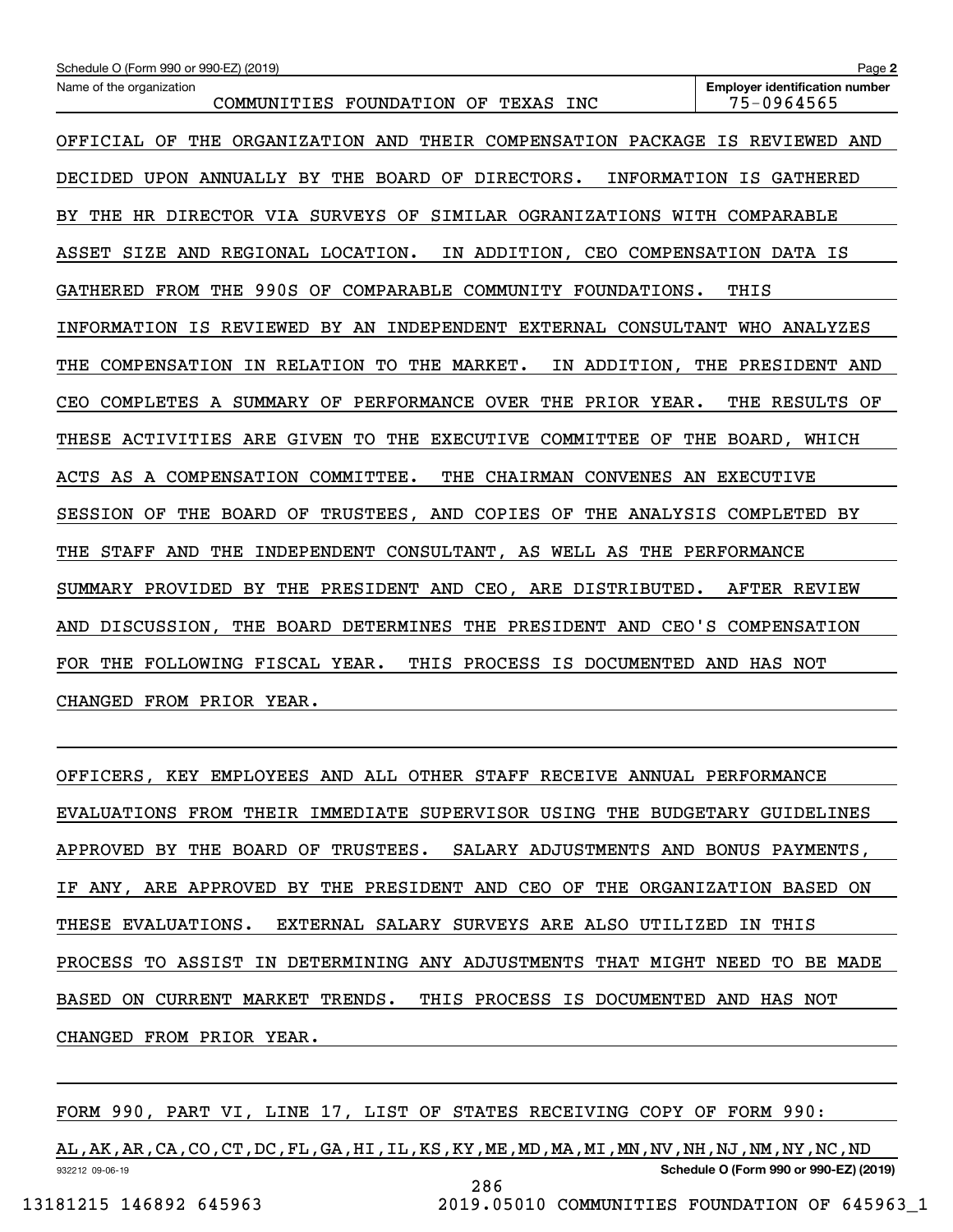| Schedule O (Form 990 or 990-EZ) (2019)                                      | Page 2                                              |
|-----------------------------------------------------------------------------|-----------------------------------------------------|
| Name of the organization<br>COMMUNITIES FOUNDATION OF TEXAS INC             | <b>Employer identification number</b><br>75-0964565 |
| OH, OK, OR, PA, RI, SC, TN, UT, VA, WA, WV, WI                              |                                                     |
|                                                                             |                                                     |
| FORM 990, PART VI, SECTION C, LINE 19:                                      |                                                     |
| THE ANNUAL AUDITED FINANCIAL STATEMENTS ARE AVAILABLE ON THE FOUNDATION'S   |                                                     |
| WEBSITE.<br>THE CONFLICT OF INTEREST POLICY AND GOVERNING DOCUMENTS ARE NOT |                                                     |
| PUBLICLY AVAILABLE.                                                         |                                                     |
|                                                                             |                                                     |
| FORM 990, PART XI, LINE 9, CHANGES IN NET ASSETS:                           |                                                     |
| CHANGE IN SPLIT-INT AGREEMENT                                               | 201,770.                                            |
| CHANGE IN LIFE INSURANCE                                                    | $-6,389.$                                           |
| FUNDS HELD FOR OTHERS                                                       | $-1,330,742.$                                       |
| TOTAL TO FORM 990, PART XI, LINE 9                                          | $-1, 135, 361.$                                     |
|                                                                             |                                                     |
|                                                                             |                                                     |
|                                                                             |                                                     |
|                                                                             |                                                     |
|                                                                             |                                                     |
|                                                                             |                                                     |
|                                                                             |                                                     |
|                                                                             |                                                     |
|                                                                             |                                                     |
|                                                                             |                                                     |
|                                                                             |                                                     |
|                                                                             |                                                     |
|                                                                             |                                                     |
|                                                                             |                                                     |
|                                                                             |                                                     |
|                                                                             |                                                     |
|                                                                             |                                                     |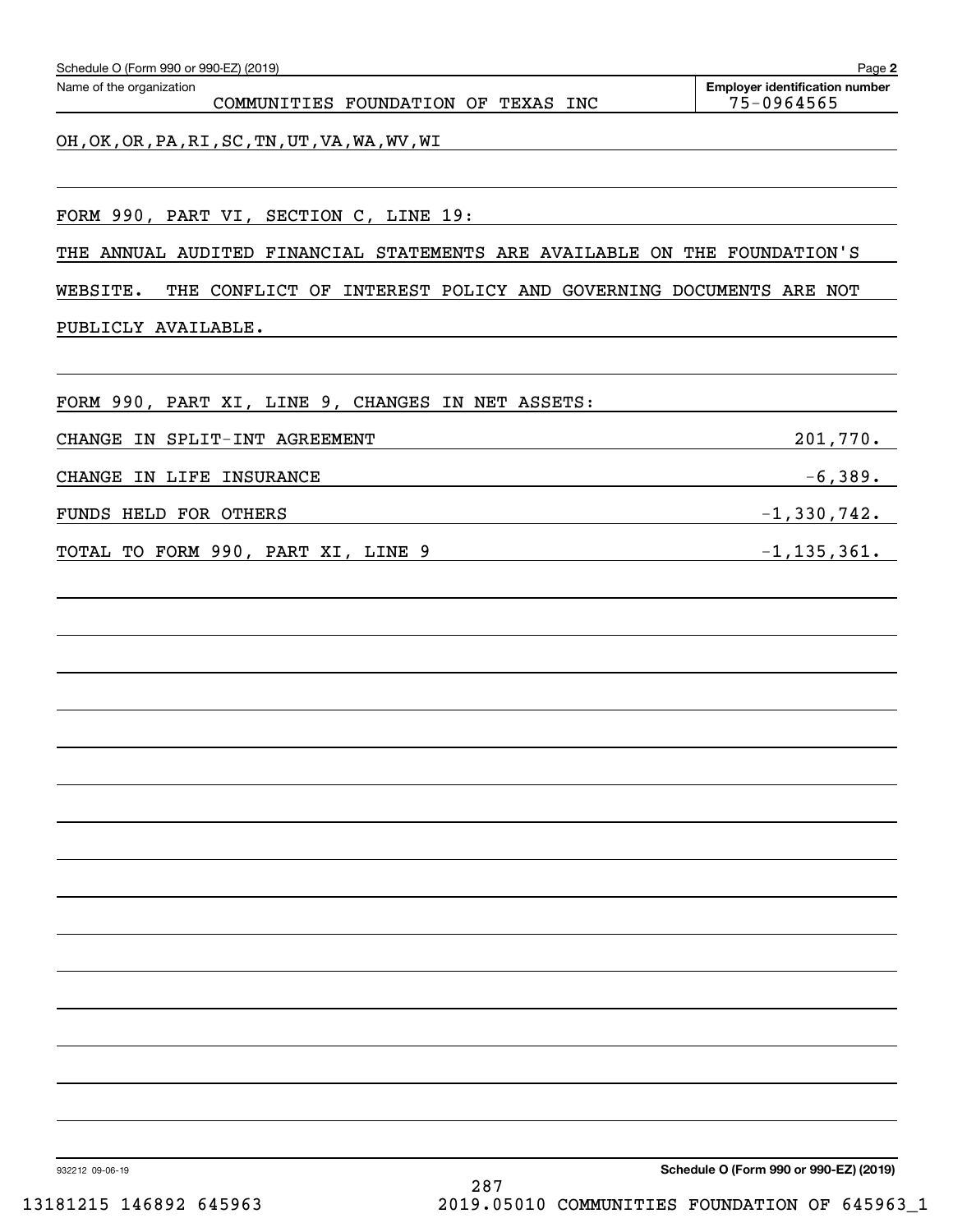| <b>SCHEDULE R</b>                          |  |
|--------------------------------------------|--|
| $\mathbf{r}$ , $\mathbf{r}$ , $\mathbf{r}$ |  |

#### **(Form 990)**

### **Related Organizations and Unrelated Partnerships**

**Complete if the organization answered "Yes" on Form 990, Part IV, line 33, 34, 35b, 36, or 37.** |

**Attach to Form 990.**  |

OMB No. 1545-0047

**Open to Public 2019**

**Employer identification number**

75-0964565

Department of the Treasury Internal Revenue Service

### **| Go to www.irs.gov/Form990 for instructions and the latest information. Inspection**

Name of the organization

#### COMMUNITIES FOUNDATION OF TEXAS INC

**Part I Identification of Disregarded Entities.**  Complete if the organization answered "Yes" on Form 990, Part IV, line 33.

| (a)<br>Name, address, and EIN (if applicable)<br>of disregarded entity | (b)<br>Primary activity | (c)<br>Legal domicile (state or<br>foreign country) | (d)<br>Total income | (e)<br>End-of-year assets | (f)<br>Direct controlling<br>entity |
|------------------------------------------------------------------------|-------------------------|-----------------------------------------------------|---------------------|---------------------------|-------------------------------------|
| FLORA STREET LLC - $75-0964565$                                        |                         |                                                     |                     |                           |                                     |
| 5500 CARUTH HAVEN LANE                                                 |                         |                                                     |                     |                           | COMMUNITIES FOUNDATION              |
| DALLAS, TX 75225                                                       | REAL ESTATE             | TEXAS                                               | 0.                  |                           | 0. OF TEXAS                         |
|                                                                        |                         |                                                     |                     |                           |                                     |
|                                                                        |                         |                                                     |                     |                           |                                     |
|                                                                        |                         |                                                     |                     |                           |                                     |

#### **Identification of Related Tax-Exempt Organizations.** Complete if the organization answered "Yes" on Form 990, Part IV, line 34, because it had one or more related tax-exempt **Part II** organizations during the tax year.

| (a)<br>Name, address, and EIN<br>of related organization | (b)<br>Primary activity | (c)<br>Legal domicile (state or<br>foreign country) | (d)<br>Exempt Code<br>section | (e)<br>Public charity<br>status (if section | (f)<br>Direct controlling<br>entity | $(g)$<br>Section 512(b)(13) | controlled<br>entity? |
|----------------------------------------------------------|-------------------------|-----------------------------------------------------|-------------------------------|---------------------------------------------|-------------------------------------|-----------------------------|-----------------------|
|                                                          |                         |                                                     |                               | 501(c)(3)                                   |                                     | Yes                         | No                    |
| W.W. CARUTH JR. FOUNDATION - $23-7436194$                |                         |                                                     |                               |                                             | COMMUNITIES                         |                             |                       |
| 5500 CARUTH HAVEN LANE                                   |                         |                                                     |                               |                                             | FOUNDATION OF                       |                             |                       |
| DALLAS, TX 75225                                         | SUPPORTING              | TEXAS                                               | 501(C)(3)                     | LINE 12B, II                                | TEXAS                               | Χ                           |                       |
| THE RUTH FOUNDATION - 75-2254284                         |                         |                                                     |                               |                                             | COMMUNITIES                         |                             |                       |
| 1900 N. AKARD STREET                                     |                         |                                                     |                               |                                             | <b>FOUNDATION OF</b>                |                             |                       |
| DALLAS, TX 75201                                         | SUPPORTING              | TEXAS                                               | 501(C)(3)                     | LINE 12A, I                                 | TEXAS                               | Χ                           |                       |
| ROBERT & NANCY DEDMAN FOUNDATION -                       |                         |                                                     |                               |                                             | COMMUNITIES                         |                             |                       |
| 75-2832419, 5956 SHERRY LANE, DALLAS, TX                 |                         |                                                     |                               |                                             | FOUNDATION OF                       |                             |                       |
| 75225                                                    | SUPPORTING              | TEXAS                                               | 501(C)(3)                     | LINE 12A, I                                 | TEXAS                               | Χ                           |                       |
| NANCY ANN HUNT FOUNDATION - 75-1726227                   |                         |                                                     |                               |                                             | COMMUNITIES                         |                             |                       |
| 1900 N. AKARD STREET                                     |                         |                                                     |                               |                                             | FOUNDATION OF                       |                             |                       |
| DALLAS, TX 75201                                         | SUPPORTING              | TEXAS                                               | 501(C)(3)                     | LINE 12A, I                                 | TEXAS                               | Χ                           |                       |

**For Paperwork Reduction Act Notice, see the Instructions for Form 990. Schedule R (Form 990) 2019**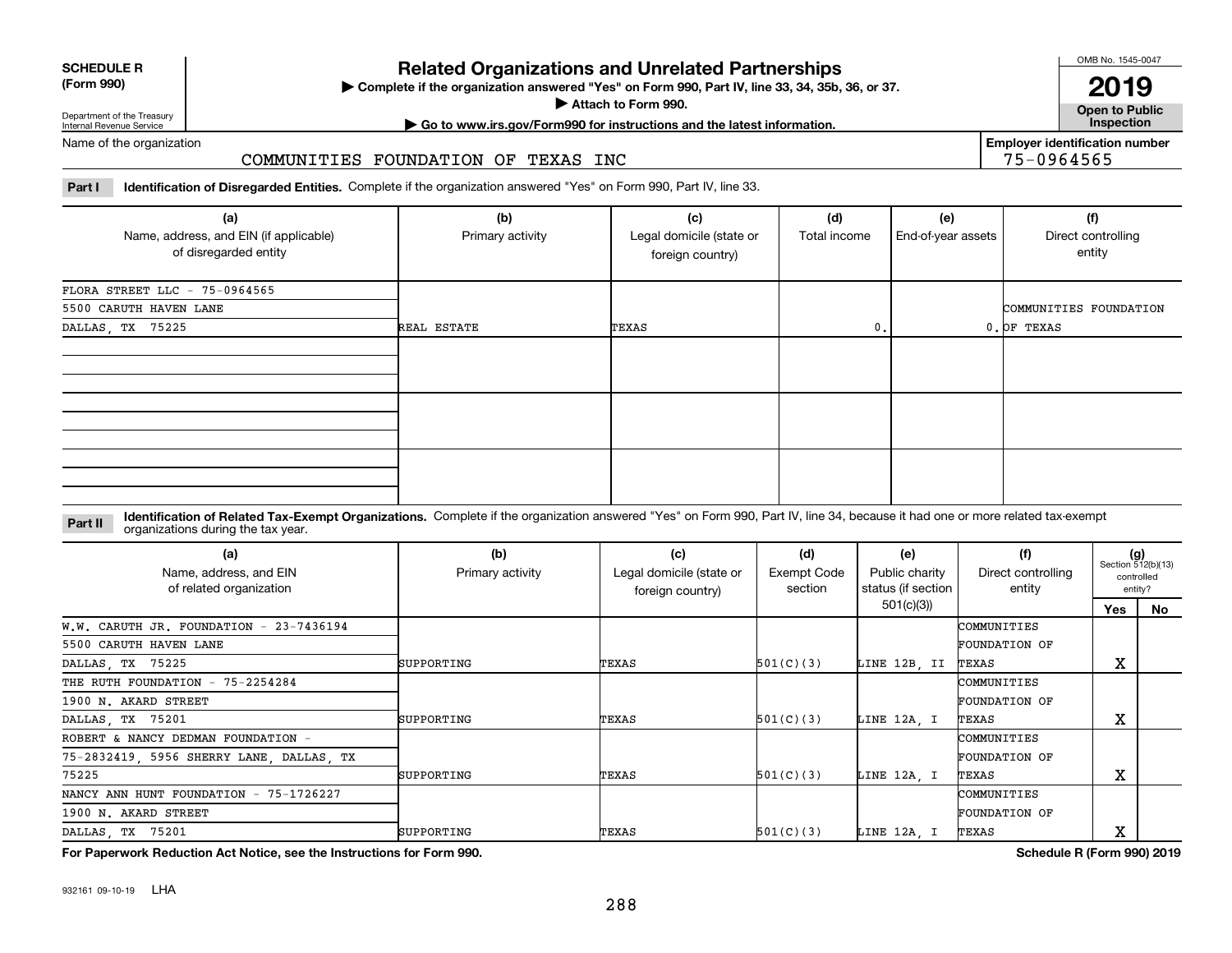**Part II Continuation of Identification of Related Tax-Exempt Organizations**

| (a)<br>Name, address, and EIN<br>of related organization | (b)<br>Primary activity | (c)<br>Legal domicile (state or<br>foreign country) | (d)<br>Exempt Code<br>section | (e)<br>Public charity<br>status (if section<br>501(c)(3) | (f)<br>Direct controlling<br>entity | $(g)$<br>Section 512(b)(13)<br>controlled<br>organization? |              |
|----------------------------------------------------------|-------------------------|-----------------------------------------------------|-------------------------------|----------------------------------------------------------|-------------------------------------|------------------------------------------------------------|--------------|
|                                                          |                         |                                                     |                               |                                                          |                                     | $Yes$                                                      | No           |
| THE DEDMAN DIETZ FOUNDATION - 83-2150026                 |                         |                                                     |                               |                                                          | COMMUNITIES                         |                                                            |              |
| 3889 MAPLE AVE ST 350                                    |                         |                                                     |                               |                                                          | FOUNDATION OF                       |                                                            |              |
| DALLAS, TX 75219-3923                                    | SUPPORTING              | TEXAS                                               | 501(C)(3)                     | LINE 12A, I                                              | TEXAS                               | $\mathbf X$                                                |              |
| CFTR-11 - 75-2924214                                     |                         |                                                     |                               |                                                          |                                     |                                                            |              |
| 5501 CARUTH HAVEN LANE                                   |                         |                                                     |                               |                                                          |                                     |                                                            |              |
| DALLAS, TX 75225                                         | HOLDS TITLE             | TEXAS                                               | 501(C)(2)                     |                                                          |                                     |                                                            | $\mathbf{x}$ |
|                                                          |                         |                                                     |                               |                                                          |                                     |                                                            |              |
|                                                          |                         |                                                     |                               |                                                          |                                     |                                                            |              |
|                                                          |                         |                                                     |                               |                                                          |                                     |                                                            |              |
|                                                          |                         |                                                     |                               |                                                          |                                     |                                                            |              |
|                                                          |                         |                                                     |                               |                                                          |                                     |                                                            |              |
|                                                          |                         |                                                     |                               |                                                          |                                     |                                                            |              |
|                                                          |                         |                                                     |                               |                                                          |                                     |                                                            |              |
|                                                          |                         |                                                     |                               |                                                          |                                     |                                                            |              |
|                                                          |                         |                                                     |                               |                                                          |                                     |                                                            |              |
|                                                          |                         |                                                     |                               |                                                          |                                     |                                                            |              |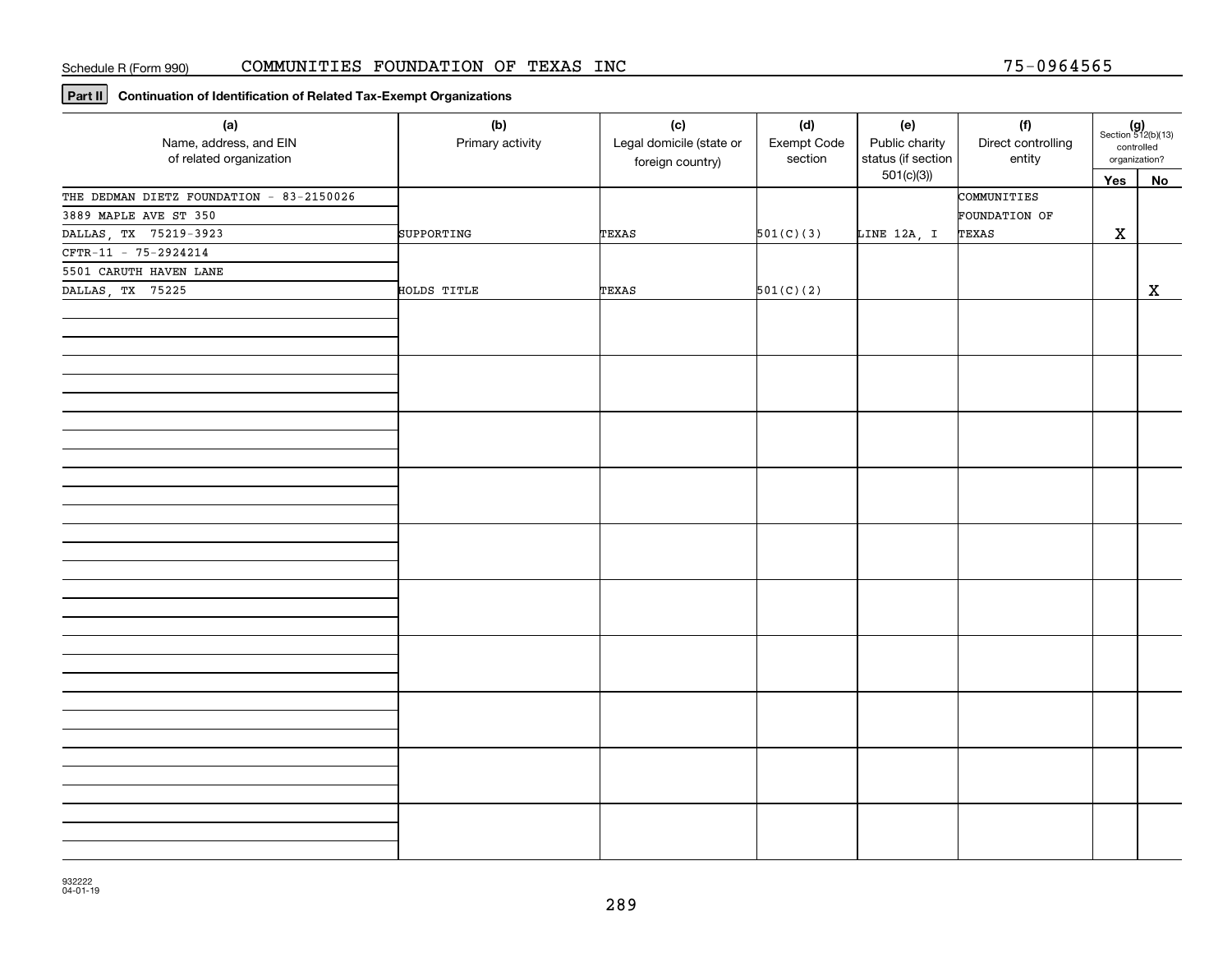**Identification of Related Organizations Taxable as a Partnership.** Complete if the organization answered "Yes" on Form 990, Part IV, line 34, because it had one or more related **Part III** organizations treated as a partnership during the tax year.

| (a)                                                                       | (b)              | (c)                                       | (d)                          | (e)                                                                   | (f)                      | (g)                               |     | (h)                              | (i)                                           | (i)                  | (k)                                |
|---------------------------------------------------------------------------|------------------|-------------------------------------------|------------------------------|-----------------------------------------------------------------------|--------------------------|-----------------------------------|-----|----------------------------------|-----------------------------------------------|----------------------|------------------------------------|
| Name, address, and EIN<br>of related organization                         | Primary activity | Legal<br>domicile<br>(state or<br>foreign | Direct controlling<br>entity | Predominant income<br>(related, unrelated,<br>excluded from tax under | Share of total<br>income | Share of<br>end-of-year<br>assets |     | Disproportionate<br>allocations? | Code V-UBI<br>amount in box<br>20 of Schedule | managing<br>partner? | General or Percentage<br>ownership |
|                                                                           |                  | country)                                  |                              | sections $512-514$ )                                                  |                          |                                   |     | Yes   No                         | K-1 (Form 1065) Yes No                        |                      |                                    |
| MEDALLION CENTER PARTNERS GP<br>LLC - 20-2697311, 5500 CARUTH REAL ESTATE |                  |                                           |                              |                                                                       |                          |                                   |     |                                  |                                               |                      |                                    |
| HAVEN LANE, DALLAS, TX 75225                                              | MANAGEMENT       | ТX                                        | N/A                          | N/A                                                                   | N/A                      | N/A                               | N/A |                                  | N/A                                           | N/A                  | N/A                                |
|                                                                           |                  |                                           |                              |                                                                       |                          |                                   |     |                                  |                                               |                      |                                    |
|                                                                           |                  |                                           |                              |                                                                       |                          |                                   |     |                                  |                                               |                      |                                    |
|                                                                           |                  |                                           |                              |                                                                       |                          |                                   |     |                                  |                                               |                      |                                    |
|                                                                           |                  |                                           |                              |                                                                       |                          |                                   |     |                                  |                                               |                      |                                    |
|                                                                           |                  |                                           |                              |                                                                       |                          |                                   |     |                                  |                                               |                      |                                    |
|                                                                           |                  |                                           |                              |                                                                       |                          |                                   |     |                                  |                                               |                      |                                    |
|                                                                           |                  |                                           |                              |                                                                       |                          |                                   |     |                                  |                                               |                      |                                    |
|                                                                           |                  |                                           |                              |                                                                       |                          |                                   |     |                                  |                                               |                      |                                    |

**Identification of Related Organizations Taxable as a Corporation or Trust.** Complete if the organization answered "Yes" on Form 990, Part IV, line 34, because it had one or more related **Part IV** organizations treated as a corporation or trust during the tax year.

| (a)<br>Name, address, and EIN<br>of related organization | (b)<br>Primary activity | (c)<br>Legal domicile<br>(state or<br>foreign | (d)<br>Direct controlling<br>entity | (e)<br>Type of entity<br>(C corp, S corp,<br>or trust) | (f)<br>Share of total<br>income | (g)<br>Share of<br>end-of-year<br>assets | (h)<br>Percentage<br>ownership | (i)<br>Section<br>512(b)(13)<br>controlled<br>entity? |              |
|----------------------------------------------------------|-------------------------|-----------------------------------------------|-------------------------------------|--------------------------------------------------------|---------------------------------|------------------------------------------|--------------------------------|-------------------------------------------------------|--------------|
|                                                          |                         | country)                                      |                                     |                                                        |                                 |                                          |                                |                                                       | Yes   No     |
| CARUTH BUILDING SVC INC - 75-1817750                     |                         |                                               |                                     |                                                        |                                 |                                          |                                |                                                       |              |
| 5500 CARUTH HAVEN LANE                                   | REAL ESTATE             |                                               |                                     |                                                        |                                 |                                          |                                |                                                       |              |
| DALLAS, TX 75225                                         | MANAGEMENT              | TХ                                            | N/A                                 | S CORP                                                 | N/A                             | N/A                                      | N/A                            |                                                       | X            |
| EXPRESSWAY CENTRAL CONTROL CO. - 75-1005677              |                         |                                               |                                     |                                                        |                                 |                                          |                                |                                                       |              |
| 5500 CARUTH HAVEN LANE                                   | REAL ESTATE             |                                               |                                     |                                                        |                                 |                                          |                                |                                                       |              |
| DALLAS, TX 75225                                         | MANAGEMENT              | TХ                                            | N/A                                 | CORP                                                   | N/A                             | N/A                                      | N/A                            |                                                       | $\mathbf{x}$ |
| FLORIDA CENTRAL CONTROL - 59-1537830                     |                         |                                               |                                     |                                                        |                                 |                                          |                                |                                                       |              |
| 5500 CARUTH HAVEN LANE                                   | REAL ESTATE             |                                               |                                     |                                                        |                                 |                                          |                                |                                                       |              |
| DALLAS, TX 75225                                         | MANAGEMENT              | TХ                                            | N/A                                 | CORP                                                   | N/A                             | N/A                                      | N/A                            |                                                       | X            |
| CHARITABLE REMAINDER TRUSTS (21)                         | INVESTMENTS             | TХ                                            | N/A                                 | TRUST                                                  | N/A                             | N/A                                      | N/A                            |                                                       | $\mathbf{x}$ |
|                                                          |                         |                                               |                                     |                                                        |                                 |                                          |                                |                                                       |              |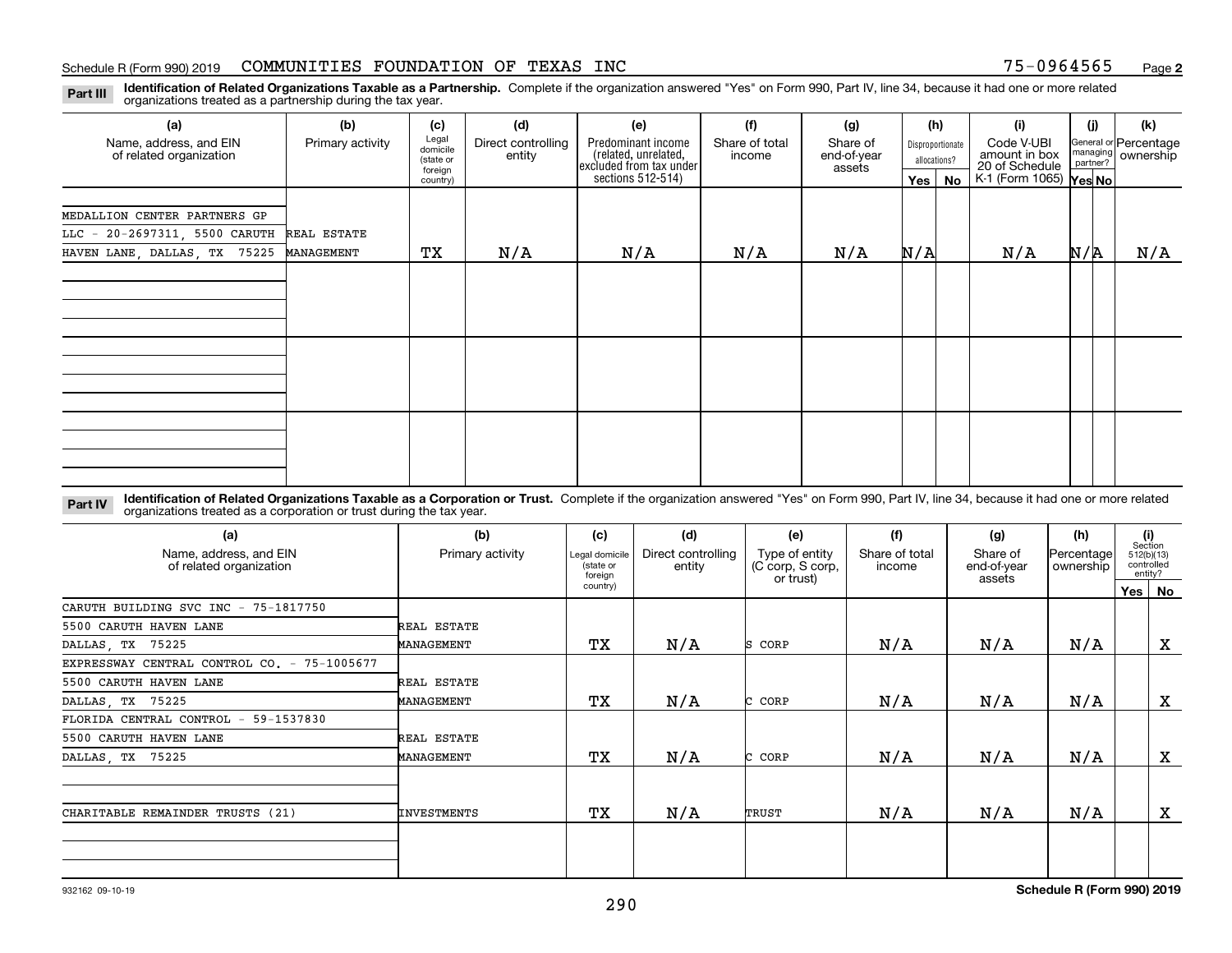#### Schedule R (Form 990) 2019 COMMUNITIES FOUNDATION OF TEXAS INC 75-0964565 <sub>Page</sub>

**Part V** T**ransactions With Related Organizations.** Complete if the organization answered "Yes" on Form 990, Part IV, line 34, 35b, or 36.

| Note: Complete line 1 if any entity is listed in Parts II, III, or IV of this schedule.                                                                                                                                        |                | Yes | No          |
|--------------------------------------------------------------------------------------------------------------------------------------------------------------------------------------------------------------------------------|----------------|-----|-------------|
| During the tax year, did the organization engage in any of the following transactions with one or more related organizations listed in Parts II-IV?                                                                            |                |     |             |
|                                                                                                                                                                                                                                | 1a             |     | X           |
| b Gift, grant, or capital contribution to related organization(s) manufaction contracts and contribution to related organization(s)                                                                                            | 1b             | X   |             |
| c Gift, grant, or capital contribution from related organization(s) www.communities.com/www.communities.com/www.communities.com/www.communities.com/www.communities.com/www.communities.com/www.communities.com/www.communitie | 1c             |     |             |
| d Loans or loan guarantees to or for related organization(s) material content to consume the content of the state of the content of the content of the state or for related organization(s) materials are consumed and content | 1 <sub>d</sub> |     | x           |
|                                                                                                                                                                                                                                | 1e             |     | x           |
|                                                                                                                                                                                                                                |                |     |             |
| f Dividends from related organization(s) manufactured and contract and contract of the contract of the contract of the contract of the contract of the contract of the contract of the contract of the contract of the contrac | 1f             |     | X           |
|                                                                                                                                                                                                                                | 1a             |     | X           |
| h Purchase of assets from related organization(s) manufactured and content to content and content and content and content and content and content and content and content and content and content and content and content and  | 1 <sub>h</sub> |     | $\mathbf X$ |
| Exchange of assets with related organization(s) www.andron.com/www.andron.com/www.andron.com/www.andron.com/www.andron.com/www.andron.com/www.andron.com/www.andron.com/www.andron.com/www.andron.com/www.andron.com/www.andro | 1i             |     | $\mathbf X$ |
| Lease of facilities, equipment, or other assets to related organization(s) manufactured content and content and content and content and content and content and content and content and content and content and content and co | 11             |     | X           |
|                                                                                                                                                                                                                                |                |     |             |
| k Lease of facilities, equipment, or other assets from related organization(s) manufaction content and content to the assets from related organization(s) manufaction content and content and content and content and content  | 1k             |     | $\mathbf X$ |
| Performance of services or membership or fundraising solicitations for related organization(s) manufaction manufaction and the service of services or membership or fundraising solicitations for related organization(s) manu | 11             | X   |             |
| m Performance of services or membership or fundraising solicitations by related organization(s)                                                                                                                                | 1 <sub>m</sub> |     | x           |
|                                                                                                                                                                                                                                | 1n             |     | X           |
| <b>o</b> Sharing of paid employees with related organization(s)                                                                                                                                                                | 10             |     | X           |
|                                                                                                                                                                                                                                |                |     |             |
| p Reimbursement paid to related organization(s) for expenses [11111] [12] manufacture manufacture manufacture manufacture manufacture manufacture manufacture manufacture manufacture manufacture manufacture manufacture manu | 1p.            |     | X           |
|                                                                                                                                                                                                                                | 1q             | х   |             |
|                                                                                                                                                                                                                                |                |     |             |
| r Other transfer of cash or property to related organization(s)                                                                                                                                                                | 1r             |     | х           |
|                                                                                                                                                                                                                                | 1s             |     | $\mathbf x$ |
| 2 If the answer to any of the above is "Yes," see the instructions for information on who must complete this line, including covered relationships and transaction thresholds.                                                 |                |     |             |

| (a)<br>Name of related organization        | (b)<br>Transaction<br>type (a-s) | (c)<br>Amount involved | (d)<br>Method of determining amount involved |
|--------------------------------------------|----------------------------------|------------------------|----------------------------------------------|
| (1) NANCY ANN HUNT FOUNDATION              | C                                |                        | 2,260,000. FAIR MARKET VALUE                 |
| (2) THE ROBERT AND NANCY DEDMAN FOUNDATION | $\mathbf{C}$                     |                        | 155,000. FAIR MARKET VALUE                   |
| $(3)$ W.W. CARUTH JR.<br>FOUNDATION        | C                                |                        | 6,169,600. FAIR MARKET VALUE                 |
| $(4)$ W.W. CARUTH JR.<br>FOUNDATION        | L                                |                        | 2,934,364. FAIR MARKET VALUE                 |
| (5) NANCY ANN HUNT FOUNDATION              | в                                |                        | 600,804. FAIR MARKET VALUE                   |
| (6)                                        |                                  |                        |                                              |

 $\overline{\phantom{a}}$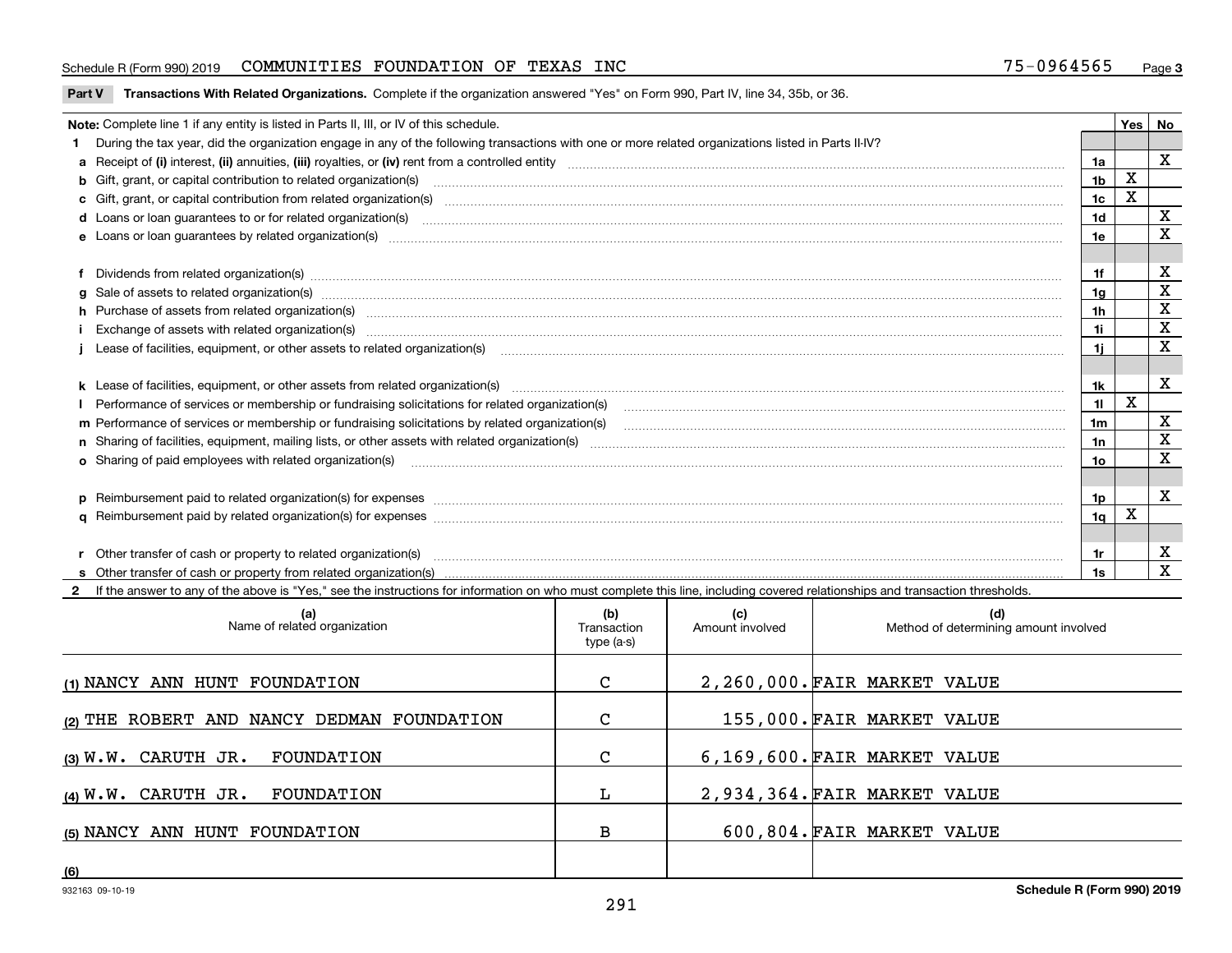#### Schedule R (Form 990) 2019 COMMUNITIES FOUNDATION OF TEXAS INC 75-0964565 <sub>Page</sub>

#### **Part VI Unrelated Organizations Taxable as a Partnership. Complete if the organization answered "Yes" on Form 990, Part IV, line 37.**

Provide the following information for each entity taxed as a partnership through which the organization conducted more than five percent of its activities (measured by total assets or gross revenue) that was not a related organization. See instructions regarding exclusion for certain investment partnerships.

| ັ<br>(a)<br>Name, address, and EIN<br>of entity | ັ<br>ັ<br>(b)<br>Primary activity | (c)<br>Legal domicile<br>(state or foreign<br>country) | (d)<br>Predominant income<br>(related, unrelated,<br>excluded from tax under<br>sections 512-514) | (e)<br>Are all<br>$\begin{array}{c}\n\text{partners} \sec.\n\\ \n501(c)(3)\n\\ \n0rgs.?\n\end{array}$<br>Yes No | (f)<br>Share of<br>total<br>income | (g)<br>Share of<br>end-of-year<br>assets | (h)<br>Dispropor-<br>tionate<br>allocations?<br>Yes No | (i)<br>Code V-UBI<br>amount in box 20 managing<br>of Schedule K-1<br>(Form 1065)<br>$\overline{Yes}$ No | (i)<br>Yes No | (k) |
|-------------------------------------------------|-----------------------------------|--------------------------------------------------------|---------------------------------------------------------------------------------------------------|-----------------------------------------------------------------------------------------------------------------|------------------------------------|------------------------------------------|--------------------------------------------------------|---------------------------------------------------------------------------------------------------------|---------------|-----|
|                                                 |                                   |                                                        |                                                                                                   |                                                                                                                 |                                    |                                          |                                                        |                                                                                                         |               |     |
|                                                 |                                   |                                                        |                                                                                                   |                                                                                                                 |                                    |                                          |                                                        |                                                                                                         |               |     |
|                                                 |                                   |                                                        |                                                                                                   |                                                                                                                 |                                    |                                          |                                                        |                                                                                                         |               |     |
|                                                 |                                   |                                                        |                                                                                                   |                                                                                                                 |                                    |                                          |                                                        |                                                                                                         |               |     |
|                                                 |                                   |                                                        |                                                                                                   |                                                                                                                 |                                    |                                          |                                                        |                                                                                                         |               |     |
|                                                 |                                   |                                                        |                                                                                                   |                                                                                                                 |                                    |                                          |                                                        |                                                                                                         |               |     |
|                                                 |                                   |                                                        |                                                                                                   |                                                                                                                 |                                    |                                          |                                                        |                                                                                                         |               |     |
|                                                 |                                   |                                                        |                                                                                                   |                                                                                                                 |                                    |                                          |                                                        |                                                                                                         |               |     |

**Schedule R (Form 990) 2019**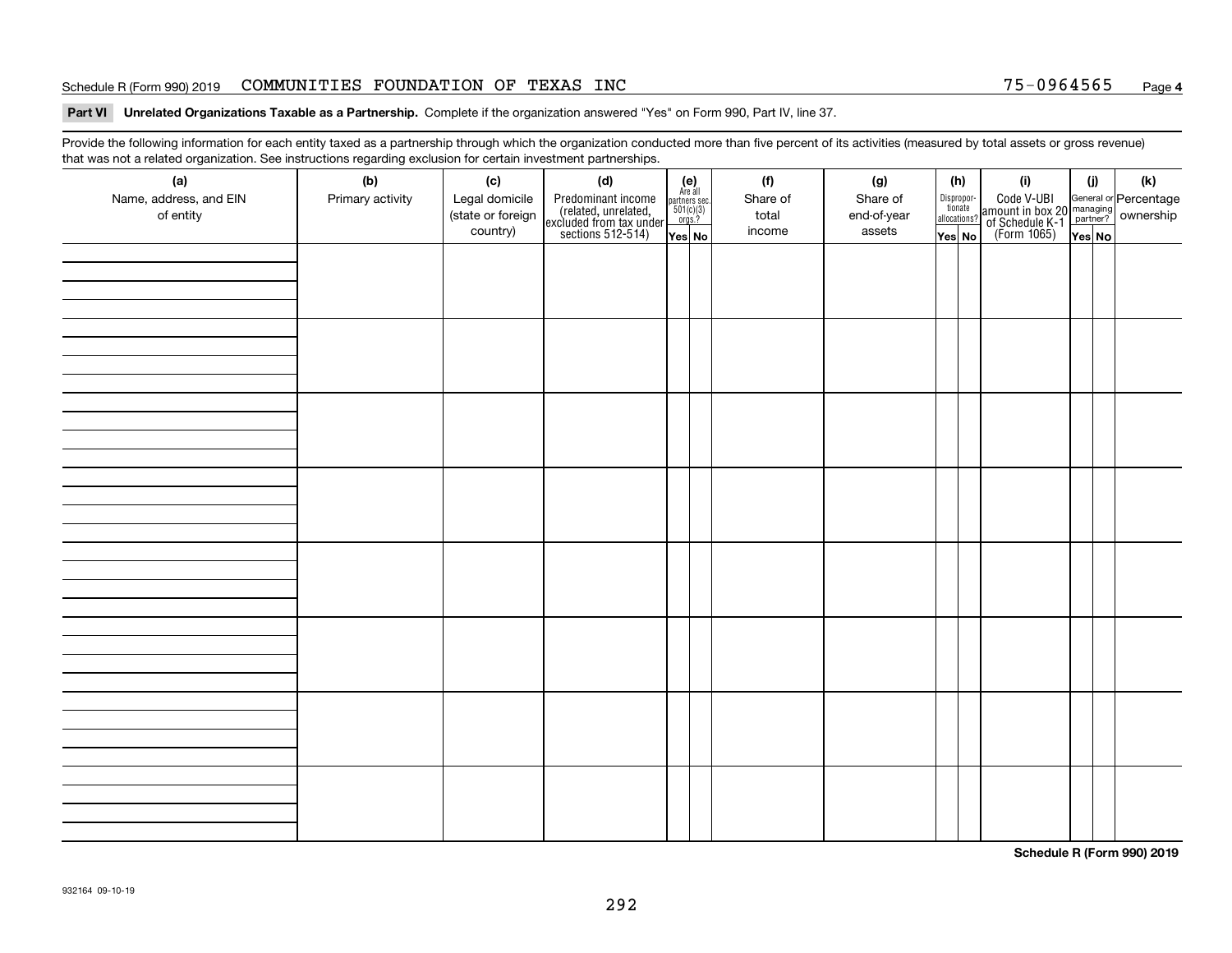## **Part VII Supplemental Information**

Provide additional information for responses to questions on Schedule R. See instructions.

932165 09-10-19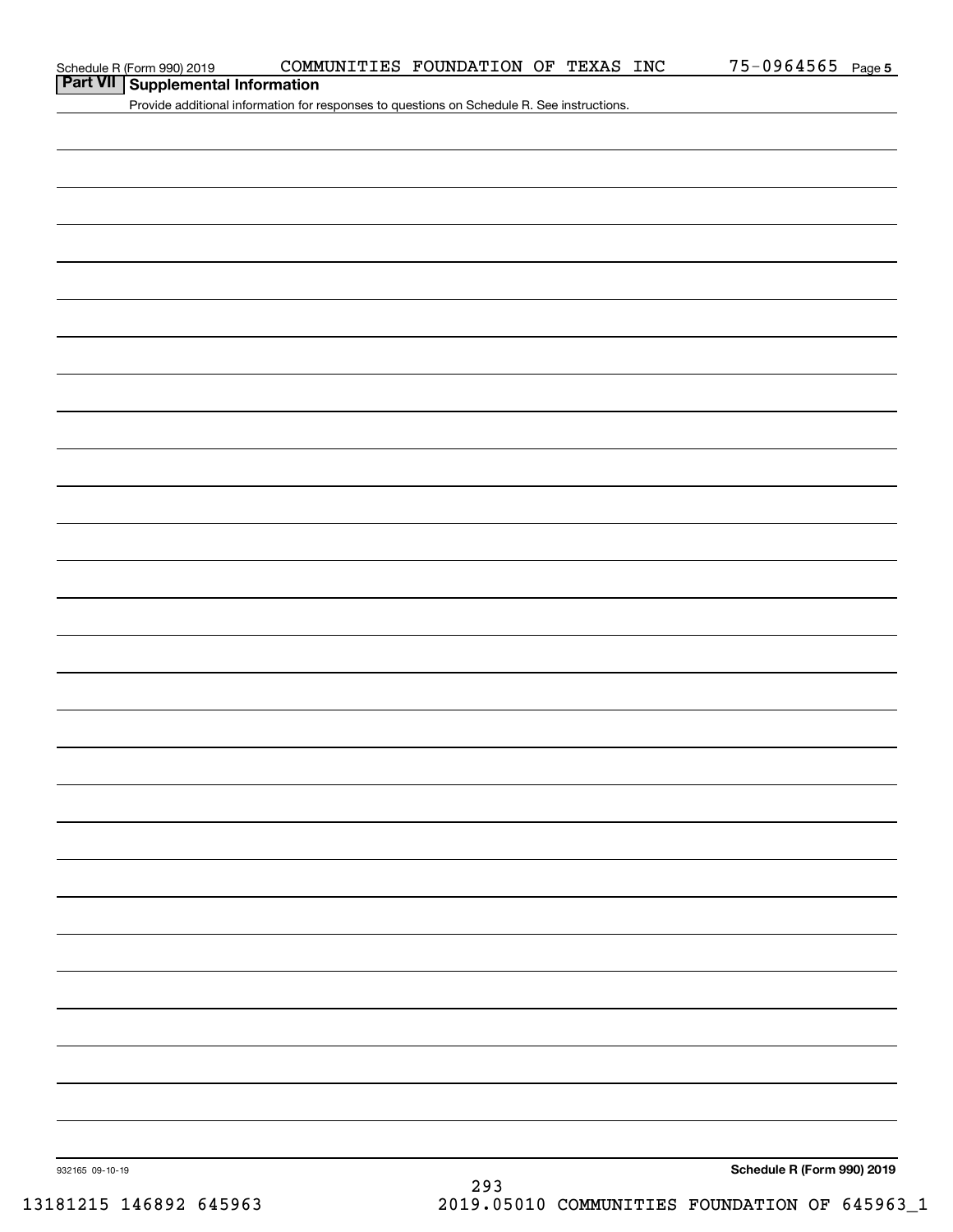|                                                        |                                                                                                                                                                                                                                                                                                                                                                                                                                           | EXTENDED TO MAY 17, 2021                                                         |                |                |                                                      |                 |                                                                   |
|--------------------------------------------------------|-------------------------------------------------------------------------------------------------------------------------------------------------------------------------------------------------------------------------------------------------------------------------------------------------------------------------------------------------------------------------------------------------------------------------------------------|----------------------------------------------------------------------------------|----------------|----------------|------------------------------------------------------|-----------------|-------------------------------------------------------------------|
| Form 990-T                                             | <b>Exempt Organization Business Income Tax Return</b>                                                                                                                                                                                                                                                                                                                                                                                     |                                                                                  |                |                |                                                      |                 | OMB No. 1545-0047                                                 |
|                                                        |                                                                                                                                                                                                                                                                                                                                                                                                                                           | (and proxy tax under section 6033(e))                                            |                |                |                                                      |                 | 2019                                                              |
|                                                        | For calendar year 2019 or other tax year beginning $JUL$ 1, $2019$ , and ending $JUN$ 30, $2020$ .                                                                                                                                                                                                                                                                                                                                        | Go to www.irs.gov/Form990T for instructions and the latest information.          |                |                |                                                      |                 |                                                                   |
| Department of the Treasury<br>Internal Revenue Service | bo not enter SSN numbers on this form as it may be made public if your organization is a $501(c)(3)$ .                                                                                                                                                                                                                                                                                                                                    |                                                                                  |                |                |                                                      |                 | Open to Public Inspection for<br>501(c)(3) Organizations Only     |
| Check box if                                           |                                                                                                                                                                                                                                                                                                                                                                                                                                           | Name of organization $($ $\Box$ Check box if name changed and see instructions.) |                |                |                                                      |                 | <b>D</b> Employer identification number<br>(Employees' trust, see |
| address changed                                        |                                                                                                                                                                                                                                                                                                                                                                                                                                           |                                                                                  |                |                |                                                      | instructions.)  |                                                                   |
| <b>B</b> Exempt under section                          | Print                                                                                                                                                                                                                                                                                                                                                                                                                                     | COMMUNITIES FOUNDATION OF TEXAS INC                                              |                |                |                                                      |                 | 75-0964565                                                        |
| $\sqrt{X}$ 501(c)(3)                                   | 0ľ<br>Type                                                                                                                                                                                                                                                                                                                                                                                                                                | Number, street, and room or suite no. If a P.O. box, see instructions.           |                |                |                                                      |                 | E Unrelated business activity code<br>(See instructions.)         |
| 220(e)<br>408(e)                                       |                                                                                                                                                                                                                                                                                                                                                                                                                                           | 5500 CARUTH HAVEN LANE                                                           |                |                |                                                      |                 |                                                                   |
| 530(a)<br>408A<br>529(a)                               | DALLAS, TX 75225                                                                                                                                                                                                                                                                                                                                                                                                                          | City or town, state or province, country, and ZIP or foreign postal code         |                |                |                                                      |                 |                                                                   |
| $C$ Book value of all assets<br>at end of year         | F Group exemption number (See instructions.)                                                                                                                                                                                                                                                                                                                                                                                              |                                                                                  | ▶              |                |                                                      |                 |                                                                   |
|                                                        | $\overline{720}$ , 115, 808. G Check organization type $\blacktriangleright$ $\overline{X}$ 501(c) corporation                                                                                                                                                                                                                                                                                                                            |                                                                                  |                | $501(c)$ trust | $401(a)$ trust                                       |                 | Other trust                                                       |
|                                                        | H Enter the number of the organization's unrelated trades or businesses. $\triangleright$ 3                                                                                                                                                                                                                                                                                                                                               |                                                                                  |                |                | Describe the only (or first) unrelated               |                 |                                                                   |
|                                                        | trade or business here > INVESTMENTS                                                                                                                                                                                                                                                                                                                                                                                                      |                                                                                  |                |                | . If only one, complete Parts I-V. If more than one, |                 |                                                                   |
|                                                        | describe the first in the blank space at the end of the previous sentence, complete Parts I and II, complete a Schedule M for each additional trade or                                                                                                                                                                                                                                                                                    |                                                                                  |                |                |                                                      |                 |                                                                   |
| business, then complete Parts III-V.                   |                                                                                                                                                                                                                                                                                                                                                                                                                                           |                                                                                  |                |                |                                                      |                 | $\sqrt{X}$ No                                                     |
|                                                        | During the tax year, was the corporation a subsidiary in an affiliated group or a parent-subsidiary controlled group?<br>If "Yes," enter the name and identifying number of the parent corporation. $\blacktriangleright$                                                                                                                                                                                                                 |                                                                                  |                |                |                                                      | Yes             |                                                                   |
|                                                        | J The books are in care of $\blacktriangleright$ LEIGH SCHAEFERS                                                                                                                                                                                                                                                                                                                                                                          |                                                                                  |                |                | Telephone number $\triangleright$ 214-750-4222       |                 |                                                                   |
|                                                        | Part I   Unrelated Trade or Business Income                                                                                                                                                                                                                                                                                                                                                                                               |                                                                                  |                | (A) Income     | (B) Expenses                                         |                 | $(C)$ Net                                                         |
| 1a Gross receipts or sales                             |                                                                                                                                                                                                                                                                                                                                                                                                                                           |                                                                                  |                |                |                                                      |                 |                                                                   |
| <b>b</b> Less returns and allowances                   |                                                                                                                                                                                                                                                                                                                                                                                                                                           | c Balance $\Box$                                                                 | 1c             |                |                                                      |                 |                                                                   |
| 2                                                      |                                                                                                                                                                                                                                                                                                                                                                                                                                           |                                                                                  | $\overline{2}$ |                |                                                      |                 |                                                                   |
| Gross profit. Subtract line 2 from line 1c<br>3        |                                                                                                                                                                                                                                                                                                                                                                                                                                           |                                                                                  | $\mathbf{3}$   |                |                                                      |                 |                                                                   |
|                                                        |                                                                                                                                                                                                                                                                                                                                                                                                                                           |                                                                                  | 4a             |                |                                                      |                 |                                                                   |
| b                                                      |                                                                                                                                                                                                                                                                                                                                                                                                                                           |                                                                                  | 4 <sub>b</sub> |                |                                                      |                 |                                                                   |
| C                                                      |                                                                                                                                                                                                                                                                                                                                                                                                                                           |                                                                                  | 4c             |                |                                                      |                 |                                                                   |
| 5                                                      | Income (loss) from a partnership or an S corporation (attach statement)                                                                                                                                                                                                                                                                                                                                                                   |                                                                                  | 5<br>6         | $-560,872.$    |                                                      |                 | $-560,872.$                                                       |
| Rent income (Schedule C)<br>6<br>7                     | Unrelated debt-financed income (Schedule E) [11] [2010] [2010] [2010] [2010] [2010] [2010] [2010] [2010] [2010                                                                                                                                                                                                                                                                                                                            |                                                                                  | $\overline{7}$ |                |                                                      |                 |                                                                   |
| 8                                                      | Interest, annuities, royalties, and rents from a controlled organization (Schedule F)                                                                                                                                                                                                                                                                                                                                                     |                                                                                  | 8              |                |                                                      |                 |                                                                   |
| 9                                                      | Investment income of a section 501(c)(7), (9), or (17) organization (Schedule G)                                                                                                                                                                                                                                                                                                                                                          |                                                                                  | 9              |                |                                                      |                 |                                                                   |
| 10                                                     |                                                                                                                                                                                                                                                                                                                                                                                                                                           |                                                                                  | 10             |                |                                                      |                 |                                                                   |
| 11                                                     |                                                                                                                                                                                                                                                                                                                                                                                                                                           |                                                                                  | 11             |                |                                                      |                 |                                                                   |
| 12                                                     |                                                                                                                                                                                                                                                                                                                                                                                                                                           |                                                                                  | 12             |                |                                                      |                 |                                                                   |
|                                                        |                                                                                                                                                                                                                                                                                                                                                                                                                                           |                                                                                  | 13             | $-560,872.$    |                                                      |                 | $-560,872.$                                                       |
| Part II                                                | <b>Deductions Not Taken Elsewhere</b> (See instructions for limitations on deductions.)<br>(Deductions must be directly connected with the unrelated business income.)                                                                                                                                                                                                                                                                    |                                                                                  |                |                |                                                      |                 |                                                                   |
|                                                        |                                                                                                                                                                                                                                                                                                                                                                                                                                           |                                                                                  |                |                |                                                      |                 |                                                                   |
| 14<br>15                                               | Compensation of officers, directors, and trustees (Schedule K) [11] [2010] [2010] [2010] [2010] [2010] [3010] [                                                                                                                                                                                                                                                                                                                           |                                                                                  |                |                |                                                      | 14<br>15        |                                                                   |
| 16                                                     | Salaries and wages information continuous contracts and wages in the salaries and wages incommutation of the salarities and wages in the salarities and wages in the salarities of the salarities of the salarities of the sal<br>Repairs and maintenance <i>[1] [1] [1] [1] [1] [1] [1] [1] [1] [1]</i> [1] <b>[1]</b> [1] <b>[1]</b> [1] <b>[1] [1] [1] [1] [1] [1] [1] [1] [1] [1] [1] [1] [1] [1] [1] [1] [1] [1] [1] [1] [1] [1]</b> |                                                                                  |                |                |                                                      | 16              |                                                                   |
| 17                                                     |                                                                                                                                                                                                                                                                                                                                                                                                                                           |                                                                                  |                |                |                                                      | 17              |                                                                   |
| 18                                                     | Interest (attach schedule) (see instructions) www.communically.communically.communically.communically.communically.communically.communically.communically.communically.communically.communically.communically.communically.com                                                                                                                                                                                                            |                                                                                  |                |                |                                                      | 18              |                                                                   |
| 19                                                     | Taxes and licenses <b>contract the contract of the contract of the contract of the contract of the contract of the contract of the contract of the contract of the contract of the contract of the contract of the contract of t</b>                                                                                                                                                                                                      |                                                                                  |                |                |                                                      | 19              |                                                                   |
| 20                                                     |                                                                                                                                                                                                                                                                                                                                                                                                                                           |                                                                                  |                |                |                                                      |                 |                                                                   |
| 21                                                     | Less depreciation claimed on Schedule A and elsewhere on return [211] [212]                                                                                                                                                                                                                                                                                                                                                               |                                                                                  |                |                |                                                      | 21 <sub>b</sub> |                                                                   |
| 22                                                     |                                                                                                                                                                                                                                                                                                                                                                                                                                           |                                                                                  |                |                |                                                      | 22              |                                                                   |
| 23                                                     |                                                                                                                                                                                                                                                                                                                                                                                                                                           |                                                                                  |                |                |                                                      | 23              |                                                                   |
| 24                                                     | Employee benefit programs with an accommodation of the contract of the contract of the contract of the contract of the contract of the contract of the contract of the contract of the contract of the contract of the contrac                                                                                                                                                                                                            |                                                                                  |                |                |                                                      | 24              |                                                                   |
| 25<br>26                                               |                                                                                                                                                                                                                                                                                                                                                                                                                                           |                                                                                  |                |                |                                                      | 25<br>26        |                                                                   |
| 27                                                     |                                                                                                                                                                                                                                                                                                                                                                                                                                           |                                                                                  |                |                |                                                      | 27              |                                                                   |
| 28                                                     |                                                                                                                                                                                                                                                                                                                                                                                                                                           |                                                                                  |                |                |                                                      | 28              | $0$ .                                                             |
| 29                                                     |                                                                                                                                                                                                                                                                                                                                                                                                                                           |                                                                                  |                |                |                                                      | 29              | $-560, 872.$                                                      |
| 30                                                     | Deduction for net operating loss arising in tax years beginning on or after January 1, 2018                                                                                                                                                                                                                                                                                                                                               |                                                                                  |                |                |                                                      |                 |                                                                   |
|                                                        |                                                                                                                                                                                                                                                                                                                                                                                                                                           |                                                                                  |                |                |                                                      | 30              | 0.                                                                |
| 31                                                     | Unrelated business taxable income. Subtract line 30 from line 29 [11] manufacture incommunications and the Unrelated business taxable income. Subtract line 30 from line 29 [11] manufacture income in the Unrelated business                                                                                                                                                                                                             |                                                                                  |                |                |                                                      | 31              | $-560,872.$                                                       |
|                                                        | 923701 01-27-20 LHA For Paperwork Reduction Act Notice, see instructions.                                                                                                                                                                                                                                                                                                                                                                 |                                                                                  |                |                |                                                      |                 | Form 990-T (2019)                                                 |

294 13181215 146892 645963 2019.05010 COMMUNITIES FOUNDATION OF 645963\_1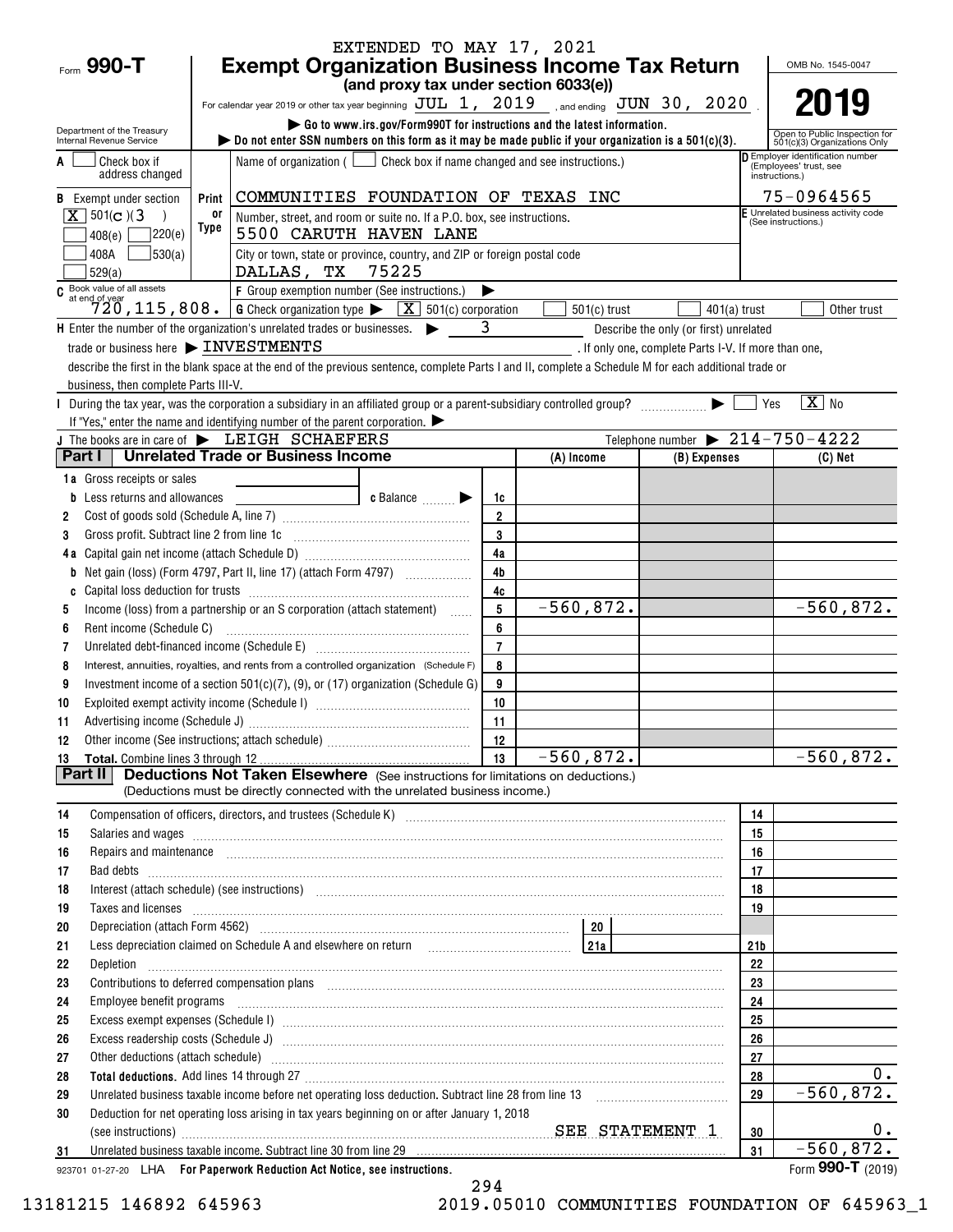### Form 990-T (2019) Page COMMUNITIES FOUNDATION OF TEXAS INC

| Part III       |                 | <b>Total Unrelated Business Taxable Income</b>                                                        |                                                                                                                                                                                                                                                                                                                                                                                                                                             |          |               |            |                                               |
|----------------|-----------------|-------------------------------------------------------------------------------------------------------|---------------------------------------------------------------------------------------------------------------------------------------------------------------------------------------------------------------------------------------------------------------------------------------------------------------------------------------------------------------------------------------------------------------------------------------------|----------|---------------|------------|-----------------------------------------------|
| 32             |                 |                                                                                                       |                                                                                                                                                                                                                                                                                                                                                                                                                                             |          |               | 32         | 4.                                            |
| 33             |                 | Amounts paid for disallowed fringes                                                                   | $\begin{minipage}[b]{0.5\textwidth} \centering \begin{tabular}{ l l l } \hline \multicolumn{1}{ l l l } \hline \multicolumn{1}{ l l } \multicolumn{1}{ l } \multicolumn{1}{ l } \multicolumn{1}{ l } \multicolumn{1}{ l } \multicolumn{1}{ l } \multicolumn{1}{ l } \multicolumn{1}{ l } \multicolumn{1}{ l } \multicolumn{1}{ l } \multicolumn{1}{ l } \multicolumn{1}{ l } \multicolumn{1}{ l } \multicolumn{1}{ l } \multicolumn{1}{ l $ |          |               | 33         |                                               |
| 34             |                 |                                                                                                       |                                                                                                                                                                                                                                                                                                                                                                                                                                             |          |               | 34         | $0$ .                                         |
| 35             |                 |                                                                                                       | Total unrelated business taxable income before pre-2018 NOLs and specific deduction. Subtract line 34 from the sum of lines 32 and 33                                                                                                                                                                                                                                                                                                       |          |               | 35         | 4.                                            |
| 36             |                 |                                                                                                       | Deduction for net operating loss arising in tax years beginning before January 1, 2018 (see instructions) $STMT_2$                                                                                                                                                                                                                                                                                                                          |          |               | 36         | 4.                                            |
|                |                 |                                                                                                       |                                                                                                                                                                                                                                                                                                                                                                                                                                             |          |               | 37         |                                               |
| 37             |                 |                                                                                                       |                                                                                                                                                                                                                                                                                                                                                                                                                                             |          |               |            | 1,000.                                        |
| 38             |                 |                                                                                                       | Specific deduction (Generally \$1,000, but see line 38 instructions for exceptions) [10] manufacture in the substitution of the second state of the second state of the second state of the second state of the second state of                                                                                                                                                                                                             |          |               | 38         |                                               |
| 39             |                 |                                                                                                       | Unrelated business taxable income. Subtract line 38 from line 37. If line 38 is greater than line 37,                                                                                                                                                                                                                                                                                                                                       |          |               |            |                                               |
| Part IV        |                 | enter the smaller of zero or line 37<br><b>Tax Computation</b>                                        |                                                                                                                                                                                                                                                                                                                                                                                                                                             |          |               | 39         | 0.                                            |
|                |                 |                                                                                                       |                                                                                                                                                                                                                                                                                                                                                                                                                                             |          |               |            | $0$ .                                         |
| 40             |                 |                                                                                                       |                                                                                                                                                                                                                                                                                                                                                                                                                                             |          | ▶             | 40         |                                               |
| 41             |                 |                                                                                                       | Trusts Taxable at Trust Rates. See instructions for tax computation. Income tax on the amount on line 39 from:                                                                                                                                                                                                                                                                                                                              |          |               |            |                                               |
|                |                 |                                                                                                       |                                                                                                                                                                                                                                                                                                                                                                                                                                             |          |               | 41         |                                               |
| 42             |                 |                                                                                                       | Proxy tax. See instructions <i>material content content and all the set of the set of the set of the set of the set of the set of the set of the set of the set of the set of the set of the set of the set of the set of the se</i>                                                                                                                                                                                                        |          |               | 42         |                                               |
| 43             |                 |                                                                                                       | Alternative minimum tax (trusts only) manufactured and an according term of the state of the state of the state of the state of the state of the state of the state of the state of the state of the state of the state of the                                                                                                                                                                                                              |          |               | 43         |                                               |
| 44             |                 |                                                                                                       | Tax on Noncompliant Facility Income. See instructions [11] The manufacture in the contraction of the contraction of the contraction of the contraction of the contraction of the contraction of the contraction of the contrac                                                                                                                                                                                                              |          |               | 44         |                                               |
| 45             |                 |                                                                                                       |                                                                                                                                                                                                                                                                                                                                                                                                                                             |          |               | 45         | $0 \cdot$                                     |
| Part V         |                 | <b>Tax and Payments</b>                                                                               |                                                                                                                                                                                                                                                                                                                                                                                                                                             |          |               |            |                                               |
|                |                 |                                                                                                       | 46a Foreign tax credit (corporations attach Form 1118; trusts attach Form 1116)                                                                                                                                                                                                                                                                                                                                                             | 46a      |               |            |                                               |
|                |                 | b Other credits (see instructions) with an according of the credits of the credits (see instructions) |                                                                                                                                                                                                                                                                                                                                                                                                                                             | 46b      |               |            |                                               |
| c              |                 | General business credit. Attach Form 3800                                                             |                                                                                                                                                                                                                                                                                                                                                                                                                                             | 46c      |               |            |                                               |
| d              |                 |                                                                                                       |                                                                                                                                                                                                                                                                                                                                                                                                                                             |          |               |            |                                               |
|                |                 |                                                                                                       |                                                                                                                                                                                                                                                                                                                                                                                                                                             |          |               | 46e        |                                               |
| 47             |                 |                                                                                                       | Subtract line 46e from line 45 <b>manual construction</b> 45                                                                                                                                                                                                                                                                                                                                                                                |          |               | 47         | 0.                                            |
| 48             |                 |                                                                                                       | Other taxes. Check if from: Form 4255 Form 8611 Form 8697 Form 8866 Ober (attach schedule)                                                                                                                                                                                                                                                                                                                                                  |          |               | 48         |                                               |
| 49             |                 |                                                                                                       |                                                                                                                                                                                                                                                                                                                                                                                                                                             |          |               | 49         | $0$ .                                         |
| 50             |                 |                                                                                                       |                                                                                                                                                                                                                                                                                                                                                                                                                                             |          |               | 50         | 0.                                            |
|                |                 |                                                                                                       |                                                                                                                                                                                                                                                                                                                                                                                                                                             | 51a      |               |            |                                               |
|                |                 |                                                                                                       |                                                                                                                                                                                                                                                                                                                                                                                                                                             | 51b      |               |            |                                               |
|                |                 |                                                                                                       |                                                                                                                                                                                                                                                                                                                                                                                                                                             | 51c      |               |            |                                               |
|                |                 | d Foreign organizations: Tax paid or withheld at source (see instructions) [                          |                                                                                                                                                                                                                                                                                                                                                                                                                                             | 51d      |               |            |                                               |
|                |                 |                                                                                                       |                                                                                                                                                                                                                                                                                                                                                                                                                                             | 51e      |               |            |                                               |
|                |                 |                                                                                                       |                                                                                                                                                                                                                                                                                                                                                                                                                                             | 51f      |               |            |                                               |
|                |                 |                                                                                                       |                                                                                                                                                                                                                                                                                                                                                                                                                                             |          |               |            |                                               |
|                |                 | Form 4136                                                                                             | Total $\blacktriangleright$<br>Other <u>and the series of the series of the series</u>                                                                                                                                                                                                                                                                                                                                                      | 51a      |               |            |                                               |
| 52             |                 |                                                                                                       |                                                                                                                                                                                                                                                                                                                                                                                                                                             |          |               | 52         |                                               |
| 53             |                 |                                                                                                       |                                                                                                                                                                                                                                                                                                                                                                                                                                             |          |               | 53         |                                               |
| 54             |                 | Tax due. If line 52 is less than the total of lines 49, 50, and 53, enter amount owed                 |                                                                                                                                                                                                                                                                                                                                                                                                                                             |          |               | 54         |                                               |
| 55             |                 |                                                                                                       | Overpayment. If line 52 is larger than the total of lines 49, 50, and 53, enter amount overpaid <i>mummumumum</i>                                                                                                                                                                                                                                                                                                                           |          |               | 55         |                                               |
| 56             |                 | Enter the amount of line 55 you want: Credited to 2020 estimated tax                                  | ▶                                                                                                                                                                                                                                                                                                                                                                                                                                           |          | Refunded      | 56         |                                               |
| <b>Part VI</b> |                 |                                                                                                       | <b>Statements Regarding Certain Activities and Other Information</b> (see instructions)                                                                                                                                                                                                                                                                                                                                                     |          |               |            |                                               |
| 57             |                 |                                                                                                       | At any time during the 2019 calendar year, did the organization have an interest in or a signature or other authority                                                                                                                                                                                                                                                                                                                       |          |               |            | Yes<br>No                                     |
|                |                 |                                                                                                       | over a financial account (bank, securities, or other) in a foreign country? If "Yes," the organization may have to file                                                                                                                                                                                                                                                                                                                     |          |               |            |                                               |
|                |                 |                                                                                                       | FinCEN Form 114, Report of Foreign Bank and Financial Accounts. If "Yes," enter the name of the foreign country                                                                                                                                                                                                                                                                                                                             |          |               |            |                                               |
|                | here            |                                                                                                       |                                                                                                                                                                                                                                                                                                                                                                                                                                             |          |               |            | x                                             |
| 58             |                 |                                                                                                       | During the tax year, did the organization receive a distribution from, or was it the grantor of, or transferor to, a foreign trust?                                                                                                                                                                                                                                                                                                         |          |               |            | $\overline{\text{X}}$                         |
|                |                 | If "Yes," see instructions for other forms the organization may have to file.                         |                                                                                                                                                                                                                                                                                                                                                                                                                                             |          |               |            |                                               |
| 59             |                 | Enter the amount of tax-exempt interest received or accrued during the tax year $\triangleright$ \$   |                                                                                                                                                                                                                                                                                                                                                                                                                                             |          |               |            |                                               |
|                |                 |                                                                                                       | Under penalties of perjury, I declare that I have examined this return, including accompanying schedules and statements, and to the best of my knowledge and belief, it is true,                                                                                                                                                                                                                                                            |          |               |            |                                               |
| Sign           |                 |                                                                                                       | correct, and complete. Declaration of preparer (other than taxpayer) is based on all information of which preparer has any knowledge.                                                                                                                                                                                                                                                                                                       |          |               |            | May the IRS discuss this return with          |
| <b>Here</b>    |                 |                                                                                                       | PRESIDENT AND                                                                                                                                                                                                                                                                                                                                                                                                                               |          | CEO           |            | the preparer shown below (see                 |
|                |                 | Signature of officer                                                                                  | Date<br>Title                                                                                                                                                                                                                                                                                                                                                                                                                               |          |               |            | instructions)? $\boxed{\mathbf{X}}$ Yes<br>No |
|                |                 | Print/Type preparer's name                                                                            | Preparer's signature                                                                                                                                                                                                                                                                                                                                                                                                                        | Date     | Check         | PTIN<br>if |                                               |
| Paid           |                 |                                                                                                       | PAMELA                                                                                                                                                                                                                                                                                                                                                                                                                                      |          | self-employed |            |                                               |
|                | Preparer        | PAMELA ALEXANDERSON                                                                                   | <b>ALEXANDERSON</b>                                                                                                                                                                                                                                                                                                                                                                                                                         | 12/15/20 |               |            | P01218925                                     |
|                | <b>Use Only</b> | Firm's name MOSS ADAMS LLP                                                                            |                                                                                                                                                                                                                                                                                                                                                                                                                                             |          | Firm's EIN    |            | 91-0189318                                    |
|                |                 |                                                                                                       | <b>STE 600</b><br>6565 AMERICAS PARKWAY NE                                                                                                                                                                                                                                                                                                                                                                                                  |          |               |            |                                               |
|                |                 | > ALBUQUERQUE, NM 87110<br>Firm's address                                                             |                                                                                                                                                                                                                                                                                                                                                                                                                                             |          | Phone no.     |            | 505-878-7200                                  |
|                | 923711 01-27-20 |                                                                                                       |                                                                                                                                                                                                                                                                                                                                                                                                                                             |          |               |            | Form 990-T (2019)                             |
|                |                 |                                                                                                       | 295                                                                                                                                                                                                                                                                                                                                                                                                                                         |          |               |            |                                               |

13181215 146892 645963 2019.05010 COMMUNITIES FOUNDATION OF 645963\_1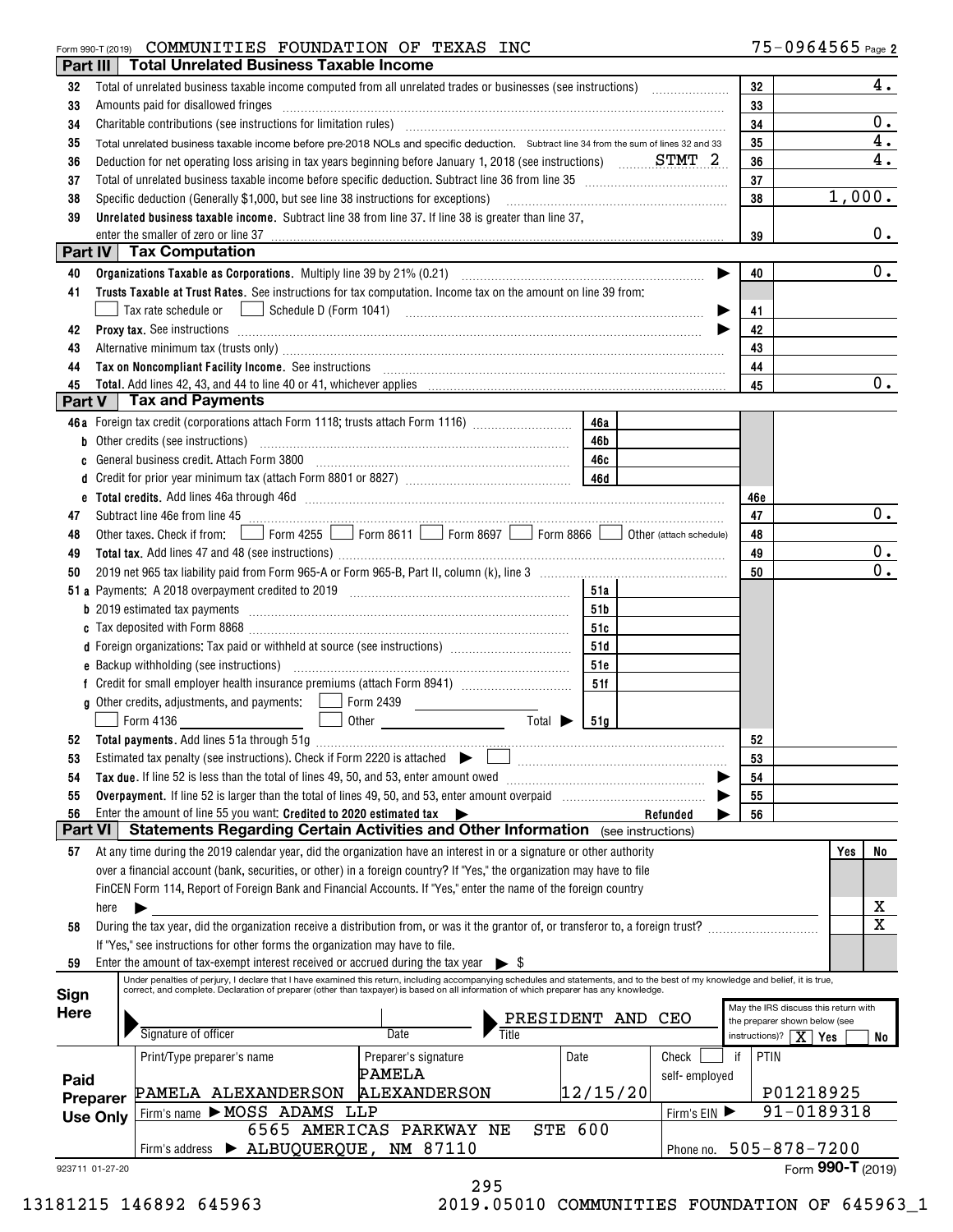#### <code>Form</code> 990-T (2019) <code>COMMUNITIES</code> <code>FOUNDATION OF TEXAS INC</code>  $75-0964565$   $_{\mathrm{Page}}$

| Schedule A - Cost of Goods Sold. Enter method of inventory valuation                                                      |                                |                                                                                                |                                                                                                                                                     | $\blacktriangleright$ N/A |    |                                                                                  |                |                                                                              |       |
|---------------------------------------------------------------------------------------------------------------------------|--------------------------------|------------------------------------------------------------------------------------------------|-----------------------------------------------------------------------------------------------------------------------------------------------------|---------------------------|----|----------------------------------------------------------------------------------|----------------|------------------------------------------------------------------------------|-------|
| Inventory at beginning of year<br>1                                                                                       | $\mathbf{1}$                   |                                                                                                |                                                                                                                                                     |                           |    |                                                                                  | 6              |                                                                              |       |
| Purchases<br>2                                                                                                            | $\overline{2}$                 |                                                                                                | 7 Cost of goods sold. Subtract line 6                                                                                                               |                           |    |                                                                                  |                |                                                                              |       |
| 3                                                                                                                         | 3                              |                                                                                                | from line 5. Enter here and in Part I,                                                                                                              |                           |    |                                                                                  |                |                                                                              |       |
| 4a Additional section 263A costs                                                                                          |                                |                                                                                                |                                                                                                                                                     |                           |    |                                                                                  | $\overline{7}$ |                                                                              |       |
| (attach schedule)                                                                                                         | 4a                             |                                                                                                | 8 Do the rules of section 263A (with respect to                                                                                                     |                           |    |                                                                                  |                | Yes                                                                          | No    |
| <b>b</b> Other costs (attach schedule)                                                                                    | 4b                             |                                                                                                |                                                                                                                                                     |                           |    | property produced or acquired for resale) apply to                               |                |                                                                              |       |
| 5 Total. Add lines 1 through 4b                                                                                           | $5\phantom{.0}$                |                                                                                                | the organization?                                                                                                                                   |                           |    |                                                                                  |                |                                                                              |       |
| Schedule C - Rent Income (From Real Property and Personal Property Leased With Real Property)<br>(see instructions)       |                                |                                                                                                |                                                                                                                                                     |                           |    |                                                                                  |                |                                                                              |       |
| 1. Description of property                                                                                                |                                |                                                                                                |                                                                                                                                                     |                           |    |                                                                                  |                |                                                                              |       |
| (1)                                                                                                                       |                                |                                                                                                |                                                                                                                                                     |                           |    |                                                                                  |                |                                                                              |       |
| (2)                                                                                                                       |                                |                                                                                                |                                                                                                                                                     |                           |    |                                                                                  |                |                                                                              |       |
| (3)                                                                                                                       |                                |                                                                                                |                                                                                                                                                     |                           |    |                                                                                  |                |                                                                              |       |
| (4)                                                                                                                       |                                |                                                                                                |                                                                                                                                                     |                           |    |                                                                                  |                |                                                                              |       |
|                                                                                                                           | 2.<br>Rent received or accrued |                                                                                                |                                                                                                                                                     |                           |    |                                                                                  |                |                                                                              |       |
| (a) From personal property (if the percentage of<br>rent for personal property is more than<br>10% but not more than 50%) |                                |                                                                                                | (b) From real and personal property (if the percentage<br>of rent for personal property exceeds 50% or if<br>the rent is based on profit or income) |                           |    | 3(a) Deductions directly connected with the income in                            |                | columns 2(a) and 2(b) (attach schedule)                                      |       |
| (1)                                                                                                                       |                                |                                                                                                |                                                                                                                                                     |                           |    |                                                                                  |                |                                                                              |       |
| (2)                                                                                                                       |                                |                                                                                                |                                                                                                                                                     |                           |    |                                                                                  |                |                                                                              |       |
| (3)                                                                                                                       |                                |                                                                                                |                                                                                                                                                     |                           |    |                                                                                  |                |                                                                              |       |
| (4)                                                                                                                       |                                |                                                                                                |                                                                                                                                                     |                           |    |                                                                                  |                |                                                                              |       |
| Total                                                                                                                     | Ο.                             | Total                                                                                          |                                                                                                                                                     |                           | 0. |                                                                                  |                |                                                                              |       |
| (c) Total income. Add totals of columns 2(a) and 2(b). Enter<br>here and on page 1, Part I, line 6, column (A)            |                                |                                                                                                |                                                                                                                                                     |                           | О. | (b) Total deductions.<br>Enter here and on page 1,<br>Part I, line 6, column (B) |                |                                                                              | $0$ . |
| <b>Schedule E - Unrelated Debt-Financed Income</b>                                                                        |                                |                                                                                                | (see instructions)                                                                                                                                  |                           |    |                                                                                  |                |                                                                              |       |
|                                                                                                                           |                                |                                                                                                | 2. Gross income from                                                                                                                                |                           |    | 3. Deductions directly connected with or allocable<br>to debt-financed property  |                |                                                                              |       |
| 1. Description of debt-financed property                                                                                  |                                |                                                                                                | or allocable to debt-<br>financed property                                                                                                          |                           |    | (a) Straight line depreciation<br>(attach schedule)                              |                | (b) Other deductions<br>(attach schedule)                                    |       |
| (1)                                                                                                                       |                                |                                                                                                |                                                                                                                                                     |                           |    |                                                                                  |                |                                                                              |       |
| (2)                                                                                                                       |                                |                                                                                                |                                                                                                                                                     |                           |    |                                                                                  |                |                                                                              |       |
| (3)                                                                                                                       |                                |                                                                                                |                                                                                                                                                     |                           |    |                                                                                  |                |                                                                              |       |
| (4)                                                                                                                       |                                |                                                                                                |                                                                                                                                                     |                           |    |                                                                                  |                |                                                                              |       |
| 4. Amount of average acquisition<br>debt on or allocable to debt-financed<br>property (attach schedule)                   |                                | 5. Average adjusted basis<br>of or allocable to<br>debt-financed property<br>(attach schedule) | 6. Column 4 divided<br>by column 5                                                                                                                  |                           |    | 7. Gross income<br>reportable (column<br>2 x column 6)                           |                | 8. Allocable deductions<br>(column 6 x total of columns<br>$3(a)$ and $3(b)$ |       |
| (1)                                                                                                                       |                                |                                                                                                |                                                                                                                                                     | $\%$                      |    |                                                                                  |                |                                                                              |       |
| (2)                                                                                                                       |                                |                                                                                                |                                                                                                                                                     | $\%$                      |    |                                                                                  |                |                                                                              |       |
| (3)                                                                                                                       |                                |                                                                                                |                                                                                                                                                     | $\%$                      |    |                                                                                  |                |                                                                              |       |
| (4)                                                                                                                       |                                |                                                                                                |                                                                                                                                                     | $\frac{0}{0}$             |    |                                                                                  |                |                                                                              |       |
|                                                                                                                           |                                |                                                                                                |                                                                                                                                                     |                           |    | Enter here and on page 1,<br>Part I, line 7, column (A).                         |                | Enter here and on page 1,<br>Part I, line 7, column (B).                     |       |
| Totals                                                                                                                    |                                |                                                                                                |                                                                                                                                                     |                           |    | 0.                                                                               |                |                                                                              | 0.    |
| Total dividends-received deductions included in column 8                                                                  |                                |                                                                                                |                                                                                                                                                     |                           |    |                                                                                  |                |                                                                              | 0.    |
|                                                                                                                           |                                |                                                                                                |                                                                                                                                                     |                           |    |                                                                                  |                |                                                                              |       |

**990-T**  Form (2019)

923721 01-27-20

**3**

| 3181215 146892 645963 |  |
|-----------------------|--|
|-----------------------|--|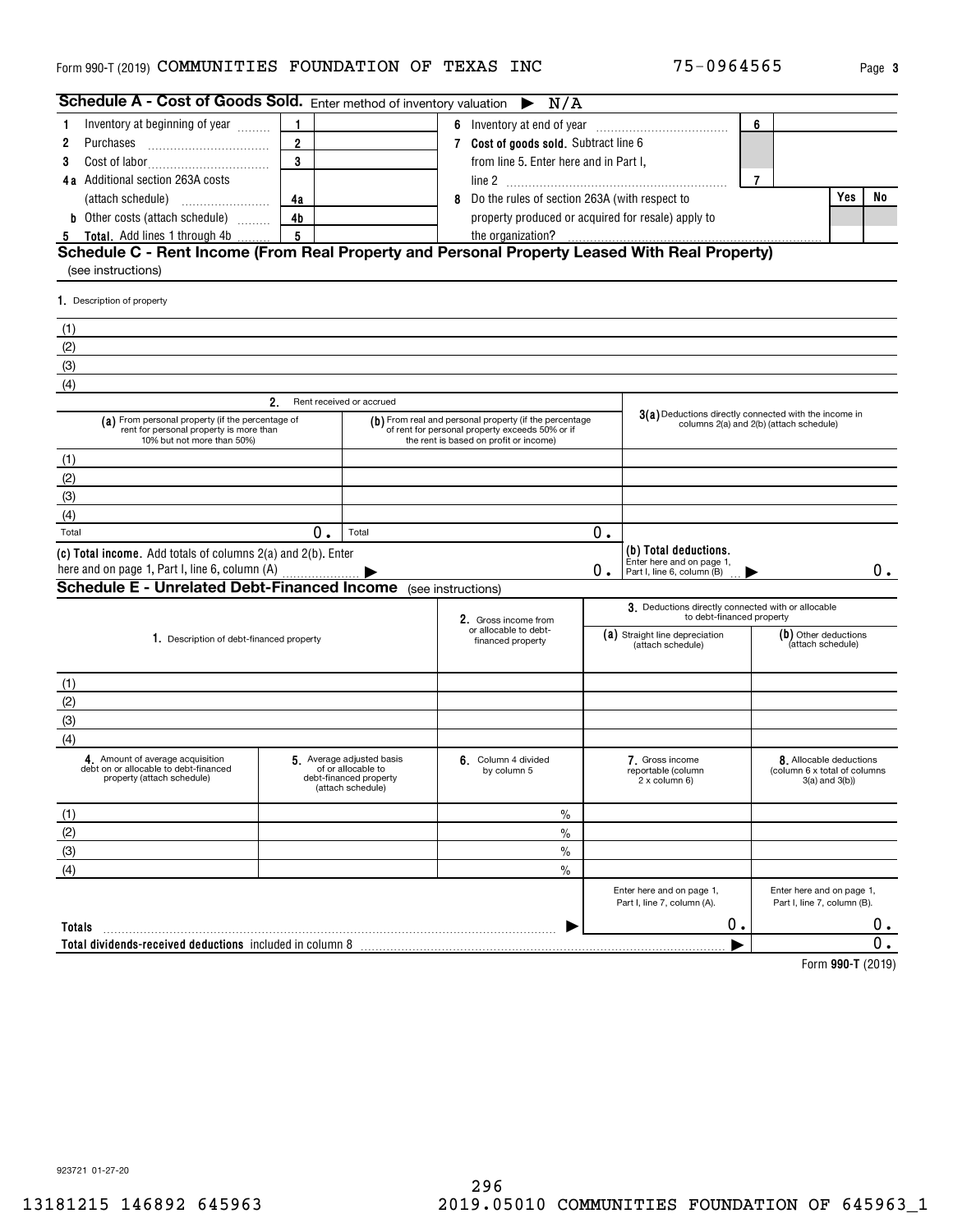| Form 990-T (2019) COMMUNITIES FOUNDATION OF TEXAS INC<br>Schedule F - Interest, Annuities, Royalties, and Rents From Controlled Organizations |                          |                                                                    |                    |                                                                      |                                                                                                                                       |                                                                                                     |                                                                              |                     | 75-0964565                                                                                |                         | Page 4                                                                                       |
|-----------------------------------------------------------------------------------------------------------------------------------------------|--------------------------|--------------------------------------------------------------------|--------------------|----------------------------------------------------------------------|---------------------------------------------------------------------------------------------------------------------------------------|-----------------------------------------------------------------------------------------------------|------------------------------------------------------------------------------|---------------------|-------------------------------------------------------------------------------------------|-------------------------|----------------------------------------------------------------------------------------------|
|                                                                                                                                               |                          |                                                                    |                    |                                                                      |                                                                                                                                       |                                                                                                     |                                                                              |                     |                                                                                           | (see instructions)      |                                                                                              |
| 1. Name of controlled organization                                                                                                            |                          | 2. Employer<br>identification<br>number                            |                    |                                                                      | <b>Exempt Controlled Organizations</b><br>3. Net unrelated income<br>(loss) (see instructions)                                        |                                                                                                     | 4. Total of specified<br>payments made                                       |                     | 5. Part of column 4 that is<br>included in the controlling<br>organization's gross income |                         | 6. Deductions directly<br>connected with income<br>in column 5                               |
| (1)                                                                                                                                           |                          |                                                                    |                    |                                                                      |                                                                                                                                       |                                                                                                     |                                                                              |                     |                                                                                           |                         |                                                                                              |
| (2)                                                                                                                                           |                          |                                                                    |                    |                                                                      |                                                                                                                                       |                                                                                                     |                                                                              |                     |                                                                                           |                         |                                                                                              |
| (3)                                                                                                                                           |                          |                                                                    |                    |                                                                      |                                                                                                                                       |                                                                                                     |                                                                              |                     |                                                                                           |                         |                                                                                              |
| (4)                                                                                                                                           |                          |                                                                    |                    |                                                                      |                                                                                                                                       |                                                                                                     |                                                                              |                     |                                                                                           |                         |                                                                                              |
| Nonexempt Controlled Organizations                                                                                                            |                          |                                                                    |                    |                                                                      |                                                                                                                                       |                                                                                                     |                                                                              |                     |                                                                                           |                         |                                                                                              |
| 7. Taxable Income                                                                                                                             |                          | 8. Net unrelated income (loss)<br>(see instructions)               |                    |                                                                      | 9. Total of specified payments<br>made                                                                                                |                                                                                                     | 10. Part of column 9 that is included<br>in the controlling organization's   | gross income        |                                                                                           |                         | 11. Deductions directly connected<br>with income in column 10                                |
| (1)                                                                                                                                           |                          |                                                                    |                    |                                                                      |                                                                                                                                       |                                                                                                     |                                                                              |                     |                                                                                           |                         |                                                                                              |
| (2)                                                                                                                                           |                          |                                                                    |                    |                                                                      |                                                                                                                                       |                                                                                                     |                                                                              |                     |                                                                                           |                         |                                                                                              |
| (3)                                                                                                                                           |                          |                                                                    |                    |                                                                      |                                                                                                                                       |                                                                                                     |                                                                              |                     |                                                                                           |                         |                                                                                              |
| (4)                                                                                                                                           |                          |                                                                    |                    |                                                                      |                                                                                                                                       |                                                                                                     |                                                                              |                     |                                                                                           |                         |                                                                                              |
|                                                                                                                                               |                          |                                                                    |                    |                                                                      |                                                                                                                                       |                                                                                                     | Add columns 5 and 10.<br>Enter here and on page 1, Part I,                   | line 8, column (A). |                                                                                           |                         | Add columns 6 and 11.<br>Enter here and on page 1, Part I,<br>line 8, column (B).            |
| Totals                                                                                                                                        |                          |                                                                    |                    |                                                                      |                                                                                                                                       |                                                                                                     |                                                                              |                     | 0.                                                                                        |                         | 0.                                                                                           |
| Schedule G - Investment Income of a Section 501(c)(7), (9), or (17) Organization                                                              |                          |                                                                    |                    |                                                                      |                                                                                                                                       |                                                                                                     |                                                                              |                     |                                                                                           |                         |                                                                                              |
| (see instructions)                                                                                                                            |                          |                                                                    |                    |                                                                      |                                                                                                                                       |                                                                                                     |                                                                              |                     |                                                                                           |                         |                                                                                              |
|                                                                                                                                               | 1. Description of income |                                                                    |                    |                                                                      | 2. Amount of income                                                                                                                   |                                                                                                     | 3. Deductions<br>directly connected<br>(attach schedule)                     |                     | 4. Set-asides                                                                             | (attach schedule)       | 5. Total deductions<br>and set-asides<br>(col. 3 plus col. 4)                                |
| (1)                                                                                                                                           |                          |                                                                    |                    |                                                                      |                                                                                                                                       |                                                                                                     |                                                                              |                     |                                                                                           |                         |                                                                                              |
| (2)                                                                                                                                           |                          |                                                                    |                    |                                                                      |                                                                                                                                       |                                                                                                     |                                                                              |                     |                                                                                           |                         |                                                                                              |
| (3)                                                                                                                                           |                          |                                                                    |                    |                                                                      |                                                                                                                                       |                                                                                                     |                                                                              |                     |                                                                                           |                         |                                                                                              |
| (4)                                                                                                                                           |                          |                                                                    |                    |                                                                      |                                                                                                                                       |                                                                                                     |                                                                              |                     |                                                                                           |                         |                                                                                              |
|                                                                                                                                               |                          |                                                                    |                    |                                                                      | Enter here and on page 1,<br>Part I, line 9, column (A).                                                                              |                                                                                                     |                                                                              |                     |                                                                                           |                         | Enter here and on page 1,<br>Part I, line 9, column (B).                                     |
| Totals                                                                                                                                        |                          |                                                                    |                    |                                                                      |                                                                                                                                       | О.                                                                                                  |                                                                              |                     |                                                                                           |                         | $0$ .                                                                                        |
| Schedule I - Exploited Exempt Activity Income, Other Than Advertising Income<br>(see instructions)                                            |                          |                                                                    |                    |                                                                      |                                                                                                                                       |                                                                                                     |                                                                              |                     |                                                                                           |                         |                                                                                              |
| 1. Description of<br>exploited activity                                                                                                       |                          | 2. Gross<br>unrelated business<br>income from<br>trade or business | business income    | 3. Expenses<br>directly connected<br>with production<br>of unrelated | 4. Net income (loss)<br>from unrelated trade or<br>business (column 2<br>minus column 3). If a<br>gain, compute cols. 5<br>through 7. |                                                                                                     | 5. Gross income<br>from activity that<br>is not unrelated<br>business income |                     | attributable to                                                                           | 6. Expenses<br>column 5 | 7. Excess exempt<br>expenses (column<br>6 minus column 5,<br>but not more than<br>column 4). |
| (1)                                                                                                                                           |                          |                                                                    |                    |                                                                      |                                                                                                                                       |                                                                                                     |                                                                              |                     |                                                                                           |                         |                                                                                              |
| (2)                                                                                                                                           |                          |                                                                    |                    |                                                                      |                                                                                                                                       |                                                                                                     |                                                                              |                     |                                                                                           |                         |                                                                                              |
| (3)                                                                                                                                           |                          |                                                                    |                    |                                                                      |                                                                                                                                       |                                                                                                     |                                                                              |                     |                                                                                           |                         |                                                                                              |
| (4)                                                                                                                                           |                          |                                                                    |                    |                                                                      |                                                                                                                                       |                                                                                                     |                                                                              |                     |                                                                                           |                         |                                                                                              |
| Totals                                                                                                                                        |                          | Enter here and on<br>page 1, Part I,<br>line 10, col. (A).<br>Ο.   | line 10, col. (B). | Enter here and on<br>page 1, Part I,<br>0.                           |                                                                                                                                       |                                                                                                     |                                                                              |                     |                                                                                           |                         | Enter here and<br>on page 1,<br>Part II, line 25.<br>$0$ .                                   |
| <b>Schedule J - Advertising Income</b>                                                                                                        |                          |                                                                    | (see instructions) |                                                                      |                                                                                                                                       |                                                                                                     |                                                                              |                     |                                                                                           |                         |                                                                                              |
| Income From Periodicals Reported on a Consolidated Basis<br>Part I                                                                            |                          |                                                                    |                    |                                                                      |                                                                                                                                       |                                                                                                     |                                                                              |                     |                                                                                           |                         |                                                                                              |
| 1. Name of periodical                                                                                                                         |                          | 2. Gross<br>advertising<br>income                                  |                    | 3. Direct<br>advertising costs                                       |                                                                                                                                       | 4. Advertising gain<br>or (loss) (col. 2 minus<br>col. 3). If a gain, compute<br>cols. 5 through 7. | 5. Circulation<br>income                                                     |                     | 6. Readership<br>costs                                                                    |                         | 7. Excess readership<br>costs (column 6 minus<br>column 5, but not more<br>than column 4).   |
| (1)                                                                                                                                           |                          |                                                                    |                    |                                                                      |                                                                                                                                       |                                                                                                     |                                                                              |                     |                                                                                           |                         |                                                                                              |
| (2)                                                                                                                                           |                          |                                                                    |                    |                                                                      |                                                                                                                                       |                                                                                                     |                                                                              |                     |                                                                                           |                         |                                                                                              |
| (3)                                                                                                                                           |                          |                                                                    |                    |                                                                      |                                                                                                                                       |                                                                                                     |                                                                              |                     |                                                                                           |                         |                                                                                              |

923731 01-27-20

(4)

 $\blacktriangleright$ 

**Totals** (carry to Part II, line (5))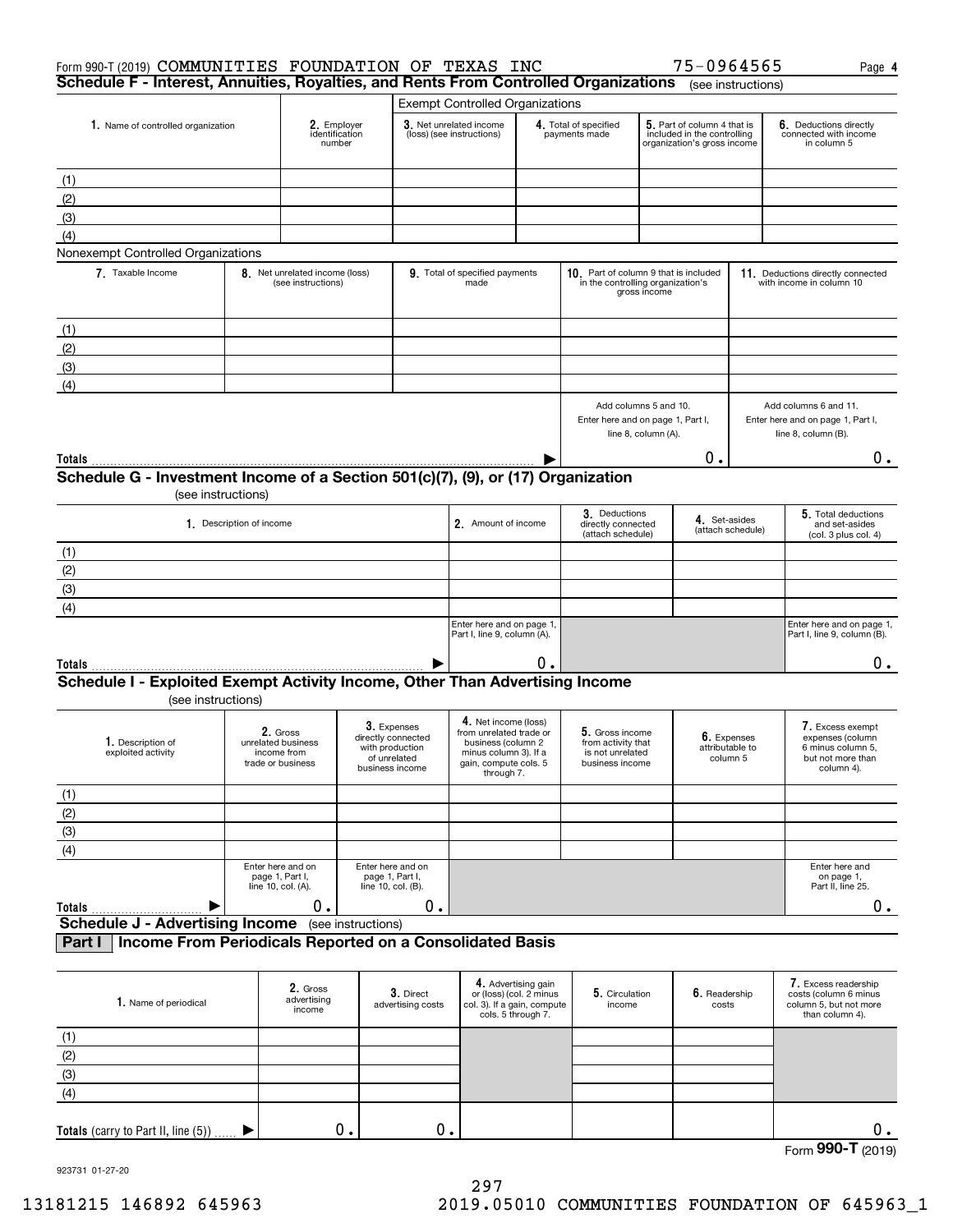#### Form 990-T(2019)  $\mathsf{COMMUNITIES}$  FOUNDATION OF TEXAS INC  $75\text{--}0964565$  Page

 $\frac{9}{6}$ 

 $\blacktriangleright$ 

**5**

**990-T**  Form (2019)

 $\overline{0}$ .

**Part II | Income From Periodicals Reported on a Separate Basis** (For each periodical listed in Part II, fill in columns 2 through 7 on a line-by-line basis.)

**Total.**  Enter here and on page 1, Part II, line 14

**2.** Gross<br>advertising income **3.** Direct advertising costs **4.** Advertising gain<br>or (loss) (col. 2 minus col. 3). If a gain, compute cols. 5 through 7. **5.** Circulation | **6.** income Readership costs Excess readership **7.**  costs (column 6 minus column 5, but not more than column 4). **1.** Name of periodical Enter here and on page 1, Part I, line 11, col. (A). Enter here and on page 1, Part I, line 11, col. (B). Enter here and on page 1, Part II, line 26. **3**. Percent of<br>time devoted to<br>business e and the compensation attributable<br>
2. Title to unrelated business<br>
to unrelated business<br>
to unrelated business Name**1. 2. Totals from Part I Totals,** Part II (lines 1-5) **Schedule K - Compensation of Officers, Directors, and Trustees 3. 4.**  $\frac{1}{2}$  $\frac{1}{2}$ %(1) (2) (3) (4) (see instructions) (1) (2) (3) $\blacktriangleright$  $\blacktriangleright$  $0.1$  0 0. 0. 0.  $0_{.}$ 

923732 01-27-20

(4)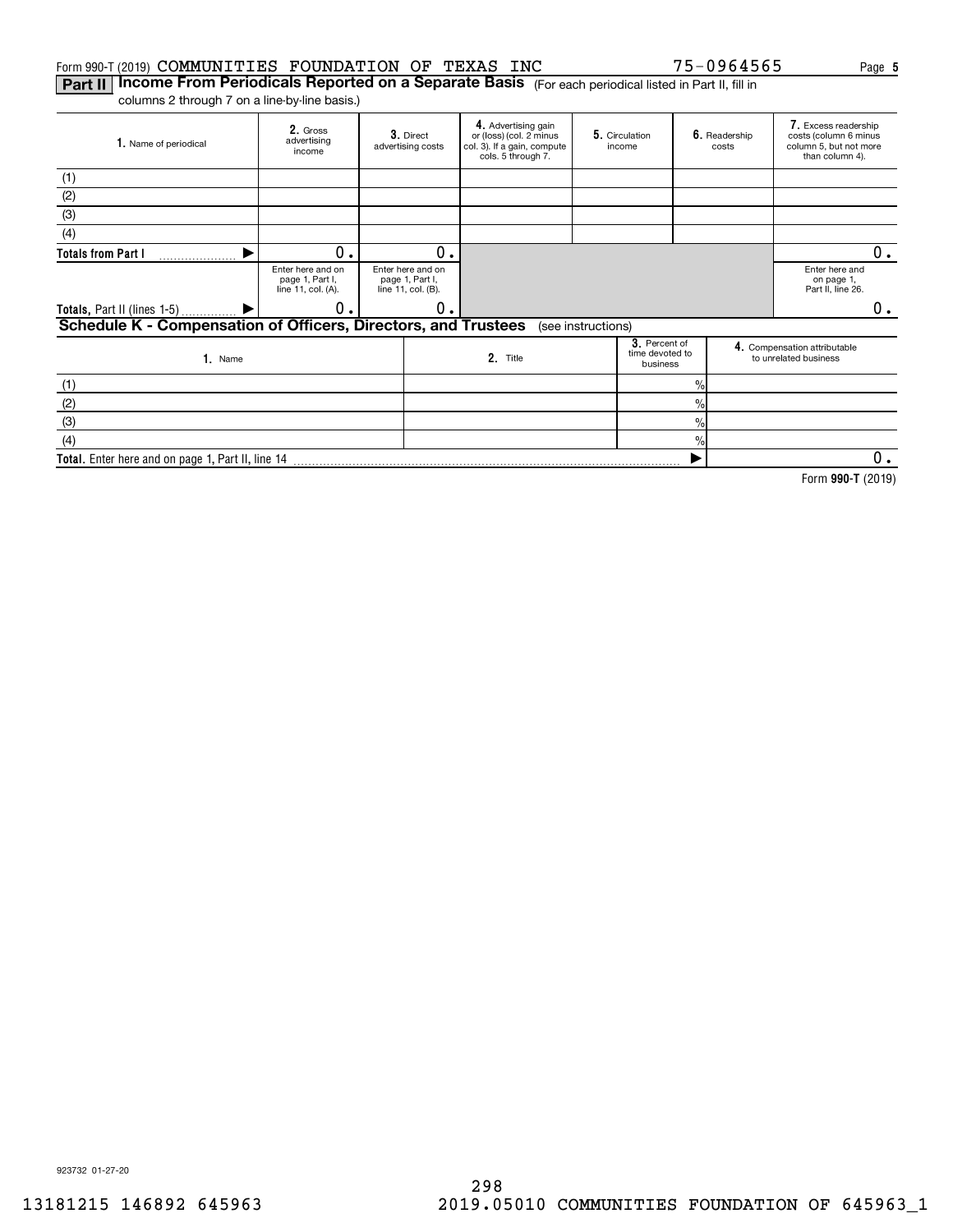| FORM $990-T$ |                                   | NET OPERATING LOSS DEDUCTION  |    |                   | STATEMENT 1            |
|--------------|-----------------------------------|-------------------------------|----|-------------------|------------------------|
| TAX YEAR     | LOSS SUSTAINED                    | LOSS<br>PREVIOUSLY<br>APPLIED |    | LOSS<br>REMAINING | AVAILABLE<br>THIS YEAR |
| 06/30/19     | 922, 966.                         |                               | О. | 922,966.          | 922,966.               |
|              | NOL CARRYOVER AVAILABLE THIS YEAR |                               |    | 922, 966.         | 922, 966.              |

}}}}}}}}}}}}}}}}}}}}}}}}}}}}}}}}}}} }}}}}}}}}}

| FORM $990-T$                                  |                                   | NET OPERATING LOSS DEDUCTION  |                        | STATEMENT 2            |
|-----------------------------------------------|-----------------------------------|-------------------------------|------------------------|------------------------|
| TAX YEAR                                      | LOSS SUSTAINED                    | LOSS<br>PREVIOUSLY<br>APPLIED | LOSS<br>REMAINING      | AVAILABLE<br>THIS YEAR |
| 06/30/17<br>400,012.<br>06/30/18<br>916, 404. |                                   | 3,721.<br>0.                  | 396, 291.<br>916, 404. | 396, 291.<br>916,404.  |
|                                               | NOL CARRYOVER AVAILABLE THIS YEAR |                               | 1,312,695.             | 1,312,695.             |

~~~~~~~~~~~~~~~~~~~~~~~~~~~~~~~~~~~~~~~~~~~~~~~~~~~~~~~~~~~~~~~~~~~~~~~~~~~~~~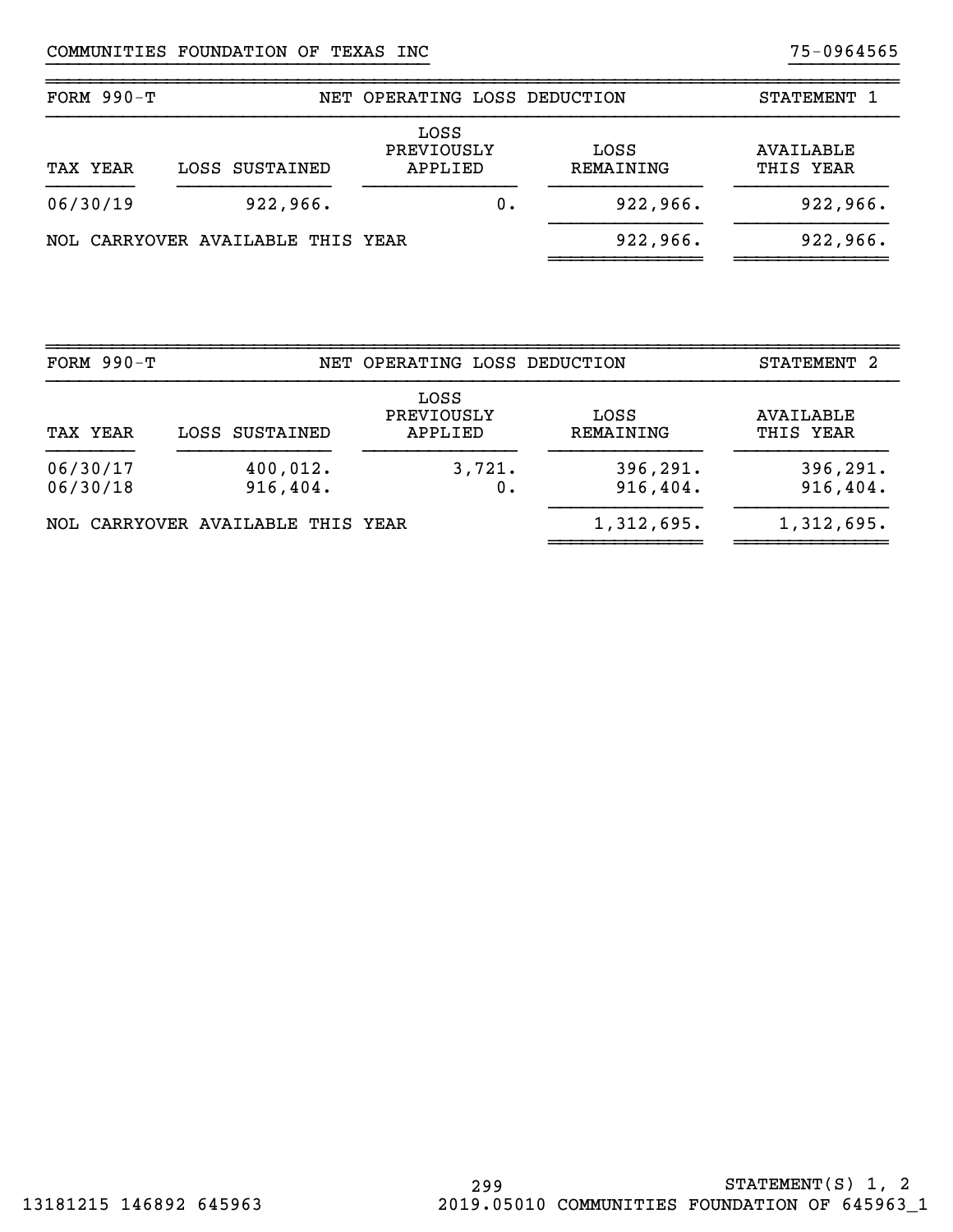|                          |                                                                                                                                 |                                                                                                                                                                                                                               |                   |                               |                 | <b>ENTITY</b><br>5           |  |  |
|--------------------------|---------------------------------------------------------------------------------------------------------------------------------|-------------------------------------------------------------------------------------------------------------------------------------------------------------------------------------------------------------------------------|-------------------|-------------------------------|-----------------|------------------------------|--|--|
|                          | <b>SCHEDULE M</b>                                                                                                               | Unrelated Business Taxable Income from an                                                                                                                                                                                     | OMB No. 1545-0047 |                               |                 |                              |  |  |
|                          | (Form 990-T)                                                                                                                    |                                                                                                                                                                                                                               |                   |                               |                 |                              |  |  |
|                          | <b>Unrelated Trade or Business</b>                                                                                              |                                                                                                                                                                                                                               |                   |                               |                 |                              |  |  |
|                          |                                                                                                                                 | For calendar year 2019 or other tax year beginning $JUL$ $1, 2019$ , and ending $JUN$ $30, 2020$                                                                                                                              | 2019              |                               |                 |                              |  |  |
|                          | $\triangleright$ Go to www.irs.gov/Form990T for instructions and the latest information.<br>Department of the Treasury          |                                                                                                                                                                                                                               |                   |                               |                 |                              |  |  |
|                          | Internal Revenue Service<br>Do not enter SSN numbers on this form as it may be made public if your organization is a 501(c)(3). |                                                                                                                                                                                                                               |                   |                               |                 |                              |  |  |
| Name of the organization | <b>Employer identification number</b>                                                                                           |                                                                                                                                                                                                                               |                   |                               |                 |                              |  |  |
|                          | 75-0964565                                                                                                                      |                                                                                                                                                                                                                               |                   |                               |                 |                              |  |  |
|                          |                                                                                                                                 | 523000<br>Unrelated Business Activity Code (see instructions) >                                                                                                                                                               |                   |                               |                 |                              |  |  |
|                          |                                                                                                                                 | Describe the unrelated trade or business                                                                                                                                                                                      |                   | > HARRIS, DABNEY, BRINKER LTD |                 |                              |  |  |
| Part I                   | <b>Unrelated Trade or Business Income</b>                                                                                       | (B) Expenses                                                                                                                                                                                                                  | (C) Net           |                               |                 |                              |  |  |
|                          |                                                                                                                                 |                                                                                                                                                                                                                               |                   | (A) Income                    |                 |                              |  |  |
|                          | <b>1a</b> Gross receipts or sales                                                                                               |                                                                                                                                                                                                                               |                   |                               |                 |                              |  |  |
| b                        | Less returns and allowances                                                                                                     | <b>c</b> Balance $\blacktriangleright$                                                                                                                                                                                        | 1c                |                               |                 |                              |  |  |
| 2                        |                                                                                                                                 |                                                                                                                                                                                                                               | $\mathbf{2}$      |                               |                 |                              |  |  |
| З                        |                                                                                                                                 |                                                                                                                                                                                                                               | $\mathbf{3}$      |                               |                 |                              |  |  |
| 4а                       |                                                                                                                                 |                                                                                                                                                                                                                               | 4a                |                               |                 |                              |  |  |
| b                        |                                                                                                                                 | Net gain (loss) (Form 4797, Part II, line 17) (attach Form 4797)                                                                                                                                                              | 4b                |                               |                 |                              |  |  |
| с                        | Capital loss deduction for trusts                                                                                               |                                                                                                                                                                                                                               | 4c                |                               |                 |                              |  |  |
| 5                        |                                                                                                                                 | Income (loss) from a partnership or an S corporation (attach                                                                                                                                                                  |                   |                               |                 |                              |  |  |
|                          | statement)                                                                                                                      |                                                                                                                                                                                                                               | 5                 | 4.                            |                 | 4.                           |  |  |
| 6                        | Rent income (Schedule C)                                                                                                        |                                                                                                                                                                                                                               | 6                 |                               |                 |                              |  |  |
| 7                        |                                                                                                                                 |                                                                                                                                                                                                                               | $\overline{7}$    |                               |                 |                              |  |  |
| 8                        |                                                                                                                                 | Interest, annuities, royalties, and rents from a controlled                                                                                                                                                                   |                   |                               |                 |                              |  |  |
|                          |                                                                                                                                 |                                                                                                                                                                                                                               | 8                 |                               |                 |                              |  |  |
| 9                        |                                                                                                                                 | Investment income of a section $501(c)(7)$ , $(9)$ , or $(17)$                                                                                                                                                                |                   |                               |                 |                              |  |  |
|                          |                                                                                                                                 |                                                                                                                                                                                                                               | 9                 |                               |                 |                              |  |  |
| 10                       |                                                                                                                                 | Exploited exempt activity income (Schedule I)                                                                                                                                                                                 | 10                |                               |                 |                              |  |  |
| 11                       |                                                                                                                                 |                                                                                                                                                                                                                               | 11                |                               |                 |                              |  |  |
| 12                       |                                                                                                                                 | Other income (See instructions; attach schedule)                                                                                                                                                                              | 12                |                               |                 |                              |  |  |
| 13                       | <b>Total.</b> Combine lines 3 through 12                                                                                        |                                                                                                                                                                                                                               | 13                | 4.                            |                 | 4.                           |  |  |
|                          |                                                                                                                                 | <b>Part II</b> Deductions Not Taken Elsewhere (See instructions for limitations on deductions.) (Deductions must be                                                                                                           |                   |                               |                 |                              |  |  |
|                          |                                                                                                                                 | directly connected with the unrelated business income.)                                                                                                                                                                       |                   |                               |                 |                              |  |  |
| 14                       |                                                                                                                                 | Compensation of officers, directors, and trustees (Schedule K)                                                                                                                                                                |                   |                               | 14              |                              |  |  |
| 15                       |                                                                                                                                 |                                                                                                                                                                                                                               |                   |                               | 15              |                              |  |  |
| 16                       |                                                                                                                                 |                                                                                                                                                                                                                               |                   |                               |                 |                              |  |  |
| 17                       | Bad debts                                                                                                                       | Repairs and maintenance material content and maintenance and maintenance and maintenance material content and maintenance and maintenance and maintenance and maintenance and maintenance and maintenance and maintenance and |                   |                               |                 |                              |  |  |
| 18                       | Interest (attach schedule) (see instructions) material content at the content of the content of the content of                  | 17<br>18                                                                                                                                                                                                                      |                   |                               |                 |                              |  |  |
| 19                       | Taxes and licenses                                                                                                              | 19                                                                                                                                                                                                                            |                   |                               |                 |                              |  |  |
| 20                       |                                                                                                                                 |                                                                                                                                                                                                                               |                   | 20                            |                 |                              |  |  |
| 21                       |                                                                                                                                 | Less depreciation claimed on Schedule A and elsewhere on return [21a]                                                                                                                                                         |                   |                               | 21 <sub>b</sub> |                              |  |  |
| 22                       |                                                                                                                                 |                                                                                                                                                                                                                               |                   |                               | 22              |                              |  |  |
| 23                       |                                                                                                                                 |                                                                                                                                                                                                                               | 23                |                               |                 |                              |  |  |
| 24                       |                                                                                                                                 |                                                                                                                                                                                                                               | 24                |                               |                 |                              |  |  |
| 25                       |                                                                                                                                 |                                                                                                                                                                                                                               | 25                |                               |                 |                              |  |  |
| 26                       |                                                                                                                                 |                                                                                                                                                                                                                               | 26                |                               |                 |                              |  |  |
| 27                       | Other deductions (attach schedule) manufactured and according to the deductions (attach schedule)                               | 27                                                                                                                                                                                                                            |                   |                               |                 |                              |  |  |
| 28                       |                                                                                                                                 | 28                                                                                                                                                                                                                            | 0.                |                               |                 |                              |  |  |
| 29                       | Unrelated business taxable income before net operating loss deduction. Subtract line 28 from line 13<br>.                       |                                                                                                                                                                                                                               |                   |                               |                 | 4.<br>29                     |  |  |
| 30                       | Deduction for net operating loss arising in tax years beginning on or after January 1, 2018 (see                                |                                                                                                                                                                                                                               |                   |                               |                 |                              |  |  |
|                          | instructions)                                                                                                                   |                                                                                                                                                                                                                               |                   |                               | 30              | 0.                           |  |  |
| 31                       |                                                                                                                                 | Unrelated business taxable income. Subtract line 30 from line 29                                                                                                                                                              |                   |                               | 31              | 4.                           |  |  |
| LHA                      | For Paperwork Reduction Act Notice, see instructions.                                                                           |                                                                                                                                                                                                                               |                   |                               |                 | Schedule M (Form 990-T) 2019 |  |  |

923741 01-28-20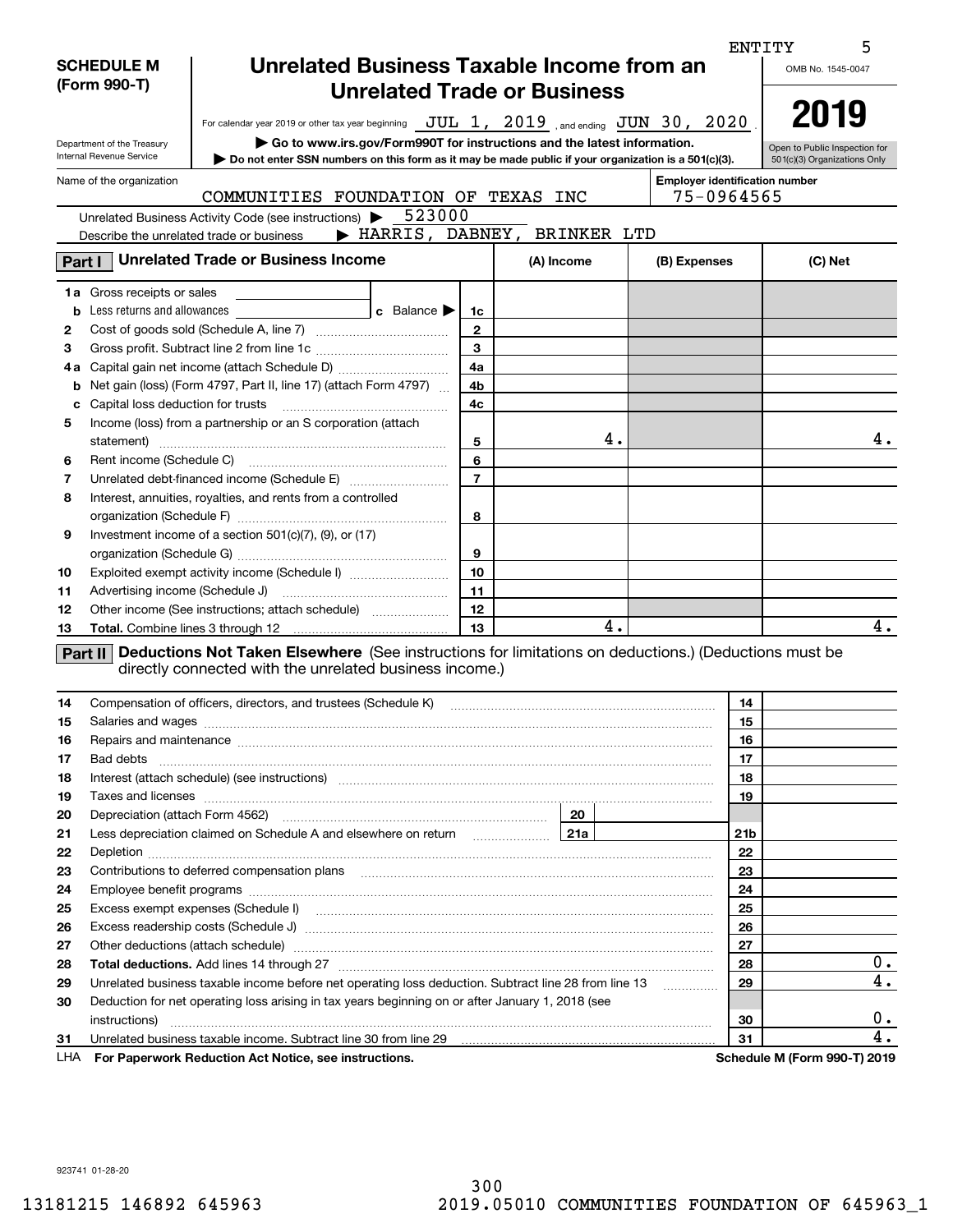|                                                                                                                                                                                                                                            | ENTITY                                                                                                                                                                                                                         |                                                                                                                                                                                                                                |                |         |                 |         |  |  |  |
|--------------------------------------------------------------------------------------------------------------------------------------------------------------------------------------------------------------------------------------------|--------------------------------------------------------------------------------------------------------------------------------------------------------------------------------------------------------------------------------|--------------------------------------------------------------------------------------------------------------------------------------------------------------------------------------------------------------------------------|----------------|---------|-----------------|---------|--|--|--|
|                                                                                                                                                                                                                                            | Unrelated Business Taxable Income from an<br><b>SCHEDULE M</b><br>(Form 990-T)                                                                                                                                                 |                                                                                                                                                                                                                                |                |         |                 |         |  |  |  |
|                                                                                                                                                                                                                                            | <b>Unrelated Trade or Business</b>                                                                                                                                                                                             |                                                                                                                                                                                                                                |                |         |                 |         |  |  |  |
|                                                                                                                                                                                                                                            | For calendar year 2019 or other tax year beginning JUL 1, 2019, and ending JUN 30, 2020                                                                                                                                        |                                                                                                                                                                                                                                |                |         |                 |         |  |  |  |
|                                                                                                                                                                                                                                            | $\triangleright$ Go to www.irs.gov/Form990T for instructions and the latest information.<br>Department of the Treasury                                                                                                         |                                                                                                                                                                                                                                |                |         |                 |         |  |  |  |
| Internal Revenue Service                                                                                                                                                                                                                   | Open to Public Inspection for<br>501(c)(3) Organizations Only                                                                                                                                                                  |                                                                                                                                                                                                                                |                |         |                 |         |  |  |  |
| Name of the organization                                                                                                                                                                                                                   | <b>Employer identification number</b>                                                                                                                                                                                          |                                                                                                                                                                                                                                |                |         |                 |         |  |  |  |
|                                                                                                                                                                                                                                            | 75-0964565<br>COMMUNITIES FOUNDATION OF TEXAS INC                                                                                                                                                                              |                                                                                                                                                                                                                                |                |         |                 |         |  |  |  |
|                                                                                                                                                                                                                                            | 523000<br>Unrelated Business Activity Code (see instructions)                                                                                                                                                                  |                                                                                                                                                                                                                                |                |         |                 |         |  |  |  |
| BE FUNDING LLC<br>Describe the unrelated trade or business                                                                                                                                                                                 |                                                                                                                                                                                                                                |                                                                                                                                                                                                                                |                |         |                 |         |  |  |  |
| Part I                                                                                                                                                                                                                                     | <b>Unrelated Trade or Business Income</b>                                                                                                                                                                                      | (B) Expenses                                                                                                                                                                                                                   | (C) Net        |         |                 |         |  |  |  |
|                                                                                                                                                                                                                                            |                                                                                                                                                                                                                                |                                                                                                                                                                                                                                |                |         |                 |         |  |  |  |
|                                                                                                                                                                                                                                            | <b>1a</b> Gross receipts or sales<br><b>b</b> Less returns and allowances                                                                                                                                                      | <b>c</b> Balance $\blacktriangleright$                                                                                                                                                                                         | 1c             |         |                 |         |  |  |  |
| 2                                                                                                                                                                                                                                          |                                                                                                                                                                                                                                |                                                                                                                                                                                                                                | $\mathbf{2}$   |         |                 |         |  |  |  |
| з                                                                                                                                                                                                                                          |                                                                                                                                                                                                                                |                                                                                                                                                                                                                                | 3              |         |                 |         |  |  |  |
| 4а                                                                                                                                                                                                                                         |                                                                                                                                                                                                                                |                                                                                                                                                                                                                                | 4a             |         |                 |         |  |  |  |
|                                                                                                                                                                                                                                            |                                                                                                                                                                                                                                | <b>b</b> Net gain (loss) (Form 4797, Part II, line 17) (attach Form 4797) $\ldots$                                                                                                                                             | 4b             |         |                 |         |  |  |  |
| c                                                                                                                                                                                                                                          |                                                                                                                                                                                                                                |                                                                                                                                                                                                                                | 4c             |         |                 |         |  |  |  |
| 5                                                                                                                                                                                                                                          |                                                                                                                                                                                                                                | Income (loss) from a partnership or an S corporation (attach                                                                                                                                                                   |                |         |                 |         |  |  |  |
|                                                                                                                                                                                                                                            |                                                                                                                                                                                                                                |                                                                                                                                                                                                                                | 5              | $-603.$ |                 | $-603.$ |  |  |  |
| 6                                                                                                                                                                                                                                          |                                                                                                                                                                                                                                |                                                                                                                                                                                                                                | 6              |         |                 |         |  |  |  |
| 7                                                                                                                                                                                                                                          |                                                                                                                                                                                                                                |                                                                                                                                                                                                                                | $\overline{7}$ |         |                 |         |  |  |  |
| 8                                                                                                                                                                                                                                          |                                                                                                                                                                                                                                | Interest, annuities, royalties, and rents from a controlled                                                                                                                                                                    |                |         |                 |         |  |  |  |
|                                                                                                                                                                                                                                            |                                                                                                                                                                                                                                |                                                                                                                                                                                                                                | 8              |         |                 |         |  |  |  |
| 9                                                                                                                                                                                                                                          |                                                                                                                                                                                                                                | Investment income of a section $501(c)(7)$ , $(9)$ , or $(17)$                                                                                                                                                                 |                |         |                 |         |  |  |  |
|                                                                                                                                                                                                                                            |                                                                                                                                                                                                                                |                                                                                                                                                                                                                                | 9              |         |                 |         |  |  |  |
| 10                                                                                                                                                                                                                                         |                                                                                                                                                                                                                                | Exploited exempt activity income (Schedule I)                                                                                                                                                                                  | 10             |         |                 |         |  |  |  |
| 11                                                                                                                                                                                                                                         |                                                                                                                                                                                                                                |                                                                                                                                                                                                                                | 11             |         |                 |         |  |  |  |
| 12                                                                                                                                                                                                                                         |                                                                                                                                                                                                                                | Other income (See instructions; attach schedule)                                                                                                                                                                               | 12             |         |                 |         |  |  |  |
| 13                                                                                                                                                                                                                                         |                                                                                                                                                                                                                                |                                                                                                                                                                                                                                | 13             | $-603.$ |                 | $-603.$ |  |  |  |
|                                                                                                                                                                                                                                            |                                                                                                                                                                                                                                | Part II Deductions Not Taken Elsewhere (See instructions for limitations on deductions.) (Deductions must be                                                                                                                   |                |         |                 |         |  |  |  |
|                                                                                                                                                                                                                                            |                                                                                                                                                                                                                                | directly connected with the unrelated business income.)                                                                                                                                                                        |                |         |                 |         |  |  |  |
|                                                                                                                                                                                                                                            |                                                                                                                                                                                                                                |                                                                                                                                                                                                                                |                |         |                 |         |  |  |  |
| 14                                                                                                                                                                                                                                         |                                                                                                                                                                                                                                | Compensation of officers, directors, and trustees (Schedule K) [11] [2000] [2000] [2000] [2000] [2000] [2000] [                                                                                                                |                |         | 14              |         |  |  |  |
| 15                                                                                                                                                                                                                                         |                                                                                                                                                                                                                                | Repairs and maintenance material content content and material content and maintenance material content and maintenance material content and maintenance material content and maintenance material content and material content |                |         | 15              |         |  |  |  |
| 16                                                                                                                                                                                                                                         |                                                                                                                                                                                                                                | 16                                                                                                                                                                                                                             |                |         |                 |         |  |  |  |
| 17                                                                                                                                                                                                                                         | Bad debts                                                                                                                                                                                                                      | 17                                                                                                                                                                                                                             |                |         |                 |         |  |  |  |
| 18<br>19                                                                                                                                                                                                                                   | Interest (attach schedule) (see instructions) material content in the content of the content of the content of                                                                                                                 | 18<br>19                                                                                                                                                                                                                       |                |         |                 |         |  |  |  |
| 20                                                                                                                                                                                                                                         |                                                                                                                                                                                                                                |                                                                                                                                                                                                                                |                | 20      |                 |         |  |  |  |
| 21                                                                                                                                                                                                                                         |                                                                                                                                                                                                                                |                                                                                                                                                                                                                                |                |         | 21 <sub>b</sub> |         |  |  |  |
| 22                                                                                                                                                                                                                                         |                                                                                                                                                                                                                                |                                                                                                                                                                                                                                |                |         | 22              |         |  |  |  |
| 23                                                                                                                                                                                                                                         |                                                                                                                                                                                                                                | 23                                                                                                                                                                                                                             |                |         |                 |         |  |  |  |
| 24                                                                                                                                                                                                                                         |                                                                                                                                                                                                                                |                                                                                                                                                                                                                                |                |         |                 |         |  |  |  |
| 25                                                                                                                                                                                                                                         |                                                                                                                                                                                                                                |                                                                                                                                                                                                                                |                |         |                 |         |  |  |  |
| 26                                                                                                                                                                                                                                         |                                                                                                                                                                                                                                | 25<br>26                                                                                                                                                                                                                       |                |         |                 |         |  |  |  |
| 27                                                                                                                                                                                                                                         | Other deductions (attach schedule) manufactured and according to the deductions (attach schedule) manufactured and according to the deductions (attach schedule) manufactured and according to the deduction of the determinat | 27                                                                                                                                                                                                                             |                |         |                 |         |  |  |  |
| 28                                                                                                                                                                                                                                         |                                                                                                                                                                                                                                | 28                                                                                                                                                                                                                             | $0$ .          |         |                 |         |  |  |  |
| 29                                                                                                                                                                                                                                         | Unrelated business taxable income before net operating loss deduction. Subtract line 28 from line 13                                                                                                                           | 29<br>.                                                                                                                                                                                                                        | $-603.$        |         |                 |         |  |  |  |
| 30                                                                                                                                                                                                                                         | Deduction for net operating loss arising in tax years beginning on or after January 1, 2018 (see                                                                                                                               |                                                                                                                                                                                                                                |                |         |                 |         |  |  |  |
|                                                                                                                                                                                                                                            |                                                                                                                                                                                                                                |                                                                                                                                                                                                                                |                |         | 30              | 0.      |  |  |  |
| Unrelated business taxable income. Subtract line 30 from line 29 [11] manuscription business taxable income. Subtract line 30 from line 29 [11] manuscription business taxable income. Subtract line 30 from line 29 [11] manu<br>31<br>31 |                                                                                                                                                                                                                                |                                                                                                                                                                                                                                |                |         |                 | $-603.$ |  |  |  |
| LHA                                                                                                                                                                                                                                        | <b>Schedule M (Form 990-T) 2019</b><br>For Paperwork Reduction Act Notice, see instructions.                                                                                                                                   |                                                                                                                                                                                                                                |                |         |                 |         |  |  |  |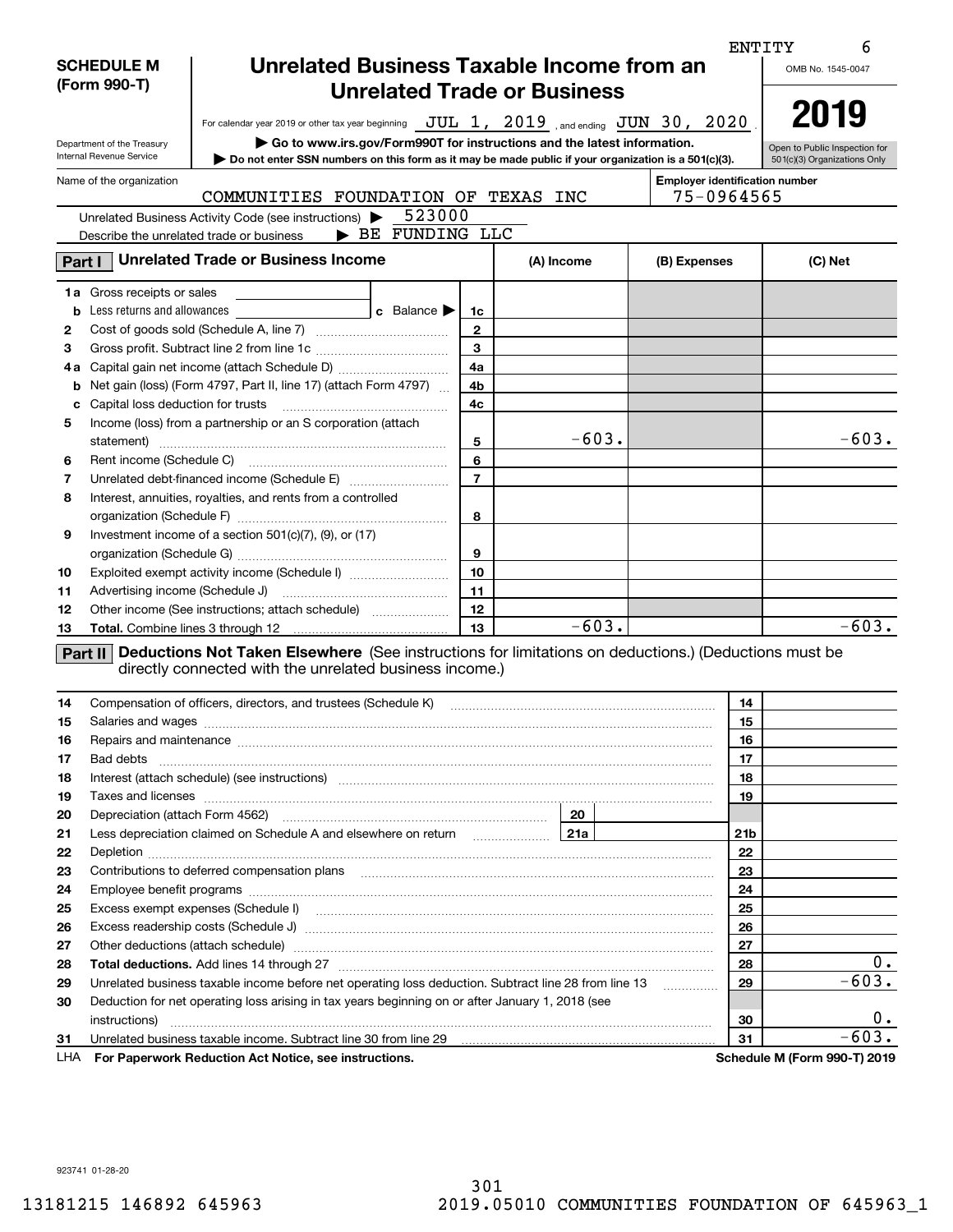(Rev. January 2020)

# **Application for Automatic Extension of Time To File an Exempt Organization Return**

Department of the Treasury Internal Revenue Service

**| File a separate application for each return.**

OMB No. 1545-0047

**| Go to www.irs.gov/Form8868 for the latest information.**

**Electronic filing (e-file).**  You can electronically file Form 8868 to request a 6-month automatic extension of time to file any of the filing of this form, visit www.irs.gov/e-file-providers/e-file-for-charities-and-non-profits. forms listed below with the exception of Form 8870, Information Return for Transfers Associated With Certain Personal Benefit Contracts, for which an extension request must be sent to the IRS in paper format (see instructions). For more details on the electronic

### **Automatic 6-Month Extension of Time.** Only submit original (no copies needed).

All corporations required to file an income tax return other than Form 990-T (including 1120-C filers), partnerships, REMICs, and trusts must use Form 7004 to request an extension of time to file income tax returns.

| Type or                                                                                                                                                                                                                                                                                                                                                                                                                                                                                                                                                                                                                                                                                                                                                                                                                                                                                                                                                                                                                                           | Name of exempt organization or other filer, see instructions.                                                                                                                                                               |        |                                   |    | Taxpayer identification number (TIN) |                         |  |  |
|---------------------------------------------------------------------------------------------------------------------------------------------------------------------------------------------------------------------------------------------------------------------------------------------------------------------------------------------------------------------------------------------------------------------------------------------------------------------------------------------------------------------------------------------------------------------------------------------------------------------------------------------------------------------------------------------------------------------------------------------------------------------------------------------------------------------------------------------------------------------------------------------------------------------------------------------------------------------------------------------------------------------------------------------------|-----------------------------------------------------------------------------------------------------------------------------------------------------------------------------------------------------------------------------|--------|-----------------------------------|----|--------------------------------------|-------------------------|--|--|
| print                                                                                                                                                                                                                                                                                                                                                                                                                                                                                                                                                                                                                                                                                                                                                                                                                                                                                                                                                                                                                                             | COMMUNITIES FOUNDATION OF TEXAS INC                                                                                                                                                                                         |        |                                   |    | 75-0964565                           |                         |  |  |
| File by the<br>due date for<br>filing your                                                                                                                                                                                                                                                                                                                                                                                                                                                                                                                                                                                                                                                                                                                                                                                                                                                                                                                                                                                                        | Number, street, and room or suite no. If a P.O. box, see instructions.<br>5500 CARUTH HAVEN LANE                                                                                                                            |        |                                   |    |                                      |                         |  |  |
| return. See<br>instructions.                                                                                                                                                                                                                                                                                                                                                                                                                                                                                                                                                                                                                                                                                                                                                                                                                                                                                                                                                                                                                      | City, town or post office, state, and ZIP code. For a foreign address, see instructions.<br>75225<br>DALLAS, TX                                                                                                             |        |                                   |    |                                      |                         |  |  |
|                                                                                                                                                                                                                                                                                                                                                                                                                                                                                                                                                                                                                                                                                                                                                                                                                                                                                                                                                                                                                                                   | Enter the Return Code for the return that this application is for (file a separate application for each return)                                                                                                             |        |                                   |    |                                      | $\mathbf 0$<br>1        |  |  |
| Application                                                                                                                                                                                                                                                                                                                                                                                                                                                                                                                                                                                                                                                                                                                                                                                                                                                                                                                                                                                                                                       |                                                                                                                                                                                                                             | Return | Application                       |    |                                      | Return                  |  |  |
| Is For                                                                                                                                                                                                                                                                                                                                                                                                                                                                                                                                                                                                                                                                                                                                                                                                                                                                                                                                                                                                                                            |                                                                                                                                                                                                                             | Code   | Is For                            |    |                                      | Code                    |  |  |
|                                                                                                                                                                                                                                                                                                                                                                                                                                                                                                                                                                                                                                                                                                                                                                                                                                                                                                                                                                                                                                                   | Form 990 or Form 990-EZ                                                                                                                                                                                                     | 01     | Form 990-T (corporation)          |    |                                      | 07                      |  |  |
| Form 990-BL                                                                                                                                                                                                                                                                                                                                                                                                                                                                                                                                                                                                                                                                                                                                                                                                                                                                                                                                                                                                                                       |                                                                                                                                                                                                                             | 02     | Form 1041-A                       |    |                                      | 08                      |  |  |
|                                                                                                                                                                                                                                                                                                                                                                                                                                                                                                                                                                                                                                                                                                                                                                                                                                                                                                                                                                                                                                                   | Form 4720 (individual)                                                                                                                                                                                                      | 03     | Form 4720 (other than individual) |    |                                      | 09                      |  |  |
| Form 990-PF                                                                                                                                                                                                                                                                                                                                                                                                                                                                                                                                                                                                                                                                                                                                                                                                                                                                                                                                                                                                                                       |                                                                                                                                                                                                                             | 04     | Form 5227                         |    |                                      | 10                      |  |  |
| Form 990-T (sec. 401(a) or 408(a) trust)                                                                                                                                                                                                                                                                                                                                                                                                                                                                                                                                                                                                                                                                                                                                                                                                                                                                                                                                                                                                          |                                                                                                                                                                                                                             |        | Form 6069                         |    |                                      | 11                      |  |  |
|                                                                                                                                                                                                                                                                                                                                                                                                                                                                                                                                                                                                                                                                                                                                                                                                                                                                                                                                                                                                                                                   | Form 990-T (trust other than above)<br>LEIGH SCHAEFERS                                                                                                                                                                      | 06     | Form 8870                         | 12 |                                      |                         |  |  |
| • The books are in the care of > 5500 CARUTH HAVEN LANE - DALLAS, TX 75225<br>Telephone No. $\triangleright$ 214-750-4222<br>Fax No. $\blacktriangleright$<br>If this is for a Group Return, enter the organization's four digit Group Exemption Number (GEN) _________. If this is for the whole group, check this<br>. If it is for part of the group, check this box $\blacktriangleright$<br>and attach a list with the names and TINs of all members the extension is for.<br>$box \blacktriangleright$<br>MAY 17, 2021<br>I request an automatic 6-month extension of time until<br>, to file the exempt organization return for<br>1<br>the organization named above. The extension is for the organization's return for:<br>calendar year _______ or<br>$\blacktriangleright$ $\underline{X}$ tax year beginning $\underline{JUL}$ 1, 2019<br>, and ending $JUN$ 30, 2020<br>Initial return<br>If the tax year entered in line 1 is for less than 12 months, check reason:<br>Final return<br>$\mathbf{2}$<br>Change in accounting period |                                                                                                                                                                                                                             |        |                                   |    |                                      |                         |  |  |
| За                                                                                                                                                                                                                                                                                                                                                                                                                                                                                                                                                                                                                                                                                                                                                                                                                                                                                                                                                                                                                                                | If this application is for Forms 990-BL, 990-PF, 990-T, 4720, or 6069, enter the tentative tax, less<br>any nonrefundable credits. See instructions.                                                                        |        |                                   | За | \$                                   | $0$ .                   |  |  |
| b                                                                                                                                                                                                                                                                                                                                                                                                                                                                                                                                                                                                                                                                                                                                                                                                                                                                                                                                                                                                                                                 | If this application is for Forms 990-PF, 990-T, 4720, or 6069, enter any refundable credits and                                                                                                                             |        |                                   | 3b | \$                                   | $0$ .                   |  |  |
| estimated tax payments made. Include any prior year overpayment allowed as a credit.                                                                                                                                                                                                                                                                                                                                                                                                                                                                                                                                                                                                                                                                                                                                                                                                                                                                                                                                                              |                                                                                                                                                                                                                             |        |                                   |    |                                      |                         |  |  |
| <b>Balance due.</b> Subtract line 3b from line 3a. Include your payment with this form, if required, by<br>c<br>using EFTPS (Electronic Federal Tax Payment System). See instructions.                                                                                                                                                                                                                                                                                                                                                                                                                                                                                                                                                                                                                                                                                                                                                                                                                                                            |                                                                                                                                                                                                                             |        |                                   | 3c | \$                                   | $0$ .                   |  |  |
| instructions.<br>LHA                                                                                                                                                                                                                                                                                                                                                                                                                                                                                                                                                                                                                                                                                                                                                                                                                                                                                                                                                                                                                              | Caution: If you are going to make an electronic funds withdrawal (direct debit) with this Form 8868, see Form 8453-EO and Form 8879-EO for payment<br>For Privacy Act and Paperwork Reduction Act Notice, see instructions. |        |                                   |    |                                      | Form 8868 (Rev. 1-2020) |  |  |